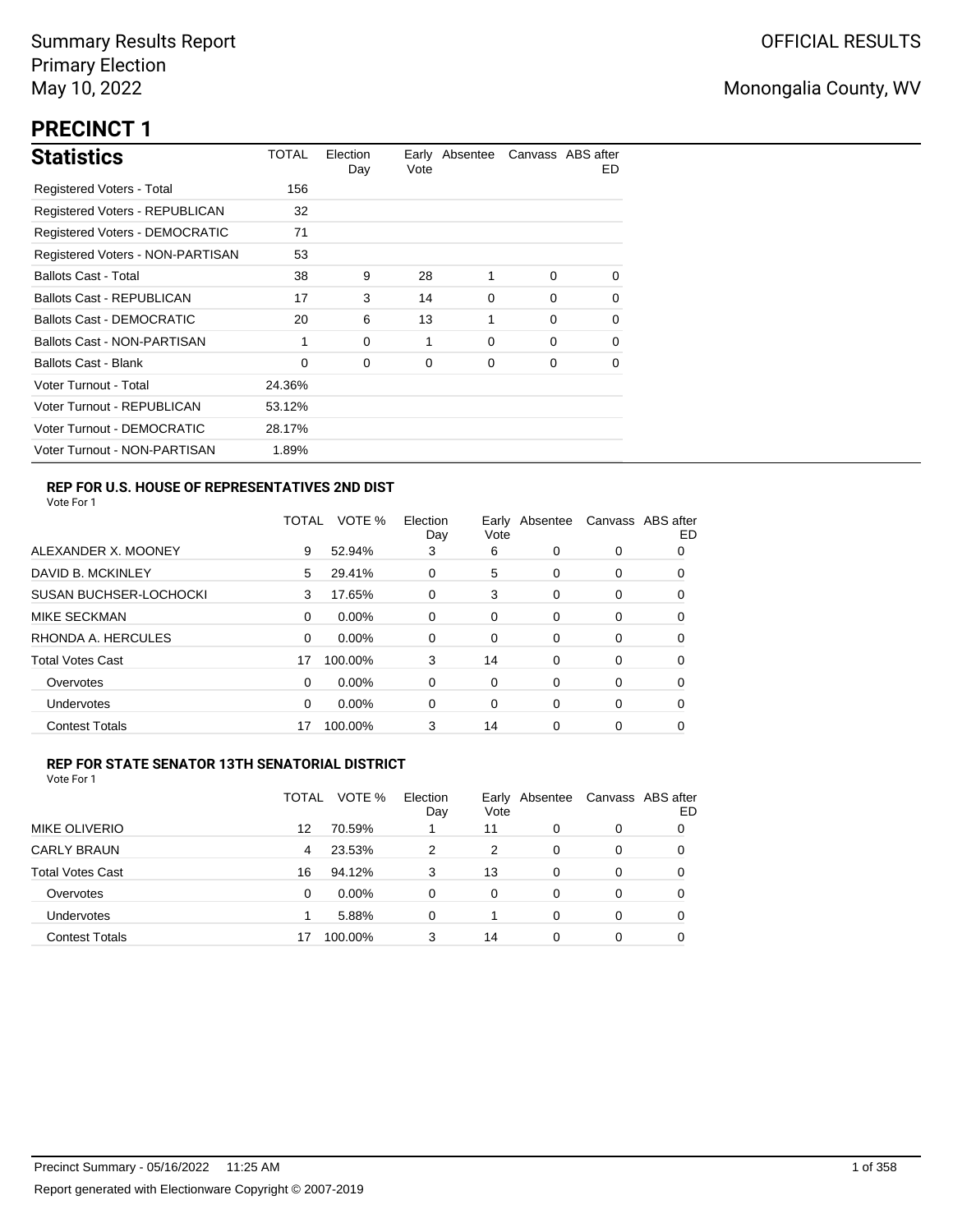# **PRECINCT 1**

### **REP FOR MEMBER OF HOUSE OF DELEGATES 78TH DELEGATE DISTRICT**

| VOTE %<br>Election<br>TOTAL<br>Early Absentee           | Canvass ABS after |    |
|---------------------------------------------------------|-------------------|----|
| Vote<br>Day                                             |                   | ED |
| <b>GENO CHIARELLI</b><br>47.06%<br>8<br>5<br>3<br>0     | 0<br>0            |    |
| <b>SCOTT NALE</b><br>5<br>29.41%<br>0<br>0<br>5         | 0<br>0            |    |
| <b>TONI DICHIACCHIO</b><br>5.88%<br>0<br>0              | 0<br>0            |    |
| <b>Total Votes Cast</b><br>11<br>82.35%<br>3<br>0<br>14 | 0<br>0            |    |
| $0.00\%$<br>Overvotes<br>0<br>0<br>0<br>0               | 0<br>0            |    |
| <b>Undervotes</b><br>17.65%<br>0<br>3<br>3<br>0         | 0<br>0            |    |
| <b>Contest Totals</b><br>3<br>14<br>100.00%<br>0<br>17  | 0<br>0            |    |

### **REP FOR STATE EXECUTIVE COMMITTEE FEMALE 13TH SENATORIAL DISTRICT**

Vote For 2

|                         | TOTAL | VOTE %   | Election<br>Day | Vote | Early Absentee | Canvass ABS after | ED |
|-------------------------|-------|----------|-----------------|------|----------------|-------------------|----|
| KANDI NUZUM             | 9     | 26.47%   | 2               |      | O              | 0                 |    |
| Write-In Totals         | 0     | $0.00\%$ | 0               | 0    | O              | 0                 |    |
| <b>Total Votes Cast</b> | 9     | 26.47%   | 2               |      | 0              | 0                 | Ω  |
| Overvotes               | 0     | $0.00\%$ | 0               | 0    | 0              | 0                 |    |
| Undervotes              | 25    | 73.53%   | 4               | 21   | 0              | 0                 |    |
| <b>Contest Totals</b>   | 34    | 100.00%  | 6               | 28   | 0              | 0                 |    |

#### **REP FOR STATE EXECUTIVE COMMITTEE MALE 13TH SENATORIAL DISTRICT**

Vote For 2

|                         | <b>TOTAL</b> | VOTE %   | Election<br>Day | Early Absentee<br>Vote |          | Canvass ABS after | ED |
|-------------------------|--------------|----------|-----------------|------------------------|----------|-------------------|----|
| <b>KYLE MCAVOY</b>      | 10           | 29.41%   | 3               |                        | 0        | 0                 | 0  |
| PHIL MALLOW             | 6            | 17.65%   |                 | 5                      | 0        | 0                 | 0  |
| <b>GUY WARD</b>         | 6            | 17.65%   |                 | 5                      | 0        | 0                 | 0  |
| Write-In Totals         | 0            | 0.00%    | 0               | 0                      | 0        | 0                 | 0  |
| <b>Total Votes Cast</b> | 22           | 64.71%   | 5               | 17                     | $\Omega$ | 0                 | 0  |
| Overvotes               | 0            | $0.00\%$ | 0               | 0                      | 0        | 0                 | 0  |
| <b>Undervotes</b>       | 12           | 35.29%   |                 | 11                     | 0        | 0                 | 0  |
| <b>Contest Totals</b>   | 34           | 100.00%  | 6               | 28                     | 0        | 0                 | 0  |
|                         |              |          |                 |                        |          |                   |    |

#### **REP FOR CIRCUIT CLERK**

|                         | TOTAL | VOTE %   | Election<br>Day | Vote | Early Absentee | Canvass ABS after | ED |
|-------------------------|-------|----------|-----------------|------|----------------|-------------------|----|
| NO CANDIDATE(S) FILED   |       | $0.00\%$ | 0               | 0    | 0              | 0                 |    |
| <b>Total Votes Cast</b> |       | $0.00\%$ | 0               | 0    | 0              | $\Omega$          |    |
| Overvotes               |       | $0.00\%$ | 0               | 0    | 0              | 0                 |    |
| Undervotes              | 17    | 100.00%  | 3               | 14   | 0              | 0                 |    |
| <b>Contest Totals</b>   |       | 100.00%  | 3               | 14   | 0              | 0                 |    |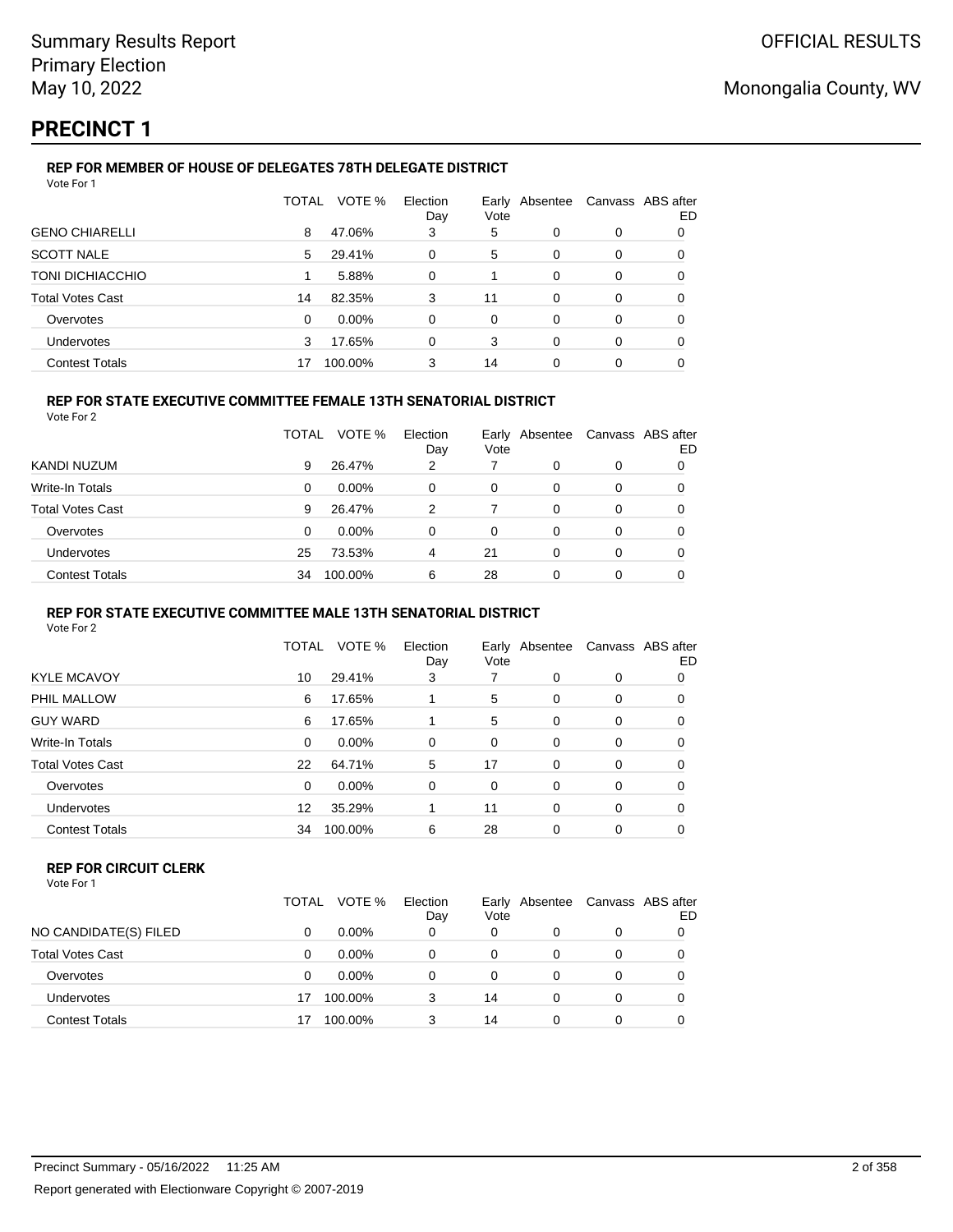# **PRECINCT 1**

### **REP FOR COUNTY COMMISSIONER**

Vote For 1

|                         | TOTAL | VOTE %   | Election<br>Day | Vote | Early Absentee |   | Canvass ABS after<br>ED |
|-------------------------|-------|----------|-----------------|------|----------------|---|-------------------------|
| SEAN P. SIKORA          | 10    | 58.82%   |                 | 9    | 0              | 0 |                         |
| CHARLES D. HARTZOG      | 4     | 23.53%   |                 | 3    | 0              | 0 |                         |
| <b>Total Votes Cast</b> | 14    | 82.35%   | 2               | 12   | 0              | 0 |                         |
| Overvotes               | 0     | $0.00\%$ | $\Omega$        | 0    | 0              | 0 |                         |
| Undervotes              | 3     | 17.65%   |                 | 2    | 0              | 0 |                         |
| <b>Contest Totals</b>   |       | 100.00%  | 3               | 14   |                |   |                         |

#### **REP FOR COUNTY CLERK**

Vote For 1

|                       | TOTAL | VOTE %   | Election<br>Day | Vote | Early Absentee | Canvass ABS after | ED |
|-----------------------|-------|----------|-----------------|------|----------------|-------------------|----|
| NO CANDIDATE(S) FILED |       | $0.00\%$ |                 | 0    |                |                   |    |
| Total Votes Cast      |       | $0.00\%$ |                 | 0    |                |                   |    |
| Overvotes             |       | $0.00\%$ |                 |      |                |                   |    |
| Undervotes            | 17    | 100.00%  |                 | 14   |                |                   |    |
| Contest Totals        | 17    | 100.00%  |                 | 14   |                |                   |    |

### **REP FOR CONGRESSIONAL DISTRICT EXECUTIVE COMMITTEE DIST 2 FEMALE**

| Vote For 1              |       |          |                 |          |                |                   |    |
|-------------------------|-------|----------|-----------------|----------|----------------|-------------------|----|
|                         | TOTAL | VOTE %   | Election<br>Day | Vote     | Early Absentee | Canvass ABS after | ED |
| VIRGINIA "GINA" BROWN   | 9     | 52.94%   | 2               |          | 0              | 0                 | 0  |
| Write-In Totals         | 0     | $0.00\%$ | $\Omega$        | $\Omega$ | 0              | 0                 | O  |
| <b>Total Votes Cast</b> | 9     | 52.94%   | 2               |          | 0              | 0                 | O  |
| Overvotes               | 0     | 0.00%    | $\Omega$        | 0        | 0              | 0                 | O  |
| <b>Undervotes</b>       | 8     | 47.06%   |                 |          | 0              | 0                 |    |
| <b>Contest Totals</b>   |       | 100.00%  | 3               | 14       | 0              | 0                 |    |
|                         |       |          |                 |          |                |                   |    |

### **REP FOR CONGRESSIONAL DISTRICT EXECUTIVE COMMITTEE DIST 2 MALE**

|                         | TOTAL | VOTE %   | Election<br>Day | Vote | Early Absentee | Canvass ABS after | ED |
|-------------------------|-------|----------|-----------------|------|----------------|-------------------|----|
| <b>SAM BROWN</b>        |       | 41.18%   |                 | 6    | 0              | 0                 | O  |
| <b>ETHAN MOORE</b>      | 5     | 29.41%   | 2               | 3    | 0              | 0                 | 0  |
| Write-In Totals         | 0     | $0.00\%$ | 0               | 0    | $\Omega$       | 0                 | 0  |
| <b>Total Votes Cast</b> | 12    | 70.59%   | 3               | 9    | 0              | 0                 | 0  |
| Overvotes               | 0     | 0.00%    | 0               | 0    | $\Omega$       | $\Omega$          | 0  |
| <b>Undervotes</b>       | 5     | 29.41%   | 0               | 5    | $\Omega$       | 0                 | 0  |
| <b>Contest Totals</b>   | 17    | 100.00%  | 3               | 14   | 0              | 0                 |    |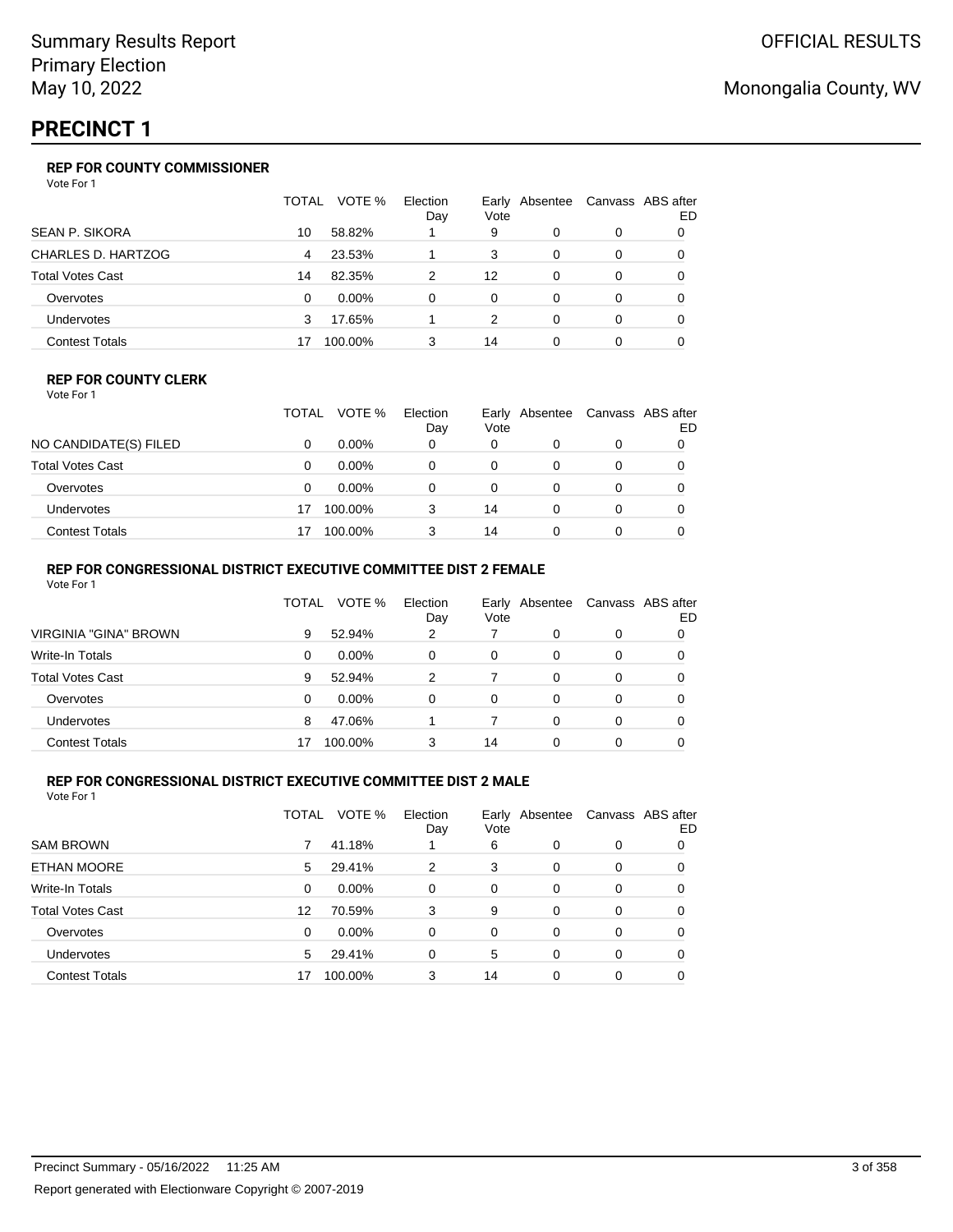# **PRECINCT 1**

#### **REP FOR SENATORIAL EXECUTIVE COMMITTEE FEMALE 13TH SENATORIAL DISTRICT** Vote For 1

|                         | TOTAL | VOTE %   | Election<br>Day | Early<br>Vote | Absentee | Canvass ABS after | ED |
|-------------------------|-------|----------|-----------------|---------------|----------|-------------------|----|
| NO CANDIDATE(S) FILED   | 0     | $0.00\%$ | 0               | 0             | 0        | 0                 |    |
| Write-In Totals         | 0     | $0.00\%$ | 0               | 0             | 0        | 0                 |    |
| <b>Total Votes Cast</b> | 0     | $0.00\%$ | 0               | 0             | 0        | 0                 |    |
| Overvotes               | 0     | $0.00\%$ | 0               | 0             | 0        | 0                 |    |
| Undervotes              |       | 100.00%  | 3               | 14            | 0        | 0                 | Ω  |
| <b>Contest Totals</b>   |       | 100.00%  | 3               | 14            | 0        | 0                 |    |

### **REP FOR SENATORIAL EXECUTIVE COMMITTEE MALE 13TH SENATORIAL DISTRICT**

Vote For 1

|                         | TOTAL | VOTE %   | Election<br>Day | Vote | Early Absentee | Canvass ABS after | ED |
|-------------------------|-------|----------|-----------------|------|----------------|-------------------|----|
| <b>WES NUGENT</b>       | 9     | 52.94%   | 2               |      | 0              | 0                 |    |
| Write-In Totals         | 0     | $0.00\%$ | 0               | 0    | 0              | 0                 |    |
| <b>Total Votes Cast</b> | 9     | 52.94%   | 2               |      | 0              | 0                 |    |
| Overvotes               | 0     | $0.00\%$ | 0               | 0    | 0              | 0                 |    |
| <b>Undervotes</b>       | 8     | 47.06%   |                 |      | 0              | 0                 |    |
| <b>Contest Totals</b>   |       | 100.00%  |                 | 14   | 0              | 0                 |    |

#### **REP FOR COUNTY EXECUTIVE COMMITTEE DISTRICT - FEMALE COMMITTEE DISTRICT 4**

Vote For 1

|                       | TOTAL    | VOTE %   | Election<br>Day | Early<br>Vote | Absentee | Canvass ABS after | ED |
|-----------------------|----------|----------|-----------------|---------------|----------|-------------------|----|
| CYNTHIA CHAMBERS      | 9        | 52.94%   | 2               |               |          | 0                 |    |
| Write-In Totals       | 0        | $0.00\%$ | 0               | 0             | 0        | 0                 | 0  |
| Total Votes Cast      | 9        | 52.94%   | $\mathcal{P}$   |               | 0        | 0                 | 0  |
| Overvotes             | $\Omega$ | $0.00\%$ | $\Omega$        | 0             | 0        | 0                 | 0  |
| Undervotes            | 8        | 47.06%   |                 |               | 0        | 0                 | 0  |
| <b>Contest Totals</b> | 17       | 100.00%  | 3               | 14            |          |                   |    |

#### **REP FOR COUNTY EXECUTIVE COMMITTEE DISTRICT - MALE COMMITTEE DISTRICT 4** Vote For 1

|                         | TOTAL | VOTE %   | Election<br>Day | Vote     | Early Absentee |   | Canvass ABS after<br>ED |
|-------------------------|-------|----------|-----------------|----------|----------------|---|-------------------------|
| DALE SPARKS             | 10    | 58.82%   | 2               | 8        | 0              | 0 |                         |
| <b>Write-In Totals</b>  | 0     | $0.00\%$ | 0               | 0        | 0              | 0 |                         |
| <b>Total Votes Cast</b> | 10    | 58.82%   | 2               | 8        | 0              | 0 |                         |
| Overvotes               | 0     | $0.00\%$ | 0               | $\Omega$ | 0              | 0 |                         |
| Undervotes              |       | 41.18%   |                 | 6        | 0              | 0 |                         |
| <b>Contest Totals</b>   |       | 100.00%  | 3               | 14       | 0              | 0 |                         |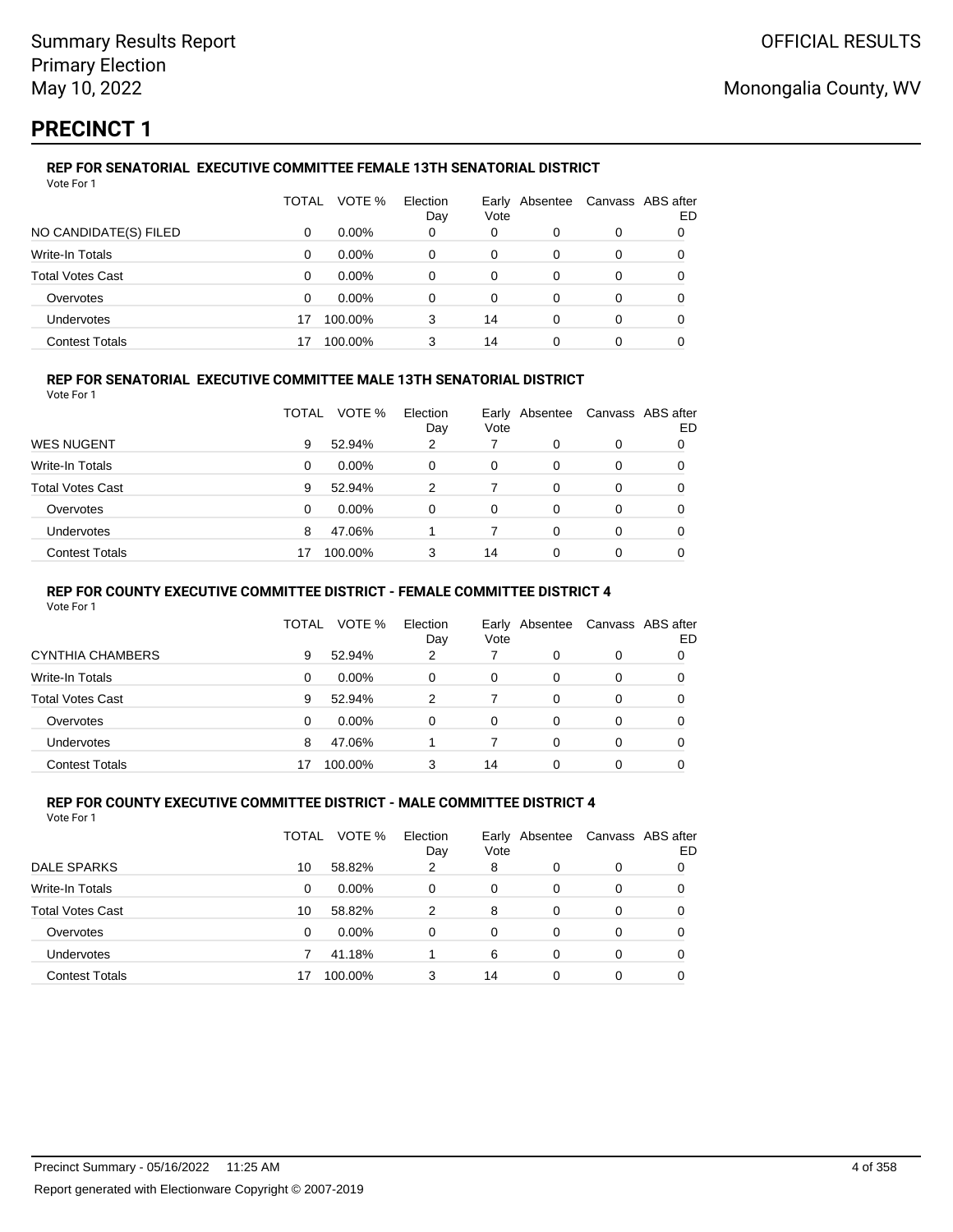# **PRECINCT 1**

### **DEM FOR U.S. HOUSE OF REPRESENTATIVES 2ND DIST**

| Vote For 1 |  |
|------------|--|
|------------|--|

|                          | TOTAL | VOTE %   | Election<br>Day | Vote | Early Absentee |          | Canvass ABS after<br>ED |
|--------------------------|-------|----------|-----------------|------|----------------|----------|-------------------------|
| <b>BARRY LEE WENDELL</b> | 10    | 50.00%   | 3               |      | 0              | 0        |                         |
| ANGELA J. DWYER          | 9     | 45.00%   | 3               | 5    |                | 0        |                         |
| <b>Total Votes Cast</b>  | 19    | 95.00%   | 6               | 12   |                | $\Omega$ | 0                       |
| Overvotes                | 0     | $0.00\%$ | 0               | 0    | $\Omega$       | $\Omega$ | 0                       |
| Undervotes               |       | 5.00%    | 0               |      | 0              | 0        | 0                       |
| <b>Contest Totals</b>    | 20    | 100.00%  | 6               | 13   |                |          |                         |

#### **DEM FOR STATE SENATOR 13TH SENATORIAL DISTRICT**

Vote For 1

|                           | TOTAL | VOTE %   | Election<br>Day | Vote | Early Absentee | Canvass ABS after | ED |
|---------------------------|-------|----------|-----------------|------|----------------|-------------------|----|
| BARBARA EVANS FLEISCHAUER | 18    | 90.00%   | 5               | 12   |                | 0                 |    |
| RICH JACOBS               | 2     | 10.00%   |                 |      | 0              | 0                 |    |
| Total Votes Cast          | 20    | 100.00%  | 6               | 13   |                | 0                 |    |
| Overvotes                 | 0     | $0.00\%$ | 0               | 0    | 0              | 0                 |    |
| Undervotes                | 0     | $0.00\%$ | 0               | 0    | 0              | 0                 |    |
| <b>Contest Totals</b>     | 20    | 100.00%  | 6               | 13   |                | 0                 |    |

#### **DEM FOR MEMBER OF HOUSE OF DELEGATES 78TH DELEGATE DISTRICT**

Vote For 1

|                   | TOTAL | VOTE %   | Election<br>Day | Vote | Early Absentee | Canvass ABS after | ED |
|-------------------|-------|----------|-----------------|------|----------------|-------------------|----|
| JEFFREY A. BUDKEY | 16    | 80.00%   | 5               | 10   |                | 0                 |    |
| Total Votes Cast  | 16    | 80.00%   | 5               | 10   |                | 0                 |    |
| Overvotes         | 0     | $0.00\%$ | 0               | 0    |                | 0                 |    |
| Undervotes        | 4     | 20.00%   |                 | 3    |                | 0                 |    |
| Contest Totals    | 20    | 100.00%  | 6               | 13   |                | ი                 |    |

# **DEM FOR STATE EXECUTIVE COMMITTEE FEMALE 13TH SENATORIAL DISTRICT**

|                        | TOTAL             | VOTE %   | Election<br>Day   | Vote | Early Absentee Canvass ABS after |          | ED |
|------------------------|-------------------|----------|-------------------|------|----------------------------------|----------|----|
| DANIELLE WALKER        | 12                | 30.00%   | 4                 | 8    | 0                                | 0        | 0  |
| <b>KELLY PALMER</b>    | $12 \overline{ }$ | 30.00%   | 3                 | 9    | 0                                | 0        | 0  |
| <b>BELINDA BIAFORE</b> | 7                 | 17.50%   | 2                 | 4    | 1                                | 0        | 0  |
| <b>CARESSA STOLLER</b> | 6                 | 15.00%   |                   | 4    |                                  | 0        | 0  |
| <b>Write-In Totals</b> | $\Omega$          | $0.00\%$ | 0                 | 0    | 0                                | 0        | 0  |
| Total Votes Cast       | 37                | 92.50%   | 10                | 25   | 2                                | 0        | 0  |
| Overvotes              | $\Omega$          | $0.00\%$ | $\Omega$          | 0    | 0                                | $\Omega$ | 0  |
| <b>Undervotes</b>      | 3                 | 7.50%    | 2                 |      | 0                                | 0        | 0  |
| <b>Contest Totals</b>  | 40                | 100.00%  | $12 \overline{ }$ | 26   | 2                                | 0        | 0  |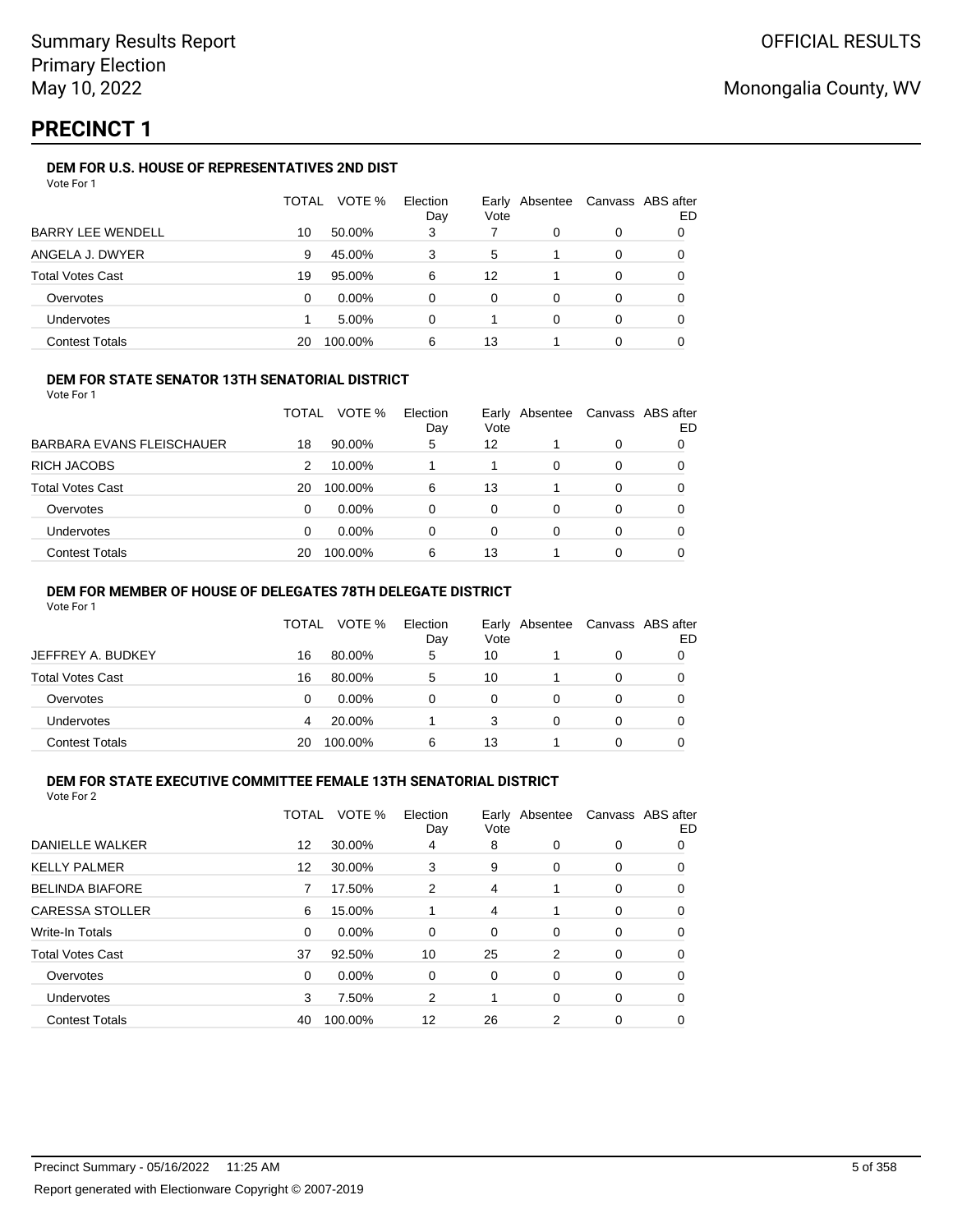## **PRECINCT 1**

#### **DEM FOR STATE EXECUTIVE COMMITTEE MALE 13TH SENATORIAL DISTRICT** Vote For 2

|                         | TOTAL | VOTE %  | Election<br>Day | Vote | Early Absentee | Canvass ABS after | ED |  |  |
|-------------------------|-------|---------|-----------------|------|----------------|-------------------|----|--|--|
| <b>MARK A. MUSICK</b>   | 16    | 40.00%  | 4               | 11   |                | 0                 | 0  |  |  |
| SHANE ASSADZANDI        | 10    | 25.00%  | 2               | 8    | 0              | 0                 | 0  |  |  |
| <b>JOEY GARCIA</b>      | 4     | 10.00%  |                 | 2    |                | 0                 | 0  |  |  |
| Write-In Totals         | 0     | 0.00%   | 0               | 0    | 0              | 0                 | 0  |  |  |
| <b>Total Votes Cast</b> | 30    | 75.00%  |                 | 21   | 2              | 0                 | 0  |  |  |
| Overvotes               | 0     | 0.00%   | 0               | 0    | 0              | 0                 | 0  |  |  |
| <b>Undervotes</b>       | 10    | 25.00%  | 5               | 5    | $\Omega$       | 0                 | 0  |  |  |
| <b>Contest Totals</b>   | 40    | 100.00% | 12              | 26   | 2              | 0                 | O  |  |  |
|                         |       |         |                 |      |                |                   |    |  |  |

### **DEM FOR CIRCUIT CLERK**

| Vote For 1              |       |          |                 |          |                |                   |    |
|-------------------------|-------|----------|-----------------|----------|----------------|-------------------|----|
|                         | TOTAL | VOTE %   | Election<br>Day | Vote     | Early Absentee | Canvass ABS after | ED |
| DONNA HIDOCK            | 16    | 80.00%   | 4               | 11       |                |                   |    |
| <b>Total Votes Cast</b> | 16    | 80.00%   | 4               | 11       |                |                   |    |
| Overvotes               |       | $0.00\%$ |                 | $\Omega$ |                |                   |    |
| Undervotes              |       | 20.00%   |                 |          |                |                   |    |

#### **DEM FOR COUNTY COMMISSIONER**

| Vote For 1 |  |  |
|------------|--|--|
|------------|--|--|

|                       | TOTAL | VOTE %   | Election<br>Day | Vote | Early Absentee | Canvass ABS after | ED |
|-----------------------|-------|----------|-----------------|------|----------------|-------------------|----|
| <b>BOB BEACH</b>      | 18    | 90.00%   | 4               | 13   |                | 0                 |    |
| Total Votes Cast      | 18    | 90.00%   | 4               | 13   |                | 0                 |    |
| Overvotes             | 0     | $0.00\%$ | 0               | 0    |                | 0                 |    |
| Undervotes            |       | 10.00%   | 2               | 0    | 0              | 0                 |    |
| <b>Contest Totals</b> | 20    | 100.00%  | 6               | 13   |                | 0                 |    |

Contest Totals 20 100.00% 6 13 1 0 0

#### **DEM FOR COUNTY CLERK** Vote For 1

|                         | <b>TOTAL</b> | VOTE %   | Election<br>Day | Vote | Early Absentee | Canvass ABS after | ED |
|-------------------------|--------------|----------|-----------------|------|----------------|-------------------|----|
| CARYE L. BLANEY         | 17           | 85.00%   | 4               | 12   |                | 0                 |    |
| <b>Total Votes Cast</b> | 17           | 85.00%   | 4               | 12   |                | 0                 |    |
| Overvotes               | 0            | $0.00\%$ | $\Omega$        | 0    | 0              | 0                 |    |
| Undervotes              | З            | 15.00%   | 2               |      | 0              | 0                 |    |
| <b>Contest Totals</b>   | 20           | 100.00%  | 6               | 13   |                | 0                 |    |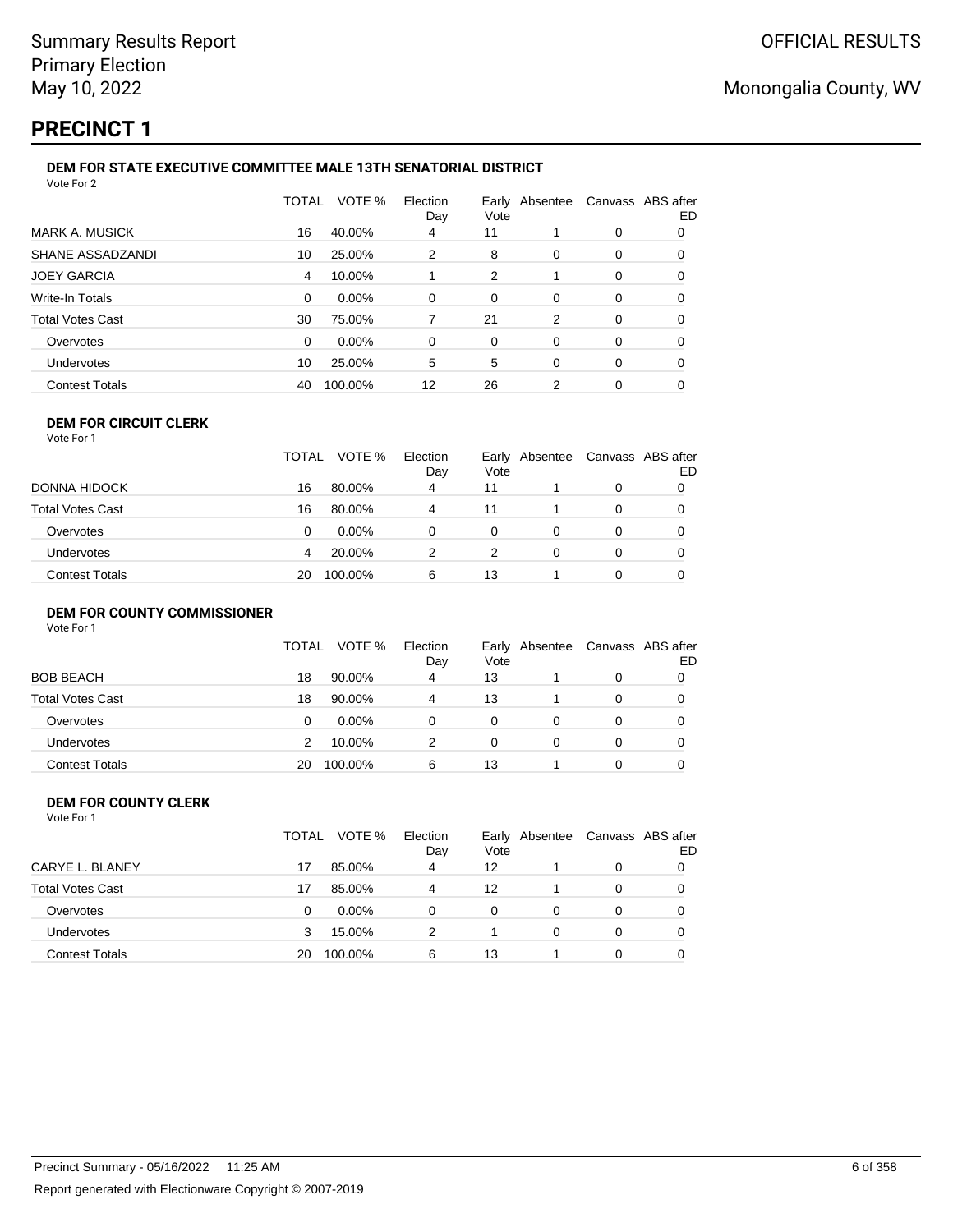## **PRECINCT 1**

#### **DEM FOR CONGRESSIONAL DISTRICT EXECUTIVE COMMITTEE DIST 2 FEMALE** Vote For 1

|                         | TOTAL | VOTE %   | Election<br>Day | Early<br>Vote | Absentee | Canvass ABS after | ED |
|-------------------------|-------|----------|-----------------|---------------|----------|-------------------|----|
| <b>RYLEE HAUGHT</b>     | 14    | 70.00%   | 4               | 9             |          | 0                 |    |
| Write-In Totals         | 0     | $0.00\%$ | 0               | 0             | 0        | 0                 |    |
| <b>Total Votes Cast</b> | 14    | 70.00%   | 4               | 9             |          | 0                 |    |
| Overvotes               | 0     | $0.00\%$ | 0               | 0             | 0        | 0                 |    |
| <b>Undervotes</b>       | 6     | 30.00%   | 2               | 4             | 0        | 0                 |    |
| <b>Contest Totals</b>   | 20    | 100.00%  | 6               | 13            |          | 0                 |    |

### **DEM FOR CONGRESSIONAL DISTRICT EXECUTIVE COMMITTEE DIST 2 MALE**

Vote For 1

|                         | TOTAL | VOTE %   | Election<br>Day | Vote     | Early Absentee |          | Canvass ABS after<br>ED |
|-------------------------|-------|----------|-----------------|----------|----------------|----------|-------------------------|
| SHANE ASSADZANDI        | 11    | 55.00%   | 3               | 8        | 0              | 0        | 0                       |
| CHARLES (JR) KRAFFT     | 4     | 20.00%   |                 | 2        |                | $\Omega$ | 0                       |
| Write-In Totals         | 0     | $0.00\%$ | 0               | 0        | 0              | $\Omega$ | 0                       |
| <b>Total Votes Cast</b> | 15    | 75.00%   | 4               | 10       |                | $\Omega$ | 0                       |
| Overvotes               | 0     | 0.00%    | 0               | $\Omega$ | 0              | $\Omega$ | 0                       |
| <b>Undervotes</b>       | 5     | 25.00%   | 2               | 3        | $\Omega$       | $\Omega$ | 0                       |
| <b>Contest Totals</b>   | 20    | 100.00%  | 6               | 13       |                | $\Omega$ |                         |

#### **DEM FOR SENATORIAL EXECUTIVE COMMITTEE FEMALE 13TH SENATORIAL DISTRICT**

Vote For 1

|                       | TOTAL | VOTE %   | Election<br>Day | Vote | Early Absentee | Canvass ABS after | ED |
|-----------------------|-------|----------|-----------------|------|----------------|-------------------|----|
| NO CANDIDATE(S) FILED | 0     | $0.00\%$ | 0               | 0    | 0              | 0                 |    |
| Write-In Totals       | 0     | $0.00\%$ | 0               | 0    | 0              | 0                 |    |
| Total Votes Cast      | 0     | $0.00\%$ | 0               | 0    | 0              | 0                 |    |
| Overvotes             | 0     | $0.00\%$ | 0               | 0    | 0              | 0                 |    |
| <b>Undervotes</b>     | 20    | 100.00%  | 6               | 13   |                | 0                 |    |
| <b>Contest Totals</b> | 20    | 100.00%  | 6               | 13   |                | 0                 |    |

#### **DEM FOR SENATORIAL EXECUTIVE COMMITTEE MALE 13TH SENATORIAL DISTRICT** Vote For 1

| 1 J J J J J J           |       |          |                 |      |                |                   |    |
|-------------------------|-------|----------|-----------------|------|----------------|-------------------|----|
|                         | TOTAL | VOTE %   | Election<br>Day | Vote | Early Absentee | Canvass ABS after | ED |
| SHANE ASSADZANDI        | 12    | 60.00%   | 3               | 9    | 0              | 0                 | O  |
| Write-In Totals         | 0     | $0.00\%$ | 0               | 0    | 0              | 0                 | O  |
| <b>Total Votes Cast</b> | 12    | 60.00%   | 3               | 9    | 0              | 0                 | 0  |
| Overvotes               | 0     | 0.00%    | 0               | 0    | 0              | 0                 | 0  |
| Undervotes              | 8     | 40.00%   | 3               | 4    |                | 0                 |    |
| <b>Contest Totals</b>   | 20    | 100.00%  | 6               | 13   |                | 0                 |    |
|                         |       |          |                 |      |                |                   |    |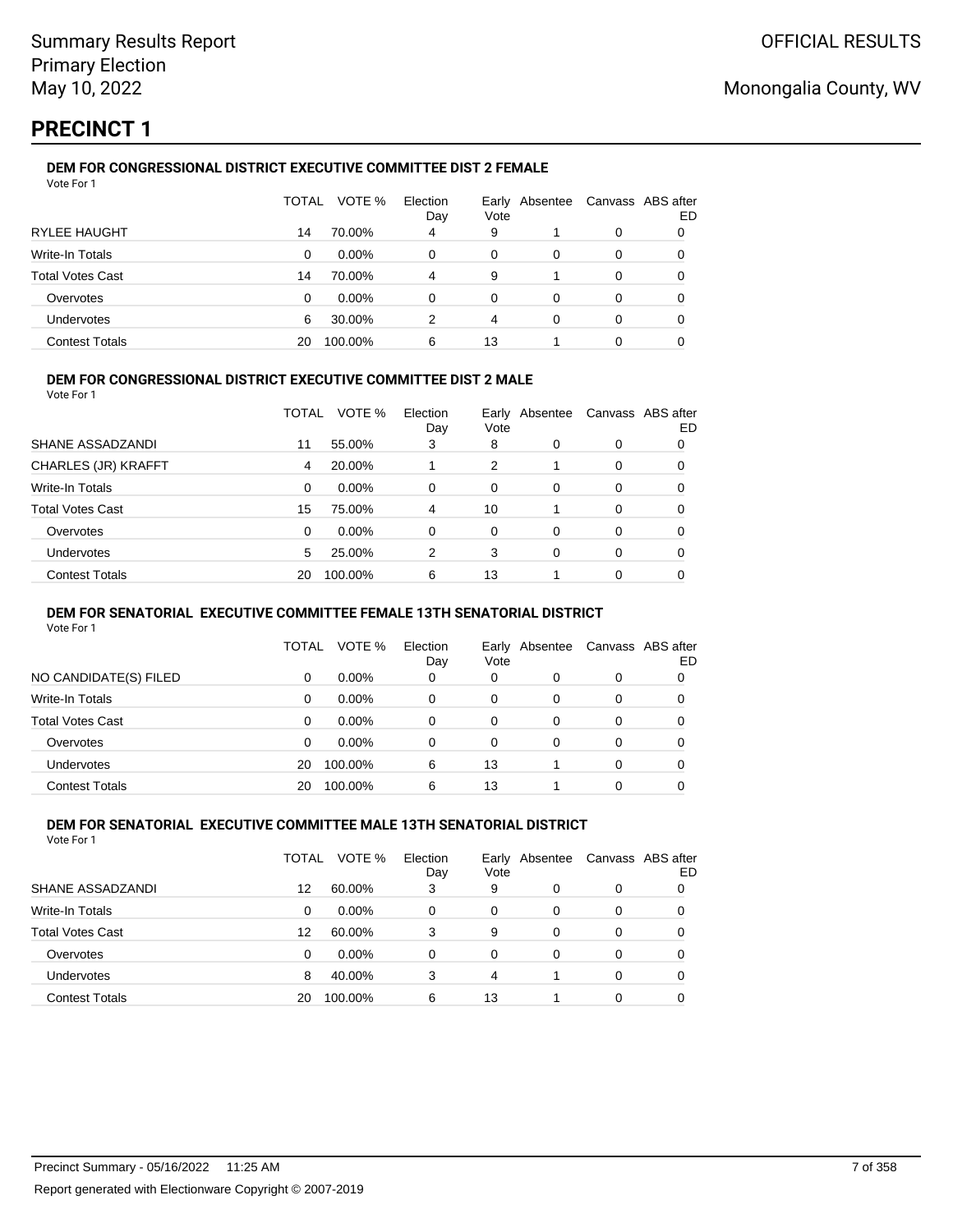## **PRECINCT 1**

#### **DEM FOR COUNTY EXECUTIVE COMMITTEE DISTRICT - FEMALE COMMITTEE DISTRICT 4** Vote For 1

|                         | TOTAL | VOTE %   | Election<br>Day | Vote | Early Absentee | Canvass ABS after | ED |
|-------------------------|-------|----------|-----------------|------|----------------|-------------------|----|
| CARESSA STOLLER         | 15    | 75.00%   | 4               | 10   |                | 0                 |    |
| Write-In Totals         | 0     | $0.00\%$ | 0               | 0    | 0              | 0                 |    |
| <b>Total Votes Cast</b> | 15    | 75.00%   | 4               | 10   |                | 0                 |    |
| Overvotes               | 0     | $0.00\%$ | 0               | 0    | 0              | 0                 |    |
| Undervotes              | 5.    | 25.00%   | 2               | 3    | 0              | 0                 |    |
| <b>Contest Totals</b>   | 20    | 100.00%  | 6               | 13   |                | 0                 |    |

### **DEM FOR COUNTY EXECUTIVE COMMITTEE DISTRICT - MALE COMMITTEE DISTRICT 4**

Vote For 1

|                        | TOTAL | VOTE %   | Election<br>Day | Vote | Early Absentee | Canvass ABS after | ED |
|------------------------|-------|----------|-----------------|------|----------------|-------------------|----|
| CHRISTOPHER J. BENISON | 14    | 70.00%   | 4               | 9    |                | 0                 |    |
| Write-In Totals        | 0     | $0.00\%$ | 0               | 0    | 0              | 0                 |    |
| Total Votes Cast       | 14    | 70.00%   | 4               | 9    |                | 0                 |    |
| Overvotes              | 0     | 0.00%    | 0               | 0    | 0              | 0                 |    |
| <b>Undervotes</b>      | 6     | 30.00%   | 2               | 4    | 0              | 0                 |    |
| <b>Contest Totals</b>  | 20    | 100.00%  | 6               | 13   |                | 0                 |    |

#### **NON-PARTISAN BOARD OF EDUCATION**

Vote For 3

|                         | <b>TOTAL</b> | VOTE %   | Election<br>Day | Vote           | Early Absentee | Canvass ABS after | ED |
|-------------------------|--------------|----------|-----------------|----------------|----------------|-------------------|----|
| <b>DANIEL BERRY</b>     | 27           | 23.68%   | 4               | 22             |                | 0                 | 0  |
| <b>JENNIFER HAGERTY</b> | 20           | 17.54%   | 3               | 17             | 0              | 0                 | 0  |
| <b>MICHAEL KELLY</b>    | 17           | 14.91%   | 4               | 12             |                | 0                 | 0  |
| <b>BRANDON MYERS</b>    | 11           | 9.65%    | 4               | 6              |                | 0                 | 0  |
| <b>CRISTY MOATS</b>     | 6            | 5.26%    | 2               | $\overline{4}$ | 0              | 0                 | 0  |
| Write-In Totals         | 0            | $0.00\%$ | 0               | 0              | 0              | 0                 | 0  |
| <b>Total Votes Cast</b> | 81           | 71.05%   | 17              | 61             | 3              | 0                 | 0  |
| Overvotes               | $\Omega$     | 0.00%    | 0               | 0              | 0              | 0                 | 0  |
| Undervotes              | 33           | 28.95%   | 10              | 23             | 0              | 0                 | 0  |
| <b>Contest Totals</b>   | 114          | 100.00%  | 27              | 84             | 3              | 0                 | 0  |

### **FOR CONSERVATION DISTRICT SUPERVISOR**

|                         | TOTAL | VOTE %  | Election<br>Day | Vote | Early Absentee | Canvass ABS after | ED |
|-------------------------|-------|---------|-----------------|------|----------------|-------------------|----|
| <b>ANDREW PRICE</b>     | 14    | 36.84%  | 4               | 9    |                | 0                 | 0  |
| MARK "MR. MARK" MYERS   | 14    | 36.84%  | 3               | 11   | 0              | 0                 | O  |
| Write-In Totals         | 0     | 0.00%   | 0               | 0    | 0              | 0                 |    |
| <b>Total Votes Cast</b> | 28    | 73.68%  |                 | 20   |                | 0                 | 0  |
| Overvotes               | 0     | 0.00%   | 0               | 0    | 0              | 0                 | O  |
| <b>Undervotes</b>       | 10    | 26.32%  | 2               | 8    | 0              | 0                 | 0  |
| <b>Contest Totals</b>   | 38    | 100.00% | 9               | 28   |                | 0                 |    |
|                         |       |         |                 |      |                |                   |    |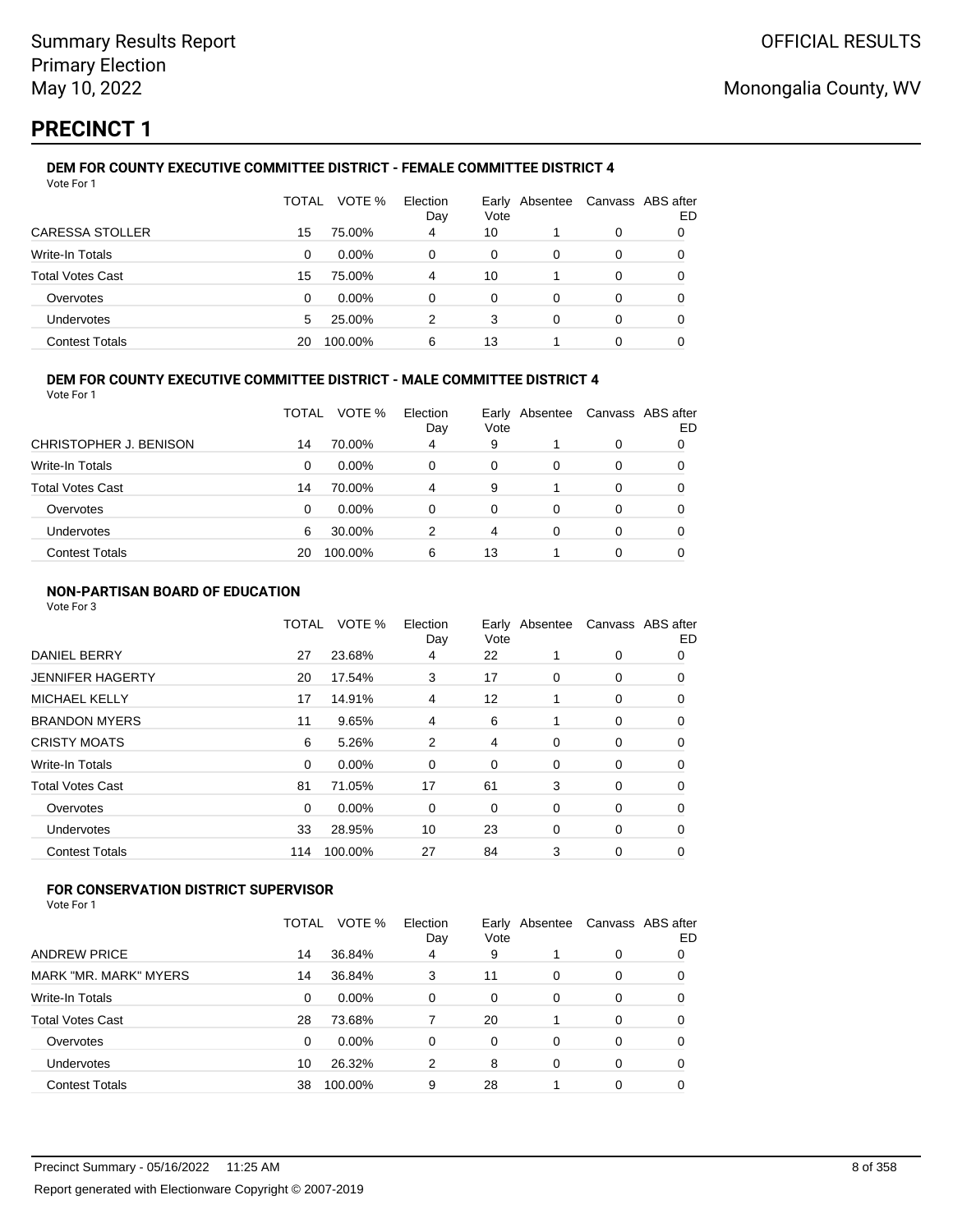# **PRECINCT 2A**

| <b>Statistics</b>                     | TOTAL  | Election<br>Day | Vote | Early Absentee |          | Canvass ABS after<br>ED. |
|---------------------------------------|--------|-----------------|------|----------------|----------|--------------------------|
| Registered Voters - Total             | 2,739  |                 |      |                |          |                          |
| <b>Registered Voters - REPUBLICAN</b> | 531    |                 |      |                |          |                          |
| <b>Registered Voters - DEMOCRATIC</b> | 1,376  |                 |      |                |          |                          |
| Registered Voters - NON-PARTISAN      | 832    |                 |      |                |          |                          |
| <b>Ballots Cast - Total</b>           | 714    | 393             | 299  | 18             | $\Omega$ | 4                        |
| Ballots Cast - REPUBLICAN             | 198    | 101             | 90   | 6              | $\Omega$ | 1                        |
| Ballots Cast - DEMOCRATIC             | 505    | 287             | 204  | 11             | $\Omega$ | 3                        |
| Ballots Cast - NON-PARTISAN           | 11     | 5               | 5    | 1              | $\Omega$ | 0                        |
| Ballots Cast - Blank                  | 0      | 0               | 0    | 0              | 0        | 0                        |
| Voter Turnout - Total                 | 26.07% |                 |      |                |          |                          |
| Voter Turnout - REPUBLICAN            | 37.29% |                 |      |                |          |                          |
| Voter Turnout - DEMOCRATIC            | 36.70% |                 |      |                |          |                          |
| Voter Turnout - NON-PARTISAN          | 1.32%  |                 |      |                |          |                          |

### **REP FOR U.S. HOUSE OF REPRESENTATIVES 2ND DIST**

Vote For 1

|                               | TOTAL | VOTE %   | Election<br>Day | Earlv<br>Vote | Absentee |   | Canvass ABS after<br>ED |
|-------------------------------|-------|----------|-----------------|---------------|----------|---|-------------------------|
| DAVID B. MCKINLEY             | 105   | 53.03%   | 45              | 57            | 2        | 0 |                         |
| ALEXANDER X. MOONEY           | 69    | 34.85%   | 42              | 24            | 3        | 0 | O                       |
| <b>SUSAN BUCHSER-LOCHOCKI</b> | 14    | 7.07%    | 4               | 9             |          | 0 | 0                       |
| RHONDA A. HERCULES            | 5     | 2.53%    | 5               | 0             | 0        | 0 | 0                       |
| MIKE SECKMAN                  |       | 0.51%    |                 | 0             | 0        | 0 | 0                       |
| <b>Total Votes Cast</b>       | 194   | 97.98%   | 97              | 90            | 6        | 0 |                         |
| Overvotes                     | 0     | $0.00\%$ | 0               | 0             | $\Omega$ | 0 | 0                       |
| <b>Undervotes</b>             | 4     | 2.02%    | 4               | 0             | 0        | 0 | 0                       |
| <b>Contest Totals</b>         | 198   | 100.00%  | 101             | 90            | 6        | 0 |                         |

#### **REP FOR STATE SENATOR 13TH SENATORIAL DISTRICT**

| Vote For 1 |
|------------|
|------------|

|                         | TOTAL | VOTE %   | Election<br>Day | Vote | Early Absentee |   | Canvass ABS after<br>ED |
|-------------------------|-------|----------|-----------------|------|----------------|---|-------------------------|
| MIKE OLIVERIO           | 151   | 76.26%   | 76              | 69   | 6              | 0 | 0                       |
| <b>CARLY BRAUN</b>      | 36    | 18.18%   | 18              | 18   | 0              | 0 | O                       |
| <b>Total Votes Cast</b> | 187   | 94.44%   | 94              | 87   | 6              | 0 | O                       |
| Overvotes               | 0     | $0.00\%$ | 0               | 0    | 0              | 0 |                         |
| <b>Undervotes</b>       | 11    | 5.56%    |                 | 3    | 0              | 0 |                         |
| <b>Contest Totals</b>   | 198   | 100.00%  | 101             | 90   | 6              | 0 |                         |

### **REP FOR MEMBER OF HOUSE OF DELEGATES 79TH DELEGATE DISTRICT**

|                         | TOTAL | VOTE %   | Election<br>Day | Early Absentee<br>Vote |   | Canvass ABS after | ED |
|-------------------------|-------|----------|-----------------|------------------------|---|-------------------|----|
| <b>ZACH LEMAIRE</b>     | 120   | 60.61%   | 63              | 52                     | 5 | 0                 |    |
| <b>Total Votes Cast</b> | 120   | 60.61%   | 63              | 52                     | 5 | 0                 |    |
| Overvotes               | 0     | $0.00\%$ | 0               | 0                      | 0 | 0                 |    |
| Undervotes              | 78    | 39.39%   | 38              | 38                     |   | 0                 |    |
| <b>Contest Totals</b>   | 198   | 100.00%  | 101             | 90                     | 6 | $\Omega$          |    |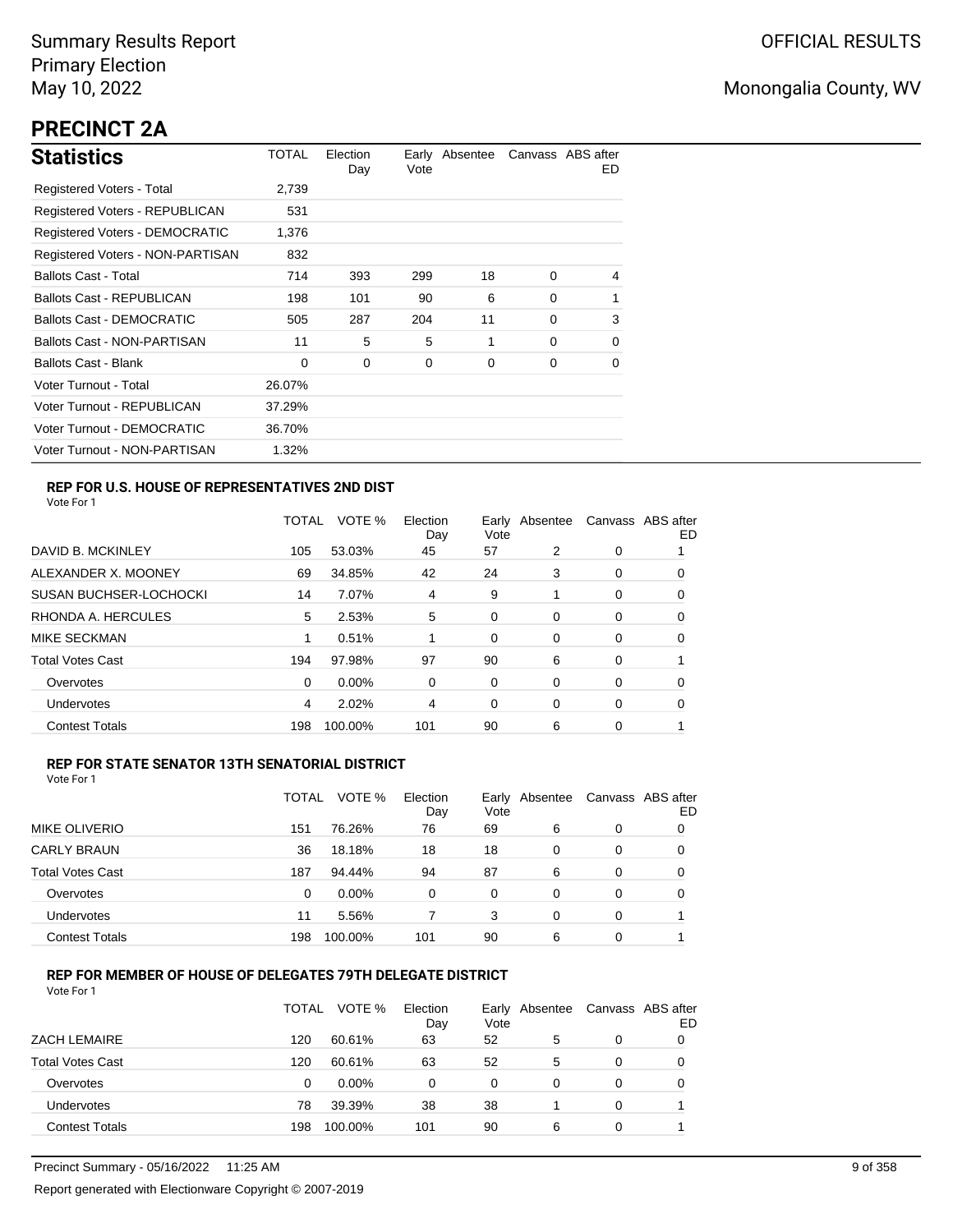# **PRECINCT 2A**

#### **REP FOR STATE EXECUTIVE COMMITTEE FEMALE 13TH SENATORIAL DISTRICT** Vote For 2

|                         | TOTAL | VOTE %   | Election<br>Day | Vote | Early Absentee |   | Canvass ABS after<br>ED |
|-------------------------|-------|----------|-----------------|------|----------------|---|-------------------------|
| KANDI NUZUM             | 113   | 28.54%   | 53              | 53   | 6              | 0 |                         |
| Write-In Totals         | 0     | $0.00\%$ | 0               | 0    | 0              | 0 | O                       |
| <b>Total Votes Cast</b> | 113   | 28.54%   | 53              | 53   | 6              | 0 |                         |
| Overvotes               | 0     | $0.00\%$ | 0               | 0    | 0              | 0 |                         |
| Undervotes              | 283   | 71.46%   | 149             | 127  | 6              | 0 |                         |
| <b>Contest Totals</b>   | 396   | 100.00%  | 202             | 180  | 12             | 0 | ົ                       |

#### **REP FOR STATE EXECUTIVE COMMITTEE MALE 13TH SENATORIAL DISTRICT**

Vote For 2

|                         | <b>TOTAL</b> | VOTE %   | Election<br>Day | Vote | Early Absentee |          | Canvass ABS after<br>ED. |
|-------------------------|--------------|----------|-----------------|------|----------------|----------|--------------------------|
| <b>KYLE MCAVOY</b>      | 105          | 26.52%   | 52              | 48   | 4              | 0        |                          |
| <b>GUY WARD</b>         | 57           | 14.39%   | 26              | 27   | 3              | 0        |                          |
| PHIL MALLOW             | 42           | 10.61%   | 23              | 17   | 2              | 0        | 0                        |
| Write-In Totals         | $\Omega$     | $0.00\%$ | 0               | 0    | 0              | 0        | 0                        |
| <b>Total Votes Cast</b> | 204          | 51.52%   | 101             | 92   | 9              | 0        | 2                        |
| Overvotes               | $\Omega$     | $0.00\%$ | $\Omega$        | 0    | $\Omega$       | $\Omega$ | 0                        |
| Undervotes              | 192          | 48.48%   | 101             | 88   | 3              | 0        | 0                        |
| <b>Contest Totals</b>   | 396          | 100.00%  | 202             | 180  | 12             | 0        | 2                        |

#### **REP FOR CIRCUIT CLERK**

Vote For 1

|                       | <b>TOTAL</b> | VOTE %   | Election<br>Day | Vote | Early Absentee | Canvass ABS after | ED |
|-----------------------|--------------|----------|-----------------|------|----------------|-------------------|----|
| NO CANDIDATE(S) FILED | 0            | $0.00\%$ | 0               | 0    | 0              | 0                 |    |
| Total Votes Cast      | 0            | $0.00\%$ |                 | 0    |                | 0                 |    |
| Overvotes             | 0            | $0.00\%$ |                 | 0    |                | 0                 |    |
| Undervotes            | 198          | 100.00%  | 101             | 90   | 6              | 0                 |    |
| <b>Contest Totals</b> | 198          | 100.00%  | 101             | 90   | 6              | 0                 |    |

#### **REP FOR COUNTY COMMISSIONER** Vote For 1

|                         | TOTAL | VOTE %   | Election<br>Day | Vote     | Early Absentee |          | Canvass ABS after<br>ED |
|-------------------------|-------|----------|-----------------|----------|----------------|----------|-------------------------|
| <b>SEAN P. SIKORA</b>   | 114   | 57.58%   | 52              | 56       | 5              | 0        |                         |
| CHARLES D. HARTZOG      | 51    | 25.76%   | 28              | 22       |                | 0        | 0                       |
| <b>Total Votes Cast</b> | 165   | 83.33%   | 80              | 78       | 6              | 0        |                         |
| Overvotes               | 0     | $0.00\%$ | $\Omega$        | $\Omega$ | 0              | $\Omega$ | 0                       |
| <b>Undervotes</b>       | 33    | 16.67%   | 21              | 12       | 0              | $\Omega$ | 0                       |
| <b>Contest Totals</b>   | 198   | 100.00%  | 101             | 90       | 6              | 0        |                         |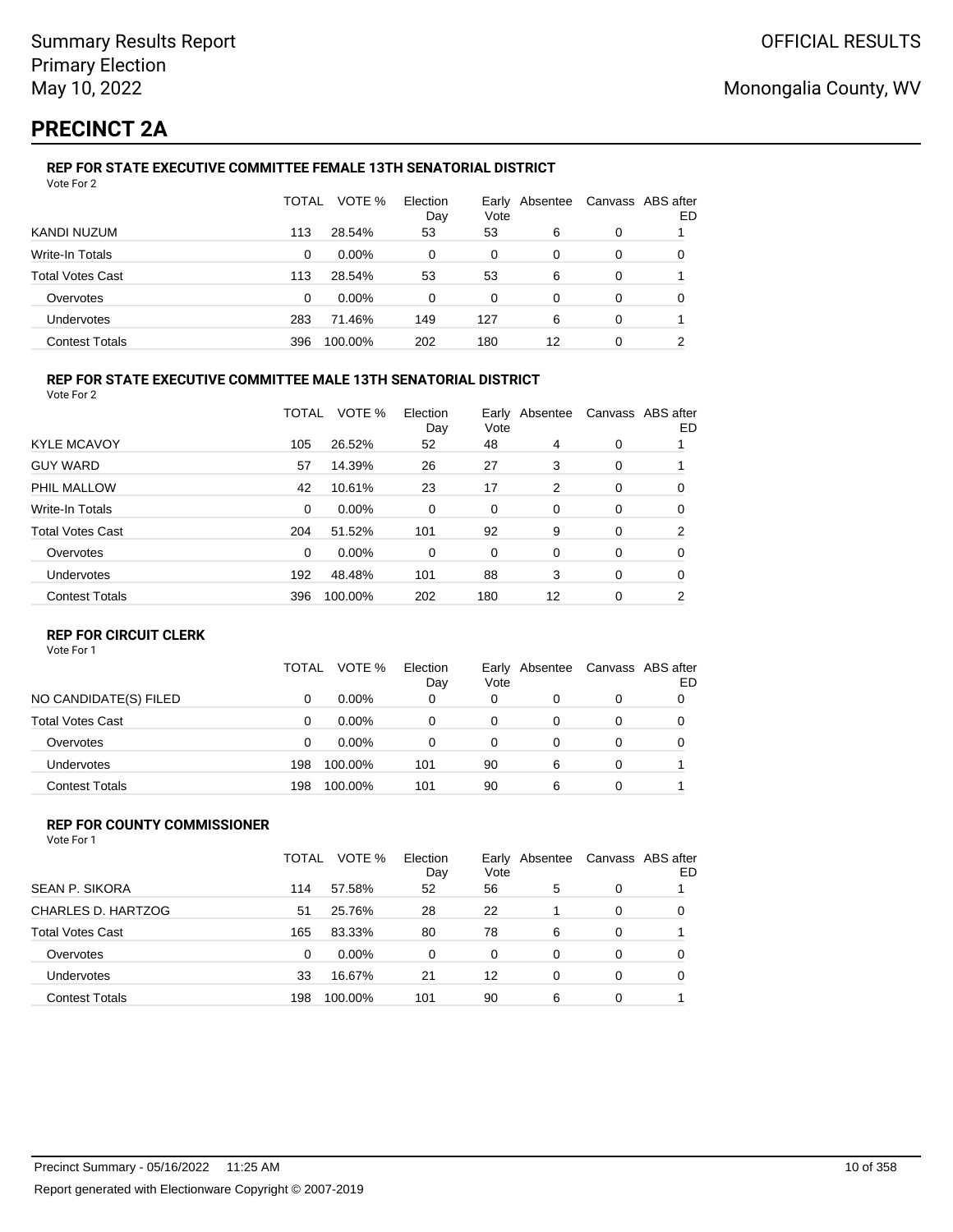|                       | TOTAL | VOTE %   | Election<br>Day | Vote | Early Absentee |   | Canvass ABS after<br>ED |
|-----------------------|-------|----------|-----------------|------|----------------|---|-------------------------|
| NO CANDIDATE(S) FILED |       | $0.00\%$ | 0               | 0    |                | 0 |                         |
| Total Votes Cast      |       | $0.00\%$ |                 | 0    |                |   |                         |
| Overvotes             |       | $0.00\%$ |                 | 0    |                |   |                         |
| Undervotes            | 198   | 100.00%  | 101             | 90   | 6              | 0 |                         |
| Contest Totals        | 198   | 100.00%  | 101             | 90   | 6              |   |                         |

#### **REP FOR CONGRESSIONAL DISTRICT EXECUTIVE COMMITTEE DIST 2 FEMALE** Vote For 1

|                         | TOTAL | VOTE %   | Election<br>Day | Early<br>Vote | Absentee |   | Canvass ABS after<br>ED |
|-------------------------|-------|----------|-----------------|---------------|----------|---|-------------------------|
| VIRGINIA "GINA" BROWN   | 118   | 59.60%   | 56              | 56            | 5        | 0 |                         |
| <b>Write-In Totals</b>  | 0     | $0.00\%$ | 0               | 0             | 0        | 0 | 0                       |
| <b>Total Votes Cast</b> | 118   | 59.60%   | 56              | 56            | 5        | 0 |                         |
| Overvotes               | 0     | $0.00\%$ | 0               | 0             | 0        | 0 |                         |
| Undervotes              | 80    | 40.40%   | 45              | 34            |          | 0 | 0                       |
| <b>Contest Totals</b>   | 198   | 100.00%  | 101             | 90            | 6        | 0 |                         |

#### **REP FOR CONGRESSIONAL DISTRICT EXECUTIVE COMMITTEE DIST 2 MALE** Vote For 1

|                         | TOTAL | VOTE %   | Election<br>Day | Vote     | Early Absentee |          | Canvass ABS after<br>ED |
|-------------------------|-------|----------|-----------------|----------|----------------|----------|-------------------------|
| <b>SAM BROWN</b>        | 101   | 51.01%   | 44              | 54       | 3              | $\Omega$ | 0                       |
| <b>ETHAN MOORE</b>      | 32    | 16.16%   | 19              | 10       | 3              | $\Omega$ | 0                       |
| Write-In Totals         | 0     | 0.00%    | 0               | 0        | $\Omega$       | 0        | 0                       |
| <b>Total Votes Cast</b> | 133   | 67.17%   | 63              | 64       | 6              | $\Omega$ | 0                       |
| Overvotes               | 0     | $0.00\%$ | 0               | $\Omega$ | $\Omega$       | $\Omega$ | $\Omega$                |
| <b>Undervotes</b>       | 65    | 32.83%   | 38              | 26       | $\Omega$       | $\Omega$ |                         |
| <b>Contest Totals</b>   | 198   | 100.00%  | 101             | 90       | 6              | 0        |                         |

#### **REP FOR SENATORIAL EXECUTIVE COMMITTEE FEMALE 13TH SENATORIAL DISTRICT** Vote For 1

|                         | TOTAL | VOTE %   | Election<br>Day | Vote | Early Absentee |   | Canvass ABS after<br>ED |
|-------------------------|-------|----------|-----------------|------|----------------|---|-------------------------|
| NO CANDIDATE(S) FILED   | 0     | $0.00\%$ | 0               | 0    | 0              | 0 |                         |
| <b>Write-In Totals</b>  | 0     | $0.00\%$ | 0               | 0    | 0              | 0 |                         |
| <b>Total Votes Cast</b> | 0     | $0.00\%$ | 0               | 0    | 0              | 0 |                         |
| Overvotes               | 0     | $0.00\%$ | 0               | 0    | 0              | 0 |                         |
| Undervotes              | 198   | 100.00%  | 101             | 90   | 6              | 0 |                         |
| <b>Contest Totals</b>   | 198   | 100.00%  | 101             | 90   | 6              | 0 |                         |

## Monongalia County, WV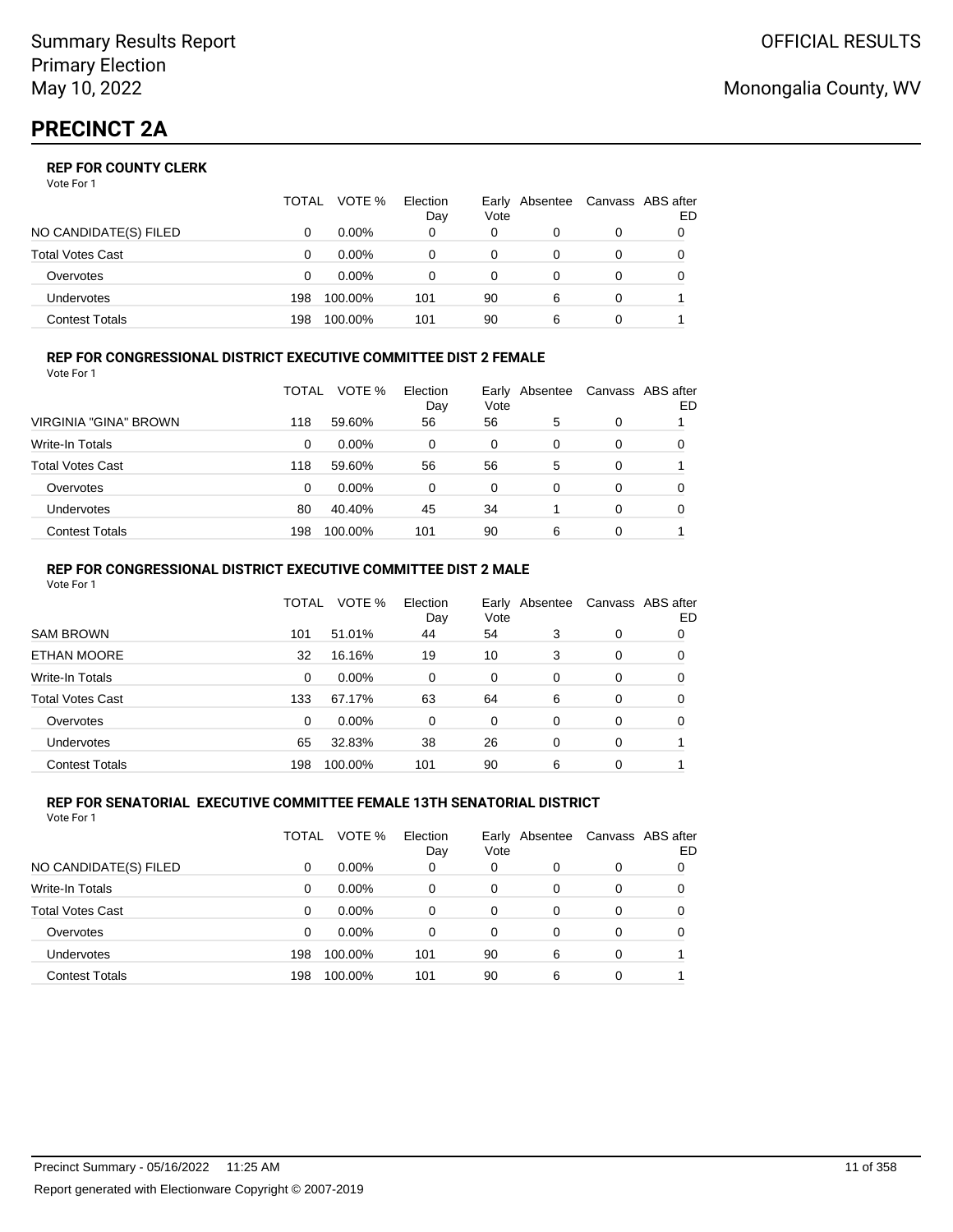# **PRECINCT 2A**

#### **REP FOR SENATORIAL EXECUTIVE COMMITTEE MALE 13TH SENATORIAL DISTRICT** Vote For 1

|                         | TOTAL | VOTE %   | Election<br>Day | Vote | Early Absentee | Canvass ABS after | ED |
|-------------------------|-------|----------|-----------------|------|----------------|-------------------|----|
| <b>WES NUGENT</b>       | 123   | 62.12%   | 61              | 56   | 5              | 0                 |    |
| Write-In Totals         | 0     | $0.00\%$ | 0               | 0    | 0              | 0                 | O  |
| <b>Total Votes Cast</b> | 123   | 62.12%   | 61              | 56   | 5              | 0                 |    |
| Overvotes               | 0     | $0.00\%$ | 0               | 0    | 0              | 0                 |    |
| <b>Undervotes</b>       | 75    | 37.88%   | 40              | 34   |                | 0                 | 0  |
| <b>Contest Totals</b>   | 198   | 100.00%  | 101             | 90   | 6              | 0                 |    |

### **REP FOR COUNTY EXECUTIVE COMMITTEE DISTRICT - FEMALE COMMITTEE DISTRICT 4**

Vote For 1

|                         | TOTAL | VOTE %   | Election<br>Day | Vote | Early Absentee | Canvass ABS after | ED |
|-------------------------|-------|----------|-----------------|------|----------------|-------------------|----|
| CYNTHIA CHAMBERS        | 118   | 59.60%   | 56              | 57   | 4              | 0                 |    |
| Write-In Totals         | 0     | $0.00\%$ | 0               | 0    | 0              | 0                 |    |
| <b>Total Votes Cast</b> | 118   | 59.60%   | 56              | 57   | 4              | 0                 |    |
| Overvotes               | 0     | $0.00\%$ | 0               | 0    | 0              | 0                 |    |
| <b>Undervotes</b>       | 80    | 40.40%   | 45              | 33   | 2              | 0                 | O  |
| <b>Contest Totals</b>   | 198   | 100.00%  | 101             | 90   | 6              | 0                 |    |

#### **REP FOR COUNTY EXECUTIVE COMMITTEE DISTRICT - MALE COMMITTEE DISTRICT 4**

Vote For 1

|                       | TOTAL    | VOTE %   | Election<br>Day | Vote     | Early Absentee | Canvass ABS after | ED |
|-----------------------|----------|----------|-----------------|----------|----------------|-------------------|----|
| <b>DALE SPARKS</b>    | 133      | 67.17%   | 60              | 67       | 5              | 0                 |    |
| Write-In Totals       | 0        | $0.00\%$ | 0               | 0        | 0              | 0                 |    |
| Total Votes Cast      | 133      | 67.17%   | 60              | 67       | 5              | 0                 |    |
| Overvotes             | $\Omega$ | 0.00%    | $\Omega$        | $\Omega$ | $\Omega$       | 0                 |    |
| <b>Undervotes</b>     | 65       | 32.83%   | 41              | 23       |                | 0                 | 0  |
| <b>Contest Totals</b> | 198      | 100.00%  | 101             | 90       | 6              | 0                 |    |

#### **DEM FOR U.S. HOUSE OF REPRESENTATIVES 2ND DIST** Vote For 1

|                          | TOTAL    | VOTE %   | Election<br>Day | Vote | Early Absentee |          | Canvass ABS after<br>ED |
|--------------------------|----------|----------|-----------------|------|----------------|----------|-------------------------|
| <b>BARRY LEE WENDELL</b> | 359      | 71.09%   | 202             | 145  | 9              | 0        | 3                       |
| ANGELA J. DWYER          | 106      | 20.99%   | 68              | 36   | 2              | 0        | 0                       |
| <b>Total Votes Cast</b>  | 465      | 92.08%   | 270             | 181  | 11             | $\Omega$ | 3                       |
| Overvotes                | $\Omega$ | $0.00\%$ | 0               | 0    | $\Omega$       | $\Omega$ | 0                       |
| Undervotes               | 40       | 7.92%    | 17              | 23   | $\Omega$       | $\Omega$ | 0                       |
| <b>Contest Totals</b>    | 505      | 100.00%  | 287             | 204  | 11             | 0        | 3                       |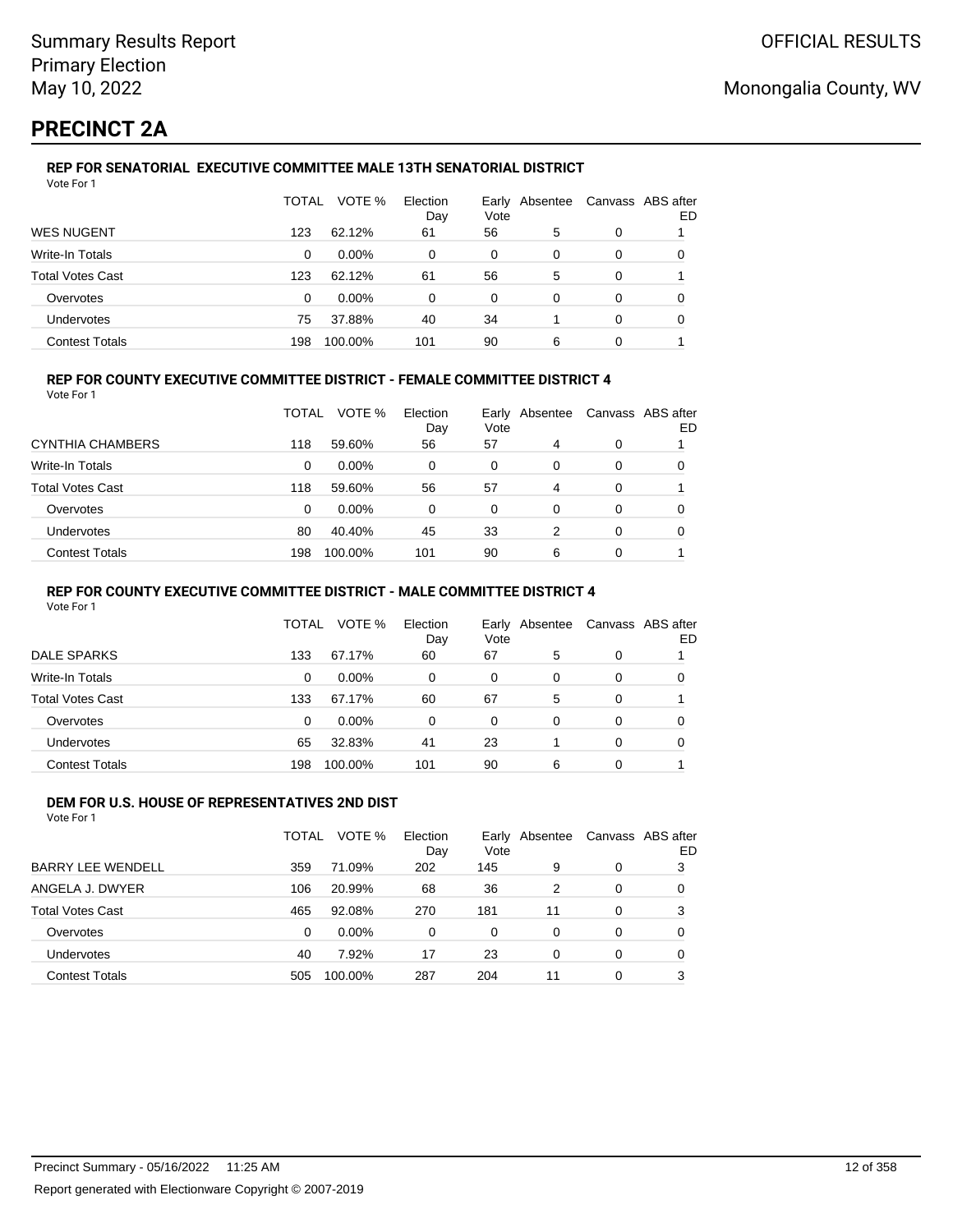# **PRECINCT 2A**

### **DEM FOR STATE SENATOR 13TH SENATORIAL DISTRICT**

| Vote For 1 |  |
|------------|--|
|------------|--|

|                           | TOTAL | VOTE %   | Election<br>Day | Vote | Early Absentee |   | Canvass ABS after<br>ED |
|---------------------------|-------|----------|-----------------|------|----------------|---|-------------------------|
| BARBARA EVANS FLEISCHAUER | 470   | 93.07%   | 266             | 190  | 11             | 0 | 3                       |
| RICH JACOBS               | 29    | 5.74%    | 17              | 12   | 0              | 0 |                         |
| Total Votes Cast          | 499   | 98.81%   | 283             | 202  | 11             | 0 | 3                       |
| Overvotes                 | 0     | $0.00\%$ | 0               | 0    | 0              | 0 |                         |
| Undervotes                | 6     | 1.19%    | 4               | 2    | 0              | 0 | 0                       |
| <b>Contest Totals</b>     | 505   | 100.00%  | 287             | 204  | 11             | 0 |                         |

### **DEM FOR MEMBER OF HOUSE OF DELEGATES 79TH DELEGATE DISTRICT**

Vote For 1

|                       | <b>TOTAL</b> | VOTE %   | Election<br>Day | Early<br>Vote | Absentee |   | Canvass ABS after<br>ED |
|-----------------------|--------------|----------|-----------------|---------------|----------|---|-------------------------|
| EVAN HANSEN           | 466          | 92.28%   | 270             | 185           | 8        | 0 | 3                       |
| <b>MATTHEW KOLB</b>   | 30           | 5.94%    | 14              | 14            | 2        | 0 | 0                       |
| Total Votes Cast      | 496          | 98.22%   | 284             | 199           | 10       |   | 3                       |
| Overvotes             | 0            | $0.00\%$ | 0               | $\Omega$      |          | 0 | 0                       |
| <b>Undervotes</b>     | 9            | 1.78%    | 3               | 5             |          | 0 | 0                       |
| <b>Contest Totals</b> | 505          | 100.00%  | 287             | 204           | 11       |   | 3                       |

#### **DEM FOR STATE EXECUTIVE COMMITTEE FEMALE 13TH SENATORIAL DISTRICT**

Vote For 2

|                        | TOTAL    | VOTE %  | Election<br>Day | Vote | Early Absentee |   | Canvass ABS after<br>ED |
|------------------------|----------|---------|-----------------|------|----------------|---|-------------------------|
| DANIELLE WALKER        | 417      | 41.29%  | 254             | 158  | 3              | 0 | 2                       |
| KELLY PALMER           | 174      | 17.23%  | 84              | 81   | 7              | 0 | 2                       |
| CARESSA STOLLER        | 102      | 10.10%  | 66              | 32   | 4              | 0 | 0                       |
| <b>BELINDA BIAFORE</b> | 71       | 7.03%   | 39              | 28   | 4              | 0 | 0                       |
| Write-In Totals        | 3        | 0.30%   | 3               | 0    | 0              | 0 | 0                       |
| Total Votes Cast       | 767      | 75.94%  | 446             | 299  | 18             | 0 | 4                       |
| Overvotes              | $\Omega$ | 0.00%   | 0               | 0    | 0              | 0 | 0                       |
| Undervotes             | 243      | 24.06%  | 128             | 109  | 4              | 0 | 2                       |
| <b>Contest Totals</b>  | 1.010    | 100.00% | 574             | 408  | 22             | 0 | 6                       |
|                        |          |         |                 |      |                |   |                         |

### **DEM FOR STATE EXECUTIVE COMMITTEE MALE 13TH SENATORIAL DISTRICT**

|                         | TOTAL | VOTE %   | Election<br>Day | Early<br>Vote | Absentee |   | Canvass ABS after<br>ED |
|-------------------------|-------|----------|-----------------|---------------|----------|---|-------------------------|
| <b>MARK A. MUSICK</b>   | 350   | 34.65%   | 183             | 155           | 10       | 0 | 2                       |
| SHANE ASSADZANDI        | 233   | 23.07%   | 150             | 80            |          | 0 | 2                       |
| <b>JOEY GARCIA</b>      | 98    | 9.70%    | 55              | 38            | 5        | 0 | 0                       |
| Write-In Totals         | 0     | $0.00\%$ | 0               | 0             | 0        | 0 | 0                       |
| <b>Total Votes Cast</b> | 681   | 67.43%   | 388             | 273           | 16       | 0 | 4                       |
| Overvotes               | 0     | $0.00\%$ | 0               | 0             | 0        | 0 | 0                       |
| <b>Undervotes</b>       | 329   | 32.57%   | 186             | 135           | 6        | 0 | 2                       |
| <b>Contest Totals</b>   | 1.010 | 100.00%  | 574             | 408           | 22       | 0 | 6                       |
|                         |       |          |                 |               |          |   |                         |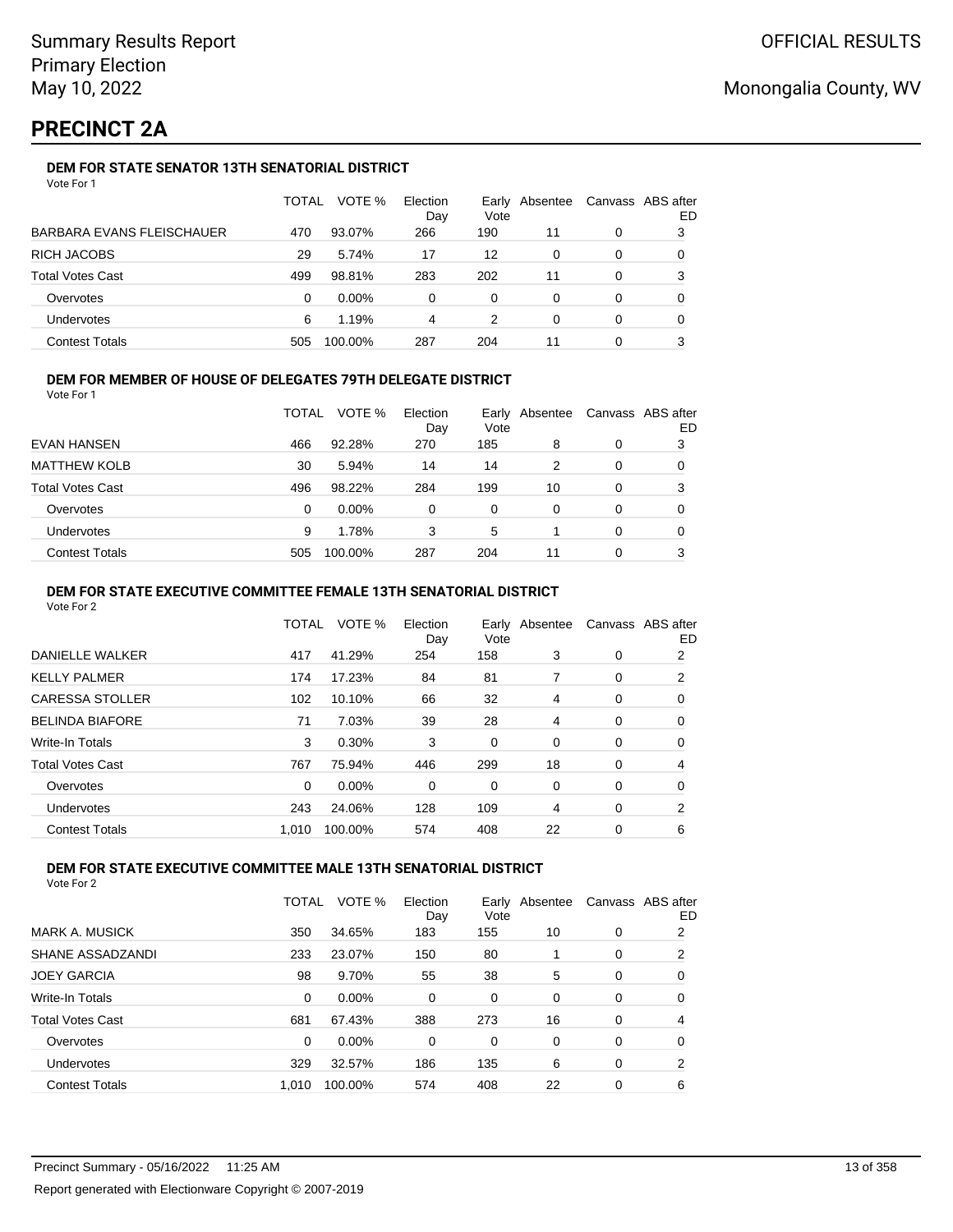# **PRECINCT 2A**

### **DEM FOR CIRCUIT CLERK**

Vote For 1

|                       | <b>TOTAL</b> | VOTE %   | Election<br>Day | Vote | Early Absentee | Canvass ABS after | ED |
|-----------------------|--------------|----------|-----------------|------|----------------|-------------------|----|
| DONNA HIDOCK          | 392          | 77.62%   | 227             | 154  | 9              |                   |    |
| Total Votes Cast      | 392          | 77.62%   | 227             | 154  | 9              |                   |    |
| Overvotes             | 0            | $0.00\%$ | $\Omega$        | 0    |                | $\Omega$          |    |
| <b>Undervotes</b>     | 113          | 22.38%   | 60              | 50   |                | $\Omega$          |    |
| <b>Contest Totals</b> | 505          | 100.00%  | 287             | 204  | 11             |                   |    |

#### **DEM FOR COUNTY COMMISSIONER** Vote For 1

|                         | TOTAL | VOTE %   | Election<br>Day | Vote | Early Absentee | Canvass ABS after | ED |
|-------------------------|-------|----------|-----------------|------|----------------|-------------------|----|
| <b>BOB BEACH</b>        | 429   | 84.95%   | 247             | 168  | 11             | 0                 | 3  |
| <b>Total Votes Cast</b> | 429   | 84.95%   | 247             | 168  | 11             | 0                 | 3  |
| Overvotes               | 0     | $0.00\%$ | 0               | 0    | 0              | 0                 |    |
| Undervotes              | 76    | 15.05%   | 40              | 36   | 0              | $\Omega$          |    |
| <b>Contest Totals</b>   | 505   | 100.00%  | 287             | 204  | 11             | 0                 |    |

### **DEM FOR COUNTY CLERK**

|                         | <b>TOTAL</b> | VOTE %   | Election<br>Day | Vote | Early Absentee | Canvass ABS after | ED |
|-------------------------|--------------|----------|-----------------|------|----------------|-------------------|----|
| CARYE L. BLANEY         | 424          | 83.96%   | 234             | 177  | 10             | 0                 | 3  |
| <b>Total Votes Cast</b> | 424          | 83.96%   | 234             | 177  | 10             | 0                 |    |
| Overvotes               | 0            | $0.00\%$ | 0               | 0    | 0              | 0                 |    |
| <b>Undervotes</b>       | 81           | 16.04%   | 53              | 27   |                | 0                 |    |
| <b>Contest Totals</b>   | 505          | 100.00%  | 287             | 204  | 11             | 0                 |    |

### **DEM FOR CONGRESSIONAL DISTRICT EXECUTIVE COMMITTEE DIST 2 FEMALE**

Vote For 1

|                         | TOTAL | VOTE %   | Election<br>Day | Vote | Early Absentee |   | Canvass ABS after<br>ED |
|-------------------------|-------|----------|-----------------|------|----------------|---|-------------------------|
| <b>RYLEE HAUGHT</b>     | 353   | 69.90%   | 212             | 127  | 11             | 0 | 3                       |
| Write-In Totals         | 0     | $0.00\%$ | 0               | 0    | 0              | 0 | 0                       |
| <b>Total Votes Cast</b> | 353   | 69.90%   | 212             | 127  | 11             | 0 | 3                       |
| Overvotes               | 0     | $0.00\%$ | 0               | 0    | 0              | 0 | 0                       |
| Undervotes              | 152   | 30.10%   | 75              | 77   | 0              | 0 | 0                       |
| <b>Contest Totals</b>   | 505   | 100.00%  | 287             | 204  | 11             | 0 | 3                       |

# Monongalia County, WV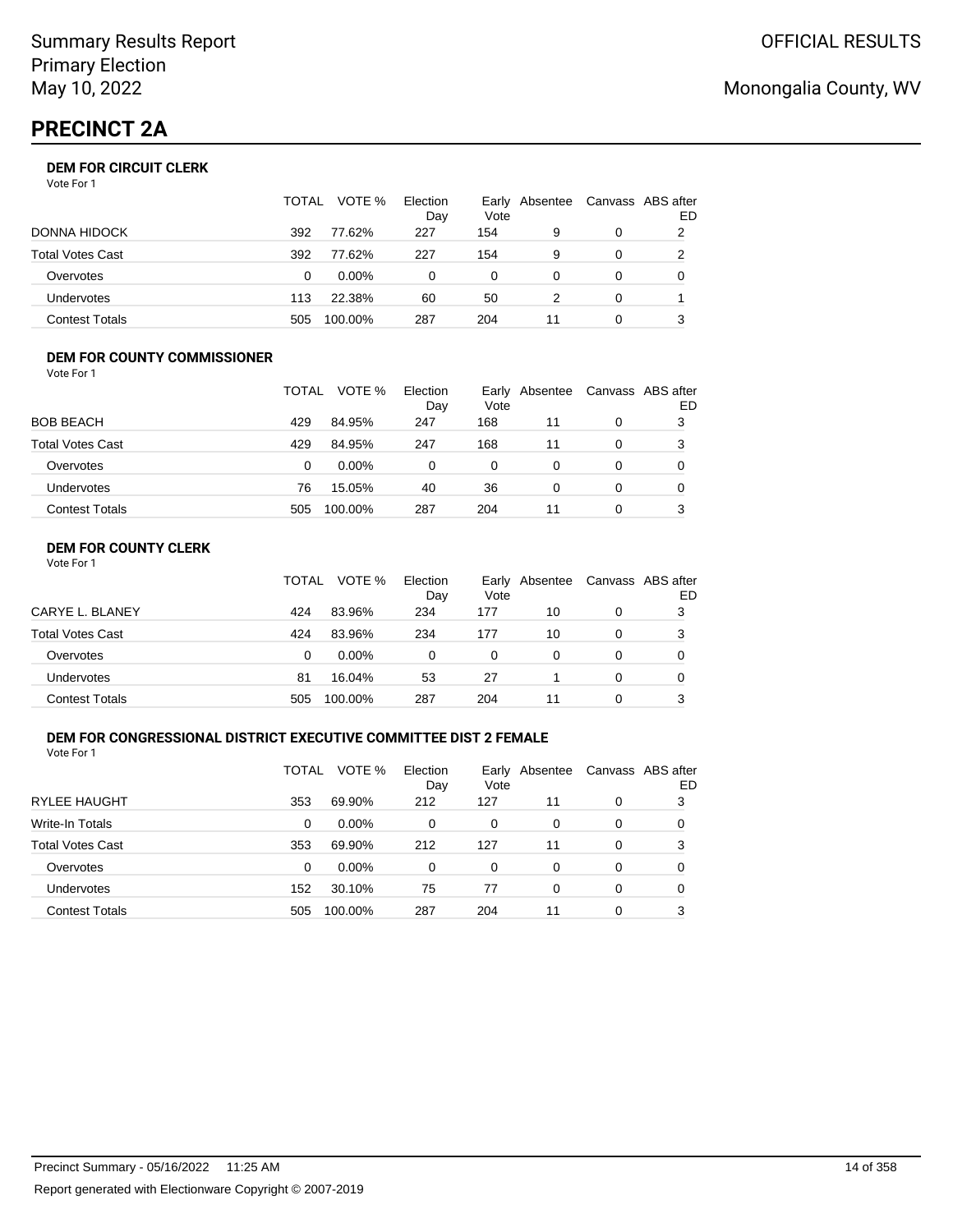# **PRECINCT 2A**

#### **DEM FOR CONGRESSIONAL DISTRICT EXECUTIVE COMMITTEE DIST 2 MALE** Vote For 1

| VULCIUII                |          |          |                 |               |          |   |                         |
|-------------------------|----------|----------|-----------------|---------------|----------|---|-------------------------|
|                         | TOTAL    | VOTE %   | Election<br>Day | Earlv<br>Vote | Absentee |   | Canvass ABS after<br>ED |
| SHANE ASSADZANDI        | 301      | 59.60%   | 182             | 115           | 4        | 0 | 0                       |
| CHARLES (JR) KRAFFT     | 70       | 13.86%   | 37              | 25            | 6        | 0 | 2                       |
| Write-In Totals         | 0        | $0.00\%$ | 0               | 0             | 0        | 0 | 0                       |
| <b>Total Votes Cast</b> | 371      | 73.47%   | 219             | 140           | 10       | 0 | 2                       |
| Overvotes               | $\Omega$ | 0.00%    | 0               | 0             | 0        | 0 | 0                       |
| Undervotes              | 134      | 26.53%   | 68              | 64            |          | 0 |                         |
| <b>Contest Totals</b>   | 505      | 100.00%  | 287             | 204           | 11       | 0 | 3                       |

### **DEM FOR SENATORIAL EXECUTIVE COMMITTEE FEMALE 13TH SENATORIAL DISTRICT**

Vote For 1

|                         | <b>TOTAL</b> | VOTE %   | Election<br>Day | Vote | Early Absentee |          | Canvass ABS after<br>ED |
|-------------------------|--------------|----------|-----------------|------|----------------|----------|-------------------------|
| NO CANDIDATE(S) FILED   | 0            | $0.00\%$ | 0               | 0    | 0              | 0        |                         |
| <b>Write-In Totals</b>  | 10           | 1.98%    | 9               |      | 0              |          | 0                       |
| <b>Total Votes Cast</b> | 10           | 1.98%    | 9               |      | 0              | 0        | 0                       |
| Overvotes               | 0            | $0.00\%$ | 0               | 0    | 0              | 0        |                         |
| Undervotes              | 495          | 98.02%   | 278             | 203  | 11             | $\Omega$ | 3                       |
| <b>Contest Totals</b>   | 505          | 100.00%  | 287             | 204  | 11             | 0        | 3                       |

#### **DEM FOR SENATORIAL EXECUTIVE COMMITTEE MALE 13TH SENATORIAL DISTRICT**

Vote For 1

|                         | TOTAL | VOTE %   | Election<br>Day | Vote | Early Absentee | Canvass ABS after | ED |
|-------------------------|-------|----------|-----------------|------|----------------|-------------------|----|
| SHANE ASSADZANDI        | 338   | 66.93%   | 208             | 121  |                | 0                 | 2  |
| Write-In Totals         | 3     | 0.59%    | 2               |      | 0              | 0                 | O  |
| <b>Total Votes Cast</b> | 341   | 67.52%   | 210             | 122  |                | 0                 | 2  |
| Overvotes               | 0     | $0.00\%$ | 0               | 0    | $\Omega$       | 0                 | O  |
| Undervotes              | 164   | 32.48%   | 77              | 82   | 4              | 0                 |    |
| <b>Contest Totals</b>   | 505   | 100.00%  | 287             | 204  | 11             | 0                 | 3  |

#### **DEM FOR COUNTY EXECUTIVE COMMITTEE DISTRICT - FEMALE COMMITTEE DISTRICT 4** Vote For 1

|                         | TOTAL | VOTE %   | Election<br>Day | Vote     | Early Absentee |   | Canvass ABS after<br>ED |
|-------------------------|-------|----------|-----------------|----------|----------------|---|-------------------------|
| <b>CARESSA STOLLER</b>  | 332   | 65.74%   | 200             | 121      | 9              | 0 | 2                       |
| <b>Write-In Totals</b>  | 0     | $0.00\%$ | $\Omega$        | 0        | 0              | 0 | 0                       |
| <b>Total Votes Cast</b> | 332   | 65.74%   | 200             | 121      | 9              | 0 | 2                       |
| Overvotes               | 0     | $0.00\%$ | $\Omega$        | $\Omega$ | 0              | 0 | 0                       |
| Undervotes              | 173   | 34.26%   | 87              | 83       | 2              | 0 |                         |
| <b>Contest Totals</b>   | 505   | 100.00%  | 287             | 204      | 11             | 0 | 3                       |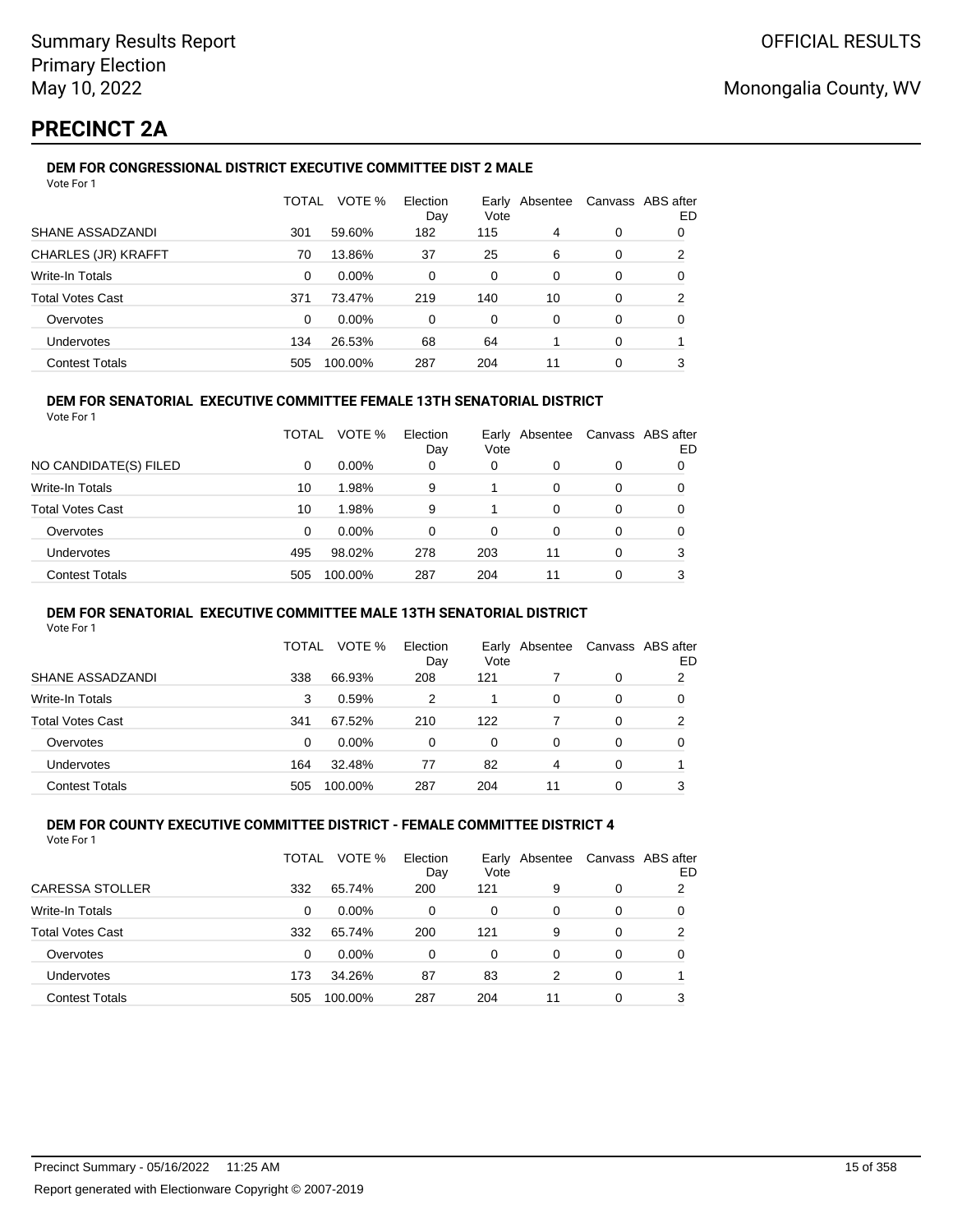# **PRECINCT 2A**

#### **DEM FOR COUNTY EXECUTIVE COMMITTEE DISTRICT - MALE COMMITTEE DISTRICT 4** Vote For 1

|                         | TOTAL | VOTE %   | Election<br>Day | Earlv<br>Vote | Absentee | Canvass ABS after | ED |
|-------------------------|-------|----------|-----------------|---------------|----------|-------------------|----|
| CHRISTOPHER J. BENISON  | 325   | 64.36%   | 196             | 119           | 8        | 0                 | 2  |
| Write-In Totals         | 0     | $0.00\%$ | 0               | 0             | 0        | 0                 | 0  |
| <b>Total Votes Cast</b> | 325   | 64.36%   | 196             | 119           | 8        | 0                 | 2  |
| Overvotes               | 0     | $0.00\%$ | 0               | 0             | 0        | 0                 | 0  |
| Undervotes              | 180   | 35.64%   | 91              | 85            | 3        | 0                 |    |
| <b>Contest Totals</b>   | 505   | 100.00%  | 287             | 204           | 11       | 0                 | 3  |

### **NON-PARTISAN BOARD OF EDUCATION**

Vote For 3

|                         | TOTAL | VOTE %  | Election<br>Day | Vote | Early Absentee |   | Canvass ABS after<br>ED |
|-------------------------|-------|---------|-----------------|------|----------------|---|-------------------------|
| DANIEL BERRY            | 550   | 25.68%  | 305             | 233  | 9              | 0 | 3                       |
| <b>JENNIFER HAGERTY</b> | 478   | 22.32%  | 279             | 182  | 14             | 0 | 3                       |
| <b>MICHAEL KELLY</b>    | 324   | 15.13%  | 167             | 145  | 9              | 0 | 3                       |
| <b>CRISTY MOATS</b>     | 141   | 6.58%   | 91              | 45   | 5              | 0 | 0                       |
| <b>BRANDON MYERS</b>    | 117   | 5.46%   | 62              | 49   | 6              | 0 | 0                       |
| Write-In Totals         | 3     | 0.14%   | 3               | 0    | $\Omega$       | 0 | 0                       |
| <b>Total Votes Cast</b> | 1.613 | 75.30%  | 907             | 654  | 43             | 0 | 9                       |
| Overvotes               | 0     | 0.00%   | 0               | 0    | 0              | 0 | 0                       |
| Undervotes              | 529   | 24.70%  | 272             | 243  | 11             | 0 | 3                       |
| <b>Contest Totals</b>   | 2,142 | 100.00% | 1,179           | 897  | 54             | 0 | 12                      |

### **FOR CONSERVATION DISTRICT SUPERVISOR**

|                         | TOTAL | VOTE %  | Election<br>Day | Early<br>Vote | Absentee |          | Canvass ABS after<br>ED |
|-------------------------|-------|---------|-----------------|---------------|----------|----------|-------------------------|
| MARK "MR. MARK" MYERS   | 351   | 49.16%  | 195             | 147           | 9        | 0        | 0                       |
| <b>ANDREW PRICE</b>     | 153   | 21.43%  | 85              | 59            | 6        | 0        | 3                       |
| Write-In Totals         |       | 0.14%   | $\Omega$        | $\Omega$      |          | $\Omega$ | 0                       |
| <b>Total Votes Cast</b> | 505   | 70.73%  | 280             | 206           | 16       | 0        | 3                       |
| Overvotes               | 0     | 0.00%   | $\Omega$        | 0             | 0        | 0        | 0                       |
| <b>Undervotes</b>       | 209   | 29.27%  | 113             | 93            | 2        | 0        |                         |
| <b>Contest Totals</b>   | 714   | 100.00% | 393             | 299           | 18       | 0        | 4                       |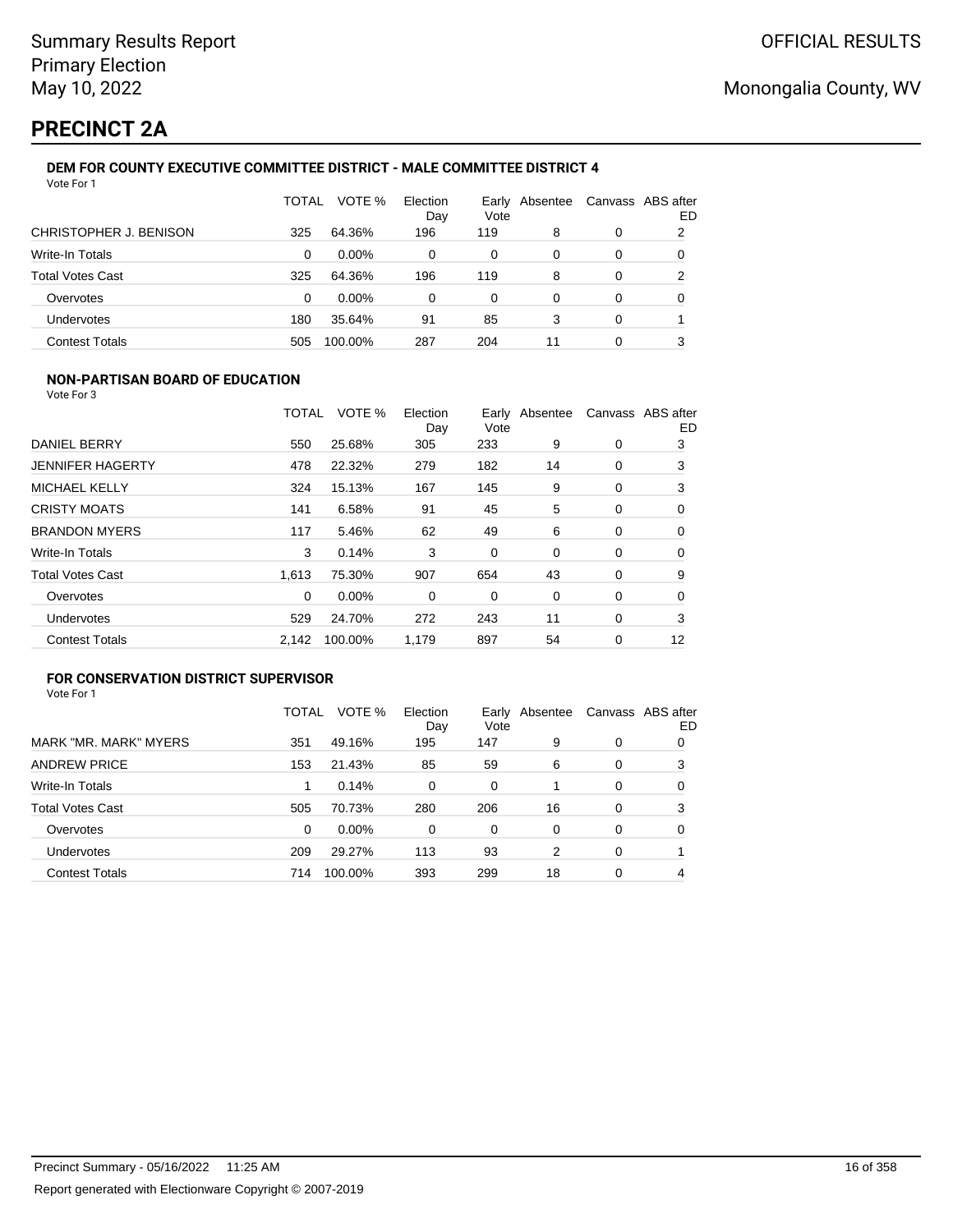# **PRECINCT 2B**

| <b>Statistics</b>                | TOTAL  | Election<br>Day | Vote | Early Absentee |          | Canvass ABS after<br>ED. |
|----------------------------------|--------|-----------------|------|----------------|----------|--------------------------|
| Registered Voters - Total        | 2,242  |                 |      |                |          |                          |
| Registered Voters - REPUBLICAN   | 419    |                 |      |                |          |                          |
| Registered Voters - DEMOCRATIC   | 1,181  |                 |      |                |          |                          |
| Registered Voters - NON-PARTISAN | 642    |                 |      |                |          |                          |
| <b>Ballots Cast - Total</b>      | 568    | 296             | 258  | 11             | 2        | 1                        |
| Ballots Cast - REPUBLICAN        | 162    | 78              | 82   | 2              | $\Omega$ | 0                        |
| <b>Ballots Cast - DEMOCRATIC</b> | 395    | 211             | 174  | 8              | 2        | 0                        |
| Ballots Cast - NON-PARTISAN      | 11     | 7               | 2    | 1              | $\Omega$ | 1                        |
| <b>Ballots Cast - Blank</b>      | 1      | 1               | 0    | 0              | 0        | 0                        |
| Voter Turnout - Total            | 25.33% |                 |      |                |          |                          |
| Voter Turnout - REPUBLICAN       | 38.66% |                 |      |                |          |                          |
| Voter Turnout - DEMOCRATIC       | 33.45% |                 |      |                |          |                          |
| Voter Turnout - NON-PARTISAN     | 1.71%  |                 |      |                |          |                          |

### **REP FOR U.S. HOUSE OF REPRESENTATIVES 2ND DIST**

Vote For 1

|                               | TOTAL | VOTE %   | Election<br>Day | Early<br>Vote | Absentee |   | Canvass ABS after<br>ED |
|-------------------------------|-------|----------|-----------------|---------------|----------|---|-------------------------|
| DAVID B. MCKINLEY             | 100   | 61.73%   | 45              | 53            | 2        | 0 | 0                       |
| ALEXANDER X. MOONEY           | 47    | 29.01%   | 24              | 23            | 0        | 0 | O                       |
| <b>SUSAN BUCHSER-LOCHOCKI</b> | 13    | 8.02%    |                 | 6             | 0        | 0 | 0                       |
| <b>MIKE SECKMAN</b>           |       | 0.62%    | 1               | 0             | 0        | 0 | 0                       |
| RHONDA A. HERCULES            | 0     | 0.00%    | 0               | 0             | 0        | 0 | 0                       |
| <b>Total Votes Cast</b>       | 161   | 99.38%   | 77              | 82            | 2        | 0 | 0                       |
| Overvotes                     | 0     | $0.00\%$ | 0               | 0             | 0        | 0 | 0                       |
| Undervotes                    |       | 0.62%    |                 | 0             | 0        | 0 | 0                       |
| <b>Contest Totals</b>         | 162   | 100.00%  | 78              | 82            | 2        | 0 | 0                       |

#### **REP FOR STATE SENATOR 13TH SENATORIAL DISTRICT**

| Vote For 1 |
|------------|
|------------|

|                         | TOTAL | VOTE %   | Election<br>Day | Vote | Early Absentee |   | Canvass ABS after<br>ED |
|-------------------------|-------|----------|-----------------|------|----------------|---|-------------------------|
| MIKE OLIVERIO           | 127   | 78.40%   | 60              | 66   |                | 0 | 0                       |
| <b>CARLY BRAUN</b>      | 27    | 16.67%   | 15              | 11   |                | 0 | O                       |
| <b>Total Votes Cast</b> | 154   | 95.06%   | 75              | 77   | 2              | 0 | O                       |
| Overvotes               | 0     | $0.00\%$ | 0               | 0    | 0              | 0 | O                       |
| Undervotes              | 8     | 4.94%    | 3               | 5    | 0              | 0 | O                       |
| <b>Contest Totals</b>   | 162   | 100.00%  | 78              | 82   | າ              | 0 |                         |

#### **REP FOR MEMBER OF HOUSE OF DELEGATES 79TH DELEGATE DISTRICT**

|                         | <b>TOTAL</b> | VOTE %   | Election<br>Day | Vote | Early Absentee | Canvass ABS after | ED |
|-------------------------|--------------|----------|-----------------|------|----------------|-------------------|----|
| <b>ZACH LEMAIRE</b>     | 96           | 59.26%   | 49              | 45   |                | 0                 |    |
| <b>Total Votes Cast</b> | 96           | 59.26%   | 49              | 45   |                | 0                 |    |
| Overvotes               | 0            | $0.00\%$ | 0               | 0    | 0              | 0                 |    |
| Undervotes              | 66           | 40.74%   | 29              | 37   | 0              | 0                 |    |
| <b>Contest Totals</b>   | 162          | 100.00%  | 78              | 82   |                | 0                 |    |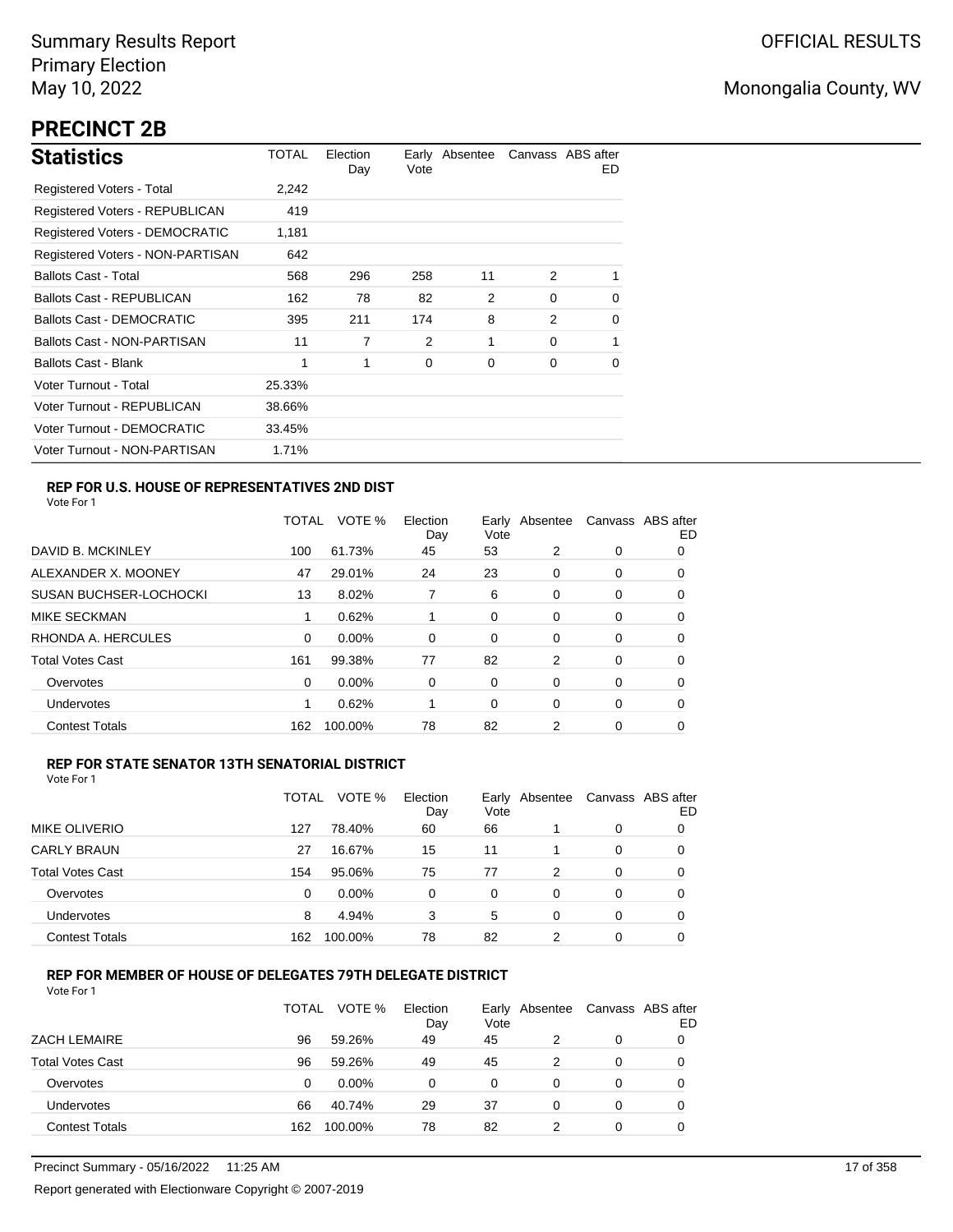# **PRECINCT 2B**

#### **REP FOR STATE EXECUTIVE COMMITTEE FEMALE 13TH SENATORIAL DISTRICT** Vote For 2

|                         | TOTAL | VOTE %   | Election<br>Day | Vote | Early Absentee |   | Canvass ABS after<br>ED |
|-------------------------|-------|----------|-----------------|------|----------------|---|-------------------------|
| KANDI NUZUM             | 88    | 27.16%   | 43              | 43   | 2              | 0 | 0                       |
| Write-In Totals         |       | 0.31%    |                 | 0    | 0              | 0 |                         |
| <b>Total Votes Cast</b> | 89    | 27.47%   | 44              | 43   | 2              | 0 |                         |
| Overvotes               | 0     | $0.00\%$ | 0               | 0    | 0              | 0 |                         |
| Undervotes              | 235   | 72.53%   | 112             | 121  | 2              | 0 | 0                       |
| <b>Contest Totals</b>   | 324   | 100.00%  | 156             | 164  | 4              | 0 |                         |

#### **REP FOR STATE EXECUTIVE COMMITTEE MALE 13TH SENATORIAL DISTRICT**

Vote For 2

|                         | TOTAL    | VOTE %  | Election<br>Day | Vote | Early Absentee |   | Canvass ABS after<br>ED |
|-------------------------|----------|---------|-----------------|------|----------------|---|-------------------------|
| <b>KYLE MCAVOY</b>      | 90       | 27.78%  | 42              | 47   |                | 0 | 0                       |
| PHIL MALLOW             | 31       | 9.57%   | 15              | 15   |                | 0 | 0                       |
| <b>GUY WARD</b>         | 27       | 8.33%   | 15              | 12   | 0              | 0 | 0                       |
| Write-In Totals         | 1        | 0.31%   |                 | 0    | 0              | 0 | 0                       |
| <b>Total Votes Cast</b> | 149      | 45.99%  | 73              | 74   | 2              | 0 | 0                       |
| Overvotes               | $\Omega$ | 0.00%   | 0               | 0    | 0              | 0 | 0                       |
| Undervotes              | 175      | 54.01%  | 83              | 90   | 2              | 0 | 0                       |
| <b>Contest Totals</b>   | 324      | 100.00% | 156             | 164  | 4              | 0 | 0                       |
|                         |          |         |                 |      |                |   |                         |

#### **REP FOR CIRCUIT CLERK**

Vote For 1

|                         | TOTAL | VOTE %   | Election<br>Day | Vote | Early Absentee | Canvass ABS after | ED |
|-------------------------|-------|----------|-----------------|------|----------------|-------------------|----|
| NO CANDIDATE(S) FILED   | 0     | $0.00\%$ | 0               | 0    | 0              | 0                 |    |
| <b>Total Votes Cast</b> | 0     | $0.00\%$ | 0               | 0    |                | 0                 |    |
| Overvotes               | 0     | $0.00\%$ | 0               | 0    |                | 0                 |    |
| <b>Undervotes</b>       | 162   | 100.00%  | 78              | 82   |                | 0                 |    |
| <b>Contest Totals</b>   | 162   | 100.00%  | 78              | 82   |                | 0                 |    |

#### **REP FOR COUNTY COMMISSIONER** Vote For 1

|                         | TOTAL | VOTE %   | Election<br>Day | Vote     | Early Absentee |          | Canvass ABS after<br>ED |
|-------------------------|-------|----------|-----------------|----------|----------------|----------|-------------------------|
| <b>SEAN P. SIKORA</b>   | 88    | 54.32%   | 45              | 42       |                | 0        | 0                       |
| CHARLES D. HARTZOG      | 41    | 25.31%   | 16              | 25       | 0              | 0        | 0                       |
| <b>Total Votes Cast</b> | 129   | 79.63%   | 61              | 67       |                | 0        | $\Omega$                |
| Overvotes               | 0     | $0.00\%$ | $\Omega$        | $\Omega$ | 0              | $\Omega$ | 0                       |
| <b>Undervotes</b>       | 33    | 20.37%   | 17              | 15       |                | $\Omega$ | 0                       |
| <b>Contest Totals</b>   | 162   | 100.00%  | 78              | 82       | 2              | $\Omega$ | 0                       |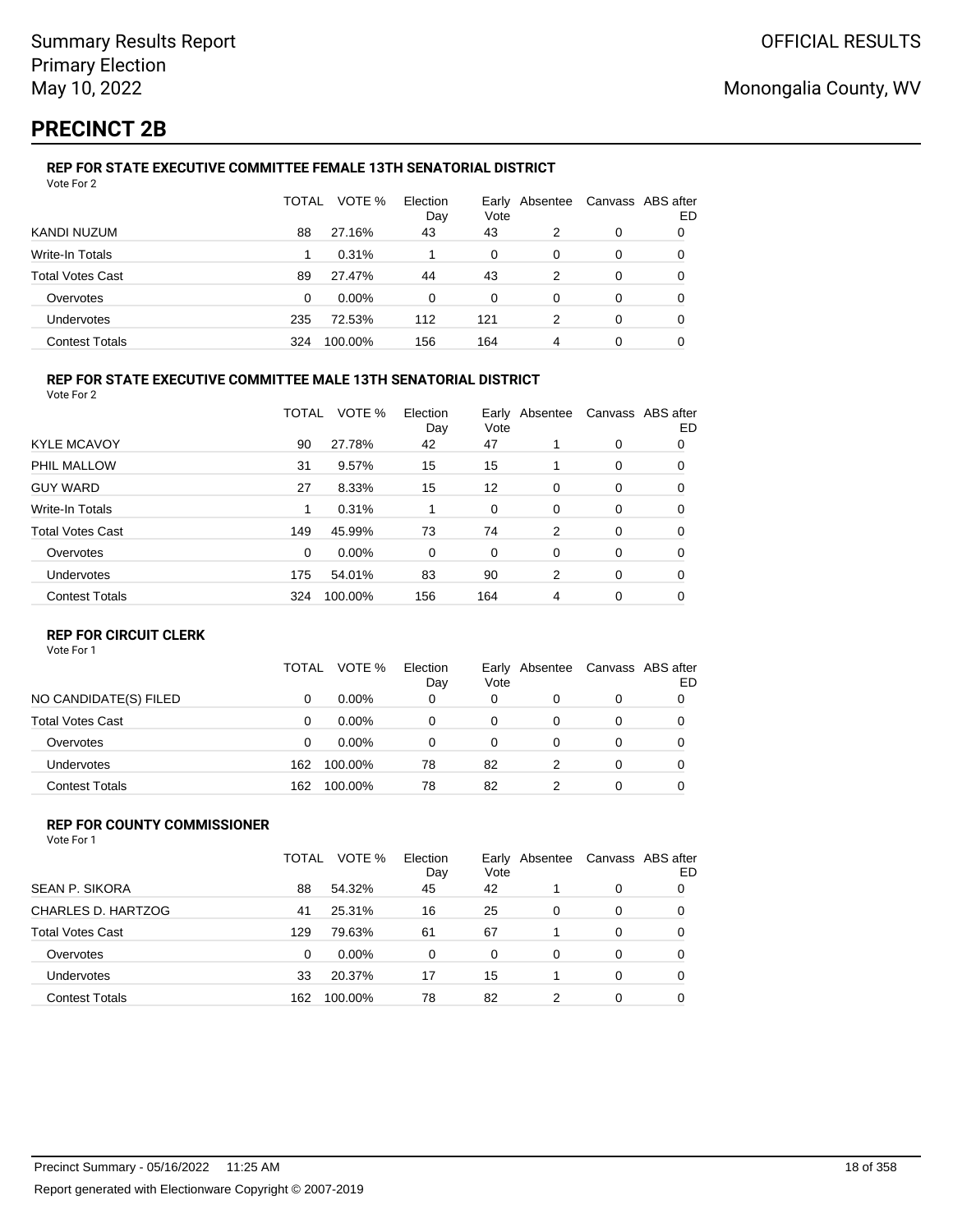|                       | <b>TOTAL</b> | VOTE %   | Election<br>Day | Vote | Early Absentee |   | Canvass ABS after<br>ED |
|-----------------------|--------------|----------|-----------------|------|----------------|---|-------------------------|
| NO CANDIDATE(S) FILED |              | $0.00\%$ | 0               | 0    |                |   |                         |
| Total Votes Cast      |              | $0.00\%$ |                 |      |                |   |                         |
| Overvotes             |              | $0.00\%$ |                 |      |                | 0 |                         |
| Undervotes            | 162          | 100.00%  | 78              | 82   |                | 0 |                         |
| Contest Totals        | 162          | 100.00%  | 78              | 82   |                |   |                         |

#### **REP FOR CONGRESSIONAL DISTRICT EXECUTIVE COMMITTEE DIST 2 FEMALE** Vote For 1

|                         | TOTAL | VOTE %   | Election<br>Day | Early<br>Vote | Absentee | Canvass ABS after | ED |
|-------------------------|-------|----------|-----------------|---------------|----------|-------------------|----|
| VIRGINIA "GINA" BROWN   | 91    | 56.17%   | 40              | 49            | 2        | 0                 | 0  |
| <b>Write-In Totals</b>  | 0     | $0.00\%$ | 0               | 0             | 0        | 0                 | 0  |
| <b>Total Votes Cast</b> | 91    | 56.17%   | 40              | 49            | 2        | 0                 | 0  |
| Overvotes               | 0     | $0.00\%$ | 0               | 0             | 0        | 0                 |    |
| <b>Undervotes</b>       | 71    | 43.83%   | 38              | 33            | 0        | 0                 |    |
| <b>Contest Totals</b>   | 162   | 100.00%  | 78              | 82            | 2        | 0                 |    |

#### **REP FOR CONGRESSIONAL DISTRICT EXECUTIVE COMMITTEE DIST 2 MALE** Vote For 1

|                         | TOTAL    | VOTE %  | Election<br>Day | Early<br>Vote | Absentee |          | Canvass ABS after<br>ED. |
|-------------------------|----------|---------|-----------------|---------------|----------|----------|--------------------------|
| <b>SAM BROWN</b>        | 84       | 51.85%  | 43              | 39            | 2        | 0        | 0                        |
| <b>ETHAN MOORE</b>      | 18       | 11.11%  | 6               | 12            | $\Omega$ | 0        | 0                        |
| Write-In Totals         | $\Omega$ | 0.00%   | 0               | $\Omega$      | $\Omega$ | 0        | 0                        |
| <b>Total Votes Cast</b> | 102      | 62.96%  | 49              | 51            | 2        | $\Omega$ | 0                        |
| Overvotes               | $\Omega$ | 0.00%   | 0               | $\Omega$      | $\Omega$ | $\Omega$ | 0                        |
| Undervotes              | 60       | 37.04%  | 29              | 31            | $\Omega$ | 0        | 0                        |
| <b>Contest Totals</b>   | 162      | 100.00% | 78              | 82            | 2        | $\Omega$ | 0                        |

#### **REP FOR SENATORIAL EXECUTIVE COMMITTEE FEMALE 13TH SENATORIAL DISTRICT** Vote For 1

|                         | TOTAL | VOTE %   | Election<br>Day | Vote | Early Absentee |          | Canvass ABS after<br>ED |
|-------------------------|-------|----------|-----------------|------|----------------|----------|-------------------------|
| NO CANDIDATE(S) FILED   | 0     | $0.00\%$ | 0               | 0    | 0              | 0        | 0                       |
| <b>Write-In Totals</b>  | 0     | $0.00\%$ | 0               | 0    | $\Omega$       | 0        | 0                       |
| <b>Total Votes Cast</b> | 0     | $0.00\%$ | 0               | 0    | 0              | $\Omega$ | 0                       |
| Overvotes               | 0     | $0.00\%$ | 0               | 0    | 0              | 0        | 0                       |
| Undervotes              | 162   | 100.00%  | 78              | 82   | 2              | $\Omega$ |                         |
| <b>Contest Totals</b>   | 162   | 100.00%  | 78              | 82   | 2              | 0        |                         |

# Monongalia County, WV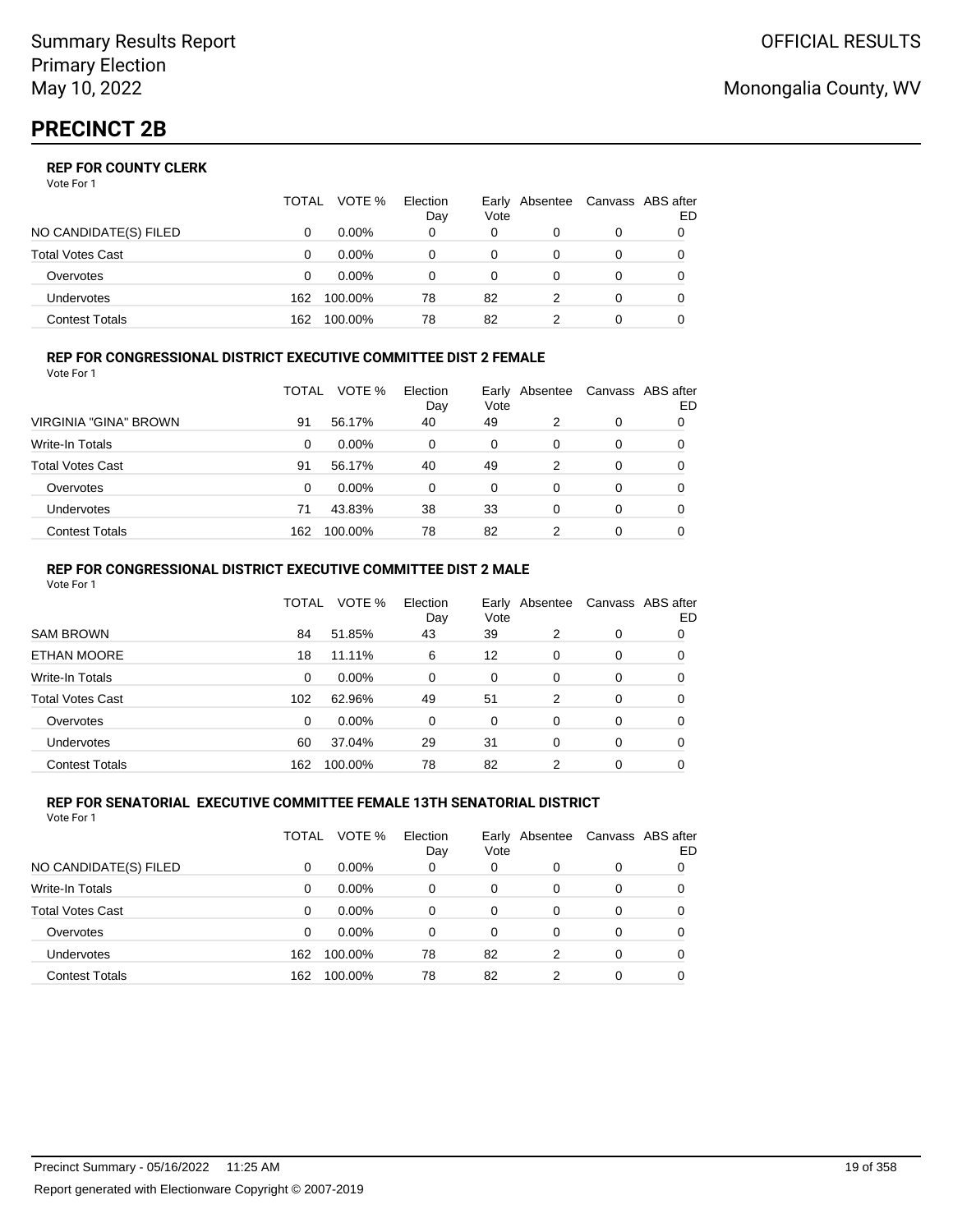# **PRECINCT 2B**

#### **REP FOR SENATORIAL EXECUTIVE COMMITTEE MALE 13TH SENATORIAL DISTRICT** Vote For 1

|                         | TOTAL | VOTE %   | Election<br>Day | Vote | Early Absentee |   | Canvass ABS after<br>ED |
|-------------------------|-------|----------|-----------------|------|----------------|---|-------------------------|
| <b>WES NUGENT</b>       | 105   | 64.81%   | 50              | 53   | 2              | 0 |                         |
| Write-In Totals         | 0     | $0.00\%$ | 0               | 0    | 0              | 0 | O                       |
| <b>Total Votes Cast</b> | 105   | 64.81%   | 50              | 53   | 2              | 0 | 0                       |
| Overvotes               | 0     | $0.00\%$ | 0               | 0    | 0              | 0 |                         |
| <b>Undervotes</b>       | 57    | 35.19%   | 28              | 29   | 0              | 0 | 0                       |
| <b>Contest Totals</b>   | 162   | 100.00%  | 78              | 82   |                | 0 |                         |

### **REP FOR COUNTY EXECUTIVE COMMITTEE DISTRICT - FEMALE COMMITTEE DISTRICT 4**

Vote For 1

|                         | TOTAL | VOTE %   | Election<br>Day | Vote | Early Absentee | Canvass ABS after | ED |
|-------------------------|-------|----------|-----------------|------|----------------|-------------------|----|
| CYNTHIA CHAMBERS        | 90    | 55.56%   | 43              | 45   |                | 0                 |    |
| Write-In Totals         | 0     | $0.00\%$ | 0               | 0    | 0              | 0                 |    |
| <b>Total Votes Cast</b> | 90    | 55.56%   | 43              | 45   | 2              | 0                 |    |
| Overvotes               | 0     | $0.00\%$ | 0               | 0    | 0              | 0                 |    |
| <b>Undervotes</b>       | 72    | 44.44%   | 35              | 37   | 0              | 0                 |    |
| <b>Contest Totals</b>   | 162   | 100.00%  | 78              | 82   |                | 0                 |    |

#### **REP FOR COUNTY EXECUTIVE COMMITTEE DISTRICT - MALE COMMITTEE DISTRICT 4**

Vote For 1

|                       | TOTAL    | VOTE %   | Election<br>Day | Vote     | Early Absentee | Canvass ABS after | ED |
|-----------------------|----------|----------|-----------------|----------|----------------|-------------------|----|
| <b>DALE SPARKS</b>    | 108      | 66.67%   | 53              | 53       | 2              | 0                 |    |
| Write-In Totals       | 0        | $0.00\%$ | 0               | 0        | 0              | 0                 |    |
| Total Votes Cast      | 108      | 66.67%   | 53              | 53       | 2              | 0                 |    |
| Overvotes             | $\Omega$ | 0.00%    | $\Omega$        | $\Omega$ | 0              | 0                 |    |
| <b>Undervotes</b>     | 54       | 33.33%   | 25              | 29       | 0              | 0                 |    |
| <b>Contest Totals</b> | 162      | 100.00%  | 78              | 82       |                | 0                 |    |

#### **DEM FOR U.S. HOUSE OF REPRESENTATIVES 2ND DIST** Vote For 1

|                          | TOTAL    | VOTE %   | Election<br>Day | Vote     | Early Absentee |          | Canvass ABS after<br>ED |
|--------------------------|----------|----------|-----------------|----------|----------------|----------|-------------------------|
| <b>BARRY LEE WENDELL</b> | 284      | 71.90%   | 142             | 135      | 6              |          | 0                       |
| ANGELA J. DWYER          | 86       | 21.77%   | 49              | 34       | 2              |          | 0                       |
| <b>Total Votes Cast</b>  | 370      | 93.67%   | 191             | 169      | 8              | 2        | 0                       |
| Overvotes                | $\Omega$ | $0.00\%$ | 0               | $\Omega$ | 0              | $\Omega$ | $\Omega$                |
| Undervotes               | 25       | 6.33%    | 20              | 5        | 0              | $\Omega$ | 0                       |
| <b>Contest Totals</b>    | 395      | 100.00%  | 211             | 174      | 8              | 2        | 0                       |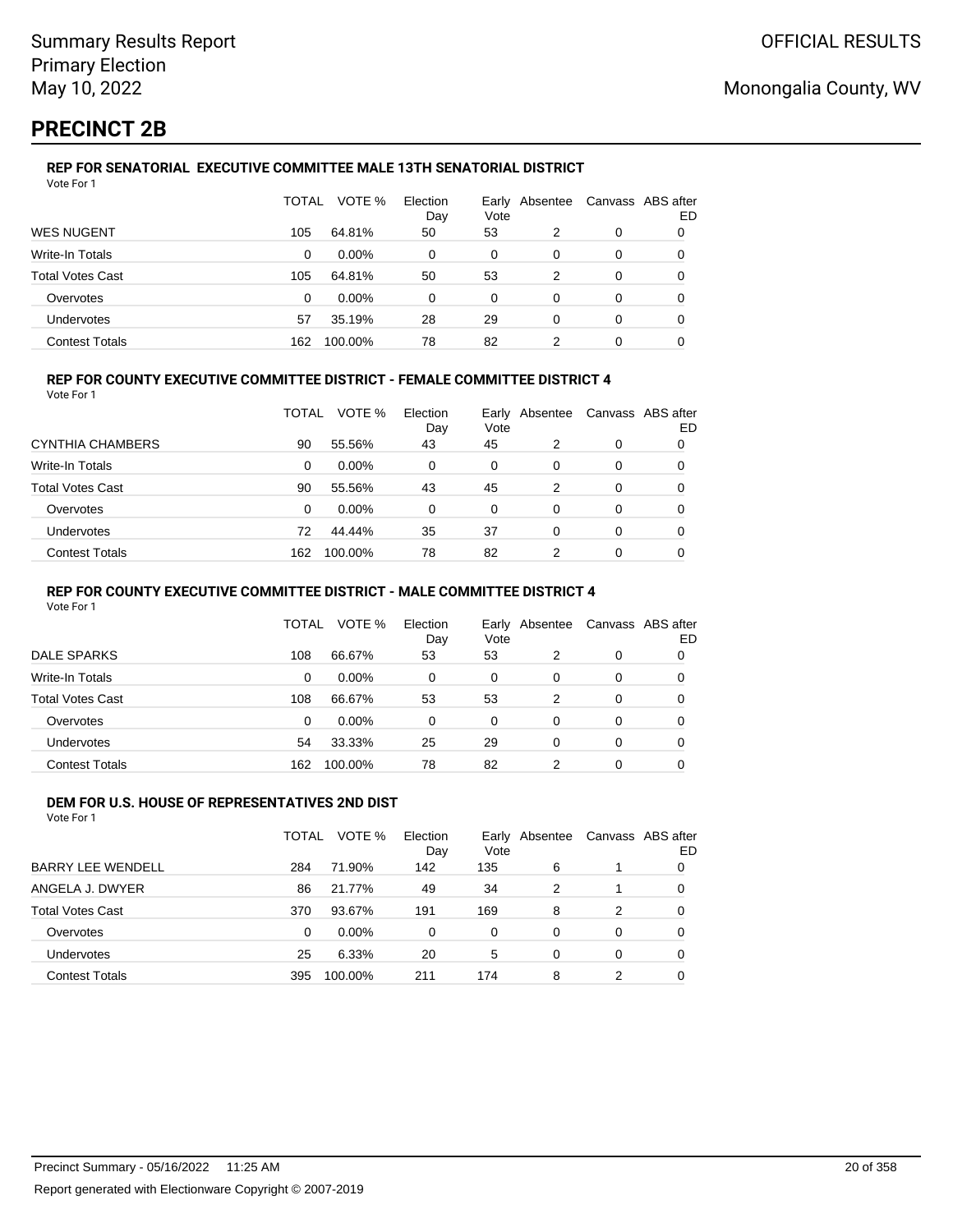# **PRECINCT 2B**

### **DEM FOR STATE SENATOR 13TH SENATORIAL DISTRICT**

|                           | TOTAL | VOTE %   | Election<br>Day | Vote | Early Absentee | Canvass ABS after | ED |
|---------------------------|-------|----------|-----------------|------|----------------|-------------------|----|
| BARBARA EVANS FLEISCHAUER | 362   | 91.65%   | 194             | 159  | 8              |                   |    |
| RICH JACOBS               | 29    | 7.34%    | 13              | 15   | 0              |                   | 0  |
| Total Votes Cast          | 391   | 98.99%   | 207             | 174  | 8              | 2                 |    |
| Overvotes                 | 0     | $0.00\%$ | 0               | 0    | 0              | 0                 |    |
| Undervotes                | 4     | 1.01%    | 4               | 0    | 0              | 0                 |    |
| <b>Contest Totals</b>     | 395   | 100.00%  | 211             | 174  | 8              |                   |    |

### **DEM FOR MEMBER OF HOUSE OF DELEGATES 79TH DELEGATE DISTRICT**

Vote For 1

|                         | TOTAL | VOTE %   | Election<br>Day | Vote | Early Absentee |               | Canvass ABS after<br>ED |
|-------------------------|-------|----------|-----------------|------|----------------|---------------|-------------------------|
| <b>EVAN HANSEN</b>      | 366   | 92.66%   | 195             | 161  | 8              | $\mathcal{P}$ | 0                       |
| <b>MATTHEW KOLB</b>     | 20    | 5.06%    | 11              | 9    | 0              | $\Omega$      | 0                       |
| <b>Total Votes Cast</b> | 386   | 97.72%   | 206             | 170  | 8              | $\mathcal{P}$ | 0                       |
| Overvotes               | 0     | $0.00\%$ | 0               | 0    | 0              | $\Omega$      | 0                       |
| <b>Undervotes</b>       | 9     | 2.28%    | 5               | 4    | 0              | $\Omega$      | 0                       |
| <b>Contest Totals</b>   | 395   | 100.00%  | 211             | 174  | 8              | 2             | 0                       |

#### **DEM FOR STATE EXECUTIVE COMMITTEE FEMALE 13TH SENATORIAL DISTRICT**

Vote For 2

|                        | TOTAL    | VOTE %   | Election<br>Day | Vote | Early Absentee |   | Canvass ABS after<br>ED |
|------------------------|----------|----------|-----------------|------|----------------|---|-------------------------|
| DANIELLE WALKER        | 330      | 41.77%   | 177             | 145  |                |   | 0                       |
| KELLY PALMER           | 146      | 18.48%   | 61              | 79   | 5              |   | 0                       |
| CARESSA STOLLER        | 78       | 9.87%    | 36              | 39   | 2              |   | 0                       |
| <b>BELINDA BIAFORE</b> | 39       | 4.94%    | 16              | 22   |                | 0 | 0                       |
| Write-In Totals        | 0        | $0.00\%$ | 0               | 0    | 0              | 0 | 0                       |
| Total Votes Cast       | 593      | 75.06%   | 290             | 285  | 15             | 3 | 0                       |
| Overvotes              | $\Omega$ | 0.00%    | 0               | 0    | 0              | 0 | 0                       |
| Undervotes             | 197      | 24.94%   | 132             | 63   |                |   | 0                       |
| <b>Contest Totals</b>  | 790      | 100.00%  | 422             | 348  | 16             | 4 | 0                       |
|                        |          |          |                 |      |                |   |                         |

### **DEM FOR STATE EXECUTIVE COMMITTEE MALE 13TH SENATORIAL DISTRICT**

|                         | TOTAL | VOTE %   | Election<br>Dav | Earlv<br>Vote | Absentee |   | Canvass ABS after<br>ED |
|-------------------------|-------|----------|-----------------|---------------|----------|---|-------------------------|
| <b>MARK A. MUSICK</b>   | 262   | 33.16%   | 126             | 126           | 8        | 2 | 0                       |
| SHANE ASSADZANDI        | 179   | 22.66%   | 87              | 86            | 5        |   | 0                       |
| <b>JOEY GARCIA</b>      | 84    | 10.63%   | 39              | 43            | 2        | 0 | 0                       |
| Write-In Totals         | 0     | $0.00\%$ | 0               | 0             | 0        | 0 | 0                       |
| <b>Total Votes Cast</b> | 525   | 66.46%   | 252             | 255           | 15       | 3 | 0                       |
| Overvotes               | 0     | $0.00\%$ | 0               | 0             | 0        | 0 | 0                       |
| Undervotes              | 265   | 33.54%   | 170             | 93            |          | 1 | 0                       |
| <b>Contest Totals</b>   | 790   | 100.00%  | 422             | 348           | 16       | 4 | 0                       |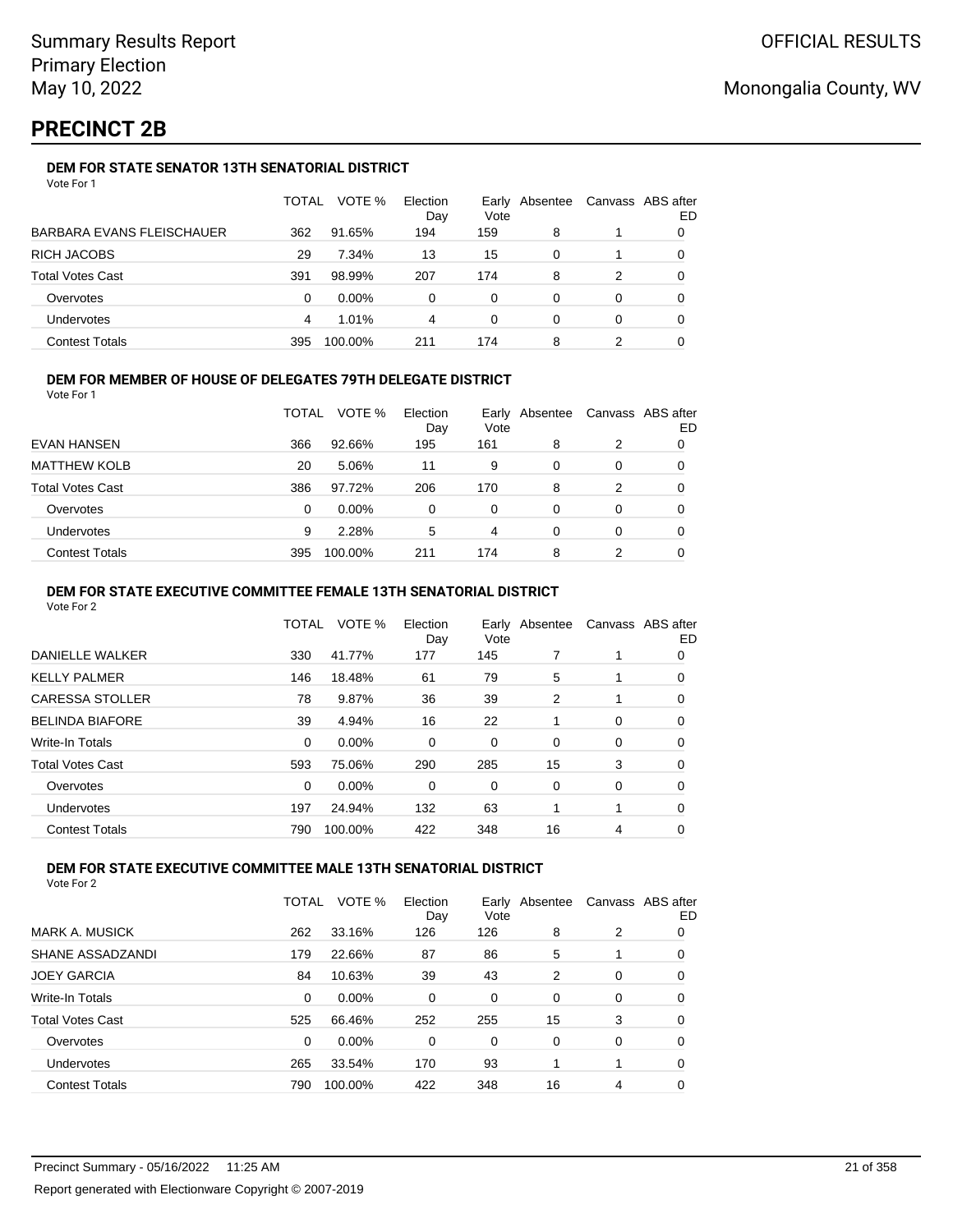# **PRECINCT 2B**

### **DEM FOR CIRCUIT CLERK**

Vote For 1

|                       | <b>TOTAL</b> | VOTE %   | Election<br>Day | Vote | Early Absentee | Canvass ABS after | ED |
|-----------------------|--------------|----------|-----------------|------|----------------|-------------------|----|
| DONNA HIDOCK          | 308          | 77.97%   | 161             | 137  | 8              |                   |    |
| Total Votes Cast      | 308          | 77.97%   | 161             | 137  | 8              |                   |    |
| Overvotes             | 0            | $0.00\%$ | $\Omega$        | 0    |                | $\Omega$          |    |
| <b>Undervotes</b>     | 87           | 22.03%   | 50              | 37   |                | $\Omega$          | 0  |
| <b>Contest Totals</b> | 395          | 100.00%  | 211             | 174  | 8              |                   |    |

#### **DEM FOR COUNTY COMMISSIONER** Vote For 1

|                         | TOTAL | VOTE %   | Election<br>Day | Vote | Early Absentee | Canvass ABS after | ED |
|-------------------------|-------|----------|-----------------|------|----------------|-------------------|----|
| <b>BOB BEACH</b>        | 335   | 84.81%   | 175             | 151  | 8              |                   |    |
| <b>Total Votes Cast</b> | 335   | 84.81%   | 175             | 151  | 8              |                   | 0  |
| Overvotes               | 0     | $0.00\%$ | 0               | 0    | 0              | 0                 |    |
| Undervotes              | 60    | 15.19%   | 36              | 23   | $\Omega$       |                   |    |
| <b>Contest Totals</b>   | 395   | 100.00%  | 211             | 174  | 8              |                   |    |

### **DEM FOR COUNTY CLERK**

|                         | <b>TOTAL</b> | VOTE %   | Election<br>Day | Vote | Early Absentee | Canvass ABS after | ED |
|-------------------------|--------------|----------|-----------------|------|----------------|-------------------|----|
| CARYE L. BLANEY         | 328          | 83.04%   | 167             | 151  | 8              |                   |    |
| <b>Total Votes Cast</b> | 328          | 83.04%   | 167             | 151  | 8              |                   |    |
| Overvotes               | 0            | $0.00\%$ | 0               | 0    | 0              | 0                 |    |
| Undervotes              | 67           | 16.96%   | 44              | 23   | 0              | 0                 |    |
| <b>Contest Totals</b>   | 395          | 100.00%  | 211             | 174  | 8              |                   |    |

### **DEM FOR CONGRESSIONAL DISTRICT EXECUTIVE COMMITTEE DIST 2 FEMALE**

Vote For 1

|                         | TOTAL | VOTE %   | Election<br>Day | Early<br>Vote | Absentee |   | Canvass ABS after<br>ED |
|-------------------------|-------|----------|-----------------|---------------|----------|---|-------------------------|
| <b>RYLEE HAUGHT</b>     | 286   | 72.41%   | 148             | 129           | 8        |   | O                       |
| Write-In Totals         | 0     | $0.00\%$ | 0               | 0             | 0        | 0 | 0                       |
| <b>Total Votes Cast</b> | 286   | 72.41%   | 148             | 129           | 8        |   | 0                       |
| Overvotes               | 0     | $0.00\%$ | $\Omega$        | $\Omega$      | 0        | 0 | 0                       |
| Undervotes              | 109   | 27.59%   | 63              | 45            | 0        |   | 0                       |
| <b>Contest Totals</b>   | 395   | 100.00%  | 211             | 174           | 8        | 2 | 0                       |

# Monongalia County, WV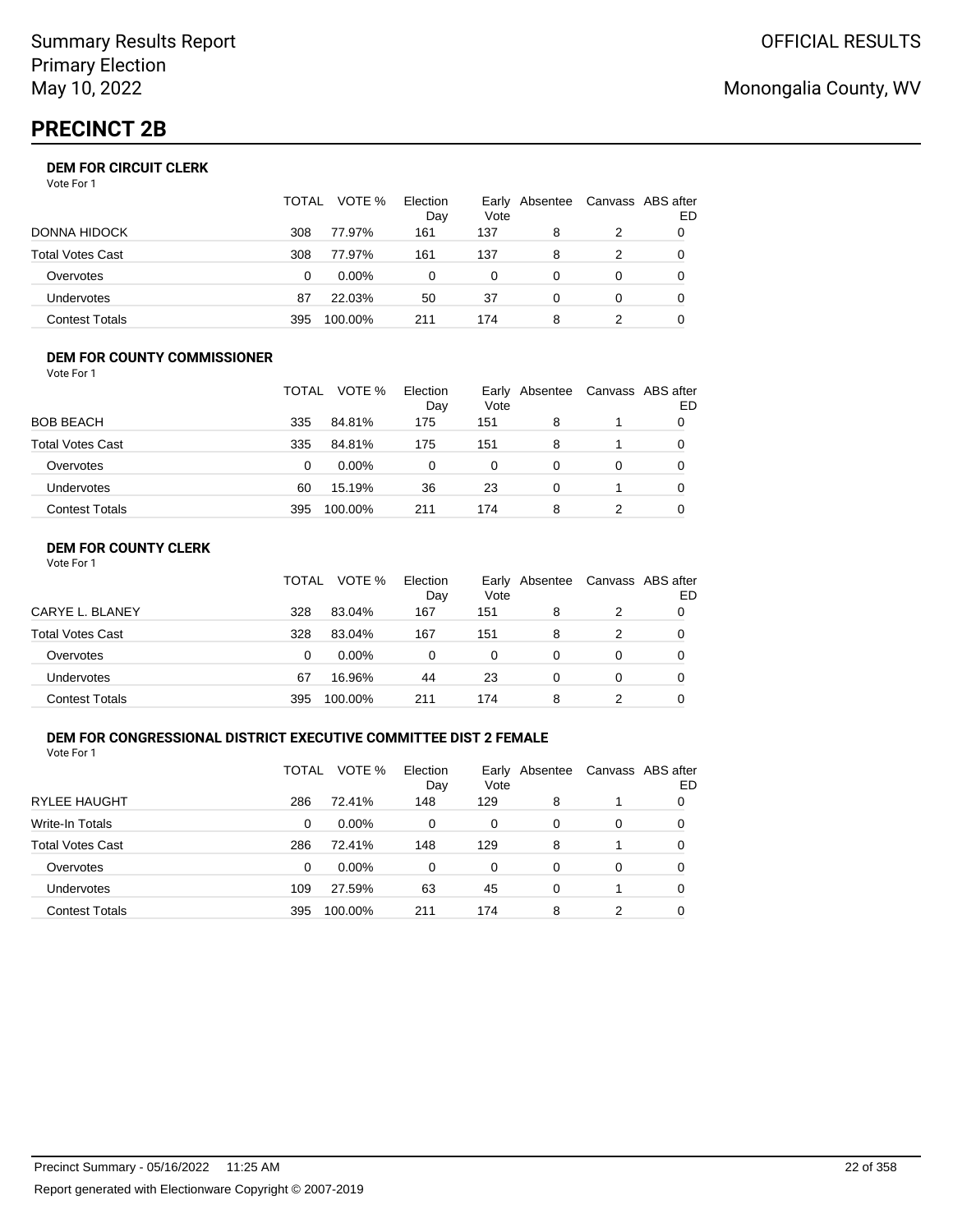# **PRECINCT 2B**

### **DEM FOR CONGRESSIONAL DISTRICT EXECUTIVE COMMITTEE DIST 2 MALE**

| Vote For 1              |              |         |                 |          |                |          |                         |
|-------------------------|--------------|---------|-----------------|----------|----------------|----------|-------------------------|
|                         | <b>TOTAL</b> | VOTE %  | Election<br>Day | Vote     | Early Absentee |          | Canvass ABS after<br>ED |
| SHANE ASSADZANDI        | 250          | 63.29%  | 133             | 112      | 4              |          | 0                       |
| CHARLES (JR) KRAFFT     | 54           | 13.67%  | 22              | 27       | 4              |          | $\Omega$                |
| <b>Write-In Totals</b>  | $\Omega$     | 0.00%   | $\Omega$        | $\Omega$ | $\Omega$       | $\Omega$ | $\Omega$                |
| <b>Total Votes Cast</b> | 304          | 76.96%  | 155             | 139      | 8              | 2        | 0                       |
| Overvotes               | $\Omega$     | 0.00%   | $\Omega$        | 0        | $\Omega$       | 0        | $\Omega$                |
| Undervotes              | 91           | 23.04%  | 56              | 35       | $\Omega$       | $\Omega$ | 0                       |
| <b>Contest Totals</b>   | 395          | 100.00% | 211             | 174      | 8              | 2        | 0                       |

#### **DEM FOR SENATORIAL EXECUTIVE COMMITTEE FEMALE 13TH SENATORIAL DISTRICT**

Vote For 1

|                         | TOTAL | VOTE %   | Election<br>Day | Vote | Early Absentee |   | Canvass ABS after<br>ED |
|-------------------------|-------|----------|-----------------|------|----------------|---|-------------------------|
| NO CANDIDATE(S) FILED   | 0     | $0.00\%$ | 0               | 0    | 0              | 0 |                         |
| <b>Write-In Totals</b>  | 5     | 1.27%    | 3               | 2    | 0              | 0 | 0                       |
| <b>Total Votes Cast</b> | 5     | $1.27\%$ | 3               | 2    | 0              | 0 | 0                       |
| Overvotes               | 0     | $0.00\%$ | 0               | 0    | 0              | 0 |                         |
| Undervotes              | 390   | 98.73%   | 208             | 172  | 8              | 2 | 0                       |
| <b>Contest Totals</b>   | 395   | 100.00%  | 211             | 174  | 8              | 2 | 0                       |

#### **DEM FOR SENATORIAL EXECUTIVE COMMITTEE MALE 13TH SENATORIAL DISTRICT**

Vote For 1

|                         | TOTAL | VOTE %   | Election<br>Day | Vote | Early Absentee |          | Canvass ABS after<br>ED |
|-------------------------|-------|----------|-----------------|------|----------------|----------|-------------------------|
| SHANE ASSADZANDI        | 279   | 70.63%   | 147             | 124  |                |          | 0                       |
| Write-In Totals         | 0     | $0.00\%$ | 0               | 0    | 0              | 0        | O                       |
| <b>Total Votes Cast</b> | 279   | 70.63%   | 147             | 124  |                |          | 0                       |
| Overvotes               | 0     | $0.00\%$ | 0               | 0    | $\Omega$       | $\Omega$ | O                       |
| <b>Undervotes</b>       | 116   | 29.37%   | 64              | 50   |                |          | 0                       |
| <b>Contest Totals</b>   | 395   | 100.00%  | 211             | 174  | 8              |          |                         |

#### **DEM FOR COUNTY EXECUTIVE COMMITTEE DISTRICT - FEMALE COMMITTEE DISTRICT 4** Vote For 1

|                         | TOTAL | VOTE %   | Election<br>Day | Vote     | Early Absentee |   | Canvass ABS after<br>ED |
|-------------------------|-------|----------|-----------------|----------|----------------|---|-------------------------|
| <b>CARESSA STOLLER</b>  | 267   | 67.59%   | 135             | 122      | 8              | 2 | 0                       |
| <b>Write-In Totals</b>  | 0     | $0.00\%$ | $\Omega$        | 0        | 0              | 0 | 0                       |
| <b>Total Votes Cast</b> | 267   | 67.59%   | 135             | 122      | 8              | 2 | 0                       |
| Overvotes               | 0     | $0.00\%$ | $\Omega$        | $\Omega$ | 0              | 0 | 0                       |
| Undervotes              | 128   | 32.41%   | 76              | 52       | 0              | 0 | 0                       |
| <b>Contest Totals</b>   | 395   | 100.00%  | 211             | 174      | 8              | 2 |                         |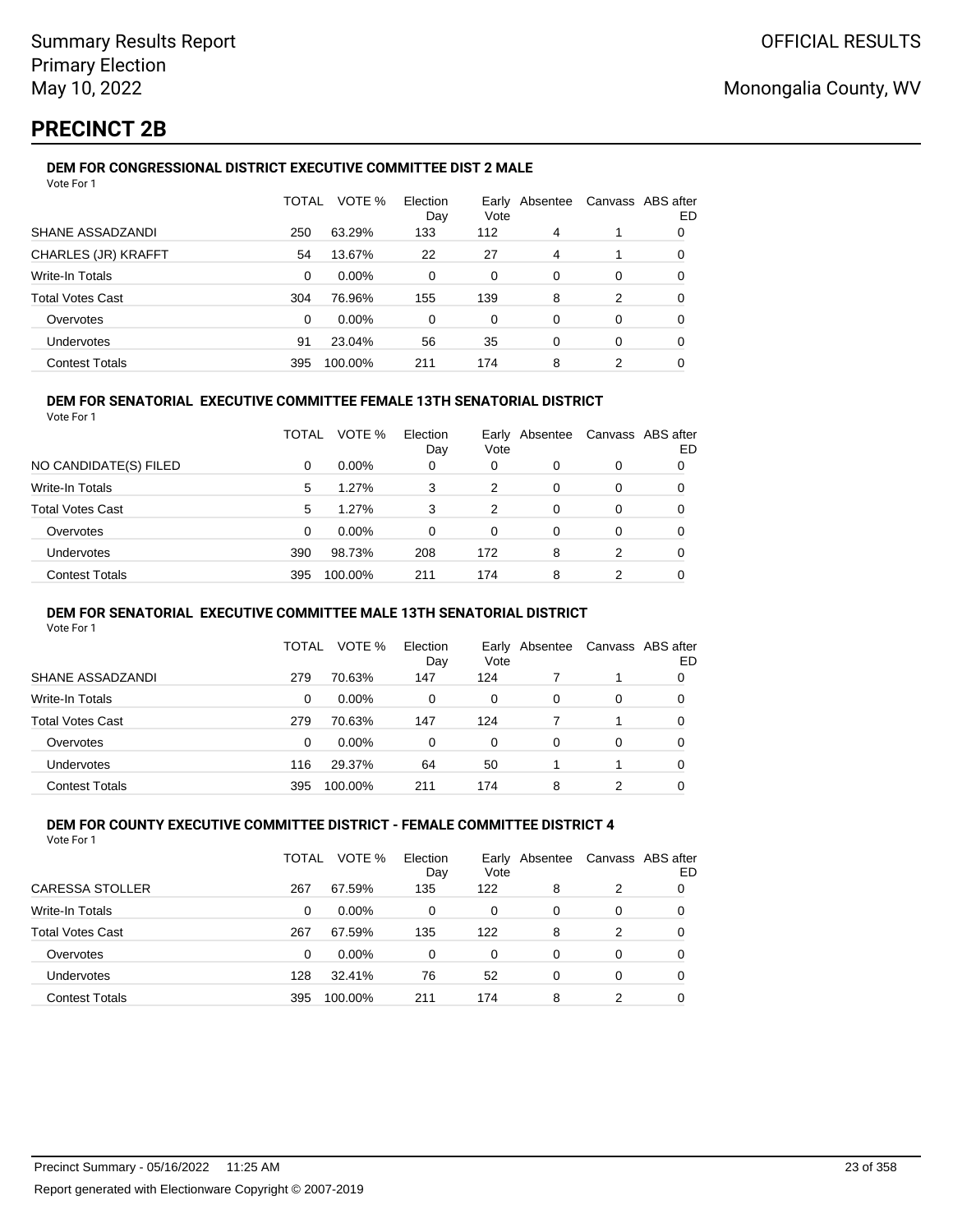# **PRECINCT 2B**

#### **DEM FOR COUNTY EXECUTIVE COMMITTEE DISTRICT - MALE COMMITTEE DISTRICT 4** Vote For 1

|                         | TOTAL | VOTE %   | Election<br>Day | Vote | Early Absentee |   | Canvass ABS after<br>ED |
|-------------------------|-------|----------|-----------------|------|----------------|---|-------------------------|
| CHRISTOPHER J. BENISON  | 268   | 67.85%   | 137             | 122  |                | 2 | O                       |
| Write-In Totals         | 0     | $0.00\%$ | 0               | 0    | 0              | 0 | 0                       |
| <b>Total Votes Cast</b> | 268   | 67.85%   | 137             | 122  |                | 2 | 0                       |
| Overvotes               | 0     | $0.00\%$ | 0               | 0    | 0              | 0 |                         |
| Undervotes              | 127   | 32.15%   | 74              | 52   |                | 0 | 0                       |
| <b>Contest Totals</b>   | 395   | 100.00%  | 211             | 174  | 8              |   | 0                       |

### **NON-PARTISAN BOARD OF EDUCATION**

Vote For 3

|                         | TOTAL | VOTE %  | Election<br>Day | Vote | Early Absentee |   | Canvass ABS after<br>ED |
|-------------------------|-------|---------|-----------------|------|----------------|---|-------------------------|
| DANIEL BERRY            | 428   | 25.12%  | 212             | 205  | 8              | 2 |                         |
| <b>JENNIFER HAGERTY</b> | 397   | 23.30%  | 213             | 173  | 9              |   |                         |
| <b>MICHAEL KELLY</b>    | 269   | 15.79%  | 118             | 144  | 5              |   |                         |
| <b>BRANDON MYERS</b>    | 109   | 6.40%   | 51              | 55   | 2              |   | 0                       |
| <b>CRISTY MOATS</b>     | 96    | 5.63%   | 40              | 52   | 4              | 0 | 0                       |
| <b>Write-In Totals</b>  | 1     | 0.06%   |                 | 0    | $\Omega$       | 0 | 0                       |
| <b>Total Votes Cast</b> | 1.300 | 76.29%  | 635             | 629  | 28             | 5 | 3                       |
| Overvotes               | 0     | 0.00%   | 0               | 0    | 0              | 0 | 0                       |
| Undervotes              | 404   | 23.71%  | 253             | 145  | 5              | 1 | 0                       |
| <b>Contest Totals</b>   | 1.704 | 100.00% | 888             | 774  | 33             | 6 | 3                       |

### **FOR CONSERVATION DISTRICT SUPERVISOR**

|                         | TOTAL | VOTE %  | Election<br>Day | Early<br>Vote | Absentee |   | Canvass ABS after<br>ED |
|-------------------------|-------|---------|-----------------|---------------|----------|---|-------------------------|
| MARK "MR. MARK" MYERS   | 267   | 47.01%  | 130             | 131           | 4        |   |                         |
| <b>ANDREW PRICE</b>     | 133   | 23.42%  | 63              | 63            | 6        |   | 0                       |
| Write-In Totals         | 0     | 0.00%   | $\Omega$        | 0             | $\Omega$ | 0 | 0                       |
| <b>Total Votes Cast</b> | 400   | 70.42%  | 193             | 194           | 10       | 2 |                         |
| Overvotes               | 0     | 0.00%   | $\Omega$        | 0             | 0        | 0 | 0                       |
| <b>Undervotes</b>       | 168   | 29.58%  | 103             | 64            |          | 0 | 0                       |
| <b>Contest Totals</b>   | 568   | 100.00% | 296             | 258           | 11       | 2 |                         |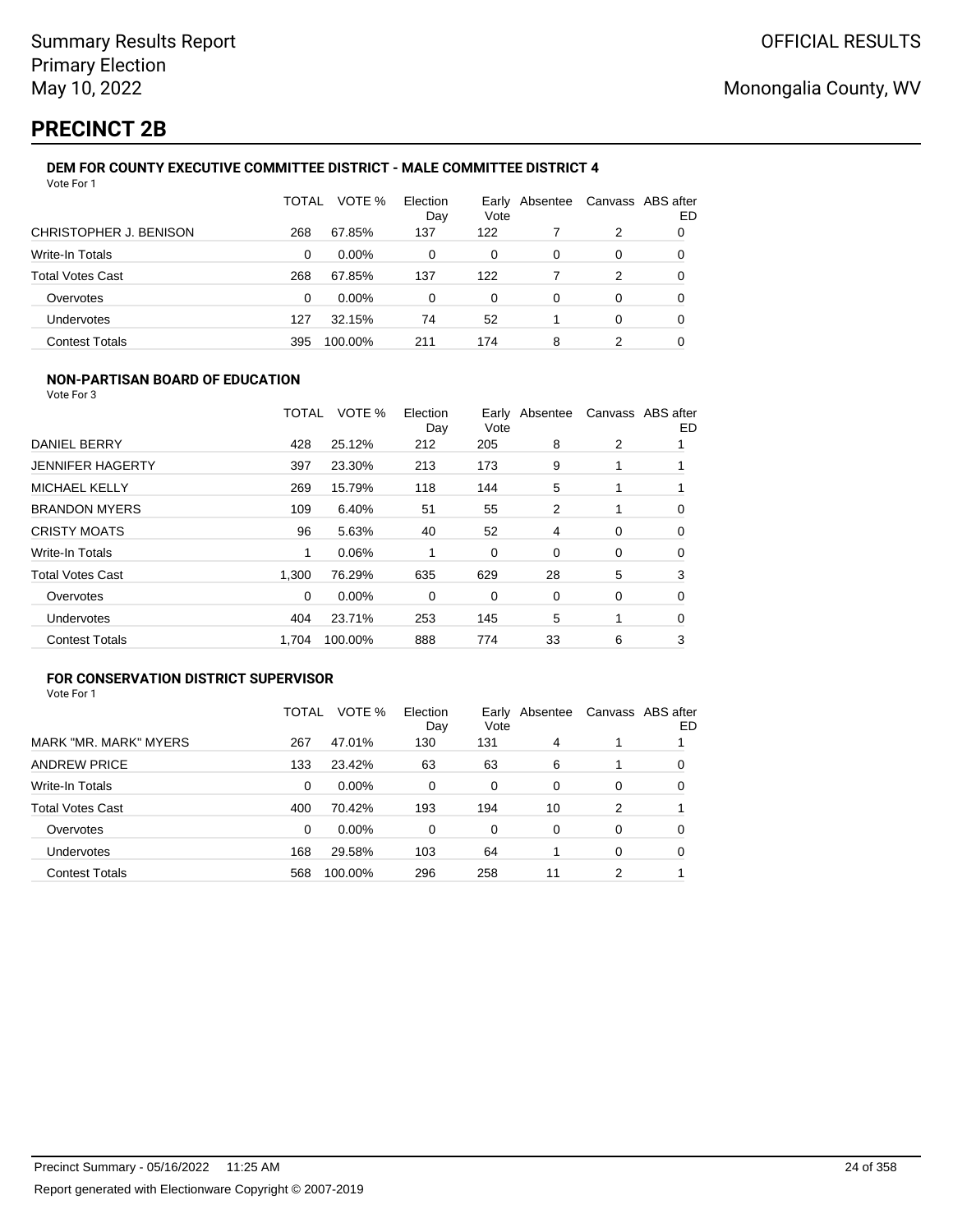# **PRECINCT 10**

| <b>Statistics</b>                     | TOTAL  | Election<br>Day | Vote | Early Absentee |          | Canvass ABS after<br>ED. |
|---------------------------------------|--------|-----------------|------|----------------|----------|--------------------------|
| Registered Voters - Total             | 2.274  |                 |      |                |          |                          |
| Registered Voters - REPUBLICAN        | 495    |                 |      |                |          |                          |
| <b>Registered Voters - DEMOCRATIC</b> | 976    |                 |      |                |          |                          |
| Registered Voters - NON-PARTISAN      | 803    |                 |      |                |          |                          |
| <b>Ballots Cast - Total</b>           | 251    | 138             | 105  | 5              |          | 2                        |
| <b>Ballots Cast - REPUBLICAN</b>      | 83     | 40              | 39   | 1              |          | 2                        |
| <b>Ballots Cast - DEMOCRATIC</b>      | 163    | 94              | 65   | 4              | $\Omega$ | 0                        |
| Ballots Cast - NON-PARTISAN           | 5      | 4               | 1    | 0              | $\Omega$ | 0                        |
| <b>Ballots Cast - Blank</b>           | 0      | 0               | 0    | 0              | 0        | 0                        |
| Voter Turnout - Total                 | 11.04% |                 |      |                |          |                          |
| Voter Turnout - REPUBLICAN            | 16.77% |                 |      |                |          |                          |
| Voter Turnout - DEMOCRATIC            | 16.70% |                 |      |                |          |                          |
| Voter Turnout - NON-PARTISAN          | 0.62%  |                 |      |                |          |                          |

### **REP FOR U.S. HOUSE OF REPRESENTATIVES 2ND DIST**

Vote For 1

|                               | <b>TOTAL</b> | VOTE %   | Election<br>Day | Early<br>Vote | Absentee |   | Canvass ABS after<br>ED |
|-------------------------------|--------------|----------|-----------------|---------------|----------|---|-------------------------|
| ALEXANDER X. MOONEY           | 35           | 42.17%   | 23              | 11            | $\Omega$ | 0 |                         |
| DAVID B. MCKINLEY             | 32           | 38.55%   | 16              | 14            |          | 1 | O                       |
| <b>SUSAN BUCHSER-LOCHOCKI</b> | 11           | 13.25%   |                 | 9             | $\Omega$ | 0 |                         |
| <b>MIKE SECKMAN</b>           | 3            | 3.61%    | 0               | 3             | 0        | 0 | 0                       |
| RHONDA A. HERCULES            |              | 1.20%    | 0               |               | $\Omega$ | 0 | 0                       |
| <b>Total Votes Cast</b>       | 82           | 98.80%   | 40              | 38            |          |   | 2                       |
| Overvotes                     | 0            | $0.00\%$ | 0               | 0             | $\Omega$ | 0 | O                       |
| <b>Undervotes</b>             |              | 1.20%    | 0               |               | $\Omega$ | 0 | 0                       |
| <b>Contest Totals</b>         | 83           | 100.00%  | 40              | 39            |          |   | 2                       |

#### **REP FOR STATE SENATOR 13TH SENATORIAL DISTRICT**

| Vote For 1 |
|------------|
|------------|

|                         | TOTAL | VOTE %   | Election<br>Day | Vote | Early Absentee |   | Canvass ABS after<br>ED |
|-------------------------|-------|----------|-----------------|------|----------------|---|-------------------------|
| MIKE OLIVERIO           | 61    | 73.49%   | 28              | 29   |                | 1 | 2                       |
| <b>CARLY BRAUN</b>      | 19    | 22.89%   | 10              | 9    | 0              | 0 | O                       |
| <b>Total Votes Cast</b> | 80    | 96.39%   | 38              | 38   |                | 1 | 2                       |
| Overvotes               | 0     | $0.00\%$ | 0               | 0    | 0              | 0 |                         |
| <b>Undervotes</b>       | 3     | 3.61%    | 2               |      | 0              | 0 | 0                       |
| <b>Contest Totals</b>   | 83    | 100.00%  | 40              | 39   |                |   | ົ                       |

### **REP FOR MEMBER OF HOUSE OF DELEGATES 79TH DELEGATE DISTRICT**

|                         | TOTAL | VOTE %   | Election<br>Day | Vote | Early Absentee | Canvass ABS after | ED |
|-------------------------|-------|----------|-----------------|------|----------------|-------------------|----|
| <b>ZACH LEMAIRE</b>     | 55    | 66.27%   | 28              | 25   |                | $\Omega$          |    |
| <b>Total Votes Cast</b> | 55    | 66.27%   | 28              | 25   |                | 0                 |    |
| Overvotes               | 0     | $0.00\%$ | 0               | 0    | 0              | 0                 |    |
| Undervotes              | 28    | 33.73%   | 12              | 14   | 0              |                   |    |
| <b>Contest Totals</b>   | 83    | 100.00%  | 40              | 39   |                |                   | ົ  |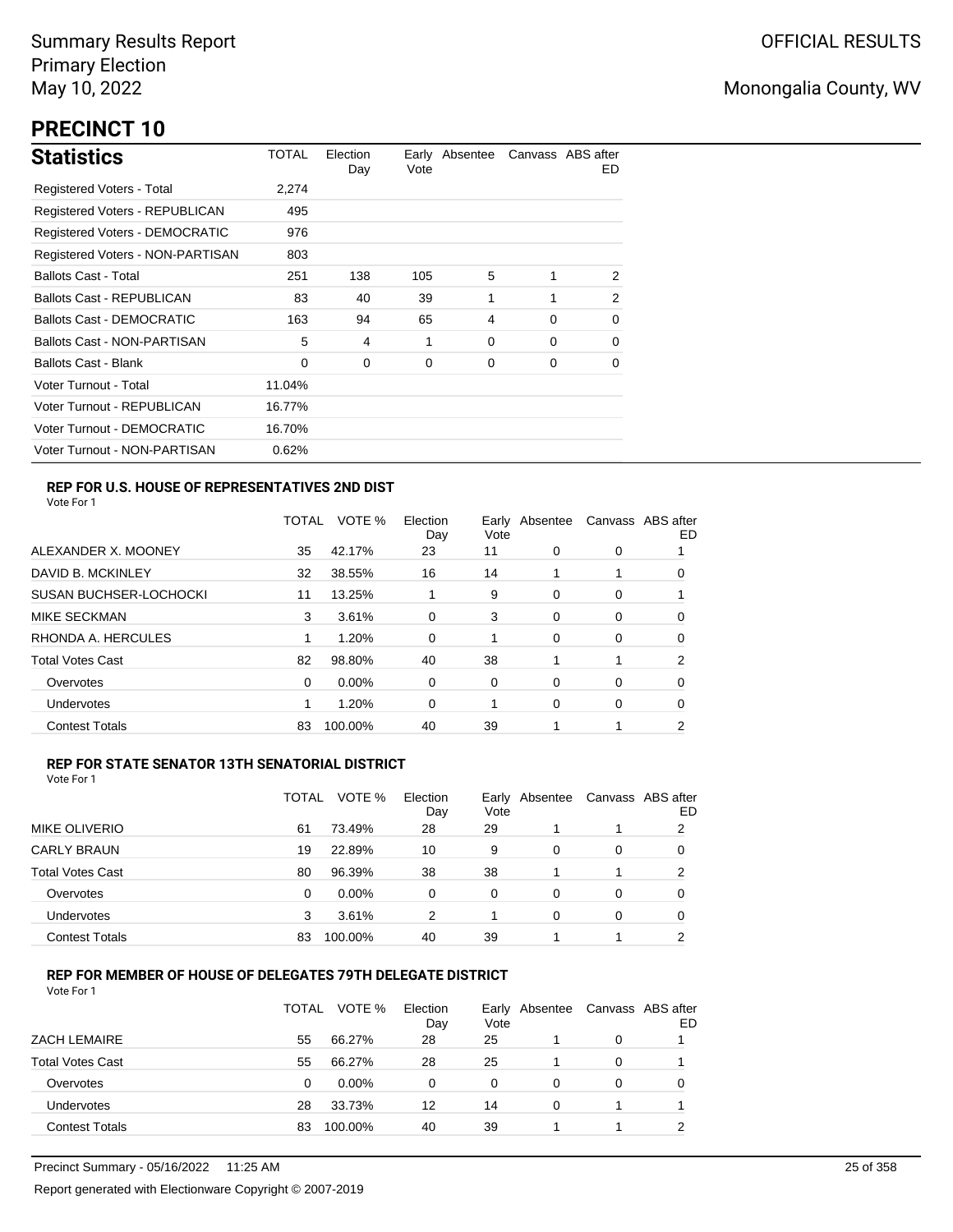# **PRECINCT 10**

#### **REP FOR STATE EXECUTIVE COMMITTEE FEMALE 13TH SENATORIAL DISTRICT** Vote For 2

|                         | TOTAL | VOTE %   | Election<br>Day | Vote | Early Absentee | Canvass ABS after | ED |
|-------------------------|-------|----------|-----------------|------|----------------|-------------------|----|
| KANDI NUZUM             | 53    | 31.93%   | 27              | 23   |                |                   |    |
| Write-In Totals         | 0     | $0.00\%$ | $\Omega$        | 0    | 0              | 0                 |    |
| <b>Total Votes Cast</b> | 53    | 31.93%   | 27              | 23   |                |                   |    |
| Overvotes               | 0     | $0.00\%$ | 0               | 0    | 0              | 0                 |    |
| Undervotes              | 113   | 68.07%   | 53              | 55   |                |                   | 3  |
| <b>Contest Totals</b>   | 166   | 100.00%  | 80              | 78   | າ              | 2                 |    |

### **REP FOR STATE EXECUTIVE COMMITTEE MALE 13TH SENATORIAL DISTRICT**

Vote For 2

|                         | TOTAL    | VOTE %   | Election<br>Day | Vote | Early Absentee |          | Canvass ABS after<br>ED |
|-------------------------|----------|----------|-----------------|------|----------------|----------|-------------------------|
| <b>KYLE MCAVOY</b>      | 51       | 30.72%   | 22              | 28   |                | 0        | 0                       |
| PHIL MALLOW             | 22       | 13.25%   | 9               | 12   | 0              |          | 0                       |
| <b>GUY WARD</b>         | 17       | 10.24%   | 9               | 7    | $\Omega$       |          | 0                       |
| <b>Write-In Totals</b>  | 1        | 0.60%    |                 | 0    | 0              | 0        | 0                       |
| <b>Total Votes Cast</b> | 91       | 54.82%   | 41              | 47   |                | 2        | 0                       |
| Overvotes               | $\Omega$ | $0.00\%$ | 0               | 0    | 0              | 0        | 0                       |
| Undervotes              | 75       | 45.18%   | 39              | 31   |                | $\Omega$ | 4                       |
| <b>Contest Totals</b>   | 166      | 100.00%  | 80              | 78   | 2              | 2        | 4                       |

### **REP FOR CIRCUIT CLERK**

Vote For 1

|                         | TOTAL | VOTE %   | Election<br>Day | Early<br>Vote | Absentee | Canvass ABS after | ED |
|-------------------------|-------|----------|-----------------|---------------|----------|-------------------|----|
| NO CANDIDATE(S) FILED   | 0     | $0.00\%$ | 0               | 0             | 0        | 0                 |    |
| <b>Total Votes Cast</b> | 0     | $0.00\%$ | 0               | 0             |          | 0                 |    |
| Overvotes               | 0     | $0.00\%$ | 0               | 0             |          | 0                 |    |
| <b>Undervotes</b>       | 83    | 100.00%  | 40              | 39            |          |                   | າ  |
| <b>Contest Totals</b>   | 83    | 100.00%  | 40              | 39            |          |                   |    |

#### **REP FOR COUNTY COMMISSIONER** Vote For 1

|                         | TOTAL | VOTE %   | Election<br>Day | Vote | Early Absentee |          | Canvass ABS after<br>ED |
|-------------------------|-------|----------|-----------------|------|----------------|----------|-------------------------|
| <b>SEAN P. SIKORA</b>   | 42    | 50.60%   | 19              | 21   |                | 0        |                         |
| CHARLES D. HARTZOG      | 26    | 31.33%   | 11              | 13   | 0              |          |                         |
| <b>Total Votes Cast</b> | 68    | 81.93%   | 30              | 34   |                |          | 2                       |
| Overvotes               | 0     | $0.00\%$ | $\Omega$        | 0    | 0              | 0        | 0                       |
| Undervotes              | 15    | 18.07%   | 10              | 5    | 0              | $\Omega$ | 0                       |
| <b>Contest Totals</b>   | 83    | 100.00%  | 40              | 39   |                |          | 2                       |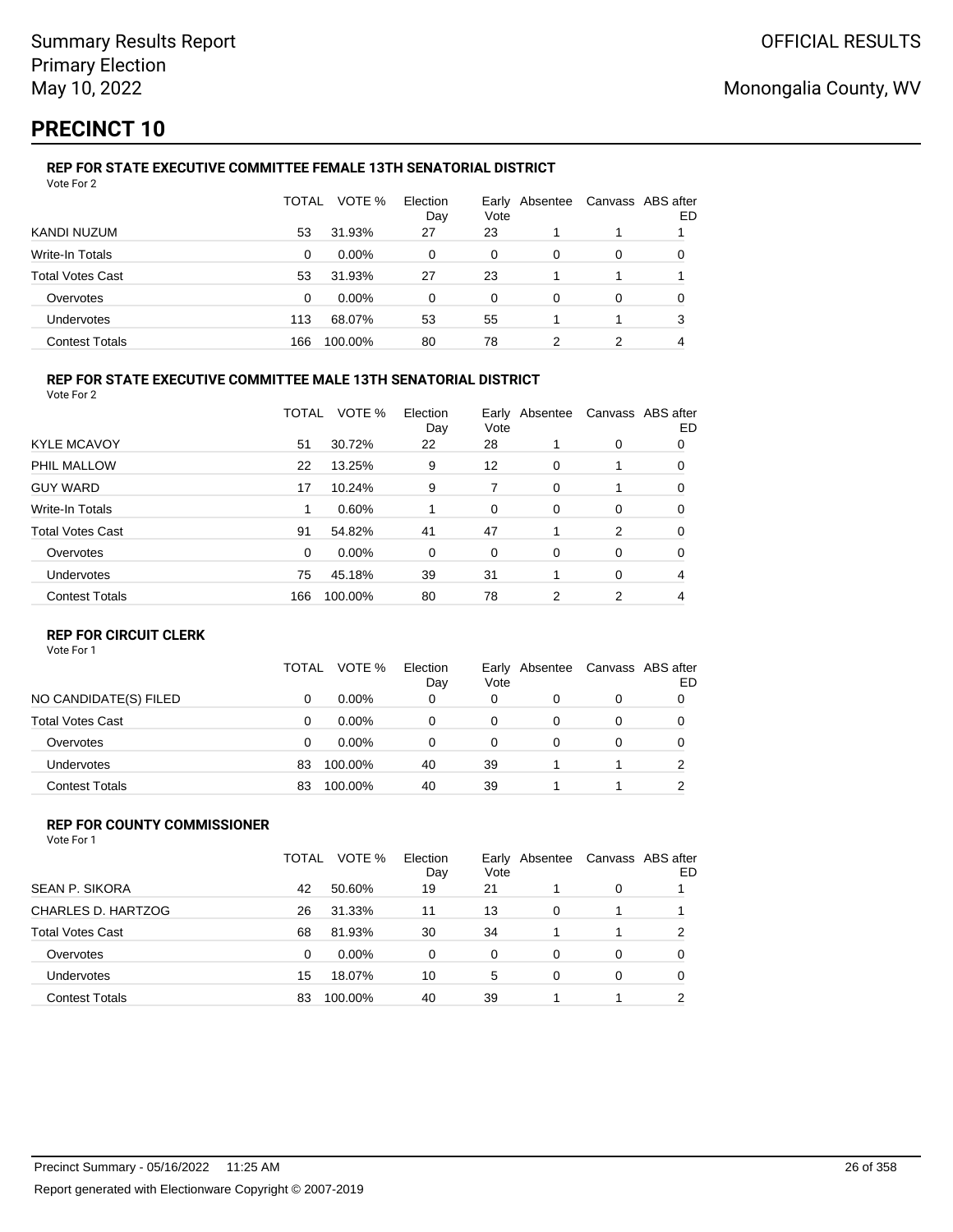|                         | TOTAL | VOTE %   | Election<br>Day | Vote | Early Absentee | Canvass ABS after | ED |
|-------------------------|-------|----------|-----------------|------|----------------|-------------------|----|
| NO CANDIDATE(S) FILED   |       | $0.00\%$ | 0               | 0    |                | 0                 |    |
| <b>Total Votes Cast</b> |       | $0.00\%$ |                 | 0    |                |                   |    |
| Overvotes               | O     | $0.00\%$ |                 | 0    |                | 0                 |    |
| <b>Undervotes</b>       | 83    | 100.00%  | 40              | 39   |                |                   |    |
| Contest Totals          | 83    | 100.00%  | 40              | 39   |                |                   |    |

#### **REP FOR CONGRESSIONAL DISTRICT EXECUTIVE COMMITTEE DIST 2 FEMALE** Vote For 1

|                         | TOTAL | VOTE %   | Election<br>Day | Vote | Early Absentee | Canvass ABS after | ED |
|-------------------------|-------|----------|-----------------|------|----------------|-------------------|----|
| VIRGINIA "GINA" BROWN   | 60    | 72.29%   | 29              | 27   |                |                   | 2  |
| <b>Write-In Totals</b>  | 0     | $0.00\%$ | 0               | 0    | 0              | 0                 | O  |
| <b>Total Votes Cast</b> | 60    | 72.29%   | 29              | 27   |                |                   | 2  |
| Overvotes               | 0     | $0.00\%$ | 0               | 0    | 0              | 0                 |    |
| Undervotes              | 23    | 27.71%   | 11              | 12   | 0              | 0                 |    |
| <b>Contest Totals</b>   | 83    | 100.00%  | 40              | 39   |                |                   | ົ  |

#### **REP FOR CONGRESSIONAL DISTRICT EXECUTIVE COMMITTEE DIST 2 MALE** Vote For 1

|                         | TOTAL    | VOTE %   | Election<br>Day | Vote     | Early Absentee | Canvass ABS after | ED       |
|-------------------------|----------|----------|-----------------|----------|----------------|-------------------|----------|
| <b>SAM BROWN</b>        | 48       | 57.83%   | 18              | 27       | 0              |                   | 2        |
| <b>ETHAN MOORE</b>      | 16       | 19.28%   | 9               | 6        |                | $\Omega$          | $\Omega$ |
| Write-In Totals         | 0        | 0.00%    | 0               | 0        | $\Omega$       | $\Omega$          | 0        |
| <b>Total Votes Cast</b> | 64       | 77.11%   | 27              | 33       |                |                   | 2        |
| Overvotes               | $\Omega$ | $0.00\%$ | $\Omega$        | $\Omega$ | $\Omega$       | $\Omega$          | 0        |
| <b>Undervotes</b>       | 19       | 22.89%   | 13              | 6        | 0              | $\Omega$          | 0        |
| <b>Contest Totals</b>   | 83       | 100.00%  | 40              | 39       |                |                   | າ        |
|                         |          |          |                 |          |                |                   |          |

#### **REP FOR SENATORIAL EXECUTIVE COMMITTEE FEMALE 13TH SENATORIAL DISTRICT** Vote For 1

|                         | TOTAL | VOTE %   | Election<br>Day | Vote | Early Absentee |   | Canvass ABS after<br>ED |
|-------------------------|-------|----------|-----------------|------|----------------|---|-------------------------|
| NO CANDIDATE(S) FILED   | 0     | $0.00\%$ | 0               | 0    | 0              | 0 |                         |
| Write-In Totals         |       | 1.20%    |                 | 0    | 0              | 0 | 0                       |
| <b>Total Votes Cast</b> |       | 1.20%    |                 | 0    | 0              | 0 |                         |
| Overvotes               | 0     | $0.00\%$ | 0               | 0    | 0              | 0 |                         |
| Undervotes              | 82    | 98.80%   | 39              | 39   |                |   | 2                       |
| <b>Contest Totals</b>   | 83    | 100.00%  | 40              | 39   |                |   | າ                       |

## Monongalia County, WV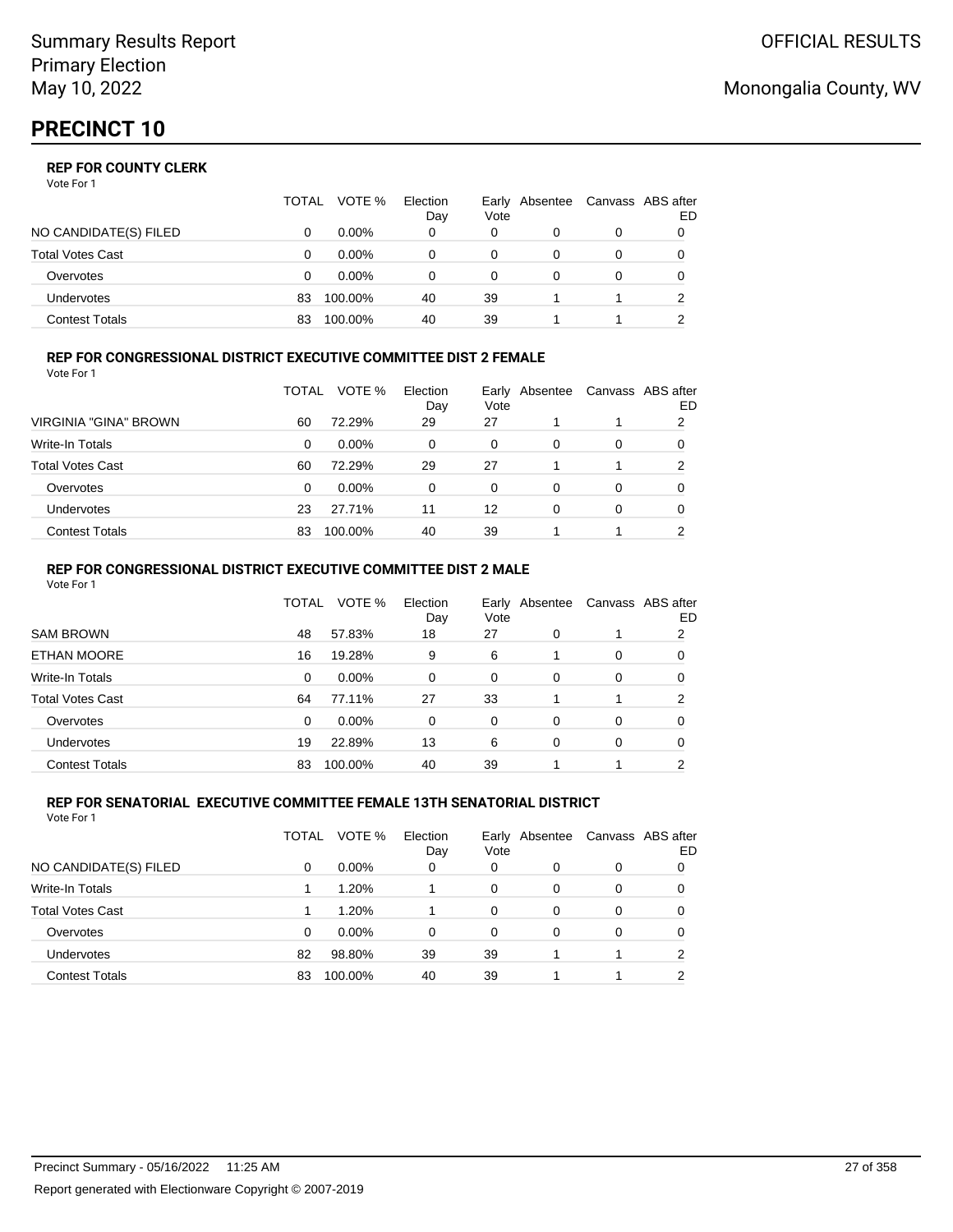# **PRECINCT 10**

#### **REP FOR SENATORIAL EXECUTIVE COMMITTEE MALE 13TH SENATORIAL DISTRICT** Vote For 1

|                         | TOTAL | VOTE %   | Election<br>Day | Vote | Early Absentee |   | Canvass ABS after<br>ED |
|-------------------------|-------|----------|-----------------|------|----------------|---|-------------------------|
| <b>WES NUGENT</b>       | 59    | 71.08%   | 28              | 28   |                | 0 | 2                       |
| Write-In Totals         | 0     | $0.00\%$ | 0               | 0    | 0              | 0 |                         |
| <b>Total Votes Cast</b> | 59    | 71.08%   | 28              | 28   |                | 0 |                         |
| Overvotes               | 0     | $0.00\%$ | $\Omega$        | 0    | 0              | 0 |                         |
| Undervotes              | 24    | 28.92%   | 12              | 11   | 0              |   |                         |
| <b>Contest Totals</b>   | 83    | 100.00%  | 40              | 39   |                |   | ◠                       |

### **REP FOR COUNTY EXECUTIVE COMMITTEE DISTRICT - FEMALE COMMITTEE DISTRICT 2**

Vote For 1

|                         | TOTAL | VOTE %   | Election<br>Day | Vote | Early Absentee | Canvass ABS after | ED |
|-------------------------|-------|----------|-----------------|------|----------------|-------------------|----|
| NO CANDIDATE(S) FILED   | 0     | $0.00\%$ | 0               | 0    |                | 0                 |    |
| Write-In Totals         | 0     | $0.00\%$ | 0               | 0    | 0              | 0                 |    |
| <b>Total Votes Cast</b> | 0     | $0.00\%$ | $\Omega$        | 0    | 0              | 0                 |    |
| Overvotes               | 0     | $0.00\%$ | 0               | 0    | 0              | 0                 |    |
| Undervotes              | 83    | 100.00%  | 40              | 39   |                |                   | າ  |
| <b>Contest Totals</b>   | 83    | 100.00%  | 40              | 39   |                |                   | ◠  |

#### **REP FOR COUNTY EXECUTIVE COMMITTEE DISTRICT - MALE COMMITTEE DISTRICT 2**

Vote For 1

|                       | TOTAL | VOTE %   | Election<br>Day | Vote     | Early Absentee |   | Canvass ABS after<br>ED |
|-----------------------|-------|----------|-----------------|----------|----------------|---|-------------------------|
| <b>KYLE MCAVOY</b>    | 57    | 68.67%   | 29              | 25       |                | 0 | 2                       |
| Write-In Totals       | 0     | $0.00\%$ | 0               | 0        | 0              | 0 | 0                       |
| Total Votes Cast      | 57    | 68.67%   | 29              | 25       |                | 0 | 2                       |
| Overvotes             | 0     | $0.00\%$ | $\Omega$        | $\Omega$ | 0              | 0 | 0                       |
| <b>Undervotes</b>     | 26    | 31.33%   | 11              | 14       | 0              |   | 0                       |
| <b>Contest Totals</b> | 83    | 100.00%  | 40              | 39       |                |   |                         |

#### **DEM FOR U.S. HOUSE OF REPRESENTATIVES 2ND DIST** Vote For 1

|                          | TOTAL    | VOTE %   | Election<br>Day | Vote     | Early Absentee |          | Canvass ABS after<br>ED |
|--------------------------|----------|----------|-----------------|----------|----------------|----------|-------------------------|
| <b>BARRY LEE WENDELL</b> | 110      | 67.48%   | 65              | 45       | 0              | 0        | 0                       |
| ANGELA J. DWYER          | 39       | 23.93%   | 22              | 13       | 4              | 0        | 0                       |
| <b>Total Votes Cast</b>  | 149      | 91.41%   | 87              | 58       | 4              | $\Omega$ | 0                       |
| Overvotes                | $\Omega$ | $0.00\%$ | 0               | $\Omega$ | 0              | $\Omega$ | 0                       |
| Undervotes               | 14       | 8.59%    |                 | 7        | $\Omega$       | $\Omega$ | 0                       |
| <b>Contest Totals</b>    | 163      | 100.00%  | 94              | 65       | 4              | 0        | 0                       |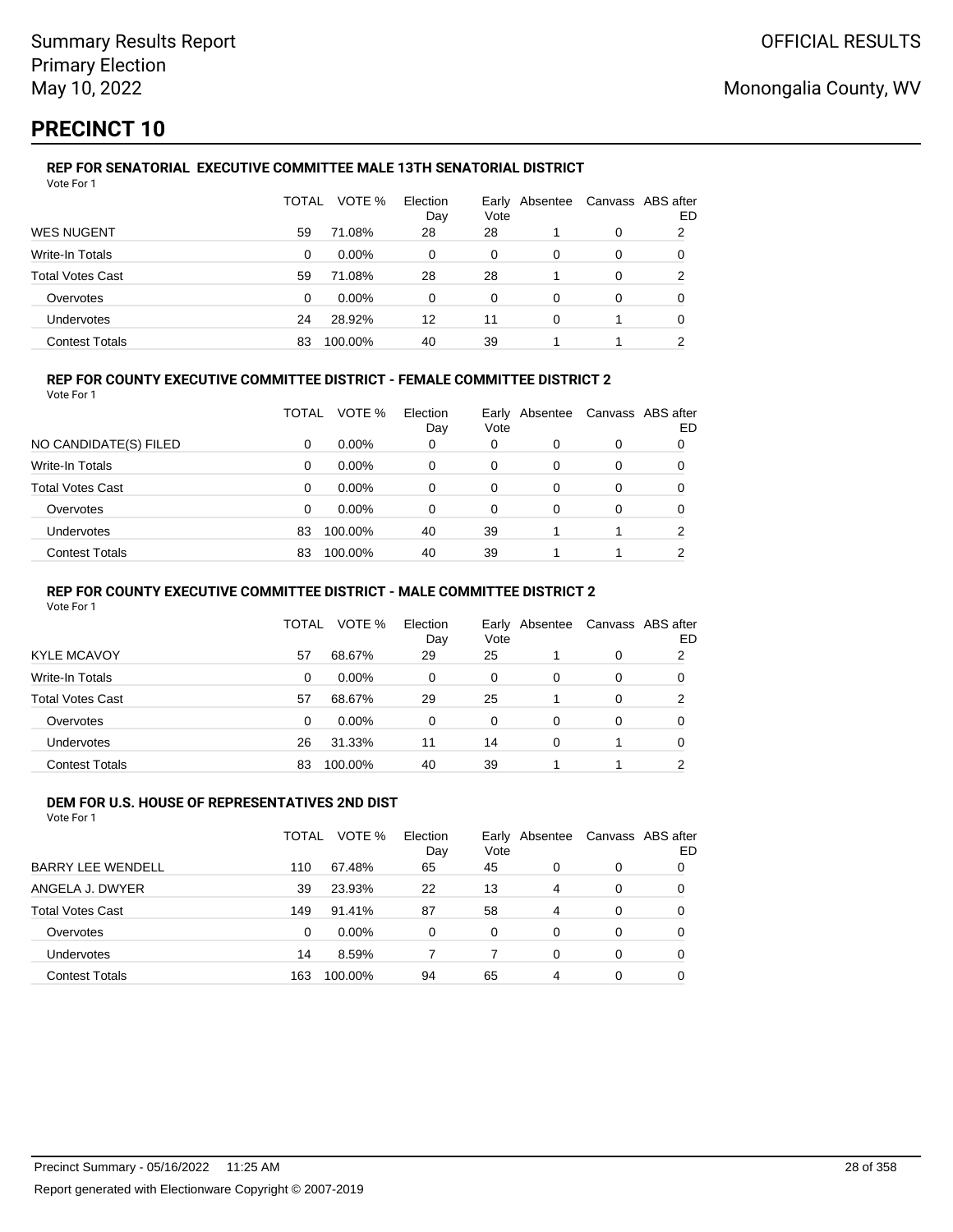# **PRECINCT 10**

### **DEM FOR STATE SENATOR 13TH SENATORIAL DISTRICT**

|                           | TOTAL | VOTE %   | Election<br>Day | Vote | Early Absentee | Canvass ABS after | ED |
|---------------------------|-------|----------|-----------------|------|----------------|-------------------|----|
| BARBARA EVANS FLEISCHAUER | 148   | 90.80%   | 88              | 56   | 4              | 0                 |    |
| RICH JACOBS               | 11    | 6.75%    | 4               |      | 0              | 0                 |    |
| Total Votes Cast          | 159   | 97.55%   | 92              | 63   | 4              | 0                 |    |
| Overvotes                 | 0     | $0.00\%$ | 0               | 0    | 0              | 0                 |    |
| Undervotes                | 4     | 2.45%    | 2               | 2    | 0              | 0                 |    |
| <b>Contest Totals</b>     | 163   | 100.00%  | 94              | 65   | 4              | 0                 |    |

### **DEM FOR MEMBER OF HOUSE OF DELEGATES 79TH DELEGATE DISTRICT**

Vote For 1

|                       | TOTAL | VOTE %   | Election<br>Day | Vote | Early Absentee | Canvass ABS after | ED |
|-----------------------|-------|----------|-----------------|------|----------------|-------------------|----|
| EVAN HANSEN           | 141   | 86.50%   | 82              | 58   |                | 0                 |    |
| <b>MATTHEW KOLB</b>   | 16    | 9.82%    | 10              | 4    | 2              | 0                 |    |
| Total Votes Cast      | 157   | 96.32%   | 92              | 62   | 3              | 0                 |    |
| Overvotes             | 0     | $0.00\%$ | 0               | 0    | 0              | 0                 |    |
| <b>Undervotes</b>     | 6     | 3.68%    | 2               | 3    |                | 0                 |    |
| <b>Contest Totals</b> | 163   | 100.00%  | 94              | 65   | 4              | 0                 |    |

#### **DEM FOR STATE EXECUTIVE COMMITTEE FEMALE 13TH SENATORIAL DISTRICT**

Vote For 2

|                        | TOTAL    | VOTE %  | Election<br>Day | Vote | Early Absentee | Canvass ABS after | ED |
|------------------------|----------|---------|-----------------|------|----------------|-------------------|----|
| DANIELLE WALKER        | 124      | 38.04%  | 77              | 44   | 3              | 0                 | 0  |
| KELLY PALMER           | 68       | 20.86%  | 35              | 32   |                | 0                 | 0  |
| <b>CARESSA STOLLER</b> | 43       | 13.19%  | 29              | 14   | 0              | 0                 | 0  |
| <b>BELINDA BIAFORE</b> | 18       | 5.52%   | 7               | 11   | 0              | 0                 | 0  |
| Write-In Totals        |          | 0.31%   | 0               | 0    |                | 0                 | 0  |
| Total Votes Cast       | 254      | 77.91%  | 148             | 101  | 5              | 0                 | 0  |
| Overvotes              | $\Omega$ | 0.00%   | 0               | 0    | $\Omega$       | 0                 | 0  |
| Undervotes             | 72       | 22.09%  | 40              | 29   | 3              | 0                 | 0  |
| <b>Contest Totals</b>  | 326      | 100.00% | 188             | 130  | 8              | 0                 | 0  |
|                        |          |         |                 |      |                |                   |    |

### **DEM FOR STATE EXECUTIVE COMMITTEE MALE 13TH SENATORIAL DISTRICT**

|                         | TOTAL | VOTE %   | Election<br>Day | Earlv<br>Vote | Absentee |   | Canvass ABS after<br>ED |
|-------------------------|-------|----------|-----------------|---------------|----------|---|-------------------------|
| <b>MARK A. MUSICK</b>   | 114   | 34.97%   | 62              | 49            | 3        | 0 | 0                       |
| SHANE ASSADZANDI        | 63    | 19.33%   | 40              | 23            | 0        | 0 | 0                       |
| <b>JOEY GARCIA</b>      | 41    | 12.58%   | 25              | 16            | 0        | 0 | 0                       |
| Write-In Totals         |       | 0.31%    | 0               | 0             |          | 0 | 0                       |
| <b>Total Votes Cast</b> | 219   | 67.18%   | 127             | 88            | 4        | 0 | 0                       |
| Overvotes               | 0     | $0.00\%$ | 0               | 0             | 0        | 0 | 0                       |
| Undervotes              | 107   | 32.82%   | 61              | 42            | 4        | 0 | 0                       |
| <b>Contest Totals</b>   | 326   | 100.00%  | 188             | 130           | 8        | 0 | 0                       |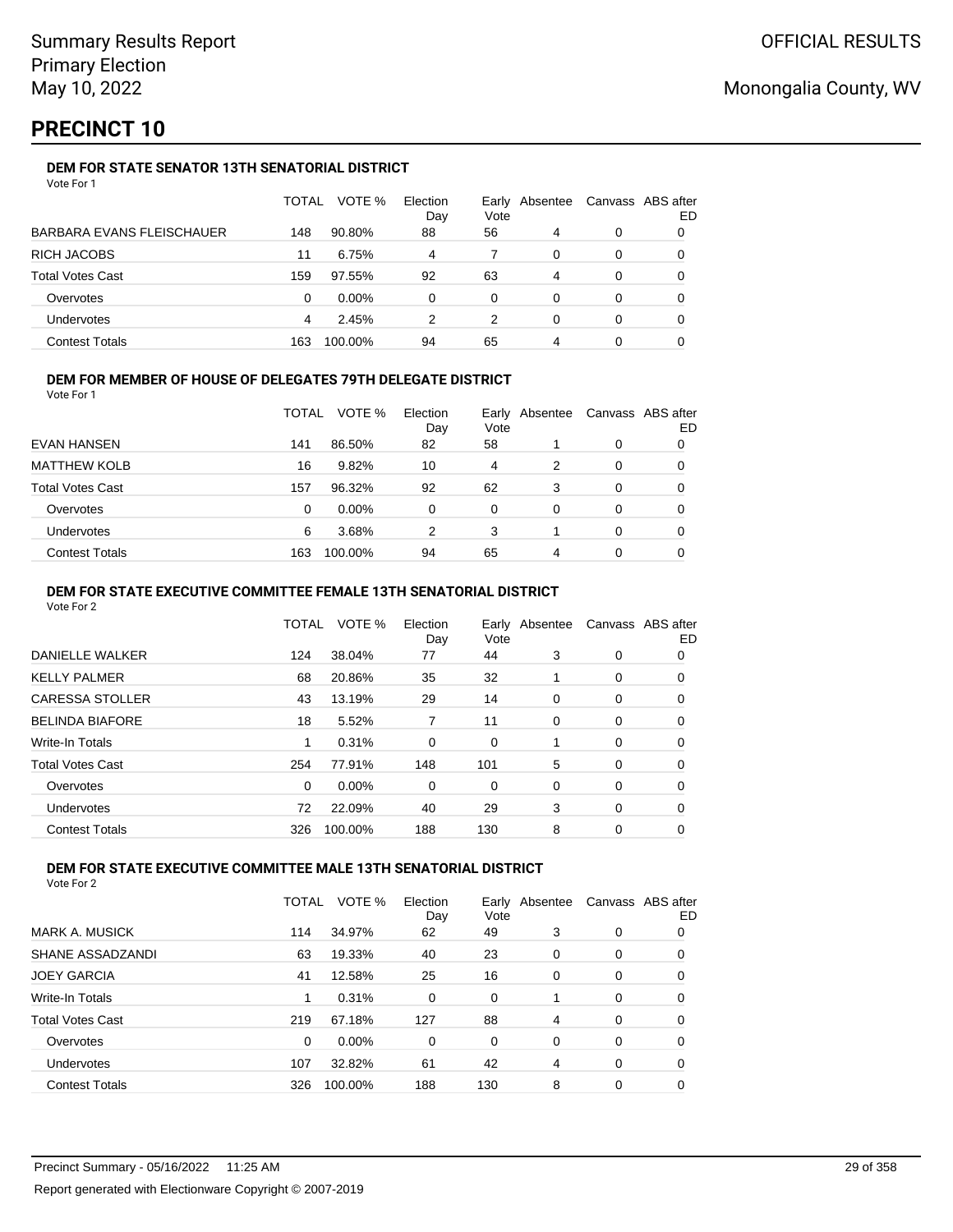# **PRECINCT 10**

|                       | TOTAL | VOTE %   | Election<br>Day | Vote | Early Absentee | Canvass ABS after | ED |
|-----------------------|-------|----------|-----------------|------|----------------|-------------------|----|
| DONNA HIDOCK          | 128   | 78.53%   | 73              | 51   | 4              | 0                 |    |
| Total Votes Cast      | 128   | 78.53%   | 73              | 51   | 4              | 0                 |    |
| Overvotes             | 0     | $0.00\%$ | 0               | 0    |                | 0                 |    |
| Undervotes            | 35    | 21.47%   | 21              | 14   |                | 0                 |    |
| <b>Contest Totals</b> | 163   | 100.00%  | 94              | 65   | 4              | 0                 |    |

#### **DEM FOR COUNTY COMMISSIONER** Vote For 1

|                         | TOTAL | VOTE %  | Election<br>Day | Vote | Early Absentee | Canvass ABS after | ED |
|-------------------------|-------|---------|-----------------|------|----------------|-------------------|----|
| <b>BOB BEACH</b>        | 133   | 81.60%  | 80              | 50   | 3              | 0                 |    |
| <b>Total Votes Cast</b> | 133   | 81.60%  | 80              | 50   | 3              | $\Omega$          |    |
| Overvotes               | 0     | 0.00%   | 0               | 0    | 0              | $\Omega$          |    |
| <b>Undervotes</b>       | 30    | 18.40%  | 14              | 15   |                | 0                 |    |
| <b>Contest Totals</b>   | 163   | 100.00% | 94              | 65   | 4              | $\Omega$          |    |

### **DEM FOR COUNTY CLERK**

| Vote For 1 |  |
|------------|--|
|------------|--|

|                         | TOTAL | VOTE %   | Election<br>Day | Vote     | Early Absentee | Canvass ABS after | ED |
|-------------------------|-------|----------|-----------------|----------|----------------|-------------------|----|
| CARYE L. BLANEY         | 139   | 85.28%   | 81              | 54       | 4              | 0                 |    |
| <b>Total Votes Cast</b> | 139   | 85.28%   | 81              | 54       | 4              | 0                 |    |
| Overvotes               | 0     | $0.00\%$ | 0               | $\Omega$ | 0              | 0                 |    |
| Undervotes              | 24    | 14.72%   | 13              | 11       | 0              | 0                 |    |
| <b>Contest Totals</b>   | 163   | 100.00%  | 94              | 65       | 4              | 0                 |    |

### **DEM FOR CONGRESSIONAL DISTRICT EXECUTIVE COMMITTEE DIST 2 FEMALE**

Vote For 1

|                         | TOTAL | VOTE %   | Election<br>Day | Vote | Early Absentee | Canvass ABS after | ED |
|-------------------------|-------|----------|-----------------|------|----------------|-------------------|----|
| <b>RYLEE HAUGHT</b>     | 117   | 71.78%   | 68              | 46   | 3              | 0                 | 0  |
| Write-In Totals         | 0     | $0.00\%$ | 0               | 0    | 0              | 0                 | O  |
| <b>Total Votes Cast</b> | 117   | 71.78%   | 68              | 46   | 3              | 0                 | O  |
| Overvotes               | 0     | $0.00\%$ | 0               | 0    | 0              | 0                 | 0  |
| <b>Undervotes</b>       | 46    | 28.22%   | 26              | 19   |                | 0                 | 0  |
| <b>Contest Totals</b>   | 163   | 100.00%  | 94              | 65   | 4              | 0                 |    |

# Monongalia County, WV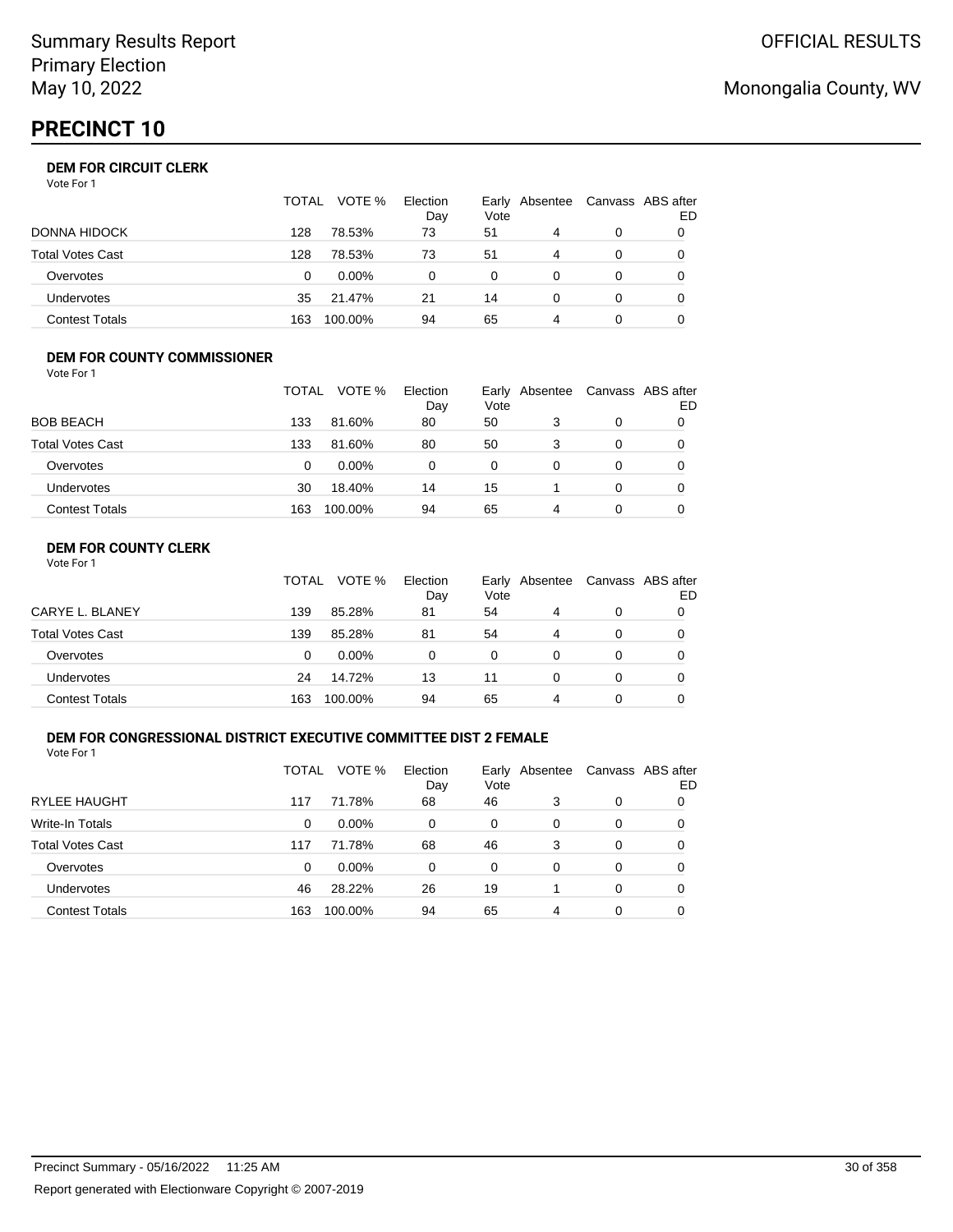## **PRECINCT 10**

### **DEM FOR CONGRESSIONAL DISTRICT EXECUTIVE COMMITTEE DIST 2 MALE**

| Vote For 1              |              |          |                 |               |          |   |                          |
|-------------------------|--------------|----------|-----------------|---------------|----------|---|--------------------------|
|                         | <b>TOTAL</b> | VOTE %   | Election<br>Day | Early<br>Vote | Absentee |   | Canvass ABS after<br>ED. |
| SHANE ASSADZANDI        | 96           | 58.90%   | 59              | 35            | 2        | 0 | 0                        |
| CHARLES (JR) KRAFFT     | 29           | 17.79%   | 16              | 12            |          | 0 | 0                        |
| Write-In Totals         | $\Omega$     | $0.00\%$ | 0               | 0             | 0        | 0 | 0                        |
| <b>Total Votes Cast</b> | 125          | 76.69%   | 75              | 47            | 3        | 0 | 0                        |
| Overvotes               | $\Omega$     | 0.00%    | 0               | 0             | 0        | 0 | 0                        |
| Undervotes              | 38           | 23.31%   | 19              | 18            |          | 0 | 0                        |
| <b>Contest Totals</b>   | 163          | 100.00%  | 94              | 65            | 4        | 0 | 0                        |

#### **DEM FOR SENATORIAL EXECUTIVE COMMITTEE FEMALE 13TH SENATORIAL DISTRICT**

Vote For 1

|                         | TOTAL | VOTE %   | Election<br>Day | Vote | Early Absentee |          | Canvass ABS after<br>ED |
|-------------------------|-------|----------|-----------------|------|----------------|----------|-------------------------|
| NO CANDIDATE(S) FILED   | 0     | $0.00\%$ | 0               | 0    | 0              | 0        |                         |
| <b>Write-In Totals</b>  |       | 0.61%    | 0               | 0    |                | $\Omega$ | 0                       |
| <b>Total Votes Cast</b> |       | 0.61%    | 0               | 0    |                | 0        |                         |
| Overvotes               | 0     | $0.00\%$ | 0               | 0    | 0              | 0        |                         |
| Undervotes              | 162   | 99.39%   | 94              | 65   | 3              | 0        | 0                       |
| <b>Contest Totals</b>   | 163   | 100.00%  | 94              | 65   | 4              | 0        | 0                       |

#### **DEM FOR SENATORIAL EXECUTIVE COMMITTEE MALE 13TH SENATORIAL DISTRICT**

Vote For 1

|                         | TOTAL | VOTE %   | Election<br>Day | Vote | Early Absentee | Canvass ABS after | ED |
|-------------------------|-------|----------|-----------------|------|----------------|-------------------|----|
| SHANE ASSADZANDI        | 112   | 68.71%   | 69              | 41   | 2              | 0                 |    |
| Write-In Totals         | 0     | $0.00\%$ | 0               | 0    | 0              | 0                 |    |
| <b>Total Votes Cast</b> | 112   | 68.71%   | 69              | 41   | 2              | 0                 |    |
| Overvotes               | 0     | $0.00\%$ | 0               | 0    | 0              | 0                 |    |
| Undervotes              | 51    | 31.29%   | 25              | 24   | 2              | 0                 |    |
| <b>Contest Totals</b>   | 163   | 100.00%  | 94              | 65   | 4              | 0                 |    |

#### **DEM FOR COUNTY EXECUTIVE COMMITTEE DISTRICT - FEMALE COMMITTEE DISTRICT 2** Vote For 1

|                         | TOTAL | VOTE %   | Election<br>Day | Early<br>Vote | Absentee | Canvass ABS after | ED |
|-------------------------|-------|----------|-----------------|---------------|----------|-------------------|----|
| NO CANDIDATE(S) FILED   | 0     | $0.00\%$ | 0               | 0             | 0        | 0                 |    |
| Write-In Totals         | 0     | $0.00\%$ | 0               | 0             | 0        | 0                 |    |
| <b>Total Votes Cast</b> | 0     | $0.00\%$ | 0               | 0             | 0        | 0                 |    |
| Overvotes               | 0     | 0.00%    | 0               | 0             | 0        | 0                 |    |
| Undervotes              | 163   | 100.00%  | 94              | 65            | 4        | 0                 |    |
| <b>Contest Totals</b>   | 163   | 100.00%  | 94              | 65            | 4        | 0                 |    |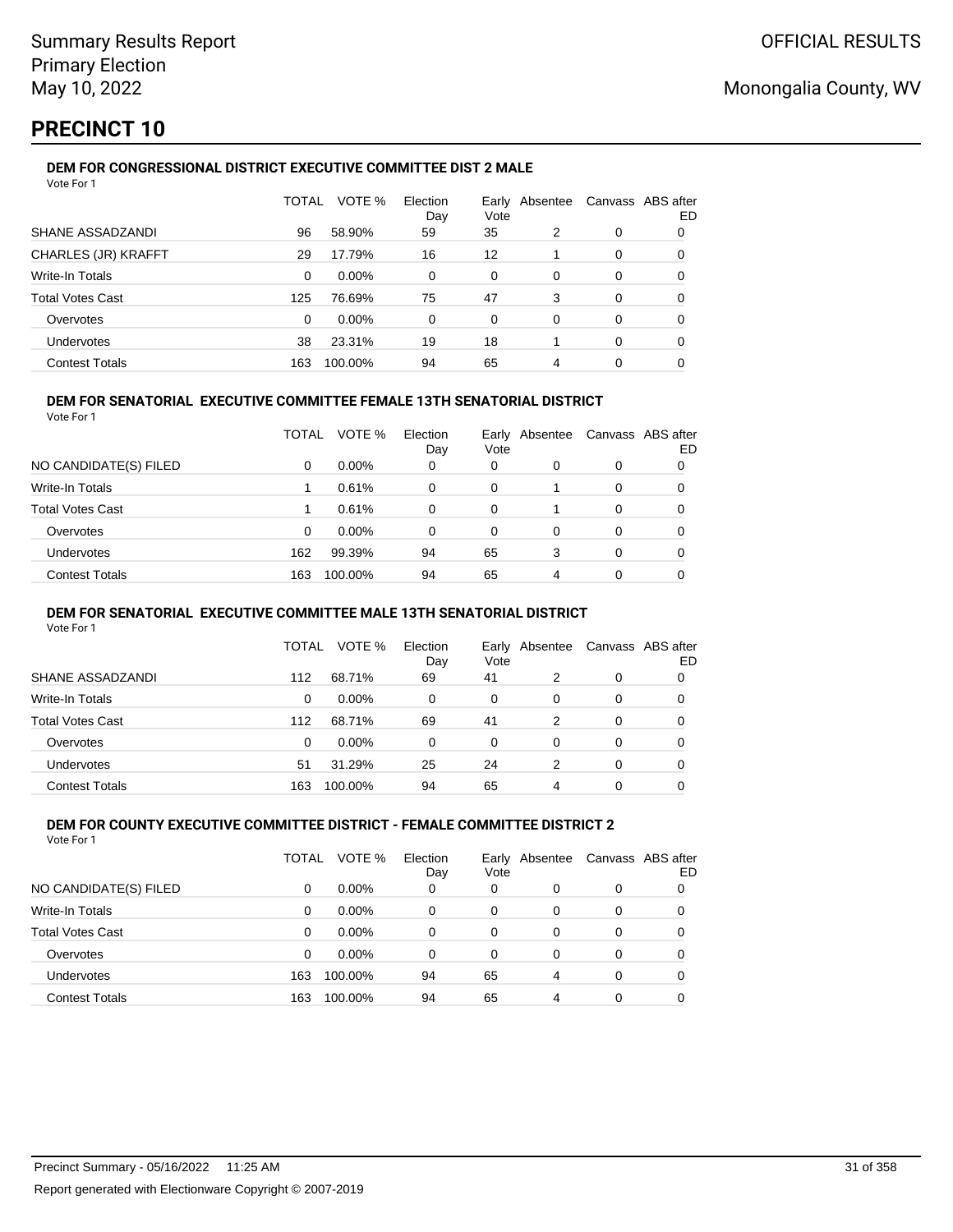# **PRECINCT 10**

#### **DEM FOR COUNTY EXECUTIVE COMMITTEE DISTRICT - MALE COMMITTEE DISTRICT 2** Vote For 1

|                         | TOTAL | VOTE %   | Election<br>Day | Vote | Early Absentee | Canvass ABS after | ED |
|-------------------------|-------|----------|-----------------|------|----------------|-------------------|----|
| NO CANDIDATE(S) FILED   | 0     | $0.00\%$ | 0               | 0    | 0              | 0                 | 0  |
| Write-In Totals         | 2     | 1.23%    | 2               | 0    | 0              | 0                 | 0  |
| <b>Total Votes Cast</b> | 2     | 1.23%    | 2               | 0    | 0              | 0                 | 0  |
| Overvotes               | 0     | $0.00\%$ | 0               | 0    | 0              | 0                 | 0  |
| Undervotes              | 161   | 98.77%   | 92              | 65   | 4              | $\Omega$          |    |
| <b>Contest Totals</b>   | 163   | 100.00%  | 94              | 65   | 4              | 0                 |    |

### **NON-PARTISAN BOARD OF EDUCATION**

Vote For 3

|                         | TOTAL    | VOTE %  | Election<br>Day | Vote | Early Absentee |   | Canvass ABS after<br>ED |
|-------------------------|----------|---------|-----------------|------|----------------|---|-------------------------|
| DANIEL BERRY            | 167      | 22.18%  | 94              | 69   | 4              | 0 | 0                       |
| <b>JENNIFER HAGERTY</b> | 152      | 20.19%  | 79              | 69   | 2              |   |                         |
| <b>MICHAEL KELLY</b>    | 114      | 15.14%  | 59              | 52   | 3              | 0 | 0                       |
| <b>BRANDON MYERS</b>    | 69       | 9.16%   | 35              | 32   | 0              |   |                         |
| <b>CRISTY MOATS</b>     | 54       | 7.17%   | 36              | 17   | 0              |   | 0                       |
| <b>Write-In Totals</b>  | $\Omega$ | 0.00%   | 0               | 0    | 0              | 0 | 0                       |
| <b>Total Votes Cast</b> | 556      | 73.84%  | 303             | 239  | 9              | 3 | 2                       |
| Overvotes               | $\Omega$ | 0.00%   | 0               | 0    | 0              | 0 | 0                       |
| Undervotes              | 197      | 26.16%  | 111             | 76   | 6              | 0 | 4                       |
| <b>Contest Totals</b>   | 753      | 100.00% | 414             | 315  | 15             | 3 | 6                       |

### **FOR CONSERVATION DISTRICT SUPERVISOR**

|                         | TOTAL | VOTE %  | Election<br>Day | Early<br>Vote | Absentee |   | Canvass ABS after<br>ED |
|-------------------------|-------|---------|-----------------|---------------|----------|---|-------------------------|
| MARK "MR. MARK" MYERS   | 124   | 49.40%  | 69              | 52            | 0        |   | 2                       |
| <b>ANDREW PRICE</b>     | 72    | 28.69%  | 35              | 32            | 5        | 0 | 0                       |
| Write-In Totals         | 0     | 0.00%   | 0               | 0             | 0        | 0 | 0                       |
| <b>Total Votes Cast</b> | 196   | 78.09%  | 104             | 84            | 5        |   | 2                       |
| Overvotes               | 0     | 0.00%   | 0               | 0             | 0        | 0 | 0                       |
| Undervotes              | 55    | 21.91%  | 34              | 21            | 0        | 0 | 0                       |
| <b>Contest Totals</b>   | 251   | 100.00% | 138             | 105           | 5        |   | າ                       |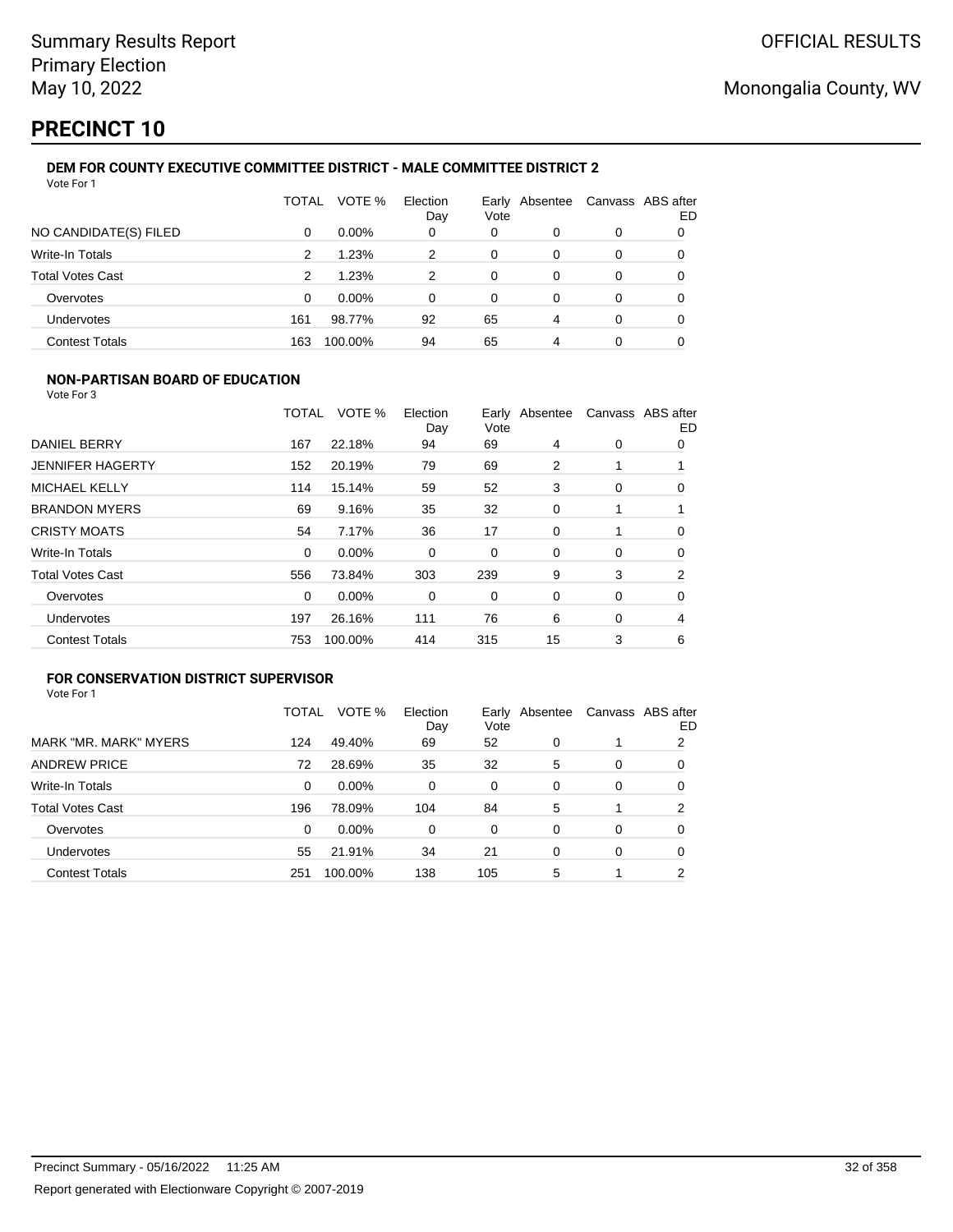## **PRECINCT 13**

| <b>Statistics</b>                     | TOTAL  | Election<br>Day | Vote | Early Absentee |          | Canvass ABS after<br>ED. |
|---------------------------------------|--------|-----------------|------|----------------|----------|--------------------------|
| Registered Voters - Total             | 514    |                 |      |                |          |                          |
| Registered Voters - REPUBLICAN        | 140    |                 |      |                |          |                          |
| <b>Registered Voters - DEMOCRATIC</b> | 221    |                 |      |                |          |                          |
| Registered Voters - NON-PARTISAN      | 153    |                 |      |                |          |                          |
| <b>Ballots Cast - Total</b>           | 103    | 47              | 54   | 1              | 1        | $\Omega$                 |
| <b>Ballots Cast - REPUBLICAN</b>      | 33     | 18              | 15   | 0              | 0        | $\Omega$                 |
| <b>Ballots Cast - DEMOCRATIC</b>      | 68     | 27              | 39   | 1              | 1        | 0                        |
| Ballots Cast - NON-PARTISAN           | 2      | 2               | 0    | 0              | $\Omega$ | 0                        |
| <b>Ballots Cast - Blank</b>           | 0      | 0               | 0    | 0              | 0        | 0                        |
| Voter Turnout - Total                 | 20.04% |                 |      |                |          |                          |
| Voter Turnout - REPUBLICAN            | 23.57% |                 |      |                |          |                          |
| Voter Turnout - DEMOCRATIC            | 30.77% |                 |      |                |          |                          |
| Voter Turnout - NON-PARTISAN          | 1.31%  |                 |      |                |          |                          |

### **REP FOR U.S. HOUSE OF REPRESENTATIVES 2ND DIST**

Vote For 1

|                               | TOTAL | VOTE %   | Election<br>Day | Earlv<br>Vote | Absentee | Canvass ABS after | ED |
|-------------------------------|-------|----------|-----------------|---------------|----------|-------------------|----|
| ALEXANDER X. MOONEY           | 19    | 57.58%   | 10              | 9             | 0        | 0                 | 0  |
| DAVID B. MCKINLEY             | 10    | 30.30%   | 6               | 4             | 0        | 0                 | O  |
| <b>SUSAN BUCHSER-LOCHOCKI</b> | 3     | 9.09%    | 2               |               | $\Omega$ | 0                 | 0  |
| <b>MIKE SECKMAN</b>           | 0     | $0.00\%$ | 0               | 0             | $\Omega$ | 0                 | 0  |
| RHONDA A. HERCULES            | 0     | $0.00\%$ | 0               | 0             | $\Omega$ | 0                 | O  |
| <b>Total Votes Cast</b>       | 32    | 96.97%   | 18              | 14            | $\Omega$ | 0                 | 0  |
| Overvotes                     | 0     | $0.00\%$ | 0               | 0             | $\Omega$ | 0                 | 0  |
| <b>Undervotes</b>             |       | 3.03%    | 0               |               | $\Omega$ | 0                 | 0  |
| <b>Contest Totals</b>         | 33    | 100.00%  | 18              | 15            | $\Omega$ | 0                 | 0  |

#### **REP FOR STATE SENATOR 13TH SENATORIAL DISTRICT**

| Vote For 1 |  |
|------------|--|
|            |  |

|                         | TOTAL | VOTE %   | Election<br>Day | Vote | Early Absentee | Canvass ABS after | ED |
|-------------------------|-------|----------|-----------------|------|----------------|-------------------|----|
| <b>MIKE OLIVERIO</b>    | 21    | 63.64%   | 11              | 10   | 0              | 0                 |    |
| <b>CARLY BRAUN</b>      | 8     | 24.24%   | 4               | 4    | 0              | 0                 | O  |
| <b>Total Votes Cast</b> | 29    | 87.88%   | 15              | 14   | 0              | 0                 |    |
| Overvotes               | 0     | $0.00\%$ | 0               | 0    | 0              | 0                 |    |
| Undervotes              | 4     | 12.12%   | 3               |      | 0              | 0                 | Ω  |
| <b>Contest Totals</b>   | 33    | 100.00%  | 18              | 15   | 0              | 0                 |    |

#### **REP FOR MEMBER OF HOUSE OF DELEGATES 81ST DELEGATE DISTRICT**

|                         | <b>TOTAL</b> | VOTE %   | Election<br>Day | Vote | Early Absentee | Canvass ABS after | ED |
|-------------------------|--------------|----------|-----------------|------|----------------|-------------------|----|
| <b>STEVEN HARRIS</b>    | 20           | 60.61%   | 12              | 8    | 0              | 0                 |    |
| <b>Total Votes Cast</b> | 20           | 60.61%   | 12              | 8    | 0              | 0                 |    |
| Overvotes               | 0            | $0.00\%$ | ი               | 0    | 0              | 0                 |    |
| Undervotes              | 13           | 39.39%   | 6               |      | 0              | 0                 |    |
| <b>Contest Totals</b>   | 33           | 100.00%  | 18              | 15   | 0              | 0                 |    |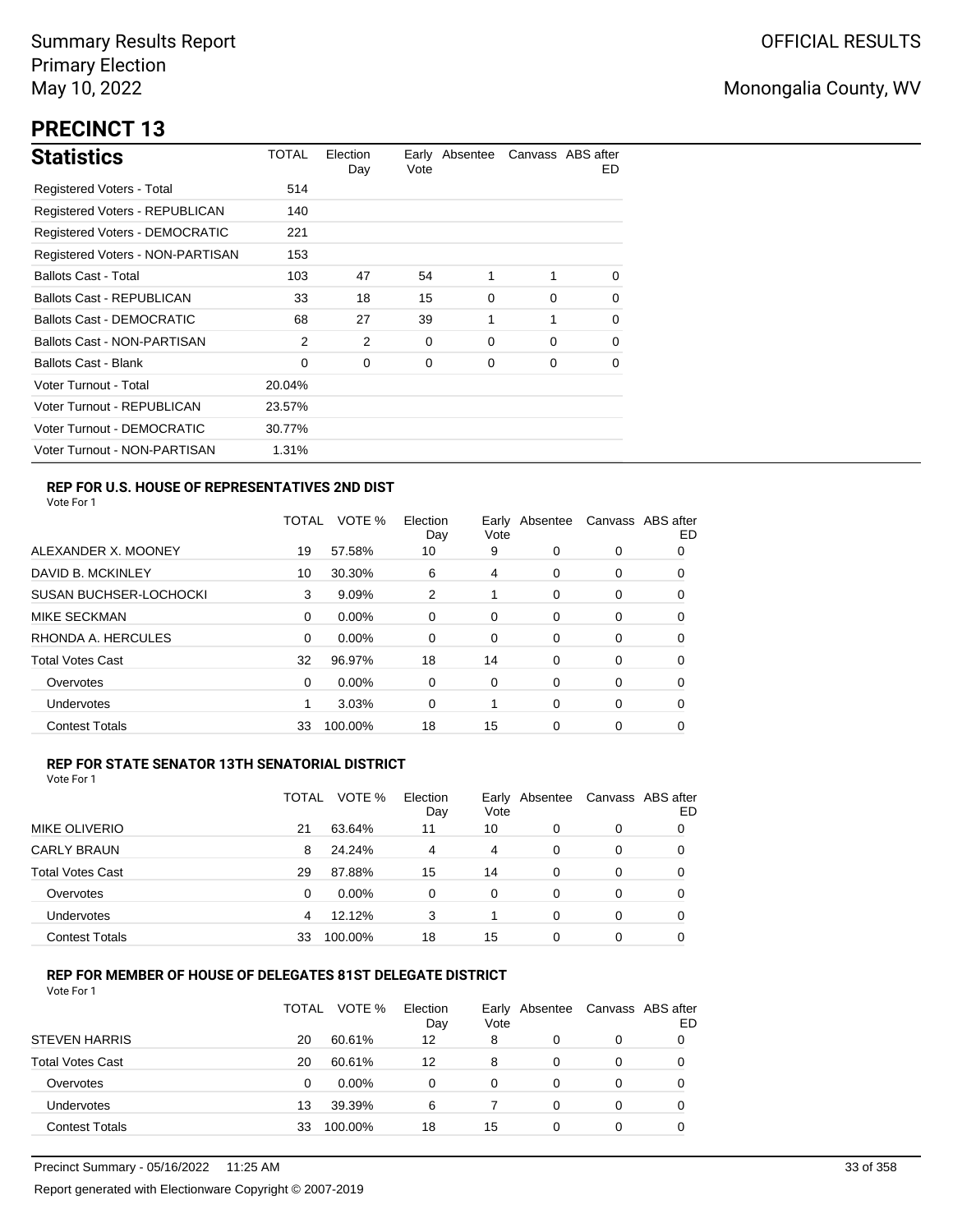# **PRECINCT 13**

#### **REP FOR STATE EXECUTIVE COMMITTEE FEMALE 13TH SENATORIAL DISTRICT** Vote For 2

|                         | TOTAL | VOTE %   | Election<br>Day | Vote | Early Absentee | Canvass ABS after | ED |
|-------------------------|-------|----------|-----------------|------|----------------|-------------------|----|
| KANDI NUZUM             | 19    | 28.79%   | 11              | 8    | 0              | 0                 |    |
| Write-In Totals         | 0     | $0.00\%$ | 0               | 0    | 0              | 0                 |    |
| <b>Total Votes Cast</b> | 19    | 28.79%   | 11              | 8    | 0              | 0                 |    |
| Overvotes               | 0     | $0.00\%$ | 0               | 0    | 0              | 0                 |    |
| Undervotes              | 47    | 71.21%   | 25              | 22   | 0              | 0                 |    |
| <b>Contest Totals</b>   | 66    | 100.00%  | 36              | 30   | 0              | 0                 |    |

#### **REP FOR STATE EXECUTIVE COMMITTEE MALE 13TH SENATORIAL DISTRICT**

Vote For 2

|                         | TOTAL    | VOTE %   | Election<br>Day | Vote | Early Absentee |          | Canvass ABS after<br>ED |
|-------------------------|----------|----------|-----------------|------|----------------|----------|-------------------------|
| <b>KYLE MCAVOY</b>      | 20       | 30.30%   | 11              | 9    | $\Omega$       | 0        | 0                       |
| <b>GUY WARD</b>         | 8        | 12.12%   | 3               | 5    | 0              | 0        | 0                       |
| PHIL MALLOW             | 7        | 10.61%   | 3               | 4    | 0              | 0        | 0                       |
| <b>Write-In Totals</b>  | $\Omega$ | $0.00\%$ | 0               | 0    | 0              | 0        | 0                       |
| <b>Total Votes Cast</b> | 35       | 53.03%   | 17              | 18   | $\Omega$       | 0        | 0                       |
| Overvotes               | $\Omega$ | $0.00\%$ | 0               | 0    | 0              | 0        | 0                       |
| Undervotes              | 31       | 46.97%   | 19              | 12   | $\Omega$       | $\Omega$ | 0                       |
| <b>Contest Totals</b>   | 66       | 100.00%  | 36              | 30   | $\Omega$       | 0        | 0                       |

#### **REP FOR CIRCUIT CLERK**

Vote For 1

|                         | TOTAL | VOTE %   | Election<br>Day | Vote | Early Absentee | Canvass ABS after | ED |
|-------------------------|-------|----------|-----------------|------|----------------|-------------------|----|
| NO CANDIDATE(S) FILED   | 0     | $0.00\%$ | 0               | 0    | 0              | 0                 |    |
| <b>Total Votes Cast</b> | 0     | $0.00\%$ | 0               | 0    |                | 0                 |    |
| Overvotes               | 0     | $0.00\%$ | 0               | 0    |                | 0                 |    |
| <b>Undervotes</b>       | 33    | 100.00%  | 18              | 15   |                | 0                 |    |
| <b>Contest Totals</b>   | 33    | 100.00%  | 18              | 15   |                | 0                 |    |

#### **REP FOR COUNTY COMMISSIONER** Vote For 1

|                         | TOTAL | VOTE %   | Election<br>Day | Vote | Early Absentee |   | Canvass ABS after<br>ED |
|-------------------------|-------|----------|-----------------|------|----------------|---|-------------------------|
| <b>SEAN P. SIKORA</b>   | 18    | 54.55%   | 9               | 9    | 0              | 0 |                         |
| CHARLES D. HARTZOG      | 11    | 33.33%   | 6               | 5    | 0              | 0 | 0                       |
| <b>Total Votes Cast</b> | 29    | 87.88%   | 15              | 14   | 0              | 0 | 0                       |
| Overvotes               | 0     | $0.00\%$ | $\Omega$        | 0    | 0              | 0 | 0                       |
| Undervotes              | 4     | 12.12%   | 3               |      | 0              | 0 | 0                       |
| <b>Contest Totals</b>   | 33    | 100.00%  | 18              | 15   | 0              | 0 |                         |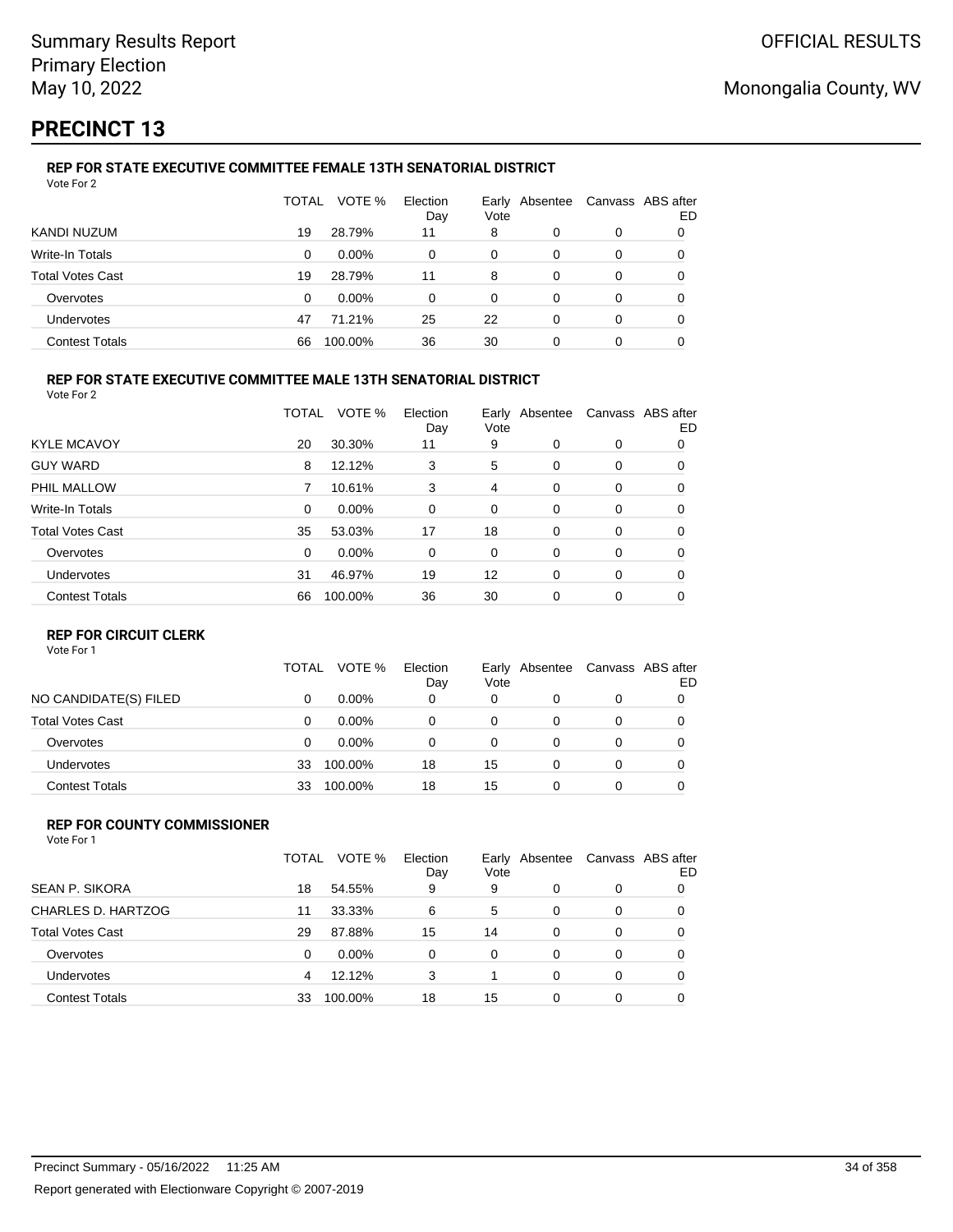|                         | TOTAL | VOTE %   | Election<br>Day | Vote | Early Absentee | Canvass ABS after | ED |
|-------------------------|-------|----------|-----------------|------|----------------|-------------------|----|
| NO CANDIDATE(S) FILED   |       | $0.00\%$ | 0               | 0    |                | 0                 |    |
| <b>Total Votes Cast</b> |       | $0.00\%$ |                 |      |                |                   |    |
| Overvotes               | O     | $0.00\%$ |                 | 0    |                | 0                 |    |
| <b>Undervotes</b>       | 33    | 100.00%  | 18              | 15   |                | 0                 |    |
| Contest Totals          | 33    | 100.00%  | 18              | 15   |                |                   |    |

#### **REP FOR CONGRESSIONAL DISTRICT EXECUTIVE COMMITTEE DIST 2 FEMALE**

| Vote For 1              |       |          |                 |      |                |   |                         |
|-------------------------|-------|----------|-----------------|------|----------------|---|-------------------------|
|                         | TOTAL | VOTE %   | Election<br>Day | Vote | Early Absentee |   | Canvass ABS after<br>ED |
| VIRGINIA "GINA" BROWN   | 19    | 57.58%   | 9               | 10   | 0              | 0 | 0                       |
| Write-In Totals         | 0     | $0.00\%$ | 0               | 0    | 0              | 0 | 0                       |
| <b>Total Votes Cast</b> | 19    | 57.58%   | 9               | 10   | 0              | 0 |                         |
| Overvotes               | 0     | $0.00\%$ | 0               | 0    | $\Omega$       | 0 | 0                       |
| Undervotes              | 14    | 42.42%   | 9               | 5    | 0              | 0 | 0                       |
| <b>Contest Totals</b>   | 33    | 100.00%  | 18              | 15   | 0              | 0 |                         |

#### **REP FOR CONGRESSIONAL DISTRICT EXECUTIVE COMMITTEE DIST 2 MALE** Vote For 1

|                         | TOTAL | VOTE %  | Election<br>Day | Early<br>Vote | Absentee |   | Canvass ABS after<br>ED |
|-------------------------|-------|---------|-----------------|---------------|----------|---|-------------------------|
| <b>SAM BROWN</b>        | 20    | 60.61%  | 10              | 10            | 0        | 0 | 0                       |
| <b>ETHAN MOORE</b>      | 5     | 15.15%  | 3               | 2             | 0        | 0 | 0                       |
| Write-In Totals         | 0     | 0.00%   | $\Omega$        | $\Omega$      | 0        | 0 | 0                       |
| <b>Total Votes Cast</b> | 25    | 75.76%  | 13              | 12            | $\Omega$ | 0 | 0                       |
| Overvotes               | 0     | 0.00%   | $\Omega$        | $\Omega$      | $\Omega$ | 0 | 0                       |
| Undervotes              | 8     | 24.24%  | 5               | 3             | 0        | 0 | 0                       |
| <b>Contest Totals</b>   | 33    | 100.00% | 18              | 15            | $\Omega$ | 0 | 0                       |

#### **REP FOR SENATORIAL EXECUTIVE COMMITTEE FEMALE 13TH SENATORIAL DISTRICT** Vote For 1

|                         | TOTAL | VOTE %   | Election<br>Day | Early<br>Vote | Absentee |   | Canvass ABS after<br>ED. |
|-------------------------|-------|----------|-----------------|---------------|----------|---|--------------------------|
| NO CANDIDATE(S) FILED   | 0     | $0.00\%$ | 0               | 0             | 0        | 0 | 0                        |
| <b>Write-In Totals</b>  | 0     | $0.00\%$ | 0               | 0             | 0        | 0 | 0                        |
| <b>Total Votes Cast</b> | 0     | $0.00\%$ | 0               | 0             | 0        | 0 | 0                        |
| Overvotes               | 0     | $0.00\%$ | 0               | 0             | 0        | 0 | 0                        |
| Undervotes              | 33    | 100.00%  | 18              | 15            | 0        | 0 | 0                        |
| <b>Contest Totals</b>   | 33    | 100.00%  | 18              | 15            | 0        | 0 | 0                        |

## Monongalia County, WV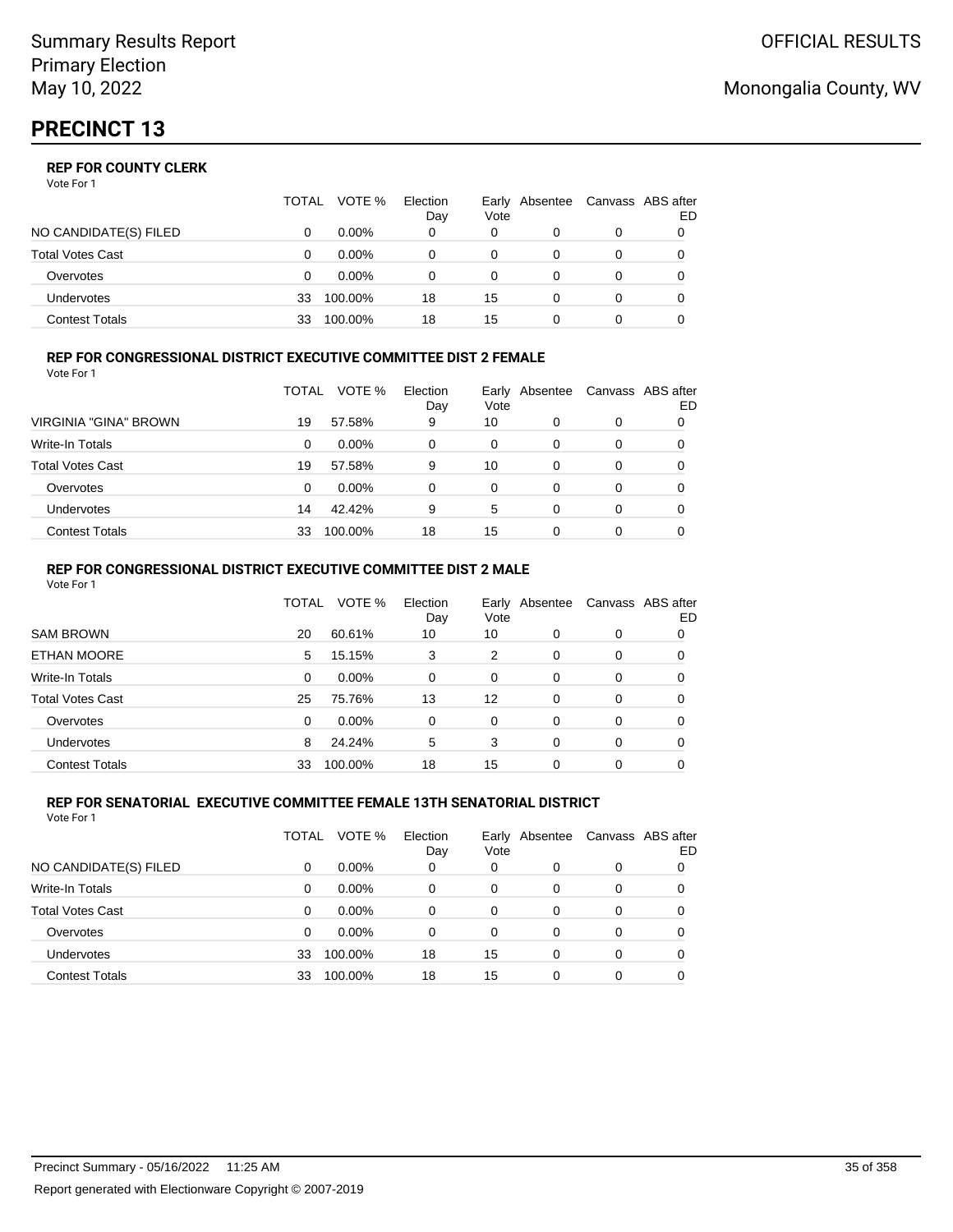# **PRECINCT 13**

#### **REP FOR SENATORIAL EXECUTIVE COMMITTEE MALE 13TH SENATORIAL DISTRICT** Vote For 1

|                         | TOTAL | VOTE %   | Election<br>Day | Vote | Early Absentee |   | Canvass ABS after<br>ED |
|-------------------------|-------|----------|-----------------|------|----------------|---|-------------------------|
| <b>WES NUGENT</b>       | 21    | 63.64%   | 10              | 11   | 0              | 0 |                         |
| Write-In Totals         | 0     | $0.00\%$ | 0               | 0    | 0              | 0 |                         |
| <b>Total Votes Cast</b> | 21    | 63.64%   | 10              | 11   | 0              | 0 |                         |
| Overvotes               | 0     | $0.00\%$ | 0               | 0    | 0              | 0 |                         |
| Undervotes              | 12    | 36.36%   | 8               | 4    | 0              | 0 | 0                       |
| <b>Contest Totals</b>   | 33    | 100.00%  | 18              | 15   | 0              |   |                         |

### **REP FOR COUNTY EXECUTIVE COMMITTEE DISTRICT - FEMALE COMMITTEE DISTRICT 2**

Vote For 1

|                         | TOTAL | VOTE %   | Election<br>Day | Vote | Early Absentee | Canvass ABS after | ED |
|-------------------------|-------|----------|-----------------|------|----------------|-------------------|----|
| NO CANDIDATE(S) FILED   | 0     | $0.00\%$ | 0               | 0    |                | 0                 |    |
| Write-In Totals         | 0     | $0.00\%$ | 0               | 0    | 0              | 0                 |    |
| <b>Total Votes Cast</b> | 0     | $0.00\%$ | 0               | 0    | 0              | 0                 |    |
| Overvotes               | 0     | $0.00\%$ | 0               | 0    | 0              | 0                 |    |
| <b>Undervotes</b>       | 33    | 100.00%  | 18              | 15   | 0              | 0                 |    |
| <b>Contest Totals</b>   | 33    | 100.00%  | 18              | 15   |                |                   |    |

#### **REP FOR COUNTY EXECUTIVE COMMITTEE DISTRICT - MALE COMMITTEE DISTRICT 2**

Vote For 1

|                       | TOTAL    | VOTE %   | Election<br>Day | Vote | Early Absentee |   | Canvass ABS after<br>ED |
|-----------------------|----------|----------|-----------------|------|----------------|---|-------------------------|
| <b>KYLE MCAVOY</b>    | 18       | 54.55%   | 10              | 8    | 0              | 0 | 0                       |
| Write-In Totals       | 0        | $0.00\%$ | 0               | 0    | 0              | 0 | 0                       |
| Total Votes Cast      | 18       | 54.55%   | 10              | 8    | 0              | 0 | 0                       |
| Overvotes             | $\Omega$ | $0.00\%$ | $\Omega$        | 0    | 0              | 0 | 0                       |
| <b>Undervotes</b>     | 15       | 45.45%   | 8               |      | 0              | 0 | 0                       |
| <b>Contest Totals</b> | 33       | 100.00%  | 18              | 15   | 0              |   |                         |

#### **DEM FOR U.S. HOUSE OF REPRESENTATIVES 2ND DIST** Vote For 1

|                          | TOTAL | VOTE %   | Election<br>Day | Vote | Early Absentee |          | Canvass ABS after<br>ED |
|--------------------------|-------|----------|-----------------|------|----------------|----------|-------------------------|
| <b>BARRY LEE WENDELL</b> | 42    | 61.76%   | 14              | 28   | 0              | 0        |                         |
| ANGELA J. DWYER          | 19    | 27.94%   | 9               | 8    |                |          | 0                       |
| <b>Total Votes Cast</b>  | 61    | 89.71%   | 23              | 36   |                |          | 0                       |
| Overvotes                | 0     | $0.00\%$ | 0               | 0    | 0              | $\Omega$ | 0                       |
| Undervotes               |       | 10.29%   | 4               | 3    | 0              | $\Omega$ | 0                       |
| <b>Contest Totals</b>    | 68    | 100.00%  | 27              | 39   |                |          |                         |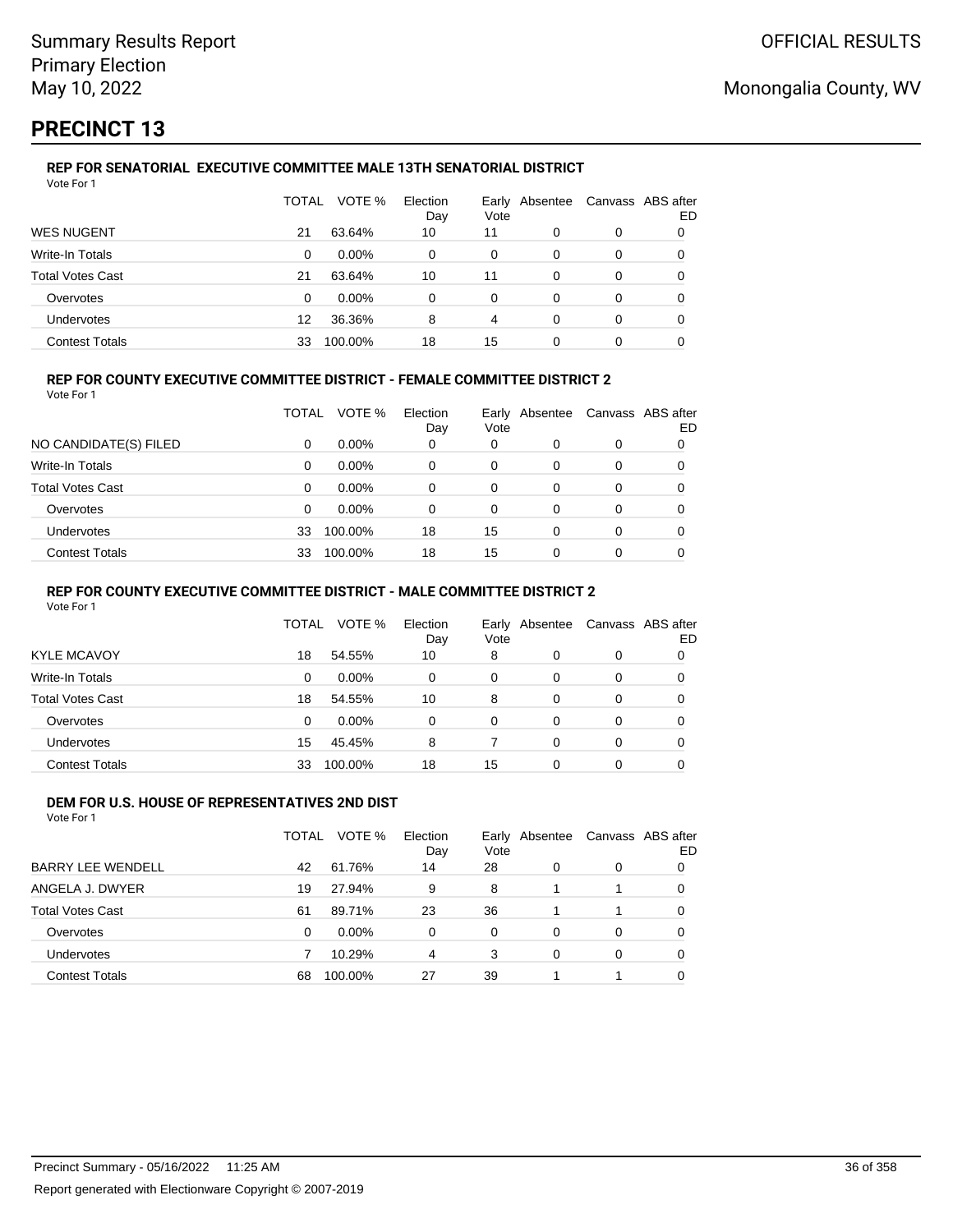# **PRECINCT 13**

## **DEM FOR STATE SENATOR 13TH SENATORIAL DISTRICT**

|                                  | TOTAL | VOTE %   | Election<br>Day | Vote | Early Absentee | Canvass ABS after | ED |
|----------------------------------|-------|----------|-----------------|------|----------------|-------------------|----|
| <b>BARBARA EVANS FLEISCHAUER</b> | 55    | 80.88%   | 19              | 34   |                |                   |    |
| <b>RICH JACOBS</b>               | 10    | 14.71%   | 6               | 4    | 0              | 0                 |    |
| <b>Total Votes Cast</b>          | 65    | 95.59%   | 25              | 38   |                |                   |    |
| Overvotes                        | 0     | $0.00\%$ | 0               | 0    | 0              | 0                 |    |
| Undervotes                       | 3     | 4.41%    | 2               |      | 0              | 0                 |    |
| <b>Contest Totals</b>            | 68    | 100.00%  | 27              | 39   |                |                   |    |

### **DEM FOR MEMBER OF HOUSE OF DELEGATES 81ST DELEGATE DISTRICT**

Vote For 1

|                         | <b>TOTAL</b> | VOTE %   | Election<br>Day | Vote | Early Absentee | Canvass ABS after<br>ED |
|-------------------------|--------------|----------|-----------------|------|----------------|-------------------------|
| DANIELLE WALKER         | 58           | 85.29%   | 21              | 35   |                |                         |
| <b>Total Votes Cast</b> | 58           | 85.29%   | 21              | 35   |                |                         |
| Overvotes               | 0            | $0.00\%$ | n               | U    |                |                         |
| Undervotes              | 10           | 14.71%   | 6               | 4    |                |                         |
| <b>Contest Totals</b>   | 68           | 100.00%  | 27              | 39   |                |                         |

#### **DEM FOR STATE EXECUTIVE COMMITTEE FEMALE 13TH SENATORIAL DISTRICT** Vote For 2

| VULE FULZ               |       |          |                 |      |                |                   |    |
|-------------------------|-------|----------|-----------------|------|----------------|-------------------|----|
|                         | TOTAL | VOTE %   | Election<br>Day | Vote | Early Absentee | Canvass ABS after | ED |
| DANIELLE WALKER         | 53    | 38.97%   | 19              | 32   |                |                   | 0  |
| <b>KELLY PALMER</b>     | 24    | 17.65%   | 13              | 11   | 0              | 0                 | 0  |
| <b>CARESSA STOLLER</b>  | 19    | 13.97%   |                 | 11   | 0              |                   | 0  |
| <b>BELINDA BIAFORE</b>  | 11    | 8.09%    | 4               | 7    | 0              | 0                 | 0  |
| Write-In Totals         | 0     | 0.00%    | 0               | 0    | 0              | 0                 | 0  |
| <b>Total Votes Cast</b> | 107   | 78.68%   | 43              | 61   | 1              | 2                 | 0  |
| Overvotes               | 0     | $0.00\%$ | 0               | 0    | 0              | 0                 | 0  |
| <b>Undervotes</b>       | 29    | 21.32%   | 11              | 17   | 1              | 0                 | 0  |
| <b>Contest Totals</b>   | 136   | 100.00%  | 54              | 78   | 2              | 2                 | 0  |
|                         |       |          |                 |      |                |                   |    |

### **DEM FOR STATE EXECUTIVE COMMITTEE MALE 13TH SENATORIAL DISTRICT**

|                         | TOTAL | VOTE %   | Election<br>Day | Vote | Early Absentee |          | Canvass ABS after<br>ED |
|-------------------------|-------|----------|-----------------|------|----------------|----------|-------------------------|
| <b>MARK A. MUSICK</b>   | 49    | 36.03%   | 20              | 27   |                |          | 0                       |
| SHANE ASSADZANDI        | 27    | 19.85%   | 8               | 18   | 0              |          | 0                       |
| <b>JOEY GARCIA</b>      | 16    | 11.76%   | 8               | 8    | $\Omega$       | $\Omega$ | 0                       |
| Write-In Totals         | 0     | $0.00\%$ | $\Omega$        | 0    | 0              | 0        | 0                       |
| <b>Total Votes Cast</b> | 92    | 67.65%   | 36              | 53   |                | 2        | 0                       |
| Overvotes               | 0     | $0.00\%$ | 0               | 0    | 0              | $\Omega$ | 0                       |
| Undervotes              | 44    | 32.35%   | 18              | 25   |                | $\Omega$ | 0                       |
| <b>Contest Totals</b>   | 136   | 100.00%  | 54              | 78   | 2              | 2        | 0                       |
|                         |       |          |                 |      |                |          |                         |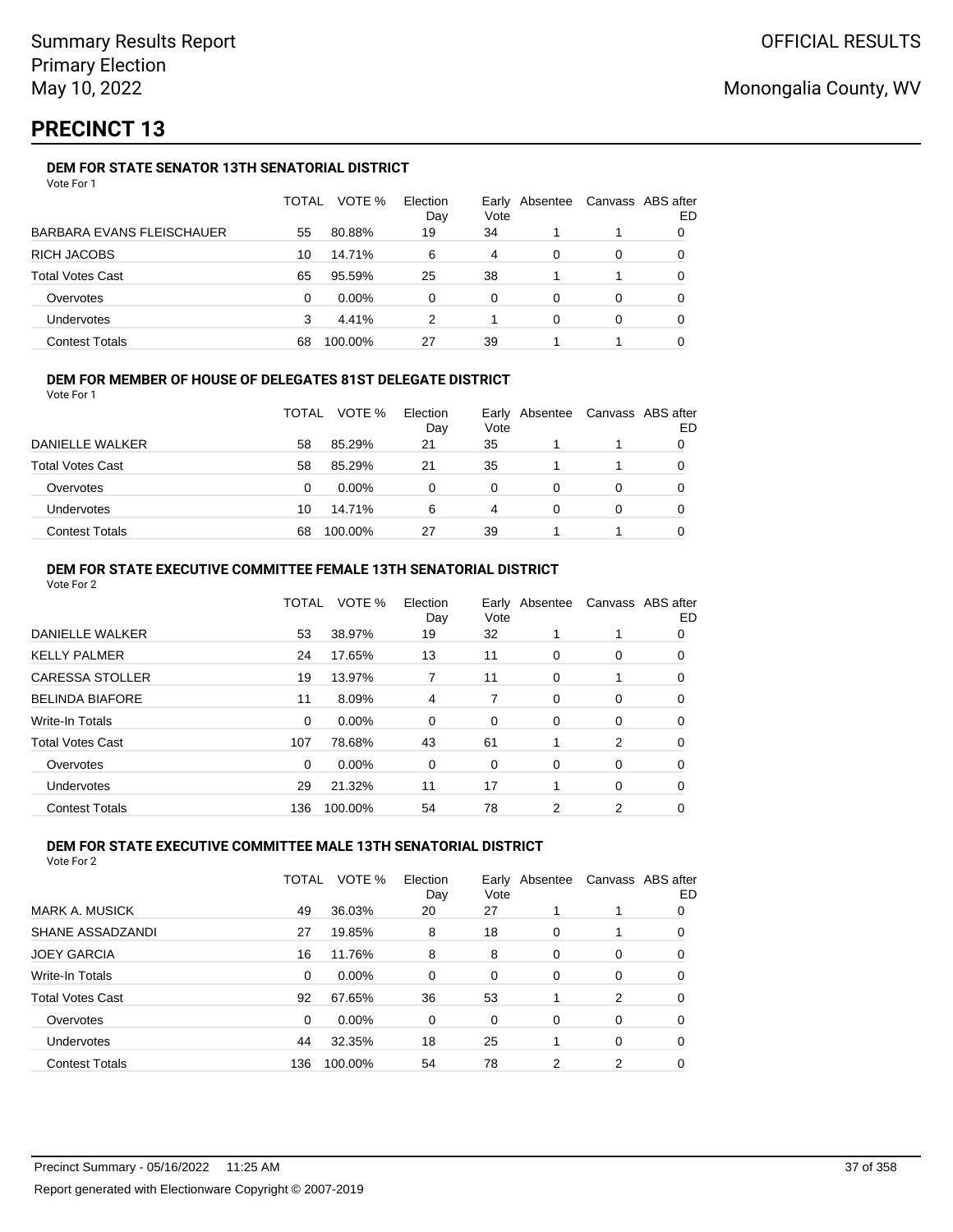# **PRECINCT 13**

## **DEM FOR CIRCUIT CLERK**

| Vote For 1 |  |
|------------|--|
|------------|--|

|                       | TOTAL | VOTE %   | Election<br>Day | Vote     | Early Absentee | Canvass ABS after | ED |
|-----------------------|-------|----------|-----------------|----------|----------------|-------------------|----|
| DONNA HIDOCK          | 58    | 85.29%   | 21              | 35       |                |                   |    |
| Total Votes Cast      | 58    | 85.29%   | 21              | 35       |                |                   |    |
| Overvotes             | 0     | $0.00\%$ |                 | $\Omega$ |                |                   |    |
| Undervotes            | 10    | 14.71%   | 6               | 4        |                |                   |    |
| <b>Contest Totals</b> | 68    | 100.00%  | 27              | 39       |                |                   |    |

#### **DEM FOR COUNTY COMMISSIONER** Vote For 1

|                         | TOTAL | VOTE %   | Election<br>Day | Vote | Early Absentee | Canvass ABS after | ED |
|-------------------------|-------|----------|-----------------|------|----------------|-------------------|----|
| <b>BOB BEACH</b>        | 60    | 88.24%   | 22              | 36   |                |                   |    |
| <b>Total Votes Cast</b> | 60    | 88.24%   | 22              | 36   |                |                   | O  |
| Overvotes               | 0     | $0.00\%$ | 0               | 0    | 0              | 0                 |    |
| Undervotes              | 8     | 11.76%   | 5               | 3    | 0              | 0                 |    |
| <b>Contest Totals</b>   | 68    | 100.00%  | 27              | 39   |                |                   |    |

## **DEM FOR COUNTY CLERK**

|                         | TOTAL | VOTE %   | Election<br>Day | Vote | Early Absentee | Canvass ABS after | ED |
|-------------------------|-------|----------|-----------------|------|----------------|-------------------|----|
| CARYE L. BLANEY         | 58    | 85.29%   | 22              | 34   |                |                   |    |
| <b>Total Votes Cast</b> | 58    | 85.29%   | 22              | 34   |                |                   |    |
| Overvotes               | 0     | $0.00\%$ | 0               | 0    |                | $\Omega$          |    |
| <b>Undervotes</b>       | 10    | 14.71%   | 5               | 5    | 0              | $\Omega$          |    |
| <b>Contest Totals</b>   | 68    | 100.00%  | 27              | 39   |                |                   |    |

### **DEM FOR CONGRESSIONAL DISTRICT EXECUTIVE COMMITTEE DIST 2 FEMALE**

Vote For 1

|                         | TOTAL | VOTE %   | Election<br>Day | Early<br>Vote | Absentee | Canvass ABS after | ED |
|-------------------------|-------|----------|-----------------|---------------|----------|-------------------|----|
| <b>RYLEE HAUGHT</b>     | 56    | 82.35%   | 22              | 32            |          |                   | O  |
| Write-In Totals         | 0     | $0.00\%$ | $\Omega$        | 0             | 0        | 0                 | O  |
| <b>Total Votes Cast</b> | 56    | 82.35%   | 22              | 32            | 1        | 1                 | 0  |
| Overvotes               | 0     | $0.00\%$ | $\Omega$        | $\Omega$      | 0        | 0                 | 0  |
| Undervotes              | 12    | 17.65%   | 5               |               | 0        | 0                 |    |
| <b>Contest Totals</b>   | 68    | 100.00%  | 27              | 39            |          |                   | 0  |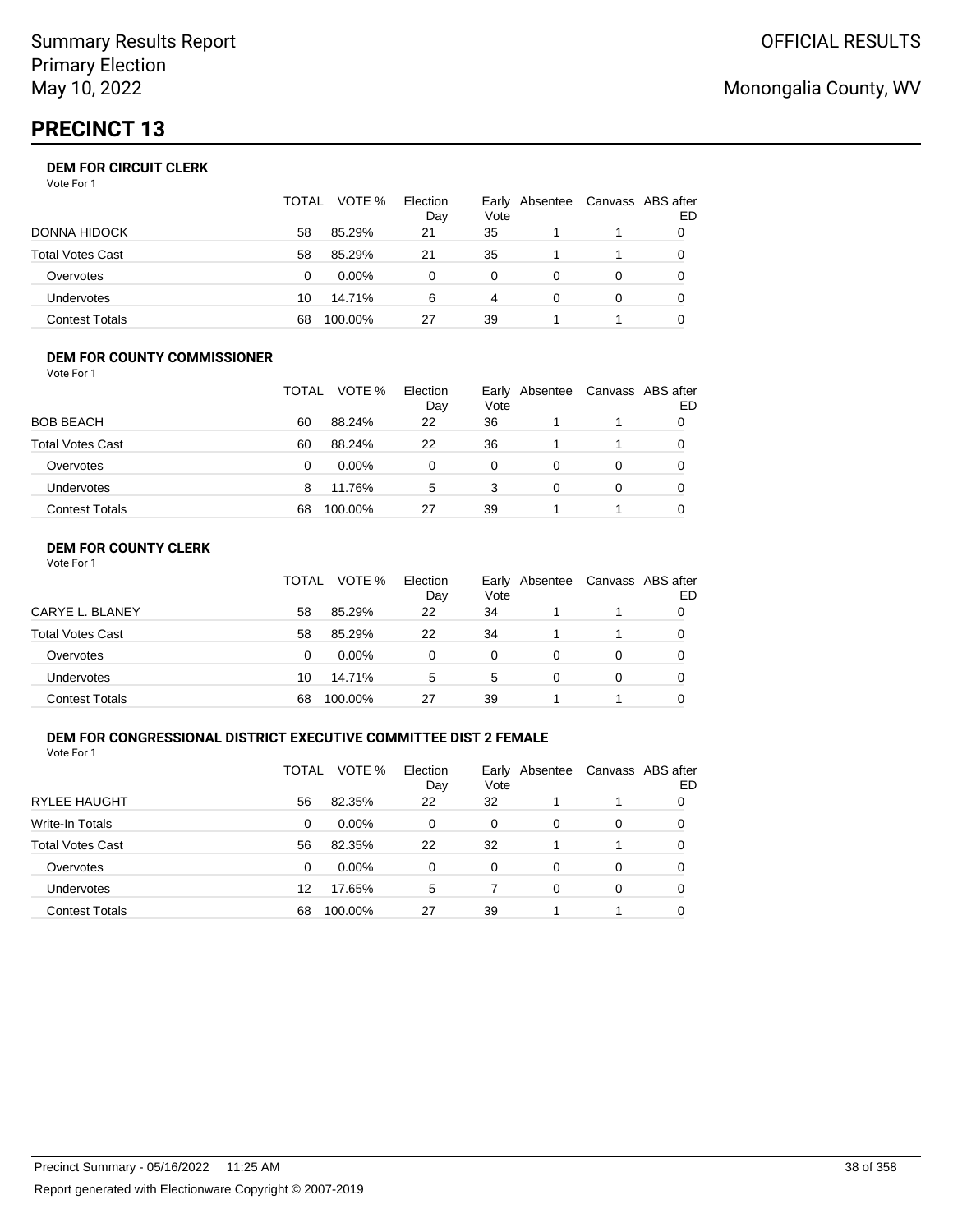# **PRECINCT 13**

#### **DEM FOR CONGRESSIONAL DISTRICT EXECUTIVE COMMITTEE DIST 2 MALE** Vote For 1

| 1 J J J J J J              |              |         |                 |               |          |          |                         |
|----------------------------|--------------|---------|-----------------|---------------|----------|----------|-------------------------|
|                            | <b>TOTAL</b> | VOTE %  | Election<br>Day | Early<br>Vote | Absentee |          | Canvass ABS after<br>ED |
| SHANE ASSADZANDI           | 40           | 58.82%  | 11              | 27            |          |          | 0                       |
| <b>CHARLES (JR) KRAFFT</b> | 14           | 20.59%  |                 |               | 0        | 0        | 0                       |
| Write-In Totals            | 0            | 0.00%   | 0               | 0             | 0        | 0        | 0                       |
| <b>Total Votes Cast</b>    | 54           | 79.41%  | 18              | 34            |          |          | 0                       |
| Overvotes                  | $\Omega$     | 0.00%   | 0               | $\Omega$      | 0        | $\Omega$ | 0                       |
| <b>Undervotes</b>          | 14           | 20.59%  | 9               | 5             | 0        | 0        | 0                       |
| <b>Contest Totals</b>      | 68           | 100.00% | 27              | 39            |          |          | 0                       |
|                            |              |         |                 |               |          |          |                         |

### **DEM FOR SENATORIAL EXECUTIVE COMMITTEE FEMALE 13TH SENATORIAL DISTRICT**

Vote For 1

|                         | TOTAL | VOTE %   | Election<br>Day | Vote | Early Absentee |   | Canvass ABS after<br>ED |
|-------------------------|-------|----------|-----------------|------|----------------|---|-------------------------|
| NO CANDIDATE(S) FILED   | 0     | $0.00\%$ | 0               | 0    | 0              | 0 |                         |
| <b>Write-In Totals</b>  | 0     | $0.00\%$ | 0               | 0    | 0              | 0 | 0                       |
| <b>Total Votes Cast</b> | 0     | $0.00\%$ | 0               | 0    | 0              | 0 |                         |
| Overvotes               | 0     | $0.00\%$ | 0               | 0    | 0              | 0 |                         |
| Undervotes              | 68    | 100.00%  | 27              | 39   |                |   | 0                       |
| <b>Contest Totals</b>   | 68    | 100.00%  | 27              | 39   |                |   |                         |

### **DEM FOR SENATORIAL EXECUTIVE COMMITTEE MALE 13TH SENATORIAL DISTRICT**

Vote For 1

|                         | TOTAL | VOTE %   | Election<br>Day | Vote | Early Absentee | Canvass ABS after | ED |
|-------------------------|-------|----------|-----------------|------|----------------|-------------------|----|
| <b>SHANE ASSADZANDI</b> | 48    | 70.59%   | 15              | 31   |                |                   | 0  |
| Write-In Totals         | 0     | $0.00\%$ | 0               | 0    | 0              | 0                 |    |
| <b>Total Votes Cast</b> | 48    | 70.59%   | 15              | 31   |                |                   | 0  |
| Overvotes               | 0     | $0.00\%$ | 0               | 0    | 0              | 0                 |    |
| <b>Undervotes</b>       | 20    | 29.41%   | 12              | 8    | 0              | 0                 |    |
| <b>Contest Totals</b>   | 68    | 100.00%  | 27              | 39   |                |                   |    |

#### **DEM FOR COUNTY EXECUTIVE COMMITTEE DISTRICT - FEMALE COMMITTEE DISTRICT 2** Vote For 1

|                         | TOTAL | VOTE %   | Election<br>Day | Vote | Early Absentee | Canvass ABS after | ED |
|-------------------------|-------|----------|-----------------|------|----------------|-------------------|----|
| NO CANDIDATE(S) FILED   | 0     | $0.00\%$ | 0               | 0    | 0              | 0                 |    |
| Write-In Totals         | 0     | 0.00%    | 0               | 0    | 0              | 0                 | 0  |
| <b>Total Votes Cast</b> | 0     | 0.00%    | 0               | 0    | 0              | 0                 | 0  |
| Overvotes               | 0     | 0.00%    | 0               | 0    | 0              | 0                 | 0  |
| <b>Undervotes</b>       | 68    | 100.00%  | 27              | 39   |                |                   | 0  |
| <b>Contest Totals</b>   | 68    | 100.00%  | 27              | 39   |                |                   |    |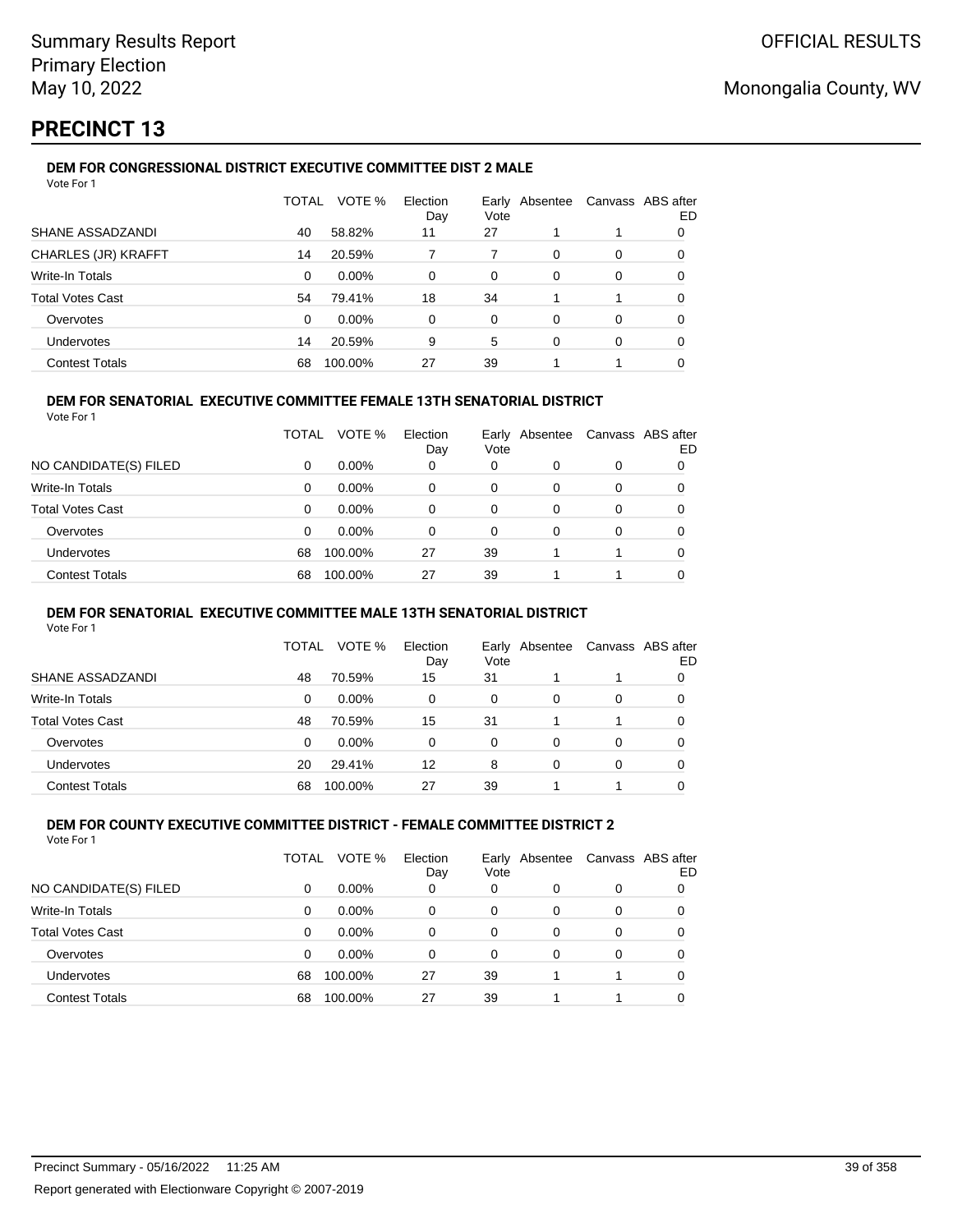# **PRECINCT 13**

#### **DEM FOR COUNTY EXECUTIVE COMMITTEE DISTRICT - MALE COMMITTEE DISTRICT 2** Vote For 1

|                         | TOTAL | VOTE %   | Election<br>Day | Vote | Early Absentee | Canvass ABS after | ED |
|-------------------------|-------|----------|-----------------|------|----------------|-------------------|----|
| NO CANDIDATE(S) FILED   | 0     | $0.00\%$ | 0               | 0    | 0              | 0                 | 0  |
| Write-In Totals         | 0     | $0.00\%$ | 0               | 0    | 0              | 0                 | 0  |
| <b>Total Votes Cast</b> | 0     | $0.00\%$ | 0               | 0    | 0              | 0                 |    |
| Overvotes               | 0     | 0.00%    | 0               | 0    | 0              | 0                 |    |
| Undervotes              | 68    | 100.00%  | 27              | 39   |                |                   | 0  |
| <b>Contest Totals</b>   | 68    | 100.00%  | 27              | 39   |                |                   |    |

### **NON-PARTISAN BOARD OF EDUCATION**

Vote For 3

|                         | TOTAL | VOTE %  | Election<br>Day | Vote | Early Absentee |   | Canvass ABS after<br>ED |
|-------------------------|-------|---------|-----------------|------|----------------|---|-------------------------|
| <b>DANIEL BERRY</b>     | 67    | 21.68%  | 33              | 33   |                | 0 | 0                       |
| <b>JENNIFER HAGERTY</b> | 57    | 18.45%  | 22              | 34   | 0              |   | 0                       |
| <b>MICHAEL KELLY</b>    | 48    | 15.53%  | 21              | 26   | 0              |   | 0                       |
| <b>CRISTY MOATS</b>     | 24    | 7.77%   | 11              | 13   | 0              | 0 | 0                       |
| <b>BRANDON MYERS</b>    | 23    | 7.44%   | 12              | 10   | $\Omega$       |   | 0                       |
| Write-In Totals         | 0     | 0.00%   | 0               | 0    | 0              | 0 | 0                       |
| <b>Total Votes Cast</b> | 219   | 70.87%  | 99              | 116  |                | 3 | 0                       |
| Overvotes               | 0     | 0.00%   | 0               | 0    | $\Omega$       | 0 | 0                       |
| <b>Undervotes</b>       | 90    | 29.13%  | 42              | 46   | 2              | 0 | 0                       |
| <b>Contest Totals</b>   | 309   | 100.00% | 141             | 162  | 3              | 3 | 0                       |

## **FOR CONSERVATION DISTRICT SUPERVISOR**

|                         | TOTAL | VOTE %  | Election<br>Day | Early<br>Vote | Absentee |          | Canvass ABS after<br>ED |
|-------------------------|-------|---------|-----------------|---------------|----------|----------|-------------------------|
| MARK "MR. MARK" MYERS   | 52    | 50.49%  | 21              | 30            | 0        |          | 0                       |
| <b>ANDREW PRICE</b>     | 28    | 27.18%  | 14              | 13            |          | 0        | O                       |
| Write-In Totals         |       | 0.97%   | $\Omega$        |               | $\Omega$ | $\Omega$ | 0                       |
| <b>Total Votes Cast</b> | 81    | 78.64%  | 35              | 44            |          | 1        | 0                       |
| Overvotes               | 0     | 0.00%   | $\Omega$        | 0             | $\Omega$ | $\Omega$ | 0                       |
| <b>Undervotes</b>       | 22    | 21.36%  | 12              | 10            | $\Omega$ | 0        | 0                       |
| <b>Contest Totals</b>   | 103   | 100.00% | 47              | 54            |          |          |                         |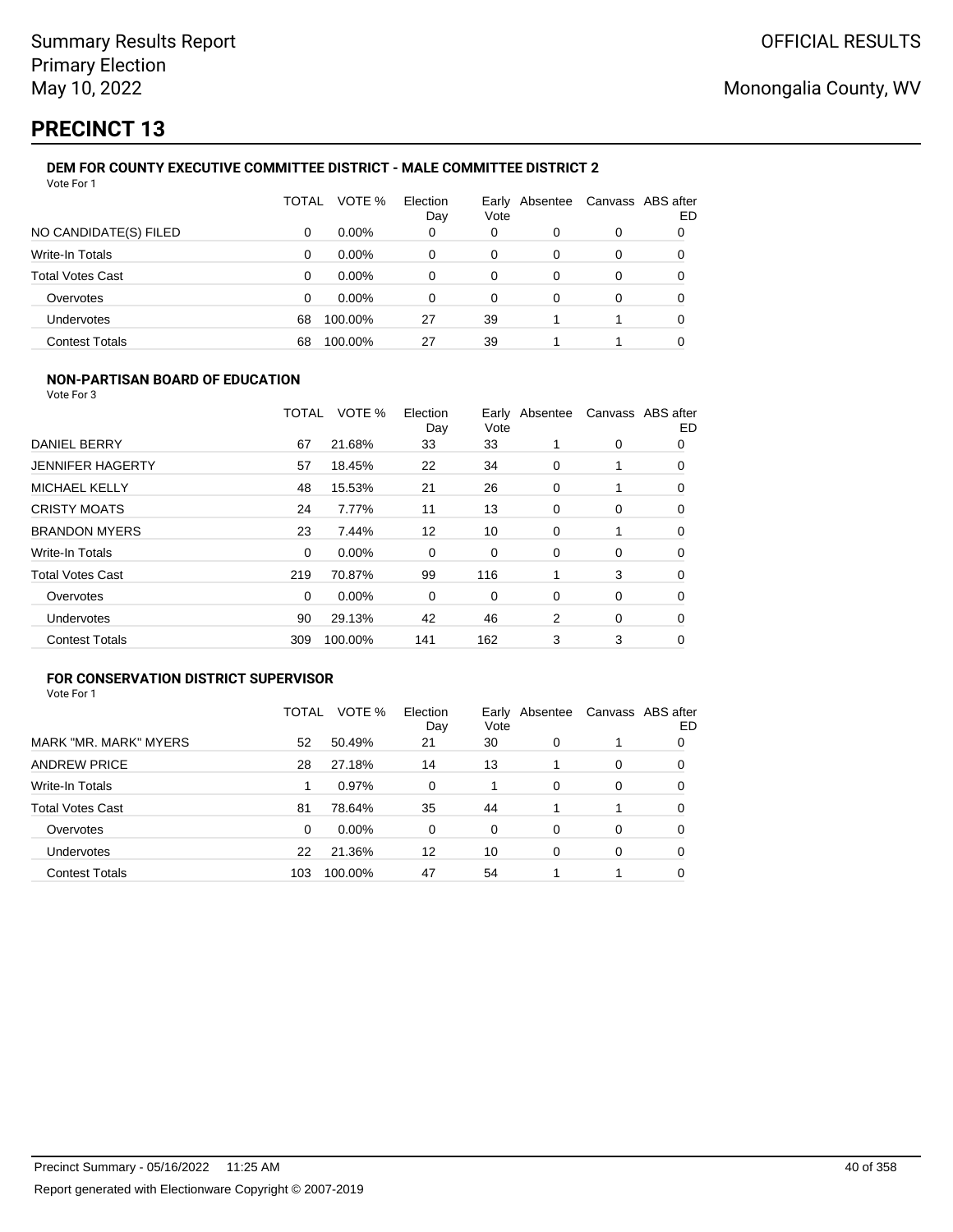# **PRECINCT 16**

| <b>Statistics</b>                | TOTAL  | Election<br>Day | Vote | Early Absentee |          | Canvass ABS after<br>ED. |
|----------------------------------|--------|-----------------|------|----------------|----------|--------------------------|
| Registered Voters - Total        | 1,324  |                 |      |                |          |                          |
| Registered Voters - REPUBLICAN   | 280    |                 |      |                |          |                          |
| Registered Voters - DEMOCRATIC   | 566    |                 |      |                |          |                          |
| Registered Voters - NON-PARTISAN | 478    |                 |      |                |          |                          |
| <b>Ballots Cast - Total</b>      | 147    | 112             | 35   | 0              | $\Omega$ | $\Omega$                 |
| <b>Ballots Cast - REPUBLICAN</b> | 41     | 31              | 10   | 0              | 0        | 0                        |
| <b>Ballots Cast - DEMOCRATIC</b> | 104    | 79              | 25   | $\Omega$       | $\Omega$ | 0                        |
| Ballots Cast - NON-PARTISAN      | 2      | 2               | 0    | 0              | $\Omega$ | 0                        |
| <b>Ballots Cast - Blank</b>      | 0      | 0               | 0    | 0              | 0        | 0                        |
| Voter Turnout - Total            | 11.10% |                 |      |                |          |                          |
| Voter Turnout - REPUBLICAN       | 14.64% |                 |      |                |          |                          |
| Voter Turnout - DEMOCRATIC       | 18.37% |                 |      |                |          |                          |
| Voter Turnout - NON-PARTISAN     | 0.42%  |                 |      |                |          |                          |

## **REP FOR U.S. HOUSE OF REPRESENTATIVES 2ND DIST**

Vote For 1

|                               | TOTAL | VOTE %   | Election<br>Day | Earlv<br>Vote | Absentee |   | Canvass ABS after<br>ED |
|-------------------------------|-------|----------|-----------------|---------------|----------|---|-------------------------|
| DAVID B. MCKINLEY             | 22    | 53.66%   | 17              | 5             | 0        | 0 | O                       |
| ALEXANDER X. MOONEY           | 13    | 31.71%   | 8               | 5             | 0        | 0 | O                       |
| <b>SUSAN BUCHSER-LOCHOCKI</b> | 3     | 7.32%    | 3               | 0             | 0        | 0 | 0                       |
| <b>MIKE SECKMAN</b>           | 2     | 4.88%    | 2               | 0             | 0        | 0 | 0                       |
| RHONDA A. HERCULES            | 0     | $0.00\%$ | $\Omega$        | 0             | 0        | 0 | 0                       |
| <b>Total Votes Cast</b>       | 40    | 97.56%   | 30              | 10            | 0        | 0 | 0                       |
| Overvotes                     | 0     | $0.00\%$ | 0               | 0             | 0        | 0 | 0                       |
| <b>Undervotes</b>             |       | 2.44%    |                 | 0             | 0        | 0 | 0                       |
| <b>Contest Totals</b>         | 41    | 100.00%  | 31              | 10            | 0        | 0 | 0                       |

### **REP FOR STATE SENATOR 13TH SENATORIAL DISTRICT**

| Vote For 1 |  |
|------------|--|
|            |  |

|                         | TOTAL | VOTE %   | Election<br>Day | Vote | Early Absentee | Canvass ABS after | ED |
|-------------------------|-------|----------|-----------------|------|----------------|-------------------|----|
| <b>MIKE OLIVERIO</b>    | 26    | 63.41%   | 19              |      | 0              | 0                 |    |
| <b>CARLY BRAUN</b>      | 14    | 34.15%   | 11              | 3    | 0              | 0                 | O  |
| <b>Total Votes Cast</b> | 40    | 97.56%   | 30              | 10   | 0              | 0                 |    |
| Overvotes               | 0     | $0.00\%$ | 0               | 0    | 0              | 0                 |    |
| Undervotes              |       | 2.44%    |                 | 0    | 0              | 0                 | 0  |
| <b>Contest Totals</b>   | 41    | 100.00%  | 31              | 10   | $\Omega$       | 0                 |    |

### **REP FOR MEMBER OF HOUSE OF DELEGATES 81ST DELEGATE DISTRICT**

|                         | <b>TOTAL</b> | VOTE %   | Election<br>Day | Vote | Early Absentee | Canvass ABS after | ED |
|-------------------------|--------------|----------|-----------------|------|----------------|-------------------|----|
| <b>STEVEN HARRIS</b>    | 29           | 70.73%   | 21              | 8    | 0              | 0                 |    |
| <b>Total Votes Cast</b> | 29           | 70.73%   | 21              | 8    | 0              | 0                 |    |
| Overvotes               | 0            | $0.00\%$ | ი               | 0    | 0              | 0                 |    |
| Undervotes              | 12           | 29.27%   | 10              | 2    | 0              | 0                 |    |
| <b>Contest Totals</b>   | 41           | 100.00%  | 31              | 10   | 0              | 0                 |    |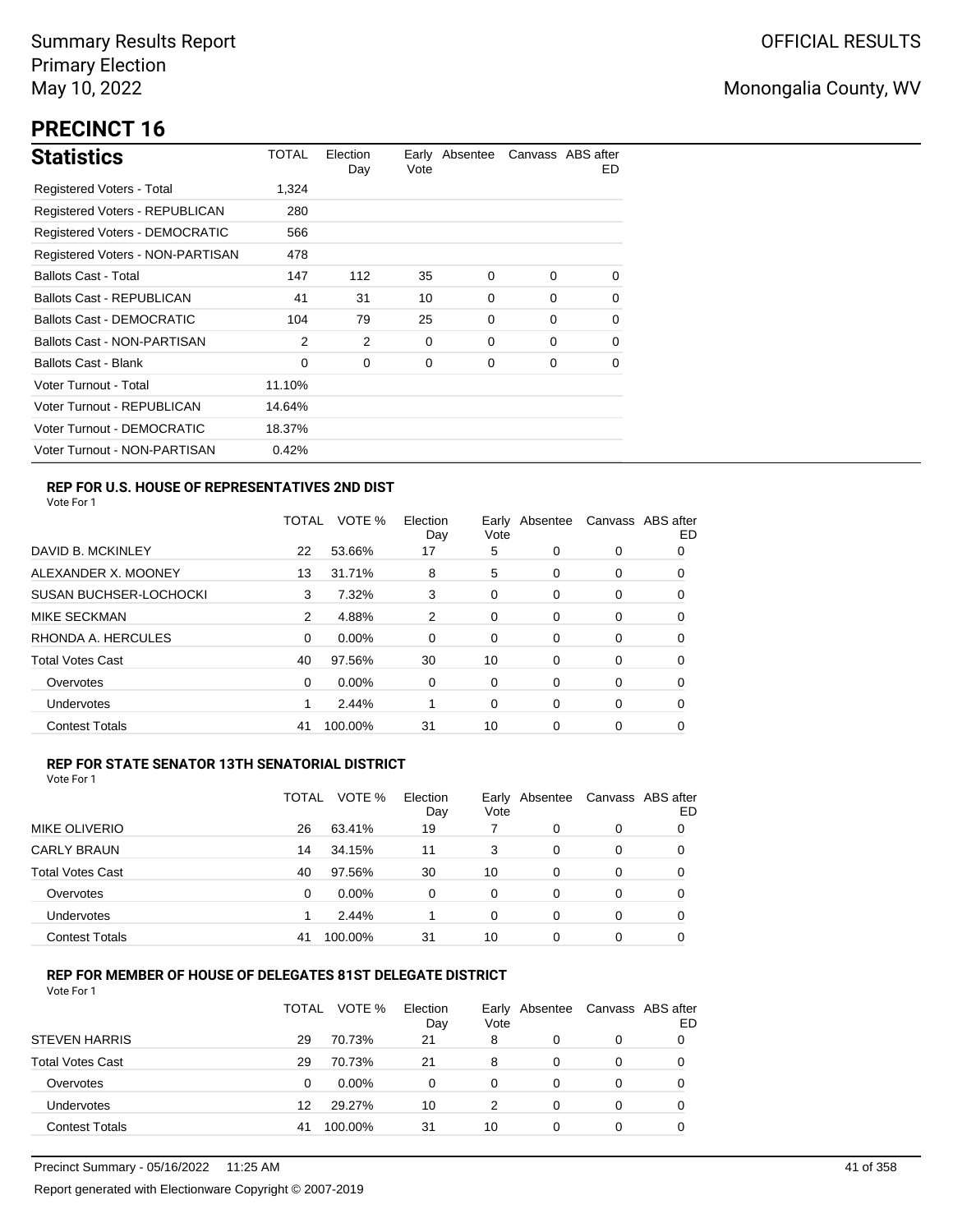# **PRECINCT 16**

#### **REP FOR STATE EXECUTIVE COMMITTEE FEMALE 13TH SENATORIAL DISTRICT** Vote For 2

|                         | TOTAL | VOTE %   | Election<br>Day | Vote | Early Absentee | Canvass ABS after | ED |
|-------------------------|-------|----------|-----------------|------|----------------|-------------------|----|
| KANDI NUZUM             | 23    | 28.05%   | 17              | 6    | 0              | 0                 |    |
| Write-In Totals         | 0     | $0.00\%$ | 0               | 0    | 0              | 0                 |    |
| <b>Total Votes Cast</b> | 23    | 28.05%   | 17              | 6    | 0              | 0                 |    |
| Overvotes               | 0     | $0.00\%$ | 0               | 0    | 0              | 0                 |    |
| Undervotes              | 59    | 71.95%   | 45              | 14   | 0              | 0                 |    |
| <b>Contest Totals</b>   | 82    | 100.00%  | 62              | 20   | ი              | 0                 |    |

### **REP FOR STATE EXECUTIVE COMMITTEE MALE 13TH SENATORIAL DISTRICT**

Vote For 2

|                         | TOTAL    | VOTE %   | Election<br>Day | Vote | Early Absentee |          | Canvass ABS after<br>ED |
|-------------------------|----------|----------|-----------------|------|----------------|----------|-------------------------|
| <b>KYLE MCAVOY</b>      | 27       | 32.93%   | 19              | 8    | 0              | 0        | 0                       |
| PHIL MALLOW             | 11       | 13.41%   | 6               | 5    | 0              | 0        | 0                       |
| <b>GUY WARD</b>         | 7        | 8.54%    | 6               |      | $\Omega$       | 0        | 0                       |
| Write-In Totals         | 0        | 0.00%    | 0               | 0    | 0              | 0        | 0                       |
| <b>Total Votes Cast</b> | 45       | 54.88%   | 31              | 14   | $\Omega$       | $\Omega$ | 0                       |
| Overvotes               | $\Omega$ | $0.00\%$ | 0               | 0    | 0              | $\Omega$ | 0                       |
| Undervotes              | 37       | 45.12%   | 31              | 6    | 0              | $\Omega$ | 0                       |
| <b>Contest Totals</b>   | 82       | 100.00%  | 62              | 20   | $\Omega$       | 0        | 0                       |

### **REP FOR CIRCUIT CLERK**

Vote For 1

|                         | TOTAL | VOTE %   | Election<br>Day | Early<br>Vote | Absentee | Canvass ABS after | ED |
|-------------------------|-------|----------|-----------------|---------------|----------|-------------------|----|
| NO CANDIDATE(S) FILED   | 0     | $0.00\%$ | 0               | 0             | 0        | 0                 |    |
| <b>Total Votes Cast</b> |       | $0.00\%$ | 0               | 0             |          | 0                 |    |
| Overvotes               | 0     | $0.00\%$ | 0               | 0             |          | 0                 |    |
| <b>Undervotes</b>       | 41    | 100.00%  | 31              | 10            |          | 0                 |    |
| <b>Contest Totals</b>   | 41    | 100.00%  | 31              | 10            |          | 0                 |    |

#### **REP FOR COUNTY COMMISSIONER** Vote For 1

|                         | TOTAL | VOTE %   | Election<br>Day | Vote | Early Absentee |          | Canvass ABS after<br>ED |
|-------------------------|-------|----------|-----------------|------|----------------|----------|-------------------------|
| <b>SEAN P. SIKORA</b>   | 24    | 58.54%   | 17              |      | 0              | 0        |                         |
| CHARLES D. HARTZOG      | 9     | 21.95%   | 6               | 3    | 0              | 0        | 0                       |
| <b>Total Votes Cast</b> | 33    | 80.49%   | 23              | 10   | 0              | 0        | 0                       |
| Overvotes               | 0     | $0.00\%$ | $\Omega$        | 0    | 0              | $\Omega$ | 0                       |
| Undervotes              | 8     | 19.51%   | 8               | 0    | 0              | $\Omega$ | 0                       |
| <b>Contest Totals</b>   | 41    | 100.00%  | 31              | 10   | $\Omega$       | $\Omega$ |                         |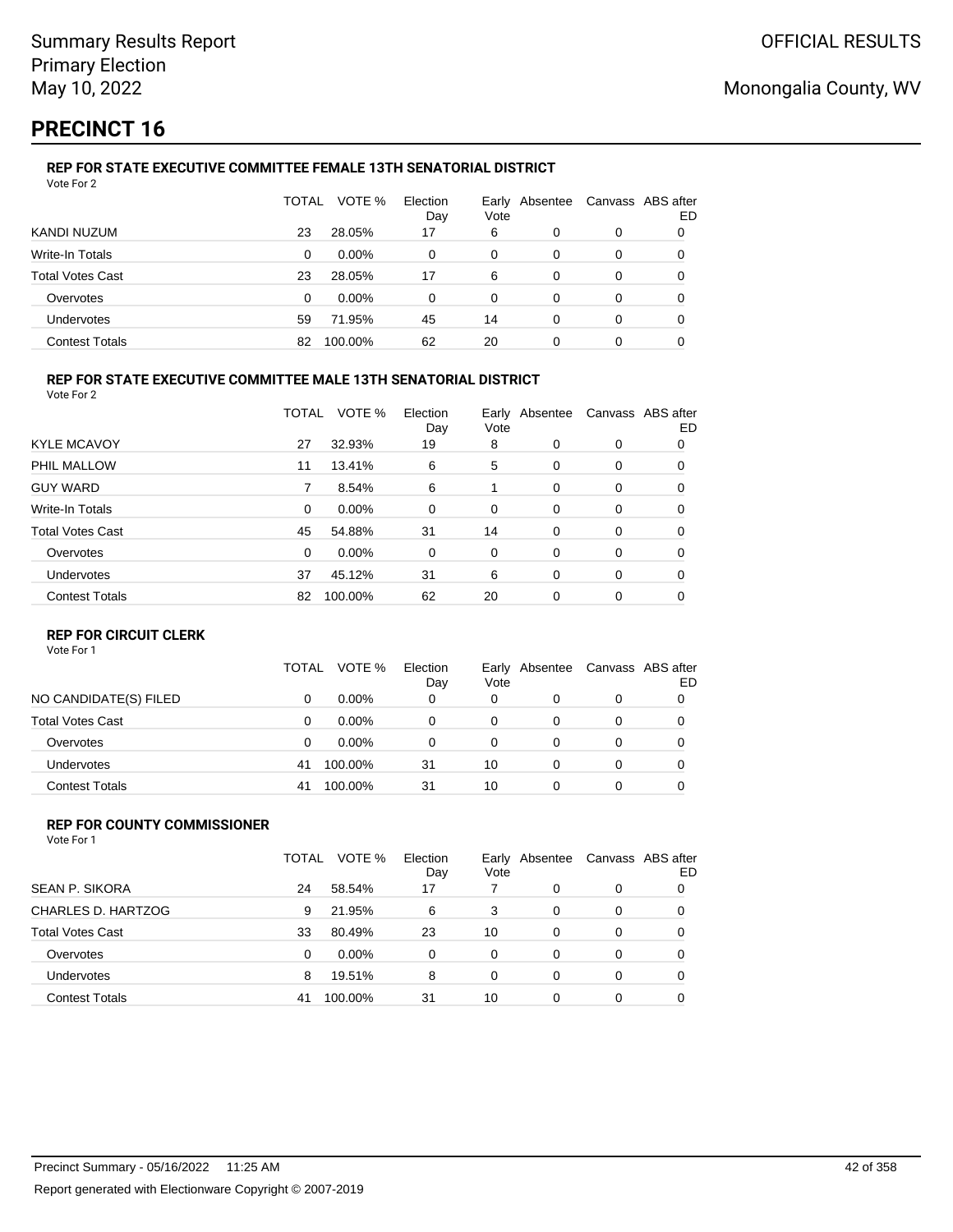Vote For 1

|                       | TOTAL | VOTE %   | Election<br>Day | Vote | Early Absentee | Canvass ABS after | ED |
|-----------------------|-------|----------|-----------------|------|----------------|-------------------|----|
| NO CANDIDATE(S) FILED |       | $0.00\%$ | 0               | 0    |                | 0                 |    |
| Total Votes Cast      |       | $0.00\%$ |                 | 0    |                | 0                 |    |
| Overvotes             |       | $0.00\%$ |                 | 0    |                | 0                 |    |
| Undervotes            | 41    | 100.00%  | 31              | 10   |                | 0                 |    |
| Contest Totals        | 41    | 100.00%  | 31              | 10   |                |                   |    |

#### **REP FOR CONGRESSIONAL DISTRICT EXECUTIVE COMMITTEE DIST 2 FEMALE** Vote For 1

|                         | TOTAL | VOTE %   | Election<br>Day | Vote | Early Absentee | Canvass ABS after | ED |
|-------------------------|-------|----------|-----------------|------|----------------|-------------------|----|
| VIRGINIA "GINA" BROWN   | 24    | 58.54%   | 18              | 6    | 0              | 0                 |    |
| Write-In Totals         | 0     | $0.00\%$ | 0               | 0    | 0              | 0                 | 0  |
| <b>Total Votes Cast</b> | 24    | 58.54%   | 18              | 6    | 0              | 0                 |    |
| Overvotes               | 0     | $0.00\%$ | 0               | 0    | 0              | 0                 |    |
| <b>Undervotes</b>       | 17    | 41.46%   | 13              | 4    | 0              | 0                 |    |
| <b>Contest Totals</b>   | 41    | 100.00%  | -31             | 10   | 0              | 0                 |    |

#### **REP FOR CONGRESSIONAL DISTRICT EXECUTIVE COMMITTEE DIST 2 MALE** Vote For 1

|                         | TOTAL    | VOTE %   | Election<br>Day | Vote     | Early Absentee |          | Canvass ABS after<br>ED |  |  |  |  |
|-------------------------|----------|----------|-----------------|----------|----------------|----------|-------------------------|--|--|--|--|
| <b>SAM BROWN</b>        | 26       | 63.41%   | 20              | 6        | 0              | 0        | 0                       |  |  |  |  |
| <b>ETHAN MOORE</b>      | 6        | 14.63%   | 4               | 2        | 0              | $\Omega$ | 0                       |  |  |  |  |
| Write-In Totals         | $\Omega$ | $0.00\%$ | $\Omega$        | $\Omega$ | 0              | 0        | 0                       |  |  |  |  |
| <b>Total Votes Cast</b> | 32       | 78.05%   | 24              | 8        | 0              | 0        | 0                       |  |  |  |  |
| Overvotes               | 0        | $0.00\%$ | $\Omega$        | $\Omega$ | 0              | $\Omega$ | 0                       |  |  |  |  |
| <b>Undervotes</b>       | 9        | 21.95%   |                 | 2        | 0              | 0        | 0                       |  |  |  |  |
| <b>Contest Totals</b>   | 41       | 100.00%  | 31              | 10       | 0              | 0        |                         |  |  |  |  |
|                         |          |          |                 |          |                |          |                         |  |  |  |  |

#### **REP FOR SENATORIAL EXECUTIVE COMMITTEE FEMALE 13TH SENATORIAL DISTRICT** Vote For 1

|                         | TOTAL | VOTE %   | Election<br>Day | Vote | Early Absentee |   | Canvass ABS after<br>ED |
|-------------------------|-------|----------|-----------------|------|----------------|---|-------------------------|
| NO CANDIDATE(S) FILED   | 0     | $0.00\%$ | 0               | 0    | 0              | 0 |                         |
| <b>Write-In Totals</b>  | 0     | $0.00\%$ | 0               | 0    | 0              | 0 |                         |
| <b>Total Votes Cast</b> | 0     | $0.00\%$ | 0               | 0    | 0              | 0 |                         |
| Overvotes               | 0     | $0.00\%$ | 0               | 0    | 0              | 0 | 0                       |
| Undervotes              | 41    | 100.00%  | 31              | 10   | $\Omega$       | 0 | 0                       |
| <b>Contest Totals</b>   | 41    | 100.00%  | 31              | 10   | 0              | 0 |                         |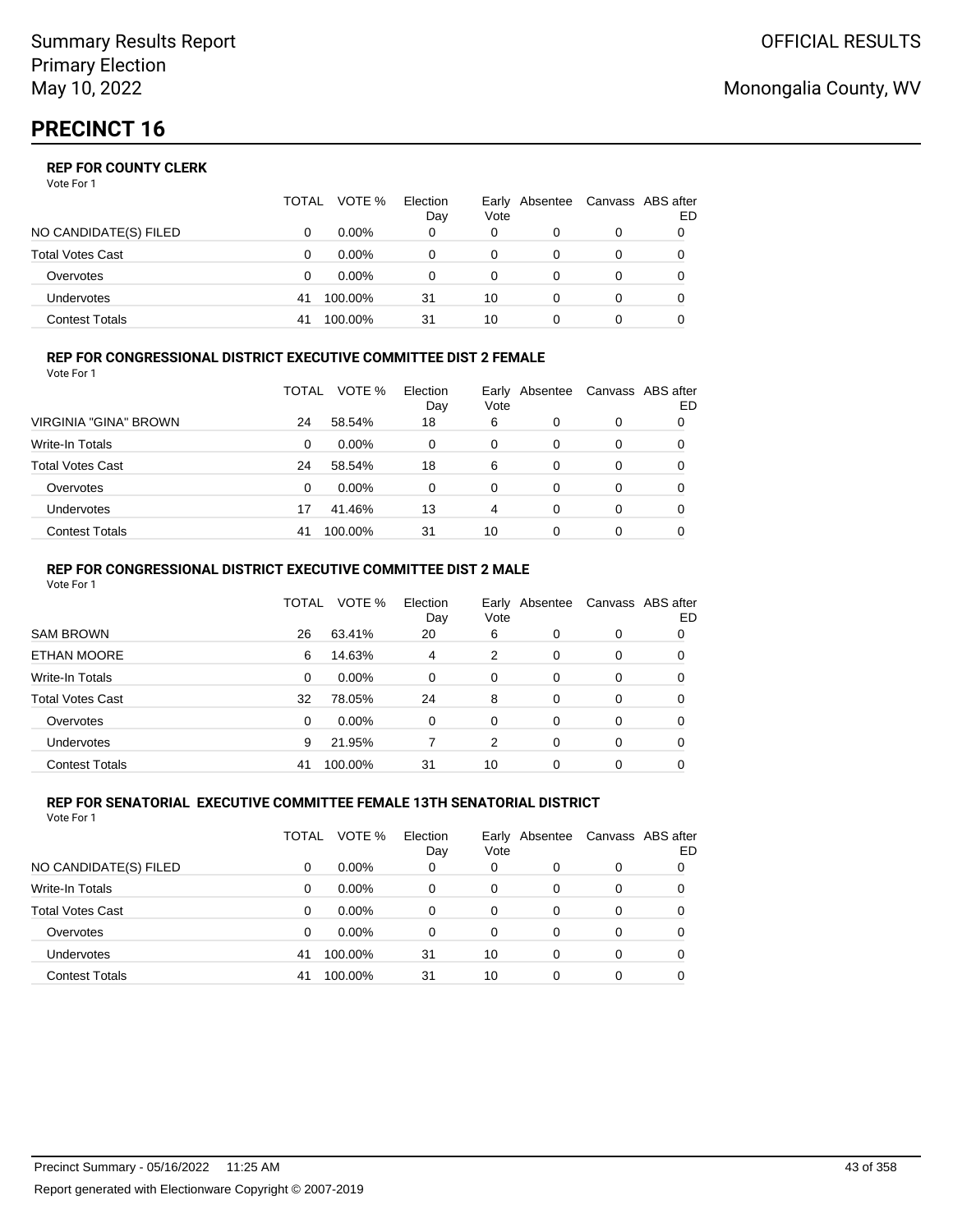# **PRECINCT 16**

#### **REP FOR SENATORIAL EXECUTIVE COMMITTEE MALE 13TH SENATORIAL DISTRICT** Vote For 1

|                         | TOTAL | VOTE %   | Election<br>Day | Vote | Early Absentee |   | Canvass ABS after<br>ED |
|-------------------------|-------|----------|-----------------|------|----------------|---|-------------------------|
| <b>WES NUGENT</b>       | 29    | 70.73%   | 21              | 8    | 0              | 0 |                         |
| Write-In Totals         | 0     | $0.00\%$ | 0               | 0    | 0              | 0 |                         |
| <b>Total Votes Cast</b> | 29    | 70.73%   | 21              | 8    | 0              | 0 |                         |
| Overvotes               | 0     | $0.00\%$ | 0               | 0    | 0              | 0 |                         |
| Undervotes              | 12    | 29.27%   | 10              | 2    | 0              | 0 |                         |
| <b>Contest Totals</b>   | 41    | 100.00%  | 31              | 10   | 0              |   |                         |

### **REP FOR COUNTY EXECUTIVE COMMITTEE DISTRICT - FEMALE COMMITTEE DISTRICT 1**

Vote For 1

|                         | TOTAL | VOTE %   | Election<br>Day | Vote | Early Absentee | Canvass ABS after | ED |
|-------------------------|-------|----------|-----------------|------|----------------|-------------------|----|
| NO CANDIDATE(S) FILED   | 0     | $0.00\%$ | 0               | 0    |                | 0                 |    |
| <b>Write-In Totals</b>  | 0     | $0.00\%$ | 0               | 0    | 0              | 0                 |    |
| <b>Total Votes Cast</b> | 0     | $0.00\%$ | 0               | 0    | 0              | 0                 |    |
| Overvotes               | 0     | $0.00\%$ | 0               | 0    | 0              | 0                 |    |
| <b>Undervotes</b>       | 41    | 100.00%  | 31              | 10   | 0              | 0                 |    |
| <b>Contest Totals</b>   | 41    | 100.00%  | 31              | 10   |                |                   |    |

### **REP FOR COUNTY EXECUTIVE COMMITTEE DISTRICT - MALE COMMITTEE DISTRICT 1**

Vote For 1

|                       | TOTAL    | VOTE %  | Election<br>Day | Vote | Early Absentee | Canvass ABS after | ED |
|-----------------------|----------|---------|-----------------|------|----------------|-------------------|----|
| WES NUGENT            | 25       | 60.98%  | 17              | 8    | 0              | 0                 |    |
| Write-In Totals       |          | 2.44%   |                 | 0    | 0              | 0                 |    |
| Total Votes Cast      | 26       | 63.41%  | 18              | 8    | 0              | 0                 |    |
| Overvotes             | $\Omega$ | 0.00%   | $\Omega$        | 0    | 0              | 0                 |    |
| <b>Undervotes</b>     | 15       | 36.59%  | 13              | 2    | 0              | 0                 |    |
| <b>Contest Totals</b> | 41       | 100.00% | 31              | 10   | 0              | 0                 |    |

#### **DEM FOR U.S. HOUSE OF REPRESENTATIVES 2ND DIST** Vote For 1

|                          | TOTAL    | VOTE %   | Election<br>Day | Vote     | Early Absentee |          | Canvass ABS after<br>ED |
|--------------------------|----------|----------|-----------------|----------|----------------|----------|-------------------------|
| <b>BARRY LEE WENDELL</b> | 68       | 65.38%   | 55              | 13       | 0              | 0        |                         |
| ANGELA J. DWYER          | 26       | 25.00%   | 18              | 8        | $\Omega$       | 0        | 0                       |
| <b>Total Votes Cast</b>  | 94       | 90.38%   | 73              | 21       | $\Omega$       | 0        | 0                       |
| Overvotes                | $\Omega$ | $0.00\%$ | $\Omega$        | $\Omega$ | $\Omega$       | 0        | 0                       |
| Undervotes               | 10       | 9.62%    | 6               | 4        | 0              | $\Omega$ | 0                       |
| <b>Contest Totals</b>    | 104      | 100.00%  | 79              | 25       | $\Omega$       | 0        |                         |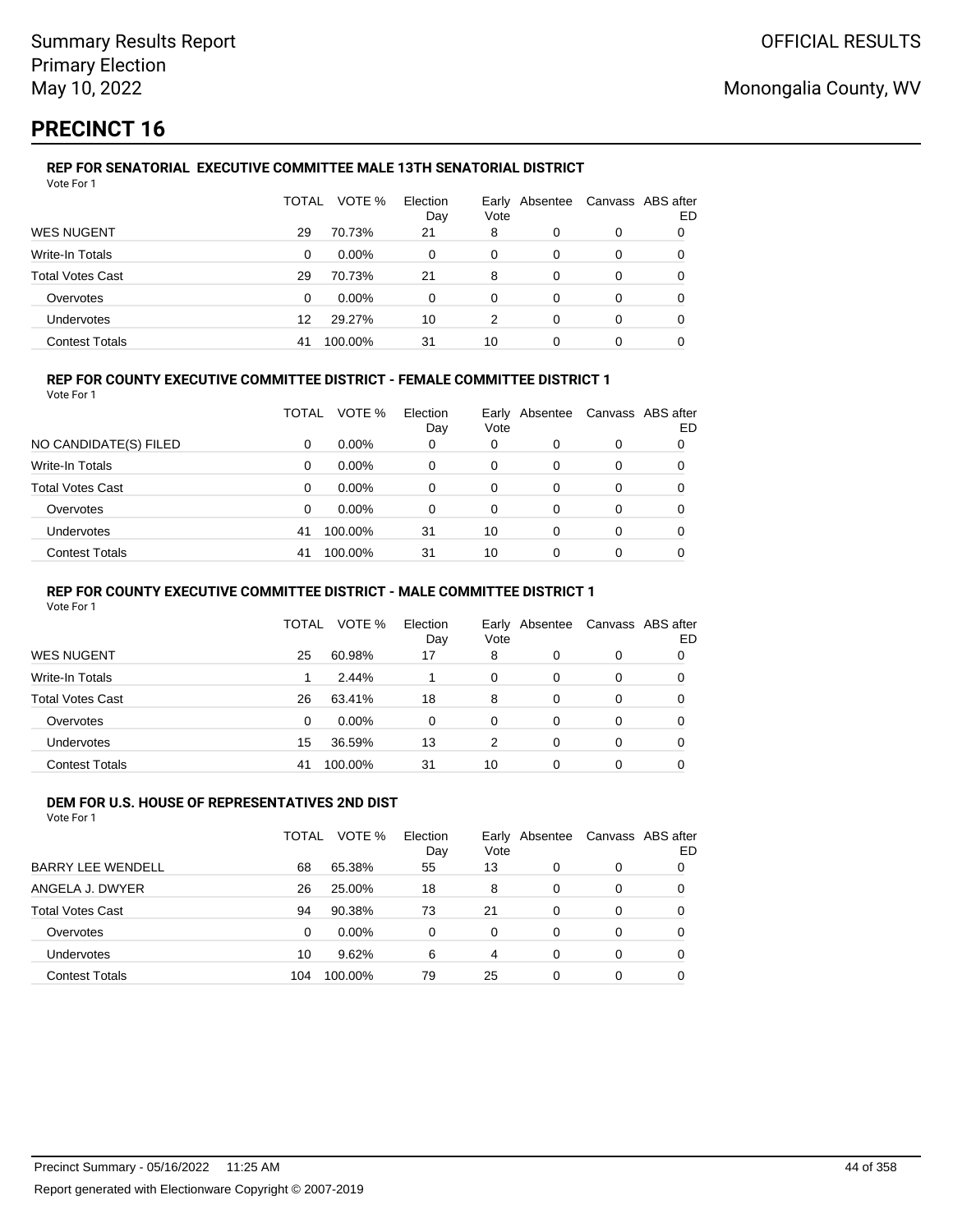# **PRECINCT 16**

## **DEM FOR STATE SENATOR 13TH SENATORIAL DISTRICT**

|                           | TOTAL | VOTE %   | Election<br>Day | Vote | Early Absentee | Canvass ABS after | ED |
|---------------------------|-------|----------|-----------------|------|----------------|-------------------|----|
| BARBARA EVANS FLEISCHAUER | 87    | 83.65%   | 66              | 21   | 0              | 0                 |    |
| RICH JACOBS               | 14    | 13.46%   | 12              | 2    | 0              | 0                 |    |
| <b>Total Votes Cast</b>   | 101   | 97.12%   | 78              | 23   | 0              | 0                 |    |
| Overvotes                 | 0     | $0.00\%$ | 0               | 0    | 0              | 0                 |    |
| <b>Undervotes</b>         | 3     | 2.88%    |                 | 2    | 0              | 0                 |    |
| <b>Contest Totals</b>     | 104   | 100.00%  | 79              | 25   | 0              | 0                 |    |

### **DEM FOR MEMBER OF HOUSE OF DELEGATES 81ST DELEGATE DISTRICT**

Vote For 1

|                         | <b>TOTAL</b> | VOTE %   | Election<br>Day | Vote | Early Absentee | Canvass ABS after<br>ED |
|-------------------------|--------------|----------|-----------------|------|----------------|-------------------------|
| DANIELLE WALKER         | 88           | 84.62%   | 71              | 17   | $\Omega$       |                         |
| <b>Total Votes Cast</b> | 88           | 84.62%   | 71              | 17   | 0              |                         |
| Overvotes               | 0            | $0.00\%$ | n               | 0    |                |                         |
| <b>Undervotes</b>       | 16           | 15.38%   | 8               | 8    |                |                         |
| <b>Contest Totals</b>   | 104          | 100.00%  | 79              | 25   |                |                         |

### **DEM FOR STATE EXECUTIVE COMMITTEE FEMALE 13TH SENATORIAL DISTRICT**

|     | VOTE %  | Election<br>Day | Vote |   |                | Canvass ABS after<br>ED |
|-----|---------|-----------------|------|---|----------------|-------------------------|
| 74  | 35.58%  | 60              | 14   | 0 | 0              | 0                       |
| 51  | 24.52%  | 32              | 19   | 0 | 0              | 0                       |
| 25  | 12.02%  | 21              | 4    | 0 | 0              | 0                       |
| 16  | 7.69%   | 14              | 2    | 0 | 0              | 0                       |
|     | 0.48%   |                 | 0    | 0 | 0              | 0                       |
| 167 | 80.29%  | 128             | 39   | 0 | 0              | 0                       |
| 0   | 0.00%   | 0               | 0    | 0 | 0              | 0                       |
| 41  | 19.71%  | 30              | 11   | 0 | 0              | 0                       |
| 208 | 100.00% | 158             | 50   | 0 | 0              | 0                       |
|     |         | <b>TOTAL</b>    |      |   | Early Absentee |                         |

### **DEM FOR STATE EXECUTIVE COMMITTEE MALE 13TH SENATORIAL DISTRICT**

|                         | TOTAL | VOTE %   | Election<br>Day | Vote | Early Absentee |          | Canvass ABS after<br>ED |
|-------------------------|-------|----------|-----------------|------|----------------|----------|-------------------------|
| MARK A. MUSICK          | 77    | 37.02%   | 55              | 22   | $\Omega$       | 0        | 0                       |
| SHANE ASSADZANDI        | 52    | 25.00%   | 40              | 12   | 0              | 0        | 0                       |
| <b>JOEY GARCIA</b>      | 20    | 9.62%    | 17              | 3    | $\Omega$       | $\Omega$ | 0                       |
| Write-In Totals         | 0     | $0.00\%$ | 0               | 0    | 0              | 0        | 0                       |
| <b>Total Votes Cast</b> | 149   | 71.63%   | 112             | 37   | $\Omega$       | 0        | 0                       |
| Overvotes               | 0     | $0.00\%$ | 0               | 0    | $\Omega$       | 0        | 0                       |
| Undervotes              | 59    | 28.37%   | 46              | 13   | $\Omega$       | $\Omega$ | 0                       |
| <b>Contest Totals</b>   | 208   | 100.00%  | 158             | 50   | $\Omega$       | 0        | 0                       |
|                         |       |          |                 |      |                |          |                         |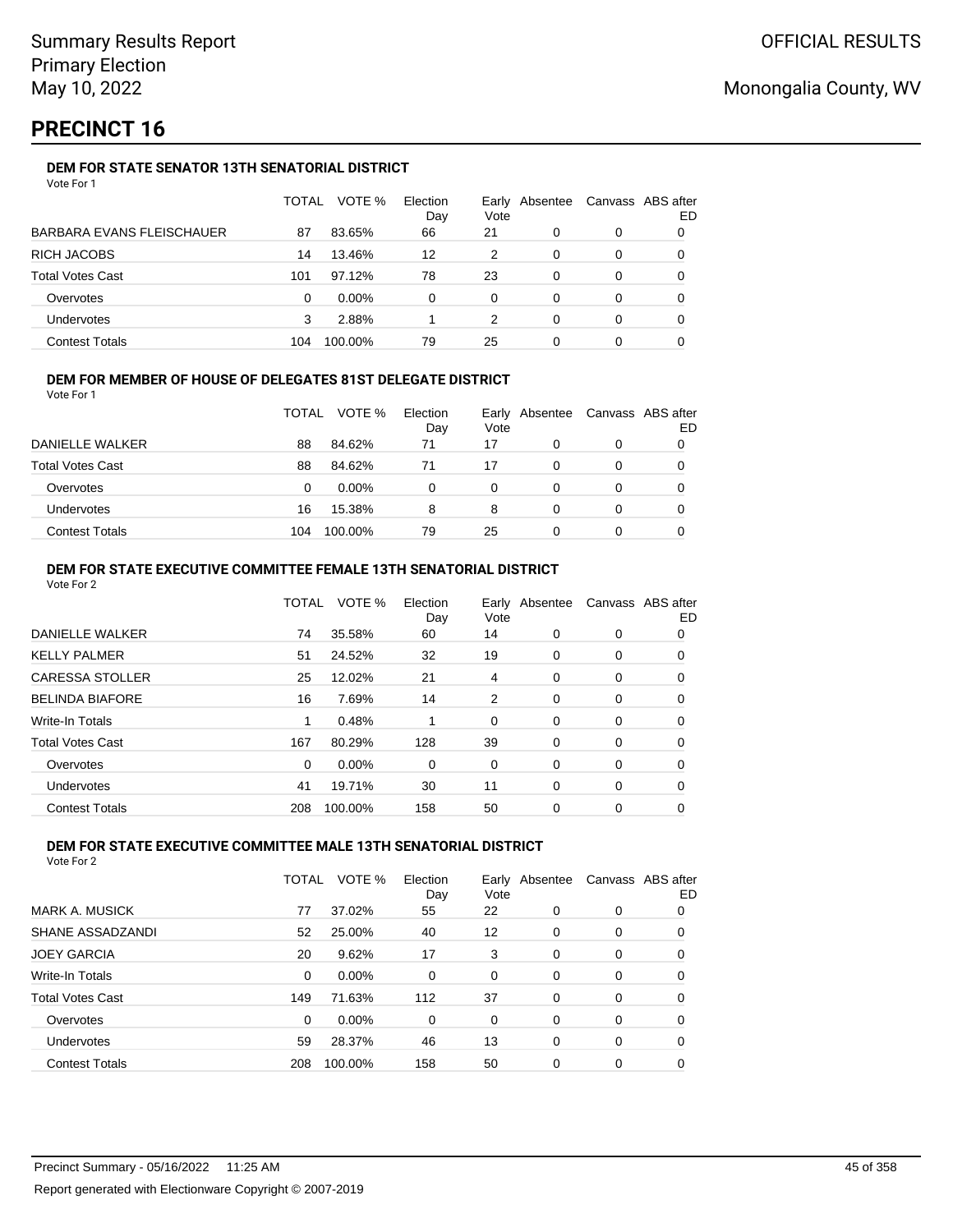# **PRECINCT 16**

### **DEM FOR CIRCUIT CLERK**

Vote For 1

|                         | <b>TOTAL</b> | VOTE %   | Election<br>Day | Vote     | Early Absentee | Canvass ABS after | ED |
|-------------------------|--------------|----------|-----------------|----------|----------------|-------------------|----|
| <b>DONNA HIDOCK</b>     | 77           | 74.04%   | 60              | 17       |                |                   |    |
| <b>Total Votes Cast</b> | 77           | 74.04%   | 60              | 17       |                |                   |    |
| Overvotes               | 0            | $0.00\%$ | 0               | $\Omega$ |                |                   |    |
| <b>Undervotes</b>       | 27           | 25.96%   | 19              | 8        | 0              | $\Omega$          |    |
| <b>Contest Totals</b>   | 104          | 100.00%  | 79              | 25       |                |                   |    |

### **DEM FOR COUNTY COMMISSIONER**

| Vote For 1              |       |         |                 |      |                |                   |    |
|-------------------------|-------|---------|-----------------|------|----------------|-------------------|----|
|                         | TOTAL | VOTE %  | Election<br>Day | Vote | Early Absentee | Canvass ABS after | ED |
| <b>BOB BEACH</b>        | 82    | 78.85%  | 64              | 18   | 0              | 0                 |    |
| <b>Total Votes Cast</b> | 82    | 78.85%  | 64              | 18   | 0              | 0                 |    |
| Overvotes               | 0     | 0.00%   | 0               | 0    | 0              | 0                 | 0  |
| Undervotes              | 22    | 21.15%  | 15              |      | 0              | 0                 | 0  |
| <b>Contest Totals</b>   | 104   | 100.00% | 79              | 25   | 0              | 0                 |    |

## **DEM FOR COUNTY CLERK**

|                         | <b>TOTAL</b> | VOTE %   | Election<br>Day | Vote | Early Absentee | Canvass ABS after | ED |
|-------------------------|--------------|----------|-----------------|------|----------------|-------------------|----|
| CARYE L. BLANEY         | 83           | 79.81%   | 60              | 23   |                | 0                 |    |
| <b>Total Votes Cast</b> | 83           | 79.81%   | 60              | 23   | 0              | 0                 |    |
| Overvotes               | 0            | $0.00\%$ | 0               | 0    | 0              | 0                 |    |
| Undervotes              | 21           | 20.19%   | 19              |      | 0              | 0                 |    |
| <b>Contest Totals</b>   | 104          | 100.00%  | 79              | 25   |                | 0                 |    |

### **DEM FOR CONGRESSIONAL DISTRICT EXECUTIVE COMMITTEE DIST 2 FEMALE**

Vote For 1

|                         | TOTAL | VOTE %   | Election<br>Day | Vote | Early Absentee |   | Canvass ABS after<br>ED |
|-------------------------|-------|----------|-----------------|------|----------------|---|-------------------------|
| <b>RYLEE HAUGHT</b>     | 75    | 72.12%   | 56              | 19   | 0              | 0 |                         |
| Write-In Totals         | 0     | $0.00\%$ | 0               | 0    | 0              | 0 | O                       |
| <b>Total Votes Cast</b> | 75    | 72.12%   | 56              | 19   | 0              | 0 | O                       |
| Overvotes               | 0     | $0.00\%$ | 0               | 0    | 0              | 0 | O                       |
| <b>Undervotes</b>       | 29    | 27.88%   | 23              | 6    | 0              | 0 | O                       |
| <b>Contest Totals</b>   | 104   | 100.00%  | 79              | 25   | 0              | 0 |                         |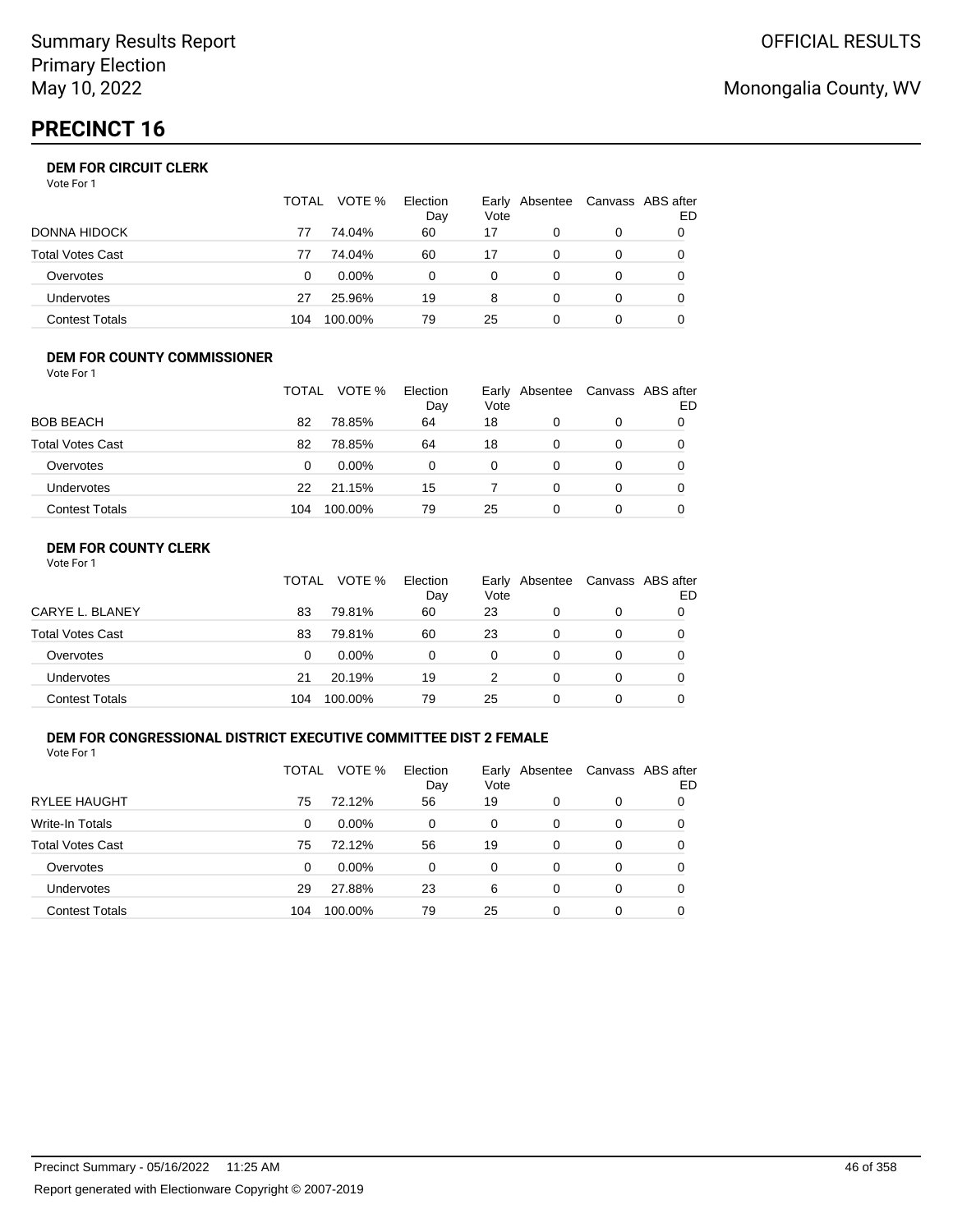# **PRECINCT 16**

## **DEM FOR CONGRESSIONAL DISTRICT EXECUTIVE COMMITTEE DIST 2 MALE**

| Vote For 1              |              |          |                 |               |          |   |                          |
|-------------------------|--------------|----------|-----------------|---------------|----------|---|--------------------------|
|                         | <b>TOTAL</b> | VOTE %   | Election<br>Day | Early<br>Vote | Absentee |   | Canvass ABS after<br>ED. |
| SHANE ASSADZANDI        | 69           | 66.35%   | 52              | 17            | 0        | 0 | 0                        |
| CHARLES (JR) KRAFFT     | 15           | 14.42%   | 13              | 2             | 0        | 0 | 0                        |
| Write-In Totals         | 0            | $0.00\%$ | 0               | 0             | 0        | 0 | 0                        |
| <b>Total Votes Cast</b> | 84           | 80.77%   | 65              | 19            | 0        | 0 | 0                        |
| Overvotes               | $\Omega$     | $0.00\%$ | 0               | 0             | 0        | 0 | 0                        |
| Undervotes              | 20           | 19.23%   | 14              | 6             | 0        | 0 | 0                        |
| <b>Contest Totals</b>   | 104          | 100.00%  | 79              | 25            | 0        | 0 | 0                        |

### **DEM FOR SENATORIAL EXECUTIVE COMMITTEE FEMALE 13TH SENATORIAL DISTRICT**

Vote For 1

|                         | TOTAL | VOTE %   | Election<br>Day | Vote | Early Absentee |          | Canvass ABS after<br>ED |
|-------------------------|-------|----------|-----------------|------|----------------|----------|-------------------------|
| NO CANDIDATE(S) FILED   | 0     | $0.00\%$ | 0               | 0    | 0              | 0        |                         |
| <b>Write-In Totals</b>  | 3     | 2.88%    | 3               | 0    | 0              | $\Omega$ | 0                       |
| <b>Total Votes Cast</b> | 3     | 2.88%    | 3               | 0    | 0              | 0        |                         |
| Overvotes               | 0     | $0.00\%$ | 0               | 0    | 0              | 0        |                         |
| Undervotes              | 101   | 97.12%   | 76              | 25   | 0              | $\Omega$ | 0                       |
| <b>Contest Totals</b>   | 104   | 100.00%  | 79              | 25   | 0              | 0        |                         |

### **DEM FOR SENATORIAL EXECUTIVE COMMITTEE MALE 13TH SENATORIAL DISTRICT**

Vote For 1

|                         | TOTAL | VOTE %   | Election<br>Day | Vote | Early Absentee | Canvass ABS after | ED |
|-------------------------|-------|----------|-----------------|------|----------------|-------------------|----|
| SHANE ASSADZANDI        | 78    | 75.00%   | 60              | 18   | 0              | 0                 |    |
| Write-In Totals         | 0     | $0.00\%$ | 0               | 0    | 0              | 0                 |    |
| <b>Total Votes Cast</b> | 78    | 75.00%   | 60              | 18   | 0              | 0                 |    |
| Overvotes               | 0     | $0.00\%$ | 0               | 0    | 0              | 0                 |    |
| <b>Undervotes</b>       | 26    | 25.00%   | 19              |      | 0              | 0                 |    |
| <b>Contest Totals</b>   | 104   | 100.00%  | 79              | 25   | 0              | 0                 |    |

#### **DEM FOR COUNTY EXECUTIVE COMMITTEE DISTRICT - FEMALE COMMITTEE DISTRICT 1** Vote For 1

|                         | TOTAL | VOTE %   | Election<br>Day | Early<br>Vote | Absentee | Canvass ABS after | ED |
|-------------------------|-------|----------|-----------------|---------------|----------|-------------------|----|
| <b>SARA RUFF</b>        | 76    | 73.08%   | 61              | 15            | 0        | 0                 |    |
| Write-In Totals         | 0     | $0.00\%$ | 0               | 0             | 0        | 0                 | 0  |
| <b>Total Votes Cast</b> | 76    | 73.08%   | 61              | 15            | 0        | 0                 | 0  |
| Overvotes               | 0     | $0.00\%$ | 0               | 0             | 0        | 0                 | 0  |
| Undervotes              | 28    | 26.92%   | 18              | 10            | 0        | 0                 | 0  |
| <b>Contest Totals</b>   | 104   | 100.00%  | 79              | 25            | 0        | 0                 |    |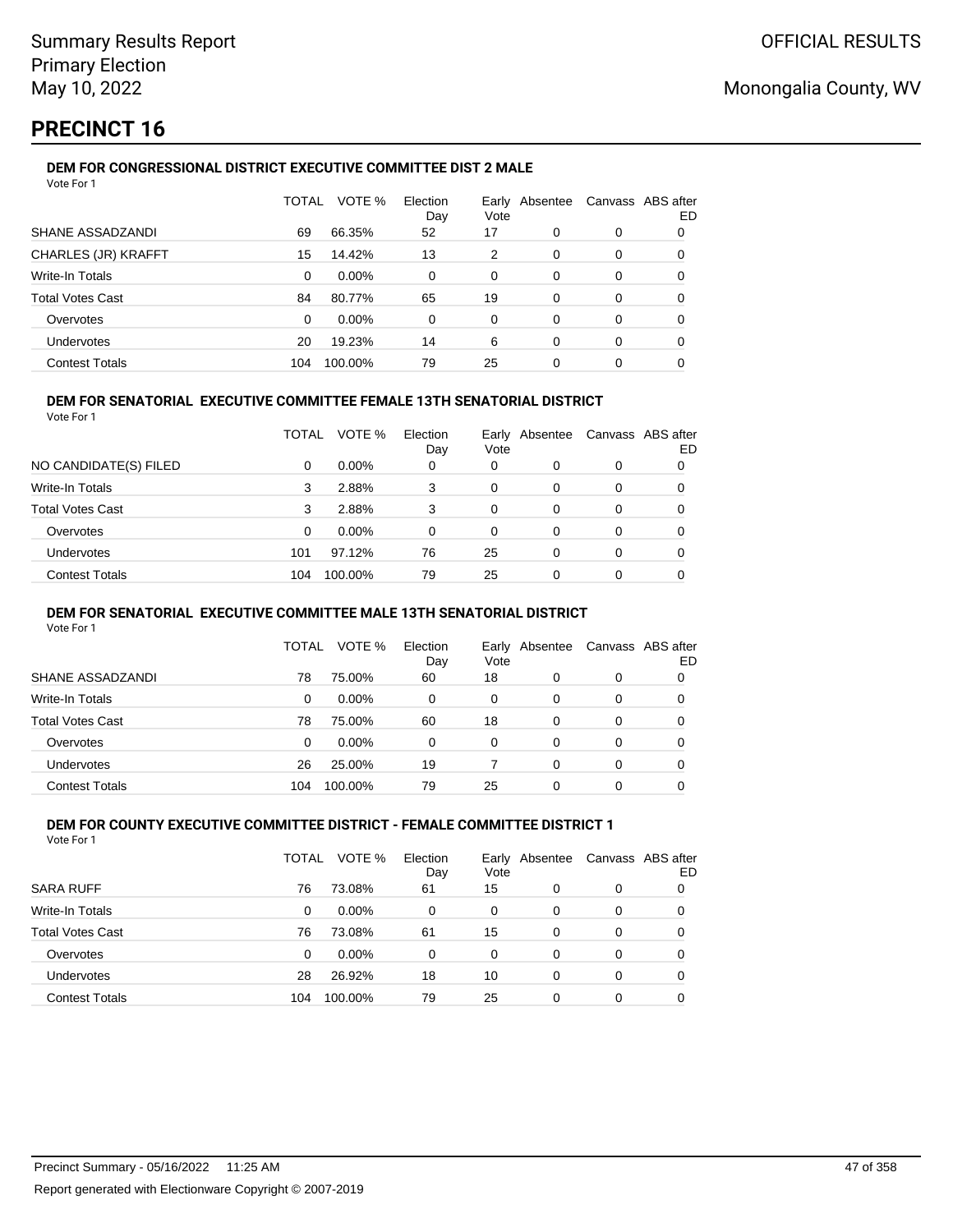# **PRECINCT 16**

#### **DEM FOR COUNTY EXECUTIVE COMMITTEE DISTRICT - MALE COMMITTEE DISTRICT 1** Vote For 1

|                         | TOTAL | VOTE %   | Election<br>Day | Vote | Early Absentee | Canvass ABS after | ED |
|-------------------------|-------|----------|-----------------|------|----------------|-------------------|----|
| NO CANDIDATE(S) FILED   | 0     | $0.00\%$ | 0               | 0    | 0              | 0                 | 0  |
| Write-In Totals         |       | 0.96%    |                 | 0    | 0              | 0                 | 0  |
| <b>Total Votes Cast</b> |       | 0.96%    |                 | 0    | 0              | 0                 | 0  |
| Overvotes               | 0     | $0.00\%$ | 0               | 0    | 0              | 0                 | 0  |
| Undervotes              | 103   | 99.04%   | 78              | 25   | 0              | 0                 |    |
| <b>Contest Totals</b>   | 104   | 100.00%  | 79              | 25   | 0              | 0                 |    |

## **NON-PARTISAN BOARD OF EDUCATION**

Vote For 3

|                         | TOTAL    | VOTE %   | Election<br>Day | Vote | Early Absentee |   | Canvass ABS after<br>ED |
|-------------------------|----------|----------|-----------------|------|----------------|---|-------------------------|
| DANIEL BERRY            | 93       | 21.09%   | 69              | 24   | 0              | 0 | 0                       |
| <b>JENNIFER HAGERTY</b> | 72       | 16.33%   | 59              | 13   | 0              | 0 | 0                       |
| <b>MICHAEL KELLY</b>    | 63       | 14.29%   | 44              | 19   | 0              | 0 | 0                       |
| <b>CRISTY MOATS</b>     | 52       | 11.79%   | 36              | 16   | 0              | 0 | 0                       |
| <b>BRANDON MYERS</b>    | 40       | 9.07%    | 30              | 10   | 0              | 0 | 0                       |
| <b>Write-In Totals</b>  | $\Omega$ | $0.00\%$ | 0               | 0    | $\Omega$       | 0 | 0                       |
| <b>Total Votes Cast</b> | 320      | 72.56%   | 238             | 82   | 0              | 0 | 0                       |
| Overvotes               | 0        | 0.00%    | 0               | 0    | 0              | 0 | 0                       |
| <b>Undervotes</b>       | 121      | 27.44%   | 98              | 23   | $\Omega$       | 0 | 0                       |
| <b>Contest Totals</b>   | 441      | 100.00%  | 336             | 105  | 0              | 0 | 0                       |

## **FOR CONSERVATION DISTRICT SUPERVISOR**

|                         | TOTAL | VOTE %   | Election<br>Day | Early<br>Vote | Absentee |   | Canvass ABS after<br>ED |
|-------------------------|-------|----------|-----------------|---------------|----------|---|-------------------------|
| MARK "MR. MARK" MYERS   | 65    | 44.22%   | 48              | 17            | 0        | 0 | 0                       |
| <b>ANDREW PRICE</b>     | 47    | 31.97%   | 37              | 10            | 0        | 0 | O                       |
| Write-In Totals         | 0     | $0.00\%$ | $\Omega$        | 0             | 0        | 0 | 0                       |
| <b>Total Votes Cast</b> | 112   | 76.19%   | 85              | 27            | 0        | 0 | 0                       |
| Overvotes               | 0     | $0.00\%$ | $\Omega$        | 0             | 0        | 0 | 0                       |
| Undervotes              | 35    | 23.81%   | 27              | 8             | $\Omega$ | 0 | 0                       |
| <b>Contest Totals</b>   | 147   | 100.00%  | 112             | 35            | 0        | 0 |                         |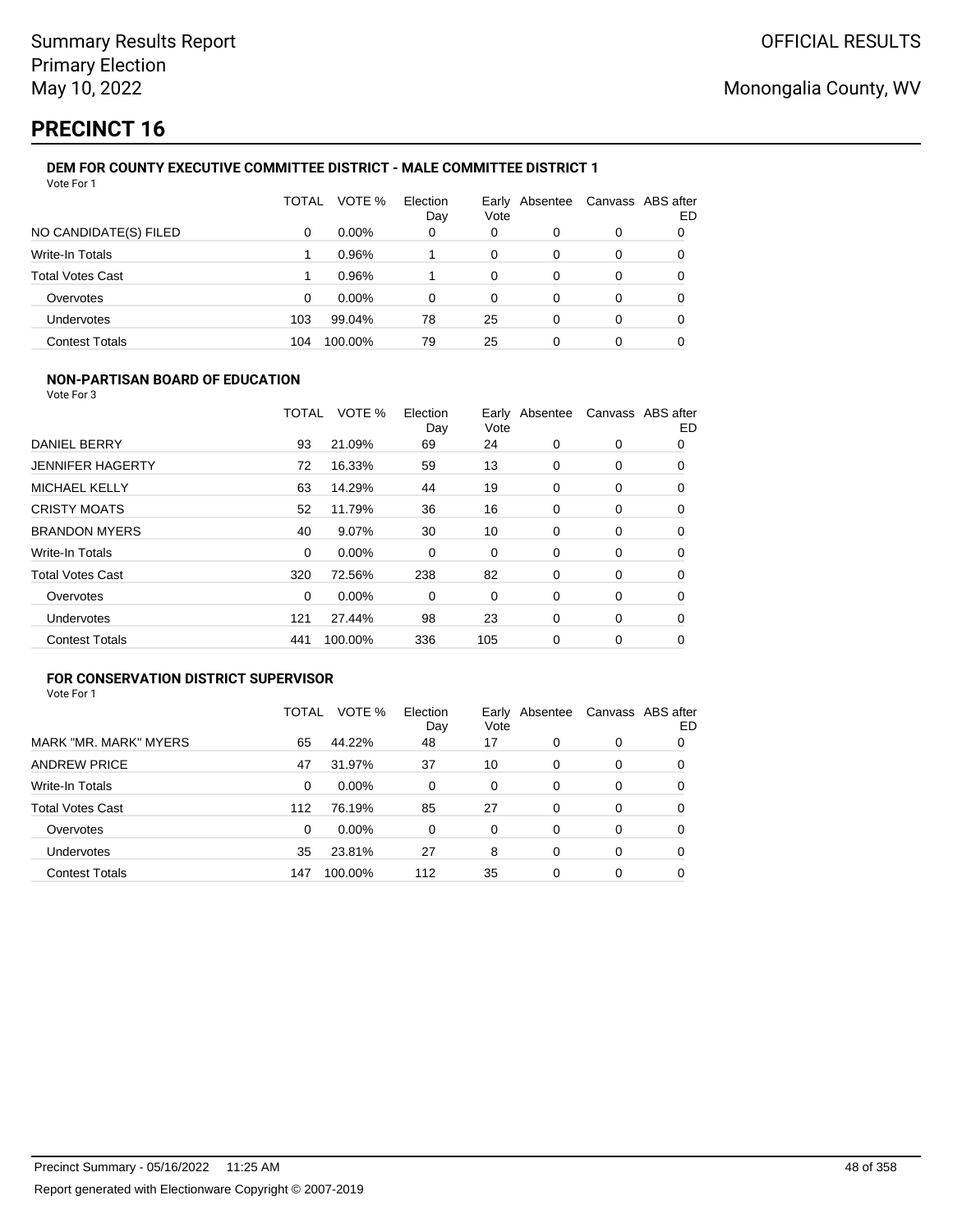# **PRECINCT 23**

| <b>Statistics</b>                | TOTAL  | Election<br>Day | Vote | Early Absentee |          | Canvass ABS after<br>ED. |
|----------------------------------|--------|-----------------|------|----------------|----------|--------------------------|
| Registered Voters - Total        | 1,977  |                 |      |                |          |                          |
| Registered Voters - REPUBLICAN   | 552    |                 |      |                |          |                          |
| Registered Voters - DEMOCRATIC   | 886    |                 |      |                |          |                          |
| Registered Voters - NON-PARTISAN | 539    |                 |      |                |          |                          |
| <b>Ballots Cast - Total</b>      | 588    | 344             | 238  | 6              | $\Omega$ | 0                        |
| Ballots Cast - REPUBLICAN        | 242    | 137             | 101  | 4              | $\Omega$ | $\Omega$                 |
| Ballots Cast - DEMOCRATIC        | 342    | 205             | 135  | 2              | $\Omega$ | 0                        |
| Ballots Cast - NON-PARTISAN      | 4      | 2               | 2    | 0              | $\Omega$ | $\Omega$                 |
| <b>Ballots Cast - Blank</b>      | 0      | 0               | 0    | 0              | 0        | 0                        |
| Voter Turnout - Total            | 29.74% |                 |      |                |          |                          |
| Voter Turnout - REPUBLICAN       | 43.84% |                 |      |                |          |                          |
| Voter Turnout - DEMOCRATIC       | 38.60% |                 |      |                |          |                          |
| Voter Turnout - NON-PARTISAN     | 0.74%  |                 |      |                |          |                          |

### **REP FOR U.S. HOUSE OF REPRESENTATIVES 2ND DIST**

Vote For 1

|                               | TOTAL | VOTE %   | Election<br>Day | Earlv<br>Vote | Absentee |   | Canvass ABS after<br>ED |
|-------------------------------|-------|----------|-----------------|---------------|----------|---|-------------------------|
| DAVID B. MCKINLEY             | 125   | 51.65%   | 73              | 50            | 2        | 0 | 0                       |
| ALEXANDER X. MOONEY           | 84    | 34.71%   | 44              | 39            |          | 0 | O                       |
| <b>SUSAN BUCHSER-LOCHOCKI</b> | 23    | 9.50%    | 13              | 9             |          | 0 | 0                       |
| <b>MIKE SECKMAN</b>           | 5     | 2.07%    | 4               | 1             | 0        | 0 | 0                       |
| RHONDA A. HERCULES            | 2     | 0.83%    |                 |               | 0        | 0 | 0                       |
| <b>Total Votes Cast</b>       | 239   | 98.76%   | 135             | 100           | 4        | 0 | 0                       |
| Overvotes                     | 0     | $0.00\%$ | 0               | 0             | $\Omega$ | 0 | 0                       |
| <b>Undervotes</b>             | 3     | 1.24%    | 2               |               | 0        | 0 | 0                       |
| <b>Contest Totals</b>         | 242   | 100.00%  | 137             | 101           | 4        | 0 | 0                       |

### **REP FOR STATE SENATOR 13TH SENATORIAL DISTRICT**

| Vote For 1 |  |  |  |
|------------|--|--|--|
|------------|--|--|--|

|                         | TOTAL | VOTE %   | Election<br>Day | Vote | Early Absentee | Canvass ABS after | ED |
|-------------------------|-------|----------|-----------------|------|----------------|-------------------|----|
| <b>MIKE OLIVERIO</b>    | 198   | 81.82%   | 115             | 79   | 4              | 0                 |    |
| <b>CARLY BRAUN</b>      | 33    | 13.64%   | 16              | 17   | 0              | 0                 | O  |
| <b>Total Votes Cast</b> | 231   | 95.45%   | 131             | 96   | 4              | 0                 |    |
| Overvotes               | 0     | $0.00\%$ | 0               | 0    | 0              | 0                 |    |
| Undervotes              | 11    | 4.55%    | 6               | 5    | 0              | 0                 | O  |
| <b>Contest Totals</b>   | 242   | 100.00%  | 137             | 101  | 4              | 0                 |    |

## **REP FOR MEMBER OF HOUSE OF DELEGATES 80TH DELEGATE DISTRICT**

|                         | TOTAL | VOTE %   | Election<br>Day | Vote | Early Absentee | Canvass ABS after | ED |
|-------------------------|-------|----------|-----------------|------|----------------|-------------------|----|
| <b>JUSTIN WHITE</b>     | 170   | 70.25%   | 97              | 71   |                | 0                 |    |
| <b>Total Votes Cast</b> | 170   | 70.25%   | 97              | 71   | 2              | $\Omega$          |    |
| Overvotes               | 0     | $0.00\%$ | 0               | 0    | 0              | 0                 |    |
| Undervotes              | 72    | 29.75%   | 40              | 30   | 2              | 0                 | 0  |
| <b>Contest Totals</b>   | 242   | 100.00%  | 137             | 101  | 4              | $\Omega$          |    |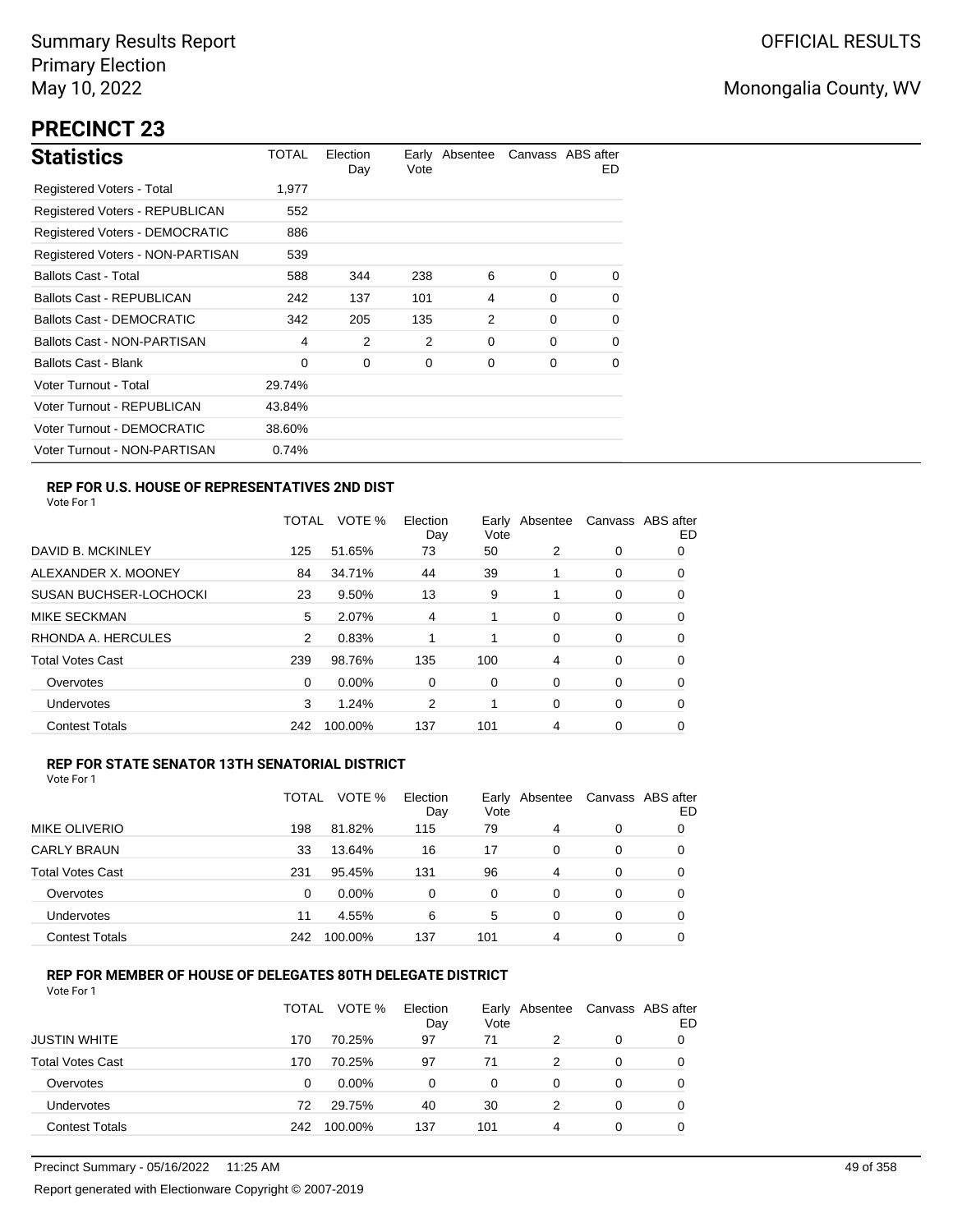# **PRECINCT 23**

#### **REP FOR STATE EXECUTIVE COMMITTEE FEMALE 13TH SENATORIAL DISTRICT** Vote For 2

|                         | TOTAL | VOTE %   | Election<br>Day | Vote | Early Absentee | Canvass ABS after | ED |
|-------------------------|-------|----------|-----------------|------|----------------|-------------------|----|
| KANDI NUZUM             | 132   | 27.27%   | 71              | 60   |                | 0                 |    |
| Write-In Totals         | 0     | $0.00\%$ | $\Omega$        | 0    | 0              | 0                 | O  |
| <b>Total Votes Cast</b> | 132   | 27.27%   | 71              | 60   |                | 0                 |    |
| Overvotes               | 0     | $0.00\%$ | $\Omega$        | 0    | 0              | 0                 |    |
| Undervotes              | 352   | 72.73%   | 203             | 142  |                | 0                 | 0  |
| <b>Contest Totals</b>   | 484   | 100.00%  | 274             | 202  | 8              | 0                 |    |

### **REP FOR STATE EXECUTIVE COMMITTEE MALE 13TH SENATORIAL DISTRICT**

Vote For 2

|                         | <b>TOTAL</b> | VOTE %  | Election<br>Day | Vote | Early Absentee |   | Canvass ABS after<br>ED |
|-------------------------|--------------|---------|-----------------|------|----------------|---|-------------------------|
| <b>KYLE MCAVOY</b>      | 147          | 30.37%  | 82              | 63   | 2              | 0 | 0                       |
| <b>GUY WARD</b>         | 52           | 10.74%  | 24              | 27   |                | 0 | 0                       |
| PHIL MALLOW             | 48           | 9.92%   | 25              | 22   |                | 0 | 0                       |
| Write-In Totals         | 2            | 0.41%   |                 |      | 0              | 0 | 0                       |
| <b>Total Votes Cast</b> | 249          | 51.45%  | 132             | 113  | 4              | 0 | 0                       |
| Overvotes               | $\Omega$     | 0.00%   | 0               | 0    | 0              | 0 | 0                       |
| Undervotes              | 235          | 48.55%  | 142             | 89   | 4              | 0 | 0                       |
| <b>Contest Totals</b>   | 484          | 100.00% | 274             | 202  | 8              | 0 | 0                       |
|                         |              |         |                 |      |                |   |                         |

### **REP FOR CIRCUIT CLERK**

Vote For 1

|                         | TOTAL | VOTE %   | Election<br>Day | Vote | Early Absentee | Canvass ABS after | ED |
|-------------------------|-------|----------|-----------------|------|----------------|-------------------|----|
| NO CANDIDATE(S) FILED   |       | $0.00\%$ | 0               | 0    |                | 0                 |    |
| <b>Total Votes Cast</b> | 0     | $0.00\%$ | 0               | 0    | Ω              | 0                 |    |
| Overvotes               | 0     | $0.00\%$ | 0               | 0    | Ω              | 0                 |    |
| <b>Undervotes</b>       | 242   | 100.00%  | 137             | 101  | 4              | 0                 |    |
| <b>Contest Totals</b>   | 242   | 100.00%  | 137             | 101  | 4              | 0                 |    |

#### **REP FOR COUNTY COMMISSIONER** Vote For 1

|                         | TOTAL | VOTE %  | Election<br>Day | Vote | Early Absentee |          | Canvass ABS after<br>ED |
|-------------------------|-------|---------|-----------------|------|----------------|----------|-------------------------|
| <b>SEAN P. SIKORA</b>   | 149   | 61.57%  | 81              | 67   |                | 0        | 0                       |
| CHARLES D. HARTZOG      | 61    | 25.21%  | 37              | 23   |                | $\Omega$ | 0                       |
| <b>Total Votes Cast</b> | 210   | 86.78%  | 118             | 90   | 2              | $\Omega$ | 0                       |
| Overvotes               | 0     | 0.00%   | $\Omega$        | 0    | 0              | $\Omega$ | 0                       |
| Undervotes              | 32    | 13.22%  | 19              | 11   | 2              | 0        | 0                       |
| <b>Contest Totals</b>   | 242   | 100.00% | 137             | 101  | 4              | 0        | 0                       |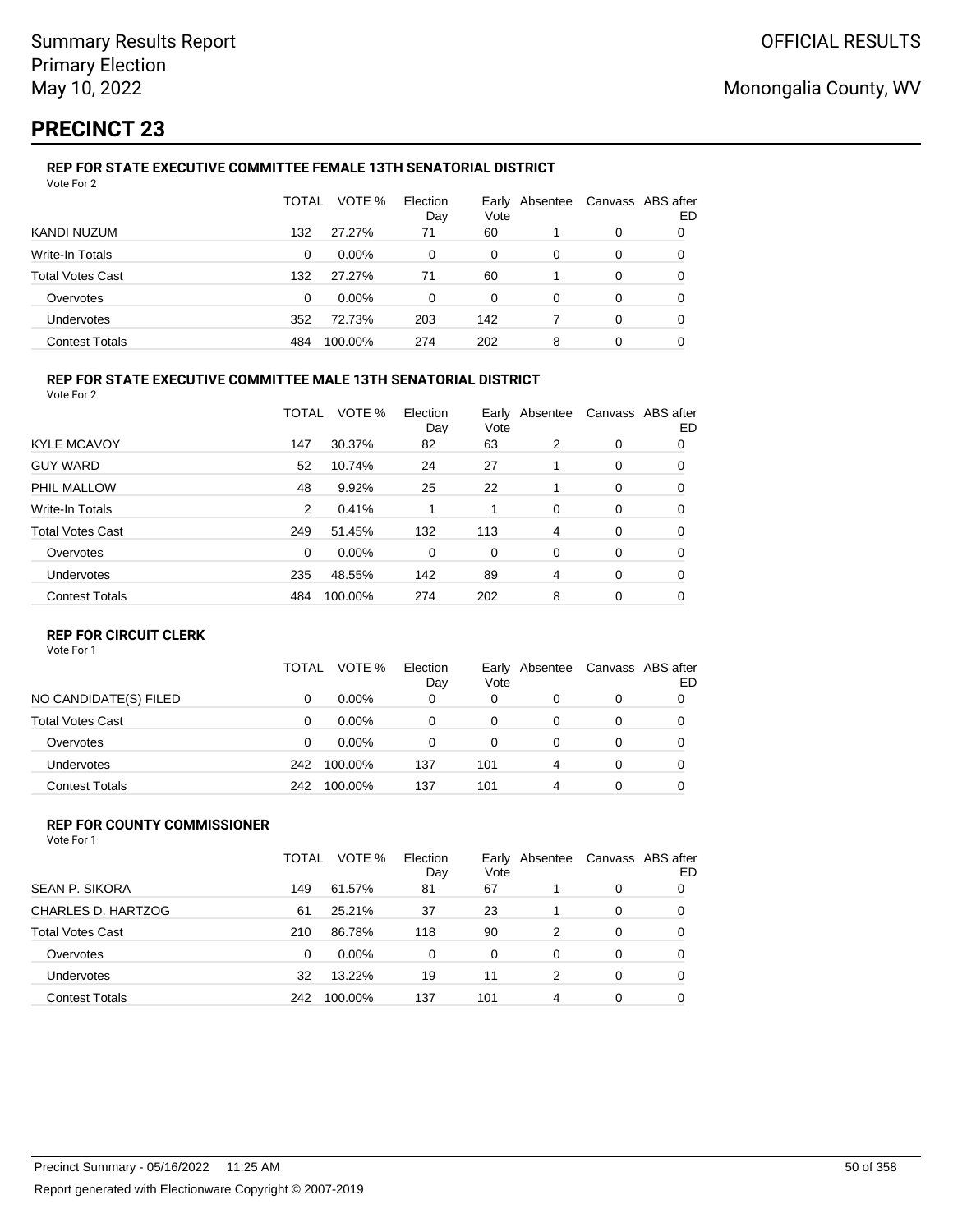|                       | TOTAL | VOTE %   | Election<br>Day | Vote | Early Absentee | Canvass ABS after | ED |
|-----------------------|-------|----------|-----------------|------|----------------|-------------------|----|
| NO CANDIDATE(S) FILED |       | $0.00\%$ | 0               | 0    |                | 0                 |    |
| Total Votes Cast      |       | $0.00\%$ |                 | 0    |                | 0                 |    |
| Overvotes             |       | $0.00\%$ |                 | 0    |                | 0                 |    |
| Undervotes            | 242   | 100.00%  | 137             | 101  | 4              | 0                 |    |
| Contest Totals        | 242   | 100.00%  | 137             | 101  |                |                   |    |

#### **REP FOR CONGRESSIONAL DISTRICT EXECUTIVE COMMITTEE DIST 2 FEMALE** Vote For 1

|                         | TOTAL | VOTE %   | Election<br>Day | Vote | Early Absentee | Canvass ABS after | ED |
|-------------------------|-------|----------|-----------------|------|----------------|-------------------|----|
| VIRGINIA "GINA" BROWN   | 146   | 60.33%   | 80              | 65   |                | 0                 | O  |
| <b>Write-In Totals</b>  | 0     | $0.00\%$ | 0               | 0    | 0              | 0                 | O  |
| <b>Total Votes Cast</b> | 146   | 60.33%   | 80              | 65   |                | 0                 |    |
| Overvotes               | 0     | $0.00\%$ | 0               | 0    | 0              | 0                 |    |
| <b>Undervotes</b>       | 96    | 39.67%   | 57              | 36   | 3              | 0                 |    |
| <b>Contest Totals</b>   | 242   | 100.00%  | 137             | 101  | 4              | 0                 |    |

#### **REP FOR CONGRESSIONAL DISTRICT EXECUTIVE COMMITTEE DIST 2 MALE** Vote For 1

|                         | TOTAL    | VOTE %   | Election<br>Day | Early<br>Vote | Absentee |   | Canvass ABS after<br>ED |
|-------------------------|----------|----------|-----------------|---------------|----------|---|-------------------------|
| <b>SAM BROWN</b>        | 141      | 58.26%   | 79              | 61            |          | 0 | 0                       |
| ETHAN MOORE             | 34       | 14.05%   | 19              | 14            |          | 0 | 0                       |
| Write-In Totals         | $\Omega$ | $0.00\%$ | $\Omega$        | 0             | 0        | 0 | 0                       |
| <b>Total Votes Cast</b> | 175      | 72.31%   | 98              | 75            | 2        | 0 | 0                       |
| Overvotes               | $\Omega$ | $0.00\%$ | $\Omega$        | $\Omega$      | 0        | 0 | 0                       |
| Undervotes              | 67       | 27.69%   | 39              | 26            | 2        | 0 | 0                       |
| <b>Contest Totals</b>   | 242      | 100.00%  | 137             | 101           | 4        | 0 | 0                       |

#### **REP FOR SENATORIAL EXECUTIVE COMMITTEE FEMALE 13TH SENATORIAL DISTRICT** Vote For 1

|                         | TOTAL | VOTE %   | Election<br>Day | Vote     | Early Absentee |          | Canvass ABS after<br>ED |
|-------------------------|-------|----------|-----------------|----------|----------------|----------|-------------------------|
| NO CANDIDATE(S) FILED   | 0     | $0.00\%$ | 0               | 0        | 0              | 0        | 0                       |
| <b>Write-In Totals</b>  |       | 0.41%    | 0               |          | $\Omega$       | 0        | 0                       |
| <b>Total Votes Cast</b> |       | 0.41%    | $\Omega$        |          | $\Omega$       | 0        | 0                       |
| Overvotes               | 0     | $0.00\%$ | $\Omega$        | $\Omega$ | 0              | $\Omega$ | 0                       |
| Undervotes              | 241   | 99.59%   | 137             | 100      | 4              | $\Omega$ | 0                       |
| <b>Contest Totals</b>   | 242   | 100.00%  | 137             | 101      | 4              | $\Omega$ |                         |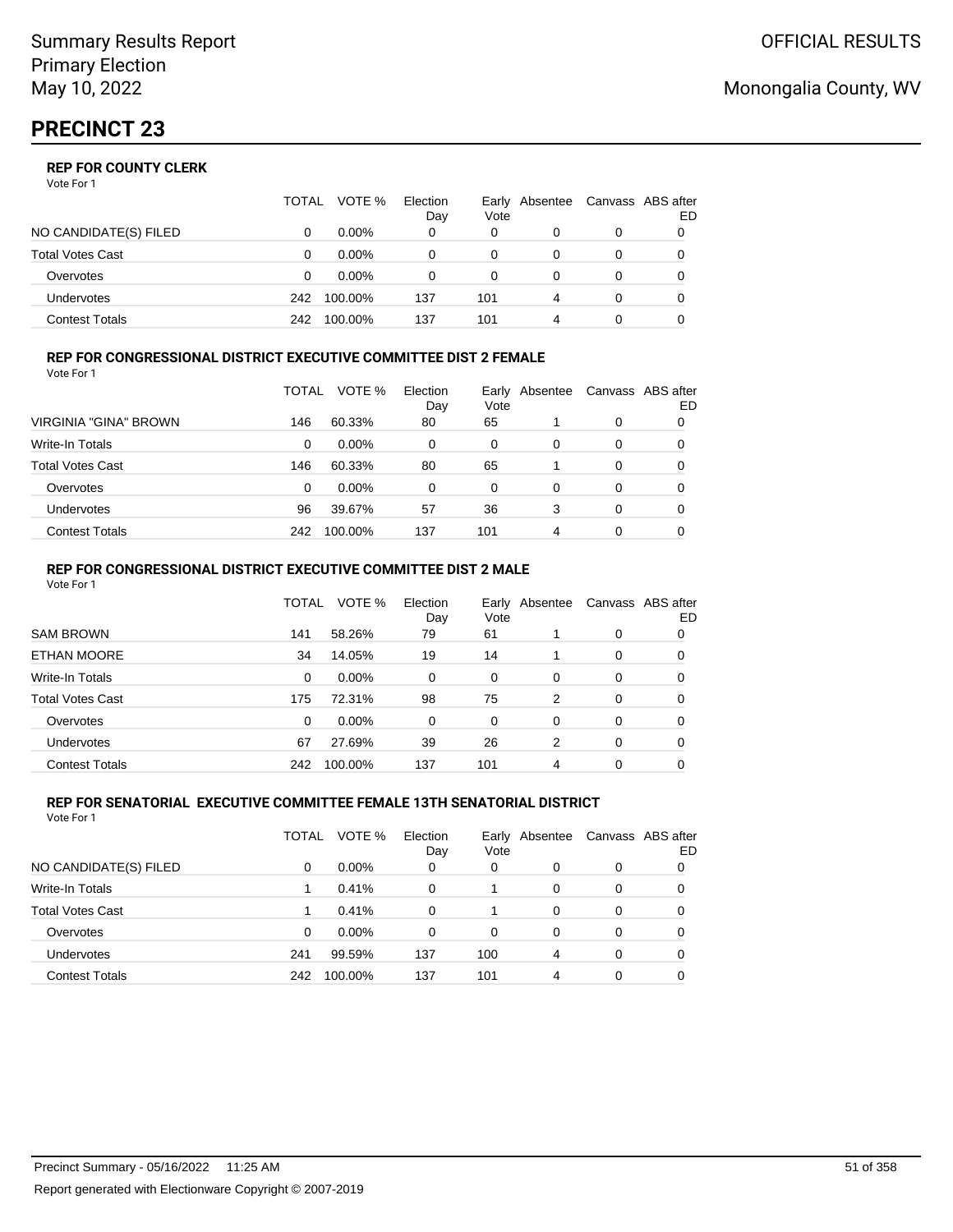# **PRECINCT 23**

#### **REP FOR SENATORIAL EXECUTIVE COMMITTEE MALE 13TH SENATORIAL DISTRICT** Vote For 1

|                         | TOTAL | VOTE %   | Election<br>Day | Vote | Early Absentee | Canvass ABS after | ED |
|-------------------------|-------|----------|-----------------|------|----------------|-------------------|----|
| <b>WES NUGENT</b>       | 159   | 65.70%   | 84              | 73   | 2              | 0                 | O  |
| Write-In Totals         | 0     | $0.00\%$ | 0               | 0    | 0              | 0                 | 0  |
| <b>Total Votes Cast</b> | 159   | 65.70%   | 84              | 73   | 2              | 0                 | 0  |
| Overvotes               | 0     | $0.00\%$ | 0               | 0    | 0              | 0                 | 0  |
| Undervotes              | 83    | 34.30%   | 53              | 28   | 2              | 0                 | 0  |
| <b>Contest Totals</b>   | 242   | 100.00%  | 137             | 101  | 4              | 0                 |    |

### **REP FOR COUNTY EXECUTIVE COMMITTEE DISTRICT - FEMALE COMMITTEE DISTRICT 3**

Vote For 1

|                         | TOTAL | VOTE %   | Election<br>Day | Vote | Early Absentee | Canvass ABS after | ED |
|-------------------------|-------|----------|-----------------|------|----------------|-------------------|----|
| NO CANDIDATE(S) FILED   | 0     | $0.00\%$ | 0               | 0    | 0              | 0                 |    |
| Write-In Totals         | 0     | $0.00\%$ | 0               | 0    | O              | 0                 |    |
| <b>Total Votes Cast</b> | 0     | $0.00\%$ | 0               | 0    | 0              | 0                 |    |
| Overvotes               | 0     | $0.00\%$ | 0               | 0    | 0              | 0                 |    |
| <b>Undervotes</b>       | 242   | 100.00%  | 137             | 101  | 4              | 0                 |    |
| <b>Contest Totals</b>   | 242   | 100.00%  | 137             | 101  | 4              | 0                 |    |

### **REP FOR COUNTY EXECUTIVE COMMITTEE DISTRICT - MALE COMMITTEE DISTRICT 3**

Vote For 1

|                       | TOTAL    | VOTE %   | Election<br>Day | Vote | Early Absentee |          | Canvass ABS after<br>ED |
|-----------------------|----------|----------|-----------------|------|----------------|----------|-------------------------|
| NO CANDIDATE(S) FILED | 0        | $0.00\%$ | 0               | 0    | 0              | 0        | 0                       |
| Write-In Totals       |          | 0.41%    | $\Omega$        |      | $\Omega$       | 0        | 0                       |
| Total Votes Cast      |          | 0.41%    | $\Omega$        |      | 0              | 0        | 0                       |
| Overvotes             | $\Omega$ | $0.00\%$ | $\Omega$        | 0    | 0              | 0        | 0                       |
| <b>Undervotes</b>     | 241      | 99.59%   | 137             | 100  | 4              | 0        | 0                       |
| <b>Contest Totals</b> | 242      | 100.00%  | 137             | 101  | 4              | $\Omega$ |                         |

#### **DEM FOR U.S. HOUSE OF REPRESENTATIVES 2ND DIST** Vote For 1

|                          | TOTAL    | VOTE %   | Election<br>Day | Vote     | Early Absentee |          | Canvass ABS after<br>ED |
|--------------------------|----------|----------|-----------------|----------|----------------|----------|-------------------------|
| <b>BARRY LEE WENDELL</b> | 236      | 69.01%   | 138             | 98       | 0              | 0        | 0                       |
| ANGELA J. DWYER          | 81       | 23.68%   | 48              | 31       | $\mathcal{P}$  | 0        | 0                       |
| <b>Total Votes Cast</b>  | 317      | 92.69%   | 186             | 129      | $\mathcal{P}$  | $\Omega$ | 0                       |
| Overvotes                | $\Omega$ | $0.00\%$ | 0               | $\Omega$ | $\Omega$       | $\Omega$ | 0                       |
| Undervotes               | 25       | 7.31%    | 19              | 6        | 0              | $\Omega$ | 0                       |
| <b>Contest Totals</b>    | 342      | 100.00%  | 205             | 135      | 2              | 0        | 0                       |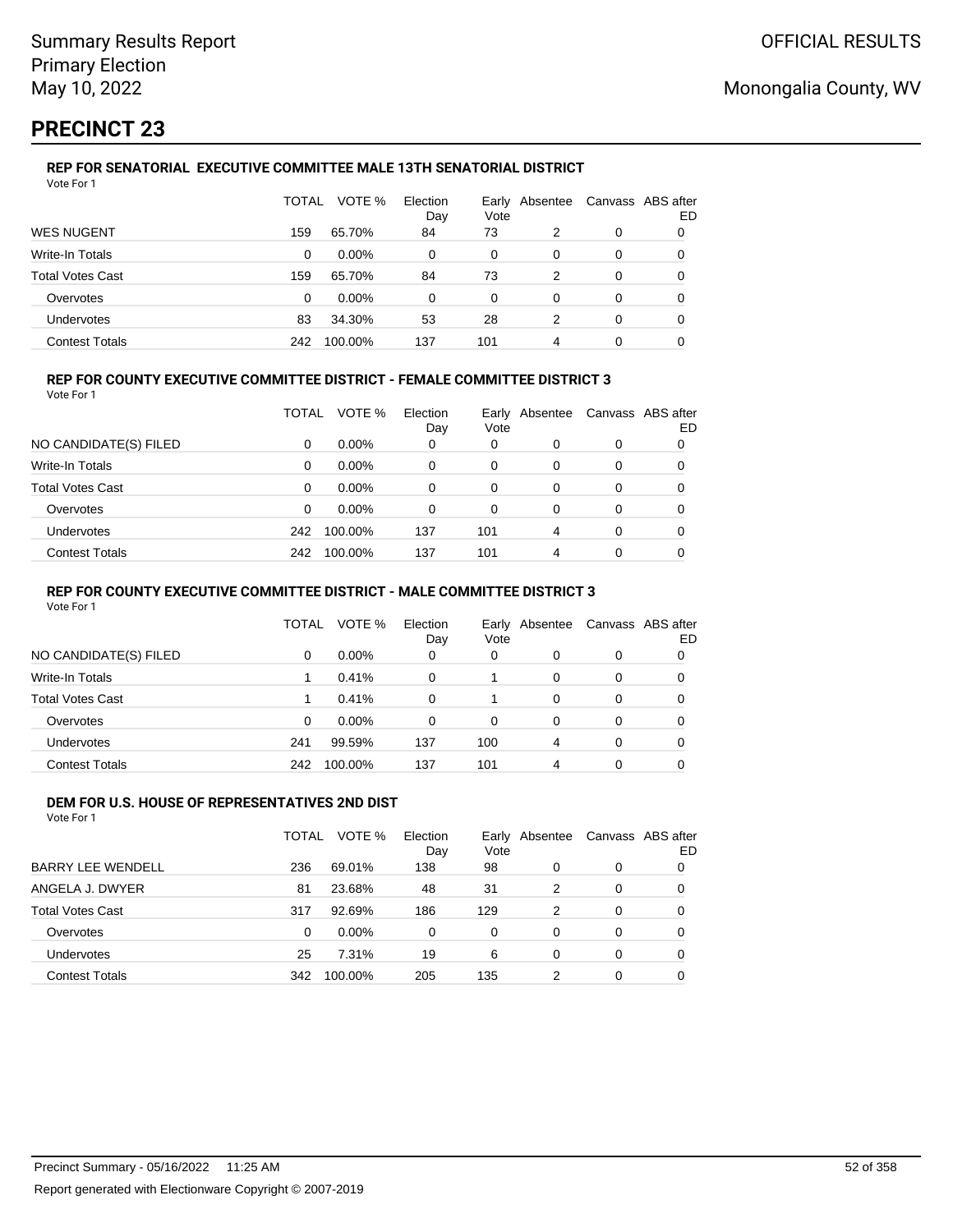# **PRECINCT 23**

## **DEM FOR STATE SENATOR 13TH SENATORIAL DISTRICT**

|                           | TOTAL | VOTE %   | Election<br>Day | Vote | Early Absentee | Canvass ABS after | ED |
|---------------------------|-------|----------|-----------------|------|----------------|-------------------|----|
| BARBARA EVANS FLEISCHAUER | 304   | 88.89%   | 184             | 119  |                | 0                 |    |
| RICH JACOBS               | 28    | 8.19%    | 16              | 11   |                | 0                 |    |
| Total Votes Cast          | 332   | 97.08%   | 200             | 130  |                | 0                 |    |
| Overvotes                 | 0     | $0.00\%$ | 0               | 0    | 0              | 0                 |    |
| Undervotes                | 10    | 2.92%    | 5               | 5    | 0              | 0                 | 0  |
| <b>Contest Totals</b>     | 342   | 100.00%  | 205             | 135  |                | 0                 |    |

### **DEM FOR MEMBER OF HOUSE OF DELEGATES 80TH DELEGATE DISTRICT**

Vote For 1

|                         | <b>TOTAL</b> | VOTE %   | Election<br>Day | Vote | Early Absentee |   | Canvass ABS after<br>ED |
|-------------------------|--------------|----------|-----------------|------|----------------|---|-------------------------|
| <b>JOHN WILLIAMS</b>    | 310          | 90.64%   | 182             | 126  |                |   |                         |
| <b>Total Votes Cast</b> | 310          | 90.64%   | 182             | 126  |                | 0 |                         |
| Overvotes               | 0            | $0.00\%$ | $\Omega$        | 0    |                |   |                         |
| <b>Undervotes</b>       | 32           | 9.36%    | 23              | 9    |                |   |                         |
| <b>Contest Totals</b>   | 342          | 100.00%  | 205             | 135  |                |   |                         |

### **DEM FOR STATE EXECUTIVE COMMITTEE FEMALE 13TH SENATORIAL DISTRICT**

|     | VOTE %  | Election<br>Day | Vote |   |                | Canvass ABS after<br>ED |
|-----|---------|-----------------|------|---|----------------|-------------------------|
| 252 | 36.84%  | 154             | 97   |   | $\mathbf 0$    | 0                       |
| 163 | 23.83%  | 82              | 80   |   | 0              | 0                       |
| 70  | 10.23%  | 47              | 22   |   | 0              | 0                       |
| 50  | 7.31%   | 24              | 25   |   | 0              | 0                       |
| 0   | 0.00%   | 0               | 0    | 0 | 0              | 0                       |
| 535 | 78.22%  | 307             | 224  | 4 | 0              | 0                       |
| 0   | 0.00%   | 0               | 0    | 0 | 0              | 0                       |
| 149 | 21.78%  | 103             | 46   | 0 | 0              | 0                       |
| 684 | 100.00% | 410             | 270  | 4 | $\mathbf 0$    | 0                       |
|     |         | <b>TOTAL</b>    |      |   | Early Absentee |                         |

### **DEM FOR STATE EXECUTIVE COMMITTEE MALE 13TH SENATORIAL DISTRICT**

|                         | <b>TOTAL</b> | VOTE %   | Election<br>Day | Vote     | Early Absentee |          | Canvass ABS after<br>ED |
|-------------------------|--------------|----------|-----------------|----------|----------------|----------|-------------------------|
| <b>MARK A. MUSICK</b>   | 245          | 35.82%   | 138             | 106      |                | 0        | 0                       |
| SHANE ASSADZANDI        | 156          | 22.81%   | 95              | 60       |                | 0        | 0                       |
| <b>JOEY GARCIA</b>      | 76           | 11.11%   | 41              | 33       | 2              | 0        | 0                       |
| <b>Write-In Totals</b>  | $\Omega$     | $0.00\%$ | $\Omega$        | $\Omega$ | $\Omega$       | $\Omega$ | 0                       |
| <b>Total Votes Cast</b> | 477          | 69.74%   | 274             | 199      | 4              | $\Omega$ | 0                       |
| Overvotes               | $\Omega$     | $0.00\%$ | $\Omega$        | $\Omega$ | $\Omega$       | $\Omega$ | 0                       |
| Undervotes              | 207          | 30.26%   | 136             | 71       | 0              | $\Omega$ | 0                       |
| <b>Contest Totals</b>   | 684          | 100.00%  | 410             | 270      | 4              | 0        | 0                       |
|                         |              |          |                 |          |                |          |                         |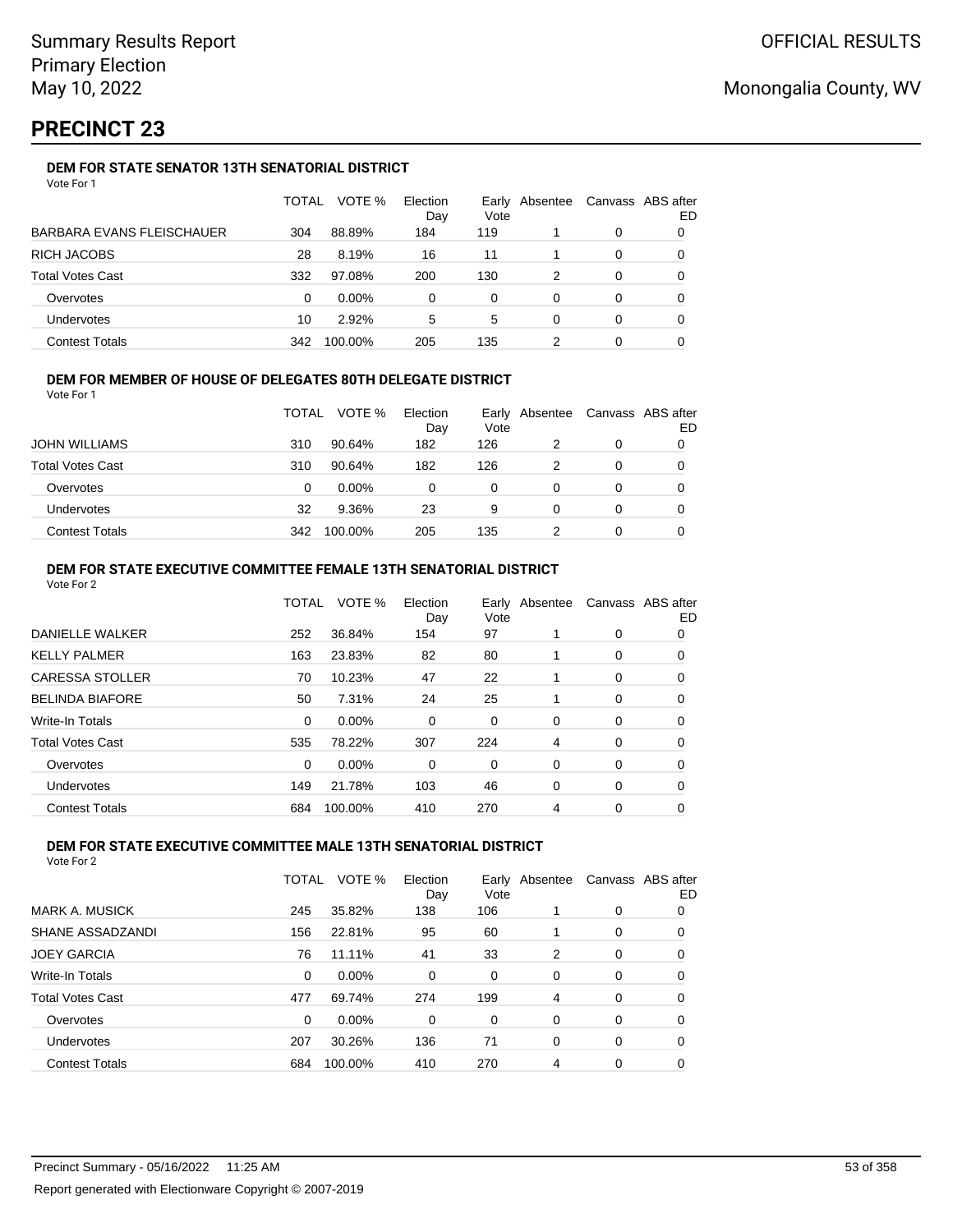# **PRECINCT 23**

| Vote For 1 |  |  |
|------------|--|--|
|------------|--|--|

|                   | TOTAL | VOTE %   | Election<br>Day | Vote | Early Absentee | Canvass ABS after | ED |
|-------------------|-------|----------|-----------------|------|----------------|-------------------|----|
| DONNA HIDOCK      | 259   | 75.73%   | 154             | 103  |                | 0                 |    |
| Total Votes Cast  | 259   | 75.73%   | 154             | 103  |                | 0                 |    |
| Overvotes         | 0     | $0.00\%$ | 0               | 0    |                | 0                 |    |
| <b>Undervotes</b> | 83    | 24.27%   | 51              | 32   | O              | 0                 |    |
| Contest Totals    | 342   | 100.00%  | 205             | 135  |                | 0                 |    |

#### **DEM FOR COUNTY COMMISSIONER** Vote For 1

|                         | TOTAL | VOTE %   | Election<br>Day | Vote | Early Absentee | Canvass ABS after | ED |
|-------------------------|-------|----------|-----------------|------|----------------|-------------------|----|
| <b>BOB BEACH</b>        | 283   | 82.75%   | 171             | 110  | 2              | 0                 |    |
| <b>Total Votes Cast</b> | 283   | 82.75%   | 171             | 110  |                | 0                 |    |
| Overvotes               | 0     | $0.00\%$ | 0               | 0    | $\Omega$       | 0                 |    |
| <b>Undervotes</b>       | 59    | 17.25%   | 34              | 25   | $\Omega$       | $\Omega$          |    |
| <b>Contest Totals</b>   | 342   | 100.00%  | 205             | 135  |                | 0                 |    |

## **DEM FOR COUNTY CLERK**

|                         | TOTAL | VOTE %   | Election<br>Day | Vote | Early Absentee | Canvass ABS after | ED |
|-------------------------|-------|----------|-----------------|------|----------------|-------------------|----|
| CARYE L. BLANEY         | 288   | 84.21%   | 170             | 116  |                | 0                 |    |
| <b>Total Votes Cast</b> | 288   | 84.21%   | 170             | 116  |                | 0                 |    |
| Overvotes               | 0     | $0.00\%$ | 0               | 0    | 0              | 0                 |    |
| <b>Undervotes</b>       | 54    | 15.79%   | 35              | 19   | 0              | 0                 |    |
| <b>Contest Totals</b>   | 342   | 100.00%  | 205             | 135  |                | 0                 |    |

### **DEM FOR CONGRESSIONAL DISTRICT EXECUTIVE COMMITTEE DIST 2 FEMALE**

Vote For 1

|                         | TOTAL | VOTE %   | Election<br>Day | Vote | Early Absentee | Canvass ABS after | ED |
|-------------------------|-------|----------|-----------------|------|----------------|-------------------|----|
| <b>RYLEE HAUGHT</b>     | 230   | 67.25%   | 140             | 88   | 2              | 0                 | 0  |
| Write-In Totals         | 2     | 0.58%    | 0               | 2    | 0              | 0                 | 0  |
| <b>Total Votes Cast</b> | 232   | 67.84%   | 140             | 90   | 2              | 0                 | 0  |
| Overvotes               | 0     | $0.00\%$ | 0               | 0    | 0              | 0                 | 0  |
| Undervotes              | 110   | 32.16%   | 65              | 45   | 0              | 0                 | 0  |
| <b>Contest Totals</b>   | 342   | 100.00%  | 205             | 135  | 2              | 0                 | 0  |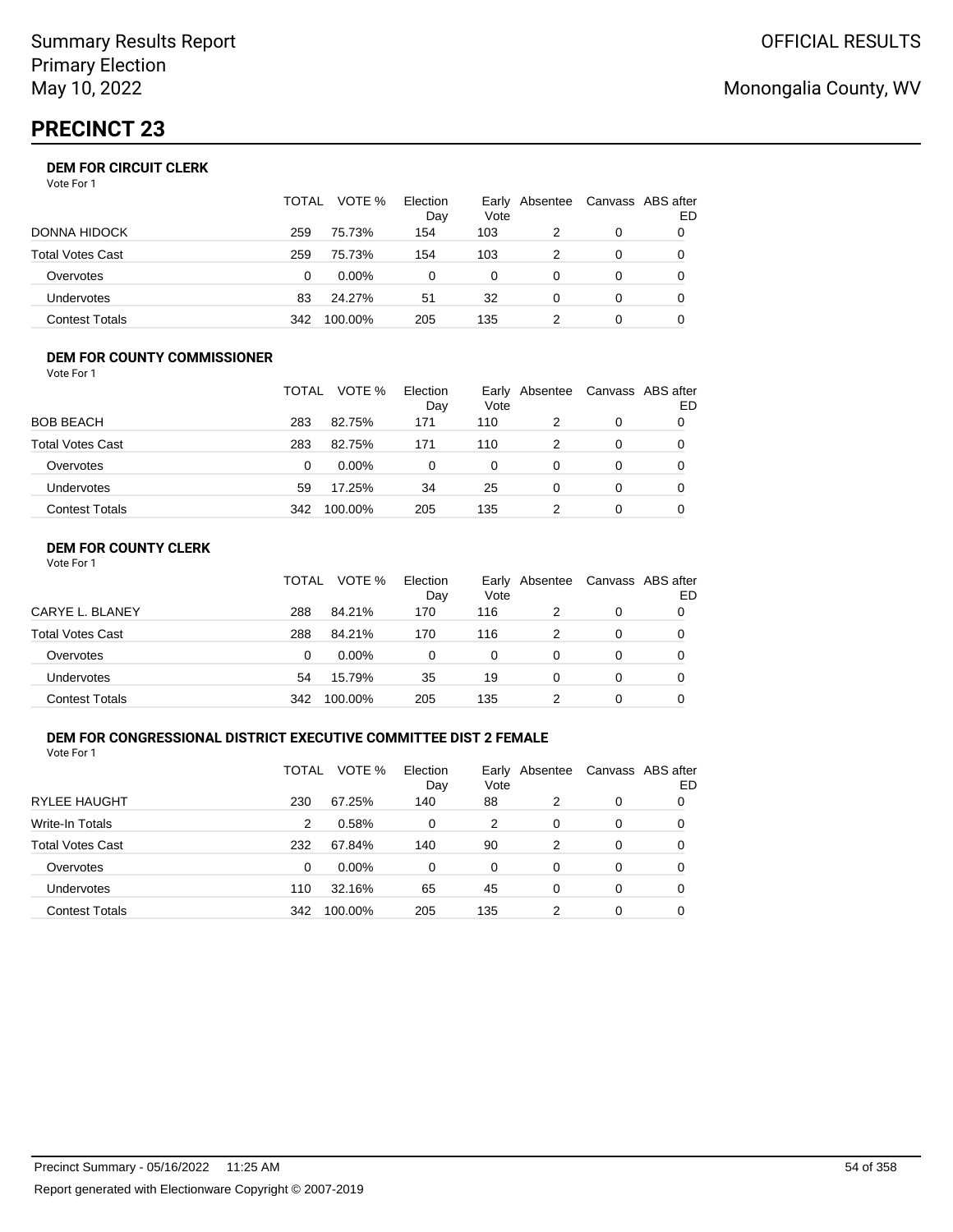# **PRECINCT 23**

## **DEM FOR CONGRESSIONAL DISTRICT EXECUTIVE COMMITTEE DIST 2 MALE**

| Vote For 1                 |       |         |                 |      |                |          |                         |
|----------------------------|-------|---------|-----------------|------|----------------|----------|-------------------------|
|                            | TOTAL | VOTE %  | Election<br>Day | Vote | Early Absentee |          | Canvass ABS after<br>ED |
| SHANE ASSADZANDI           | 200   | 58.48%  | 121             | 78   |                | 0        | 0                       |
| <b>CHARLES (JR) KRAFFT</b> | 52    | 15.20%  | 27              | 24   |                | $\Omega$ | 0                       |
| <b>Write-In Totals</b>     | 0     | 0.00%   | 0               | 0    | 0              | 0        | 0                       |
| <b>Total Votes Cast</b>    | 252   | 73.68%  | 148             | 102  | 2              | 0        | 0                       |
| Overvotes                  | 0     | 0.00%   | 0               | 0    | 0              | 0        | 0                       |
| <b>Undervotes</b>          | 90    | 26.32%  | 57              | 33   | 0              | 0        | 0                       |
| <b>Contest Totals</b>      | 342   | 100.00% | 205             | 135  | 2              | 0        | 0                       |

### **DEM FOR SENATORIAL EXECUTIVE COMMITTEE FEMALE 13TH SENATORIAL DISTRICT**

Vote For 1

|                         | TOTAL | VOTE %   | Election<br>Day | Vote | Early Absentee |          | Canvass ABS after<br>ED |
|-------------------------|-------|----------|-----------------|------|----------------|----------|-------------------------|
| NO CANDIDATE(S) FILED   | 0     | $0.00\%$ | 0               | 0    | 0              | 0        |                         |
| <b>Write-In Totals</b>  | 9     | 2.63%    | 2               |      | 0              |          | 0                       |
| <b>Total Votes Cast</b> | 9     | 2.63%    | 2               |      | 0              | 0        | 0                       |
| Overvotes               | 0     | $0.00\%$ | 0               | 0    | 0              | 0        | 0                       |
| Undervotes              | 333   | 97.37%   | 203             | 128  | 2              | $\Omega$ | 0                       |
| <b>Contest Totals</b>   | 342   | 100.00%  | 205             | 135  | 2              | 0        | 0                       |

### **DEM FOR SENATORIAL EXECUTIVE COMMITTEE MALE 13TH SENATORIAL DISTRICT**

Vote For 1

|                         | TOTAL | VOTE %   | Election<br>Day | Vote | Early Absentee |   | Canvass ABS after<br>ED |
|-------------------------|-------|----------|-----------------|------|----------------|---|-------------------------|
| SHANE ASSADZANDI        | 217   | 63.45%   | 130             | 85   | 2              | 0 |                         |
| <b>Write-In Totals</b>  | 0     | $0.00\%$ | 0               | 0    | 0              | 0 | O                       |
| <b>Total Votes Cast</b> | 217   | 63.45%   | 130             | 85   | 2              | 0 |                         |
| Overvotes               | 0     | $0.00\%$ | 0               | 0    | 0              | 0 |                         |
| Undervotes              | 125   | 36.55%   | 75              | 50   | 0              | 0 |                         |
| <b>Contest Totals</b>   | 342   | 100.00%  | 205             | 135  |                | 0 |                         |

#### **DEM FOR COUNTY EXECUTIVE COMMITTEE DISTRICT - FEMALE COMMITTEE DISTRICT 3** Vote For 1

|                            | TOTAL | VOTE %   | Election<br>Day | Vote | Early Absentee |   | Canvass ABS after<br>ED |
|----------------------------|-------|----------|-----------------|------|----------------|---|-------------------------|
| BARBARA MILTENBERGER GREEN | 242   | 70.76%   | 140             | 100  | 2              | 0 |                         |
| <b>Write-In Totals</b>     | 0     | $0.00\%$ | 0               | 0    | 0              | 0 | 0                       |
| <b>Total Votes Cast</b>    | 242   | 70.76%   | 140             | 100  | 2              | 0 |                         |
| Overvotes                  | 0     | $0.00\%$ | $\Omega$        | 0    | 0              | 0 |                         |
| Undervotes                 | 100   | 29.24%   | 65              | 35   | 0              | 0 |                         |
| <b>Contest Totals</b>      | 342   | 100.00%  | 205             | 135  | 2              | 0 |                         |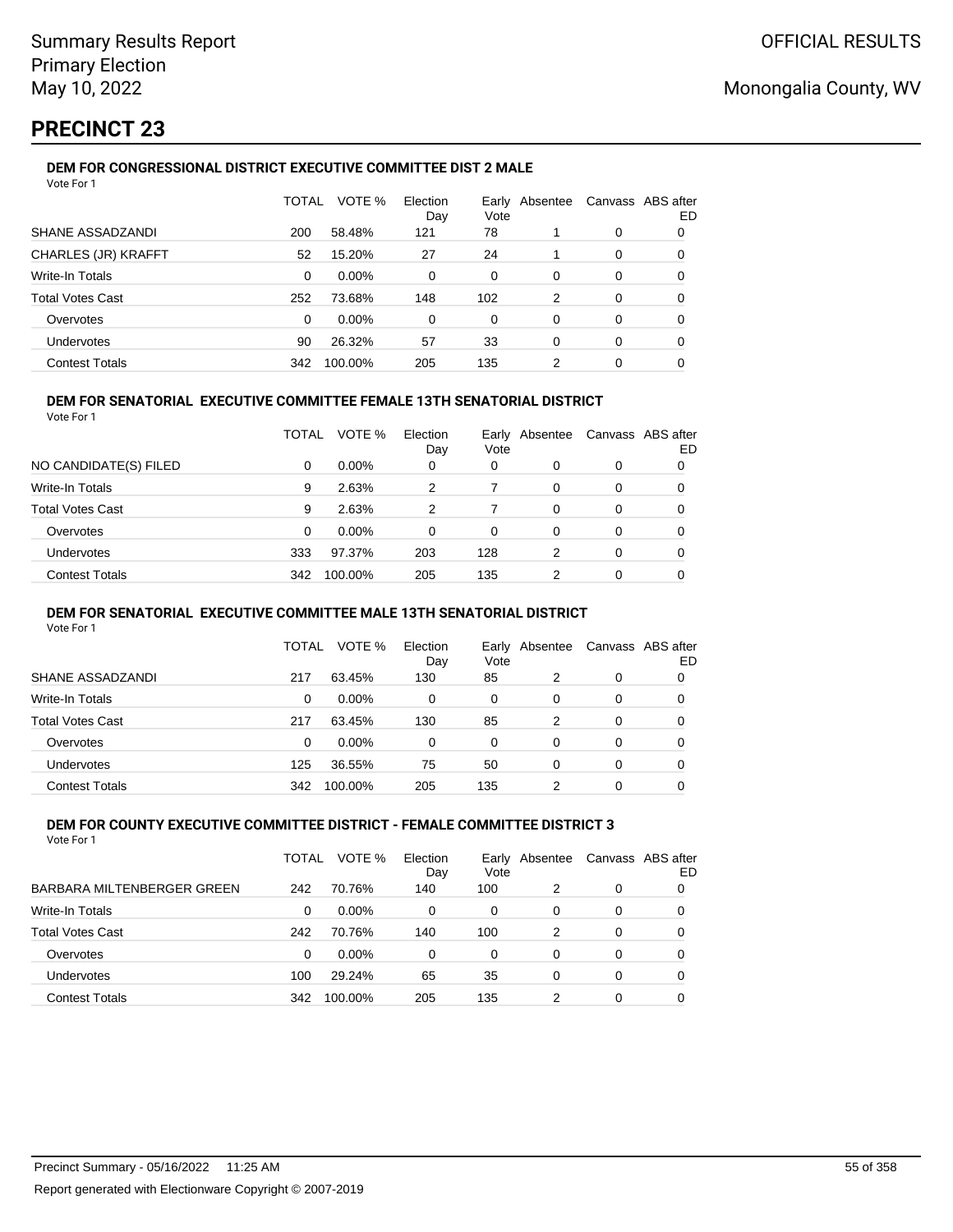# **PRECINCT 23**

#### **DEM FOR COUNTY EXECUTIVE COMMITTEE DISTRICT - MALE COMMITTEE DISTRICT 3** Vote For 1

|                         | TOTAL | VOTE %   | Election<br>Day | Early<br>Vote | Absentee |   | Canvass ABS after<br>ED |
|-------------------------|-------|----------|-----------------|---------------|----------|---|-------------------------|
| DADY DADYBURJOR         | 220   | 64.33%   | 127             | 91            | 2        | 0 | 0                       |
| Write-In Totals         |       | 0.29%    |                 | 0             | 0        | 0 | 0                       |
| <b>Total Votes Cast</b> | 221   | 64.62%   | 128             | 91            | 2        | 0 | 0                       |
| Overvotes               | 0     | $0.00\%$ | 0               | 0             | 0        | 0 | 0                       |
| Undervotes              | 121   | 35.38%   | 77              | 44            | 0        | 0 | 0                       |
| <b>Contest Totals</b>   | 342   | 100.00%  | 205             | 135           |          | 0 |                         |

## **NON-PARTISAN BOARD OF EDUCATION**

Vote For 3

|                         | TOTAL | VOTE %  | Election<br>Day | Vote | Early Absentee |   | Canvass ABS after<br>ED |
|-------------------------|-------|---------|-----------------|------|----------------|---|-------------------------|
| DANIEL BERRY            | 434   | 24.60%  | 250             | 181  | 3              | 0 | 0                       |
| <b>JENNIFER HAGERTY</b> | 367   | 20.80%  | 209             | 152  | 6              | 0 | 0                       |
| <b>MICHAEL KELLY</b>    | 303   | 17.18%  | 159             | 140  | 4              | 0 | 0                       |
| <b>CRISTY MOATS</b>     | 127   | 7.20%   | 78              | 47   | 2              | 0 | 0                       |
| <b>BRANDON MYERS</b>    | 120   | 6.80%   | 76              | 44   | 0              | 0 | 0                       |
| <b>Write-In Totals</b>  | 1     | 0.06%   |                 | 0    | $\Omega$       | 0 | 0                       |
| <b>Total Votes Cast</b> | 1.352 | 76.64%  | 773             | 564  | 15             | 0 | 0                       |
| Overvotes               | 0     | 0.00%   | 0               | 0    | 0              | 0 | $\Omega$                |
| <b>Undervotes</b>       | 412   | 23.36%  | 259             | 150  | 3              | 0 | 0                       |
| <b>Contest Totals</b>   | 1.764 | 100.00% | 1,032           | 714  | 18             | 0 | 0                       |

## **FOR CONSERVATION DISTRICT SUPERVISOR**

|                         | TOTAL | VOTE %  | Election<br>Day | Early<br>Vote | Absentee |   | Canvass ABS after<br>ED |
|-------------------------|-------|---------|-----------------|---------------|----------|---|-------------------------|
| MARK "MR. MARK" MYERS   | 254   | 43.20%  | 146             | 106           | 2        | 0 | 0                       |
| <b>ANDREW PRICE</b>     | 164   | 27.89%  | 88              | 73            | 3        | 0 | 0                       |
| Write-In Totals         | 0     | 0.00%   | $\Omega$        | $\Omega$      | $\Omega$ | 0 | O                       |
| <b>Total Votes Cast</b> | 418   | 71.09%  | 234             | 179           | 5        | 0 | 0                       |
| Overvotes               | 0     | 0.00%   | $\Omega$        | 0             | 0        | 0 | 0                       |
| <b>Undervotes</b>       | 170   | 28.91%  | 110             | 59            |          | 0 | 0                       |
| <b>Contest Totals</b>   | 588   | 100.00% | 344             | 238           | 6        | 0 |                         |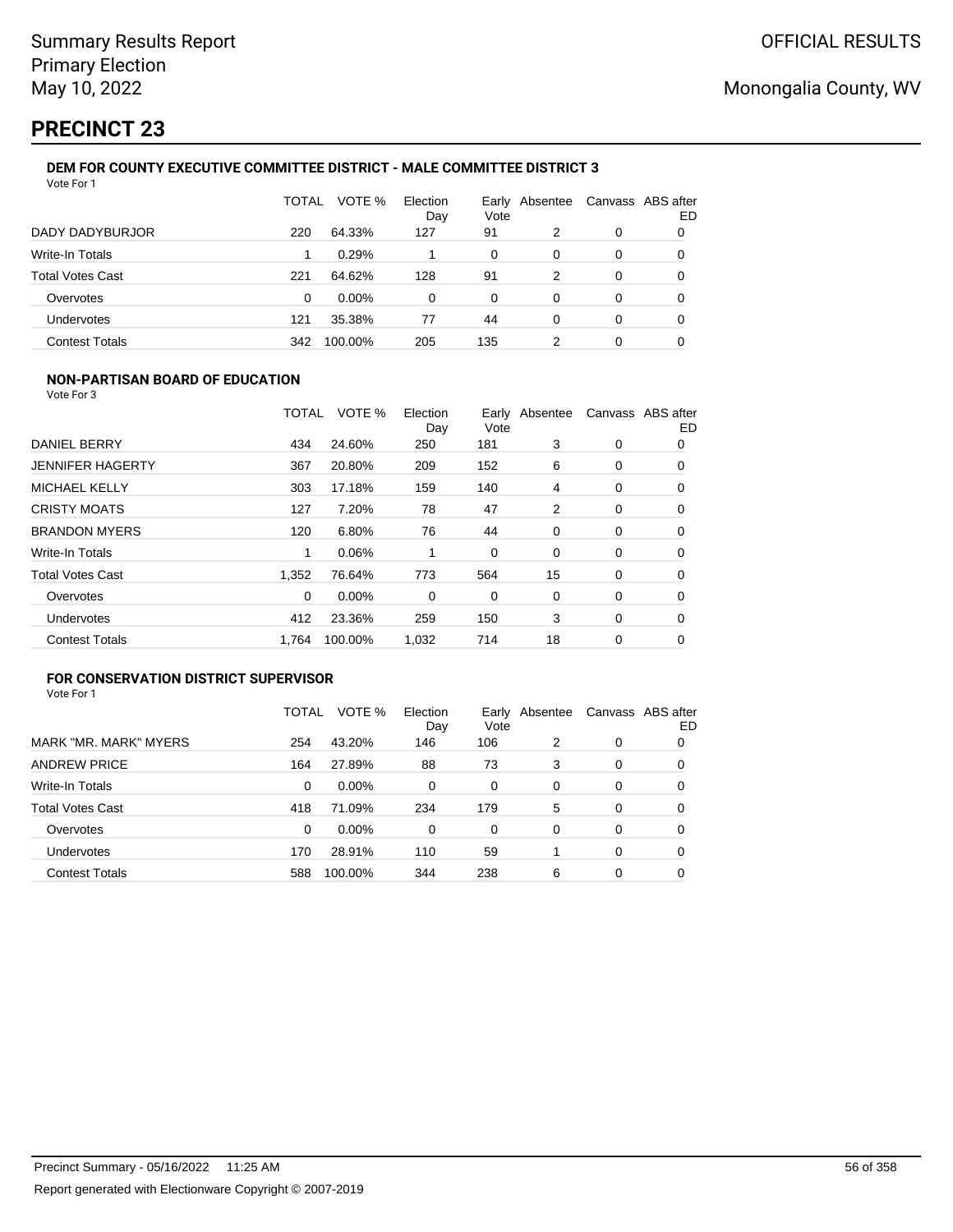# **PRECINCT 25**

| <b>Statistics</b>                     | TOTAL  | Election<br>Day | Vote | Early Absentee |          | Canvass ABS after<br>ED. |
|---------------------------------------|--------|-----------------|------|----------------|----------|--------------------------|
| Registered Voters - Total             | 1,135  |                 |      |                |          |                          |
| Registered Voters - REPUBLICAN        | 300    |                 |      |                |          |                          |
| <b>Registered Voters - DEMOCRATIC</b> | 502    |                 |      |                |          |                          |
| Registered Voters - NON-PARTISAN      | 333    |                 |      |                |          |                          |
| <b>Ballots Cast - Total</b>           | 169    | 116             | 52   | 1              | $\Omega$ | 0                        |
| Ballots Cast - REPUBLICAN             | 64     | 42              | 22   | 0              | $\Omega$ | $\Omega$                 |
| <b>Ballots Cast - DEMOCRATIC</b>      | 103    | 73              | 29   | 1              | $\Omega$ | 0                        |
| Ballots Cast - NON-PARTISAN           | 2      | 1               | 1    | 0              | $\Omega$ | 0                        |
| Ballots Cast - Blank                  | 0      | 0               | 0    | 0              | $\Omega$ | 0                        |
| Voter Turnout - Total                 | 14.89% |                 |      |                |          |                          |
| Voter Turnout - REPUBLICAN            | 21.33% |                 |      |                |          |                          |
| Voter Turnout - DEMOCRATIC            | 20.52% |                 |      |                |          |                          |
| Voter Turnout - NON-PARTISAN          | 0.60%  |                 |      |                |          |                          |

## **REP FOR U.S. HOUSE OF REPRESENTATIVES 2ND DIST**

Vote For 1

|                               | TOTAL | VOTE %   | Election<br>Day | Earlv<br>Vote | Absentee | Canvass ABS after | ED |
|-------------------------------|-------|----------|-----------------|---------------|----------|-------------------|----|
| ALEXANDER X. MOONEY           | 29    | 45.31%   | 20              | 9             | 0        | 0                 | 0  |
| DAVID B. MCKINLEY             | 22    | 34.38%   | 15              | 7             | 0        | 0                 | O  |
| <b>SUSAN BUCHSER-LOCHOCKI</b> | 10    | 15.62%   |                 | 3             | 0        | 0                 | 0  |
| <b>MIKE SECKMAN</b>           | 1     | 1.56%    | 0               |               | 0        | 0                 | 0  |
| RHONDA A. HERCULES            | 0     | 0.00%    | $\Omega$        | 0             | 0        | 0                 | 0  |
| <b>Total Votes Cast</b>       | 62    | 96.88%   | 42              | 20            | 0        | 0                 | 0  |
| Overvotes                     | 0     | $0.00\%$ | 0               | 0             | $\Omega$ | 0                 | 0  |
| <b>Undervotes</b>             | 2     | 3.12%    | $\Omega$        | 2             | 0        | 0                 | 0  |
| <b>Contest Totals</b>         | 64    | 100.00%  | 42              | 22            | 0        | 0                 | O  |

### **REP FOR STATE SENATOR 13TH SENATORIAL DISTRICT**

| Vote For 1 |  |
|------------|--|
|            |  |

|                         | TOTAL | VOTE %   | Election<br>Day | Vote | Early Absentee | Canvass ABS after | ED |
|-------------------------|-------|----------|-----------------|------|----------------|-------------------|----|
| MIKE OLIVERIO           | 52    | 81.25%   | 34              | 18   | 0              | 0                 |    |
| <b>CARLY BRAUN</b>      | 9     | 14.06%   | 5               | 4    | 0              | 0                 | O  |
| <b>Total Votes Cast</b> | 61    | 95.31%   | 39              | 22   | 0              | 0                 |    |
| Overvotes               | 0     | $0.00\%$ | 0               | 0    | 0              | 0                 |    |
| Undervotes              | 3     | 4.69%    | 3               | 0    | 0              | 0                 | 0  |
| <b>Contest Totals</b>   | 64    | 100.00%  | 42              | 22   | 0              | 0                 |    |

### **REP FOR MEMBER OF HOUSE OF DELEGATES 80TH DELEGATE DISTRICT**

|                         | <b>TOTAL</b> | VOTE %  | Election<br>Day | Vote | Early Absentee | Canvass ABS after | ED |
|-------------------------|--------------|---------|-----------------|------|----------------|-------------------|----|
| <b>JUSTIN WHITE</b>     | 51           | 79.69%  | 36              | 15   | 0              | 0                 |    |
| <b>Total Votes Cast</b> | 51           | 79.69%  | 36              | 15   | 0              | 0                 |    |
| Overvotes               | 0            | 0.00%   | 0               | 0    | $\Omega$       | $\Omega$          |    |
| Undervotes              | 13           | 20.31%  | 6               |      | 0              | 0                 |    |
| <b>Contest Totals</b>   | 64           | 100.00% | 42              | 22   | $\Omega$       | 0                 |    |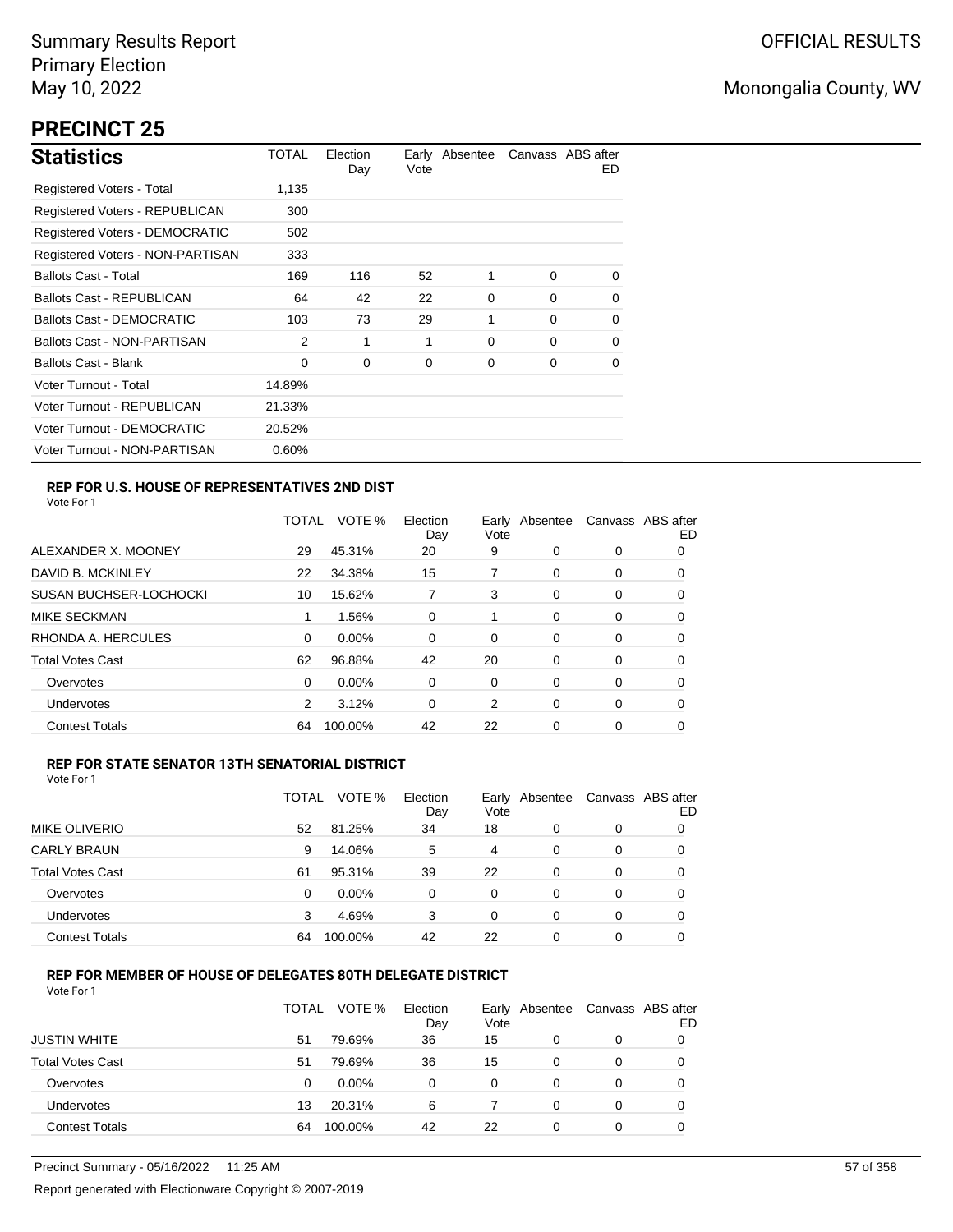# **PRECINCT 25**

#### **REP FOR STATE EXECUTIVE COMMITTEE FEMALE 13TH SENATORIAL DISTRICT** Vote For 2

|                         | TOTAL | VOTE %   | Election<br>Day | Vote     | Early Absentee |   | Canvass ABS after<br>ED |
|-------------------------|-------|----------|-----------------|----------|----------------|---|-------------------------|
| KANDI NUZUM             | 42    | 32.81%   | 29              | 13       | 0              | 0 |                         |
| Write-In Totals         | 0     | $0.00\%$ | 0               | 0        | 0              | 0 |                         |
| <b>Total Votes Cast</b> | 42    | 32.81%   | 29              | 13       | 0              | 0 |                         |
| Overvotes               | 0     | $0.00\%$ | 0               | $\Omega$ | 0              | 0 | O                       |
| Undervotes              | 86    | 67.19%   | 55              | 31       | 0              | 0 | 0                       |
| <b>Contest Totals</b>   | 128   | 100.00%  | 84              | 44       | 0              | 0 |                         |

### **REP FOR STATE EXECUTIVE COMMITTEE MALE 13TH SENATORIAL DISTRICT**

Vote For 2

|                         | TOTAL    | VOTE %   | Election<br>Day | Vote | Early Absentee |          | Canvass ABS after<br>ED |
|-------------------------|----------|----------|-----------------|------|----------------|----------|-------------------------|
| <b>KYLE MCAVOY</b>      | 48       | 37.50%   | 32              | 16   | $\Omega$       | 0        | 0                       |
| PHIL MALLOW             | 17       | 13.28%   | 10              | 7    | 0              | 0        | 0                       |
| <b>GUY WARD</b>         | 17       | 13.28%   | 13              | 4    | 0              | 0        | 0                       |
| <b>Write-In Totals</b>  | 2        | 1.56%    | 2               | 0    | 0              | 0        | 0                       |
| <b>Total Votes Cast</b> | 84       | 65.62%   | 57              | 27   | $\Omega$       | 0        | 0                       |
| Overvotes               | $\Omega$ | $0.00\%$ | 0               | 0    | 0              | 0        | 0                       |
| Undervotes              | 44       | 34.38%   | 27              | 17   | $\Omega$       | $\Omega$ | 0                       |
| <b>Contest Totals</b>   | 128      | 100.00%  | 84              | 44   | $\Omega$       | 0        | 0                       |

### **REP FOR CIRCUIT CLERK**

Vote For 1

|                         | TOTAL | VOTE %   | Election<br>Day | Early<br>Vote | Absentee | Canvass ABS after | ED |
|-------------------------|-------|----------|-----------------|---------------|----------|-------------------|----|
| NO CANDIDATE(S) FILED   | 0     | $0.00\%$ | 0               | 0             | 0        | 0                 |    |
| <b>Total Votes Cast</b> | 0     | $0.00\%$ | 0               | 0             |          | 0                 |    |
| Overvotes               | 0     | $0.00\%$ | 0               | 0             | 0        | 0                 |    |
| <b>Undervotes</b>       | 64    | 100.00%  | 42              | 22            | 0        | 0                 |    |
| <b>Contest Totals</b>   | 64    | 100.00%  | 42              | 22            |          | 0                 |    |

#### **REP FOR COUNTY COMMISSIONER** Vote For 1

|                         | TOTAL | VOTE %   | Election<br>Day | Vote     | Early Absentee |          | Canvass ABS after<br>ED |
|-------------------------|-------|----------|-----------------|----------|----------------|----------|-------------------------|
| <b>SEAN P. SIKORA</b>   | 32    | 50.00%   | 22              | 10       | 0              | 0        |                         |
| CHARLES D. HARTZOG      | 22    | 34.38%   | 12              | 10       | 0              | 0        | 0                       |
| <b>Total Votes Cast</b> | 54    | 84.38%   | 34              | 20       | 0              | 0        | 0                       |
| Overvotes               | 0     | $0.00\%$ | $\Omega$        | $\Omega$ | 0              | 0        | 0                       |
| Undervotes              | 10    | 15.62%   | 8               | 2        | 0              | $\Omega$ | 0                       |
| <b>Contest Totals</b>   | 64    | 100.00%  | 42              | 22       | 0              | 0        | 0                       |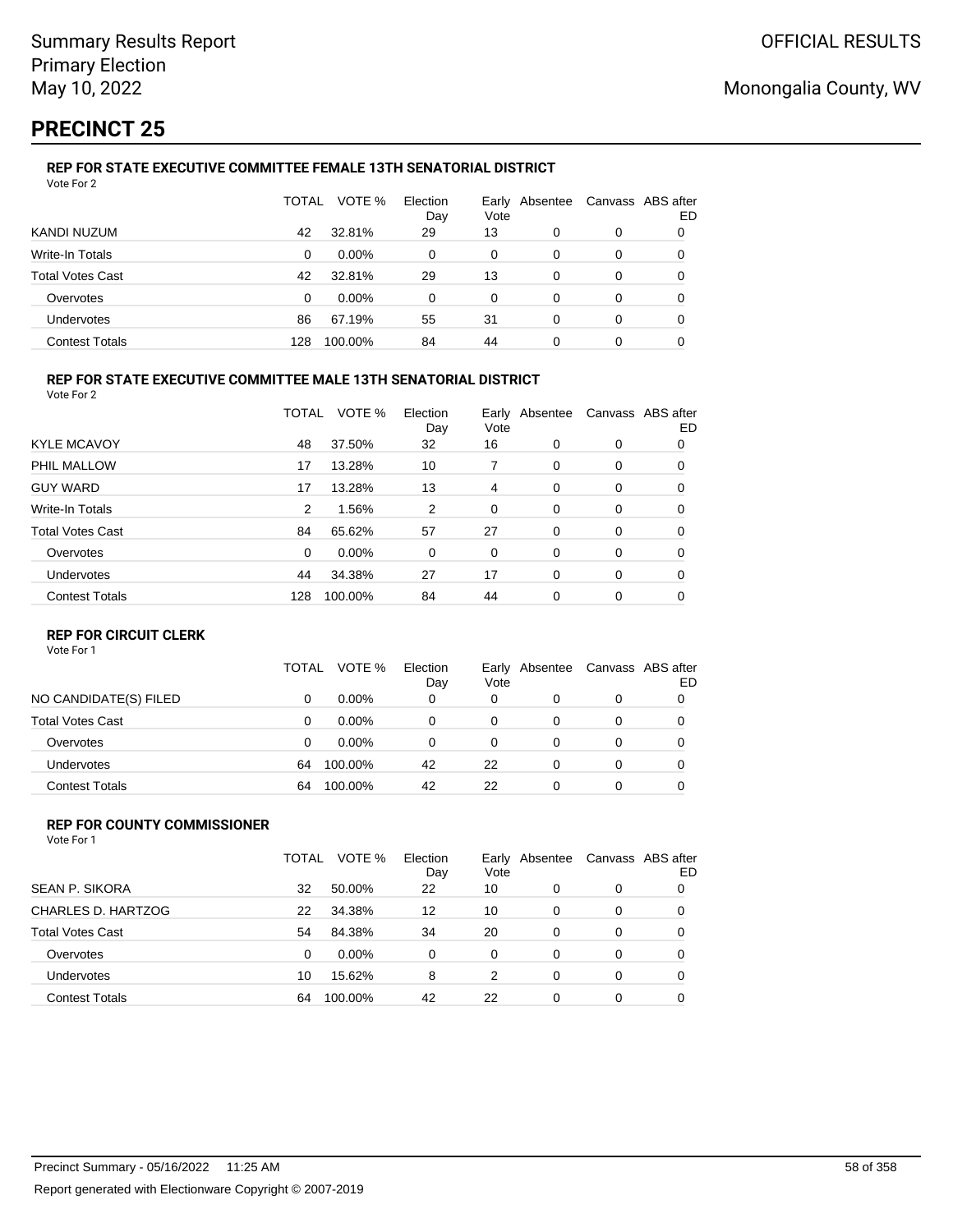|                       | TOTAL | VOTE %   | Election<br>Day | Vote | Early Absentee |   | Canvass ABS after<br>ED |
|-----------------------|-------|----------|-----------------|------|----------------|---|-------------------------|
| NO CANDIDATE(S) FILED |       | $0.00\%$ | 0               | 0    |                |   |                         |
| Total Votes Cast      |       | $0.00\%$ |                 |      |                |   |                         |
| Overvotes             |       | $0.00\%$ |                 |      |                | 0 |                         |
| <b>Undervotes</b>     | 64    | 100.00%  | 42              | 22   |                | 0 |                         |
| Contest Totals        | 64    | 100.00%  | 42              | 22   |                |   |                         |

#### **REP FOR CONGRESSIONAL DISTRICT EXECUTIVE COMMITTEE DIST 2 FEMALE** Vote For 1

|                         | TOTAL | VOTE %   | Election<br>Day | Vote | Early Absentee | Canvass ABS after | ED |
|-------------------------|-------|----------|-----------------|------|----------------|-------------------|----|
| VIRGINIA "GINA" BROWN   | 43    | 67.19%   | 29              | 14   | 0              | 0                 | 0  |
| <b>Write-In Totals</b>  |       | 1.56%    |                 | 0    | 0              | 0                 | O  |
| <b>Total Votes Cast</b> | 44    | 68.75%   | 30              | 14   | 0              | 0                 | 0  |
| Overvotes               | 0     | $0.00\%$ | 0               | 0    | 0              | 0                 |    |
| Undervotes              | 20    | 31.25%   | 12              | 8    | 0              | 0                 |    |
| <b>Contest Totals</b>   | 64    | 100.00%  | 42              | 22   | 0              | 0                 |    |

#### **REP FOR CONGRESSIONAL DISTRICT EXECUTIVE COMMITTEE DIST 2 MALE** Vote For 1

|                         | Canvass ABS after<br>Early Absentee<br>ED |
|-------------------------|-------------------------------------------|
| <b>SAM BROWN</b>        | 0<br>0                                    |
| <b>ETHAN MOORE</b>      | 0<br>0                                    |
| Write-In Totals         | 0<br>0                                    |
| <b>Total Votes Cast</b> | 0<br>0                                    |
| Overvotes               | 0<br>0                                    |
| <b>Undervotes</b>       | 0<br>0                                    |
| <b>Contest Totals</b>   | 0<br>0                                    |
|                         |                                           |

#### **REP FOR SENATORIAL EXECUTIVE COMMITTEE FEMALE 13TH SENATORIAL DISTRICT** Vote For 1

|                         | TOTAL | VOTE %   | Election<br>Day | Early<br>Vote | Absentee |          | Canvass ABS after<br>ED |
|-------------------------|-------|----------|-----------------|---------------|----------|----------|-------------------------|
| NO CANDIDATE(S) FILED   | 0     | $0.00\%$ | 0               | 0             |          | 0        | 0                       |
| Write-In Totals         | 0     | $0.00\%$ | 0               | 0             | 0        | 0        | 0                       |
| <b>Total Votes Cast</b> | 0     | $0.00\%$ | 0               | 0             | 0        | 0        | 0                       |
| Overvotes               | 0     | $0.00\%$ | $\Omega$        | $\Omega$      | 0        | 0        | 0                       |
| <b>Undervotes</b>       | 64    | 100.00%  | 42              | 22            | 0        | $\Omega$ | 0                       |
| <b>Contest Totals</b>   | 64    | 100.00%  | 42              | 22            | 0        | 0        |                         |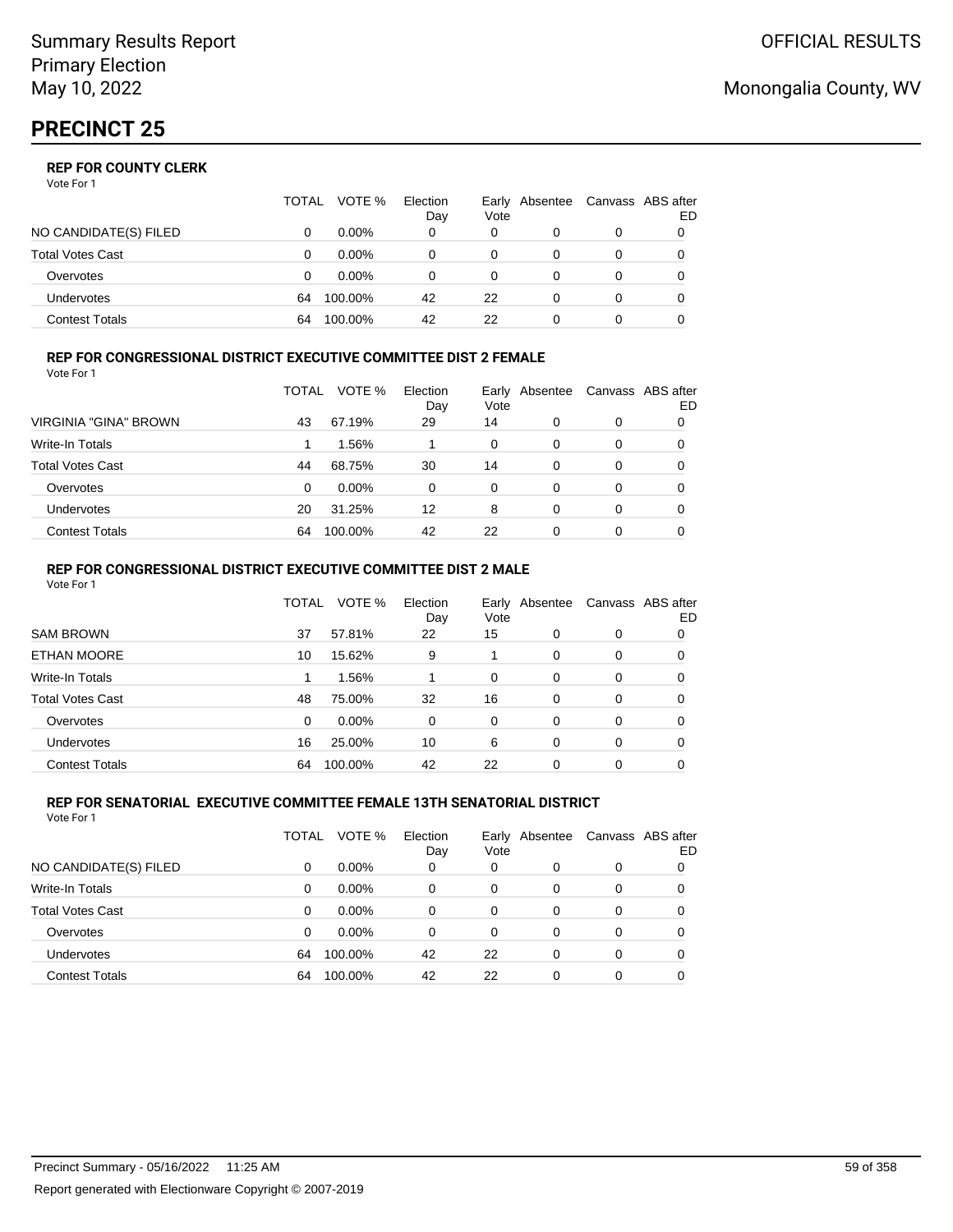# **PRECINCT 25**

#### **REP FOR SENATORIAL EXECUTIVE COMMITTEE MALE 13TH SENATORIAL DISTRICT** Vote For 1

|                         | TOTAL | VOTE %   | Election<br>Day | Vote | Early Absentee | Canvass ABS after | ED |
|-------------------------|-------|----------|-----------------|------|----------------|-------------------|----|
| <b>WES NUGENT</b>       | 45    | 70.31%   | 29              | 16   | 0              | 0                 | 0  |
| Write-In Totals         |       | 1.56%    |                 | 0    | 0              | 0                 | 0  |
| <b>Total Votes Cast</b> | 46    | 71.88%   | 30              | 16   | 0              | 0                 |    |
| Overvotes               | 0     | $0.00\%$ | 0               | 0    | 0              | 0                 |    |
| Undervotes              | 18    | 28.12%   | 12              | 6    | 0              | 0                 | 0  |
| <b>Contest Totals</b>   | 64    | 100.00%  | 42              | 22   | 0              | 0                 |    |

### **REP FOR COUNTY EXECUTIVE COMMITTEE DISTRICT - FEMALE COMMITTEE DISTRICT 3**

Vote For 1

|                         | TOTAL | VOTE %   | Election<br>Day | Vote | Early Absentee | Canvass ABS after | ED |
|-------------------------|-------|----------|-----------------|------|----------------|-------------------|----|
| NO CANDIDATE(S) FILED   | 0     | $0.00\%$ | 0               | 0    | 0              | 0                 |    |
| Write-In Totals         | 0     | $0.00\%$ | 0               | 0    | O              | 0                 |    |
| <b>Total Votes Cast</b> | 0     | $0.00\%$ | 0               | 0    | 0              | 0                 |    |
| Overvotes               | 0     | $0.00\%$ | 0               | 0    | 0              | 0                 |    |
| <b>Undervotes</b>       | 64    | 100.00%  | 42              | 22   | 0              | 0                 |    |
| <b>Contest Totals</b>   | 64    | 100.00%  | 42              | 22   |                | 0                 |    |

### **REP FOR COUNTY EXECUTIVE COMMITTEE DISTRICT - MALE COMMITTEE DISTRICT 3**

Vote For 1

|                       | TOTAL    | VOTE %   | Election<br>Day | Vote     | Early Absentee | Canvass ABS after | ED |
|-----------------------|----------|----------|-----------------|----------|----------------|-------------------|----|
| NO CANDIDATE(S) FILED | $\Omega$ | $0.00\%$ | 0               | $\Omega$ |                | 0                 |    |
| Write-In Totals       |          | 1.56%    |                 | 0        | 0              | 0                 |    |
| Total Votes Cast      |          | 1.56%    |                 | 0        | 0              | 0                 |    |
| Overvotes             | $\Omega$ | $0.00\%$ | 0               | $\Omega$ | 0              | 0                 |    |
| <b>Undervotes</b>     | 63       | 98.44%   | 41              | 22       | 0              | 0                 |    |
| <b>Contest Totals</b> | 64       | 100.00%  | 42              | 22       | 0              | 0                 |    |

#### **DEM FOR U.S. HOUSE OF REPRESENTATIVES 2ND DIST** Vote For 1

|                          | TOTAL | VOTE %   | Election<br>Day | Vote | Early Absentee |          | Canvass ABS after<br>ED |
|--------------------------|-------|----------|-----------------|------|----------------|----------|-------------------------|
| <b>BARRY LEE WENDELL</b> | 73    | 70.87%   | 50              | 22   |                | 0        | 0                       |
| ANGELA J. DWYER          | 20    | 19.42%   | 15              | 5    | 0              | $\Omega$ | 0                       |
| <b>Total Votes Cast</b>  | 93    | 90.29%   | 65              | 27   |                | $\Omega$ | 0                       |
| Overvotes                | 0     | $0.00\%$ | 0               | 0    | 0              | $\Omega$ | 0                       |
| Undervotes               | 10    | 9.71%    | 8               | 2    | 0              | $\Omega$ | 0                       |
| <b>Contest Totals</b>    | 103   | 100.00%  | 73              | 29   |                | 0        |                         |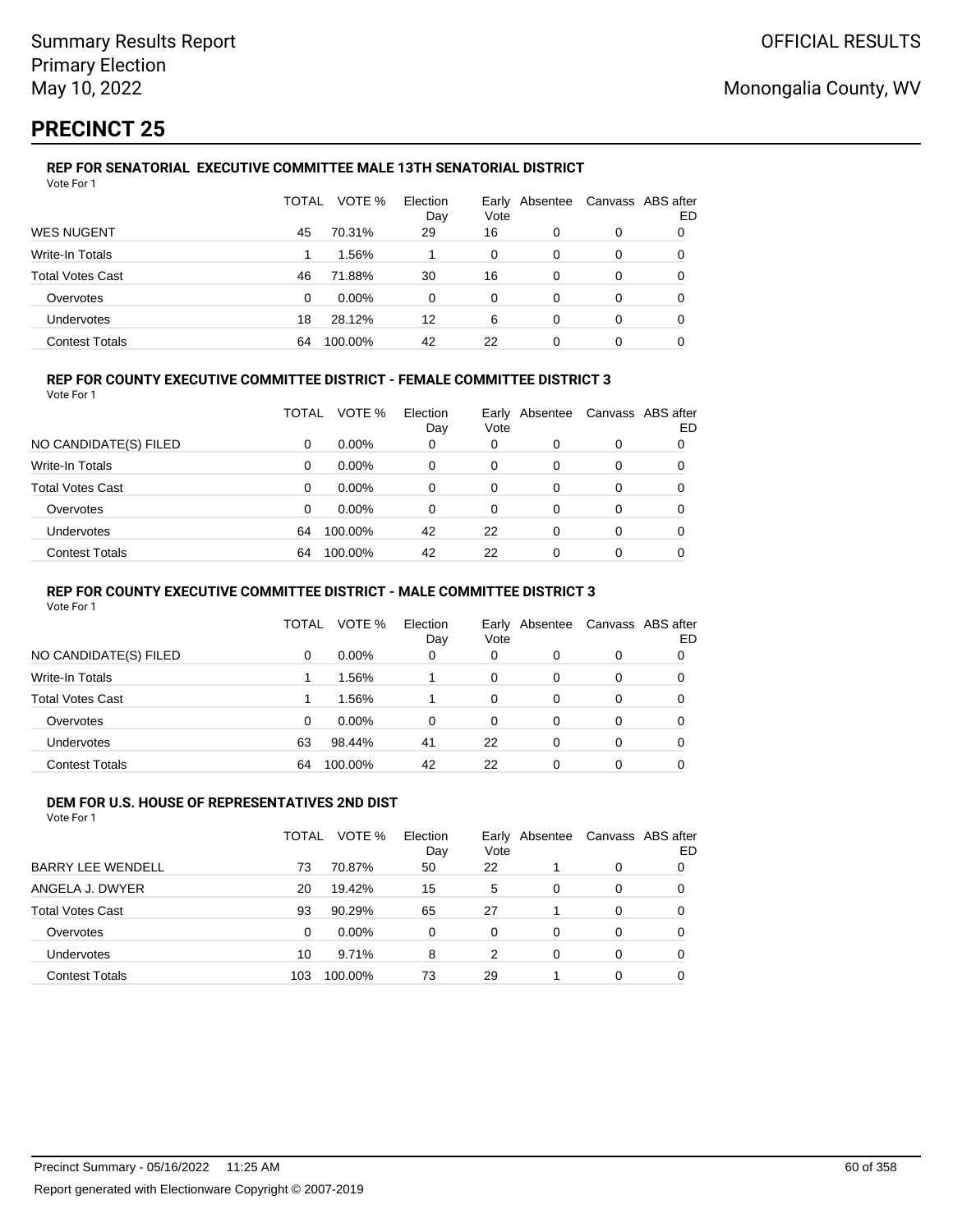# **PRECINCT 25**

## **DEM FOR STATE SENATOR 13TH SENATORIAL DISTRICT**

|                                  | TOTAL | VOTE %   | Election<br>Day | Vote | Early Absentee | Canvass ABS after | ED |
|----------------------------------|-------|----------|-----------------|------|----------------|-------------------|----|
| <b>BARBARA EVANS FLEISCHAUER</b> | 85    | 82.52%   | 60              | 25   | 0              | 0                 |    |
| RICH JACOBS                      | 10    | 9.71%    | 9               | 0    |                | 0                 |    |
| <b>Total Votes Cast</b>          | 95    | 92.23%   | 69              | 25   |                | 0                 |    |
| Overvotes                        | 0     | $0.00\%$ | 0               | 0    | 0              | 0                 |    |
| Undervotes                       | 8     | 7.77%    | 4               | 4    | 0              | 0                 |    |
| <b>Contest Totals</b>            | 103   | 100.00%  | 73              | 29   |                | 0                 |    |

### **DEM FOR MEMBER OF HOUSE OF DELEGATES 80TH DELEGATE DISTRICT**

Vote For 1

|                         | <b>TOTAL</b> | VOTE %   | Election<br>Day | Vote | Early Absentee | Canvass ABS after<br>ED |
|-------------------------|--------------|----------|-----------------|------|----------------|-------------------------|
| <b>JOHN WILLIAMS</b>    | 92           | 89.32%   | 64              | 27   |                |                         |
| <b>Total Votes Cast</b> | 92           | 89.32%   | 64              | 27   |                |                         |
| Overvotes               | 0            | $0.00\%$ | 0               | 0    |                |                         |
| <b>Undervotes</b>       | 11           | 10.68%   | 9               |      |                |                         |
| <b>Contest Totals</b>   | 103          | 100.00%  | 73              | 29   |                |                         |

### **DEM FOR STATE EXECUTIVE COMMITTEE FEMALE 13TH SENATORIAL DISTRICT**

| Vote For 2              |              |         |                 |                        |   |                   |    |
|-------------------------|--------------|---------|-----------------|------------------------|---|-------------------|----|
|                         | <b>TOTAL</b> | VOTE %  | Election<br>Day | Early Absentee<br>Vote |   | Canvass ABS after | ED |
| DANIELLE WALKER         | 64           | 31.07%  | 44              | 19                     |   | $\mathbf 0$       | 0  |
| <b>KELLY PALMER</b>     | 46           | 22.33%  | 30              | 15                     |   | 0                 | 0  |
| <b>CARESSA STOLLER</b>  | 27           | 13.11%  | 23              | 4                      | 0 | 0                 | 0  |
| <b>BELINDA BIAFORE</b>  | 17           | 8.25%   | 12              | 5                      | 0 | 0                 | 0  |
| Write-In Totals         | $\Omega$     | 0.00%   | 0               | 0                      | 0 | 0                 | 0  |
| <b>Total Votes Cast</b> | 154          | 74.76%  | 109             | 43                     | 2 | 0                 | 0  |
| Overvotes               | 0            | 0.00%   | 0               | 0                      | 0 | 0                 | 0  |
| <b>Undervotes</b>       | 52           | 25.24%  | 37              | 15                     | 0 | 0                 | 0  |
| <b>Contest Totals</b>   | 206          | 100.00% | 146             | 58                     | 2 | 0                 | 0  |

### **DEM FOR STATE EXECUTIVE COMMITTEE MALE 13TH SENATORIAL DISTRICT**

|                         | TOTAL | VOTE %   | Election<br>Day | Vote     | Early Absentee |          | Canvass ABS after<br>ED |
|-------------------------|-------|----------|-----------------|----------|----------------|----------|-------------------------|
| MARK A. MUSICK          | 74    | 35.92%   | 50              | 23       |                | 0        | 0                       |
| SHANE ASSADZANDI        | 42    | 20.39%   | 32              | 9        |                | 0        | 0                       |
| <b>JOEY GARCIA</b>      | 22    | 10.68%   | 19              | 3        | $\Omega$       | 0        | 0                       |
| Write-In Totals         | 0     | $0.00\%$ | $\Omega$        | 0        | $\Omega$       | 0        | 0                       |
| <b>Total Votes Cast</b> | 138   | 66.99%   | 101             | 35       | 2              | $\Omega$ | 0                       |
| Overvotes               | 0     | $0.00\%$ | $\Omega$        | $\Omega$ | $\Omega$       | $\Omega$ | 0                       |
| Undervotes              | 68    | 33.01%   | 45              | 23       | $\Omega$       | $\Omega$ | 0                       |
| <b>Contest Totals</b>   | 206   | 100.00%  | 146             | 58       | 2              | 0        | 0                       |
|                         |       |          |                 |          |                |          |                         |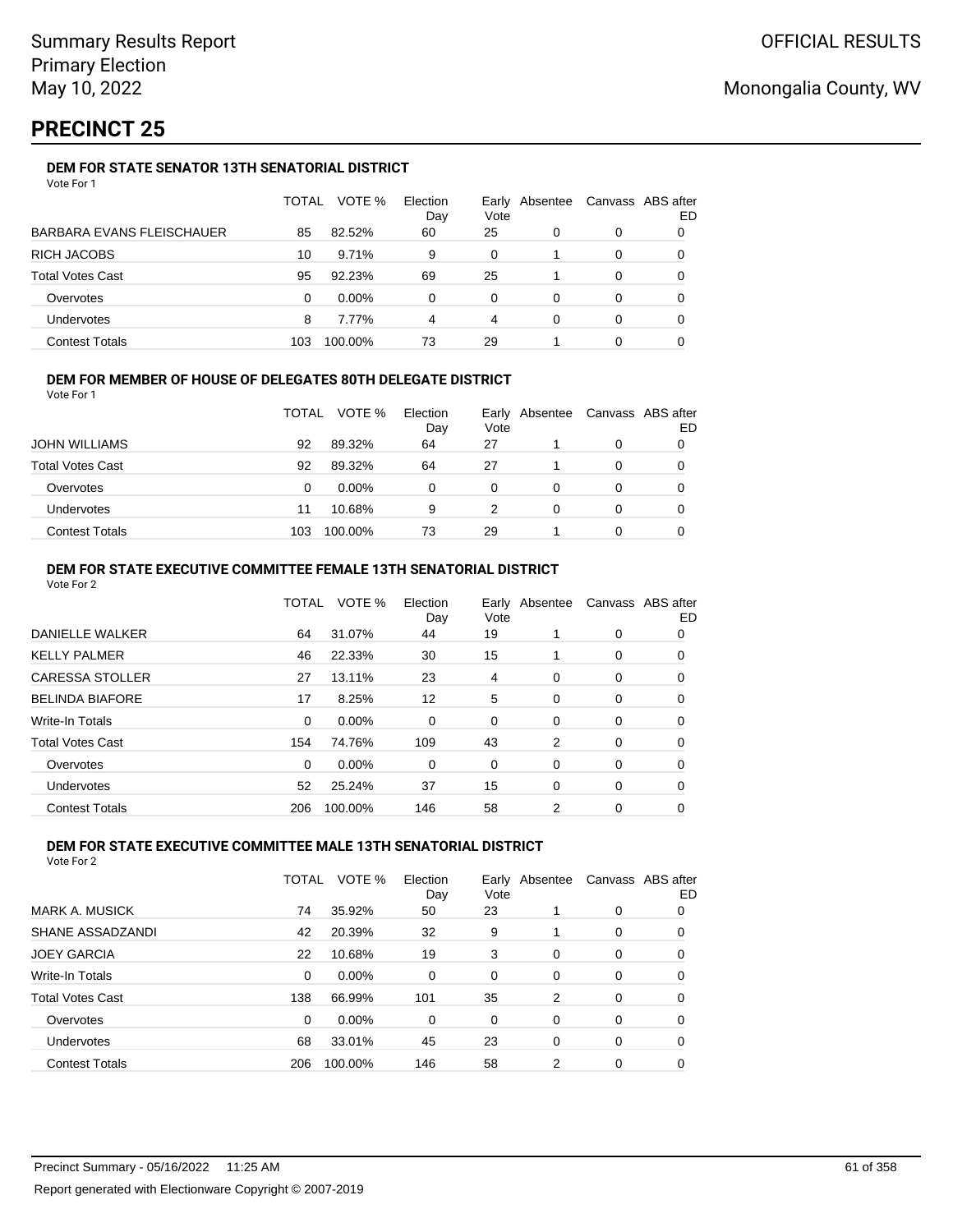# **PRECINCT 25**

|                  | TOTAL | VOTE %   | Election<br>Day | Vote | Early Absentee | Canvass ABS after | ED |
|------------------|-------|----------|-----------------|------|----------------|-------------------|----|
| DONNA HIDOCK     | 81    | 78.64%   | 55              | 25   |                | 0                 |    |
| Total Votes Cast | 81    | 78.64%   | 55              | 25   |                | 0                 |    |
| Overvotes        | 0     | $0.00\%$ | 0               | 0    |                | 0                 |    |
| Undervotes       | 22    | 21.36%   | 18              | 4    | 0              | 0                 |    |
| Contest Totals   | 103   | 100.00%  | 73              | 29   |                | ი                 |    |

#### **DEM FOR COUNTY COMMISSIONER** Vote For 1

|                         | TOTAL | VOTE %  | Election<br>Day | Vote | Early Absentee | Canvass ABS after | ED |
|-------------------------|-------|---------|-----------------|------|----------------|-------------------|----|
| <b>BOB BEACH</b>        | 72    | 69.90%  | 48              | 23   |                | 0                 |    |
| <b>Total Votes Cast</b> | 72    | 69.90%  | 48              | 23   |                | 0                 |    |
| Overvotes               | 0     | 0.00%   | 0               | 0    | 0              | $\Omega$          |    |
| <b>Undervotes</b>       | 31    | 30.10%  | 25              | 6    | $\Omega$       | 0                 |    |
| <b>Contest Totals</b>   | 103   | 100.00% | 73              | 29   |                | $\Omega$          |    |

## **DEM FOR COUNTY CLERK**

| Vote For 1 |  |  |
|------------|--|--|
|------------|--|--|

|                         | TOTAL | VOTE %   | Election<br>Day | Vote | Early Absentee | Canvass ABS after | ED |
|-------------------------|-------|----------|-----------------|------|----------------|-------------------|----|
| CARYE L. BLANEY         | 86    | 83.50%   | 58              | 27   |                | 0                 |    |
| <b>Total Votes Cast</b> | 86    | 83.50%   | 58              | 27   |                | 0                 |    |
| Overvotes               | 0     | $0.00\%$ | 0               | 0    | 0              | 0                 |    |
| <b>Undervotes</b>       | 17    | 16.50%   | 15              |      | 0              | 0                 |    |
| <b>Contest Totals</b>   | 103   | 100.00%  | 73              | 29   |                | 0                 |    |

### **DEM FOR CONGRESSIONAL DISTRICT EXECUTIVE COMMITTEE DIST 2 FEMALE**

Vote For 1

|                         | TOTAL | VOTE %   | Election<br>Day | Early<br>Vote | Absentee | Canvass ABS after | ED |
|-------------------------|-------|----------|-----------------|---------------|----------|-------------------|----|
| <b>RYLEE HAUGHT</b>     | 62    | 60.19%   | 41              | 20            |          | 0                 | O  |
| Write-In Totals         | 0     | $0.00\%$ | 0               | 0             | 0        | 0                 | O  |
| <b>Total Votes Cast</b> | 62    | 60.19%   | 41              | 20            |          | 0                 | O  |
| Overvotes               | 0     | $0.00\%$ | $\Omega$        | 0             | 0        | 0                 |    |
| Undervotes              | 41    | 39.81%   | 32              | 9             | 0        | 0                 |    |
| <b>Contest Totals</b>   | 103   | 100.00%  | 73              | 29            |          | 0                 |    |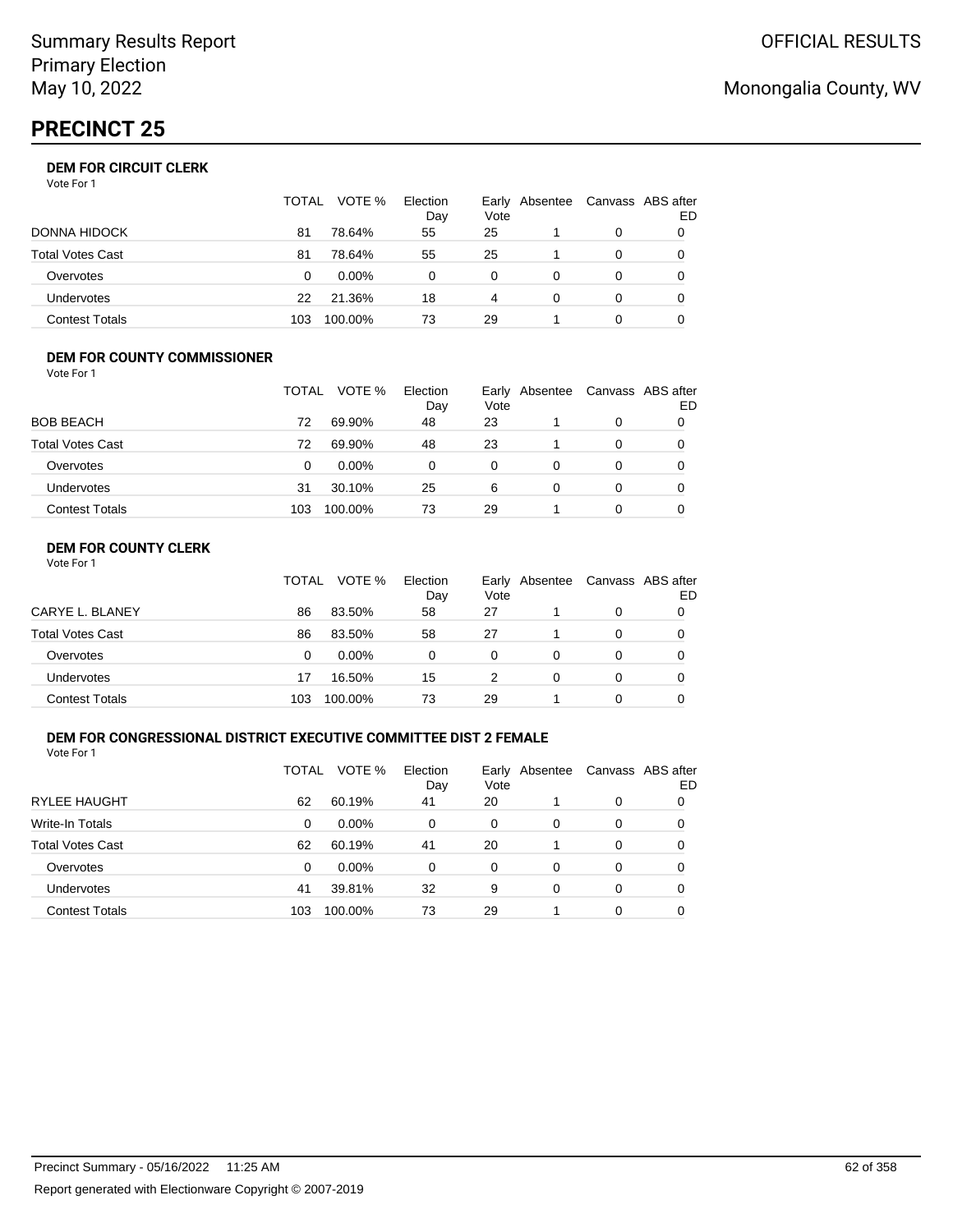# **PRECINCT 25**

#### **DEM FOR CONGRESSIONAL DISTRICT EXECUTIVE COMMITTEE DIST 2 MALE** Vote For 1

| VULCIUII                   |              |          |                 |          |                |   |                          |
|----------------------------|--------------|----------|-----------------|----------|----------------|---|--------------------------|
|                            | <b>TOTAL</b> | VOTE %   | Election<br>Day | Vote     | Early Absentee |   | Canvass ABS after<br>ED. |
| SHANE ASSADZANDI           | 55           | 53.40%   | 40              | 14       |                | 0 | 0                        |
| <b>CHARLES (JR) KRAFFT</b> | 20           | 19.42%   | 13              |          | 0              | 0 | 0                        |
| Write-In Totals            | $\Omega$     | $0.00\%$ | 0               | 0        | 0              | 0 | 0                        |
| <b>Total Votes Cast</b>    | 75           | 72.82%   | 53              | 21       |                | 0 | 0                        |
| Overvotes                  | $\Omega$     | 0.00%    | 0               | $\Omega$ | $\Omega$       | 0 | 0                        |
| <b>Undervotes</b>          | 28           | 27.18%   | 20              | 8        | 0              | 0 | 0                        |
| <b>Contest Totals</b>      | 103          | 100.00%  | 73              | 29       |                | 0 | 0                        |
|                            |              |          |                 |          |                |   |                          |

### **DEM FOR SENATORIAL EXECUTIVE COMMITTEE FEMALE 13TH SENATORIAL DISTRICT**

Vote For 1

|                         | TOTAL | VOTE %   | Election<br>Day | Vote | Early Absentee |          | Canvass ABS after<br>ED |
|-------------------------|-------|----------|-----------------|------|----------------|----------|-------------------------|
| NO CANDIDATE(S) FILED   | 0     | $0.00\%$ | 0               | 0    | 0              | 0        |                         |
| <b>Write-In Totals</b>  |       | $0.97\%$ | 0               |      | 0              | 0        | 0                       |
| <b>Total Votes Cast</b> |       | 0.97%    | 0               |      | 0              | 0        |                         |
| Overvotes               | 0     | 0.00%    | 0               | 0    | 0              | 0        | 0                       |
| <b>Undervotes</b>       | 102   | 99.03%   | 73              | 28   |                | $\Omega$ | 0                       |
| <b>Contest Totals</b>   | 103   | 100.00%  | 73              | 29   |                |          |                         |

### **DEM FOR SENATORIAL EXECUTIVE COMMITTEE MALE 13TH SENATORIAL DISTRICT**

Vote For 1

|                         | TOTAL | VOTE %   | Election<br>Day | Vote | Early Absentee | Canvass ABS after | ED |
|-------------------------|-------|----------|-----------------|------|----------------|-------------------|----|
| SHANE ASSADZANDI        | 59    | 57.28%   | 40              | 18   |                | 0                 |    |
| <b>Write-In Totals</b>  | 0     | $0.00\%$ | 0               | 0    | 0              | 0                 |    |
| <b>Total Votes Cast</b> | 59    | 57.28%   | 40              | 18   |                | 0                 |    |
| Overvotes               | 0     | $0.00\%$ | 0               | 0    | 0              | 0                 |    |
| Undervotes              | 44    | 42.72%   | 33              | 11   | 0              | 0                 |    |
| <b>Contest Totals</b>   | 103   | 100.00%  | 73              | 29   |                | 0                 |    |

#### **DEM FOR COUNTY EXECUTIVE COMMITTEE DISTRICT - FEMALE COMMITTEE DISTRICT 3** Vote For 1

|                            | TOTAL | VOTE %   | Election<br>Day | Early<br>Vote | Absentee | Canvass ABS after | ED |
|----------------------------|-------|----------|-----------------|---------------|----------|-------------------|----|
| BARBARA MILTENBERGER GREEN | 61    | 59.22%   | 41              | 19            |          | 0                 |    |
| <b>Write-In Totals</b>     | 0     | $0.00\%$ | 0               | 0             | 0        | 0                 |    |
| <b>Total Votes Cast</b>    | 61    | 59.22%   | 41              | 19            |          | 0                 |    |
| Overvotes                  | 0     | $0.00\%$ | 0               | 0             | 0        | 0                 |    |
| Undervotes                 | 42    | 40.78%   | 32              | 10            | 0        | 0                 |    |
| <b>Contest Totals</b>      | 103   | 100.00%  | 73              | 29            |          | 0                 |    |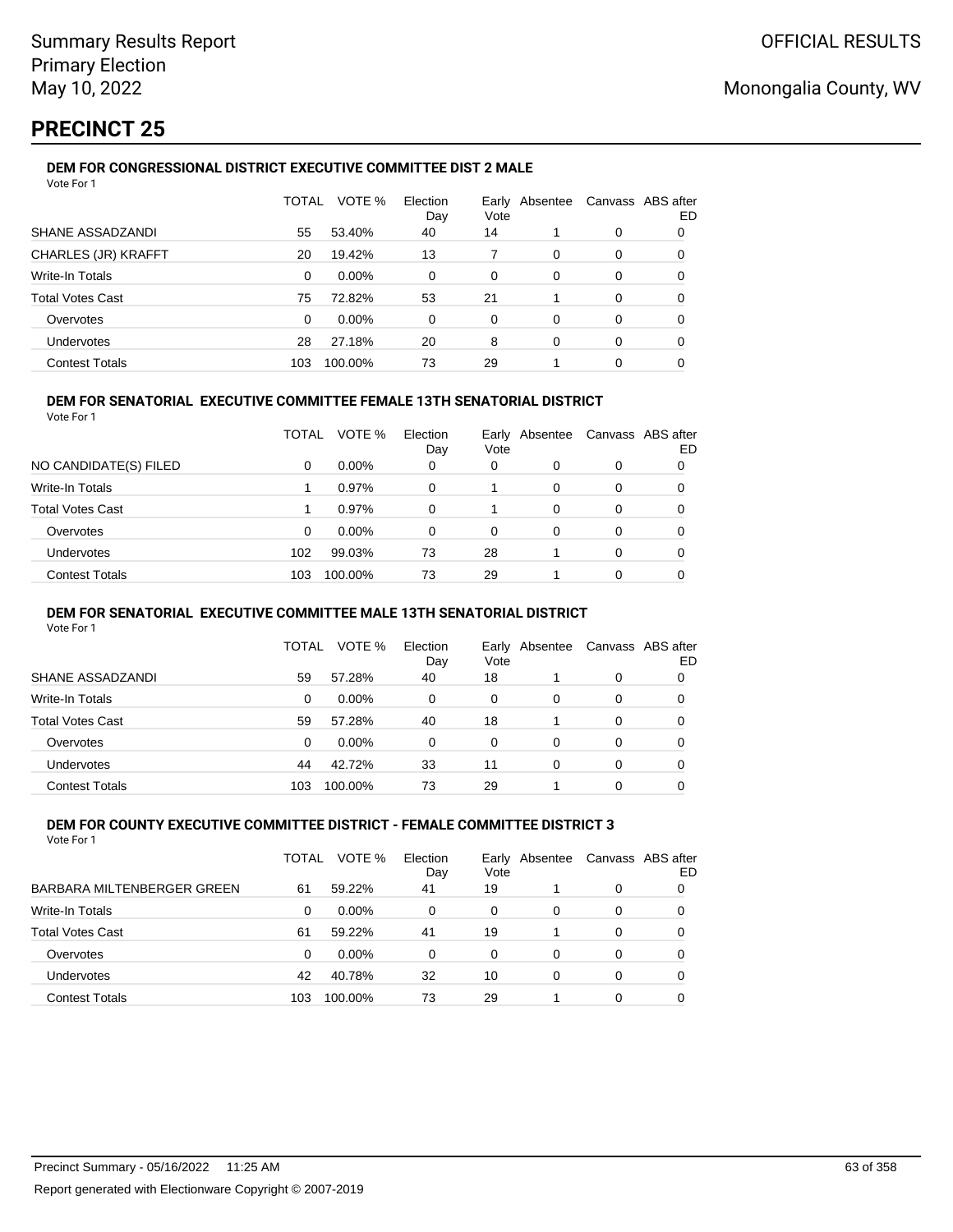# **PRECINCT 25**

#### **DEM FOR COUNTY EXECUTIVE COMMITTEE DISTRICT - MALE COMMITTEE DISTRICT 3** Vote For 1

|                         | TOTAL | VOTE %   | Election<br>Day | Early<br>Vote | Absentee | Canvass ABS after | ED |
|-------------------------|-------|----------|-----------------|---------------|----------|-------------------|----|
| DADY DADYBURJOR         | 58    | 56.31%   | 38              | 19            |          | 0                 | 0  |
| Write-In Totals         | 0     | $0.00\%$ | 0               | 0             | 0        | 0                 | 0  |
| <b>Total Votes Cast</b> | 58    | 56.31%   | 38              | 19            |          | 0                 | 0  |
| Overvotes               | 0     | $0.00\%$ | 0               | 0             | 0        | 0                 | 0  |
| Undervotes              | 45    | 43.69%   | 35              | 10            | 0        | 0                 |    |
| <b>Contest Totals</b>   | 103   | 100.00%  | 73              | 29            |          | 0                 |    |

## **NON-PARTISAN BOARD OF EDUCATION**

Vote For 3

|                         | TOTAL | VOTE %  | Election<br>Day | Vote | Early Absentee |   | Canvass ABS after<br>ED |
|-------------------------|-------|---------|-----------------|------|----------------|---|-------------------------|
| DANIEL BERRY            | 118   | 23.27%  | 79              | 38   |                | 0 | 0                       |
| <b>JENNIFER HAGERTY</b> | 69    | 13.61%  | 52              | 16   |                | 0 | 0                       |
| <b>MICHAEL KELLY</b>    | 61    | 12.03%  | 38              | 23   | 0              | 0 | 0                       |
| <b>CRISTY MOATS</b>     | 54    | 10.65%  | 41              | 13   | 0              | 0 | 0                       |
| <b>BRANDON MYERS</b>    | 36    | 7.10%   | 24              | 11   |                | 0 | 0                       |
| <b>Write-In Totals</b>  |       | 0.20%   |                 | 0    | $\Omega$       | 0 | $\Omega$                |
| <b>Total Votes Cast</b> | 339   | 66.86%  | 235             | 101  | 3              | 0 | 0                       |
| Overvotes               | 0     | 0.00%   | 0               | 0    | 0              | 0 | $\Omega$                |
| <b>Undervotes</b>       | 168   | 33.14%  | 113             | 55   | 0              | 0 | 0                       |
| <b>Contest Totals</b>   | 507   | 100.00% | 348             | 156  | 3              | 0 | 0                       |

## **FOR CONSERVATION DISTRICT SUPERVISOR**

|                         | TOTAL | VOTE %  | Election<br>Day | Vote | Early Absentee |   | Canvass ABS after<br>ED |
|-------------------------|-------|---------|-----------------|------|----------------|---|-------------------------|
| MARK "MR. MARK" MYERS   | 66    | 39.05%  | 38              | 27   |                | 0 | O                       |
| <b>ANDREW PRICE</b>     | 60    | 35.50%  | 47              | 13   | 0              | 0 | O                       |
| Write-In Totals         | 0     | 0.00%   | $\Omega$        | 0    | 0              | 0 | 0                       |
| <b>Total Votes Cast</b> | 126   | 74.56%  | 85              | 40   |                | 0 | 0                       |
| Overvotes               | 0     | 0.00%   | 0               | 0    | 0              | 0 | 0                       |
| <b>Undervotes</b>       | 43    | 25.44%  | 31              | 12   | 0              | 0 | 0                       |
| <b>Contest Totals</b>   | 169   | 100.00% | 116             | 52   |                | 0 | 0                       |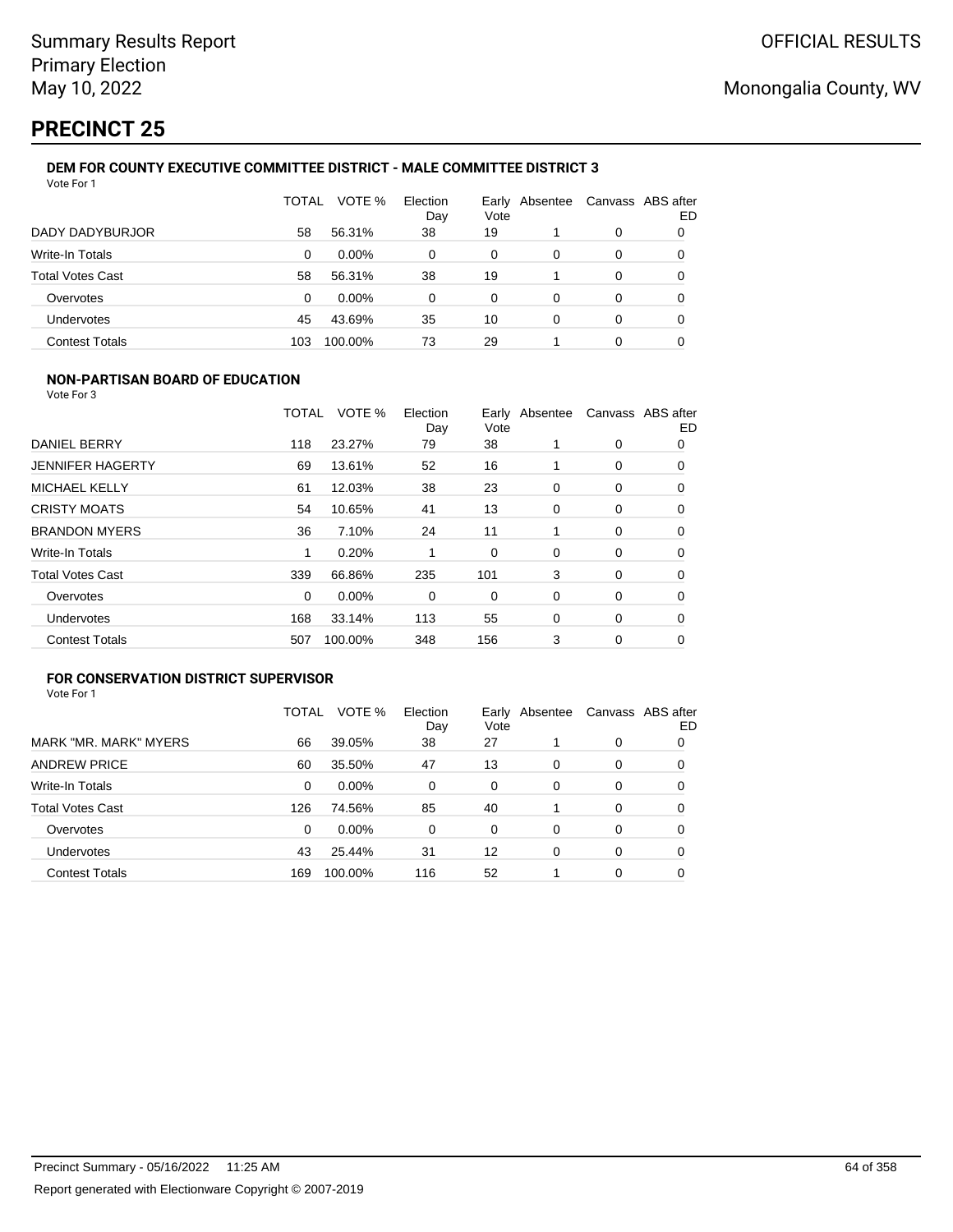# **PRECINCT 26**

| <b>Statistics</b>                     | TOTAL  | Election<br>Day | Vote | Early Absentee |          | Canvass ABS after<br>ED. |
|---------------------------------------|--------|-----------------|------|----------------|----------|--------------------------|
| Registered Voters - Total             | 1.284  |                 |      |                |          |                          |
| Registered Voters - REPUBLICAN        | 312    |                 |      |                |          |                          |
| <b>Registered Voters - DEMOCRATIC</b> | 534    |                 |      |                |          |                          |
| Registered Voters - NON-PARTISAN      | 438    |                 |      |                |          |                          |
| <b>Ballots Cast - Total</b>           | 266    | 188             | 69   | 7              | $\Omega$ | 2                        |
| <b>Ballots Cast - REPUBLICAN</b>      | 118    | 75              | 39   | 4              | $\Omega$ | 0                        |
| <b>Ballots Cast - DEMOCRATIC</b>      | 141    | 107             | 29   | 3              | $\Omega$ | 2                        |
| Ballots Cast - NON-PARTISAN           | 7      | 6               | 1    | 0              | $\Omega$ | $\Omega$                 |
| <b>Ballots Cast - Blank</b>           | 0      | 0               | 0    | 0              | 0        | 0                        |
| Voter Turnout - Total                 | 20.72% |                 |      |                |          |                          |
| Voter Turnout - REPUBLICAN            | 37.82% |                 |      |                |          |                          |
| Voter Turnout - DEMOCRATIC            | 26.40% |                 |      |                |          |                          |
| Voter Turnout - NON-PARTISAN          | 1.60%  |                 |      |                |          |                          |

## **REP FOR U.S. HOUSE OF REPRESENTATIVES 2ND DIST**

Vote For 1

|                               | TOTAL | VOTE %   | Election<br>Day | Earlv<br>Vote | Absentee |   | Canvass ABS after<br>ED |
|-------------------------------|-------|----------|-----------------|---------------|----------|---|-------------------------|
| DAVID B. MCKINLEY             | 69    | 58.47%   | 41              | 24            | 4        | 0 | O                       |
| ALEXANDER X. MOONEY           | 31    | 26.27%   | 24              | 7             | 0        | 0 | 0                       |
| <b>SUSAN BUCHSER-LOCHOCKI</b> | 13    | 11.02%   |                 | 6             | 0        | 0 | 0                       |
| <b>MIKE SECKMAN</b>           | 2     | 1.69%    | 2               | 0             | 0        | 0 | 0                       |
| RHONDA A. HERCULES            |       | 0.85%    | $\Omega$        | 1             | 0        | 0 | 0                       |
| <b>Total Votes Cast</b>       | 116   | 98.31%   | 74              | 38            | 4        | 0 | 0                       |
| Overvotes                     | 0     | $0.00\%$ | 0               | 0             | 0        | 0 | 0                       |
| <b>Undervotes</b>             | 2     | 1.69%    |                 | 1             | 0        | 0 | 0                       |
| <b>Contest Totals</b>         | 118   | 100.00%  | 75              | 39            | 4        | 0 | 0                       |

### **REP FOR STATE SENATOR 13TH SENATORIAL DISTRICT**

| Vote For 1 |  |  |  |
|------------|--|--|--|
|------------|--|--|--|

|                         | TOTAL | VOTE %   | Election<br>Day | Early Absentee<br>Vote |   | Canvass ABS after | ED |
|-------------------------|-------|----------|-----------------|------------------------|---|-------------------|----|
| <b>MIKE OLIVERIO</b>    | 87    | 73.73%   | 59              | 24                     | 4 | 0                 |    |
| <b>CARLY BRAUN</b>      | 26    | 22.03%   | 14              | 12                     | 0 | 0                 | O  |
| <b>Total Votes Cast</b> | 113   | 95.76%   | 73              | 36                     | 4 | 0                 |    |
| Overvotes               | 0     | $0.00\%$ | 0               | 0                      | 0 | 0                 |    |
| Undervotes              | 5     | 4.24%    | 2               | 3                      | 0 | 0                 | 0  |
| <b>Contest Totals</b>   | 118   | 100.00%  | 75              | 39                     | 4 | 0                 |    |

### **REP FOR MEMBER OF HOUSE OF DELEGATES 80TH DELEGATE DISTRICT**

|                         | TOTAL | VOTE %   | Election<br>Day | Vote | Early Absentee | Canvass ABS after | ED |
|-------------------------|-------|----------|-----------------|------|----------------|-------------------|----|
| <b>JUSTIN WHITE</b>     | 85    | 72.03%   | 55              | 26   | 4              | 0                 |    |
| <b>Total Votes Cast</b> | 85    | 72.03%   | 55              | 26   | 4              | 0                 |    |
| Overvotes               | 0     | $0.00\%$ | 0               | 0    | 0              | 0                 |    |
| Undervotes              | 33    | 27.97%   | 20              | 13   | 0              | 0                 |    |
| <b>Contest Totals</b>   | 118   | 100.00%  | 75              | 39   | 4              | $\Omega$          |    |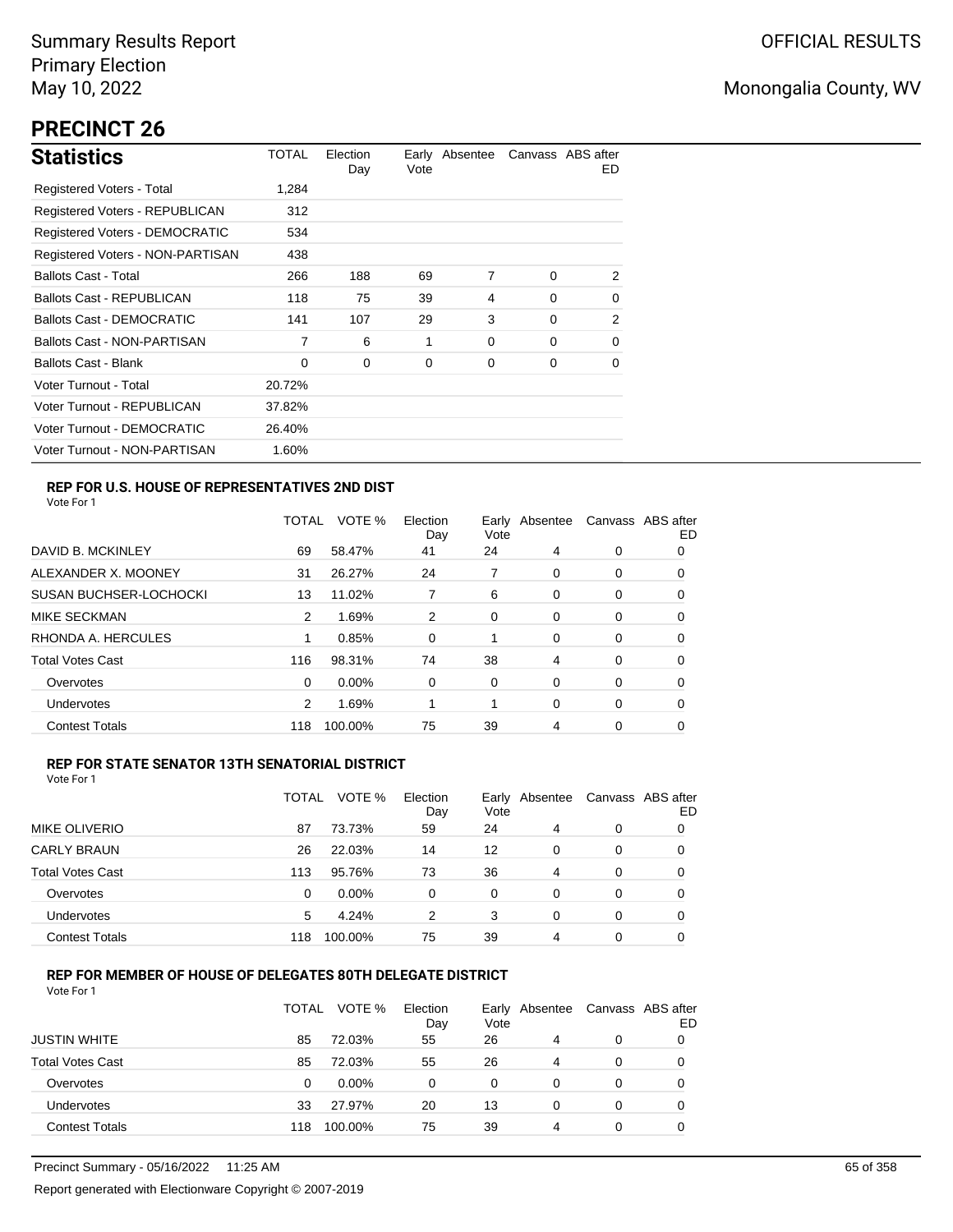# **PRECINCT 26**

#### **REP FOR STATE EXECUTIVE COMMITTEE FEMALE 13TH SENATORIAL DISTRICT** Vote For 2

|                         | TOTAL | VOTE %   | Election<br>Day | Vote | Early Absentee |   | Canvass ABS after<br>ED |
|-------------------------|-------|----------|-----------------|------|----------------|---|-------------------------|
| KANDI NUZUM             | 67    | 28.39%   | 40              | 23   | 4              | 0 | 0                       |
| Write-In Totals         | 2     | 0.85%    | 2               | 0    | 0              | 0 |                         |
| <b>Total Votes Cast</b> | 69    | 29.24%   | 42              | 23   | 4              | 0 |                         |
| Overvotes               | 0     | $0.00\%$ | 0               | 0    | 0              | 0 |                         |
| Undervotes              | 167   | 70.76%   | 108             | 55   | 4              | 0 | 0                       |
| <b>Contest Totals</b>   | 236   | 100.00%  | 150             | 78   | 8              | 0 |                         |

### **REP FOR STATE EXECUTIVE COMMITTEE MALE 13TH SENATORIAL DISTRICT**

Vote For 2

|                         | TOTAL    | VOTE %   | Election<br>Day | Vote | Early Absentee |          | Canvass ABS after<br>ED |
|-------------------------|----------|----------|-----------------|------|----------------|----------|-------------------------|
| <b>KYLE MCAVOY</b>      | 62       | 26.27%   | 38              | 23   |                | 0        | 0                       |
| <b>GUY WARD</b>         | 33       | 13.98%   | 22              | 10   |                | 0        | 0                       |
| PHIL MALLOW             | 22       | 9.32%    | 12              | 8    | 2              | 0        | 0                       |
| <b>Write-In Totals</b>  | $\Omega$ | $0.00\%$ | 0               | 0    | 0              | 0        | 0                       |
| <b>Total Votes Cast</b> | 117      | 49.58%   | 72              | 41   | 4              | 0        | 0                       |
| Overvotes               | $\Omega$ | $0.00\%$ | 0               | 0    | 0              | 0        | 0                       |
| Undervotes              | 119      | 50.42%   | 78              | 37   | 4              | $\Omega$ | 0                       |
| <b>Contest Totals</b>   | 236      | 100.00%  | 150             | 78   | 8              | 0        | 0                       |

### **REP FOR CIRCUIT CLERK**

Vote For 1

|                         | TOTAL | VOTE %   | Election<br>Day | Vote | Early Absentee | Canvass ABS after | ED |
|-------------------------|-------|----------|-----------------|------|----------------|-------------------|----|
| NO CANDIDATE(S) FILED   |       | $0.00\%$ | 0               | 0    |                | 0                 |    |
| <b>Total Votes Cast</b> | 0     | $0.00\%$ | 0               | 0    | Ω              | 0                 |    |
| Overvotes               | 0     | $0.00\%$ | 0               | 0    | Ω              | 0                 |    |
| <b>Undervotes</b>       | 118   | 100.00%  | 75              | 39   | 4              | 0                 |    |
| <b>Contest Totals</b>   | 118   | 100.00%  | 75              | 39   | 4              | 0                 |    |

#### **REP FOR COUNTY COMMISSIONER** Vote For 1

|                         | TOTAL | VOTE %   | Election<br>Day | Vote     | Early Absentee |          | Canvass ABS after<br>ED |
|-------------------------|-------|----------|-----------------|----------|----------------|----------|-------------------------|
| <b>SEAN P. SIKORA</b>   | 73    | 61.86%   | 46              | 25       | 2              | 0        | 0                       |
| CHARLES D. HARTZOG      | 28    | 23.73%   | 18              | 10       | 0              | 0        | 0                       |
| <b>Total Votes Cast</b> | 101   | 85.59%   | 64              | 35       | 2              | 0        | 0                       |
| Overvotes               | 0     | $0.00\%$ | $\Omega$        | $\Omega$ | 0              | $\Omega$ | 0                       |
| Undervotes              | 17    | 14.41%   | 11              | 4        | $\mathcal{P}$  | $\Omega$ | 0                       |
| <b>Contest Totals</b>   | 118   | 100.00%  | 75              | 39       | 4              | $\Omega$ | 0                       |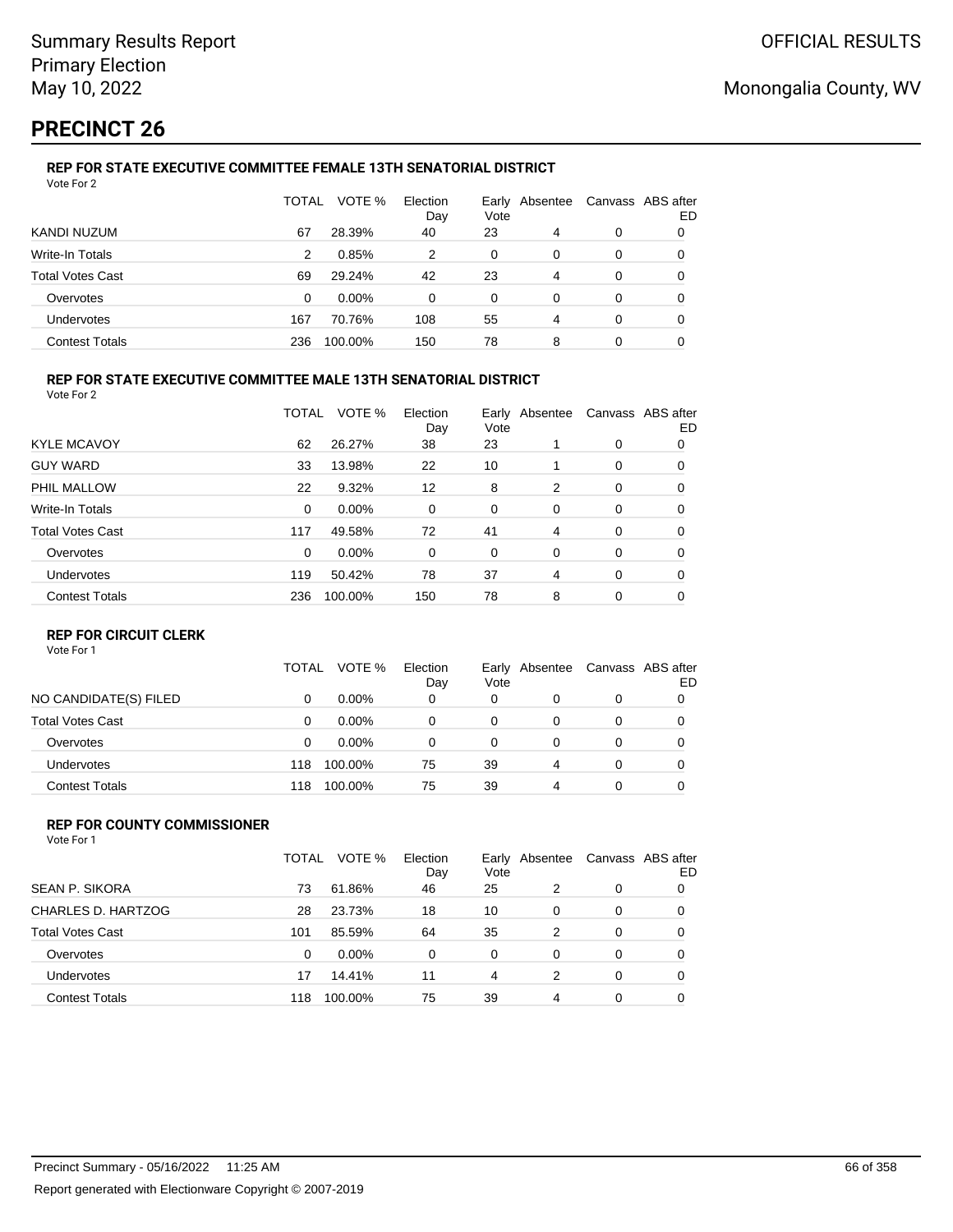Vote For 1

|                       | TOTAL | VOTE %   | Election<br>Day | Vote | Early Absentee | Canvass ABS after | ED |
|-----------------------|-------|----------|-----------------|------|----------------|-------------------|----|
| NO CANDIDATE(S) FILED |       | $0.00\%$ | 0               | 0    |                | 0                 |    |
| Total Votes Cast      |       | $0.00\%$ |                 | 0    |                | 0                 |    |
| Overvotes             |       | $0.00\%$ |                 | 0    |                | 0                 |    |
| Undervotes            | 118   | 100.00%  | 75              | 39   | 4              | 0                 |    |
| Contest Totals        | 118   | 100.00%  | 75              | 39   |                |                   |    |

#### **REP FOR CONGRESSIONAL DISTRICT EXECUTIVE COMMITTEE DIST 2 FEMALE** Vote For 1

|                         | TOTAL | VOTE %   | Election<br>Day | Early<br>Vote | Absentee | Canvass ABS after | ED |
|-------------------------|-------|----------|-----------------|---------------|----------|-------------------|----|
| VIRGINIA "GINA" BROWN   | 76    | 64.41%   | 46              | 26            | 4        | 0                 | O  |
| Write-In Totals         | 0     | $0.00\%$ | 0               | 0             | 0        | 0                 | O  |
| <b>Total Votes Cast</b> | 76    | 64.41%   | 46              | 26            | 4        | 0                 | O  |
| Overvotes               | 0     | $0.00\%$ | 0               | 0             | 0        | 0                 |    |
| <b>Undervotes</b>       | 42    | 35.59%   | 29              | 13            | 0        | 0                 |    |
| <b>Contest Totals</b>   | 118   | 100.00%  | 75              | 39            | 4        | 0                 |    |

#### **REP FOR CONGRESSIONAL DISTRICT EXECUTIVE COMMITTEE DIST 2 MALE** Vote For 1

|                         | TOTAL | VOTE %  | Election<br>Day | Vote     | Early Absentee |          | Canvass ABS after<br>ED. |
|-------------------------|-------|---------|-----------------|----------|----------------|----------|--------------------------|
| <b>SAM BROWN</b>        | 59    | 50.00%  | 39              | 19       |                | 0        | 0                        |
| <b>ETHAN MOORE</b>      | 17    | 14.41%  | 10              | 7        | $\Omega$       | 0        | 0                        |
| Write-In Totals         | 0     | 0.00%   | 0               | 0        | $\Omega$       | 0        | 0                        |
| <b>Total Votes Cast</b> | 76    | 64.41%  | 49              | 26       |                | $\Omega$ | 0                        |
| Overvotes               | 0     | 0.00%   | $\Omega$        | $\Omega$ | $\Omega$       | $\Omega$ | 0                        |
| <b>Undervotes</b>       | 42    | 35.59%  | 26              | 13       | 3              | $\Omega$ | 0                        |
| <b>Contest Totals</b>   | 118   | 100.00% | 75              | 39       | 4              | $\Omega$ | 0                        |
|                         |       |         |                 |          |                |          |                          |

#### **REP FOR SENATORIAL EXECUTIVE COMMITTEE FEMALE 13TH SENATORIAL DISTRICT** Vote For 1

|                         | TOTAL | VOTE %   | Election<br>Day | Vote | Early Absentee |   | Canvass ABS after<br>ED |
|-------------------------|-------|----------|-----------------|------|----------------|---|-------------------------|
| NO CANDIDATE(S) FILED   | 0     | $0.00\%$ | 0               | 0    | 0              | 0 |                         |
| <b>Write-In Totals</b>  | 0     | $0.00\%$ | 0               | 0    | 0              | 0 |                         |
| <b>Total Votes Cast</b> | 0     | $0.00\%$ | 0               | 0    | 0              | 0 | 0                       |
| Overvotes               | 0     | $0.00\%$ | 0               | 0    | $\Omega$       | 0 | 0                       |
| <b>Undervotes</b>       | 118   | 100.00%  | 75              | 39   | 4              | 0 | 0                       |
| <b>Contest Totals</b>   | 118   | 100.00%  | 75              | 39   | 4              | 0 |                         |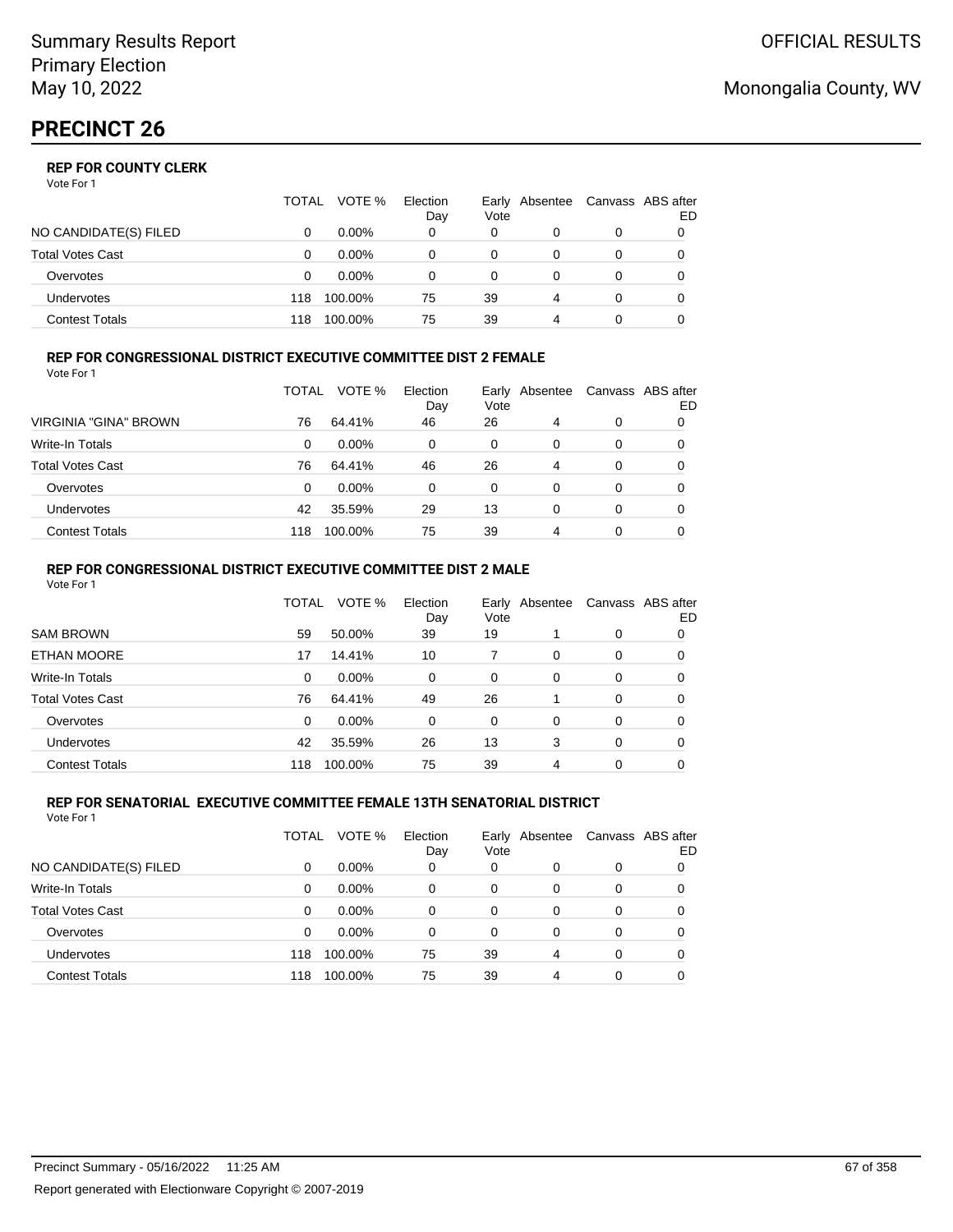# **PRECINCT 26**

#### **REP FOR SENATORIAL EXECUTIVE COMMITTEE MALE 13TH SENATORIAL DISTRICT** Vote For 1

|                         | TOTAL | VOTE %   | Election<br>Day | Vote | Early Absentee |   | Canvass ABS after<br>ED |
|-------------------------|-------|----------|-----------------|------|----------------|---|-------------------------|
| <b>WES NUGENT</b>       | 82    | 69.49%   | 52              | 26   | 4              | 0 | 0                       |
| Write-In Totals         | 0     | $0.00\%$ | 0               | 0    | 0              | 0 | 0                       |
| <b>Total Votes Cast</b> | 82    | 69.49%   | 52              | 26   | 4              | 0 |                         |
| Overvotes               | 0     | $0.00\%$ | 0               | 0    | 0              | 0 |                         |
| <b>Undervotes</b>       | 36    | 30.51%   | 23              | 13   | 0              | 0 | 0                       |
| <b>Contest Totals</b>   | 118   | 100.00%  | 75              | 39   | 4              | 0 |                         |

### **REP FOR COUNTY EXECUTIVE COMMITTEE DISTRICT - FEMALE COMMITTEE DISTRICT 3**

Vote For 1

|                       | TOTAL | VOTE %   | Election<br>Day | Vote | Early Absentee | Canvass ABS after | ED |
|-----------------------|-------|----------|-----------------|------|----------------|-------------------|----|
| NO CANDIDATE(S) FILED | 0     | $0.00\%$ | 0               | 0    | 0              | 0                 |    |
| Write-In Totals       | 0     | $0.00\%$ | 0               | 0    | 0              | 0                 | 0  |
| Total Votes Cast      | 0     | $0.00\%$ | 0               | 0    | 0              | 0                 |    |
| Overvotes             | 0     | $0.00\%$ | 0               | 0    | 0              | 0                 |    |
| Undervotes            | 118   | 100.00%  | 75              | 39   | 4              | 0                 |    |
| <b>Contest Totals</b> | 118   | 100.00%  | 75              | 39   | 4              | 0                 |    |

### **REP FOR COUNTY EXECUTIVE COMMITTEE DISTRICT - MALE COMMITTEE DISTRICT 3**

Vote For 1

|                       | TOTAL    | VOTE %   | Election<br>Day | Vote     | Early Absentee |   | Canvass ABS after<br>ED |
|-----------------------|----------|----------|-----------------|----------|----------------|---|-------------------------|
| NO CANDIDATE(S) FILED | $\Omega$ | $0.00\%$ | 0               | $\Omega$ | 0              | 0 |                         |
| Write-In Totals       | $\Omega$ | $0.00\%$ | 0               | 0        | 0              | 0 |                         |
| Total Votes Cast      | $\Omega$ | $0.00\%$ | 0               | 0        | 0              | 0 |                         |
| Overvotes             | $\Omega$ | $0.00\%$ | $\Omega$        | 0        | 0              | 0 |                         |
| Undervotes            | 118      | 100.00%  | 75              | 39       | 4              | 0 |                         |
| <b>Contest Totals</b> | 118      | 100.00%  | 75              | 39       | 4              | 0 |                         |

#### **DEM FOR U.S. HOUSE OF REPRESENTATIVES 2ND DIST** Vote For 1

|                          | TOTAL | VOTE %   | Election<br>Day | Vote     | Early Absentee |          | Canvass ABS after<br>ED |
|--------------------------|-------|----------|-----------------|----------|----------------|----------|-------------------------|
| <b>BARRY LEE WENDELL</b> | 89    | 63.12%   | 68              | 19       | 2              | 0        | 0                       |
| ANGELA J. DWYER          | 35    | 24.82%   | 25              | 7        |                | 0        | 2                       |
| <b>Total Votes Cast</b>  | 124   | 87.94%   | 93              | 26       | 3              | 0        | 2                       |
| Overvotes                | 0     | $0.00\%$ | $\Omega$        | $\Omega$ | $\Omega$       | $\Omega$ | 0                       |
| Undervotes               | 17    | 12.06%   | 14              | 3        | $\Omega$       | 0        | 0                       |
| <b>Contest Totals</b>    | 141   | 100.00%  | 107             | 29       | 3              | 0        | ົ                       |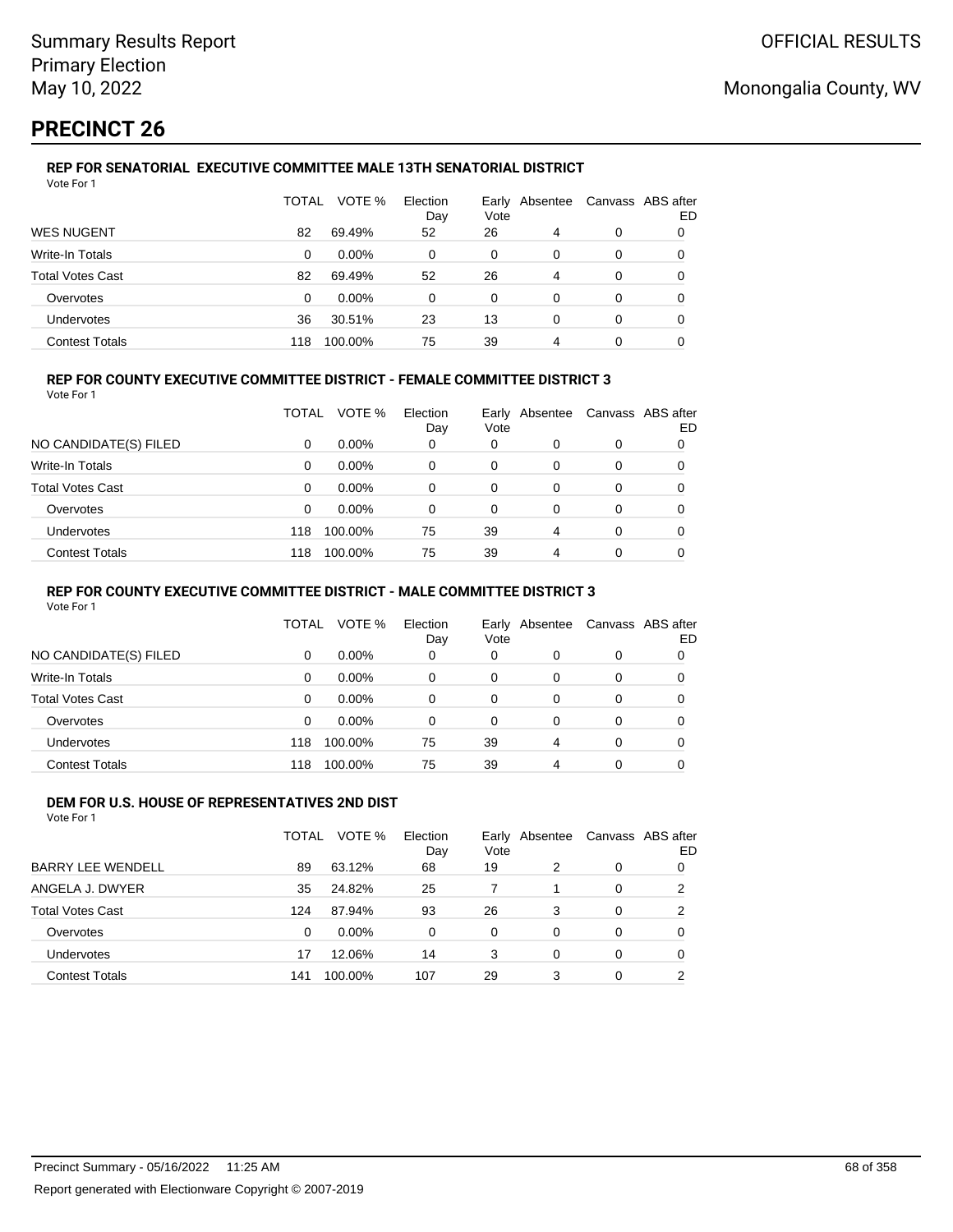# **PRECINCT 26**

## **DEM FOR STATE SENATOR 13TH SENATORIAL DISTRICT**

|                           | TOTAL | VOTE %   | Election<br>Day | Early Absentee<br>Vote |   | Canvass ABS after | ED |
|---------------------------|-------|----------|-----------------|------------------------|---|-------------------|----|
| BARBARA EVANS FLEISCHAUER | 121   | 85.82%   | 89              | 28                     | 3 | 0                 |    |
| RICH JACOBS               | 15    | 10.64%   | 14              | 0                      | 0 | 0                 |    |
| Total Votes Cast          | 136   | 96.45%   | 103             | 28                     | 3 | 0                 |    |
| Overvotes                 | 0     | $0.00\%$ | 0               | 0                      | 0 | 0                 |    |
| Undervotes                | 5     | 3.55%    | 4               |                        | 0 | 0                 |    |
| <b>Contest Totals</b>     | 141   | 100.00%  | 107             | 29                     | 3 | 0                 |    |

### **DEM FOR MEMBER OF HOUSE OF DELEGATES 80TH DELEGATE DISTRICT**

Vote For 1

|                         | <b>TOTAL</b> | VOTE %   | Election<br>Day | Vote | Early Absentee |   | Canvass ABS after<br>ED |
|-------------------------|--------------|----------|-----------------|------|----------------|---|-------------------------|
| <b>JOHN WILLIAMS</b>    | 123          | 87.23%   | 93              | 26   | 3              | 0 |                         |
| <b>Total Votes Cast</b> | 123          | 87.23%   | 93              | 26   | 3              |   |                         |
| Overvotes               | 0            | $0.00\%$ | 0               | 0    |                |   |                         |
| <b>Undervotes</b>       | 18           | 12.77%   | 14              | 3    |                | 0 |                         |
| <b>Contest Totals</b>   | 141          | 100.00%  | 107             | 29   | 3              |   |                         |

### **DEM FOR STATE EXECUTIVE COMMITTEE FEMALE 13TH SENATORIAL DISTRICT**

| Vote For 2              |              |         |                 |      |                |                   |    |
|-------------------------|--------------|---------|-----------------|------|----------------|-------------------|----|
|                         | <b>TOTAL</b> | VOTE %  | Election<br>Day | Vote | Early Absentee | Canvass ABS after | ED |
| DANIELLE WALKER         | 101          | 35.82%  | 77              | 23   |                | 0                 | 0  |
| <b>KELLY PALMER</b>     | 61           | 21.63%  | 46              | 11   | 2              | 0                 | 2  |
| <b>CARESSA STOLLER</b>  | 36           | 12.77%  | 29              | 5    | 2              | 0                 | 0  |
| <b>BELINDA BIAFORE</b>  | 15           | 5.32%   | 11              | 2    | 0              | 0                 | 2  |
| <b>Write-In Totals</b>  | $\Omega$     | 0.00%   | $\Omega$        | 0    | 0              | 0                 | 0  |
| <b>Total Votes Cast</b> | 213          | 75.53%  | 163             | 41   | 5              | 0                 | 4  |
| Overvotes               | $\Omega$     | 0.00%   | $\Omega$        | 0    | $\Omega$       | 0                 | 0  |
| <b>Undervotes</b>       | 69           | 24.47%  | 51              | 17   |                | 0                 | 0  |
| <b>Contest Totals</b>   | 282          | 100.00% | 214             | 58   | 6              | 0                 |    |
|                         |              |         |                 |      |                |                   |    |

### **DEM FOR STATE EXECUTIVE COMMITTEE MALE 13TH SENATORIAL DISTRICT**

|                         | <b>TOTAL</b> | VOTE %   | Election<br>Day | Vote     | Early Absentee |          | Canvass ABS after<br>ED |
|-------------------------|--------------|----------|-----------------|----------|----------------|----------|-------------------------|
| <b>MARK A. MUSICK</b>   | 90           | 31.91%   | 72              | 16       |                | 0        |                         |
| SHANE ASSADZANDI        | 60           | 21.28%   | 49              | 11       | $\Omega$       | 0        | 0                       |
| <b>JOEY GARCIA</b>      | 36           | 12.77%   | 25              | 8        |                | 0        | 2                       |
| <b>Write-In Totals</b>  | $\Omega$     | 0.00%    | $\Omega$        | $\Omega$ | $\Omega$       | $\Omega$ | 0                       |
| <b>Total Votes Cast</b> | 186          | 65.96%   | 146             | 35       | 2              | $\Omega$ | 3                       |
| Overvotes               | $\Omega$     | $0.00\%$ | $\Omega$        | $\Omega$ | $\Omega$       | $\Omega$ | 0                       |
| Undervotes              | 96           | 34.04%   | 68              | 23       | 4              | 0        |                         |
| <b>Contest Totals</b>   | 282          | 100.00%  | 214             | 58       | 6              | 0        | 4                       |
|                         |              |          |                 |          |                |          |                         |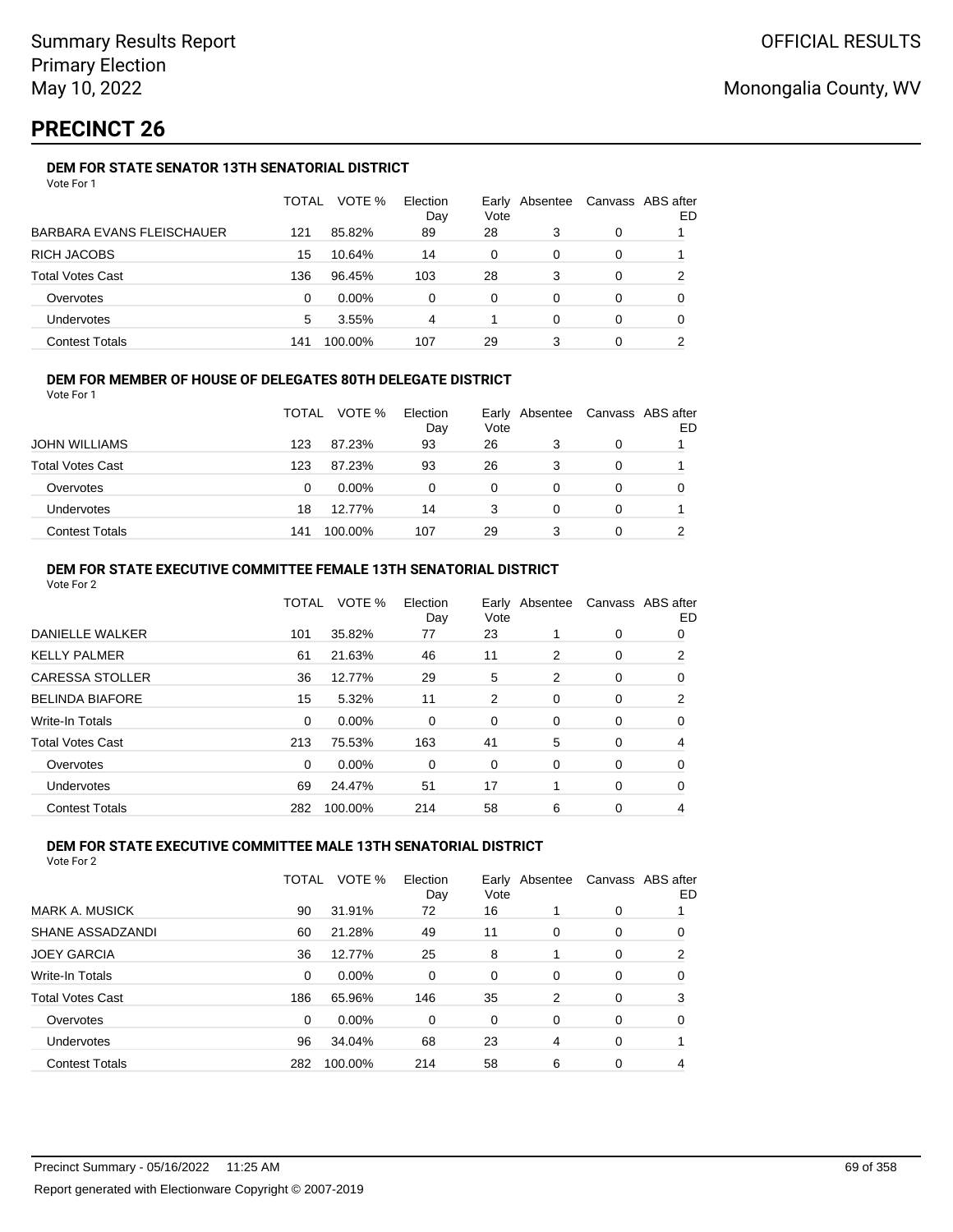# **PRECINCT 26**

## **DEM FOR CIRCUIT CLERK**

| Vote For 1 |  |
|------------|--|
|------------|--|

|                       | <b>TOTAL</b> | VOTE %   | Election<br>Day | Vote     | Early Absentee | Canvass ABS after | ED |
|-----------------------|--------------|----------|-----------------|----------|----------------|-------------------|----|
| DONNA HIDOCK          | 100          | 70.92%   | 79              | 17       |                | 0                 |    |
| Total Votes Cast      | 100          | 70.92%   | 79              | 17       | 3              |                   |    |
| Overvotes             | 0            | $0.00\%$ | 0               | $\Omega$ |                |                   |    |
| <b>Undervotes</b>     | 41           | 29.08%   | 28              | 12       |                |                   |    |
| <b>Contest Totals</b> | 141          | 100.00%  | 107             | 29       |                |                   |    |

#### **DEM FOR COUNTY COMMISSIONER** Vote For 1

|                         | <b>TOTAL</b> | VOTE %   | Election<br>Day | Vote | Early Absentee | Canvass ABS after | ED |
|-------------------------|--------------|----------|-----------------|------|----------------|-------------------|----|
| <b>BOB BEACH</b>        | 109          | 77.30%   | 85              | 20   | 3              | 0                 |    |
| <b>Total Votes Cast</b> | 109          | 77.30%   | 85              | 20   | 3              | 0                 |    |
| Overvotes               | 0            | $0.00\%$ | 0               | 0    | $\Omega$       | $\Omega$          |    |
| <b>Undervotes</b>       | 32           | 22.70%   | 22              | 9    | 0              | 0                 |    |
| <b>Contest Totals</b>   | 141          | 100.00%  | 107             | 29   |                | $\Omega$          |    |

## **DEM FOR COUNTY CLERK**

|                         | TOTAL | VOTE %   | Election<br>Day | Vote | Early Absentee | Canvass ABS after | ED |
|-------------------------|-------|----------|-----------------|------|----------------|-------------------|----|
| CARYE L. BLANEY         | 108   | 76.60%   | 82              | 21   |                | 0                 |    |
| <b>Total Votes Cast</b> | 108   | 76.60%   | 82              | 21   |                | 0                 |    |
| Overvotes               | 0     | $0.00\%$ | 0               | 0    | 0              | 0                 |    |
| Undervotes              | 33    | 23.40%   | 25              | 8    | 0              | 0                 |    |
| <b>Contest Totals</b>   | 141   | 100.00%  | 107             | 29   |                | 0                 |    |

### **DEM FOR CONGRESSIONAL DISTRICT EXECUTIVE COMMITTEE DIST 2 FEMALE**

Vote For 1

|                         | TOTAL | VOTE %   | Election<br>Day | Vote | Early Absentee | Canvass ABS after | ED |
|-------------------------|-------|----------|-----------------|------|----------------|-------------------|----|
| <b>RYLEE HAUGHT</b>     | 88    | 62.41%   | 69              | 15   | 3              | 0                 |    |
| Write-In Totals         | 0     | $0.00\%$ | 0               | 0    | 0              | 0                 | O  |
| <b>Total Votes Cast</b> | 88    | 62.41%   | 69              | 15   | 3              | 0                 |    |
| Overvotes               | 0     | $0.00\%$ | $\Omega$        | 0    | 0              | 0                 | 0  |
| Undervotes              | 53    | 37.59%   | 38              | 14   | 0              | 0                 |    |
| <b>Contest Totals</b>   | 141   | 100.00%  | 107             | 29   | 3              | 0                 | ົ  |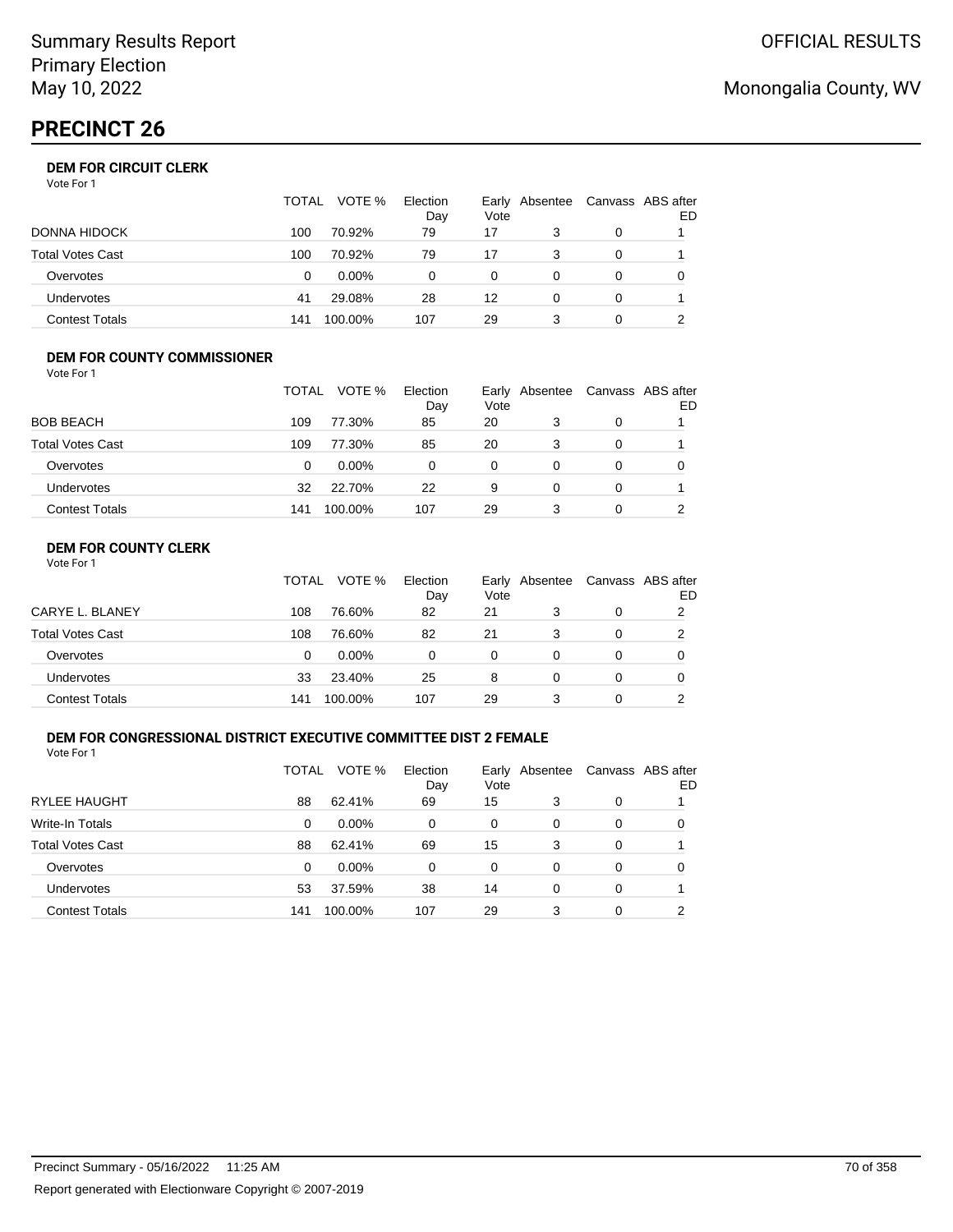# **PRECINCT 26**

## **DEM FOR CONGRESSIONAL DISTRICT EXECUTIVE COMMITTEE DIST 2 MALE**

| Vote For 1              |              |          |                 |               |          |   |                          |
|-------------------------|--------------|----------|-----------------|---------------|----------|---|--------------------------|
|                         | <b>TOTAL</b> | VOTE %   | Election<br>Day | Early<br>Vote | Absentee |   | Canvass ABS after<br>ED. |
| SHANE ASSADZANDI        | 76           | 53.90%   | 60              | 16            | 0        | 0 | 0                        |
| CHARLES (JR) KRAFFT     | 20           | 14.18%   | 14              | 3             | 2        | 0 |                          |
| Write-In Totals         | 0            | $0.00\%$ | 0               | 0             | 0        | 0 | 0                        |
| <b>Total Votes Cast</b> | 96           | 68.09%   | 74              | 19            | 2        | 0 |                          |
| Overvotes               | $\Omega$     | $0.00\%$ | 0               | 0             | 0        | 0 | 0                        |
| Undervotes              | 45           | 31.91%   | 33              | 10            |          | 0 |                          |
| <b>Contest Totals</b>   | 141          | 100.00%  | 107             | 29            | 3        | 0 | 2                        |

### **DEM FOR SENATORIAL EXECUTIVE COMMITTEE FEMALE 13TH SENATORIAL DISTRICT**

Vote For 1

|                         | TOTAL | VOTE %   | Election<br>Day | Vote | Early Absentee |   | Canvass ABS after<br>ED |
|-------------------------|-------|----------|-----------------|------|----------------|---|-------------------------|
| NO CANDIDATE(S) FILED   | 0     | $0.00\%$ | 0               | 0    | 0              | 0 |                         |
| <b>Write-In Totals</b>  | 0     | $0.00\%$ | 0               | 0    | 0              | 0 | 0                       |
| <b>Total Votes Cast</b> | 0     | $0.00\%$ | 0               | 0    | 0              | 0 |                         |
| Overvotes               | 0     | 0.00%    | 0               | 0    | 0              | 0 | 0                       |
| Undervotes              | 141   | 100.00%  | 107             | 29   | 3              | 0 | 2                       |
| <b>Contest Totals</b>   | 141   | 100.00%  | 107             | 29   | 3              |   |                         |

### **DEM FOR SENATORIAL EXECUTIVE COMMITTEE MALE 13TH SENATORIAL DISTRICT**

Vote For 1

|                         | TOTAL | VOTE %   | Election<br>Day | Vote | Early Absentee | Canvass ABS after | ED |
|-------------------------|-------|----------|-----------------|------|----------------|-------------------|----|
| SHANE ASSADZANDI        | 88    | 62.41%   | 64              | 20   | 3              | 0                 |    |
| <b>Write-In Totals</b>  | 0     | $0.00\%$ | 0               | 0    | 0              | 0                 |    |
| <b>Total Votes Cast</b> | 88    | 62.41%   | 64              | 20   | 3              | 0                 |    |
| Overvotes               | 0     | $0.00\%$ | 0               | 0    | 0              | 0                 |    |
| Undervotes              | 53    | 37.59%   | 43              | 9    | 0              | 0                 |    |
| <b>Contest Totals</b>   | 141   | 100.00%  | 107             | 29   | 3              | 0                 | ົ  |

#### **DEM FOR COUNTY EXECUTIVE COMMITTEE DISTRICT - FEMALE COMMITTEE DISTRICT 3** Vote For 1

|                            | TOTAL | VOTE %   | Election<br>Day | Early<br>Vote | Absentee |   | Canvass ABS after<br>ED |
|----------------------------|-------|----------|-----------------|---------------|----------|---|-------------------------|
| BARBARA MILTENBERGER GREEN | 84    | 59.57%   | 64              | 16            | 3        | 0 |                         |
| <b>Write-In Totals</b>     | 0     | $0.00\%$ | 0               | 0             | 0        | 0 | 0                       |
| <b>Total Votes Cast</b>    | 84    | 59.57%   | 64              | 16            | 3        | 0 |                         |
| Overvotes                  | 0     | $0.00\%$ | 0               | 0             | 0        | 0 | 0                       |
| <b>Undervotes</b>          | 57    | 40.43%   | 43              | 13            | 0        | 0 |                         |
| <b>Contest Totals</b>      | 141   | 100.00%  | 107             | 29            | 3        | 0 | ົ                       |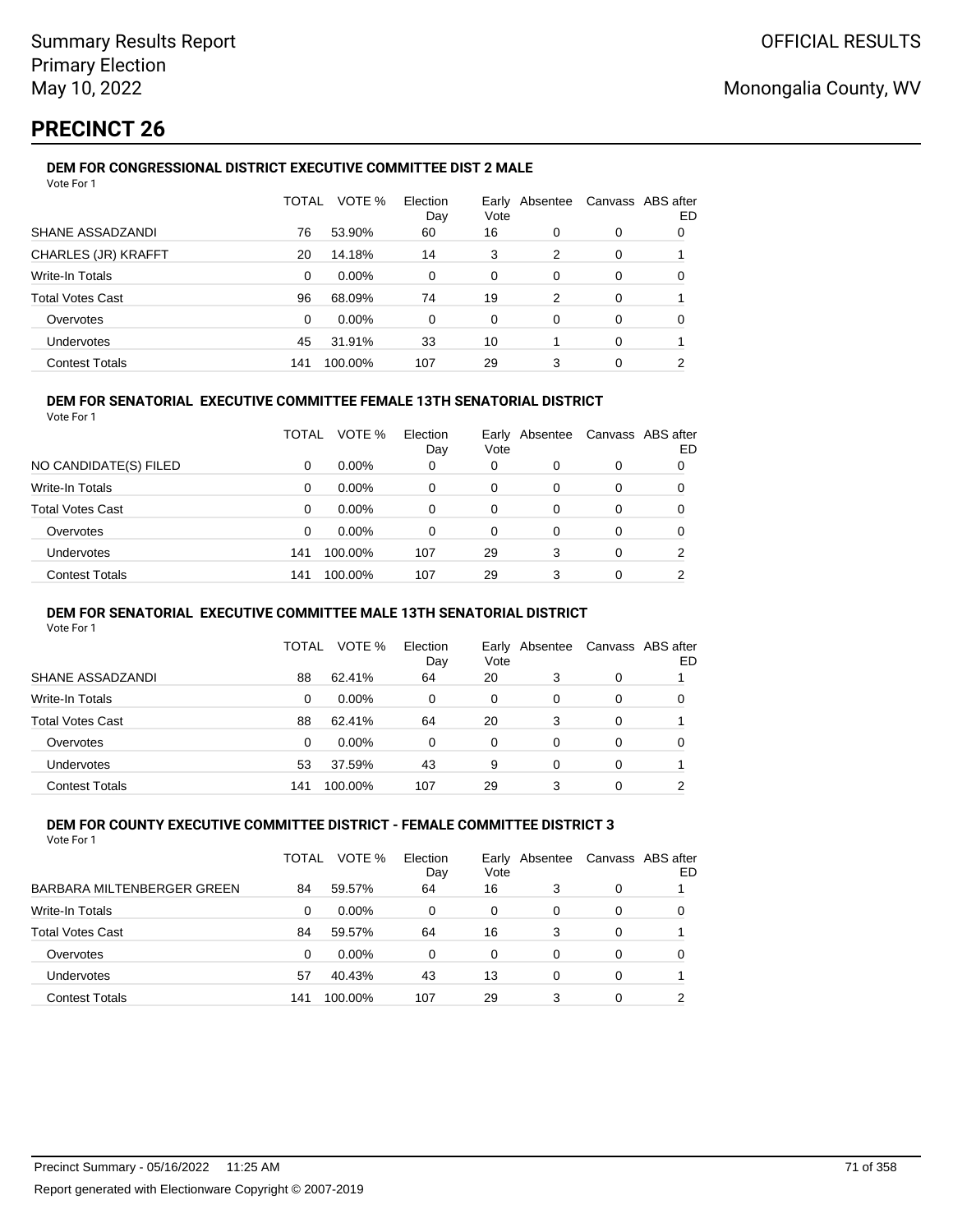# **PRECINCT 26**

#### **DEM FOR COUNTY EXECUTIVE COMMITTEE DISTRICT - MALE COMMITTEE DISTRICT 3** Vote For 1

|                         | TOTAL | VOTE %   | Election<br>Day | Earlv<br>Vote | Absentee | Canvass ABS after | ED |
|-------------------------|-------|----------|-----------------|---------------|----------|-------------------|----|
| DADY DADYBURJOR         | 78    | 55.32%   | 56              | 17            | 3        | 0                 | 2  |
| Write-In Totals         | 0     | $0.00\%$ | 0               | 0             | 0        | 0                 | 0  |
| <b>Total Votes Cast</b> | 78    | 55.32%   | 56              | 17            | 3        | 0                 | 2  |
| Overvotes               | 0     | $0.00\%$ | 0               | 0             | 0        | 0                 | 0  |
| Undervotes              | 63    | 44.68%   | 51              | 12            | 0        | 0                 | 0  |
| <b>Contest Totals</b>   | 141   | 100.00%  | 107             | 29            | 3        | 0                 | ົ  |

## **NON-PARTISAN BOARD OF EDUCATION**

Vote For 3

|                         | TOTAL    | VOTE %  | Election<br>Day | Vote | Early Absentee |             | Canvass ABS after<br>ED |
|-------------------------|----------|---------|-----------------|------|----------------|-------------|-------------------------|
| <b>DANIEL BERRY</b>     | 181      | 22.68%  | 127             | 45   |                | 0           | 2                       |
| <b>JENNIFER HAGERTY</b> | 155      | 19.42%  | 110             | 40   | 3              | 0           | 2                       |
| <b>MICHAEL KELLY</b>    | 126      | 15.79%  | 81              | 36   | 7              | 0           | 2                       |
| <b>CRISTY MOATS</b>     | 54       | 6.77%   | 37              | 17   | 0              | 0           | 0                       |
| <b>BRANDON MYERS</b>    | 52       | 6.52%   | 42              | 9    |                | 0           | 0                       |
| Write-In Totals         | 3        | 0.38%   | 3               | 0    | $\Omega$       | 0           | 0                       |
| <b>Total Votes Cast</b> | 571      | 71.55%  | 400             | 147  | 18             | $\mathbf 0$ | 6                       |
| Overvotes               | $\Omega$ | 0.00%   | 0               | 0    | 0              | 0           | $\Omega$                |
| Undervotes              | 227      | 28.45%  | 164             | 60   | 3              | $\mathbf 0$ | 0                       |
| <b>Contest Totals</b>   | 798      | 100.00% | 564             | 207  | 21             | 0           | 6                       |

## **FOR CONSERVATION DISTRICT SUPERVISOR**

|                         | TOTAL | VOTE %  | Election<br>Day | Early<br>Vote | Absentee |          | Canvass ABS after<br>ED |
|-------------------------|-------|---------|-----------------|---------------|----------|----------|-------------------------|
| MARK "MR. MARK" MYERS   | 108   | 40.60%  | 83              | 24            |          | 0        | 0                       |
| <b>ANDREW PRICE</b>     | 73    | 27.44%  | 48              | 21            | 2        | 0        | 2                       |
| Write-In Totals         |       | 0.38%   |                 | 0             | 0        | 0        | 0                       |
| <b>Total Votes Cast</b> | 182   | 68.42%  | 132             | 45            | 3        | 0        | 2                       |
| Overvotes               | 0     | 0.00%   | $\Omega$        | 0             | 0        | $\Omega$ | 0                       |
| <b>Undervotes</b>       | 84    | 31.58%  | 56              | 24            | 4        | 0        | 0                       |
| <b>Contest Totals</b>   | 266   | 100.00% | 188             | 69            |          | 0        | າ                       |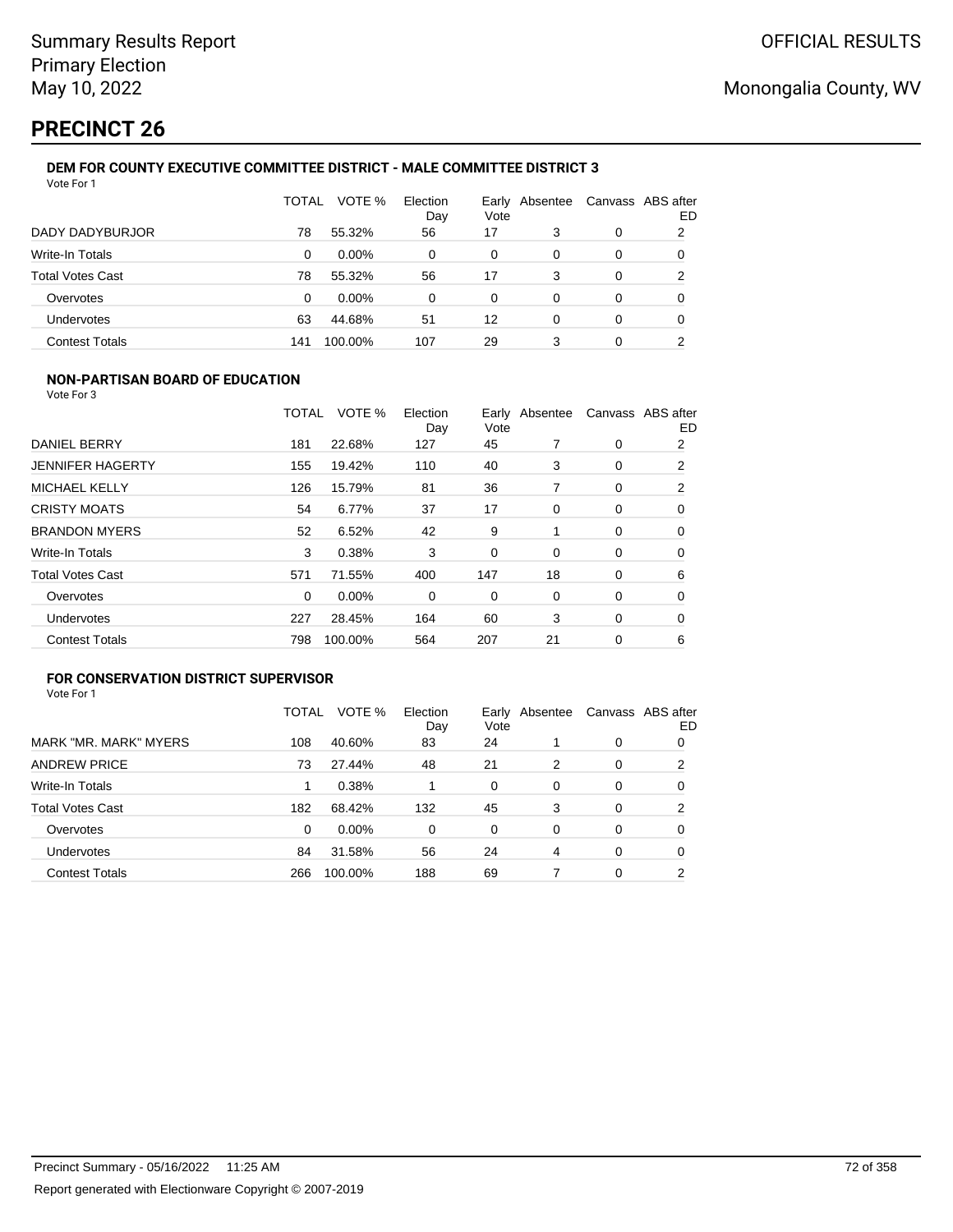# **PRECINCT 30**

| <b>Statistics</b>                | TOTAL  | Election<br>Day | Vote | Early Absentee |          | Canvass ABS after<br>ED. |
|----------------------------------|--------|-----------------|------|----------------|----------|--------------------------|
| Registered Voters - Total        | 607    |                 |      |                |          |                          |
| Registered Voters - REPUBLICAN   | 163    |                 |      |                |          |                          |
| Registered Voters - DEMOCRATIC   | 264    |                 |      |                |          |                          |
| Registered Voters - NON-PARTISAN | 180    |                 |      |                |          |                          |
| <b>Ballots Cast - Total</b>      | 140    | 88              | 47   | 3              |          | 1                        |
| <b>Ballots Cast - REPUBLICAN</b> | 55     | 31              | 22   | 2              | 0        | $\mathbf 0$              |
| <b>Ballots Cast - DEMOCRATIC</b> | 80     | 54              | 23   | 1              | 1        | $\mathbf{1}$             |
| Ballots Cast - NON-PARTISAN      | 5      | 3               | 2    | 0              | $\Omega$ | 0                        |
| <b>Ballots Cast - Blank</b>      | 0      | 0               | 0    | 0              | 0        | 0                        |
| Voter Turnout - Total            | 23.06% |                 |      |                |          |                          |
| Voter Turnout - REPUBLICAN       | 33.74% |                 |      |                |          |                          |
| Voter Turnout - DEMOCRATIC       | 30.30% |                 |      |                |          |                          |
| Voter Turnout - NON-PARTISAN     | 2.78%  |                 |      |                |          |                          |

## **REP FOR U.S. HOUSE OF REPRESENTATIVES 2ND DIST**

Vote For 1

|                               | TOTAL | VOTE %   | Election<br>Day | Earlv<br>Vote | Absentee |   | Canvass ABS after<br>ED |
|-------------------------------|-------|----------|-----------------|---------------|----------|---|-------------------------|
| DAVID B. MCKINLEY             | 26    | 47.27%   | 15              | 10            |          | 0 | O                       |
| ALEXANDER X. MOONEY           | 22    | 40.00%   | 12              | 10            | $\Omega$ | 0 | 0                       |
| <b>SUSAN BUCHSER-LOCHOCKI</b> | 6     | 10.91%   | 3               | 2             |          | 0 | 0                       |
| RHONDA A. HERCULES            |       | 1.82%    |                 | 0             | 0        | 0 | 0                       |
| <b>MIKE SECKMAN</b>           | 0     | 0.00%    | 0               | 0             | 0        | 0 | 0                       |
| <b>Total Votes Cast</b>       | 55    | 100.00%  | 31              | 22            | 2        | 0 | 0                       |
| Overvotes                     | 0     | $0.00\%$ | 0               | 0             | 0        | 0 | 0                       |
| Undervotes                    | 0     | $0.00\%$ | 0               | 0             | $\Omega$ | 0 | 0                       |
| <b>Contest Totals</b>         | 55    | 100.00%  | 31              | 22            | 2        | 0 | 0                       |

## **REP FOR STATE SENATOR 13TH SENATORIAL DISTRICT**

| Vote For 1 |  |
|------------|--|
|            |  |

|                         | TOTAL | VOTE %  | Election<br>Day | Vote | Early Absentee |   | Canvass ABS after<br>ED |
|-------------------------|-------|---------|-----------------|------|----------------|---|-------------------------|
| MIKE OLIVERIO           | 42    | 76.36%  | 25              | 16   |                | 0 |                         |
| <b>CARLY BRAUN</b>      | 8     | 14.55%  | 2               | 5    |                | 0 | O                       |
| <b>Total Votes Cast</b> | 50    | 90.91%  | 27              | 21   | 2              | 0 | O                       |
| Overvotes               | 0     | 0.00%   | 0               | 0    | 0              | 0 |                         |
| Undervotes              | 5     | 9.09%   | 4               |      | 0              | 0 | 0                       |
| <b>Contest Totals</b>   | 55    | 100.00% | 31              | 22   | າ              | 0 |                         |

## **REP FOR MEMBER OF HOUSE OF DELEGATES 79TH DELEGATE DISTRICT**

|                         | <b>TOTAL</b> | VOTE %  | Election<br>Day | Vote | Early Absentee | Canvass ABS after | ED |
|-------------------------|--------------|---------|-----------------|------|----------------|-------------------|----|
| <b>ZACH LEMAIRE</b>     | 34           | 61.82%  | 18              | 15   |                | $\Omega$          |    |
| <b>Total Votes Cast</b> | 34           | 61.82%  | 18              | 15   |                | 0                 |    |
| Overvotes               | 0            | 0.00%   | 0               | 0    | 0              | 0                 |    |
| Undervotes              | 21           | 38.18%  | 13              |      |                | $\Omega$          |    |
| <b>Contest Totals</b>   | 55           | 100.00% | 31              | 22   |                | 0                 |    |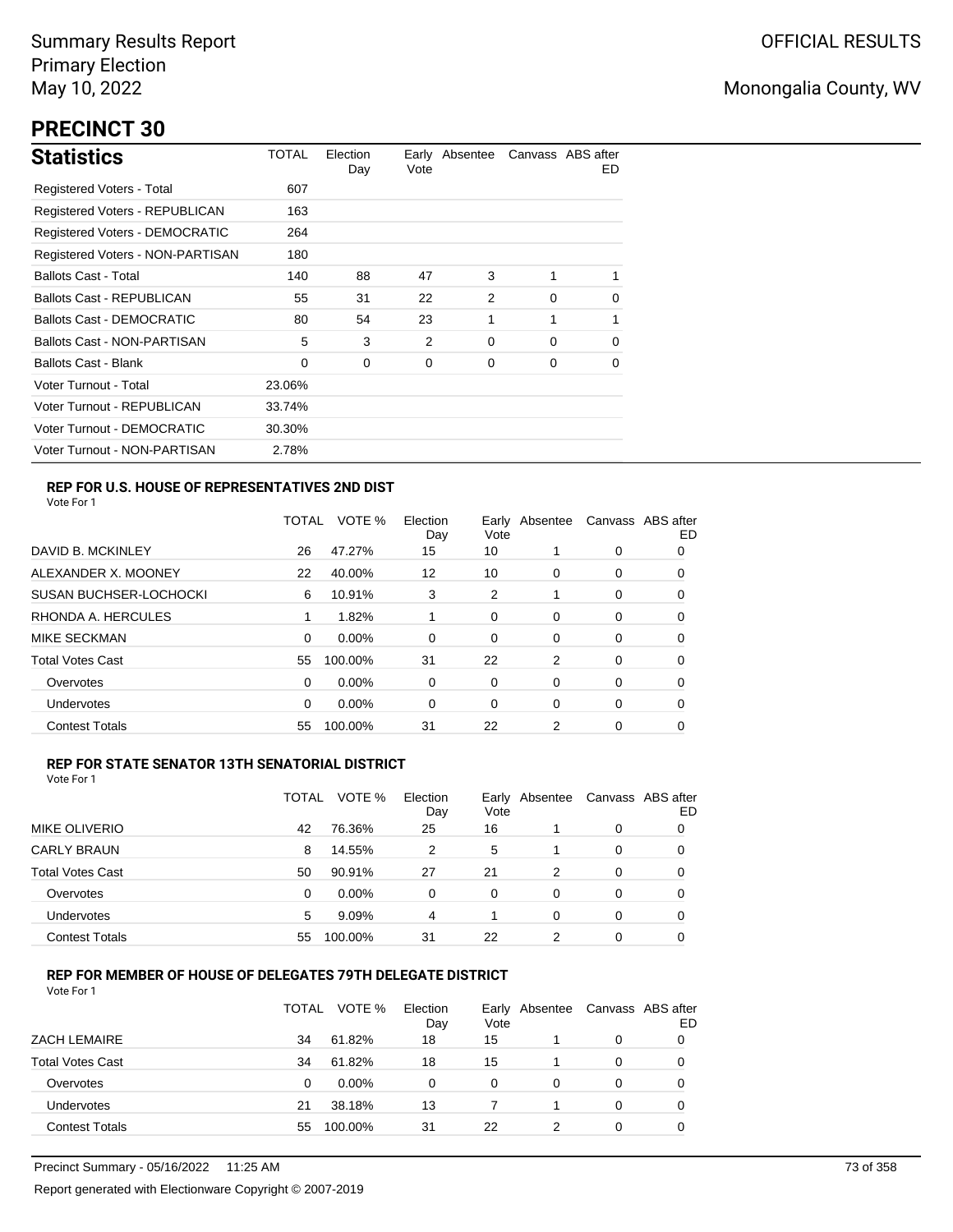# **PRECINCT 30**

#### **REP FOR STATE EXECUTIVE COMMITTEE FEMALE 13TH SENATORIAL DISTRICT** Vote For 2

|                         | TOTAL | VOTE %   | Election<br>Day | Vote | Early Absentee | Canvass ABS after | ED |
|-------------------------|-------|----------|-----------------|------|----------------|-------------------|----|
| KANDI NUZUM             | 28    | 25.45%   | 15              | 12   |                | 0                 |    |
| Write-In Totals         | 0     | $0.00\%$ | 0               | 0    | 0              | 0                 |    |
| <b>Total Votes Cast</b> | 28    | 25.45%   | 15              | 12   |                | 0                 |    |
| Overvotes               | 0     | $0.00\%$ | 0               | 0    | 0              | 0                 | O  |
| Undervotes              | 82    | 74.55%   | 47              | 32   | 3              | 0                 | 0  |
| <b>Contest Totals</b>   | 110   | 100.00%  | 62              | 44   | 4              | 0                 |    |

## **REP FOR STATE EXECUTIVE COMMITTEE MALE 13TH SENATORIAL DISTRICT**

Vote For 2

|                         | TOTAL    | VOTE %   | Election<br>Day | Vote | Early Absentee |          | Canvass ABS after<br>ED |
|-------------------------|----------|----------|-----------------|------|----------------|----------|-------------------------|
| <b>KYLE MCAVOY</b>      | 25       | 22.73%   | 12              | 12   |                | 0        | 0                       |
| <b>GUY WARD</b>         | 19       | 17.27%   | 10              | 8    |                | 0        | 0                       |
| PHIL MALLOW             | 14       | 12.73%   | 7               | 7    | $\Omega$       | 0        | 0                       |
| Write-In Totals         | $\Omega$ | $0.00\%$ | 0               | 0    | 0              | 0        | 0                       |
| <b>Total Votes Cast</b> | 58       | 52.73%   | 29              | 27   | 2              | 0        | 0                       |
| Overvotes               | $\Omega$ | $0.00\%$ | 0               | 0    | 0              | 0        | 0                       |
| Undervotes              | 52       | 47.27%   | 33              | 17   | 2              | $\Omega$ | 0                       |
| <b>Contest Totals</b>   | 110      | 100.00%  | 62              | 44   | 4              | 0        | 0                       |

## **REP FOR CIRCUIT CLERK**

Vote For 1

|                         | TOTAL | VOTE %   | Election<br>Day | Vote | Early Absentee | Canvass ABS after | ED |
|-------------------------|-------|----------|-----------------|------|----------------|-------------------|----|
| NO CANDIDATE(S) FILED   | 0     | $0.00\%$ | 0               | 0    | 0              | 0                 |    |
| <b>Total Votes Cast</b> | 0     | $0.00\%$ | 0               | 0    |                | 0                 |    |
| Overvotes               | 0     | $0.00\%$ | 0               | 0    |                | 0                 |    |
| <b>Undervotes</b>       | 55    | 100.00%  | 31              | 22   |                | 0                 |    |
| <b>Contest Totals</b>   | 55    | 100.00%  | 31              | 22   |                | 0                 |    |

#### **REP FOR COUNTY COMMISSIONER** Vote For 1

|                         | TOTAL | VOTE %   | Election<br>Day | Vote     | Early Absentee |          | Canvass ABS after<br>ED |
|-------------------------|-------|----------|-----------------|----------|----------------|----------|-------------------------|
| <b>SEAN P. SIKORA</b>   | 22    | 40.00%   | 12              | 10       | 0              | 0        |                         |
| CHARLES D. HARTZOG      | 15    | 27.27%   | 8               | 6        |                | 0        | 0                       |
| <b>Total Votes Cast</b> | 37    | 67.27%   | 20              | 16       |                | 0        | $\Omega$                |
| Overvotes               | 0     | $0.00\%$ | $\Omega$        | $\Omega$ | 0              | $\Omega$ | 0                       |
| <b>Undervotes</b>       | 18    | 32.73%   | 11              | 6        |                | $\Omega$ | 0                       |
| <b>Contest Totals</b>   | 55    | 100.00%  | 31              | 22       | 2              | $\Omega$ | 0                       |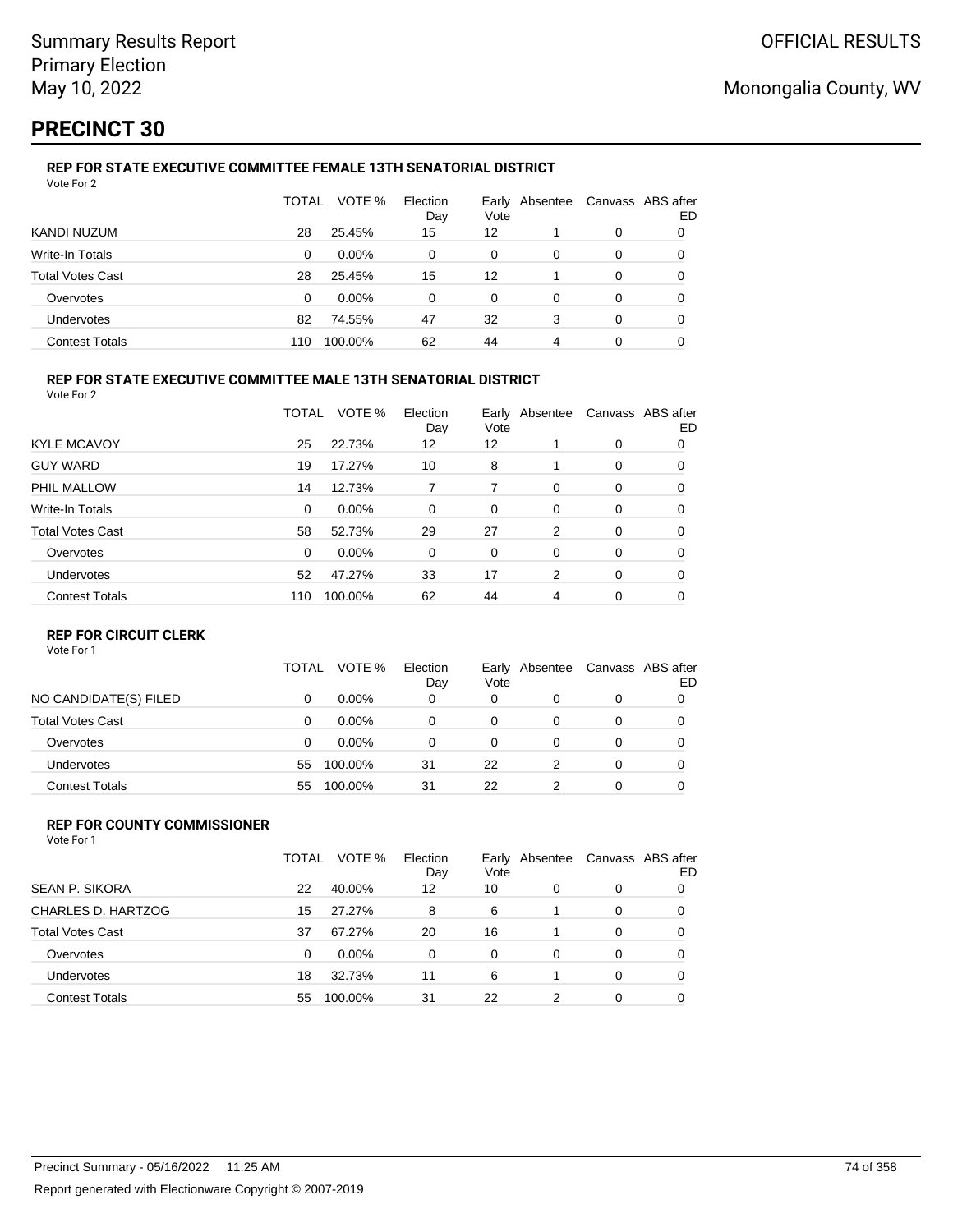|                       | TOTAL | VOTE %   | Election<br>Day | Vote | Early Absentee | Canvass ABS after | ED |
|-----------------------|-------|----------|-----------------|------|----------------|-------------------|----|
| NO CANDIDATE(S) FILED |       | $0.00\%$ | 0               | 0    |                | 0                 |    |
| Total Votes Cast      |       | $0.00\%$ |                 | 0    |                | 0                 |    |
| Overvotes             | 0     | $0.00\%$ |                 | 0    |                | 0                 |    |
| Undervotes            | 55    | 100.00%  | 31              | 22   |                | 0                 |    |
| Contest Totals        | 55    | 100.00%  | 31              | 22   |                |                   |    |

#### **REP FOR CONGRESSIONAL DISTRICT EXECUTIVE COMMITTEE DIST 2 FEMALE** Vote For 1

|                         | TOTAL | VOTE %   | Election<br>Day | Vote | Early Absentee | Canvass ABS after | ED |
|-------------------------|-------|----------|-----------------|------|----------------|-------------------|----|
| VIRGINIA "GINA" BROWN   | 32    | 58.18%   | 18              | 13   |                | 0                 | O  |
| <b>Write-In Totals</b>  | 0     | $0.00\%$ | 0               | 0    | 0              | 0                 | O  |
| <b>Total Votes Cast</b> | 32    | 58.18%   | 18              | 13   |                | 0                 | 0  |
| Overvotes               | 0     | $0.00\%$ | 0               | 0    | 0              | 0                 |    |
| <b>Undervotes</b>       | 23    | 41.82%   | 13              | 9    |                | 0                 |    |
| <b>Contest Totals</b>   | 55    | 100.00%  | 31              | 22   | 2              | 0                 |    |

#### **REP FOR CONGRESSIONAL DISTRICT EXECUTIVE COMMITTEE DIST 2 MALE** Vote For 1

|                         | TOTAL | VOTE %  | Election<br>Day | Vote     | Early Absentee |          | Canvass ABS after<br>ED. |
|-------------------------|-------|---------|-----------------|----------|----------------|----------|--------------------------|
| <b>SAM BROWN</b>        | 24    | 43.64%  | 14              | 10       | $\Omega$       | 0        | 0                        |
| <b>ETHAN MOORE</b>      | 11    | 20.00%  | 5               | 5        |                | $\Omega$ | 0                        |
| Write-In Totals         | 0     | 0.00%   | $\Omega$        | $\Omega$ | $\Omega$       | $\Omega$ | 0                        |
| <b>Total Votes Cast</b> | 35    | 63.64%  | 19              | 15       |                | $\Omega$ | 0                        |
| Overvotes               | 0     | 0.00%   | $\Omega$        | $\Omega$ | $\Omega$       | $\Omega$ | 0                        |
| Undervotes              | 20    | 36.36%  | 12              |          |                | $\Omega$ | 0                        |
| <b>Contest Totals</b>   | 55    | 100.00% | 31              | 22       | 2              | $\Omega$ | 0                        |

#### **REP FOR SENATORIAL EXECUTIVE COMMITTEE FEMALE 13TH SENATORIAL DISTRICT** Vote For 1

|                         | TOTAL | VOTE %   | Election<br>Day | Early<br>Vote | Absentee |   | Canvass ABS after<br>ED |
|-------------------------|-------|----------|-----------------|---------------|----------|---|-------------------------|
| NO CANDIDATE(S) FILED   | 0     | $0.00\%$ | 0               | 0             |          | 0 | 0                       |
| <b>Write-In Totals</b>  | 0     | $0.00\%$ | $\Omega$        | 0             | 0        | 0 | 0                       |
| <b>Total Votes Cast</b> | 0     | $0.00\%$ | 0               | 0             | 0        | 0 | 0                       |
| Overvotes               | 0     | $0.00\%$ | $\Omega$        | $\Omega$      | 0        | 0 | 0                       |
| <b>Undervotes</b>       | 55    | 100.00%  | 31              | 22            | 2        | 0 | 0                       |
| <b>Contest Totals</b>   | 55    | 100.00%  | 31              | 22            | 2        | 0 |                         |

## Monongalia County, WV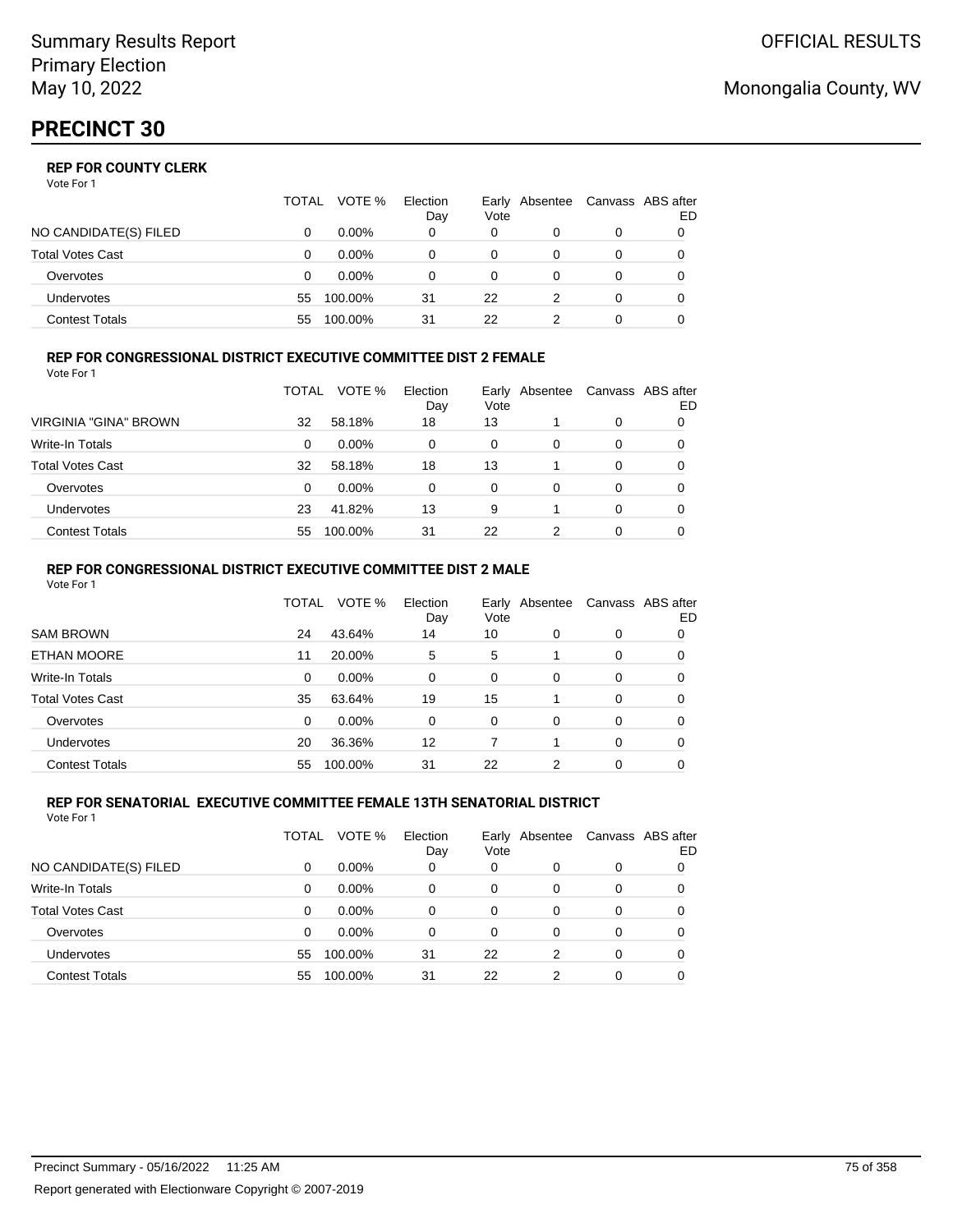# **PRECINCT 30**

#### **REP FOR SENATORIAL EXECUTIVE COMMITTEE MALE 13TH SENATORIAL DISTRICT** Vote For 1

|                         | TOTAL | VOTE %   | Election<br>Day | Vote | Early Absentee |   | Canvass ABS after<br>ED |
|-------------------------|-------|----------|-----------------|------|----------------|---|-------------------------|
| <b>WES NUGENT</b>       | 30    | 54.55%   | 17              | 12   |                | 0 |                         |
| Write-In Totals         | 0     | $0.00\%$ | 0               | 0    | 0              | 0 |                         |
| <b>Total Votes Cast</b> | 30    | 54.55%   | 17              | 12   |                | 0 |                         |
| Overvotes               | 0     | $0.00\%$ | 0               | 0    | 0              | 0 |                         |
| Undervotes              | 25    | 45.45%   | 14              | 10   |                | 0 |                         |
| <b>Contest Totals</b>   | 55    | 100.00%  | 31              | 22   |                | 0 |                         |

## **REP FOR COUNTY EXECUTIVE COMMITTEE DISTRICT - FEMALE COMMITTEE DISTRICT 8**

Vote For 1

|                         | TOTAL | VOTE %   | Election<br>Day | Vote | Early Absentee | Canvass ABS after | ED |
|-------------------------|-------|----------|-----------------|------|----------------|-------------------|----|
| NO CANDIDATE(S) FILED   | 0     | $0.00\%$ | 0               | 0    | 0              | 0                 |    |
| Write-In Totals         | 0     | $0.00\%$ | 0               | 0    | O              | 0                 |    |
| <b>Total Votes Cast</b> | 0     | $0.00\%$ | 0               | 0    | 0              | 0                 |    |
| Overvotes               | 0     | $0.00\%$ | 0               | 0    | 0              | 0                 |    |
| <b>Undervotes</b>       | 55    | 100.00%  | 31              | 22   | 2              | 0                 |    |
| <b>Contest Totals</b>   | 55    | 100.00%  | 31              | 22   |                | 0                 |    |

## **REP FOR COUNTY EXECUTIVE COMMITTEE DISTRICT - MALE COMMITTEE DISTRICT 8**

Vote For 1

|                       | <b>TOTAL</b> | VOTE %   | Election<br>Day | Vote | Early Absentee |          | Canvass ABS after<br>ED |
|-----------------------|--------------|----------|-----------------|------|----------------|----------|-------------------------|
| NO CANDIDATE(S) FILED | 0            | $0.00\%$ | $\Omega$        | 0    | 0              | 0        |                         |
| Write-In Totals       | $\Omega$     | $0.00\%$ | $\Omega$        | 0    | 0              | 0        | 0                       |
| Total Votes Cast      | 0            | $0.00\%$ | 0               | 0    | 0              | 0        |                         |
| Overvotes             | $\Omega$     | $0.00\%$ | $\Omega$        | 0    | $\Omega$       | $\Omega$ |                         |
| <b>Undervotes</b>     | 55           | 100.00%  | 31              | 22   | 2              | 0        | 0                       |
| <b>Contest Totals</b> | 55           | 100.00%  | 31              | 22   | 2              | 0        |                         |

#### **DEM FOR U.S. HOUSE OF REPRESENTATIVES 2ND DIST** Vote For 1

|                          | TOTAL | VOTE %   | Election<br>Day | Vote     | Early Absentee |          | Canvass ABS after<br>ED |
|--------------------------|-------|----------|-----------------|----------|----------------|----------|-------------------------|
| <b>BARRY LEE WENDELL</b> | 57    | 71.25%   | 42              | 14       | 0              | 0        |                         |
| ANGELA J. DWYER          | 17    | 21.25%   | 10              | 6        |                | $\Omega$ | 0                       |
| <b>Total Votes Cast</b>  | 74    | 92.50%   | 52              | 20       |                | $\Omega$ |                         |
| Overvotes                | 0     | $0.00\%$ | 0               | $\Omega$ | 0              | $\Omega$ | 0                       |
| Undervotes               | 6     | 7.50%    | 2               | 3        | $\Omega$       |          | 0                       |
| <b>Contest Totals</b>    | 80    | 100.00%  | 54              | 23       |                |          |                         |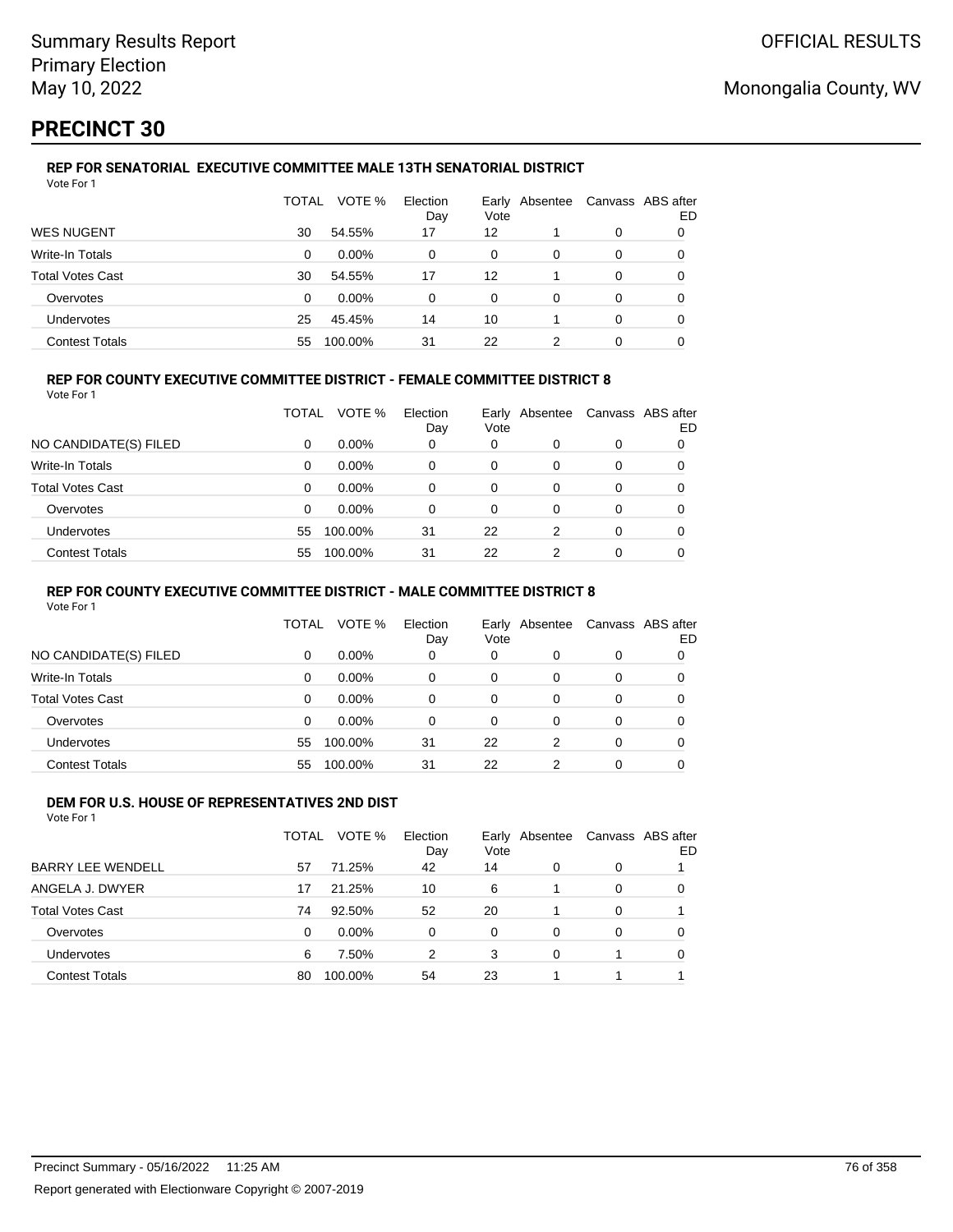# **PRECINCT 30**

## **DEM FOR STATE SENATOR 13TH SENATORIAL DISTRICT**

| Vote For 1 |  |
|------------|--|
|------------|--|

|                           | TOTAL | VOTE %   | Election<br>Day | Vote | Early Absentee | Canvass ABS after | ED |
|---------------------------|-------|----------|-----------------|------|----------------|-------------------|----|
| BARBARA EVANS FLEISCHAUER | 66    | 82.50%   | 45              | 18   |                |                   |    |
| RICH JACOBS               | 12    | 15.00%   | 8               | 4    | 0              | 0                 |    |
| Total Votes Cast          | 78    | 97.50%   | 53              | 22   |                |                   |    |
| Overvotes                 | 0     | $0.00\%$ | 0               | 0    | 0              | 0                 |    |
| Undervotes                | 2     | 2.50%    |                 |      | 0              | 0                 |    |
| Contest Totals            | 80    | 100.00%  | 54              | 23   |                |                   |    |

## **DEM FOR MEMBER OF HOUSE OF DELEGATES 79TH DELEGATE DISTRICT**

Vote For 1

|                         | TOTAL | VOTE %   | Election<br>Day | Vote     | Early Absentee | Canvass ABS after | ED |
|-------------------------|-------|----------|-----------------|----------|----------------|-------------------|----|
| EVAN HANSEN             | 59    | 73.75%   | 42              | 15       | 0              |                   |    |
| <b>MATTHEW KOLB</b>     | 17    | 21.25%   | 10              |          | 0              | 0                 |    |
| <b>Total Votes Cast</b> | 76    | 95.00%   | 52              | 22       | 0              |                   |    |
| Overvotes               | 0     | $0.00\%$ | 0               | $\Omega$ | 0              | 0                 |    |
| <b>Undervotes</b>       | 4     | 5.00%    | 2               |          |                | 0                 |    |
| <b>Contest Totals</b>   | 80    | 100.00%  | 54              | 23       |                |                   |    |

## **DEM FOR STATE EXECUTIVE COMMITTEE FEMALE 13TH SENATORIAL DISTRICT**

Vote For 2

|                        | TOTAL    | VOTE %  | Election<br>Day | Early Absentee<br>Vote |          | Canvass ABS after | ED |
|------------------------|----------|---------|-----------------|------------------------|----------|-------------------|----|
| DANIELLE WALKER        | 55       | 34.38%  | 38              | 14                     |          |                   |    |
| KELLY PALMER           | 37       | 23.12%  | 21              | 15                     | 0        | 0                 |    |
| <b>CARESSA STOLLER</b> | 22       | 13.75%  | 14              | 8                      | 0        | 0                 | 0  |
| <b>BELINDA BIAFORE</b> | 15       | 9.38%   | 12              | 3                      | 0        | 0                 | 0  |
| Write-In Totals        |          | 0.62%   |                 | 0                      | 0        | 0                 | 0  |
| Total Votes Cast       | 130      | 81.25%  | 86              | 40                     |          |                   | 2  |
| Overvotes              | $\Omega$ | 0.00%   | 0               | 0                      | $\Omega$ | 0                 | 0  |
| Undervotes             | 30       | 18.75%  | 22              | 6                      |          |                   | 0  |
| <b>Contest Totals</b>  | 160      | 100.00% | 108             | 46                     | 2        | 2                 | 2  |
|                        |          |         |                 |                        |          |                   |    |

## **DEM FOR STATE EXECUTIVE COMMITTEE MALE 13TH SENATORIAL DISTRICT**

|                         | TOTAL | VOTE %   | Election<br>Day | Vote | Early Absentee |   | Canvass ABS after<br>ED |
|-------------------------|-------|----------|-----------------|------|----------------|---|-------------------------|
| <b>MARK A. MUSICK</b>   | 49    | 30.62%   | 30              | 18   | 0              | 0 |                         |
| SHANE ASSADZANDI        | 42    | 26.25%   | 30              | 10   |                | 0 |                         |
| <b>JOEY GARCIA</b>      | 23    | 14.38%   | 15              | 8    | 0              | 0 | 0                       |
| Write-In Totals         | 0     | $0.00\%$ | 0               | 0    | 0              | 0 | 0                       |
| <b>Total Votes Cast</b> | 114   | 71.25%   | 75              | 36   |                | 0 | 2                       |
| Overvotes               | 0     | $0.00\%$ | 0               | 0    | 0              | 0 | 0                       |
| Undervotes              | 46    | 28.75%   | 33              | 10   |                | 2 | 0                       |
| <b>Contest Totals</b>   | 160   | 100.00%  | 108             | 46   | 2              | 2 | 2                       |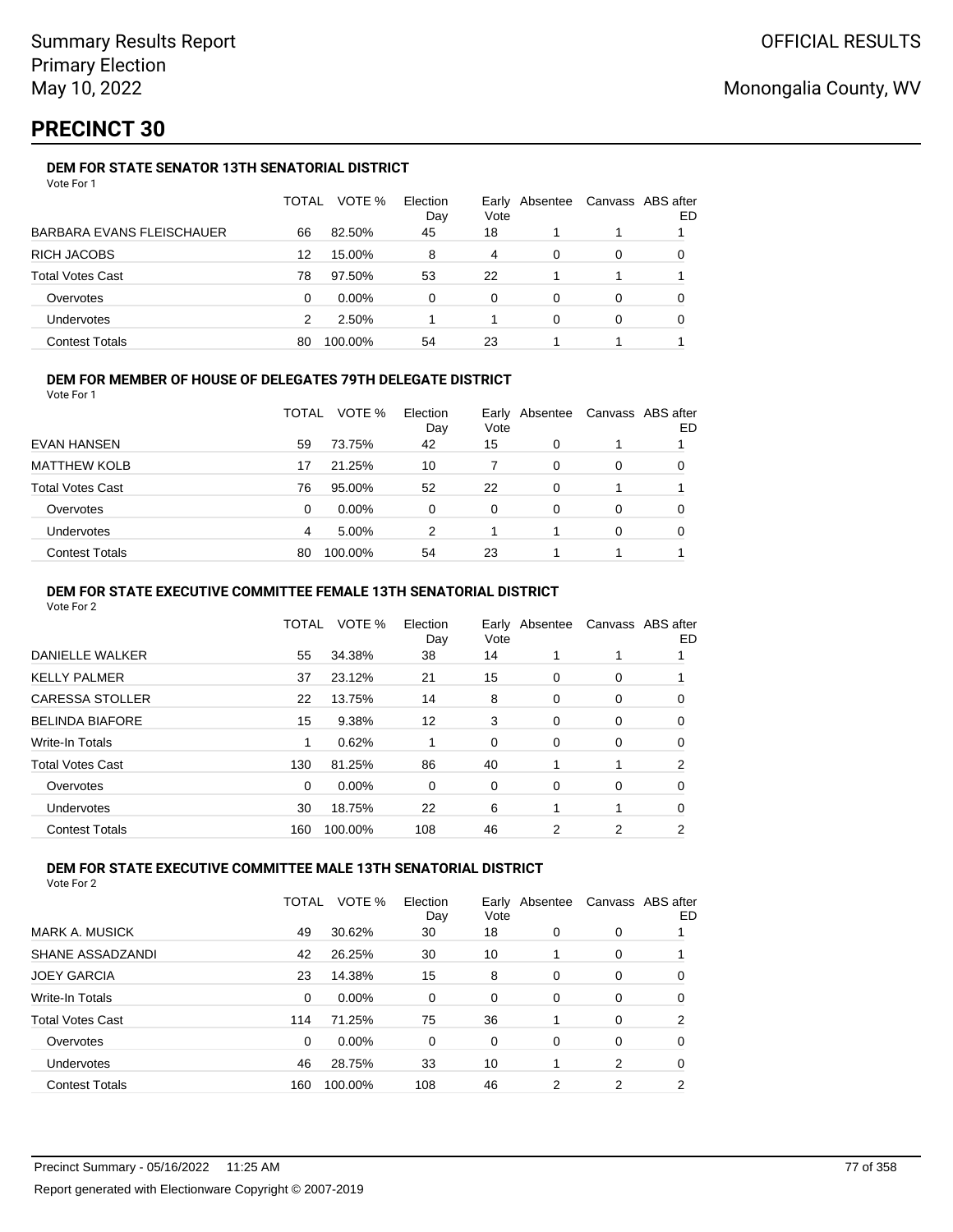# **PRECINCT 30**

|                       | TOTAL | VOTE %   | Election<br>Day | Vote | Early Absentee | Canvass ABS after | ED |
|-----------------------|-------|----------|-----------------|------|----------------|-------------------|----|
| DONNA HIDOCK          | 61    | 76.25%   | 43              | 17   | 0              | 0                 |    |
| Total Votes Cast      | 61    | 76.25%   | 43              | 17   |                | 0                 |    |
| Overvotes             | 0     | $0.00\%$ | 0               | 0    |                | 0                 |    |
| Undervotes            | 19    | 23.75%   | 11              | 6    |                |                   |    |
| <b>Contest Totals</b> | 80    | 100.00%  | 54              | 23   |                |                   |    |

#### **DEM FOR COUNTY COMMISSIONER** Vote For 1

|                         | TOTAL | VOTE %   | Election<br>Day | Vote | Early Absentee | Canvass ABS after | ED |
|-------------------------|-------|----------|-----------------|------|----------------|-------------------|----|
| <b>BOB BEACH</b>        | 65    | 81.25%   | 44              | 20   | 0              | 0                 |    |
| <b>Total Votes Cast</b> | 65    | 81.25%   | 44              | 20   | 0              | 0                 |    |
| Overvotes               | 0     | $0.00\%$ | 0               | 0    | 0              | 0                 |    |
| <b>Undervotes</b>       | 15    | 18.75%   | 10              | 3    |                |                   |    |
| <b>Contest Totals</b>   | 80    | 100.00%  | 54              | 23   |                |                   |    |

## **DEM FOR COUNTY CLERK**

|                         | TOTAL | VOTE %   | Election<br>Day | Vote | Early Absentee | Canvass ABS after | ED |
|-------------------------|-------|----------|-----------------|------|----------------|-------------------|----|
| CARYE L. BLANEY         | 62    | 77.50%   | 44              | 17   | 0              | 0                 |    |
| <b>Total Votes Cast</b> | 62    | 77.50%   | 44              | 17   | 0              | 0                 |    |
| Overvotes               | 0     | $0.00\%$ | 0               | 0    | 0              | 0                 |    |
| <b>Undervotes</b>       | 18    | 22.50%   | 10              | 6    |                |                   |    |
| <b>Contest Totals</b>   | 80    | 100.00%  | 54              | 23   |                |                   |    |

## **DEM FOR CONGRESSIONAL DISTRICT EXECUTIVE COMMITTEE DIST 2 FEMALE**

Vote For 1

|                         | TOTAL | VOTE %   | Election<br>Day | Vote | Early Absentee | Canvass ABS after | ED |
|-------------------------|-------|----------|-----------------|------|----------------|-------------------|----|
| <b>RYLEE HAUGHT</b>     | 61    | 76.25%   | 42              | 17   |                | 0                 |    |
| Write-In Totals         | 0     | $0.00\%$ | 0               | 0    | 0              | 0                 | O  |
| <b>Total Votes Cast</b> | 61    | 76.25%   | 42              | 17   |                | 0                 |    |
| Overvotes               | 0     | $0.00\%$ | 0               | 0    | 0              | 0                 | 0  |
| <b>Undervotes</b>       | 19    | 23.75%   | 12              | 6    | 0              |                   | 0  |
| <b>Contest Totals</b>   | 80    | 100.00%  | 54              | 23   |                |                   |    |

# Monongalia County, WV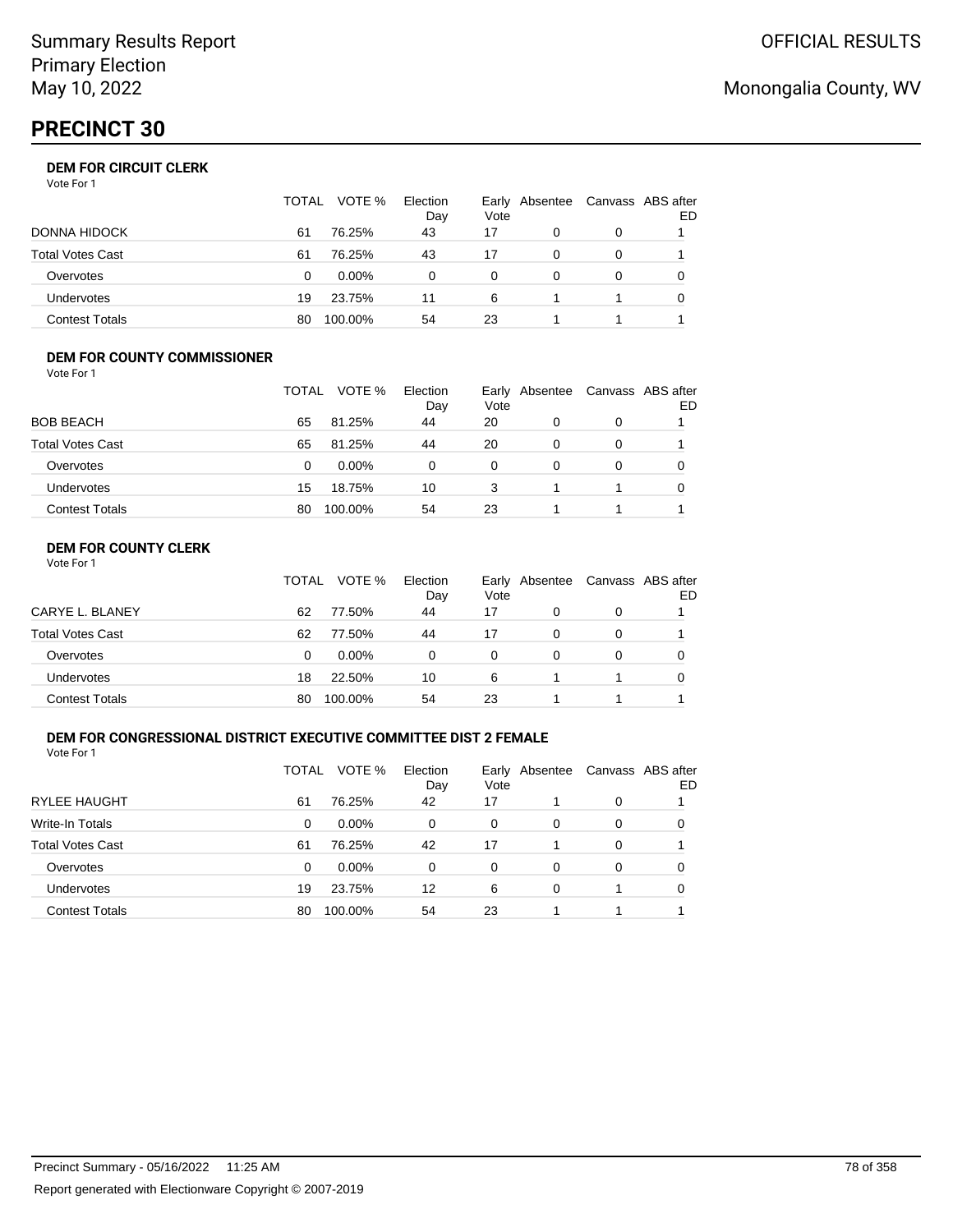# **PRECINCT 30**

#### **DEM FOR CONGRESSIONAL DISTRICT EXECUTIVE COMMITTEE DIST 2 MALE** Vote For 1

| 1 U U U                    |              |          |                 |          |                |   |                          |
|----------------------------|--------------|----------|-----------------|----------|----------------|---|--------------------------|
|                            | <b>TOTAL</b> | VOTE %   | Election<br>Day | Vote     | Early Absentee |   | Canvass ABS after<br>ED. |
| SHANE ASSADZANDI           | 43           | 53.75%   | 27              | 14       |                | 0 |                          |
| <b>CHARLES (JR) KRAFFT</b> | 20           | 25.00%   | 16              | 4        | 0              | 0 | 0                        |
| Write-In Totals            | $\Omega$     | $0.00\%$ | 0               | 0        | 0              | 0 | 0                        |
| <b>Total Votes Cast</b>    | 63           | 78.75%   | 43              | 18       |                | 0 |                          |
| Overvotes                  | $\Omega$     | 0.00%    | 0               | $\Omega$ | $\Omega$       | 0 | 0                        |
| <b>Undervotes</b>          | 17           | 21.25%   | 11              | 5        | 0              |   | 0                        |
| <b>Contest Totals</b>      | 80           | 100.00%  | 54              | 23       |                | 4 |                          |
|                            |              |          |                 |          |                |   |                          |

## **DEM FOR SENATORIAL EXECUTIVE COMMITTEE FEMALE 13TH SENATORIAL DISTRICT**

Vote For 1

|                         | TOTAL | VOTE %   | Election<br>Day | Vote | Early Absentee |          | Canvass ABS after<br>ED |
|-------------------------|-------|----------|-----------------|------|----------------|----------|-------------------------|
| NO CANDIDATE(S) FILED   | 0     | $0.00\%$ | 0               | 0    | 0              | 0        |                         |
| <b>Write-In Totals</b>  | 0     | $0.00\%$ | 0               | 0    | 0              | $\Omega$ | 0                       |
| <b>Total Votes Cast</b> | 0     | $0.00\%$ | 0               | 0    | 0              | 0        |                         |
| Overvotes               | 0     | $0.00\%$ | 0               | 0    | 0              | 0        |                         |
| Undervotes              | 80    | 100.00%  | 54              | 23   |                |          |                         |
| <b>Contest Totals</b>   | 80    | 100.00%  | 54              | 23   |                |          |                         |

### **DEM FOR SENATORIAL EXECUTIVE COMMITTEE MALE 13TH SENATORIAL DISTRICT**

Vote For 1

|                         | TOTAL | VOTE %   | Election<br>Day | Vote | Early Absentee | Canvass ABS after | ED |
|-------------------------|-------|----------|-----------------|------|----------------|-------------------|----|
| SHANE ASSADZANDI        | 56    | 70.00%   | 38              | 16   |                | 0                 |    |
| Write-In Totals         | 0     | $0.00\%$ | 0               | 0    | 0              | 0                 |    |
| <b>Total Votes Cast</b> | 56    | 70.00%   | 38              | 16   |                | 0                 |    |
| Overvotes               | 0     | $0.00\%$ | 0               | 0    | 0              | 0                 |    |
| Undervotes              | 24    | 30.00%   | 16              |      | 0              |                   |    |
| <b>Contest Totals</b>   | 80    | 100.00%  | 54              | 23   |                |                   |    |

#### **DEM FOR COUNTY EXECUTIVE COMMITTEE DISTRICT - FEMALE COMMITTEE DISTRICT 8** Vote For 1

|                         | TOTAL | VOTE %  | Election<br>Day | Vote | Early Absentee | Canvass ABS after | ED |
|-------------------------|-------|---------|-----------------|------|----------------|-------------------|----|
| <b>LEANN WILLIAMS</b>   | 57    | 71.25%  | 39              | 17   | 0              | 0                 |    |
| Write-In Totals         |       | 1.25%   | 0               | 0    |                | 0                 | 0  |
| <b>Total Votes Cast</b> | 58    | 72.50%  | 39              | 17   |                | 0                 |    |
| Overvotes               | 0     | 0.00%   | 0               | 0    | 0              | 0                 | 0  |
| Undervotes              | 22    | 27.50%  | 15              | 6    | 0              |                   | 0  |
| <b>Contest Totals</b>   | 80    | 100.00% | 54              | 23   |                | 1                 |    |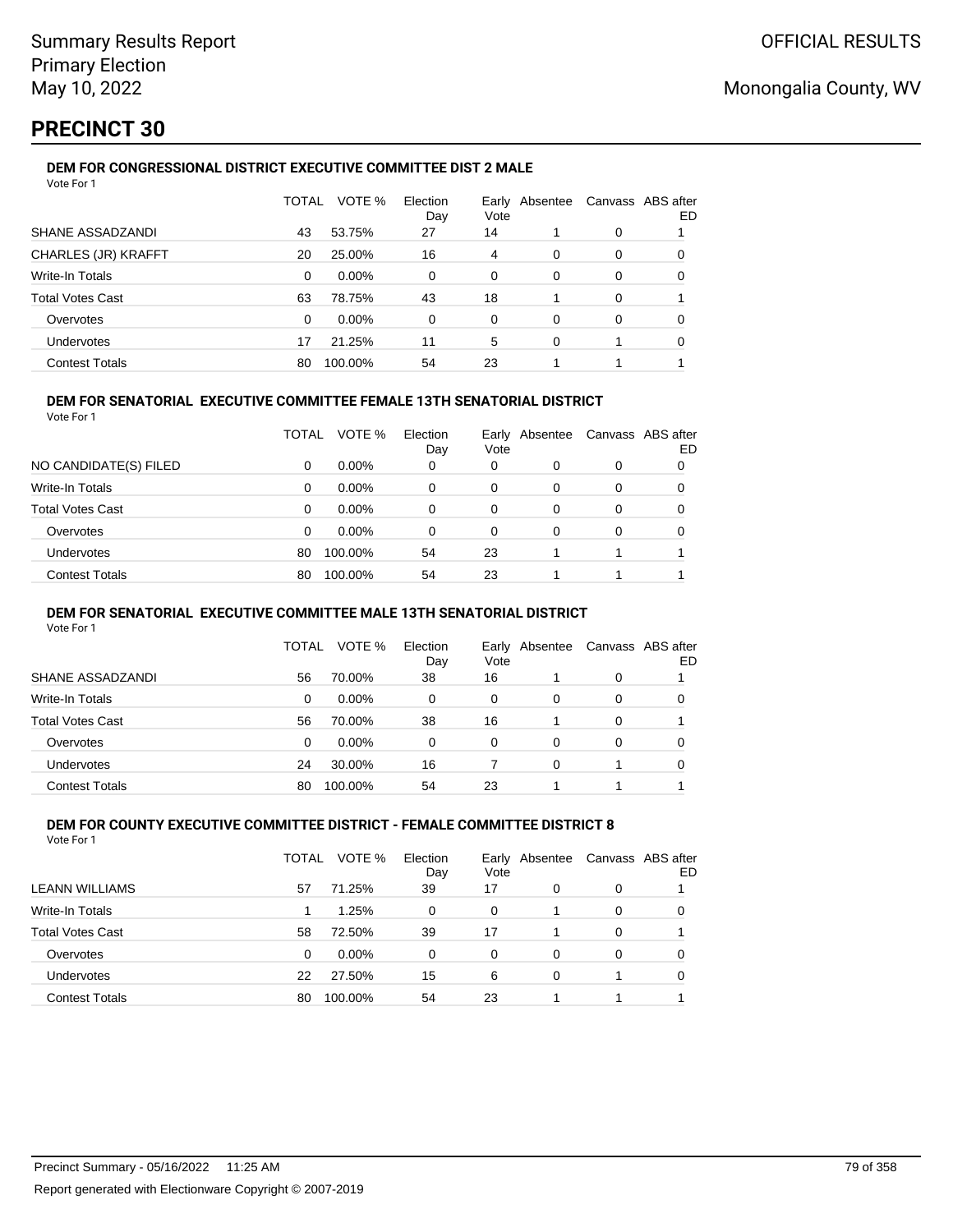# **PRECINCT 30**

#### **DEM FOR COUNTY EXECUTIVE COMMITTEE DISTRICT - MALE COMMITTEE DISTRICT 8** Vote For 1

|                         | TOTAL | VOTE %   | Election<br>Day | Vote     | Early Absentee | Canvass ABS after | ED |
|-------------------------|-------|----------|-----------------|----------|----------------|-------------------|----|
| JAMIE BLAKE             | 56    | 70.00%   | 39              | 16       | 0              | 0                 |    |
| Write-In Totals         | 0     | $0.00\%$ | 0               | 0        | 0              | 0                 | 0  |
| <b>Total Votes Cast</b> | 56    | 70.00%   | 39              | 16       | 0              | 0                 |    |
| Overvotes               | 0     | 0.00%    | 0               | $\Omega$ | 0              | 0                 |    |
| Undervotes              | 24    | 30.00%   | 15              |          |                |                   | 0  |
| <b>Contest Totals</b>   | 80    | 100.00%  | 54              | 23       |                |                   |    |

## **NON-PARTISAN BOARD OF EDUCATION**

Vote For 3

|                         | TOTAL    | VOTE %  | Election<br>Day | Vote | Early Absentee |             | Canvass ABS after<br>ED |
|-------------------------|----------|---------|-----------------|------|----------------|-------------|-------------------------|
| DANIEL BERRY            | 84       | 20.00%  | 54              | 28   |                | 0           |                         |
| <b>JENNIFER HAGERTY</b> | 72       | 17.14%  | 44              | 26   |                | 0           |                         |
| MICHAEL KELLY           | 57       | 13.57%  | 40              | 16   |                | 0           | 0                       |
| <b>BRANDON MYERS</b>    | 41       | 9.76%   | 23              | 18   | 0              | 0           | 0                       |
| <b>CRISTY MOATS</b>     | 30       | 7.14%   | 16              | 13   |                | $\mathbf 0$ | 0                       |
| <b>Write-In Totals</b>  | $\Omega$ | 0.00%   | 0               | 0    | $\Omega$       | 0           | 0                       |
| <b>Total Votes Cast</b> | 284      | 67.62%  | 177             | 101  | 4              | 0           | 2                       |
| Overvotes               | 0        | 0.00%   | 0               | 0    | 0              | 0           | 0                       |
| <b>Undervotes</b>       | 136      | 32.38%  | 87              | 40   | 5              | 3           |                         |
| <b>Contest Totals</b>   | 420      | 100.00% | 264             | 141  | 9              | 3           | 3                       |

## **FOR CONSERVATION DISTRICT SUPERVISOR**

|                         | TOTAL | VOTE %  | Election<br>Day | Vote | Early Absentee |          | Canvass ABS after<br>ED |
|-------------------------|-------|---------|-----------------|------|----------------|----------|-------------------------|
| MARK "MR. MARK" MYERS   | 60    | 42.86%  | 41              | 18   | 0              | 0        |                         |
| <b>ANDREW PRICE</b>     | 41    | 29.29%  | 24              | 16   |                | 0        | O                       |
| Write-In Totals         | 0     | 0.00%   | $\Omega$        | 0    | $\Omega$       | 0        | 0                       |
| <b>Total Votes Cast</b> | 101   | 72.14%  | 65              | 34   |                | 0        |                         |
| Overvotes               | 0     | 0.00%   | 0               | 0    | 0              | $\Omega$ | 0                       |
| <b>Undervotes</b>       | 39    | 27.86%  | 23              | 13   | 2              |          | 0                       |
| <b>Contest Totals</b>   | 140   | 100.00% | 88              | 47   | 3              |          |                         |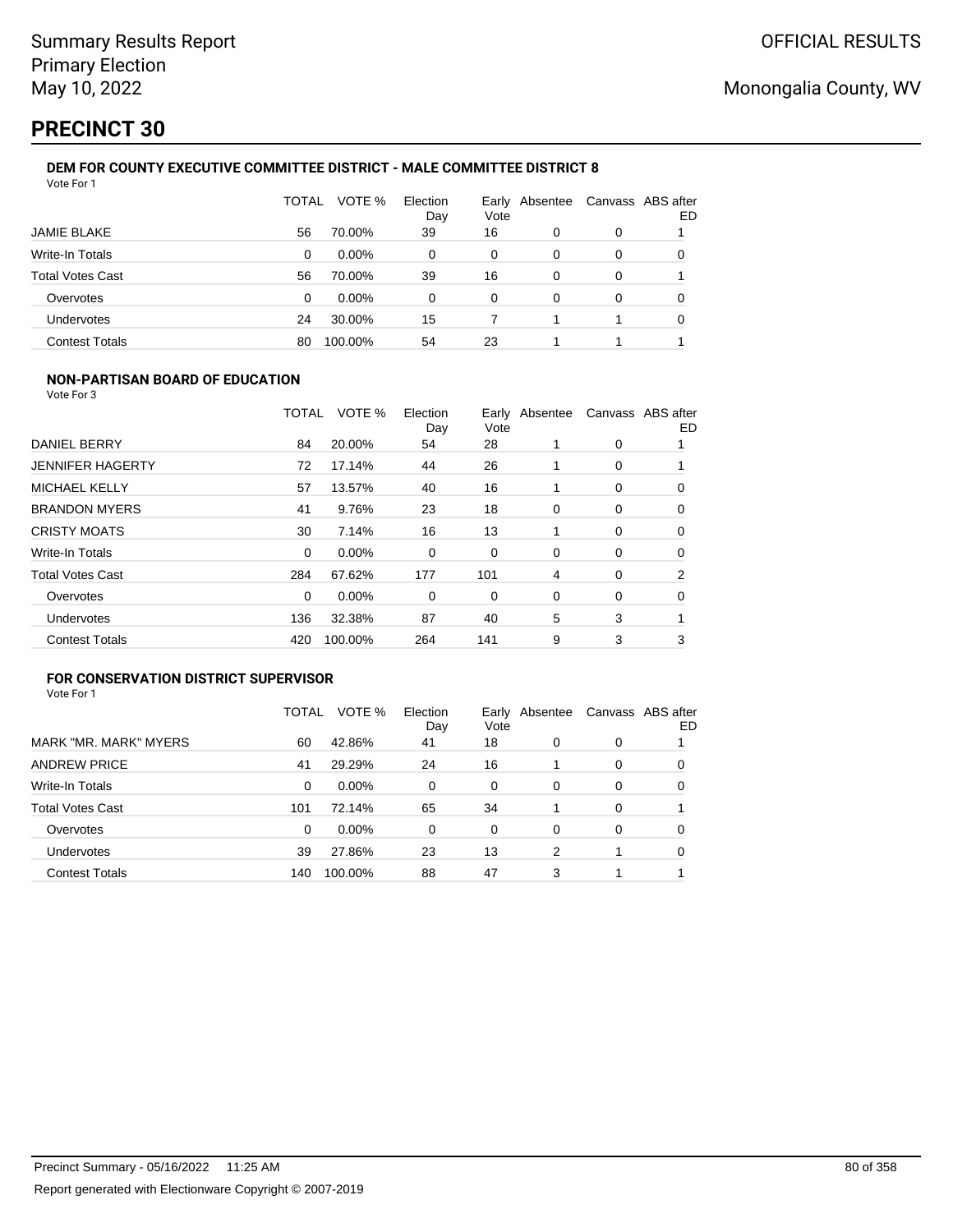# **PRECINCT 31**

| <b>Statistics</b>                     | TOTAL    | Election<br>Day | Vote | Early Absentee Canvass ABS after |          | ED. |
|---------------------------------------|----------|-----------------|------|----------------------------------|----------|-----|
| Registered Voters - Total             | 4        |                 |      |                                  |          |     |
| Registered Voters - REPUBLICAN        | 3        |                 |      |                                  |          |     |
| <b>Registered Voters - DEMOCRATIC</b> | 1        |                 |      |                                  |          |     |
| Registered Voters - NON-PARTISAN      | 0        |                 |      |                                  |          |     |
| <b>Ballots Cast - Total</b>           | 0        | $\Omega$        | 0    | $\Omega$                         | $\Omega$ | 0   |
| Ballots Cast - REPUBLICAN             | 0        | 0               | 0    | 0                                | $\Omega$ | 0   |
| Ballots Cast - DEMOCRATIC             | 0        | $\Omega$        | 0    | 0                                | $\Omega$ | 0   |
| Ballots Cast - NON-PARTISAN           | 0        | $\Omega$        | 0    | 0                                | $\Omega$ | 0   |
| <b>Ballots Cast - Blank</b>           | 0        | 0               | 0    | 0                                | $\Omega$ | 0   |
| Voter Turnout - Total                 | $0.00\%$ |                 |      |                                  |          |     |
| Voter Turnout - REPUBLICAN            | $0.00\%$ |                 |      |                                  |          |     |
| Voter Turnout - DEMOCRATIC            | $0.00\%$ |                 |      |                                  |          |     |
| Voter Turnout - NON-PARTISAN          | $0.00\%$ |                 |      |                                  |          |     |

## **REP FOR U.S. HOUSE OF REPRESENTATIVES 2ND DIST**

Vote For 1

|                               | VOTE %<br>TOTAL | Election<br>Day | Vote     |          | Early Absentee Canvass ABS after | ED |
|-------------------------------|-----------------|-----------------|----------|----------|----------------------------------|----|
| MIKE SECKMAN                  | ი               | 0               | 0        | 0        | 0                                |    |
| RHONDA A. HERCULES            | 0               | 0               | 0        | 0        | 0                                |    |
| DAVID B. MCKINLEY             | 0               | 0               | $\Omega$ | 0        | 0                                |    |
| ALEXANDER X. MOONEY           | 0               | 0               | 0        | 0        | 0                                |    |
| <b>SUSAN BUCHSER-LOCHOCKI</b> | ი               | 0               | 0        | 0        | 0                                |    |
| <b>Total Votes Cast</b>       | 0               | 0               | 0        | 0        | 0                                |    |
| Overvotes                     | ი               | 0               | 0        | $\Omega$ | 0                                |    |
| <b>Undervotes</b>             | ი               | 0               | 0        | 0        | 0                                |    |
| <b>Contest Totals</b>         | O               | ი               | 0        |          | Ω                                |    |

## **REP FOR STATE SENATOR 13TH SENATORIAL DISTRICT**

| Vote For 1 |  |  |  |
|------------|--|--|--|
|------------|--|--|--|

|                         | VOTE %<br>TOTAL | Election<br>Day | Vote |   | Early Absentee Canvass ABS after | ED |
|-------------------------|-----------------|-----------------|------|---|----------------------------------|----|
| <b>MIKE OLIVERIO</b>    |                 |                 | 0    |   |                                  |    |
| <b>CARLY BRAUN</b>      | 0               | 0               | 0    |   |                                  |    |
| <b>Total Votes Cast</b> | ŋ               | 0               | 0    | 0 |                                  |    |
| Overvotes               | O               | 0               |      |   |                                  |    |
| <b>Undervotes</b>       | O               | U               |      |   |                                  |    |
| <b>Contest Totals</b>   |                 |                 |      |   |                                  |    |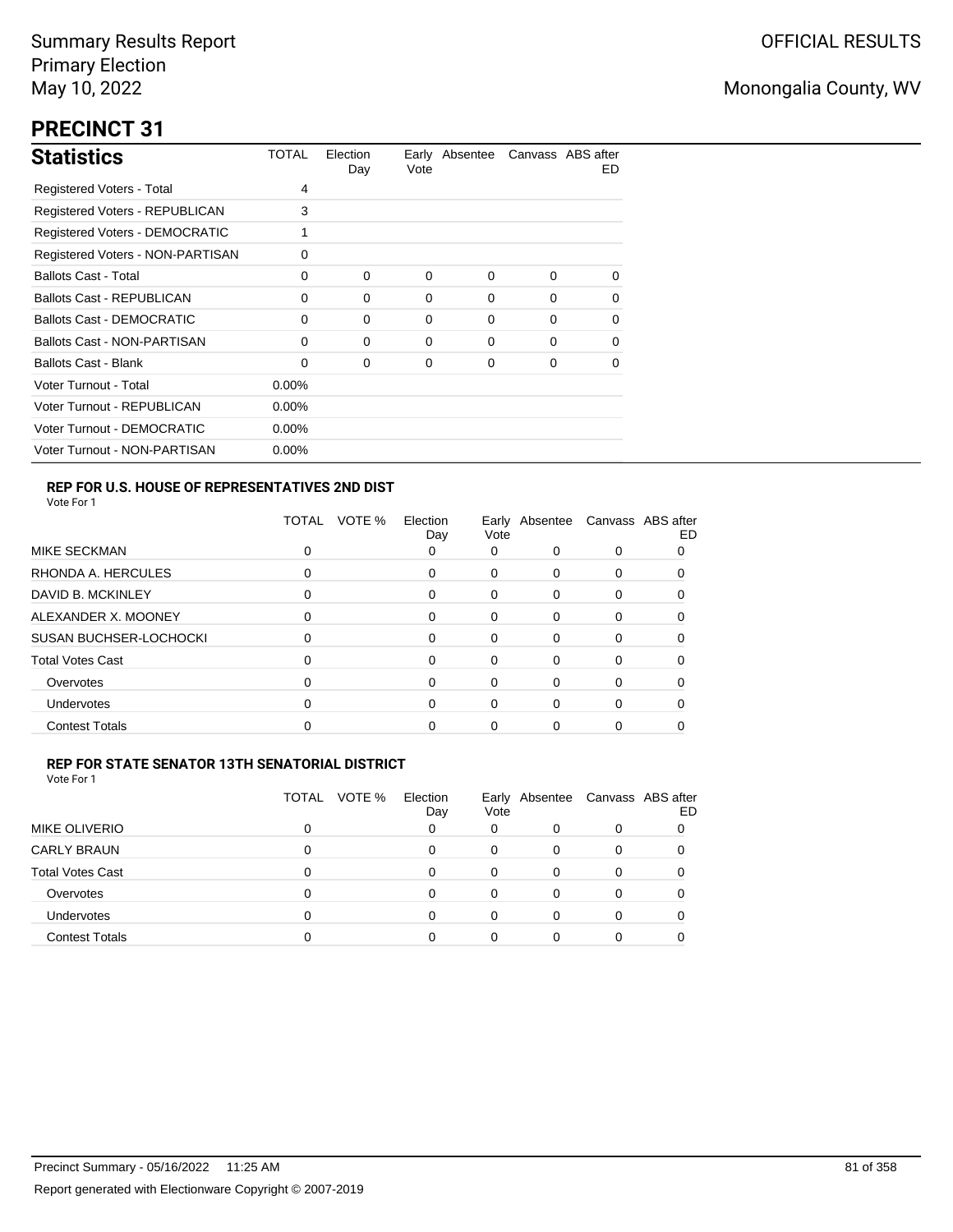# **PRECINCT 31**

## **REP FOR MEMBER OF HOUSE OF DELEGATES 82ND DELEGATE DISTRICT**

| VOTE %<br>TOTAL<br>Election<br>Early Absentee Canvass ABS after<br>Vote<br>Day<br>DREW TALBOTT<br>0<br>0<br>0<br>0<br>0 |    |
|-------------------------------------------------------------------------------------------------------------------------|----|
|                                                                                                                         | ED |
|                                                                                                                         |    |
| <b>DEBBIE WARNER</b><br>0<br>0<br>∩<br><sup>0</sup><br>$\Omega$                                                         |    |
| <b>CINDY FRICH</b><br>0<br>0<br>0<br>0<br>0                                                                             |    |
| <b>Total Votes Cast</b><br>0<br>0<br>0<br>0                                                                             |    |
| Overvotes<br>0<br>0<br>0<br>0                                                                                           |    |
| <b>Undervotes</b><br>0<br>0<br>0                                                                                        |    |
| <b>Contest Totals</b>                                                                                                   |    |

## **REP FOR STATE EXECUTIVE COMMITTEE FEMALE 13TH SENATORIAL DISTRICT**

Vote For 2

|                         | TOTAL | VOTE % | Election<br>Day | Vote | Early Absentee | Canvass ABS after | ED |
|-------------------------|-------|--------|-----------------|------|----------------|-------------------|----|
| KANDI NUZUM             |       |        |                 | 0    |                |                   |    |
| Write-In Totals         |       |        |                 |      |                |                   |    |
| <b>Total Votes Cast</b> |       |        |                 |      |                |                   |    |
| Overvotes               |       |        |                 |      |                |                   |    |
| <b>Undervotes</b>       |       |        |                 | 0    |                |                   |    |
| <b>Contest Totals</b>   |       |        |                 |      |                |                   |    |

### **REP FOR STATE EXECUTIVE COMMITTEE MALE 13TH SENATORIAL DISTRICT**

Vote For 2

|                         | VOTE %<br><b>TOTAL</b> | Election<br>Day | Vote     |          | Early Absentee Canvass ABS after | ED |
|-------------------------|------------------------|-----------------|----------|----------|----------------------------------|----|
| PHIL MALLOW             | 0                      | 0               | 0        | 0        | 0                                |    |
| <b>GUY WARD</b>         | 0                      | 0               | 0        | 0        | 0                                |    |
| <b>KYLE MCAVOY</b>      | 0                      | 0               | 0        | 0        | 0                                |    |
| <b>Write-In Totals</b>  | 0                      | 0               | $\Omega$ | 0        | 0                                |    |
| <b>Total Votes Cast</b> | 0                      | $\Omega$        | $\Omega$ | $\Omega$ | 0                                |    |
| Overvotes               | ŋ                      | 0               | $\Omega$ | 0        | 0                                |    |
| <b>Undervotes</b>       | O                      | 0               | $\Omega$ | 0        | 0                                |    |
| <b>Contest Totals</b>   |                        | 0               | 0        | 0        | 0                                |    |
|                         |                        |                 |          |          |                                  |    |

#### **REP FOR CIRCUIT CLERK**

|                         | TOTAL VOTE % | Election<br>Day | Vote | Early Absentee Canvass ABS after | ED |
|-------------------------|--------------|-----------------|------|----------------------------------|----|
| NO CANDIDATE(S) FILED   |              |                 | 0    |                                  |    |
| <b>Total Votes Cast</b> |              |                 | O    |                                  |    |
| Overvotes               |              |                 | O    |                                  |    |
| <b>Undervotes</b>       |              |                 | 0    |                                  |    |
| Contest Totals          |              |                 | ი    |                                  |    |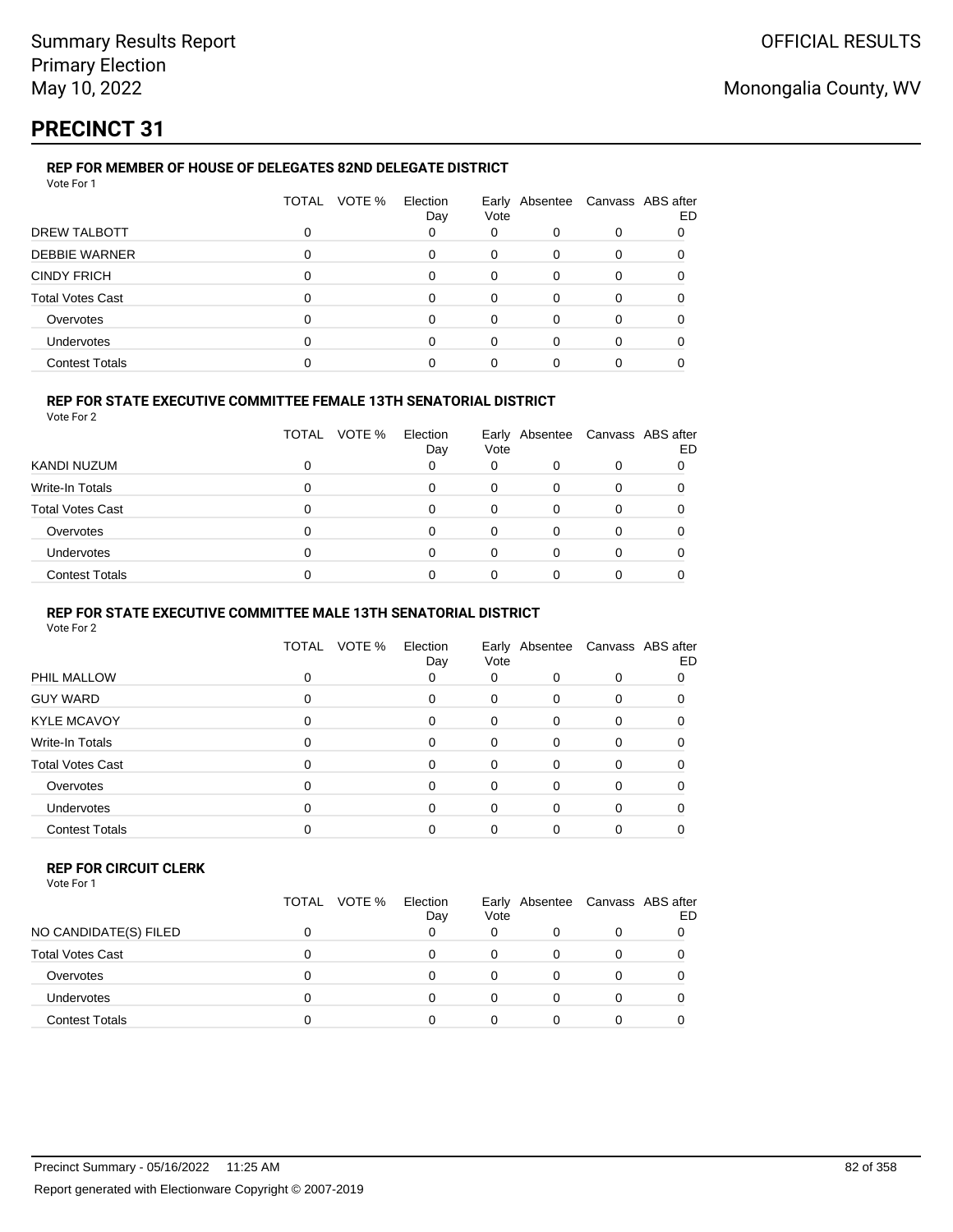# **PRECINCT 31**

## **REP FOR COUNTY COMMISSIONER**

Vote For 1

|                         | TOTAL<br>VOTE % | Election<br>Day | Vote | Early Absentee Canvass ABS after | ED |
|-------------------------|-----------------|-----------------|------|----------------------------------|----|
| CHARLES D. HARTZOG      |                 |                 | 0    |                                  |    |
| <b>SEAN P. SIKORA</b>   |                 |                 |      |                                  |    |
| <b>Total Votes Cast</b> |                 |                 |      |                                  |    |
| Overvotes               |                 |                 | 0    |                                  |    |
| Undervotes              |                 |                 |      |                                  |    |
| <b>Contest Totals</b>   |                 |                 |      |                                  |    |

### **REP FOR COUNTY CLERK**

Vote For 1

|                         | TOTAL | VOTE % | Election<br>Day | Vote | Early Absentee Canvass ABS after | ED |
|-------------------------|-------|--------|-----------------|------|----------------------------------|----|
| NO CANDIDATE(S) FILED   |       |        |                 |      |                                  |    |
| <b>Total Votes Cast</b> |       |        |                 |      |                                  |    |
| Overvotes               |       |        |                 |      |                                  |    |
| <b>Undervotes</b>       |       |        |                 |      |                                  |    |
| <b>Contest Totals</b>   |       |        |                 |      |                                  |    |

## **REP FOR CONGRESSIONAL DISTRICT EXECUTIVE COMMITTEE DIST 2 FEMALE**

| Vote For 1              |       |        |                 |          |                                  |   |    |
|-------------------------|-------|--------|-----------------|----------|----------------------------------|---|----|
|                         | TOTAL | VOTE % | Election<br>Day | Vote     | Early Absentee Canvass ABS after |   | ED |
| VIRGINIA "GINA" BROWN   |       |        | 0               | 0        |                                  | 0 |    |
| Write-In Totals         | 0     |        | 0               | $\Omega$ | $\Omega$                         | O |    |
| <b>Total Votes Cast</b> | 0     |        | 0               | $\Omega$ | $\Omega$                         | 0 |    |
| Overvotes               | 0     |        | 0               | 0        | 0                                | 0 |    |
| <b>Undervotes</b>       | O     |        | 0               | 0        | 0                                | O |    |
| <b>Contest Totals</b>   |       |        |                 |          |                                  |   |    |

## **REP FOR CONGRESSIONAL DISTRICT EXECUTIVE COMMITTEE DIST 2 MALE**

|                         | TOTAL VOTE % | Election<br>Day | Vote |          | Early Absentee Canvass ABS after | ED |
|-------------------------|--------------|-----------------|------|----------|----------------------------------|----|
| <b>ETHAN MOORE</b>      |              | 0               | 0    | 0        | 0                                |    |
| <b>SAM BROWN</b>        |              | 0               | 0    | 0        | 0                                |    |
| Write-In Totals         |              | 0               | 0    | $\Omega$ |                                  |    |
| <b>Total Votes Cast</b> |              | 0               | 0    | 0        |                                  |    |
| Overvotes               |              | 0               | 0    | 0        | 0                                |    |
| <b>Undervotes</b>       |              | 0               | 0    | 0        |                                  |    |
| <b>Contest Totals</b>   |              | o               | 0    | 0        |                                  |    |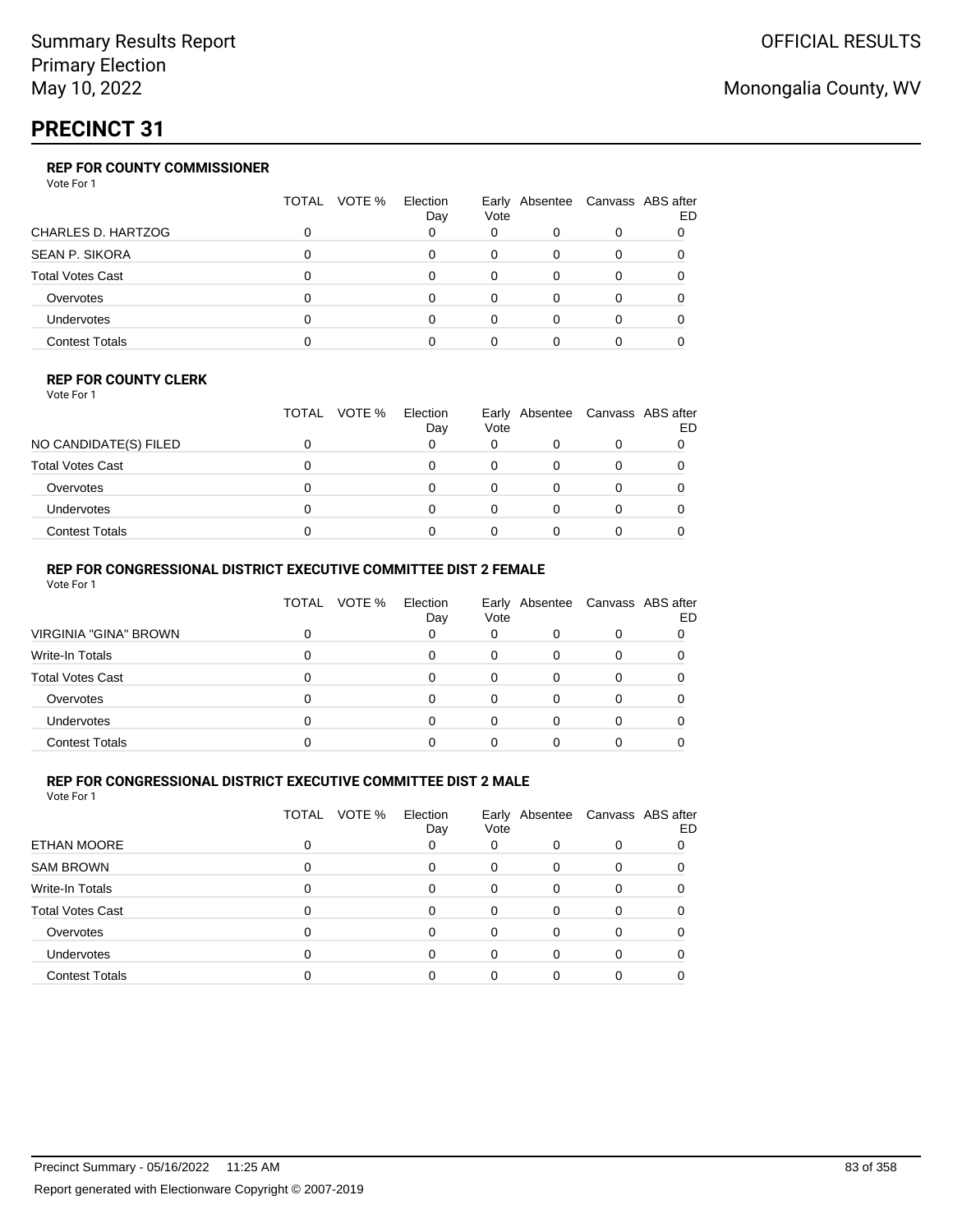# **PRECINCT 31**

## **REP FOR SENATORIAL EXECUTIVE COMMITTEE FEMALE 13TH SENATORIAL DISTRICT**

| Vote For 1 |  |  |  |
|------------|--|--|--|

|                         | TOTAL VOTE % | Election<br>Day | Vote |          | Early Absentee Canvass ABS after | ED |
|-------------------------|--------------|-----------------|------|----------|----------------------------------|----|
| NO CANDIDATE(S) FILED   |              |                 | 0    |          |                                  |    |
| Write-In Totals         |              | o               | 0    |          |                                  |    |
| <b>Total Votes Cast</b> |              | ი               | 0    |          |                                  |    |
| Overvotes               |              | U               | 0    | $\Omega$ |                                  |    |
| <b>Undervotes</b>       |              |                 | ი    |          |                                  |    |
| <b>Contest Totals</b>   |              |                 |      |          |                                  |    |

## **REP FOR SENATORIAL EXECUTIVE COMMITTEE MALE 13TH SENATORIAL DISTRICT**

Vote For 1

|                         | VOTE %<br>TOTAL | Election<br>Day | Vote | Early Absentee Canvass ABS after | ED |
|-------------------------|-----------------|-----------------|------|----------------------------------|----|
| <b>WES NUGENT</b>       |                 |                 | 0    | 0                                |    |
| Write-In Totals         |                 |                 | 0    | 0                                |    |
| <b>Total Votes Cast</b> |                 | 0               |      |                                  |    |
| Overvotes               |                 | O               |      |                                  |    |
| Undervotes              |                 |                 |      |                                  |    |
| <b>Contest Totals</b>   |                 |                 |      |                                  |    |

## **REP FOR COUNTY EXECUTIVE COMMITTEE DISTRICT - FEMALE COMMITTEE DISTRICT 8**

Vote For 1

|                       | TOTAL | VOTE % | Election<br>Day | Vote | Early Absentee Canvass ABS after | ED |
|-----------------------|-------|--------|-----------------|------|----------------------------------|----|
| NO CANDIDATE(S) FILED |       |        | 0               | 0    |                                  |    |
| Write-In Totals       |       |        | 0               | 0    |                                  |    |
| Total Votes Cast      |       |        | 0               | 0    |                                  |    |
| Overvotes             | O     |        | 0               | 0    |                                  |    |
| <b>Undervotes</b>     |       |        | 0               |      |                                  |    |
| <b>Contest Totals</b> |       |        |                 |      |                                  |    |

#### **REP FOR COUNTY EXECUTIVE COMMITTEE DISTRICT - MALE COMMITTEE DISTRICT 8** Vote For 1

|                         | TOTAL VOTE % | Election<br>Day | Vote | Early Absentee Canvass ABS after |   | ED |
|-------------------------|--------------|-----------------|------|----------------------------------|---|----|
| NO CANDIDATE(S) FILED   |              |                 | 0    |                                  |   |    |
| Write-In Totals         |              | 0               | 0    | 0                                | O |    |
| <b>Total Votes Cast</b> |              |                 | 0    | 0                                |   |    |
| Overvotes               |              |                 |      | 0                                |   |    |
| <b>Undervotes</b>       |              |                 |      |                                  |   |    |
| <b>Contest Totals</b>   |              |                 |      |                                  |   |    |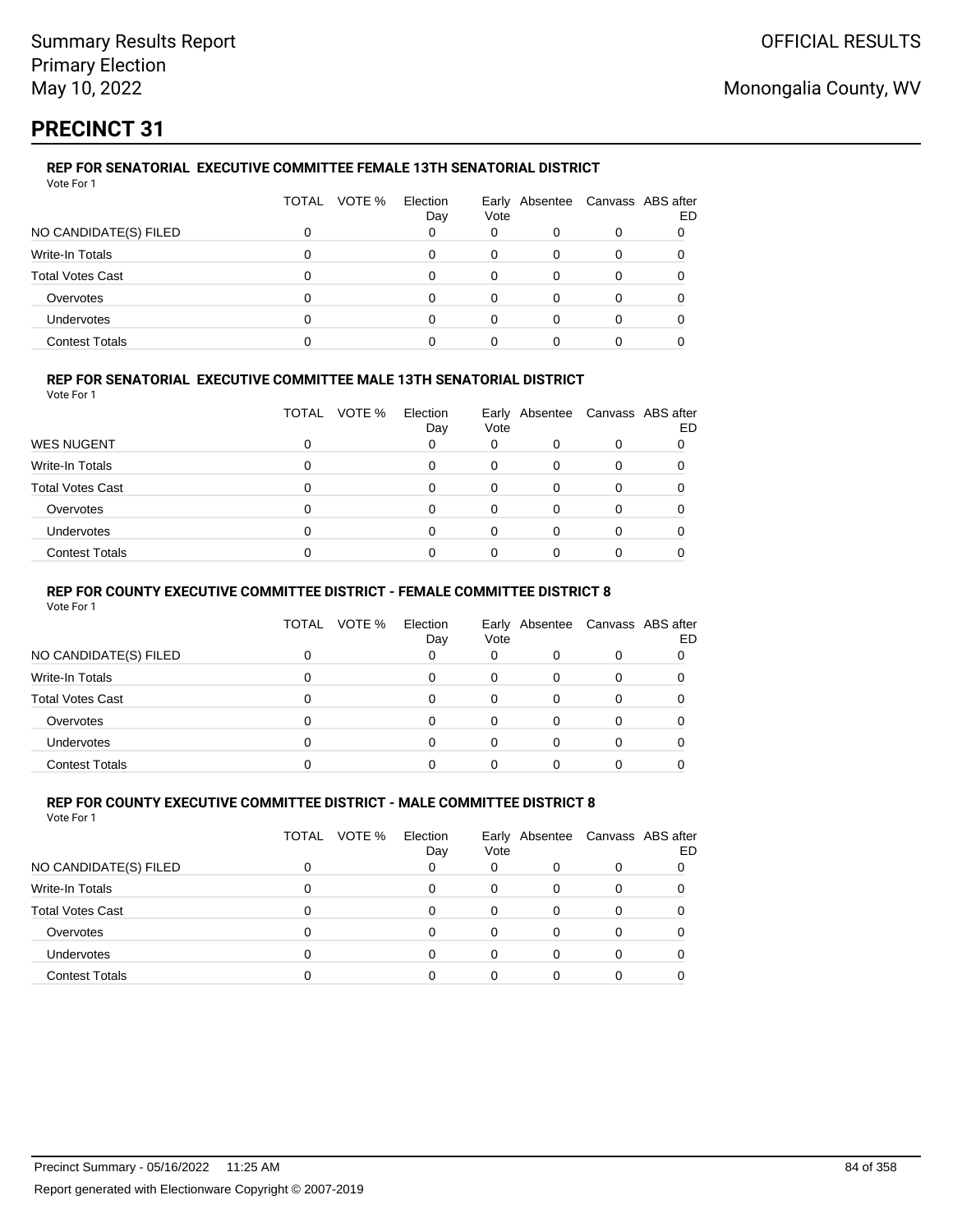# **PRECINCT 31**

## **DEM FOR U.S. HOUSE OF REPRESENTATIVES 2ND DIST**

| Vote For 1 |  |
|------------|--|
|------------|--|

|                          | VOTE %<br>TOTAL | Election<br>Day | Vote | Early Absentee Canvass ABS after |   | ED |
|--------------------------|-----------------|-----------------|------|----------------------------------|---|----|
| <b>BARRY LEE WENDELL</b> |                 | 0               | 0    |                                  |   |    |
| ANGELA J. DWYER          |                 | 0               | 0    | 0                                |   |    |
| <b>Total Votes Cast</b>  |                 | 0               | 0    | 0                                | 0 |    |
| Overvotes                |                 | 0               | 0    | 0                                |   |    |
| <b>Undervotes</b>        |                 | U               | 0    | 0                                |   |    |
| <b>Contest Totals</b>    |                 |                 |      |                                  |   |    |

## **DEM FOR STATE SENATOR 13TH SENATORIAL DISTRICT**

Vote For 1

|                           | TOTAL | VOTE % | Election<br>Day | Vote         | Early Absentee | Canvass ABS after | ED |
|---------------------------|-------|--------|-----------------|--------------|----------------|-------------------|----|
| BARBARA EVANS FLEISCHAUER |       |        |                 |              |                |                   |    |
| RICH JACOBS               |       |        |                 | <sup>0</sup> |                |                   |    |
| Total Votes Cast          |       |        |                 |              |                |                   |    |
| Overvotes                 |       |        | 0               | <sup>0</sup> |                |                   |    |
| <b>Undervotes</b>         |       |        |                 |              |                |                   |    |
| <b>Contest Totals</b>     |       |        |                 |              |                |                   |    |

## **DEM FOR MEMBER OF HOUSE OF DELEGATES 82ND DELEGATE DISTRICT**

Vote For 1

|                       | TOTAL | VOTE % | Election<br>Day | Vote | Early Absentee Canvass ABS after | ED |
|-----------------------|-------|--------|-----------------|------|----------------------------------|----|
| KATIE FALLON          |       |        |                 |      |                                  |    |
| Total Votes Cast      |       |        |                 | 0    |                                  |    |
| Overvotes             |       |        |                 | 0    |                                  |    |
| <b>Undervotes</b>     |       |        |                 |      |                                  |    |
| <b>Contest Totals</b> |       |        |                 |      |                                  |    |

## **DEM FOR STATE EXECUTIVE COMMITTEE FEMALE 13TH SENATORIAL DISTRICT**

|                         | VOTE %<br>TOTAL | Election<br>Day | Vote     | Early Absentee Canvass ABS after |          | ED |
|-------------------------|-----------------|-----------------|----------|----------------------------------|----------|----|
| <b>CARESSA STOLLER</b>  | 0               | 0               | 0        | 0                                | 0        | 0  |
| <b>BELINDA BIAFORE</b>  | 0               | $\Omega$        | 0        | $\Omega$                         | 0        |    |
| <b>DANIELLE WALKER</b>  | 0               | $\Omega$        | 0        | 0                                | 0        |    |
| <b>KELLY PALMER</b>     | 0               | 0               | $\Omega$ | 0                                | 0        | 0  |
| <b>Write-In Totals</b>  | 0               | 0               | 0        | 0                                | 0        |    |
| <b>Total Votes Cast</b> | 0               | $\Omega$        | 0        | 0                                | 0        |    |
| Overvotes               | 0               | $\Omega$        | 0        | 0                                | 0        | 0  |
| Undervotes              | $\Omega$        | $\Omega$        | 0        | $\Omega$                         | $\Omega$ | 0  |
| <b>Contest Totals</b>   |                 | $\Omega$        | 0        | 0                                | 0        |    |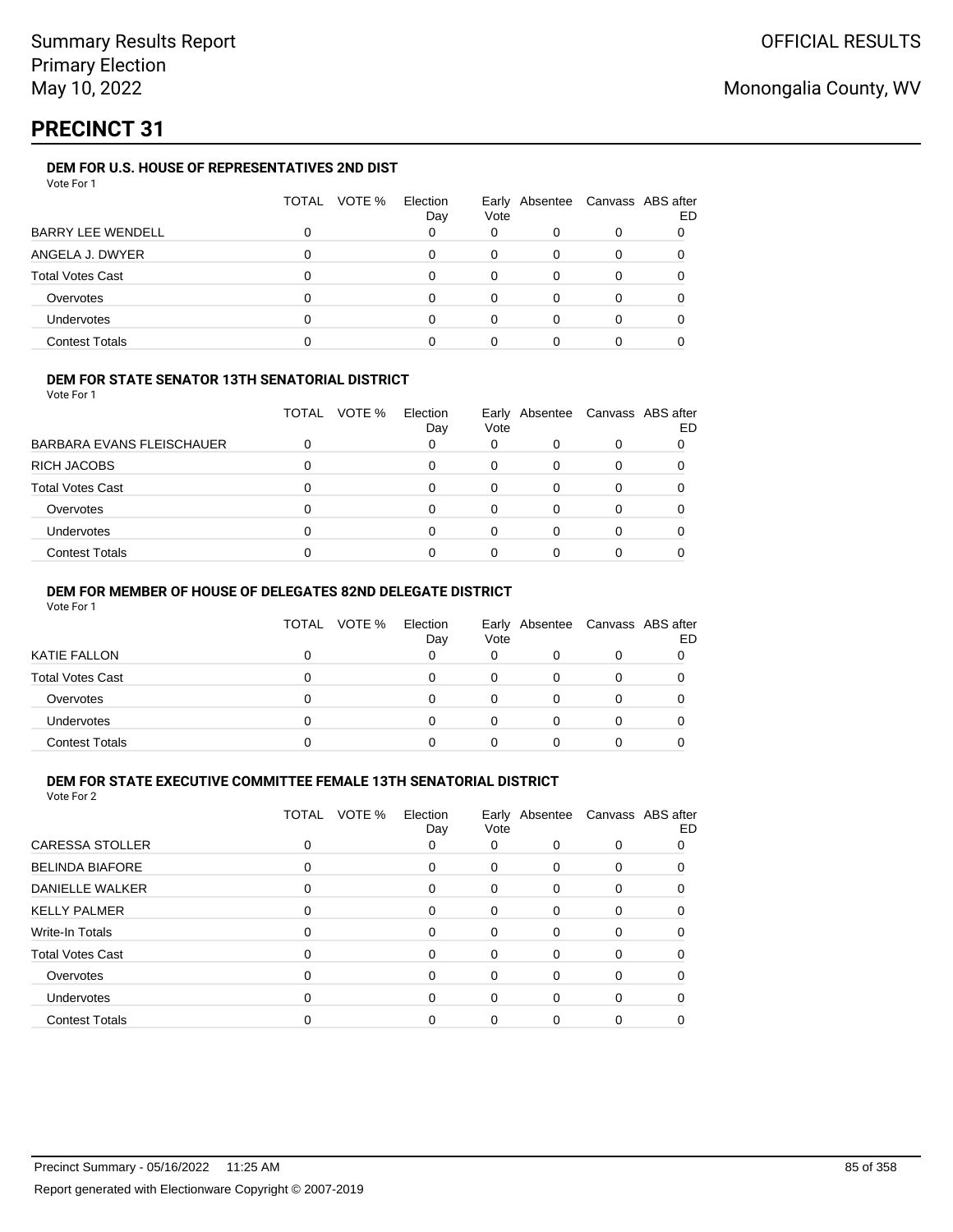# **PRECINCT 31**

#### **DEM FOR STATE EXECUTIVE COMMITTEE MALE 13TH SENATORIAL DISTRICT** Vote For 2

| VULCIUI <i>L</i>        |                        |                 |      |   |                                  |    |
|-------------------------|------------------------|-----------------|------|---|----------------------------------|----|
|                         | VOTE %<br><b>TOTAL</b> | Election<br>Day | Vote |   | Early Absentee Canvass ABS after | ED |
| <b>JOEY GARCIA</b>      | 0                      | 0               | 0    | 0 | 0                                |    |
| <b>MARK A. MUSICK</b>   | 0                      | 0               | 0    | 0 | 0                                |    |
| SHANE ASSADZANDI        | 0                      | 0               | 0    | 0 | 0                                |    |
| Write-In Totals         | 0                      | 0               | 0    | 0 | 0                                |    |
| <b>Total Votes Cast</b> | 0                      | 0               | 0    | 0 | 0                                |    |
| Overvotes               | 0                      | 0               | 0    | 0 | 0                                |    |
| <b>Undervotes</b>       | 0                      | 0               | 0    | 0 | 0                                | O  |
| <b>Contest Totals</b>   |                        |                 | 0    | 0 | 0                                |    |
|                         |                        |                 |      |   |                                  |    |

#### **DEM FOR CIRCUIT CLERK** Vote For 1

|                         | TOTAL VOTE % | Election<br>Day | Vote |  | Early Absentee Canvass ABS after<br>ED |
|-------------------------|--------------|-----------------|------|--|----------------------------------------|
| DONNA HIDOCK            |              |                 | 0    |  |                                        |
| <b>Total Votes Cast</b> |              | 0               | 0    |  |                                        |
| Overvotes               |              | 0               | 0    |  |                                        |
| <b>Undervotes</b>       |              | U               | 0    |  |                                        |
| <b>Contest Totals</b>   |              |                 |      |  |                                        |

### **DEM FOR COUNTY COMMISSIONER**

| Vote For 1 |  |  |
|------------|--|--|
|            |  |  |

|                         | TOTAL VOTE % | Election<br>Day | Vote | Early Absentee Canvass ABS after | ED |
|-------------------------|--------------|-----------------|------|----------------------------------|----|
| <b>BOB BEACH</b>        |              |                 | 0    |                                  |    |
| <b>Total Votes Cast</b> |              |                 | 0    |                                  |    |
| Overvotes               |              |                 | O    |                                  |    |
| <b>Undervotes</b>       |              |                 | 0    |                                  |    |
| <b>Contest Totals</b>   |              |                 |      |                                  |    |

#### **DEM FOR COUNTY CLERK** Vote For 1

|                         | TOTAL VOTE % | Election<br>Day | Vote | Early Absentee Canvass ABS after | ED |
|-------------------------|--------------|-----------------|------|----------------------------------|----|
| CARYE L. BLANEY         |              |                 | 0    | 0                                |    |
| <b>Total Votes Cast</b> |              | n               | 0    |                                  |    |
| Overvotes               |              | 0               | 0    | 0                                |    |
| <b>Undervotes</b>       |              | 0               | 0    | 0                                |    |
| <b>Contest Totals</b>   |              | n               | 0    |                                  |    |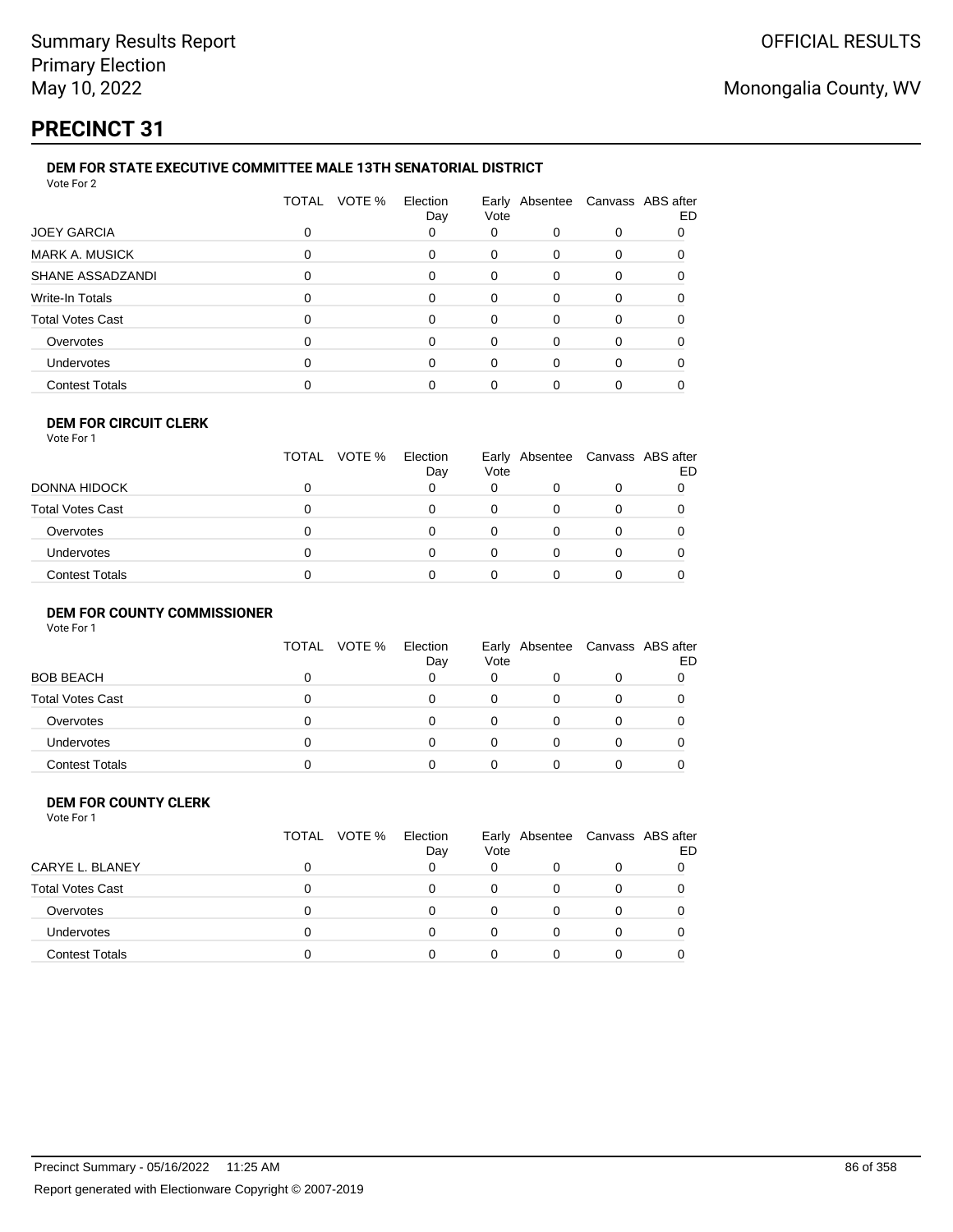# **PRECINCT 31**

## **DEM FOR CONGRESSIONAL DISTRICT EXECUTIVE COMMITTEE DIST 2 FEMALE**

| Vote For 1              |       |        |                 |      |                                  |   |    |
|-------------------------|-------|--------|-----------------|------|----------------------------------|---|----|
|                         | TOTAL | VOTE % | Election<br>Day | Vote | Early Absentee Canvass ABS after |   | ED |
| RYLEE HAUGHT            |       |        | 0               | 0    | 0                                | 0 |    |
| Write-In Totals         |       |        | 0               | 0    | 0                                |   |    |
| <b>Total Votes Cast</b> |       |        | 0               | 0    | 0                                |   |    |
| Overvotes               |       |        | 0               | 0    | 0                                | 0 |    |
| <b>Undervotes</b>       |       |        | 0               | 0    | 0                                |   |    |
| <b>Contest Totals</b>   |       |        |                 | 0    |                                  |   |    |

## **DEM FOR CONGRESSIONAL DISTRICT EXECUTIVE COMMITTEE DIST 2 MALE**

Vote For 1

|                         | <b>TOTAL</b><br>VOTE % | Election<br>Day | Vote     | Early Absentee | Canvass ABS after | ED |
|-------------------------|------------------------|-----------------|----------|----------------|-------------------|----|
| SHANE ASSADZANDI        |                        |                 | 0        | 0              | 0                 |    |
| CHARLES (JR) KRAFFT     |                        | 0               | 0        | $\Omega$       | $\Omega$          |    |
| Write-In Totals         |                        | 0               | $\Omega$ | 0              | $\Omega$          |    |
| <b>Total Votes Cast</b> |                        | $\Omega$        | 0        | $\Omega$       | 0                 |    |
| Overvotes               |                        | $\Omega$        | 0        | 0              | $\Omega$          |    |
| <b>Undervotes</b>       |                        | $\Omega$        | $\Omega$ | $\Omega$       | $\Omega$          |    |
| <b>Contest Totals</b>   |                        |                 |          | $\Omega$       |                   |    |

## **DEM FOR SENATORIAL EXECUTIVE COMMITTEE FEMALE 13TH SENATORIAL DISTRICT**

Vote For 1

|                       | TOTAL<br>VOTE % | Election<br>Day | Vote | Early Absentee Canvass ABS after | ED |
|-----------------------|-----------------|-----------------|------|----------------------------------|----|
| NO CANDIDATE(S) FILED |                 |                 | 0    |                                  |    |
| Write-In Totals       |                 |                 | 0    |                                  |    |
| Total Votes Cast      |                 |                 |      |                                  |    |
| Overvotes             |                 |                 | 0    |                                  |    |
| <b>Undervotes</b>     |                 |                 |      |                                  |    |
| <b>Contest Totals</b> |                 |                 |      |                                  |    |

## **DEM FOR SENATORIAL EXECUTIVE COMMITTEE MALE 13TH SENATORIAL DISTRICT**

|                         | TOTAL<br>VOTE % | Election<br>Day | Vote | Early Absentee Canvass ABS after | ED |
|-------------------------|-----------------|-----------------|------|----------------------------------|----|
| SHANE ASSADZANDI        |                 |                 | 0    |                                  |    |
| Write-In Totals         | 0               | 0               | 0    |                                  |    |
| <b>Total Votes Cast</b> | 0               | 0               | 0    |                                  |    |
| Overvotes               | 0               | 0               |      |                                  |    |
| <b>Undervotes</b>       | 0               | 0               |      |                                  |    |
| <b>Contest Totals</b>   |                 |                 |      |                                  |    |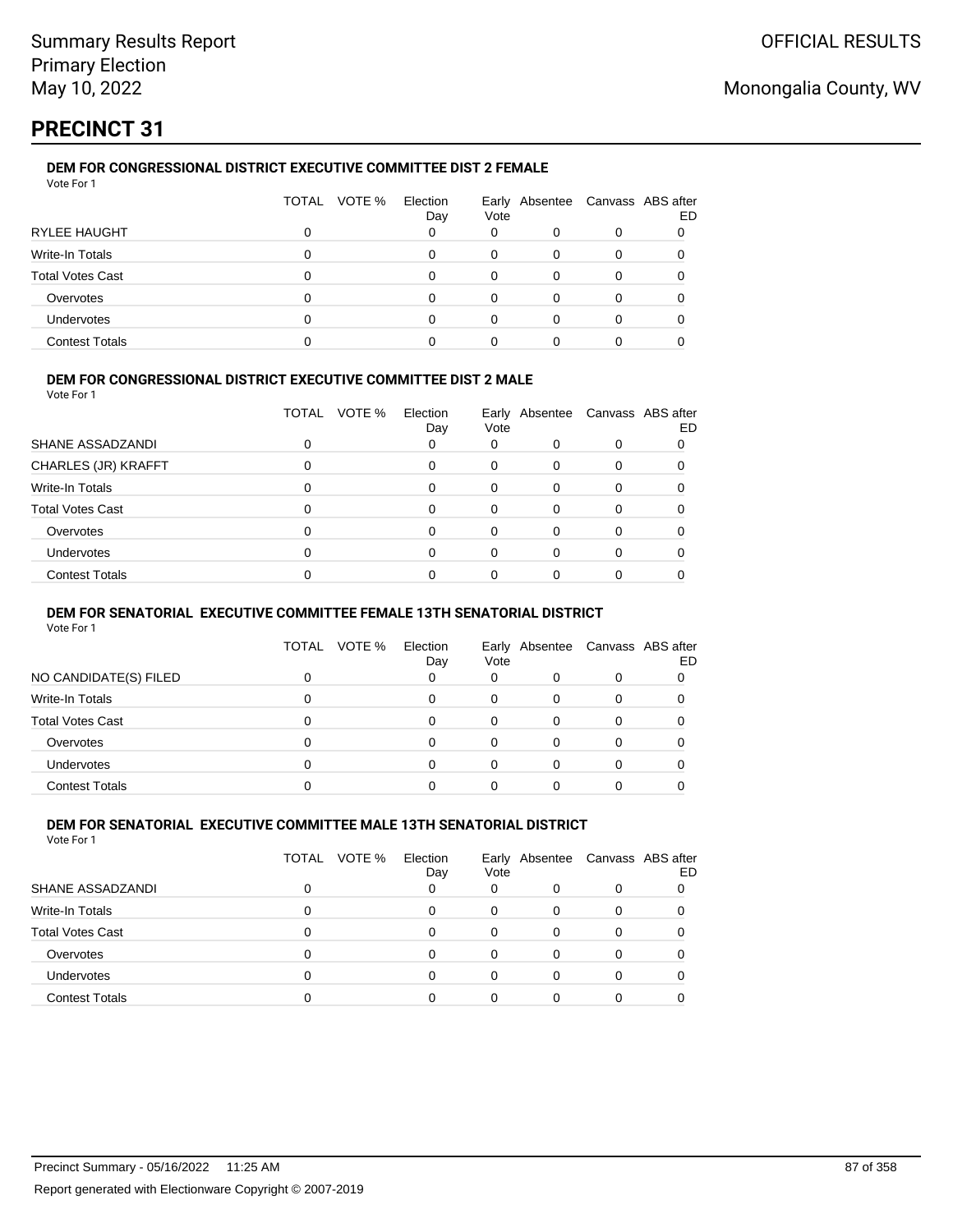# **PRECINCT 31**

#### **DEM FOR COUNTY EXECUTIVE COMMITTEE DISTRICT - FEMALE COMMITTEE DISTRICT 8** Vote For 1

|                         | TOTAL VOTE % | Election<br>Day | Vote     | Early Absentee Canvass ABS after | ED |
|-------------------------|--------------|-----------------|----------|----------------------------------|----|
| LEANN WILLIAMS          |              | 0               | 0        |                                  |    |
| Write-In Totals         |              | n               | $\Omega$ |                                  |    |
| <b>Total Votes Cast</b> |              | 0               | 0        |                                  |    |
| Overvotes               |              | o               | 0        |                                  |    |
| <b>Undervotes</b>       |              | U               | 0        |                                  |    |
| <b>Contest Totals</b>   |              |                 |          |                                  |    |

## **DEM FOR COUNTY EXECUTIVE COMMITTEE DISTRICT - MALE COMMITTEE DISTRICT 8**

Vote For 1

|                         | <b>TOTAL</b><br>VOTE % | Election<br>Day | Vote | Early Absentee Canvass ABS after | ED |
|-------------------------|------------------------|-----------------|------|----------------------------------|----|
| <b>JAMIE BLAKE</b>      |                        |                 |      |                                  |    |
| Write-In Totals         |                        |                 | 0    |                                  |    |
| <b>Total Votes Cast</b> |                        |                 | 0    |                                  |    |
| Overvotes               |                        |                 | 0    |                                  |    |
| <b>Undervotes</b>       |                        |                 | Ω    |                                  |    |
| <b>Contest Totals</b>   |                        |                 |      |                                  |    |

## **NON-PARTISAN BOARD OF EDUCATION**

Vote For 3

|                         | VOTE %<br>TOTAL | Election<br>Day | Vote |          | Early Absentee Canvass ABS after | ED |
|-------------------------|-----------------|-----------------|------|----------|----------------------------------|----|
| DANIEL BERRY            | 0               | 0               | 0    | 0        | 0                                |    |
| <b>JENNIFER HAGERTY</b> | 0               | 0               | 0    | 0        | 0                                |    |
| <b>BRANDON MYERS</b>    | 0               | 0               | 0    | 0        | 0                                | O  |
| <b>CRISTY MOATS</b>     | 0               | 0               | 0    | 0        | 0                                |    |
| MICHAEL KELLY           | 0               | 0               | 0    | $\Omega$ | 0                                | 0  |
| Write-In Totals         | 0               | 0               | 0    | 0        | 0                                | 0  |
| <b>Total Votes Cast</b> | 0               | $\Omega$        | 0    | 0        | 0                                |    |
| Overvotes               | 0               | 0               | 0    | $\Omega$ | 0                                |    |
| Undervotes              | 0               | 0               | 0    | 0        | 0                                | 0  |
| <b>Contest Totals</b>   |                 |                 | 0    | ი        | 0                                |    |
|                         |                 |                 |      |          |                                  |    |

## **FOR CONSERVATION DISTRICT SUPERVISOR**

|                              | <b>TOTAL</b><br>VOTE % | Election<br>Day | Vote |          | Early Absentee Canvass ABS after | ED |
|------------------------------|------------------------|-----------------|------|----------|----------------------------------|----|
| <b>ANDREW PRICE</b>          |                        | 0               | 0    |          |                                  |    |
| <b>MARK "MR. MARK" MYERS</b> |                        | 0               | 0    | 0        |                                  |    |
| Write-In Totals              | 0                      | 0               | 0    | $\Omega$ | 0                                |    |
| <b>Total Votes Cast</b>      |                        | 0               | 0    |          |                                  |    |
| Overvotes                    | 0                      | 0               | 0    |          |                                  |    |
| <b>Undervotes</b>            | 0                      | 0               | 0    | 0        |                                  |    |
| <b>Contest Totals</b>        |                        |                 |      |          |                                  |    |
|                              |                        |                 |      |          |                                  |    |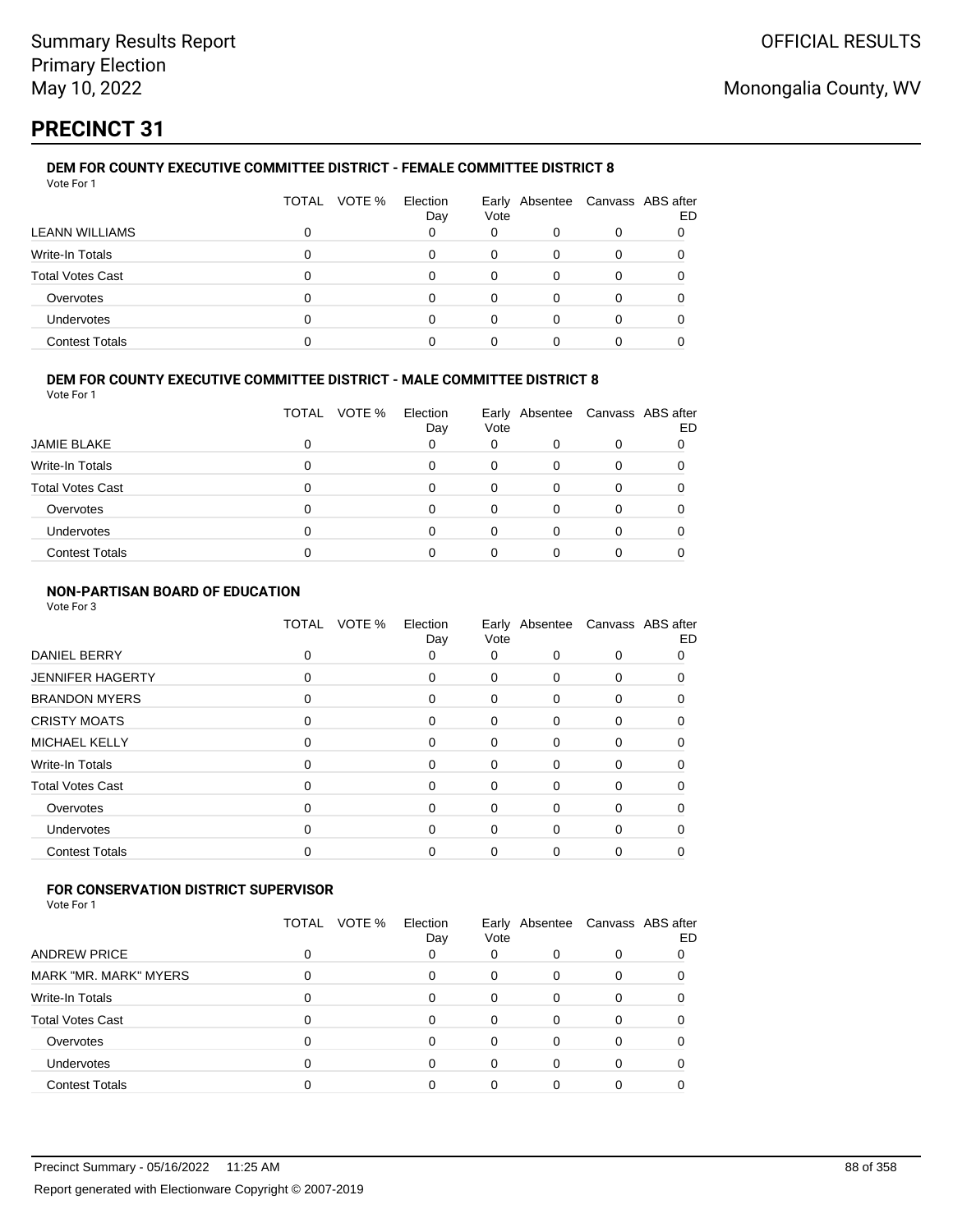# **PRECINCT 32**

| <b>Statistics</b>                     | TOTAL  | Election<br>Day | Vote | Early Absentee |          | Canvass ABS after<br>ED. |
|---------------------------------------|--------|-----------------|------|----------------|----------|--------------------------|
| Registered Voters - Total             | 4,055  |                 |      |                |          |                          |
| Registered Voters - REPUBLICAN        | 1,131  |                 |      |                |          |                          |
| <b>Registered Voters - DEMOCRATIC</b> | 1,631  |                 |      |                |          |                          |
| Registered Voters - NON-PARTISAN      | 1,293  |                 |      |                |          |                          |
| <b>Ballots Cast - Total</b>           | 466    | 246             | 203  | 15             | 2        | 0                        |
| Ballots Cast - REPUBLICAN             | 207    | 104             | 96   | 6              | 1        | $\Omega$                 |
| <b>Ballots Cast - DEMOCRATIC</b>      | 254    | 137             | 107  | 9              | 1        | 0                        |
| Ballots Cast - NON-PARTISAN           | 5      | 5               | 0    | 0              | $\Omega$ | $\Omega$                 |
| <b>Ballots Cast - Blank</b>           | 0      | 0               | 0    | 0              | 0        | 0                        |
| Voter Turnout - Total                 | 11.49% |                 |      |                |          |                          |
| Voter Turnout - REPUBLICAN            | 18.30% |                 |      |                |          |                          |
| Voter Turnout - DEMOCRATIC            | 15.57% |                 |      |                |          |                          |
| Voter Turnout - NON-PARTISAN          | 0.39%  |                 |      |                |          |                          |

## **REP FOR U.S. HOUSE OF REPRESENTATIVES 2ND DIST**

Vote For 1

|                               | TOTAL | VOTE %   | Election<br>Day | Earlv<br>Vote | Absentee |   | Canvass ABS after<br>ED |
|-------------------------------|-------|----------|-----------------|---------------|----------|---|-------------------------|
| DAVID B. MCKINLEY             | 118   | 57.00%   | 58              | 55            | 4        |   | 0                       |
| ALEXANDER X. MOONEY           | 74    | 35.75%   | 39              | 33            | 2        | 0 | 0                       |
| <b>SUSAN BUCHSER-LOCHOCKI</b> | 9     | 4.35%    | 4               | 5             | 0        | 0 | 0                       |
| RHONDA A. HERCULES            | 3     | 1.45%    |                 | 2             | 0        | 0 | 0                       |
| MIKE SECKMAN                  | 2     | 0.97%    |                 | 1             | $\Omega$ | 0 | 0                       |
| <b>Total Votes Cast</b>       | 206   | 99.52%   | 103             | 96            | 6        |   | 0                       |
| Overvotes                     | 0     | $0.00\%$ | 0               | 0             | $\Omega$ | 0 | 0                       |
| <b>Undervotes</b>             |       | 0.48%    |                 | 0             | 0        | 0 | 0                       |
| <b>Contest Totals</b>         | 207   | 100.00%  | 104             | 96            | 6        |   | 0                       |

## **REP FOR STATE SENATOR 13TH SENATORIAL DISTRICT**

| Vote For 1 |  |
|------------|--|
|            |  |

|                         | TOTAL | VOTE %   | Election<br>Day | Early Absentee<br>Vote |   | Canvass ABS after | ED |
|-------------------------|-------|----------|-----------------|------------------------|---|-------------------|----|
| <b>MIKE OLIVERIO</b>    | 168   | 81.16%   | 84              | 77                     | 6 |                   | 0  |
| <b>CARLY BRAUN</b>      | 33    | 15.94%   | 17              | 16                     | 0 | 0                 | O  |
| <b>Total Votes Cast</b> | 201   | 97.10%   | 101             | 93                     | 6 |                   |    |
| Overvotes               | 0     | $0.00\%$ | 0               | 0                      | 0 | 0                 |    |
| Undervotes              | 6     | 2.90%    | 3               | 3                      | 0 | 0                 | O  |
| <b>Contest Totals</b>   | 207   | 100.00%  | 104             | 96                     | 6 |                   |    |

## **REP FOR MEMBER OF HOUSE OF DELEGATES 81ST DELEGATE DISTRICT**

|                         | <b>TOTAL</b> | VOTE %   | Election<br>Day | Vote | Early Absentee | Canvass ABS after | ED |
|-------------------------|--------------|----------|-----------------|------|----------------|-------------------|----|
| <b>STEVEN HARRIS</b>    | 152          | 73.43%   | 78              | 68   | 5              |                   |    |
| <b>Total Votes Cast</b> | 152          | 73.43%   | 78              | 68   | 5              |                   |    |
| Overvotes               | 0            | $0.00\%$ | 0               | 0    | 0              | 0                 |    |
| Undervotes              | 55           | 26.57%   | 26              | 28   |                | 0                 |    |
| <b>Contest Totals</b>   | 207          | 100.00%  | 104             | 96   | 6              |                   |    |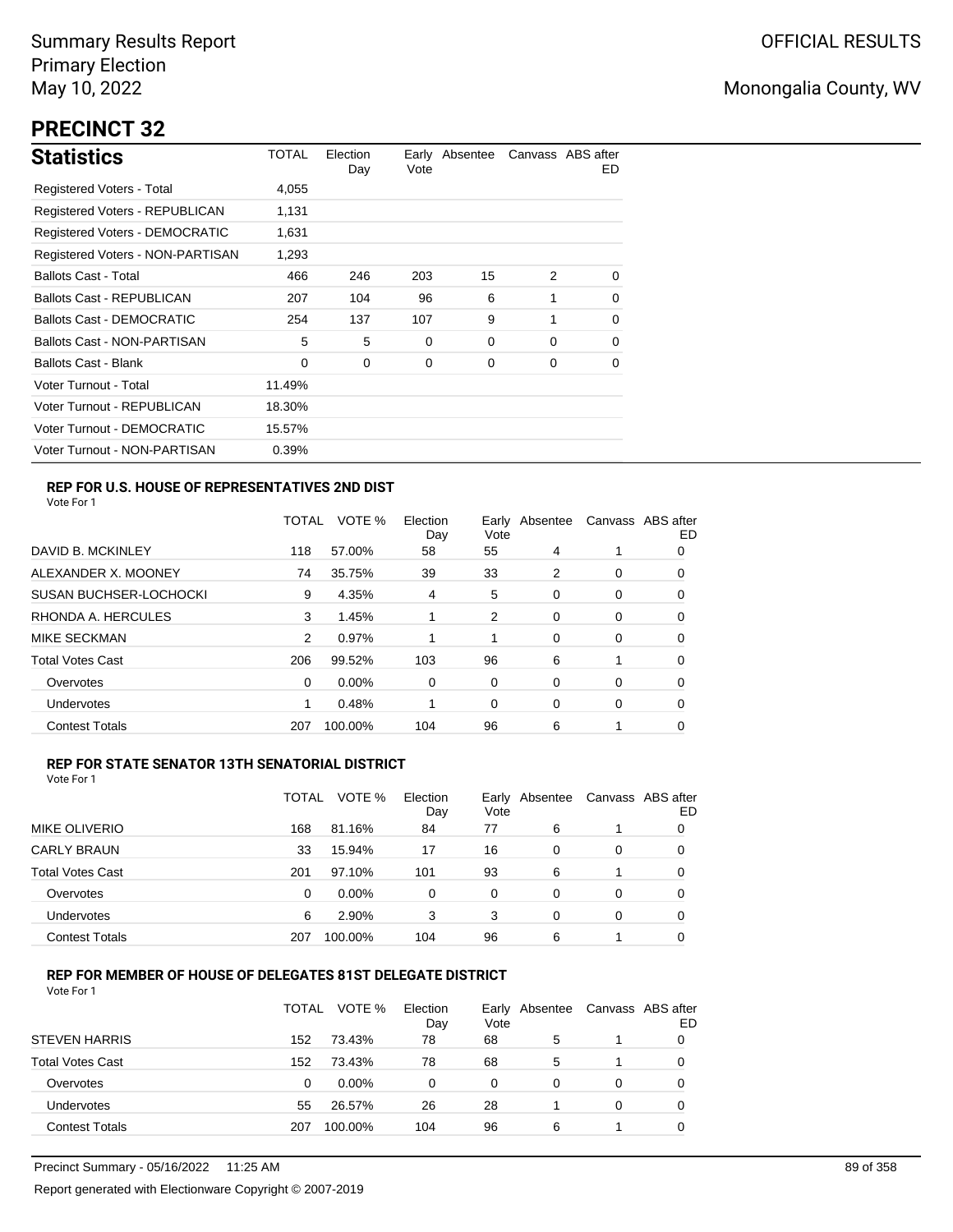# **PRECINCT 32**

#### **REP FOR STATE EXECUTIVE COMMITTEE FEMALE 13TH SENATORIAL DISTRICT** Vote For 2

|                         | TOTAL         | VOTE %  | Election<br>Day | Vote | Early Absentee |   | Canvass ABS after<br>ED |
|-------------------------|---------------|---------|-----------------|------|----------------|---|-------------------------|
| KANDI NUZUM             | 123           | 29.71%  | 64              | 56   | 3              | 0 | 0                       |
| Write-In Totals         | $\mathcal{P}$ | 0.48%   | 0               | 2    | $\Omega$       | 0 | 0                       |
| <b>Total Votes Cast</b> | 125           | 30.19%  | 64              | 58   | 3              | 0 |                         |
| Overvotes               | 0             | 0.00%   | 0               | 0    | 0              | 0 |                         |
| Undervotes              | 289           | 69.81%  | 144             | 134  | 9              | 2 | 0                       |
| <b>Contest Totals</b>   | 414           | 100.00% | 208             | 192  | 12             | 2 | 0                       |

## **REP FOR STATE EXECUTIVE COMMITTEE MALE 13TH SENATORIAL DISTRICT**

Vote For 2

|                         | TOTAL    | VOTE %   | Election<br>Day | Vote | Early Absentee |   | Canvass ABS after<br>ED |
|-------------------------|----------|----------|-----------------|------|----------------|---|-------------------------|
| <b>KYLE MCAVOY</b>      | 125      | 30.19%   | 59              | 63   | 3              | 0 | 0                       |
| PHIL MALLOW             | 54       | 13.04%   | 30              | 23   |                | 0 | 0                       |
| <b>GUY WARD</b>         | 43       | 10.39%   | 20              | 23   | 0              | 0 | 0                       |
| Write-In Totals         | 1        | 0.24%    |                 | 0    | 0              | 0 | 0                       |
| <b>Total Votes Cast</b> | 223      | 53.86%   | 110             | 109  | 4              | 0 | 0                       |
| Overvotes               | $\Omega$ | $0.00\%$ | 0               | 0    | 0              | 0 | 0                       |
| Undervotes              | 191      | 46.14%   | 98              | 83   | 8              | 2 | 0                       |
| <b>Contest Totals</b>   | 414      | 100.00%  | 208             | 192  | 12             | 2 | 0                       |
|                         |          |          |                 |      |                |   |                         |

## **REP FOR CIRCUIT CLERK**

Vote For 1

|                         | TOTAL | VOTE %   | Election<br>Day | Earlv<br>Vote | Absentee | Canvass ABS after | ED |
|-------------------------|-------|----------|-----------------|---------------|----------|-------------------|----|
| NO CANDIDATE(S) FILED   | 0     | $0.00\%$ | 0               | 0             |          | 0                 |    |
| <b>Total Votes Cast</b> | 0     | $0.00\%$ | 0               | 0             | 0        | 0                 |    |
| Overvotes               | 0     | $0.00\%$ | 0               | 0             | 0        | 0                 |    |
| <b>Undervotes</b>       | 207   | 100.00%  | 104             | 96            | 6        |                   |    |
| <b>Contest Totals</b>   | 207   | 100.00%  | 104             | 96            | 6        |                   |    |

#### **REP FOR COUNTY COMMISSIONER** Vote For 1

|                         | TOTAL | VOTE %   | Election<br>Day | Vote     | Early Absentee |          | Canvass ABS after<br>ED |
|-------------------------|-------|----------|-----------------|----------|----------------|----------|-------------------------|
| <b>SEAN P. SIKORA</b>   | 115   | 55.56%   | 57              | 55       | 2              |          | 0                       |
| CHARLES D. HARTZOG      | 57    | 27.54%   | 30              | 25       | 2              | 0        | 0                       |
| <b>Total Votes Cast</b> | 172   | 83.09%   | 87              | 80       | 4              |          | 0                       |
| Overvotes               | 0     | $0.00\%$ | $\Omega$        | $\Omega$ | 0              | $\Omega$ | 0                       |
| <b>Undervotes</b>       | 35    | 16.91%   | 17              | 16       | 2              | $\Omega$ | 0                       |
| <b>Contest Totals</b>   | 207   | 100.00%  | 104             | 96       | 6              |          | 0                       |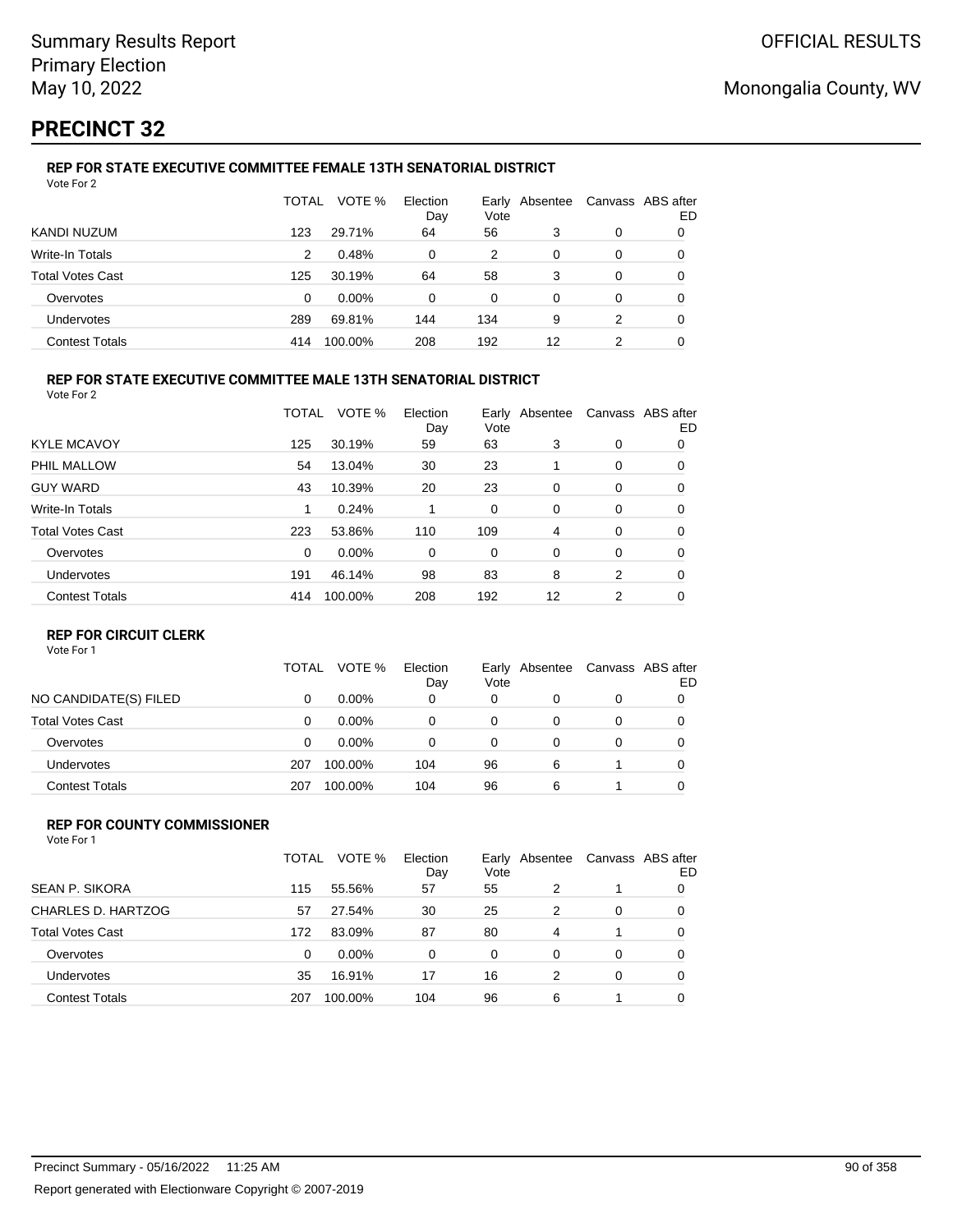|                         | TOTAL | VOTE %   | Election<br>Day | Early Absentee<br>Vote |   | Canvass ABS after | ED |
|-------------------------|-------|----------|-----------------|------------------------|---|-------------------|----|
| NO CANDIDATE(S) FILED   |       | $0.00\%$ | 0               | 0                      |   | 0                 |    |
| <b>Total Votes Cast</b> |       | $0.00\%$ |                 | 0                      |   |                   |    |
| Overvotes               | O     | $0.00\%$ |                 | 0                      |   | 0                 |    |
| <b>Undervotes</b>       | 207   | 100.00%  | 104             | 96                     | 6 |                   |    |
| Contest Totals          | 207   | 100.00%  | 104             | 96                     | 6 |                   |    |

#### **REP FOR CONGRESSIONAL DISTRICT EXECUTIVE COMMITTEE DIST 2 FEMALE** Vote For 1

|                         | TOTAL | VOTE %   | Election<br>Day | Early<br>Vote | Absentee | Canvass ABS after | ED |
|-------------------------|-------|----------|-----------------|---------------|----------|-------------------|----|
| VIRGINIA "GINA" BROWN   | 142   | 68.60%   | 73              | 64            | 5        | 0                 | 0  |
| <b>Write-In Totals</b>  | 0     | $0.00\%$ | 0               | 0             | 0        | 0                 | 0  |
| <b>Total Votes Cast</b> | 142   | 68.60%   | 73              | 64            | 5        | 0                 | 0  |
| Overvotes               | 0     | $0.00\%$ | 0               | 0             | 0        | 0                 |    |
| Undervotes              | 65    | 31.40%   | 31              | 32            |          |                   | 0  |
| <b>Contest Totals</b>   | 207   | 100.00%  | 104             | 96            | 6        |                   |    |

#### **REP FOR CONGRESSIONAL DISTRICT EXECUTIVE COMMITTEE DIST 2 MALE** Vote For 1

|                         | TOTAL | VOTE %  | Election<br>Day | Vote     | Early Absentee |          | Canvass ABS after<br>ED |
|-------------------------|-------|---------|-----------------|----------|----------------|----------|-------------------------|
| <b>SAM BROWN</b>        | 117   | 56.52%  | 60              | 54       | 3              | 0        | 0                       |
| <b>ETHAN MOORE</b>      | 35    | 16.91%  | 16              | 18       |                | $\Omega$ | $\Omega$                |
| Write-In Totals         | 0     | 0.00%   | 0               | 0        | 0              | 0        | 0                       |
| <b>Total Votes Cast</b> | 152   | 73.43%  | 76              | 72       | 4              | $\Omega$ | 0                       |
| Overvotes               | 0     | 0.00%   | $\Omega$        | $\Omega$ | $\Omega$       | $\Omega$ | 0                       |
| <b>Undervotes</b>       | 55    | 26.57%  | 28              | 24       | 2              |          | 0                       |
| <b>Contest Totals</b>   | 207   | 100.00% | 104             | 96       | 6              |          |                         |
|                         |       |         |                 |          |                |          |                         |

#### **REP FOR SENATORIAL EXECUTIVE COMMITTEE FEMALE 13TH SENATORIAL DISTRICT** Vote For 1

|                         | TOTAL | VOTE %   | Election<br>Day | Vote     | Early Absentee |          | Canvass ABS after<br>ED. |
|-------------------------|-------|----------|-----------------|----------|----------------|----------|--------------------------|
| NO CANDIDATE(S) FILED   | 0     | $0.00\%$ | 0               | 0        | 0              | 0        | 0                        |
| <b>Write-In Totals</b>  |       | 0.48%    | 0               |          | 0              | 0        | 0                        |
| <b>Total Votes Cast</b> |       | 0.48%    | 0               |          | 0              | 0        | 0                        |
| Overvotes               | 0     | $0.00\%$ | 0               | $\Omega$ | 0              | $\Omega$ | 0                        |
| <b>Undervotes</b>       | 206   | 99.52%   | 104             | 95       | 6              |          | 0                        |
| <b>Contest Totals</b>   | 207   | 100.00%  | 104             | 96       | 6              |          | 0                        |

## Monongalia County, WV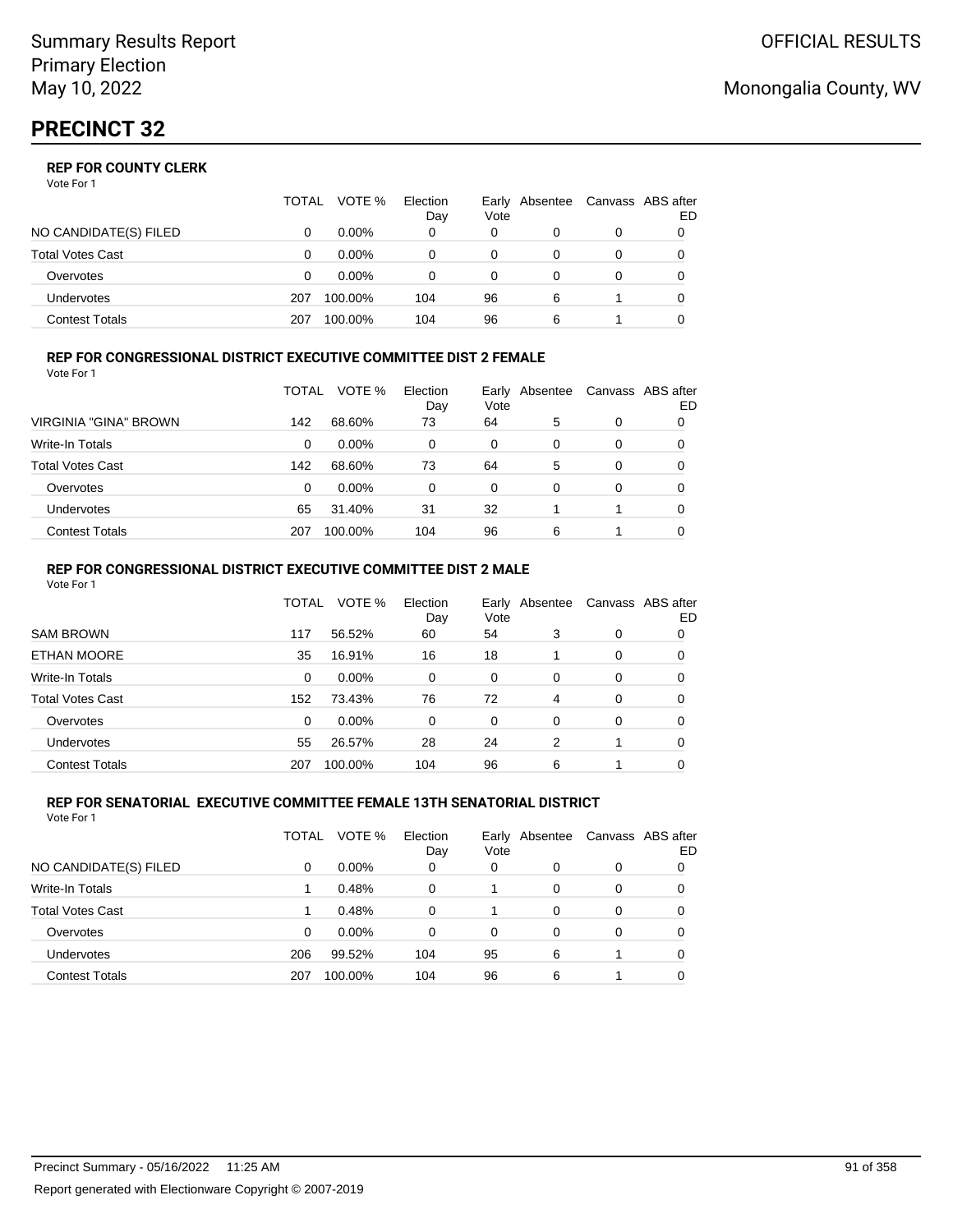# **PRECINCT 32**

#### **REP FOR SENATORIAL EXECUTIVE COMMITTEE MALE 13TH SENATORIAL DISTRICT** Vote For 1

|                         | TOTAL | VOTE %   | Election<br>Day | Vote | Early Absentee | Canvass ABS after | ED |
|-------------------------|-------|----------|-----------------|------|----------------|-------------------|----|
| <b>WES NUGENT</b>       | 143   | 69.08%   | 72              | 66   | 4              |                   | O  |
| Write-In Totals         | 0     | $0.00\%$ | 0               | 0    | 0              | 0                 | 0  |
| <b>Total Votes Cast</b> | 143   | 69.08%   | 72              | 66   | 4              |                   | 0  |
| Overvotes               | 0     | $0.00\%$ | 0               | 0    | 0              | 0                 |    |
| <b>Undervotes</b>       | 64    | 30.92%   | 32              | 30   |                | 0                 | 0  |
| <b>Contest Totals</b>   | 207   | 100.00%  | 104             | 96   | 6              |                   |    |

## **REP FOR COUNTY EXECUTIVE COMMITTEE DISTRICT - FEMALE COMMITTEE DISTRICT 8**

Vote For 1

|                       | TOTAL | VOTE %   | Election<br>Day | Vote | Early Absentee | Canvass ABS after | ED |
|-----------------------|-------|----------|-----------------|------|----------------|-------------------|----|
| NO CANDIDATE(S) FILED | 0     | $0.00\%$ | 0               | 0    | 0              | 0                 |    |
| Write-In Totals       | 0     | $0.00\%$ | 0               | 0    | 0              | 0                 | 0  |
| Total Votes Cast      | 0     | $0.00\%$ | 0               | 0    | 0              | 0                 |    |
| Overvotes             | 0     | $0.00\%$ | 0               | 0    | 0              | 0                 |    |
| Undervotes            | 207   | 100.00%  | 104             | 96   | 6              |                   |    |
| <b>Contest Totals</b> | 207   | 100.00%  | 104             | 96   | 6              |                   |    |

## **REP FOR COUNTY EXECUTIVE COMMITTEE DISTRICT - MALE COMMITTEE DISTRICT 8**

Vote For 1

|                       | TOTAL | VOTE %   | Election<br>Day | Vote | Early Absentee |   | Canvass ABS after<br>ED |
|-----------------------|-------|----------|-----------------|------|----------------|---|-------------------------|
| NO CANDIDATE(S) FILED | 0     | $0.00\%$ | 0               | 0    | 0              | 0 | 0                       |
| Write-In Totals       | 2     | 0.97%    | 0               | 2    | 0              | 0 | 0                       |
| Total Votes Cast      | 2     | 0.97%    | 0               | 2    | 0              | 0 | 0                       |
| Overvotes             | 0     | $0.00\%$ | 0               | 0    | 0              | 0 | 0                       |
| <b>Undervotes</b>     | 205   | 99.03%   | 104             | 94   | 6              |   | 0                       |
| <b>Contest Totals</b> | 207   | 100.00%  | 104             | 96   | 6              |   | 0                       |

#### **DEM FOR U.S. HOUSE OF REPRESENTATIVES 2ND DIST** Vote For 1

|                          | TOTAL    | VOTE %   | Election<br>Day | Vote | Early Absentee |          | Canvass ABS after<br>ED |
|--------------------------|----------|----------|-----------------|------|----------------|----------|-------------------------|
| <b>BARRY LEE WENDELL</b> | 164      | 64.57%   | 76              | 80   | 8              | 0        | 0                       |
| ANGELA J. DWYER          | 66       | 25.98%   | 43              | 21   |                |          | 0                       |
| <b>Total Votes Cast</b>  | 230      | 90.55%   | 119             | 101  | 9              |          | 0                       |
| Overvotes                | $\Omega$ | $0.00\%$ | 0               | 0    | $\Omega$       | $\Omega$ | 0                       |
| Undervotes               | 24       | 9.45%    | 18              | 6    | 0              | $\Omega$ | 0                       |
| <b>Contest Totals</b>    | 254      | 100.00%  | 137             | 107  | 9              |          | 0                       |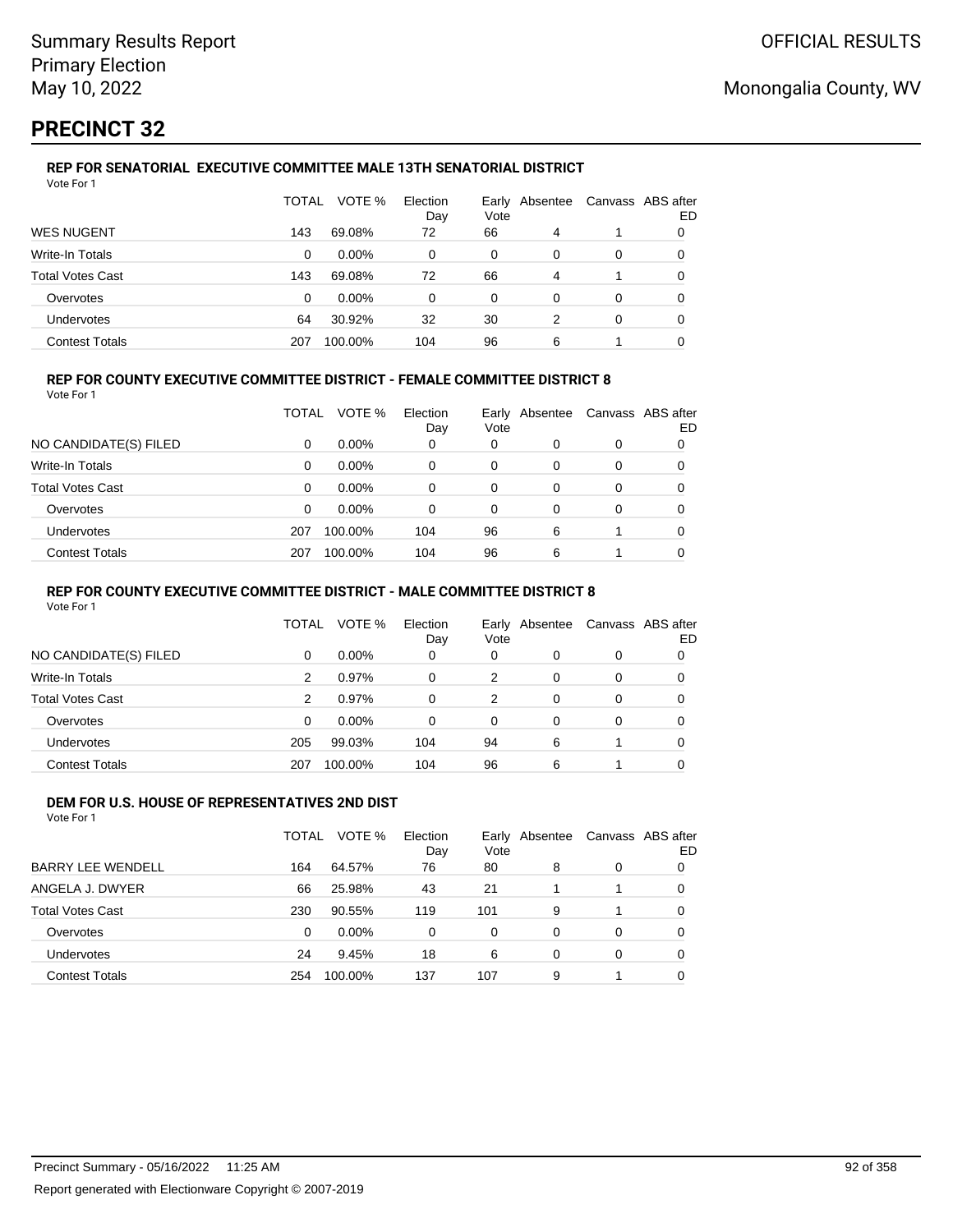# **PRECINCT 32**

## **DEM FOR STATE SENATOR 13TH SENATORIAL DISTRICT**

|                           | TOTAL | VOTE %   | Election<br>Day | Vote | Early Absentee | Canvass ABS after | ED |
|---------------------------|-------|----------|-----------------|------|----------------|-------------------|----|
| BARBARA EVANS FLEISCHAUER | 222   | 87.40%   | 125             | 88   | 9              | 0                 |    |
| RICH JACOBS               | 24    | 9.45%    | 9               | 15   | 0              | 0                 |    |
| Total Votes Cast          | 246   | 96.85%   | 134             | 103  | 9              | 0                 |    |
| Overvotes                 | 0     | $0.00\%$ | 0               | 0    | 0              | 0                 |    |
| Undervotes                | 8     | 3.15%    | 3               | 4    | 0              |                   | 0  |
| <b>Contest Totals</b>     | 254   | 100.00%  | 137             | 107  | 9              |                   |    |

## **DEM FOR MEMBER OF HOUSE OF DELEGATES 81ST DELEGATE DISTRICT**

Vote For 1

|                         | <b>TOTAL</b> | VOTE %   | Election<br>Day | Vote | Early Absentee | Canvass ABS after<br>ED |
|-------------------------|--------------|----------|-----------------|------|----------------|-------------------------|
| DANIELLE WALKER         | 215          | 84.65%   | 119             | 88   | 8              |                         |
| <b>Total Votes Cast</b> | 215          | 84.65%   | 119             | 88   | 8              |                         |
| Overvotes               | 0            | $0.00\%$ |                 | 0    |                |                         |
| <b>Undervotes</b>       | 39           | 15.35%   | 18              | 19   |                |                         |
| <b>Contest Totals</b>   | 254          | 100.00%  | 137             | 107  | 9              |                         |

#### **DEM FOR STATE EXECUTIVE COMMITTEE FEMALE 13TH SENATORIAL DISTRICT** Vote For 2

| VULTUL Z                |          |         |                 |      |                |   |                         |
|-------------------------|----------|---------|-----------------|------|----------------|---|-------------------------|
|                         | TOTAL    | VOTE %  | Election<br>Day | Vote | Early Absentee |   | Canvass ABS after<br>ED |
| <b>DANIELLE WALKER</b>  | 190      | 37.40%  | 111             | 71   | 8              | 0 | 0                       |
| <b>KELLY PALMER</b>     | 106      | 20.87%  | 54              | 50   | 2              | 0 | 0                       |
| <b>CARESSA STOLLER</b>  | 60       | 11.81%  | 23              | 33   | 4              | 0 | 0                       |
| <b>BELINDA BIAFORE</b>  | 46       | 9.06%   | 24              | 20   | 2              | 0 | 0                       |
| Write-In Totals         | 1        | 0.20%   | 0               | 1    | 0              | 0 | 0                       |
| <b>Total Votes Cast</b> | 403      | 79.33%  | 212             | 175  | 16             | 0 | 0                       |
| Overvotes               | $\Omega$ | 0.00%   | 0               | 0    | 0              | 0 | 0                       |
| <b>Undervotes</b>       | 105      | 20.67%  | 62              | 39   | 2              | 2 | 0                       |
| <b>Contest Totals</b>   | 508      | 100.00% | 274             | 214  | 18             | 2 | 0                       |
|                         |          |         |                 |      |                |   |                         |

## **DEM FOR STATE EXECUTIVE COMMITTEE MALE 13TH SENATORIAL DISTRICT**

|                         | <b>TOTAL</b> | VOTE %  | Election<br>Day | Vote | Early Absentee |   | Canvass ABS after<br>ED |
|-------------------------|--------------|---------|-----------------|------|----------------|---|-------------------------|
| <b>MARK A. MUSICK</b>   | 183          | 36.02%  | 95              | 81   |                | 0 | 0                       |
| SHANE ASSADZANDI        | 108          | 21.26%  | 55              | 48   | 5              | 0 | 0                       |
| <b>JOEY GARCIA</b>      | 64           | 12.60%  | 29              | 33   | 2              | 0 | 0                       |
| Write-In Totals         | 1            | 0.20%   |                 | 0    | 0              | 0 | 0                       |
| <b>Total Votes Cast</b> | 356          | 70.08%  | 180             | 162  | 14             | 0 | 0                       |
| Overvotes               | 0            | 0.00%   | 0               | 0    | $\Omega$       | 0 | 0                       |
| Undervotes              | 152          | 29.92%  | 94              | 52   | 4              | 2 | 0                       |
| <b>Contest Totals</b>   | 508          | 100.00% | 274             | 214  | 18             | 2 | 0                       |
|                         |              |         |                 |      |                |   |                         |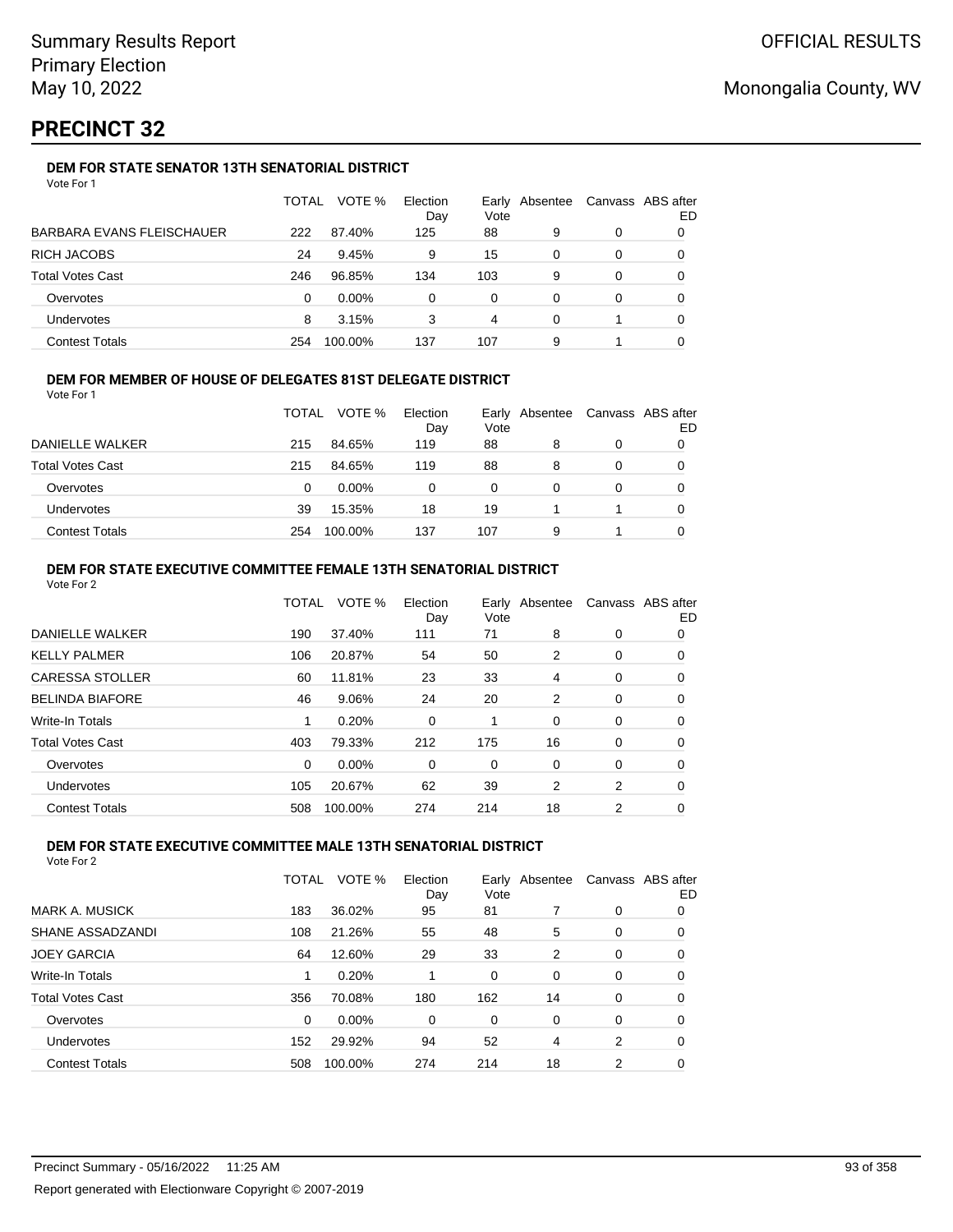# **PRECINCT 32**

| Vote For 1 |
|------------|
|------------|

|                       | TOTAL | VOTE %   | Election<br>Day | Vote | Early Absentee | Canvass ABS after | ED |
|-----------------------|-------|----------|-----------------|------|----------------|-------------------|----|
| DONNA HIDOCK          | 208   | 81.89%   | 108             | 93   | 6              |                   |    |
| Total Votes Cast      | 208   | 81.89%   | 108             | 93   | 6              |                   |    |
| Overvotes             | 0     | $0.00\%$ | 0               | 0    | 0              | 0                 |    |
| Undervotes            | 46    | 18.11%   | 29              | 14   |                | 0                 |    |
| <b>Contest Totals</b> | 254   | 100.00%  | 137             | 107  | 9              |                   |    |

#### **DEM FOR COUNTY COMMISSIONER** Vote For 1

|                         | TOTAL | VOTE %   | Election<br>Day | Vote | Early Absentee | Canvass ABS after | ED |
|-------------------------|-------|----------|-----------------|------|----------------|-------------------|----|
| <b>BOB BEACH</b>        | 215   | 84.65%   | 116             | 92   | 6              |                   |    |
| <b>Total Votes Cast</b> | 215   | 84.65%   | 116             | 92   | 6              |                   | O  |
| Overvotes               | 0     | $0.00\%$ | 0               | 0    | 0              | 0                 |    |
| <b>Undervotes</b>       | 39    | 15.35%   | 21              | 15   | 3              | 0                 |    |
| <b>Contest Totals</b>   | 254   | 100.00%  | 137             | 107  | 9              |                   |    |

## **DEM FOR COUNTY CLERK**

|                         | <b>TOTAL</b> | VOTE %   | Election<br>Day | Vote | Early Absentee | Canvass ABS after | ED |
|-------------------------|--------------|----------|-----------------|------|----------------|-------------------|----|
| CARYE L. BLANEY         | 214          | 84.25%   | 108             | 98   |                |                   |    |
| <b>Total Votes Cast</b> | 214          | 84.25%   | 108             | 98   |                |                   |    |
| Overvotes               | 0            | $0.00\%$ | 0               | 0    | 0              | 0                 |    |
| Undervotes              | 40           | 15.75%   | 29              | 9    |                | 0                 |    |
| <b>Contest Totals</b>   | 254          | 100.00%  | 137             | 107  | 9              |                   |    |

## **DEM FOR CONGRESSIONAL DISTRICT EXECUTIVE COMMITTEE DIST 2 FEMALE**

Vote For 1

|                         | TOTAL | VOTE %   | Election<br>Day | Vote | Early Absentee | Canvass ABS after | ED |
|-------------------------|-------|----------|-----------------|------|----------------|-------------------|----|
| <b>RYLEE HAUGHT</b>     | 190   | 74.80%   | 101             | 82   | 6              |                   | O  |
| Write-In Totals         |       | 0.39%    |                 | 0    | 0              | 0                 | O  |
| <b>Total Votes Cast</b> | 191   | 75.20%   | 102             | 82   | 6              |                   | 0  |
| Overvotes               | 0     | $0.00\%$ | $\Omega$        | 0    | 0              | 0                 | O  |
| <b>Undervotes</b>       | 63    | 24.80%   | 35              | 25   | 3              | 0                 | 0  |
| <b>Contest Totals</b>   | 254   | 100.00%  | 137             | 107  | 9              |                   | 0  |

# Monongalia County, WV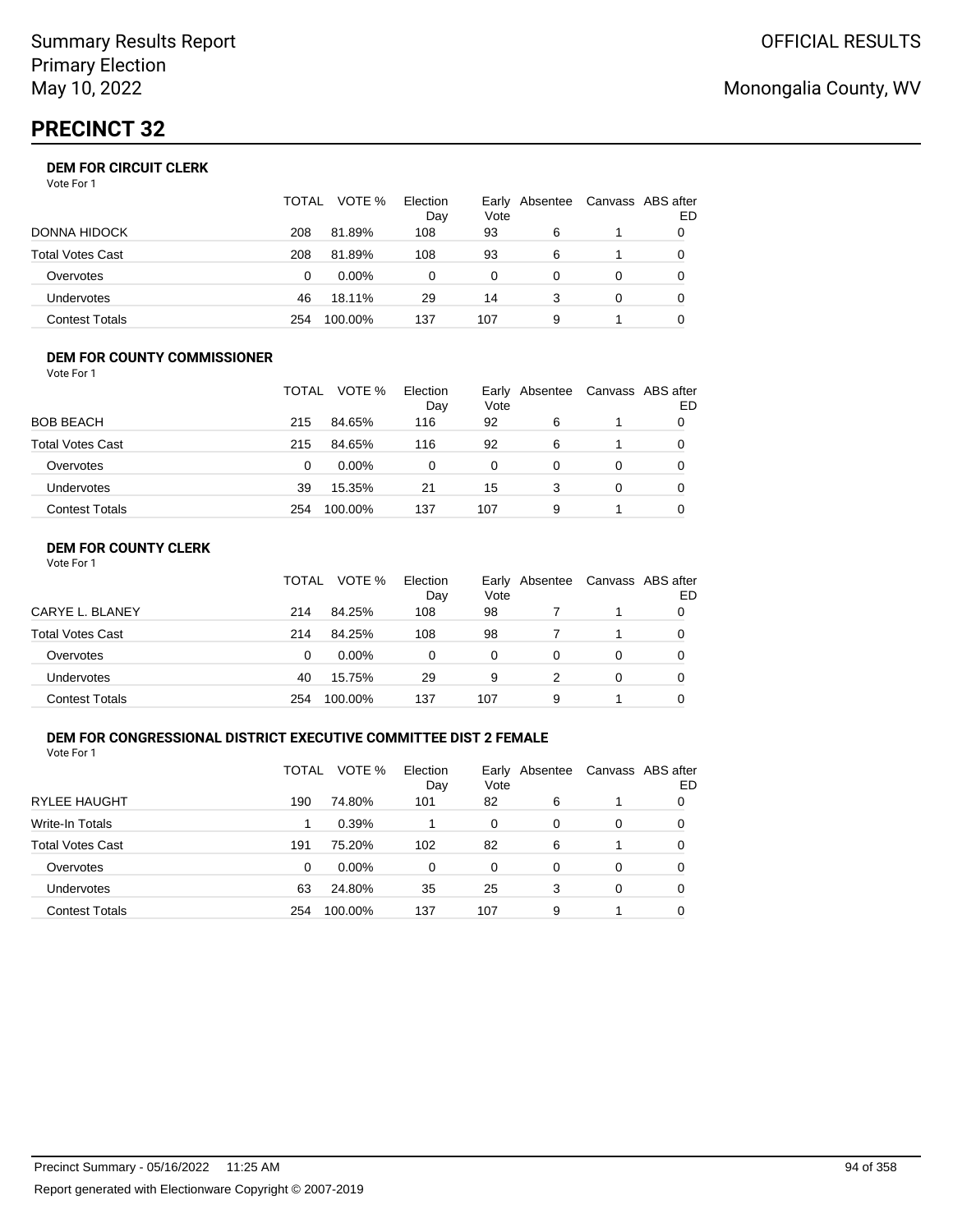# **PRECINCT 32**

## **DEM FOR CONGRESSIONAL DISTRICT EXECUTIVE COMMITTEE DIST 2 MALE**

| Vote For 1              |              |         |                 |               |          |   |                         |
|-------------------------|--------------|---------|-----------------|---------------|----------|---|-------------------------|
|                         | <b>TOTAL</b> | VOTE %  | Election<br>Day | Early<br>Vote | Absentee |   | Canvass ABS after<br>ED |
| SHANE ASSADZANDI        | 151          | 59.45%  | 79              | 65            | 6        |   | 0                       |
| CHARLES (JR) KRAFFT     | 47           | 18.50%  | 22              | 24            |          | 0 | 0                       |
| Write-In Totals         | 0            | 0.00%   | 0               | 0             | 0        | 0 | 0                       |
| <b>Total Votes Cast</b> | 198          | 77.95%  | 101             | 89            | 7        |   | 0                       |
| Overvotes               | $\Omega$     | 0.00%   | 0               | 0             | 0        | 0 | 0                       |
| Undervotes              | 56           | 22.05%  | 36              | 18            | 2        | 0 | 0                       |
| <b>Contest Totals</b>   | 254          | 100.00% | 137             | 107           | 9        |   | 0                       |

## **DEM FOR SENATORIAL EXECUTIVE COMMITTEE FEMALE 13TH SENATORIAL DISTRICT**

Vote For 1

|                         | TOTAL | VOTE %   | Election<br>Day | Vote | Early Absentee |          | Canvass ABS after<br>ED |
|-------------------------|-------|----------|-----------------|------|----------------|----------|-------------------------|
| NO CANDIDATE(S) FILED   | 0     | $0.00\%$ | 0               | 0    | 0              | 0        |                         |
| Write-In Totals         | 3     | 1.18%    | 2               |      | 0              | $\Omega$ | 0                       |
| <b>Total Votes Cast</b> | 3     | 1.18%    | 2               |      | $\Omega$       | $\Omega$ | 0                       |
| Overvotes               | 0     | $0.00\%$ | 0               | 0    | 0              | $\Omega$ | 0                       |
| <b>Undervotes</b>       | 251   | 98.82%   | 135             | 106  | 9              |          | 0                       |
| <b>Contest Totals</b>   | 254   | 100.00%  | 137             | 107  | 9              |          | 0                       |

### **DEM FOR SENATORIAL EXECUTIVE COMMITTEE MALE 13TH SENATORIAL DISTRICT**

Vote For 1

|                         | TOTAL | VOTE %   | Election<br>Day | Vote | Early Absentee | Canvass ABS after | ED |
|-------------------------|-------|----------|-----------------|------|----------------|-------------------|----|
| SHANE ASSADZANDI        | 177   | 69.68%   | 97              | 75   | 5              | 0                 |    |
| <b>Write-In Totals</b>  |       | 0.39%    | 0               |      | 0              | 0                 | O  |
| <b>Total Votes Cast</b> | 178   | 70.08%   | 97              | 76   | 5              | 0                 |    |
| Overvotes               | 0     | $0.00\%$ | 0               | 0    | 0              | 0                 |    |
| Undervotes              | 76    | 29.92%   | 40              | 31   | 4              |                   |    |
| <b>Contest Totals</b>   | 254   | 100.00%  | 137             | 107  | 9              |                   |    |

#### **DEM FOR COUNTY EXECUTIVE COMMITTEE DISTRICT - FEMALE COMMITTEE DISTRICT 8** Vote For 1

|                         | TOTAL | VOTE %   | Election<br>Day | Early<br>Vote | Absentee | Canvass ABS after | ED |
|-------------------------|-------|----------|-----------------|---------------|----------|-------------------|----|
| <b>LEANN WILLIAMS</b>   | 186   | 73.23%   | 96              | 85            | 5        | 0                 |    |
| Write-In Totals         |       | 0.39%    |                 | 0             | 0        | 0                 |    |
| <b>Total Votes Cast</b> | 187   | 73.62%   | 97              | 85            | 5        | 0                 | 0  |
| Overvotes               | 0     | $0.00\%$ | 0               | 0             | 0        | 0                 |    |
| Undervotes              | 67    | 26.38%   | 40              | 22            | 4        |                   |    |
| <b>Contest Totals</b>   | 254   | 100.00%  | 137             | 107           | 9        |                   |    |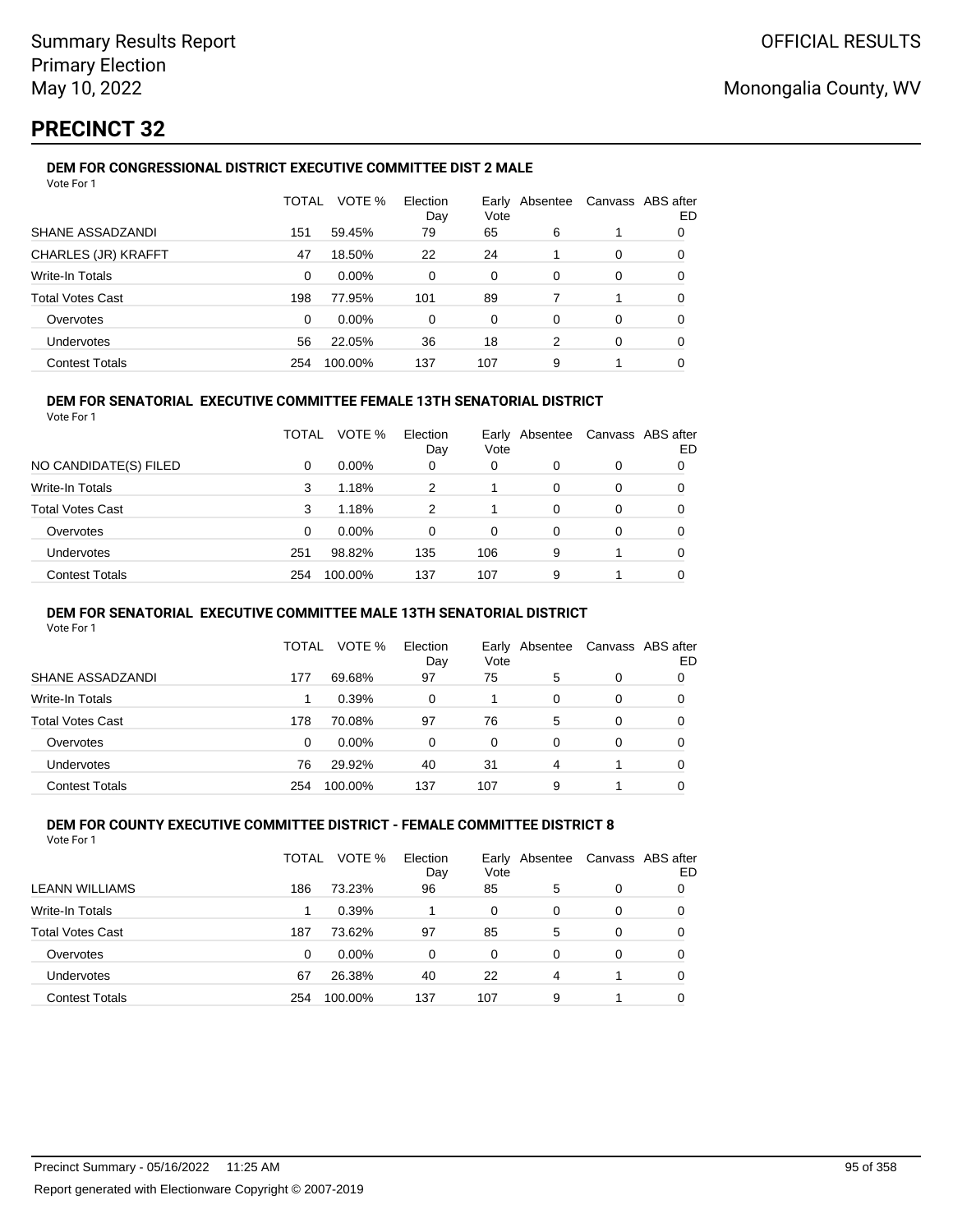# **PRECINCT 32**

#### **DEM FOR COUNTY EXECUTIVE COMMITTEE DISTRICT - MALE COMMITTEE DISTRICT 8** Vote For 1

|                         | TOTAL | VOTE %   | Election<br>Day | Vote | Early Absentee | Canvass ABS after | ED |
|-------------------------|-------|----------|-----------------|------|----------------|-------------------|----|
| <b>JAMIE BLAKE</b>      | 181   | 71.26%   | 93              | 83   | 5              | 0                 | O  |
| Write-In Totals         | 0     | $0.00\%$ | 0               | 0    | 0              | 0                 | O  |
| <b>Total Votes Cast</b> | 181   | 71.26%   | 93              | 83   | 5              | 0                 | 0  |
| Overvotes               | 0     | $0.00\%$ | 0               | 0    | 0              | 0                 | 0  |
| Undervotes              | 73    | 28.74%   | 44              | 24   | 4              |                   | 0  |
| <b>Contest Totals</b>   | 254   | 100.00%  | 137             | 107  | 9              |                   |    |

## **NON-PARTISAN BOARD OF EDUCATION**

Vote For 3

|                         | TOTAL    | VOTE %  | Election<br>Day | Vote | Early Absentee |   | Canvass ABS after<br>ED |
|-------------------------|----------|---------|-----------------|------|----------------|---|-------------------------|
| DANIEL BERRY            | 304      | 21.75%  | 153             | 137  | 12             | 2 | 0                       |
| <b>JENNIFER HAGERTY</b> | 253      | 18.10%  | 135             | 108  | 9              |   | 0                       |
| <b>MICHAEL KELLY</b>    | 189      | 13.52%  | 87              | 96   | 6              | 0 | 0                       |
| <b>CRISTY MOATS</b>     | 118      | 8.44%   | 66              | 48   | 4              | 0 | 0                       |
| <b>BRANDON MYERS</b>    | 113      | 8.08%   | 54              | 54   | 4              |   | 0                       |
| <b>Write-In Totals</b>  | 1        | 0.07%   |                 | 0    | $\Omega$       | 0 | 0                       |
| <b>Total Votes Cast</b> | 978      | 69.96%  | 496             | 443  | 35             | 4 | 0                       |
| Overvotes               | $\Omega$ | 0.00%   | 0               | 0    | 0              | 0 | $\Omega$                |
| <b>Undervotes</b>       | 420      | 30.04%  | 242             | 166  | 10             | 2 | 0                       |
| <b>Contest Totals</b>   | 1,398    | 100.00% | 738             | 609  | 45             | 6 | 0                       |

## **FOR CONSERVATION DISTRICT SUPERVISOR**

|                         | TOTAL | VOTE %   | Election<br>Day | Early<br>Vote | Absentee |          | Canvass ABS after<br>ED |
|-------------------------|-------|----------|-----------------|---------------|----------|----------|-------------------------|
| MARK "MR. MARK" MYERS   | 204   | 43.78%   | 109             | 86            | 8        |          | 0                       |
| <b>ANDREW PRICE</b>     | 136   | 29.18%   | 61              | 74            |          | 0        | O                       |
| Write-In Totals         |       | 0.21%    |                 | $\Omega$      | 0        | $\Omega$ | 0                       |
| <b>Total Votes Cast</b> | 341   | 73.18%   | 171             | 160           | 9        |          | 0                       |
| Overvotes               | 0     | $0.00\%$ | $\Omega$        | 0             | $\Omega$ | 0        | 0                       |
| <b>Undervotes</b>       | 125   | 26.82%   | 75              | 43            | 6        |          | 0                       |
| <b>Contest Totals</b>   | 466   | 100.00%  | 246             | 203           | 15       | 2        | 0                       |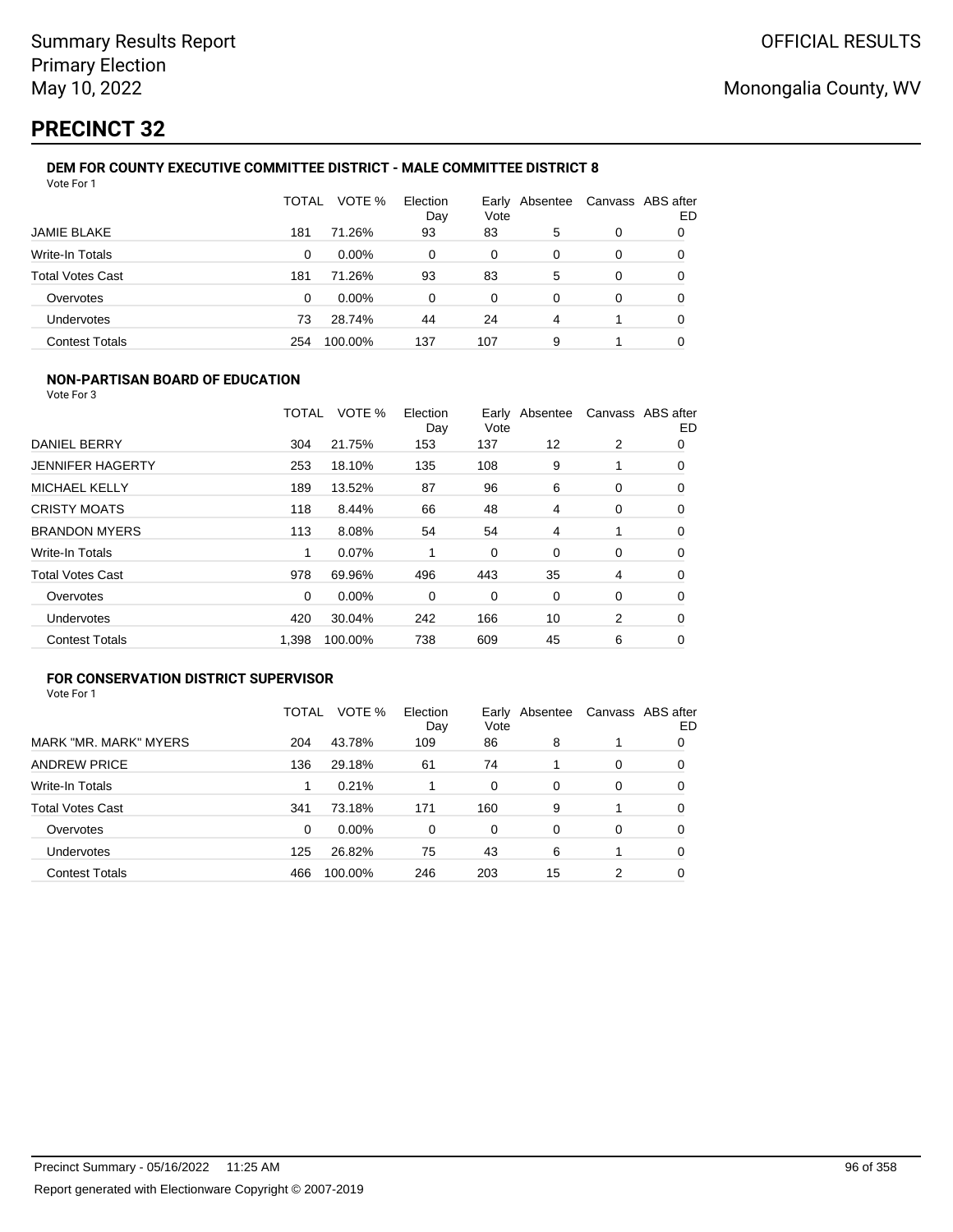# **PRECINCT 33**

| <b>Statistics</b>                     | TOTAL  | Election<br>Day | Vote | Early Absentee |          | Canvass ABS after<br>ED. |
|---------------------------------------|--------|-----------------|------|----------------|----------|--------------------------|
| Registered Voters - Total             | 1,554  |                 |      |                |          |                          |
| Registered Voters - REPUBLICAN        | 591    |                 |      |                |          |                          |
| <b>Registered Voters - DEMOCRATIC</b> | 515    |                 |      |                |          |                          |
| Registered Voters - NON-PARTISAN      | 448    |                 |      |                |          |                          |
| <b>Ballots Cast - Total</b>           | 280    | 152             | 126  | 2              | $\Omega$ | $\Omega$                 |
| <b>Ballots Cast - REPUBLICAN</b>      | 159    | 86              | 71   | 2              | $\Omega$ | 0                        |
| <b>Ballots Cast - DEMOCRATIC</b>      | 119    | 65              | 54   | 0              | $\Omega$ | 0                        |
| Ballots Cast - NON-PARTISAN           | 2      | 1               | 1    | 0              | $\Omega$ | 0                        |
| <b>Ballots Cast - Blank</b>           | 0      | 0               | 0    | 0              | $\Omega$ | 0                        |
| Voter Turnout - Total                 | 18.02% |                 |      |                |          |                          |
| Voter Turnout - REPUBLICAN            | 26.90% |                 |      |                |          |                          |
| Voter Turnout - DEMOCRATIC            | 23.11% |                 |      |                |          |                          |
| Voter Turnout - NON-PARTISAN          | 0.45%  |                 |      |                |          |                          |

## **REP FOR U.S. HOUSE OF REPRESENTATIVES 2ND DIST**

Vote For 1

|                               | <b>TOTAL</b> | VOTE %   | Election<br>Day | Early<br>Vote | Absentee |   | Canvass ABS after<br>ED |
|-------------------------------|--------------|----------|-----------------|---------------|----------|---|-------------------------|
| DAVID B. MCKINLEY             | 71           | 44.65%   | 40              | 31            | 0        | 0 | O                       |
| ALEXANDER X. MOONEY           | 68           | 42.77%   | 36              | 30            | 2        | 0 | 0                       |
| <b>SUSAN BUCHSER-LOCHOCKI</b> | 12           | 7.55%    |                 | 5             | 0        | 0 | 0                       |
| RHONDA A. HERCULES            | 3            | 1.89%    | 2               | 1             | 0        | 0 | 0                       |
| MIKE SECKMAN                  |              | 0.63%    | $\Omega$        | 1             | 0        | 0 | 0                       |
| <b>Total Votes Cast</b>       | 155          | 97.48%   | 85              | 68            | 2        | 0 | 0                       |
| Overvotes                     | 0            | $0.00\%$ | 0               | 0             | 0        | 0 | 0                       |
| <b>Undervotes</b>             | 4            | 2.52%    |                 | 3             | 0        | 0 | 0                       |
| <b>Contest Totals</b>         | 159          | 100.00%  | 86              | 71            | 2        | 0 | 0                       |

## **REP FOR STATE SENATOR 13TH SENATORIAL DISTRICT**

|                         | TOTAL | VOTE %   | Election<br>Day | Early<br>Vote | Absentee | Canvass ABS after | ED |
|-------------------------|-------|----------|-----------------|---------------|----------|-------------------|----|
| MIKE OLIVERIO           | 113   | 71.07%   | 61              | 50            | 2        | 0                 | O  |
| <b>CARLY BRAUN</b>      | 37    | 23.27%   | 20              | 17            | 0        | 0                 | O  |
| <b>Total Votes Cast</b> | 150   | 94.34%   | 81              | 67            | 2        | 0                 | O  |
| Overvotes               | 0     | $0.00\%$ | $\Omega$        | 0             | 0        | 0                 | O  |
| <b>Undervotes</b>       | 9     | 5.66%    | 5               | 4             | 0        | 0                 | O  |
| <b>Contest Totals</b>   | 159   | 100.00%  | 86              | 71            | 2        | 0                 |    |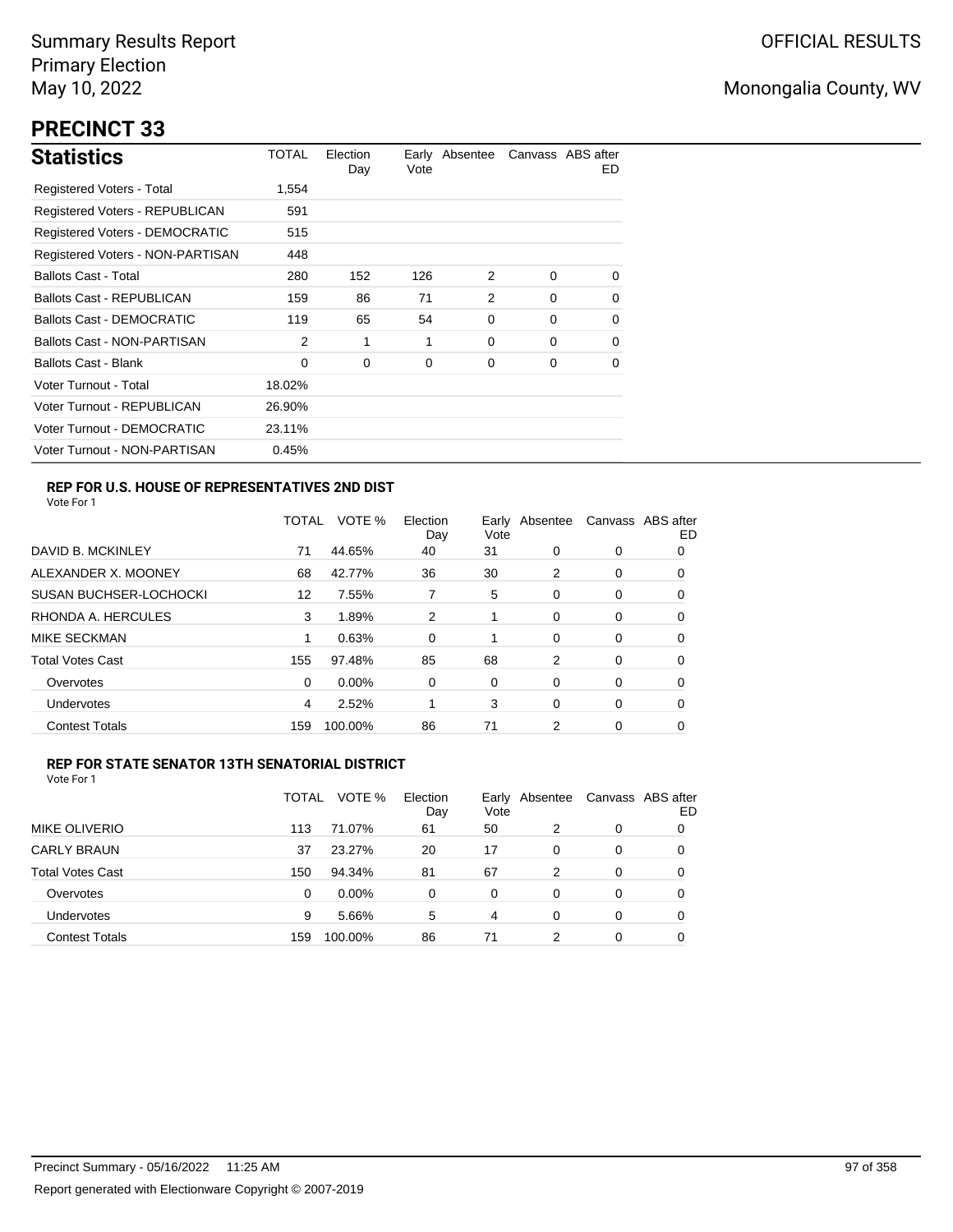# **PRECINCT 33**

#### **REP FOR MEMBER OF HOUSE OF DELEGATES 78TH DELEGATE DISTRICT** Vote For 1

|                         | TOTAL | VOTE %  | Election<br>Day | Vote     | Early Absentee | Canvass ABS after | ED       |
|-------------------------|-------|---------|-----------------|----------|----------------|-------------------|----------|
| <b>GENO CHIARELLI</b>   | 56    | 35.22%  | 32              | 23       |                | 0                 | 0        |
| TONI DICHIACCHIO        | 48    | 30.19%  | 28              | 20       | $\Omega$       | $\Omega$          | $\Omega$ |
| <b>SCOTT NALE</b>       | 42    | 26.42%  | 20              | 21       |                | $\Omega$          | 0        |
| <b>Total Votes Cast</b> | 146   | 91.82%  | 80              | 64       | 2              | $\Omega$          | 0        |
| Overvotes               | 0     | 0.00%   | $\Omega$        | $\Omega$ | $\Omega$       | $\Omega$          | 0        |
| <b>Undervotes</b>       | 13    | 8.18%   | 6               |          | $\Omega$       | 0                 | $\Omega$ |
| <b>Contest Totals</b>   | 159   | 100.00% | 86              | 71       | 2              | $\Omega$          | 0        |

## **REP FOR STATE EXECUTIVE COMMITTEE FEMALE 13TH SENATORIAL DISTRICT**

Vote For 2

|                         | <b>TOTAL</b> | VOTE %   | Election<br>Day | Vote | Early Absentee | Canvass ABS after | ED |
|-------------------------|--------------|----------|-----------------|------|----------------|-------------------|----|
| KANDI NUZUM             | 110          | 34.59%   | 61              | 47   | 2              | 0                 |    |
| Write-In Totals         | 0            | $0.00\%$ | 0               | 0    | 0              | 0                 |    |
| <b>Total Votes Cast</b> | 110          | 34.59%   | 61              | 47   | 2              | 0                 |    |
| Overvotes               | 0            | $0.00\%$ | 0               | 0    | 0              | 0                 | O  |
| <b>Undervotes</b>       | 208          | 65.41%   | 111             | 95   | 2              | 0                 | O  |
| <b>Contest Totals</b>   | 318          | 100.00%  | 172             | 142  | 4              | 0                 |    |

### **REP FOR STATE EXECUTIVE COMMITTEE MALE 13TH SENATORIAL DISTRICT**

Vote For 2

|                         | <b>TOTAL</b> | VOTE %   | Election<br>Day | Vote | Early Absentee |   | Canvass ABS after<br>ED |
|-------------------------|--------------|----------|-----------------|------|----------------|---|-------------------------|
| <b>KYLE MCAVOY</b>      | 97           | 30.50%   | 53              | 42   | 2              | 0 | 0                       |
| <b>GUY WARD</b>         | 40           | 12.58%   | 21              | 19   | 0              | 0 | 0                       |
| PHIL MALLOW             | 39           | 12.26%   | 19              | 20   | 0              | 0 | 0                       |
| Write-In Totals         |              | 0.31%    |                 | 0    | 0              | 0 | 0                       |
| <b>Total Votes Cast</b> | 177          | 55.66%   | 94              | 81   | 2              | 0 | 0                       |
| Overvotes               | 0            | $0.00\%$ | 0               | 0    | 0              | 0 | 0                       |
| <b>Undervotes</b>       | 141          | 44.34%   | 78              | 61   | 2              | 0 | 0                       |
| <b>Contest Totals</b>   | 318          | 100.00%  | 172             | 142  | 4              | 0 | 0                       |
|                         |              |          |                 |      |                |   |                         |

#### **REP FOR CIRCUIT CLERK**

|                         | TOTAL | VOTE %   | Election<br>Day | Early<br>Vote | Absentee | Canvass ABS after | ED |
|-------------------------|-------|----------|-----------------|---------------|----------|-------------------|----|
| NO CANDIDATE(S) FILED   |       | $0.00\%$ | 0               | 0             | 0        | 0                 |    |
| <b>Total Votes Cast</b> |       | $0.00\%$ | 0               | 0             | $\Omega$ | 0                 |    |
| Overvotes               | 0     | $0.00\%$ | 0               | 0             | $\Omega$ | $\Omega$          |    |
| Undervotes              | 159   | 100.00%  | 86              | 71            |          | 0                 |    |
| <b>Contest Totals</b>   | 159   | 100.00%  | 86              | 71            |          | 0                 |    |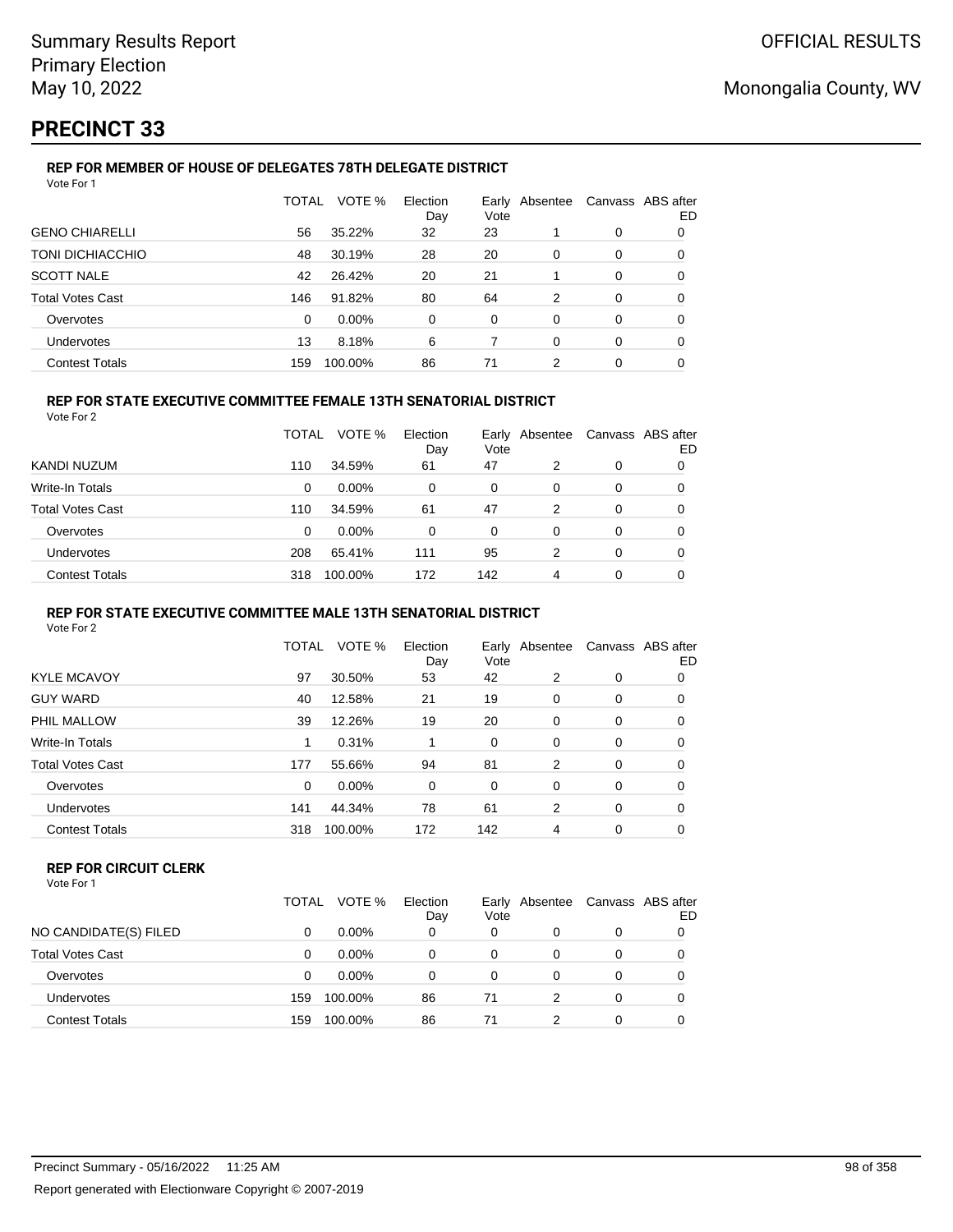# **PRECINCT 33**

## **REP FOR COUNTY COMMISSIONER**

Vote For 1

|                           | TOTAL | VOTE %   | Election<br>Day | Vote | Early Absentee |   | Canvass ABS after<br>ED |
|---------------------------|-------|----------|-----------------|------|----------------|---|-------------------------|
| <b>CHARLES D. HARTZOG</b> | 68    | 42.77%   | 34              | 34   | 0              | 0 |                         |
| <b>SEAN P. SIKORA</b>     | 68    | 42.77%   | 40              | 26   | 2              | 0 | 0                       |
| <b>Total Votes Cast</b>   | 136   | 85.53%   | 74              | 60   | 2              | 0 |                         |
| Overvotes                 | 0     | $0.00\%$ | 0               | 0    | 0              | 0 | 0                       |
| Undervotes                | 23    | 14.47%   | 12              | 11   | 0              | 0 | 0                       |
| <b>Contest Totals</b>     | 159   | 100.00%  | 86              | 71   | 2              |   |                         |

### **REP FOR COUNTY CLERK**

Vote For 1

|                       | TOTAL | VOTE %   | Election<br>Day | Vote | Early Absentee |   | Canvass ABS after<br>ED |
|-----------------------|-------|----------|-----------------|------|----------------|---|-------------------------|
| NO CANDIDATE(S) FILED |       | $0.00\%$ | 0               | 0    |                | 0 |                         |
| Total Votes Cast      |       | $0.00\%$ |                 | 0    |                |   |                         |
| Overvotes             |       | $0.00\%$ |                 | 0    |                |   |                         |
| <b>Undervotes</b>     | 159   | 100.00%  | 86              | 71   |                |   |                         |
| <b>Contest Totals</b> | 159   | 100.00%  | 86              | 71   |                |   |                         |

## **REP FOR CONGRESSIONAL DISTRICT EXECUTIVE COMMITTEE DIST 2 FEMALE**

| Vote For 1              |              |          |                 |      |                |   |                         |
|-------------------------|--------------|----------|-----------------|------|----------------|---|-------------------------|
|                         | <b>TOTAL</b> | VOTE %   | Election<br>Day | Vote | Early Absentee |   | Canvass ABS after<br>ED |
| VIRGINIA "GINA" BROWN   | 107          | 67.30%   | 57              | 48   | 2              | 0 | 0                       |
| Write-In Totals         | 0            | 0.00%    | 0               | 0    | 0              | 0 | 0                       |
| <b>Total Votes Cast</b> | 107          | 67.30%   | 57              | 48   | 2              | 0 | 0                       |
| Overvotes               | 0            | $0.00\%$ | 0               | 0    | 0              | 0 | 0                       |
| <b>Undervotes</b>       | 52           | 32.70%   | 29              | 23   | 0              | 0 | 0                       |
| <b>Contest Totals</b>   | 159          | 100.00%  | 86              | 71   | 2              | 0 |                         |

## **REP FOR CONGRESSIONAL DISTRICT EXECUTIVE COMMITTEE DIST 2 MALE**

|                         | TOTAL | VOTE %   | Election<br>Day | Vote | Early Absentee |          | Canvass ABS after<br>ED |
|-------------------------|-------|----------|-----------------|------|----------------|----------|-------------------------|
| <b>SAM BROWN</b>        | 80    | 50.31%   | 43              | 35   | 2              | 0        | 0                       |
| <b>ETHAN MOORE</b>      | 44    | 27.67%   | 24              | 20   | 0              | 0        | 0                       |
| Write-In Totals         | 0     | $0.00\%$ | 0               | 0    | $\Omega$       | $\Omega$ | 0                       |
| <b>Total Votes Cast</b> | 124   | 77.99%   | 67              | 55   | 2              | 0        | 0                       |
| Overvotes               | 0     | $0.00\%$ | 0               | 0    | 0              | 0        | 0                       |
| <b>Undervotes</b>       | 35    | 22.01%   | 19              | 16   | $\Omega$       | 0        | 0                       |
| <b>Contest Totals</b>   | 159   | 100.00%  | 86              | 71   | 2              | 0        | 0                       |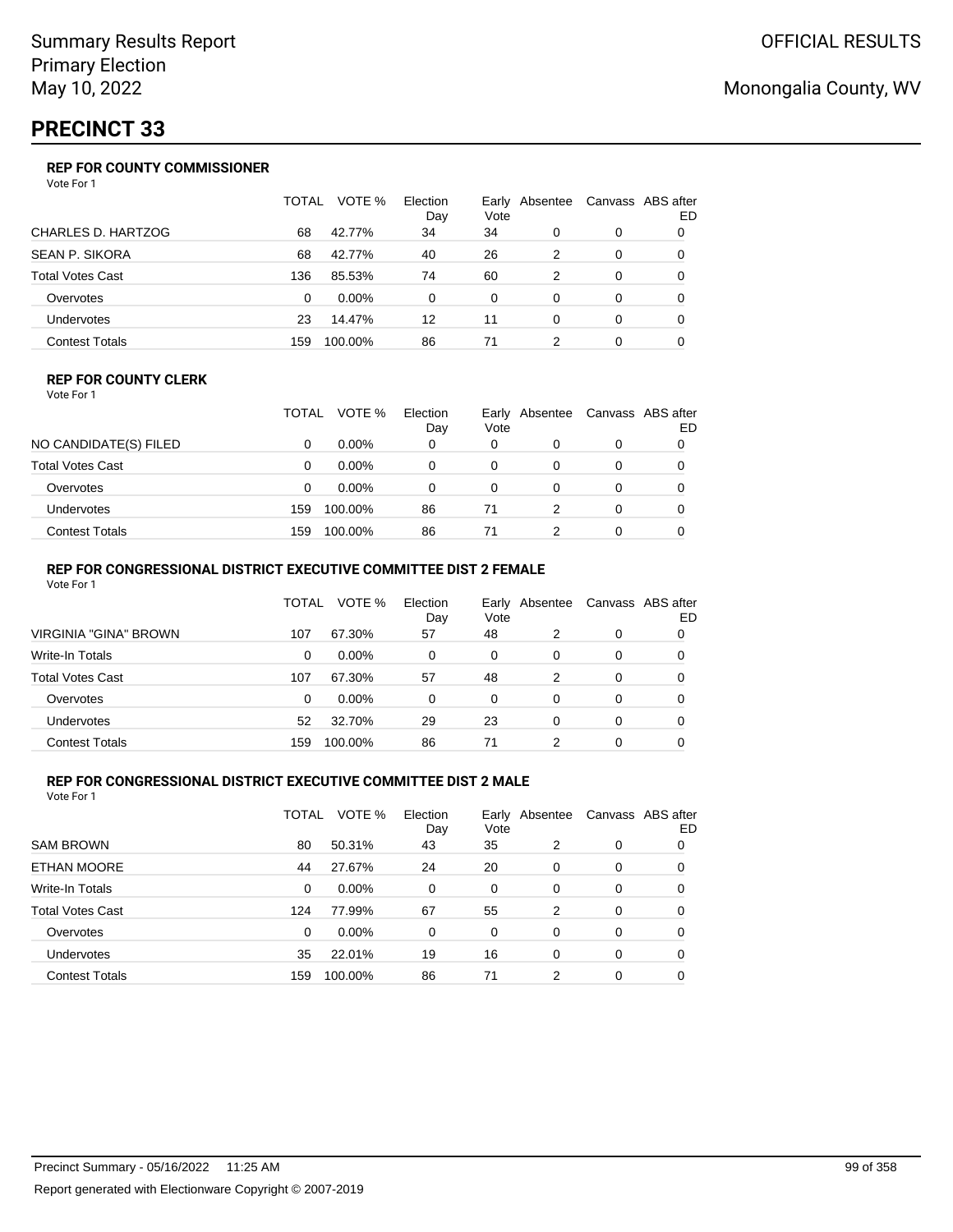# **PRECINCT 33**

## **REP FOR SENATORIAL EXECUTIVE COMMITTEE FEMALE 13TH SENATORIAL DISTRICT**

| Vote For 1              |       |          |                 |          |                |          |                         |
|-------------------------|-------|----------|-----------------|----------|----------------|----------|-------------------------|
|                         | TOTAL | VOTE %   | Election<br>Day | Vote     | Early Absentee |          | Canvass ABS after<br>ED |
| NO CANDIDATE(S) FILED   | 0     | $0.00\%$ | 0               | 0        | 0              | 0        | 0                       |
| Write-In Totals         |       | 0.63%    |                 | $\Omega$ | 0              | 0        |                         |
| <b>Total Votes Cast</b> |       | 0.63%    |                 | 0        | 0              | 0        | 0                       |
| Overvotes               | 0     | $0.00\%$ | 0               | 0        | 0              | 0        | 0                       |
| Undervotes              | 158   | 99.37%   | 85              | 71       | 2              | $\Omega$ |                         |
| <b>Contest Totals</b>   | 159   | 100.00%  | 86              | 71       | 2              | 0        |                         |

## **REP FOR SENATORIAL EXECUTIVE COMMITTEE MALE 13TH SENATORIAL DISTRICT**

Vote For 1

|                         | TOTAL | VOTE %   | Election<br>Day | Vote | Early Absentee | Canvass ABS after | ED |
|-------------------------|-------|----------|-----------------|------|----------------|-------------------|----|
| <b>WES NUGENT</b>       | 107   | 67.30%   | 56              | 49   | 2              | 0                 |    |
| Write-In Totals         |       | 0.63%    |                 | 0    | 0              | 0                 | O  |
| <b>Total Votes Cast</b> | 108   | 67.92%   | 57              | 49   | 2              | 0                 |    |
| Overvotes               | 0     | $0.00\%$ | 0               | 0    | 0              | 0                 |    |
| <b>Undervotes</b>       | 51    | 32.08%   | 29              | 22   | 0              | 0                 |    |
| <b>Contest Totals</b>   | 159   | 100.00%  | 86              | 71   | າ              | 0                 |    |

## **REP FOR COUNTY EXECUTIVE COMMITTEE DISTRICT - FEMALE COMMITTEE DISTRICT 6**

Vote For 1

|                       | TOTAL    | VOTE %   | Election<br>Day | Early<br>Vote | Absentee |   | Canvass ABS after<br>ED |
|-----------------------|----------|----------|-----------------|---------------|----------|---|-------------------------|
| NO CANDIDATE(S) FILED | 0        | $0.00\%$ | 0               | 0             | 0        | 0 | 0                       |
| Write-In Totals       |          | 0.63%    |                 | 0             | 0        | 0 | 0                       |
| Total Votes Cast      |          | 0.63%    |                 | 0             | 0        | 0 | 0                       |
| Overvotes             | $\Omega$ | $0.00\%$ | $\Omega$        | $\Omega$      | 0        | 0 | 0                       |
| <b>Undervotes</b>     | 158      | 99.37%   | 85              | 71            | 2        | 0 | 0                       |
| <b>Contest Totals</b> | 159      | 100.00%  | 86              | 71            | 2        | 0 |                         |

#### **REP FOR COUNTY EXECUTIVE COMMITTEE DISTRICT - MALE COMMITTEE DISTRICT 6** Vote For 1

|                         | TOTAL | VOTE %   | Election<br>Day | Vote | Early Absentee |          | Canvass ABS after<br>ED |
|-------------------------|-------|----------|-----------------|------|----------------|----------|-------------------------|
| <b>CHARLIE RUSSELL</b>  | 105   | 66.04%   | 57              | 46   | 2              | 0        |                         |
| Write-In Totals         | 0     | $0.00\%$ | 0               | 0    | 0              | 0        | 0                       |
| <b>Total Votes Cast</b> | 105   | 66.04%   | 57              | 46   | 2              | $\Omega$ | 0                       |
| Overvotes               | 0     | $0.00\%$ | 0               | 0    | 0              | $\Omega$ | 0                       |
| Undervotes              | 54    | 33.96%   | 29              | 25   | 0              | 0        | 0                       |
| <b>Contest Totals</b>   | 159   | 100.00%  | 86              | 71   | 2              | 0        |                         |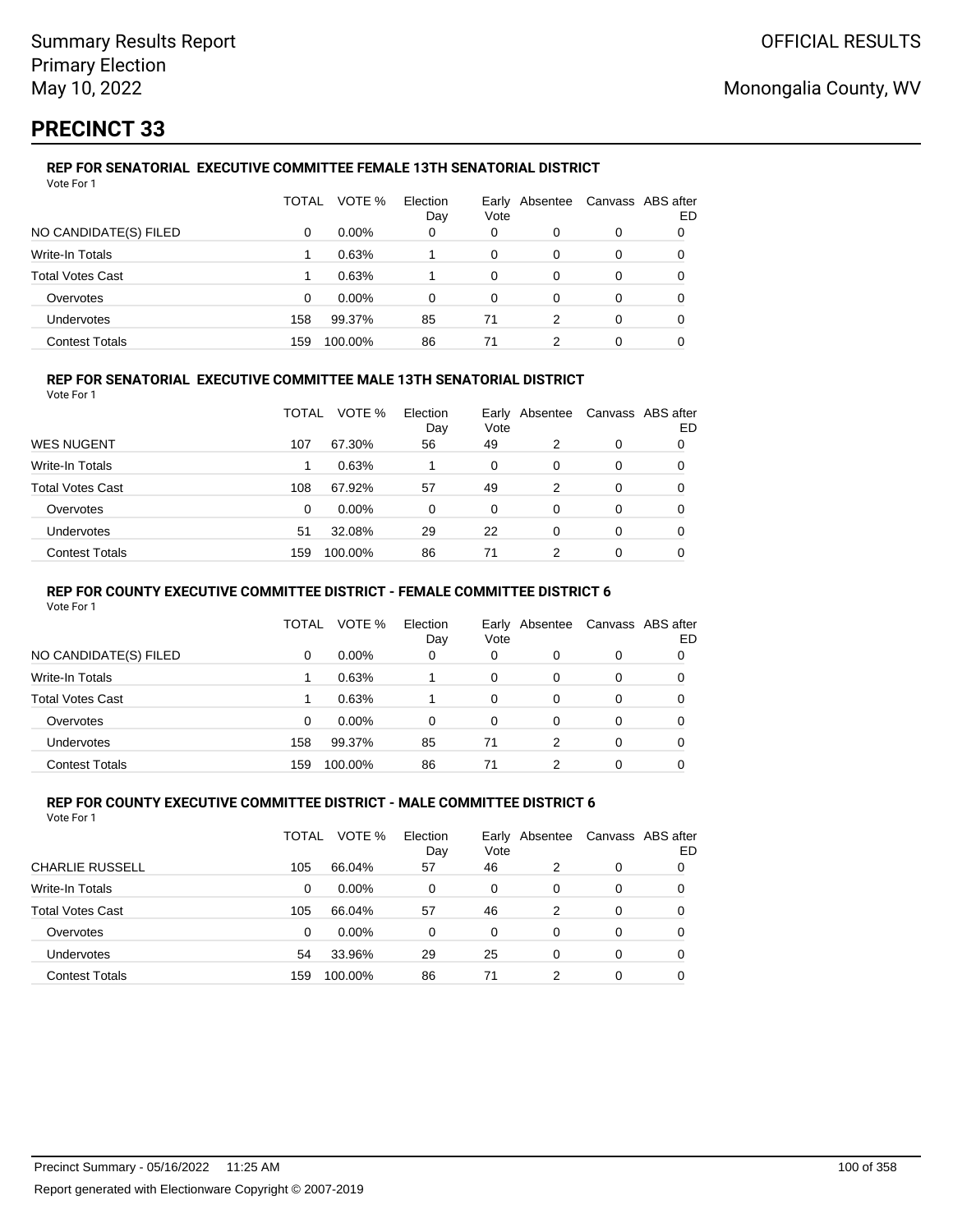# **PRECINCT 33**

## **DEM FOR U.S. HOUSE OF REPRESENTATIVES 2ND DIST**

|                          | TOTAL | VOTE %   | Election<br>Day | Vote | Early Absentee | Canvass ABS after | ED |
|--------------------------|-------|----------|-----------------|------|----------------|-------------------|----|
| <b>BARRY LEE WENDELL</b> | 91    | 76.47%   | 48              | 43   | O              | 0                 |    |
| ANGELA J. DWYER          | 22    | 18.49%   | 13              | 9    | 0              | 0                 |    |
| <b>Total Votes Cast</b>  | 113   | 94.96%   | 61              | 52   | 0              | 0                 |    |
| Overvotes                | 0     | $0.00\%$ | 0               | 0    | 0              | 0                 |    |
| Undervotes               | 6     | 5.04%    | 4               | 2    | 0              | 0                 |    |
| <b>Contest Totals</b>    | 119   | 100.00%  | 65              | 54   |                | 0                 |    |

## **DEM FOR STATE SENATOR 13TH SENATORIAL DISTRICT**

Vote For 1

|                           | TOTAL | VOTE %   | Election<br>Day | Vote | Early Absentee | Canvass ABS after | ED |
|---------------------------|-------|----------|-----------------|------|----------------|-------------------|----|
| BARBARA EVANS FLEISCHAUER | 95    | 79.83%   | 51              | 44   | 0              | 0                 |    |
| RICH JACOBS               | 21    | 17.65%   | 13              | 8    | 0              | 0                 |    |
| Total Votes Cast          | 116   | 97.48%   | 64              | 52   | 0              | 0                 |    |
| Overvotes                 | 0     | $0.00\%$ | 0               | 0    | 0              | 0                 |    |
| Undervotes                | 3     | 2.52%    |                 | 2    | 0              | 0                 |    |
| Contest Totals            | 119   | 100.00%  | 65              | 54   | 0              | 0                 |    |

## **DEM FOR MEMBER OF HOUSE OF DELEGATES 78TH DELEGATE DISTRICT**

Vote For 1

|                   | TOTAL | VOTE %   | Election<br>Day | Vote | Early Absentee | Canvass ABS after | ED |
|-------------------|-------|----------|-----------------|------|----------------|-------------------|----|
| JEFFREY A. BUDKEY | 92    | 77.31%   | 54              | 38   |                | 0                 |    |
| Total Votes Cast  | 92    | 77.31%   | 54              | 38   | O              | 0                 |    |
| Overvotes         | 0     | $0.00\%$ | 0               | 0    | O              | 0                 |    |
| Undervotes        | 27    | 22.69%   | 11              | 16   |                | 0                 |    |
| Contest Totals    | 119   | 100.00%  | 65              | 54   |                | ი                 |    |

## **DEM FOR STATE EXECUTIVE COMMITTEE FEMALE 13TH SENATORIAL DISTRICT**

| Vote For 2 |  |
|------------|--|
|------------|--|

|                         | TOTAL | VOTE %   | Election<br>Day | Vote | Early Absentee | Canvass ABS after | ED |
|-------------------------|-------|----------|-----------------|------|----------------|-------------------|----|
| DANIELLE WALKER         | 87    | 36.55%   | 51              | 36   | 0              | 0                 | 0  |
| <b>KELLY PALMER</b>     | 61    | 25.63%   | 30              | 31   | 0              | 0                 | 0  |
| <b>CARESSA STOLLER</b>  | 30    | 12.60%   | 16              | 14   | 0              | 0                 | 0  |
| <b>BELINDA BIAFORE</b>  | 19    | 7.98%    | 11              | 8    | 0              | 0                 | 0  |
| <b>Write-In Totals</b>  | 0     | $0.00\%$ | 0               | 0    | 0              | 0                 | 0  |
| <b>Total Votes Cast</b> | 197   | 82.77%   | 108             | 89   | 0              | 0                 | 0  |
| Overvotes               | 0     | $0.00\%$ | 0               | 0    | 0              | 0                 | 0  |
| Undervotes              | 41    | 17.23%   | 22              | 19   | 0              | 0                 | 0  |
| <b>Contest Totals</b>   | 238   | 100.00%  | 130             | 108  | 0              | 0                 | 0  |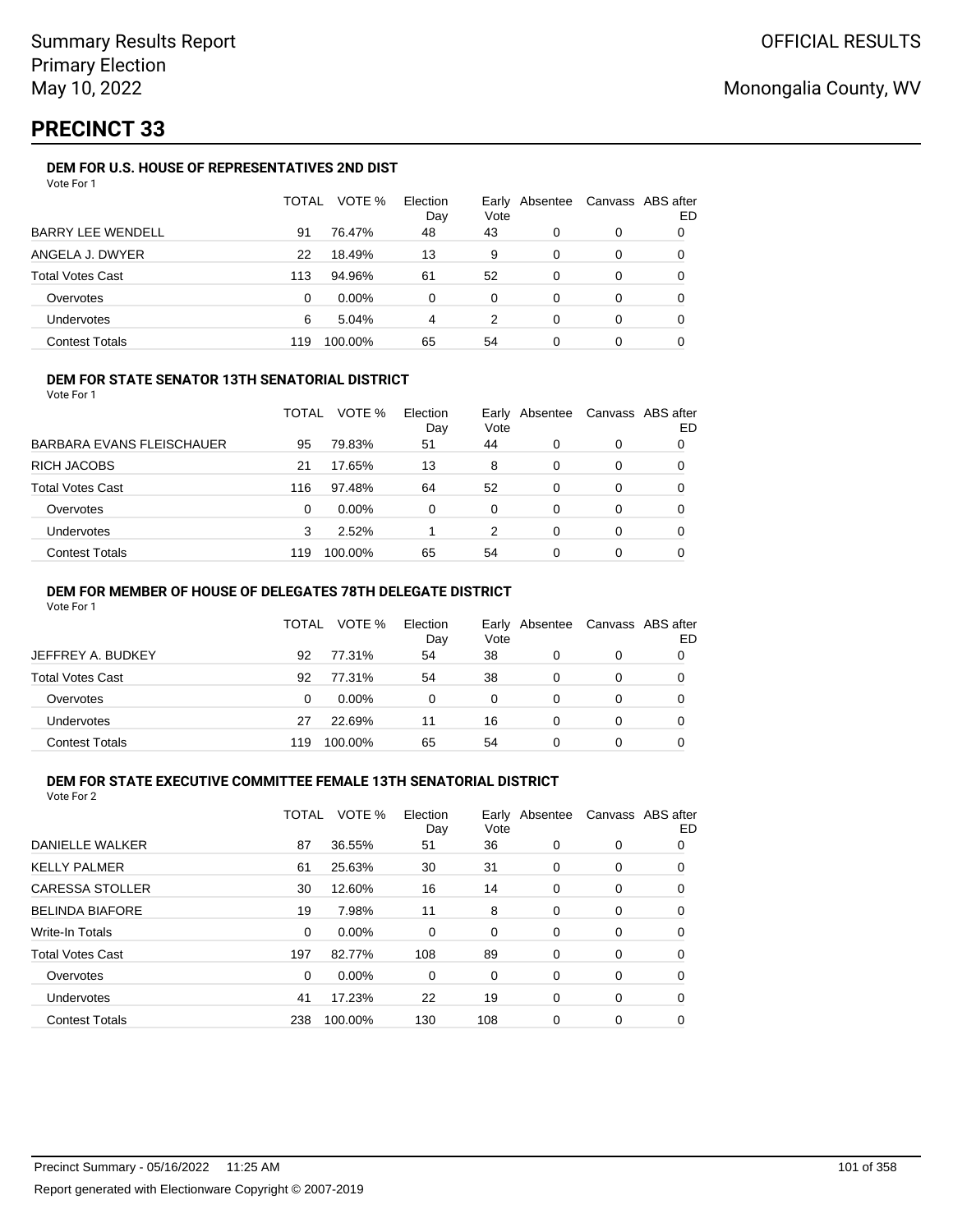# **PRECINCT 33**

#### **DEM FOR STATE EXECUTIVE COMMITTEE MALE 13TH SENATORIAL DISTRICT** Vote For 2

|                         | <b>TOTAL</b> | VOTE %  | Election<br>Day | Vote | Early Absentee | Canvass ABS after | ED |  |  |
|-------------------------|--------------|---------|-----------------|------|----------------|-------------------|----|--|--|
| <b>MARK A. MUSICK</b>   | 92           | 38.66%  | 47              | 45   | 0              | 0                 | 0  |  |  |
| SHANE ASSADZANDI        | 47           | 19.75%  | 28              | 19   | 0              | 0                 | 0  |  |  |
| <b>JOEY GARCIA</b>      | 37           | 15.55%  | 22              | 15   | $\Omega$       | 0                 | 0  |  |  |
| <b>Write-In Totals</b>  | 0            | 0.00%   | 0               | 0    | 0              | 0                 | 0  |  |  |
| <b>Total Votes Cast</b> | 176          | 73.95%  | 97              | 79   | 0              | 0                 | 0  |  |  |
| Overvotes               | 0            | 0.00%   | 0               | 0    | 0              | 0                 | 0  |  |  |
| Undervotes              | 62           | 26.05%  | 33              | 29   | $\Omega$       | 0                 | 0  |  |  |
| <b>Contest Totals</b>   | 238          | 100.00% | 130             | 108  | 0              | 0                 | O  |  |  |
|                         |              |         |                 |      |                |                   |    |  |  |

#### **DEM FOR CIRCUIT CLERK** Vote For 1

|                         | TOTAL | VOTE %   | Election<br>Day | Vote | Early Absentee | Canvass ABS after | ED |
|-------------------------|-------|----------|-----------------|------|----------------|-------------------|----|
| DONNA HIDOCK            | 92    | 77.31%   | 53              | 39   |                | 0                 |    |
| <b>Total Votes Cast</b> | 92    | 77.31%   | 53              | 39   |                | 0                 |    |
| Overvotes               | 0     | $0.00\%$ | 0               | 0    | 0              | 0                 |    |
| <b>Undervotes</b>       | 27    | 22.69%   | 12              | 15   | 0              | 0                 |    |
| <b>Contest Totals</b>   | 119   | 100.00%  | 65              | 54   |                | 0                 |    |

## **DEM FOR COUNTY COMMISSIONER**

| Vote For 1 |                       |     |
|------------|-----------------------|-----|
|            | TOTAL VOTE % Election |     |
|            |                       | Dav |

|                         |     |          | Day | Vote |   | ED |
|-------------------------|-----|----------|-----|------|---|----|
| <b>BOB BEACH</b>        | 97  | 81.51%   | 57  | 40   | 0 |    |
| <b>Total Votes Cast</b> | 97  | 81.51%   | 57  | 40   | 0 |    |
| Overvotes               | 0   | $0.00\%$ | ი   | 0    | 0 |    |
| <b>Undervotes</b>       | 22  | 18.49%   | 8   | 14   | 0 |    |
| <b>Contest Totals</b>   | 119 | 100.00%  | 65  | 54   | 0 |    |

Early Absentee Canvass ABS after

#### **DEM FOR COUNTY CLERK** Vote For 1

|                         | TOTAL | VOTE %   | Election<br>Day | Early<br>Vote | Absentee | Canvass ABS after | ED |
|-------------------------|-------|----------|-----------------|---------------|----------|-------------------|----|
| CARYE L. BLANEY         | 98    | 82.35%   | 56              | 42            | 0        | 0                 |    |
| <b>Total Votes Cast</b> | 98    | 82.35%   | 56              | 42            | 0        | 0                 |    |
| Overvotes               | 0     | $0.00\%$ | 0               | 0             | 0        | 0                 |    |
| <b>Undervotes</b>       | 21    | 17.65%   | 9               | 12            | $\Omega$ | 0                 |    |
| <b>Contest Totals</b>   | 119   | 100.00%  | 65              | 54            | 0        | 0                 |    |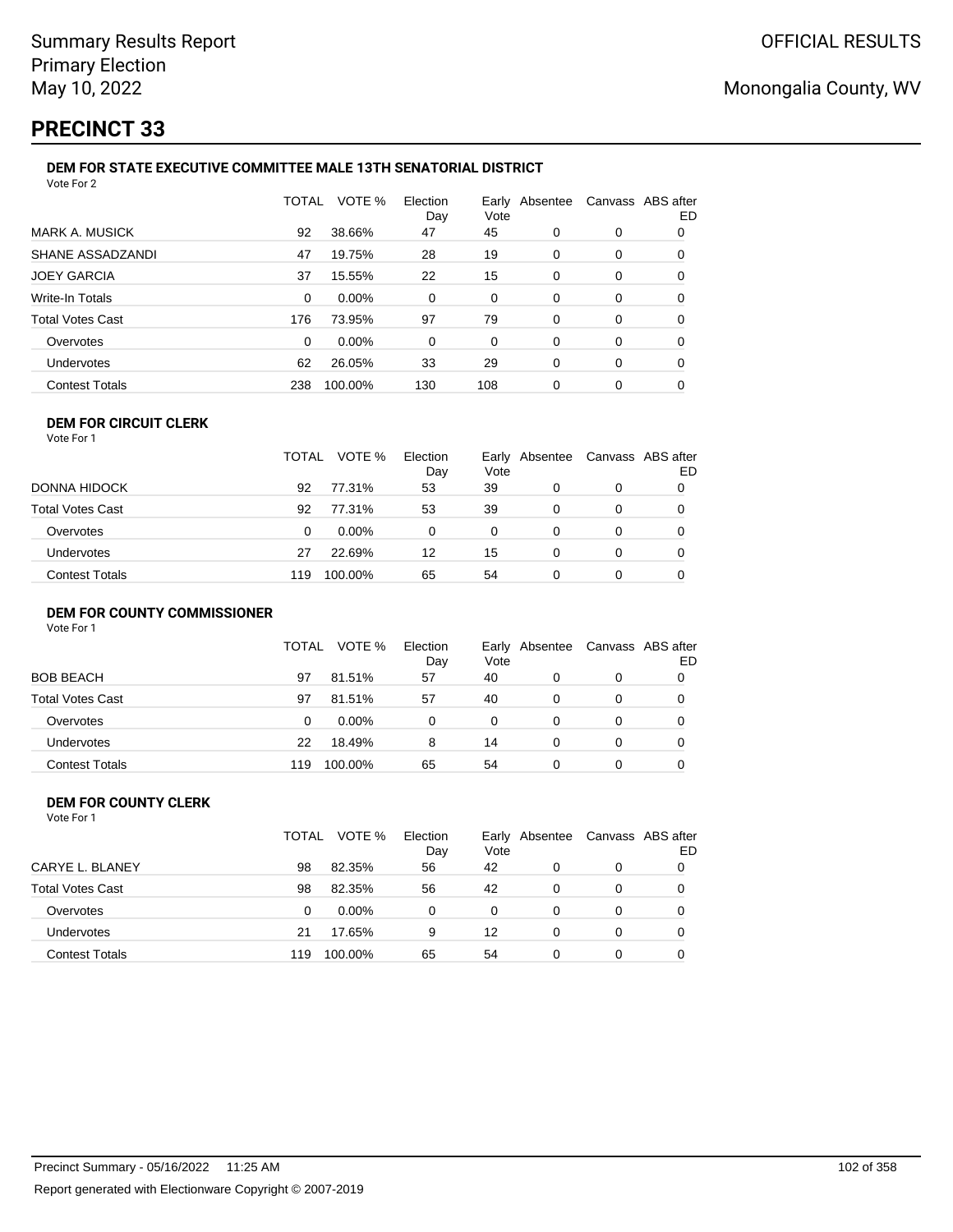# **PRECINCT 33**

#### **DEM FOR CONGRESSIONAL DISTRICT EXECUTIVE COMMITTEE DIST 2 FEMALE** Vote For 1

|                         | TOTAL | VOTE %   | Election<br>Day | Early<br>Vote | Absentee |   | Canvass ABS after<br>ED |
|-------------------------|-------|----------|-----------------|---------------|----------|---|-------------------------|
| <b>RYLEE HAUGHT</b>     | 89    | 74.79%   | 54              | 35            | $\Omega$ | 0 |                         |
| Write-In Totals         | 0     | $0.00\%$ | 0               | $\Omega$      | 0        | 0 |                         |
| <b>Total Votes Cast</b> | 89    | 74.79%   | 54              | 35            | 0        | 0 |                         |
| Overvotes               | 0     | $0.00\%$ | 0               | $\Omega$      | 0        | 0 | O                       |
| <b>Undervotes</b>       | 30    | 25.21%   | 11              | 19            | 0        | 0 | O                       |
| <b>Contest Totals</b>   | 119   | 100.00%  | 65              | 54            | 0        | 0 |                         |

## **DEM FOR CONGRESSIONAL DISTRICT EXECUTIVE COMMITTEE DIST 2 MALE**

Vote For 1

|                         | TOTAL | VOTE %  | Election<br>Day | Early<br>Vote | Absentee |          | Canvass ABS after<br>ED |
|-------------------------|-------|---------|-----------------|---------------|----------|----------|-------------------------|
| SHANE ASSADZANDI        | 65    | 54.62%  | 41              | 24            | 0        | 0        | 0                       |
| CHARLES (JR) KRAFFT     | 38    | 31.93%  | 16              | 22            | 0        | 0        | 0                       |
| Write-In Totals         | 0     | 0.00%   | 0               | $\Omega$      | 0        | $\Omega$ | 0                       |
| <b>Total Votes Cast</b> | 103   | 86.55%  | 57              | 46            | $\Omega$ | $\Omega$ | 0                       |
| Overvotes               | 0     | 0.00%   | 0               | $\Omega$      | 0        | $\Omega$ | 0                       |
| <b>Undervotes</b>       | 16    | 13.45%  | 8               | 8             | 0        | $\Omega$ | 0                       |
| <b>Contest Totals</b>   | 119   | 100.00% | 65              | 54            | 0        | 0        | 0                       |

## **DEM FOR SENATORIAL EXECUTIVE COMMITTEE FEMALE 13TH SENATORIAL DISTRICT**

Vote For 1

|                       | TOTAL | VOTE %   | Election<br>Day | Vote | Early Absentee | Canvass ABS after | ED |
|-----------------------|-------|----------|-----------------|------|----------------|-------------------|----|
| NO CANDIDATE(S) FILED | 0     | $0.00\%$ | 0               | 0    | O              | 0                 | 0  |
| Write-In Totals       | 0     | $0.00\%$ | 0               | 0    | 0              | 0                 | O  |
| Total Votes Cast      | 0     | $0.00\%$ | 0               | 0    | 0              | 0                 |    |
| Overvotes             | 0     | $0.00\%$ | 0               | 0    | 0              | 0                 |    |
| Undervotes            | 119   | 100.00%  | 65              | 54   | 0              | 0                 |    |
| <b>Contest Totals</b> | 119   | 100.00%  | 65              | 54   | 0              | 0                 |    |

#### **DEM FOR SENATORIAL EXECUTIVE COMMITTEE MALE 13TH SENATORIAL DISTRICT** Vote For 1

| 1 J J J J J J           |       |          |                 |      |                |                   |    |
|-------------------------|-------|----------|-----------------|------|----------------|-------------------|----|
|                         | TOTAL | VOTE %   | Election<br>Day | Vote | Early Absentee | Canvass ABS after | ED |
| SHANE ASSADZANDI        | 79    | 66.39%   | 47              | 32   | 0              | 0                 | O  |
| Write-In Totals         | 0     | $0.00\%$ | 0               | 0    | 0              | 0                 | O  |
| <b>Total Votes Cast</b> | 79    | 66.39%   | 47              | 32   | 0              | 0                 | 0  |
| Overvotes               | 0     | $0.00\%$ | 0               | 0    | 0              | 0                 | 0  |
| Undervotes              | 40    | 33.61%   | 18              | 22   | 0              | 0                 | 0  |
| <b>Contest Totals</b>   | 119   | 100.00%  | 65              | 54   | $\Omega$       | 0                 |    |
|                         |       |          |                 |      |                |                   |    |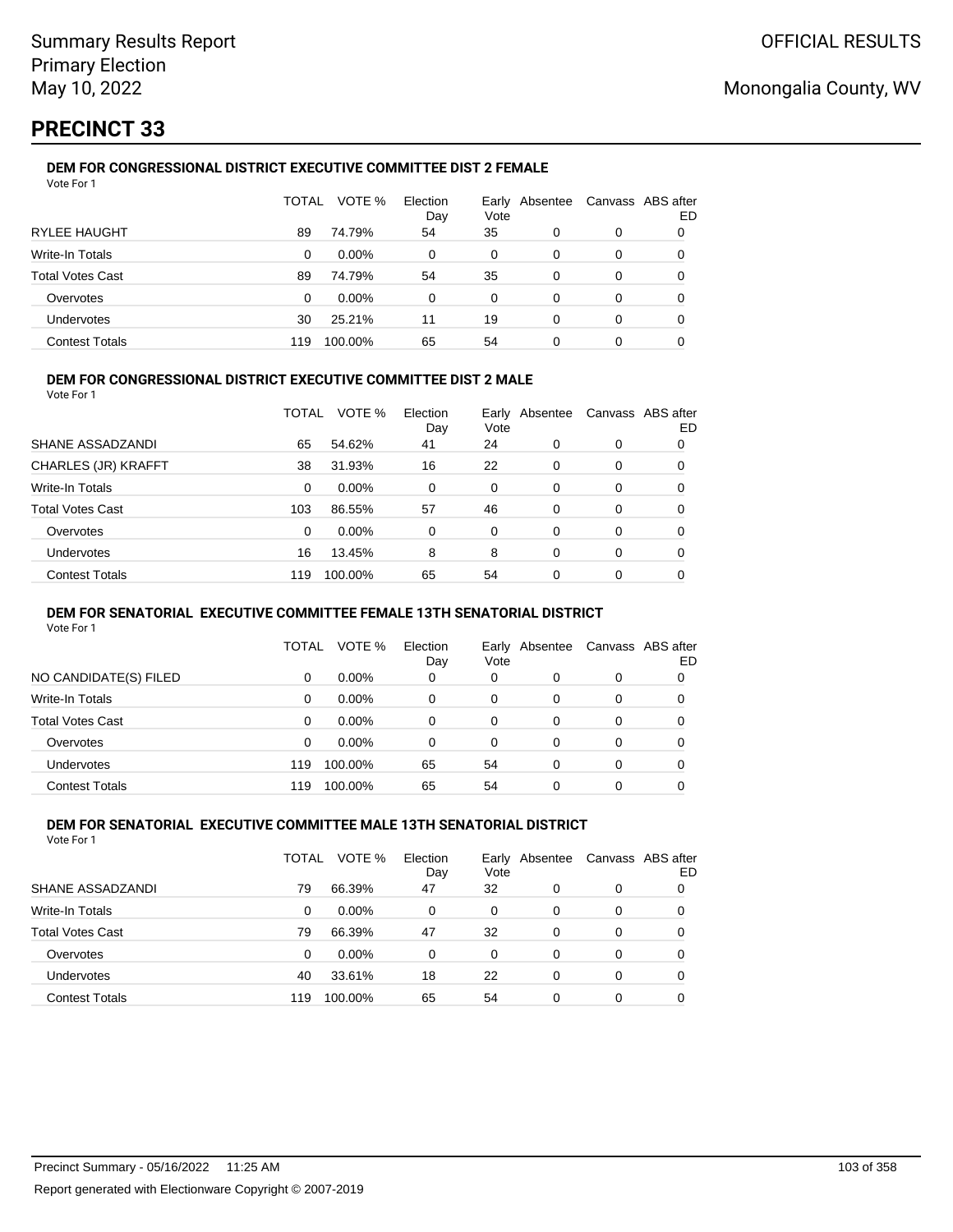# **PRECINCT 33**

#### **DEM FOR COUNTY EXECUTIVE COMMITTEE DISTRICT - FEMALE COMMITTEE DISTRICT 6** Vote For 1

|                         | TOTAL | VOTE %   | Election<br>Day | Earlv<br>Vote | Absentee | Canvass ABS after | ED |
|-------------------------|-------|----------|-----------------|---------------|----------|-------------------|----|
| NO CANDIDATE(S) FILED   | 0     | $0.00\%$ | 0               | 0             | $\Omega$ | 0                 |    |
| Write-In Totals         | 0     | $0.00\%$ | $\Omega$        | 0             | 0        | 0                 |    |
| <b>Total Votes Cast</b> | 0     | $0.00\%$ | 0               | 0             | 0        | 0                 |    |
| Overvotes               | 0     | $0.00\%$ | 0               | 0             | 0        | 0                 |    |
| Undervotes              | 119   | 100.00%  | 65              | 54            | 0        | 0                 |    |
| <b>Contest Totals</b>   | 119   | 100.00%  | 65              | 54            |          | 0                 |    |

## **DEM FOR COUNTY EXECUTIVE COMMITTEE DISTRICT - MALE COMMITTEE DISTRICT 6**

Vote For 1

|                         | TOTAL | VOTE %   | Election<br>Day | Vote | Early Absentee | Canvass ABS after | ED |
|-------------------------|-------|----------|-----------------|------|----------------|-------------------|----|
| NO CANDIDATE(S) FILED   | 0     | $0.00\%$ | 0               | 0    | 0              | 0                 |    |
| <b>Write-In Totals</b>  | 0     | $0.00\%$ | 0               | 0    | 0              | 0                 |    |
| <b>Total Votes Cast</b> | 0     | $0.00\%$ | 0               | 0    | 0              | 0                 |    |
| Overvotes               | 0     | $0.00\%$ | 0               | 0    | 0              | 0                 |    |
| Undervotes              | 119   | 100.00%  | 65              | 54   | 0              | 0                 |    |
| <b>Contest Totals</b>   | 119   | 100.00%  | 65              | 54   | 0              | 0                 |    |

## **NON-PARTISAN BOARD OF EDUCATION**

Vote For 3

|                       | TOTAL    | VOTE %  | Election<br>Day | Early Absentee<br>Vote |                | Canvass ABS after | ED |
|-----------------------|----------|---------|-----------------|------------------------|----------------|-------------------|----|
| <b>DANIEL BERRY</b>   | 175      | 20.83%  | 91              | 84                     | 0              | 0                 | 0  |
| JENNIFER HAGERTY      | 145      | 17.26%  | 86              | 58                     |                | 0                 | 0  |
| <b>MICHAEL KELLY</b>  | 108      | 12.86%  | 59              | 47                     | $\overline{2}$ | 0                 | 0  |
| CRISTY MOATS          | 97       | 11.55%  | 54              | 42                     |                | 0                 | 0  |
| <b>BRANDON MYERS</b>  | 89       | 10.60%  | 42              | 45                     | 2              | $\mathbf 0$       | 0  |
| Write-In Totals       | $\Omega$ | 0.00%   | 0               | 0                      | 0              | 0                 | 0  |
| Total Votes Cast      | 614      | 73.10%  | 332             | 276                    | 6              | 0                 | 0  |
| Overvotes             | $\Omega$ | 0.00%   | 0               | 0                      | 0              | 0                 | 0  |
| Undervotes            | 226      | 26.90%  | 124             | 102                    | 0              | 0                 | 0  |
| <b>Contest Totals</b> | 840      | 100.00% | 456             | 378                    | 6              | 0                 | 0  |
|                       |          |         |                 |                        |                |                   |    |

## **FOR CONSERVATION DISTRICT SUPERVISOR**

|                         | <b>TOTAL</b> | VOTE %   | Election<br>Day | Vote | Early Absentee |   | Canvass ABS after<br>ED |
|-------------------------|--------------|----------|-----------------|------|----------------|---|-------------------------|
| MARK "MR. MARK" MYERS   | 128          | 45.71%   | 71              | 57   | 0              | 0 | 0                       |
| <b>ANDREW PRICE</b>     | 92           | 32.86%   | 45              | 45   | 2              | 0 | 0                       |
| Write-In Totals         | 0            | 0.00%    | 0               | 0    | 0              | 0 | 0                       |
| <b>Total Votes Cast</b> | 220          | 78.57%   | 116             | 102  | 2              | 0 | 0                       |
| Overvotes               | 0            | $0.00\%$ | 0               | 0    | 0              | 0 | 0                       |
| Undervotes              | 60           | 21.43%   | 36              | 24   | 0              | 0 | 0                       |
| <b>Contest Totals</b>   | 280          | 100.00%  | 152             | 126  | 2              | 0 | 0                       |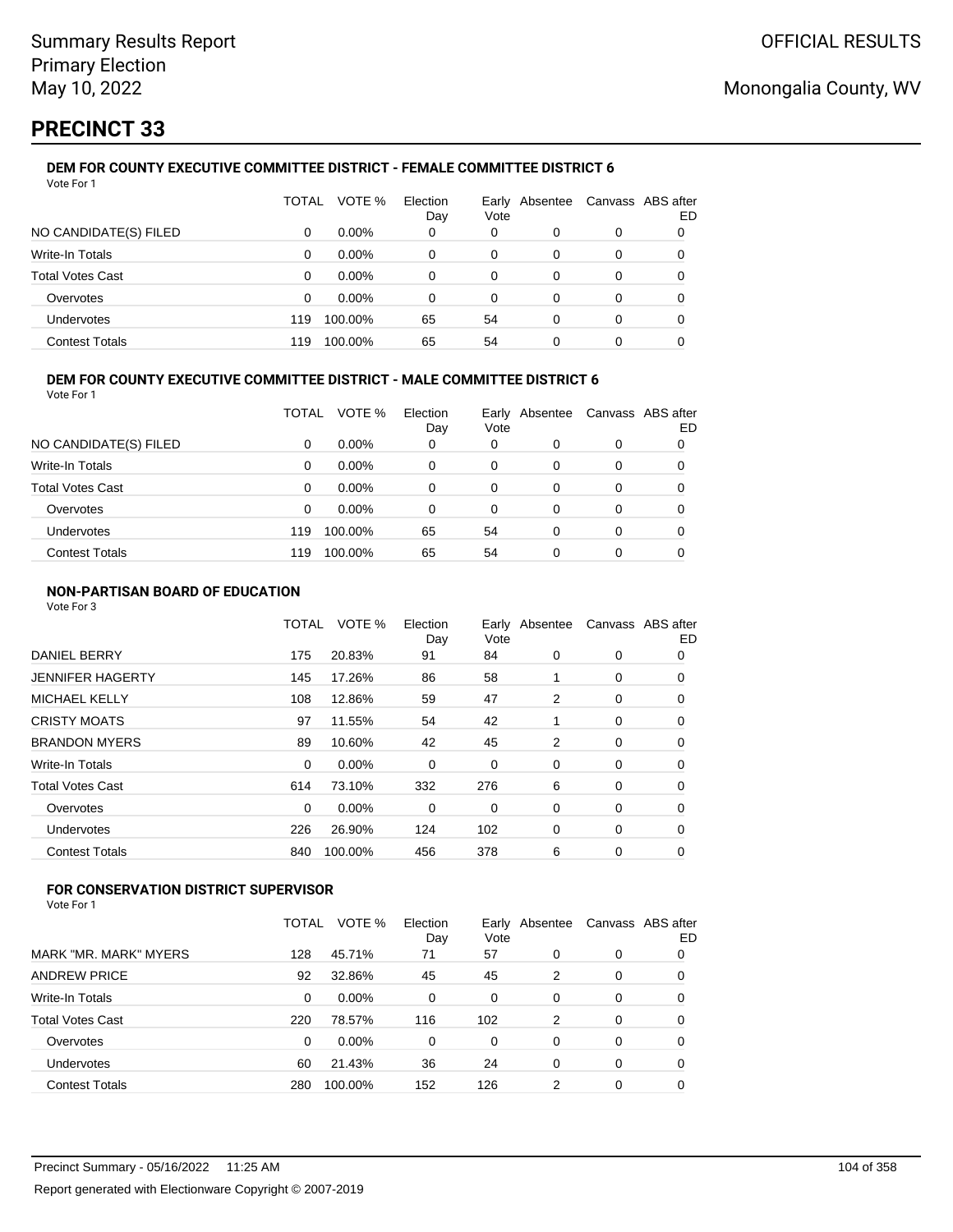# **PRECINCT 34**

| <b>Statistics</b>                | TOTAL  | Election<br>Day | Vote | Early Absentee |          | Canvass ABS after<br>ED. |
|----------------------------------|--------|-----------------|------|----------------|----------|--------------------------|
| Registered Voters - Total        | 1,597  |                 |      |                |          |                          |
| Registered Voters - REPUBLICAN   | 463    |                 |      |                |          |                          |
| Registered Voters - DEMOCRATIC   | 620    |                 |      |                |          |                          |
| Registered Voters - NON-PARTISAN | 514    |                 |      |                |          |                          |
| <b>Ballots Cast - Total</b>      | 188    | 114             | 72   | 1              | 1        | $\Omega$                 |
| Ballots Cast - REPUBLICAN        | 94     | 58              | 36   | 0              | $\Omega$ | $\Omega$                 |
| Ballots Cast - DEMOCRATIC        | 87     | 50              | 35   | 1              | 1        | 0                        |
| Ballots Cast - NON-PARTISAN      | 7      | 6               | 1    | 0              | $\Omega$ | $\Omega$                 |
| <b>Ballots Cast - Blank</b>      | 1      | 0               | 1    | 0              | 0        | 0                        |
| Voter Turnout - Total            | 11.77% |                 |      |                |          |                          |
| Voter Turnout - REPUBLICAN       | 20.30% |                 |      |                |          |                          |
| Voter Turnout - DEMOCRATIC       | 14.03% |                 |      |                |          |                          |
| Voter Turnout - NON-PARTISAN     | 1.36%  |                 |      |                |          |                          |

## **REP FOR U.S. HOUSE OF REPRESENTATIVES 2ND DIST**

Vote For 1

|                               | TOTAL | VOTE %   | Election<br>Day | Earlv<br>Vote | Absentee |   | Canvass ABS after<br>ED |
|-------------------------------|-------|----------|-----------------|---------------|----------|---|-------------------------|
| DAVID B. MCKINLEY             | 52    | 55.32%   | 32              | 20            | 0        | 0 | O                       |
| ALEXANDER X. MOONEY           | 34    | 36.17%   | 21              | 13            | 0        | 0 | 0                       |
| <b>SUSAN BUCHSER-LOCHOCKI</b> | 5     | 5.32%    | 2               | 3             | 0        | 0 | 0                       |
| RHONDA A. HERCULES            | 2     | 2.13%    | 2               | 0             | 0        | 0 | 0                       |
| MIKE SECKMAN                  |       | 1.06%    |                 | 0             | 0        | 0 | 0                       |
| <b>Total Votes Cast</b>       | 94    | 100.00%  | 58              | 36            | 0        | 0 | 0                       |
| Overvotes                     | 0     | $0.00\%$ | 0               | 0             | 0        | 0 | 0                       |
| Undervotes                    | 0     | $0.00\%$ | 0               | 0             | 0        | 0 | 0                       |
| <b>Contest Totals</b>         | 94    | 100.00%  | 58              | 36            | 0        | 0 | 0                       |

## **REP FOR STATE SENATOR 13TH SENATORIAL DISTRICT**

|                         | TOTAL | VOTE %  | Election<br>Day | Vote | Early Absentee | Canvass ABS after | ED |
|-------------------------|-------|---------|-----------------|------|----------------|-------------------|----|
| <b>MIKE OLIVERIO</b>    | 78    | 82.98%  | 47              | 31   | 0              | 0                 | 0  |
| <b>CARLY BRAUN</b>      | 13    | 13.83%  | 9               | 4    | 0              | 0                 | O  |
| <b>Total Votes Cast</b> | 91    | 96.81%  | 56              | 35   | $\Omega$       | 0                 | O  |
| Overvotes               | 0     | 0.00%   | 0               | 0    | 0              | 0                 | O  |
| <b>Undervotes</b>       | 3     | 3.19%   | 2               |      | 0              | 0                 | O  |
| <b>Contest Totals</b>   | 94    | 100.00% | 58              | 36   | 0              | 0                 |    |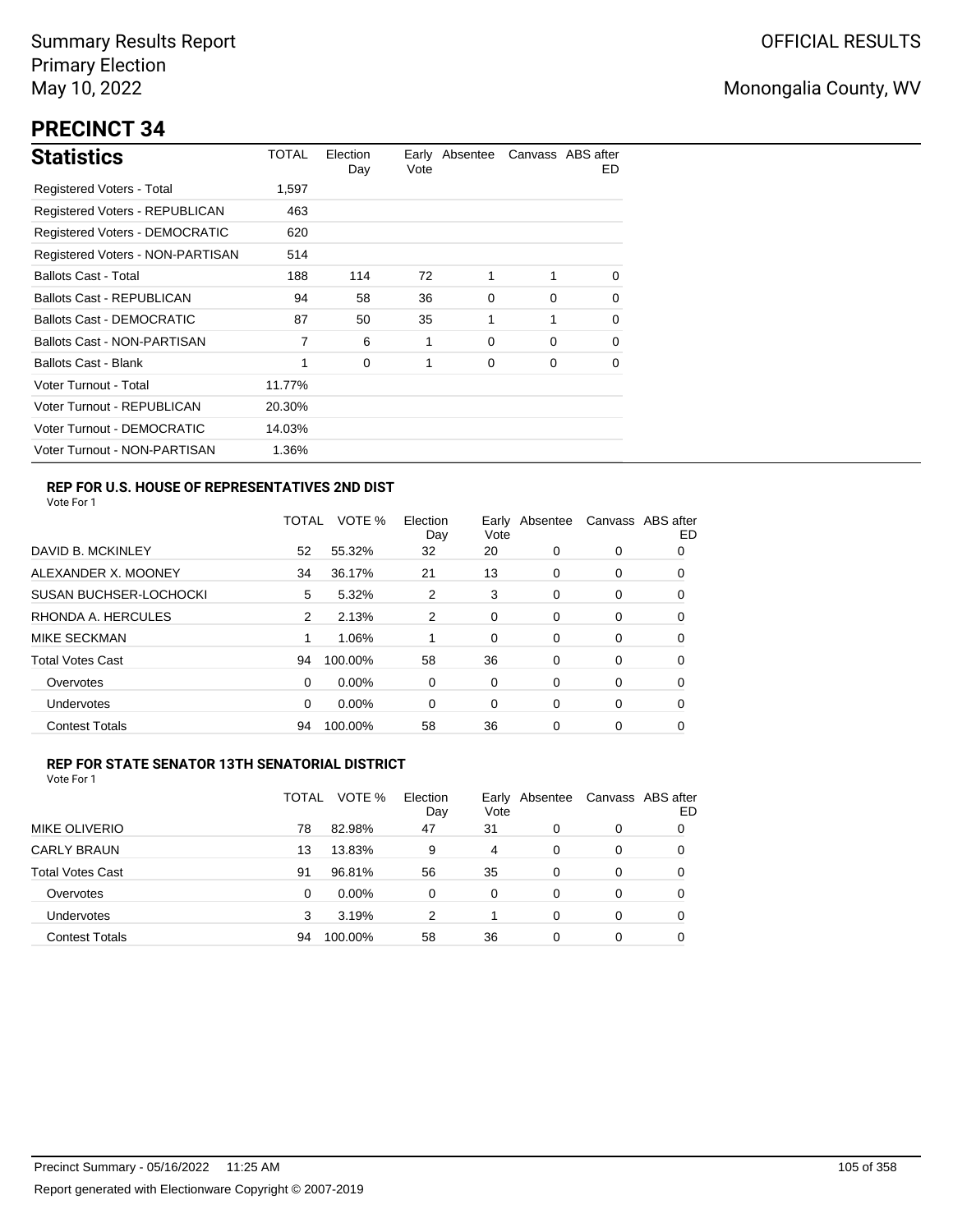# **PRECINCT 34**

#### **REP FOR MEMBER OF HOUSE OF DELEGATES 82ND DELEGATE DISTRICT** Vote For 1

|                         | <b>TOTAL</b> | VOTE %  | Election<br>Day | Vote     | Early Absentee | Canvass ABS after | ED |
|-------------------------|--------------|---------|-----------------|----------|----------------|-------------------|----|
| <b>DEBBIE WARNER</b>    | 44           | 46.81%  | 30              | 14       | 0              | 0                 | 0  |
| <b>CINDY FRICH</b>      | 33           | 35.11%  | 21              | 12       | 0              | 0                 | 0  |
| DREW TALBOTT            | 11           | 11.70%  | 4               |          | $\Omega$       | 0                 | 0  |
| <b>Total Votes Cast</b> | 88           | 93.62%  | 55              | 33       | 0              | 0                 | 0  |
| Overvotes               | 0            | 0.00%   | 0               | $\Omega$ | $\Omega$       | 0                 | 0  |
| <b>Undervotes</b>       | 6            | 6.38%   | 3               | 3        | 0              | 0                 | 0  |
| <b>Contest Totals</b>   | 94           | 100.00% | 58              | 36       | 0              | 0                 |    |

## **REP FOR STATE EXECUTIVE COMMITTEE FEMALE 13TH SENATORIAL DISTRICT**

Vote For 2

|                         | <b>TOTAL</b> | VOTE %   | Election<br>Day | Early Absentee<br>Vote |   |   | Canvass ABS after<br>ED |
|-------------------------|--------------|----------|-----------------|------------------------|---|---|-------------------------|
| KANDI NUZUM             | 60           | 31.91%   | 37              | 23                     | 0 | 0 |                         |
| Write-In Totals         |              | 0.53%    |                 | 0                      | 0 | 0 |                         |
| <b>Total Votes Cast</b> | 61           | 32.45%   | 38              | 23                     | 0 | 0 |                         |
| Overvotes               | 0            | $0.00\%$ | 0               | 0                      | 0 | 0 |                         |
| Undervotes              | 127          | 67.55%   | 78              | 49                     | 0 | 0 |                         |
| <b>Contest Totals</b>   | 188          | 100.00%  | 116             | 72                     | 0 | 0 |                         |

### **REP FOR STATE EXECUTIVE COMMITTEE MALE 13TH SENATORIAL DISTRICT**

Vote For 2

|                         | TOTAL | VOTE %   | Election<br>Day | Early<br>Vote | Absentee |   | Canvass ABS after<br>ED |
|-------------------------|-------|----------|-----------------|---------------|----------|---|-------------------------|
| <b>KYLE MCAVOY</b>      | 57    | 30.32%   | 33              | 24            | 0        | 0 | 0                       |
| PHIL MALLOW             | 22    | 11.70%   | 15              | 7             | 0        | 0 | 0                       |
| <b>GUY WARD</b>         | 22    | 11.70%   | 14              | 8             | 0        | 0 | 0                       |
| Write-In Totals         |       | 0.53%    |                 | 0             | 0        | 0 | 0                       |
| <b>Total Votes Cast</b> | 102   | 54.26%   | 63              | 39            | 0        | 0 | 0                       |
| Overvotes               | 0     | $0.00\%$ | 0               | 0             | 0        | 0 | 0                       |
| <b>Undervotes</b>       | 86    | 45.74%   | 53              | 33            | 0        | 0 | 0                       |
| <b>Contest Totals</b>   | 188   | 100.00%  | 116             | 72            | 0        | 0 | 0                       |

### **REP FOR CIRCUIT CLERK**

|                         | TOTAL | VOTE %   | Election<br>Day | Early<br>Vote | Absentee | Canvass ABS after | ED |
|-------------------------|-------|----------|-----------------|---------------|----------|-------------------|----|
| NO CANDIDATE(S) FILED   |       | $0.00\%$ | 0               | 0             | 0        | 0                 |    |
| <b>Total Votes Cast</b> |       | $0.00\%$ | 0               | 0             | 0        | 0                 |    |
| Overvotes               |       | $0.00\%$ | 0               | 0             | $\Omega$ | 0                 |    |
| Undervotes              | 94    | 100.00%  | 58              | 36            | 0        | 0                 |    |
| <b>Contest Totals</b>   | 94    | 100.00%  | 58              | 36            | 0        | 0                 |    |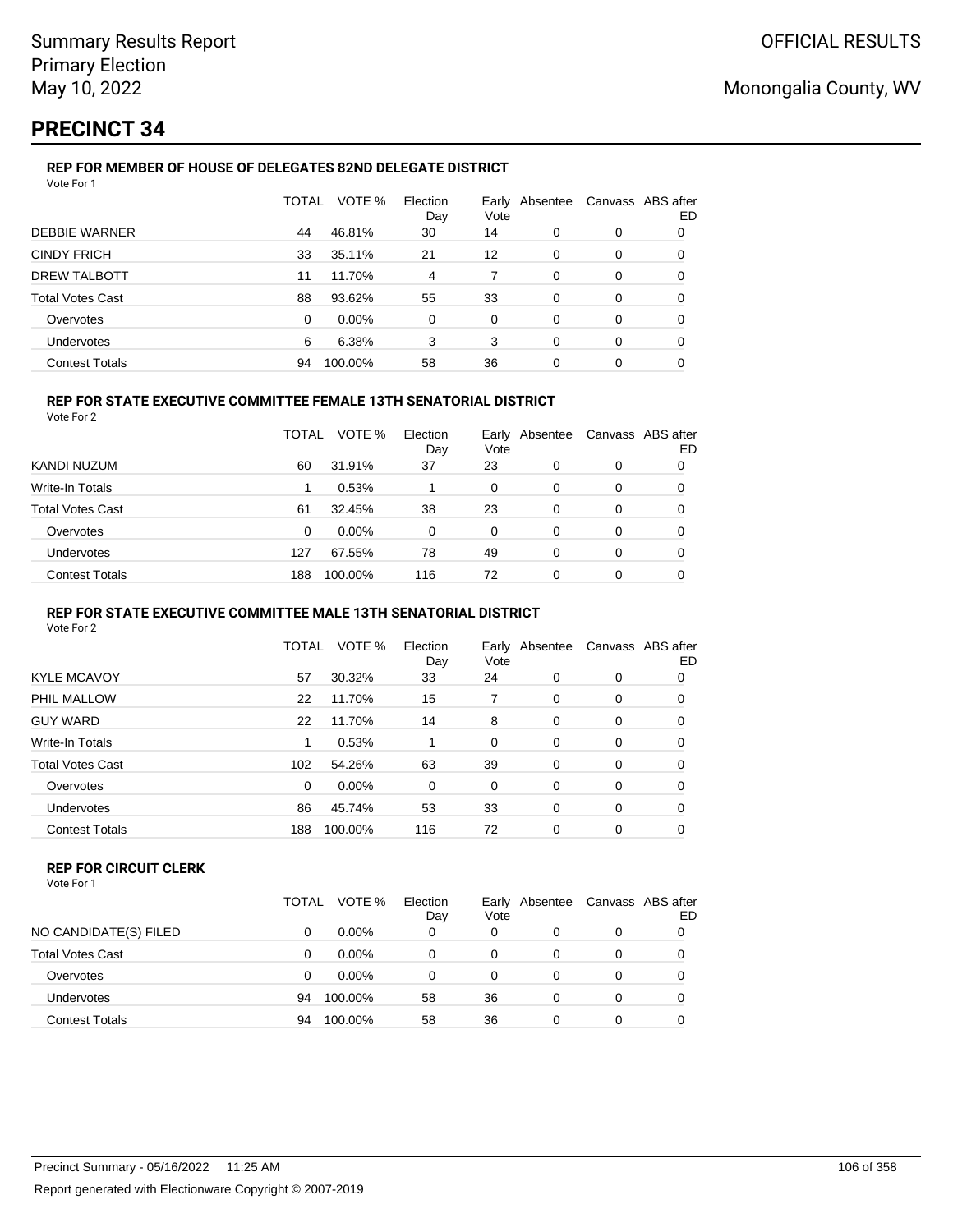# **PRECINCT 34**

## **REP FOR COUNTY COMMISSIONER**

Vote For 1

|                         | TOTAL | VOTE %   | Election<br>Day | Vote | Early Absentee |          | Canvass ABS after<br>ED |
|-------------------------|-------|----------|-----------------|------|----------------|----------|-------------------------|
| <b>SEAN P. SIKORA</b>   | 44    | 46.81%   | 28              | 16   | 0              | 0        |                         |
| CHARLES D. HARTZOG      | 34    | 36.17%   | 17              | 17   | $\Omega$       | 0        | 0                       |
| <b>Total Votes Cast</b> | 78    | 82.98%   | 45              | 33   | 0              | 0        |                         |
| Overvotes               | 0     | $0.00\%$ | 0               | 0    | 0              | 0        | 0                       |
| Undervotes              | 16    | 17.02%   | 13              | 3    | 0              | $\Omega$ | 0                       |
| <b>Contest Totals</b>   | 94    | 100.00%  | 58              | 36   | 0              | 0        |                         |

### **REP FOR COUNTY CLERK**

Vote For 1

|                         | TOTAL | VOTE %   | Election<br>Day | Vote | Early Absentee | Canvass ABS after<br>ED |
|-------------------------|-------|----------|-----------------|------|----------------|-------------------------|
| NO CANDIDATE(S) FILED   |       | $0.00\%$ | 0               | 0    |                |                         |
| <b>Total Votes Cast</b> |       | $0.00\%$ |                 | 0    |                |                         |
| Overvotes               |       | $0.00\%$ | 0               | 0    |                |                         |
| Undervotes              | 94    | 100.00%  | 58              | 36   |                |                         |
| <b>Contest Totals</b>   | 94    | 100.00%  | 58              | 36   |                |                         |

## **REP FOR CONGRESSIONAL DISTRICT EXECUTIVE COMMITTEE DIST 2 FEMALE**

| Vote For 1              |       |          |                 |          |                |                   |    |
|-------------------------|-------|----------|-----------------|----------|----------------|-------------------|----|
|                         | TOTAL | VOTE %   | Election<br>Day | Vote     | Early Absentee | Canvass ABS after | ED |
| VIRGINIA "GINA" BROWN   | 64    | 68.09%   | 41              | 23       | 0              | 0                 | 0  |
| Write-In Totals         | 0     | $0.00\%$ | 0               | 0        | 0              | 0                 | 0  |
| <b>Total Votes Cast</b> | 64    | 68.09%   | 41              | 23       | $\Omega$       | 0                 |    |
| Overvotes               | 0     | 0.00%    | 0               | $\Omega$ | 0              | 0                 |    |
| <b>Undervotes</b>       | 30    | 31.91%   | 17              | 13       | 0              | 0                 | 0  |
| <b>Contest Totals</b>   | 94    | 100.00%  | 58              | 36       | 0              | 0                 |    |

## **REP FOR CONGRESSIONAL DISTRICT EXECUTIVE COMMITTEE DIST 2 MALE**

|                         | TOTAL | VOTE %  | Election<br>Day | Vote | Early Absentee |          | Canvass ABS after<br>ED |
|-------------------------|-------|---------|-----------------|------|----------------|----------|-------------------------|
| <b>SAM BROWN</b>        | 55    | 58.51%  | 32              | 23   | 0              | 0        | O                       |
| ETHAN MOORE             | 20    | 21.28%  | 15              | 5    | 0              | 0        | O                       |
| Write-In Totals         | 0     | 0.00%   | $\Omega$        | 0    | $\Omega$       | $\Omega$ | 0                       |
| <b>Total Votes Cast</b> | 75    | 79.79%  | 47              | 28   | 0              | 0        | 0                       |
| Overvotes               | 0     | 0.00%   | 0               | 0    | 0              | 0        | 0                       |
| Undervotes              | 19    | 20.21%  | 11              | 8    | 0              | 0        | 0                       |
| <b>Contest Totals</b>   | 94    | 100.00% | 58              | 36   | 0              | 0        |                         |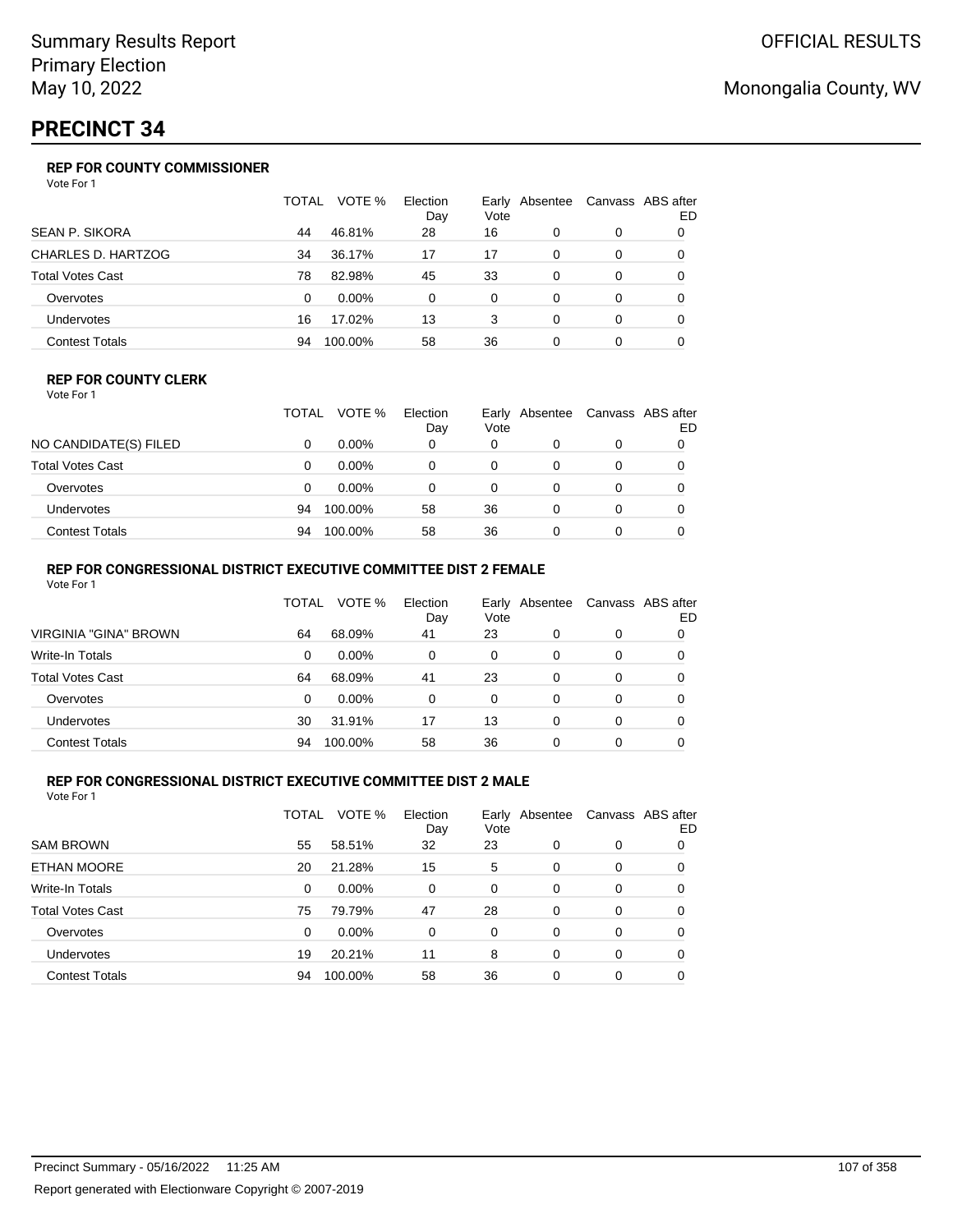# **PRECINCT 34**

#### **REP FOR SENATORIAL EXECUTIVE COMMITTEE FEMALE 13TH SENATORIAL DISTRICT** Vote For 1

|                         | TOTAL | VOTE %   | Election<br>Day | Vote     | Early Absentee |   | Canvass ABS after<br>ED |
|-------------------------|-------|----------|-----------------|----------|----------------|---|-------------------------|
| NO CANDIDATE(S) FILED   | 0     | $0.00\%$ | 0               | 0        | 0              | 0 |                         |
| Write-In Totals         |       | 1.06%    |                 | $\Omega$ | 0              | 0 |                         |
| <b>Total Votes Cast</b> |       | 1.06%    |                 | $\Omega$ | 0              | 0 |                         |
| Overvotes               | 0     | $0.00\%$ | $\Omega$        | 0        | 0              | 0 |                         |
| Undervotes              | 93    | 98.94%   | 57              | 36       | 0              | 0 |                         |
| <b>Contest Totals</b>   | 94    | 100.00%  | 58              | 36       | 0              | 0 |                         |

## **REP FOR SENATORIAL EXECUTIVE COMMITTEE MALE 13TH SENATORIAL DISTRICT**

Vote For 1

|                         | TOTAL | VOTE %   | Election<br>Day | Vote | Early Absentee | Canvass ABS after | ED |
|-------------------------|-------|----------|-----------------|------|----------------|-------------------|----|
| <b>WES NUGENT</b>       | 64    | 68.09%   | 39              | 25   | 0              | 0                 |    |
| Write-In Totals         | 0     | $0.00\%$ | 0               | 0    | 0              | 0                 |    |
| <b>Total Votes Cast</b> | 64    | 68.09%   | 39              | 25   | 0              | 0                 |    |
| Overvotes               | 0     | $0.00\%$ | 0               | 0    | 0              | 0                 |    |
| <b>Undervotes</b>       | 30    | 31.91%   | 19              | 11   | 0              | 0                 |    |
| <b>Contest Totals</b>   | 94    | 100.00%  | 58              | 36   | 0              | 0                 |    |

## **REP FOR COUNTY EXECUTIVE COMMITTEE DISTRICT - FEMALE COMMITTEE DISTRICT 9**

Vote For 1

|                       | TOTAL    | VOTE %   | Election<br>Day | Vote | Early Absentee |   | Canvass ABS after<br>ED |
|-----------------------|----------|----------|-----------------|------|----------------|---|-------------------------|
| PAULA MARTINELLI      | 64       | 68.09%   | 40              | 24   |                | 0 |                         |
| Write-In Totals       | 0        | $0.00\%$ | 0               | 0    | 0              | 0 | 0                       |
| Total Votes Cast      | 64       | 68.09%   | 40              | 24   | $\Omega$       | 0 | 0                       |
| Overvotes             | $\Omega$ | $0.00\%$ | 0               | 0    | 0              | 0 |                         |
| <b>Undervotes</b>     | 30       | 31.91%   | 18              | 12   | 0              | 0 |                         |
| <b>Contest Totals</b> | 94       | 100.00%  | 58              | 36   |                |   |                         |

#### **REP FOR COUNTY EXECUTIVE COMMITTEE DISTRICT - MALE COMMITTEE DISTRICT 9** Vote For 1

|                         | TOTAL | VOTE %   | Election<br>Day | Vote | Early Absentee |          | Canvass ABS after<br>ED |
|-------------------------|-------|----------|-----------------|------|----------------|----------|-------------------------|
| DREW TALBOTT            | 59    | 62.77%   | 36              | 23   | 0              | 0        |                         |
| Write-In Totals         | 0     | $0.00\%$ | 0               | 0    | 0              | $\Omega$ | 0                       |
| <b>Total Votes Cast</b> | 59    | 62.77%   | 36              | 23   | 0              | 0        | 0                       |
| Overvotes               | 0     | $0.00\%$ | 0               | 0    | $\Omega$       | 0        | 0                       |
| Undervotes              | 35    | 37.23%   | 22              | 13   | 0              | 0        |                         |
| <b>Contest Totals</b>   | 94    | 100.00%  | 58              | 36   | 0              | 0        |                         |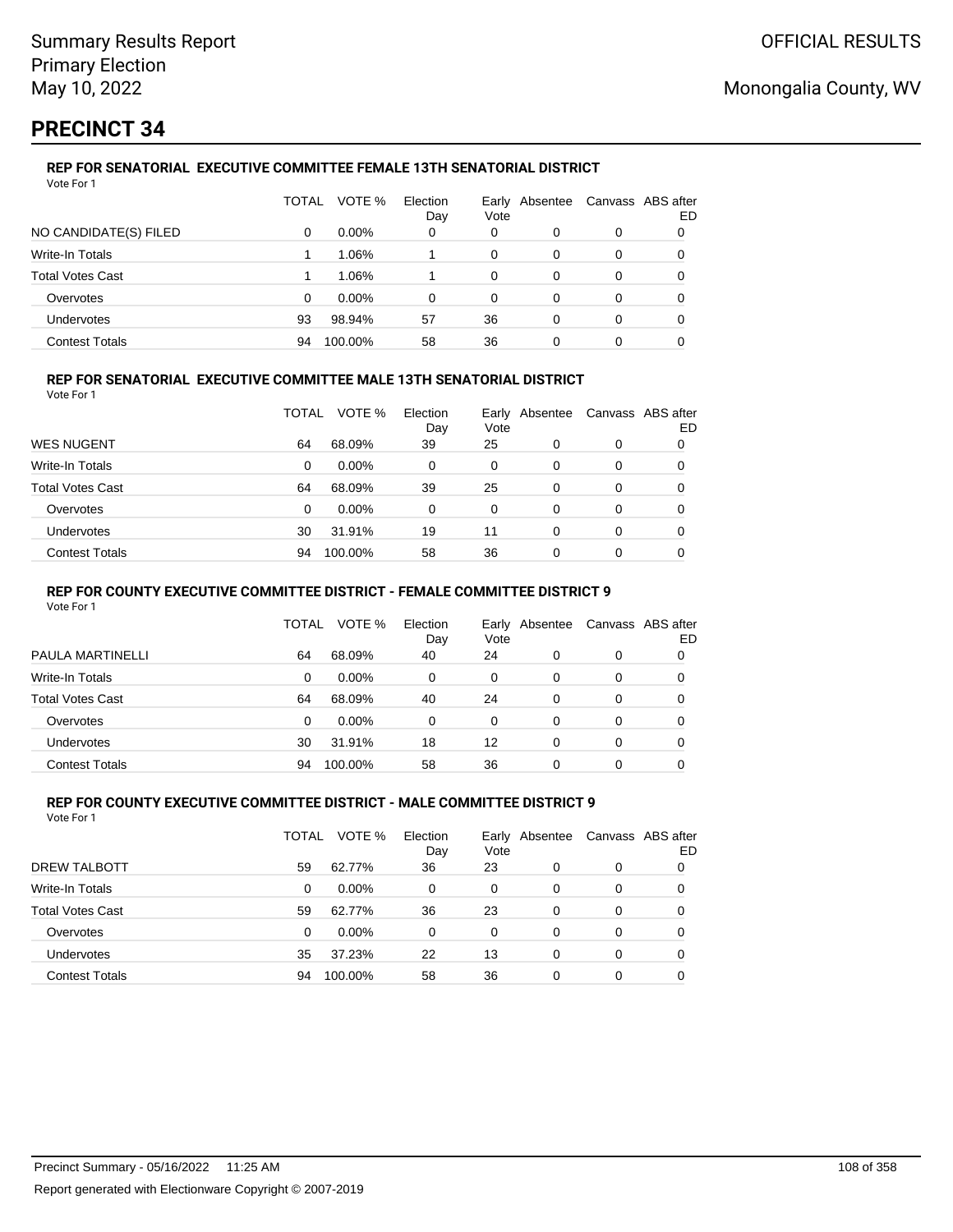# **PRECINCT 34**

### **DEM FOR U.S. HOUSE OF REPRESENTATIVES 2ND DIST**

| Vote For 1 |  |
|------------|--|
|------------|--|

|                          | TOTAL | VOTE %   | Election<br>Day | Vote | Early Absentee |   | Canvass ABS after<br>ED |
|--------------------------|-------|----------|-----------------|------|----------------|---|-------------------------|
| <b>BARRY LEE WENDELL</b> | 55    | 63.22%   | 31              | 22   |                |   |                         |
| ANGELA J. DWYER          | 22    | 25.29%   | 13              | 9    | 0              | 0 |                         |
| <b>Total Votes Cast</b>  | 77    | 88.51%   | 44              | 31   |                |   | 0                       |
| Overvotes                | 0     | $0.00\%$ | 0               | 0    | $\Omega$       | 0 |                         |
| Undervotes               | 10    | 11.49%   | 6               | 4    | 0              | 0 |                         |
| <b>Contest Totals</b>    | 87    | 100.00%  | 50              | 35   |                |   |                         |

#### **DEM FOR STATE SENATOR 13TH SENATORIAL DISTRICT**

Vote For 1

|                           | TOTAL | VOTE %   | Election<br>Day | Vote | Early Absentee | Canvass ABS after | ED |
|---------------------------|-------|----------|-----------------|------|----------------|-------------------|----|
| BARBARA EVANS FLEISCHAUER | 72    | 82.76%   | 41              | 29   |                |                   |    |
| RICH JACOBS               | 9     | 10.34%   | 6               | 3    | 0              | 0                 |    |
| Total Votes Cast          | 81    | 93.10%   | 47              | 32   |                |                   |    |
| Overvotes                 | 0     | $0.00\%$ | 0               | 0    | 0              | 0                 |    |
| Undervotes                | 6     | 6.90%    | 3               | 3    | 0              | 0                 |    |
| <b>Contest Totals</b>     | 87    | 100.00%  | 50              | 35   |                |                   |    |

#### **DEM FOR MEMBER OF HOUSE OF DELEGATES 82ND DELEGATE DISTRICT**

Vote For 1

|                  | TOTAL | VOTE %   | Election<br>Day | Vote | Early Absentee | Canvass ABS after | ED |
|------------------|-------|----------|-----------------|------|----------------|-------------------|----|
| KATIE FALLON     | 70    | 80.46%   | 39              | 30   |                | 0                 |    |
| Total Votes Cast | 70    | 80.46%   | 39              | 30   |                | 0                 |    |
| Overvotes        | 0     | $0.00\%$ | 0               | 0    | O              | 0                 |    |
| Undervotes       | 17    | 19.54%   | 11              | 5    | 0              |                   |    |
| Contest Totals   | 87    | 100.00%  | 50              | 35   |                |                   |    |

### **DEM FOR STATE EXECUTIVE COMMITTEE FEMALE 13TH SENATORIAL DISTRICT**

| Vote For 2 |  |
|------------|--|
|            |  |

|                         | TOTAL | VOTE %   | Election<br>Day | Vote | Early Absentee |   | Canvass ABS after<br>ED |
|-------------------------|-------|----------|-----------------|------|----------------|---|-------------------------|
| DANIELLE WALKER         | 55    | 31.61%   | 33              | 21   |                | 0 | 0                       |
| <b>KELLY PALMER</b>     | 34    | 19.54%   | 22              | 12   | 0              | 0 | 0                       |
| <b>BELINDA BIAFORE</b>  | 22    | 12.64%   | 13              | 9    | 0              | 0 | 0                       |
| <b>CARESSA STOLLER</b>  | 21    | 12.07%   | 13              | 8    | 0              | 0 | 0                       |
| <b>Write-In Totals</b>  | 0     | 0.00%    | 0               | 0    | 0              | 0 | 0                       |
| <b>Total Votes Cast</b> | 132   | 75.86%   | 81              | 50   |                | 0 | 0                       |
| Overvotes               | 0     | $0.00\%$ | 0               | 0    | 0              | 0 | 0                       |
| <b>Undervotes</b>       | 42    | 24.14%   | 19              | 20   |                | 2 | 0                       |
| <b>Contest Totals</b>   | 174   | 100.00%  | 100             | 70   | 2              | 2 | 0                       |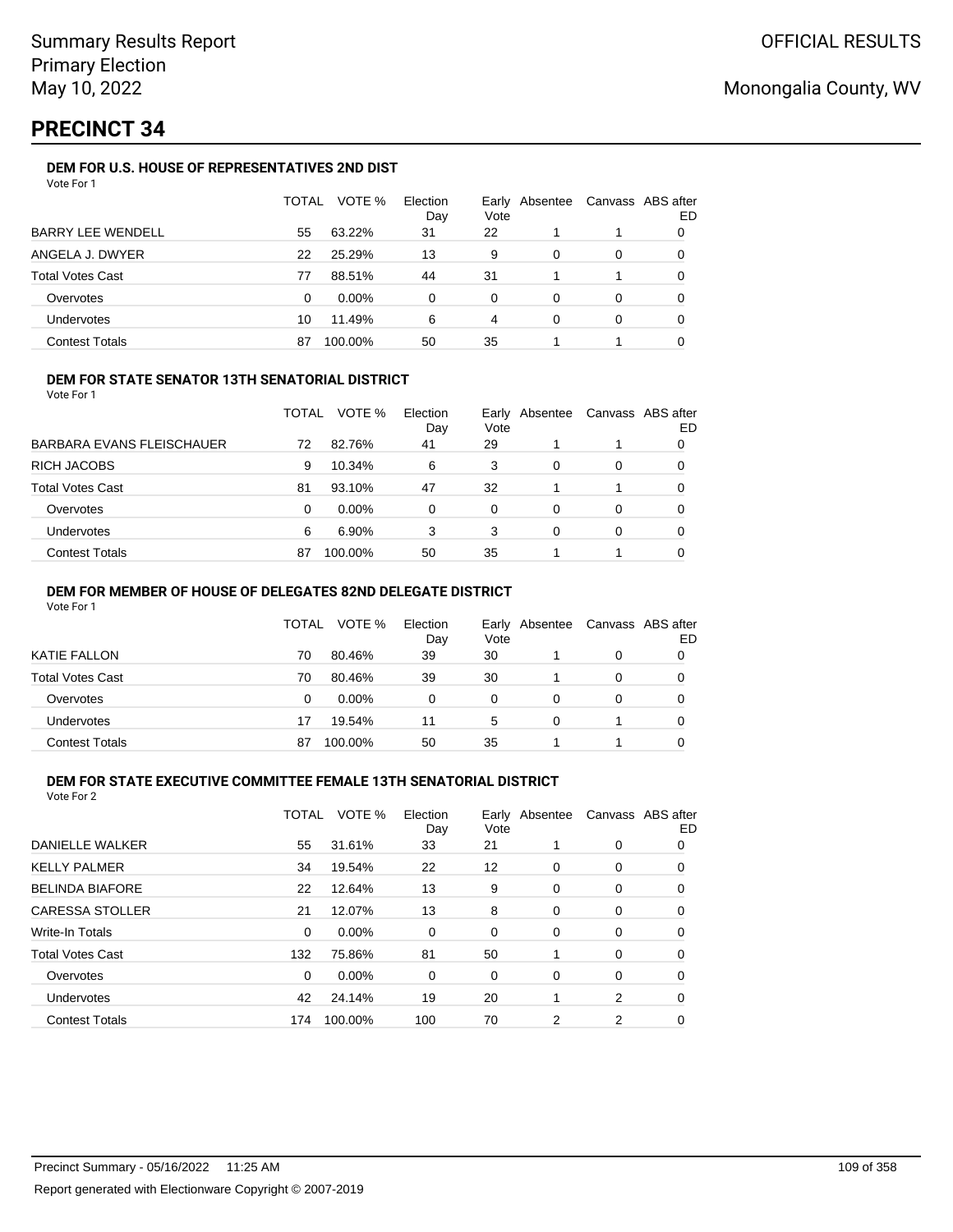## **PRECINCT 34**

#### **DEM FOR STATE EXECUTIVE COMMITTEE MALE 13TH SENATORIAL DISTRICT** Vote For 2

|                         | <b>TOTAL</b> | VOTE %  | Election<br>Day | Vote | Early Absentee | Canvass ABS after | ED |  |  |
|-------------------------|--------------|---------|-----------------|------|----------------|-------------------|----|--|--|
| <b>MARK A. MUSICK</b>   | 57           | 32.76%  | 32              | 23   |                |                   | 0  |  |  |
| SHANE ASSADZANDI        | 44           | 25.29%  | 27              | 16   |                | 0                 | 0  |  |  |
| <b>JOEY GARCIA</b>      | 24           | 13.79%  | 14              | 10   | 0              | 0                 | 0  |  |  |
| Write-In Totals         | 0            | 0.00%   | $\Omega$        | 0    | $\Omega$       | 0                 | 0  |  |  |
| <b>Total Votes Cast</b> | 125          | 71.84%  | 73              | 49   | 2              |                   | 0  |  |  |
| Overvotes               | 0            | 0.00%   | $\Omega$        | 0    | $\Omega$       | 0                 | 0  |  |  |
| Undervotes              | 49           | 28.16%  | 27              | 21   | $\Omega$       |                   | 0  |  |  |
| <b>Contest Totals</b>   | 174          | 100.00% | 100             | 70   | 2              | 2                 | 0  |  |  |
|                         |              |         |                 |      |                |                   |    |  |  |

#### **DEM FOR CIRCUIT CLERK** Vote For 1

|                         | <b>TOTAL</b> | VOTE %   | Election<br>Day | Vote     | Early Absentee | Canvass ABS after | ED |
|-------------------------|--------------|----------|-----------------|----------|----------------|-------------------|----|
| <b>DONNA HIDOCK</b>     | 69           | 79.31%   | 41              | 27       |                |                   |    |
| <b>Total Votes Cast</b> | 69           | 79.31%   | 41              | 27       |                |                   |    |
| Overvotes               | 0            | $0.00\%$ | 0               | $\Omega$ |                |                   |    |
| <b>Undervotes</b>       | 18           | 20.69%   | 9               | 8        |                |                   |    |
| <b>Contest Totals</b>   | 87           | 100.00%  | 50              | 35       |                |                   |    |

#### **DEM FOR COUNTY COMMISSIONER**

| Vote For 1 |  |  |
|------------|--|--|
|------------|--|--|

|                       | <b>TOTAL</b> | VOTE %   | Election<br>Day | Vote | Early Absentee | Canvass ABS after | ED |
|-----------------------|--------------|----------|-----------------|------|----------------|-------------------|----|
| BOB BEACH             | 67           | 77.01%   | 39              | 27   |                | 0                 |    |
| Total Votes Cast      | 67           | 77.01%   | 39              | 27   |                | 0                 |    |
| Overvotes             | 0            | $0.00\%$ | 0               | 0    |                | 0                 |    |
| Undervotes            | 20           | 22.99%   | 11              | 8    | 0              |                   |    |
| <b>Contest Totals</b> | 87           | 100.00%  | 50              | 35   |                |                   |    |

#### **DEM FOR COUNTY CLERK** Vote For 1

|                         | TOTAL | VOTE %   | Election<br>Day | Vote | Early Absentee | Canvass ABS after | ED |
|-------------------------|-------|----------|-----------------|------|----------------|-------------------|----|
| CARYE L. BLANEY         | 76    | 87.36%   | 44              | 30   |                |                   |    |
| <b>Total Votes Cast</b> | 76    | 87.36%   | 44              | 30   |                |                   |    |
| Overvotes               | 0     | $0.00\%$ | $\Omega$        | 0    | 0              | 0                 |    |
| <b>Undervotes</b>       | 11    | 12.64%   | 6               | 5    | 0              | 0                 |    |
| <b>Contest Totals</b>   | 87    | 100.00%  | 50              | 35   |                |                   |    |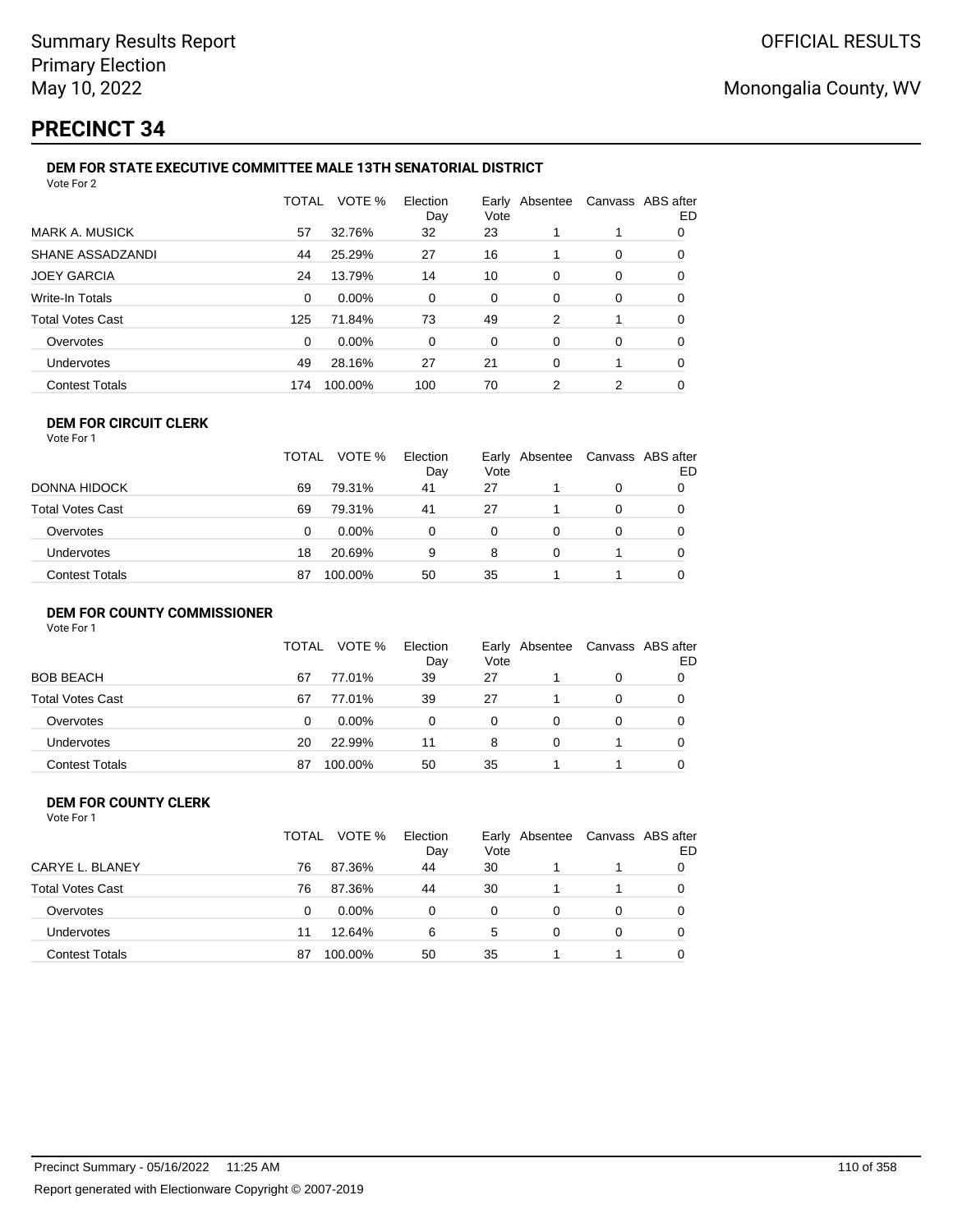# **PRECINCT 34**

#### **DEM FOR CONGRESSIONAL DISTRICT EXECUTIVE COMMITTEE DIST 2 FEMALE** Vote For 1

|                         | TOTAL | VOTE %   | Election<br>Day | Early<br>Vote | Absentee |   | Canvass ABS after<br>ED |
|-------------------------|-------|----------|-----------------|---------------|----------|---|-------------------------|
| <b>RYLEE HAUGHT</b>     | 65    | 74.71%   | 38              | 26            |          | 0 |                         |
| Write-In Totals         |       | 1.15%    |                 | $\Omega$      | 0        | 0 |                         |
| <b>Total Votes Cast</b> | 66    | 75.86%   | 39              | 26            |          | 0 |                         |
| Overvotes               | 0     | $0.00\%$ | 0               | $\Omega$      | 0        | 0 | O                       |
| <b>Undervotes</b>       | 21    | 24.14%   | 11              | 9             | 0        |   | 0                       |
| <b>Contest Totals</b>   | 87    | 100.00%  | 50              | 35            |          |   |                         |

### **DEM FOR CONGRESSIONAL DISTRICT EXECUTIVE COMMITTEE DIST 2 MALE**

Vote For 1

|                         | TOTAL | VOTE %  | Election<br>Day | Vote     | Early Absentee |          | Canvass ABS after<br>ED |
|-------------------------|-------|---------|-----------------|----------|----------------|----------|-------------------------|
| SHANE ASSADZANDI        | 50    | 57.47%  | 31              | 18       |                | $\Omega$ | 0                       |
| CHARLES (JR) KRAFFT     | 18    | 20.69%  | 8               | 10       | $\Omega$       | $\Omega$ | 0                       |
| Write-In Totals         |       | 1.15%   |                 | $\Omega$ | $\Omega$       | $\Omega$ | 0                       |
| <b>Total Votes Cast</b> | 69    | 79.31%  | 40              | 28       |                | $\Omega$ | 0                       |
| Overvotes               | 0     | 0.00%   | 0               | $\Omega$ | 0              | $\Omega$ | 0                       |
| <b>Undervotes</b>       | 18    | 20.69%  | 10              |          | $\Omega$       |          | 0                       |
| <b>Contest Totals</b>   | 87    | 100.00% | 50              | 35       |                |          | 0                       |

#### **DEM FOR SENATORIAL EXECUTIVE COMMITTEE FEMALE 13TH SENATORIAL DISTRICT**

Vote For 1

|                         | TOTAL | VOTE %   | Election<br>Day | Vote | Early Absentee | Canvass ABS after | ED |
|-------------------------|-------|----------|-----------------|------|----------------|-------------------|----|
| NO CANDIDATE(S) FILED   | 0     | $0.00\%$ | 0               | 0    | 0              | 0                 |    |
| Write-In Totals         | 3     | 3.45%    | 2               |      | 0              | 0                 | O  |
| <b>Total Votes Cast</b> | 3     | 3.45%    | 2               |      | $\Omega$       | 0                 |    |
| Overvotes               | 0     | $0.00\%$ | 0               | 0    | 0              | 0                 |    |
| Undervotes              | 84    | 96.55%   | 48              | 34   |                |                   |    |
| <b>Contest Totals</b>   | 87    | 100.00%  | 50              | 35   |                |                   |    |

#### **DEM FOR SENATORIAL EXECUTIVE COMMITTEE MALE 13TH SENATORIAL DISTRICT** Vote For 1

| 1 U U U                 |       |          |                 |      |                |          |                         |
|-------------------------|-------|----------|-----------------|------|----------------|----------|-------------------------|
|                         | TOTAL | VOTE %   | Election<br>Day | Vote | Early Absentee |          | Canvass ABS after<br>ED |
| SHANE ASSADZANDI        | 63    | 72.41%   | 37              | 25   |                | 0        | O                       |
| Write-In Totals         |       | 1.15%    |                 | 0    | 0              | 0        | O                       |
| <b>Total Votes Cast</b> | 64    | 73.56%   | 38              | 25   |                | 0        | 0                       |
| Overvotes               | 0     | $0.00\%$ | 0               | 0    | 0              | $\Omega$ | 0                       |
| <b>Undervotes</b>       | 23    | 26.44%   | 12              | 10   | 0              |          | 0                       |
| <b>Contest Totals</b>   | 87    | 100.00%  | 50              | 35   |                |          | 0                       |
|                         |       |          |                 |      |                |          |                         |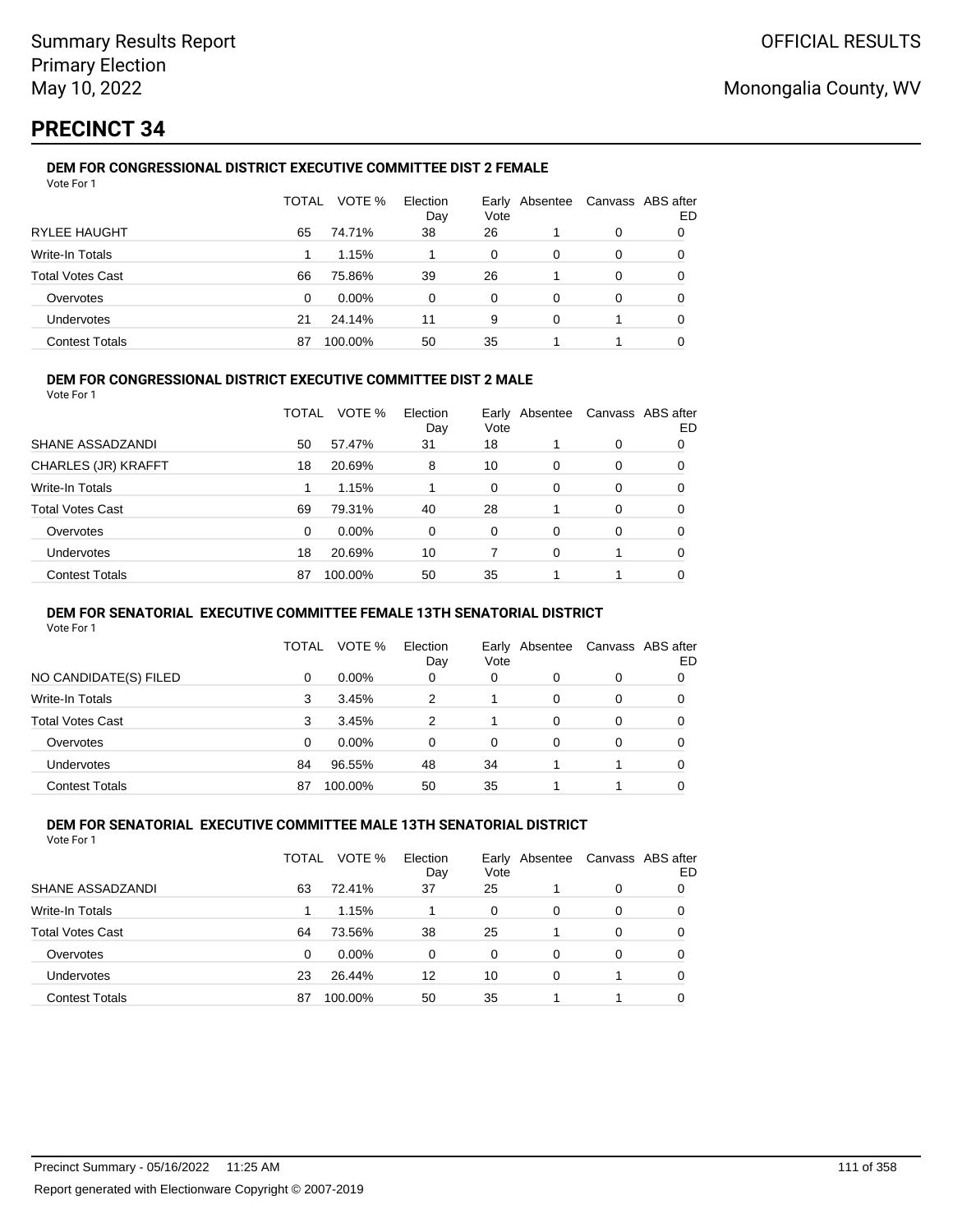# **PRECINCT 34**

#### **DEM FOR COUNTY EXECUTIVE COMMITTEE DISTRICT - FEMALE COMMITTEE DISTRICT 9** Vote For 1

|                         | TOTAL | VOTE %   | Election<br>Day | Vote     | Early Absentee |   | Canvass ABS after<br>ED |
|-------------------------|-------|----------|-----------------|----------|----------------|---|-------------------------|
| <b>MINDY SALANGO</b>    | 63    | 72.41%   | 36              | 26       |                | 0 |                         |
| Write-In Totals         |       | 1.15%    |                 | 0        | 0              | 0 | O                       |
| <b>Total Votes Cast</b> | 64    | 73.56%   | 37              | 26       |                | 0 | O                       |
| Overvotes               | 0     | $0.00\%$ | 0               | $\Omega$ | 0              | 0 |                         |
| <b>Undervotes</b>       | 23    | 26.44%   | 13              | 9        | 0              |   | 0                       |
| <b>Contest Totals</b>   | 87    | 100.00%  | 50              | 35       |                |   |                         |

### **DEM FOR COUNTY EXECUTIVE COMMITTEE DISTRICT - MALE COMMITTEE DISTRICT 9**

Vote For 1

|                         | TOTAL | VOTE %   | Election<br>Day | Vote | Early Absentee | Canvass ABS after | ED |
|-------------------------|-------|----------|-----------------|------|----------------|-------------------|----|
| PAUL HOLCOMB            | 62    | 71.26%   | 38              | 23   |                | 0                 |    |
| Write-In Totals         | 0     | $0.00\%$ | 0               | 0    | 0              | 0                 | O  |
| <b>Total Votes Cast</b> | 62    | 71.26%   | 38              | 23   |                | 0                 |    |
| Overvotes               | 0     | $0.00\%$ | 0               | 0    | 0              | 0                 |    |
| <b>Undervotes</b>       | 25    | 28.74%   | 12              | 12   | 0              |                   | 0  |
| <b>Contest Totals</b>   | 87    | 100.00%  | 50              | 35   |                |                   |    |

### **NON-PARTISAN BOARD OF EDUCATION**

Vote For 3

|                         | TOTAL | VOTE %  | Election<br>Day | Vote | Early Absentee | Canvass ABS after | ED |
|-------------------------|-------|---------|-----------------|------|----------------|-------------------|----|
| <b>DANIEL BERRY</b>     | 119   | 21.10%  | 70              | 47   |                |                   | 0  |
| <b>JENNIFER HAGERTY</b> | 106   | 18.79%  | 66              | 38   |                | 1                 | 0  |
| <b>MICHAEL KELLY</b>    | 92    | 16.31%  | 57              | 33   |                | 1                 | 0  |
| <b>CRISTY MOATS</b>     | 59    | 10.46%  | 39              | 20   | 0              | 0                 | 0  |
| <b>BRANDON MYERS</b>    | 54    | 9.57%   | 34              | 20   | 0              | 0                 | 0  |
| Write-In Totals         | 2     | 0.35%   | 2               | 0    | 0              | 0                 | 0  |
| <b>Total Votes Cast</b> | 432   | 76.60%  | 268             | 158  | 3              | 3                 | 0  |
| Overvotes               | 0     | 0.00%   | 0               | 0    | 0              | 0                 | 0  |
| Undervotes              | 132   | 23.40%  | 74              | 58   | 0              | 0                 | 0  |
| <b>Contest Totals</b>   | 564   | 100.00% | 342             | 216  | 3              | 3                 | 0  |
|                         |       |         |                 |      |                |                   |    |

### **FOR CONSERVATION DISTRICT SUPERVISOR**

|                         | <b>TOTAL</b> | VOTE %   | Election<br>Day | Vote | Early Absentee |   | Canvass ABS after<br>ED |
|-------------------------|--------------|----------|-----------------|------|----------------|---|-------------------------|
| MARK "MR. MARK" MYERS   | 90           | 47.87%   | 58              | 32   | 0              | 0 | 0                       |
| <b>ANDREW PRICE</b>     | 55           | 29.26%   | 30              | 24   |                | 0 | 0                       |
| Write-In Totals         | 0            | 0.00%    | 0               | 0    | 0              | 0 | 0                       |
| <b>Total Votes Cast</b> | 145          | 77.13%   | 88              | 56   |                | 0 | 0                       |
| Overvotes               | 0            | $0.00\%$ | 0               | 0    | 0              | 0 | 0                       |
| Undervotes              | 43           | 22.87%   | 26              | 16   | 0              |   | 0                       |
| <b>Contest Totals</b>   | 188          | 100.00%  | 114             | 72   |                |   | 0                       |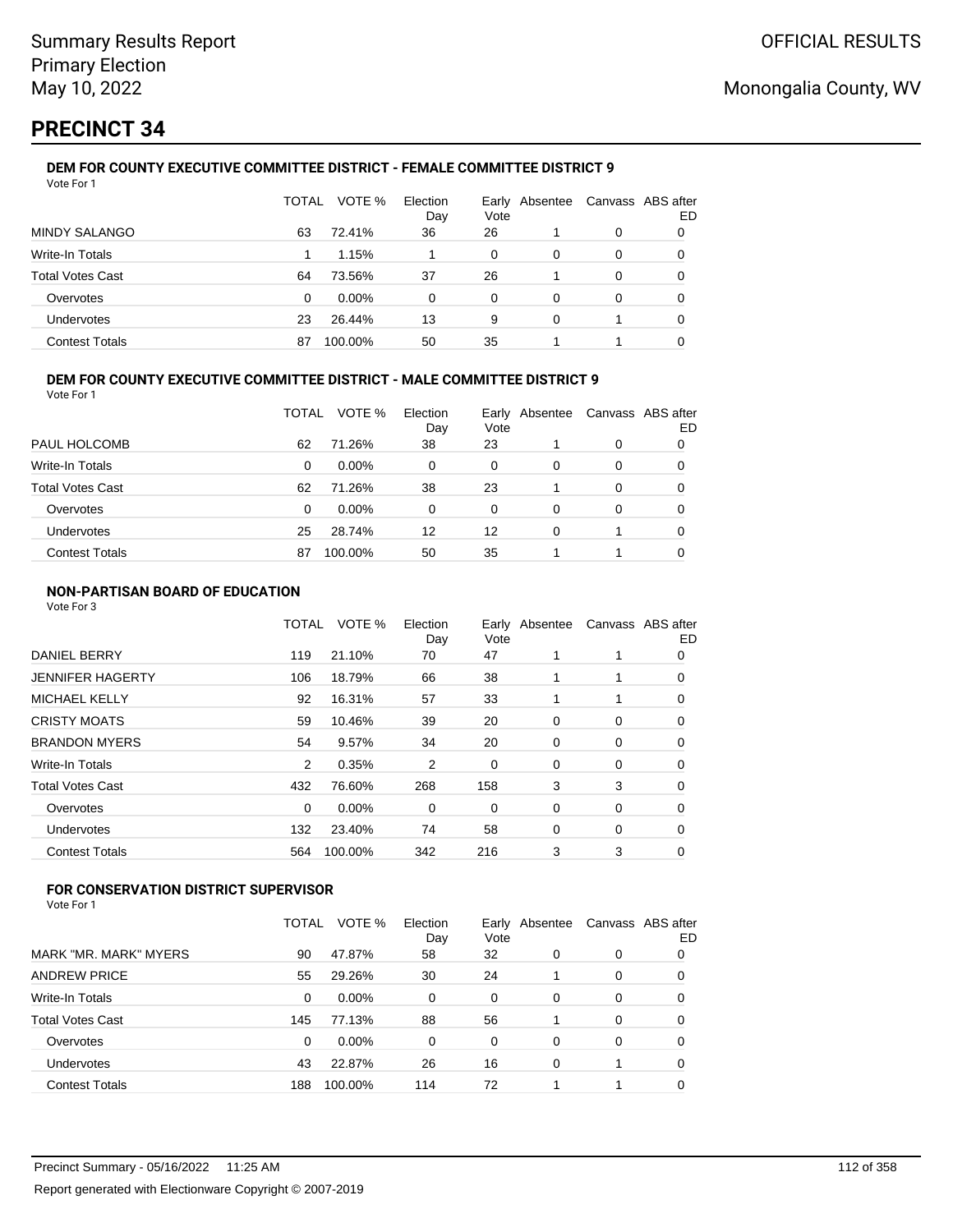# **PRECINCT 35**

| <b>Statistics</b>                     | TOTAL  | Election<br>Day | Vote | Early Absentee |          | Canvass ABS after<br>ED. |
|---------------------------------------|--------|-----------------|------|----------------|----------|--------------------------|
| Registered Voters - Total             | 874    |                 |      |                |          |                          |
| Registered Voters - REPUBLICAN        | 228    |                 |      |                |          |                          |
| <b>Registered Voters - DEMOCRATIC</b> | 371    |                 |      |                |          |                          |
| Registered Voters - NON-PARTISAN      | 275    |                 |      |                |          |                          |
| <b>Ballots Cast - Total</b>           | 157    | 80              | 71   | 4              |          | 1                        |
| Ballots Cast - REPUBLICAN             | 59     | 34              | 25   | 0              | $\Omega$ | 0                        |
| <b>Ballots Cast - DEMOCRATIC</b>      | 92     | 41              | 45   | 4              | 1        | $\mathbf{1}$             |
| Ballots Cast - NON-PARTISAN           | 6      | 5               | 1    | 0              | $\Omega$ | 0                        |
| <b>Ballots Cast - Blank</b>           | 0      | 0               | 0    | 0              | 0        | 0                        |
| Voter Turnout - Total                 | 17.96% |                 |      |                |          |                          |
| Voter Turnout - REPUBLICAN            | 25.88% |                 |      |                |          |                          |
| Voter Turnout - DEMOCRATIC            | 24.80% |                 |      |                |          |                          |
| Voter Turnout - NON-PARTISAN          | 2.18%  |                 |      |                |          |                          |

### **REP FOR U.S. HOUSE OF REPRESENTATIVES 2ND DIST**

Vote For 1

|                               | TOTAL | VOTE %   | Election<br>Day | Earlv<br>Vote | Absentee | Canvass ABS after | ED |
|-------------------------------|-------|----------|-----------------|---------------|----------|-------------------|----|
| DAVID B. MCKINLEY             | 27    | 45.76%   | 17              | 10            | 0        | 0                 | 0  |
| ALEXANDER X. MOONEY           | 20    | 33.90%   | 11              | 9             | $\Omega$ | 0                 | O  |
| <b>SUSAN BUCHSER-LOCHOCKI</b> | 9     | 15.25%   | 5               | 4             | 0        | 0                 | 0  |
| <b>MIKE SECKMAN</b>           | 1     | 1.69%    |                 | 0             | $\Omega$ | 0                 | 0  |
| RHONDA A. HERCULES            | 0     | 0.00%    | $\Omega$        | 0             | 0        | 0                 | 0  |
| <b>Total Votes Cast</b>       | 57    | 96.61%   | 34              | 23            | $\Omega$ | 0                 | 0  |
| Overvotes                     | 0     | $0.00\%$ | 0               | 0             | 0        | 0                 | 0  |
| Undervotes                    | 2     | 3.39%    | 0               | 2             | $\Omega$ | 0                 | 0  |
| <b>Contest Totals</b>         | 59    | 100.00%  | 34              | 25            | 0        | 0                 | O  |

#### **REP FOR STATE SENATOR 13TH SENATORIAL DISTRICT**

| Vote For 1 |  |
|------------|--|
|            |  |

|                         | TOTAL | VOTE %   | Election<br>Day | Vote     | Early Absentee |   | Canvass ABS after<br>ED |
|-------------------------|-------|----------|-----------------|----------|----------------|---|-------------------------|
| MIKE OLIVERIO           | 45    | 76.27%   | 25              | 20       | 0              | 0 |                         |
| <b>CARLY BRAUN</b>      | 13    | 22.03%   | 8               | 5        | 0              | 0 | O                       |
| <b>Total Votes Cast</b> | 58    | 98.31%   | 33              | 25       | 0              | 0 |                         |
| Overvotes               | 0     | $0.00\%$ | 0               | 0        | 0              | 0 |                         |
| Undervotes              |       | 1.69%    |                 | $\Omega$ | 0              | 0 | 0                       |
| <b>Contest Totals</b>   | 59    | 100.00%  | 34              | 25       | 0              | 0 |                         |

#### **REP FOR MEMBER OF HOUSE OF DELEGATES 79TH DELEGATE DISTRICT**

|                         | <b>TOTAL</b> | VOTE %  | Election<br>Day | Vote | Early Absentee | Canvass ABS after | ED |
|-------------------------|--------------|---------|-----------------|------|----------------|-------------------|----|
| ZACH LEMAIRE            | 48           | 81.36%  | 29              | 19   | 0              | 0                 |    |
| <b>Total Votes Cast</b> | 48           | 81.36%  | 29              | 19   | 0              | 0                 |    |
| Overvotes               | 0            | 0.00%   | ი               | 0    | 0              | 0                 |    |
| Undervotes              | 11           | 18.64%  | 5               | 6    | 0              | 0                 |    |
| <b>Contest Totals</b>   | 59           | 100.00% | 34              | 25   | 0              | 0                 |    |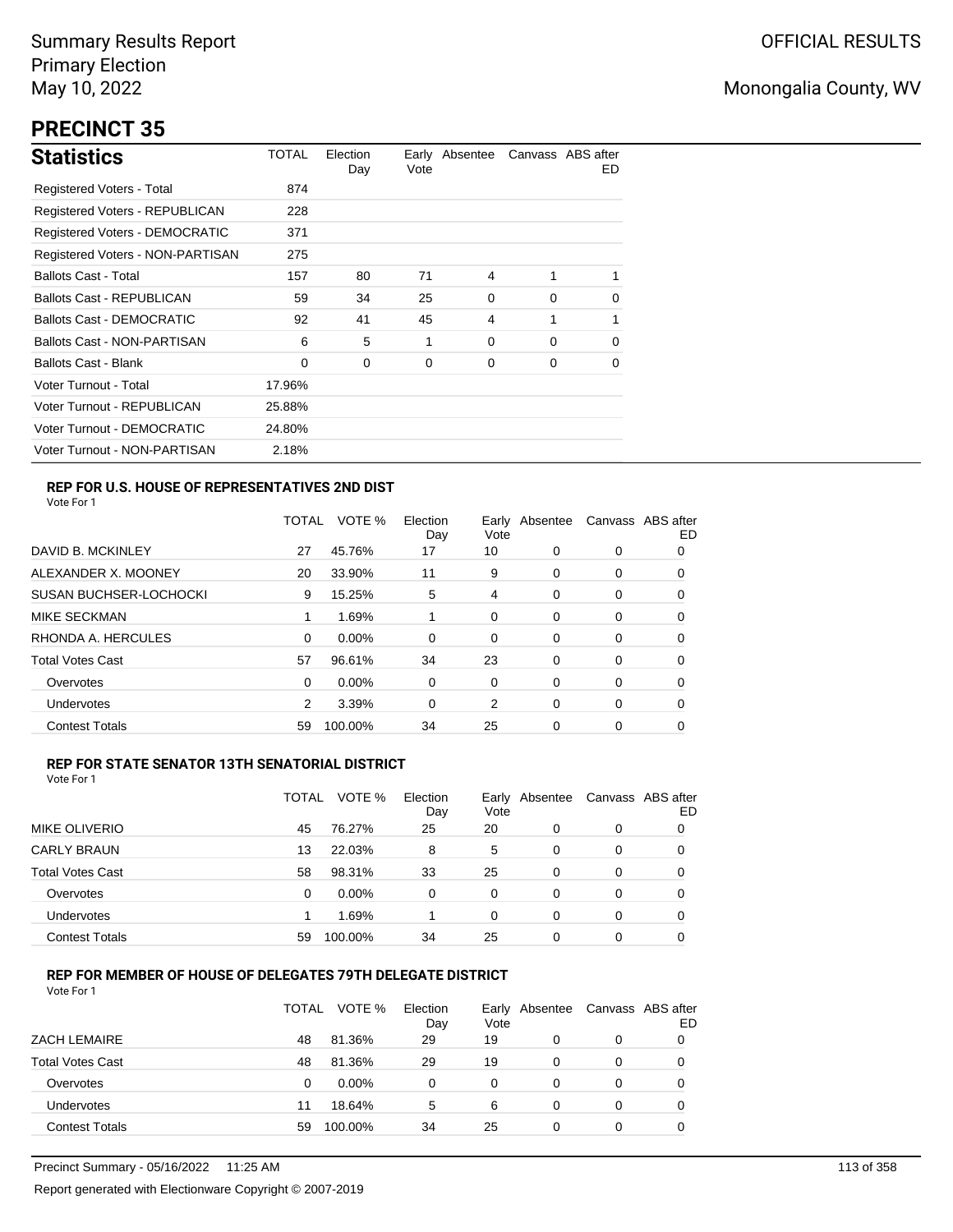# **PRECINCT 35**

#### **REP FOR STATE EXECUTIVE COMMITTEE FEMALE 13TH SENATORIAL DISTRICT** Vote For 2

|                         | TOTAL | VOTE %   | Election<br>Day | Vote | Early Absentee |   | Canvass ABS after<br>ED |
|-------------------------|-------|----------|-----------------|------|----------------|---|-------------------------|
| KANDI NUZUM             | 42    | 35.59%   | 24              | 18   | 0              | 0 |                         |
| Write-In Totals         | 0     | $0.00\%$ | 0               | 0    | 0              | 0 |                         |
| <b>Total Votes Cast</b> | 42    | 35.59%   | 24              | 18   | 0              | 0 |                         |
| Overvotes               | 0     | $0.00\%$ | 0               | 0    | 0              | 0 | O                       |
| Undervotes              | 76    | 64.41%   | 44              | 32   | 0              | 0 | 0                       |
| <b>Contest Totals</b>   | 118   | 100.00%  | 68              | 50   | 0              | 0 |                         |

#### **REP FOR STATE EXECUTIVE COMMITTEE MALE 13TH SENATORIAL DISTRICT**

Vote For 2

|                         | TOTAL    | VOTE %   | Election<br>Day | Vote | Early Absentee |   | Canvass ABS after<br>ED |
|-------------------------|----------|----------|-----------------|------|----------------|---|-------------------------|
| <b>KYLE MCAVOY</b>      | 37       | 31.36%   | 22              | 15   | 0              | 0 | 0                       |
| PHIL MALLOW             | 17       | 14.41%   | 10              | 7    | 0              | 0 | 0                       |
| <b>GUY WARD</b>         | 15       | 12.71%   | 8               | 7    | $\Omega$       | 0 | 0                       |
| <b>Write-In Totals</b>  | 0        | $0.00\%$ | 0               | 0    | 0              | 0 | 0                       |
| <b>Total Votes Cast</b> | 69       | 58.47%   | 40              | 29   | 0              | 0 | 0                       |
| Overvotes               | $\Omega$ | $0.00\%$ | 0               | 0    | 0              | 0 | 0                       |
| Undervotes              | 49       | 41.53%   | 28              | 21   | $\Omega$       | 0 | 0                       |
| <b>Contest Totals</b>   | 118      | 100.00%  | 68              | 50   | $\Omega$       | 0 | 0                       |

#### **REP FOR CIRCUIT CLERK**

Vote For 1

|                         | TOTAL | VOTE %   | Election<br>Day | Vote | Early Absentee | Canvass ABS after | ED |
|-------------------------|-------|----------|-----------------|------|----------------|-------------------|----|
| NO CANDIDATE(S) FILED   | 0     | $0.00\%$ | 0               | 0    | 0              | 0                 |    |
| <b>Total Votes Cast</b> | 0     | $0.00\%$ | 0               | 0    |                | 0                 |    |
| Overvotes               | 0     | $0.00\%$ | 0               | 0    |                | 0                 |    |
| <b>Undervotes</b>       | 59    | 100.00%  | 34              | 25   |                | 0                 |    |
| <b>Contest Totals</b>   | 59    | 100.00%  | 34              | 25   |                | 0                 |    |

#### **REP FOR COUNTY COMMISSIONER** Vote For 1

|                         | TOTAL | VOTE %   | Election<br>Day | Vote | Early Absentee |          | Canvass ABS after<br>ED |
|-------------------------|-------|----------|-----------------|------|----------------|----------|-------------------------|
| <b>SEAN P. SIKORA</b>   | 33    | 55.93%   | 17              | 16   | 0              | 0        |                         |
| CHARLES D. HARTZOG      | 19    | 32.20%   | 12              |      | 0              | $\Omega$ | 0                       |
| <b>Total Votes Cast</b> | 52    | 88.14%   | 29              | 23   | 0              | $\Omega$ | 0                       |
| Overvotes               | 0     | $0.00\%$ | 0               | 0    | 0              | $\Omega$ | 0                       |
| Undervotes              |       | 11.86%   | 5               | 2    | 0              | $\Omega$ | 0                       |
| <b>Contest Totals</b>   | 59    | 100.00%  | 34              | 25   | $\Omega$       | 0        |                         |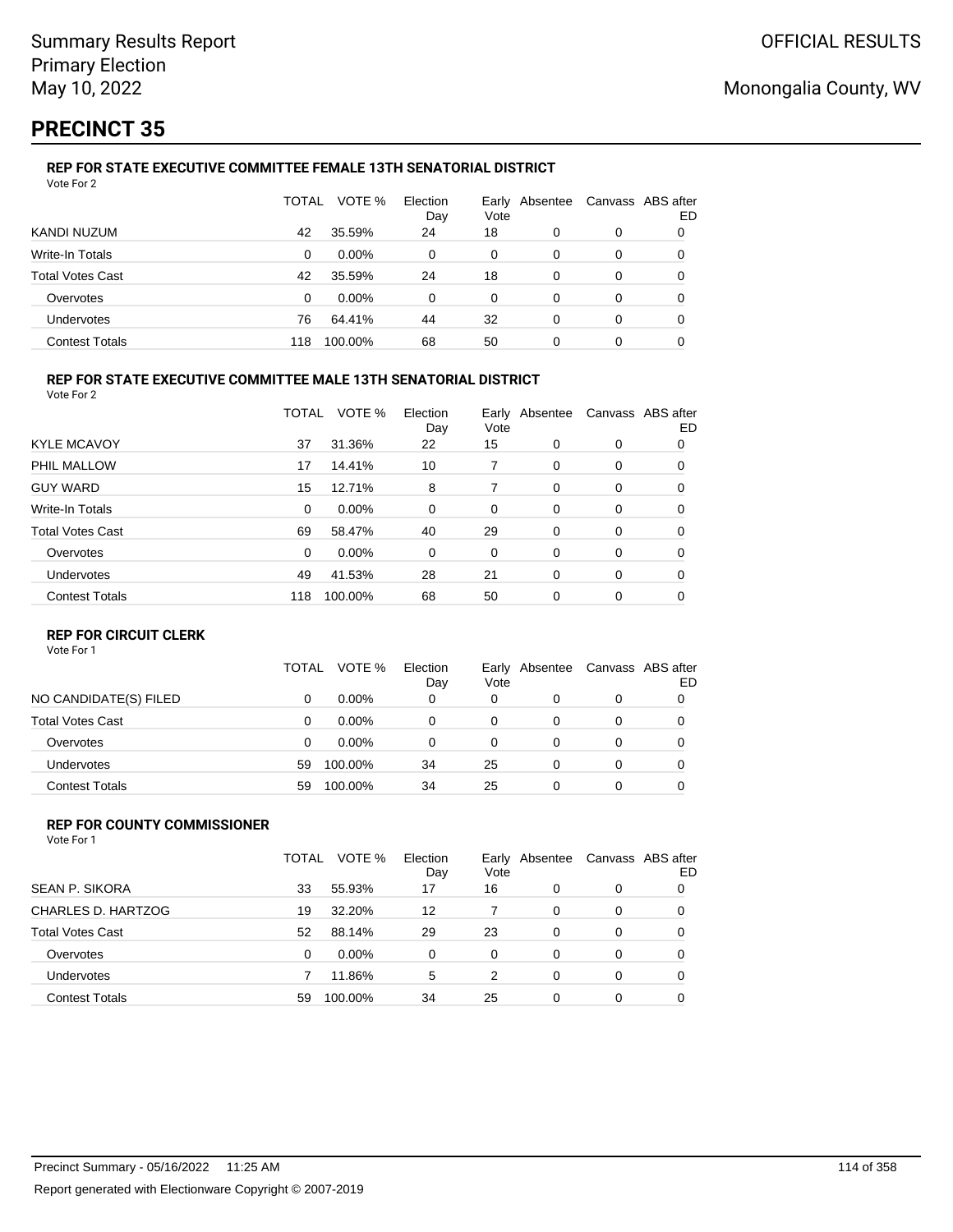|                       | TOTAL | VOTE %   | Election<br>Day | Vote | Early Absentee | Canvass ABS after | ED |
|-----------------------|-------|----------|-----------------|------|----------------|-------------------|----|
| NO CANDIDATE(S) FILED |       | $0.00\%$ | 0               | 0    |                | 0                 |    |
| Total Votes Cast      |       | $0.00\%$ |                 | 0    |                | 0                 |    |
| Overvotes             | 0     | $0.00\%$ |                 | 0    |                | 0                 |    |
| <b>Undervotes</b>     | 59    | 100.00%  | 34              | 25   | 0              | 0                 |    |
| Contest Totals        | 59    | 100.00%  | 34              | 25   |                |                   |    |

#### **REP FOR CONGRESSIONAL DISTRICT EXECUTIVE COMMITTEE DIST 2 FEMALE** Vote For 1

|                         | TOTAL | VOTE %   | Election<br>Day | Vote | Early Absentee | Canvass ABS after | ED |
|-------------------------|-------|----------|-----------------|------|----------------|-------------------|----|
| VIRGINIA "GINA" BROWN   | 44    | 74.58%   | 27              | 17   | 0              | 0                 | 0  |
| <b>Write-In Totals</b>  | 0     | $0.00\%$ | 0               | 0    | 0              | 0                 | O  |
| <b>Total Votes Cast</b> | 44    | 74.58%   | 27              | 17   | 0              | 0                 | 0  |
| Overvotes               | 0     | $0.00\%$ | 0               | 0    | 0              | 0                 |    |
| Undervotes              | 15    | 25.42%   |                 | 8    | 0              | 0                 |    |
| <b>Contest Totals</b>   | 59    | 100.00%  | 34              | 25   | 0              | 0                 |    |

#### **REP FOR CONGRESSIONAL DISTRICT EXECUTIVE COMMITTEE DIST 2 MALE** Vote For 1

|                         | TOTAL    | VOTE %  | Election<br>Day | Vote     | Early Absentee |          | Canvass ABS after<br>ED. |
|-------------------------|----------|---------|-----------------|----------|----------------|----------|--------------------------|
| <b>SAM BROWN</b>        | 36       | 61.02%  | 20              | 16       | $\Omega$       | 0        | 0                        |
| <b>ETHAN MOORE</b>      | 13       | 22.03%  | 9               | 4        | $\Omega$       | 0        | 0                        |
| Write-In Totals         | 0        | 0.00%   | 0               | $\Omega$ | $\Omega$       | $\Omega$ | 0                        |
| <b>Total Votes Cast</b> | 49       | 83.05%  | 29              | 20       | $\Omega$       | 0        | 0                        |
| Overvotes               | $\Omega$ | 0.00%   | $\Omega$        | $\Omega$ | $\Omega$       | $\Omega$ | 0                        |
| Undervotes              | 10       | 16.95%  | 5               | 5        | $\Omega$       | $\Omega$ | 0                        |
| <b>Contest Totals</b>   | 59       | 100.00% | 34              | 25       | 0              | 0        | 0                        |

#### **REP FOR SENATORIAL EXECUTIVE COMMITTEE FEMALE 13TH SENATORIAL DISTRICT** Vote For 1

|                         | TOTAL | VOTE %   | Election<br>Day | Vote | Early Absentee |   | Canvass ABS after<br>ED |
|-------------------------|-------|----------|-----------------|------|----------------|---|-------------------------|
| NO CANDIDATE(S) FILED   | 0     | $0.00\%$ | 0               | 0    | 0              | 0 |                         |
| Write-In Totals         | 0     | $0.00\%$ | 0               | 0    | 0              | 0 |                         |
| <b>Total Votes Cast</b> | 0     | $0.00\%$ | 0               | 0    | $\Omega$       | 0 | 0                       |
| Overvotes               | 0     | $0.00\%$ | 0               | 0    | $\Omega$       | 0 | 0                       |
| <b>Undervotes</b>       | 59    | 100.00%  | 34              | 25   | 0              | 0 | 0                       |
| <b>Contest Totals</b>   | 59    | 100.00%  | 34              | 25   | 0              | 0 |                         |

## Monongalia County, WV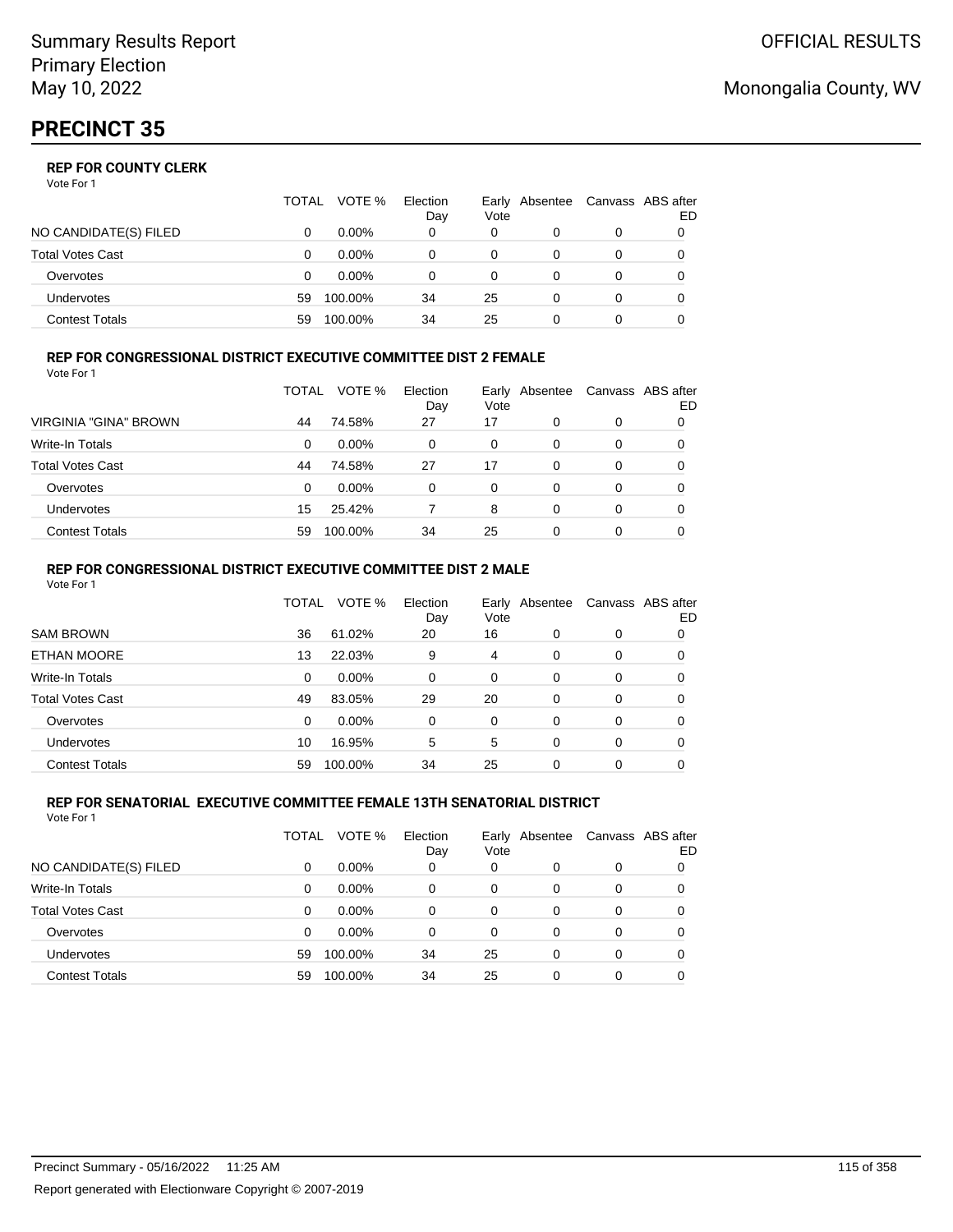# **PRECINCT 35**

#### **REP FOR SENATORIAL EXECUTIVE COMMITTEE MALE 13TH SENATORIAL DISTRICT** Vote For 1

|                         | TOTAL | VOTE %   | Election<br>Day | Vote | Early Absentee | Canvass ABS after | ED |
|-------------------------|-------|----------|-----------------|------|----------------|-------------------|----|
| <b>WES NUGENT</b>       | 44    | 74.58%   | 27              | 17   | 0              | 0                 |    |
| Write-In Totals         | 0     | $0.00\%$ | 0               | 0    | 0              | 0                 |    |
| <b>Total Votes Cast</b> | 44    | 74.58%   | 27              | 17   | 0              | 0                 |    |
| Overvotes               | 0     | $0.00\%$ | 0               | 0    | 0              | 0                 | 0  |
| Undervotes              | 15    | 25.42%   |                 | 8    | 0              | 0                 | 0  |
| <b>Contest Totals</b>   | 59    | 100.00%  | 34              | 25   | 0              | 0                 |    |

### **REP FOR COUNTY EXECUTIVE COMMITTEE DISTRICT - FEMALE COMMITTEE DISTRICT 4**

Vote For 1

|                         | TOTAL | VOTE %   | Election<br>Day | Vote | Early Absentee | Canvass ABS after | ED |
|-------------------------|-------|----------|-----------------|------|----------------|-------------------|----|
| <b>CYNTHIA CHAMBERS</b> | 44    | 74.58%   | 27              | 17   | 0              | 0                 |    |
| Write-In Totals         | 0     | $0.00\%$ | 0               | 0    | 0              | 0                 |    |
| <b>Total Votes Cast</b> | 44    | 74.58%   | 27              | 17   | 0              | 0                 |    |
| Overvotes               | 0     | $0.00\%$ | 0               | 0    | 0              | 0                 |    |
| Undervotes              | 15    | 25.42%   |                 | 8    | 0              | 0                 |    |
| <b>Contest Totals</b>   | 59    | 100.00%  | 34              | 25   |                | 0                 |    |

#### **REP FOR COUNTY EXECUTIVE COMMITTEE DISTRICT - MALE COMMITTEE DISTRICT 4**

Vote For 1

|                       | TOTAL    | VOTE %   | Election<br>Day | Vote | Early Absentee | Canvass ABS after | ED |
|-----------------------|----------|----------|-----------------|------|----------------|-------------------|----|
| <b>DALE SPARKS</b>    | 45       | 76.27%   | 26              | 19   |                | 0                 |    |
| Write-In Totals       | 0        | $0.00\%$ | 0               | 0    | 0              | 0                 |    |
| Total Votes Cast      | 45       | 76.27%   | 26              | 19   | 0              | 0                 |    |
| Overvotes             | $\Omega$ | 0.00%    | $\Omega$        | 0    | 0              | 0                 |    |
| <b>Undervotes</b>     | 14       | 23.73%   | 8               | 6    | $\Omega$       | 0                 |    |
| <b>Contest Totals</b> | 59       | 100.00%  | 34              | 25   | $\Omega$       | 0                 |    |

#### **DEM FOR U.S. HOUSE OF REPRESENTATIVES 2ND DIST** Vote For 1

|                          | TOTAL | VOTE %   | Election<br>Day | Vote     | Early Absentee |          | Canvass ABS after<br>ED |
|--------------------------|-------|----------|-----------------|----------|----------------|----------|-------------------------|
| <b>BARRY LEE WENDELL</b> | 71    | 77.17%   | 32              | 34       | 3              |          |                         |
| ANGELA J. DWYER          | 17    | 18.48%   |                 | 9        |                | $\Omega$ | 0                       |
| <b>Total Votes Cast</b>  | 88    | 95.65%   | 39              | 43       | 4              |          |                         |
| Overvotes                | 0     | $0.00\%$ | $\Omega$        | $\Omega$ | 0              | $\Omega$ | 0                       |
| Undervotes               | 4     | 4.35%    | 2               | 2        | 0              | $\Omega$ | 0                       |
| <b>Contest Totals</b>    | 92    | 100.00%  | 41              | 45       | 4              |          |                         |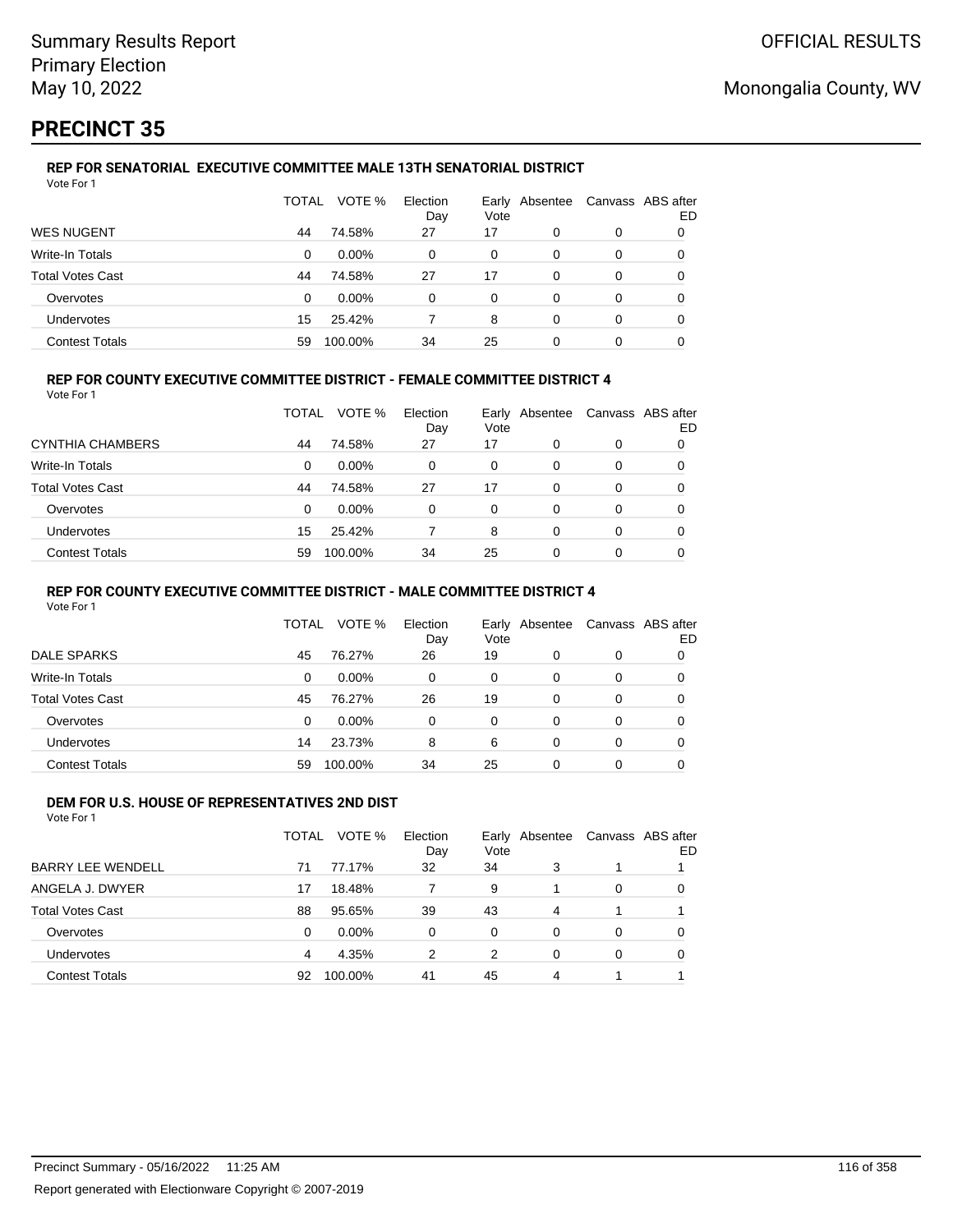# **PRECINCT 35**

### **DEM FOR STATE SENATOR 13TH SENATORIAL DISTRICT**

| Vote For 1 |  |
|------------|--|
|------------|--|

|                                  | TOTAL | VOTE %   | Election<br>Day | Vote | Early Absentee | Canvass ABS after | ED |
|----------------------------------|-------|----------|-----------------|------|----------------|-------------------|----|
| <b>BARBARA EVANS FLEISCHAUER</b> | 75    | 81.52%   | 34              | 35   | 4              |                   |    |
| <b>RICH JACOBS</b>               | 15    | 16.30%   | 6               | 9    | 0              | 0                 |    |
| <b>Total Votes Cast</b>          | 90    | 97.83%   | 40              | 44   | 4              |                   |    |
| Overvotes                        | 0     | $0.00\%$ | 0               | 0    | 0              | 0                 |    |
| <b>Undervotes</b>                | 2     | 2.17%    |                 |      | 0              | 0                 |    |
| <b>Contest Totals</b>            | 92    | 100.00%  | 41              | 45   | 4              |                   |    |

### **DEM FOR MEMBER OF HOUSE OF DELEGATES 79TH DELEGATE DISTRICT**

Vote For 1

|                         | TOTAL    | VOTE %   | Election<br>Day | Vote | Early Absentee |          | Canvass ABS after<br>ED |
|-------------------------|----------|----------|-----------------|------|----------------|----------|-------------------------|
| EVAN HANSEN             | 82       | 89.13%   | 38              | 38   | 4              |          |                         |
| <b>MATTHEW KOLB</b>     | 10       | 10.87%   | 3               |      | 0              | $\Omega$ | 0                       |
| <b>Total Votes Cast</b> | 92       | 100.00%  | 41              | 45   | 4              |          |                         |
| Overvotes               | $\Omega$ | $0.00\%$ | 0               | 0    | $\Omega$       | $\Omega$ | 0                       |
| <b>Undervotes</b>       | 0        | $0.00\%$ | 0               | 0    | 0              | $\Omega$ |                         |
| <b>Contest Totals</b>   | 92       | 100.00%  | 41              | 45   | 4              |          |                         |

#### **DEM FOR STATE EXECUTIVE COMMITTEE FEMALE 13TH SENATORIAL DISTRICT**

Vote For 2

|                        | TOTAL    | VOTE %   | Election<br>Day | Vote | Early Absentee |   | Canvass ABS after<br>ED |
|------------------------|----------|----------|-----------------|------|----------------|---|-------------------------|
| DANIELLE WALKER        | 64       | 34.78%   | 28              | 30   | 4              |   |                         |
| KELLY PALMER           | 45       | 24.46%   | 23              | 18   | 2              |   |                         |
| <b>CARESSA STOLLER</b> | 27       | 14.67%   | 14              | 13   | 0              | 0 | 0                       |
| <b>BELINDA BIAFORE</b> | 17       | 9.24%    | 4               | 11   | 2              | 0 | 0                       |
| Write-In Totals        | $\Omega$ | $0.00\%$ | 0               | 0    | 0              | 0 | 0                       |
| Total Votes Cast       | 153      | 83.15%   | 69              | 72   | 8              | 2 | 2                       |
| Overvotes              | $\Omega$ | 0.00%    | 0               | 0    | 0              | 0 | 0                       |
| Undervotes             | 31       | 16.85%   | 13              | 18   | $\Omega$       | 0 | 0                       |
| <b>Contest Totals</b>  | 184      | 100.00%  | 82              | 90   | 8              | 2 | 2                       |
|                        |          |          |                 |      |                |   |                         |

### **DEM FOR STATE EXECUTIVE COMMITTEE MALE 13TH SENATORIAL DISTRICT**

|                         | TOTAL | VOTE %   | Election<br>Day | Vote | Early Absentee |   | Canvass ABS after<br>ED |
|-------------------------|-------|----------|-----------------|------|----------------|---|-------------------------|
| <b>MARK A. MUSICK</b>   | 64    | 34.78%   | 30              | 32   |                | 0 |                         |
| SHANE ASSADZANDI        | 40    | 21.74%   | 24              | 12   | 4              | 0 | 0                       |
| <b>JOEY GARCIA</b>      | 23    | 12.50%   | 10              | 10   | 3              | 0 | 0                       |
| <b>Write-In Totals</b>  | 0     | $0.00\%$ | 0               | 0    | 0              | 0 | 0                       |
| <b>Total Votes Cast</b> | 127   | 69.02%   | 64              | 54   | 8              | 0 |                         |
| Overvotes               | 0     | $0.00\%$ | 0               | 0    | $\Omega$       | 0 | 0                       |
| Undervotes              | 57    | 30.98%   | 18              | 36   | 0              | 2 |                         |
| <b>Contest Totals</b>   | 184   | 100.00%  | 82              | 90   | 8              | 2 | 2                       |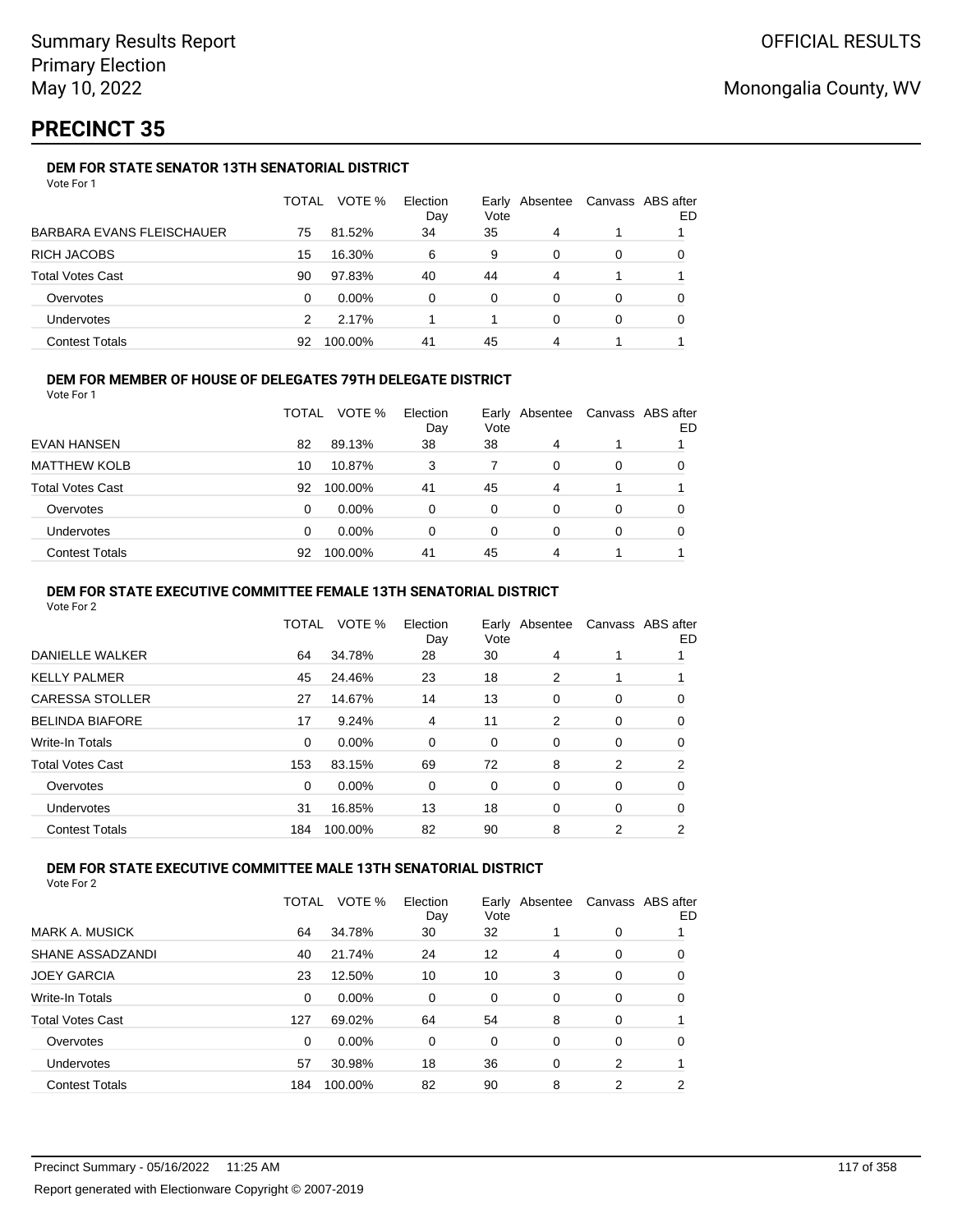# **PRECINCT 35**

|                       | TOTAL | VOTE %   | Election<br>Day | Early Absentee<br>Vote |   | Canvass ABS after | ED |
|-----------------------|-------|----------|-----------------|------------------------|---|-------------------|----|
| DONNA HIDOCK          | 77    | 83.70%   | 36              | 36                     | 4 | 0                 |    |
| Total Votes Cast      | 77    | 83.70%   | 36              | 36                     | 4 | 0                 |    |
| Overvotes             | 0     | $0.00\%$ | 0               | 0                      |   | 0                 |    |
| Undervotes            | 15    | 16.30%   | 5               | 9                      | 0 |                   |    |
| <b>Contest Totals</b> | 92    | 100.00%  | 41              | 45                     | 4 |                   |    |

#### **DEM FOR COUNTY COMMISSIONER** Vote For 1

|                         | TOTAL | VOTE %   | Election<br>Day | Vote | Early Absentee | Canvass ABS after | ED |
|-------------------------|-------|----------|-----------------|------|----------------|-------------------|----|
| <b>BOB BEACH</b>        | 82    | 89.13%   | 39              | 38   | 4              | 0                 |    |
| <b>Total Votes Cast</b> | 82    | 89.13%   | 39              | 38   | 4              | 0                 |    |
| Overvotes               | 0     | $0.00\%$ | 0               | 0    | 0              | 0                 |    |
| <b>Undervotes</b>       | 10    | 10.87%   | 2               |      | $\Omega$       |                   |    |
| <b>Contest Totals</b>   | 92    | 100.00%  | 41              | 45   | 4              |                   |    |

### **DEM FOR COUNTY CLERK**

| Vote For 1 |  |  |
|------------|--|--|
|------------|--|--|

|                         | TOTAL | VOTE %   | Election<br>Day | Vote | Early Absentee | Canvass ABS after | ED |
|-------------------------|-------|----------|-----------------|------|----------------|-------------------|----|
| CARYE L. BLANEY         | 85    | 92.39%   | 39              | 41   | 4              | 0                 |    |
| <b>Total Votes Cast</b> | 85    | 92.39%   | 39              | 41   | 4              | 0                 |    |
| Overvotes               | 0     | $0.00\%$ | 0               | 0    |                | 0                 |    |
| <b>Undervotes</b>       |       | 7.61%    |                 | 4    | 0              |                   |    |
| <b>Contest Totals</b>   | 92    | 100.00%  | 41              | 45   | Δ              |                   |    |

### **DEM FOR CONGRESSIONAL DISTRICT EXECUTIVE COMMITTEE DIST 2 FEMALE**

Vote For 1

|                         | TOTAL | VOTE %   | Election<br>Day | Vote | Early Absentee | Canvass ABS after | ED |
|-------------------------|-------|----------|-----------------|------|----------------|-------------------|----|
| <b>RYLEE HAUGHT</b>     | 74    | 80.43%   | 35              | 35   | 4              | 0                 | 0  |
| Write-In Totals         | 0     | $0.00\%$ | 0               | 0    | 0              | 0                 | 0  |
| <b>Total Votes Cast</b> | 74    | 80.43%   | 35              | 35   | 4              | 0                 | O  |
| Overvotes               | 0     | $0.00\%$ | 0               | 0    | 0              | 0                 | 0  |
| <b>Undervotes</b>       | 18    | 19.57%   | 6               | 10   | 0              |                   |    |
| <b>Contest Totals</b>   | 92    | 100.00%  | 41              | 45   | 4              |                   |    |

# Monongalia County, WV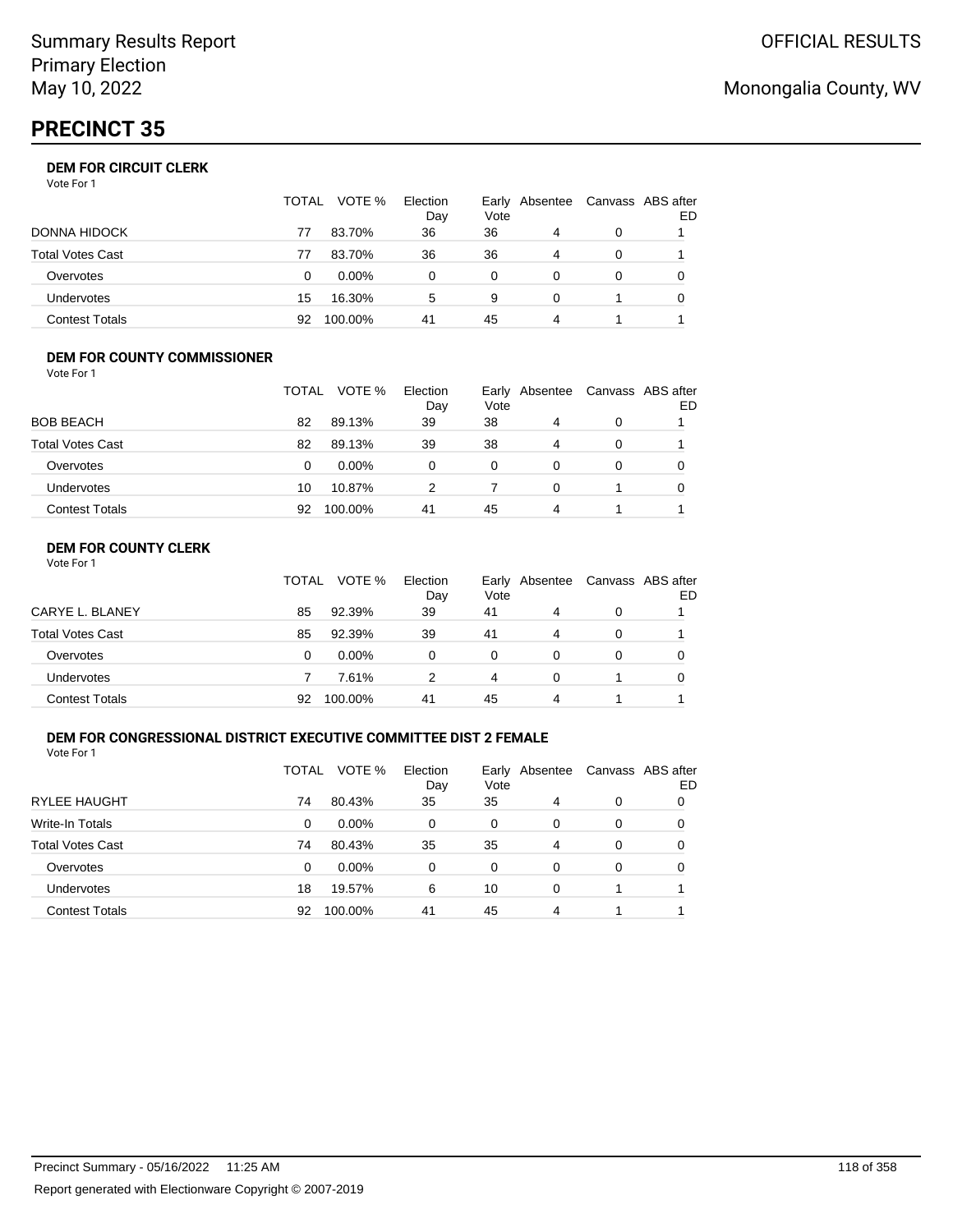# **PRECINCT 35**

#### **DEM FOR CONGRESSIONAL DISTRICT EXECUTIVE COMMITTEE DIST 2 MALE** Vote For 1

| <u>vuurivii</u>            |              |          |                 |      |                |   |                          |
|----------------------------|--------------|----------|-----------------|------|----------------|---|--------------------------|
|                            | <b>TOTAL</b> | VOTE %   | Election<br>Day | Vote | Early Absentee |   | Canvass ABS after<br>ED. |
| SHANE ASSADZANDI           | 55           | 59.78%   | 29              | 22   | 4              | 0 | 0                        |
| <b>CHARLES (JR) KRAFFT</b> | 19           | 20.65%   |                 | 12   | 0              | 0 | 0                        |
| Write-In Totals            |              | 1.09%    |                 | 0    | 0              | 0 | 0                        |
| <b>Total Votes Cast</b>    | 75           | 81.52%   | 37              | 34   | 4              | 0 | 0                        |
| Overvotes                  | $\Omega$     | $0.00\%$ | 0               | 0    | 0              | 0 | 0                        |
| <b>Undervotes</b>          | 17           | 18.48%   | 4               | 11   | 0              |   |                          |
| <b>Contest Totals</b>      | 92           | 100.00%  | 41              | 45   | 4              | 4 |                          |

### **DEM FOR SENATORIAL EXECUTIVE COMMITTEE FEMALE 13TH SENATORIAL DISTRICT**

Vote For 1

|                         | <b>TOTAL</b> | VOTE %   | Election<br>Day | Vote | Early Absentee |          | Canvass ABS after<br>ED |
|-------------------------|--------------|----------|-----------------|------|----------------|----------|-------------------------|
| NO CANDIDATE(S) FILED   | 0            | $0.00\%$ | 0               | 0    | 0              | 0        |                         |
| <b>Write-In Totals</b>  | 3            | 3.26%    |                 | 2    | 0              | $\Omega$ | 0                       |
| <b>Total Votes Cast</b> | 3            | 3.26%    |                 | 2    | 0              | 0        |                         |
| Overvotes               | 0            | $0.00\%$ | 0               | 0    | 0              | 0        |                         |
| Undervotes              | 89           | 96.74%   | 40              | 43   | 4              |          |                         |
| <b>Contest Totals</b>   | 92           | 100.00%  | 41              | 45   | 4              |          |                         |

#### **DEM FOR SENATORIAL EXECUTIVE COMMITTEE MALE 13TH SENATORIAL DISTRICT**

Vote For 1

|                         | TOTAL | VOTE %   | Election<br>Day | Vote | Early Absentee | Canvass ABS after | ED |
|-------------------------|-------|----------|-----------------|------|----------------|-------------------|----|
| SHANE ASSADZANDI        | 72    | 78.26%   | 34              | 34   | 4              | 0                 |    |
| Write-In Totals         |       | 1.09%    |                 | 0    | 0              | 0                 | O  |
| <b>Total Votes Cast</b> | 73    | 79.35%   | 35              | 34   | 4              | 0                 |    |
| Overvotes               | 0     | $0.00\%$ | 0               | 0    | 0              | 0                 |    |
| <b>Undervotes</b>       | 19    | 20.65%   | 6               | 11   | 0              |                   |    |
| <b>Contest Totals</b>   | 92    | 100.00%  | 41              | 45   | 4              |                   |    |

#### **DEM FOR COUNTY EXECUTIVE COMMITTEE DISTRICT - FEMALE COMMITTEE DISTRICT 4** Vote For 1

|                         | TOTAL | VOTE %   | Election<br>Day | Vote | Early Absentee | Canvass ABS after | ED |
|-------------------------|-------|----------|-----------------|------|----------------|-------------------|----|
| CARESSA STOLLER         | 68    | 73.91%   | 32              | 33   | 3              | 0                 | O  |
| Write-In Totals         | 0     | $0.00\%$ | 0               | 0    | 0              | 0                 | O  |
| <b>Total Votes Cast</b> | 68    | 73.91%   | 32              | 33   | 3              | 0                 | 0  |
| Overvotes               | 0     | 0.00%    | 0               | 0    | $\Omega$       | 0                 | 0  |
| <b>Undervotes</b>       | 24    | 26.09%   | 9               | 12   |                | 1                 |    |
| <b>Contest Totals</b>   | 92    | 100.00%  | 41              | 45   | 4              |                   |    |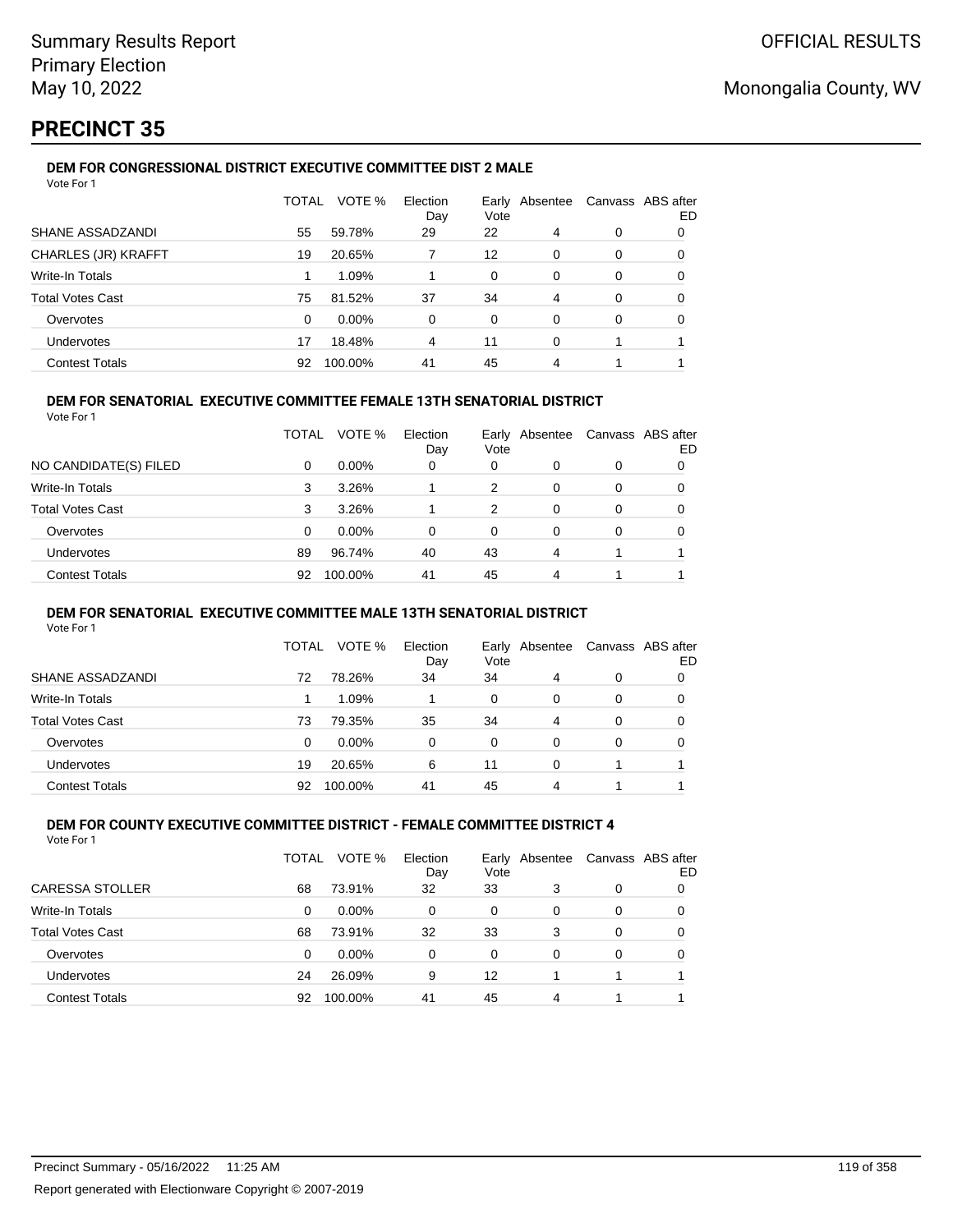# **PRECINCT 35**

#### **DEM FOR COUNTY EXECUTIVE COMMITTEE DISTRICT - MALE COMMITTEE DISTRICT 4** Vote For 1

|                         | TOTAL | VOTE %   | Election<br>Day | Early<br>Vote | Absentee | Canvass ABS after | ED |
|-------------------------|-------|----------|-----------------|---------------|----------|-------------------|----|
| CHRISTOPHER J. BENISON  | 70    | 76.09%   | 33              | 34            | 3        | 0                 |    |
| <b>Write-In Totals</b>  | 0     | $0.00\%$ | 0               | 0             | 0        | 0                 | 0  |
| <b>Total Votes Cast</b> | 70    | 76.09%   | 33              | 34            | 3        | 0                 | 0  |
| Overvotes               | 0     | $0.00\%$ | 0               | 0             | 0        | 0                 |    |
| Undervotes              | 22    | 23.91%   | 8               | 11            |          |                   |    |
| <b>Contest Totals</b>   | 92    | 100.00%  | 41              | 45            | 4        |                   |    |

### **NON-PARTISAN BOARD OF EDUCATION**

Vote For 3

|                         | TOTAL | VOTE %  | Election<br>Day | Vote | Early Absentee |   | Canvass ABS after<br>ED |
|-------------------------|-------|---------|-----------------|------|----------------|---|-------------------------|
| DANIEL BERRY            | 109   | 23.14%  | 54              | 50   | 4              |   | 0                       |
| <b>JENNIFER HAGERTY</b> | 84    | 17.83%  | 40              | 40   | 4              | 0 | 0                       |
| <b>MICHAEL KELLY</b>    | 74    | 15.71%  | 33              | 39   |                | 0 |                         |
| <b>BRANDON MYERS</b>    | 59    | 12.53%  | 30              | 27   | 2              | 0 | 0                       |
| <b>CRISTY MOATS</b>     | 39    | 8.28%   | 23              | 15   |                | 0 | 0                       |
| Write-In Totals         | 0     | 0.00%   | 0               | 0    | 0              | 0 | 0                       |
| <b>Total Votes Cast</b> | 365   | 77.49%  | 180             | 171  | 12             |   |                         |
| Overvotes               | 0     | 0.00%   | 0               | 0    | 0              | 0 | 0                       |
| Undervotes              | 106   | 22.51%  | 60              | 42   | $\Omega$       | 2 | 2                       |
| <b>Contest Totals</b>   | 471   | 100.00% | 240             | 213  | 12             | 3 | 3                       |

### **FOR CONSERVATION DISTRICT SUPERVISOR**

|                         | TOTAL | VOTE %  | Election<br>Day | Early<br>Vote | Absentee |   | Canvass ABS after<br>ED |
|-------------------------|-------|---------|-----------------|---------------|----------|---|-------------------------|
| MARK "MR. MARK" MYERS   | 80    | 50.96%  | 42              | 33            | 4        |   | 0                       |
| <b>ANDREW PRICE</b>     | 46    | 29.30%  | 21              | 25            | 0        | 0 | O                       |
| Write-In Totals         |       | 0.64%   |                 | 0             | 0        | 0 | 0                       |
| <b>Total Votes Cast</b> | 127   | 80.89%  | 64              | 58            | 4        |   | 0                       |
| Overvotes               | 0     | 0.00%   | 0               | 0             | 0        | 0 | 0                       |
| <b>Undervotes</b>       | 30    | 19.11%  | 16              | 13            | 0        | 0 |                         |
| <b>Contest Totals</b>   | 157   | 100.00% | 80              | 71            | 4        |   |                         |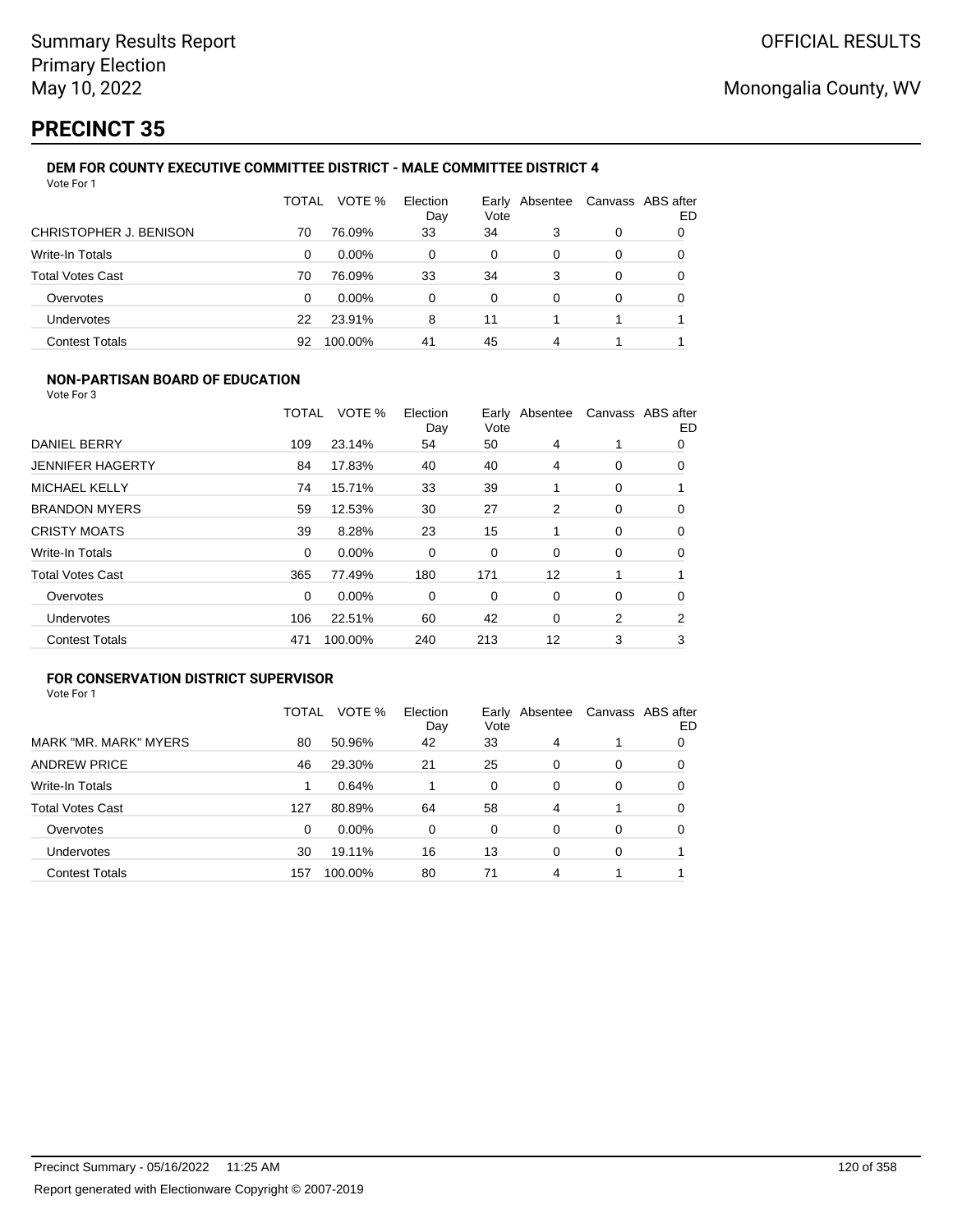# **PRECINCT 36**

| <b>Statistics</b>                     | TOTAL    | Election<br>Day | Vote | Early Absentee |          | Canvass ABS after<br>ED. |
|---------------------------------------|----------|-----------------|------|----------------|----------|--------------------------|
| Registered Voters - Total             | 1,022    |                 |      |                |          |                          |
| Registered Voters - REPUBLICAN        | 257      |                 |      |                |          |                          |
| <b>Registered Voters - DEMOCRATIC</b> | 417      |                 |      |                |          |                          |
| Registered Voters - NON-PARTISAN      | 348      |                 |      |                |          |                          |
| <b>Ballots Cast - Total</b>           | 120      | 68              | 49   | 3              | $\Omega$ | $\Omega$                 |
| <b>Ballots Cast - REPUBLICAN</b>      | 47       | 25              | 21   | 1              | $\Omega$ | 0                        |
| <b>Ballots Cast - DEMOCRATIC</b>      | 73       | 43              | 28   | 2              | $\Omega$ | $\Omega$                 |
| Ballots Cast - NON-PARTISAN           | 0        | $\Omega$        | 0    | 0              | $\Omega$ | $\Omega$                 |
| <b>Ballots Cast - Blank</b>           | 0        | 0               | 0    | 0              | 0        | 0                        |
| Voter Turnout - Total                 | 11.74%   |                 |      |                |          |                          |
| Voter Turnout - REPUBLICAN            | 18.29%   |                 |      |                |          |                          |
| Voter Turnout - DEMOCRATIC            | 17.51%   |                 |      |                |          |                          |
| Voter Turnout - NON-PARTISAN          | $0.00\%$ |                 |      |                |          |                          |

### **REP FOR U.S. HOUSE OF REPRESENTATIVES 2ND DIST**

Vote For 1

|                               | TOTAL | VOTE %   | Election<br>Day | Earlv<br>Vote | Absentee |   | Canvass ABS after<br>ED |
|-------------------------------|-------|----------|-----------------|---------------|----------|---|-------------------------|
| DAVID B. MCKINLEY             | 23    | 48.94%   | 13              | 10            | 0        | 0 | O                       |
| ALEXANDER X. MOONEY           | 21    | 44.68%   | 10              | 10            |          | 0 | 0                       |
| <b>SUSAN BUCHSER-LOCHOCKI</b> | 2     | 4.26%    |                 | 1             | 0        | 0 | 0                       |
| <b>MIKE SECKMAN</b>           | 0     | $0.00\%$ | $\Omega$        | 0             | 0        | 0 | 0                       |
| RHONDA A. HERCULES            | 0     | $0.00\%$ | $\Omega$        | 0             | 0        | 0 | 0                       |
| <b>Total Votes Cast</b>       | 46    | 97.87%   | 24              | 21            |          | 0 | 0                       |
| Overvotes                     | 0     | $0.00\%$ | 0               | 0             | 0        | 0 | 0                       |
| Undervotes                    |       | 2.13%    |                 | 0             | 0        | 0 | 0                       |
| <b>Contest Totals</b>         | 47    | 100.00%  | 25              | 21            |          | 0 | 0                       |

#### **REP FOR STATE SENATOR 13TH SENATORIAL DISTRICT**

| Vote For 1 |
|------------|
|------------|

|                         | TOTAL | VOTE %   | Election<br>Day | Vote | Early Absentee |   | Canvass ABS after<br>ED |
|-------------------------|-------|----------|-----------------|------|----------------|---|-------------------------|
| <b>MIKE OLIVERIO</b>    | 38    | 80.85%   | 23              | 15   | 0              | 0 |                         |
| <b>CARLY BRAUN</b>      | 8     | 17.02%   | 2               | 5    |                | 0 | O                       |
| <b>Total Votes Cast</b> | 46    | 97.87%   | 25              | 20   |                | 0 |                         |
| Overvotes               | 0     | $0.00\%$ | 0               | 0    | 0              | 0 |                         |
| Undervotes              |       | 2.13%    | 0               |      | 0              | 0 | 0                       |
| <b>Contest Totals</b>   | 47    | 100.00%  | 25              | 21   |                | 0 |                         |

#### **REP FOR MEMBER OF HOUSE OF DELEGATES 80TH DELEGATE DISTRICT**

|                         | <b>TOTAL</b> | VOTE %  | Election<br>Day | Vote | Early Absentee | Canvass ABS after | ED |
|-------------------------|--------------|---------|-----------------|------|----------------|-------------------|----|
| <b>JUSTIN WHITE</b>     | 33           | 70.21%  | 16              | 16   |                | $\Omega$          |    |
| <b>Total Votes Cast</b> | 33           | 70.21%  | 16              | 16   |                | 0                 |    |
| Overvotes               | 0            | 0.00%   | 0               | 0    | 0              | 0                 |    |
| Undervotes              | 14           | 29.79%  | 9               | 5    | 0              | 0                 |    |
| <b>Contest Totals</b>   | 47           | 100.00% | 25              | 21   |                | 0                 |    |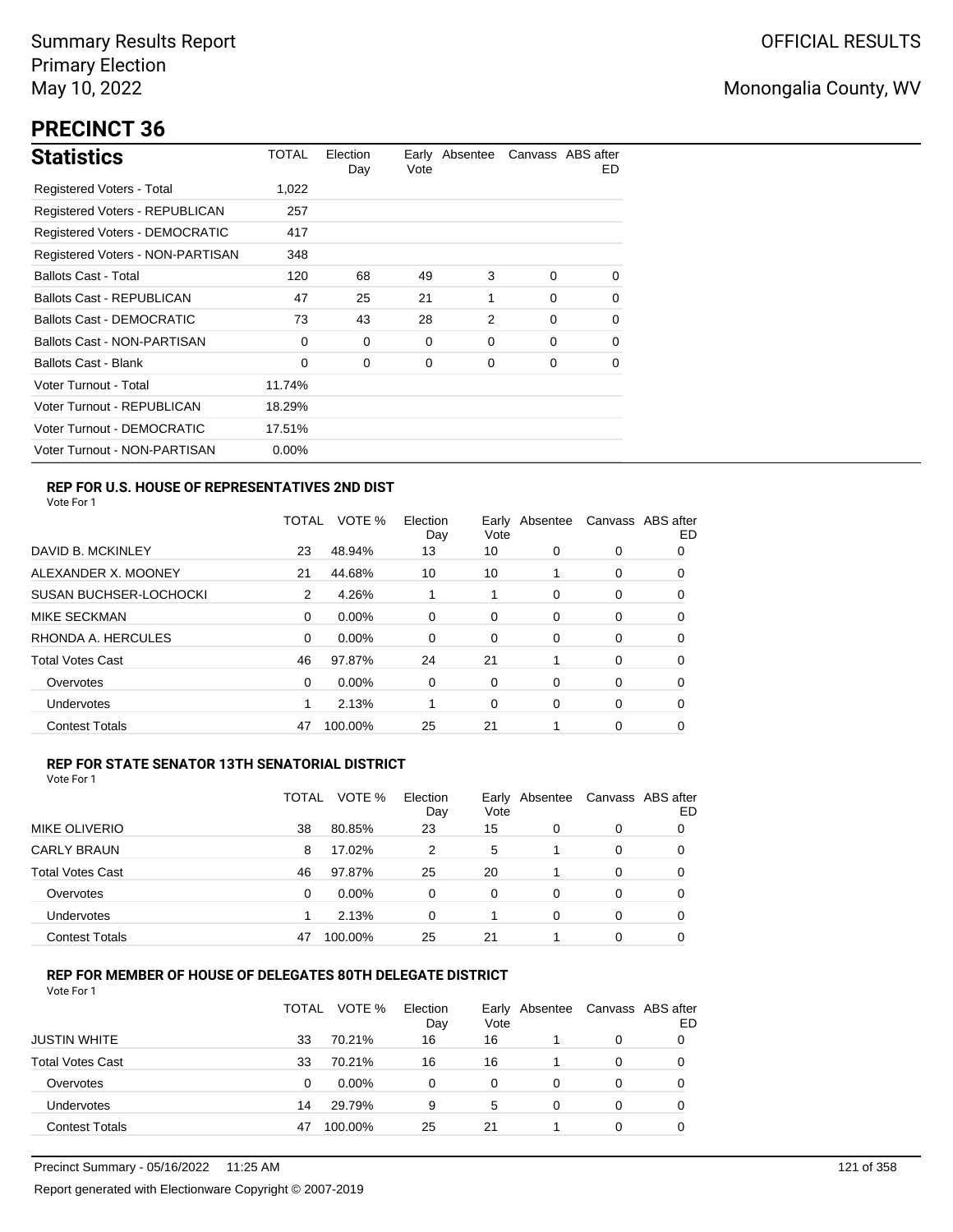# **PRECINCT 36**

#### **REP FOR STATE EXECUTIVE COMMITTEE FEMALE 13TH SENATORIAL DISTRICT** Vote For 2

|                         | TOTAL | VOTE %   | Election<br>Day | Vote | Early Absentee |   | Canvass ABS after<br>ED |
|-------------------------|-------|----------|-----------------|------|----------------|---|-------------------------|
| KANDI NUZUM             | 27    | 28.72%   | 14              | 12   |                | 0 |                         |
| Write-In Totals         | 2     | 2.13%    |                 |      | 0              | 0 |                         |
| <b>Total Votes Cast</b> | 29    | 30.85%   | 15              | 13   |                | 0 |                         |
| Overvotes               | 0     | $0.00\%$ | $\Omega$        | 0    | 0              | 0 | O                       |
| Undervotes              | 65    | 69.15%   | 35              | 29   |                | 0 | 0                       |
| <b>Contest Totals</b>   | 94    | 100.00%  | 50              | 42   | 2              | 0 |                         |

### **REP FOR STATE EXECUTIVE COMMITTEE MALE 13TH SENATORIAL DISTRICT**

Vote For 2

|                         | TOTAL | VOTE %   | Election<br>Day | Vote | Early Absentee |          | Canvass ABS after<br>ED |
|-------------------------|-------|----------|-----------------|------|----------------|----------|-------------------------|
| <b>KYLE MCAVOY</b>      | 34    | 36.17%   | 16              | 18   | 0              | 0        | 0                       |
| <b>GUY WARD</b>         | 13    | 13.83%   |                 | 6    | 0              | 0        | 0                       |
| PHIL MALLOW             | 10    | 10.64%   | 6               | 4    | 0              | 0        | 0                       |
| Write-In Totals         |       | 1.06%    |                 | 0    | 0              | 0        | 0                       |
| <b>Total Votes Cast</b> | 58    | 61.70%   | 30              | 28   | 0              | 0        | 0                       |
| Overvotes               | 0     | $0.00\%$ | 0               | 0    | 0              | 0        | 0                       |
| Undervotes              | 36    | 38.30%   | 20              | 14   | 2              | $\Omega$ | 0                       |
| <b>Contest Totals</b>   | 94    | 100.00%  | 50              | 42   | 2              | 0        | 0                       |
|                         |       |          |                 |      |                |          |                         |

### **REP FOR CIRCUIT CLERK**

Vote For 1

|                         | TOTAL | VOTE %   | Election<br>Day | Early<br>Vote | Absentee | Canvass ABS after | ED |
|-------------------------|-------|----------|-----------------|---------------|----------|-------------------|----|
| NO CANDIDATE(S) FILED   | 0     | $0.00\%$ | 0               | 0             | 0        | 0                 |    |
| <b>Total Votes Cast</b> | 0     | $0.00\%$ | 0               | 0             |          | 0                 |    |
| Overvotes               | 0     | $0.00\%$ | 0               | 0             |          | 0                 |    |
| <b>Undervotes</b>       | 47    | 100.00%  | 25              | 21            |          | 0                 |    |
| <b>Contest Totals</b>   | 47    | 100.00%  | 25              | 21            |          | 0                 |    |

#### **REP FOR COUNTY COMMISSIONER** Vote For 1

|                         | TOTAL | VOTE %   | Election<br>Day | Vote | Early Absentee |          | Canvass ABS after<br>ED |
|-------------------------|-------|----------|-----------------|------|----------------|----------|-------------------------|
| <b>SEAN P. SIKORA</b>   | 24    | 51.06%   | 11              | 12   |                | 0        |                         |
| CHARLES D. HARTZOG      | 15    | 31.91%   | 8               |      | 0              | 0        | 0                       |
| <b>Total Votes Cast</b> | 39    | 82.98%   | 19              | 19   |                | 0        | $\Omega$                |
| Overvotes               | 0     | $0.00\%$ | 0               | 0    | 0              | $\Omega$ | 0                       |
| <b>Undervotes</b>       | 8     | 17.02%   | 6               | 2    | 0              | $\Omega$ | 0                       |
| <b>Contest Totals</b>   | 47    | 100.00%  | 25              | 21   |                | $\Omega$ | 0                       |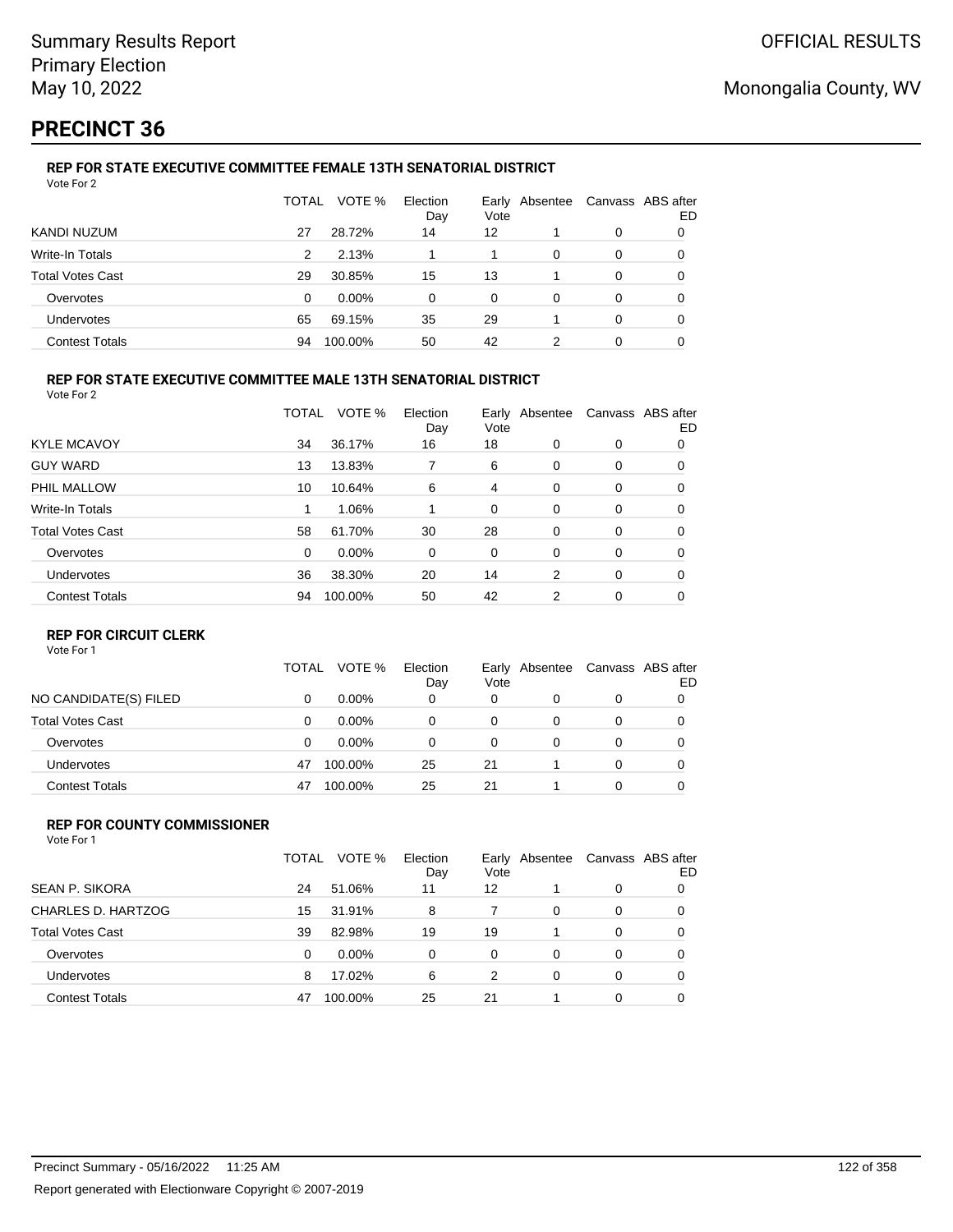### **REP FOR COUNTY CLERK**

Vote For 1

|                         | TOTAL | VOTE %   | Election<br>Day | Early<br>Vote | Absentee | Canvass ABS after | ED |
|-------------------------|-------|----------|-----------------|---------------|----------|-------------------|----|
| NO CANDIDATE(S) FILED   |       | $0.00\%$ | 0               | 0             |          | 0                 |    |
| <b>Total Votes Cast</b> |       | $0.00\%$ | 0               | 0             |          | 0                 |    |
| Overvotes               |       | $0.00\%$ |                 |               |          | 0                 |    |
| <b>Undervotes</b>       | 47    | 100.00%  | 25              | 21            |          | 0                 |    |
| <b>Contest Totals</b>   | 47    | 100.00%  | 25              | 21            |          |                   |    |

#### **REP FOR CONGRESSIONAL DISTRICT EXECUTIVE COMMITTEE DIST 2 FEMALE** Vote For 1

|                         | TOTAL | VOTE %   | Election<br>Day | Vote | Early Absentee | Canvass ABS after | ED |
|-------------------------|-------|----------|-----------------|------|----------------|-------------------|----|
| VIRGINIA "GINA" BROWN   | 32    | 68.09%   | 15              | 16   |                | 0                 | O  |
| Write-In Totals         | 0     | $0.00\%$ | 0               | 0    | 0              | 0                 | O  |
| <b>Total Votes Cast</b> | 32    | 68.09%   | 15              | 16   |                | 0                 | O  |
| Overvotes               | 0     | $0.00\%$ | 0               | 0    | 0              | 0                 |    |
| <b>Undervotes</b>       | 15    | 31.91%   | 10              | 5    | 0              | 0                 |    |
| <b>Contest Totals</b>   | 47    | 100.00%  | 25              | 21   |                | 0                 |    |

#### **REP FOR CONGRESSIONAL DISTRICT EXECUTIVE COMMITTEE DIST 2 MALE** Vote For 1

|                         | TOTAL | VOTE %   | Election<br>Day | Early<br>Vote | Absentee |          | Canvass ABS after<br>ED |
|-------------------------|-------|----------|-----------------|---------------|----------|----------|-------------------------|
| <b>SAM BROWN</b>        | 27    | 57.45%   | 13              | 14            | 0        | 0        | 0                       |
| <b>ETHAN MOORE</b>      |       | 14.89%   | 3               | 3             |          | 0        | 0                       |
| Write-In Totals         | 0     | $0.00\%$ | $\Omega$        | 0             | 0        | 0        | 0                       |
| <b>Total Votes Cast</b> | 34    | 72.34%   | 16              | 17            |          | $\Omega$ | 0                       |
| Overvotes               | 0     | $0.00\%$ | $\Omega$        | $\Omega$      | 0        | $\Omega$ | 0                       |
| <b>Undervotes</b>       | 13    | 27.66%   | 9               | 4             | 0        | 0        | 0                       |
| <b>Contest Totals</b>   | 47    | 100.00%  | 25              | 21            |          | 0        | 0                       |

#### **REP FOR SENATORIAL EXECUTIVE COMMITTEE FEMALE 13TH SENATORIAL DISTRICT** Vote For 1

|                         | TOTAL | VOTE %   | Election<br>Day | Early<br>Vote | Absentee |   | Canvass ABS after<br>ED |
|-------------------------|-------|----------|-----------------|---------------|----------|---|-------------------------|
| NO CANDIDATE(S) FILED   | 0     | $0.00\%$ | 0               | 0             | 0        | 0 | 0                       |
| <b>Write-In Totals</b>  | 0     | $0.00\%$ | 0               | $\Omega$      | 0        | 0 | 0                       |
| <b>Total Votes Cast</b> | 0     | $0.00\%$ | 0               | 0             | 0        | 0 | 0                       |
| Overvotes               | 0     | $0.00\%$ | 0               | 0             | 0        | 0 | 0                       |
| <b>Undervotes</b>       | 47    | 100.00%  | 25              | 21            |          | 0 | 0                       |
| <b>Contest Totals</b>   | 47    | 100.00%  | 25              | 21            |          | 0 | 0                       |

## Monongalia County, WV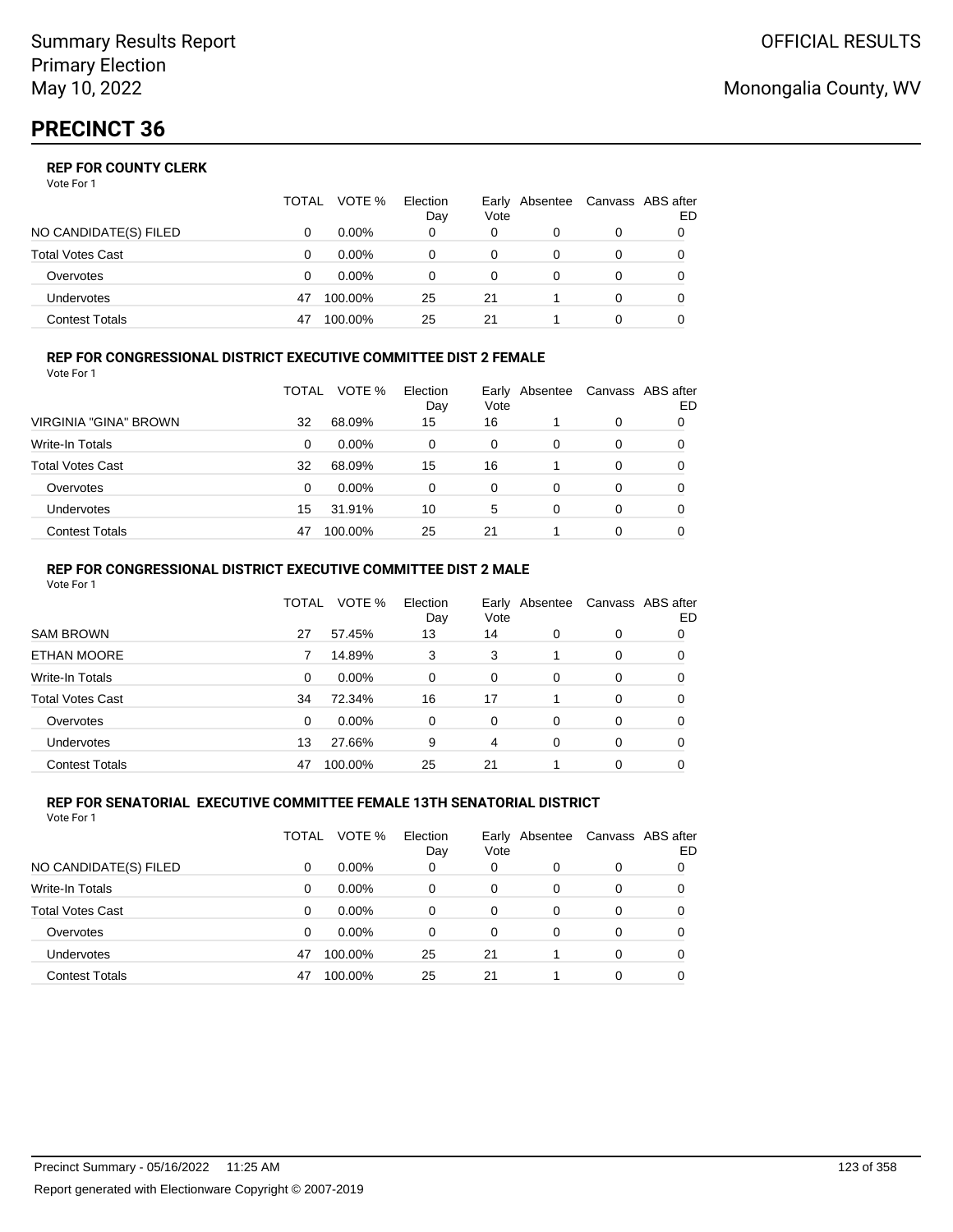# **PRECINCT 36**

#### **REP FOR SENATORIAL EXECUTIVE COMMITTEE MALE 13TH SENATORIAL DISTRICT** Vote For 1

|                         | TOTAL | VOTE %   | Election<br>Day | Vote | Early Absentee |   | Canvass ABS after<br>ED |
|-------------------------|-------|----------|-----------------|------|----------------|---|-------------------------|
| <b>WES NUGENT</b>       | 32    | 68.09%   | 15              | 16   |                | 0 |                         |
| Write-In Totals         | 0     | $0.00\%$ | 0               | 0    | 0              | 0 |                         |
| <b>Total Votes Cast</b> | 32    | 68.09%   | 15              | 16   |                | 0 |                         |
| Overvotes               | 0     | $0.00\%$ | 0               | 0    | 0              | 0 |                         |
| Undervotes              | 15    | 31.91%   | 10              | 5    | 0              | 0 |                         |
| <b>Contest Totals</b>   | 47    | 100.00%  | 25              | 21   |                | 0 |                         |

### **REP FOR COUNTY EXECUTIVE COMMITTEE DISTRICT - FEMALE COMMITTEE DISTRICT 3**

Vote For 1

|                       | TOTAL | VOTE %   | Election<br>Day | Vote | Early Absentee | Canvass ABS after | ED |
|-----------------------|-------|----------|-----------------|------|----------------|-------------------|----|
| NO CANDIDATE(S) FILED | 0     | $0.00\%$ | 0               | 0    | 0              | 0                 |    |
| Write-In Totals       | 0     | $0.00\%$ | 0               | 0    | 0              | 0                 | 0  |
| Total Votes Cast      | 0     | $0.00\%$ | 0               | 0    | 0              | 0                 |    |
| Overvotes             | 0     | $0.00\%$ | 0               | 0    | 0              | 0                 |    |
| Undervotes            | 47    | 100.00%  | 25              | 21   |                | 0                 |    |
| <b>Contest Totals</b> | 47    | 100.00%  | 25              | 21   |                | 0                 |    |

#### **REP FOR COUNTY EXECUTIVE COMMITTEE DISTRICT - MALE COMMITTEE DISTRICT 3**

Vote For 1

|                       | TOTAL    | VOTE %   | Election<br>Day | Vote | Early Absentee |          | Canvass ABS after<br>ED |
|-----------------------|----------|----------|-----------------|------|----------------|----------|-------------------------|
| NO CANDIDATE(S) FILED | 0        | $0.00\%$ | 0               | 0    | 0              | 0        | 0                       |
| Write-In Totals       | $\Omega$ | $0.00\%$ | $\Omega$        | 0    | 0              | 0        | 0                       |
| Total Votes Cast      | 0        | $0.00\%$ | 0               | 0    | 0              | 0        | 0                       |
| Overvotes             | 0        | $0.00\%$ | $\Omega$        | 0    | 0              | 0        | 0                       |
| <b>Undervotes</b>     | 47       | 100.00%  | 25              | 21   |                | $\Omega$ | 0                       |
| <b>Contest Totals</b> | 47       | 100.00%  | 25              | 21   |                | $\Omega$ |                         |

#### **DEM FOR U.S. HOUSE OF REPRESENTATIVES 2ND DIST** Vote For 1

|                          | TOTAL | VOTE %   | Election<br>Day | Vote     | Early Absentee |          | Canvass ABS after<br>ED |
|--------------------------|-------|----------|-----------------|----------|----------------|----------|-------------------------|
| <b>BARRY LEE WENDELL</b> | 48    | 65.75%   | 26              | 21       |                | 0        |                         |
| ANGELA J. DWYER          | 19    | 26.03%   | 13              | 6        | $\Omega$       | $\Omega$ | 0                       |
| <b>Total Votes Cast</b>  | 67    | 91.78%   | 39              | 27       |                | $\Omega$ | 0                       |
| Overvotes                | 0     | $0.00\%$ | 0               | $\Omega$ | 0              | $\Omega$ | 0                       |
| Undervotes               | 6     | 8.22%    | 4               |          |                | $\Omega$ | 0                       |
| <b>Contest Totals</b>    | 73    | 100.00%  | 43              | 28       | 2              | 0        |                         |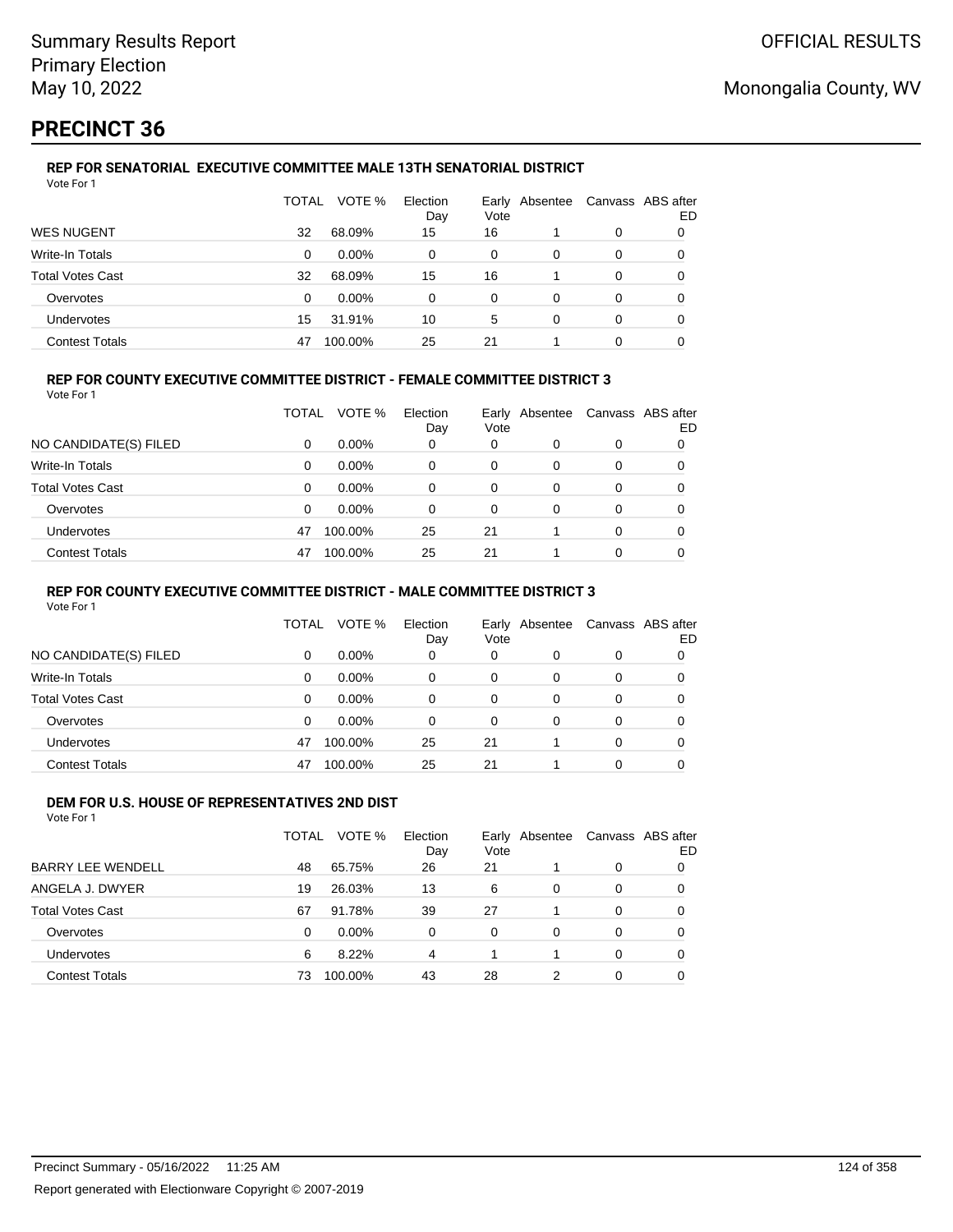# **PRECINCT 36**

### **DEM FOR STATE SENATOR 13TH SENATORIAL DISTRICT**

| Vote For 1 |  |
|------------|--|
|------------|--|

|                                  | TOTAL | VOTE %   | Election<br>Day | Vote | Early Absentee | Canvass ABS after | ED |
|----------------------------------|-------|----------|-----------------|------|----------------|-------------------|----|
| <b>BARBARA EVANS FLEISCHAUER</b> | 62    | 84.93%   | 37              | 24   |                | 0                 |    |
| <b>RICH JACOBS</b>               | 8     | 10.96%   | 4               | 3    |                | 0                 |    |
| <b>Total Votes Cast</b>          | 70    | 95.89%   | 41              | 27   | 2              | 0                 |    |
| Overvotes                        | 0     | $0.00\%$ | 0               | 0    | O              | 0                 |    |
| Undervotes                       | 3     | 4.11%    | 2               |      | 0              | 0                 |    |
| <b>Contest Totals</b>            | 73    | 100.00%  | 43              | 28   |                | 0                 |    |

#### **DEM FOR MEMBER OF HOUSE OF DELEGATES 80TH DELEGATE DISTRICT**

Vote For 1

|                         | <b>TOTAL</b> | VOTE %   | Election<br>Day | Vote | Early Absentee | Canvass ABS after | ED |
|-------------------------|--------------|----------|-----------------|------|----------------|-------------------|----|
| <b>JOHN WILLIAMS</b>    | 65           | 89.04%   | 38              | 26   |                |                   |    |
| <b>Total Votes Cast</b> | 65           | 89.04%   | 38              | 26   |                |                   |    |
| Overvotes               |              | $0.00\%$ |                 |      |                |                   |    |
| <b>Undervotes</b>       | 8            | 10.96%   | 5               |      |                |                   |    |
| <b>Contest Totals</b>   | 73           | 100.00%  | 43              | 28   |                |                   |    |

### **DEM FOR STATE EXECUTIVE COMMITTEE FEMALE 13TH SENATORIAL DISTRICT**

| Vote For 2              |       |          |                 |      |                |   |                         |
|-------------------------|-------|----------|-----------------|------|----------------|---|-------------------------|
|                         | TOTAL | VOTE %   | Election<br>Day | Vote | Early Absentee |   | Canvass ABS after<br>ED |
| <b>DANIELLE WALKER</b>  | 50    | 34.25%   | 30              | 20   | 0              | 0 | 0                       |
| <b>KELLY PALMER</b>     | 33    | 22.60%   | 16              | 15   | 2              | 0 | 0                       |
| <b>CARESSA STOLLER</b>  | 18    | 12.33%   | 12              | 5    |                | 0 | 0                       |
| <b>BELINDA BIAFORE</b>  | 8     | 5.48%    | 3               | 5    | 0              | 0 | 0                       |
| Write-In Totals         | 0     | $0.00\%$ | 0               | 0    | 0              | 0 | 0                       |
| <b>Total Votes Cast</b> | 109   | 74.66%   | 61              | 45   | 3              | 0 | 0                       |
| Overvotes               | 0     | 0.00%    | 0               | 0    | 0              | 0 | 0                       |
| Undervotes              | 37    | 25.34%   | 25              | 11   |                | 0 | 0                       |
| <b>Contest Totals</b>   | 146   | 100.00%  | 86              | 56   | 4              | 0 | 0                       |

### **DEM FOR STATE EXECUTIVE COMMITTEE MALE 13TH SENATORIAL DISTRICT**

|                         | TOTAL    | VOTE %   | Election<br>Day | Vote | Early Absentee |          | Canvass ABS after<br>ED |
|-------------------------|----------|----------|-----------------|------|----------------|----------|-------------------------|
| MARK A. MUSICK          | 53       | 36.30%   | 30              | 21   | 2              | 0        | 0                       |
| <b>SHANE ASSADZANDI</b> | 27       | 18.49%   | 16              | 11   | $\Omega$       | 0        | 0                       |
| <b>JOEY GARCIA</b>      | 21       | 14.38%   | 13              | 8    | $\Omega$       | 0        | 0                       |
| Write-In Totals         | 0        | $0.00\%$ | 0               | 0    | 0              | 0        | 0                       |
| <b>Total Votes Cast</b> | 101      | 69.18%   | 59              | 40   | 2              | 0        | 0                       |
| Overvotes               | $\Omega$ | 0.00%    | $\Omega$        | 0    | $\Omega$       | $\Omega$ | 0                       |
| Undervotes              | 45       | 30.82%   | 27              | 16   | 2              | $\Omega$ | 0                       |
| <b>Contest Totals</b>   | 146      | 100.00%  | 86              | 56   | 4              | $\Omega$ | 0                       |
|                         |          |          |                 |      |                |          |                         |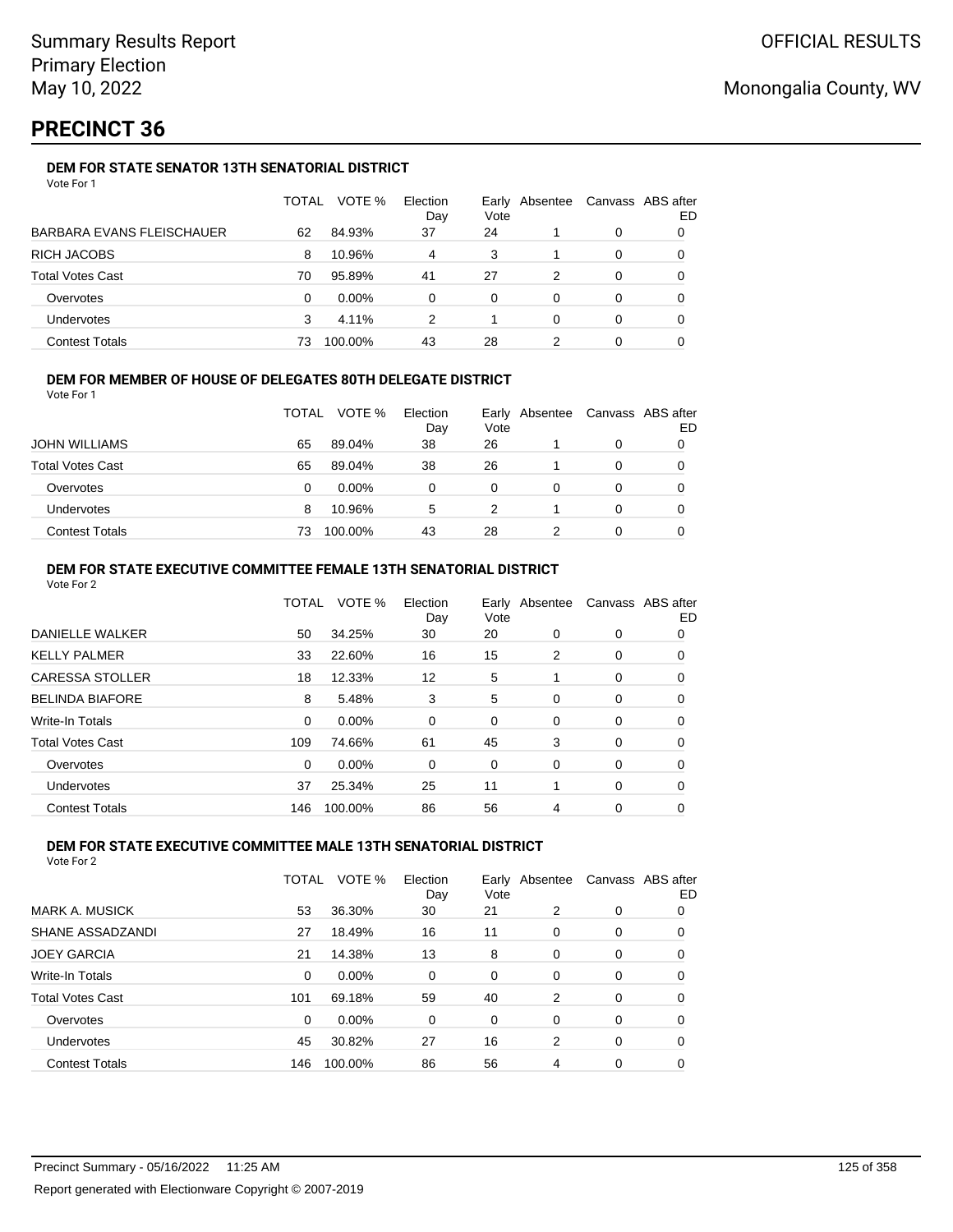# **PRECINCT 36**

### **DEM FOR CIRCUIT CLERK**

| Vote For 1 |  |
|------------|--|
|------------|--|

|                       | TOTAL | VOTE %   | Election<br>Day | Vote | Early Absentee | Canvass ABS after<br>ED |
|-----------------------|-------|----------|-----------------|------|----------------|-------------------------|
| DONNA HIDOCK          | 57    | 78.08%   | 32              | 24   |                |                         |
| Total Votes Cast      | 57    | 78.08%   | 32              | 24   |                |                         |
| Overvotes             | 0     | $0.00\%$ |                 | 0    |                |                         |
| Undervotes            | 16    | 21.92%   | 11              | 4    |                |                         |
| <b>Contest Totals</b> | 73    | 100.00%  | 43              | 28   |                |                         |

#### **DEM FOR COUNTY COMMISSIONER** Vote For 1

|                         | <b>TOTAL</b> | VOTE %   | Election<br>Day | Vote | Early Absentee | Canvass ABS after | ED |
|-------------------------|--------------|----------|-----------------|------|----------------|-------------------|----|
| <b>BOB BEACH</b>        | 61           | 83.56%   | 36              | 25   | 0              | 0                 |    |
| <b>Total Votes Cast</b> | 61           | 83.56%   | 36              | 25   | 0              | 0                 |    |
| Overvotes               | 0            | $0.00\%$ | 0               | 0    | $\Omega$       | 0                 |    |
| Undervotes              | 12           | 16.44%   |                 | 3    |                | 0                 |    |
| <b>Contest Totals</b>   | 73           | 100.00%  | 43              | 28   |                | 0                 |    |

### **DEM FOR COUNTY CLERK**

|                         | TOTAL | VOTE %   | Election<br>Day | Vote | Early Absentee | Canvass ABS after | ED |
|-------------------------|-------|----------|-----------------|------|----------------|-------------------|----|
| CARYE L. BLANEY         | 59    | 80.82%   | 31              | 27   |                | 0                 |    |
| <b>Total Votes Cast</b> | 59    | 80.82%   | 31              | 27   |                | 0                 |    |
| Overvotes               | 0     | $0.00\%$ | 0               | 0    | 0              | 0                 |    |
| <b>Undervotes</b>       | 14    | 19.18%   | 12              |      |                | 0                 |    |
| <b>Contest Totals</b>   | 73    | 100.00%  | 43              | 28   |                | 0                 |    |

### **DEM FOR CONGRESSIONAL DISTRICT EXECUTIVE COMMITTEE DIST 2 FEMALE**

Vote For 1

|                         | TOTAL | VOTE %   | Election<br>Day | Early<br>Vote | Absentee |   | Canvass ABS after<br>ED |
|-------------------------|-------|----------|-----------------|---------------|----------|---|-------------------------|
| <b>RYLEE HAUGHT</b>     | 51    | 69.86%   | 30              | 20            |          | 0 | 0                       |
| Write-In Totals         | 0     | $0.00\%$ | $\Omega$        | 0             | 0        | 0 | 0                       |
| <b>Total Votes Cast</b> | 51    | 69.86%   | 30              | 20            |          | 0 | O                       |
| Overvotes               | 0     | $0.00\%$ | 0               | 0             | 0        | 0 | O                       |
| Undervotes              | 22    | 30.14%   | 13              | 8             |          | 0 | O                       |
| <b>Contest Totals</b>   | 73    | 100.00%  | 43              | 28            | 2        | 0 |                         |

# Monongalia County, WV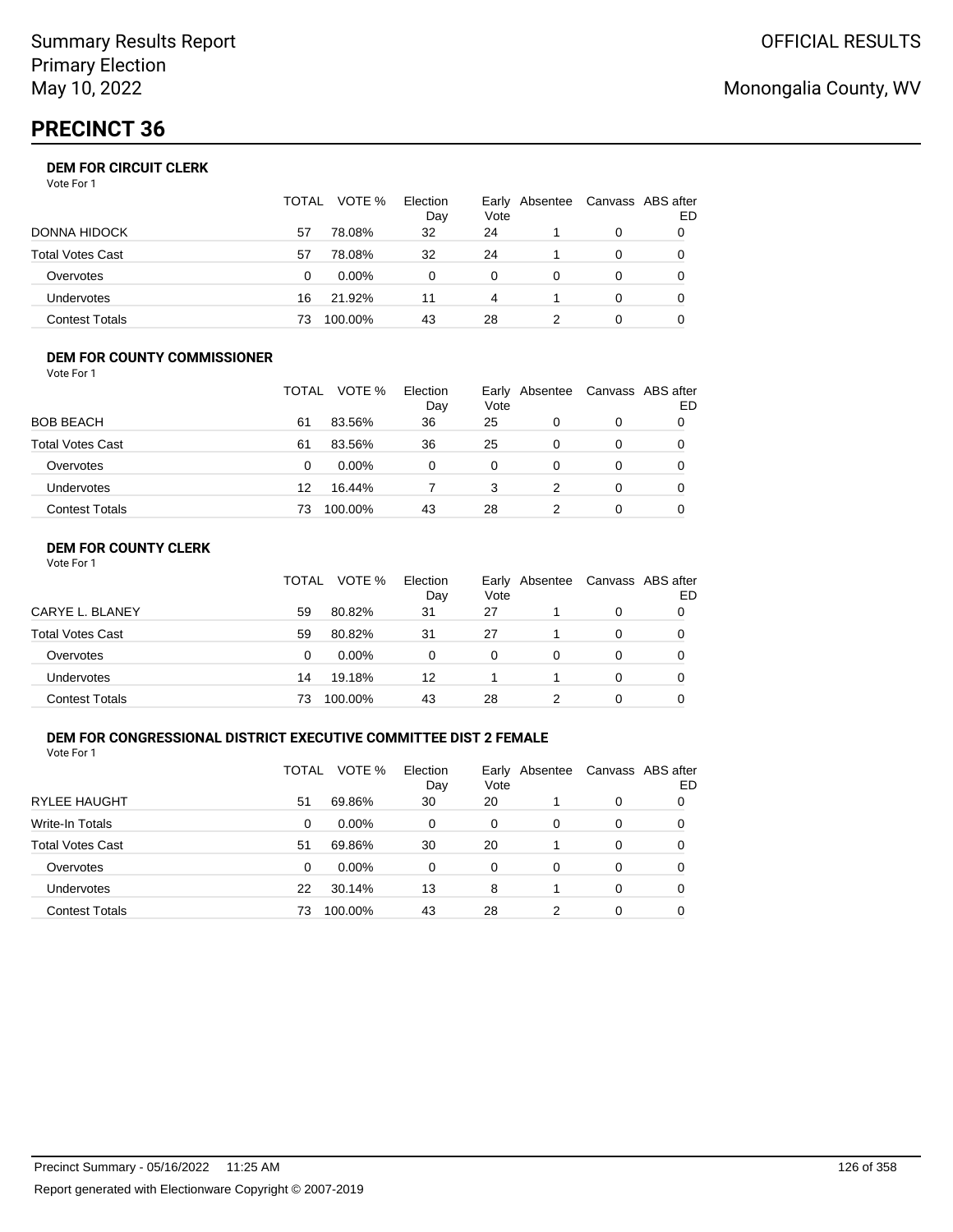# **PRECINCT 36**

#### **DEM FOR CONGRESSIONAL DISTRICT EXECUTIVE COMMITTEE DIST 2 MALE** Vote For 1

| 1 J J J J J J              |              |         |                 |               |          |          |                         |
|----------------------------|--------------|---------|-----------------|---------------|----------|----------|-------------------------|
|                            | <b>TOTAL</b> | VOTE %  | Election<br>Day | Early<br>Vote | Absentee |          | Canvass ABS after<br>ED |
| SHANE ASSADZANDI           | 41           | 56.16%  | 27              | 13            |          | 0        | 0                       |
| <b>CHARLES (JR) KRAFFT</b> | 12           | 16.44%  | 5               | 7             | 0        | 0        | 0                       |
| Write-In Totals            | 0            | 0.00%   | 0               | 0             | 0        | 0        | 0                       |
| <b>Total Votes Cast</b>    | 53           | 72.60%  | 32              | 20            |          | 0        | 0                       |
| Overvotes                  | $\Omega$     | 0.00%   | 0               | 0             | 0        | $\Omega$ | 0                       |
| Undervotes                 | 20           | 27.40%  | 11              | 8             |          | 0        | 0                       |
| <b>Contest Totals</b>      | 73           | 100.00% | 43              | 28            | 2        | 0        | 0                       |
|                            |              |         |                 |               |          |          |                         |

#### **DEM FOR SENATORIAL EXECUTIVE COMMITTEE FEMALE 13TH SENATORIAL DISTRICT**

Vote For 1

|                         | TOTAL | VOTE %   | Election<br>Day | Vote | Early Absentee |          | Canvass ABS after<br>ED |
|-------------------------|-------|----------|-----------------|------|----------------|----------|-------------------------|
| NO CANDIDATE(S) FILED   | 0     | $0.00\%$ | 0               | 0    |                | 0        |                         |
| <b>Write-In Totals</b>  |       | 1.37%    |                 | 0    | 0              | 0        | 0                       |
| <b>Total Votes Cast</b> |       | 1.37%    |                 | 0    | 0              | 0        |                         |
| Overvotes               | 0     | $0.00\%$ | 0               | 0    | 0              | 0        |                         |
| Undervotes              | 72    | 98.63%   | 42              | 28   | 2              | $\Omega$ | 0                       |
| <b>Contest Totals</b>   | 73    | 100.00%  | 43              | 28   | 2              | 0        |                         |

#### **DEM FOR SENATORIAL EXECUTIVE COMMITTEE MALE 13TH SENATORIAL DISTRICT**

Vote For 1

|                         | TOTAL | VOTE %   | Election<br>Day | Vote | Early Absentee | Canvass ABS after | ED |
|-------------------------|-------|----------|-----------------|------|----------------|-------------------|----|
| SHANE ASSADZANDI        | 49    | 67.12%   | 28              | 20   |                | 0                 |    |
| <b>Write-In Totals</b>  | 0     | $0.00\%$ | 0               | 0    | 0              | 0                 |    |
| <b>Total Votes Cast</b> | 49    | 67.12%   | 28              | 20   |                | 0                 |    |
| Overvotes               | 0     | $0.00\%$ | 0               | 0    | 0              | 0                 |    |
| Undervotes              | 24    | 32.88%   | 15              | 8    |                | 0                 |    |
| <b>Contest Totals</b>   | 73    | 100.00%  | 43              | 28   |                | 0                 |    |

#### **DEM FOR COUNTY EXECUTIVE COMMITTEE DISTRICT - FEMALE COMMITTEE DISTRICT 3** Vote For 1

|                            | TOTAL | VOTE %   | Election<br>Day | Early<br>Vote | Absentee | Canvass ABS after | ED |
|----------------------------|-------|----------|-----------------|---------------|----------|-------------------|----|
| BARBARA MILTENBERGER GREEN | 54    | 73.97%   | 33              | 20            |          | 0                 |    |
| Write-In Totals            | 0     | $0.00\%$ | 0               | 0             | 0        | 0                 | 0  |
| <b>Total Votes Cast</b>    | 54    | 73.97%   | 33              | 20            |          | 0                 |    |
| Overvotes                  | 0     | $0.00\%$ | 0               | 0             | 0        | 0                 |    |
| <b>Undervotes</b>          | 19    | 26.03%   | 10              | 8             |          | 0                 |    |
| <b>Contest Totals</b>      | 73    | 100.00%  | 43              | 28            | 2        | 0                 |    |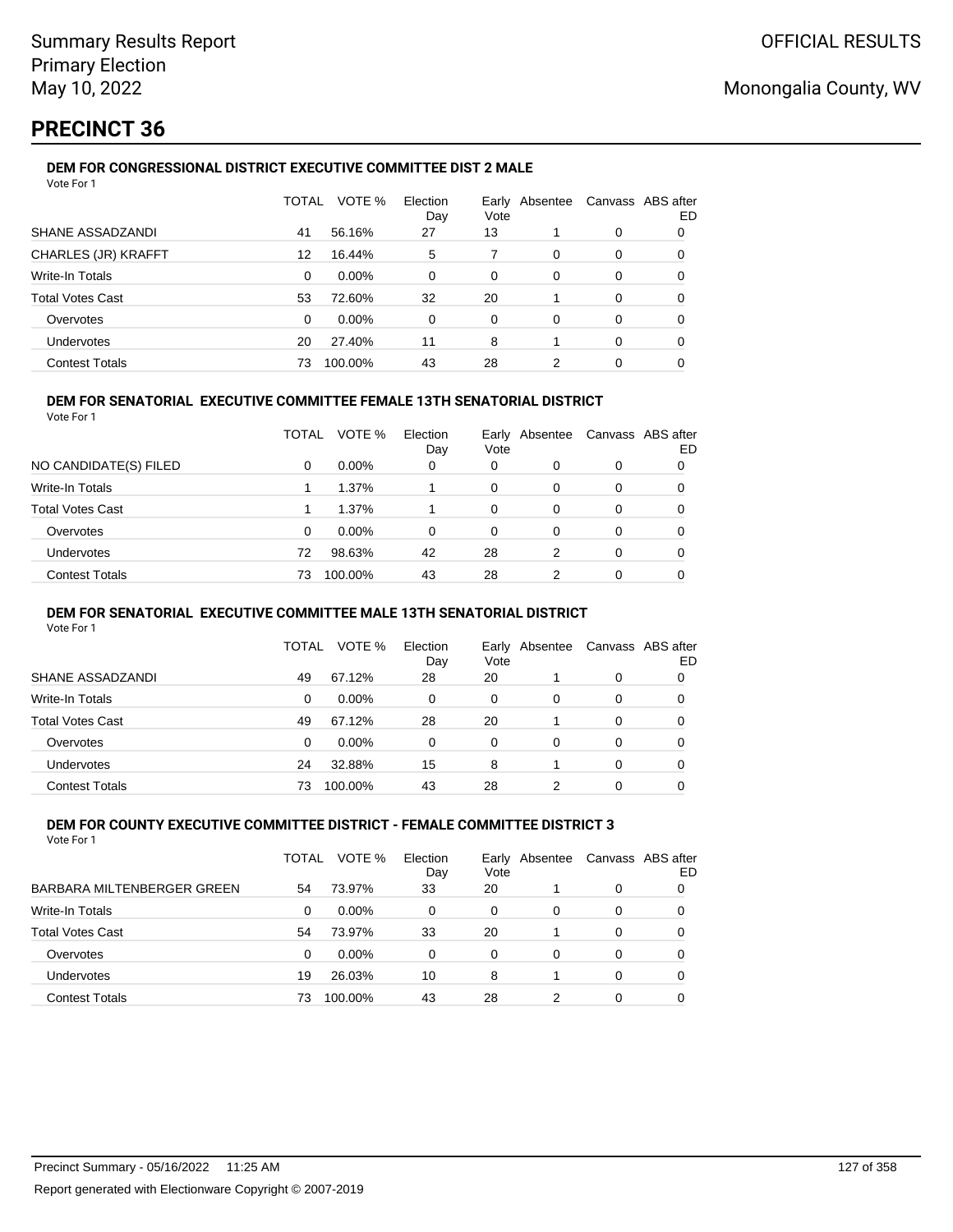# **PRECINCT 36**

#### **DEM FOR COUNTY EXECUTIVE COMMITTEE DISTRICT - MALE COMMITTEE DISTRICT 3** Vote For 1

|                         | TOTAL | VOTE %   | Election<br>Day | Early<br>Vote | Absentee | Canvass ABS after | ED |
|-------------------------|-------|----------|-----------------|---------------|----------|-------------------|----|
| DADY DADYBURJOR         | 49    | 67.12%   | 29              | 19            |          | 0                 | O  |
| Write-In Totals         | 0     | $0.00\%$ | 0               | 0             | 0        | 0                 | 0  |
| <b>Total Votes Cast</b> | 49    | 67.12%   | 29              | 19            |          | 0                 | 0  |
| Overvotes               | 0     | $0.00\%$ | 0               | 0             | 0        | 0                 | 0  |
| Undervotes              | 24    | 32.88%   | 14              | 9             |          | 0                 | 0  |
| <b>Contest Totals</b>   | 73    | 100.00%  | 43              | 28            | 2        | 0                 |    |

### **NON-PARTISAN BOARD OF EDUCATION**

Vote For 3

|                         | TOTAL    | VOTE %  | Election<br>Day | Vote | Early Absentee |             | Canvass ABS after<br>ED |
|-------------------------|----------|---------|-----------------|------|----------------|-------------|-------------------------|
| DANIEL BERRY            | 77       | 21.39%  | 43              | 31   | 3              | 0           | 0                       |
| <b>JENNIFER HAGERTY</b> | 66       | 18.33%  | 37              | 28   |                | 0           | 0                       |
| <b>MICHAEL KELLY</b>    | 56       | 15.56%  | 25              | 30   |                | 0           | 0                       |
| <b>BRANDON MYERS</b>    | 40       | 11.11%  | 22              | 17   |                | 0           | $\Omega$                |
| <b>CRISTY MOATS</b>     | 27       | 7.50%   | 15              | 12   | 0              | 0           | 0                       |
| <b>Write-In Totals</b>  | 1        | 0.28%   |                 | 0    | $\Omega$       | 0           | 0                       |
| <b>Total Votes Cast</b> | 267      | 74.17%  | 143             | 118  | 6              | 0           | 0                       |
| Overvotes               | $\Omega$ | 0.00%   | 0               | 0    | 0              | 0           | 0                       |
| Undervotes              | 93       | 25.83%  | 61              | 29   | 3              | $\mathbf 0$ | 0                       |
| <b>Contest Totals</b>   | 360      | 100.00% | 204             | 147  | 9              | 0           | 0                       |

### **FOR CONSERVATION DISTRICT SUPERVISOR**

|                         | TOTAL | VOTE %   | Election<br>Day | Early<br>Vote | Absentee |          | Canvass ABS after<br>ED |
|-------------------------|-------|----------|-----------------|---------------|----------|----------|-------------------------|
| MARK "MR. MARK" MYERS   | 59    | 49.17%   | 36              | 22            |          | 0        | 0                       |
| <b>ANDREW PRICE</b>     | 26    | 21.67%   | 11              | 14            |          | 0        | O                       |
| Write-In Totals         |       | 0.83%    |                 | 0             | 0        | 0        | 0                       |
| <b>Total Votes Cast</b> | 86    | 71.67%   | 48              | 36            | 2        | $\Omega$ | 0                       |
| Overvotes               | 0     | $0.00\%$ | 0               | 0             | 0        | 0        | 0                       |
| Undervotes              | 34    | 28.33%   | 20              | 13            |          | $\Omega$ | 0                       |
| <b>Contest Totals</b>   | 120   | 100.00%  | 68              | 49            | 3        | 0        |                         |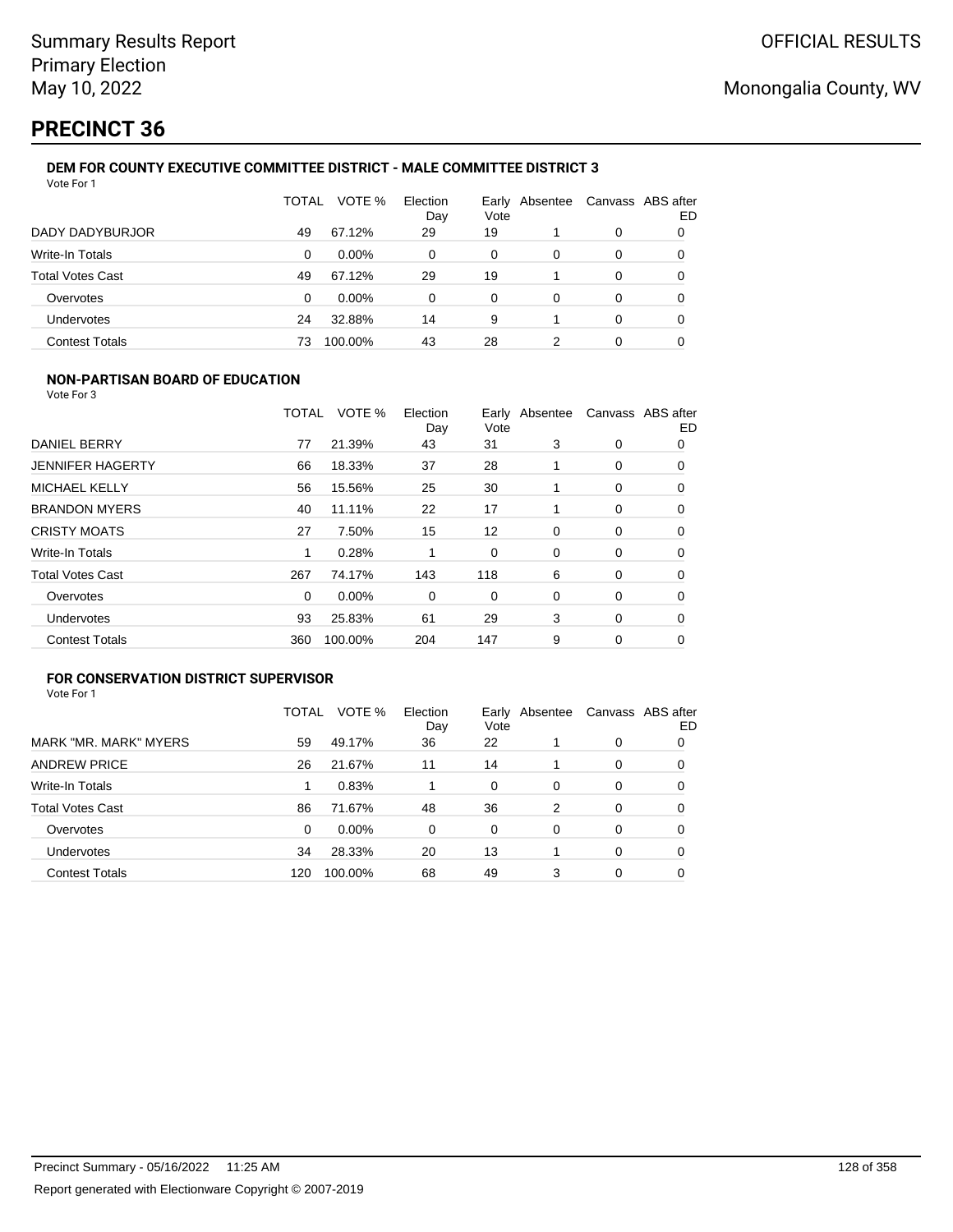# **PRECINCT 38**

| <b>Statistics</b>                | TOTAL  | Election<br>Day | Vote | Early Absentee |          | Canvass ABS after<br>ED. |
|----------------------------------|--------|-----------------|------|----------------|----------|--------------------------|
| Registered Voters - Total        | 2,933  |                 |      |                |          |                          |
| Registered Voters - REPUBLICAN   | 1,078  |                 |      |                |          |                          |
| Registered Voters - DEMOCRATIC   | 1,061  |                 |      |                |          |                          |
| Registered Voters - NON-PARTISAN | 794    |                 |      |                |          |                          |
| <b>Ballots Cast - Total</b>      | 599    | 343             | 254  | 2              | $\Omega$ | $\Omega$                 |
| Ballots Cast - REPUBLICAN        | 353    | 214             | 138  | 1              | $\Omega$ | $\Omega$                 |
| <b>Ballots Cast - DEMOCRATIC</b> | 241    | 125             | 115  | 1              | $\Omega$ | 0                        |
| Ballots Cast - NON-PARTISAN      | 5      | 4               | 1    | 0              | $\Omega$ | $\Omega$                 |
| <b>Ballots Cast - Blank</b>      | 0      | 0               | 0    | 0              | 0        | 0                        |
| Voter Turnout - Total            | 20.42% |                 |      |                |          |                          |
| Voter Turnout - REPUBLICAN       | 32.75% |                 |      |                |          |                          |
| Voter Turnout - DEMOCRATIC       | 22.71% |                 |      |                |          |                          |
| Voter Turnout - NON-PARTISAN     | 0.63%  |                 |      |                |          |                          |

### **REP FOR U.S. HOUSE OF REPRESENTATIVES 2ND DIST**

Vote For 1

|                               | TOTAL | VOTE %   | Election<br>Day | Vote | Early Absentee |   | Canvass ABS after<br>ED |
|-------------------------------|-------|----------|-----------------|------|----------------|---|-------------------------|
| ALEXANDER X. MOONEY           | 153   | 43.34%   | 85              | 67   |                | 0 | 0                       |
| DAVID B. MCKINLEY             | 150   | 42.49%   | 94              | 56   | 0              | 0 | 0                       |
| <b>SUSAN BUCHSER-LOCHOCKI</b> | 41    | 11.61%   | 27              | 14   | 0              | 0 | 0                       |
| MIKE SECKMAN                  | 3     | 0.85%    | 3               | 0    | 0              | 0 | 0                       |
| RHONDA A. HERCULES            | 2     | 0.57%    |                 |      | 0              | 0 | 0                       |
| <b>Total Votes Cast</b>       | 349   | 98.87%   | 210             | 138  |                | 0 | 0                       |
| Overvotes                     | 0     | $0.00\%$ | 0               | 0    | $\Omega$       | 0 | 0                       |
| Undervotes                    | 4     | 1.13%    | 4               | 0    | 0              | 0 | 0                       |
| <b>Contest Totals</b>         | 353   | 100.00%  | 214             | 138  |                | 0 | O                       |

#### **REP FOR STATE SENATOR 13TH SENATORIAL DISTRICT**

|                         | TOTAL | VOTE %   | Election<br>Day | Vote | Early Absentee |   | Canvass ABS after<br>ED |
|-------------------------|-------|----------|-----------------|------|----------------|---|-------------------------|
| <b>MIKE OLIVERIO</b>    | 268   | 75.92%   | 168             | 99   |                | 0 | 0                       |
| <b>CARLY BRAUN</b>      | 69    | 19.55%   | 34              | 35   | 0              | 0 | 0                       |
| <b>Total Votes Cast</b> | 337   | 95.47%   | 202             | 134  |                | 0 | 0                       |
| Overvotes               | 0     | $0.00\%$ | 0               | 0    | 0              | 0 |                         |
| Undervotes              | 16    | 4.53%    | 12              | 4    | 0              | 0 |                         |
| <b>Contest Totals</b>   | 353   | 100.00%  | 214             | 138  |                | 0 |                         |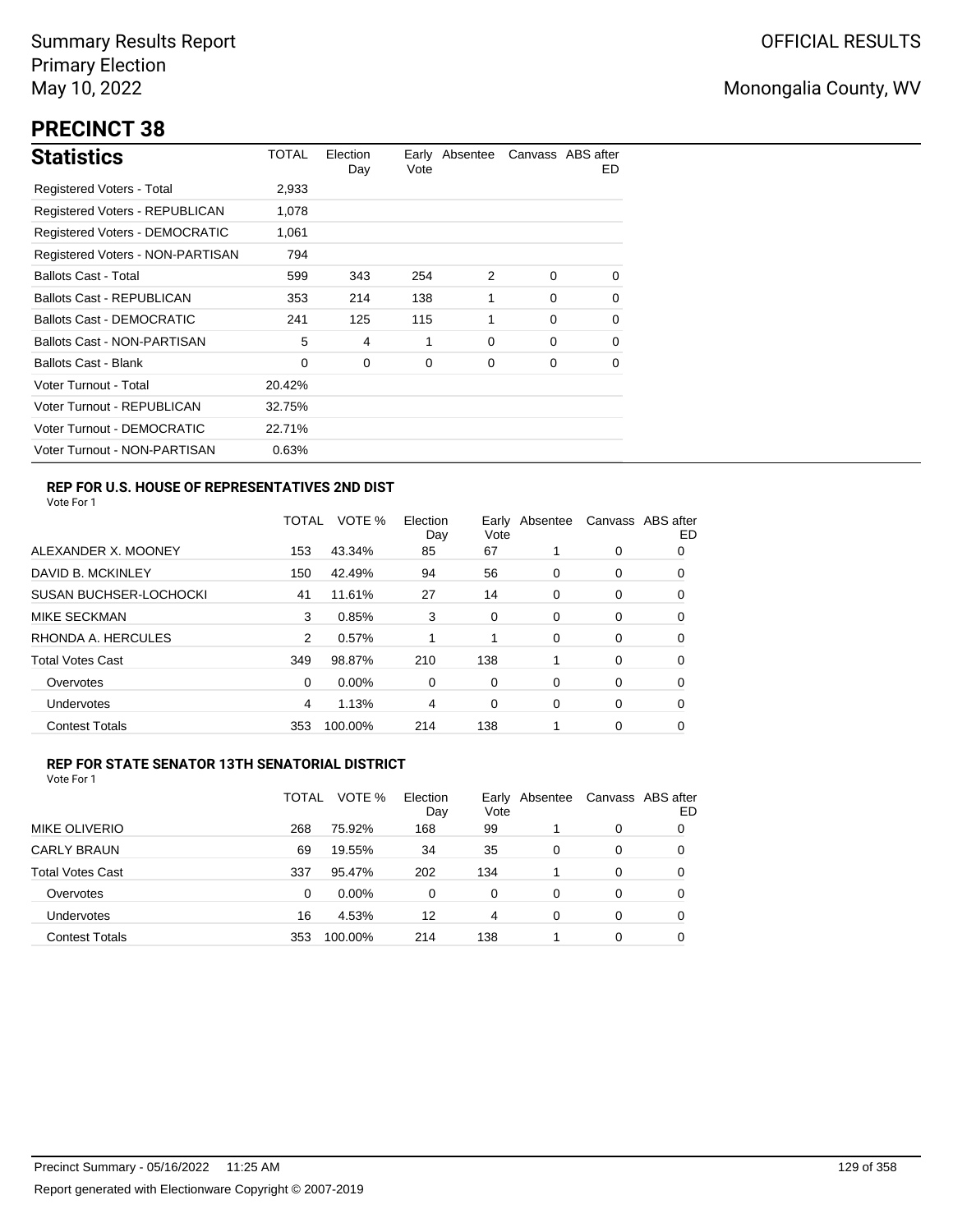# **PRECINCT 38**

#### **REP FOR MEMBER OF HOUSE OF DELEGATES 78TH DELEGATE DISTRICT** Vote For 1

|                         | TOTAL    | VOTE %  | Election<br>Day | Vote     | Early Absentee |          | Canvass ABS after<br>ED |
|-------------------------|----------|---------|-----------------|----------|----------------|----------|-------------------------|
| <b>GENO CHIARELLI</b>   | 117      | 33.14%  | 62              | 55       | 0              | $\Omega$ | 0                       |
| TONI DICHIACCHIO        | 108      | 30.59%  | 67              | 40       |                | $\Omega$ | $\Omega$                |
| <b>SCOTT NALE</b>       | 100      | 28.33%  | 62              | 38       | $\Omega$       | $\Omega$ | $\Omega$                |
| <b>Total Votes Cast</b> | 325      | 92.07%  | 191             | 133      |                | 0        | $\Omega$                |
| Overvotes               | $\Omega$ | 0.00%   | $\Omega$        | $\Omega$ | $\Omega$       | $\Omega$ | 0                       |
| <b>Undervotes</b>       | 28       | 7.93%   | 23              | 5        | $\Omega$       | $\Omega$ | 0                       |
| <b>Contest Totals</b>   | 353      | 100.00% | 214             | 138      |                | 0        | 0                       |

### **REP FOR STATE EXECUTIVE COMMITTEE FEMALE 13TH SENATORIAL DISTRICT**

Vote For 2

|                         | TOTAL | VOTE %   | Election<br>Day | Vote | Early Absentee | Canvass ABS after | ED |
|-------------------------|-------|----------|-----------------|------|----------------|-------------------|----|
| KANDI NUZUM             | 227   | 32.15%   | 130             | 96   |                | 0                 |    |
| Write-In Totals         | 4     | 0.57%    |                 | 3    | 0              | 0                 |    |
| <b>Total Votes Cast</b> | 231   | 32.72%   | 131             | 99   |                | 0                 |    |
| Overvotes               | 0     | $0.00\%$ | 0               | 0    | 0              | 0                 | O  |
| <b>Undervotes</b>       | 475   | 67.28%   | 297             | 177  |                | 0                 | O  |
| <b>Contest Totals</b>   | 706   | 100.00%  | 428             | 276  | 2              | 0                 | 0  |

#### **REP FOR STATE EXECUTIVE COMMITTEE MALE 13TH SENATORIAL DISTRICT**

Vote For 2

|                         | <b>TOTAL</b> | VOTE %   | Election<br>Day | Vote | Early Absentee |   | Canvass ABS after<br>ED |
|-------------------------|--------------|----------|-----------------|------|----------------|---|-------------------------|
| <b>KYLE MCAVOY</b>      | 219          | 31.02%   | 122             | 96   |                | 0 | 0                       |
| <b>GUY WARD</b>         | 92           | 13.03%   | 60              | 32   | 0              | 0 | 0                       |
| PHIL MALLOW             | 75           | 10.62%   | 37              | 37   | 1              | 0 | 0                       |
| Write-In Totals         | 5            | 0.71%    | 2               | 3    | 0              | 0 | 0                       |
| <b>Total Votes Cast</b> | 391          | 55.38%   | 221             | 168  | 2              | 0 | 0                       |
| Overvotes               | 0            | $0.00\%$ | 0               | 0    | 0              | 0 | 0                       |
| <b>Undervotes</b>       | 315          | 44.62%   | 207             | 108  | 0              | 0 | 0                       |
| <b>Contest Totals</b>   | 706          | 100.00%  | 428             | 276  | 2              | 0 | 0                       |
|                         |              |          |                 |      |                |   |                         |

#### **REP FOR CIRCUIT CLERK**

|                         | TOTAL | VOTE %   | Election<br>Day | Earlv<br>Vote | Absentee | Canvass ABS after | ED |
|-------------------------|-------|----------|-----------------|---------------|----------|-------------------|----|
| NO CANDIDATE(S) FILED   |       | $0.00\%$ | 0               | 0             | 0        | 0                 |    |
| <b>Total Votes Cast</b> | 0     | $0.00\%$ | 0               | 0             | 0        | 0                 |    |
| Overvotes               | 0     | $0.00\%$ | 0               | 0             | 0        | 0                 |    |
| Undervotes              | 353   | 100.00%  | 214             | 138           |          | 0                 |    |
| <b>Contest Totals</b>   | 353   | 100.00%  | 214             | 138           |          | 0                 |    |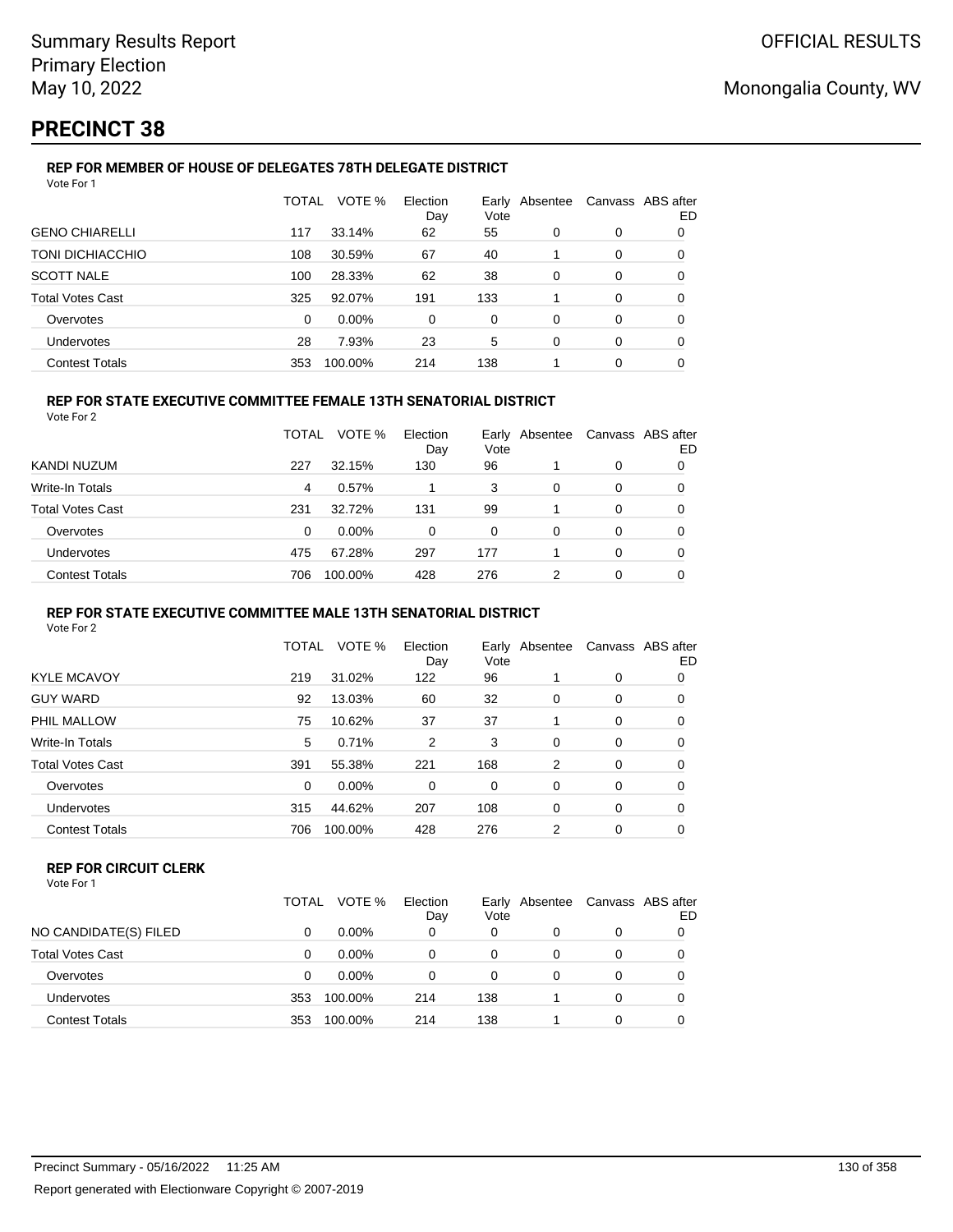# **PRECINCT 38**

### **REP FOR COUNTY COMMISSIONER**

Vote For 1

|                         | TOTAL | VOTE %   | Election<br>Day | Vote | Early Absentee |          | Canvass ABS after<br>ED |
|-------------------------|-------|----------|-----------------|------|----------------|----------|-------------------------|
| <b>SEAN P. SIKORA</b>   | 169   | 47.88%   | 100             | 69   | 0              | 0        |                         |
| CHARLES D. HARTZOG      | 118   | 33.43%   | 70              | 47   |                | 0        |                         |
| <b>Total Votes Cast</b> | 287   | 81.30%   | 170             | 116  |                | 0        |                         |
| Overvotes               | 0     | $0.00\%$ | 0               | 0    | 0              | 0        |                         |
| <b>Undervotes</b>       | 66    | 18.70%   | 44              | 22   | 0              | $\Omega$ |                         |
| <b>Contest Totals</b>   | 353   | 100.00%  | 214             | 138  |                | 0        |                         |

#### **REP FOR COUNTY CLERK**

Vote For 1

|                       | TOTAL | VOTE %   | Election<br>Day | Vote | Early Absentee | Canvass ABS after<br>ED |
|-----------------------|-------|----------|-----------------|------|----------------|-------------------------|
| NO CANDIDATE(S) FILED |       | $0.00\%$ | 0               | 0    |                |                         |
| Total Votes Cast      |       | $0.00\%$ |                 |      |                |                         |
| Overvotes             |       | $0.00\%$ |                 | 0    |                |                         |
| Undervotes            | 353   | 100.00%  | 214             | 138  |                |                         |
| Contest Totals        | 353   | 100.00%  | 214             | 138  |                |                         |

### **REP FOR CONGRESSIONAL DISTRICT EXECUTIVE COMMITTEE DIST 2 FEMALE**

| Vote For 1              |       |          |                 |      |                |          |                         |
|-------------------------|-------|----------|-----------------|------|----------------|----------|-------------------------|
|                         | TOTAL | VOTE %   | Election<br>Day | Vote | Early Absentee |          | Canvass ABS after<br>ED |
| VIRGINIA "GINA" BROWN   | 235   | 66.57%   | 136             | 98   |                | $\Omega$ | 0                       |
| Write-In Totals         | 2     | $0.57\%$ | 0               | 2    | 0              | 0        | 0                       |
| <b>Total Votes Cast</b> | 237   | 67.14%   | 136             | 100  |                | $\Omega$ | 0                       |
| Overvotes               | 0     | $0.00\%$ | 0               | 0    | 0              | 0        | 0                       |
| Undervotes              | 116   | 32.86%   | 78              | 38   | 0              | 0        | 0                       |
| <b>Contest Totals</b>   | 353   | 100.00%  | 214             | 138  |                | 0        |                         |

### **REP FOR CONGRESSIONAL DISTRICT EXECUTIVE COMMITTEE DIST 2 MALE**

|                         | TOTAL | VOTE %   | Election<br>Day | Vote | Early Absentee |          | Canvass ABS after<br>ED |
|-------------------------|-------|----------|-----------------|------|----------------|----------|-------------------------|
| <b>SAM BROWN</b>        | 201   | 56.94%   | 120             | 80   |                | 0        | 0                       |
| <b>ETHAN MOORE</b>      | 58    | 16.43%   | 33              | 25   | 0              | 0        | 0                       |
| Write-In Totals         | 2     | 0.57%    | 0               | 2    | $\Omega$       | $\Omega$ | 0                       |
| <b>Total Votes Cast</b> | 261   | 73.94%   | 153             | 107  |                | 0        | 0                       |
| Overvotes               | 0     | $0.00\%$ | 0               | 0    | 0              | 0        | 0                       |
| <b>Undervotes</b>       | 92    | 26.06%   | 61              | 31   | $\Omega$       | 0        | 0                       |
| <b>Contest Totals</b>   | 353   | 100.00%  | 214             | 138  |                | 0        | 0                       |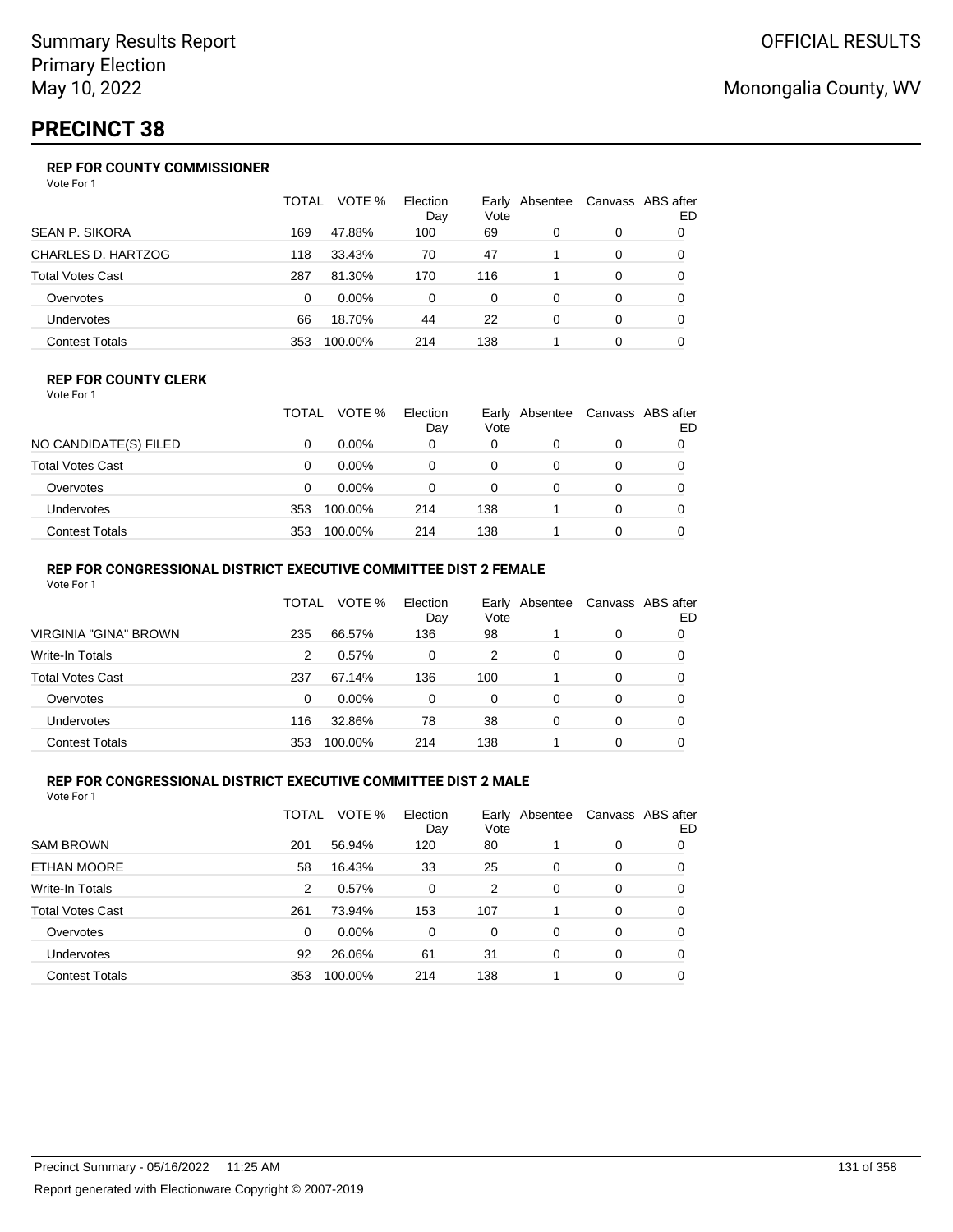# **PRECINCT 38**

### **REP FOR SENATORIAL EXECUTIVE COMMITTEE FEMALE 13TH SENATORIAL DISTRICT**

| Vote For 1              |          |          |                 |      |                |          |                         |
|-------------------------|----------|----------|-----------------|------|----------------|----------|-------------------------|
|                         | TOTAL    | VOTE %   | Election<br>Day | Vote | Early Absentee |          | Canvass ABS after<br>ED |
| NO CANDIDATE(S) FILED   | $\Omega$ | $0.00\%$ | 0               | 0    | 0              | 0        | 0                       |
| Write-In Totals         | 2        | 0.57%    | $\Omega$        | 2    | $\Omega$       | 0        | 0                       |
| <b>Total Votes Cast</b> | 2        | 0.57%    | 0               | 2    | 0              | $\Omega$ | 0                       |
| Overvotes               | 0        | $0.00\%$ | 0               | 0    | 0              | 0        | 0                       |
| <b>Undervotes</b>       | 351      | 99.43%   | 214             | 136  |                | $\Omega$ |                         |
| <b>Contest Totals</b>   | 353      | 100.00%  | 214             | 138  |                | 0        |                         |

### **REP FOR SENATORIAL EXECUTIVE COMMITTEE MALE 13TH SENATORIAL DISTRICT**

Vote For 1

|                         | TOTAL | VOTE %   | Election<br>Day | Vote | Early Absentee | Canvass ABS after | ED |
|-------------------------|-------|----------|-----------------|------|----------------|-------------------|----|
| <b>WES NUGENT</b>       | 232   | 65.72%   | 134             | 97   |                | 0                 |    |
| Write-In Totals         | 2     | 0.57%    | 0               | 2    | 0              | 0                 | O  |
| <b>Total Votes Cast</b> | 234   | 66.29%   | 134             | 99   |                | 0                 |    |
| Overvotes               | 0     | $0.00\%$ | 0               | 0    | 0              | 0                 |    |
| <b>Undervotes</b>       | 119   | 33.71%   | 80              | 39   | 0              | 0                 |    |
| <b>Contest Totals</b>   | 353   | 100.00%  | 214             | 138  |                | 0                 |    |

#### **REP FOR COUNTY EXECUTIVE COMMITTEE DISTRICT - FEMALE COMMITTEE DISTRICT 6**

Vote For 1

|                       | TOTAL | VOTE %   | Election<br>Day | Vote     | Early Absentee |   | Canvass ABS after<br>ED |
|-----------------------|-------|----------|-----------------|----------|----------------|---|-------------------------|
| NO CANDIDATE(S) FILED | 0     | $0.00\%$ | 0               | 0        |                | 0 | 0                       |
| Write-In Totals       | 2     | 0.57%    | 0               | 2        | 0              | 0 | 0                       |
| Total Votes Cast      | 2     | 0.57%    | $\Omega$        | 2        | 0              | 0 | 0                       |
| Overvotes             | 0     | $0.00\%$ | $\Omega$        | $\Omega$ | 0              | 0 | 0                       |
| <b>Undervotes</b>     | 351   | 99.43%   | 214             | 136      |                | 0 | 0                       |
| <b>Contest Totals</b> | 353   | 100.00%  | 214             | 138      |                | 0 |                         |

#### **REP FOR COUNTY EXECUTIVE COMMITTEE DISTRICT - MALE COMMITTEE DISTRICT 6** Vote For 1

|                         | TOTAL | VOTE %   | Election<br>Day | Vote | Early Absentee |   | Canvass ABS after<br>ED |
|-------------------------|-------|----------|-----------------|------|----------------|---|-------------------------|
| <b>CHARLIE RUSSELL</b>  | 225   | 63.74%   | 130             | 94   |                | 0 |                         |
| Write-In Totals         | 2     | 0.57%    | 0               | 2    | 0              | 0 | 0                       |
| <b>Total Votes Cast</b> | 227   | 64.31%   | 130             | 96   |                | 0 | 0                       |
| Overvotes               | 0     | $0.00\%$ | $\Omega$        | 0    | 0              | 0 | 0                       |
| Undervotes              | 126   | 35.69%   | 84              | 42   | 0              | 0 | 0                       |
| <b>Contest Totals</b>   | 353   | 100.00%  | 214             | 138  |                | 0 |                         |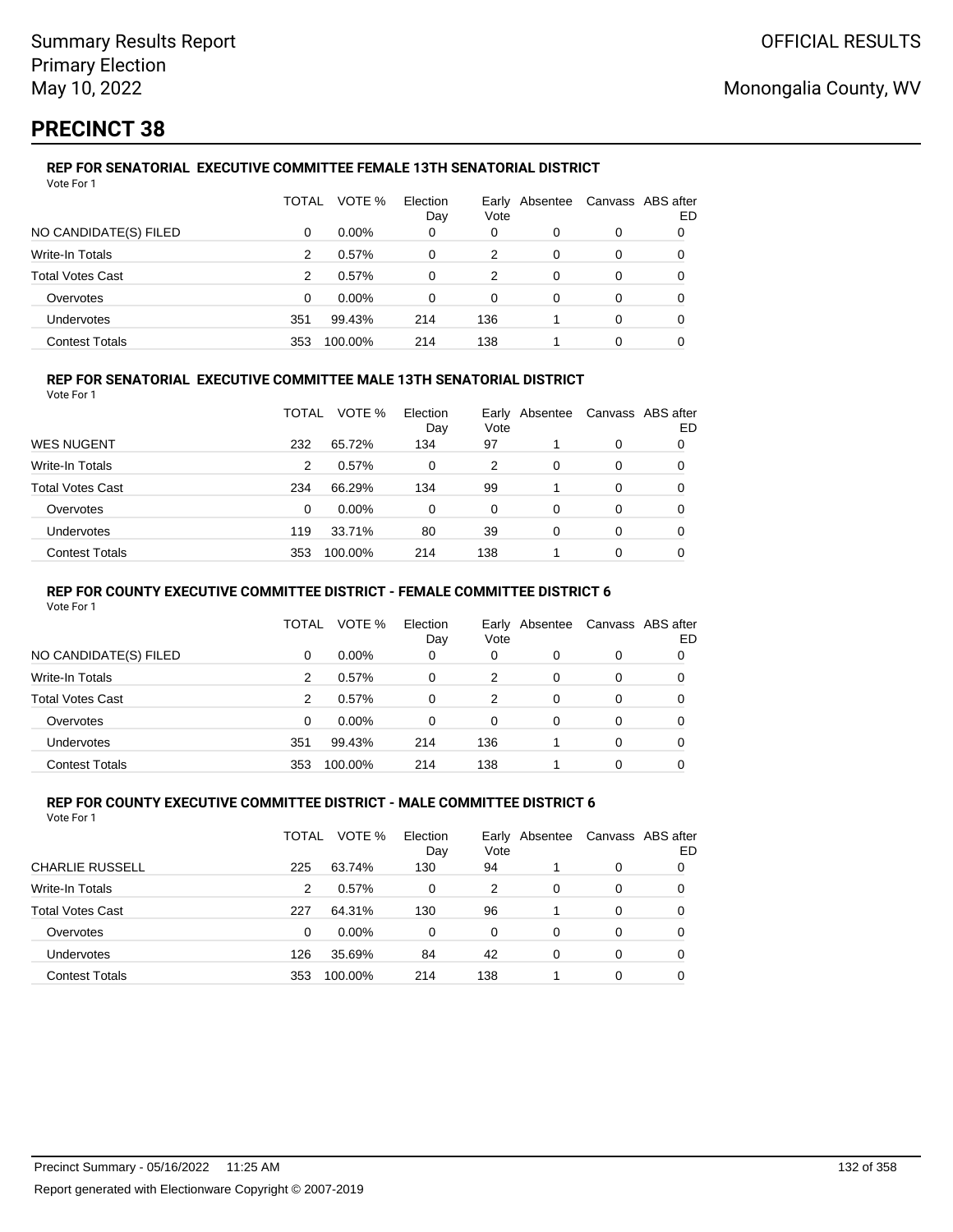# **PRECINCT 38**

### **DEM FOR U.S. HOUSE OF REPRESENTATIVES 2ND DIST**

|                          | TOTAL | VOTE %   | Election<br>Day | Early<br>Vote | Absentee |          | Canvass ABS after<br>ED |
|--------------------------|-------|----------|-----------------|---------------|----------|----------|-------------------------|
| <b>BARRY LEE WENDELL</b> | 168   | 69.71%   | 90              | 77            |          | 0        |                         |
| ANGELA J. DWYER          | 56    | 23.24%   | 25              | 31            | 0        | 0        |                         |
| <b>Total Votes Cast</b>  | 224   | 92.95%   | 115             | 108           |          | 0        |                         |
| Overvotes                | 0     | $0.00\%$ | 0               | 0             | 0        | $\Omega$ | O                       |
| <b>Undervotes</b>        | 17    | 7.05%    | 10              |               | 0        | 0        |                         |
| <b>Contest Totals</b>    | 241   | 100.00%  | 125             | 115           |          | 0        |                         |

#### **DEM FOR STATE SENATOR 13TH SENATORIAL DISTRICT**

Vote For 1

|                           | TOTAL | VOTE %   | Election<br>Day | Vote | Early Absentee | Canvass ABS after | ED |
|---------------------------|-------|----------|-----------------|------|----------------|-------------------|----|
| BARBARA EVANS FLEISCHAUER | 202   | 83.82%   | 99              | 102  |                | 0                 |    |
| RICH JACOBS               | 33    | 13.69%   | 22              | 11   | 0              | 0                 |    |
| Total Votes Cast          | 235   | 97.51%   | 121             | 113  |                | 0                 |    |
| Overvotes                 | 0     | $0.00\%$ | 0               | 0    | 0              | 0                 |    |
| Undervotes                | 6     | 2.49%    | 4               | 2    | 0              | 0                 |    |
| Contest Totals            | 241   | 100.00%  | 125             | 115  |                | 0                 |    |

#### **DEM FOR MEMBER OF HOUSE OF DELEGATES 78TH DELEGATE DISTRICT**

Vote For 1

|                   | TOTAL | VOTE %   | Election<br>Day | Vote | Early Absentee | Canvass ABS after | ED |
|-------------------|-------|----------|-----------------|------|----------------|-------------------|----|
| JEFFREY A. BUDKEY | 188   | 78.01%   | 96              | 91   |                | 0                 |    |
| Total Votes Cast  | 188   | 78.01%   | 96              | 91   |                | 0                 |    |
| Overvotes         | 0     | $0.00\%$ | 0               | 0    | O              | 0                 |    |
| Undervotes        | 53    | 21.99%   | 29              | 24   | Ω              | 0                 |    |
| Contest Totals    | 241   | 100.00%  | 125             | 115  |                | ი                 |    |

### **DEM FOR STATE EXECUTIVE COMMITTEE FEMALE 13TH SENATORIAL DISTRICT**

| Vote For 2 |  |
|------------|--|
|            |  |

| DANIELLE WALKER<br>33.61%<br>73<br>162<br>88<br>0<br>0<br><b>KELLY PALMER</b><br>57<br>64<br>25.10%<br>121<br>0<br>0<br>0<br><b>CARESSA STOLLER</b><br>15.56%<br>35<br>40<br>75<br>0<br>0<br>0<br><b>BELINDA BIAFORE</b><br>17<br>15<br>33<br>6.85%<br>0<br>0<br><b>Write-In Totals</b><br>$0.00\%$<br>0<br>0<br>0<br>0<br>0<br>0<br><b>Total Votes Cast</b><br>81.12%<br>197<br>192<br>391<br>2<br>0<br>0<br>$0.00\%$<br>0<br>Overvotes<br>0<br>0<br>0<br>0<br>0<br><b>Undervotes</b><br>18.88%<br>53<br>38<br>91<br>0<br>0<br>0<br><b>Contest Totals</b><br>250<br>230<br>2<br>100.00%<br>482<br>0<br>0 | TOTAL | VOTE % | Election<br>Day | Vote | Early Absentee | Canvass ABS after | ED |
|-----------------------------------------------------------------------------------------------------------------------------------------------------------------------------------------------------------------------------------------------------------------------------------------------------------------------------------------------------------------------------------------------------------------------------------------------------------------------------------------------------------------------------------------------------------------------------------------------------------|-------|--------|-----------------|------|----------------|-------------------|----|
|                                                                                                                                                                                                                                                                                                                                                                                                                                                                                                                                                                                                           |       |        |                 |      |                |                   |    |
|                                                                                                                                                                                                                                                                                                                                                                                                                                                                                                                                                                                                           |       |        |                 |      |                |                   |    |
|                                                                                                                                                                                                                                                                                                                                                                                                                                                                                                                                                                                                           |       |        |                 |      |                |                   |    |
|                                                                                                                                                                                                                                                                                                                                                                                                                                                                                                                                                                                                           |       |        |                 |      |                |                   |    |
|                                                                                                                                                                                                                                                                                                                                                                                                                                                                                                                                                                                                           |       |        |                 |      |                |                   |    |
|                                                                                                                                                                                                                                                                                                                                                                                                                                                                                                                                                                                                           |       |        |                 |      |                |                   |    |
|                                                                                                                                                                                                                                                                                                                                                                                                                                                                                                                                                                                                           |       |        |                 |      |                |                   |    |
|                                                                                                                                                                                                                                                                                                                                                                                                                                                                                                                                                                                                           |       |        |                 |      |                |                   |    |
|                                                                                                                                                                                                                                                                                                                                                                                                                                                                                                                                                                                                           |       |        |                 |      |                |                   |    |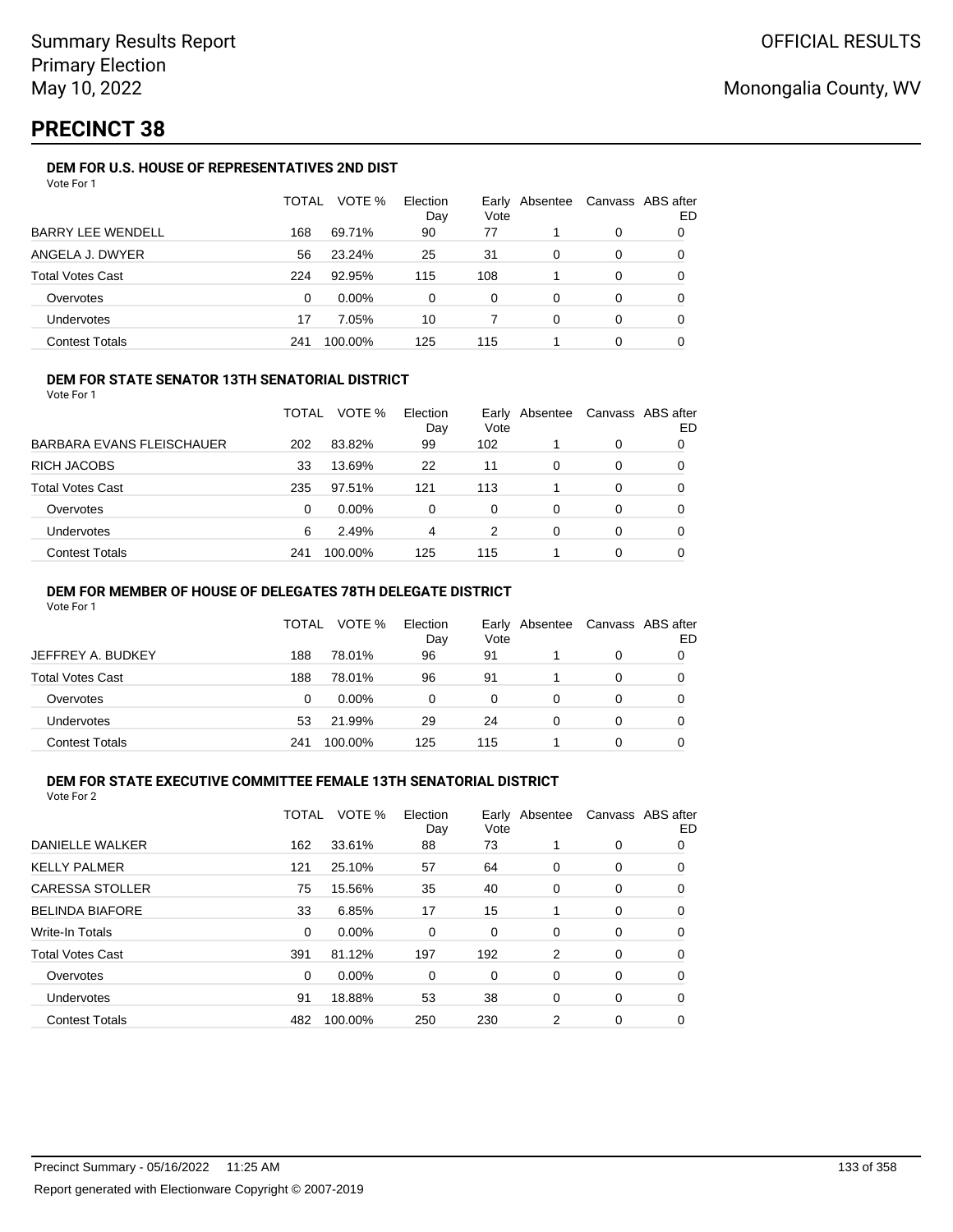# **PRECINCT 38**

#### **DEM FOR STATE EXECUTIVE COMMITTEE MALE 13TH SENATORIAL DISTRICT** Vote For 2

|                         | <b>TOTAL</b> | VOTE %  | Election<br>Day | Vote | Early Absentee | Canvass ABS after | ED |
|-------------------------|--------------|---------|-----------------|------|----------------|-------------------|----|
| <b>MARK A. MUSICK</b>   | 190          | 39.42%  | 94              | 95   |                | 0                 | 0  |
| SHANE ASSADZANDI        | 106          | 21.99%  | 53              | 53   | 0              | 0                 | 0  |
| <b>JOEY GARCIA</b>      | 60           | 12.45%  | 32              | 27   |                | 0                 | 0  |
| <b>Write-In Totals</b>  | 0            | 0.00%   | 0               | 0    | $\Omega$       | 0                 | 0  |
| <b>Total Votes Cast</b> | 356          | 73.86%  | 179             | 175  | 2              | 0                 | 0  |
| Overvotes               | 0            | 0.00%   | 0               | 0    | 0              | 0                 | 0  |
| <b>Undervotes</b>       | 126          | 26.14%  | 71              | 55   | 0              | 0                 | 0  |
| <b>Contest Totals</b>   | 482          | 100.00% | 250             | 230  | 2              | 0                 | 0  |
|                         |              |         |                 |      |                |                   |    |

#### **DEM FOR CIRCUIT CLERK** Vote For 1

|                       | <b>TOTAL</b> | VOTE %   | Election<br>Day | Vote | Early Absentee | Canvass ABS after<br>ED |
|-----------------------|--------------|----------|-----------------|------|----------------|-------------------------|
| DONNA HIDOCK          | 195          | 80.91%   | 101             | 93   |                |                         |
| Total Votes Cast      | 195          | 80.91%   | 101             | 93   |                |                         |
| Overvotes             | 0            | $0.00\%$ | 0               | 0    |                |                         |
| <b>Undervotes</b>     | 46           | 19.09%   | 24              | 22   |                | 0                       |
| <b>Contest Totals</b> | 241          | 100.00%  | 125             | 115  |                |                         |

#### **DEM FOR COUNTY COMMISSIONER**

| Vote For 1 |  |  |
|------------|--|--|
|            |  |  |

|                         | TOTAL | VOTE %   | Election<br>Day | Vote | Early Absentee | Canvass ABS after | ED |
|-------------------------|-------|----------|-----------------|------|----------------|-------------------|----|
| <b>BOB BEACH</b>        | 205   | 85.06%   | 102             | 102  |                | 0                 |    |
| <b>Total Votes Cast</b> | 205   | 85.06%   | 102             | 102  |                | 0                 |    |
| Overvotes               | 0     | $0.00\%$ | 0               | 0    | 0              | 0                 |    |
| <b>Undervotes</b>       | 36    | 14.94%   | 23              | 13   | 0              | 0                 |    |
| <b>Contest Totals</b>   | 241   | 100.00%  | 125             | 115  |                | 0                 |    |

#### **DEM FOR COUNTY CLERK** Vote For 1

|                         | TOTAL | VOTE %   | Election<br>Day | Vote | Early Absentee | Canvass ABS after | ED |
|-------------------------|-------|----------|-----------------|------|----------------|-------------------|----|
| CARYE L. BLANEY         | 214   | 88.80%   | 107             | 106  |                | 0                 |    |
| <b>Total Votes Cast</b> | 214   | 88.80%   | 107             | 106  |                | $\Omega$          |    |
| Overvotes               | 0     | $0.00\%$ | 0               | 0    | 0              | 0                 |    |
| <b>Undervotes</b>       | 27    | 11.20%   | 18              | 9    | 0              | 0                 |    |
| <b>Contest Totals</b>   | 241   | 100.00%  | 125             | 115  |                | 0                 |    |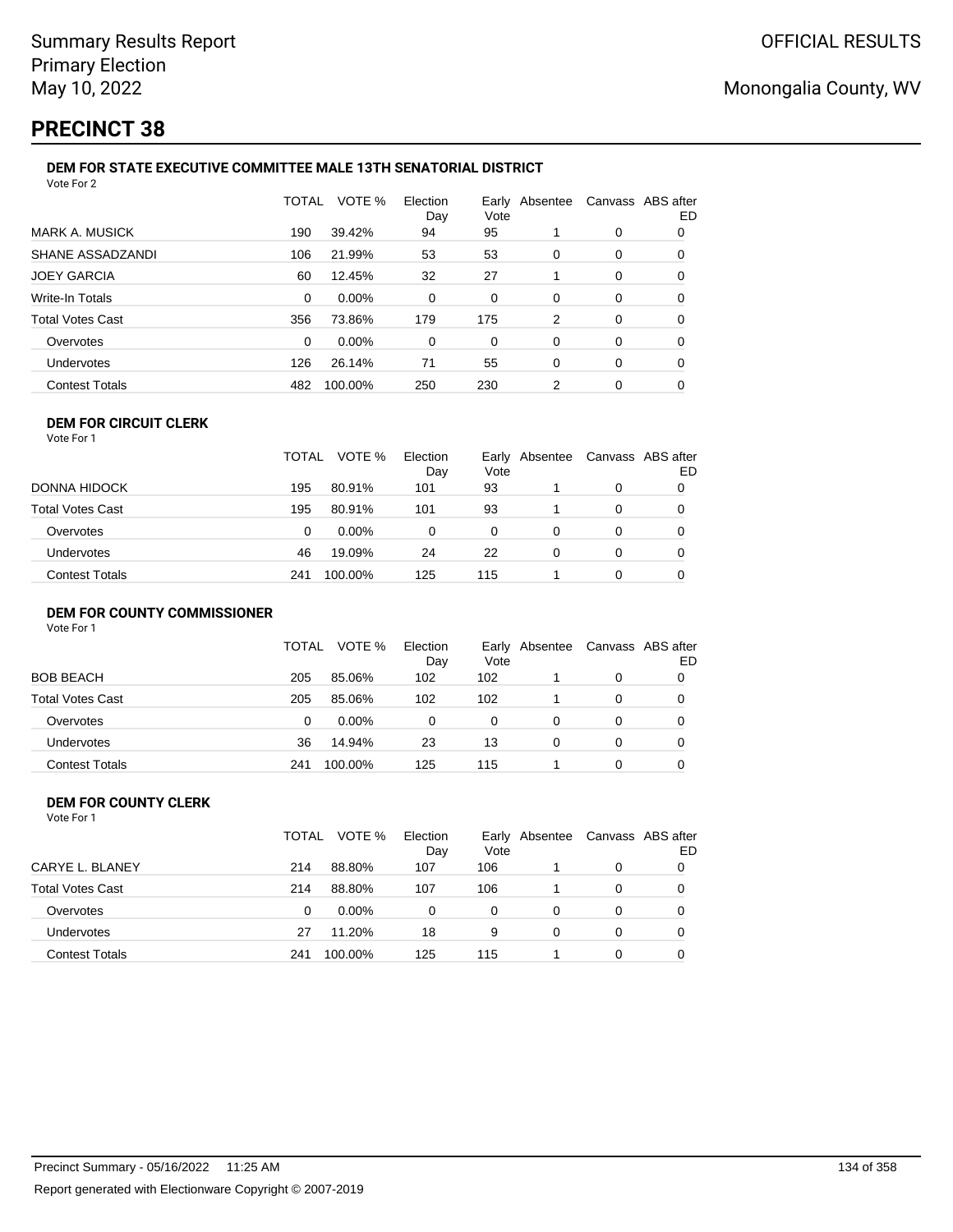# **PRECINCT 38**

#### **DEM FOR CONGRESSIONAL DISTRICT EXECUTIVE COMMITTEE DIST 2 FEMALE** Vote For 1

|                         | TOTAL | VOTE %   | Election<br>Day | Early<br>Vote | Absentee |   | Canvass ABS after<br>ED |
|-------------------------|-------|----------|-----------------|---------------|----------|---|-------------------------|
| <b>RYLEE HAUGHT</b>     | 188   | 78.01%   | 99              | 88            |          | 0 |                         |
| Write-In Totals         | 0     | $0.00\%$ | 0               | $\Omega$      | 0        | 0 |                         |
| <b>Total Votes Cast</b> | 188   | 78.01%   | 99              | 88            |          | 0 |                         |
| Overvotes               | 0     | $0.00\%$ | 0               | 0             | 0        | 0 | O                       |
| Undervotes              | 53    | 21.99%   | 26              | 27            | 0        | 0 |                         |
| <b>Contest Totals</b>   | 241   | 100.00%  | 125             | 115           |          | 0 |                         |

#### **DEM FOR CONGRESSIONAL DISTRICT EXECUTIVE COMMITTEE DIST 2 MALE**

Vote For 1

|                         | TOTAL | VOTE %   | Election<br>Day | Vote | Early Absentee |          | Canvass ABS after<br>ED |
|-------------------------|-------|----------|-----------------|------|----------------|----------|-------------------------|
| SHANE ASSADZANDI        | 139   | 57.68%   | 70              | 68   |                | 0        | 0                       |
| CHARLES (JR) KRAFFT     | 61    | 25.31%   | 33              | 28   | 0              | 0        | 0                       |
| Write-In Totals         | 0     | $0.00\%$ | 0               | 0    | 0              | 0        | 0                       |
| <b>Total Votes Cast</b> | 200   | 82.99%   | 103             | 96   |                | 0        | 0                       |
| Overvotes               | 0     | 0.00%    | 0               | 0    | 0              | 0        | 0                       |
| <b>Undervotes</b>       | 41    | 17.01%   | 22              | 19   | 0              | $\Omega$ | 0                       |
| <b>Contest Totals</b>   | 241   | 100.00%  | 125             | 115  |                | 0        |                         |

#### **DEM FOR SENATORIAL EXECUTIVE COMMITTEE FEMALE 13TH SENATORIAL DISTRICT**

Vote For 1

|                         | TOTAL | VOTE %   | Election<br>Day | Vote | Early Absentee | Canvass ABS after | ED |
|-------------------------|-------|----------|-----------------|------|----------------|-------------------|----|
| NO CANDIDATE(S) FILED   | 0     | $0.00\%$ | 0               | 0    | 0              | 0                 |    |
| Write-In Totals         | 4     | 1.66%    | 2               | 2    | 0              | 0                 |    |
| <b>Total Votes Cast</b> | 4     | 1.66%    | 2               | 2    | 0              | 0                 |    |
| Overvotes               | 0     | $0.00\%$ | 0               | 0    | 0              | 0                 |    |
| <b>Undervotes</b>       | 237   | 98.34%   | 123             | 113  |                | 0                 |    |
| <b>Contest Totals</b>   | 241   | 100.00%  | 125             | 115  |                | 0                 |    |

#### **DEM FOR SENATORIAL EXECUTIVE COMMITTEE MALE 13TH SENATORIAL DISTRICT** Vote For 1

| 1 J J J J J J           |       |          |                 |      |                |   |                         |
|-------------------------|-------|----------|-----------------|------|----------------|---|-------------------------|
|                         | TOTAL | VOTE %   | Election<br>Day | Vote | Early Absentee |   | Canvass ABS after<br>ED |
| SHANE ASSADZANDI        | 176   | 73.03%   | 90              | 85   |                | 0 | O                       |
| Write-In Totals         |       | 0.41%    |                 | 0    | 0              | 0 | O                       |
| <b>Total Votes Cast</b> | 177   | 73.44%   | 91              | 85   |                | 0 | 0                       |
| Overvotes               | 0     | $0.00\%$ | 0               | 0    | 0              | 0 | 0                       |
| Undervotes              | 64    | 26.56%   | 34              | 30   | 0              | 0 | 0                       |
| <b>Contest Totals</b>   | 241   | 100.00%  | 125             | 115  |                | 0 | 0                       |
|                         |       |          |                 |      |                |   |                         |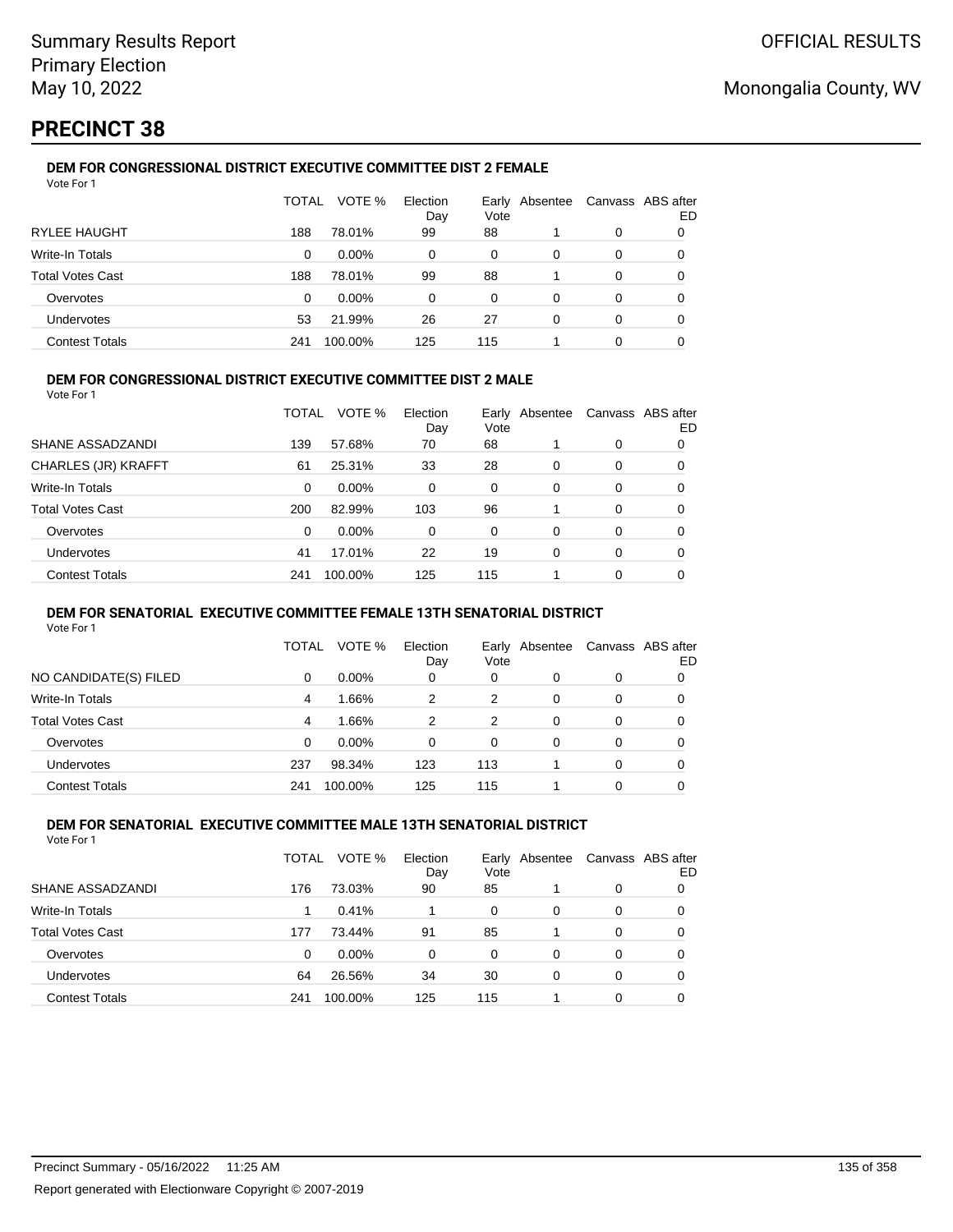# **PRECINCT 38**

#### **DEM FOR COUNTY EXECUTIVE COMMITTEE DISTRICT - FEMALE COMMITTEE DISTRICT 6** Vote For 1

|                       | TOTAL | VOTE %   | Election<br>Day | Early<br>Vote | Absentee |   | Canvass ABS after<br>ED |
|-----------------------|-------|----------|-----------------|---------------|----------|---|-------------------------|
| NO CANDIDATE(S) FILED | 0     | $0.00\%$ | 0               | 0             | 0        | 0 |                         |
| Write-In Totals       | 3     | 1.24%    |                 | 2             | 0        | 0 | O                       |
| Total Votes Cast      | 3     | 1.24%    |                 | 2             | 0        | 0 |                         |
| Overvotes             | 0     | $0.00\%$ | 0               | 0             | 0        | 0 |                         |
| Undervotes            | 238   | 98.76%   | 124             | 113           |          | 0 | Ω                       |
| <b>Contest Totals</b> | 241   | 100.00%  | 125             | 115           |          | 0 |                         |

### **DEM FOR COUNTY EXECUTIVE COMMITTEE DISTRICT - MALE COMMITTEE DISTRICT 6**

Vote For 1

|                         | TOTAL | VOTE %   | Election<br>Day | Vote | Early Absentee | Canvass ABS after | ED |
|-------------------------|-------|----------|-----------------|------|----------------|-------------------|----|
| NO CANDIDATE(S) FILED   | 0     | $0.00\%$ | 0               | 0    | O              | 0                 |    |
| <b>Write-In Totals</b>  | 2     | 0.83%    |                 |      | 0              | 0                 | O  |
| <b>Total Votes Cast</b> | 2     | 0.83%    |                 |      | 0              | 0                 |    |
| Overvotes               | 0     | $0.00\%$ | 0               | 0    | 0              | 0                 |    |
| Undervotes              | 239   | 99.17%   | 124             | 114  |                | 0                 | O  |
| <b>Contest Totals</b>   | 241   | 100.00%  | 125             | 115  |                | 0                 |    |

### **NON-PARTISAN BOARD OF EDUCATION**

Vote For 3

|                       | TOTAL    | VOTE %  | Election<br>Day | Vote | Early Absentee | Canvass ABS after | ED |
|-----------------------|----------|---------|-----------------|------|----------------|-------------------|----|
| <b>DANIEL BERRY</b>   | 377      | 20.98%  | 210             | 167  | 0              | 0                 | 0  |
| JENNIFER HAGERTY      | 310      | 17.25%  | 180             | 129  |                | 0                 | 0  |
| MICHAEL KELLY         | 234      | 13.02%  | 125             | 109  | 0              | 0                 | 0  |
| CRISTY MOATS          | 197      | 10.96%  | 118             | 78   |                | 0                 | 0  |
| <b>BRANDON MYERS</b>  | 173      | 9.63%   | 94              | 78   |                | 0                 | 0  |
| Write-In Totals       | 5        | 0.28%   | 0               | 5    | 0              | 0                 | 0  |
| Total Votes Cast      | 1.296    | 72.12%  | 727             | 566  | 3              | 0                 | 0  |
| Overvotes             | $\Omega$ | 0.00%   | $\Omega$        | 0    | 0              | 0                 | 0  |
| Undervotes            | 501      | 27.88%  | 302             | 196  | 3              | 0                 | 0  |
| <b>Contest Totals</b> | 1.797    | 100.00% | 1,029           | 762  | 6              | 0                 | 0  |
|                       |          |         |                 |      |                |                   |    |

### **FOR CONSERVATION DISTRICT SUPERVISOR**

|                         | TOTAL | VOTE %  | Election<br>Day | Vote     | Early Absentee | Canvass ABS after | ED |
|-------------------------|-------|---------|-----------------|----------|----------------|-------------------|----|
| MARK "MR. MARK" MYERS   | 273   | 45.58%  | 154             | 117      | 2              | 0                 | 0  |
| <b>ANDREW PRICE</b>     | 176   | 29.38%  | 96              | 80       | 0              | 0                 | 0  |
| Write-In Totals         | 4     | 0.67%   | 2               | 2        | 0              | 0                 | 0  |
| <b>Total Votes Cast</b> | 453   | 75.63%  | 252             | 199      | 2              | 0                 | 0  |
| Overvotes               | 0     | 0.00%   | 0               | $\Omega$ | 0              | 0                 | 0  |
| Undervotes              | 146   | 24.37%  | 91              | 55       | 0              | 0                 | 0  |
| <b>Contest Totals</b>   | 599   | 100.00% | 343             | 254      | 2              | 0                 |    |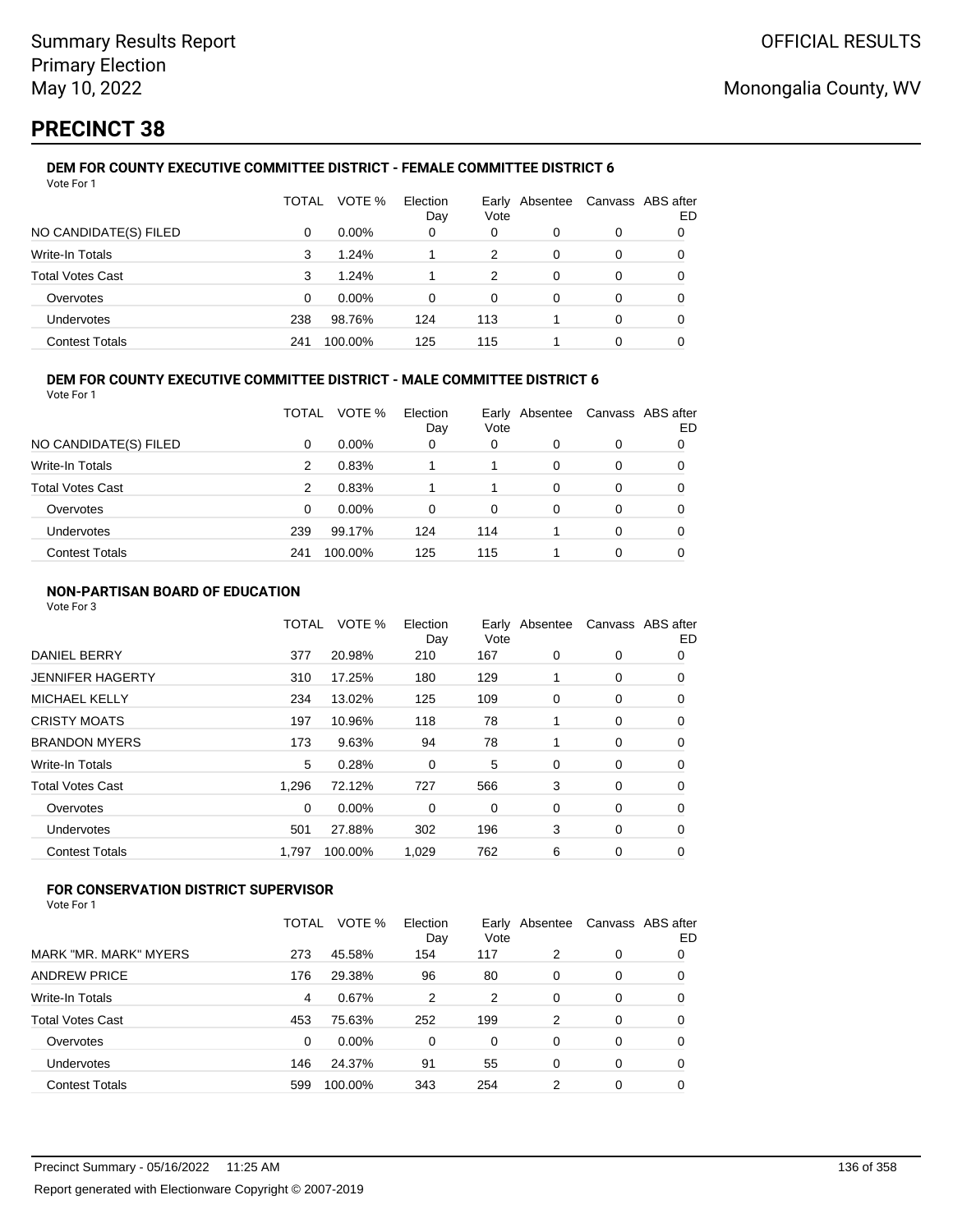# **PRECINCT 40**

| <b>Statistics</b>                     | TOTAL  | Election<br>Day | Vote | Early Absentee |          | Canvass ABS after<br>ED. |
|---------------------------------------|--------|-----------------|------|----------------|----------|--------------------------|
| Registered Voters - Total             | 761    |                 |      |                |          |                          |
| Registered Voters - REPUBLICAN        | 373    |                 |      |                |          |                          |
| <b>Registered Voters - DEMOCRATIC</b> | 235    |                 |      |                |          |                          |
| Registered Voters - NON-PARTISAN      | 153    |                 |      |                |          |                          |
| <b>Ballots Cast - Total</b>           | 170    | 113             | 55   | $\mathcal{P}$  | $\Omega$ | 0                        |
| <b>Ballots Cast - REPUBLICAN</b>      | 118    | 83              | 34   | 1              | $\Omega$ | 0                        |
| Ballots Cast - DEMOCRATIC             | 50     | 29              | 20   | 1              | $\Omega$ | $\Omega$                 |
| Ballots Cast - NON-PARTISAN           | 2      | 1               | 1    | 0              | $\Omega$ | $\Omega$                 |
| <b>Ballots Cast - Blank</b>           | 1      | 1               | 0    | 0              | $\Omega$ | 0                        |
| Voter Turnout - Total                 | 22.34% |                 |      |                |          |                          |
| Voter Turnout - REPUBLICAN            | 31.64% |                 |      |                |          |                          |
| Voter Turnout - DEMOCRATIC            | 21.28% |                 |      |                |          |                          |
| Voter Turnout - NON-PARTISAN          | 1.31%  |                 |      |                |          |                          |

### **REP FOR U.S. HOUSE OF REPRESENTATIVES 2ND DIST**

Vote For 1

|                               | <b>TOTAL</b> | VOTE %   | Election<br>Day | Early<br>Vote | Absentee |   | Canvass ABS after<br>ED |
|-------------------------------|--------------|----------|-----------------|---------------|----------|---|-------------------------|
| ALEXANDER X. MOONEY           | 58           | 49.15%   | 38              | 19            |          | 0 | O                       |
| DAVID B. MCKINLEY             | 35           | 29.66%   | 24              | 11            | $\Omega$ | 0 | O                       |
| <b>SUSAN BUCHSER-LOCHOCKI</b> | 15           | 12.71%   | 11              | 4             | $\Omega$ | 0 | 0                       |
| <b>MIKE SECKMAN</b>           | 2            | 1.69%    | 2               | 0             | 0        | 0 | 0                       |
| RHONDA A. HERCULES            |              | 0.85%    |                 | 0             | 0        | 0 | 0                       |
| <b>Total Votes Cast</b>       | 111          | 94.07%   | 76              | 34            |          | 0 | 0                       |
| Overvotes                     | 0            | $0.00\%$ | 0               | 0             | 0        | 0 | 0                       |
| Undervotes                    |              | 5.93%    |                 | 0             | $\Omega$ | 0 | 0                       |
| <b>Contest Totals</b>         | 118          | 100.00%  | 83              | 34            |          | 0 | 0                       |

#### **REP FOR STATE SENATOR 2ND SENATORIAL DISTRICT**

Vote For 1

|                         | TOTAL | VOTE %   | Election<br>Day | Vote | Early Absentee | Canvass ABS after | ED |
|-------------------------|-------|----------|-----------------|------|----------------|-------------------|----|
| <b>CHARLES CLEMENTS</b> | 76    | 64.41%   | 53              | 22   |                | 0                 |    |
| <b>Total Votes Cast</b> | 76    | 64.41%   | 53              | 22   |                | 0                 |    |
| Overvotes               | 0     | $0.00\%$ | 0               | 0    | $\Omega$       | 0                 |    |
| <b>Undervotes</b>       | 42    | 35.59%   | 30              | 12   | 0              | 0                 |    |
| <b>Contest Totals</b>   | 118   | 100.00%  | 83              | 34   |                | 0                 |    |

#### **REP FOR MEMBER OF HOUSE OF DELEGATES 77TH DELEGATE DISTRICT**

|                         | TOTAL | VOTE %   | Election<br>Day | Vote | Early Absentee | Canvass ABS after | ED |
|-------------------------|-------|----------|-----------------|------|----------------|-------------------|----|
| <b>JOE STATLER</b>      | 106   | 89.83%   | 75              | 30   |                | 0                 |    |
| <b>Total Votes Cast</b> | 106   | 89.83%   | 75              | 30   |                | 0                 |    |
| Overvotes               | 0     | $0.00\%$ | 0               | 0    | 0              | 0                 |    |
| <b>Undervotes</b>       | 12    | 10.17%   | 8               | 4    | 0              | $\Omega$          |    |
| <b>Contest Totals</b>   | 118   | 100.00%  | 83              | 34   |                | $\Omega$          |    |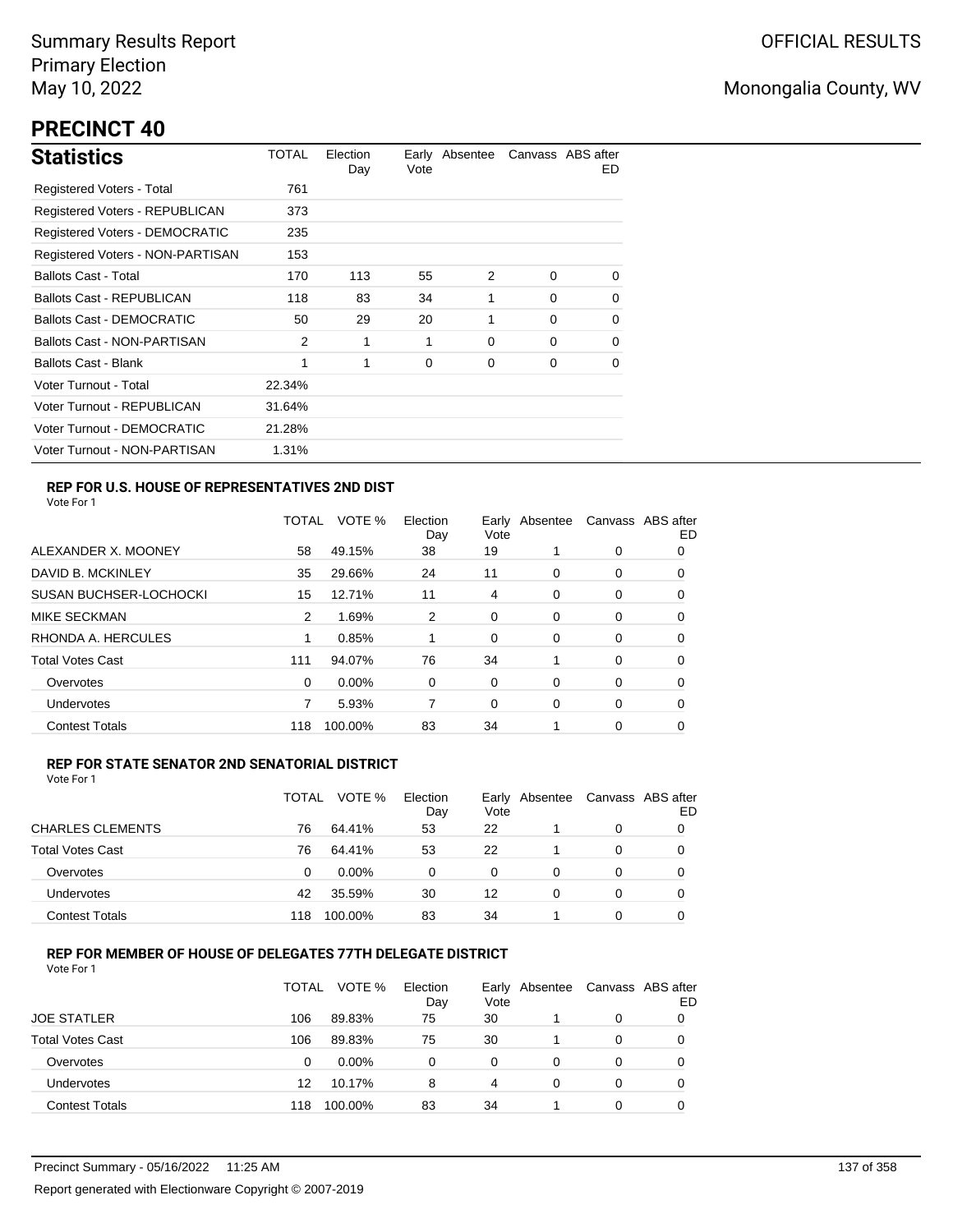## **PRECINCT 40**

### **REP FOR STATE EXECUTIVE COMMITTEE FEMALE 2ND SENATORIAL DISTRICT**

| Vote For 2              |       |         |                 |      |                |                   |    |
|-------------------------|-------|---------|-----------------|------|----------------|-------------------|----|
|                         | TOTAL | VOTE %  | Election<br>Day | Vote | Early Absentee | Canvass ABS after | ED |
| RHONDA S. DEAN          | 70    | 29.66%  | 49              | 20   |                | 0                 | 0  |
| <b>BRENDA NAPIER</b>    | 41    | 17.37%  | 29              | 11   |                | 0                 | 0  |
| REBECCA (BECKY) WELLS   | 18    | 7.63%   | 11              | 7    | $\Omega$       | 0                 | 0  |
| Write-In Totals         | 0     | 0.00%   | 0               | 0    | 0              | 0                 | 0  |
| <b>Total Votes Cast</b> | 129   | 54.66%  | 89              | 38   | 2              | 0                 | 0  |
| Overvotes               | 0     | 0.00%   | 0               | 0    | 0              | 0                 | 0  |
| Undervotes              | 107   | 45.34%  | 77              | 30   | $\Omega$       | 0                 | 0  |
| <b>Contest Totals</b>   | 236   | 100.00% | 166             | 68   | 2              | 0                 | 0  |
|                         |       |         |                 |      |                |                   |    |

#### **REP FOR STATE EXECUTIVE COMMITTEE MALE 2ND SENATORIAL DISTRICT** Vote For 2

|                         | TOTAL | VOTE %  | Election<br>Day | Vote | Early Absentee |   | Canvass ABS after<br>ED |
|-------------------------|-------|---------|-----------------|------|----------------|---|-------------------------|
| ELIJAH DEAN             | 68    | 28.81%  | 47              | 20   |                | 0 | 0                       |
| STEVEN T. NAPIER        | 47    | 19.92%  | 34              | 13   | 0              | 0 | 0                       |
| <b>BRIAN S. LONG</b>    | 15    | 6.36%   | 10              | 5    | 0              | 0 | 0                       |
| <b>Write-In Totals</b>  | 0     | 0.00%   | 0               | 0    | 0              | 0 | 0                       |
| <b>Total Votes Cast</b> | 130   | 55.08%  | 91              | 38   |                | 0 | 0                       |
| Overvotes               | 0     | 0.00%   | 0               | 0    | 0              | 0 | 0                       |
| <b>Undervotes</b>       | 106   | 44.92%  | 75              | 30   |                | 0 | 0                       |
| <b>Contest Totals</b>   | 236   | 100.00% | 166             | 68   | 2              | 0 | 0                       |

### **REP FOR CIRCUIT CLERK**

|                         | TOTAL | VOTE %   | Election<br>Day | Vote | Early Absentee | Canvass ABS after | ED |
|-------------------------|-------|----------|-----------------|------|----------------|-------------------|----|
| NO CANDIDATE(S) FILED   | 0     | $0.00\%$ | 0               | 0    |                | 0                 |    |
| <b>Total Votes Cast</b> | 0     | $0.00\%$ | 0               | 0    |                | 0                 |    |
| Overvotes               | 0     | $0.00\%$ | 0               |      |                | 0                 |    |
| <b>Undervotes</b>       | 118   | 100.00%  | 83              | 34   |                | 0                 |    |
| <b>Contest Totals</b>   | 118   | 100.00%  | 83              | 34   |                | 0                 |    |

### **REP FOR COUNTY COMMISSIONER**

| Vote For 1 |  |
|------------|--|
|------------|--|

|                         | TOTAL | VOTE %   | Election<br>Day | Vote | Early Absentee | Canvass ABS after | ED |
|-------------------------|-------|----------|-----------------|------|----------------|-------------------|----|
| <b>SEAN P. SIKORA</b>   | 49    | 41.53%   | 37              | 11   |                | 0                 |    |
| CHARLES D. HARTZOG      | 40    | 33.90%   | 28              | 12   | 0              | $\Omega$          |    |
| <b>Total Votes Cast</b> | 89    | 75.42%   | 65              | 23   |                | 0                 |    |
| Overvotes               | 0     | $0.00\%$ | 0               | 0    | 0              | 0                 |    |
| Undervotes              | 29    | 24.58%   | 18              | 11   | 0              | 0                 |    |
| <b>Contest Totals</b>   | 118   | 100.00%  | 83              | 34   |                | 0                 |    |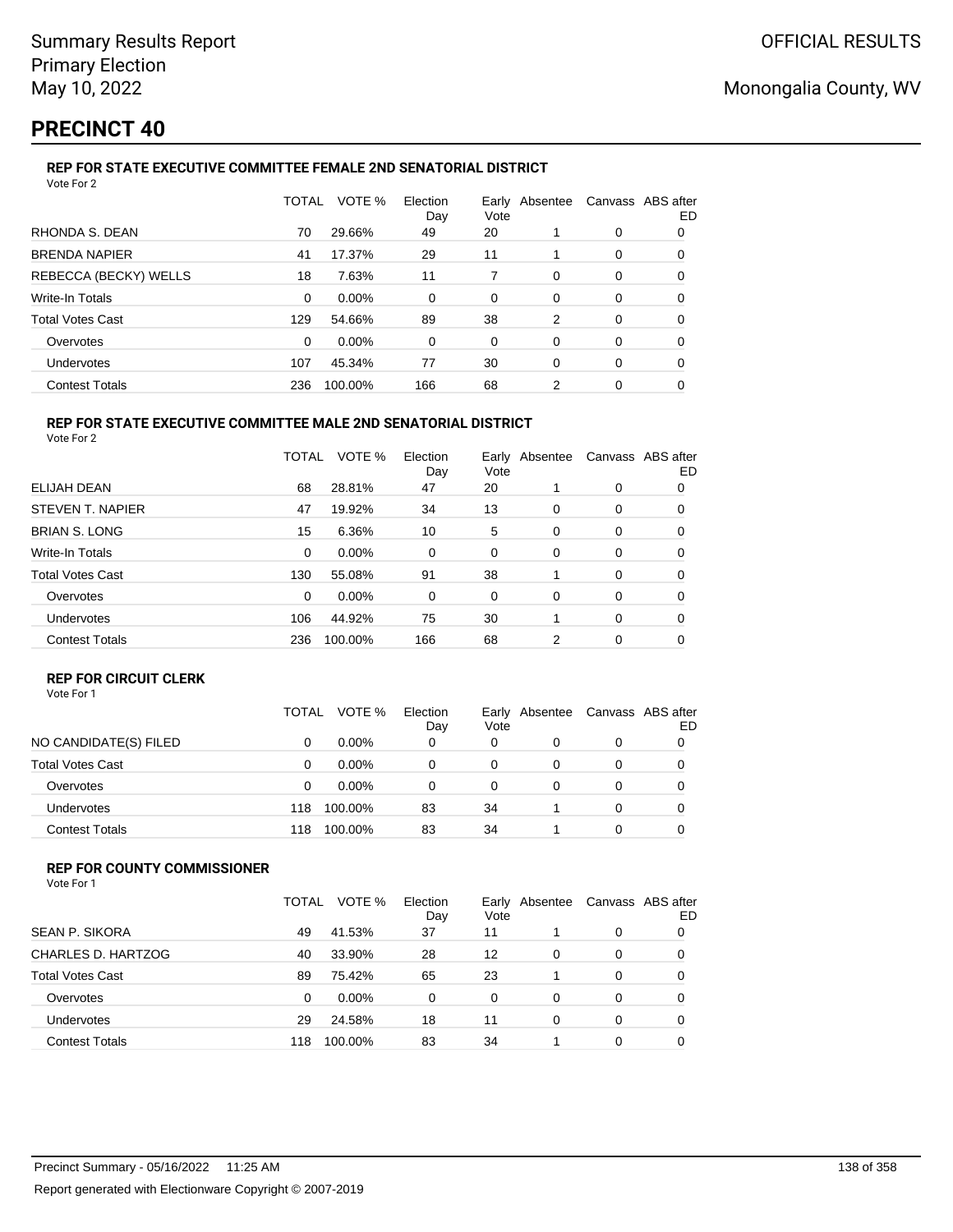|                       | TOTAL | VOTE %   | Election<br>Day | Vote | Early Absentee | Canvass ABS after | ED |
|-----------------------|-------|----------|-----------------|------|----------------|-------------------|----|
| NO CANDIDATE(S) FILED |       | $0.00\%$ | 0               | 0    |                | 0                 |    |
| Total Votes Cast      |       | $0.00\%$ |                 | 0    |                |                   |    |
| Overvotes             | Ω     | $0.00\%$ |                 | 0    |                | 0                 |    |
| <b>Undervotes</b>     | 118   | 100.00%  | 83              | 34   |                | 0                 |    |
| Contest Totals        | 118   | 100.00%  | 83              | 34   |                |                   |    |

#### **REP FOR CONGRESSIONAL DISTRICT EXECUTIVE COMMITTEE DIST 2 FEMALE** Vote For 1

|                         | TOTAL | VOTE %   | Election<br>Day | Vote | Early Absentee |   | Canvass ABS after<br>ED |
|-------------------------|-------|----------|-----------------|------|----------------|---|-------------------------|
| VIRGINIA "GINA" BROWN   | 76    | 64.41%   | 53              | 22   |                | 0 | 0                       |
| <b>Write-In Totals</b>  | 0     | $0.00\%$ | 0               | 0    | 0              | 0 | O                       |
| <b>Total Votes Cast</b> | 76    | 64.41%   | 53              | 22   |                | 0 | O                       |
| Overvotes               | 0     | $0.00\%$ | 0               | 0    | 0              | 0 |                         |
| <b>Undervotes</b>       | 42    | 35.59%   | 30              | 12   | 0              | 0 |                         |
| <b>Contest Totals</b>   | 118   | 100.00%  | 83              | 34   |                | 0 |                         |

### **REP FOR CONGRESSIONAL DISTRICT EXECUTIVE COMMITTEE DIST 2 MALE**

| VOTE %<br>Election<br>TOTAL<br>Canvass ABS after<br>Early Absentee<br>Vote<br>Day<br><b>ETHAN MOORE</b><br>96<br>81.36%<br>67<br>29<br>$\Omega$<br>$\Omega$<br>0<br><b>SAM BROWN</b><br>5.08%<br>3<br>2<br>6<br>$\Omega$<br>0<br>Write-In Totals<br>0.00%<br>$\Omega$<br>0<br>$\Omega$<br>0<br>0<br>0<br><b>Total Votes Cast</b><br>102<br>86.44%<br>70<br>31<br>$\Omega$<br>0<br>0.00%<br>Overvotes<br>$\Omega$<br>$\Omega$<br>$\Omega$<br>$\Omega$<br>$\Omega$<br>0<br>13.56%<br>13<br>Undervotes<br>16<br>3<br>$\Omega$<br>$\Omega$<br>0<br><b>Contest Totals</b><br>83<br>100.00%<br>34<br>$\Omega$<br>118<br>0 | Vote For 1 |  |  |  |    |
|---------------------------------------------------------------------------------------------------------------------------------------------------------------------------------------------------------------------------------------------------------------------------------------------------------------------------------------------------------------------------------------------------------------------------------------------------------------------------------------------------------------------------------------------------------------------------------------------------------------------|------------|--|--|--|----|
|                                                                                                                                                                                                                                                                                                                                                                                                                                                                                                                                                                                                                     |            |  |  |  | ED |
|                                                                                                                                                                                                                                                                                                                                                                                                                                                                                                                                                                                                                     |            |  |  |  |    |
|                                                                                                                                                                                                                                                                                                                                                                                                                                                                                                                                                                                                                     |            |  |  |  |    |
|                                                                                                                                                                                                                                                                                                                                                                                                                                                                                                                                                                                                                     |            |  |  |  |    |
|                                                                                                                                                                                                                                                                                                                                                                                                                                                                                                                                                                                                                     |            |  |  |  |    |
|                                                                                                                                                                                                                                                                                                                                                                                                                                                                                                                                                                                                                     |            |  |  |  |    |
|                                                                                                                                                                                                                                                                                                                                                                                                                                                                                                                                                                                                                     |            |  |  |  |    |
|                                                                                                                                                                                                                                                                                                                                                                                                                                                                                                                                                                                                                     |            |  |  |  |    |

#### **REP FOR SENATORIAL EXECUTIVE COMMITTEE FEMALE 2ND SENATORIAL DISTRICT** Vote For 1

|                         | TOTAL | VOTE %   | Election<br>Day | Vote | Early Absentee |   | Canvass ABS after<br>ED |
|-------------------------|-------|----------|-----------------|------|----------------|---|-------------------------|
| VIRGINIA "GINA" BROWN   | 76    | 64.41%   | 53              | 22   |                | 0 |                         |
| <b>Write-In Totals</b>  | 0     | $0.00\%$ | 0               | 0    | $\Omega$       | 0 |                         |
| <b>Total Votes Cast</b> | 76    | 64.41%   | 53              | 22   |                | 0 | 0                       |
| Overvotes               | 0     | $0.00\%$ | 0               | 0    | $\Omega$       | 0 | 0                       |
| <b>Undervotes</b>       | 42    | 35.59%   | 30              | 12   | 0              | 0 | 0                       |
| <b>Contest Totals</b>   | 118   | 100.00%  | 83              | 34   |                | 0 |                         |

## Monongalia County, WV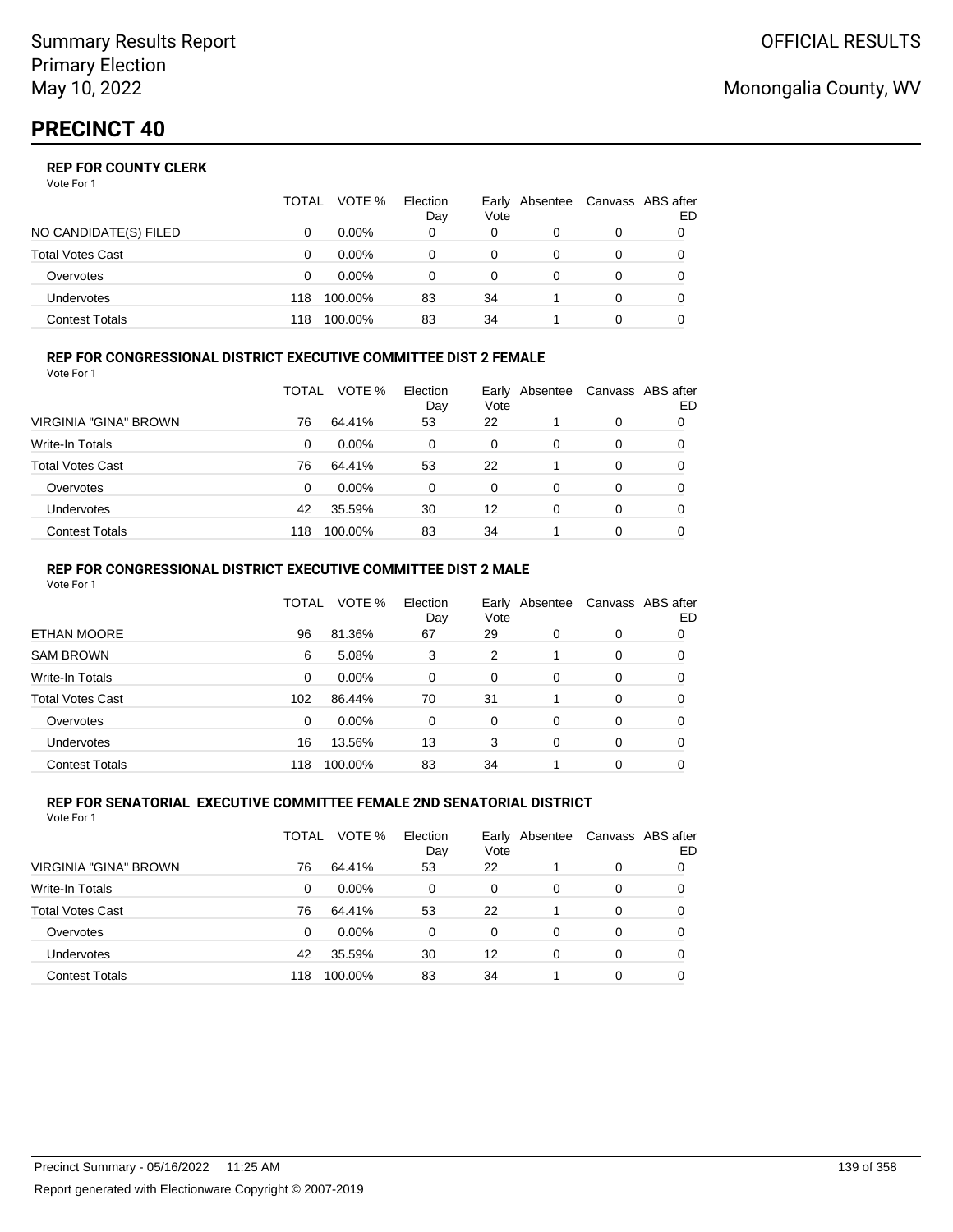## **PRECINCT 40**

#### **REP FOR SENATORIAL EXECUTIVE COMMITTEE MALE 2ND SENATORIAL DISTRICT** Vote For 1

|                         | TOTAL | VOTE %   | Election<br>Day | Early Absentee<br>Vote |   | Canvass ABS after | ED |
|-------------------------|-------|----------|-----------------|------------------------|---|-------------------|----|
| ETHAN MOORE             | 90    | 76.27%   | 65              | 25                     | 0 | 0                 | 0  |
| <b>SAM BROWN</b>        | 8     | 6.78%    | 4               | 3                      |   | 0                 | 0  |
| Write-In Totals         | 0     | $0.00\%$ | $\Omega$        | 0                      | 0 | 0                 | 0  |
| <b>Total Votes Cast</b> | 98    | 83.05%   | 69              | 28                     |   | 0                 | 0  |
| Overvotes               | 0     | $0.00\%$ | 0               | 0                      | 0 | 0                 | 0  |
| <b>Undervotes</b>       | 20    | 16.95%   | 14              | 6                      | 0 | 0                 | 0  |
| <b>Contest Totals</b>   | 118   | 100.00%  | 83              | 34                     |   | 0                 |    |

### **REP FOR DELEGATE DISTRICT EXECUTIVE COMMITTEE FEMALE 77TH DELEGATE DISTRICT**

|--|

|                         | TOTAL | VOTE %   | Election<br>Day | Early<br>Vote | Absentee |          | Canvass ABS after<br>ED |
|-------------------------|-------|----------|-----------------|---------------|----------|----------|-------------------------|
| NO CANDIDATE(S) FILED   | 0     | $0.00\%$ | 0               | 0             |          | $\Omega$ |                         |
| Write-In Totals         | 0     | $0.00\%$ | 0               | 0             | 0        | 0        | 0                       |
| <b>Total Votes Cast</b> | 0     | $0.00\%$ | 0               | 0             | 0        | 0        |                         |
| Overvotes               | 0     | $0.00\%$ | 0               | 0             | $\Omega$ | $\Omega$ | 0                       |
| <b>Undervotes</b>       | 118   | 100.00%  | 83              | 34            |          | $\Omega$ | 0                       |
| <b>Contest Totals</b>   | 118   | 100.00%  | 83              | 34            |          | $\Omega$ | 0                       |

#### **REP FOR DELEGATE DISTRICT EXECUTIVE COMMITTEE MALE 77TH DELEGATE DISTRICT**

Vote For 1

|                       | TOTAL | VOTE %   | Election<br>Day | Vote | Early Absentee | Canvass ABS after | ED |
|-----------------------|-------|----------|-----------------|------|----------------|-------------------|----|
| ETHAN MOORE           | 96    | 81.36%   | 69              | 27   | 0              | 0                 |    |
| Write-In Totals       | 0     | $0.00\%$ | 0               | 0    | 0              | 0                 | O  |
| Total Votes Cast      | 96    | 81.36%   | 69              | 27   | 0              | 0                 |    |
| Overvotes             | 0     | $0.00\%$ | 0               | 0    | 0              | 0                 |    |
| <b>Undervotes</b>     | 22    | 18.64%   | 14              |      |                | 0                 |    |
| <b>Contest Totals</b> | 118   | 100.00%  | 83              | 34   |                | 0                 |    |

#### **REP FOR COUNTY EXECUTIVE COMMITTEE DISTRICT - FEMALE COMMITTEE DISTRICT 12** Vote For 1

|                         | TOTAL | VOTE %   | Election<br>Day | Vote | Early Absentee | Canvass ABS after | ED |
|-------------------------|-------|----------|-----------------|------|----------------|-------------------|----|
| NO CANDIDATE(S) FILED   | 0     | $0.00\%$ | 0               | 0    | 0              | 0                 | O  |
| Write-In Totals         | 0     | $0.00\%$ | 0               | 0    | 0              | 0                 | 0  |
| <b>Total Votes Cast</b> | 0     | $0.00\%$ | 0               | 0    | 0              | 0                 | 0  |
| Overvotes               | 0     | $0.00\%$ | 0               | 0    | 0              | 0                 |    |
| Undervotes              | 118   | 100.00%  | 83              | 34   |                | 0                 |    |
| <b>Contest Totals</b>   | 118   | 100.00%  | 83              | 34   |                | 0                 |    |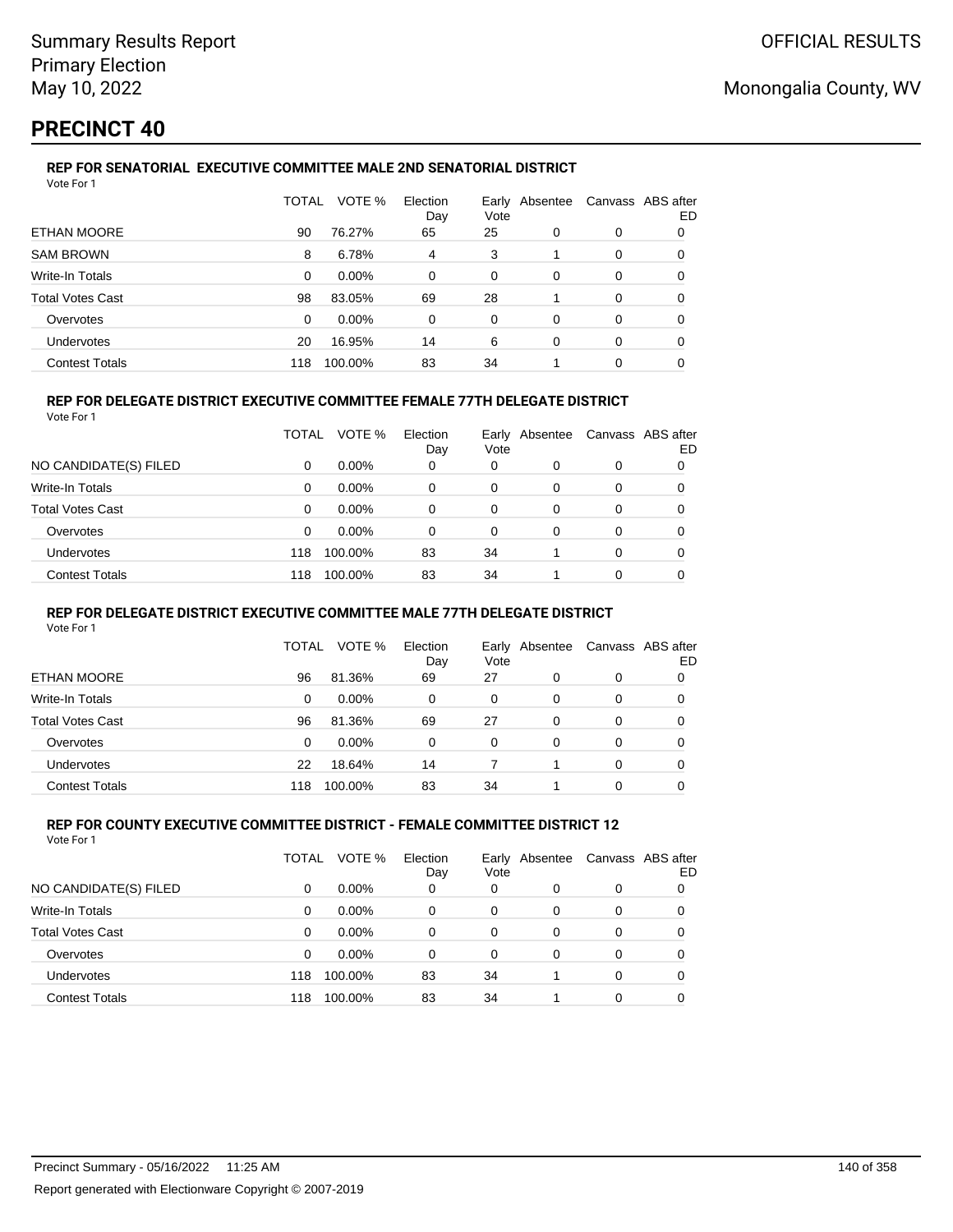# **PRECINCT 40**

#### **REP FOR COUNTY EXECUTIVE COMMITTEE DISTRICT - MALE COMMITTEE DISTRICT 12** Vote For 1

|                         | TOTAL | VOTE %   | Election<br>Day | Vote | Early Absentee | Canvass ABS after | ED |
|-------------------------|-------|----------|-----------------|------|----------------|-------------------|----|
| <b>ETHAN MOORE</b>      | 91    | 77.12%   | 68              | 23   | 0              | 0                 | O  |
| Write-In Totals         | 0     | $0.00\%$ | 0               | 0    | 0              | 0                 | 0  |
| <b>Total Votes Cast</b> | 91    | 77.12%   | 68              | 23   | 0              | 0                 | 0  |
| Overvotes               | 0     | $0.00\%$ | 0               | 0    | 0              | 0                 | 0  |
| <b>Undervotes</b>       | 27    | 22.88%   | 15              | 11   |                | 0                 | 0  |
| <b>Contest Totals</b>   | 118   | 100.00%  | 83              | 34   |                | 0                 |    |

#### **DEM FOR U.S. HOUSE OF REPRESENTATIVES 2ND DIST**

Vote For 1

|                          | TOTAL | VOTE %   | Election<br>Day | Vote | Early Absentee | Canvass ABS after | ED |
|--------------------------|-------|----------|-----------------|------|----------------|-------------------|----|
| <b>BARRY LEE WENDELL</b> | 46    | 92.00%   | 25              | 20   |                | 0                 |    |
| ANGELA J. DWYER          | 0     | $0.00\%$ | 0               | 0    | 0              | 0                 |    |
| Total Votes Cast         | 46    | 92.00%   | 25              | 20   |                | 0                 |    |
| Overvotes                | 0     | 0.00%    | 0               | 0    | 0              | 0                 |    |
| <b>Undervotes</b>        | 4     | 8.00%    | 4               | 0    | 0              | 0                 |    |
| <b>Contest Totals</b>    | 50    | 100.00%  | 29              | 20   |                | 0                 |    |

### **DEM FOR STATE SENATOR 2ND SENATORIAL DISTRICT**

Vote For 1

|                         | <b>TOTAL</b> | VOTE %   | Election<br>Day | Vote | Early Absentee |   | Canvass ABS after<br>ED |
|-------------------------|--------------|----------|-----------------|------|----------------|---|-------------------------|
| <b>ERIC M. HAYHURST</b> | 36           | 72.00%   | 21              | 14   |                | 0 |                         |
| Total Votes Cast        | 36           | 72.00%   | 21              | 14   |                | 0 |                         |
| Overvotes               | 0            | $0.00\%$ | 0               | 0    |                |   |                         |
| Undervotes              | 14           | 28.00%   | 8               | 6    |                | 0 |                         |
| <b>Contest Totals</b>   | 50           | 100.00%  | 29              | 20   |                |   |                         |

### **DEM FOR MEMBER OF HOUSE OF DELEGATES 77TH DELEGATE DISTRICT**

| Vote For 1              |       |          |                 |      |                |                |  |
|-------------------------|-------|----------|-----------------|------|----------------|----------------|--|
|                         | TOTAL | VOTE %   | Election<br>Day | Vote | Early Absentee | Canvass ABS af |  |
| <b>BEN SWANSON</b>      | 40    | 80.00%   | 24              | 15   |                | 0              |  |
| <b>Total Votes Cast</b> | 40    | 80.00%   | 24              | 15   |                | 0              |  |
| Overvotes               | 0     | $0.00\%$ | 0               | 0    | 0              | 0              |  |
| <b>Undervotes</b>       | 10    | 20.00%   | 5               | 5    | 0              | 0              |  |
| <b>Contest Totals</b>   | 50    | 100.00%  | 29              | 20   |                | 0              |  |

after ED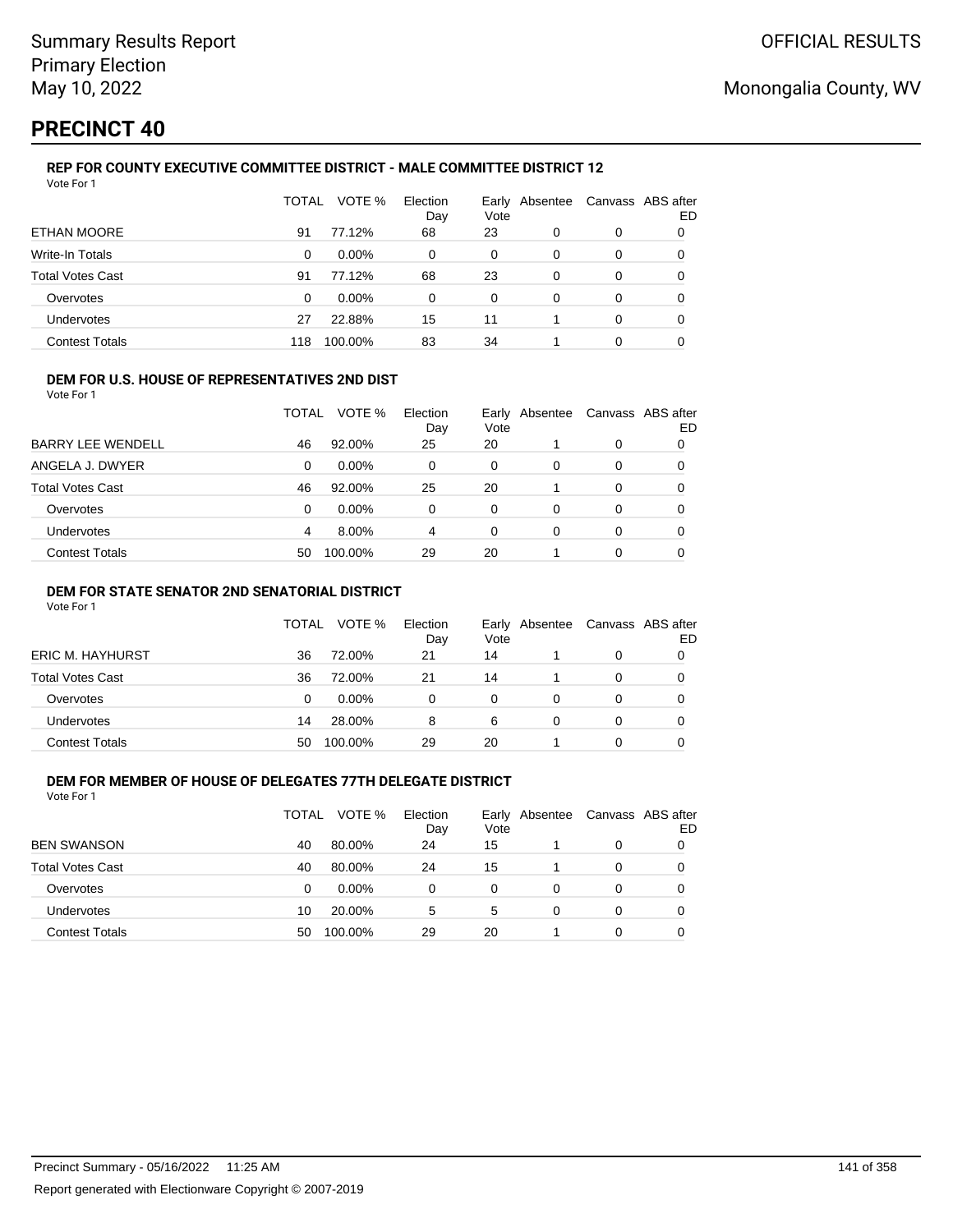## **PRECINCT 40**

### **DEM FOR STATE EXECUTIVE COMMITTEE FEMALE 2ND SENATORIAL DISTRICT**

| Vote For 2              |       |          |                 |      |                                  |   |    |
|-------------------------|-------|----------|-----------------|------|----------------------------------|---|----|
|                         | TOTAL | VOTE %   | Election<br>Day | Vote | Early Absentee Canvass ABS after |   | ED |
| <b>RYLEE HAUGHT</b>     | 35    | 35.00%   | 18              | 16   | 1                                | 0 | 0  |
| JENNIFER C. BEACH       | 33    | 33.00%   | 17              | 15   |                                  | 0 | 0  |
| KIMBERLY A. FRUM        | 7     | 7.00%    | 5               | 2    | 0                                | 0 | 0  |
| BARBARA A. SCOTT        | 3     | 3.00%    | 1               | 2    | 0                                | 0 | 0  |
| <b>CINDY WELCH</b>      | 2     | 2.00%    |                 | 1    | $\Omega$                         | 0 | 0  |
| Write-In Totals         | 0     | 0.00%    | 0               | 0    | 0                                | 0 | 0  |
| <b>Total Votes Cast</b> | 80    | 80.00%   | 42              | 36   | 2                                | 0 | 0  |
| Overvotes               | 0     | $0.00\%$ | 0               | 0    | 0                                | 0 | 0  |
| Undervotes              | 20    | 20.00%   | 16              | 4    | 0                                | 0 | 0  |
| <b>Contest Totals</b>   | 100   | 100.00%  | 58              | 40   | 2                                | 0 | 0  |

#### **DEM FOR STATE EXECUTIVE COMMITTEE MALE 2ND SENATORIAL DISTRICT** Vote For 2

|                              | TOTAL | VOTE %   | Election<br>Day | Early Absentee<br>Vote |          |   | Canvass ABS after<br>ED |
|------------------------------|-------|----------|-----------------|------------------------|----------|---|-------------------------|
| <b>CHARLES (JR) KRAFFT</b>   | 33    | 33.00%   | 19              | 13                     |          | 0 | 0                       |
| <b>SETH "THUNDER" STURM</b>  | 16    | 16.00%   | 11              | 4                      |          | 0 | 0                       |
| RONALD E. MCCOY JR.          | 8     | 8.00%    | 5               | 3                      | 0        | 0 | 0                       |
| ARTHUR W. "SONNY" OAKLAND JR | 3     | 3.00%    |                 | 2                      | 0        | 0 | 0                       |
| <b>Write-In Totals</b>       | 0     | $0.00\%$ | 0               | 0                      | 0        | 0 | O                       |
| <b>Total Votes Cast</b>      | 60    | 60.00%   | 36              | 22                     | 2        | 0 | 0                       |
| Overvotes                    | 0     | $0.00\%$ | 0               | 0                      | 0        | 0 | 0                       |
| Undervotes                   | 40    | 40.00%   | 22              | 18                     | $\Omega$ | 0 | 0                       |
| <b>Contest Totals</b>        | 100   | 100.00%  | 58              | 40                     | 2        | 0 | 0                       |
|                              |       |          |                 |                        |          |   |                         |

#### **DEM FOR CIRCUIT CLERK** Vote For 1

|                         | TOTAL | VOTE %  | Election  |            | Early Absentee | Canvass ABS after |    |
|-------------------------|-------|---------|-----------|------------|----------------|-------------------|----|
| DONNA HIDOCK            | 37    | 74.00%  | Day<br>22 | Vote<br>14 |                | 0                 | ED |
|                         |       |         |           |            |                |                   |    |
| <b>Total Votes Cast</b> | 37    | 74.00%  | 22        | 14         |                | 0                 |    |
| Overvotes               | 0     | 0.00%   | 0         | 0          | 0              | $\Omega$          |    |
| Undervotes              | 13    | 26.00%  |           | 6          | 0              | 0                 |    |
| <b>Contest Totals</b>   | 50    | 100.00% | 29        | 20         |                |                   |    |

### **DEM FOR COUNTY COMMISSIONER**

| Vote For |  |
|----------|--|
|----------|--|

|                         | TOTAL | VOTE %   | Election<br>Day | Early<br>Vote | Absentee | Canvass ABS after | ED |
|-------------------------|-------|----------|-----------------|---------------|----------|-------------------|----|
| <b>BOB BEACH</b>        | 47    | 94.00%   | 28              | 18            |          | 0                 |    |
| <b>Total Votes Cast</b> | 47    | 94.00%   | 28              | 18            |          | 0                 |    |
| Overvotes               | 0     | $0.00\%$ | 0               | 0             |          | 0                 |    |
| <b>Undervotes</b>       | 3     | 6.00%    |                 |               | 0        | 0                 |    |
| <b>Contest Totals</b>   | 50    | 100.00%  | 29              | 20            |          | 0                 |    |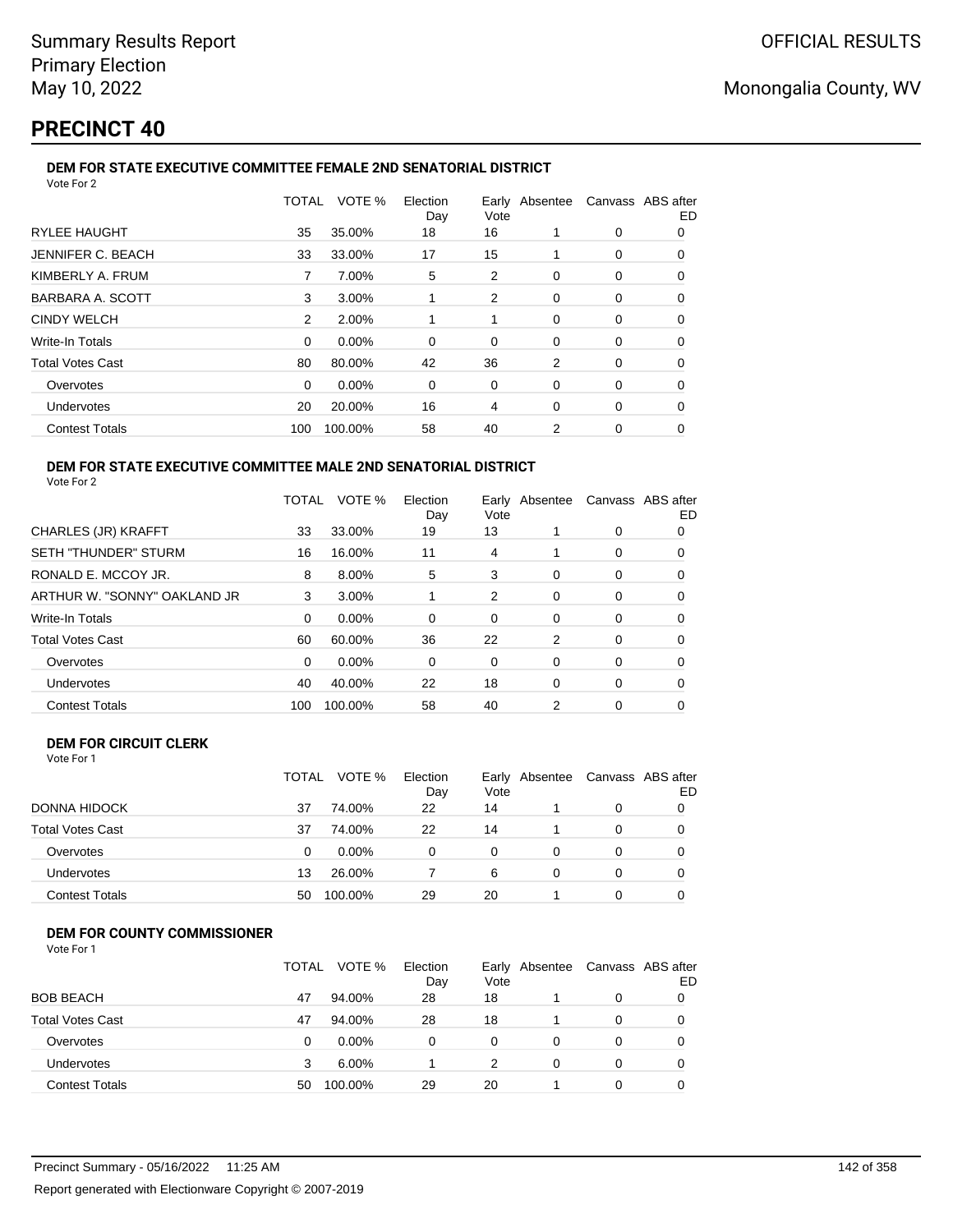Vote For 1

|                       | TOTAL | VOTE %   | Election<br>Day | Vote | Early Absentee | Canvass ABS after | ED |
|-----------------------|-------|----------|-----------------|------|----------------|-------------------|----|
| CARYE L. BLANEY       | 35    | 70.00%   | 23              | 11   |                | 0                 |    |
| Total Votes Cast      | 35    | 70.00%   | 23              | 11   |                | 0                 |    |
| Overvotes             | 0     | $0.00\%$ |                 | 0    |                | 0                 |    |
| Undervotes            | 15    | 30.00%   | 6               | 9    |                | 0                 |    |
| <b>Contest Totals</b> | 50    | 100.00%  | 29              | 20   |                |                   |    |

#### **DEM FOR CONGRESSIONAL DISTRICT EXECUTIVE COMMITTEE DIST 2 FEMALE** Vote For 1

|                         | TOTAL | VOTE %   | Election<br>Day | Vote | Early Absentee | Canvass ABS after | ED |
|-------------------------|-------|----------|-----------------|------|----------------|-------------------|----|
| RYLEE HAUGHT            | 38    | 76.00%   | 23              | 14   |                | 0                 | O  |
| <b>Write-In Totals</b>  | 0     | $0.00\%$ | 0               | 0    | 0              | 0                 | O  |
| <b>Total Votes Cast</b> | 38    | 76.00%   | 23              | 14   |                | 0                 | O  |
| Overvotes               | 0     | $0.00\%$ | 0               | 0    | 0              | 0                 | 0  |
| Undervotes              | 12    | 24.00%   | 6               | 6    | 0              | 0                 | 0  |
| <b>Contest Totals</b>   | 50    | 100.00%  | 29              | 20   |                | 0                 |    |

#### **DEM FOR CONGRESSIONAL DISTRICT EXECUTIVE COMMITTEE DIST 2 MALE** Vote For 1

|                         | TOTAL    | VOTE %   | Election<br>Day | Early<br>Vote | Absentee |          | Canvass ABS after<br>ED |
|-------------------------|----------|----------|-----------------|---------------|----------|----------|-------------------------|
| SHANE ASSADZANDI        | 20       | 40.00%   | 11              | 9             | 0        | 0        | 0                       |
| CHARLES (JR) KRAFFT     | 19       | 38.00%   | 11              |               |          | 0        | 0                       |
| Write-In Totals         | $\Omega$ | $0.00\%$ | $\Omega$        | $\Omega$      | 0        | 0        | 0                       |
| <b>Total Votes Cast</b> | 39       | 78.00%   | 22              | 16            |          | 0        | 0                       |
| Overvotes               | $\Omega$ | $0.00\%$ | $\Omega$        | $\Omega$      | 0        | $\Omega$ | 0                       |
| Undervotes              | 11       | 22.00%   |                 | 4             | 0        | 0        | 0                       |
| <b>Contest Totals</b>   | 50       | 100.00%  | 29              | 20            |          | 0        | 0                       |

#### **DEM FOR SENATORIAL EXECUTIVE COMMITTEE FEMALE 2ND SENATORIAL DISTRICT** Vote For 1

|                         | TOTAL | VOTE %   | Election<br>Day | Vote | Early Absentee |   | Canvass ABS after<br>ED |
|-------------------------|-------|----------|-----------------|------|----------------|---|-------------------------|
| <b>RYLEE HAUGHT</b>     | 35    | 70.00%   | 22              | 12   |                | 0 | 0                       |
| Write-In Totals         | 0     | $0.00\%$ | 0               | 0    | 0              | 0 | 0                       |
| <b>Total Votes Cast</b> | 35    | 70.00%   | 22              | 12   |                | 0 | 0                       |
| Overvotes               | 0     | $0.00\%$ | $\Omega$        | 0    | 0              | 0 | 0                       |
| Undervotes              | 15    | 30.00%   |                 | 8    | $\Omega$       | 0 | 0                       |
| <b>Contest Totals</b>   | 50    | 100.00%  | 29              | 20   |                | 0 |                         |

## Monongalia County, WV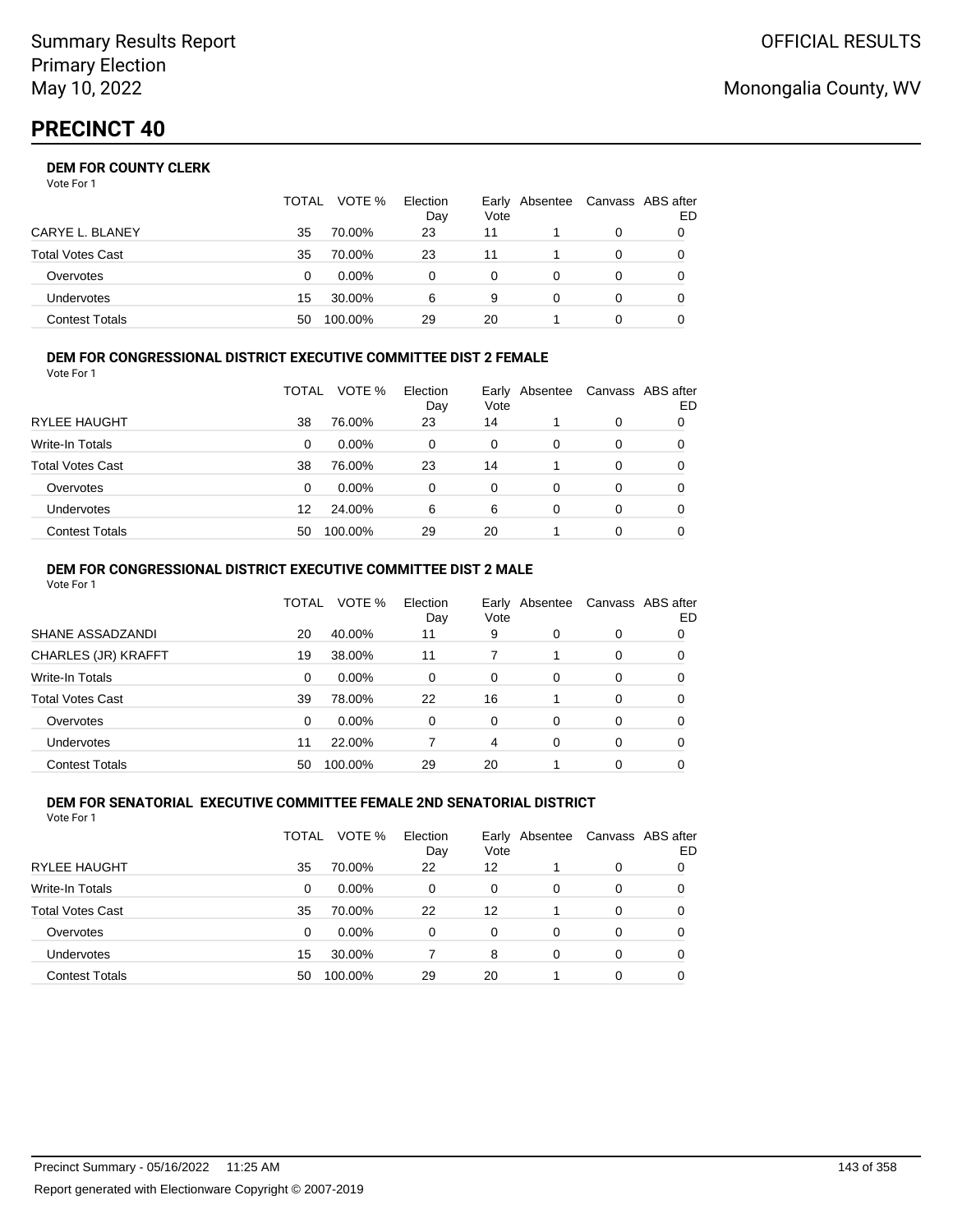## **PRECINCT 40**

Vote For 1

### **DEM FOR SENATORIAL EXECUTIVE COMMITTEE MALE 2ND SENATORIAL DISTRICT**

|                         | TOTAL | VOTE %   | Election<br>Day | Vote | Early Absentee |   | Canvass ABS after<br>ED |
|-------------------------|-------|----------|-----------------|------|----------------|---|-------------------------|
| CHARLES (JR) KRAFFT     | 32    | 64.00%   | 21              | 10   |                | 0 |                         |
| Write-In Totals         | 0     | $0.00\%$ | 0               | 0    | 0              | 0 |                         |
| <b>Total Votes Cast</b> | 32    | 64.00%   | 21              | 10   |                | 0 |                         |
| Overvotes               | 0     | $0.00\%$ | 0               | 0    | 0              | 0 |                         |
| Undervotes              | 18    | 36.00%   | 8               | 10   | 0              | 0 | 0                       |
| <b>Contest Totals</b>   | 50    | 100.00%  | 29              | 20   |                | 0 |                         |

### **DEM FOR DELEGATE DISTRICT EXECUTIVE COMMITTEE FEMALE 77TH DELEGATE DISTRICT**

Vote For 1

|                       | TOTAL | VOTE %   | Election<br>Day | Vote | Early Absentee | Canvass ABS after | ED |
|-----------------------|-------|----------|-----------------|------|----------------|-------------------|----|
| NO CANDIDATE(S) FILED | 0     | $0.00\%$ | 0               | 0    | O              | 0                 |    |
| Write-In Totals       | 0     | $0.00\%$ | 0               | 0    | 0              | 0                 |    |
| Total Votes Cast      | 0     | $0.00\%$ | 0               | 0    | 0              | 0                 |    |
| Overvotes             | 0     | 0.00%    | 0               | 0    | 0              | 0                 |    |
| <b>Undervotes</b>     | 50    | 100.00%  | 29              | 20   |                | 0                 |    |
| <b>Contest Totals</b> | 50    | 100.00%  | 29              | 20   |                | 0                 |    |

#### **DEM FOR DELEGATE DISTRICT EXECUTIVE COMMITTEE MALE 77TH DELEGATE DISTRICT**

Vote For 1

|                       | TOTAL | VOTE %   | Election<br>Day | Early<br>Vote | Absentee |          | Canvass ABS after<br>ED |
|-----------------------|-------|----------|-----------------|---------------|----------|----------|-------------------------|
| CHARLES (JR) KRAFFT   | 29    | 58.00%   | 18              | 10            |          | 0        | 0                       |
| Write-In Totals       | 0     | $0.00\%$ | 0               | 0             | 0        | 0        | 0                       |
| Total Votes Cast      | 29    | 58.00%   | 18              | 10            |          | $\Omega$ | 0                       |
| Overvotes             | 0     | $0.00\%$ | $\Omega$        | 0             | 0        | 0        | 0                       |
| Undervotes            | 21    | 42.00%   | 11              | 10            | 0        | 0        | 0                       |
| <b>Contest Totals</b> | 50    | 100.00%  | 29              | 20            |          | 0        |                         |

#### **DEM FOR COUNTY EXECUTIVE COMMITTEE DISTRICT - FEMALE COMMITTEE DISTRICT 12** Vote For 1

|                         | TOTAL    | VOTE %   | Election<br>Day | Vote     | Early Absentee |          | Canvass ABS after<br>ED |
|-------------------------|----------|----------|-----------------|----------|----------------|----------|-------------------------|
| NO CANDIDATE(S) FILED   | 0        | $0.00\%$ | 0               | 0        | 0              | 0        |                         |
| Write-In Totals         | 0        | $0.00\%$ | 0               | 0        | $\Omega$       | 0        | 0                       |
| <b>Total Votes Cast</b> | $\Omega$ | $0.00\%$ | $\Omega$        | $\Omega$ | 0              | 0        | 0                       |
| Overvotes               | $\Omega$ | $0.00\%$ | 0               | $\Omega$ | 0              | 0        | 0                       |
| Undervotes              | 50       | 100.00%  | 29              | 20       |                | $\Omega$ | 0                       |
| <b>Contest Totals</b>   | 50       | 100.00%  | 29              | 20       |                | 0        |                         |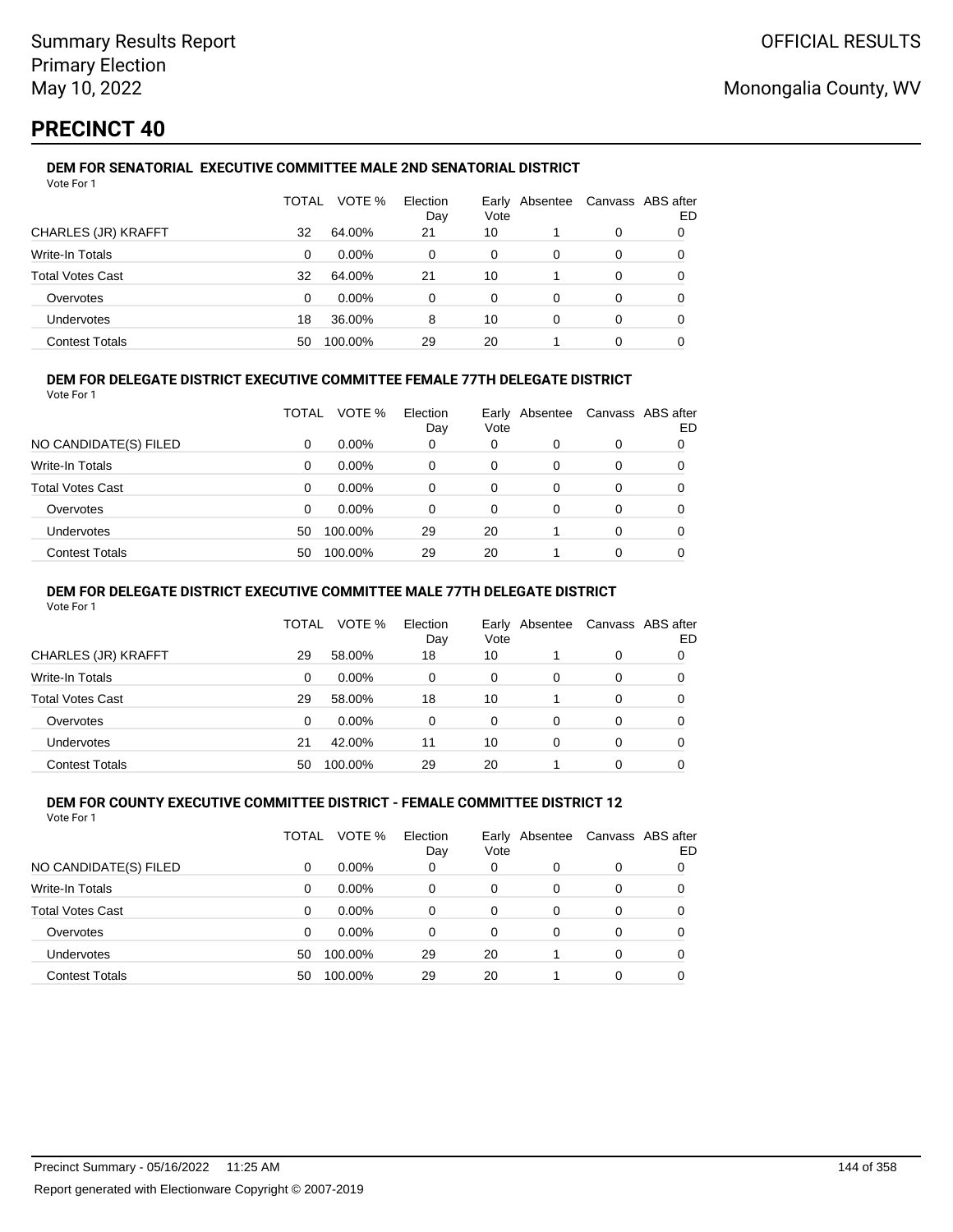# **PRECINCT 40**

#### **DEM FOR COUNTY EXECUTIVE COMMITTEE DISTRICT - MALE COMMITTEE DISTRICT 12** Vote For 1

|                         | TOTAL | VOTE %   | Election<br>Day | Earlv<br>Vote | Absentee | Canvass ABS after | ED |
|-------------------------|-------|----------|-----------------|---------------|----------|-------------------|----|
| CHARLES (JR) KRAFFT     | 31    | 62.00%   | 19              | 11            |          | 0                 | 0  |
| Write-In Totals         | 0     | $0.00\%$ | 0               | 0             | 0        | 0                 | 0  |
| <b>Total Votes Cast</b> | 31    | 62.00%   | 19              | 11            |          | 0                 | 0  |
| Overvotes               | 0     | $0.00\%$ | 0               | 0             | 0        | 0                 | 0  |
| Undervotes              | 19    | 38.00%   | 10              | 9             | 0        | 0                 | 0  |
| <b>Contest Totals</b>   | 50    | 100.00%  | 29              | 20            |          | 0                 |    |

### **NON-PARTISAN BOARD OF EDUCATION**

Vote For 3

|                         | TOTAL | VOTE %   | Election<br>Day | Vote | Early Absentee |   | Canvass ABS after<br>ED |
|-------------------------|-------|----------|-----------------|------|----------------|---|-------------------------|
| <b>CRISTY MOATS</b>     | 121   | 23.73%   | 77              | 43   |                | 0 | 0                       |
| <b>MICHAEL KELLY</b>    | 70    | 13.73%   | 45              | 24   |                | 0 | 0                       |
| <b>DANIEL BERRY</b>     | 51    | 10.00%   | 35              | 16   | 0              | 0 | 0                       |
| <b>BRANDON MYERS</b>    | 49    | 9.61%    | 33              | 15   |                | 0 | 0                       |
| <b>JENNIFER HAGERTY</b> | 37    | 7.25%    | 25              | 11   |                | 0 | 0                       |
| <b>Write-In Totals</b>  | 0     | $0.00\%$ | 0               | 0    | 0              | 0 | 0                       |
| <b>Total Votes Cast</b> | 328   | 64.31%   | 215             | 109  | 4              | 0 | 0                       |
| Overvotes               | 0     | 0.00%    | 0               | 0    | 0              | 0 | $\Omega$                |
| Undervotes              | 182   | 35.69%   | 124             | 56   | 2              | 0 | 0                       |
| <b>Contest Totals</b>   | 510   | 100.00%  | 339             | 165  | 6              | 0 | 0                       |

## **FOR CONSERVATION DISTRICT SUPERVISOR**

|                         | TOTAL | VOTE %   | Election<br>Day | Earlv<br>Vote | Absentee |   | Canvass ABS after<br>ED |
|-------------------------|-------|----------|-----------------|---------------|----------|---|-------------------------|
| <b>ANDREW PRICE</b>     | 138   | 81.18%   | 90              | 46            | 2        | 0 | O                       |
| MARK "MR. MARK" MYERS   | 11    | 6.47%    | 8               | 3             | 0        | 0 | 0                       |
| Write-In Totals         | 0     | $0.00\%$ | 0               | 0             | 0        | 0 | 0                       |
| <b>Total Votes Cast</b> | 149   | 87.65%   | 98              | 49            | 2        | 0 | 0                       |
| Overvotes               | 0     | 0.00%    | 0               | 0             | 0        | 0 | 0                       |
| <b>Undervotes</b>       | 21    | 12.35%   | 15              | 6             | 0        | 0 | O                       |
| <b>Contest Totals</b>   | 170   | 100.00%  | 113             | 55            | 2        | 0 |                         |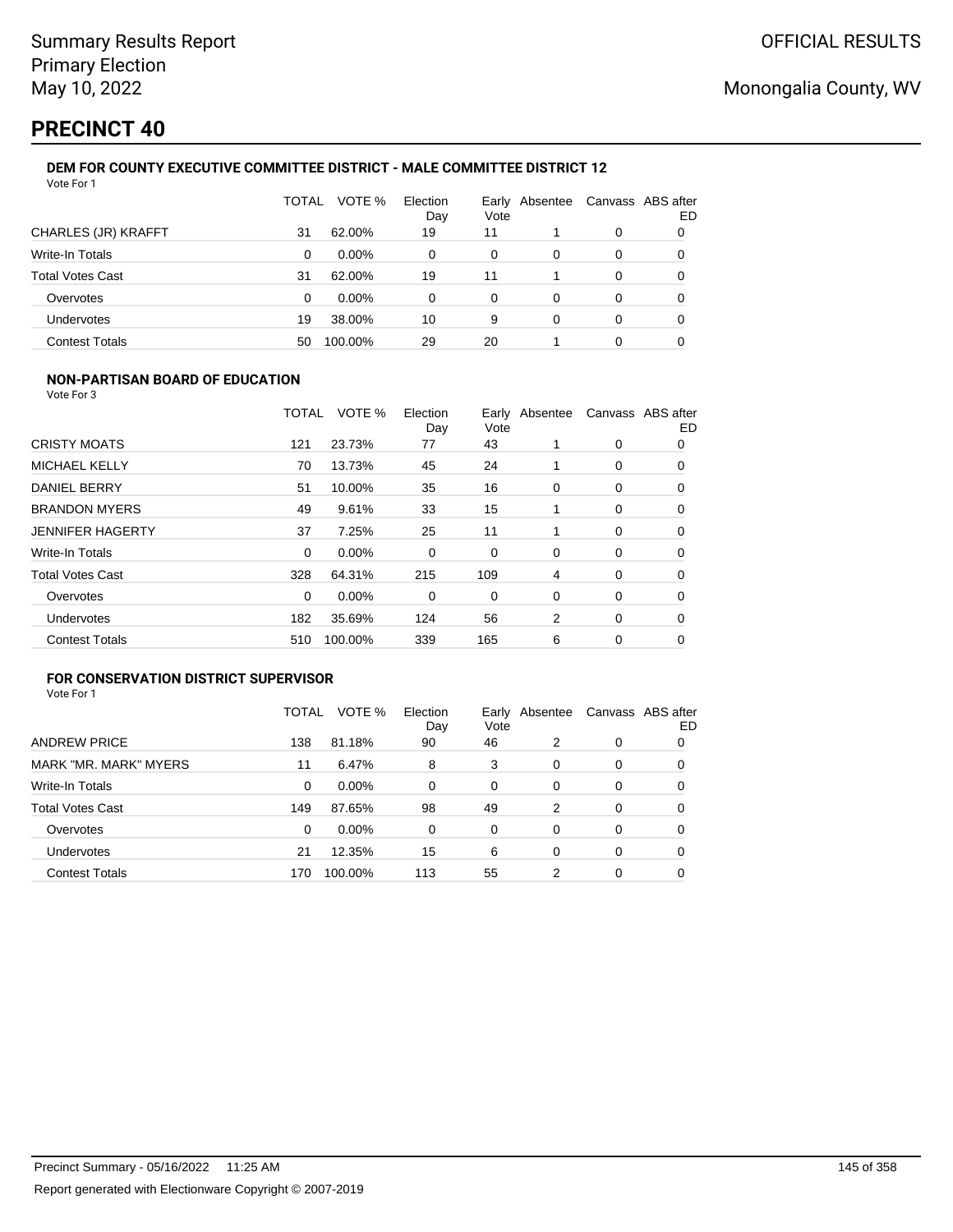# **PRECINCT 44**

| <b>Statistics</b>                | TOTAL  | Election<br>Day | Vote | Early Absentee |          | Canvass ABS after<br>ED. |
|----------------------------------|--------|-----------------|------|----------------|----------|--------------------------|
| Registered Voters - Total        | 1,224  |                 |      |                |          |                          |
| Registered Voters - REPUBLICAN   | 456    |                 |      |                |          |                          |
| Registered Voters - DEMOCRATIC   | 437    |                 |      |                |          |                          |
| Registered Voters - NON-PARTISAN | 331    |                 |      |                |          |                          |
| <b>Ballots Cast - Total</b>      | 166    | 99              | 61   | 5              | 1        | $\Omega$                 |
| Ballots Cast - REPUBLICAN        | 100    | 62              | 36   | 1              | 1        | $\Omega$                 |
| Ballots Cast - DEMOCRATIC        | 65     | 36              | 25   | 4              | $\Omega$ | 0                        |
| Ballots Cast - NON-PARTISAN      | 1      | 1               | 0    | $\Omega$       | $\Omega$ | $\Omega$                 |
| <b>Ballots Cast - Blank</b>      | 0      | 0               | 0    | 0              | 0        | 0                        |
| Voter Turnout - Total            | 13.56% |                 |      |                |          |                          |
| Voter Turnout - REPUBLICAN       | 21.93% |                 |      |                |          |                          |
| Voter Turnout - DEMOCRATIC       | 14.87% |                 |      |                |          |                          |
| Voter Turnout - NON-PARTISAN     | 0.30%  |                 |      |                |          |                          |

### **REP FOR U.S. HOUSE OF REPRESENTATIVES 2ND DIST**

Vote For 1

|                               | <b>TOTAL</b> | VOTE %   | Election<br>Day | Early<br>Vote | Absentee |   | Canvass ABS after<br>ED |
|-------------------------------|--------------|----------|-----------------|---------------|----------|---|-------------------------|
| ALEXANDER X. MOONEY           | 64           | 64.00%   | 40              | 22            |          |   | O                       |
| DAVID B. MCKINLEY             | 28           | 28.00%   | 16              | 12            | 0        | 0 | 0                       |
| <b>SUSAN BUCHSER-LOCHOCKI</b> | 6            | 6.00%    | 5               | 1             | $\Omega$ | 0 | 0                       |
| RHONDA A. HERCULES            | 2            | 2.00%    |                 | 1             | 0        | 0 | 0                       |
| <b>MIKE SECKMAN</b>           | 0            | $0.00\%$ | 0               | 0             | 0        | 0 | 0                       |
| <b>Total Votes Cast</b>       | 100          | 100.00%  | 62              | 36            |          |   | 0                       |
| Overvotes                     | 0            | $0.00\%$ | 0               | 0             | 0        | 0 | 0                       |
| Undervotes                    | 0            | $0.00\%$ | 0               | 0             | $\Omega$ | 0 | 0                       |
| <b>Contest Totals</b>         | 100          | 100.00%  | 62              | 36            |          |   | 0                       |

### **REP FOR STATE SENATOR 2ND SENATORIAL DISTRICT**

Vote For 1

|                         | TOTAL | VOTE %   | Election<br>Day | Vote | Early Absentee | Canvass ABS after | ED |
|-------------------------|-------|----------|-----------------|------|----------------|-------------------|----|
| <b>CHARLES CLEMENTS</b> | 50    | 50.00%   | 32              | 16   |                |                   |    |
| <b>Total Votes Cast</b> | 50    | 50.00%   | 32              | 16   |                |                   |    |
| Overvotes               | 0     | $0.00\%$ | 0               | 0    | $\Omega$       | 0                 |    |
| <b>Undervotes</b>       | 50    | 50.00%   | 30              | 20   | 0              | 0                 |    |
| <b>Contest Totals</b>   | 100   | 100.00%  | 62              | 36   |                |                   |    |

### **REP FOR MEMBER OF HOUSE OF DELEGATES 77TH DELEGATE DISTRICT**

Vote For 1

|                         | TOTAL | VOTE %   | Election<br>Day | Vote | Early Absentee | Canvass ABS after | ED |
|-------------------------|-------|----------|-----------------|------|----------------|-------------------|----|
| <b>JOE STATLER</b>      | 86    | 86.00%   | 54              | 30   |                |                   |    |
| <b>Total Votes Cast</b> | 86    | 86.00%   | 54              | 30   |                |                   | O  |
| Overvotes               | 0     | $0.00\%$ | 0               | 0    | 0              | 0                 |    |
| <b>Undervotes</b>       | 14    | 14.00%   | 8               | 6    | 0              | 0                 |    |
| <b>Contest Totals</b>   | 100   | 100.00%  | 62              | 36   |                |                   |    |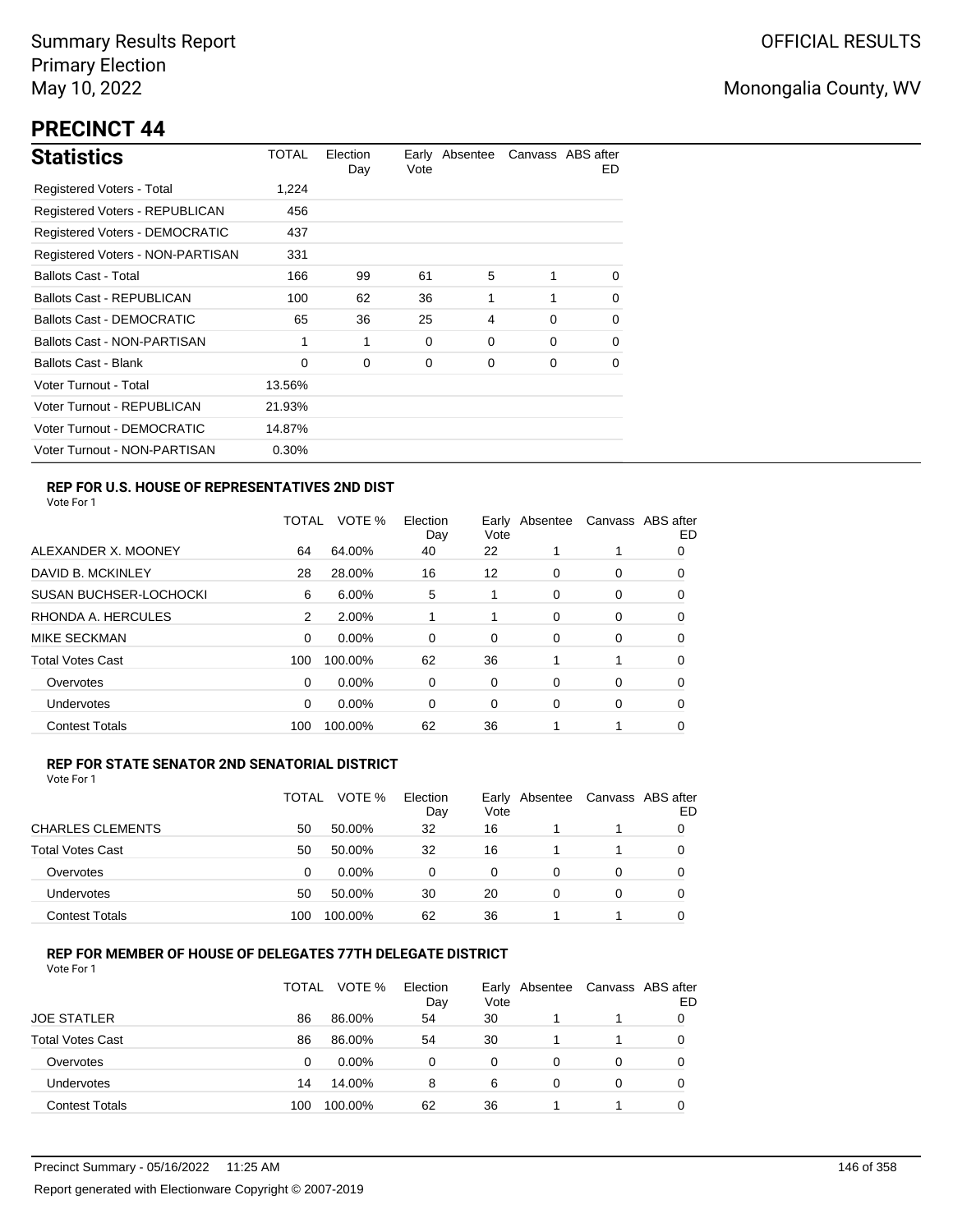# **PRECINCT 44**

### **REP FOR STATE EXECUTIVE COMMITTEE FEMALE 2ND SENATORIAL DISTRICT**

| Vote For 2              |              |         |                 |      |                |                   |    |
|-------------------------|--------------|---------|-----------------|------|----------------|-------------------|----|
|                         | <b>TOTAL</b> | VOTE %  | Election<br>Day | Vote | Early Absentee | Canvass ABS after | ED |
| REBECCA (BECKY) WELLS   | 44           | 22.00%  | 24              | 18   |                |                   | 0  |
| RHONDA S. DEAN          | 42           | 21.00%  | 23              | 19   | 0              | 0                 | 0  |
| <b>BRENDA NAPIER</b>    | 34           | 17.00%  | 20              | 12   |                | 1                 | 0  |
| Write-In Totals         |              | 0.50%   |                 | 0    | 0              | 0                 | 0  |
| <b>Total Votes Cast</b> | 121          | 60.50%  | 68              | 49   | 2              | 2                 | 0  |
| Overvotes               | $\Omega$     | 0.00%   | 0               | 0    | 0              | 0                 | 0  |
| Undervotes              | 79           | 39.50%  | 56              | 23   | 0              | 0                 | 0  |
| <b>Contest Totals</b>   | 200          | 100.00% | 124             | 72   | 2              | 2                 | 0  |
|                         |              |         |                 |      |                |                   |    |

#### **REP FOR STATE EXECUTIVE COMMITTEE MALE 2ND SENATORIAL DISTRICT** Vote For 2

|                         | TOTAL | VOTE %  | Election<br>Day | Vote | Early Absentee |   | Canvass ABS after<br>ED |
|-------------------------|-------|---------|-----------------|------|----------------|---|-------------------------|
| STEVEN T. NAPIER        | 41    | 20.50%  | 23              | 16   |                | 1 | 0                       |
| ELIJAH DEAN             | 39    | 19.50%  | 23              | 16   | 0              | 0 | 0                       |
| <b>BRIAN S. LONG</b>    | 35    | 17.50%  | 19              | 14   |                | 1 | 0                       |
| <b>Write-In Totals</b>  | 1     | 0.50%   |                 | 0    | 0              | 0 | 0                       |
| <b>Total Votes Cast</b> | 116   | 58.00%  | 66              | 46   | 2              | 2 | 0                       |
| Overvotes               | 0     | 0.00%   | 0               | 0    | 0              | 0 | 0                       |
| Undervotes              | 84    | 42.00%  | 58              | 26   | 0              | 0 | 0                       |
| <b>Contest Totals</b>   | 200   | 100.00% | 124             | 72   | 2              | 2 | 0                       |

## **REP FOR CIRCUIT CLERK**

|                         | TOTAL | VOTE %   | Election<br>Day | Vote | Early Absentee | Canvass ABS after | ED |
|-------------------------|-------|----------|-----------------|------|----------------|-------------------|----|
| NO CANDIDATE(S) FILED   | 0     | $0.00\%$ | 0               | 0    |                | 0                 |    |
| <b>Total Votes Cast</b> | 0     | $0.00\%$ | 0               | 0    |                | 0                 |    |
| Overvotes               | 0     | $0.00\%$ | 0               |      |                | 0                 |    |
| <b>Undervotes</b>       | 100   | 100.00%  | 62              | 36   |                |                   |    |
| <b>Contest Totals</b>   | 100   | 100.00%  | 62              | 36   |                |                   |    |

### **REP FOR COUNTY COMMISSIONER**

| Vote For 1 |  |
|------------|--|
|------------|--|

|                         | TOTAL | VOTE %   | Election<br>Day | Vote | Early Absentee | Canvass ABS after | ED       |
|-------------------------|-------|----------|-----------------|------|----------------|-------------------|----------|
| <b>SEAN P. SIKORA</b>   | 51    | 51.00%   | 31              | 19   |                | 0                 |          |
| CHARLES D. HARTZOG      | 34    | 34.00%   | 22              | 11   | 0              |                   | $\Omega$ |
| <b>Total Votes Cast</b> | 85    | 85.00%   | 53              | 30   |                |                   |          |
| Overvotes               | 0     | $0.00\%$ | 0               | 0    | 0              | 0                 |          |
| Undervotes              | 15    | 15.00%   | 9               | 6    | 0              | 0                 |          |
| <b>Contest Totals</b>   | 100   | 100.00%  | 62              | 36   |                |                   |          |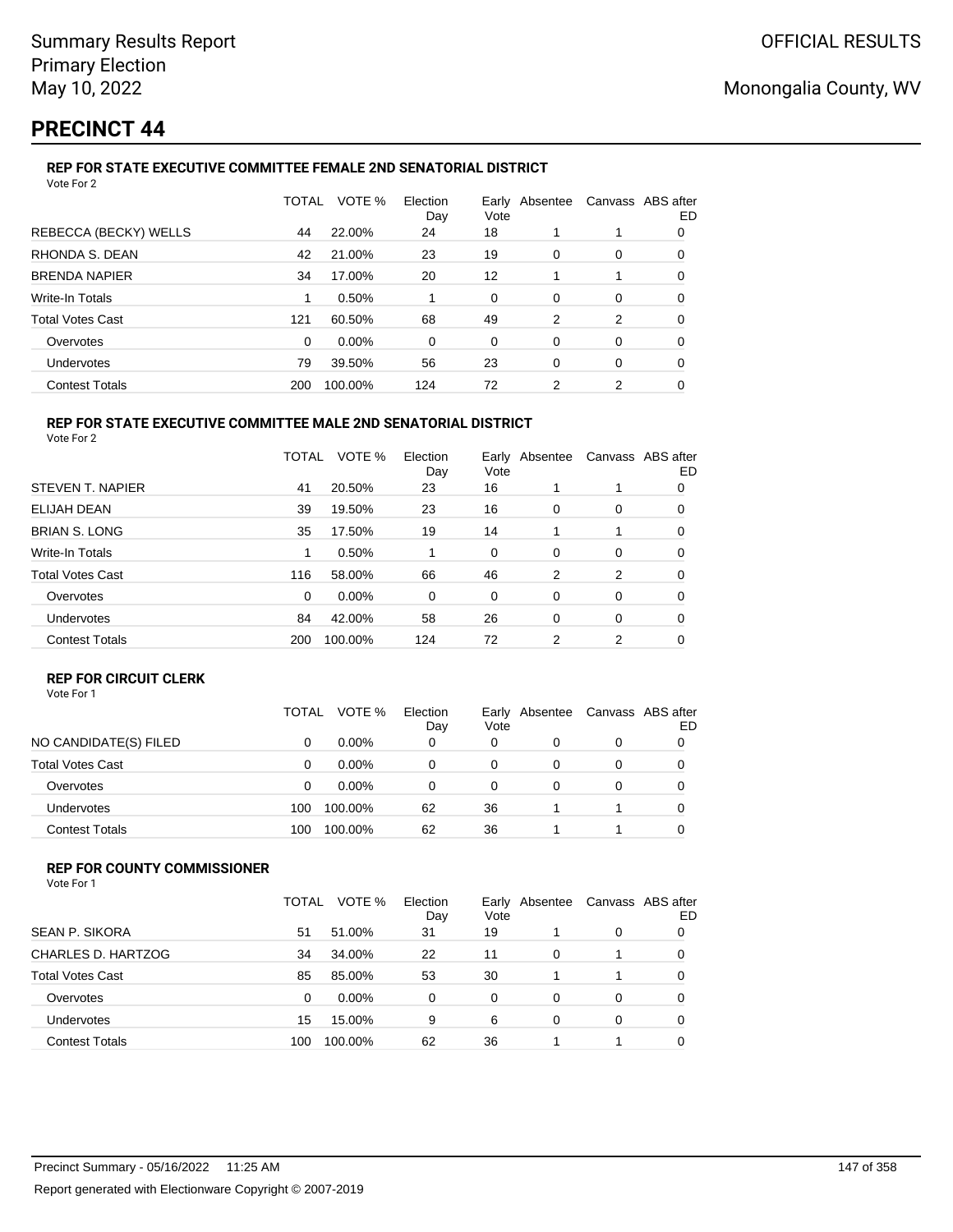Vote For 1

|                         | TOTAL | VOTE %   | Election<br>Day | Vote | Early Absentee | Canvass ABS after | ED |
|-------------------------|-------|----------|-----------------|------|----------------|-------------------|----|
| NO CANDIDATE(S) FILED   |       | $0.00\%$ | 0               | 0    |                | 0                 |    |
| <b>Total Votes Cast</b> |       | $0.00\%$ |                 | 0    |                |                   |    |
| Overvotes               | O     | $0.00\%$ |                 | 0    |                | 0                 |    |
| <b>Undervotes</b>       | 100   | 100.00%  | 62              | 36   |                |                   |    |
| Contest Totals          | 100   | 100.00%  | 62              | 36   |                |                   |    |

#### **REP FOR CONGRESSIONAL DISTRICT EXECUTIVE COMMITTEE DIST 2 FEMALE** Vote For 1

|                         | TOTAL | VOTE %   | Election<br>Day | Early<br>Vote | Absentee | Canvass ABS after | ED |
|-------------------------|-------|----------|-----------------|---------------|----------|-------------------|----|
| VIRGINIA "GINA" BROWN   | 65    | 65.00%   | 40              | 23            |          |                   | 0  |
| <b>Write-In Totals</b>  | 0     | $0.00\%$ | 0               | 0             | 0        | 0                 | O  |
| <b>Total Votes Cast</b> | 65    | 65.00%   | 40              | 23            |          |                   | 0  |
| Overvotes               | 0     | $0.00\%$ | 0               | 0             | 0        | 0                 |    |
| Undervotes              | 35    | 35.00%   | 22              | 13            | 0        | 0                 |    |
| <b>Contest Totals</b>   | 100   | 100.00%  | 62              | 36            |          |                   |    |

#### **REP FOR CONGRESSIONAL DISTRICT EXECUTIVE COMMITTEE DIST 2 MALE** Vote For 1

| 1 J J J J J J           |              |         |                 |               |          |          |                          |
|-------------------------|--------------|---------|-----------------|---------------|----------|----------|--------------------------|
|                         | <b>TOTAL</b> | VOTE %  | Election<br>Day | Early<br>Vote | Absentee |          | Canvass ABS after<br>ED. |
| <b>ETHAN MOORE</b>      | 36           | 36.00%  | 20              | 15            |          | 0        | 0                        |
| <b>SAM BROWN</b>        | 35           | 35.00%  | 25              | 9             | $\Omega$ |          | 0                        |
| Write-In Totals         | 0            | 0.00%   | 0               | $\Omega$      | $\Omega$ | $\Omega$ | 0                        |
| <b>Total Votes Cast</b> | 71           | 71.00%  | 45              | 24            |          |          | 0                        |
| Overvotes               | 0            | 0.00%   | $\Omega$        | $\Omega$      | $\Omega$ | $\Omega$ | 0                        |
| <b>Undervotes</b>       | 29           | 29.00%  | 17              | 12            | $\Omega$ | 0        | 0                        |
| <b>Contest Totals</b>   | 100          | 100.00% | 62              | 36            |          |          | 0                        |

#### **REP FOR SENATORIAL EXECUTIVE COMMITTEE FEMALE 2ND SENATORIAL DISTRICT** Vote For 1

|                         | TOTAL | VOTE %   | Election<br>Day | Vote | Early Absentee |   | Canvass ABS after<br>ED |
|-------------------------|-------|----------|-----------------|------|----------------|---|-------------------------|
| VIRGINIA "GINA" BROWN   | 61    | 61.00%   | 36              | 23   |                |   |                         |
| Write-In Totals         | 0     | $0.00\%$ | 0               | 0    | 0              | 0 | 0                       |
| <b>Total Votes Cast</b> | 61    | 61.00%   | 36              | 23   |                |   | 0                       |
| Overvotes               | 0     | $0.00\%$ | 0               | 0    | 0              | 0 |                         |
| Undervotes              | 39    | 39.00%   | 26              | 13   | 0              | 0 |                         |
| <b>Contest Totals</b>   | 100   | 100.00%  | 62              | 36   |                |   |                         |

## Monongalia County, WV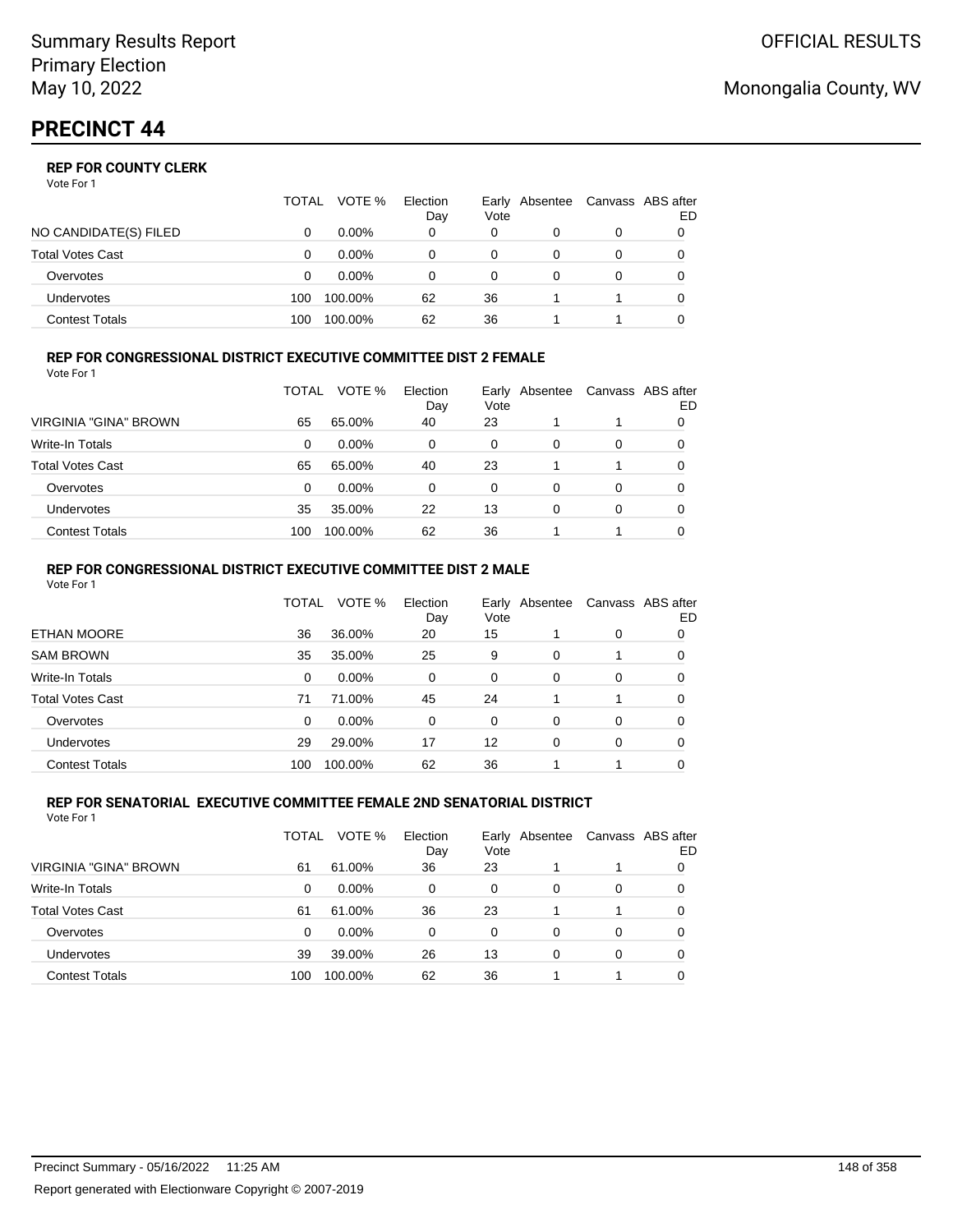## **PRECINCT 44**

#### **REP FOR SENATORIAL EXECUTIVE COMMITTEE MALE 2ND SENATORIAL DISTRICT** Vote For 1

|                         | TOTAL    | VOTE %   | Election<br>Day | Vote | Early Absentee | Canvass ABS after | ED |
|-------------------------|----------|----------|-----------------|------|----------------|-------------------|----|
| ETHAN MOORE             | 40       | 40.00%   | 22              | 16   |                |                   | 0  |
| <b>SAM BROWN</b>        | 32       | 32.00%   | 23              | 9    | 0              | 0                 | 0  |
| Write-In Totals         | 0        | $0.00\%$ | $\Omega$        | 0    | 0              | 0                 | 0  |
| <b>Total Votes Cast</b> | 72       | 72.00%   | 45              | 25   |                |                   | 0  |
| Overvotes               | $\Omega$ | $0.00\%$ | 0               | 0    | $\Omega$       | 0                 | 0  |
| <b>Undervotes</b>       | 28       | 28.00%   | 17              | 11   | 0              | 0                 | 0  |
| <b>Contest Totals</b>   | 100      | 100.00%  | 62              | 36   |                |                   | 0  |

### **REP FOR DELEGATE DISTRICT EXECUTIVE COMMITTEE FEMALE 77TH DELEGATE DISTRICT**

|--|

|                         | TOTAL | VOTE %   | Election<br>Day | Early<br>Vote | Absentee |          | Canvass ABS after<br>ED |
|-------------------------|-------|----------|-----------------|---------------|----------|----------|-------------------------|
| NO CANDIDATE(S) FILED   | 0     | $0.00\%$ | 0               | 0             |          | $\Omega$ | 0                       |
| Write-In Totals         |       | 1.00%    |                 | 0             | 0        | 0        | 0                       |
| <b>Total Votes Cast</b> |       | 1.00%    |                 | 0             | 0        | 0        |                         |
| Overvotes               | 0     | $0.00\%$ | $\Omega$        | 0             | $\Omega$ | $\Omega$ | 0                       |
| <b>Undervotes</b>       | 99    | 99.00%   | 61              | 36            |          |          | 0                       |
| <b>Contest Totals</b>   | 100   | 100.00%  | 62              | 36            |          |          | 0                       |

### **REP FOR DELEGATE DISTRICT EXECUTIVE COMMITTEE MALE 77TH DELEGATE DISTRICT**

Vote For 1

|                         | TOTAL | VOTE %   | Election<br>Day | Vote     | Early Absentee |   | Canvass ABS after<br>ED |
|-------------------------|-------|----------|-----------------|----------|----------------|---|-------------------------|
| ETHAN MOORE             | 59    | 59.00%   | 35              | 22       |                |   |                         |
| Write-In Totals         |       | $1.00\%$ |                 | $\Omega$ | 0              | 0 |                         |
| <b>Total Votes Cast</b> | 60    | 60.00%   | 36              | 22       |                |   |                         |
| Overvotes               | 0     | 0.00%    | 0               | 0        | 0              | 0 |                         |
| <b>Undervotes</b>       | 40    | 40.00%   | 26              | 14       | 0              | 0 |                         |
| <b>Contest Totals</b>   | 100   | 100.00%  | 62              | 36       |                |   |                         |

#### **REP FOR COUNTY EXECUTIVE COMMITTEE DISTRICT - FEMALE COMMITTEE DISTRICT 12** Vote For 1

|                         | TOTAL | VOTE %   | Election<br>Day | Vote | Early Absentee |          | Canvass ABS after<br>ED |
|-------------------------|-------|----------|-----------------|------|----------------|----------|-------------------------|
| NO CANDIDATE(S) FILED   | 0     | $0.00\%$ | 0               | 0    | 0              | 0        |                         |
| <b>Write-In Totals</b>  |       | 1.00%    |                 | 0    | 0              | 0        |                         |
| <b>Total Votes Cast</b> |       | 1.00%    |                 | 0    | 0              | 0        |                         |
| Overvotes               | 0     | $0.00\%$ | $\Omega$        | 0    | 0              | $\Omega$ |                         |
| Undervotes              | 99    | 99.00%   | 61              | 36   |                |          |                         |
| <b>Contest Totals</b>   | 100   | 100.00%  | 62              | 36   |                |          |                         |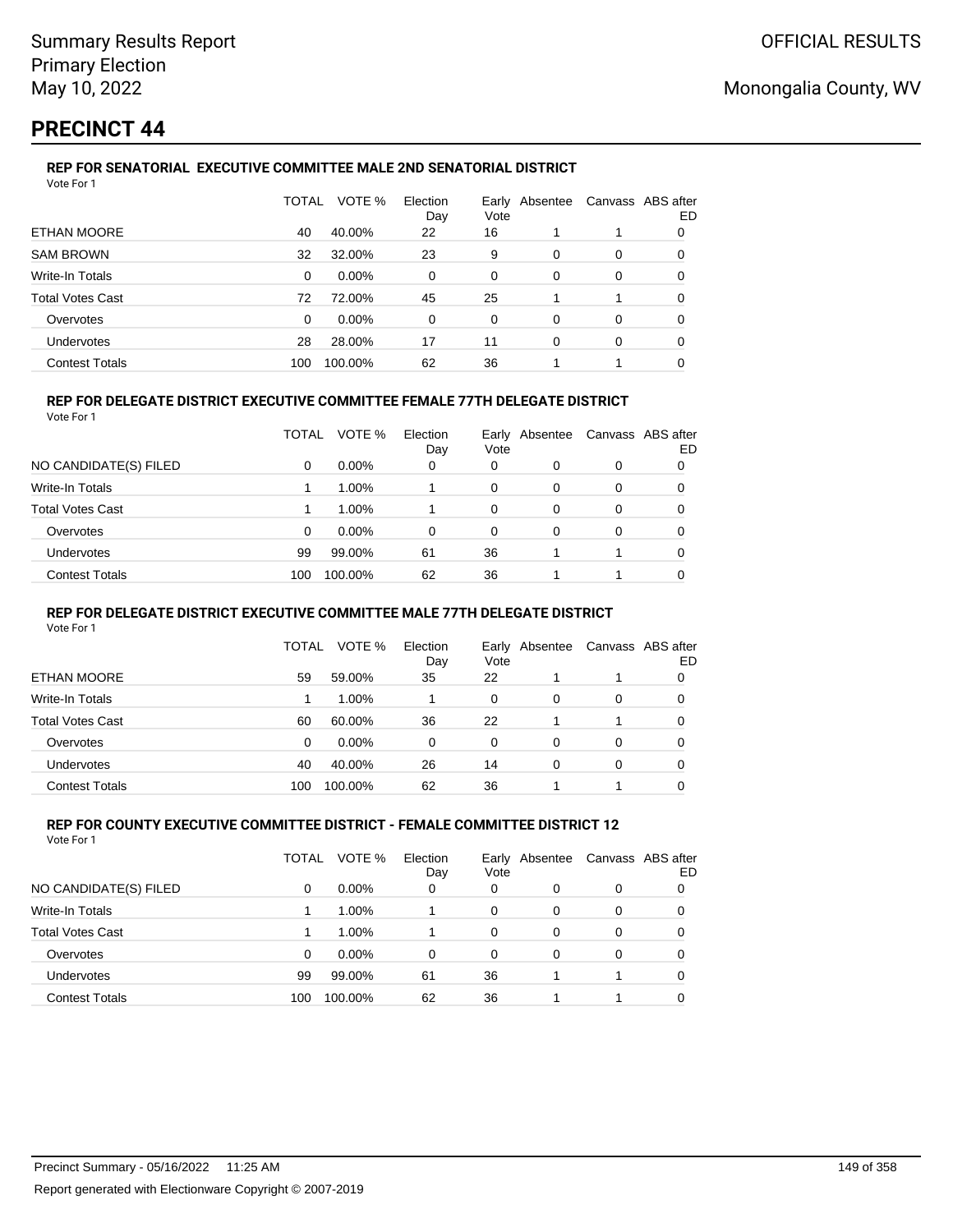# **PRECINCT 44**

#### **REP FOR COUNTY EXECUTIVE COMMITTEE DISTRICT - MALE COMMITTEE DISTRICT 12** Vote For 1

|                         | TOTAL | VOTE %   | Election<br>Day | Vote | Early Absentee | Canvass ABS after | ED |
|-------------------------|-------|----------|-----------------|------|----------------|-------------------|----|
| <b>ETHAN MOORE</b>      | 60    | 60.00%   | 37              | 21   |                |                   | 0  |
| Write-In Totals         |       | 1.00%    |                 | 0    | 0              | 0                 | 0  |
| <b>Total Votes Cast</b> | 61    | 61.00%   | 38              | 21   |                | 1                 | 0  |
| Overvotes               | 0     | $0.00\%$ | 0               | 0    | 0              | 0                 | 0  |
| <b>Undervotes</b>       | 39    | 39.00%   | 24              | 15   | 0              | 0                 | 0  |
| <b>Contest Totals</b>   | 100   | 100.00%  | 62              | 36   |                | 1                 |    |

### **DEM FOR U.S. HOUSE OF REPRESENTATIVES 2ND DIST**

Vote For 1

|                          | TOTAL | VOTE %   | Election<br>Day | Vote | Early Absentee |          | Canvass ABS after<br>ED |
|--------------------------|-------|----------|-----------------|------|----------------|----------|-------------------------|
| <b>BARRY LEE WENDELL</b> | 56    | 86.15%   | 30              | 23   | 3              | 0        |                         |
| ANGELA J. DWYER          | 4     | 6.15%    | 3               |      | 0              | $\Omega$ | 0                       |
| <b>Total Votes Cast</b>  | 60    | 92.31%   | 33              | 24   | 3              |          |                         |
| Overvotes                | 0     | $0.00\%$ | $\Omega$        | 0    | $\Omega$       | $\Omega$ | 0                       |
| <b>Undervotes</b>        | 5     | 7.69%    | 3               |      |                | $\Omega$ | 0                       |
| <b>Contest Totals</b>    | 65    | 100.00%  | 36              | 25   | 4              |          |                         |

### **DEM FOR STATE SENATOR 2ND SENATORIAL DISTRICT**

Vote For 1

|                         | <b>TOTAL</b> | VOTE %   | Election<br>Day | Vote | Early Absentee |   | Canvass ABS after<br>ED |
|-------------------------|--------------|----------|-----------------|------|----------------|---|-------------------------|
| <b>ERIC M. HAYHURST</b> | 54           | 83.08%   | 28              | 23   |                | 0 |                         |
| Total Votes Cast        | 54           | 83.08%   | 28              | 23   | 3              |   |                         |
| Overvotes               | 0            | $0.00\%$ | 0               | 0    |                |   |                         |
| <b>Undervotes</b>       | 11           | 16.92%   | 8               |      |                | 0 |                         |
| <b>Contest Totals</b>   | 65           | 100.00%  | 36              | 25   | 4              |   |                         |

#### **DEM FOR MEMBER OF HOUSE OF DELEGATES 77TH DELEGATE DISTRICT** Vote For 1

|                         | TOTAL | VOTE %   | Election<br>Day | Vote | Early Absentee |          | Canvass ABS after<br>ED |
|-------------------------|-------|----------|-----------------|------|----------------|----------|-------------------------|
| <b>BEN SWANSON</b>      | 46    | 70.77%   | 27              | 18   |                | 0        |                         |
| <b>Total Votes Cast</b> | 46    | 70.77%   | 27              | 18   |                | 0        |                         |
| Overvotes               | 0     | $0.00\%$ | $\Omega$        | 0    |                | 0        |                         |
| <b>Undervotes</b>       | 19    | 29.23%   | 9               |      | 3              | $\Omega$ |                         |
| <b>Contest Totals</b>   | 65    | 100.00%  | 36              | 25   | 4              |          |                         |
|                         |       |          |                 |      |                |          |                         |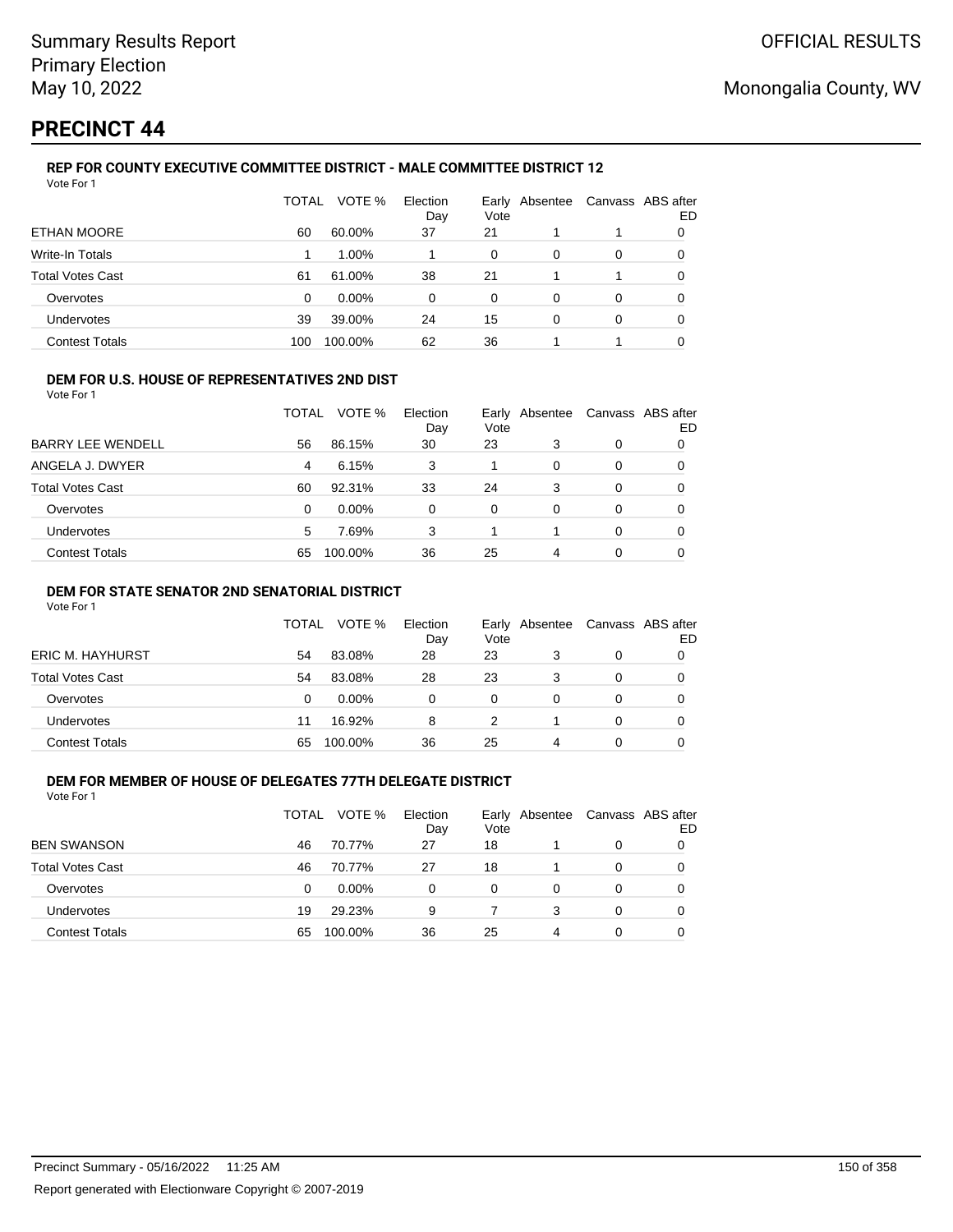# **PRECINCT 44**

### **DEM FOR STATE EXECUTIVE COMMITTEE FEMALE 2ND SENATORIAL DISTRICT**

| Vote For 2              |       |         |                 |      |                                  |   |    |
|-------------------------|-------|---------|-----------------|------|----------------------------------|---|----|
|                         | TOTAL | VOTE %  | Election<br>Day | Vote | Early Absentee Canvass ABS after |   | ED |
| <b>RYLEE HAUGHT</b>     | 55    | 42.31%  | 31              | 21   | 3                                | 0 | 0  |
| JENNIFER C. BEACH       | 22    | 16.92%  | 13              | 7    | 2                                | 0 | 0  |
| BARBARA A. SCOTT        | 10    | 7.69%   | 3               | 7    | 0                                | 0 | 0  |
| <b>CINDY WELCH</b>      | 8     | 6.15%   | 4               | 4    | 0                                | 0 | 0  |
| KIMBERLY A. FRUM        | 7     | 5.38%   | 6               | 1    | 0                                | 0 | 0  |
| <b>Write-In Totals</b>  | 0     | 0.00%   | 0               | 0    | 0                                | 0 | 0  |
| <b>Total Votes Cast</b> | 102   | 78.46%  | 57              | 40   | 5                                | 0 | 0  |
| Overvotes               | 0     | 0.00%   | 0               | 0    | 0                                | 0 | 0  |
| Undervotes              | 28    | 21.54%  | 15              | 10   | 3                                | 0 | 0  |
| <b>Contest Totals</b>   | 130   | 100.00% | 72              | 50   | 8                                | 0 | 0  |

#### **DEM FOR STATE EXECUTIVE COMMITTEE MALE 2ND SENATORIAL DISTRICT** Vote For 2

|                              | TOTAL | VOTE %   | Election<br>Day | Vote | Early Absentee | Canvass ABS after | ED |
|------------------------------|-------|----------|-----------------|------|----------------|-------------------|----|
| CHARLES (JR) KRAFFT          | 53    | 40.77%   | 31              | 20   | 2              | 0                 | 0  |
| RONALD E. MCCOY JR.          | 14    | 10.77%   | 8               | 5    |                | 0                 | 0  |
| ARTHUR W. "SONNY" OAKLAND JR | 13    | 10.00%   | 8               | 5    | 0              | 0                 | 0  |
| <b>SETH "THUNDER" STURM</b>  | 11    | 8.46%    | 7               | 3    |                | 0                 | 0  |
| <b>Write-In Totals</b>       | 0     | $0.00\%$ | $\Omega$        | 0    | $\Omega$       | 0                 | O  |
| <b>Total Votes Cast</b>      | 91    | 70.00%   | 54              | 33   | 4              | 0                 | 0  |
| Overvotes                    | 0     | 0.00%    | 0               | 0    | 0              | 0                 | 0  |
| Undervotes                   | 39    | 30.00%   | 18              | 17   | 4              | 0                 | 0  |
| <b>Contest Totals</b>        | 130   | 100.00%  | 72              | 50   | 8              | 0                 | 0  |

#### **DEM FOR CIRCUIT CLERK** Vote For 1

|                         | <b>TOTAL</b> | VOTE %   | Election<br>Day | Vote | Early Absentee | Canvass ABS after<br>ED |
|-------------------------|--------------|----------|-----------------|------|----------------|-------------------------|
| <b>DONNA HIDOCK</b>     | 49           | 75.38%   | 30              | 16   | 3              |                         |
| <b>Total Votes Cast</b> | 49           | 75.38%   | 30              | 16   | 3              |                         |
| Overvotes               | 0            | $0.00\%$ | $\Omega$        | 0    |                |                         |
| <b>Undervotes</b>       | 16           | 24.62%   | 6               | 9    |                | 0                       |
| <b>Contest Totals</b>   | 65           | 100.00%  | 36              | 25   | 4              |                         |

## **DEM FOR COUNTY COMMISSIONER**

| Vote For 1 |  |
|------------|--|
|------------|--|

|                         | TOTAL | VOTE %   | Election<br>Day | Early<br>Vote | Absentee | Canvass ABS after | ED |
|-------------------------|-------|----------|-----------------|---------------|----------|-------------------|----|
| <b>BOB BEACH</b>        | 57    | 87.69%   | 32              | 21            | 4        | 0                 |    |
| <b>Total Votes Cast</b> | 57    | 87.69%   | 32              | 21            | 4        | $\Omega$          |    |
| Overvotes               | 0     | $0.00\%$ | 0               | 0             | 0        | 0                 |    |
| Undervotes              | 8     | 12.31%   | 4               | 4             | 0        | 0                 |    |
| <b>Contest Totals</b>   | 65    | 100.00%  | 36              | 25            | 4        | 0                 |    |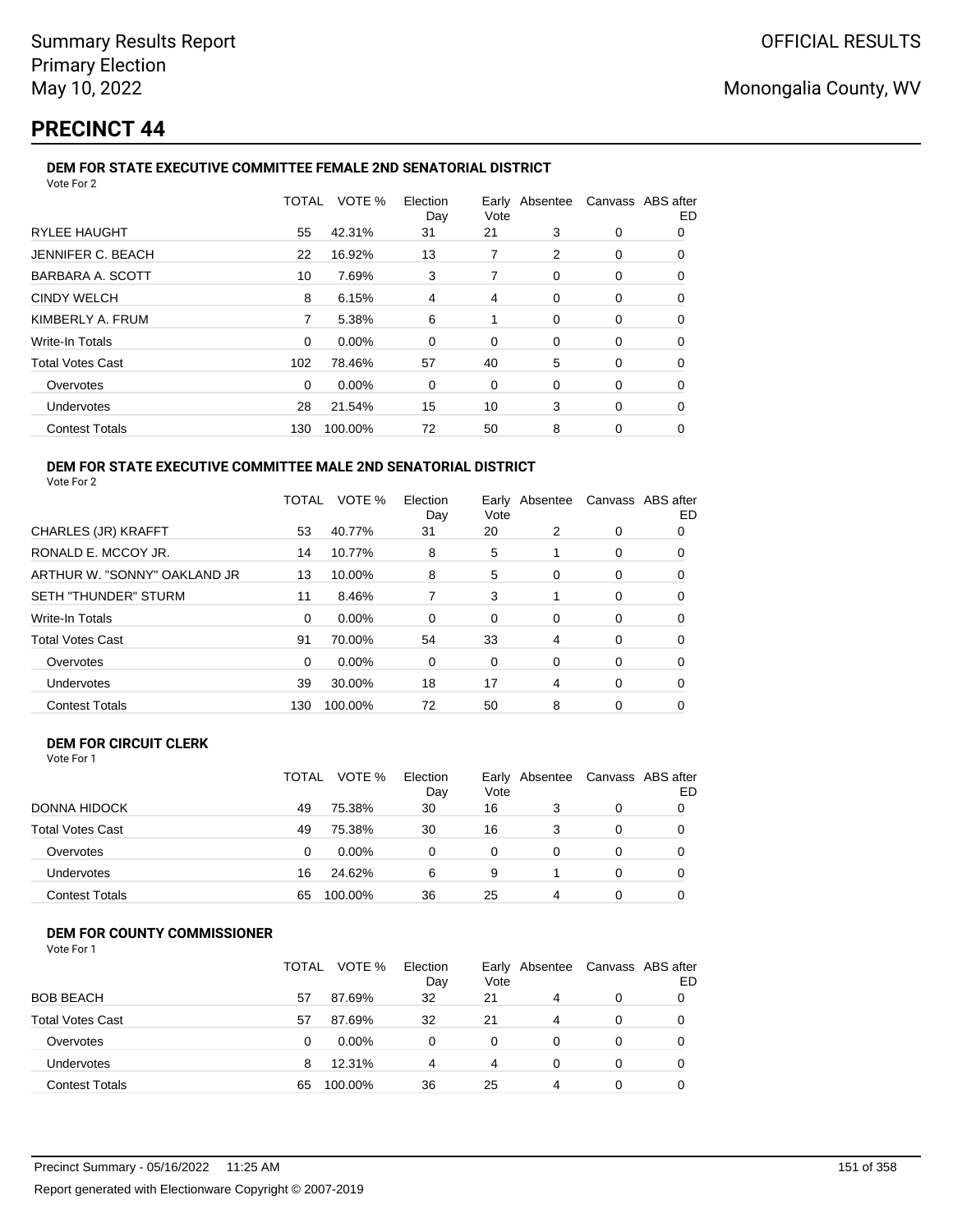|                       | TOTAL | VOTE %   | Election<br>Day | Vote | Early Absentee | Canvass ABS after | ED |
|-----------------------|-------|----------|-----------------|------|----------------|-------------------|----|
| CARYE L. BLANEY       | 59    | 90.77%   | 33              | 22   | 4              | 0                 |    |
| Total Votes Cast      | 59    | 90.77%   | 33              | 22   | $\overline{a}$ | 0                 |    |
| Overvotes             | 0     | $0.00\%$ | 0               | 0    |                | 0                 |    |
| Undervotes            | 6     | 9.23%    |                 |      | 0              | 0                 |    |
| <b>Contest Totals</b> | 65    | 100.00%  | 36              | 25   | 4              |                   |    |

### **DEM FOR CONGRESSIONAL DISTRICT EXECUTIVE COMMITTEE DIST 2 FEMALE**

| Vote For 1              |          |          |                 |      |                |                 |   |
|-------------------------|----------|----------|-----------------|------|----------------|-----------------|---|
|                         | TOTAL    | VOTE %   | Election<br>Day | Vote | Early Absentee | Canvass ABS aft |   |
| <b>RYLEE HAUGHT</b>     | 50       | 76.92%   | 29              | 18   | 3              | 0               | 0 |
| Write-In Totals         | 0        | $0.00\%$ | 0               | 0    | 0              | 0               | 0 |
| <b>Total Votes Cast</b> | 50       | 76.92%   | 29              | 18   | 3              | 0               | 0 |
| Overvotes               | $\Omega$ | $0.00\%$ | 0               | 0    | 0              | $\Omega$        | 0 |
| <b>Undervotes</b>       | 15       | 23.08%   |                 |      | 1              | $\Omega$        | 0 |
| <b>Contest Totals</b>   | 65       | 100.00%  | 36              | 25   | 4              | 0               |   |

#### **DEM FOR CONGRESSIONAL DISTRICT EXECUTIVE COMMITTEE DIST 2 MALE** Vote For 1

|                         | TOTAL | VOTE %  | Election<br>Day | Early<br>Vote | Absentee |          | Canvass ABS after<br>ED |
|-------------------------|-------|---------|-----------------|---------------|----------|----------|-------------------------|
| CHARLES (JR) KRAFFT     | 38    | 58.46%  | 22              | 14            | 2        | 0        | 0                       |
| SHANE ASSADZANDI        | 19    | 29.23%  | 11              | 8             | 0        | 0        | 0                       |
| Write-In Totals         | 0     | 0.00%   | $\Omega$        | $\Omega$      | 0        | 0        | 0                       |
| <b>Total Votes Cast</b> | 57    | 87.69%  | 33              | 22            | 2        | 0        | 0                       |
| Overvotes               | 0     | 0.00%   | $\Omega$        | $\Omega$      | $\Omega$ | $\Omega$ | 0                       |
| Undervotes              | 8     | 12.31%  | 3               | 3             | 2        | 0        | 0                       |
| <b>Contest Totals</b>   | 65    | 100.00% | 36              | 25            | 4        | 0        | 0                       |

#### **DEM FOR SENATORIAL EXECUTIVE COMMITTEE FEMALE 2ND SENATORIAL DISTRICT** Vote For 1

|                         | TOTAL | VOTE %   | Election<br>Day | Vote | Early Absentee |   | Canvass ABS after<br>ED |
|-------------------------|-------|----------|-----------------|------|----------------|---|-------------------------|
| RYLEE HAUGHT            | 51    | 78.46%   | 30              | 18   | 3              | 0 | 0                       |
| Write-In Totals         | 0     | $0.00\%$ | 0               | 0    | 0              | 0 | 0                       |
| <b>Total Votes Cast</b> | 51    | 78.46%   | 30              | 18   | 3              | 0 | 0                       |
| Overvotes               | 0     | 0.00%    | 0               | 0    | 0              | 0 | 0                       |
| Undervotes              | 14    | 21.54%   | 6               |      |                | 0 | 0                       |
| <b>Contest Totals</b>   | 65    | 100.00%  | 36              | 25   | 4              | 0 |                         |

## Monongalia County, WV

after ED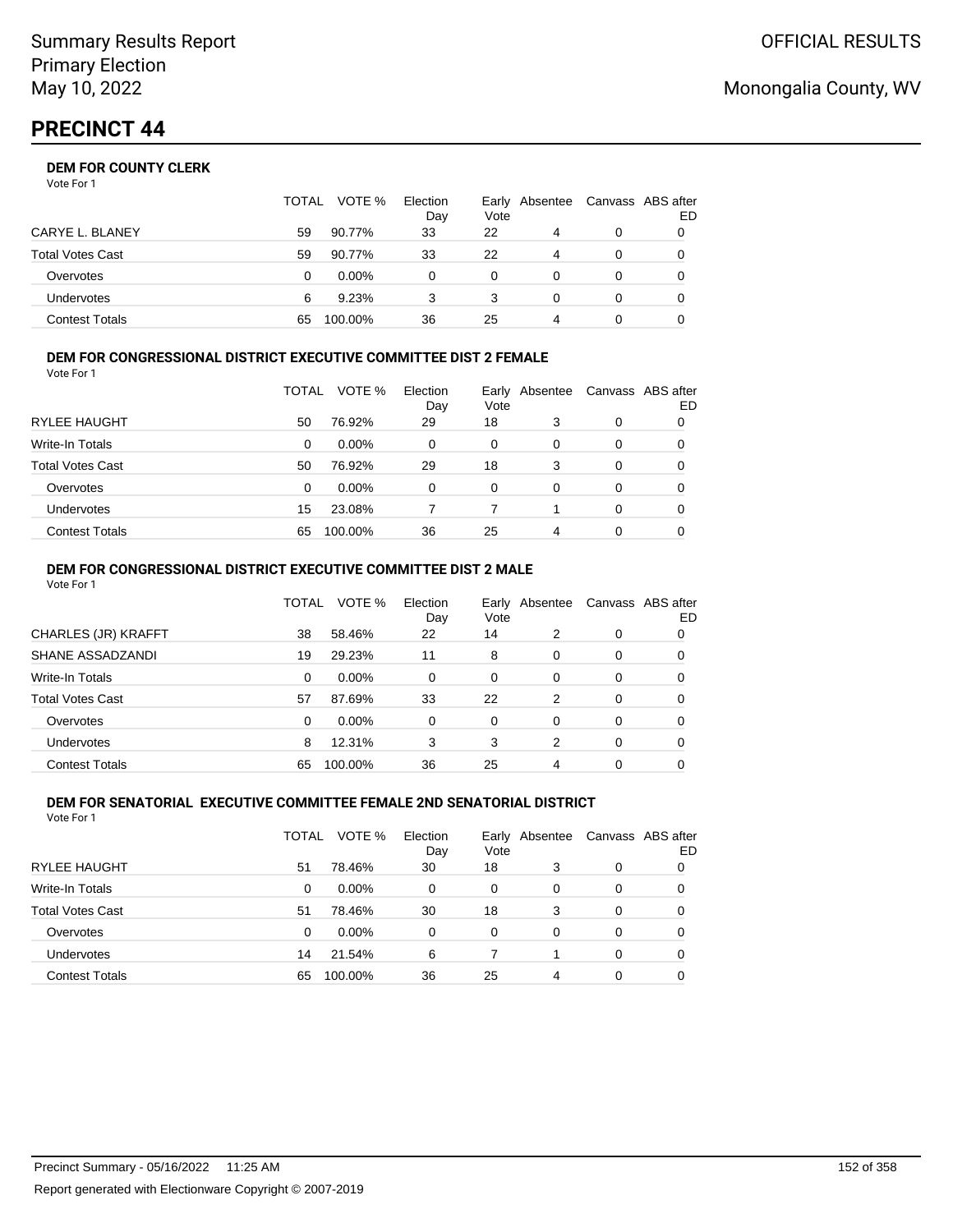# **PRECINCT 44**

#### **DEM FOR SENATORIAL EXECUTIVE COMMITTEE MALE 2ND SENATORIAL DISTRICT** Vote For 1

|                         | TOTAL | VOTE %   | Election<br>Day | Vote | Early Absentee |          | Canvass ABS after<br>ED |
|-------------------------|-------|----------|-----------------|------|----------------|----------|-------------------------|
| CHARLES (JR) KRAFFT     | 53    | 81.54%   | 32              | 18   | 3              | 0        |                         |
| <b>Write-In Totals</b>  | 0     | $0.00\%$ | 0               | 0    | 0              | 0        |                         |
| <b>Total Votes Cast</b> | 53    | 81.54%   | 32              | 18   | 3              | 0        |                         |
| Overvotes               | 0     | $0.00\%$ | 0               | 0    | 0              | $\Omega$ |                         |
| Undervotes              | 12    | 18.46%   | 4               |      |                | 0        | 0                       |
| <b>Contest Totals</b>   | 65    | 100.00%  | 36              | 25   | 4              | 0        |                         |

## **DEM FOR DELEGATE DISTRICT EXECUTIVE COMMITTEE FEMALE 77TH DELEGATE DISTRICT**

Vote For 1

|                         | TOTAL | VOTE %   | Election<br>Day | Vote | Early Absentee | Canvass ABS after | ED |
|-------------------------|-------|----------|-----------------|------|----------------|-------------------|----|
| NO CANDIDATE(S) FILED   | 0     | $0.00\%$ | 0               | 0    | O              | 0                 |    |
| Write-In Totals         | 0     | $0.00\%$ | 0               | 0    | 0              | 0                 |    |
| <b>Total Votes Cast</b> | 0     | $0.00\%$ | 0               | 0    | 0              | 0                 |    |
| Overvotes               | 0     | $0.00\%$ | 0               | 0    | 0              | 0                 |    |
| <b>Undervotes</b>       | 65    | 100.00%  | 36              | 25   | 4              | 0                 |    |
| <b>Contest Totals</b>   | 65    | 100.00%  | 36              | 25   | 4              | 0                 |    |

### **DEM FOR DELEGATE DISTRICT EXECUTIVE COMMITTEE MALE 77TH DELEGATE DISTRICT**

Vote For 1

|                       | <b>TOTAL</b> | VOTE %   | Election<br>Day | Vote | Early Absentee |          | Canvass ABS after<br>ED |
|-----------------------|--------------|----------|-----------------|------|----------------|----------|-------------------------|
| CHARLES (JR) KRAFFT   | 47           | 72.31%   | 28              | 17   | 2              | 0        |                         |
| Write-In Totals       | $\Omega$     | $0.00\%$ | $\Omega$        | 0    | 0              | 0        | 0                       |
| Total Votes Cast      | 47           | 72.31%   | 28              | 17   | 2              | $\Omega$ | 0                       |
| Overvotes             | 0            | $0.00\%$ | 0               | 0    | 0              | 0        |                         |
| <b>Undervotes</b>     | 18           | 27.69%   | 8               | 8    | 2              | 0        | 0                       |
| <b>Contest Totals</b> | 65           | 100.00%  | 36              | 25   | 4              |          |                         |

#### **DEM FOR COUNTY EXECUTIVE COMMITTEE DISTRICT - FEMALE COMMITTEE DISTRICT 12** Vote For 1

|                         | TOTAL    | VOTE %   | Election<br>Day | Vote     | Early Absentee |          | Canvass ABS after<br>ED |
|-------------------------|----------|----------|-----------------|----------|----------------|----------|-------------------------|
| NO CANDIDATE(S) FILED   | 0        | $0.00\%$ | 0               | 0        | 0              | 0        |                         |
| Write-In Totals         | 0        | $0.00\%$ | 0               | 0        | 0              | 0        | 0                       |
| <b>Total Votes Cast</b> | $\Omega$ | $0.00\%$ | $\Omega$        | $\Omega$ | 0              | 0        | 0                       |
| Overvotes               | $\Omega$ | $0.00\%$ | 0               | $\Omega$ | 0              | 0        | 0                       |
| Undervotes              | 65       | 100.00%  | 36              | 25       | 4              | $\Omega$ | 0                       |
| <b>Contest Totals</b>   | 65       | 100.00%  | 36              | 25       | 4              | 0        |                         |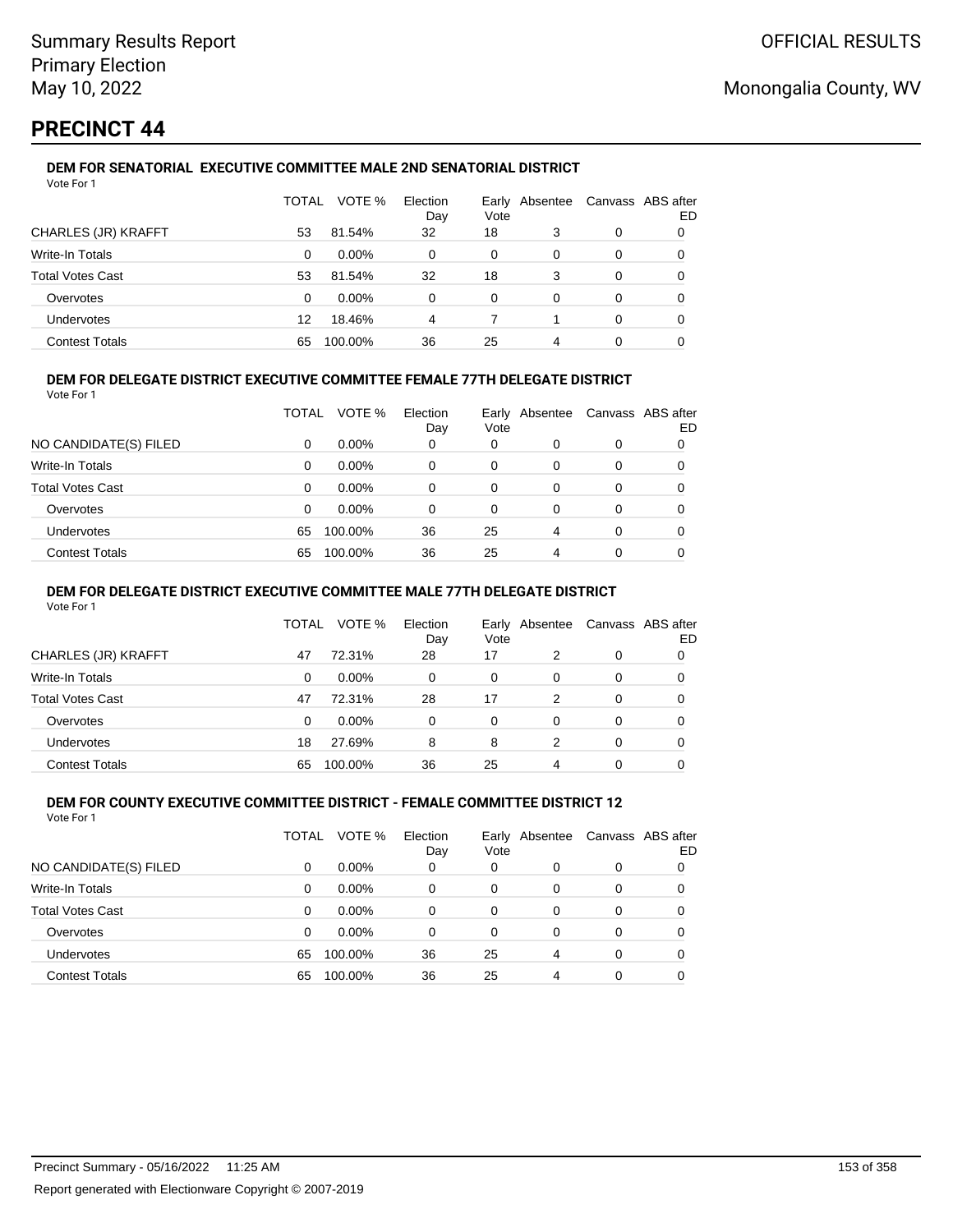# **PRECINCT 44**

#### **DEM FOR COUNTY EXECUTIVE COMMITTEE DISTRICT - MALE COMMITTEE DISTRICT 12** Vote For 1

|                         | TOTAL | VOTE %   | Election<br>Day | Earlv<br>Vote | Absentee | Canvass ABS after | ED |
|-------------------------|-------|----------|-----------------|---------------|----------|-------------------|----|
| CHARLES (JR) KRAFFT     | 52    | 80.00%   | 32              | 18            | 2        | 0                 | 0  |
| Write-In Totals         | 0     | $0.00\%$ | 0               | 0             | 0        | 0                 |    |
| <b>Total Votes Cast</b> | 52    | 80.00%   | 32              | 18            | 2        | $\Omega$          | O  |
| Overvotes               | 0     | $0.00\%$ | 0               | 0             | 0        | 0                 | O  |
| <b>Undervotes</b>       | 13    | 20.00%   | 4               |               | 2        | 0                 |    |
| <b>Contest Totals</b>   | 65    | 100.00%  | 36              | 25            | 4        | 0                 |    |

### **NON-PARTISAN BOARD OF EDUCATION**

Vote For 3

|                         | TOTAL | VOTE %   | Election<br>Day | Early<br>Vote | Absentee |             | Canvass ABS after<br>ED |
|-------------------------|-------|----------|-----------------|---------------|----------|-------------|-------------------------|
| DANIEL BERRY            | 96    | 19.28%   | 54              | 40            | 2        | 0           | 0                       |
| MICHAEL KELLY           | 82    | 16.47%   | 46              | 33            | 3        | 0           | 0                       |
| <b>CRISTY MOATS</b>     | 77    | 15.46%   | 44              | 31            |          | 1           | 0                       |
| <b>JENNIFER HAGERTY</b> | 62    | 12.45%   | 33              | 26            | 2        |             | $\Omega$                |
| <b>BRANDON MYERS</b>    | 47    | 9.44%    | 35              | 11            |          | $\mathbf 0$ | 0                       |
| Write-In Totals         | 0     | $0.00\%$ | 0               | 0             | 0        | 0           | 0                       |
| <b>Total Votes Cast</b> | 364   | 73.09%   | 212             | 141           | 9        | 2           | 0                       |
| Overvotes               | 0     | 0.00%    | 0               | 0             | 0        | 0           | $\Omega$                |
| Undervotes              | 134   | 26.91%   | 85              | 42            | 6        | 1           | 0                       |
| <b>Contest Totals</b>   | 498   | 100.00%  | 297             | 183           | 15       | 3           | 0                       |

## **FOR CONSERVATION DISTRICT SUPERVISOR**

| Vote For 1 |  |  |
|------------|--|--|
|------------|--|--|

|                         | TOTAL | VOTE %   | Election<br>Day | Earlv<br>Vote | Absentee |   | Canvass ABS after<br>ED |
|-------------------------|-------|----------|-----------------|---------------|----------|---|-------------------------|
| <b>ANDREW PRICE</b>     | 82    | 49.40%   | 43              | 36            | 2        |   | O                       |
| MARK "MR. MARK" MYERS   | 55    | 33.13%   | 39              | 15            |          | 0 | 0                       |
| Write-In Totals         | 0     | $0.00\%$ | 0               | 0             | 0        | 0 | 0                       |
| <b>Total Votes Cast</b> | 137   | 82.53%   | 82              | 51            | 3        | 1 | 0                       |
| Overvotes               | 0     | $0.00\%$ | 0               | 0             | 0        | 0 | 0                       |
| <b>Undervotes</b>       | 29    | 17.47%   | 17              | 10            | 2        | 0 | O                       |
| <b>Contest Totals</b>   | 166   | 100.00%  | 99              | 61            | 5        |   | 0                       |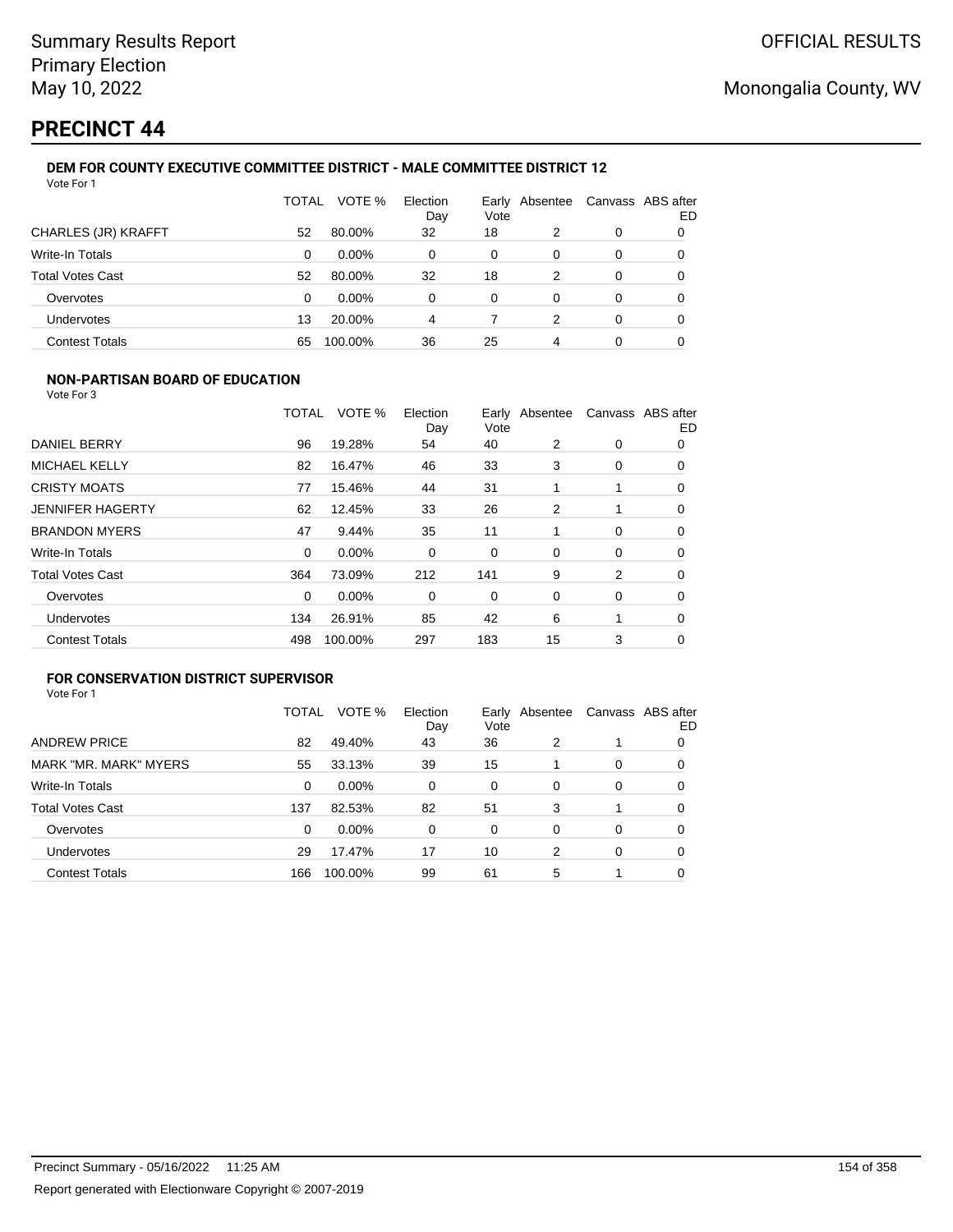# **PRECINCT 47**

| <b>Statistics</b>                     | TOTAL  | Election<br>Day | Vote | Early Absentee |          | Canvass ABS after<br>ED. |
|---------------------------------------|--------|-----------------|------|----------------|----------|--------------------------|
| Registered Voters - Total             | 1,319  |                 |      |                |          |                          |
| <b>Registered Voters - REPUBLICAN</b> | 469    |                 |      |                |          |                          |
| <b>Registered Voters - DEMOCRATIC</b> | 494    |                 |      |                |          |                          |
| Registered Voters - NON-PARTISAN      | 356    |                 |      |                |          |                          |
| <b>Ballots Cast - Total</b>           | 181    | 138             | 41   | 1              | 1        | $\Omega$                 |
| Ballots Cast - REPUBLICAN             | 89     | 69              | 19   | 0              | 1        | $\Omega$                 |
| Ballots Cast - DEMOCRATIC             | 87     | 66              | 20   | 1              | $\Omega$ | 0                        |
| Ballots Cast - NON-PARTISAN           | 5      | 3               | 2    | 0              | $\Omega$ | $\Omega$                 |
| Ballots Cast - Blank                  | 0      | 0               | 0    | 0              | 0        | 0                        |
| Voter Turnout - Total                 | 13.72% |                 |      |                |          |                          |
| Voter Turnout - REPUBLICAN            | 18.98% |                 |      |                |          |                          |
| Voter Turnout - DEMOCRATIC            | 17.61% |                 |      |                |          |                          |
| Voter Turnout - NON-PARTISAN          | 1.40%  |                 |      |                |          |                          |

## **REP FOR U.S. HOUSE OF REPRESENTATIVES 2ND DIST**

Vote For 1

|                               | TOTAL | VOTE %   | Election<br>Day | Earlv<br>Vote | Absentee |   | Canvass ABS after<br>ED |
|-------------------------------|-------|----------|-----------------|---------------|----------|---|-------------------------|
| ALEXANDER X. MOONEY           | 60    | 67.42%   | 51              | 9             | 0        | 0 | O                       |
| DAVID B. MCKINLEY             | 21    | 23.60%   | 11              | 9             | $\Omega$ |   | O                       |
| <b>SUSAN BUCHSER-LOCHOCKI</b> | 4     | 4.49%    | 4               | 0             | 0        | 0 | 0                       |
| RHONDA A. HERCULES            | 1     | 1.12%    |                 | 0             | 0        | 0 | 0                       |
| MIKE SECKMAN                  | 0     | $0.00\%$ | $\Omega$        | 0             | 0        | 0 | 0                       |
| <b>Total Votes Cast</b>       | 86    | 96.63%   | 67              | 18            | $\Omega$ |   | 0                       |
| Overvotes                     | 0     | $0.00\%$ | 0               | 0             | $\Omega$ | 0 | 0                       |
| Undervotes                    | 3     | 3.37%    | 2               |               | $\Omega$ | 0 | 0                       |
| <b>Contest Totals</b>         | 89    | 100.00%  | 69              | 19            | 0        |   | 0                       |

### **REP FOR STATE SENATOR 2ND SENATORIAL DISTRICT**

Vote For 1

|                         | TOTAL | VOTE %   | Election<br>Day | Vote | Early Absentee | Canvass ABS after | ED |
|-------------------------|-------|----------|-----------------|------|----------------|-------------------|----|
| <b>CHARLES CLEMENTS</b> | 62    | 69.66%   | 48              | 13   |                |                   |    |
| <b>Total Votes Cast</b> | 62    | 69.66%   | 48              | 13   | 0              |                   |    |
| Overvotes               | 0     | $0.00\%$ | $\Omega$        | 0    | 0              | 0                 |    |
| <b>Undervotes</b>       | 27    | 30.34%   | 21              | 6    | 0              | 0                 |    |
| <b>Contest Totals</b>   | 89    | 100.00%  | 69              | 19   | 0              |                   |    |

## **REP FOR MEMBER OF HOUSE OF DELEGATES 77TH DELEGATE DISTRICT**

Vote For 1

|                         | TOTAL | VOTE %   | Election<br>Day | Vote | Early Absentee | Canvass ABS after | ED |
|-------------------------|-------|----------|-----------------|------|----------------|-------------------|----|
| <b>JOE STATLER</b>      | 81    | 91.01%   | 63              | 17   | 0              |                   |    |
| <b>Total Votes Cast</b> | 81    | 91.01%   | 63              | 17   | 0              |                   | O  |
| Overvotes               | 0     | $0.00\%$ | 0               | 0    | 0              | 0                 |    |
| <b>Undervotes</b>       | 8     | 8.99%    | 6               | 2    | 0              | $\Omega$          |    |
| <b>Contest Totals</b>   | 89    | 100.00%  | 69              | 19   | 0              |                   |    |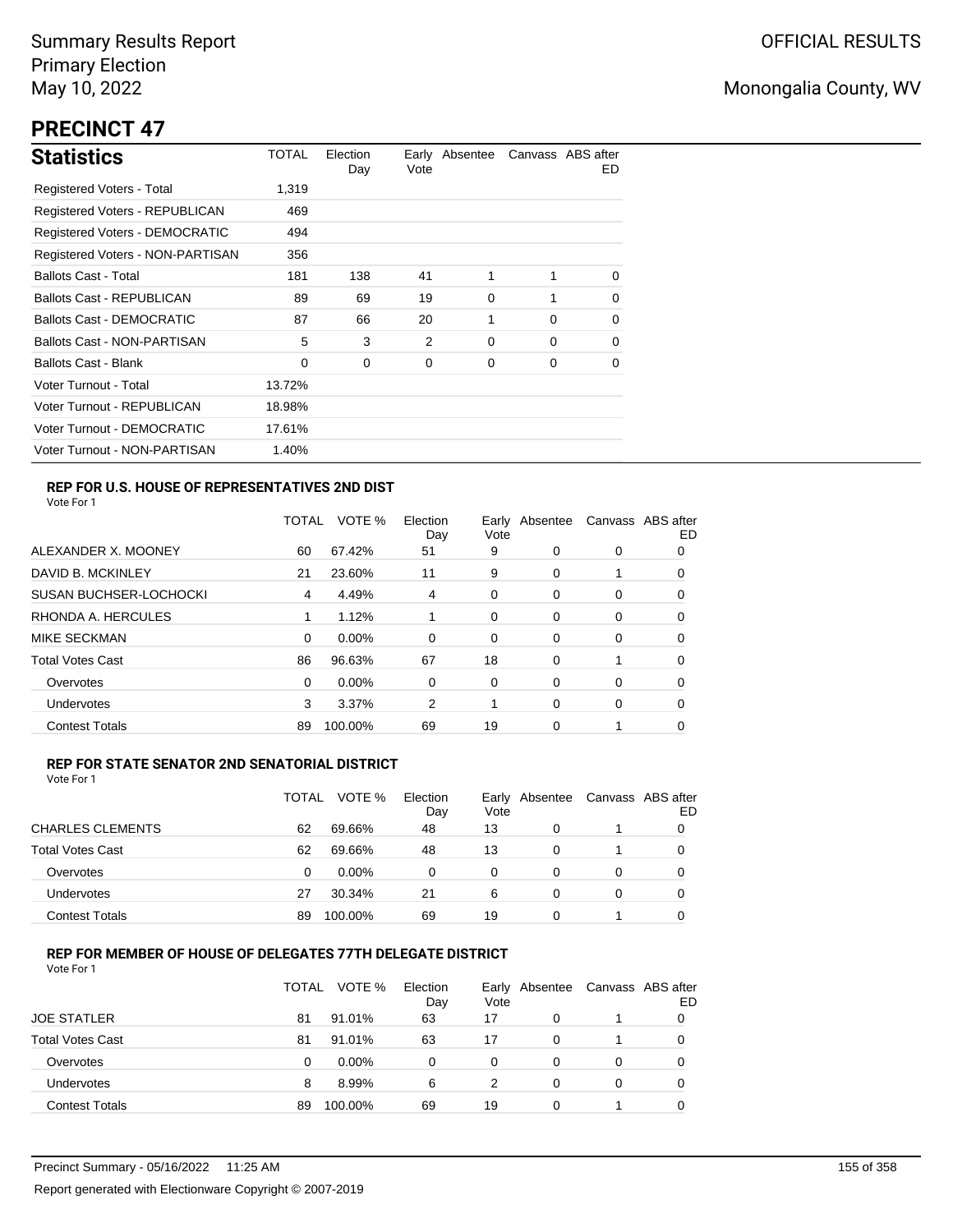# **PRECINCT 47**

## **REP FOR STATE EXECUTIVE COMMITTEE FEMALE 2ND SENATORIAL DISTRICT**

| Vote For 2              |       |         |                 |      |                |                   |    |
|-------------------------|-------|---------|-----------------|------|----------------|-------------------|----|
|                         | TOTAL | VOTE %  | Election<br>Day | Vote | Early Absentee | Canvass ABS after | ED |
| RHONDA S. DEAN          | 42    | 23.60%  | 32              | 9    | 0              |                   | 0  |
| REBECCA (BECKY) WELLS   | 37    | 20.79%  | 28              | 8    | 0              |                   | 0  |
| <b>BRENDA NAPIER</b>    | 26    | 14.61%  | 19              | 7    | $\Omega$       | 0                 | 0  |
| Write-In Totals         | 0     | 0.00%   | 0               | 0    | 0              | 0                 | 0  |
| <b>Total Votes Cast</b> | 105   | 58.99%  | 79              | 24   | 0              | 2                 | 0  |
| Overvotes               | 0     | 0.00%   | 0               | 0    | 0              | 0                 | 0  |
| Undervotes              | 73    | 41.01%  | 59              | 14   | $\Omega$       | 0                 | 0  |
| <b>Contest Totals</b>   | 178   | 100.00% | 138             | 38   | 0              | 2                 | 0  |
|                         |       |         |                 |      |                |                   |    |

#### **REP FOR STATE EXECUTIVE COMMITTEE MALE 2ND SENATORIAL DISTRICT** Vote For 2

|                         | <b>TOTAL</b> | VOTE %   | Election<br>Day | Vote | Early Absentee |   | Canvass ABS after<br>ED |
|-------------------------|--------------|----------|-----------------|------|----------------|---|-------------------------|
| ELIJAH DEAN             | 38           | 21.35%   | 27              | 10   | 0              | 1 | 0                       |
| <b>BRIAN S. LONG</b>    | 36           | 20.22%   | 27              | 8    | 0              | 1 | 0                       |
| STEVEN T. NAPIER        | 33           | 18.54%   | 27              | 6    | 0              | 0 | 0                       |
| <b>Write-In Totals</b>  | 0            | $0.00\%$ | 0               | 0    | 0              | 0 | 0                       |
| <b>Total Votes Cast</b> | 107          | 60.11%   | 81              | 24   | $\Omega$       | 2 | 0                       |
| Overvotes               | 0            | $0.00\%$ | 0               | 0    | 0              | 0 | 0                       |
| Undervotes              | 71           | 39.89%   | 57              | 14   | $\Omega$       | 0 | 0                       |
| <b>Contest Totals</b>   | 178          | 100.00%  | 138             | 38   | 0              | 2 | 0                       |
|                         |              |          |                 |      |                |   |                         |

### **REP FOR CIRCUIT CLERK**

|                         | TOTAL | VOTE %   | Election<br>Day | Vote | Early Absentee | Canvass ABS after | ED |
|-------------------------|-------|----------|-----------------|------|----------------|-------------------|----|
| NO CANDIDATE(S) FILED   | 0     | $0.00\%$ | 0               | 0    |                | 0                 |    |
| <b>Total Votes Cast</b> | 0     | $0.00\%$ | 0               | 0    |                | 0                 |    |
| Overvotes               | 0     | $0.00\%$ | 0               |      |                | 0                 |    |
| <b>Undervotes</b>       | 89    | 100.00%  | 69              | 19   | 0              |                   |    |
| <b>Contest Totals</b>   | 89    | 100.00%  | 69              | 19   |                |                   |    |

### **REP FOR COUNTY COMMISSIONER**

| Vote For 1 |  |  |  |
|------------|--|--|--|
|------------|--|--|--|

|                         | TOTAL | VOTE %   | Election<br>Day | Early<br>Vote | Absentee |   | Canvass ABS after<br>ED |
|-------------------------|-------|----------|-----------------|---------------|----------|---|-------------------------|
| <b>SEAN P. SIKORA</b>   | 39    | 43.82%   | 30              | 9             | 0        | 0 |                         |
| CHARLES D. HARTZOG      | 38    | 42.70%   | 29              | 8             | 0        |   |                         |
| <b>Total Votes Cast</b> | 77    | 86.52%   | 59              | 17            | 0        |   |                         |
| Overvotes               | 0     | $0.00\%$ | 0               | 0             | $\Omega$ | 0 |                         |
| Undervotes              | 12    | 13.48%   | 10              | 2             | $\Omega$ | 0 |                         |
| <b>Contest Totals</b>   | 89    | 100.00%  | 69              | 19            | 0        |   |                         |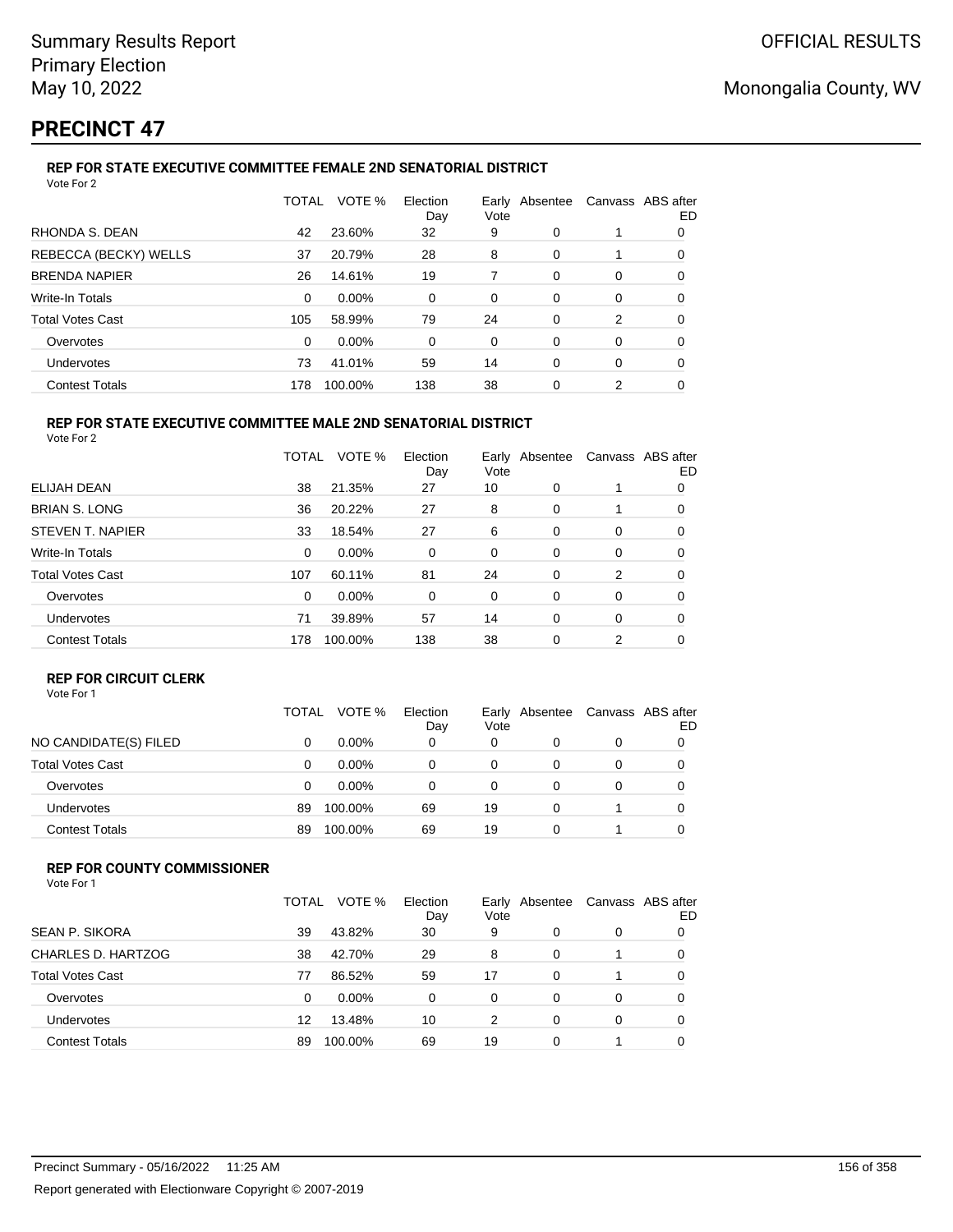|                       | TOTAL | VOTE %   | Election<br>Day | Vote | Early Absentee | Canvass ABS after | ED |
|-----------------------|-------|----------|-----------------|------|----------------|-------------------|----|
| NO CANDIDATE(S) FILED |       | $0.00\%$ | 0               | 0    |                | 0                 |    |
| Total Votes Cast      |       | $0.00\%$ |                 |      |                |                   |    |
| Overvotes             | 0     | $0.00\%$ |                 | 0    |                | 0                 |    |
| Undervotes            | 89    | 100.00%  | 69              | 19   |                |                   |    |
| Contest Totals        | 89    | 100.00%  | 69              | 19   |                |                   |    |

#### **REP FOR CONGRESSIONAL DISTRICT EXECUTIVE COMMITTEE DIST 2 FEMALE** Vote For 1

|                         | TOTAL | VOTE %   | Election<br>Day | Vote | Early Absentee | Canvass ABS after | ED |
|-------------------------|-------|----------|-----------------|------|----------------|-------------------|----|
| VIRGINIA "GINA" BROWN   | 64    | 71.91%   | 50              | 13   | $\Omega$       |                   | 0  |
| <b>Write-In Totals</b>  | 0     | $0.00\%$ | 0               | 0    | 0              | 0                 | 0  |
| <b>Total Votes Cast</b> | 64    | 71.91%   | 50              | 13   | 0              |                   | 0  |
| Overvotes               | 0     | $0.00\%$ | 0               | 0    | 0              | 0                 | 0  |
| Undervotes              | 25    | 28.09%   | 19              | 6    | 0              | 0                 | O  |
| <b>Contest Totals</b>   | 89    | 100.00%  | 69              | 19   | 0              |                   |    |

#### **REP FOR CONGRESSIONAL DISTRICT EXECUTIVE COMMITTEE DIST 2 MALE** Vote For 1

|                         | <b>TOTAL</b> | VOTE %  | Election<br>Day | Vote     | Early Absentee |          | Canvass ABS after<br>ED |
|-------------------------|--------------|---------|-----------------|----------|----------------|----------|-------------------------|
| <b>SAM BROWN</b>        | 38           | 42.70%  | 31              |          | 0              | 0        | 0                       |
| <b>ETHAN MOORE</b>      | 34           | 38.20%  | 25              | 8        | $\Omega$       |          | 0                       |
| Write-In Totals         | 0            | 0.00%   | $\Omega$        | $\Omega$ | 0              | $\Omega$ | 0                       |
| <b>Total Votes Cast</b> | 72           | 80.90%  | 56              | 15       | $\Omega$       |          | 0                       |
| Overvotes               | 0            | 0.00%   | 0               | 0        | $\Omega$       | $\Omega$ | 0                       |
| <b>Undervotes</b>       | 17           | 19.10%  | 13              | 4        | 0              | $\Omega$ | 0                       |
| <b>Contest Totals</b>   | 89           | 100.00% | 69              | 19       | $\Omega$       |          |                         |

#### **REP FOR SENATORIAL EXECUTIVE COMMITTEE FEMALE 2ND SENATORIAL DISTRICT** Vote For 1

|                         | TOTAL | VOTE %   | Election<br>Day | Vote | Early Absentee |   | Canvass ABS after<br>ED |
|-------------------------|-------|----------|-----------------|------|----------------|---|-------------------------|
| VIRGINIA "GINA" BROWN   | 62    | 69.66%   | 48              | 13   | 0              |   |                         |
| Write-In Totals         | 0     | $0.00\%$ | 0               | 0    | 0              | 0 |                         |
| <b>Total Votes Cast</b> | 62    | 69.66%   | 48              | 13   | 0              |   | 0                       |
| Overvotes               | 0     | $0.00\%$ | 0               | 0    | 0              | 0 |                         |
| Undervotes              | 27    | 30.34%   | 21              | 6    | $\Omega$       | 0 | 0                       |
| <b>Contest Totals</b>   | 89    | 100.00%  | 69              | 19   | $\Omega$       |   |                         |

## Monongalia County, WV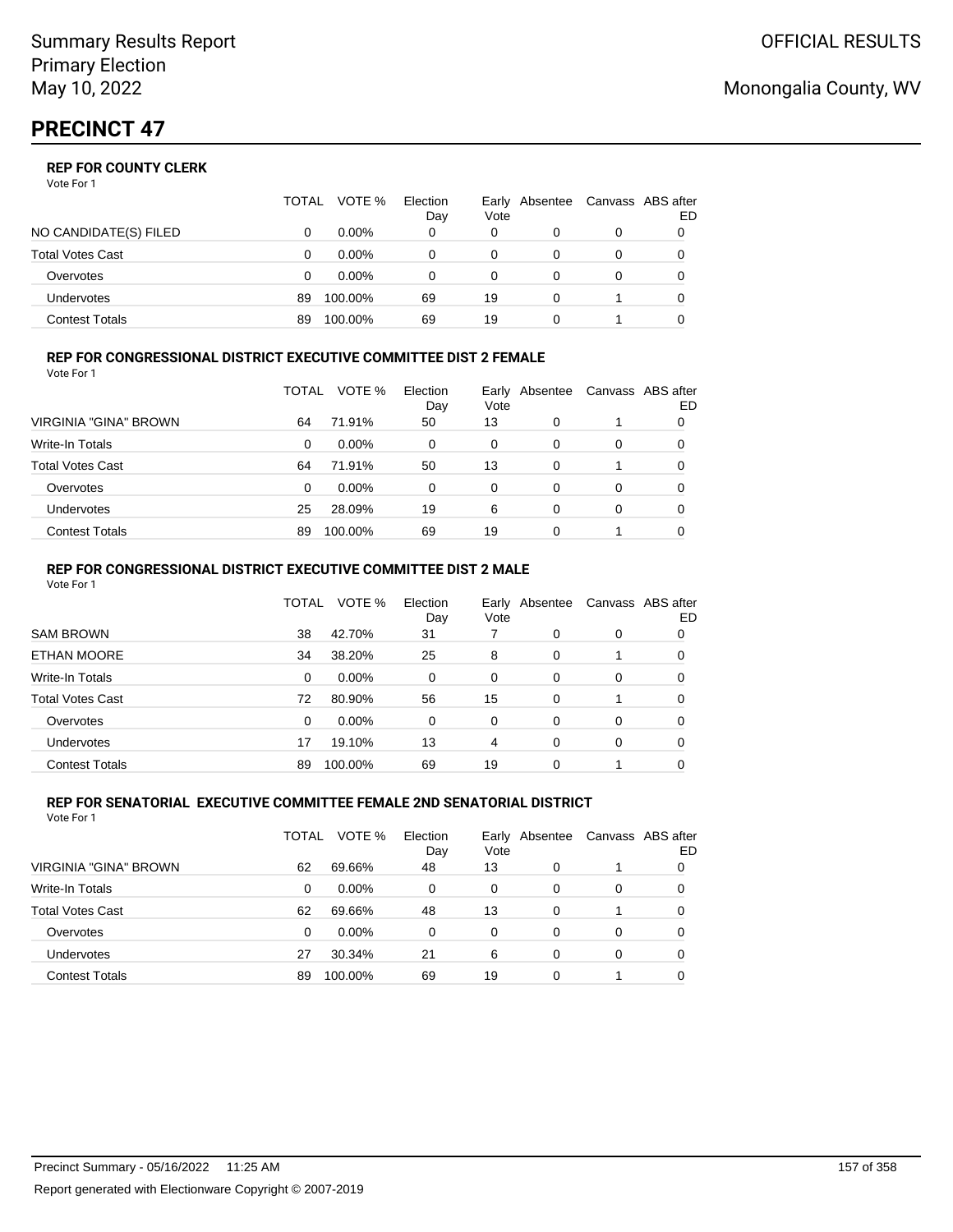## **PRECINCT 47**

#### **REP FOR SENATORIAL EXECUTIVE COMMITTEE MALE 2ND SENATORIAL DISTRICT** Vote For 1

|                         | TOTAL    | VOTE %   | Election<br>Day | Early Absentee<br>Vote |   | Canvass ABS after | ED |
|-------------------------|----------|----------|-----------------|------------------------|---|-------------------|----|
| <b>SAM BROWN</b>        | 40       | 44.94%   | 30              | 9                      | 0 |                   | 0  |
| ETHAN MOORE             | 28       | 31.46%   | 22              | 6                      | 0 | 0                 | 0  |
| Write-In Totals         | 0        | $0.00\%$ | $\Omega$        | 0                      | 0 | 0                 | 0  |
| <b>Total Votes Cast</b> | 68       | 76.40%   | 52              | 15                     | 0 |                   | 0  |
| Overvotes               | $\Omega$ | $0.00\%$ | 0               | 0                      | 0 | 0                 | 0  |
| <b>Undervotes</b>       | 21       | 23.60%   | 17              | 4                      | 0 | 0                 | 0  |
| <b>Contest Totals</b>   | 89       | 100.00%  | 69              | 19                     | 0 |                   |    |

### **REP FOR DELEGATE DISTRICT EXECUTIVE COMMITTEE FEMALE 77TH DELEGATE DISTRICT**

|                         | TOTAL    | VOTE %   | Election<br>Day | Vote | Early Absentee |          | Canvass ABS after<br>ED |
|-------------------------|----------|----------|-----------------|------|----------------|----------|-------------------------|
| NO CANDIDATE(S) FILED   | 0        | $0.00\%$ | 0               | 0    |                | 0        |                         |
| Write-In Totals         | $\Omega$ | $0.00\%$ | $\Omega$        | 0    | $\Omega$       | $\Omega$ | 0                       |
| <b>Total Votes Cast</b> | $\Omega$ | $0.00\%$ | 0               | 0    | 0              | $\Omega$ | 0                       |
| Overvotes               | $\Omega$ | $0.00\%$ | 0               | 0    | 0              | 0        |                         |
| <b>Undervotes</b>       | 89       | 100.00%  | 69              | 19   | 0              |          | 0                       |
| <b>Contest Totals</b>   | 89       | 100.00%  | 69              | 19   | 0              |          |                         |

### **REP FOR DELEGATE DISTRICT EXECUTIVE COMMITTEE MALE 77TH DELEGATE DISTRICT**

Vote For 1

|                       | TOTAL | VOTE %   | Election<br>Day | Vote | Early Absentee | Canvass ABS after | ED |
|-----------------------|-------|----------|-----------------|------|----------------|-------------------|----|
| ETHAN MOORE           | 59    | 66.29%   | 46              | 13   | 0              | 0                 |    |
| Write-In Totals       | 0     | $0.00\%$ | 0               | 0    | 0              | 0                 | O  |
| Total Votes Cast      | 59    | 66.29%   | 46              | 13   | 0              | 0                 |    |
| Overvotes             | 0     | $0.00\%$ | 0               | 0    | 0              | 0                 |    |
| <b>Undervotes</b>     | 30    | 33.71%   | 23              | 6    | 0              |                   |    |
| <b>Contest Totals</b> | 89    | 100.00%  | 69              | 19   | 0              |                   |    |

#### **REP FOR COUNTY EXECUTIVE COMMITTEE DISTRICT - FEMALE COMMITTEE DISTRICT 12** Vote For 1

|                         | TOTAL | VOTE %   | Election<br>Day | Early<br>Vote | Absentee | Canvass ABS after | ED |
|-------------------------|-------|----------|-----------------|---------------|----------|-------------------|----|
| NO CANDIDATE(S) FILED   | 0     | $0.00\%$ | 0               | 0             | 0        | 0                 |    |
| Write-In Totals         | 0     | $0.00\%$ | 0               | 0             | 0        | 0                 |    |
| <b>Total Votes Cast</b> | 0     | $0.00\%$ | 0               | 0             | 0        | 0                 |    |
| Overvotes               | 0     | 0.00%    | 0               | 0             | 0        | 0                 |    |
| Undervotes              | 89    | 100.00%  | 69              | 19            | 0        |                   |    |
| <b>Contest Totals</b>   | 89    | 100.00%  | 69              | 19            | 0        |                   |    |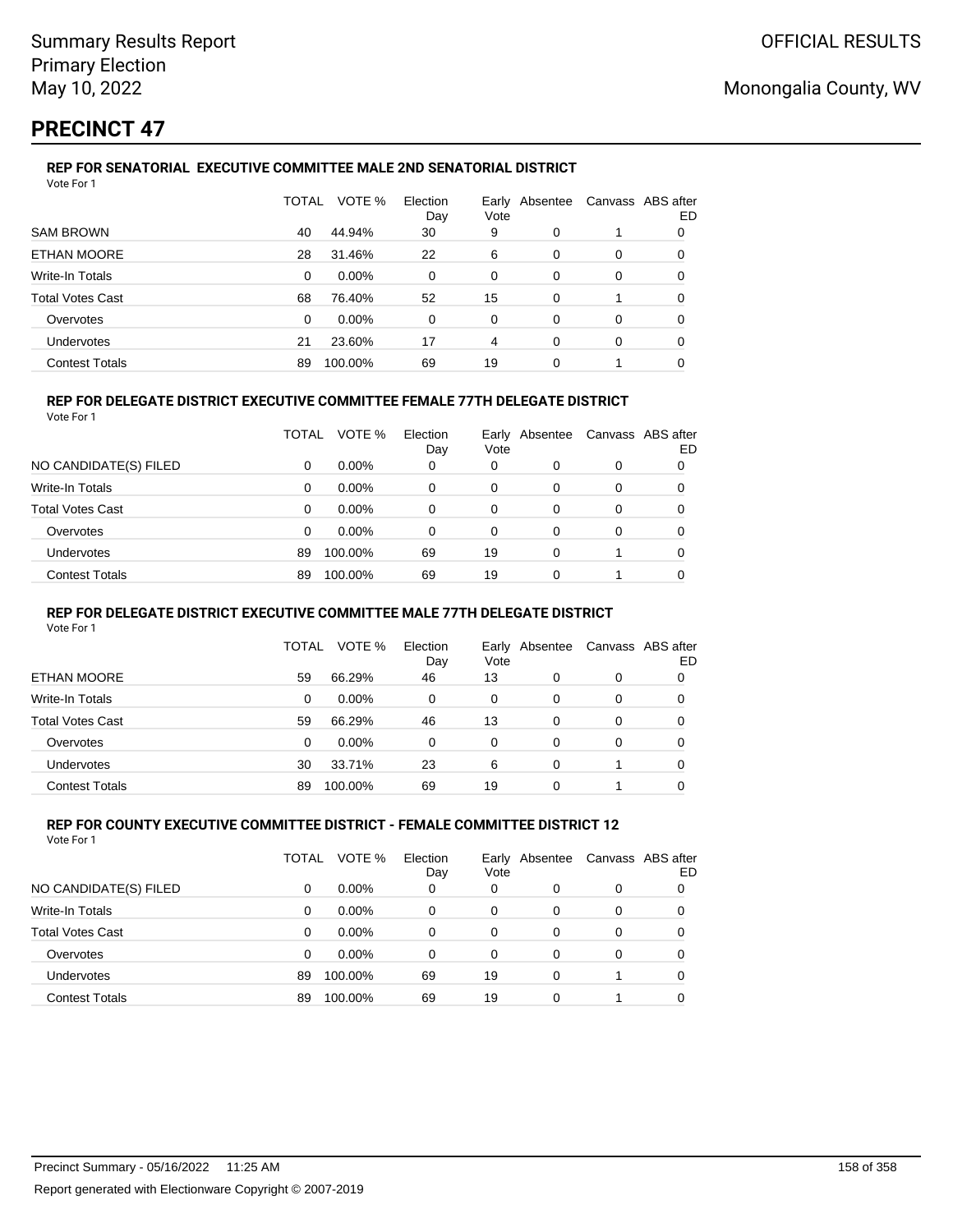# **PRECINCT 47**

#### **REP FOR COUNTY EXECUTIVE COMMITTEE DISTRICT - MALE COMMITTEE DISTRICT 12** Vote For 1

|                         | TOTAL | VOTE %   | Election<br>Day | Early<br>Vote | Absentee |   | Canvass ABS after<br>ED |
|-------------------------|-------|----------|-----------------|---------------|----------|---|-------------------------|
| ETHAN MOORE             | 59    | 66.29%   | 45              | 13            | 0        |   | 0                       |
| <b>Write-In Totals</b>  | 0     | $0.00\%$ | 0               | 0             | 0        | 0 | 0                       |
| <b>Total Votes Cast</b> | 59    | 66.29%   | 45              | 13            | 0        |   | 0                       |
| Overvotes               | 0     | $0.00\%$ | 0               | 0             | 0        | 0 | 0                       |
| Undervotes              | 30    | 33.71%   | 24              | 6             | 0        | 0 | 0                       |
| <b>Contest Totals</b>   | 89    | 100.00%  | 69              | 19            | 0        |   |                         |

### **DEM FOR U.S. HOUSE OF REPRESENTATIVES 2ND DIST**

Vote For 1

|                          | TOTAL | VOTE %   | Election<br>Day | Vote | Early Absentee | Canvass ABS after | ED |
|--------------------------|-------|----------|-----------------|------|----------------|-------------------|----|
| <b>BARRY LEE WENDELL</b> | 74    | 85.06%   | 55              | 18   |                | 0                 |    |
| ANGELA J. DWYER          | 13    | 14.94%   | 11              | 2    | 0              | 0                 |    |
| <b>Total Votes Cast</b>  | 87    | 100.00%  | 66              | 20   |                | 0                 |    |
| Overvotes                | 0     | $0.00\%$ | 0               | 0    | 0              | 0                 |    |
| <b>Undervotes</b>        | 0     | $0.00\%$ | 0               | 0    | 0              | 0                 |    |
| <b>Contest Totals</b>    | 87    | 100.00%  | 66              | 20   |                | 0                 |    |

### **DEM FOR STATE SENATOR 2ND SENATORIAL DISTRICT**

Vote For 1

|                         | TOTAL | VOTE %   | Election<br>Day | Vote | Early Absentee |   | Canvass ABS after<br>ED |
|-------------------------|-------|----------|-----------------|------|----------------|---|-------------------------|
| <b>ERIC M. HAYHURST</b> | 73    | 83.91%   | 54              | 18   |                | 0 |                         |
| Total Votes Cast        | 73    | 83.91%   | 54              | 18   |                | 0 |                         |
| Overvotes               | 0     | $0.00\%$ | 0               | 0    |                |   |                         |
| <b>Undervotes</b>       | 14    | 16.09%   | 12              |      |                | 0 |                         |
| <b>Contest Totals</b>   | 87    | 100.00%  | 66              | 20   |                |   |                         |

## **DEM FOR MEMBER OF HOUSE OF DELEGATES 77TH DELEGATE DISTRICT**

Vote For 1

|                         | TOTAL | VOTE %  | Election<br>Day | Vote     | Early Absentee | Canvass ABS after | ED |
|-------------------------|-------|---------|-----------------|----------|----------------|-------------------|----|
| <b>BEN SWANSON</b>      | 74    | 85.06%  | 57              | 16       |                | 0                 |    |
| <b>Total Votes Cast</b> | 74    | 85.06%  | 57              | 16       |                | 0                 |    |
| Overvotes               | 0     | 0.00%   | 0               | $\Omega$ | 0              | 0                 |    |
| <b>Undervotes</b>       | 13    | 14.94%  | 9               | 4        | 0              | 0                 |    |
| <b>Contest Totals</b>   | 87    | 100.00% | 66              | 20       |                | 0                 |    |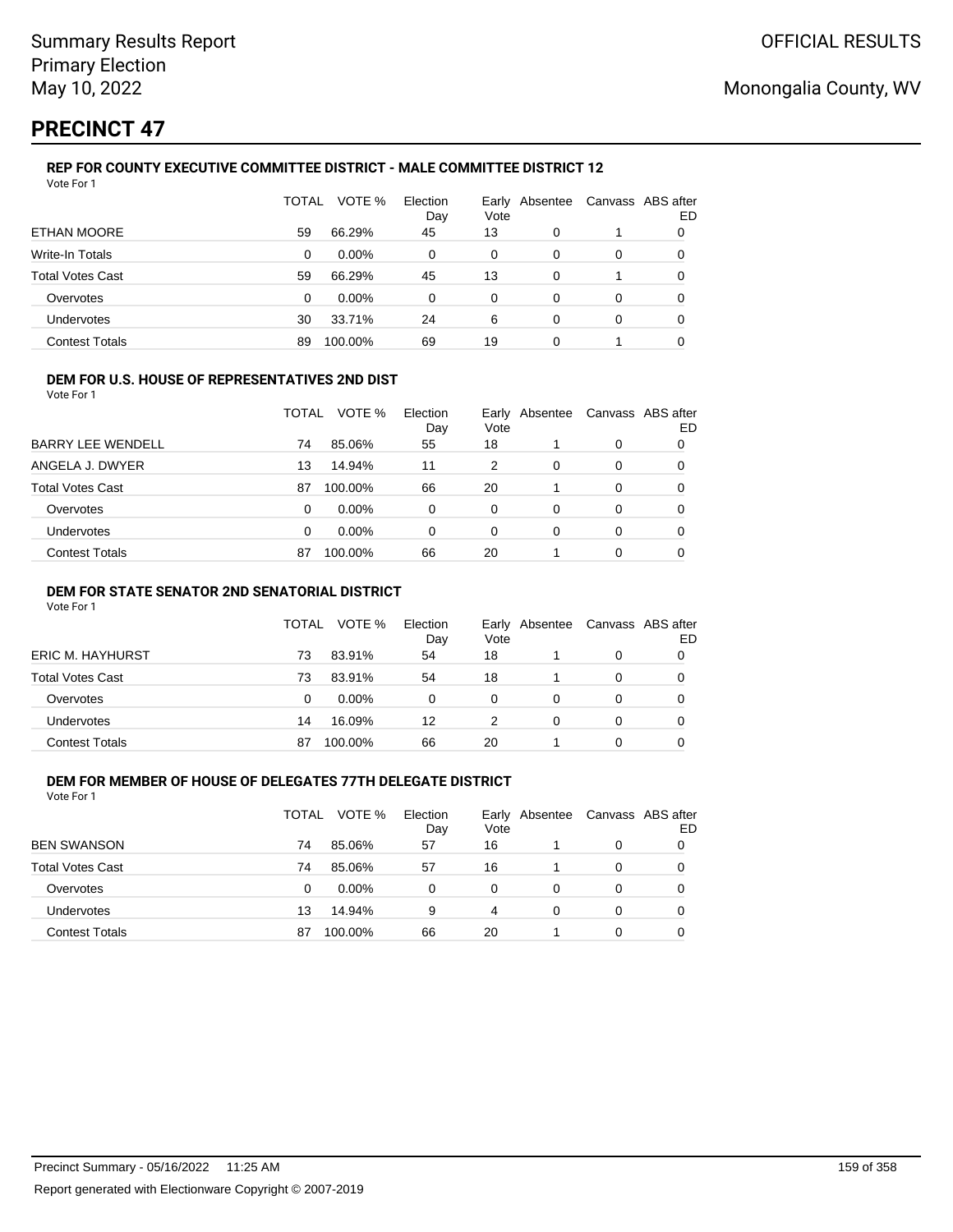# **PRECINCT 47**

#### **DEM FOR STATE EXECUTIVE COMMITTEE FEMALE 2ND SENATORIAL DISTRICT** Vote For 2

|                          | TOTAL    | VOTE %  | Election<br>Day | Vote |          | Early Absentee Canvass ABS after | ED |
|--------------------------|----------|---------|-----------------|------|----------|----------------------------------|----|
| <b>RYLEE HAUGHT</b>      | 73       | 41.95%  | 55              | 17   |          | 0                                | 0  |
| <b>JENNIFER C. BEACH</b> | 39       | 22.41%  | 28              | 11   | 0        | 0                                | 0  |
| <b>CINDY WELCH</b>       | 12       | 6.90%   | 11              |      | 0        | 0                                | 0  |
| KIMBERLY A. FRUM         | 9        | 5.17%   | 6               | 3    | 0        | 0                                | 0  |
| BARBARA A. SCOTT         | 6        | 3.45%   | 5               |      | 0        | 0                                | 0  |
| Write-In Totals          | $\Omega$ | 0.00%   | $\Omega$        | 0    | $\Omega$ | $\Omega$                         | 0  |
| <b>Total Votes Cast</b>  | 139      | 79.89%  | 105             | 33   |          | 0                                | 0  |
| Overvotes                | 0        | 0.00%   | 0               | 0    | $\Omega$ | 0                                | 0  |
| Undervotes               | 35       | 20.11%  | 27              | 7    |          | 0                                | 0  |
| <b>Contest Totals</b>    | 174      | 100.00% | 132             | 40   | 2        | 0                                | 0  |
|                          |          |         |                 |      |          |                                  |    |

#### **DEM FOR STATE EXECUTIVE COMMITTEE MALE 2ND SENATORIAL DISTRICT** Vote For 2

|                              | TOTAL | VOTE %   | Election<br>Day | Vote | Early Absentee |          | Canvass ABS after<br>ED |
|------------------------------|-------|----------|-----------------|------|----------------|----------|-------------------------|
| <b>CHARLES (JR) KRAFFT</b>   | 72    | 41.38%   | 56              | 15   |                | 0        | 0                       |
| <b>SETH "THUNDER" STURM</b>  | 24    | 13.79%   | 19              | 5    | 0              | 0        | 0                       |
| RONALD E. MCCOY JR.          | 22    | 12.64%   | 17              | 5    | 0              | 0        | 0                       |
| ARTHUR W. "SONNY" OAKLAND JR | 9     | 5.17%    | 8               |      | 0              | 0        | 0                       |
| <b>Write-In Totals</b>       | 0     | $0.00\%$ | 0               | 0    | $\Omega$       | 0        | O                       |
| <b>Total Votes Cast</b>      | 127   | 72.99%   | 100             | 26   |                | $\Omega$ | 0                       |
| Overvotes                    | 0     | $0.00\%$ | 0               | 0    | 0              | 0        | 0                       |
| <b>Undervotes</b>            | 47    | 27.01%   | 32              | 14   |                | 0        | 0                       |
| <b>Contest Totals</b>        | 174   | 100.00%  | 132             | 40   | 2              | 0        | 0                       |

## **DEM FOR CIRCUIT CLERK**

| Vote For 1 |  |
|------------|--|
|            |  |

|                         | <b>TOTAL</b> | VOTE %   | Election<br>Day | Vote | Early Absentee | Canvass ABS after | ED |
|-------------------------|--------------|----------|-----------------|------|----------------|-------------------|----|
| <b>DONNA HIDOCK</b>     | 73           | 83.91%   | 57              | 15   |                |                   |    |
| <b>Total Votes Cast</b> | 73           | 83.91%   | 57              | 15   |                |                   |    |
| Overvotes               | 0            | $0.00\%$ | 0               | 0    |                |                   |    |
| <b>Undervotes</b>       | 14           | 16.09%   | 9               | 5    |                |                   |    |
| <b>Contest Totals</b>   | 87           | 100.00%  | 66              | 20   |                |                   |    |

## **DEM FOR COUNTY COMMISSIONER**

| Vote For 1 |  |
|------------|--|
|------------|--|

|                         | TOTAL | VOTE %   | Election<br>Day | Early<br>Vote | Absentee | Canvass ABS after | ED |
|-------------------------|-------|----------|-----------------|---------------|----------|-------------------|----|
| <b>BOB BEACH</b>        | 74    | 85.06%   | 54              | 19            |          | 0                 |    |
| <b>Total Votes Cast</b> | 74    | 85.06%   | 54              | 19            |          | $\Omega$          |    |
| Overvotes               | 0     | $0.00\%$ | 0               | 0             | 0        | 0                 |    |
| Undervotes              | 13    | 14.94%   | 12              |               | $\Omega$ | 0                 |    |
| <b>Contest Totals</b>   | 87    | 100.00%  | 66              | 20            |          | 0                 |    |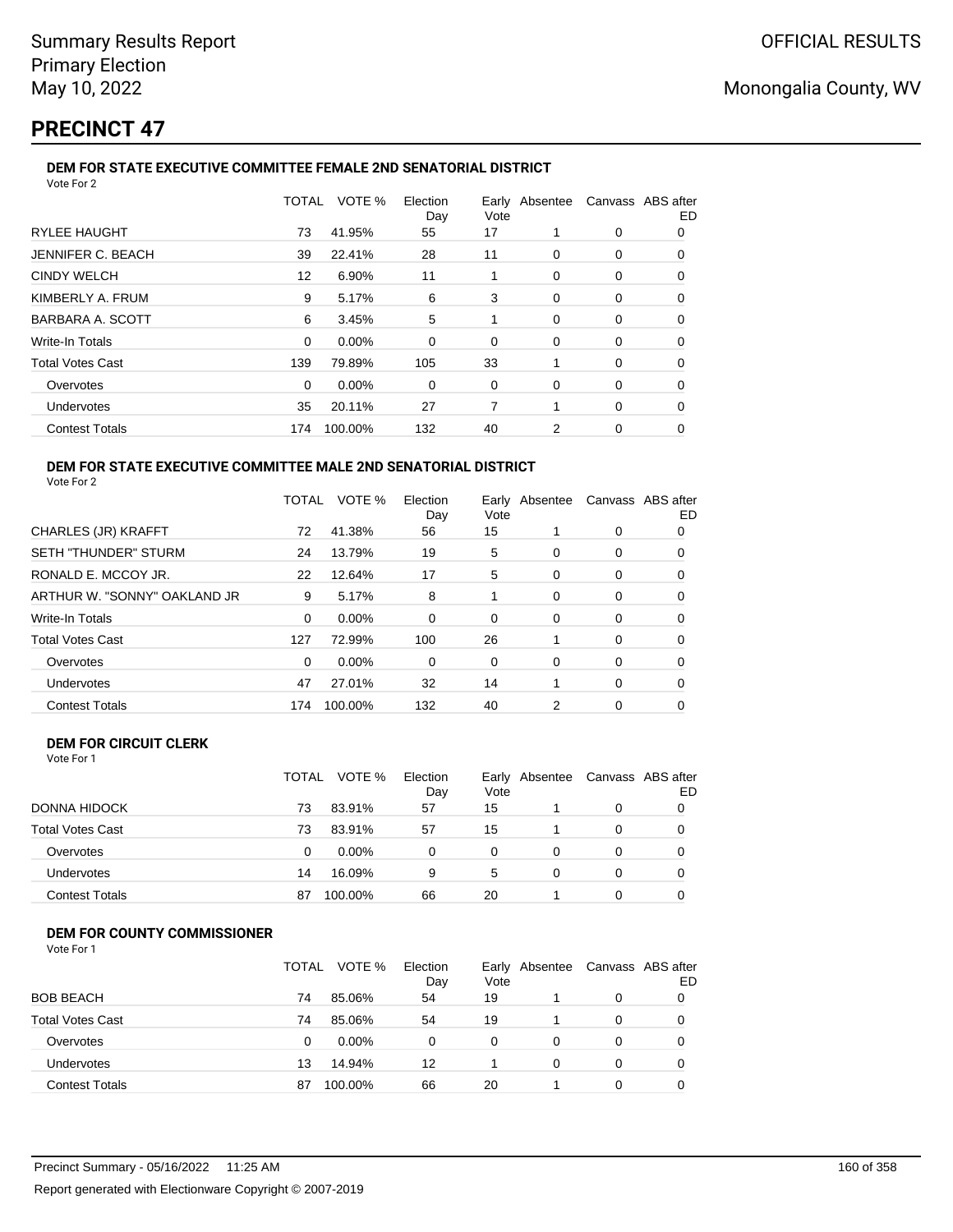|                  | <b>TOTAL</b> | VOTE %   | Election<br>Day | Vote | Early Absentee |   | Canvass ABS after<br>ED |
|------------------|--------------|----------|-----------------|------|----------------|---|-------------------------|
| CARYE L. BLANEY  | 74           | 85.06%   | 55              | 18   |                | 0 |                         |
| Total Votes Cast | 74           | 85.06%   | 55              | 18   |                |   |                         |
| Overvotes        | 0            | $0.00\%$ |                 | 0    |                |   |                         |
| Undervotes       | 13           | 14.94%   | 11              |      |                | 0 |                         |
| Contest Totals   | 87           | 100.00%  | 66              | 20   |                |   |                         |

#### **DEM FOR CONGRESSIONAL DISTRICT EXECUTIVE COMMITTEE DIST 2 FEMALE** Vote For 1

|                         | TOTAL | VOTE %   | Election<br>Day | Early<br>Vote | Absentee | Canvass ABS after | ED |
|-------------------------|-------|----------|-----------------|---------------|----------|-------------------|----|
| RYLEE HAUGHT            | 71    | 81.61%   | 54              | 16            |          | 0                 | 0  |
| <b>Write-In Totals</b>  | 0     | $0.00\%$ | 0               | 0             | 0        | 0                 | 0  |
| <b>Total Votes Cast</b> | 71    | 81.61%   | 54              | 16            |          | 0                 | 0  |
| Overvotes               | 0     | $0.00\%$ | 0               | 0             | 0        | 0                 | O  |
| Undervotes              | 16    | 18.39%   | 12              | 4             | 0        | 0                 | 0  |
| <b>Contest Totals</b>   | 87    | 100.00%  | 66              | 20            |          | 0                 |    |

#### **DEM FOR CONGRESSIONAL DISTRICT EXECUTIVE COMMITTEE DIST 2 MALE** Vote For 1

|                         | TOTAL    | VOTE %   | Election<br>Day | Early<br>Vote | Absentee |          | Canvass ABS after<br>ED |
|-------------------------|----------|----------|-----------------|---------------|----------|----------|-------------------------|
| SHANE ASSADZANDI        | 43       | 49.43%   | 35              | 8             | 0        | 0        | 0                       |
| CHARLES (JR) KRAFFT     | 34       | 39.08%   | 24              | 9             |          | $\Omega$ | 0                       |
| <b>Write-In Totals</b>  | $\Omega$ | $0.00\%$ | $\Omega$        | $\Omega$      | 0        | 0        | 0                       |
| <b>Total Votes Cast</b> | 77       | 88.51%   | 59              | 17            |          | $\Omega$ | 0                       |
| Overvotes               | $\Omega$ | $0.00\%$ | $\Omega$        | $\Omega$      | 0        | $\Omega$ | 0                       |
| Undervotes              | 10       | 11.49%   |                 | 3             | 0        | 0        | 0                       |
| <b>Contest Totals</b>   | 87       | 100.00%  | 66              | 20            |          | 0        | 0                       |

#### **DEM FOR SENATORIAL EXECUTIVE COMMITTEE FEMALE 2ND SENATORIAL DISTRICT** Vote For 1

|                         | TOTAL | VOTE %   | Election<br>Day | Vote | Early Absentee |   | Canvass ABS after<br>ED |
|-------------------------|-------|----------|-----------------|------|----------------|---|-------------------------|
| <b>RYLEE HAUGHT</b>     | 74    | 85.06%   | 55              | 18   |                | 0 | 0                       |
| Write-In Totals         | 0     | $0.00\%$ | 0               | 0    | 0              | 0 | 0                       |
| <b>Total Votes Cast</b> | 74    | 85.06%   | 55              | 18   |                | 0 | 0                       |
| Overvotes               | 0     | $0.00\%$ | 0               | 0    | $\Omega$       | 0 | 0                       |
| Undervotes              | 13    | 14.94%   | 11              | 2    | 0              | 0 | 0                       |
| <b>Contest Totals</b>   | 87    | 100.00%  | 66              | 20   |                | 0 |                         |

## Monongalia County, WV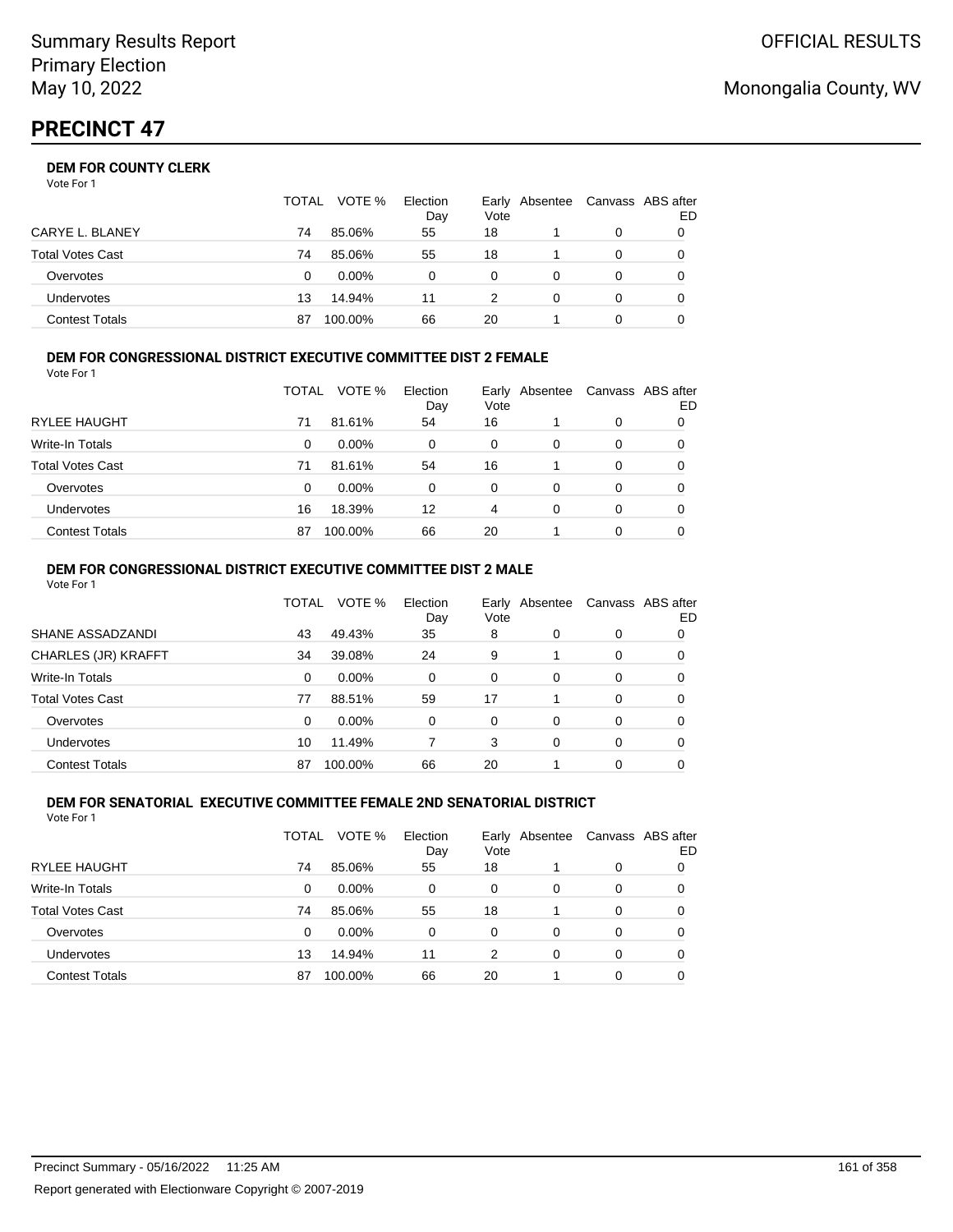# **PRECINCT 47**

#### **DEM FOR SENATORIAL EXECUTIVE COMMITTEE MALE 2ND SENATORIAL DISTRICT** Vote For 1

|                         | TOTAL | VOTE %   | Election<br>Day | Vote | Early Absentee |   | Canvass ABS after<br>ED |
|-------------------------|-------|----------|-----------------|------|----------------|---|-------------------------|
| CHARLES (JR) KRAFFT     | 73    | 83.91%   | 54              | 18   |                | 0 |                         |
| Write-In Totals         | 0     | $0.00\%$ | 0               | 0    | 0              | 0 |                         |
| <b>Total Votes Cast</b> | 73    | 83.91%   | 54              | 18   |                | 0 |                         |
| Overvotes               | 0     | $0.00\%$ | 0               | 0    | 0              | 0 | 0                       |
| Undervotes              | 14    | 16.09%   | 12              | 2    | 0              | 0 | 0                       |
| <b>Contest Totals</b>   | 87    | 100.00%  | 66              | 20   |                | 0 |                         |

## **DEM FOR DELEGATE DISTRICT EXECUTIVE COMMITTEE FEMALE 77TH DELEGATE DISTRICT**

Vote For 1

|                       | TOTAL | VOTE %   | Election<br>Day | Vote | Early Absentee | Canvass ABS after | ED |
|-----------------------|-------|----------|-----------------|------|----------------|-------------------|----|
| NO CANDIDATE(S) FILED | 0     | $0.00\%$ | 0               | 0    | O              | 0                 |    |
| Write-In Totals       |       | 1.15%    | 0               |      | 0              | 0                 |    |
| Total Votes Cast      |       | 1.15%    | 0               |      | 0              | 0                 |    |
| Overvotes             | 0     | 0.00%    | 0               | 0    | 0              | 0                 |    |
| <b>Undervotes</b>     | 86    | 98.85%   | 66              | 19   |                | 0                 |    |
| <b>Contest Totals</b> | 87    | 100.00%  | 66              | 20   |                | 0                 |    |

### **DEM FOR DELEGATE DISTRICT EXECUTIVE COMMITTEE MALE 77TH DELEGATE DISTRICT**

Vote For 1

|                       | TOTAL    | VOTE %   | Election<br>Day | Vote | Early Absentee |   | Canvass ABS after<br>ED |
|-----------------------|----------|----------|-----------------|------|----------------|---|-------------------------|
| CHARLES (JR) KRAFFT   | 65       | 74.71%   | 49              | 15   |                | 0 |                         |
| Write-In Totals       | $\Omega$ | $0.00\%$ | $\Omega$        | 0    | 0              | 0 | 0                       |
| Total Votes Cast      | 65       | 74.71%   | 49              | 15   |                | 0 | 0                       |
| Overvotes             | 0        | $0.00\%$ | 0               | 0    | 0              | 0 |                         |
| <b>Undervotes</b>     | 22       | 25.29%   | 17              | 5    | 0              | 0 |                         |
| <b>Contest Totals</b> | 87       | 100.00%  | 66              | 20   |                | o |                         |

#### **DEM FOR COUNTY EXECUTIVE COMMITTEE DISTRICT - FEMALE COMMITTEE DISTRICT 12** Vote For 1

|                         | TOTAL    | VOTE %   | Election<br>Day | Vote     | Early Absentee |          | Canvass ABS after<br>ED |
|-------------------------|----------|----------|-----------------|----------|----------------|----------|-------------------------|
| NO CANDIDATE(S) FILED   | 0        | $0.00\%$ | 0               | 0        | 0              | 0        |                         |
| Write-In Totals         | 0        | $0.00\%$ | 0               | 0        | 0              | 0        | 0                       |
| <b>Total Votes Cast</b> | $\Omega$ | $0.00\%$ | $\Omega$        | 0        | 0              | 0        | 0                       |
| Overvotes               | $\Omega$ | $0.00\%$ | $\Omega$        | $\Omega$ | 0              | 0        | 0                       |
| Undervotes              | 87       | 100.00%  | 66              | 20       |                | $\Omega$ | 0                       |
| <b>Contest Totals</b>   | 87       | 100.00%  | 66              | 20       |                | 0        |                         |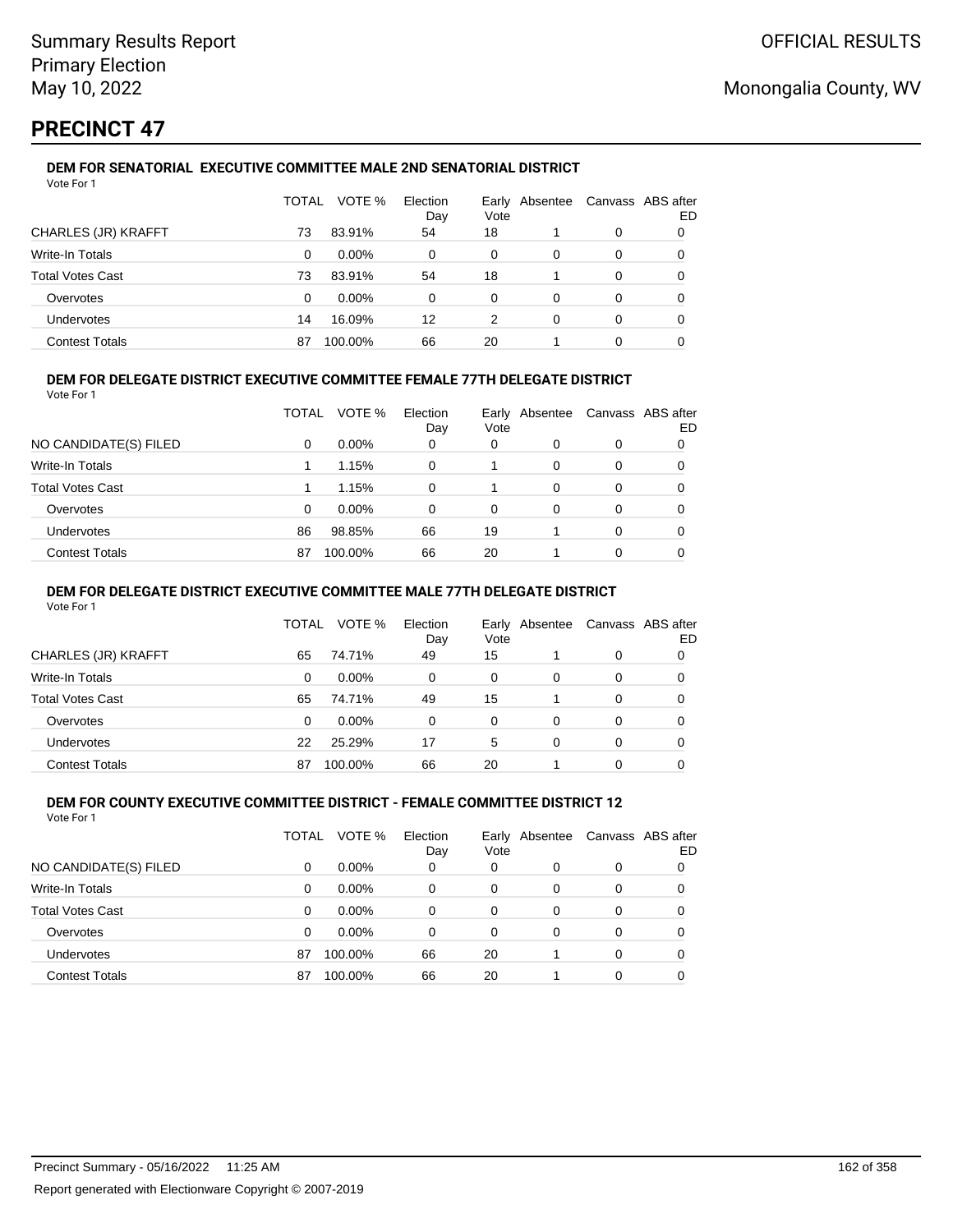# **PRECINCT 47**

#### **DEM FOR COUNTY EXECUTIVE COMMITTEE DISTRICT - MALE COMMITTEE DISTRICT 12** Vote For 1

|                         | TOTAL | VOTE %   | Election<br>Day | Vote | Early Absentee | Canvass ABS after | ED |
|-------------------------|-------|----------|-----------------|------|----------------|-------------------|----|
| CHARLES (JR) KRAFFT     | 67    | 77.01%   | 52              | 14   |                | 0                 | O  |
| Write-In Totals         | 0     | $0.00\%$ | 0               | 0    | 0              | 0                 | 0  |
| <b>Total Votes Cast</b> | 67    | 77.01%   | 52              | 14   |                | 0                 | 0  |
| Overvotes               | 0     | $0.00\%$ | 0               | 0    | 0              | 0                 | 0  |
| <b>Undervotes</b>       | 20    | 22.99%   | 14              | 6    | 0              | 0                 | 0  |
| <b>Contest Totals</b>   | 87    | 100.00%  | 66              | 20   |                | 0                 |    |

### **NON-PARTISAN BOARD OF EDUCATION**

Vote For 3

|                         | TOTAL | VOTE %  | Election<br>Day | Vote | Early Absentee |             | Canvass ABS after<br>ED |
|-------------------------|-------|---------|-----------------|------|----------------|-------------|-------------------------|
| DANIEL BERRY            | 103   | 18.97%  | 76              | 27   | 0              | 0           | 0                       |
| <b>MICHAEL KELLY</b>    | 101   | 18.60%  | 76              | 23   |                |             | 0                       |
| <b>CRISTY MOATS</b>     | 79    | 14.55%  | 55              | 22   |                | 1           | 0                       |
| <b>JENNIFER HAGERTY</b> | 74    | 13.63%  | 57              | 16   |                | 0           | 0                       |
| <b>BRANDON MYERS</b>    | 49    | 9.02%   | 35              | 14   | 0              | $\mathbf 0$ | 0                       |
| Write-In Totals         | 1     | 0.18%   |                 | 0    | 0              | 0           | 0                       |
| <b>Total Votes Cast</b> | 407   | 74.95%  | 300             | 102  | 3              | 2           | 0                       |
| Overvotes               | 0     | 0.00%   | 0               | 0    | 0              | 0           | $\Omega$                |
| Undervotes              | 136   | 25.05%  | 114             | 21   | $\Omega$       | 1           | 0                       |
| <b>Contest Totals</b>   | 543   | 100.00% | 414             | 123  | 3              | 3           | 0                       |

## **FOR CONSERVATION DISTRICT SUPERVISOR**

|                         | TOTAL | VOTE %   | Election<br>Day | Early<br>Vote | Absentee |   | Canvass ABS after<br>ED |
|-------------------------|-------|----------|-----------------|---------------|----------|---|-------------------------|
| <b>ANDREW PRICE</b>     | 101   | 55.80%   | 73              | 27            |          | 0 | 0                       |
| MARK "MR. MARK" MYERS   | 52    | 28.73%   | 43              | 8             | 0        |   | 0                       |
| Write-In Totals         | 0     | $0.00\%$ | 0               | 0             | 0        | 0 | 0                       |
| <b>Total Votes Cast</b> | 153   | 84.53%   | 116             | 35            |          | 1 | 0                       |
| Overvotes               | 0     | 0.00%    | 0               | 0             | $\Omega$ | 0 | 0                       |
| <b>Undervotes</b>       | 28    | 15.47%   | 22              | 6             | 0        | 0 | 0                       |
| <b>Contest Totals</b>   | 181   | 100.00%  | 138             | 41            |          |   | 0                       |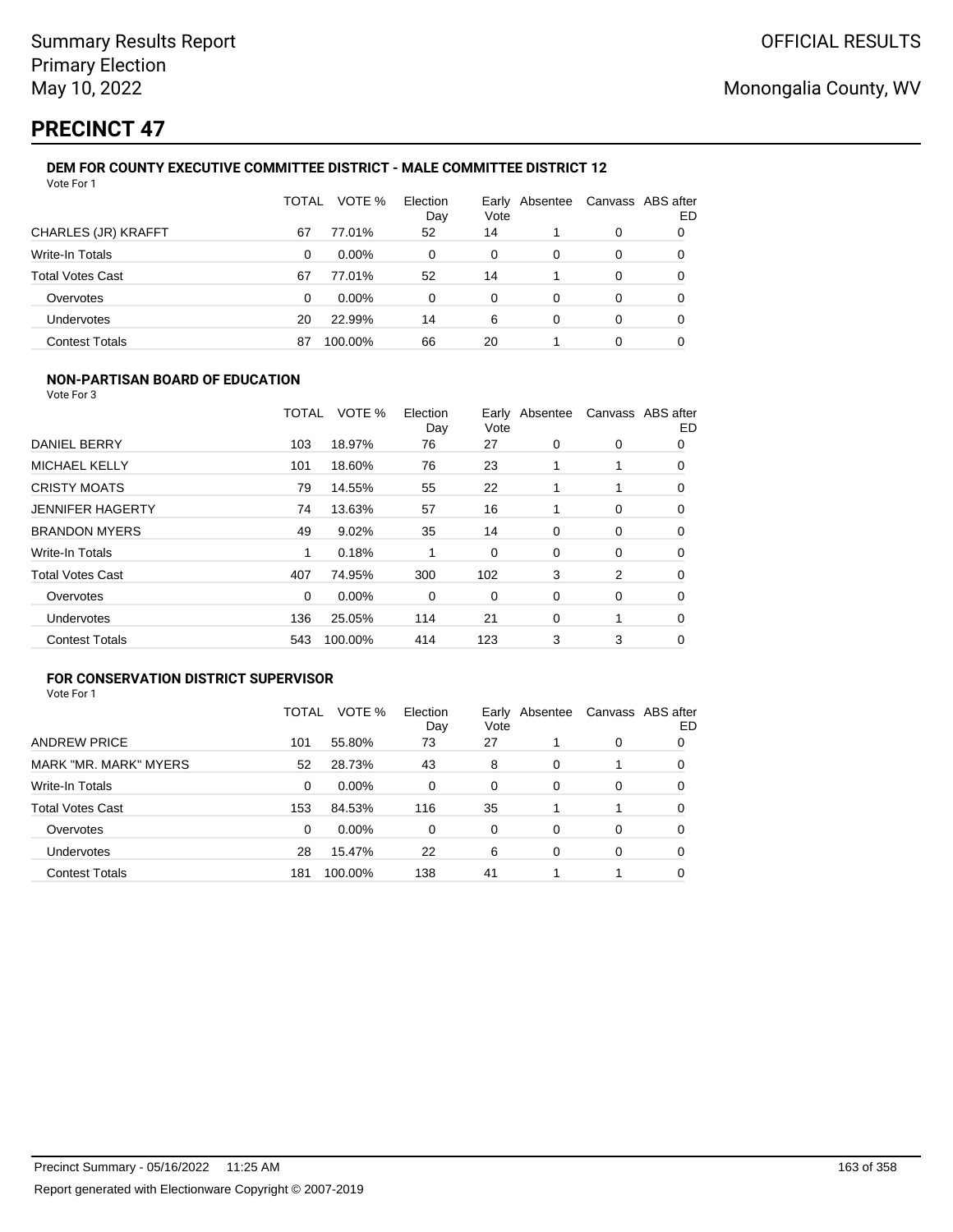# **PRECINCT 51**

| <b>Statistics</b>                     | TOTAL  | Election<br>Day | Vote | Early Absentee |          | Canvass ABS after<br>ED. |
|---------------------------------------|--------|-----------------|------|----------------|----------|--------------------------|
| Registered Voters - Total             | 577    |                 |      |                |          |                          |
| <b>Registered Voters - REPUBLICAN</b> | 273    |                 |      |                |          |                          |
| <b>Registered Voters - DEMOCRATIC</b> | 201    |                 |      |                |          |                          |
| Registered Voters - NON-PARTISAN      | 103    |                 |      |                |          |                          |
| <b>Ballots Cast - Total</b>           | 116    | 60              | 55   | 0              | 1        | $\Omega$                 |
| Ballots Cast - REPUBLICAN             | 68     | 43              | 24   | 0              | 1        | $\Omega$                 |
| Ballots Cast - DEMOCRATIC             | 46     | 15              | 31   | 0              | $\Omega$ | 0                        |
| Ballots Cast - NON-PARTISAN           | 2      | 2               | 0    | 0              | $\Omega$ | $\Omega$                 |
| <b>Ballots Cast - Blank</b>           | 1      | 0               | 1    | 0              | 0        | 0                        |
| Voter Turnout - Total                 | 20.10% |                 |      |                |          |                          |
| Voter Turnout - REPUBLICAN            | 24.91% |                 |      |                |          |                          |
| Voter Turnout - DEMOCRATIC            | 22.89% |                 |      |                |          |                          |
| Voter Turnout - NON-PARTISAN          | 1.94%  |                 |      |                |          |                          |

## **REP FOR U.S. HOUSE OF REPRESENTATIVES 2ND DIST**

Vote For 1

|                               | TOTAL | VOTE %   | Election<br>Day | Early<br>Vote | Absentee |          | Canvass ABS after<br>ED |
|-------------------------------|-------|----------|-----------------|---------------|----------|----------|-------------------------|
| ALEXANDER X. MOONEY           | 28    | 41.18%   | 19              | 9             | $\Omega$ | 0        | O                       |
| DAVID B. MCKINLEY             | 19    | 27.94%   | 12              | 7             | $\Omega$ | 0        | O                       |
| <b>SUSAN BUCHSER-LOCHOCKI</b> | 9     | 13.24%   |                 | 2             | 0        | 0        | 0                       |
| RHONDA A. HERCULES            | 4     | 5.88%    | 2               | 2             | $\Omega$ | 0        | 0                       |
| MIKE SECKMAN                  |       | 1.47%    | 0               |               | $\Omega$ | $\Omega$ | 0                       |
| <b>Total Votes Cast</b>       | 61    | 89.71%   | 40              | 21            | $\Omega$ | 0        | 0                       |
| Overvotes                     | 0     | $0.00\%$ | 0               | 0             | $\Omega$ | 0        | 0                       |
| <b>Undervotes</b>             |       | 10.29%   | 3               | 3             | $\Omega$ |          | 0                       |
| <b>Contest Totals</b>         | 68    | 100.00%  | 43              | 24            | 0        | 1        | 0                       |

### **REP FOR STATE SENATOR 2ND SENATORIAL DISTRICT**

Vote For 1

|                         | TOTAL | VOTE %   | Election<br>Day | Early<br>Vote | Absentee | Canvass ABS after | ED |
|-------------------------|-------|----------|-----------------|---------------|----------|-------------------|----|
| <b>CHARLES CLEMENTS</b> | 36    | 52.94%   | 22              | 13            | 0        |                   |    |
| <b>Total Votes Cast</b> | 36    | 52.94%   | 22              | 13            | 0        |                   |    |
| Overvotes               | 0     | $0.00\%$ | $\Omega$        | 0             | 0        | 0                 |    |
| Undervotes              | 32    | 47.06%   | 21              | 11            | 0        | 0                 |    |
| <b>Contest Totals</b>   | 68    | 100.00%  | 43              | 24            | 0        |                   |    |

## **REP FOR MEMBER OF HOUSE OF DELEGATES 77TH DELEGATE DISTRICT**

Vote For 1

|                         | TOTAL | VOTE %   | Election<br>Day | Vote | Early Absentee | Canvass ABS after | ED |
|-------------------------|-------|----------|-----------------|------|----------------|-------------------|----|
| <b>JOE STATLER</b>      | 56    | 82.35%   | 35              | 21   | 0              | 0                 |    |
| <b>Total Votes Cast</b> | 56    | 82.35%   | 35              | 21   | 0              | 0                 |    |
| Overvotes               | 0     | $0.00\%$ | 0               | 0    | $\Omega$       | 0                 |    |
| Undervotes              | 12    | 17.65%   | 8               | 3    | 0              |                   |    |
| <b>Contest Totals</b>   | 68    | 100.00%  | 43              | 24   | 0              |                   |    |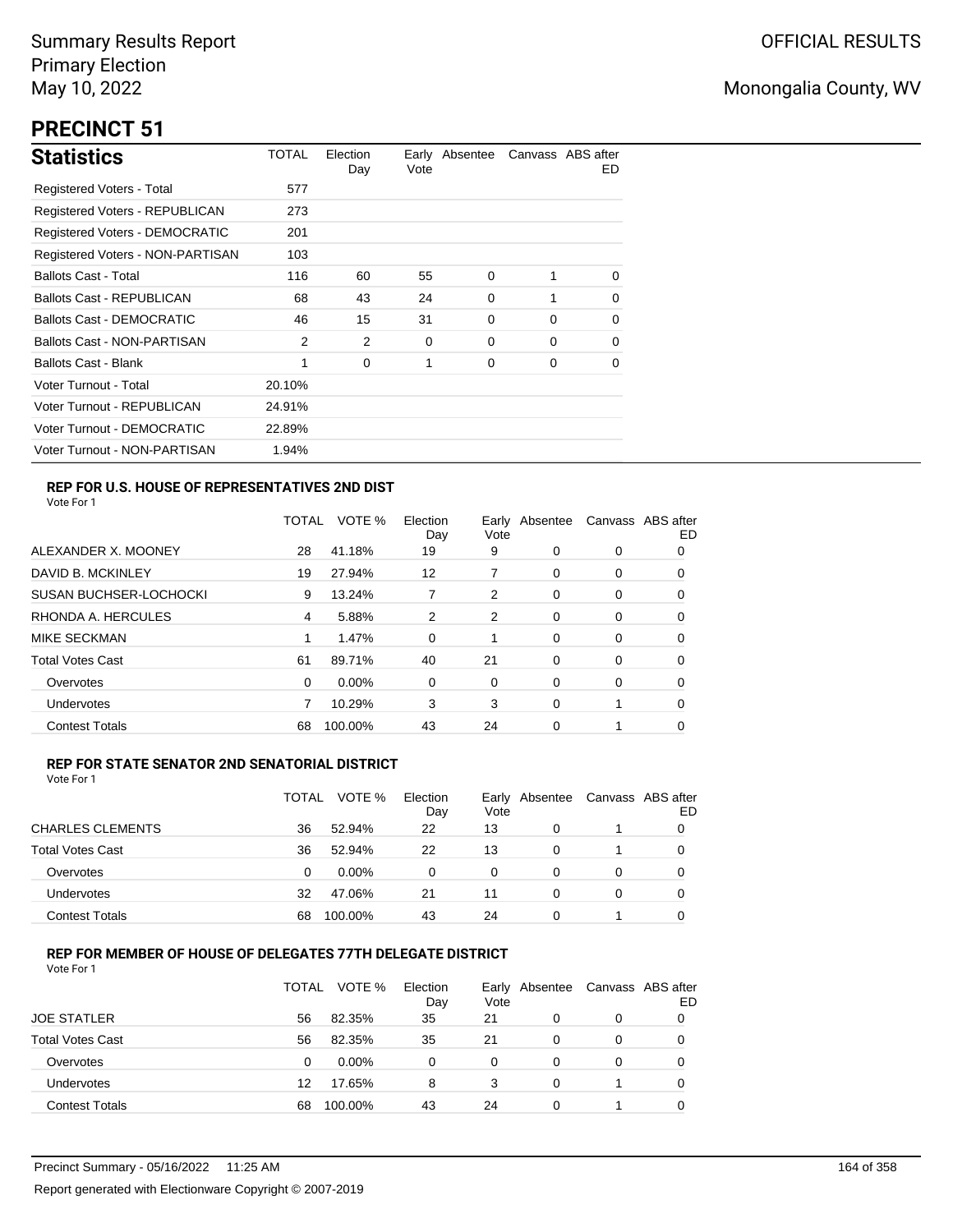# **PRECINCT 51**

#### **REP FOR STATE EXECUTIVE COMMITTEE FEMALE 2ND SENATORIAL DISTRICT** Vote For 2

|                         | TOTAL | VOTE %  | Election<br>Day | Vote | Early Absentee | Canvass ABS after | ED |
|-------------------------|-------|---------|-----------------|------|----------------|-------------------|----|
| RHONDA S. DEAN          | 47    | 34.56%  | 27              | 20   | 0              | 0                 | 0  |
| <b>BRENDA NAPIER</b>    | 17    | 12.50%  | 9               | 8    | $\Omega$       | 0                 | 0  |
| REBECCA (BECKY) WELLS   | 8     | 5.88%   | 4               | 4    | $\Omega$       | 0                 | 0  |
| Write-In Totals         | 0     | 0.00%   | 0               | 0    | 0              | 0                 | 0  |
| <b>Total Votes Cast</b> | 72    | 52.94%  | 40              | 32   | 0              | 0                 | 0  |
| Overvotes               | 0     | 0.00%   | 0               | 0    | 0              | 0                 | 0  |
| Undervotes              | 64    | 47.06%  | 46              | 16   | $\Omega$       | 2                 | 0  |
| <b>Contest Totals</b>   | 136   | 100.00% | 86              | 48   | 0              | 2                 |    |

#### **REP FOR STATE EXECUTIVE COMMITTEE MALE 2ND SENATORIAL DISTRICT** Vote For 2

|                         | TOTAL | VOTE %   | Election<br>Day | Earlv<br>Vote | Absentee |   | Canvass ABS after<br>ED |
|-------------------------|-------|----------|-----------------|---------------|----------|---|-------------------------|
| ELIJAH DEAN             | 35    | 25.74%   | 18              | 17            | $\Omega$ | 0 | 0                       |
| STEVEN T. NAPIER        | 26    | 19.12%   | 14              | 12            | 0        | 0 | 0                       |
| <b>BRIAN S. LONG</b>    | 5     | 3.68%    | 4               |               | $\Omega$ | 0 | 0                       |
| <b>Write-In Totals</b>  | 0     | $0.00\%$ | 0               | 0             | 0        | 0 | 0                       |
| <b>Total Votes Cast</b> | 66    | 48.53%   | 36              | 30            | $\Omega$ | 0 | 0                       |
| Overvotes               | 0     | $0.00\%$ | 0               | 0             | $\Omega$ | 0 | 0                       |
| <b>Undervotes</b>       | 70    | 51.47%   | 50              | 18            | 0        | 2 | 0                       |
| <b>Contest Totals</b>   | 136   | 100.00%  | 86              | 48            | $\Omega$ | 2 | 0                       |

## **REP FOR CIRCUIT CLERK**

|                         | TOTAL | VOTE %   | Election<br>Day | Vote | Early Absentee | Canvass ABS after | ED |
|-------------------------|-------|----------|-----------------|------|----------------|-------------------|----|
| NO CANDIDATE(S) FILED   | 0     | $0.00\%$ | 0               | 0    |                | 0                 |    |
| <b>Total Votes Cast</b> | 0     | $0.00\%$ | 0               | 0    |                | 0                 |    |
| Overvotes               | 0     | $0.00\%$ | 0               |      |                | 0                 |    |
| <b>Undervotes</b>       | 68    | 100.00%  | 43              | 24   | 0              |                   |    |
| <b>Contest Totals</b>   | 68    | 100.00%  | 43              | 24   |                |                   |    |

### **REP FOR COUNTY COMMISSIONER**

Vote For 1

|                         | TOTAL | VOTE %   | Election<br>Day | Early<br>Vote | Absentee | Canvass ABS after | ED |
|-------------------------|-------|----------|-----------------|---------------|----------|-------------------|----|
| CHARLES D. HARTZOG      | 25    | 36.76%   | 14              | 10            | 0        |                   | O  |
| <b>SEAN P. SIKORA</b>   | 24    | 35.29%   | 13              | 11            | 0        | 0                 |    |
| <b>Total Votes Cast</b> | 49    | 72.06%   | 27              | 21            | 0        |                   | 0  |
| Overvotes               | 0     | $0.00\%$ | 0               | 0             | 0        | 0                 |    |
| Undervotes              | 19    | 27.94%   | 16              | 3             | 0        | 0                 |    |
| <b>Contest Totals</b>   | 68    | 100.00%  | 43              | 24            |          |                   |    |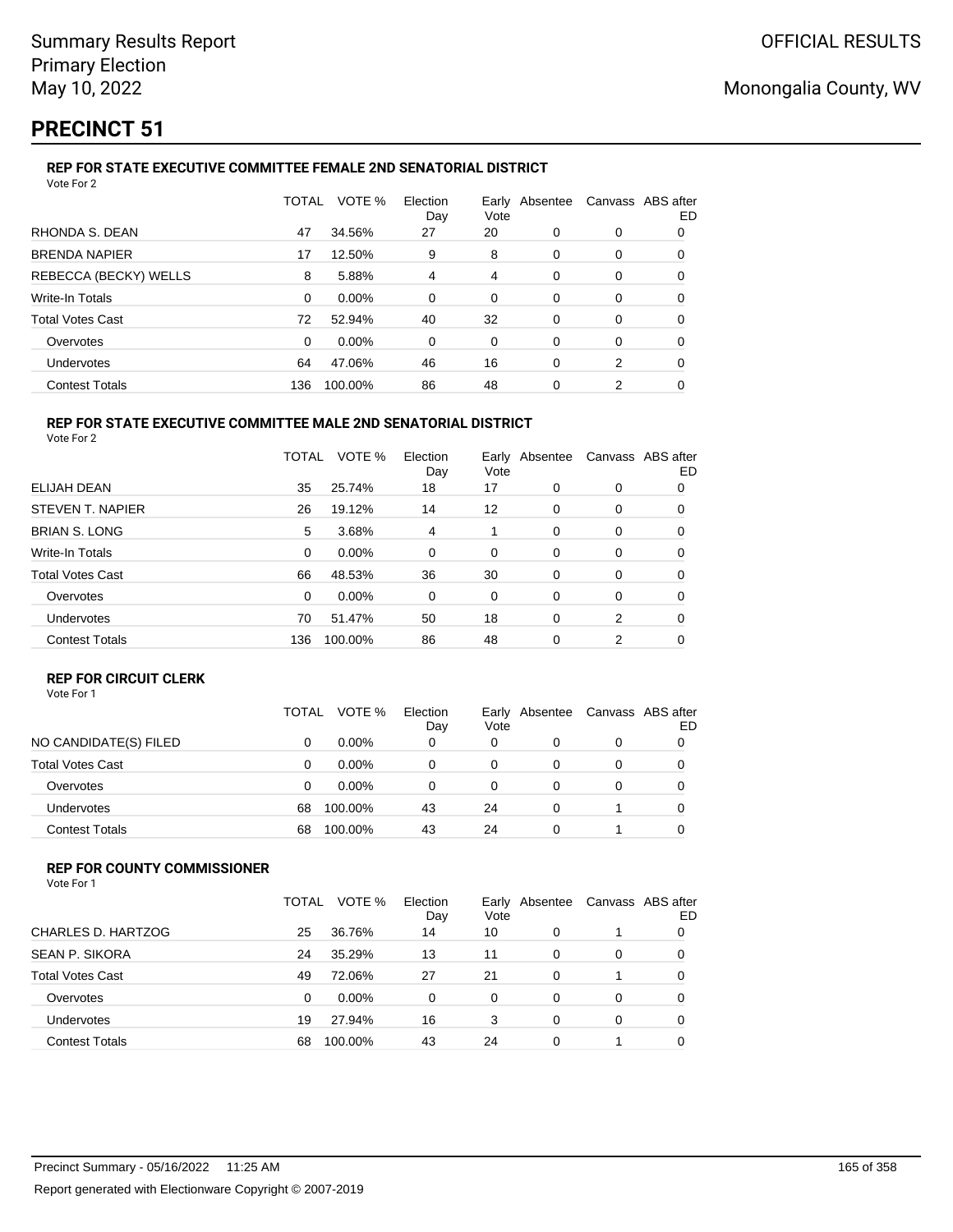### **REP FOR COUNTY CLERK**

Vote For 1

|                         | TOTAL | VOTE %   | Election<br>Day | Early<br>Vote | Absentee | Canvass ABS after | ED |
|-------------------------|-------|----------|-----------------|---------------|----------|-------------------|----|
| NO CANDIDATE(S) FILED   |       | $0.00\%$ | 0               | 0             |          | 0                 |    |
| <b>Total Votes Cast</b> |       | $0.00\%$ | 0               | 0             |          | 0                 |    |
| Overvotes               |       | $0.00\%$ |                 |               |          | 0                 |    |
| <b>Undervotes</b>       | 68    | 100.00%  | 43              | 24            |          |                   |    |
| <b>Contest Totals</b>   | 68    | 100.00%  | 43              | 24            |          |                   |    |

#### **REP FOR CONGRESSIONAL DISTRICT EXECUTIVE COMMITTEE DIST 2 FEMALE** Vote For 1

|                         | TOTAL | VOTE %   | Election<br>Day | Early<br>Vote | Absentee | Canvass ABS after | ED |
|-------------------------|-------|----------|-----------------|---------------|----------|-------------------|----|
| VIRGINIA "GINA" BROWN   | 41    | 60.29%   | 25              | 15            | 0        |                   | 0  |
| Write-In Totals         | 0     | $0.00\%$ | 0               | 0             | 0        | 0                 | O  |
| <b>Total Votes Cast</b> | 41    | 60.29%   | 25              | 15            | 0        |                   | 0  |
| Overvotes               | 0     | $0.00\%$ | 0               | $\Omega$      | 0        | 0                 |    |
| <b>Undervotes</b>       | 27    | 39.71%   | 18              | 9             | 0        | 0                 |    |
| <b>Contest Totals</b>   | 68    | 100.00%  | 43              | 24            | 0        |                   |    |

### **REP FOR CONGRESSIONAL DISTRICT EXECUTIVE COMMITTEE DIST 2 MALE**

| Vote For 1              |              |         |                 |               |          |          |                          |
|-------------------------|--------------|---------|-----------------|---------------|----------|----------|--------------------------|
|                         | <b>TOTAL</b> | VOTE %  | Election<br>Day | Early<br>Vote | Absentee |          | Canvass ABS after<br>ED. |
| <b>ETHAN MOORE</b>      | 59           | 86.76%  | 38              | 21            | $\Omega$ | 0        | 0                        |
| <b>SAM BROWN</b>        | 6            | 8.82%   | 3               | 2             | $\Omega$ |          | 0                        |
| Write-In Totals         | 0            | 0.00%   | 0               | 0             | 0        | 0        | 0                        |
| <b>Total Votes Cast</b> | 65           | 95.59%  | 41              | 23            | $\Omega$ |          | 0                        |
| Overvotes               | 0            | 0.00%   | $\Omega$        | $\Omega$      | $\Omega$ | 0        | 0                        |
| Undervotes              | 3            | 4.41%   | 2               |               | $\Omega$ | $\Omega$ | 0                        |
| <b>Contest Totals</b>   | 68           | 100.00% | 43              | 24            | 0        |          | 0                        |

#### **REP FOR SENATORIAL EXECUTIVE COMMITTEE FEMALE 2ND SENATORIAL DISTRICT** Vote For 1

|                         | TOTAL | VOTE %   | Election<br>Day | Vote | Early Absentee |   | Canvass ABS after<br>ED |
|-------------------------|-------|----------|-----------------|------|----------------|---|-------------------------|
| VIRGINIA "GINA" BROWN   | 37    | 54.41%   | 23              | 13   | 0              |   | 0                       |
| <b>Write-In Totals</b>  | 0     | $0.00\%$ | 0               | 0    | 0              | 0 |                         |
| <b>Total Votes Cast</b> | 37    | 54.41%   | 23              | 13   | 0              |   | 0                       |
| Overvotes               | 0     | $0.00\%$ | 0               | 0    | $\Omega$       | 0 | 0                       |
| Undervotes              | 31    | 45.59%   | 20              | 11   | $\Omega$       | 0 | 0                       |
| <b>Contest Totals</b>   | 68    | 100.00%  | 43              | 24   | 0              |   |                         |

## Monongalia County, WV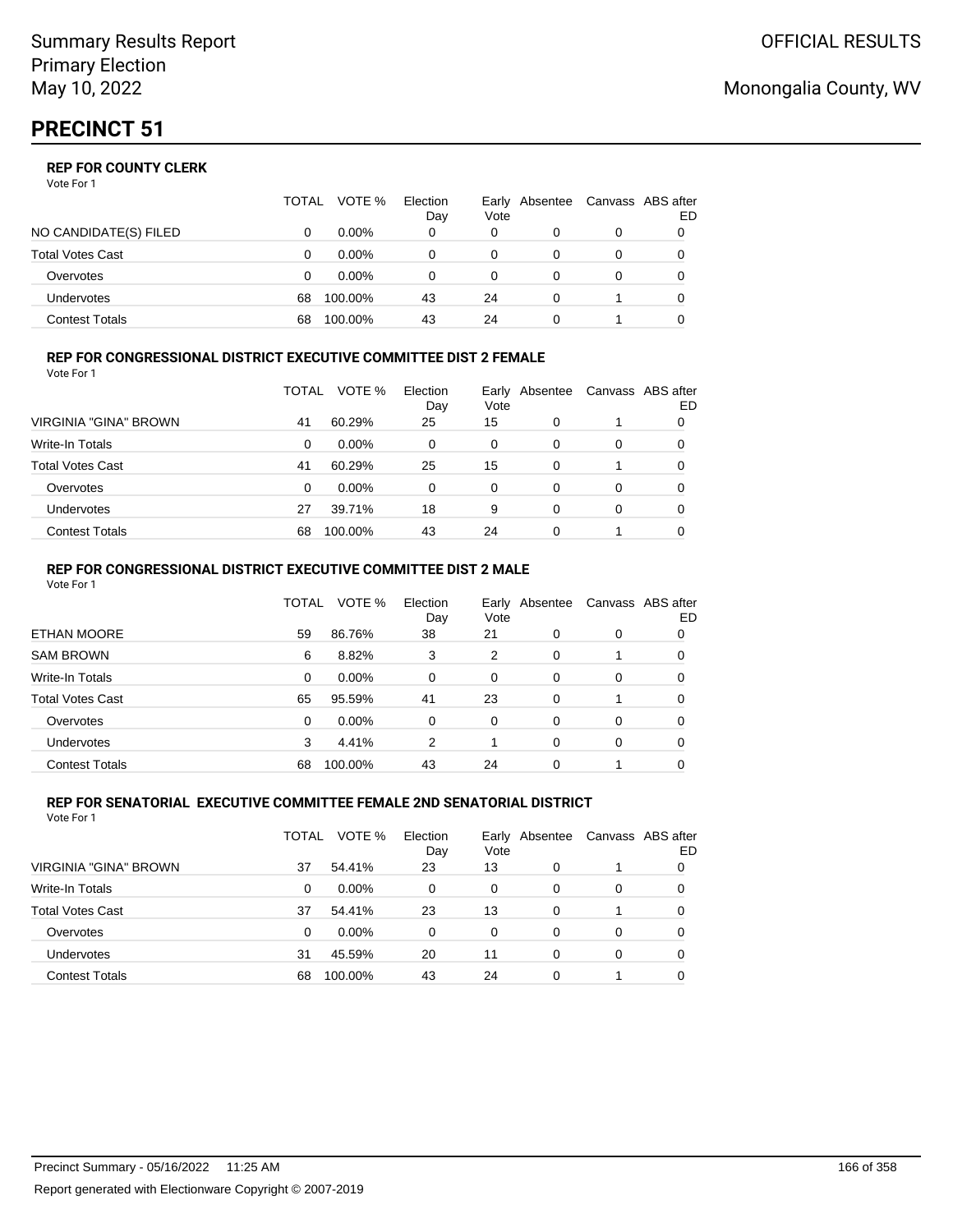# **PRECINCT 51**

#### **REP FOR SENATORIAL EXECUTIVE COMMITTEE MALE 2ND SENATORIAL DISTRICT** Vote For 1

|                         | TOTAL    | VOTE %   | Election<br>Day | Vote | Early Absentee | Canvass ABS after | ED |
|-------------------------|----------|----------|-----------------|------|----------------|-------------------|----|
| ETHAN MOORE             | 54       | 79.41%   | 34              | 20   | 0              | 0                 | 0  |
| <b>SAM BROWN</b>        | 8        | 11.76%   | 4               | 3    | 0              |                   | 0  |
| Write-In Totals         | 0        | $0.00\%$ | $\Omega$        | 0    | 0              | 0                 | 0  |
| <b>Total Votes Cast</b> | 62       | 91.18%   | 38              | 23   | 0              |                   | 0  |
| Overvotes               | $\Omega$ | $0.00\%$ | 0               | 0    | $\Omega$       | 0                 | 0  |
| <b>Undervotes</b>       | 6        | 8.82%    | 5               |      | 0              | 0                 | 0  |
| <b>Contest Totals</b>   | 68       | 100.00%  | 43              | 24   | 0              |                   |    |

### **REP FOR DELEGATE DISTRICT EXECUTIVE COMMITTEE FEMALE 77TH DELEGATE DISTRICT**

Vote For 1

|                         | TOTAL    | VOTE %   | Election<br>Day | Vote | Early Absentee |          | Canvass ABS after<br>ED |
|-------------------------|----------|----------|-----------------|------|----------------|----------|-------------------------|
| NO CANDIDATE(S) FILED   | 0        | $0.00\%$ | 0               | 0    | 0              | 0        |                         |
| <b>Write-In Totals</b>  | 0        | $0.00\%$ | 0               | 0    | 0              |          |                         |
| <b>Total Votes Cast</b> | $\Omega$ | $0.00\%$ | $\Omega$        | 0    | $\Omega$       | $\Omega$ | 0                       |
| Overvotes               | $\Omega$ | $0.00\%$ | 0               | 0    | 0              | 0        | 0                       |
| <b>Undervotes</b>       | 68       | 100.00%  | 43              | 24   | 0              |          | 0                       |
| <b>Contest Totals</b>   | 68       | 100.00%  | 43              | 24   | 0              |          |                         |

### **REP FOR DELEGATE DISTRICT EXECUTIVE COMMITTEE MALE 77TH DELEGATE DISTRICT**

Vote For 1

|                       | TOTAL | VOTE %   | Election<br>Day | Vote | Early Absentee | Canvass ABS after | ED |
|-----------------------|-------|----------|-----------------|------|----------------|-------------------|----|
| ETHAN MOORE           | 60    | 88.24%   | 38              | 22   | 0              | 0                 |    |
| Write-In Totals       | 0     | $0.00\%$ | 0               | 0    | 0              | 0                 | O  |
| Total Votes Cast      | 60    | 88.24%   | 38              | 22   | 0              | 0                 |    |
| Overvotes             | 0     | $0.00\%$ | 0               | 0    | 0              | 0                 |    |
| <b>Undervotes</b>     | 8     | 11.76%   | 5               | 2    | 0              |                   |    |
| <b>Contest Totals</b> | 68    | 100.00%  | 43              | 24   | 0              |                   |    |

#### **REP FOR COUNTY EXECUTIVE COMMITTEE DISTRICT - FEMALE COMMITTEE DISTRICT 12** Vote For 1

|                         | TOTAL | VOTE %   | Election<br>Day | Vote | Early Absentee | Canvass ABS after | ED |
|-------------------------|-------|----------|-----------------|------|----------------|-------------------|----|
| NO CANDIDATE(S) FILED   | 0     | $0.00\%$ | 0               | 0    | 0              | 0                 |    |
| Write-In Totals         | 0     | 0.00%    | 0               | 0    | 0              | 0                 | 0  |
| <b>Total Votes Cast</b> | 0     | $0.00\%$ | 0               | 0    | 0              | 0                 | 0  |
| Overvotes               | 0     | 0.00%    | 0               | 0    | 0              | 0                 | 0  |
| Undervotes              | 68    | 100.00%  | 43              | 24   | 0              |                   | 0  |
| <b>Contest Totals</b>   | 68    | 100.00%  | 43              | 24   | 0              |                   |    |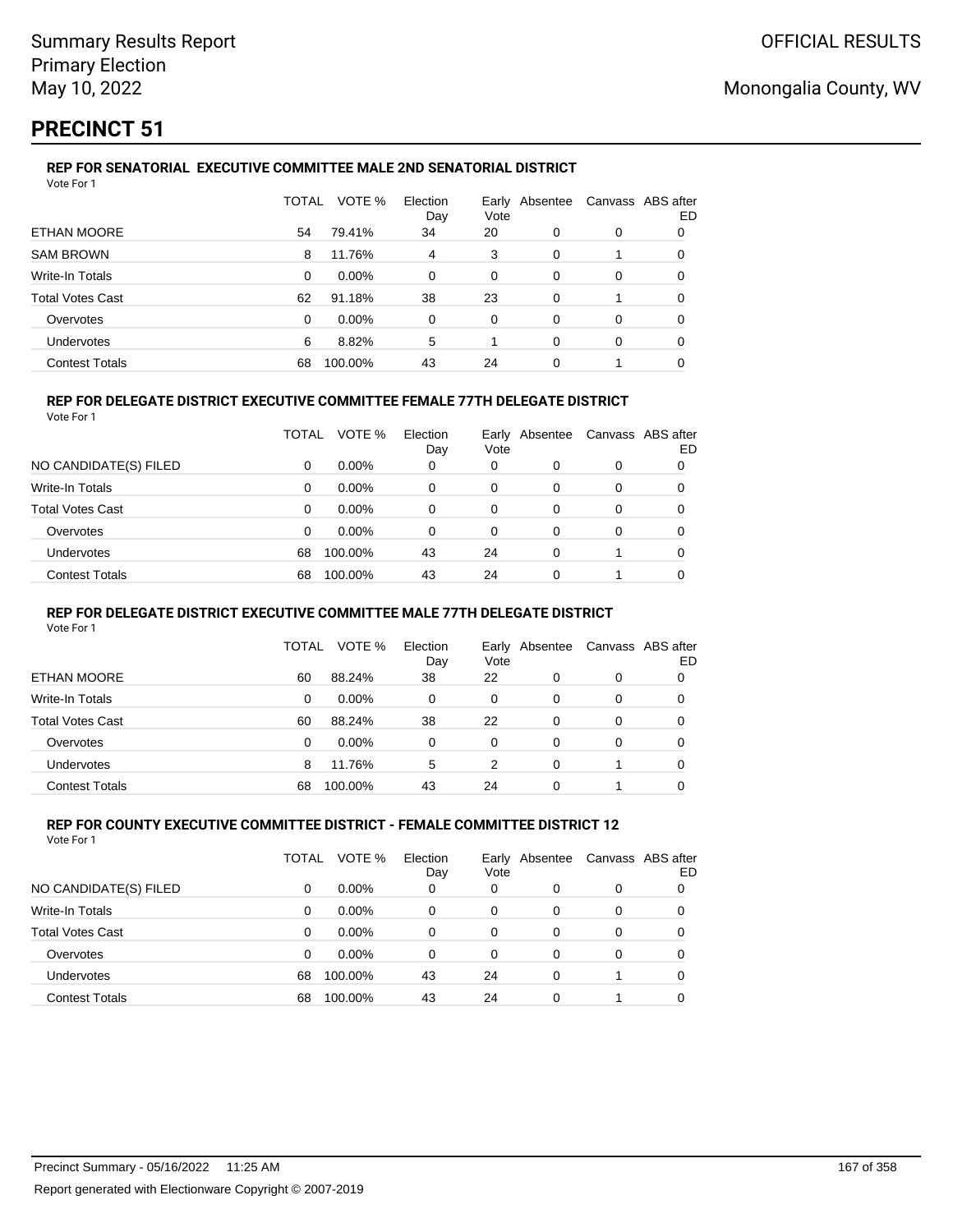# **PRECINCT 51**

#### **REP FOR COUNTY EXECUTIVE COMMITTEE DISTRICT - MALE COMMITTEE DISTRICT 12** Vote For 1

|                         | TOTAL | VOTE %   | Election<br>Day | Vote | Early Absentee | Canvass ABS after | ED |
|-------------------------|-------|----------|-----------------|------|----------------|-------------------|----|
| ETHAN MOORE             | 58    | 85.29%   | 37              | 21   | 0              | 0                 | O  |
| Write-In Totals         | 0     | $0.00\%$ | 0               | 0    | 0              | 0                 | 0  |
| <b>Total Votes Cast</b> | 58    | 85.29%   | 37              | 21   | 0              | 0                 | 0  |
| Overvotes               | 0     | $0.00\%$ | 0               | 0    | 0              | 0                 | 0  |
| Undervotes              | 10    | 14.71%   | 6               | 3    | 0              |                   | 0  |
| <b>Contest Totals</b>   | 68    | 100.00%  | 43              | 24   | 0              |                   |    |

### **DEM FOR U.S. HOUSE OF REPRESENTATIVES 2ND DIST**

Vote For 1

|                          | TOTAL | VOTE %   | Election<br>Day | Vote | Early Absentee | Canvass ABS after | ED |
|--------------------------|-------|----------|-----------------|------|----------------|-------------------|----|
| <b>BARRY LEE WENDELL</b> | 35    | 76.09%   | 13              | 22   | 0              | 0                 |    |
| ANGELA J. DWYER          | 2     | 4.35%    | 0               | 2    | 0              | 0                 |    |
| <b>Total Votes Cast</b>  | 37    | 80.43%   | 13              | 24   | 0              | 0                 |    |
| Overvotes                | 0     | $0.00\%$ | 0               | 0    | 0              | 0                 |    |
| <b>Undervotes</b>        | 9     | 19.57%   | 2               |      | 0              | 0                 |    |
| <b>Contest Totals</b>    | 46    | 100.00%  | 15              | 31   | ი              | 0                 |    |

### **DEM FOR STATE SENATOR 2ND SENATORIAL DISTRICT**

Vote For 1

|                  | TOTAL | VOTE %   | Election<br>Day | Vote | Early Absentee | Canvass ABS after | ED |
|------------------|-------|----------|-----------------|------|----------------|-------------------|----|
| ERIC M. HAYHURST | 29    | 63.04%   | 11              | 18   |                | 0                 |    |
| Total Votes Cast | 29    | 63.04%   | 11              | 18   |                | 0                 |    |
| Overvotes        | 0     | $0.00\%$ | 0               | 0    |                | 0                 |    |
| Undervotes       | 17    | 36.96%   | 4               | 13   |                | 0                 |    |
| Contest Totals   | 46    | 100.00%  | 15              | 31   |                | 0                 |    |

## **DEM FOR MEMBER OF HOUSE OF DELEGATES 77TH DELEGATE DISTRICT**

| Vote For 1              |       |          |                 |               |          |   |                         |
|-------------------------|-------|----------|-----------------|---------------|----------|---|-------------------------|
|                         | TOTAL | VOTE %   | Election<br>Day | Early<br>Vote | Absentee |   | Canvass ABS after<br>ED |
| <b>BEN SWANSON</b>      | 38    | 82.61%   | 14              | 24            | 0        | 0 |                         |
| <b>Total Votes Cast</b> | 38    | 82.61%   | 14              | 24            | 0        | 0 |                         |
| Overvotes               | 0     | $0.00\%$ | 0               | 0             | 0        | 0 | 0                       |
| Undervotes              | 8     | 17.39%   |                 |               | 0        | 0 |                         |
| <b>Contest Totals</b>   | 46    | 100.00%  | 15              | -31           | 0        | 0 |                         |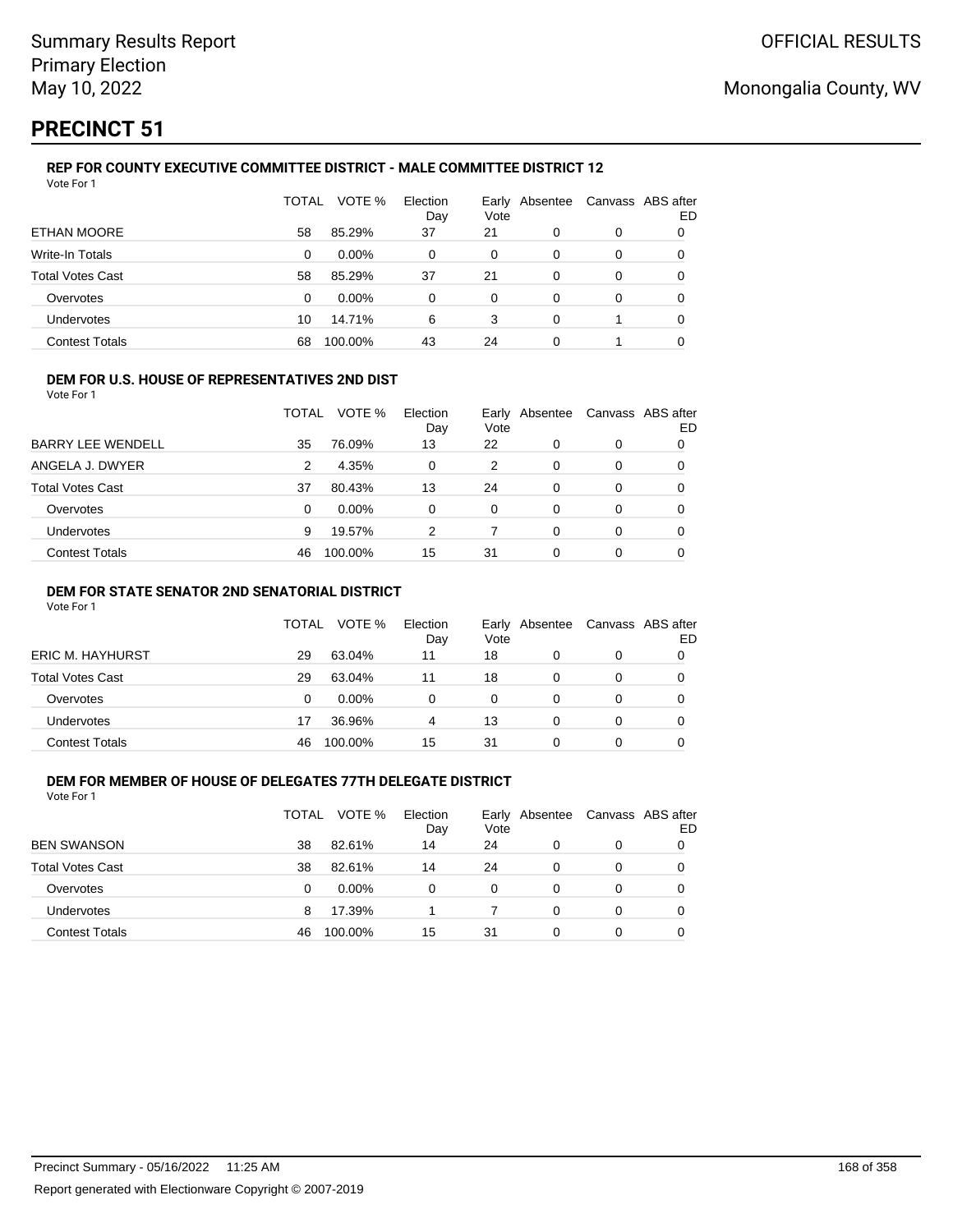# **PRECINCT 51**

#### **DEM FOR STATE EXECUTIVE COMMITTEE FEMALE 2ND SENATORIAL DISTRICT** Vote For 2

|                         | TOTAL | VOTE %  | Election<br>Day | Vote |          | Early Absentee Canvass ABS after | ED |
|-------------------------|-------|---------|-----------------|------|----------|----------------------------------|----|
| <b>RYLEE HAUGHT</b>     | 31    | 33.70%  | 11              | 20   | 0        | 0                                | 0  |
| JENNIFER C. BEACH       | 18    | 19.57%  | 6               | 12   | 0        | 0                                | 0  |
| KIMBERLY A. FRUM        | 4     | 4.35%   | 2               | 2    | 0        | 0                                | 0  |
| BARBARA A. SCOTT        | 2     | 2.17%   | 0               | 2    | 0        | 0                                | 0  |
| <b>CINDY WELCH</b>      |       | 1.09%   | 0               |      | 0        | 0                                | O  |
| Write-In Totals         |       | 1.09%   | $\Omega$        |      | $\Omega$ | $\Omega$                         | 0  |
| <b>Total Votes Cast</b> | 57    | 61.96%  | 19              | 38   | 0        | 0                                | O  |
| Overvotes               | 0     | 0.00%   | 0               | 0    | 0        | 0                                | 0  |
| <b>Undervotes</b>       | 35    | 38.04%  | 11              | 24   | 0        | 0                                | 0  |
| <b>Contest Totals</b>   | 92    | 100.00% | 30              | 62   | $\Omega$ | 0                                | 0  |
|                         |       |         |                 |      |          |                                  |    |

#### **DEM FOR STATE EXECUTIVE COMMITTEE MALE 2ND SENATORIAL DISTRICT** Vote For 2

|                              | TOTAL | VOTE %   | Election<br>Day | Early Absentee<br>Vote |          | Canvass ABS after | ED |
|------------------------------|-------|----------|-----------------|------------------------|----------|-------------------|----|
| CHARLES (JR) KRAFFT          | 29    | 31.52%   | 12              | 17                     | $\Omega$ | 0                 | 0  |
| <b>SETH "THUNDER" STURM</b>  | 17    | 18.48%   |                 | 10                     | 0        | 0                 | 0  |
| RONALD E. MCCOY JR.          | 8     | 8.70%    |                 | 7                      | 0        | 0                 | 0  |
| ARTHUR W. "SONNY" OAKLAND JR | 3     | 3.26%    | 0               | 3                      | 0        | 0                 | 0  |
| <b>Write-In Totals</b>       |       | 1.09%    | $\Omega$        | 1                      | $\Omega$ | $\Omega$          | O  |
| <b>Total Votes Cast</b>      | 58    | 63.04%   | 20              | 38                     | $\Omega$ | 0                 | 0  |
| Overvotes                    | 0     | $0.00\%$ | 0               | 0                      | $\Omega$ | 0                 | 0  |
| Undervotes                   | 34    | 36.96%   | 10              | 24                     | $\Omega$ | 0                 | 0  |
| <b>Contest Totals</b>        | 92    | 100.00%  | 30              | 62                     | 0        | 0                 | 0  |

#### **DEM FOR CIRCUIT CLERK** Vote For 1

|                         | <b>TOTAL</b> | VOTE %  | Election<br>Day | Vote     | Early Absentee | Canvass ABS after<br>ED |
|-------------------------|--------------|---------|-----------------|----------|----------------|-------------------------|
| DONNA HIDOCK            | 28           | 60.87%  | 9               | 19       |                |                         |
| <b>Total Votes Cast</b> | 28           | 60.87%  | 9               | 19       | $\Omega$       |                         |
| Overvotes               | 0            | 0.00%   |                 | $\Omega$ |                |                         |
| <b>Undervotes</b>       | 18           | 39.13%  | 6               | 12       |                | 0                       |
| <b>Contest Totals</b>   | 46           | 100.00% | 15              | 31       |                |                         |

## **DEM FOR COUNTY COMMISSIONER**

| Vote For 1 |  |
|------------|--|
|------------|--|

|                         | TOTAL | VOTE %   | Election<br>Day | Early<br>Vote | Absentee | Canvass ABS after | ED |
|-------------------------|-------|----------|-----------------|---------------|----------|-------------------|----|
| <b>BOB BEACH</b>        | 38    | 82.61%   | 14              | 24            | 0        | 0                 |    |
| <b>Total Votes Cast</b> | 38    | 82.61%   | 14              | 24            | $\Omega$ | $\Omega$          |    |
| Overvotes               | 0     | $0.00\%$ | 0               | 0             | 0        | 0                 |    |
| <b>Undervotes</b>       | 8     | 17.39%   |                 |               | 0        | $\Omega$          |    |
| <b>Contest Totals</b>   | 46    | 100.00%  | 15              | 31            | 0        | 0                 |    |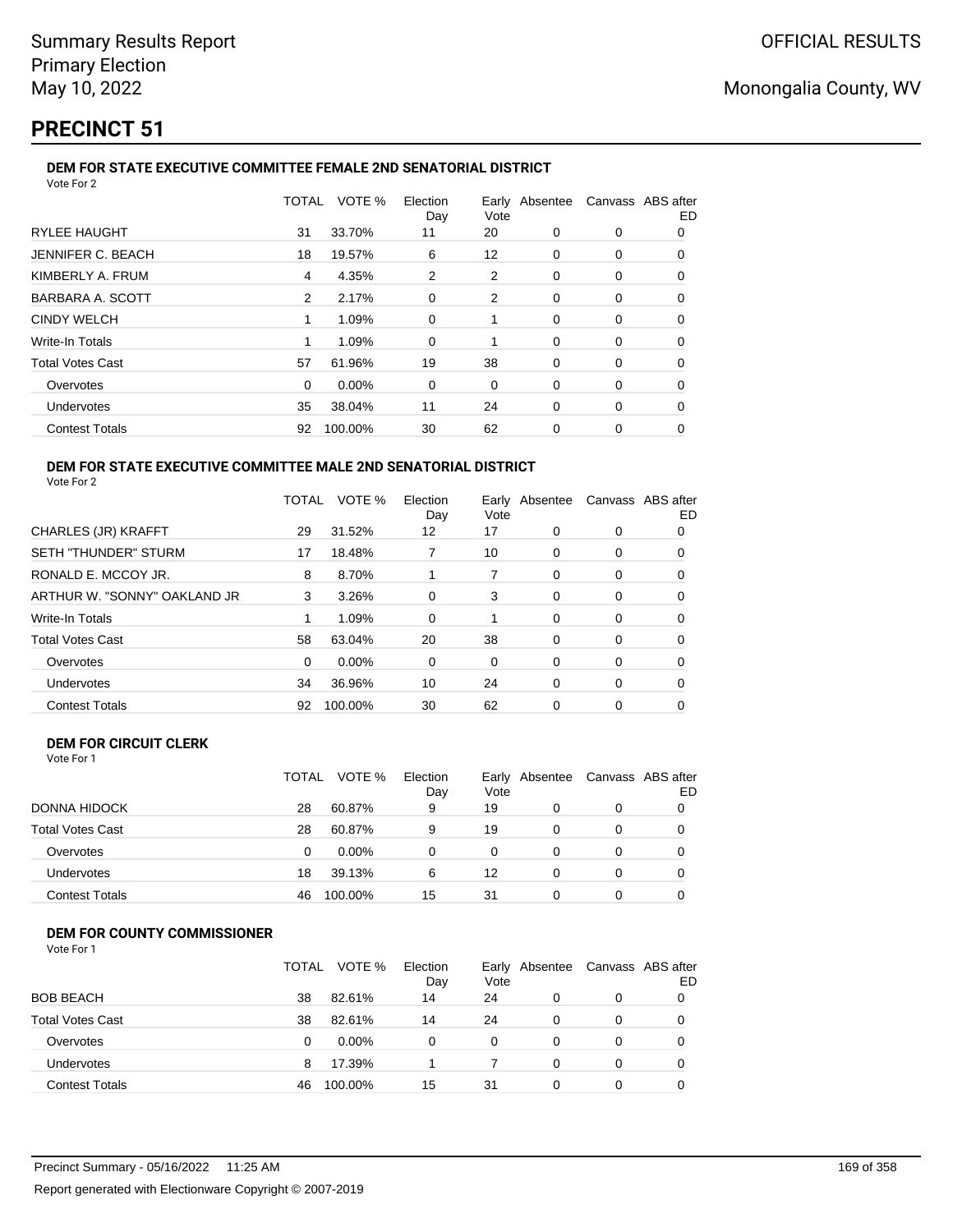### **DEM FOR COUNTY CLERK**

Vote For 1

|                       | TOTAL | VOTE %   | Election<br>Day | Vote | Early Absentee | Canvass ABS after | ED |
|-----------------------|-------|----------|-----------------|------|----------------|-------------------|----|
| CARYE L. BLANEY       | 35    | 76.09%   | 10              | 25   |                |                   |    |
| Total Votes Cast      | 35    | 76.09%   | 10              | 25   |                |                   |    |
| Overvotes             |       | $0.00\%$ |                 | 0    |                |                   |    |
| Undervotes            | 11    | 23.91%   | 5               | 6    |                |                   |    |
| <b>Contest Totals</b> | 46    | 100.00%  | 15              | 31   |                |                   |    |

### **DEM FOR CONGRESSIONAL DISTRICT EXECUTIVE COMMITTEE DIST 2 FEMALE**

| Vote For 1              |       |          |                 |          |                |   |                         |
|-------------------------|-------|----------|-----------------|----------|----------------|---|-------------------------|
|                         | TOTAL | VOTE %   | Election<br>Day | Vote     | Early Absentee |   | Canvass ABS after<br>ED |
| <b>RYLEE HAUGHT</b>     | 28    | 60.87%   | 10              | 18       | 0              | 0 | 0                       |
| <b>Write-In Totals</b>  | 0     | $0.00\%$ | 0               | 0        | 0              | 0 | 0                       |
| <b>Total Votes Cast</b> | 28    | 60.87%   | 10              | 18       | 0              | 0 |                         |
| Overvotes               | 0     | $0.00\%$ | 0               | $\Omega$ | 0              | 0 |                         |
| <b>Undervotes</b>       | 18    | 39.13%   | 5               | 13       | 0              | 0 |                         |
| <b>Contest Totals</b>   | 46    | 100.00%  | 15              | 31       | 0              | 0 |                         |

#### **DEM FOR CONGRESSIONAL DISTRICT EXECUTIVE COMMITTEE DIST 2 MALE** Vote For 1

|                         | TOTAL    | VOTE %   | Election<br>Day | Early<br>Vote | Absentee |          | Canvass ABS after<br>ED. |
|-------------------------|----------|----------|-----------------|---------------|----------|----------|--------------------------|
| CHARLES (JR) KRAFFT     | 24       | 52.17%   | 9               | 15            | $\Omega$ | 0        | 0                        |
| SHANE ASSADZANDI        | 9        | 19.57%   | 2               |               | $\Omega$ | 0        | 0                        |
| Write-In Totals         | 0        | $0.00\%$ | $\Omega$        | $\Omega$      | $\Omega$ | $\Omega$ | 0                        |
| <b>Total Votes Cast</b> | 33       | 71.74%   | 11              | 22            | $\Omega$ | $\Omega$ | 0                        |
| Overvotes               | $\Omega$ | 0.00%    | $\Omega$        | $\Omega$      | $\Omega$ | $\Omega$ | 0                        |
| Undervotes              | 13       | 28.26%   | 4               | 9             | $\Omega$ | $\Omega$ | 0                        |
| <b>Contest Totals</b>   | 46       | 100.00%  | 15              | 31            |          | $\Omega$ | 0                        |

#### **DEM FOR SENATORIAL EXECUTIVE COMMITTEE FEMALE 2ND SENATORIAL DISTRICT** Vote For 1

|                         | TOTAL | VOTE %   | Election<br>Day | Vote | Early Absentee |   | Canvass ABS after<br>ED |
|-------------------------|-------|----------|-----------------|------|----------------|---|-------------------------|
| RYLEE HAUGHT            | 28    | 60.87%   | 10              | 18   | 0              | 0 | 0                       |
| Write-In Totals         | 0     | $0.00\%$ | 0               | 0    | 0              | 0 | 0                       |
| <b>Total Votes Cast</b> | 28    | 60.87%   | 10              | 18   | 0              | 0 | 0                       |
| Overvotes               | 0     | 0.00%    | 0               | 0    | 0              | 0 | 0                       |
| Undervotes              | 18    | 39.13%   | 5               | 13   | 0              | 0 | 0                       |
| <b>Contest Totals</b>   | 46    | 100.00%  | 15              | 31   | 0              | 0 |                         |

## Monongalia County, WV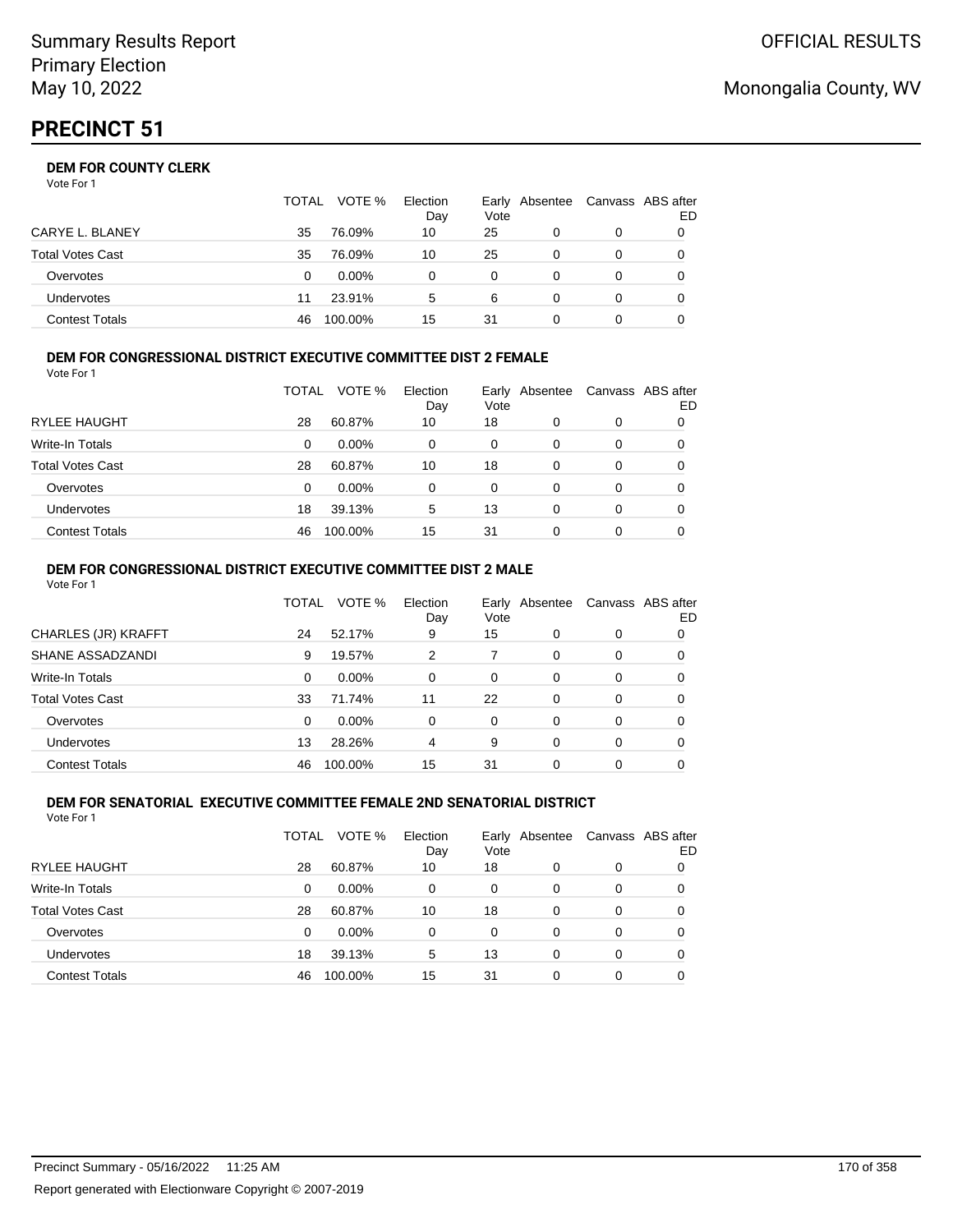# **PRECINCT 51**

#### **DEM FOR SENATORIAL EXECUTIVE COMMITTEE MALE 2ND SENATORIAL DISTRICT** Vote For 1

|                         | TOTAL | VOTE %   | Election<br>Day | Vote | Early Absentee |   | Canvass ABS after<br>ED |
|-------------------------|-------|----------|-----------------|------|----------------|---|-------------------------|
| CHARLES (JR) KRAFFT     | 32    | 69.57%   | 11              | 21   | 0              | 0 |                         |
| <b>Write-In Totals</b>  | 0     | $0.00\%$ | 0               | 0    | 0              | 0 |                         |
| <b>Total Votes Cast</b> | 32    | 69.57%   | 11              | 21   | 0              | 0 |                         |
| Overvotes               | 0     | $0.00\%$ | 0               | 0    | 0              | 0 |                         |
| Undervotes              | 14    | 30.43%   | 4               | 10   | 0              | 0 | 0                       |
| <b>Contest Totals</b>   | 46    | 100.00%  | 15              | 31   |                | 0 |                         |

## **DEM FOR DELEGATE DISTRICT EXECUTIVE COMMITTEE FEMALE 77TH DELEGATE DISTRICT**

Vote For 1

|                       | TOTAL | VOTE %   | Election<br>Day | Vote | Early Absentee | Canvass ABS after | ED |
|-----------------------|-------|----------|-----------------|------|----------------|-------------------|----|
| NO CANDIDATE(S) FILED | 0     | $0.00\%$ | 0               | 0    | O              | 0                 |    |
| Write-In Totals       | 0     | $0.00\%$ | 0               | 0    | 0              | 0                 |    |
| Total Votes Cast      | 0     | $0.00\%$ | 0               | 0    | 0              | 0                 |    |
| Overvotes             | 0     | 0.00%    | 0               | 0    | O              | 0                 |    |
| <b>Undervotes</b>     | 46    | 100.00%  | 15              | 31   | 0              | 0                 |    |
| <b>Contest Totals</b> | 46    | 100.00%  | 15              | 31   |                | 0                 |    |

### **DEM FOR DELEGATE DISTRICT EXECUTIVE COMMITTEE MALE 77TH DELEGATE DISTRICT**

Vote For 1

|                       | TOTAL    | VOTE %   | Election<br>Day | Vote | Early Absentee |   | Canvass ABS after<br>ED |
|-----------------------|----------|----------|-----------------|------|----------------|---|-------------------------|
| CHARLES (JR) KRAFFT   | 27       | 58.70%   | 10              | 17   | 0              | 0 |                         |
| Write-In Totals       | $\Omega$ | $0.00\%$ | $\Omega$        | 0    | 0              | 0 | 0                       |
| Total Votes Cast      | 27       | 58.70%   | 10              | 17   | 0              | 0 | 0                       |
| Overvotes             | $\Omega$ | $0.00\%$ | 0               | 0    | 0              | 0 |                         |
| Undervotes            | 19       | 41.30%   | 5               | 14   | 0              | 0 | 0                       |
| <b>Contest Totals</b> | 46       | 100.00%  | 15              | 31   |                |   |                         |

#### **DEM FOR COUNTY EXECUTIVE COMMITTEE DISTRICT - FEMALE COMMITTEE DISTRICT 12** Vote For 1

|                         | TOTAL    | VOTE %   | Election<br>Day | Vote     | Early Absentee |          | Canvass ABS after<br>ED |
|-------------------------|----------|----------|-----------------|----------|----------------|----------|-------------------------|
| NO CANDIDATE(S) FILED   | 0        | $0.00\%$ | 0               | 0        | 0              | 0        |                         |
| Write-In Totals         | 0        | $0.00\%$ | $\Omega$        | 0        | $\Omega$       | 0        | 0                       |
| <b>Total Votes Cast</b> | $\Omega$ | $0.00\%$ | $\Omega$        | $\Omega$ | 0              | 0        | 0                       |
| Overvotes               | 0        | $0.00\%$ | $\Omega$        | $\Omega$ | 0              | 0        | 0                       |
| Undervotes              | 46       | 100.00%  | 15              | 31       | $\Omega$       | $\Omega$ | 0                       |
| <b>Contest Totals</b>   | 46       | 100.00%  | 15              | 31       | 0              | 0        |                         |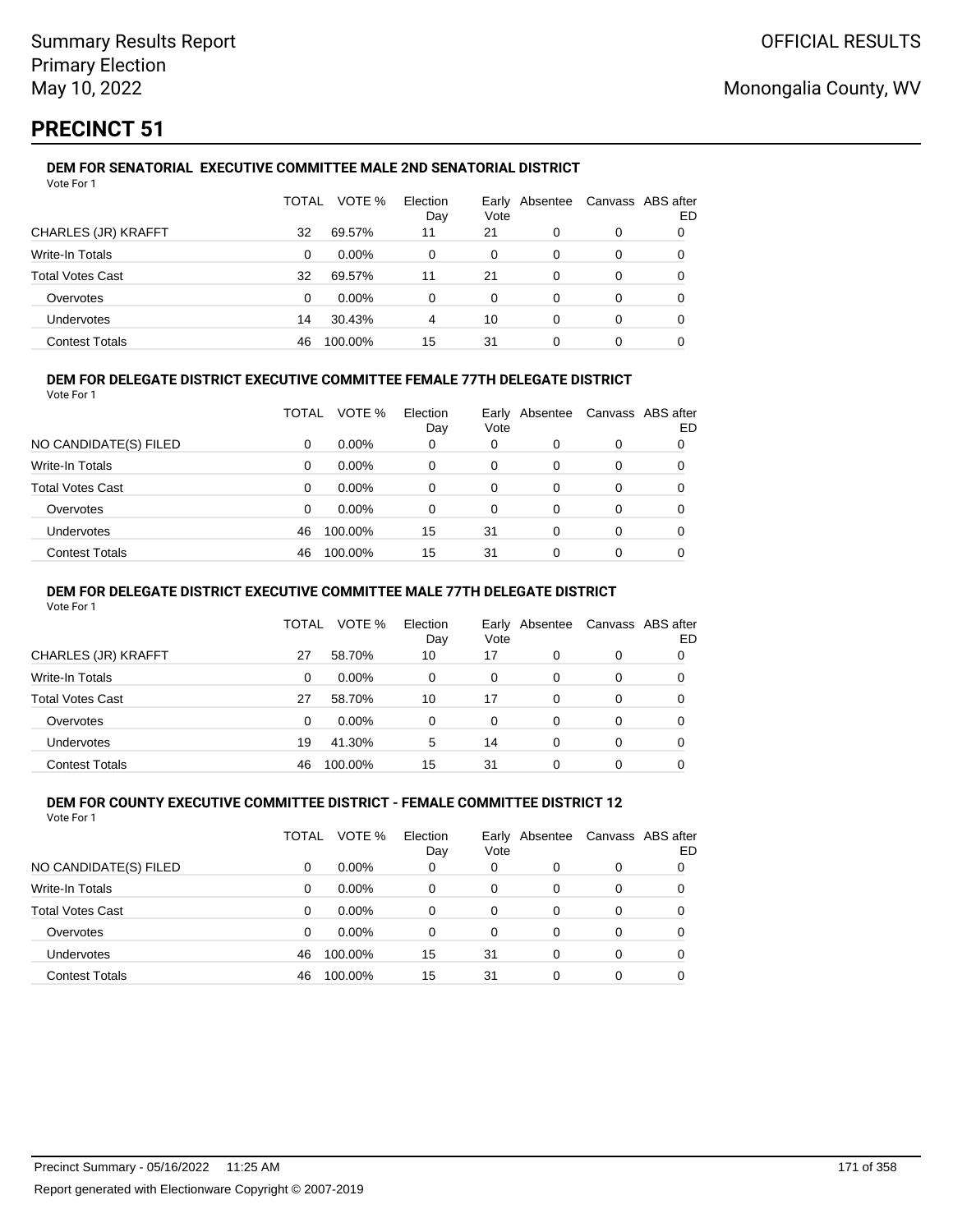# **PRECINCT 51**

#### **DEM FOR COUNTY EXECUTIVE COMMITTEE DISTRICT - MALE COMMITTEE DISTRICT 12** Vote For 1

|                         | TOTAL | VOTE %   | Election<br>Day | Vote | Early Absentee | Canvass ABS after | ED |
|-------------------------|-------|----------|-----------------|------|----------------|-------------------|----|
| CHARLES (JR) KRAFFT     | 27    | 58.70%   | 12              | 15   | 0              | 0                 | O  |
| Write-In Totals         | 0     | $0.00\%$ | 0               | 0    | 0              | 0                 | 0  |
| <b>Total Votes Cast</b> | 27    | 58.70%   | 12              | 15   | 0              | 0                 | 0  |
| Overvotes               | 0     | $0.00\%$ | 0               | 0    | 0              | 0                 | 0  |
| Undervotes              | 19    | 41.30%   | 3               | 16   | 0              | 0                 |    |
| <b>Contest Totals</b>   | 46    | 100.00%  | 15              | 31   | 0              | 0                 |    |

### **NON-PARTISAN BOARD OF EDUCATION**

Vote For 3

|                         | TOTAL | VOTE %   | Election<br>Day | Vote | Early Absentee |   | Canvass ABS after<br>ED |
|-------------------------|-------|----------|-----------------|------|----------------|---|-------------------------|
| <b>CRISTY MOATS</b>     | 77    | 22.13%   | 44              | 33   | 0              | 0 | 0                       |
| <b>MICHAEL KELLY</b>    | 52    | 14.94%   | 23              | 29   | 0              | 0 | 0                       |
| DANIEL BERRY            | 34    | 9.77%    | 18              | 15   | 0              |   | 0                       |
| <b>BRANDON MYERS</b>    | 25    | 7.18%    | 11              | 13   | 0              |   | 0                       |
| <b>JENNIFER HAGERTY</b> | 15    | 4.31%    | 10              | 4    | 0              |   | 0                       |
| Write-In Totals         | 0     | $0.00\%$ | 0               | 0    | 0              | 0 | 0                       |
| <b>Total Votes Cast</b> | 203   | 58.33%   | 106             | 94   | 0              | 3 | 0                       |
| Overvotes               | 0     | 0.00%    | 0               | 0    | 0              | 0 | 0                       |
| <b>Undervotes</b>       | 145   | 41.67%   | 74              | 71   | $\Omega$       | 0 | 0                       |
| <b>Contest Totals</b>   | 348   | 100.00%  | 180             | 165  | 0              | 3 | 0                       |

## **FOR CONSERVATION DISTRICT SUPERVISOR**

| Vote For 1 |  |  |
|------------|--|--|
|            |  |  |

|                         | TOTAL | VOTE %  | Election<br>Day | Vote | Early Absentee | Canvass ABS after | ED |
|-------------------------|-------|---------|-----------------|------|----------------|-------------------|----|
| <b>ANDREW PRICE</b>     | 90    | 77.59%  | 47              | 43   | 0              | 0                 | 0  |
| MARK "MR. MARK" MYERS   | 13    | 11.21%  | 6               | 6    | 0              |                   | 0  |
| Write-In Totals         | 0     | 0.00%   | $\Omega$        | 0    | 0              | 0                 |    |
| <b>Total Votes Cast</b> | 103   | 88.79%  | 53              | 49   | 0              |                   | O  |
| Overvotes               | 0     | 0.00%   | 0               | 0    | 0              | 0                 | O  |
| <b>Undervotes</b>       | 13    | 11.21%  |                 | 6    | 0              | 0                 | O  |
| <b>Contest Totals</b>   | 116   | 100.00% | 60              | 55   | 0              |                   |    |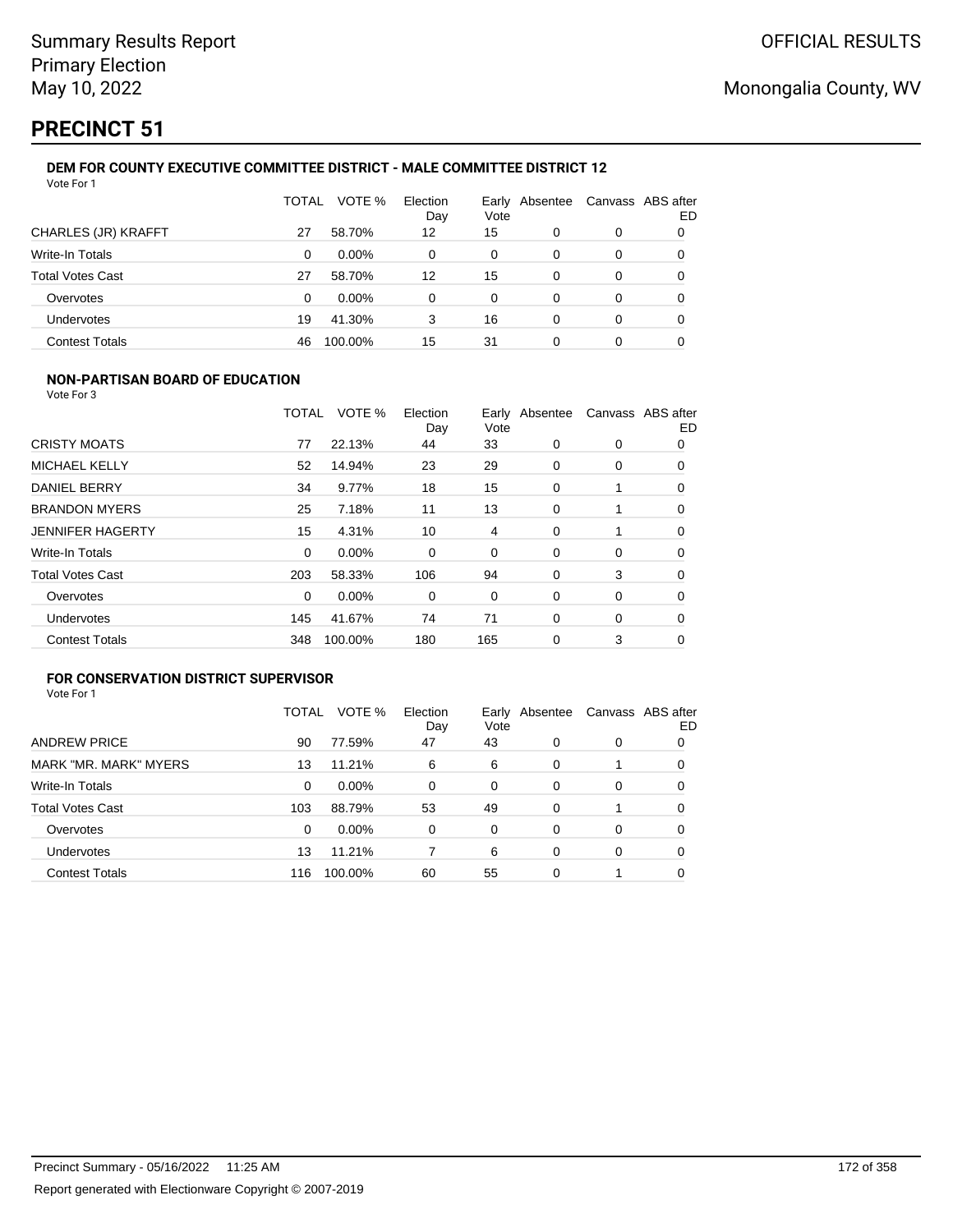# **PRECINCT 51M**

| <b>Statistics</b>                     | TOTAL    | Election<br>Day | Vote           | Early Absentee |          | Canvass ABS after<br>ED. |
|---------------------------------------|----------|-----------------|----------------|----------------|----------|--------------------------|
| Registered Voters - Total             | 71       |                 |                |                |          |                          |
| Registered Voters - REPUBLICAN        | 25       |                 |                |                |          |                          |
| <b>Registered Voters - DEMOCRATIC</b> | 31       |                 |                |                |          |                          |
| Registered Voters - NON-PARTISAN      | 15       |                 |                |                |          |                          |
| <b>Ballots Cast - Total</b>           | 15       | 10              | 5              | $\Omega$       | $\Omega$ | 0                        |
| <b>Ballots Cast - REPUBLICAN</b>      | 8        | 5               | 3              | 0              | $\Omega$ | 0                        |
| Ballots Cast - DEMOCRATIC             | 7        | 5               | $\mathfrak{p}$ | $\Omega$       | $\Omega$ | 0                        |
| <b>Ballots Cast - NON-PARTISAN</b>    | 0        | $\Omega$        | 0              | 0              | $\Omega$ | 0                        |
| Ballots Cast - Blank                  | 0        | 0               | 0              | 0              | $\Omega$ | 0                        |
| Voter Turnout - Total                 | 21.13%   |                 |                |                |          |                          |
| Voter Turnout - REPUBLICAN            | 32.00%   |                 |                |                |          |                          |
| Voter Turnout - DEMOCRATIC            | 22.58%   |                 |                |                |          |                          |
| Voter Turnout - NON-PARTISAN          | $0.00\%$ |                 |                |                |          |                          |

## **REP FOR U.S. HOUSE OF REPRESENTATIVES 2ND DIST**

Vote For 1

|                               | <b>TOTAL</b> | VOTE %   | Election<br>Day | Earlv<br>Vote | Absentee |   | Canvass ABS after<br>ED |
|-------------------------------|--------------|----------|-----------------|---------------|----------|---|-------------------------|
| ALEXANDER X. MOONEY           | 3            | 37.50%   | 3               | 0             | 0        | 0 | O                       |
| DAVID B. MCKINLEY             | 2            | 25.00%   |                 |               | $\Omega$ | 0 | O                       |
| RHONDA A. HERCULES            |              | 12.50%   |                 | 0             | 0        | 0 | 0                       |
| <b>SUSAN BUCHSER-LOCHOCKI</b> |              | 12.50%   | 0               |               | $\Omega$ | 0 | 0                       |
| MIKE SECKMAN                  | 0            | $0.00\%$ | 0               | 0             | 0        | 0 | 0                       |
| <b>Total Votes Cast</b>       | 7            | 87.50%   | 5               | 2             | 0        | 0 | 0                       |
| Overvotes                     | 0            | $0.00\%$ | 0               | 0             | $\Omega$ | 0 | 0                       |
| <b>Undervotes</b>             |              | 12.50%   | 0               |               | $\Omega$ | 0 | 0                       |
| <b>Contest Totals</b>         | 8            | 100.00%  | 5               | 3             | 0        | 0 | 0                       |

### **REP FOR STATE SENATOR 2ND SENATORIAL DISTRICT**

Vote For 1

|                         | TOTAL | VOTE %   | Election<br>Day | Vote | Early Absentee | Canvass ABS after | ED |
|-------------------------|-------|----------|-----------------|------|----------------|-------------------|----|
| <b>CHARLES CLEMENTS</b> | 5     | 62.50%   | 4               |      | 0              | 0                 |    |
| <b>Total Votes Cast</b> | 5     | 62.50%   | 4               |      | 0              | 0                 |    |
| Overvotes               | 0     | $0.00\%$ | 0               | 0    | 0              | 0                 |    |
| Undervotes              |       | 37.50%   |                 | 2    | 0              | 0                 |    |
| <b>Contest Totals</b>   | 8     | 100.00%  | 5               | 3    | 0              | 0                 |    |

### **REP FOR MEMBER OF HOUSE OF DELEGATES 77TH DELEGATE DISTRICT**

Vote For 1

|                         | TOTAL | VOTE %   | Election<br>Day | Vote | Early Absentee | Canvass ABS after | ED |
|-------------------------|-------|----------|-----------------|------|----------------|-------------------|----|
| <b>JOE STATLER</b>      | 6     | 75.00%   | 3               | 3    | 0              | 0                 |    |
| <b>Total Votes Cast</b> | 6     | 75.00%   | 3               | 3    | 0              | 0                 |    |
| Overvotes               | 0     | $0.00\%$ | 0               | 0    | $\Omega$       | $\Omega$          |    |
| Undervotes              |       | 25.00%   | 2               | 0    | $\Omega$       | 0                 |    |
| <b>Contest Totals</b>   |       | 100.00%  | 5               | 3    | 0              | 0                 |    |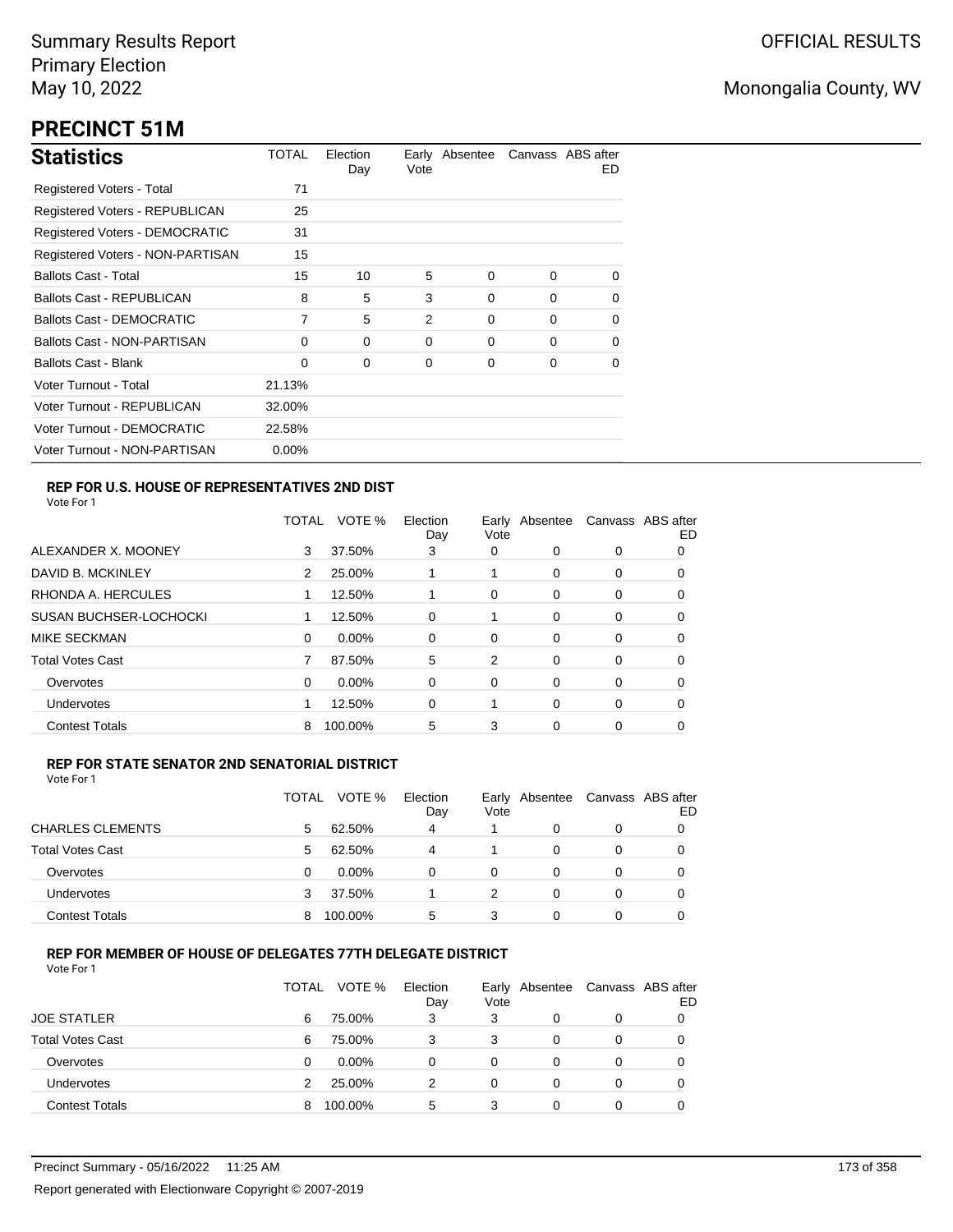# **PRECINCT 51M**

#### **REP FOR STATE EXECUTIVE COMMITTEE FEMALE 2ND SENATORIAL DISTRICT** Vote For 2

|                         | TOTAL    | VOTE %  | Election<br>Day | Early Absentee<br>Vote |          | Canvass ABS after | ED |
|-------------------------|----------|---------|-----------------|------------------------|----------|-------------------|----|
| RHONDA S. DEAN          | 5        | 31.25%  | 4               |                        | 0        | 0                 | 0  |
| REBECCA (BECKY) WELLS   | 3        | 18.75%  | 2               | 1                      | 0        | 0                 | 0  |
| <b>BRENDA NAPIER</b>    | 2        | 12.50%  |                 | 1                      | 0        | 0                 | 0  |
| Write-In Totals         | $\Omega$ | 0.00%   | $\Omega$        | 0                      | 0        | 0                 | 0  |
| <b>Total Votes Cast</b> | 10       | 62.50%  |                 | 3                      | 0        | 0                 | 0  |
| Overvotes               | $\Omega$ | 0.00%   | $\Omega$        | 0                      | $\Omega$ | 0                 | 0  |
| Undervotes              | 6        | 37.50%  | 3               | 3                      | 0        | $\Omega$          | 0  |
| <b>Contest Totals</b>   | 16       | 100.00% | 10              | 6                      | 0        | 0                 |    |

#### **REP FOR STATE EXECUTIVE COMMITTEE MALE 2ND SENATORIAL DISTRICT** Vote For 2

|                         | TOTAL | VOTE %   | Election<br>Day | Early Absentee<br>Vote |          |   | Canvass ABS after<br>ED |
|-------------------------|-------|----------|-----------------|------------------------|----------|---|-------------------------|
| STEVEN T. NAPIER        | 5     | 31.25%   | 4               |                        | $\Omega$ | 0 | 0                       |
| ELIJAH DEAN             | 4     | 25.00%   | 3               |                        | 0        | 0 | 0                       |
| <b>BRIAN S. LONG</b>    | 0     | $0.00\%$ | 0               | 0                      | 0        | 0 | 0                       |
| Write-In Totals         | 0     | 0.00%    | 0               | 0                      | 0        | 0 | 0                       |
| <b>Total Votes Cast</b> | 9     | 56.25%   | 7               | 2                      | $\Omega$ | 0 | 0                       |
| Overvotes               | 0     | $0.00\%$ | 0               | 0                      | $\Omega$ | 0 | 0                       |
| <b>Undervotes</b>       |       | 43.75%   | 3               | 4                      | 0        | 0 | 0                       |
| <b>Contest Totals</b>   | 16    | 100.00%  | 10              | 6                      | 0        | 0 | 0                       |

### **REP FOR CIRCUIT CLERK**

|                         | TOTAL | VOTE %   | Election<br>Day | Vote | Early Absentee | Canvass ABS after | ED |
|-------------------------|-------|----------|-----------------|------|----------------|-------------------|----|
| NO CANDIDATE(S) FILED   | 0     | $0.00\%$ | 0               | 0    |                | 0                 |    |
| <b>Total Votes Cast</b> | 0     | $0.00\%$ | 0               | 0    |                | 0                 |    |
| Overvotes               | Ω     | $0.00\%$ | 0               |      |                | 0                 |    |
| <b>Undervotes</b>       | 8     | 100.00%  | 5               | 3    |                | 0                 |    |
| <b>Contest Totals</b>   | 8     | 100.00%  | 5               | 3    |                | 0                 |    |

### **REP FOR COUNTY COMMISSIONER**

Vote For 1

|                         | TOTAL | VOTE %   | Election<br>Day | Early<br>Vote | Absentee | Canvass ABS after | ED |
|-------------------------|-------|----------|-----------------|---------------|----------|-------------------|----|
| CHARLES D. HARTZOG      | 3     | 37.50%   | 2               |               | $\Omega$ | 0                 |    |
| <b>SEAN P. SIKORA</b>   |       | 25.00%   |                 | 1             | 0        | 0                 |    |
| <b>Total Votes Cast</b> | 5     | 62.50%   | 3               | 2             | 0        | 0                 |    |
| Overvotes               | 0     | $0.00\%$ | 0               | 0             | 0        | 0                 |    |
| Undervotes              | 3     | 37.50%   | 2               |               | 0        | 0                 |    |
| <b>Contest Totals</b>   | 8     | 100.00%  | 5               | 3             | 0        | 0                 |    |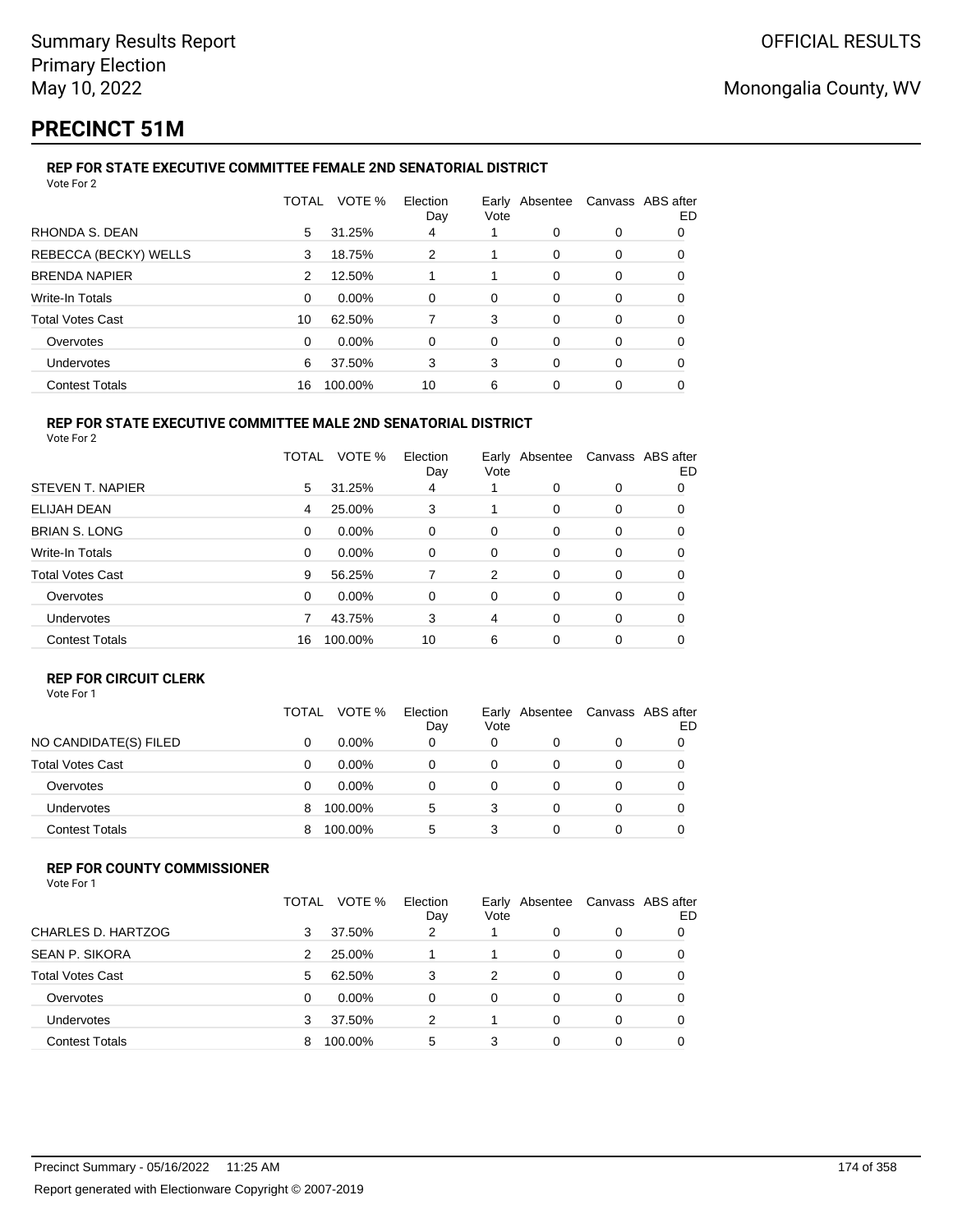# **PRECINCT 51M**

### **REP FOR COUNTY CLERK**

Vote For 1

|                         | TOTAL | VOTE %   | Election<br>Day | Early<br>Vote | Absentee | Canvass ABS after | ED |
|-------------------------|-------|----------|-----------------|---------------|----------|-------------------|----|
| NO CANDIDATE(S) FILED   |       | 0.00%    | 0               | 0             |          | 0                 |    |
| <b>Total Votes Cast</b> |       | $0.00\%$ |                 | 0             |          | 0                 |    |
| Overvotes               |       | $0.00\%$ |                 |               |          |                   |    |
| <b>Undervotes</b>       | 8     | 100.00%  | 5               | 3             |          | 0                 |    |
| <b>Contest Totals</b>   |       | 100.00%  | 5               |               |          |                   |    |

### **REP FOR CONGRESSIONAL DISTRICT EXECUTIVE COMMITTEE DIST 2 FEMALE**

| Vote For 1              |       |          |                 |      |                |   |                         |
|-------------------------|-------|----------|-----------------|------|----------------|---|-------------------------|
|                         | TOTAL | VOTE %   | Election<br>Day | Vote | Early Absentee |   | Canvass ABS after<br>ED |
| VIRGINIA "GINA" BROWN   | 5     | 62.50%   | 3               | 2    | 0              | 0 | 0                       |
| Write-In Totals         | 0     | $0.00\%$ | 0               | 0    | 0              | 0 | 0                       |
| <b>Total Votes Cast</b> | 5     | 62.50%   | 3               | 2    | 0              | 0 | 0                       |
| Overvotes               | 0     | $0.00\%$ | 0               | 0    | 0              | 0 | 0                       |
| <b>Undervotes</b>       | 3     | 37.50%   | 2               |      | $\Omega$       | 0 | 0                       |
| <b>Contest Totals</b>   | 8     | 100.00%  | 5               | 3    | 0              | 0 |                         |

### **REP FOR CONGRESSIONAL DISTRICT EXECUTIVE COMMITTEE DIST 2 MALE**

|          | VOTE %  | Election<br>Day | Vote     |   |          | ED                               |
|----------|---------|-----------------|----------|---|----------|----------------------------------|
| 8        | 100.00% | 5               | 3        | 0 | 0        | 0                                |
| 0        | 0.00%   | 0               | 0        | 0 | 0        | 0                                |
| 0        | 0.00%   | $\Omega$        | 0        | 0 | 0        | 0                                |
| 8        | 100.00% | 5               | 3        | 0 | 0        | 0                                |
| 0        | 0.00%   | $\Omega$        | $\Omega$ | 0 | 0        | 0                                |
| $\Omega$ | 0.00%   | $\Omega$        | $\Omega$ | 0 | $\Omega$ | 0                                |
| 8        | 100.00% | 5               | 3        | 0 | 0        | 0                                |
|          |         | TOTAL           |          |   |          | Early Absentee Canvass ABS after |

#### **REP FOR SENATORIAL EXECUTIVE COMMITTEE FEMALE 2ND SENATORIAL DISTRICT** Vote For 1

|                         | TOTAL | VOTE %   | Election<br>Day | Vote | Early Absentee |   | Canvass ABS after<br>ED |
|-------------------------|-------|----------|-----------------|------|----------------|---|-------------------------|
| VIRGINIA "GINA" BROWN   |       | 50.00%   | 3               |      | 0              | 0 |                         |
| <b>Write-In Totals</b>  | 0     | $0.00\%$ | 0               | 0    | $\Omega$       | 0 |                         |
| <b>Total Votes Cast</b> | 4     | 50.00%   | 3               |      | $\Omega$       | 0 |                         |
| Overvotes               | 0     | $0.00\%$ | $\Omega$        | 0    | $\Omega$       | 0 |                         |
| Undervotes              | 4     | 50.00%   | 2               | 2    | $\Omega$       | 0 |                         |
| <b>Contest Totals</b>   | 8     | 100.00%  | 5               | 3    | 0              | 0 |                         |

## Monongalia County, WV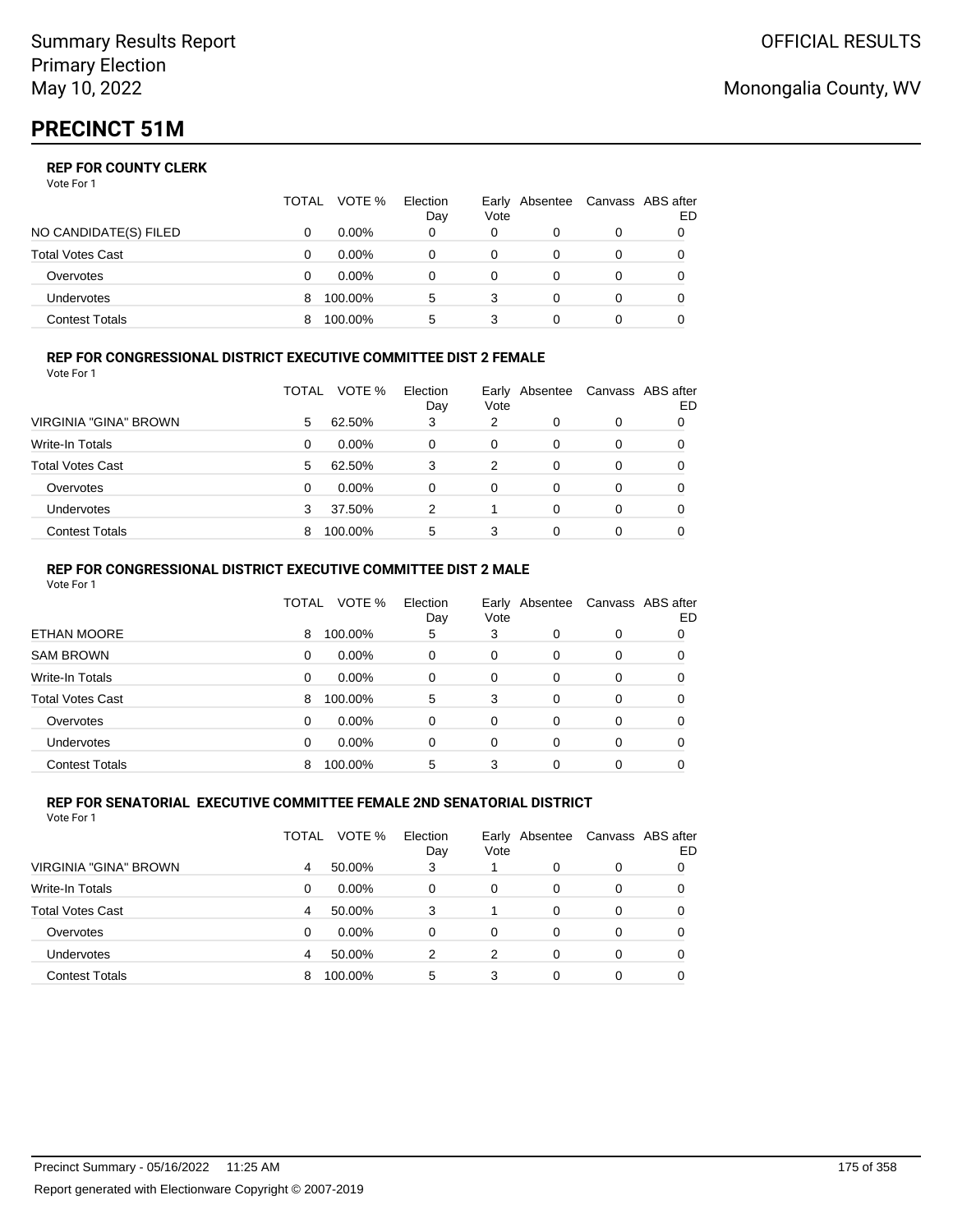# **PRECINCT 51M**

#### **REP FOR SENATORIAL EXECUTIVE COMMITTEE MALE 2ND SENATORIAL DISTRICT** Vote For 1

|                         | TOTAL    | VOTE %   | Election<br>Day | Vote     | Early Absentee | Canvass ABS after | ED |
|-------------------------|----------|----------|-----------------|----------|----------------|-------------------|----|
| ETHAN MOORE             | 8        | 100.00%  | 5               | 3        | 0              | 0                 |    |
| <b>SAM BROWN</b>        | 0        | $0.00\%$ | 0               | 0        | 0              | 0                 |    |
| Write-In Totals         | 0        | $0.00\%$ | 0               | 0        | $\Omega$       | 0                 |    |
| <b>Total Votes Cast</b> | 8        | 100.00%  | 5               | 3        | 0              | 0                 | 0  |
| Overvotes               | $\Omega$ | $0.00\%$ | 0               | $\Omega$ | $\Omega$       | 0                 |    |
| <b>Undervotes</b>       | 0        | $0.00\%$ | 0               | 0        | 0              | 0                 | 0  |
| <b>Contest Totals</b>   | 8        | 100.00%  | 5               | 3        | 0              | 0                 |    |

### **REP FOR DELEGATE DISTRICT EXECUTIVE COMMITTEE FEMALE 77TH DELEGATE DISTRICT**

Vote For 1

|                         | TOTAL    | VOTE %   | Election<br>Day | Vote | Early Absentee |          | Canvass ABS after<br>ED |
|-------------------------|----------|----------|-----------------|------|----------------|----------|-------------------------|
| NO CANDIDATE(S) FILED   | 0        | $0.00\%$ | 0               | 0    |                | 0        |                         |
| Write-In Totals         | $\Omega$ | $0.00\%$ | $\Omega$        | 0    |                |          | 0                       |
| <b>Total Votes Cast</b> | 0        | $0.00\%$ | 0               | 0    | 0              | $\Omega$ | 0                       |
| Overvotes               | 0        | $0.00\%$ | 0               | 0    | 0              | 0        |                         |
| <b>Undervotes</b>       | 8        | 100.00%  | 5               | 3    | $\Omega$       | $\Omega$ | 0                       |
| <b>Contest Totals</b>   | 8        | 100.00%  | 5               | 3    | 0              | 0        |                         |

### **REP FOR DELEGATE DISTRICT EXECUTIVE COMMITTEE MALE 77TH DELEGATE DISTRICT**

Vote For 1

|                       | TOTAL | VOTE %   | Election<br>Day | Vote | Early Absentee | Canvass ABS after | ED |
|-----------------------|-------|----------|-----------------|------|----------------|-------------------|----|
| ETHAN MOORE           | 8     | 100.00%  | 5               | 3    | 0              | 0                 |    |
| Write-In Totals       | 0     | $0.00\%$ | 0               | 0    | 0              | 0                 |    |
| Total Votes Cast      | 8     | 100.00%  | 5               | 3    | 0              | 0                 |    |
| Overvotes             | 0     | $0.00\%$ | 0               | 0    | 0              | 0                 |    |
| Undervotes            | 0     | $0.00\%$ | 0               | 0    | 0              | 0                 |    |
| <b>Contest Totals</b> | 8     | 100.00%  | 5               | 3    | 0              | 0                 |    |

#### **REP FOR COUNTY EXECUTIVE COMMITTEE DISTRICT - FEMALE COMMITTEE DISTRICT 12** Vote For 1

|                         | TOTAL | VOTE %   | Election<br>Day | Vote | Early Absentee | Canvass ABS after | ED |
|-------------------------|-------|----------|-----------------|------|----------------|-------------------|----|
| NO CANDIDATE(S) FILED   | 0     | $0.00\%$ | 0               | 0    | 0              | 0                 |    |
| Write-In Totals         | 0     | $0.00\%$ | 0               | 0    | 0              | 0                 | 0  |
| <b>Total Votes Cast</b> | 0     | $0.00\%$ | 0               | 0    | 0              | 0                 |    |
| Overvotes               | 0     | 0.00%    | 0               | 0    | 0              | 0                 |    |
| Undervotes              | 8     | 100.00%  | 5               | 3    | 0              | 0                 |    |
| <b>Contest Totals</b>   | 8     | 100.00%  | 5               | 3    | 0              | 0                 |    |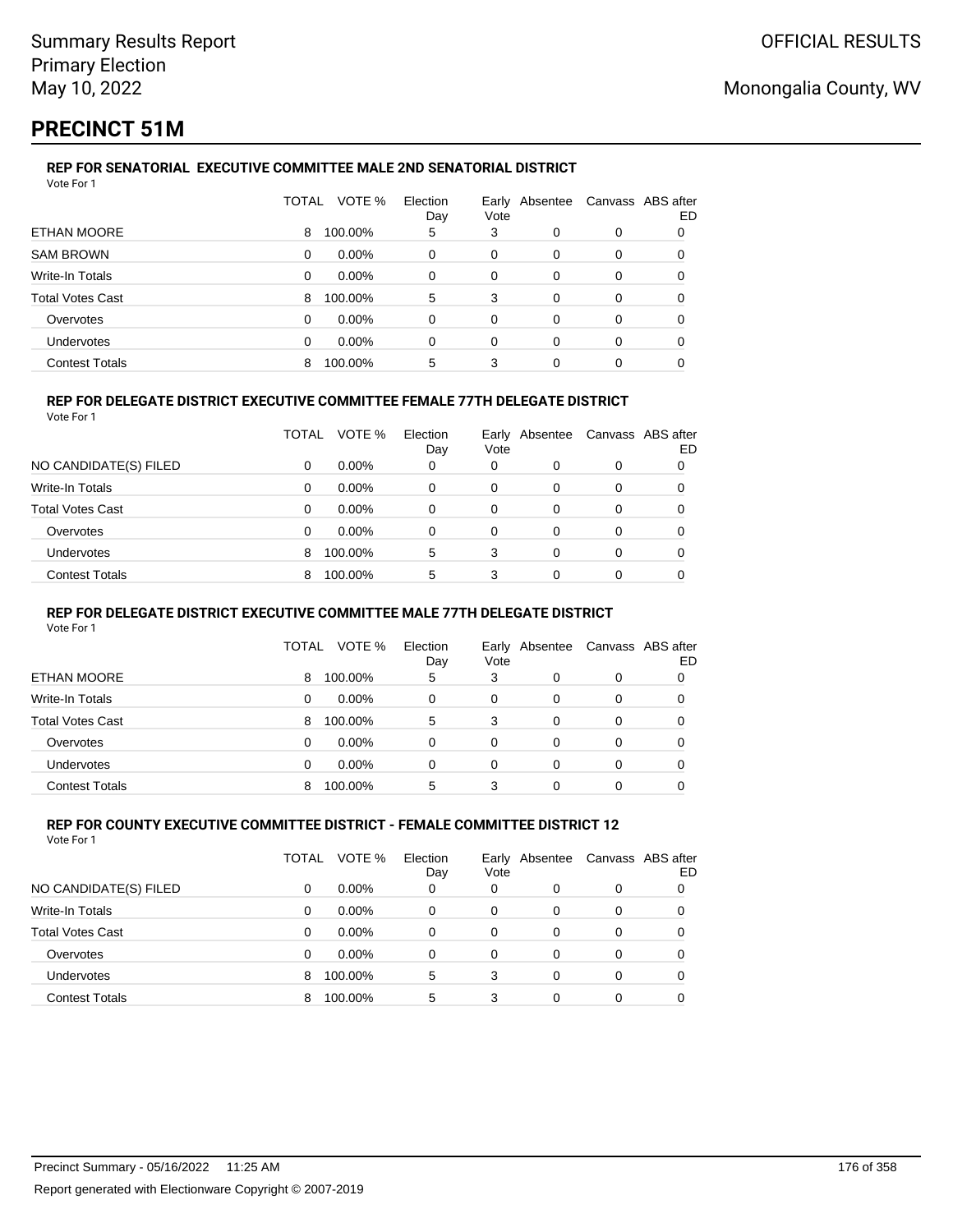# **PRECINCT 51M**

#### **REP FOR COUNTY EXECUTIVE COMMITTEE DISTRICT - MALE COMMITTEE DISTRICT 12** Vote For 1

|                         | TOTAL | VOTE %   | Election<br>Day | Vote | Early Absentee | Canvass ABS after | ED |
|-------------------------|-------|----------|-----------------|------|----------------|-------------------|----|
| <b>ETHAN MOORE</b>      | 6     | 75.00%   | 3               | 3    | 0              | 0                 | 0  |
| Write-In Totals         | 0     | $0.00\%$ | 0               | 0    | $\Omega$       | 0                 | 0  |
| <b>Total Votes Cast</b> | 6     | 75.00%   | 3               | 3    | 0              | 0                 | 0  |
| Overvotes               | 0     | $0.00\%$ | 0               | 0    | 0              | 0                 | 0  |
| Undervotes              |       | 25.00%   | 2               | 0    | 0              | 0                 | 0  |
| <b>Contest Totals</b>   | 8     | 100.00%  | 5               | 3    | 0              | 0                 |    |

### **DEM FOR U.S. HOUSE OF REPRESENTATIVES 2ND DIST**

Vote For 1

|                          | TOTAL | VOTE %   | Election<br>Day | Vote | Early Absentee | Canvass ABS after | ED |
|--------------------------|-------|----------|-----------------|------|----------------|-------------------|----|
| <b>BARRY LEE WENDELL</b> |       | 100.00%  | 5               | 2    | 0              | 0                 |    |
| ANGELA J. DWYER          | 0     | $0.00\%$ | 0               | 0    | 0              | 0                 |    |
| <b>Total Votes Cast</b>  |       | 100.00%  | 5               | 2    | 0              | 0                 |    |
| Overvotes                | 0     | $0.00\%$ | 0               | 0    | 0              | 0                 |    |
| Undervotes               | 0     | $0.00\%$ | 0               | 0    | 0              | 0                 |    |
| <b>Contest Totals</b>    |       | 100.00%  | 5               | 2    |                |                   |    |

### **DEM FOR STATE SENATOR 2ND SENATORIAL DISTRICT**

Vote For 1

|                         | TOTAL | VOTE %   | Election<br>Day | Vote | Early Absentee | Canvass ABS after | ED |
|-------------------------|-------|----------|-----------------|------|----------------|-------------------|----|
| <b>ERIC M. HAYHURST</b> | 5     | 71.43%   | $\overline{4}$  |      |                |                   |    |
| Total Votes Cast        | 5     | 71.43%   | 4               |      |                |                   |    |
| Overvotes               |       | $0.00\%$ | 0               | 0    |                |                   |    |
| Undervotes              | 2     | 28.57%   |                 |      |                |                   |    |
| <b>Contest Totals</b>   |       | 100.00%  | 5               |      |                |                   |    |

## **DEM FOR MEMBER OF HOUSE OF DELEGATES 77TH DELEGATE DISTRICT**

| Vote For 1              |       |          |                 |      |                |                   |    |
|-------------------------|-------|----------|-----------------|------|----------------|-------------------|----|
|                         | TOTAL | VOTE %   | Election<br>Day | Vote | Early Absentee | Canvass ABS after | ED |
| <b>BEN SWANSON</b>      |       | 100.00%  | 5               | 2    | 0              | 0                 |    |
| <b>Total Votes Cast</b> |       | 100.00%  | 5               | 2    | 0              | 0                 |    |
| Overvotes               |       | 0.00%    | 0               | 0    | 0              | 0                 |    |
| Undervotes              |       | $0.00\%$ | 0               | 0    | 0              | 0                 |    |
| <b>Contest Totals</b>   |       | 100.00%  | 5               |      | 0              | 0                 |    |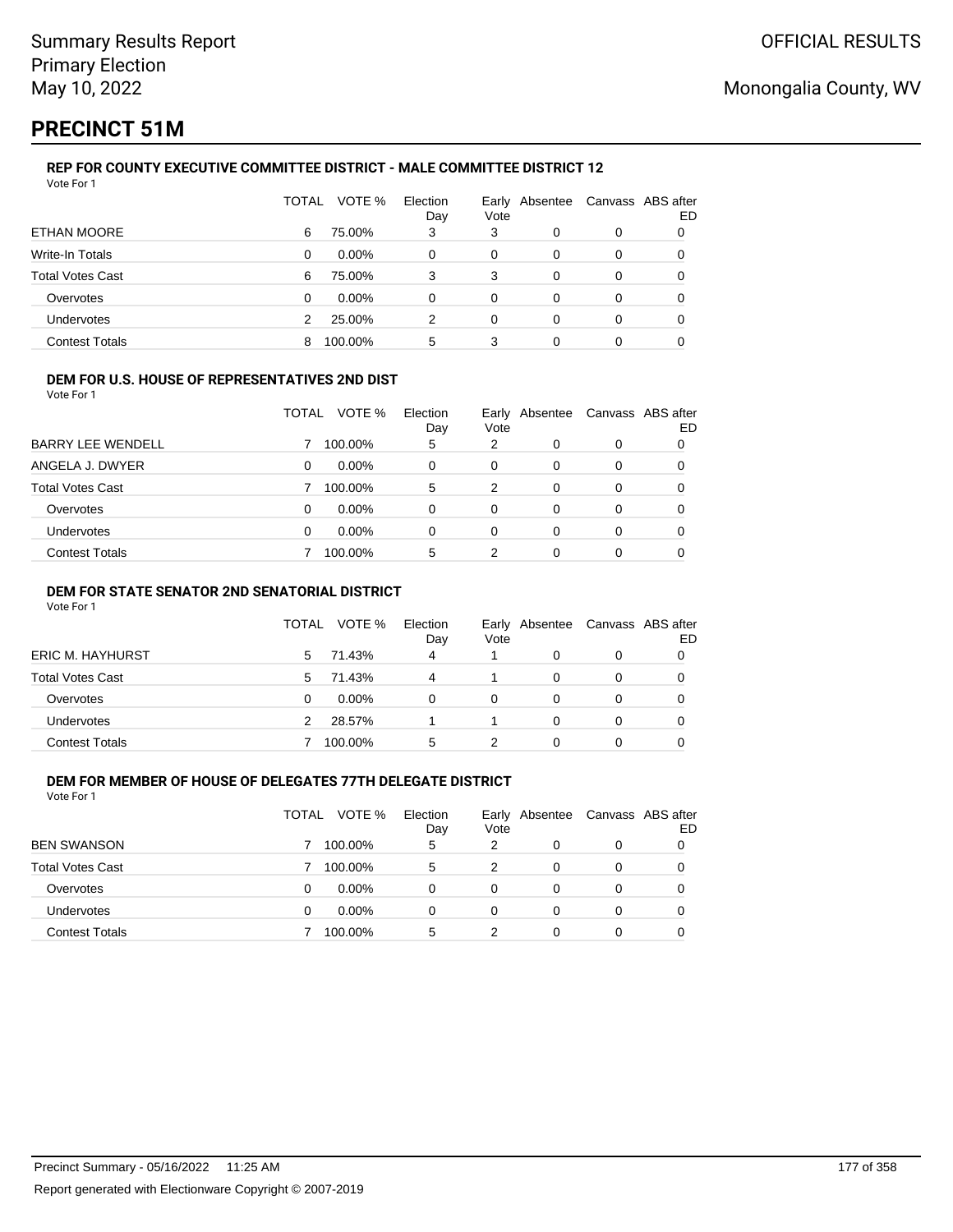# **PRECINCT 51M**

#### **DEM FOR STATE EXECUTIVE COMMITTEE FEMALE 2ND SENATORIAL DISTRICT** Vote For 2

|                         |          | TOTAL VOTE % | Election<br>Day | Vote     | Early Absentee Canvass ABS after |          | ED |
|-------------------------|----------|--------------|-----------------|----------|----------------------------------|----------|----|
| <b>RYLEE HAUGHT</b>     | 5        | 35.71%       | 4               |          | 0                                | 0        | 0  |
| BARBARA A. SCOTT        | 2        | 14.29%       |                 | 1        | $\Omega$                         | 0        | O  |
| JENNIFER C. BEACH       | 2        | 14.29%       | 2               | 0        | 0                                | 0        | 0  |
| KIMBERLY A. FRUM        | $\Omega$ | 0.00%        | 0               | 0        | $\Omega$                         | 0        | 0  |
| <b>CINDY WELCH</b>      | 0        | 0.00%        | 0               | 0        | 0                                | 0        | 0  |
| Write-In Totals         | 0        | 0.00%        | 0               | $\Omega$ | $\Omega$                         | $\Omega$ | O  |
| <b>Total Votes Cast</b> | 9        | 64.29%       | 7               | 2        | $\Omega$                         | 0        | O  |
| Overvotes               | 0        | 0.00%        | 0               | 0        | $\Omega$                         | 0        | 0  |
| Undervotes              | 5        | 35.71%       | 3               | 2        | $\Omega$                         | 0        | 0  |
| <b>Contest Totals</b>   | 14       | 100.00%      | 10              | 4        | 0                                | 0        |    |
|                         |          |              |                 |          |                                  |          |    |

#### **DEM FOR STATE EXECUTIVE COMMITTEE MALE 2ND SENATORIAL DISTRICT** Vote For 2

|                              |    | TOTAL VOTE % | Election<br>Day | Early Absentee<br>Vote |          | Canvass ABS after | ED |
|------------------------------|----|--------------|-----------------|------------------------|----------|-------------------|----|
| CHARLES (JR) KRAFFT          | 5  | 35.71%       | 4               |                        | 0        | 0                 | O  |
| <b>SETH "THUNDER" STURM</b>  | 2  | 14.29%       | 2               | 0                      | 0        | 0                 | 0  |
| RONALD E. MCCOY JR.          | 2  | 14.29%       |                 |                        | $\Omega$ | 0                 | O  |
| ARTHUR W. "SONNY" OAKLAND JR | 0  | $0.00\%$     | 0               | 0                      | 0        | 0                 | O  |
| Write-In Totals              | 0  | $0.00\%$     | 0               | 0                      | 0        | 0                 | 0  |
| <b>Total Votes Cast</b>      | 9  | 64.29%       |                 | 2                      | $\Omega$ | 0                 | O  |
| Overvotes                    | 0  | $0.00\%$     | 0               | 0                      | $\Omega$ | 0                 | 0  |
| Undervotes                   | 5  | 35.71%       | 3               | 2                      | $\Omega$ | 0                 | 0  |
| <b>Contest Totals</b>        | 14 | 100.00%      | 10              | 4                      | 0        | 0                 | 0  |
|                              |    |              |                 |                        |          |                   |    |

#### **DEM FOR CIRCUIT CLERK** Vote For 1

|                         | <b>TOTAL</b> | VOTE %  | Election<br>Day | Vote | Early Absentee | Canvass ABS after | ED |
|-------------------------|--------------|---------|-----------------|------|----------------|-------------------|----|
| DONNA HIDOCK            | 4            | 57.14%  | 4               | 0    |                |                   |    |
| <b>Total Votes Cast</b> | 4            | 57.14%  | 4               | 0    | 0              |                   |    |
| Overvotes               |              | 0.00%   | $\Omega$        | 0    | 0              |                   |    |
| <b>Undervotes</b>       | 3            | 42.86%  |                 | 2    | 0              |                   |    |
| <b>Contest Totals</b>   |              | 100.00% | 5               |      |                |                   |    |

## **DEM FOR COUNTY COMMISSIONER**

| Vote For 1 |  |
|------------|--|
|------------|--|

|                         | TOTAL | VOTE %<br>Election<br>Day | Early<br>Vote | Absentee | Canvass ABS after | ED |
|-------------------------|-------|---------------------------|---------------|----------|-------------------|----|
| <b>BOB BEACH</b>        |       | 100.00%<br>5              | 2             | 0        | 0                 |    |
| <b>Total Votes Cast</b> |       | 100.00%<br>5              | 2             | $\Omega$ | 0                 |    |
| Overvotes               | 0     | $0.00\%$<br>0             | 0             | 0        | 0                 |    |
| Undervotes              | 0     | $0.00\%$<br>0             | 0             | 0        | 0                 |    |
| <b>Contest Totals</b>   |       | 100.00%<br>5              | 2             | 0        | 0                 |    |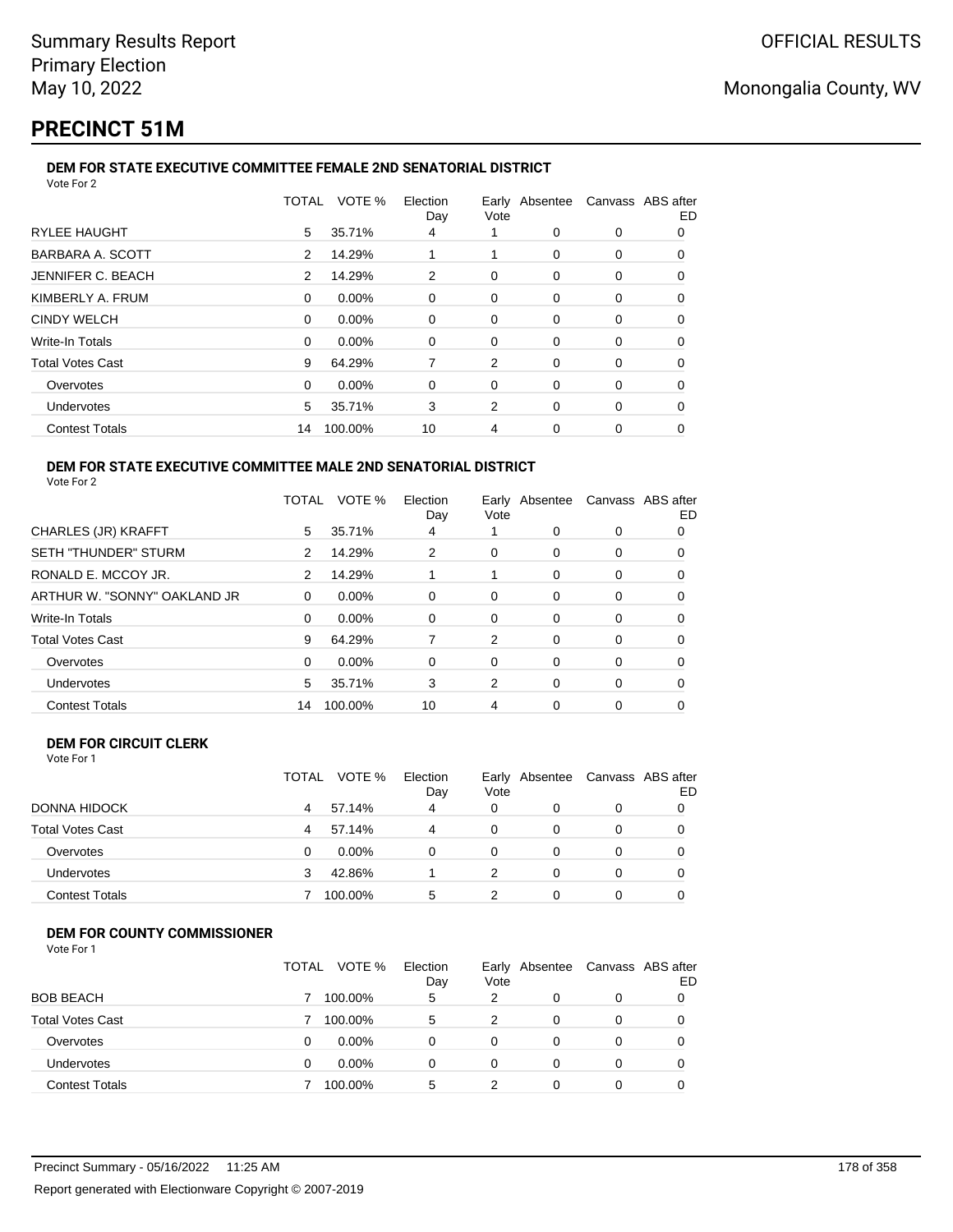|                       | <b>TOTAL</b> | VOTE %   | Election<br>Day | Vote | Early Absentee | Canvass ABS after<br>ED |
|-----------------------|--------------|----------|-----------------|------|----------------|-------------------------|
| CARYE L. BLANEY       | 6            | 85.71%   | 5               |      |                |                         |
| Total Votes Cast      | 6            | 85.71%   | 5               |      |                |                         |
| Overvotes             |              | $0.00\%$ |                 | 0    |                |                         |
| <b>Undervotes</b>     |              | 14.29%   | 0               |      | $\Omega$       |                         |
| <b>Contest Totals</b> |              | 100.00%  | 5               |      |                |                         |

#### **DEM FOR CONGRESSIONAL DISTRICT EXECUTIVE COMMITTEE DIST 2 FEMALE** Vote For 1

| 1 U U U U U U           |       |          |                 |      |                |   |                         |
|-------------------------|-------|----------|-----------------|------|----------------|---|-------------------------|
|                         | TOTAL | VOTE %   | Election<br>Day | Vote | Early Absentee |   | Canvass ABS after<br>ED |
| RYLEE HAUGHT            | 5.    | 71.43%   | 4               |      | 0              | 0 |                         |
| Write-In Totals         | 0     | $0.00\%$ | $\Omega$        | 0    | 0              | 0 |                         |
| <b>Total Votes Cast</b> | 5.    | 71.43%   | 4               | 1    | 0              | 0 |                         |
| Overvotes               | 0     | 0.00%    | $\Omega$        | 0    | 0              | 0 |                         |
| Undervotes              | 2     | 28.57%   |                 | 1    | 0              | 0 |                         |
| <b>Contest Totals</b>   |       | 100.00%  | 5               | 2    | 0              | 0 |                         |

#### **DEM FOR CONGRESSIONAL DISTRICT EXECUTIVE COMMITTEE DIST 2 MALE** Vote For 1

|                         | TOTAL    | VOTE %   | Election<br>Day | Vote     | Early Absentee |          | Canvass ABS after<br>ED |
|-------------------------|----------|----------|-----------------|----------|----------------|----------|-------------------------|
| CHARLES (JR) KRAFFT     | 3        | 42.86%   | 2               |          | 0              | $\Omega$ | 0                       |
| SHANE ASSADZANDI        | 2        | 28.57%   | 2               | 0        | 0              | $\Omega$ | 0                       |
| Write-In Totals         | $\Omega$ | $0.00\%$ | $\Omega$        | $\Omega$ | 0              | $\Omega$ | 0                       |
| <b>Total Votes Cast</b> | 5        | 71.43%   | 4               |          | 0              | $\Omega$ | 0                       |
| Overvotes               | 0        | $0.00\%$ | $\Omega$        | $\Omega$ | $\Omega$       | $\Omega$ | 0                       |
| <b>Undervotes</b>       | 2        | 28.57%   |                 |          | $\Omega$       | $\Omega$ | 0                       |
| <b>Contest Totals</b>   |          | 100.00%  | 5               | 2        | 0              | 0        |                         |

#### **DEM FOR SENATORIAL EXECUTIVE COMMITTEE FEMALE 2ND SENATORIAL DISTRICT** Vote For 1

|                         | TOTAL | VOTE %   | Election<br>Day | Vote | Early Absentee |          | Canvass ABS after<br>ED |
|-------------------------|-------|----------|-----------------|------|----------------|----------|-------------------------|
| RYLEE HAUGHT            | 5     | 71.43%   | 4               |      | 0              | 0        | 0                       |
| Write-In Totals         | 0     | $0.00\%$ | $\Omega$        | 0    | 0              | 0        | 0                       |
| <b>Total Votes Cast</b> | 5     | 71.43%   | 4               |      | 0              | 0        |                         |
| Overvotes               | 0     | $0.00\%$ | $\Omega$        | 0    | 0              | 0        | 0                       |
| Undervotes              | 2     | 28.57%   |                 |      | $\Omega$       | $\Omega$ | 0                       |
| <b>Contest Totals</b>   |       | 100.00%  | 5               | 2    | 0              | 0        |                         |

## Monongalia County, WV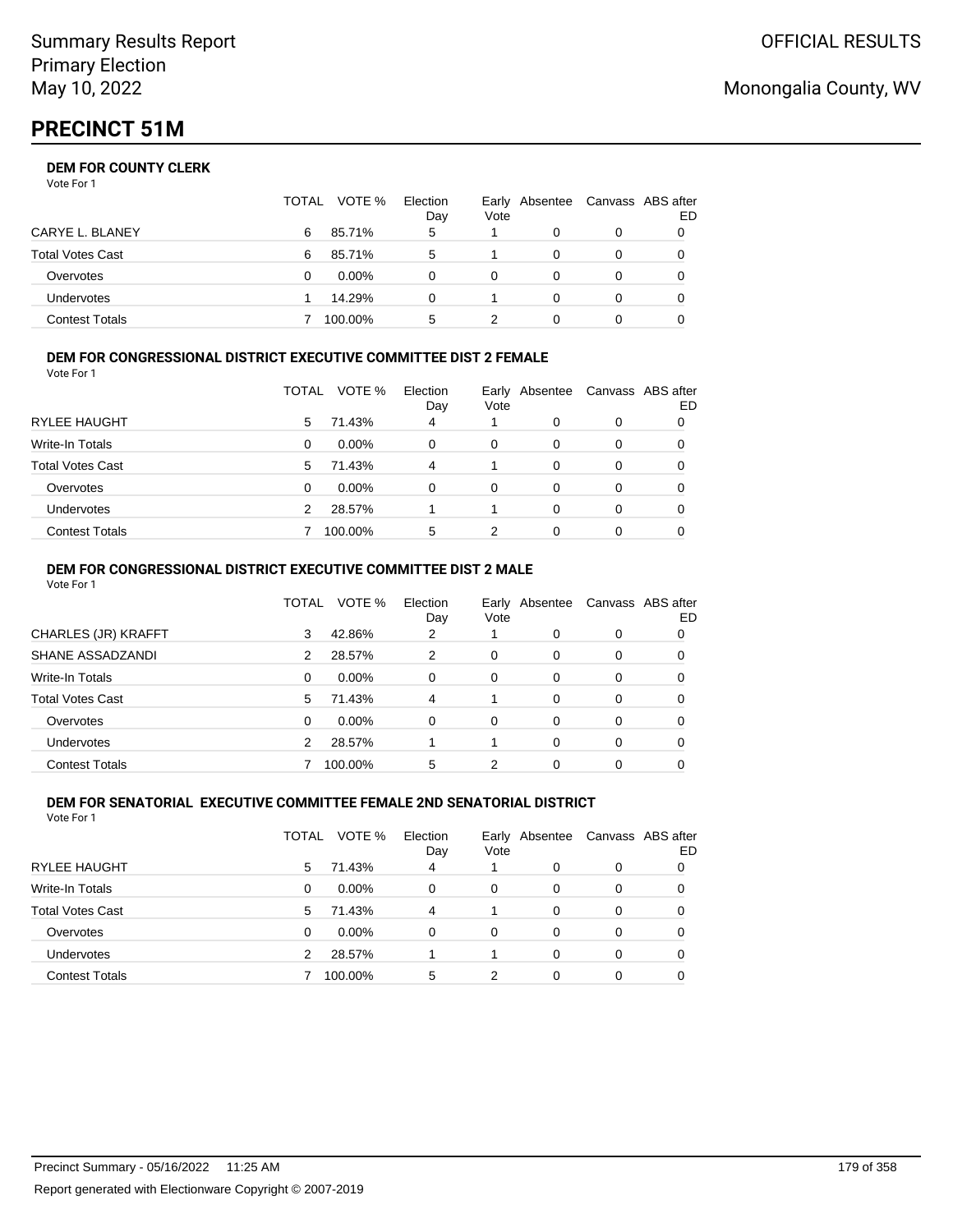# **PRECINCT 51M**

#### **DEM FOR SENATORIAL EXECUTIVE COMMITTEE MALE 2ND SENATORIAL DISTRICT** Vote For 1

|                         | TOTAL | VOTE %   | Election<br>Day | Vote | Early Absentee |   | Canvass ABS after<br>ED |
|-------------------------|-------|----------|-----------------|------|----------------|---|-------------------------|
| CHARLES (JR) KRAFFT     | 5     | 71.43%   | 4               |      | 0              | 0 |                         |
| Write-In Totals         | 0     | $0.00\%$ | 0               | 0    | 0              | 0 |                         |
| <b>Total Votes Cast</b> | 5     | 71.43%   | 4               |      | 0              | 0 |                         |
| Overvotes               | 0     | $0.00\%$ | 0               | 0    | 0              | 0 | 0                       |
| <b>Undervotes</b>       | 2     | 28.57%   |                 |      | 0              | 0 |                         |
| <b>Contest Totals</b>   |       | 100.00%  | 5               | 2    |                | 0 |                         |

### **DEM FOR DELEGATE DISTRICT EXECUTIVE COMMITTEE FEMALE 77TH DELEGATE DISTRICT**

Vote For 1

|                       | TOTAL | VOTE %   | Election<br>Day | Vote | Early Absentee | Canvass ABS after | ED |
|-----------------------|-------|----------|-----------------|------|----------------|-------------------|----|
| NO CANDIDATE(S) FILED | 0     | $0.00\%$ | 0               | 0    | O              | 0                 |    |
| Write-In Totals       | 0     | $0.00\%$ | 0               | 0    | 0              | 0                 |    |
| Total Votes Cast      | 0     | $0.00\%$ | 0               | 0    | 0              | 0                 |    |
| Overvotes             | 0     | $0.00\%$ | 0               | 0    | O              | 0                 |    |
| Undervotes            |       | 100.00%  | 5               | 2    | 0              | 0                 |    |
| <b>Contest Totals</b> |       | 100.00%  | 5               | 2    |                | 0                 |    |

### **DEM FOR DELEGATE DISTRICT EXECUTIVE COMMITTEE MALE 77TH DELEGATE DISTRICT**

Vote For 1

|                       | TOTAL | VOTE %   | Election<br>Day | Vote | Early Absentee |          | Canvass ABS after<br>ED |
|-----------------------|-------|----------|-----------------|------|----------------|----------|-------------------------|
| CHARLES (JR) KRAFFT   | 4     | 57.14%   | 3               |      | 0              | $\Omega$ |                         |
| Write-In Totals       | 0     | $0.00\%$ | 0               | 0    | 0              | 0        | 0                       |
| Total Votes Cast      | 4     | 57.14%   | 3               |      | 0              | 0        | 0                       |
| Overvotes             | 0     | $0.00\%$ | 0               | 0    | 0              | 0        |                         |
| Undervotes            | 3     | 42.86%   | 2               |      | 0              | 0        |                         |
| <b>Contest Totals</b> |       | 100.00%  | 5               |      |                |          |                         |

#### **DEM FOR COUNTY EXECUTIVE COMMITTEE DISTRICT - FEMALE COMMITTEE DISTRICT 12** Vote For 1

|                         | TOTAL | VOTE %   | Election<br>Day | Vote     | Early Absentee |   | Canvass ABS after<br>ED |
|-------------------------|-------|----------|-----------------|----------|----------------|---|-------------------------|
| NO CANDIDATE(S) FILED   | 0     | $0.00\%$ | 0               | 0        | 0              | 0 |                         |
| Write-In Totals         | 0     | $0.00\%$ | $\Omega$        | 0        | 0              | 0 |                         |
| <b>Total Votes Cast</b> | 0     | $0.00\%$ | 0               | 0        | 0              | 0 | 0                       |
| Overvotes               | 0     | $0.00\%$ | 0               | $\Omega$ | $\Omega$       | 0 | 0                       |
| Undervotes              |       | 100.00%  | 5               | 2        | 0              | 0 | 0                       |
| <b>Contest Totals</b>   |       | 100.00%  | 5               | 2        | 0              | 0 |                         |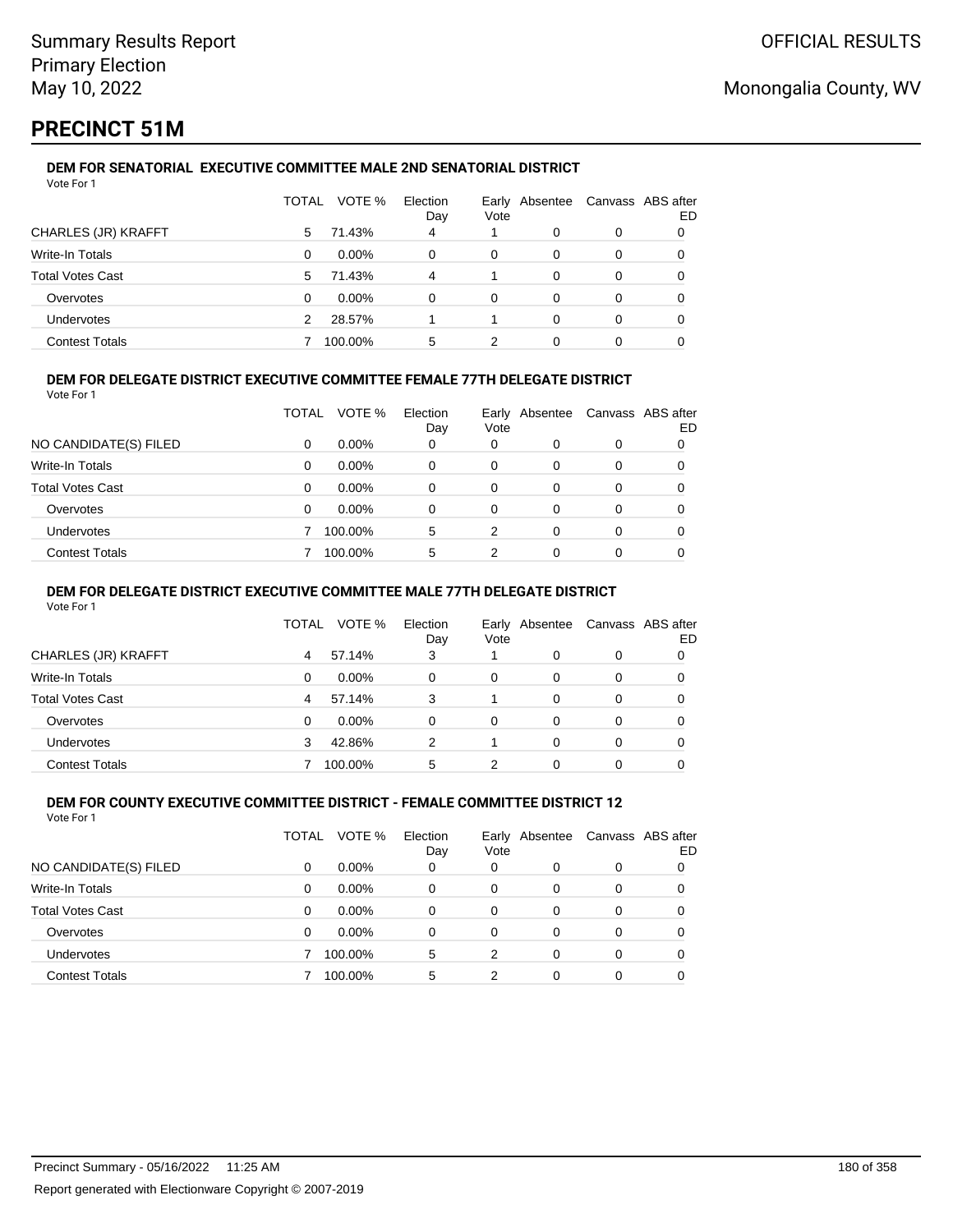# **PRECINCT 51M**

#### **DEM FOR COUNTY EXECUTIVE COMMITTEE DISTRICT - MALE COMMITTEE DISTRICT 12** Vote For 1

|                         | TOTAL | VOTE %   | Election<br>Day | Vote | Early Absentee | Canvass ABS after | ED |
|-------------------------|-------|----------|-----------------|------|----------------|-------------------|----|
| CHARLES (JR) KRAFFT     | 5     | 71.43%   | 4               |      | 0              | 0                 |    |
| Write-In Totals         | 0     | $0.00\%$ | 0               | 0    | 0              | 0                 |    |
| <b>Total Votes Cast</b> | 5     | 71.43%   | 4               |      | 0              | 0                 |    |
| Overvotes               | 0     | $0.00\%$ | 0               | 0    | 0              | 0                 |    |
| Undervotes              | 2     | 28.57%   |                 |      | 0              | 0                 |    |
| <b>Contest Totals</b>   |       | 100.00%  | 5               |      |                | 0                 |    |

### **NON-PARTISAN BOARD OF EDUCATION**

Vote For 3

|                         | TOTAL    | VOTE %  | Election<br>Day | Vote | Early Absentee |   | Canvass ABS after<br>ED |
|-------------------------|----------|---------|-----------------|------|----------------|---|-------------------------|
| <b>CRISTY MOATS</b>     | 13       | 28.89%  | 9               | 4    | $\Omega$       | 0 | 0                       |
| <b>MICHAEL KELLY</b>    | 6        | 13.33%  | 4               | 2    | 0              | 0 | 0                       |
| <b>BRANDON MYERS</b>    | 4        | 8.89%   | 3               |      | $\Omega$       | 0 | 0                       |
| <b>JENNIFER HAGERTY</b> | 3        | 6.67%   | 2               |      | 0              | 0 | 0                       |
| <b>DANIEL BERRY</b>     | $\Omega$ | 0.00%   | 0               | 0    | $\Omega$       | 0 | 0                       |
| Write-In Totals         | 0        | 0.00%   | 0               | 0    | 0              | 0 | 0                       |
| <b>Total Votes Cast</b> | 26       | 57.78%  | 18              | 8    | 0              | 0 | 0                       |
| Overvotes               | $\Omega$ | 0.00%   | 0               | 0    | $\Omega$       | 0 | 0                       |
| <b>Undervotes</b>       | 19       | 42.22%  | 12              | 7    | $\Omega$       | 0 | 0                       |
| <b>Contest Totals</b>   | 45       | 100.00% | 30              | 15   | 0              | 0 | 0                       |

## **FOR CONSERVATION DISTRICT SUPERVISOR**

| Vote For 1 |  |
|------------|--|
|------------|--|

|                         | TOTAL | VOTE %   | Election<br>Day | Early<br>Vote | Absentee | Canvass ABS after | ED |
|-------------------------|-------|----------|-----------------|---------------|----------|-------------------|----|
| <b>ANDREW PRICE</b>     | 10    | 66.67%   | 6               | 4             | 0        | 0                 |    |
| MARK "MR. MARK" MYERS   | 3     | 20.00%   | 3               | 0             | 0        | 0                 | O  |
| Write-In Totals         | 0     | $0.00\%$ | 0               | 0             | $\Omega$ | 0                 | 0  |
| <b>Total Votes Cast</b> | 13    | 86.67%   | 9               | 4             | $\Omega$ | 0                 |    |
| Overvotes               | 0     | $0.00\%$ | 0               | 0             | $\Omega$ | 0                 | 0  |
| <b>Undervotes</b>       | 2     | 13.33%   |                 |               | 0        | 0                 |    |
| <b>Contest Totals</b>   | 15    | 100.00%  | 10              | 5             | 0        | 0                 |    |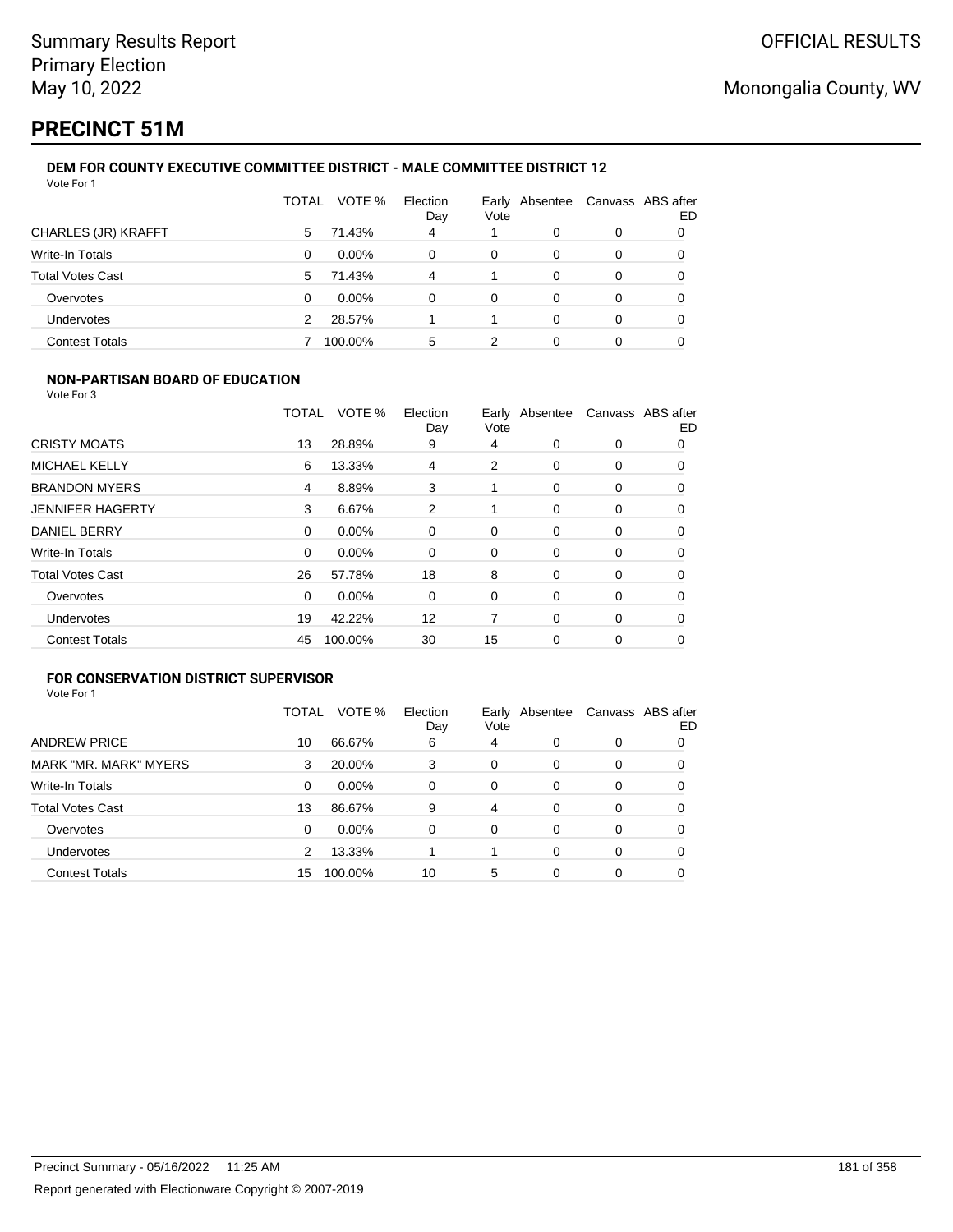# **PRECINCT 52**

| <b>Statistics</b>                | TOTAL  | Election<br>Day | Vote | Early Absentee |          | Canvass ABS after<br>ED. |
|----------------------------------|--------|-----------------|------|----------------|----------|--------------------------|
| Registered Voters - Total        | 1,518  |                 |      |                |          |                          |
| Registered Voters - REPUBLICAN   | 672    |                 |      |                |          |                          |
| Registered Voters - DEMOCRATIC   | 475    |                 |      |                |          |                          |
| Registered Voters - NON-PARTISAN | 371    |                 |      |                |          |                          |
| <b>Ballots Cast - Total</b>      | 336    | 152             | 177  | 6              | 1        | $\Omega$                 |
| <b>Ballots Cast - REPUBLICAN</b> | 213    | 94              | 116  | 2              |          | 0                        |
| <b>Ballots Cast - DEMOCRATIC</b> | 107    | 45              | 59   | 3              | $\Omega$ | 0                        |
| Ballots Cast - NON-PARTISAN      | 16     | 13              | 2    | 1              | $\Omega$ | 0                        |
| <b>Ballots Cast - Blank</b>      | 0      | 0               | 0    | 0              | 0        | 0                        |
| Voter Turnout - Total            | 22.13% |                 |      |                |          |                          |
| Voter Turnout - REPUBLICAN       | 31.70% |                 |      |                |          |                          |
| Voter Turnout - DEMOCRATIC       | 22.53% |                 |      |                |          |                          |
| Voter Turnout - NON-PARTISAN     | 4.31%  |                 |      |                |          |                          |

## **REP FOR U.S. HOUSE OF REPRESENTATIVES 2ND DIST**

Vote For 1

|                               | TOTAL | VOTE %   | Election<br>Day | Earlv<br>Vote | Absentee |   | Canvass ABS after<br>ED |
|-------------------------------|-------|----------|-----------------|---------------|----------|---|-------------------------|
| ALEXANDER X. MOONEY           | 95    | 44.60%   | 51              | 44            | 0        | 0 | O                       |
| DAVID B. MCKINLEY             | 82    | 38.50%   | 30              | 50            | 2        | 0 | O                       |
| <b>SUSAN BUCHSER-LOCHOCKI</b> | 26    | 12.21%   | 9               | 16            | 0        | 1 | 0                       |
| <b>MIKE SECKMAN</b>           | 5     | 2.35%    | 2               | 3             | 0        | 0 | 0                       |
| RHONDA A. HERCULES            |       | 0.47%    |                 | 0             | 0        | 0 | 0                       |
| <b>Total Votes Cast</b>       | 209   | 98.12%   | 93              | 113           | 2        |   | 0                       |
| Overvotes                     | 0     | $0.00\%$ | 0               | 0             | 0        | 0 | 0                       |
| Undervotes                    | 4     | 1.88%    |                 | 3             | 0        | 0 | 0                       |
| <b>Contest Totals</b>         | 213   | 100.00%  | 94              | 116           | 2        |   | 0                       |

### **REP FOR STATE SENATOR 2ND SENATORIAL DISTRICT**

Vote For 1

|                         | TOTAL | VOTE %   | Election<br>Day | Vote | Early Absentee | Canvass ABS after | ED |
|-------------------------|-------|----------|-----------------|------|----------------|-------------------|----|
| <b>CHARLES CLEMENTS</b> | 122   | 57.28%   | 60              | 61   |                | 0                 |    |
| <b>Total Votes Cast</b> | 122   | 57.28%   | 60              | 61   |                | 0                 |    |
| Overvotes               | 0     | $0.00\%$ | 0               | 0    | 0              | 0                 |    |
| <b>Undervotes</b>       | 91    | 42.72%   | 34              | 55   |                |                   | 0  |
| <b>Contest Totals</b>   | 213   | 100.00%  | 94              | 116  |                |                   |    |

## **REP FOR MEMBER OF HOUSE OF DELEGATES 77TH DELEGATE DISTRICT**

|                         | <b>TOTAL</b> | VOTE %   | Election<br>Day | Vote | Early Absentee | Canvass ABS after | ED |
|-------------------------|--------------|----------|-----------------|------|----------------|-------------------|----|
| <b>JOE STATLER</b>      | 179          | 84.04%   | 83              | 96   | 0              | 0                 |    |
| <b>Total Votes Cast</b> | 179          | 84.04%   | 83              | 96   | 0              | 0                 |    |
| Overvotes               | 0            | $0.00\%$ | 0               | 0    | 0              | $\Omega$          |    |
| <b>Undervotes</b>       | 34           | 15.96%   | 11              | 20   |                |                   |    |
| <b>Contest Totals</b>   | 213          | 100.00%  | 94              | 116  |                |                   |    |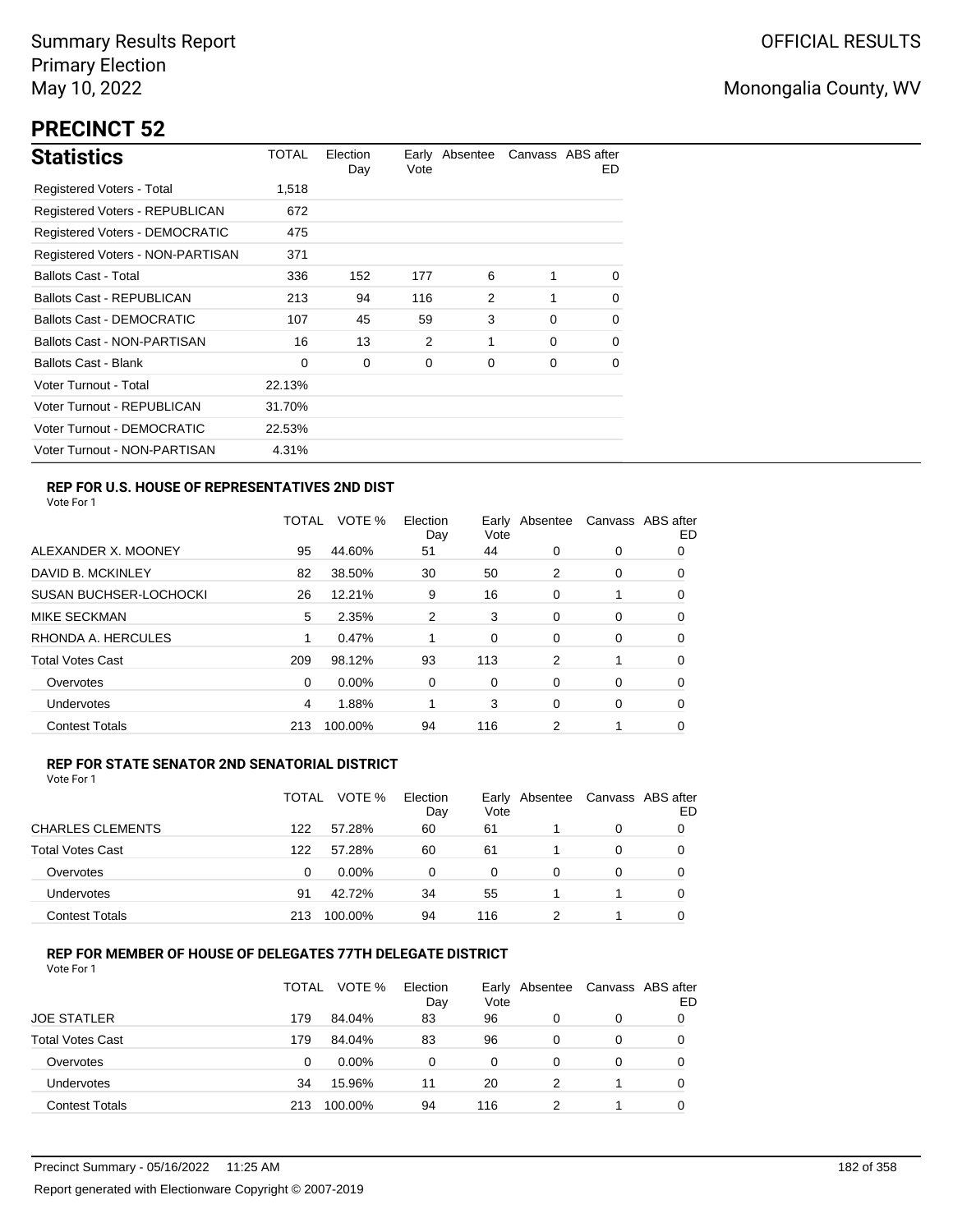# **PRECINCT 52**

## **REP FOR STATE EXECUTIVE COMMITTEE FEMALE 2ND SENATORIAL DISTRICT**

| Vote For 2              |       |         |                 |      |                |                   |    |
|-------------------------|-------|---------|-----------------|------|----------------|-------------------|----|
|                         | TOTAL | VOTE %  | Election<br>Day | Vote | Early Absentee | Canvass ABS after | ED |
| RHONDA S. DEAN          | 116   | 27.23%  | 53              | 62   |                | 0                 | 0  |
| <b>BRENDA NAPIER</b>    | 69    | 16.20%  | 22              | 46   |                | 0                 | 0  |
| REBECCA (BECKY) WELLS   | 61    | 14.32%  | 24              | 36   |                | 0                 | 0  |
| Write-In Totals         | 1     | 0.23%   |                 | 0    | 0              | 0                 | 0  |
| <b>Total Votes Cast</b> | 247   | 57.98%  | 100             | 144  | 3              | 0                 | 0  |
| Overvotes               | 0     | 0.00%   | 0               | 0    | 0              | 0                 | 0  |
| Undervotes              | 179   | 42.02%  | 88              | 88   |                | 2                 | 0  |
| <b>Contest Totals</b>   | 426   | 100.00% | 188             | 232  | 4              | 2                 | 0  |
|                         |       |         |                 |      |                |                   |    |

#### **REP FOR STATE EXECUTIVE COMMITTEE MALE 2ND SENATORIAL DISTRICT** Vote For 2

|                         | TOTAL | VOTE %   | Election<br>Day | Early<br>Vote | Absentee |   | Canvass ABS after<br>ED |
|-------------------------|-------|----------|-----------------|---------------|----------|---|-------------------------|
| ELIJAH DEAN             | 106   | 24.88%   | 47              | 58            |          | 0 | 0                       |
| STEVEN T. NAPIER        | 66    | 15.49%   | 29              | 36            |          | 0 | 0                       |
| <b>BRIAN S. LONG</b>    | 58    | 13.62%   | 15              | 42            |          | 0 | 0                       |
| <b>Write-In Totals</b>  |       | 0.23%    |                 | 0             | $\Omega$ | 0 | 0                       |
| <b>Total Votes Cast</b> | 231   | 54.23%   | 92              | 136           | 3        | 0 | 0                       |
| Overvotes               | 0     | $0.00\%$ | 0               | 0             | $\Omega$ | 0 | 0                       |
| Undervotes              | 195   | 45.77%   | 96              | 96            |          | 2 | 0                       |
| <b>Contest Totals</b>   | 426   | 100.00%  | 188             | 232           | 4        | 2 | 0                       |

### **REP FOR CIRCUIT CLERK**

|                         | TOTAL | VOTE %   | Election<br>Day | Early<br>Vote | Absentee | Canvass ABS after | ED |
|-------------------------|-------|----------|-----------------|---------------|----------|-------------------|----|
| NO CANDIDATE(S) FILED   | 0     | $0.00\%$ | 0               | 0             |          | 0                 |    |
| <b>Total Votes Cast</b> | 0     | $0.00\%$ | 0               | 0             |          | 0                 |    |
| Overvotes               | 0     | $0.00\%$ | 0               | 0             |          | 0                 |    |
| Undervotes              | 213   | 100.00%  | 94              | 116           |          |                   |    |
| <b>Contest Totals</b>   | 213   | 100.00%  | 94              | 116           |          |                   |    |

### **REP FOR COUNTY COMMISSIONER**

|                         | TOTAL | VOTE %   | Election<br>Day | Vote | Early Absentee | Canvass ABS after | ED |
|-------------------------|-------|----------|-----------------|------|----------------|-------------------|----|
| <b>SEAN P. SIKORA</b>   | 97    | 45.54%   | 44              | 53   | 0              | 0                 |    |
| CHARLES D. HARTZOG      | 82    | 38.50%   | 35              | 45   | 2              | 0                 | 0  |
| <b>Total Votes Cast</b> | 179   | 84.04%   | 79              | 98   | 2              | 0                 |    |
| Overvotes               | 0     | $0.00\%$ | 0               | 0    | 0              | 0                 |    |
| Undervotes              | 34    | 15.96%   | 15              | 18   | 0              |                   | 0  |
| <b>Contest Totals</b>   | 213   | 100.00%  | 94              | 116  | 2              |                   |    |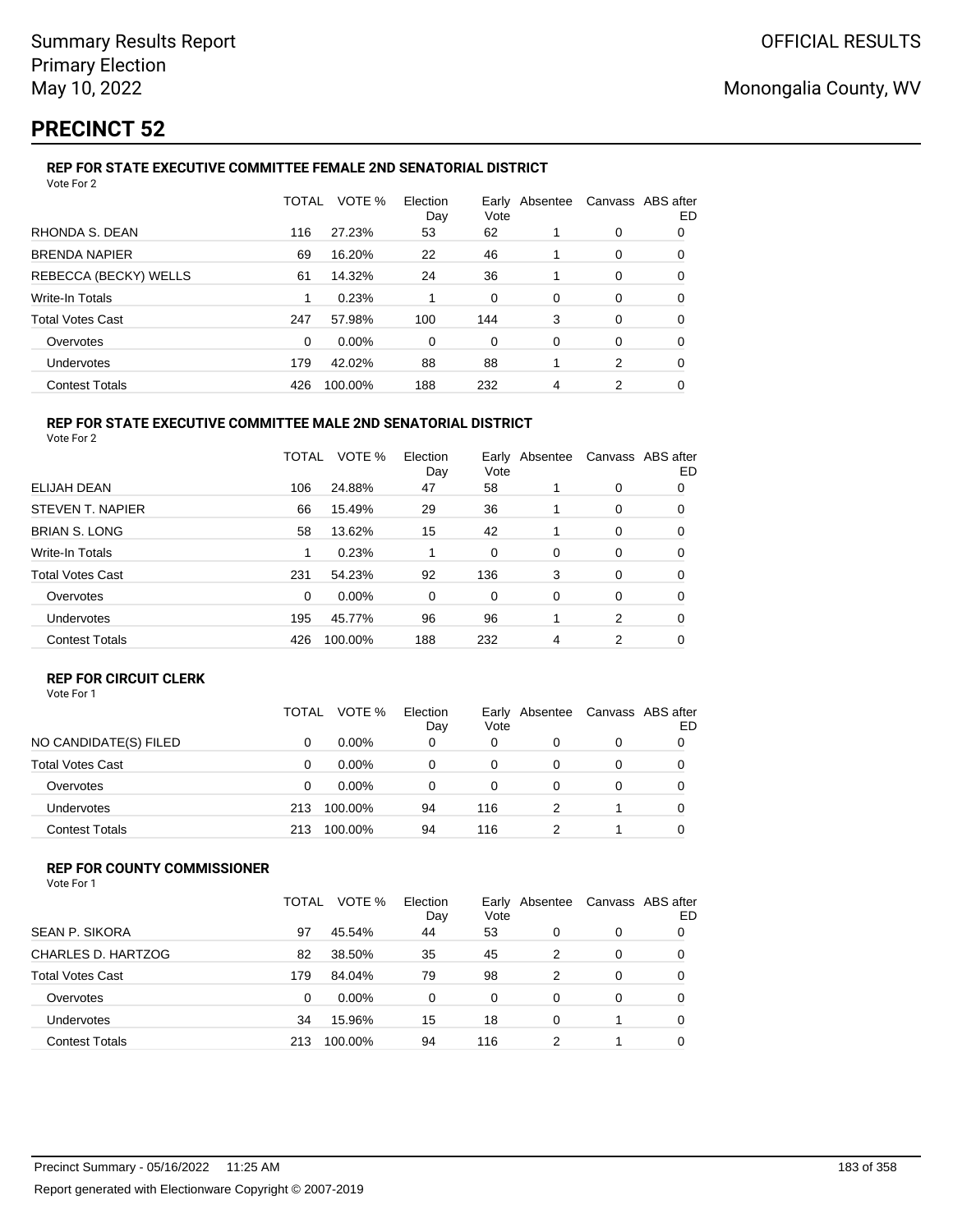|                         | TOTAL | VOTE %   | Election<br>Day | Vote | Early Absentee | Canvass ABS after | ED |
|-------------------------|-------|----------|-----------------|------|----------------|-------------------|----|
| NO CANDIDATE(S) FILED   |       | $0.00\%$ | 0               | 0    |                | 0                 |    |
| <b>Total Votes Cast</b> |       | $0.00\%$ |                 | 0    |                |                   |    |
| Overvotes               | Ω     | $0.00\%$ |                 | 0    |                | 0                 |    |
| <b>Undervotes</b>       | 213   | 100.00%  | 94              | 116  |                |                   |    |
| Contest Totals          | 213   | 100.00%  | 94              | 116  |                |                   |    |

#### **REP FOR CONGRESSIONAL DISTRICT EXECUTIVE COMMITTEE DIST 2 FEMALE**

| Vote For 1              |       |          |                 |      |                |   |                         |
|-------------------------|-------|----------|-----------------|------|----------------|---|-------------------------|
|                         | TOTAL | VOTE %   | Election<br>Day | Vote | Early Absentee |   | Canvass ABS after<br>ED |
| VIRGINIA "GINA" BROWN   | 137   | 64.32%   | 59              | 77   |                | 0 | O                       |
| <b>Write-In Totals</b>  | 0     | $0.00\%$ | 0               | 0    | 0              | 0 | 0                       |
| <b>Total Votes Cast</b> | 137   | 64.32%   | 59              | 77   |                | 0 | 0                       |
| Overvotes               | 0     | $0.00\%$ | 0               | 0    | 0              | 0 | 0                       |
| Undervotes              | 76    | 35.68%   | 35              | 39   |                |   | 0                       |
| <b>Contest Totals</b>   | 213   | 100.00%  | 94              | 116  | າ              |   |                         |

#### **REP FOR CONGRESSIONAL DISTRICT EXECUTIVE COMMITTEE DIST 2 MALE** Vote For 1

|                         | TOTAL    | VOTE %   | Election<br>Day | Earlv<br>Vote | Absentee |          | Canvass ABS after<br>ED |
|-------------------------|----------|----------|-----------------|---------------|----------|----------|-------------------------|
| <b>ETHAN MOORE</b>      | 148      | 69.48%   | 68              | 79            |          | 0        | 0                       |
| <b>SAM BROWN</b>        | 38       | 17.84%   | 14              | 23            |          | 0        | 0                       |
| Write-In Totals         | 0        | $0.00\%$ | 0               | $\Omega$      | 0        | 0        | 0                       |
| <b>Total Votes Cast</b> | 186      | 87.32%   | 82              | 102           | 2        | 0        | 0                       |
| Overvotes               | $\Omega$ | $0.00\%$ | 0               | $\Omega$      | 0        | $\Omega$ | 0                       |
| <b>Undervotes</b>       | 27       | 12.68%   | 12              | 14            | 0        |          | 0                       |
| <b>Contest Totals</b>   | 213      | 100.00%  | 94              | 116           | 2        |          | 0                       |
|                         |          |          |                 |               |          |          |                         |

#### **REP FOR SENATORIAL EXECUTIVE COMMITTEE FEMALE 2ND SENATORIAL DISTRICT** Vote For 1

|                         | TOTAL | VOTE %   | Election<br>Day | Vote | Early Absentee |          | Canvass ABS after<br>ED. |
|-------------------------|-------|----------|-----------------|------|----------------|----------|--------------------------|
| VIRGINIA "GINA" BROWN   | 131   | 61.50%   | 59              | 71   |                | 0        | 0                        |
| <b>Write-In Totals</b>  | 0     | $0.00\%$ | 0               | 0    | 0              | 0        | 0                        |
| <b>Total Votes Cast</b> | 131   | 61.50%   | 59              | 71   |                | $\Omega$ | 0                        |
| Overvotes               | 0     | $0.00\%$ | 0               | 0    | 0              | 0        | 0                        |
| Undervotes              | 82    | 38.50%   | 35              | 45   |                |          | 0                        |
| <b>Contest Totals</b>   | 213   | 100.00%  | 94              | 116  | 2              |          | 0                        |

# Monongalia County, WV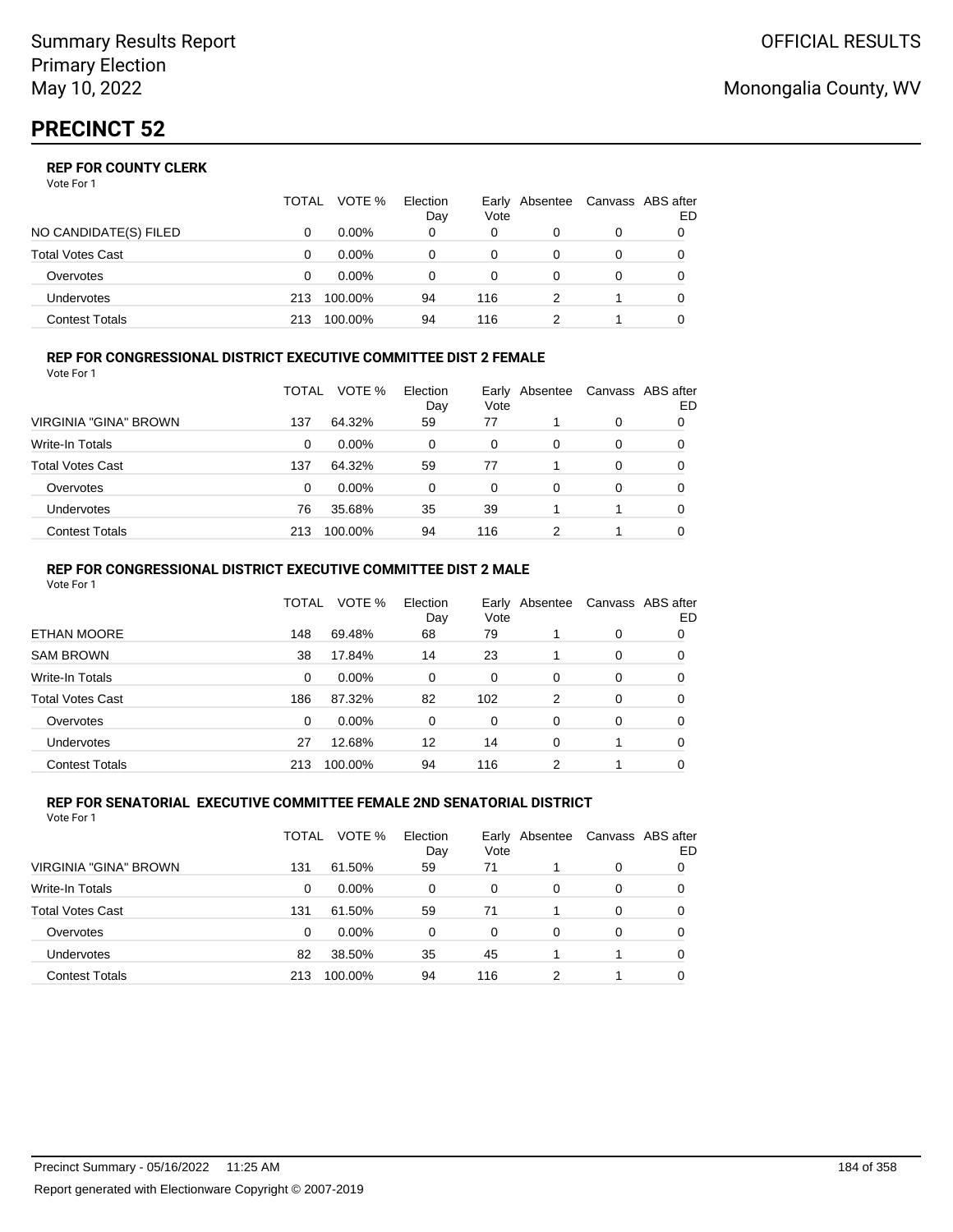# **PRECINCT 52**

#### **REP FOR SENATORIAL EXECUTIVE COMMITTEE MALE 2ND SENATORIAL DISTRICT** Vote For 1

|                         | TOTAL    | VOTE %   | Election<br>Day | Vote | Early Absentee | Canvass ABS after | ED |
|-------------------------|----------|----------|-----------------|------|----------------|-------------------|----|
| ETHAN MOORE             | 142      | 66.67%   | 63              | 78   |                | 0                 | 0  |
| <b>SAM BROWN</b>        | 38       | 17.84%   | 16              | 21   |                | 0                 | 0  |
| Write-In Totals         | $\Omega$ | $0.00\%$ | $\Omega$        | 0    | $\Omega$       | 0                 | 0  |
| <b>Total Votes Cast</b> | 180      | 84.51%   | 79              | 99   | 2              | 0                 | 0  |
| Overvotes               | 0        | $0.00\%$ | $\Omega$        | 0    | 0              | 0                 | 0  |
| <b>Undervotes</b>       | 33       | 15.49%   | 15              | 17   | 0              |                   | 0  |
| <b>Contest Totals</b>   | 213      | 100.00%  | 94              | 116  | 2              |                   | 0  |

### **REP FOR DELEGATE DISTRICT EXECUTIVE COMMITTEE FEMALE 77TH DELEGATE DISTRICT**

|--|

|                       | TOTAL | VOTE %   | Election<br>Day | Early<br>Vote | Absentee |   | Canvass ABS after<br>ED |
|-----------------------|-------|----------|-----------------|---------------|----------|---|-------------------------|
| NO CANDIDATE(S) FILED | 0     | $0.00\%$ | 0               | 0             |          | 0 | 0                       |
| Write-In Totals       | 0     | $0.00\%$ | 0               | 0             |          | 0 | 0                       |
| Total Votes Cast      | 0     | $0.00\%$ | 0               | 0             |          | 0 | 0                       |
| Overvotes             | 0     | $0.00\%$ | 0               | $\Omega$      | 0        | 0 | 0                       |
| Undervotes            | 213   | 100.00%  | 94              | 116           | 2        |   | 0                       |
| <b>Contest Totals</b> | 213   | 100.00%  | 94              | 116           | 2        |   | 0                       |

### **REP FOR DELEGATE DISTRICT EXECUTIVE COMMITTEE MALE 77TH DELEGATE DISTRICT**

Vote For 1

|                       | TOTAL | VOTE %   | Election<br>Day | Vote | Early Absentee | Canvass ABS after | ED |
|-----------------------|-------|----------|-----------------|------|----------------|-------------------|----|
| ETHAN MOORE           | 167   | 78.40%   | 73              | 94   | 0              | 0                 | 0  |
| Write-In Totals       | 0     | $0.00\%$ | 0               | 0    | 0              | 0                 | 0  |
| Total Votes Cast      | 167   | 78.40%   | 73              | 94   | 0              | 0                 |    |
| Overvotes             | 0     | $0.00\%$ | 0               | 0    | 0              | 0                 |    |
| Undervotes            | 46    | 21.60%   | 21              | 22   | 2              |                   |    |
| <b>Contest Totals</b> | 213   | 100.00%  | 94              | 116  |                |                   |    |

#### **REP FOR COUNTY EXECUTIVE COMMITTEE DISTRICT - FEMALE COMMITTEE DISTRICT 12** Vote For 1

|                         | TOTAL | VOTE %   | Election<br>Day | Early<br>Vote | Absentee | Canvass ABS after | ED |
|-------------------------|-------|----------|-----------------|---------------|----------|-------------------|----|
| NO CANDIDATE(S) FILED   | 0     | $0.00\%$ | 0               | 0             | 0        | 0                 |    |
| Write-In Totals         | 0     | $0.00\%$ | 0               | 0             | 0        | 0                 |    |
| <b>Total Votes Cast</b> | 0     | $0.00\%$ | 0               | 0             | 0        | 0                 | 0  |
| Overvotes               | 0     | $0.00\%$ | 0               | $\Omega$      | 0        | 0                 |    |
| Undervotes              | 213   | 100.00%  | 94              | 116           | 2        |                   |    |
| <b>Contest Totals</b>   | 213   | 100.00%  | 94              | 116           | 2        |                   |    |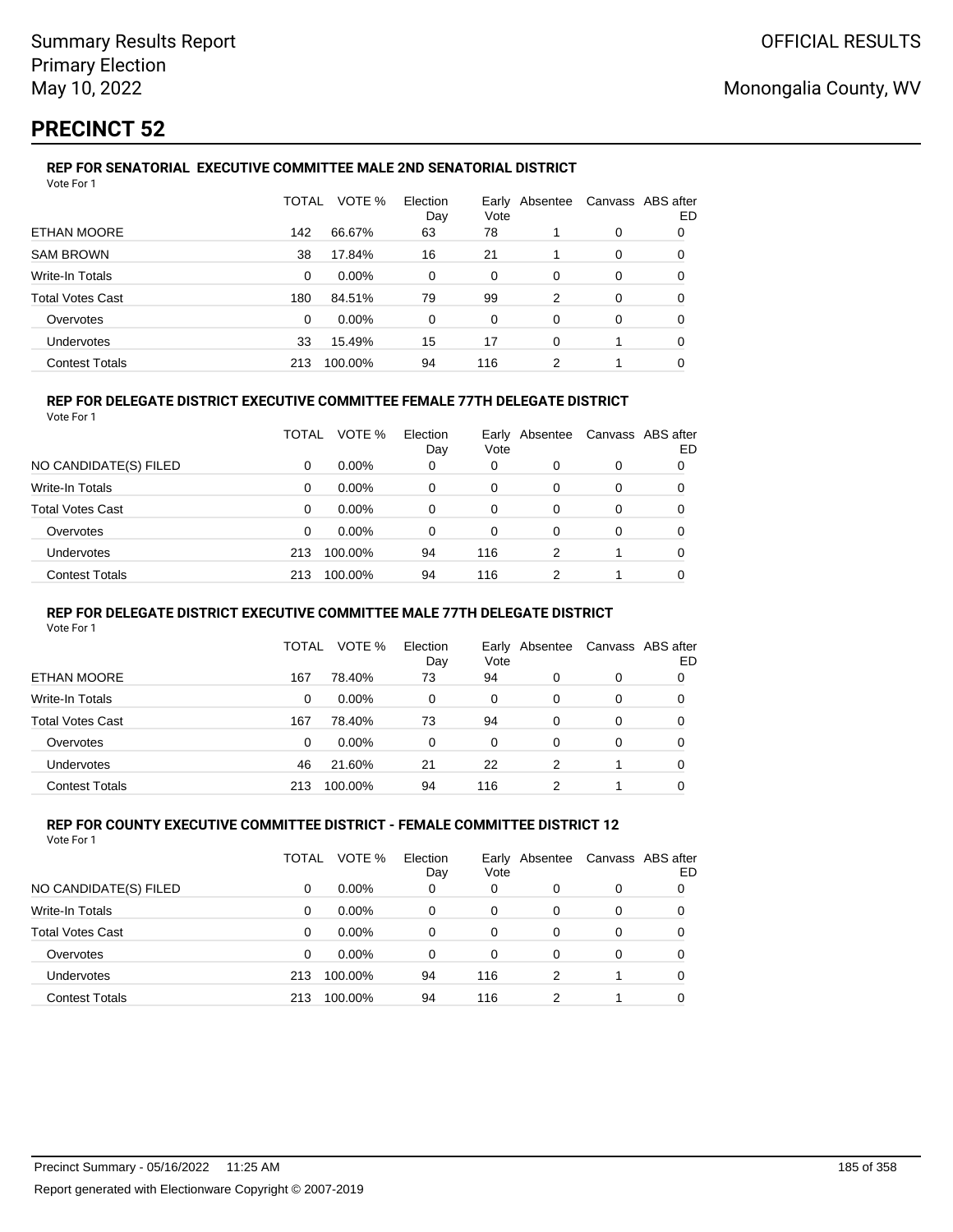# **PRECINCT 52**

#### **REP FOR COUNTY EXECUTIVE COMMITTEE DISTRICT - MALE COMMITTEE DISTRICT 12** Vote For 1

|                         | TOTAL | VOTE %   | Election<br>Day | Early<br>Vote | Absentee |   | Canvass ABS after<br>ED |
|-------------------------|-------|----------|-----------------|---------------|----------|---|-------------------------|
| ETHAN MOORE             | 158   | 74.18%   | 68              | 90            | 0        | 0 | O                       |
| Write-In Totals         | 0     | $0.00\%$ | 0               | 0             | 0        | 0 | 0                       |
| <b>Total Votes Cast</b> | 158   | 74.18%   | 68              | 90            | 0        | 0 | 0                       |
| Overvotes               | 0     | $0.00\%$ | 0               | 0             | 0        | 0 | 0                       |
| Undervotes              | 55    | 25.82%   | 26              | 26            | 2        |   | 0                       |
| <b>Contest Totals</b>   | 213   | 100.00%  | 94              | 116           | 2        | 1 |                         |

#### **DEM FOR U.S. HOUSE OF REPRESENTATIVES 2ND DIST**

Vote For 1

|                          | TOTAL | VOTE %   | Election<br>Day | Vote | Early Absentee | Canvass ABS after | ED |
|--------------------------|-------|----------|-----------------|------|----------------|-------------------|----|
| <b>BARRY LEE WENDELL</b> | 85    | 79.44%   | 34              | 50   |                | 0                 |    |
| ANGELA J. DWYER          | 15    | 14.02%   | 8               |      | 0              | 0                 |    |
| <b>Total Votes Cast</b>  | 100   | 93.46%   | 42              | 57   |                | 0                 |    |
| Overvotes                | 0     | $0.00\%$ | 0               | 0    | 0              | 0                 |    |
| <b>Undervotes</b>        |       | 6.54%    | 3               | 2    | 2              | 0                 |    |
| <b>Contest Totals</b>    | 107   | 100.00%  | 45              | 59   |                | 0                 |    |

### **DEM FOR STATE SENATOR 2ND SENATORIAL DISTRICT**

Vote For 1

|                       | <b>TOTAL</b> | VOTE %   | Election<br>Day | Vote | Early Absentee | Canvass ABS after | ED |
|-----------------------|--------------|----------|-----------------|------|----------------|-------------------|----|
| ERIC M. HAYHURST      | 72           | 67.29%   | 31              | 40   |                | 0                 |    |
| Total Votes Cast      | 72           | 67.29%   | 31              | 40   |                | 0                 |    |
| Overvotes             | 0            | $0.00\%$ | 0               | 0    | 0              | 0                 |    |
| Undervotes            | 35           | 32.71%   | 14              | 19   |                | 0                 |    |
| <b>Contest Totals</b> | 107          | 100.00%  | 45              | 59   |                | 0                 |    |

## **DEM FOR MEMBER OF HOUSE OF DELEGATES 77TH DELEGATE DISTRICT**

| Vote For 1              |       |          |                 |               |          |   |                         |
|-------------------------|-------|----------|-----------------|---------------|----------|---|-------------------------|
|                         | TOTAL | VOTE %   | Election<br>Day | Early<br>Vote | Absentee |   | Canvass ABS after<br>ED |
| <b>BEN SWANSON</b>      | 83    | 77.57%   | 35              | 47            |          | 0 |                         |
| <b>Total Votes Cast</b> | 83    | 77.57%   | 35              | 47            |          | 0 |                         |
| Overvotes               | 0     | $0.00\%$ | $\Omega$        | 0             | 0        | 0 |                         |
| <b>Undervotes</b>       | 24    | 22.43%   | 10              | 12            | 2        | 0 |                         |
| <b>Contest Totals</b>   | 107   | 100.00%  | 45              | 59            | 3        | 0 |                         |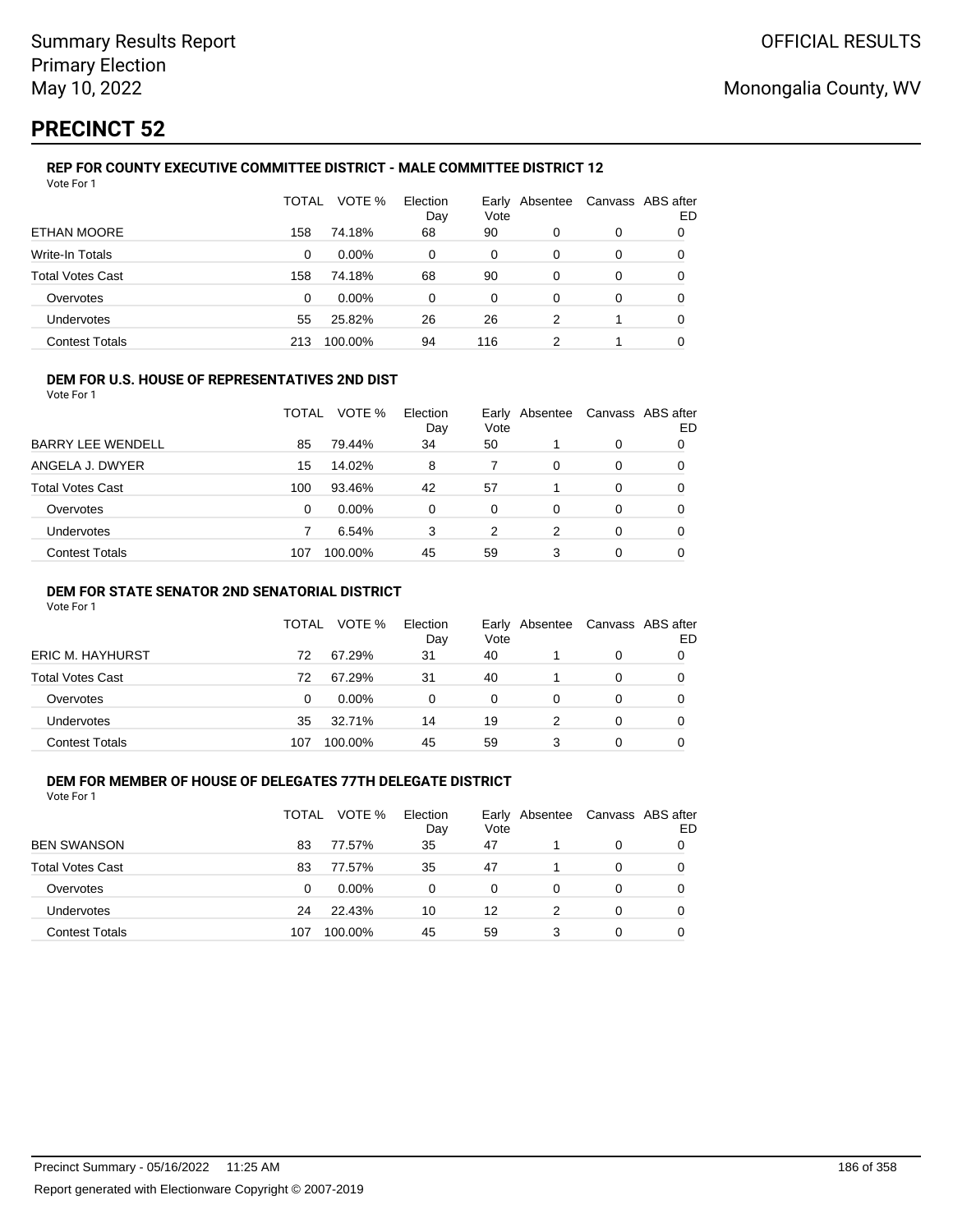# **PRECINCT 52**

#### **DEM FOR STATE EXECUTIVE COMMITTEE FEMALE 2ND SENATORIAL DISTRICT** Vote For 2

|                         | TOTAL    | VOTE %  | Election<br>Day | Vote |          | Early Absentee Canvass ABS after | ED |
|-------------------------|----------|---------|-----------------|------|----------|----------------------------------|----|
| <b>RYLEE HAUGHT</b>     | 75       | 35.05%  | 30              | 43   | 2        | 0                                | 0  |
| JENNIFER C. BEACH       | 50       | 23.36%  | 20              | 30   | 0        | 0                                | 0  |
| <b>CINDY WELCH</b>      | 17       | 7.94%   | 10              | 5    | 2        | 0                                | 0  |
| BARBARA A. SCOTT        | 16       | 7.48%   | 5               | 11   | 0        | 0                                | 0  |
| KIMBERLY A. FRUM        | 8        | 3.74%   | 6               | 2    | 0        | 0                                | 0  |
| Write-In Totals         | $\Omega$ | 0.00%   | $\Omega$        | 0    | $\Omega$ | 0                                | 0  |
| <b>Total Votes Cast</b> | 166      | 77.57%  | 71              | 91   | 4        | 0                                | 0  |
| Overvotes               | 0        | 0.00%   | 0               | 0    | 0        | 0                                | 0  |
| <b>Undervotes</b>       | 48       | 22.43%  | 19              | 27   | 2        | 0                                | 0  |
| <b>Contest Totals</b>   | 214      | 100.00% | 90              | 118  | 6        | 0                                | 0  |
|                         |          |         |                 |      |          |                                  |    |

#### **DEM FOR STATE EXECUTIVE COMMITTEE MALE 2ND SENATORIAL DISTRICT** Vote For 2

|                              | TOTAL | VOTE %   | Election<br>Day | Vote | Early Absentee | Canvass ABS after | ED |
|------------------------------|-------|----------|-----------------|------|----------------|-------------------|----|
| <b>CHARLES (JR) KRAFFT</b>   | 78    | 36.45%   | 34              | 44   | 0              | 0                 | 0  |
| <b>SETH "THUNDER" STURM</b>  | 23    | 10.75%   | 9               | 14   | 0              | 0                 | 0  |
| RONALD E. MCCOY JR.          | 22    | 10.28%   | 11              | 10   |                | 0                 | 0  |
| ARTHUR W. "SONNY" OAKLAND JR | 11    | 5.14%    | 7               | 4    | 0              | 0                 | 0  |
| <b>Write-In Totals</b>       | 0     | $0.00\%$ | 0               | 0    | $\Omega$       | 0                 | O  |
| <b>Total Votes Cast</b>      | 134   | 62.62%   | 61              | 72   |                | $\Omega$          | 0  |
| Overvotes                    | 0     | $0.00\%$ | 0               | 0    | $\Omega$       | 0                 | 0  |
| <b>Undervotes</b>            | 80    | 37.38%   | 29              | 46   | 5              | 0                 | 0  |
| <b>Contest Totals</b>        | 214   | 100.00%  | 90              | 118  | 6              | 0                 | 0  |

## **DEM FOR CIRCUIT CLERK**

| Vote For 1 |  |
|------------|--|
|------------|--|

|                       | <b>TOTAL</b> | VOTE %   | Election<br>Day | Vote     | Early Absentee | Canvass ABS after | ED |
|-----------------------|--------------|----------|-----------------|----------|----------------|-------------------|----|
| DONNA HIDOCK          | 72           | 67.29%   | 31              | 38       | 3              | 0                 |    |
| Total Votes Cast      | 72           | 67.29%   | 31              | 38       | 3              | 0                 |    |
| Overvotes             | 0            | $0.00\%$ | 0               | $\Omega$ |                |                   |    |
| <b>Undervotes</b>     | 35           | 32.71%   | 14              | 21       |                | 0                 | 0  |
| <b>Contest Totals</b> | 107          | 100.00%  | 45              | 59       |                |                   |    |

## **DEM FOR COUNTY COMMISSIONER**

| Vote For 1 |  |  |
|------------|--|--|
|------------|--|--|

|                         | <b>TOTAL</b> | VOTE %   | Election<br>Day | Vote | Early Absentee | Canvass ABS after | ED |
|-------------------------|--------------|----------|-----------------|------|----------------|-------------------|----|
| <b>BOB BEACH</b>        | 88           | 82.24%   | 39              | 48   |                | 0                 |    |
| <b>Total Votes Cast</b> | 88           | 82.24%   | 39              | 48   |                | $\Omega$          |    |
| Overvotes               | 0            | $0.00\%$ | 0               | 0    | 0              | 0                 |    |
| Undervotes              | 19           | 17.76%   | 6               | 11   |                | 0                 |    |
| <b>Contest Totals</b>   | 107          | 100.00%  | 45              | 59   | 3              | 0                 |    |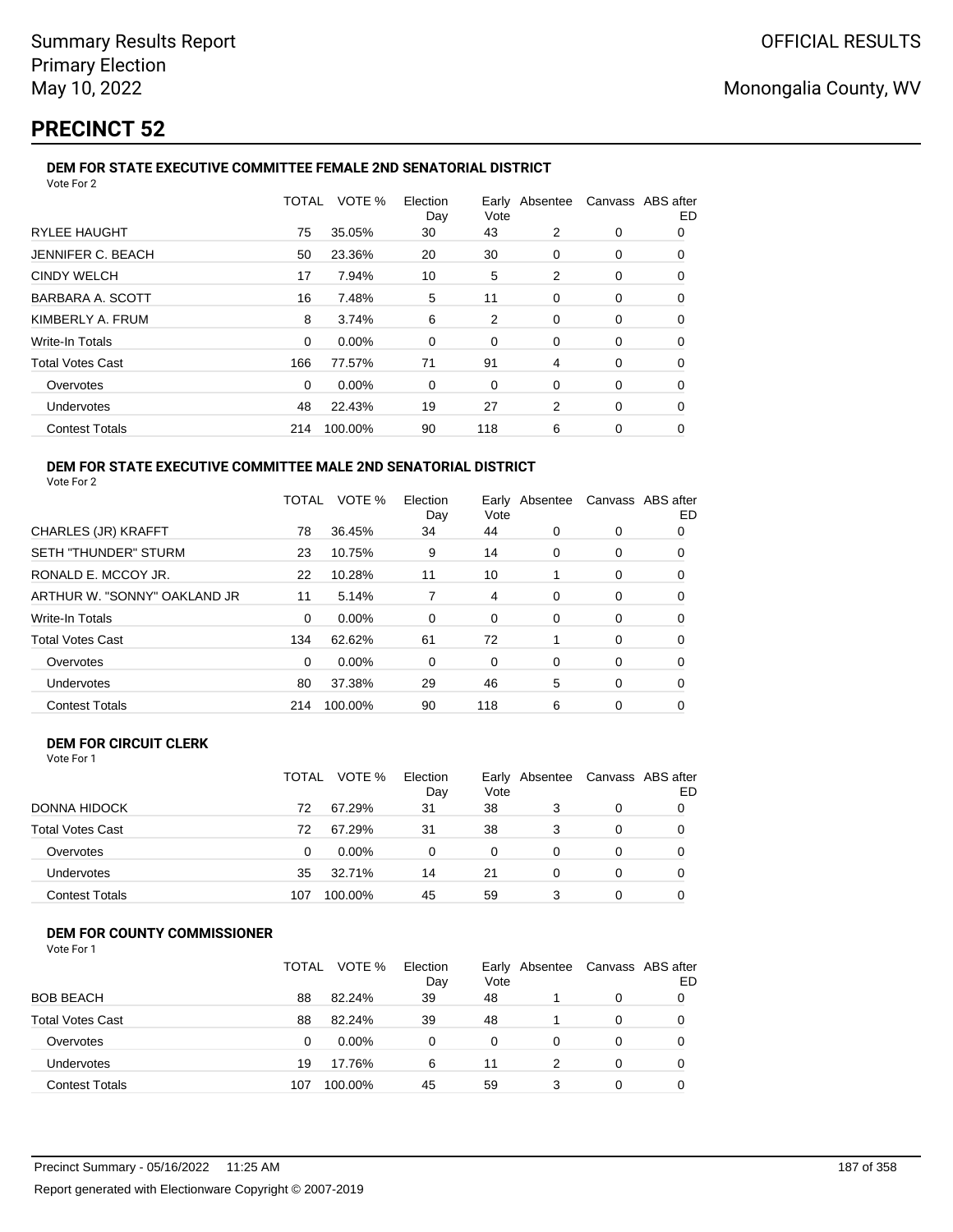|                       | <b>TOTAL</b> | VOTE %   | Election<br>Day | Early Absentee<br>Vote |   | Canvass ABS after | ED |
|-----------------------|--------------|----------|-----------------|------------------------|---|-------------------|----|
| CARYE L. BLANEY       | 78           | 72.90%   | 31              | 44                     |   | 0                 |    |
| Total Votes Cast      | 78           | 72.90%   | 31              | 44                     |   | 0                 |    |
| Overvotes             | 0            | $0.00\%$ | 0               | 0                      |   | 0                 |    |
| Undervotes            | 29           | 27.10%   | 14              | 15                     | 0 | 0                 |    |
| <b>Contest Totals</b> | 107          | 100.00%  | 45              | 59                     |   |                   |    |

#### **DEM FOR CONGRESSIONAL DISTRICT EXECUTIVE COMMITTEE DIST 2 FEMALE** Vote For 1

| 1 J J J J J J           |       |          |                 |      |                |   |                         |
|-------------------------|-------|----------|-----------------|------|----------------|---|-------------------------|
|                         | TOTAL | VOTE %   | Election<br>Day | Vote | Early Absentee |   | Canvass ABS after<br>ED |
| RYLEE HAUGHT            | 84    | 78.50%   | 35              | 47   | 2              | 0 |                         |
| Write-In Totals         | 0     | $0.00\%$ | $\Omega$        | 0    | 0              | 0 | 0                       |
| <b>Total Votes Cast</b> | 84    | 78.50%   | 35              | 47   | 2              | 0 |                         |
| Overvotes               | 0     | $0.00\%$ | $\Omega$        | 0    | 0              | 0 |                         |
| Undervotes              | 23    | 21.50%   | 10              | 12   |                | 0 |                         |
| <b>Contest Totals</b>   | 107   | 100.00%  | 45              | 59   | 3              | 0 |                         |

#### **DEM FOR CONGRESSIONAL DISTRICT EXECUTIVE COMMITTEE DIST 2 MALE** Vote For 1

|                         | TOTAL    | VOTE %  | Election<br>Day | Early<br>Vote | Absentee |          | Canvass ABS after<br>ED. |
|-------------------------|----------|---------|-----------------|---------------|----------|----------|--------------------------|
| CHARLES (JR) KRAFFT     | 54       | 50.47%  | 25              | 29            | $\Omega$ | 0        | 0                        |
| SHANE ASSADZANDI        | 29       | 27.10%  | 9               | 19            |          | $\Omega$ | 0                        |
| Write-In Totals         | 0        | 0.00%   | 0               | $\Omega$      | $\Omega$ | $\Omega$ | 0                        |
| <b>Total Votes Cast</b> | 83       | 77.57%  | 34              | 48            |          | $\Omega$ | 0                        |
| Overvotes               | $\Omega$ | 0.00%   | 0               | $\Omega$      | $\Omega$ | $\Omega$ | 0                        |
| Undervotes              | 24       | 22.43%  | 11              | 11            | 2        | $\Omega$ | 0                        |
| <b>Contest Totals</b>   | 107      | 100.00% | 45              | 59            | 3        | $\Omega$ | 0                        |

#### **DEM FOR SENATORIAL EXECUTIVE COMMITTEE FEMALE 2ND SENATORIAL DISTRICT** Vote For 1

|                         | TOTAL | VOTE %   | Election<br>Day | Vote     | Early Absentee |          | Canvass ABS after<br>ED |
|-------------------------|-------|----------|-----------------|----------|----------------|----------|-------------------------|
| <b>RYLEE HAUGHT</b>     | 75    | 70.09%   | 32              | 41       | 2              | 0        | 0                       |
| Write-In Totals         | 0     | $0.00\%$ | $\Omega$        | 0        | 0              | $\Omega$ | 0                       |
| <b>Total Votes Cast</b> | 75    | 70.09%   | 32              | 41       | 2              | $\Omega$ | 0                       |
| Overvotes               | 0     | $0.00\%$ | $\Omega$        | $\Omega$ | 0              | $\Omega$ | 0                       |
| Undervotes              | 32    | 29.91%   | 13              | 18       |                | $\Omega$ | 0                       |
| <b>Contest Totals</b>   | 107   | 100.00%  | 45              | 59       | 3              | $\Omega$ |                         |

# Monongalia County, WV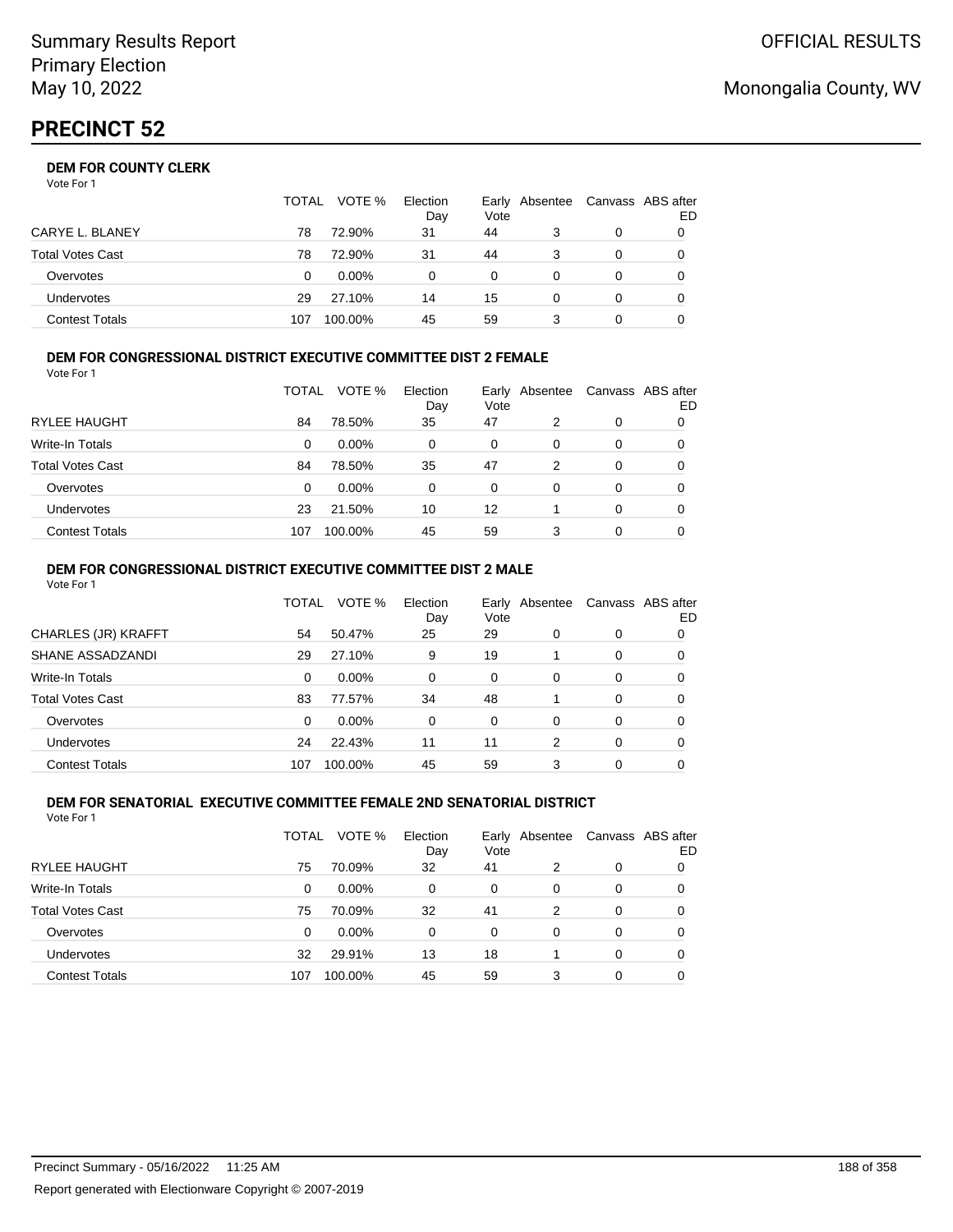# **PRECINCT 52**

Vote For 1

## **DEM FOR SENATORIAL EXECUTIVE COMMITTEE MALE 2ND SENATORIAL DISTRICT**

|                         | TOTAL | VOTE %   | Election<br>Day | Vote | Early Absentee |   | Canvass ABS after<br>ED |
|-------------------------|-------|----------|-----------------|------|----------------|---|-------------------------|
| CHARLES (JR) KRAFFT     | 74    | 69.16%   | 31              | 42   |                | 0 |                         |
| <b>Write-In Totals</b>  | 0     | $0.00\%$ | 0               | 0    | 0              | 0 |                         |
| <b>Total Votes Cast</b> | 74    | 69.16%   | 31              | 42   |                | 0 |                         |
| Overvotes               | 0     | $0.00\%$ | 0               | 0    | 0              | 0 |                         |
| Undervotes              | 33    | 30.84%   | 14              | 17   | 2              | 0 | 0                       |
| <b>Contest Totals</b>   | 107   | 100.00%  | 45              | 59   | 3              | 0 |                         |

## **DEM FOR DELEGATE DISTRICT EXECUTIVE COMMITTEE FEMALE 77TH DELEGATE DISTRICT**

Vote For 1

|                       | TOTAL | VOTE %   | Election<br>Day | Vote | Early Absentee | Canvass ABS after | ED |
|-----------------------|-------|----------|-----------------|------|----------------|-------------------|----|
| NO CANDIDATE(S) FILED | 0     | $0.00\%$ | 0               | 0    | O              | 0                 |    |
| Write-In Totals       | 0     | $0.00\%$ | 0               | 0    | 0              | 0                 |    |
| Total Votes Cast      | 0     | $0.00\%$ | 0               | 0    | 0              | 0                 |    |
| Overvotes             | 0     | 0.00%    | 0               | 0    | 0              | 0                 |    |
| <b>Undervotes</b>     | 107   | 100.00%  | 45              | 59   | 3              | 0                 |    |
| <b>Contest Totals</b> | 107   | 100.00%  | 45              | 59   |                | 0                 |    |

### **DEM FOR DELEGATE DISTRICT EXECUTIVE COMMITTEE MALE 77TH DELEGATE DISTRICT**

Vote For 1

|                       | TOTAL | VOTE %   | Election<br>Day | Vote | Early Absentee |          | Canvass ABS after<br>ED |
|-----------------------|-------|----------|-----------------|------|----------------|----------|-------------------------|
| CHARLES (JR) KRAFFT   | 69    | 64.49%   | 31              | 37   |                | 0        |                         |
| Write-In Totals       | 0     | $0.00\%$ | 0               | 0    | 0              | 0        | 0                       |
| Total Votes Cast      | 69    | 64.49%   | 31              | 37   |                | $\Omega$ | 0                       |
| Overvotes             | 0     | $0.00\%$ | 0               | 0    | 0              | 0        |                         |
| <b>Undervotes</b>     | 38    | 35.51%   | 14              | 22   | 2              | 0        | 0                       |
| <b>Contest Totals</b> | 107   | 100.00%  | 45              | 59   | 3              |          |                         |

#### **DEM FOR COUNTY EXECUTIVE COMMITTEE DISTRICT - FEMALE COMMITTEE DISTRICT 12** Vote For 1

|                         | TOTAL    | VOTE %   | Election<br>Day | Vote     | Early Absentee |          | Canvass ABS after<br>ED |
|-------------------------|----------|----------|-----------------|----------|----------------|----------|-------------------------|
| NO CANDIDATE(S) FILED   | 0        | $0.00\%$ | 0               | 0        | 0              | 0        |                         |
| Write-In Totals         | 0        | $0.00\%$ | 0               | 0        | $\Omega$       | 0        | 0                       |
| <b>Total Votes Cast</b> | $\Omega$ | $0.00\%$ | $\Omega$        | 0        | 0              | 0        | 0                       |
| Overvotes               | $\Omega$ | $0.00\%$ | $\Omega$        | $\Omega$ | 0              | 0        | 0                       |
| Undervotes              | 107      | 100.00%  | 45              | 59       | 3              | $\Omega$ | 0                       |
| <b>Contest Totals</b>   | 107      | 100.00%  | 45              | 59       | 3              | 0        |                         |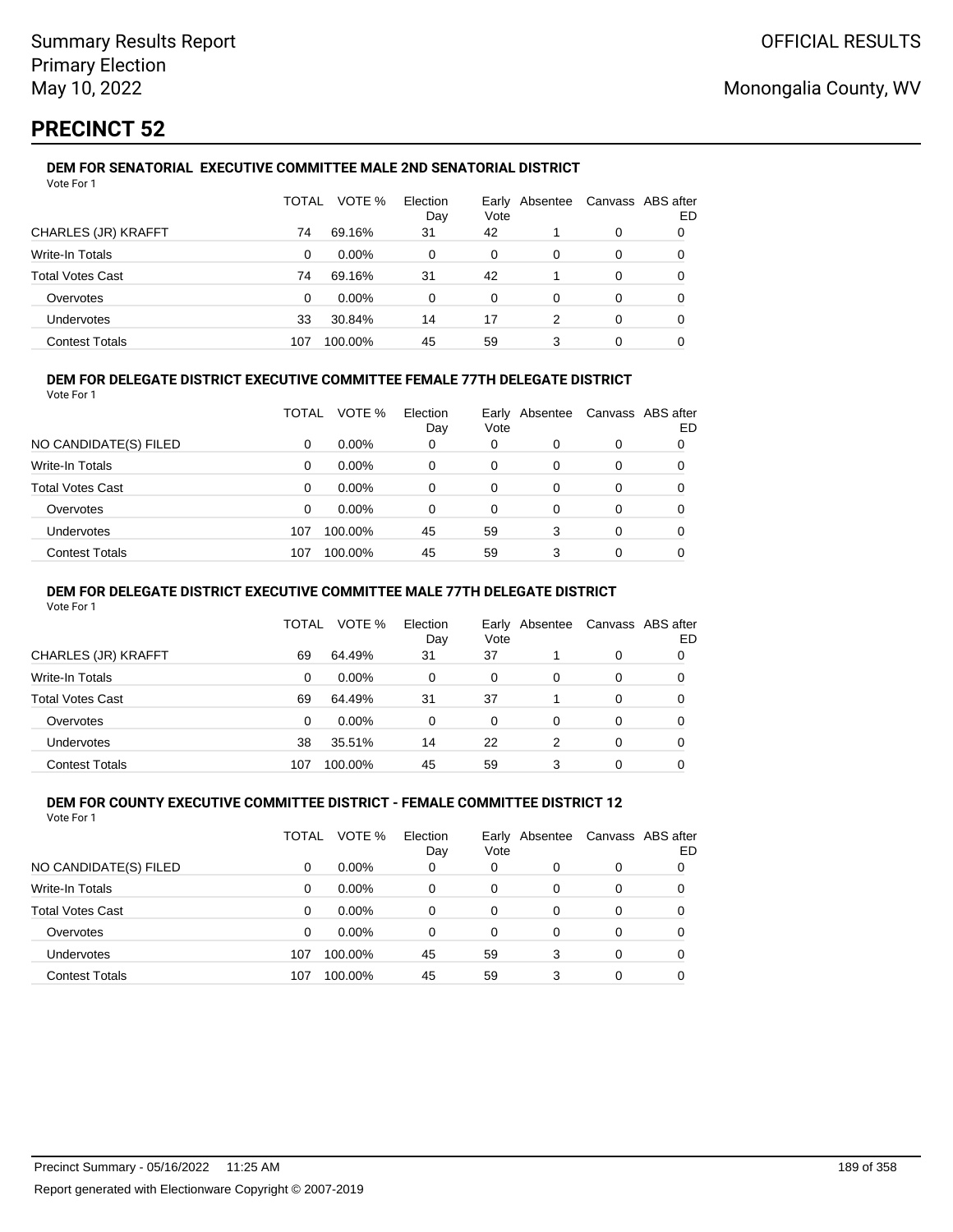# **PRECINCT 52**

#### **DEM FOR COUNTY EXECUTIVE COMMITTEE DISTRICT - MALE COMMITTEE DISTRICT 12** Vote For 1

|                         | TOTAL | VOTE %   | Election<br>Day | Vote | Early Absentee | Canvass ABS after | ED |
|-------------------------|-------|----------|-----------------|------|----------------|-------------------|----|
| CHARLES (JR) KRAFFT     | 72    | 67.29%   | 33              | 38   |                | 0                 | O  |
| Write-In Totals         | 0     | $0.00\%$ | 0               | 0    | 0              | 0                 | 0  |
| <b>Total Votes Cast</b> | 72    | 67.29%   | 33              | 38   |                | 0                 | 0  |
| Overvotes               | 0     | $0.00\%$ | 0               | 0    | 0              | 0                 | 0  |
| Undervotes              | 35    | 32.71%   | 12              | 21   | 2              | $\Omega$          | 0  |
| <b>Contest Totals</b>   | 107   | 100.00%  | 45              | 59   | 3              | 0                 |    |

## **NON-PARTISAN BOARD OF EDUCATION**

Vote For 3

|                         | TOTAL    | VOTE %  | Election<br>Day | Vote | Early Absentee |             | Canvass ABS after<br>ED |
|-------------------------|----------|---------|-----------------|------|----------------|-------------|-------------------------|
| <b>CRISTY MOATS</b>     | 240      | 23.81%  | 110             | 126  | 4              | 0           | 0                       |
| MICHAEL KELLY           | 128      | 12.70%  | 54              | 68   | 6              | 0           | 0                       |
| DANIEL BERRY            | 113      | 11.21%  | 52              | 58   | $\overline{2}$ |             | 0                       |
| <b>BRANDON MYERS</b>    | 89       | 8.83%   | 34              | 54   |                | 0           | 0                       |
| <b>JENNIFER HAGERTY</b> | 70       | 6.94%   | 28              | 41   |                | $\mathbf 0$ | 0                       |
| <b>Write-In Totals</b>  | 1        | 0.10%   |                 | 0    | $\Omega$       | 0           | 0                       |
| <b>Total Votes Cast</b> | 641      | 63.59%  | 279             | 347  | 14             |             | 0                       |
| Overvotes               | $\Omega$ | 0.00%   | 0               | 0    | 0              | 0           | $\Omega$                |
| Undervotes              | 367      | 36.41%  | 177             | 184  | 4              | 2           | 0                       |
| <b>Contest Totals</b>   | 1,008    | 100.00% | 456             | 531  | 18             | 3           | 0                       |

#### **FOR CONSERVATION DISTRICT SUPERVISOR** Vote For 1

|                         | TOTAL | VOTE %   | Election<br>Day | Vote | Early Absentee |   | Canvass ABS after<br>ED |
|-------------------------|-------|----------|-----------------|------|----------------|---|-------------------------|
| <b>ANDREW PRICE</b>     | 274   | 81.55%   | 123             | 144  | 6              |   | 0                       |
| MARK "MR. MARK" MYERS   | 26    | 7.74%    | 12              | 14   | $\Omega$       | 0 | 0                       |
| <b>Write-In Totals</b>  | 0     | 0.00%    | 0               | 0    | $\Omega$       | 0 | 0                       |
| <b>Total Votes Cast</b> | 300   | 89.29%   | 135             | 158  | 6              |   | 0                       |
| Overvotes               | 0     | $0.00\%$ | 0               | 0    | $\Omega$       | 0 | $\Omega$                |
| <b>Undervotes</b>       | 36    | 10.71%   | 17              | 19   | $\Omega$       | 0 | 0                       |
| <b>Contest Totals</b>   | 336   | 100.00%  | 152             | 177  | 6              |   |                         |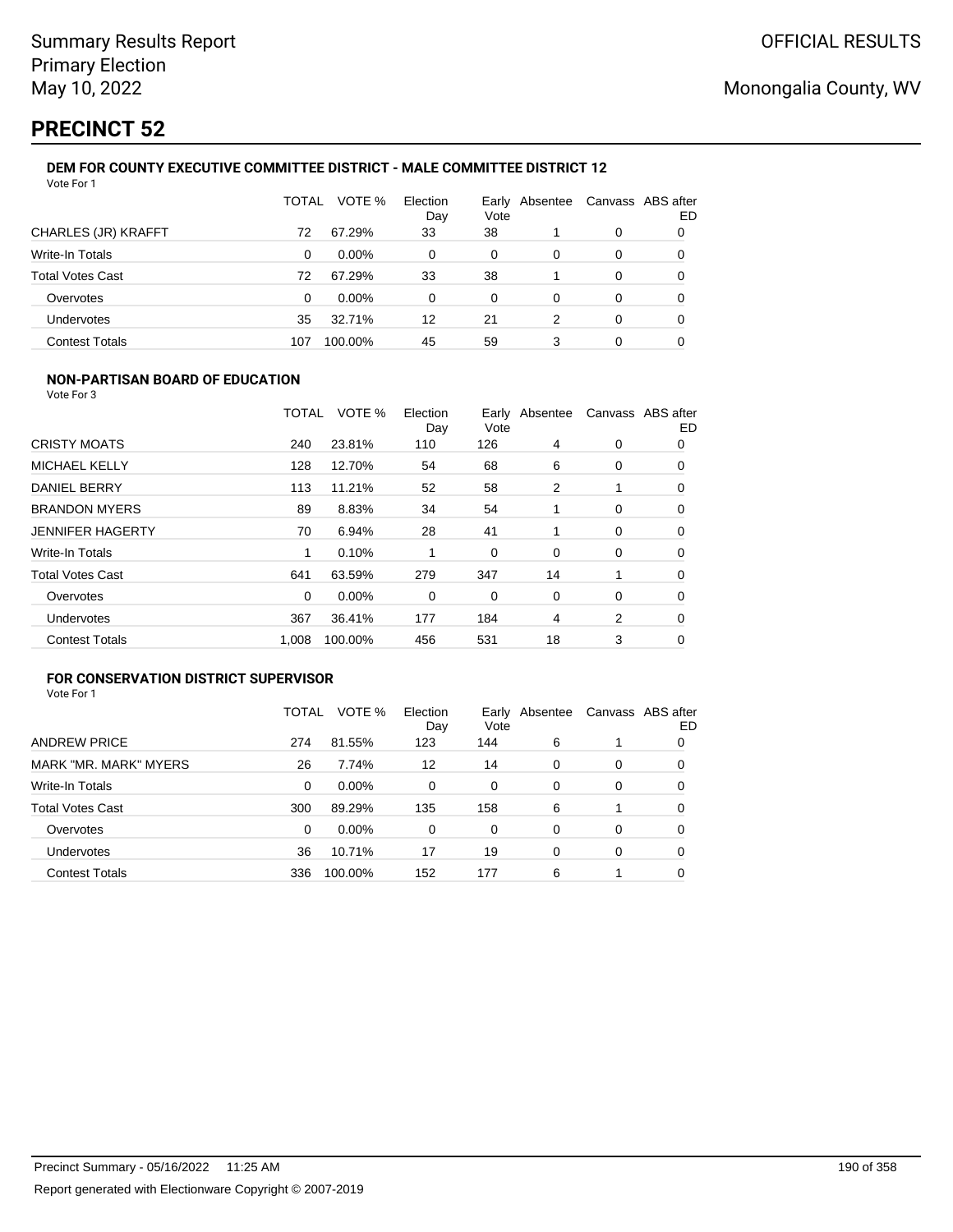# **PRECINCT 58**

| <b>Statistics</b>                     | TOTAL  | Election<br>Day | Vote | Early Absentee |          | Canvass ABS after<br>ED. |
|---------------------------------------|--------|-----------------|------|----------------|----------|--------------------------|
| Registered Voters - Total             | 1,382  |                 |      |                |          |                          |
| Registered Voters - REPUBLICAN        | 553    |                 |      |                |          |                          |
| <b>Registered Voters - DEMOCRATIC</b> | 477    |                 |      |                |          |                          |
| Registered Voters - NON-PARTISAN      | 352    |                 |      |                |          |                          |
| <b>Ballots Cast - Total</b>           | 260    | 111             | 145  | 3              |          | $\Omega$                 |
| Ballots Cast - REPUBLICAN             | 144    | 76              | 68   | 0              | $\Omega$ | $\Omega$                 |
| <b>Ballots Cast - DEMOCRATIC</b>      | 114    | 35              | 75   | 3              | 1        | 0                        |
| Ballots Cast - NON-PARTISAN           | 2      | 0               | 2    | 0              | $\Omega$ | 0                        |
| <b>Ballots Cast - Blank</b>           | 0      | 0               | 0    | 0              | 0        | 0                        |
| Voter Turnout - Total                 | 18.81% |                 |      |                |          |                          |
| Voter Turnout - REPUBLICAN            | 26.04% |                 |      |                |          |                          |
| Voter Turnout - DEMOCRATIC            | 23.90% |                 |      |                |          |                          |
| Voter Turnout - NON-PARTISAN          | 0.57%  |                 |      |                |          |                          |

## **REP FOR U.S. HOUSE OF REPRESENTATIVES 2ND DIST**

Vote For 1

|                               | TOTAL | VOTE %   | Election<br>Day | Earlv<br>Vote | Absentee |   | Canvass ABS after<br>ED |
|-------------------------------|-------|----------|-----------------|---------------|----------|---|-------------------------|
| ALEXANDER X. MOONEY           | 76    | 52.78%   | 40              | 36            | 0        | 0 | O                       |
| DAVID B. MCKINLEY             | 40    | 27.78%   | 18              | 22            | 0        | 0 | 0                       |
| <b>SUSAN BUCHSER-LOCHOCKI</b> | 20    | 13.89%   | 14              | 6             | 0        | 0 | 0                       |
| <b>MIKE SECKMAN</b>           | 6     | 4.17%    | 2               | 4             | 0        | 0 | 0                       |
| RHONDA A. HERCULES            |       | 0.69%    |                 | 0             | 0        | 0 | 0                       |
| <b>Total Votes Cast</b>       | 143   | 99.31%   | 75              | 68            | 0        | 0 | 0                       |
| Overvotes                     | 0     | $0.00\%$ | 0               | 0             | 0        | 0 | 0                       |
| <b>Undervotes</b>             |       | 0.69%    |                 | 0             | 0        | 0 | 0                       |
| <b>Contest Totals</b>         | 144   | 100.00%  | 76              | 68            | 0        | 0 | 0                       |

### **REP FOR STATE SENATOR 2ND SENATORIAL DISTRICT**

Vote For 1

|                         | TOTAL | VOTE %   | Election<br>Day | Early<br>Vote | Absentee | Canvass ABS after | ED |
|-------------------------|-------|----------|-----------------|---------------|----------|-------------------|----|
| <b>CHARLES CLEMENTS</b> | 84    | 58.33%   | 46              | 38            | 0        | 0                 |    |
| <b>Total Votes Cast</b> | 84    | 58.33%   | 46              | 38            | 0        | 0                 |    |
| Overvotes               | 0     | $0.00\%$ | 0               | 0             | 0        | 0                 |    |
| <b>Undervotes</b>       | 60    | 41.67%   | 30              | 30            | 0        | 0                 |    |
| <b>Contest Totals</b>   | 144   | 100.00%  | 76              | 68            | 0        | 0                 |    |

### **REP FOR MEMBER OF HOUSE OF DELEGATES 77TH DELEGATE DISTRICT**

|                         | TOTAL | VOTE %  | Election<br>Day | Vote | Early Absentee | Canvass ABS after | ED |
|-------------------------|-------|---------|-----------------|------|----------------|-------------------|----|
| <b>JOE STATLER</b>      | 130   | 90.28%  | 72              | 58   | 0              | 0                 |    |
| <b>Total Votes Cast</b> | 130   | 90.28%  | 72              | 58   | $\Omega$       | 0                 |    |
| Overvotes               | 0     | 0.00%   | 0               | 0    | $\Omega$       | 0                 |    |
| Undervotes              | 14    | 9.72%   | 4               | 10   | 0              | 0                 |    |
| <b>Contest Totals</b>   | 144   | 100.00% | 76              | 68   | 0              | 0                 |    |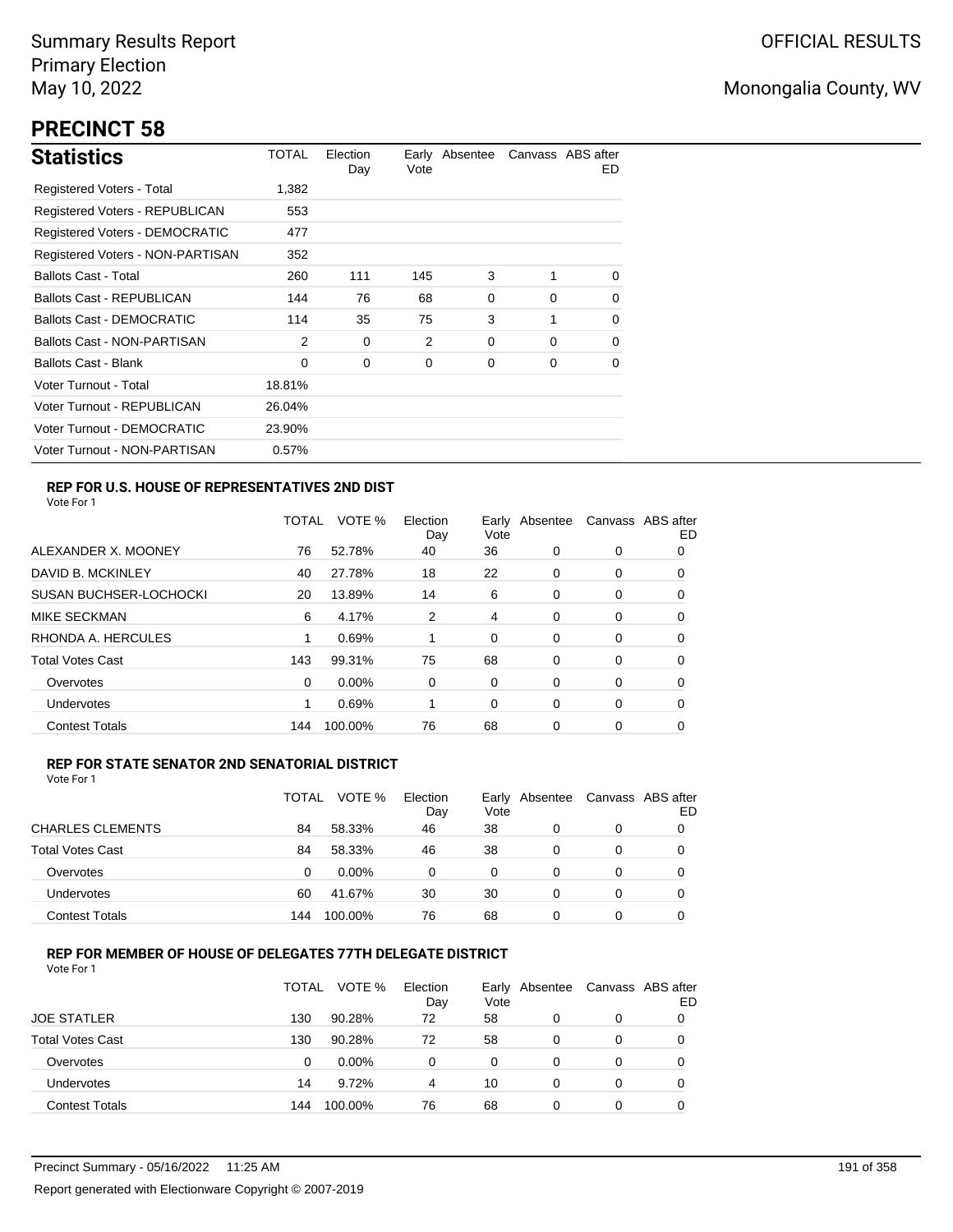# **PRECINCT 58**

## **REP FOR STATE EXECUTIVE COMMITTEE FEMALE 2ND SENATORIAL DISTRICT**

| Vote For 2              |              |         |                 |      |                |                   |    |
|-------------------------|--------------|---------|-----------------|------|----------------|-------------------|----|
|                         | <b>TOTAL</b> | VOTE %  | Election<br>Day | Vote | Early Absentee | Canvass ABS after | ED |
| RHONDA S. DEAN          | 75           | 26.04%  | 43              | 32   | 0              | 0                 | 0  |
| REBECCA (BECKY) WELLS   | 49           | 17.01%  | 25              | 24   | 0              | 0                 | 0  |
| <b>BRENDA NAPIER</b>    | 37           | 12.85%  | 18              | 19   | 0              | 0                 | 0  |
| <b>Write-In Totals</b>  | $\Omega$     | 0.00%   | 0               | 0    | 0              | 0                 | 0  |
| <b>Total Votes Cast</b> | 161          | 55.90%  | 86              | 75   | 0              | 0                 | 0  |
| Overvotes               | $\Omega$     | 0.00%   | 0               | 0    | 0              | 0                 | 0  |
| <b>Undervotes</b>       | 127          | 44.10%  | 66              | 61   | 0              | 0                 | 0  |
| <b>Contest Totals</b>   | 288          | 100.00% | 152             | 136  | 0              | 0                 | 0  |
|                         |              |         |                 |      |                |                   |    |

#### **REP FOR STATE EXECUTIVE COMMITTEE MALE 2ND SENATORIAL DISTRICT** Vote For 2

|                         | TOTAL | VOTE %   | Election<br>Day | Earlv<br>Vote | Absentee |   | Canvass ABS after<br>ED |
|-------------------------|-------|----------|-----------------|---------------|----------|---|-------------------------|
| ELIJAH DEAN             | 62    | 21.53%   | 33              | 29            | 0        | 0 | 0                       |
| STEVEN T. NAPIER        | 50    | 17.36%   | 26              | 24            | 0        | 0 | 0                       |
| <b>BRIAN S. LONG</b>    | 50    | 17.36%   | 25              | 25            | 0        | 0 | 0                       |
| <b>Write-In Totals</b>  | 0     | $0.00\%$ | 0               | 0             | 0        | 0 | 0                       |
| <b>Total Votes Cast</b> | 162   | 56.25%   | 84              | 78            | 0        | 0 | 0                       |
| Overvotes               | 0     | 0.00%    | 0               | 0             | 0        | 0 | 0                       |
| Undervotes              | 126   | 43.75%   | 68              | 58            | 0        | 0 | 0                       |
| <b>Contest Totals</b>   | 288   | 100.00%  | 152             | 136           | 0        | 0 | 0                       |

### **REP FOR CIRCUIT CLERK**

|                         | TOTAL | VOTE %   | Election<br>Day | Earlv<br>Vote | Absentee | Canvass ABS after | ED |
|-------------------------|-------|----------|-----------------|---------------|----------|-------------------|----|
| NO CANDIDATE(S) FILED   |       | $0.00\%$ | 0               | 0             |          | 0                 |    |
| <b>Total Votes Cast</b> | Ω     | $0.00\%$ | 0               | 0             |          | 0                 |    |
| Overvotes               | 0     | $0.00\%$ | o               | 0             |          | 0                 |    |
| <b>Undervotes</b>       | 144   | 100.00%  | 76              | 68            |          | 0                 |    |
| <b>Contest Totals</b>   | 144   | 100.00%  | 76              | 68            |          |                   |    |

### **REP FOR COUNTY COMMISSIONER**

|                         | TOTAL | VOTE %  | Election<br>Day | Early<br>Vote | Absentee | Canvass ABS after | ED |
|-------------------------|-------|---------|-----------------|---------------|----------|-------------------|----|
| <b>SEAN P. SIKORA</b>   | 77    | 53.47%  | 41              | 36            | 0        | 0                 |    |
| CHARLES D. HARTZOG      | 49    | 34.03%  | 25              | 24            | 0        | 0                 |    |
| <b>Total Votes Cast</b> | 126   | 87.50%  | 66              | 60            | 0        | 0                 |    |
| Overvotes               | 0     | 0.00%   | 0               | 0             | 0        | 0                 |    |
| Undervotes              | 18    | 12.50%  | 10              | 8             | 0        | 0                 |    |
| <b>Contest Totals</b>   | 144   | 100.00% | 76              | 68            | 0        | 0                 |    |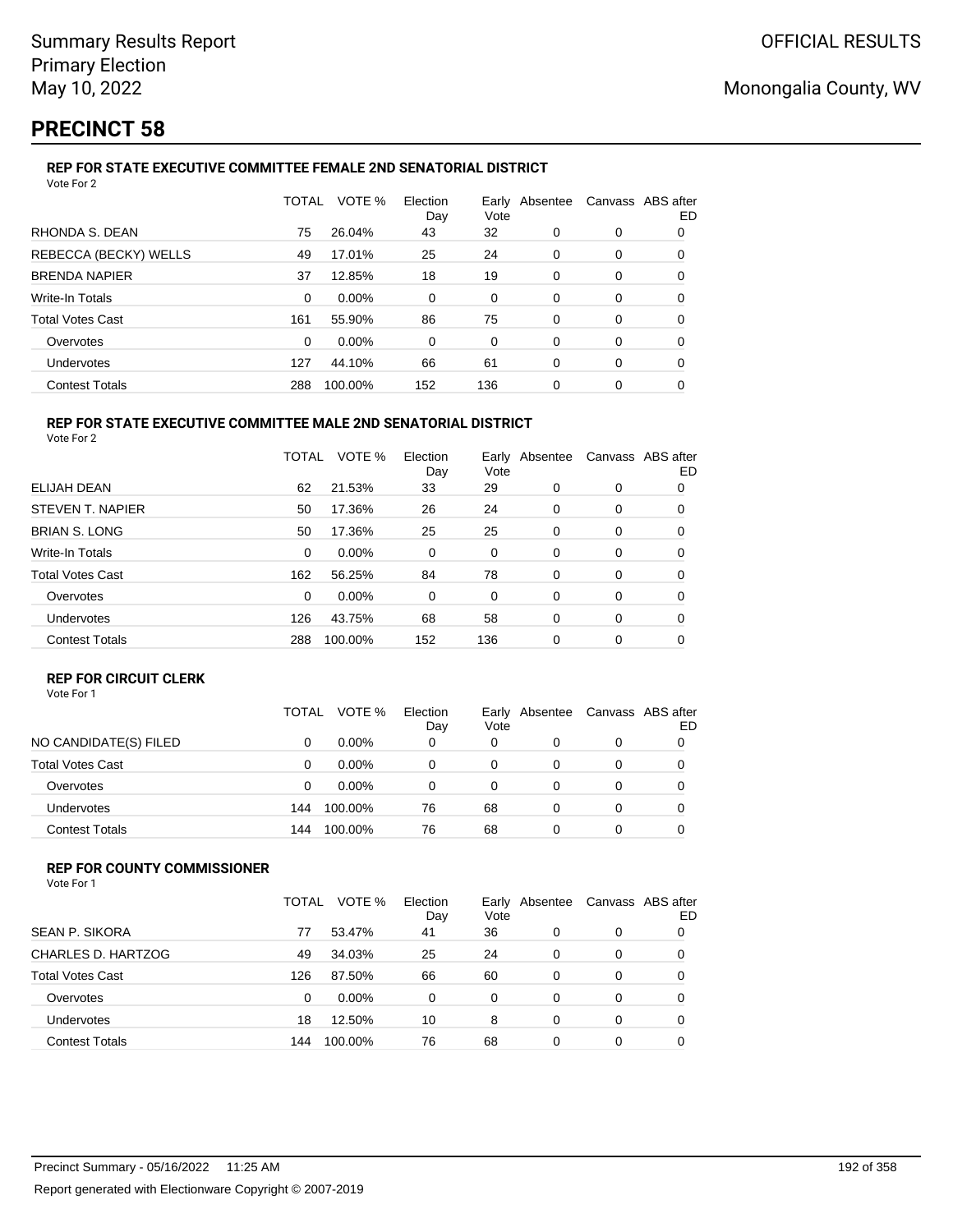## **REP FOR COUNTY CLERK**

Vote For 1

|                       | TOTAL | VOTE %   | Election<br>Day | Vote | Early Absentee | Canvass ABS after | ED |
|-----------------------|-------|----------|-----------------|------|----------------|-------------------|----|
| NO CANDIDATE(S) FILED |       | $0.00\%$ | 0               | 0    |                | 0                 |    |
| Total Votes Cast      |       | $0.00\%$ |                 | 0    |                | 0                 |    |
| Overvotes             |       | $0.00\%$ |                 | 0    |                | 0                 |    |
| Undervotes            | 144   | 100.00%  | 76              | 68   |                | 0                 |    |
| Contest Totals        | 144   | 100.00%  | 76              | 68   |                |                   |    |

#### **REP FOR CONGRESSIONAL DISTRICT EXECUTIVE COMMITTEE DIST 2 FEMALE** Vote For 1

|                         | TOTAL | VOTE %   | Election<br>Day | Vote | Early Absentee | Canvass ABS after | ED |
|-------------------------|-------|----------|-----------------|------|----------------|-------------------|----|
| VIRGINIA "GINA" BROWN   | 102   | 70.83%   | 58              | 44   | 0              | 0                 | 0  |
| <b>Write-In Totals</b>  | 0     | $0.00\%$ | 0               | 0    | 0              | 0                 | O  |
| <b>Total Votes Cast</b> | 102   | 70.83%   | 58              | 44   | 0              | 0                 | 0  |
| Overvotes               | 0     | $0.00\%$ | 0               | 0    | 0              | 0                 |    |
| Undervotes              | 42    | 29.17%   | 18              | 24   | 0              | 0                 |    |
| <b>Contest Totals</b>   | 144   | 100.00%  | 76              | 68   | 0              | 0                 |    |

#### **REP FOR CONGRESSIONAL DISTRICT EXECUTIVE COMMITTEE DIST 2 MALE** Vote For 1

|                         | TOTAL    | VOTE %   | Election<br>Day | Vote     | Early Absentee |          | Canvass ABS after<br>ED |
|-------------------------|----------|----------|-----------------|----------|----------------|----------|-------------------------|
| <b>SAM BROWN</b>        | 73       | 50.69%   | 43              | 30       | 0              | $\Omega$ | 0                       |
| ETHAN MOORE             | 42       | 29.17%   | 20              | 22       | 0              | $\Omega$ | $\Omega$                |
| Write-In Totals         | 0        | 0.00%    | 0               | 0        | $\Omega$       | $\Omega$ | 0                       |
| <b>Total Votes Cast</b> | 115      | 79.86%   | 63              | 52       | $\Omega$       | $\Omega$ | 0                       |
| Overvotes               | $\Omega$ | $0.00\%$ | 0               | $\Omega$ | $\Omega$       | $\Omega$ | 0                       |
| <b>Undervotes</b>       | 29       | 20.14%   | 13              | 16       | 0              | $\Omega$ | 0                       |
| <b>Contest Totals</b>   | 144      | 100.00%  | 76              | 68       | 0              | $\Omega$ |                         |
|                         |          |          |                 |          |                |          |                         |

#### **REP FOR SENATORIAL EXECUTIVE COMMITTEE FEMALE 2ND SENATORIAL DISTRICT** Vote For 1

|                         | TOTAL | VOTE %   | Election<br>Day | Vote | Early Absentee |   | Canvass ABS after<br>ED |
|-------------------------|-------|----------|-----------------|------|----------------|---|-------------------------|
| VIRGINIA "GINA" BROWN   | 95    | 65.97%   | 51              | 44   | 0              | 0 |                         |
| <b>Write-In Totals</b>  |       | 0.69%    |                 | 0    | $\Omega$       | 0 |                         |
| <b>Total Votes Cast</b> | 96    | 66.67%   | 52              | 44   | $\Omega$       | 0 | 0                       |
| Overvotes               | 0     | $0.00\%$ | 0               | 0    | $\Omega$       | 0 | 0                       |
| <b>Undervotes</b>       | 48    | 33.33%   | 24              | 24   | 0              | 0 | 0                       |
| <b>Contest Totals</b>   | 144   | 100.00%  | 76              | 68   | 0              | 0 |                         |

# Monongalia County, WV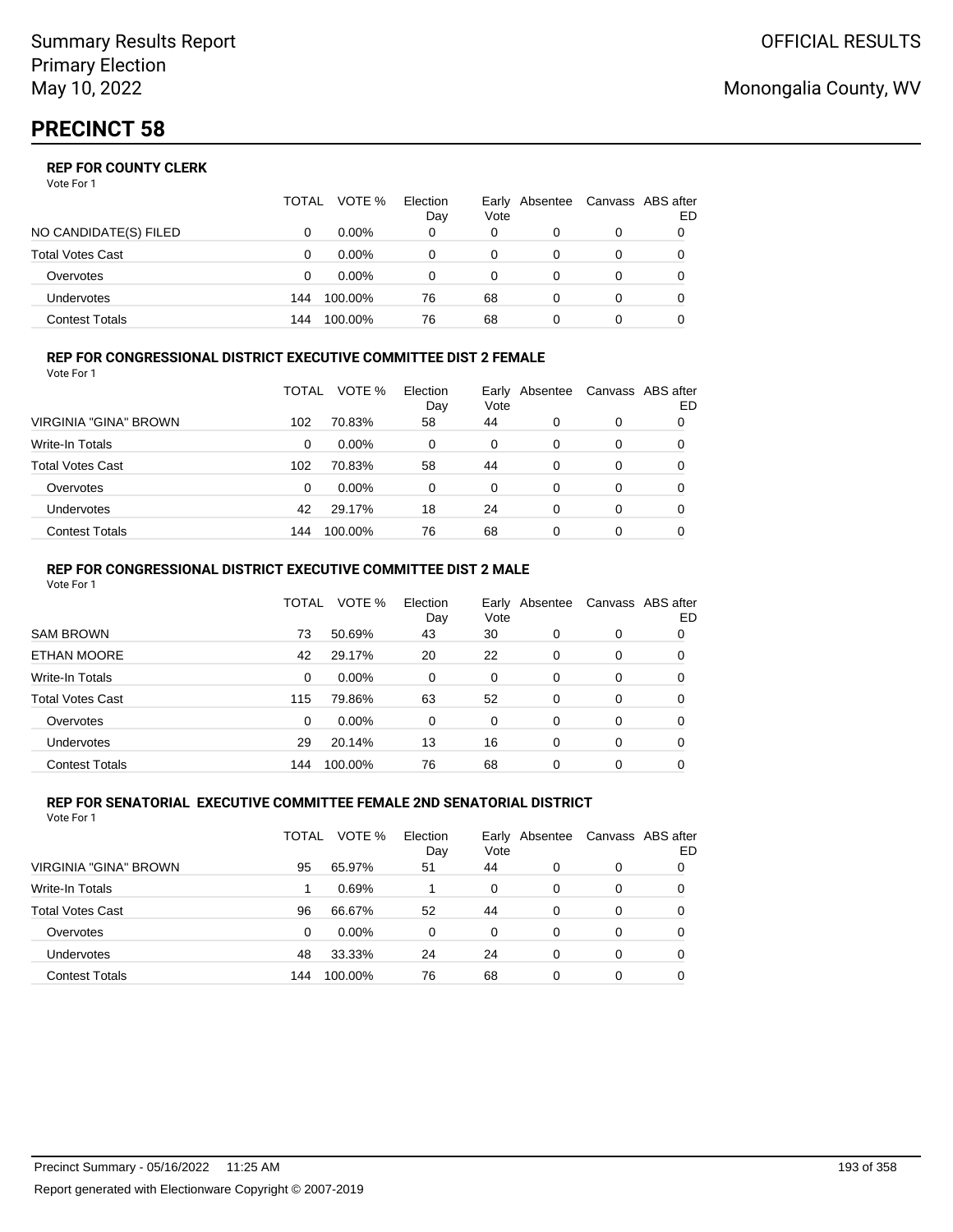# **PRECINCT 58**

#### **REP FOR SENATORIAL EXECUTIVE COMMITTEE MALE 2ND SENATORIAL DISTRICT** Vote For 1

|                         | <b>TOTAL</b> | VOTE %  | Election<br>Day | Vote | Early Absentee | Canvass ABS after | ED |
|-------------------------|--------------|---------|-----------------|------|----------------|-------------------|----|
| <b>SAM BROWN</b>        | 69           | 47.92%  | 40              | 29   | 0              | 0                 | 0  |
| <b>ETHAN MOORE</b>      | 39           | 27.08%  | 18              | 21   | 0              | 0                 | 0  |
| Write-In Totals         | 0            | 0.00%   | 0               | 0    | 0              | 0                 | 0  |
| <b>Total Votes Cast</b> | 108          | 75.00%  | 58              | 50   | 0              | 0                 | 0  |
| Overvotes               | 0            | 0.00%   | 0               | 0    | 0              | 0                 | 0  |
| <b>Undervotes</b>       | 36           | 25.00%  | 18              | 18   | 0              | 0                 | 0  |
| <b>Contest Totals</b>   | 144          | 100.00% | 76              | 68   | 0              | 0                 |    |

## **REP FOR DELEGATE DISTRICT EXECUTIVE COMMITTEE FEMALE 77TH DELEGATE DISTRICT**

| Vote For 1 |
|------------|
|------------|

|                       | TOTAL    | VOTE %   | Election<br>Day | Vote | Early Absentee |          | Canvass ABS after<br>ED |
|-----------------------|----------|----------|-----------------|------|----------------|----------|-------------------------|
| NO CANDIDATE(S) FILED | 0        | $0.00\%$ | 0               | 0    |                | 0        |                         |
| Write-In Totals       | $\Omega$ | $0.00\%$ | 0               | 0    |                | 0        | 0                       |
| Total Votes Cast      | $\Omega$ | $0.00\%$ | 0               | 0    |                | $\Omega$ | 0                       |
| Overvotes             | 0        | $0.00\%$ | 0               | 0    | 0              | 0        | 0                       |
| Undervotes            | 144      | 100.00%  | 76              | 68   | $\Omega$       | 0        | 0                       |
| <b>Contest Totals</b> | 144      | 100.00%  | 76              | 68   |                | 0        |                         |
|                       |          |          |                 |      |                |          |                         |

### **REP FOR DELEGATE DISTRICT EXECUTIVE COMMITTEE MALE 77TH DELEGATE DISTRICT**

Vote For 1

|                       | TOTAL | VOTE %   | Election<br>Day | Vote | Early Absentee | Canvass ABS after | ED |
|-----------------------|-------|----------|-----------------|------|----------------|-------------------|----|
| ETHAN MOORE           | 93    | 64.58%   | 49              | 44   | 0              | 0                 |    |
| Write-In Totals       | 0     | $0.00\%$ | 0               | 0    | 0              | 0                 | O  |
| Total Votes Cast      | 93    | 64.58%   | 49              | 44   | 0              | 0                 |    |
| Overvotes             | 0     | 0.00%    | 0               | 0    | 0              | 0                 |    |
| <b>Undervotes</b>     | 51    | 35.42%   | 27              | 24   | 0              | 0                 |    |
| <b>Contest Totals</b> | 144   | 100.00%  | 76              | 68   | 0              | 0                 |    |

#### **REP FOR COUNTY EXECUTIVE COMMITTEE DISTRICT - FEMALE COMMITTEE DISTRICT 11** Vote For 1

|                         | TOTAL | VOTE %   | Election<br>Day | Vote | Early Absentee | Canvass ABS after | ED |
|-------------------------|-------|----------|-----------------|------|----------------|-------------------|----|
| NO CANDIDATE(S) FILED   | 0     | $0.00\%$ | 0               | 0    | 0              | 0                 |    |
| <b>Write-In Totals</b>  | 0     | $0.00\%$ | 0               | 0    | $\Omega$       | 0                 |    |
| <b>Total Votes Cast</b> | 0     | $0.00\%$ | 0               | 0    | 0              | 0                 |    |
| Overvotes               | 0     | $0.00\%$ | 0               | 0    | $\Omega$       | 0                 |    |
| Undervotes              | 144   | 100.00%  | 76              | 68   | $\Omega$       | 0                 |    |
| <b>Contest Totals</b>   | 144   | 100.00%  | 76              | 68   | 0              | 0                 |    |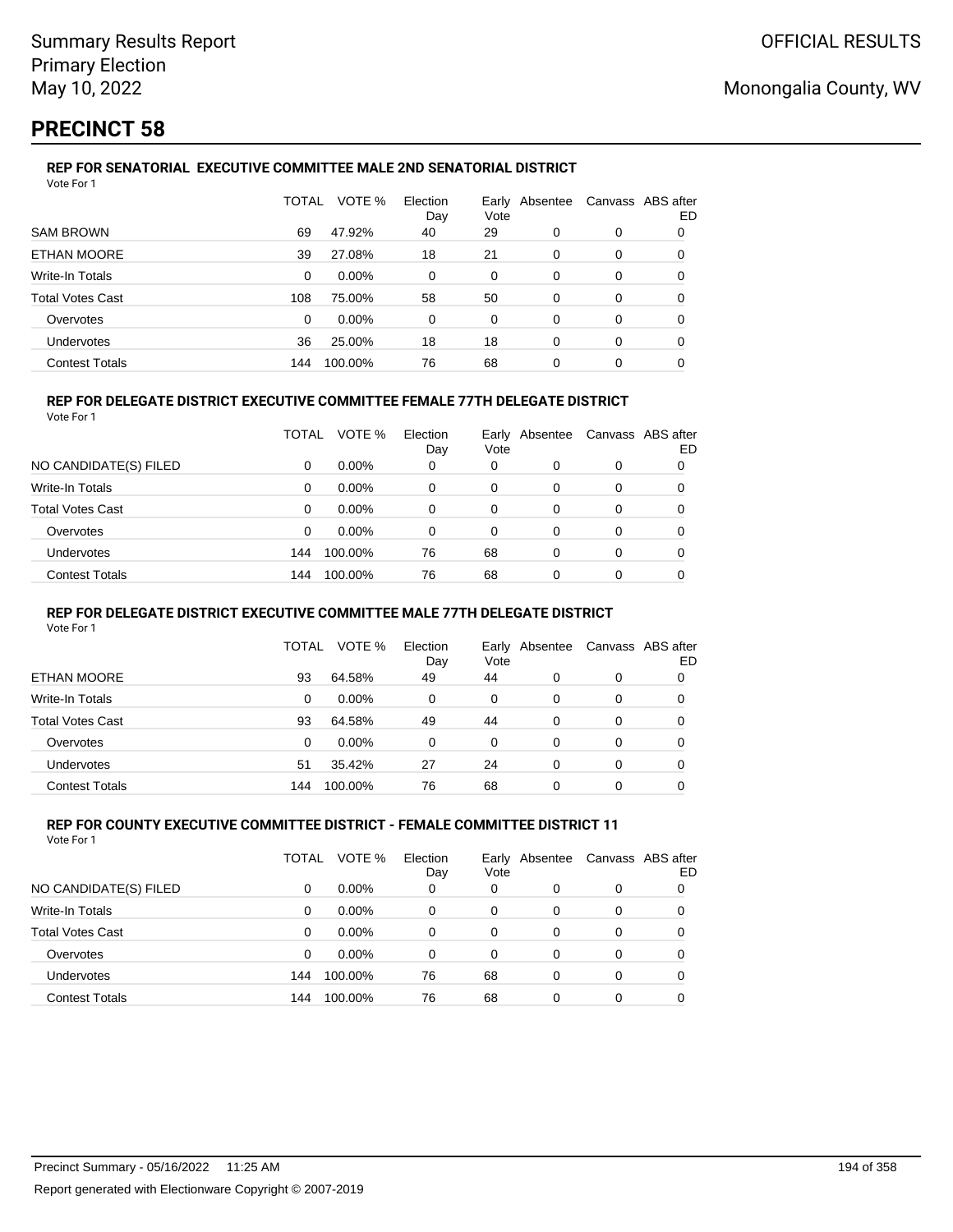# **PRECINCT 58**

#### **REP FOR COUNTY EXECUTIVE COMMITTEE DISTRICT - MALE COMMITTEE DISTRICT 11** Vote For 1

|                              | TOTAL | VOTE %   | Election<br>Day | Vote | Early Absentee | Canvass ABS after | ED |
|------------------------------|-------|----------|-----------------|------|----------------|-------------------|----|
| <b>CHARLES T. KRUSHANSKY</b> | 98    | 68.06%   | 52              | 46   | 0              | 0                 |    |
| Write-In Totals              | 0     | $0.00\%$ | 0               | 0    | 0              | 0                 | 0  |
| <b>Total Votes Cast</b>      | 98    | 68.06%   | 52              | 46   | 0              | 0                 |    |
| Overvotes                    | 0     | $0.00\%$ | 0               | 0    | 0              | 0                 | 0  |
| Undervotes                   | 46    | 31.94%   | 24              | 22   | 0              | 0                 | 0  |
| <b>Contest Totals</b>        | 144   | 100.00%  | 76              | 68   | 0              | 0                 |    |

#### **DEM FOR U.S. HOUSE OF REPRESENTATIVES 2ND DIST**

Vote For 1

|                          | TOTAL | VOTE %   | Election<br>Day | Vote | Early Absentee | Canvass ABS after | ED |
|--------------------------|-------|----------|-----------------|------|----------------|-------------------|----|
| <b>BARRY LEE WENDELL</b> | 92    | 80.70%   | 27              | 62   |                |                   |    |
| ANGELA J. DWYER          | 13    | 11.40%   | 5               |      |                | 0                 |    |
| Total Votes Cast         | 105   | 92.11%   | 32              | 69   | 3              |                   |    |
| Overvotes                | 0     | $0.00\%$ | 0               | 0    | 0              | 0                 |    |
| Undervotes               | 9     | 7.89%    | 3               | 6    | 0              | 0                 |    |
| <b>Contest Totals</b>    | 114   | 100.00%  | 35              | 75   | 3              |                   |    |

### **DEM FOR STATE SENATOR 2ND SENATORIAL DISTRICT**

Vote For 1

|                         | <b>TOTAL</b> | VOTE %   | Election<br>Day | Vote | Early Absentee |   | Canvass ABS after<br>ED |
|-------------------------|--------------|----------|-----------------|------|----------------|---|-------------------------|
| <b>ERIC M. HAYHURST</b> | 92           | 80.70%   | 30              | 58   |                |   |                         |
| Total Votes Cast        | 92           | 80.70%   | 30              | 58   | 3              |   |                         |
| Overvotes               | 0            | $0.00\%$ | 0               | 0    |                |   |                         |
| Undervotes              | 22           | 19.30%   | 5               | 17   |                | 0 |                         |
| <b>Contest Totals</b>   | 114          | 100.00%  | 35              | 75   | 3              |   |                         |

## **DEM FOR MEMBER OF HOUSE OF DELEGATES 77TH DELEGATE DISTRICT**

| Vote For 1              |       |          |                 |               |          |   |                         |
|-------------------------|-------|----------|-----------------|---------------|----------|---|-------------------------|
|                         | TOTAL | VOTE %   | Election<br>Day | Early<br>Vote | Absentee |   | Canvass ABS after<br>ED |
| <b>BEN SWANSON</b>      | 80    | 70.18%   | 25              | 52            | 2        |   |                         |
| <b>Total Votes Cast</b> | 80    | 70.18%   | 25              | 52            | 2        |   |                         |
| Overvotes               | 0     | $0.00\%$ | 0               | 0             | 0        | 0 |                         |
| <b>Undervotes</b>       | 34    | 29.82%   | 10              | 23            |          | 0 |                         |
| <b>Contest Totals</b>   | 114   | 100.00%  | 35              | 75            | 3        |   |                         |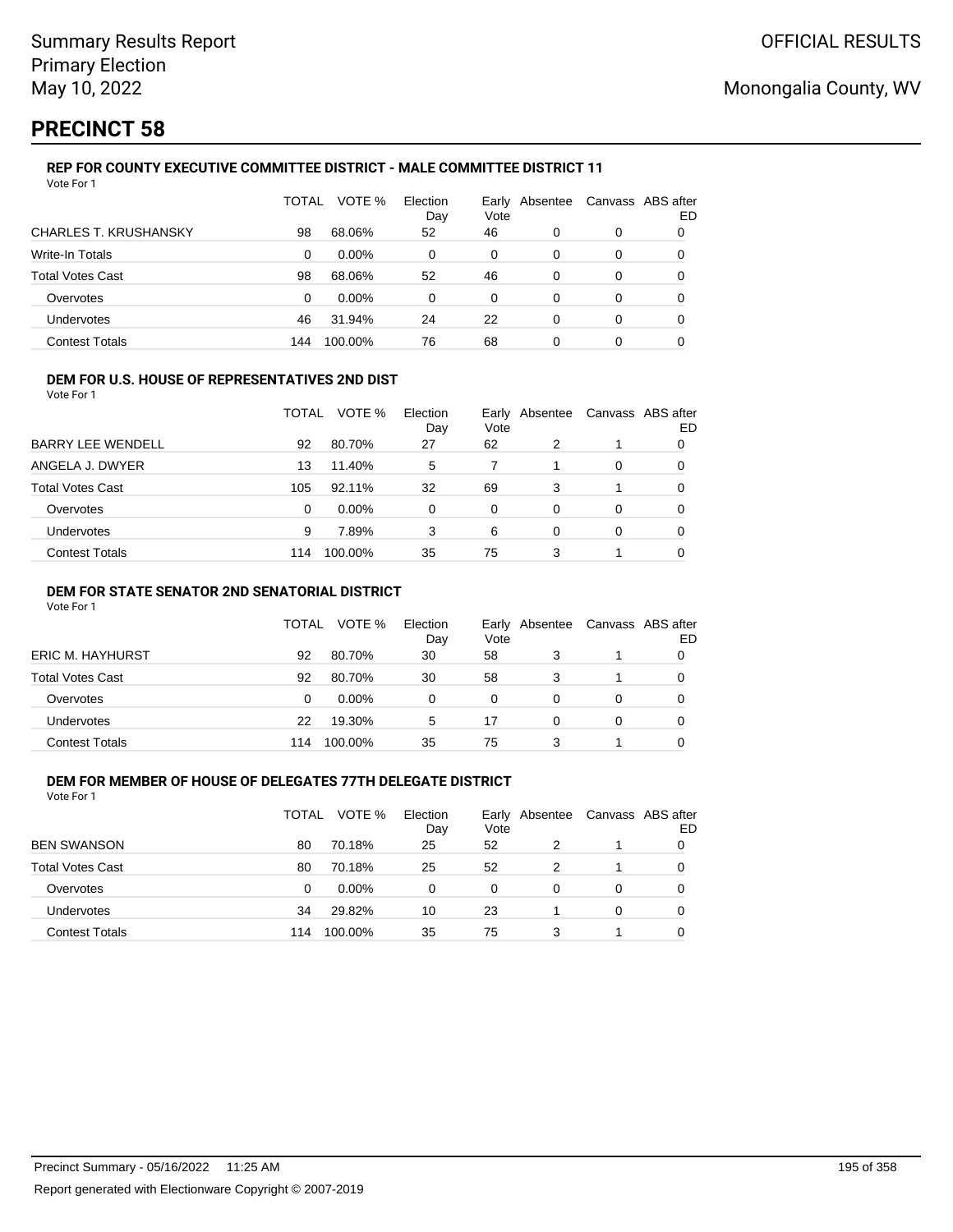# **PRECINCT 58**

#### **DEM FOR STATE EXECUTIVE COMMITTEE FEMALE 2ND SENATORIAL DISTRICT** Vote For 2

|                          | TOTAL    | VOTE %  | Election<br>Day | Vote |          | Early Absentee Canvass ABS after | ED |
|--------------------------|----------|---------|-----------------|------|----------|----------------------------------|----|
| <b>RYLEE HAUGHT</b>      | 89       | 39.04%  | 28              | 57   | 3        |                                  | 0  |
| <b>JENNIFER C. BEACH</b> | 43       | 18.86%  | 13              | 28   | 2        | 0                                | 0  |
| BARBARA A. SCOTT         | 17       | 7.46%   | 7               | 10   | 0        | 0                                | 0  |
| <b>CINDY WELCH</b>       | 15       | 6.58%   | 8               | 7    | 0        | 0                                | 0  |
| KIMBERLY A. FRUM         | 8        | 3.51%   | 2               | 6    | 0        | 0                                | 0  |
| Write-In Totals          | $\Omega$ | 0.00%   | $\Omega$        | 0    | $\Omega$ | 0                                | 0  |
| <b>Total Votes Cast</b>  | 172      | 75.44%  | 58              | 108  | 5        |                                  | 0  |
| Overvotes                | 0        | 0.00%   | 0               | 0    | 0        | 0                                | 0  |
| <b>Undervotes</b>        | 56       | 24.56%  | 12              | 42   |          |                                  | 0  |
| <b>Contest Totals</b>    | 228      | 100.00% | 70              | 150  | 6        | 2                                | 0  |
|                          |          |         |                 |      |          |                                  |    |

#### **DEM FOR STATE EXECUTIVE COMMITTEE MALE 2ND SENATORIAL DISTRICT** Vote For 2

|                              | TOTAL | VOTE %  | Election<br>Day | Vote | Early Absentee |   | Canvass ABS after<br>ED |
|------------------------------|-------|---------|-----------------|------|----------------|---|-------------------------|
| CHARLES (JR) KRAFFT          | 79    | 34.65%  | 22              | 53   | 3              |   | 0                       |
| <b>SETH "THUNDER" STURM</b>  | 29    | 12.72%  | 11              | 16   |                |   | 0                       |
| RONALD E. MCCOY JR.          | 24    | 10.53%  | 6               | 18   | 0              | 0 | 0                       |
| ARTHUR W. "SONNY" OAKLAND JR | 16    | 7.02%   | 7               | 8    |                | 0 | 0                       |
| Write-In Totals              |       | 0.44%   |                 | 0    | $\Omega$       | 0 | O                       |
| <b>Total Votes Cast</b>      | 149   | 65.35%  | 47              | 95   | 5              | 2 | 0                       |
| Overvotes                    | 0     | 0.00%   | 0               | 0    | 0              | 0 | 0                       |
| Undervotes                   | 79    | 34.65%  | 23              | 55   |                | 0 | 0                       |
| <b>Contest Totals</b>        | 228   | 100.00% | 70              | 150  | 6              | 2 | 0                       |

## **DEM FOR CIRCUIT CLERK**

| Vote For 1 |  |  |
|------------|--|--|
|            |  |  |

|                         | <b>TOTAL</b> | VOTE %   | Election<br>Day | Vote | Early Absentee |          | Canvass ABS after<br>ED |
|-------------------------|--------------|----------|-----------------|------|----------------|----------|-------------------------|
| DONNA HIDOCK            | 81           | 71.05%   | 25              | 53   | 2              |          |                         |
| <b>Total Votes Cast</b> | 81           | 71.05%   | 25              | 53   | 2              |          |                         |
| Overvotes               | 0            | $0.00\%$ | 0               | 0    |                | $\Omega$ |                         |
| Undervotes              | 33           | 28.95%   | 10              | 22   |                | $\Omega$ |                         |
| <b>Contest Totals</b>   | 114          | 100.00%  | 35              | 75   | 3              |          |                         |

## **DEM FOR COUNTY COMMISSIONER**

| Vote For 1 |  |
|------------|--|
|------------|--|

|                         | TOTAL | VOTE %   | Election<br>Day | Vote | Early Absentee | Canvass ABS after | ED |
|-------------------------|-------|----------|-----------------|------|----------------|-------------------|----|
| <b>BOB BEACH</b>        | 84    | 73.68%   | 29              | 51   | 3              |                   |    |
| <b>Total Votes Cast</b> | 84    | 73.68%   | 29              | 51   | 3              |                   |    |
| Overvotes               | 0     | $0.00\%$ | 0               | 0    | 0              | 0                 |    |
| Undervotes              | 30    | 26.32%   | 6               | 24   | 0              | 0                 |    |
| <b>Contest Totals</b>   | 114   | 100.00%  | 35              | 75   |                |                   |    |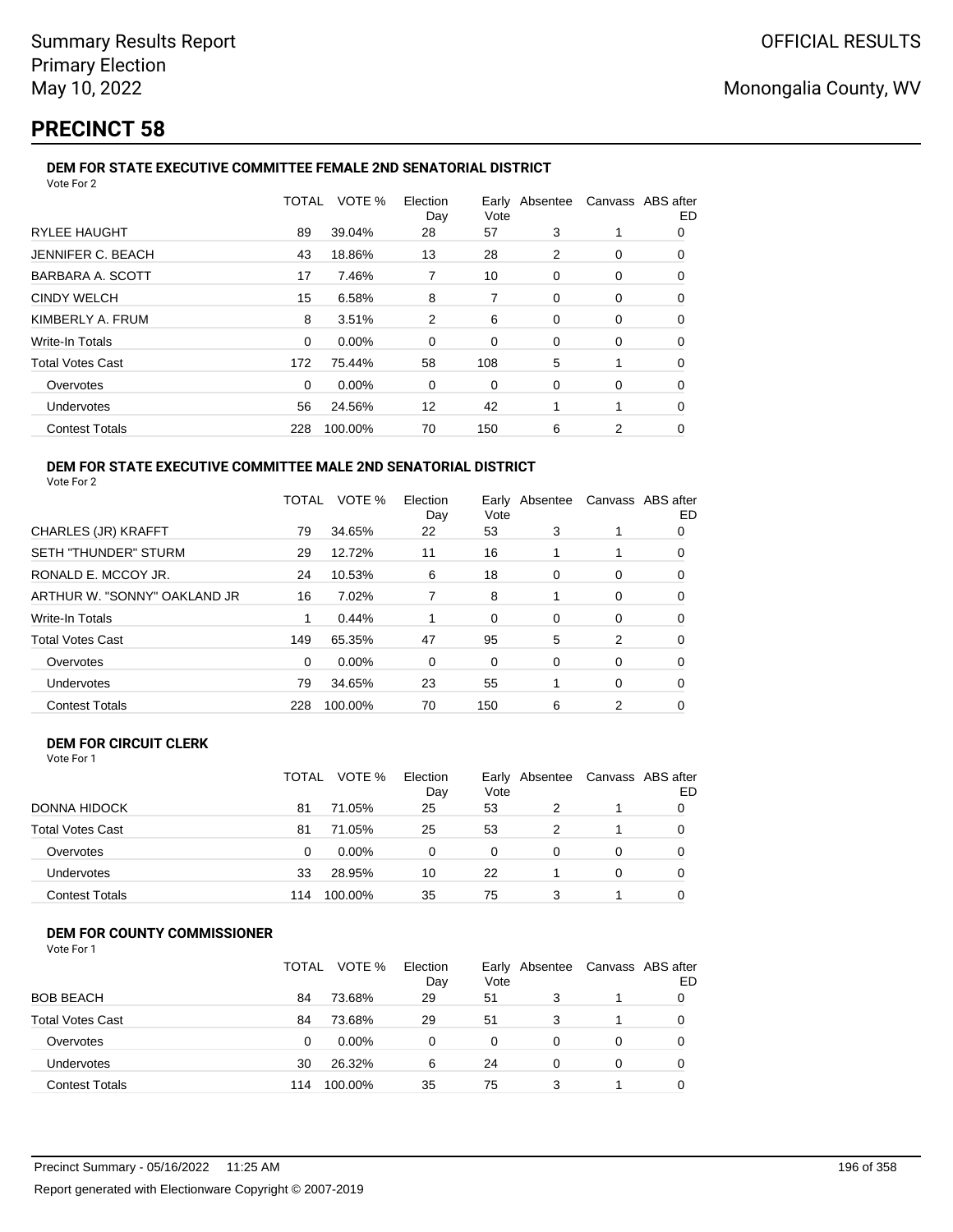## **DEM FOR COUNTY CLERK**

Vote For 1

|                         | <b>TOTAL</b> | VOTE %   | Election<br>Day | Vote     | Early Absentee | Canvass ABS after | ED |
|-------------------------|--------------|----------|-----------------|----------|----------------|-------------------|----|
| CARYE L. BLANEY         | 89           | 78.07%   | 26              | 59       |                |                   |    |
| <b>Total Votes Cast</b> | 89           | 78.07%   | 26              | 59       |                |                   |    |
| Overvotes               | 0            | $0.00\%$ |                 | $\Omega$ |                |                   |    |
| <b>Undervotes</b>       | 25           | 21.93%   | 9               | 16       |                |                   |    |
| <b>Contest Totals</b>   | 114          | 100.00%  | 35              | 75       |                |                   |    |

#### **DEM FOR CONGRESSIONAL DISTRICT EXECUTIVE COMMITTEE DIST 2 FEMALE** Vote For 1

|                         | TOTAL | VOTE %   | Election<br>Day | Vote     | Early Absentee | Canvass ABS after | ED |
|-------------------------|-------|----------|-----------------|----------|----------------|-------------------|----|
| <b>RYLEE HAUGHT</b>     | 82    | 71.93%   | 27              | 52       | 3              | 0                 | O  |
| Write-In Totals         |       | 0.88%    |                 | 0        | 0              | 0                 | O  |
| <b>Total Votes Cast</b> | 83    | 72.81%   | 28              | 52       | 3              | 0                 | O  |
| Overvotes               | 0     | $0.00\%$ | 0               | $\Omega$ | 0              | 0                 |    |
| <b>Undervotes</b>       | 31    | 27.19%   |                 | 23       | 0              |                   | 0  |
| <b>Contest Totals</b>   | 114   | 100.00%  | 35              | 75       | 3              |                   |    |

#### **DEM FOR CONGRESSIONAL DISTRICT EXECUTIVE COMMITTEE DIST 2 MALE** Vote For 1

|                         | TOTAL    | VOTE %   | Election<br>Day | Vote     | Early Absentee |          | Canvass ABS after<br>ED |
|-------------------------|----------|----------|-----------------|----------|----------------|----------|-------------------------|
| SHANE ASSADZANDI        | 47       | 41.23%   | 15              | 30       |                |          | 0                       |
| CHARLES (JR) KRAFFT     | 38       | 33.33%   | 12              | 24       | 2              | 0        | 0                       |
| <b>Write-In Totals</b>  | 0        | $0.00\%$ | $\Omega$        | $\Omega$ | $\Omega$       | $\Omega$ | 0                       |
| <b>Total Votes Cast</b> | 85       | 74.56%   | 27              | 54       | 3              |          | 0                       |
| Overvotes               | $\Omega$ | 0.00%    | $\Omega$        | $\Omega$ | $\Omega$       | $\Omega$ | 0                       |
| <b>Undervotes</b>       | 29       | 25.44%   | 8               | 21       | $\Omega$       | $\Omega$ | 0                       |
| <b>Contest Totals</b>   | 114      | 100.00%  | 35              | 75       | 3              |          |                         |

#### **DEM FOR SENATORIAL EXECUTIVE COMMITTEE FEMALE 2ND SENATORIAL DISTRICT** Vote For 1

|                         | TOTAL | VOTE %   | Election<br>Day | Vote | Early Absentee |   | Canvass ABS after<br>ED |
|-------------------------|-------|----------|-----------------|------|----------------|---|-------------------------|
| <b>RYLEE HAUGHT</b>     | 85    | 74.56%   | 27              | 54   | 3              |   |                         |
| Write-In Totals         | 0     | $0.00\%$ | $\Omega$        | 0    | 0              | 0 | 0                       |
| <b>Total Votes Cast</b> | 85    | 74.56%   | 27              | 54   | 3              |   | 0                       |
| Overvotes               | 0     | $0.00\%$ | $\Omega$        | 0    | 0              | 0 | 0                       |
| Undervotes              | 29    | 25.44%   | 8               | 21   | 0              | 0 | 0                       |
| <b>Contest Totals</b>   | 114   | 100.00%  | 35              | 75   | 3              |   |                         |

# Monongalia County, WV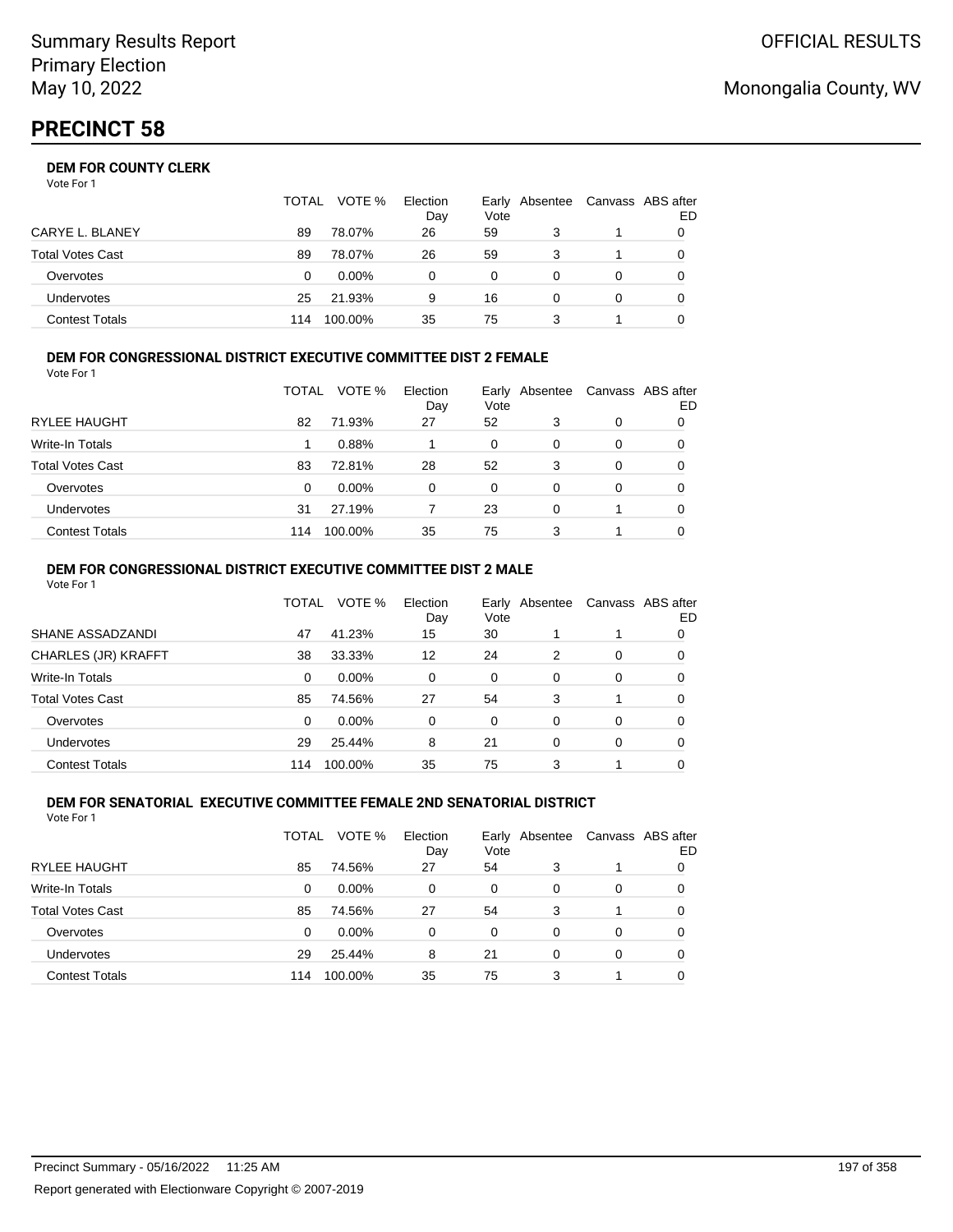# **PRECINCT 58**

#### **DEM FOR SENATORIAL EXECUTIVE COMMITTEE MALE 2ND SENATORIAL DISTRICT** Vote For 1

|                         | TOTAL | VOTE %   | Election<br>Day | Vote | Early Absentee |   | Canvass ABS after<br>ED |
|-------------------------|-------|----------|-----------------|------|----------------|---|-------------------------|
| CHARLES (JR) KRAFFT     | 73    | 64.04%   | 24              | 47   | 2              | 0 |                         |
| Write-In Totals         | 0     | $0.00\%$ | 0               | 0    | 0              | 0 |                         |
| <b>Total Votes Cast</b> | 73    | 64.04%   | 24              | 47   | 2              | 0 |                         |
| Overvotes               | 0     | $0.00\%$ | $\Omega$        | 0    | 0              | 0 |                         |
| <b>Undervotes</b>       | 41    | 35.96%   | 11              | 28   |                |   |                         |
| <b>Contest Totals</b>   | 114   | 100.00%  | 35              | 75   | 3              |   |                         |

## **DEM FOR DELEGATE DISTRICT EXECUTIVE COMMITTEE FEMALE 77TH DELEGATE DISTRICT**

Vote For 1

|                       | TOTAL | VOTE %   | Election<br>Day | Vote | Early Absentee | Canvass ABS after | ED |
|-----------------------|-------|----------|-----------------|------|----------------|-------------------|----|
| NO CANDIDATE(S) FILED | 0     | $0.00\%$ | 0               | 0    | O              | 0                 |    |
| Write-In Totals       | 0     | $0.00\%$ | 0               | 0    | 0              | 0                 |    |
| Total Votes Cast      | 0     | $0.00\%$ | 0               | 0    | 0              | 0                 |    |
| Overvotes             | 0     | 0.00%    | 0               | 0    | 0              | 0                 |    |
| <b>Undervotes</b>     | 114   | 100.00%  | 35              | 75   | 3              |                   |    |
| <b>Contest Totals</b> | 114   | 100.00%  | 35              | 75   |                |                   |    |

### **DEM FOR DELEGATE DISTRICT EXECUTIVE COMMITTEE MALE 77TH DELEGATE DISTRICT**

Vote For 1

|                       | TOTAL | VOTE %   | Election<br>Day | Vote | Early Absentee |   | Canvass ABS after<br>ED |
|-----------------------|-------|----------|-----------------|------|----------------|---|-------------------------|
| CHARLES (JR) KRAFFT   | 72    | 63.16%   | 26              | 43   | 3              | 0 |                         |
| Write-In Totals       | 0     | $0.00\%$ | 0               | 0    | 0              | 0 | 0                       |
| Total Votes Cast      | 72    | 63.16%   | 26              | 43   | 3              | 0 | 0                       |
| Overvotes             | 0     | $0.00\%$ | 0               | 0    | 0              | 0 |                         |
| Undervotes            | 42    | 36.84%   | 9               | 32   | 0              |   | 0                       |
| <b>Contest Totals</b> | 114   | 100.00%  | 35              | 75   | 3              |   |                         |

#### **DEM FOR COUNTY EXECUTIVE COMMITTEE DISTRICT - FEMALE COMMITTEE DISTRICT 11** Vote For 1

|                         | TOTAL | VOTE %   | Election<br>Day | Vote     | Early Absentee |   | Canvass ABS after<br>ED |
|-------------------------|-------|----------|-----------------|----------|----------------|---|-------------------------|
| NO CANDIDATE(S) FILED   | 0     | $0.00\%$ | 0               | 0        | 0              | 0 |                         |
| <b>Write-In Totals</b>  |       | 0.88%    |                 | 0        | 0              | 0 |                         |
| <b>Total Votes Cast</b> |       | 0.88%    |                 | $\Omega$ | 0              | 0 |                         |
| Overvotes               | 0     | $0.00\%$ | 0               | $\Omega$ | 0              | 0 |                         |
| <b>Undervotes</b>       | 113   | 99.12%   | 34              | 75       | 3              |   |                         |
| <b>Contest Totals</b>   | 114   | 100.00%  | 35              | 75       | 3              |   |                         |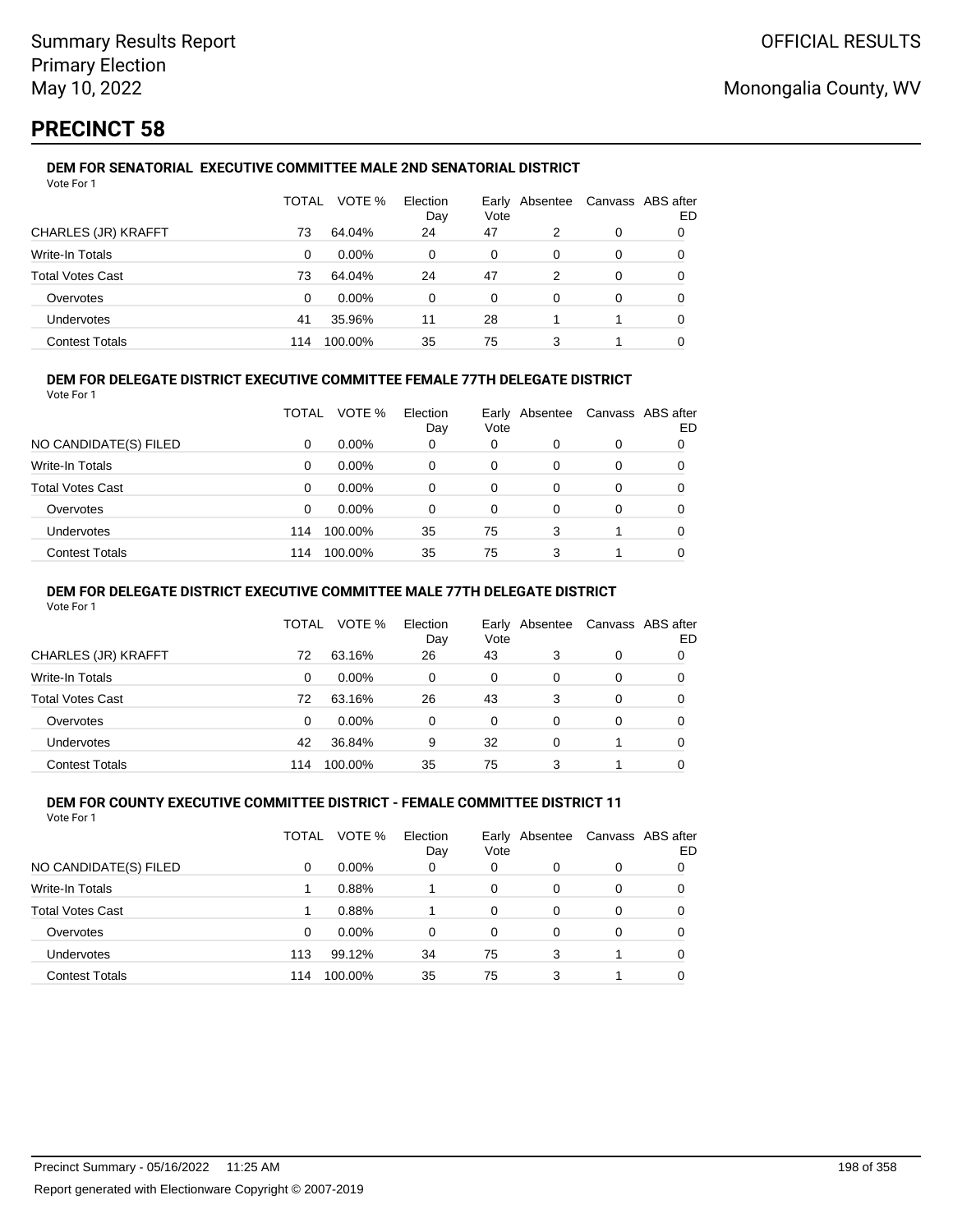# **PRECINCT 58**

#### **DEM FOR COUNTY EXECUTIVE COMMITTEE DISTRICT - MALE COMMITTEE DISTRICT 11** Vote For 1

|                         | TOTAL | VOTE %   | Election<br>Day | Vote | Early Absentee | Canvass ABS after | ED |
|-------------------------|-------|----------|-----------------|------|----------------|-------------------|----|
| NO CANDIDATE(S) FILED   | 0     | $0.00\%$ | 0               | 0    | 0              | 0                 | 0  |
| Write-In Totals         |       | 0.88%    |                 | 0    | 0              | 0                 | 0  |
| <b>Total Votes Cast</b> |       | 0.88%    |                 | 0    | 0              | 0                 |    |
| Overvotes               | 0     | $0.00\%$ | 0               | 0    | 0              | 0                 |    |
| Undervotes              | 113   | 99.12%   | 34              | 75   | 3              |                   | 0  |
| <b>Contest Totals</b>   | 114   | 100.00%  | 35              | 75   | 3              |                   |    |

### **NON-PARTISAN BOARD OF EDUCATION**

Vote For 3

|                         | <b>TOTAL</b> | VOTE %  | Election<br>Day | Vote | Early Absentee |             | Canvass ABS after<br>ED |
|-------------------------|--------------|---------|-----------------|------|----------------|-------------|-------------------------|
| DANIEL BERRY            | 158          | 20.26%  | 64              | 91   | 3              | 0           | 0                       |
| <b>MICHAEL KELLY</b>    | 151          | 19.36%  | 60              | 89   |                |             | $\Omega$                |
| <b>JENNIFER HAGERTY</b> | 97           | 12.44%  | 40              | 55   | 2              | 0           | 0                       |
| <b>CRISTY MOATS</b>     | 87           | 11.15%  | 45              | 39   | $\overline{2}$ |             | 0                       |
| <b>BRANDON MYERS</b>    | 70           | 8.97%   | 27              | 42   |                | $\mathbf 0$ | 0                       |
| <b>Write-In Totals</b>  | $\Omega$     | 0.00%   | 0               | 0    | 0              | 0           | 0                       |
| <b>Total Votes Cast</b> | 563          | 72.18%  | 236             | 316  | 9              | 2           | 0                       |
| Overvotes               | $\Omega$     | 0.00%   | 0               | 0    | 0              | 0           | $\Omega$                |
| Undervotes              | 217          | 27.82%  | 97              | 119  | 0              | 1           | 0                       |
| <b>Contest Totals</b>   | 780          | 100.00% | 333             | 435  | 9              | 3           | 0                       |

## **FOR CONSERVATION DISTRICT SUPERVISOR**

|                         | TOTAL | VOTE %   | Election<br>Day | Early<br>Vote | Absentee |   | Canvass ABS after<br>ED |
|-------------------------|-------|----------|-----------------|---------------|----------|---|-------------------------|
| <b>ANDREW PRICE</b>     | 128   | 49.23%   | 50              | 76            |          |   | O                       |
| MARK "MR. MARK" MYERS   | 85    | 32.69%   | 39              | 44            | 2        | 0 | O                       |
| Write-In Totals         | 0     | $0.00\%$ | 0               | 0             | 0        | 0 | 0                       |
| <b>Total Votes Cast</b> | 213   | 81.92%   | 89              | 120           | 3        |   | 0                       |
| Overvotes               | 0     | $0.00\%$ | 0               | 0             | 0        | 0 | 0                       |
| <b>Undervotes</b>       | 47    | 18.08%   | 22              | 25            | 0        | 0 | O                       |
| <b>Contest Totals</b>   | 260   | 100.00%  | 111             | 145           | 3        |   |                         |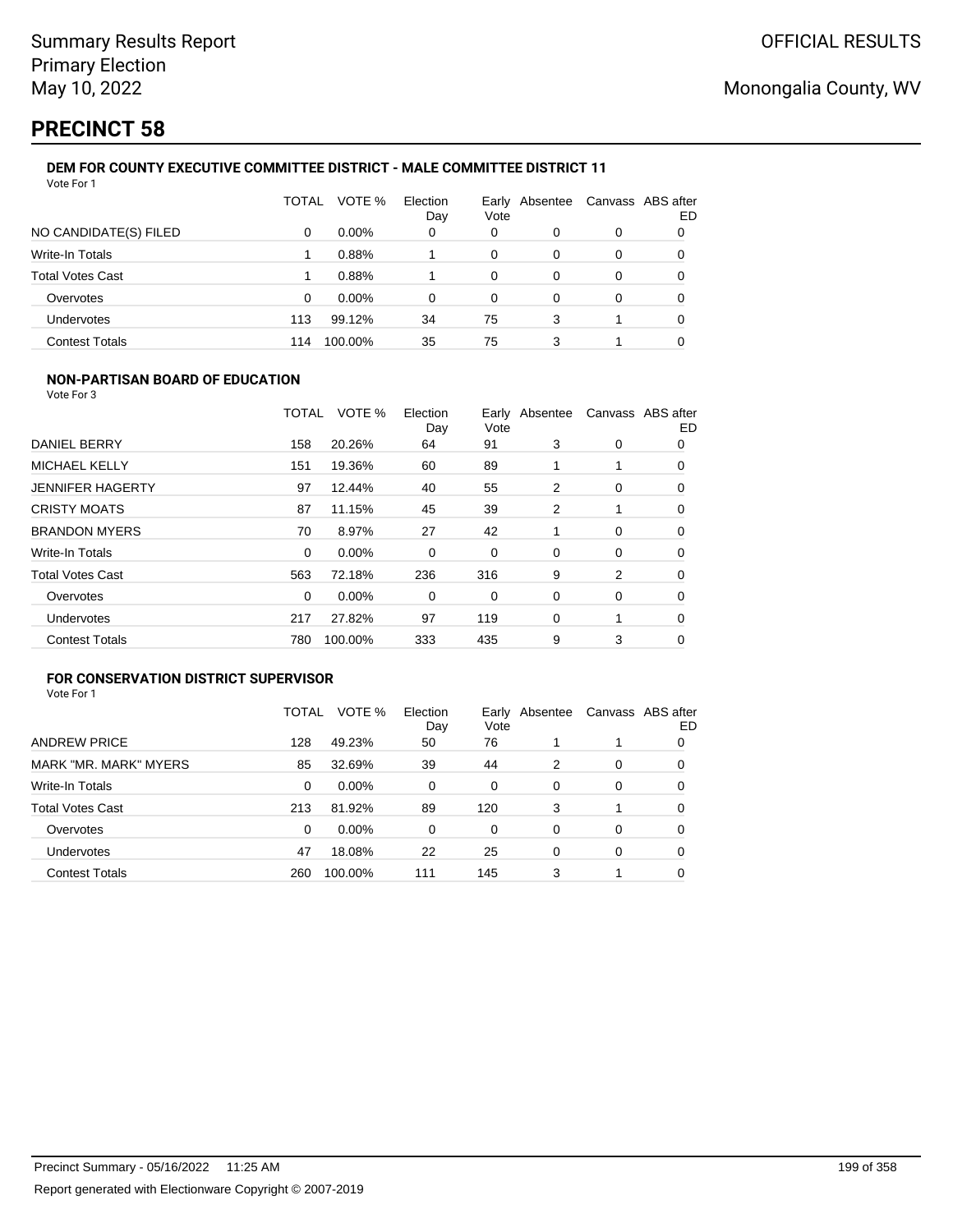# **PRECINCT 59**

| <b>Statistics</b>                     | TOTAL  | Election<br>Day | Vote | Early Absentee |          | Canvass ABS after<br>ED. |
|---------------------------------------|--------|-----------------|------|----------------|----------|--------------------------|
| Registered Voters - Total             | 1,197  |                 |      |                |          |                          |
| <b>Registered Voters - REPUBLICAN</b> | 454    |                 |      |                |          |                          |
| <b>Registered Voters - DEMOCRATIC</b> | 432    |                 |      |                |          |                          |
| Registered Voters - NON-PARTISAN      | 311    |                 |      |                |          |                          |
| <b>Ballots Cast - Total</b>           | 246    | 148             | 97   | 1              | $\Omega$ | $\Omega$                 |
| Ballots Cast - REPUBLICAN             | 120    | 81              | 38   | 1              | $\Omega$ | $\Omega$                 |
| Ballots Cast - DEMOCRATIC             | 123    | 64              | 59   | 0              | $\Omega$ | 0                        |
| Ballots Cast - NON-PARTISAN           | 3      | 3               | 0    | 0              | $\Omega$ | $\Omega$                 |
| Ballots Cast - Blank                  | 0      | 0               | 0    | 0              | 0        | 0                        |
| Voter Turnout - Total                 | 20.55% |                 |      |                |          |                          |
| Voter Turnout - REPUBLICAN            | 26.43% |                 |      |                |          |                          |
| Voter Turnout - DEMOCRATIC            | 28.47% |                 |      |                |          |                          |
| Voter Turnout - NON-PARTISAN          | 0.96%  |                 |      |                |          |                          |

## **REP FOR U.S. HOUSE OF REPRESENTATIVES 2ND DIST**

Vote For 1

|                               | TOTAL | VOTE %   | Election<br>Day | Earlv<br>Vote | Absentee |   | Canvass ABS after<br>ED |
|-------------------------------|-------|----------|-----------------|---------------|----------|---|-------------------------|
| DAVID B. MCKINLEY             | 56    | 46.67%   | 35              | 20            |          | 0 | O                       |
| ALEXANDER X. MOONEY           | 52    | 43.33%   | 37              | 15            | 0        | 0 | 0                       |
| <b>SUSAN BUCHSER-LOCHOCKI</b> | 9     | 7.50%    | 8               | 1             | 0        | 0 | 0                       |
| <b>MIKE SECKMAN</b>           | 0     | $0.00\%$ | 0               | 0             | 0        | 0 | 0                       |
| RHONDA A. HERCULES            | 0     | $0.00\%$ | $\Omega$        | 0             | 0        | 0 | 0                       |
| <b>Total Votes Cast</b>       | 117   | 97.50%   | 80              | 36            |          | 0 | 0                       |
| Overvotes                     | 0     | $0.00\%$ | 0               | 0             | 0        | 0 | 0                       |
| <b>Undervotes</b>             | 3     | 2.50%    |                 | 2             | 0        | 0 | 0                       |
| <b>Contest Totals</b>         | 120   | 100.00%  | 81              | 38            |          | 0 | 0                       |

### **REP FOR STATE SENATOR 2ND SENATORIAL DISTRICT**

Vote For 1

|                         | TOTAL | VOTE %   | Election<br>Day | Vote | Early Absentee | Canvass ABS after | ED |
|-------------------------|-------|----------|-----------------|------|----------------|-------------------|----|
| <b>CHARLES CLEMENTS</b> | 78    | 65.00%   | 52              | 25   |                | 0                 |    |
| <b>Total Votes Cast</b> | 78    | 65.00%   | 52              | 25   |                | 0                 |    |
| Overvotes               | 0     | $0.00\%$ | $\Omega$        | 0    | 0              | 0                 |    |
| <b>Undervotes</b>       | 42    | 35.00%   | 29              | 13   | 0              | 0                 |    |
| <b>Contest Totals</b>   | 120   | 100.00%  | 81              | 38   |                | 0                 |    |

## **REP FOR MEMBER OF HOUSE OF DELEGATES 77TH DELEGATE DISTRICT**

|                         | TOTAL | VOTE %   | Election<br>Day | Vote | Early Absentee | Canvass ABS after | ED |
|-------------------------|-------|----------|-----------------|------|----------------|-------------------|----|
| <b>JOE STATLER</b>      | 100   | 83.33%   | 70              | 29   |                | 0                 |    |
| <b>Total Votes Cast</b> | 100   | 83.33%   | 70              | 29   |                | $\Omega$          |    |
| Overvotes               | 0     | $0.00\%$ | 0               | 0    | 0              | 0                 |    |
| <b>Undervotes</b>       | 20    | 16.67%   | 11              | 9    | $\Omega$       | 0                 |    |
| <b>Contest Totals</b>   | 120   | 100.00%  | 81              | 38   |                | $\Omega$          |    |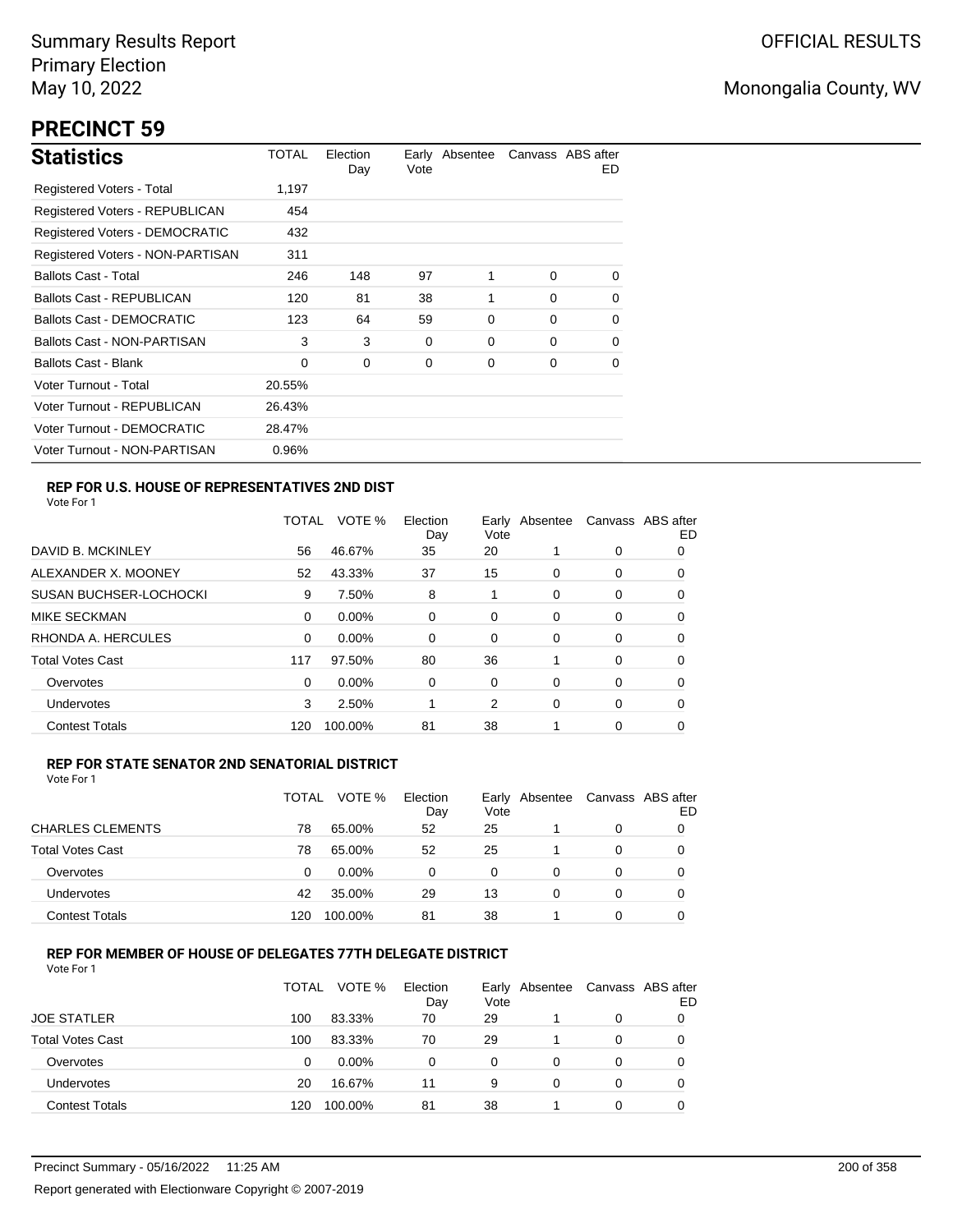# **PRECINCT 59**

#### **REP FOR STATE EXECUTIVE COMMITTEE FEMALE 2ND SENATORIAL DISTRICT** Vote For 2

|                         | TOTAL | VOTE %  | Election<br>Day | Vote | Early Absentee | Canvass ABS after | ED |
|-------------------------|-------|---------|-----------------|------|----------------|-------------------|----|
| RHONDA S. DEAN          | 64    | 26.67%  | 44              | 19   |                | 0                 | 0  |
| REBECCA (BECKY) WELLS   | 39    | 16.25%  | 25              | 13   |                | 0                 | 0  |
| <b>BRENDA NAPIER</b>    | 31    | 12.92%  | 24              | 7    | $\Omega$       | 0                 | 0  |
| <b>Write-In Totals</b>  | 0     | 0.00%   | 0               | 0    | 0              | 0                 | 0  |
| <b>Total Votes Cast</b> | 134   | 55.83%  | 93              | 39   | 2              | 0                 | 0  |
| Overvotes               | 0     | 0.00%   | $\Omega$        | 0    | 0              | 0                 | 0  |
| Undervotes              | 106   | 44.17%  | 69              | 37   | $\Omega$       | 0                 | 0  |
| <b>Contest Totals</b>   | 240   | 100.00% | 162             | 76   | 2              | 0                 | 0  |

#### **REP FOR STATE EXECUTIVE COMMITTEE MALE 2ND SENATORIAL DISTRICT** Vote For 2

|                         | TOTAL | VOTE %  | Election<br>Day | Vote | Early Absentee |   | Canvass ABS after<br>ED |
|-------------------------|-------|---------|-----------------|------|----------------|---|-------------------------|
| ELIJAH DEAN             | 54    | 22.50%  | 40              | 13   |                | 0 | 0                       |
| STEVEN T. NAPIER        | 40    | 16.67%  | 30              | 10   | 0              | 0 | 0                       |
| <b>BRIAN S. LONG</b>    | 38    | 15.83%  | 23              | 14   |                | 0 | 0                       |
| <b>Write-In Totals</b>  | 0     | 0.00%   | 0               | 0    | $\Omega$       | 0 | 0                       |
| <b>Total Votes Cast</b> | 132   | 55.00%  | 93              | 37   | 2              | 0 | 0                       |
| Overvotes               | 0     | 0.00%   | 0               | 0    | 0              | 0 | 0                       |
| <b>Undervotes</b>       | 108   | 45.00%  | 69              | 39   | 0              | 0 | 0                       |
| <b>Contest Totals</b>   | 240   | 100.00% | 162             | 76   | 2              | 0 | 0                       |

### **REP FOR CIRCUIT CLERK**

|                         | TOTAL | VOTE %   | Election<br>Day | Early<br>Vote | Absentee | Canvass ABS after | ED |
|-------------------------|-------|----------|-----------------|---------------|----------|-------------------|----|
| NO CANDIDATE(S) FILED   | 0     | $0.00\%$ | 0               | 0             |          | 0                 |    |
| <b>Total Votes Cast</b> | 0     | $0.00\%$ | 0               | 0             |          | 0                 |    |
| Overvotes               | 0     | $0.00\%$ | 0               | 0             |          | 0                 |    |
| Undervotes              | 120   | 100.00%  | 81              | 38            |          | 0                 |    |
| <b>Contest Totals</b>   | 120   | 100.00%  | 81              | 38            |          | 0                 |    |

### **REP FOR COUNTY COMMISSIONER**

| Vote For 1 |  |
|------------|--|
|------------|--|

|                         | TOTAL | VOTE %   | Election<br>Day | Vote | Early Absentee | Canvass ABS after | ED |
|-------------------------|-------|----------|-----------------|------|----------------|-------------------|----|
| <b>SEAN P. SIKORA</b>   | 57    | 47.50%   | 35              | 22   | 0              | 0                 |    |
| CHARLES D. HARTZOG      | 48    | 40.00%   | 35              | 12   |                | 0                 |    |
| <b>Total Votes Cast</b> | 105   | 87.50%   | 70              | 34   |                | 0                 |    |
| Overvotes               | 0     | $0.00\%$ | 0               | 0    | 0              | 0                 |    |
| Undervotes              | 15    | 12.50%   | 11              | 4    | 0              | 0                 |    |
| <b>Contest Totals</b>   | 120   | 100.00%  | 81              | 38   |                | 0                 |    |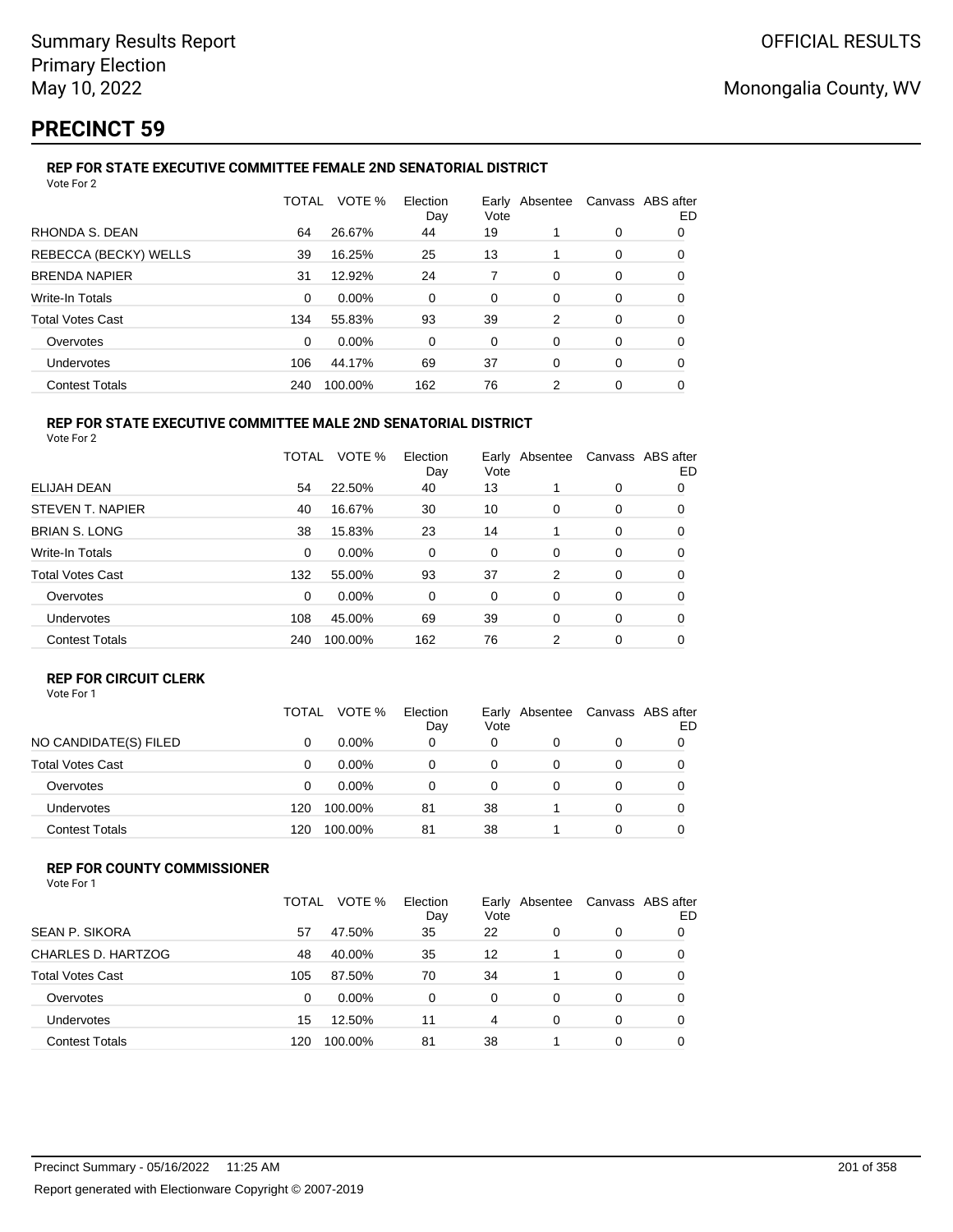|                         | TOTAL | VOTE %   | Election<br>Day | Vote | Early Absentee | Canvass ABS after | ED |
|-------------------------|-------|----------|-----------------|------|----------------|-------------------|----|
| NO CANDIDATE(S) FILED   |       | $0.00\%$ | 0               | 0    |                | 0                 |    |
| <b>Total Votes Cast</b> |       | $0.00\%$ |                 | 0    |                |                   |    |
| Overvotes               | O     | $0.00\%$ |                 | 0    |                | 0                 |    |
| <b>Undervotes</b>       | 120   | 100.00%  | 81              | 38   |                | 0                 |    |
| Contest Totals          | 120   | 100.00%  | 81              | 38   |                |                   |    |

#### **REP FOR CONGRESSIONAL DISTRICT EXECUTIVE COMMITTEE DIST 2 FEMALE** Vote For 1

|                         | TOTAL | VOTE %   | Election<br>Day | Early<br>Vote | Absentee | Canvass ABS after | ED |
|-------------------------|-------|----------|-----------------|---------------|----------|-------------------|----|
| VIRGINIA "GINA" BROWN   | 81    | 67.50%   | 58              | 22            |          | 0                 | 0  |
| Write-In Totals         | 0     | $0.00\%$ | 0               | 0             | 0        | 0                 | O  |
| <b>Total Votes Cast</b> | 81    | 67.50%   | 58              | 22            |          | 0                 | 0  |
| Overvotes               | 0     | $0.00\%$ | 0               | 0             | 0        | 0                 | O  |
| <b>Undervotes</b>       | 39    | 32.50%   | 23              | 16            | 0        | 0                 | O  |
| <b>Contest Totals</b>   | 120   | 100.00%  | 81              | 38            |          | 0                 |    |

### **REP FOR CONGRESSIONAL DISTRICT EXECUTIVE COMMITTEE DIST 2 MALE**

| Vote For 1              |          |         |                 |          |                |          |                          |
|-------------------------|----------|---------|-----------------|----------|----------------|----------|--------------------------|
|                         | TOTAL    | VOTE %  | Election<br>Day | Vote     | Early Absentee |          | Canvass ABS after<br>ED. |
| <b>SAM BROWN</b>        | 65       | 54.17%  | 46              | 19       | $\Omega$       | 0        | 0                        |
| <b>ETHAN MOORE</b>      | 28       | 23.33%  | 20              | 7        |                | $\Omega$ | 0                        |
| Write-In Totals         | 0        | 0.00%   | 0               | $\Omega$ | $\Omega$       | $\Omega$ | 0                        |
| <b>Total Votes Cast</b> | 93       | 77.50%  | 66              | 26       |                | 0        | 0                        |
| Overvotes               | $\Omega$ | 0.00%   | $\Omega$        | $\Omega$ | $\Omega$       | $\Omega$ | 0                        |
| Undervotes              | 27       | 22.50%  | 15              | 12       | $\Omega$       | $\Omega$ | 0                        |
| <b>Contest Totals</b>   | 120      | 100.00% | 81              | 38       |                | $\Omega$ | 0                        |

#### **REP FOR SENATORIAL EXECUTIVE COMMITTEE FEMALE 2ND SENATORIAL DISTRICT** Vote For 1

|                         | TOTAL | VOTE %   | Election<br>Day | Vote | Early Absentee |   | Canvass ABS after<br>ED |
|-------------------------|-------|----------|-----------------|------|----------------|---|-------------------------|
| VIRGINIA "GINA" BROWN   | 82    | 68.33%   | 58              | 23   |                | 0 |                         |
| <b>Write-In Totals</b>  | 0     | $0.00\%$ | 0               | 0    | 0              | 0 |                         |
| <b>Total Votes Cast</b> | 82    | 68.33%   | 58              | 23   |                | 0 |                         |
| Overvotes               | 0     | $0.00\%$ | 0               | 0    | 0              | 0 | 0                       |
| Undervotes              | 38    | 31.67%   | 23              | 15   | 0              | 0 | 0                       |
| <b>Contest Totals</b>   | 120   | 100.00%  | 81              | 38   |                | 0 |                         |

# Monongalia County, WV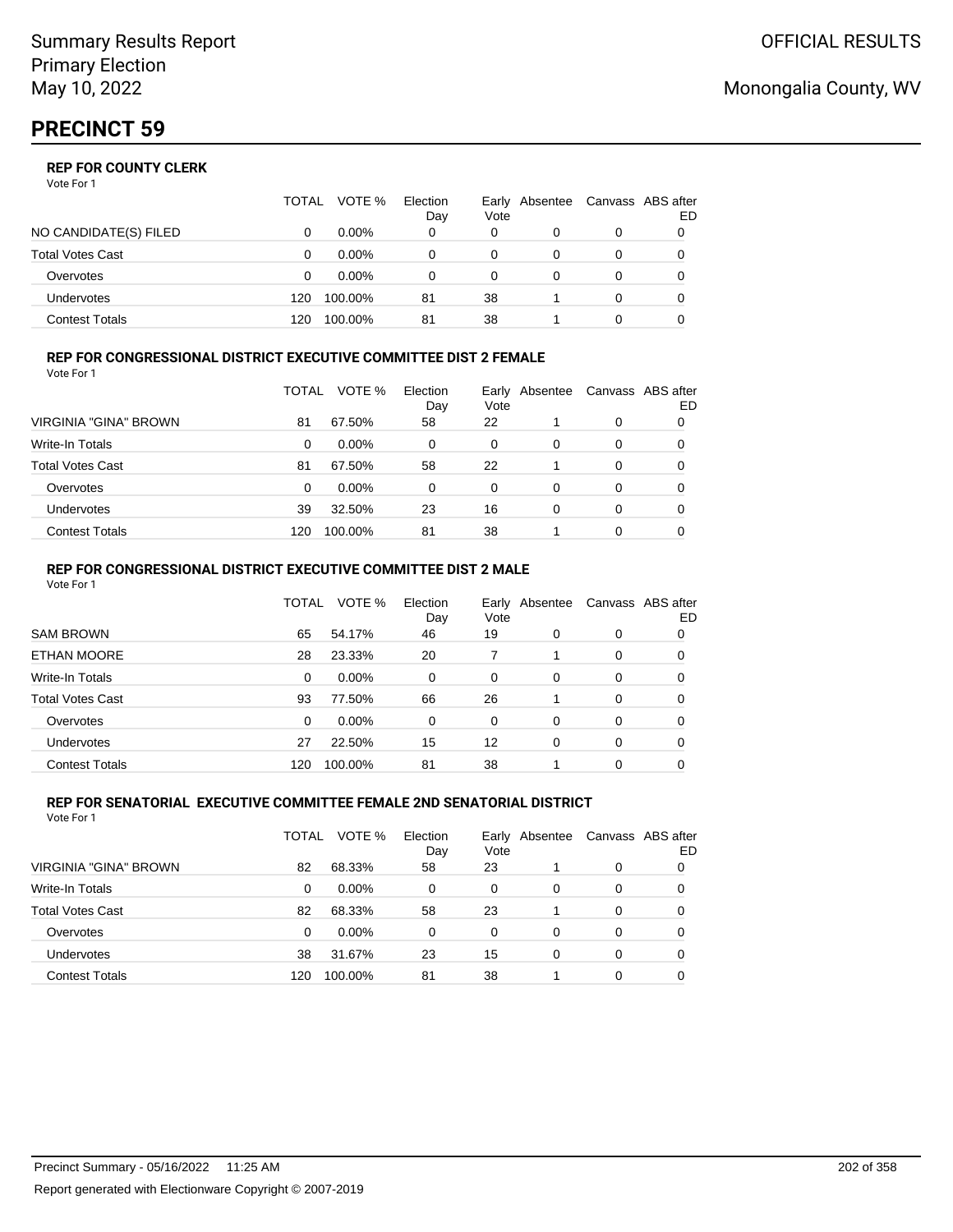# **PRECINCT 59**

#### **REP FOR SENATORIAL EXECUTIVE COMMITTEE MALE 2ND SENATORIAL DISTRICT** Vote For 1

|                         | TOTAL | VOTE %   | Election<br>Day | Early Absentee<br>Vote |          | Canvass ABS after | ED |
|-------------------------|-------|----------|-----------------|------------------------|----------|-------------------|----|
| <b>SAM BROWN</b>        | 55    | 45.83%   | 38              | 17                     | 0        | 0                 | 0  |
| ETHAN MOORE             | 31    | 25.83%   | 23              |                        |          | 0                 | 0  |
| Write-In Totals         | 0     | $0.00\%$ | $\Omega$        | 0                      | $\Omega$ | 0                 | 0  |
| <b>Total Votes Cast</b> | 86    | 71.67%   | 61              | 24                     |          | 0                 | 0  |
| Overvotes               | 0     | $0.00\%$ | $\Omega$        | 0                      | $\Omega$ | 0                 | 0  |
| <b>Undervotes</b>       | 34    | 28.33%   | 20              | 14                     | 0        | 0                 | 0  |
| <b>Contest Totals</b>   | 120   | 100.00%  | 81              | 38                     |          | 0                 |    |

### **REP FOR DELEGATE DISTRICT EXECUTIVE COMMITTEE FEMALE 77TH DELEGATE DISTRICT**

|--|

|                         | TOTAL | VOTE %   | Election<br>Day | Vote | Early Absentee |          | Canvass ABS after<br>ED |
|-------------------------|-------|----------|-----------------|------|----------------|----------|-------------------------|
| NO CANDIDATE(S) FILED   | 0     | $0.00\%$ | 0               | 0    |                | 0        |                         |
| Write-In Totals         | 0     | $0.00\%$ | 0               | 0    | $\Omega$       | $\Omega$ | 0                       |
| <b>Total Votes Cast</b> | 0     | $0.00\%$ | 0               | 0    |                | 0        |                         |
| Overvotes               | 0     | $0.00\%$ | 0               | 0    | 0              | $\Omega$ | 0                       |
| <b>Undervotes</b>       | 120   | 100.00%  | 81              | 38   |                | $\Omega$ | 0                       |
| <b>Contest Totals</b>   | 120   | 100.00%  | 81              | 38   |                | $\Omega$ | 0                       |

#### **REP FOR DELEGATE DISTRICT EXECUTIVE COMMITTEE MALE 77TH DELEGATE DISTRICT**

Vote For 1

|                       | TOTAL | VOTE %   | Election<br>Day | Vote | Early Absentee | Canvass ABS after | ED |
|-----------------------|-------|----------|-----------------|------|----------------|-------------------|----|
| ETHAN MOORE           | 78    | 65.00%   | 54              | 23   |                | 0                 |    |
| Write-In Totals       | 0     | $0.00\%$ | 0               | 0    | 0              | 0                 | O  |
| Total Votes Cast      | 78    | 65.00%   | 54              | 23   |                | 0                 | 0  |
| Overvotes             | 0     | 0.00%    | 0               | 0    | 0              | 0                 |    |
| <b>Undervotes</b>     | 42    | 35.00%   | 27              | 15   | 0              | 0                 |    |
| <b>Contest Totals</b> | 120   | 100.00%  | 81              | 38   |                | 0                 |    |

#### **REP FOR COUNTY EXECUTIVE COMMITTEE DISTRICT - FEMALE COMMITTEE DISTRICT 10** Vote For 1

|                         | TOTAL | VOTE %   | Election<br>Day | Vote | Early Absentee | Canvass ABS after | ED |
|-------------------------|-------|----------|-----------------|------|----------------|-------------------|----|
| NO CANDIDATE(S) FILED   | 0     | $0.00\%$ | 0               | 0    | 0              | 0                 | O  |
| Write-In Totals         | 0     | $0.00\%$ | 0               | 0    | 0              | 0                 | 0  |
| <b>Total Votes Cast</b> | 0     | $0.00\%$ | 0               | 0    | 0              | 0                 | 0  |
| Overvotes               | 0     | $0.00\%$ | 0               | 0    | 0              | 0                 |    |
| Undervotes              | 120   | 100.00%  | 81              | 38   |                | 0                 |    |
| <b>Contest Totals</b>   | 120   | 100.00%  | 81              | 38   |                | 0                 |    |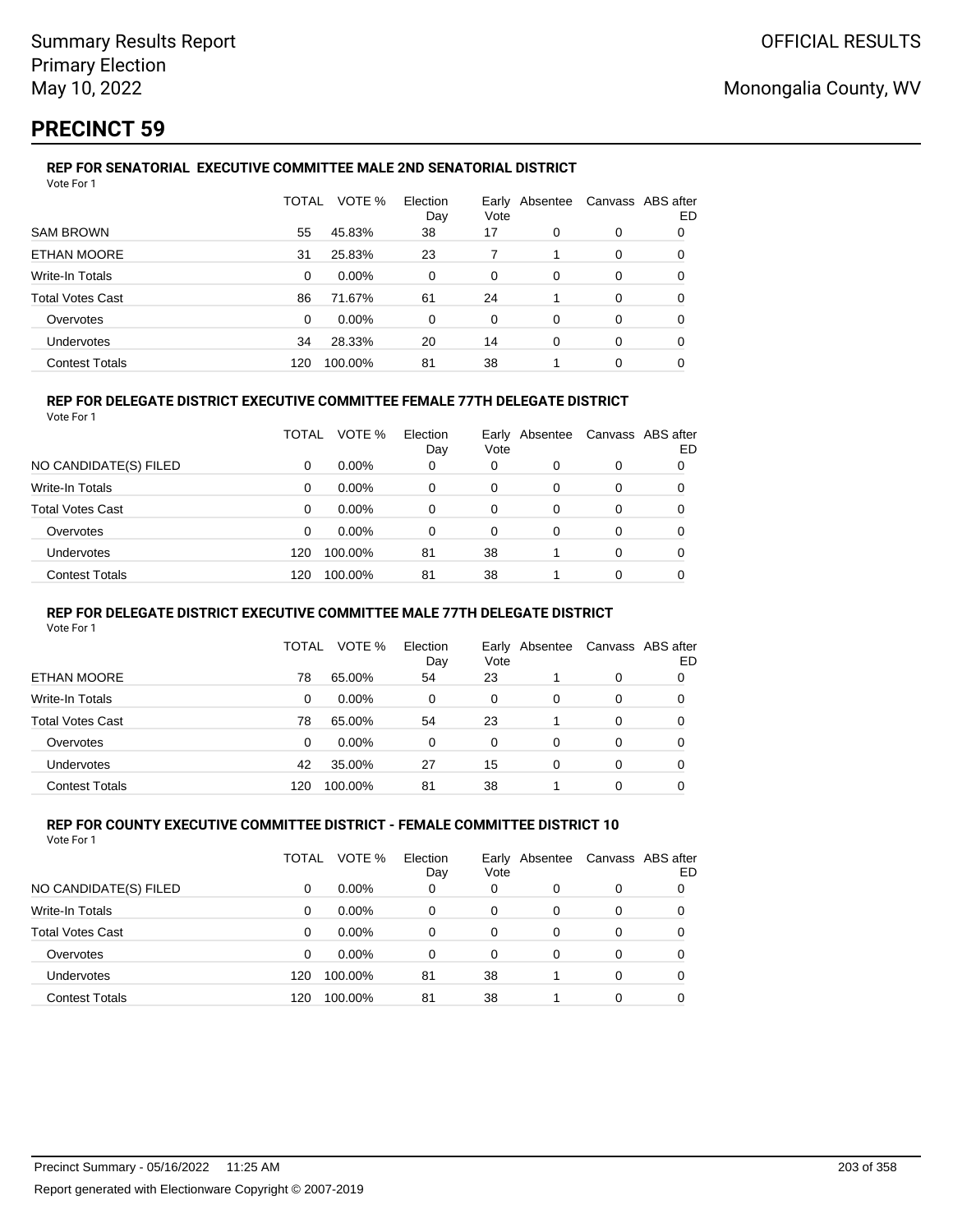# **PRECINCT 59**

#### **REP FOR COUNTY EXECUTIVE COMMITTEE DISTRICT - MALE COMMITTEE DISTRICT 10** Vote For 1

|                         | TOTAL | VOTE %   | Election<br>Day | Vote | Early Absentee | Canvass ABS after | ED |
|-------------------------|-------|----------|-----------------|------|----------------|-------------------|----|
| <b>JOHN SEDOSKI</b>     | 77    | 64.17%   | 52              | 24   |                | 0                 | O  |
| Write-In Totals         | 0     | $0.00\%$ | 0               | 0    | 0              | 0                 | 0  |
| <b>Total Votes Cast</b> | 77    | 64.17%   | 52              | 24   |                | 0                 | 0  |
| Overvotes               | 0     | $0.00\%$ | 0               | 0    | 0              | 0                 | 0  |
| <b>Undervotes</b>       | 43    | 35.83%   | 29              | 14   | 0              | 0                 | 0  |
| <b>Contest Totals</b>   | 120   | 100.00%  | 81              | 38   |                | 0                 |    |

### **DEM FOR U.S. HOUSE OF REPRESENTATIVES 2ND DIST**

Vote For 1

|                          | TOTAL | VOTE %  | Election<br>Day | Vote | Early Absentee | Canvass ABS after | ED |
|--------------------------|-------|---------|-----------------|------|----------------|-------------------|----|
| <b>BARRY LEE WENDELL</b> | 98    | 79.67%  | 56              | 42   | 0              | 0                 |    |
| ANGELA J. DWYER          | 17    | 13.82%  | 4               | 13   | 0              | 0                 |    |
| Total Votes Cast         | 115   | 93.50%  | 60              | 55   | 0              | 0                 |    |
| Overvotes                | 0     | 0.00%   | 0               | 0    | 0              | 0                 |    |
| Undervotes               | 8     | 6.50%   | 4               | 4    | 0              | 0                 |    |
| <b>Contest Totals</b>    | 123   | 100.00% | 64              | 59   | 0              | 0                 |    |

### **DEM FOR STATE SENATOR 2ND SENATORIAL DISTRICT**

Vote For 1

|                  | TOTAL | VOTE %   | Election<br>Day | Vote | Early Absentee | Canvass ABS after | ED |
|------------------|-------|----------|-----------------|------|----------------|-------------------|----|
| ERIC M. HAYHURST | 103   | 83.74%   | 58              | 45   |                | 0                 |    |
| Total Votes Cast | 103   | 83.74%   | 58              | 45   |                | 0                 |    |
| Overvotes        | 0     | $0.00\%$ | 0               | 0    |                | 0                 |    |
| Undervotes       | 20    | 16.26%   | 6               | 14   |                | 0                 |    |
| Contest Totals   | 123   | 100.00%  | 64              | 59   |                | 0                 |    |

## **DEM FOR MEMBER OF HOUSE OF DELEGATES 77TH DELEGATE DISTRICT**

| Vote For 1              |       |         |                 |                        |   |   |                         |
|-------------------------|-------|---------|-----------------|------------------------|---|---|-------------------------|
|                         | TOTAL | VOTE %  | Election<br>Day | Early Absentee<br>Vote |   |   | Canvass ABS after<br>ED |
| <b>BEN SWANSON</b>      | 96    | 78.05%  | 55              | 41                     | 0 | 0 |                         |
| <b>Total Votes Cast</b> | 96    | 78.05%  | 55              | 41                     | 0 | 0 |                         |
| Overvotes               | Ω     | 0.00%   | 0               | 0                      | 0 | 0 |                         |
| <b>Undervotes</b>       | 27    | 21.95%  | 9               | 18                     | 0 | 0 |                         |
| Contest Totals          | 123   | 100.00% | 64              | 59                     |   | 0 |                         |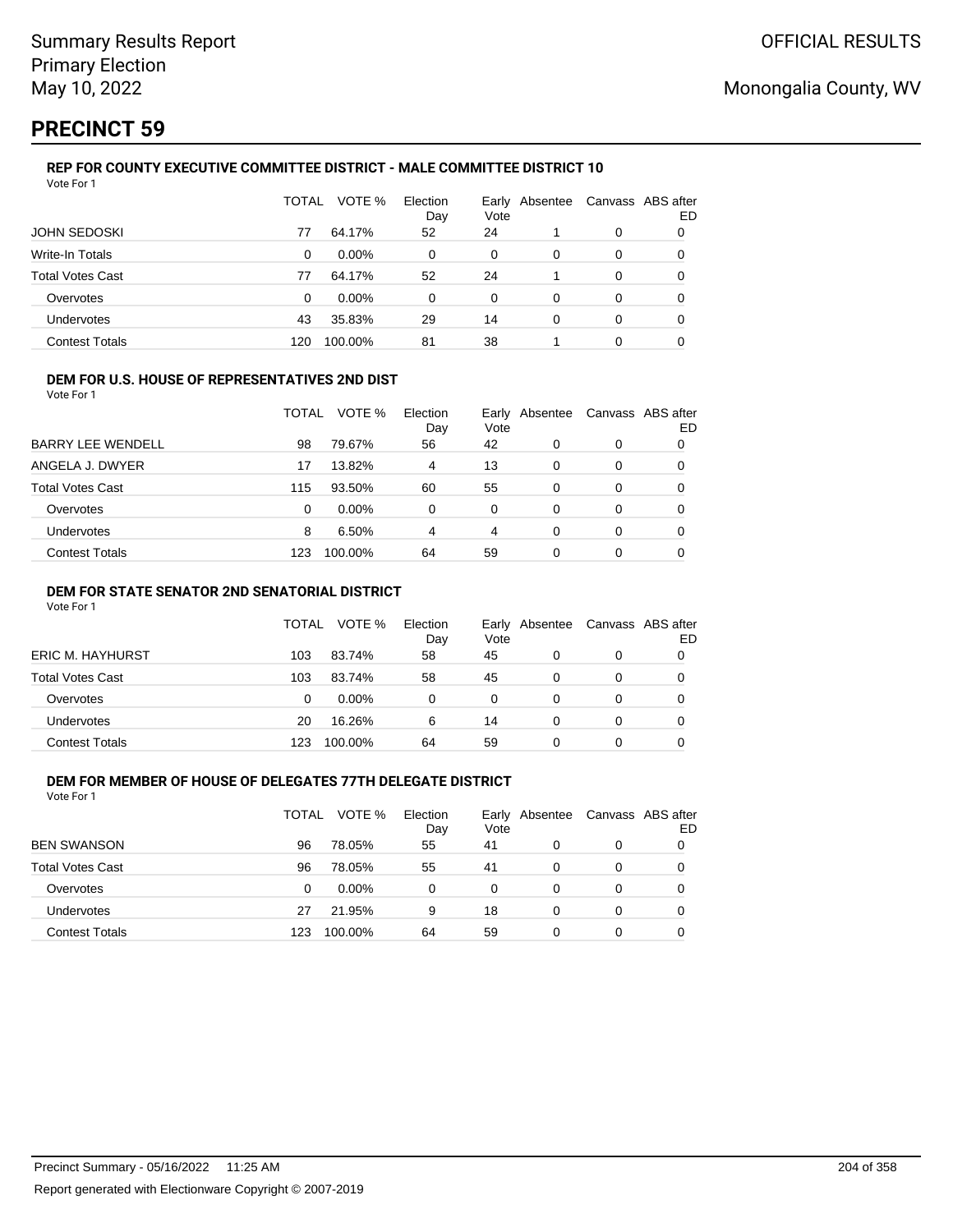# **PRECINCT 59**

#### **DEM FOR STATE EXECUTIVE COMMITTEE FEMALE 2ND SENATORIAL DISTRICT** Vote For 2

|                         | TOTAL    | VOTE %  | Election<br>Day | Vote |   | Early Absentee Canvass ABS after | ED |  |  |  |
|-------------------------|----------|---------|-----------------|------|---|----------------------------------|----|--|--|--|
| <b>RYLEE HAUGHT</b>     | 94       | 38.21%  | 51              | 43   | 0 | 0                                | 0  |  |  |  |
| JENNIFER C. BEACH       | 64       | 26.02%  | 36              | 28   | 0 | 0                                | 0  |  |  |  |
| BARBARA A. SCOTT        | 19       | 7.72%   |                 | 12   | 0 | 0                                | 0  |  |  |  |
| <b>CINDY WELCH</b>      | 13       | 5.28%   | 9               | 4    | 0 | 0                                | 0  |  |  |  |
| KIMBERLY A. FRUM        | 8        | 3.25%   | 3               | 5    | 0 | 0                                | 0  |  |  |  |
| <b>Write-In Totals</b>  | $\Omega$ | 0.00%   | $\Omega$        | 0    | 0 | 0                                | 0  |  |  |  |
| <b>Total Votes Cast</b> | 198      | 80.49%  | 106             | 92   | 0 | 0                                | 0  |  |  |  |
| Overvotes               | 0        | 0.00%   | 0               | 0    | 0 | 0                                | 0  |  |  |  |
| Undervotes              | 48       | 19.51%  | 22              | 26   | 0 | 0                                | 0  |  |  |  |
| <b>Contest Totals</b>   | 246      | 100.00% | 128             | 118  | 0 | 0                                | 0  |  |  |  |
|                         |          |         |                 |      |   |                                  |    |  |  |  |

#### **DEM FOR STATE EXECUTIVE COMMITTEE MALE 2ND SENATORIAL DISTRICT** Vote For 2

|                              | TOTAL | VOTE %   | Election<br>Day | Vote | Early Absentee | Canvass ABS after | ED |
|------------------------------|-------|----------|-----------------|------|----------------|-------------------|----|
| <b>CHARLES (JR) KRAFFT</b>   | 81    | 32.93%   | 44              | 37   | 0              | 0                 | 0  |
| <b>SETH "THUNDER" STURM</b>  | 45    | 18.29%   | 27              | 18   | 0              | 0                 | 0  |
| RONALD E. MCCOY JR.          | 29    | 11.79%   | 14              | 15   | 0              | 0                 | 0  |
| ARTHUR W. "SONNY" OAKLAND JR | 17    | 6.91%    | 6               | 11   | 0              | 0                 | 0  |
| <b>Write-In Totals</b>       | 0     | $0.00\%$ | 0               | 0    | 0              | 0                 | O  |
| <b>Total Votes Cast</b>      | 172   | 69.92%   | 91              | 81   | $\Omega$       | 0                 | 0  |
| Overvotes                    | 0     | $0.00\%$ | 0               | 0    | 0              | 0                 | 0  |
| <b>Undervotes</b>            | 74    | 30.08%   | 37              | 37   | $\Omega$       | 0                 | 0  |
| <b>Contest Totals</b>        | 246   | 100.00%  | 128             | 118  | 0              | 0                 | 0  |

## **DEM FOR CIRCUIT CLERK**

| Vote For 1 |  |  |
|------------|--|--|
|            |  |  |

|                         | <b>TOTAL</b> | VOTE %   | Election<br>Day | Vote | Early Absentee | Canvass ABS after<br>ED |
|-------------------------|--------------|----------|-----------------|------|----------------|-------------------------|
| DONNA HIDOCK            | 95           | 77.24%   | 50              | 45   |                |                         |
| <b>Total Votes Cast</b> | 95           | 77.24%   | 50              | 45   | $\Omega$       |                         |
| Overvotes               | 0            | $0.00\%$ |                 | 0    |                |                         |
| <b>Undervotes</b>       | 28           | 22.76%   | 14              | 14   | 0              | 0                       |
| <b>Contest Totals</b>   | 123          | 100.00%  | 64              | 59   |                |                         |

## **DEM FOR COUNTY COMMISSIONER**

| Vote For 1 |  |
|------------|--|
|------------|--|

|                         | TOTAL | VOTE %   | Election<br>Day | Early<br>Vote | Absentee | Canvass ABS after | ED |
|-------------------------|-------|----------|-----------------|---------------|----------|-------------------|----|
| <b>BOB BEACH</b>        | 101   | 82.11%   | 54              | 47            | 0        | 0                 |    |
| <b>Total Votes Cast</b> | 101   | 82.11%   | 54              | 47            | $\Omega$ | 0                 |    |
| Overvotes               | 0     | $0.00\%$ | 0               | 0             | 0        | 0                 |    |
| <b>Undervotes</b>       | 22    | 17.89%   | 10              | 12            | 0        | 0                 |    |
| <b>Contest Totals</b>   | 123   | 100.00%  | 64              | 59            | 0        | $\Omega$          |    |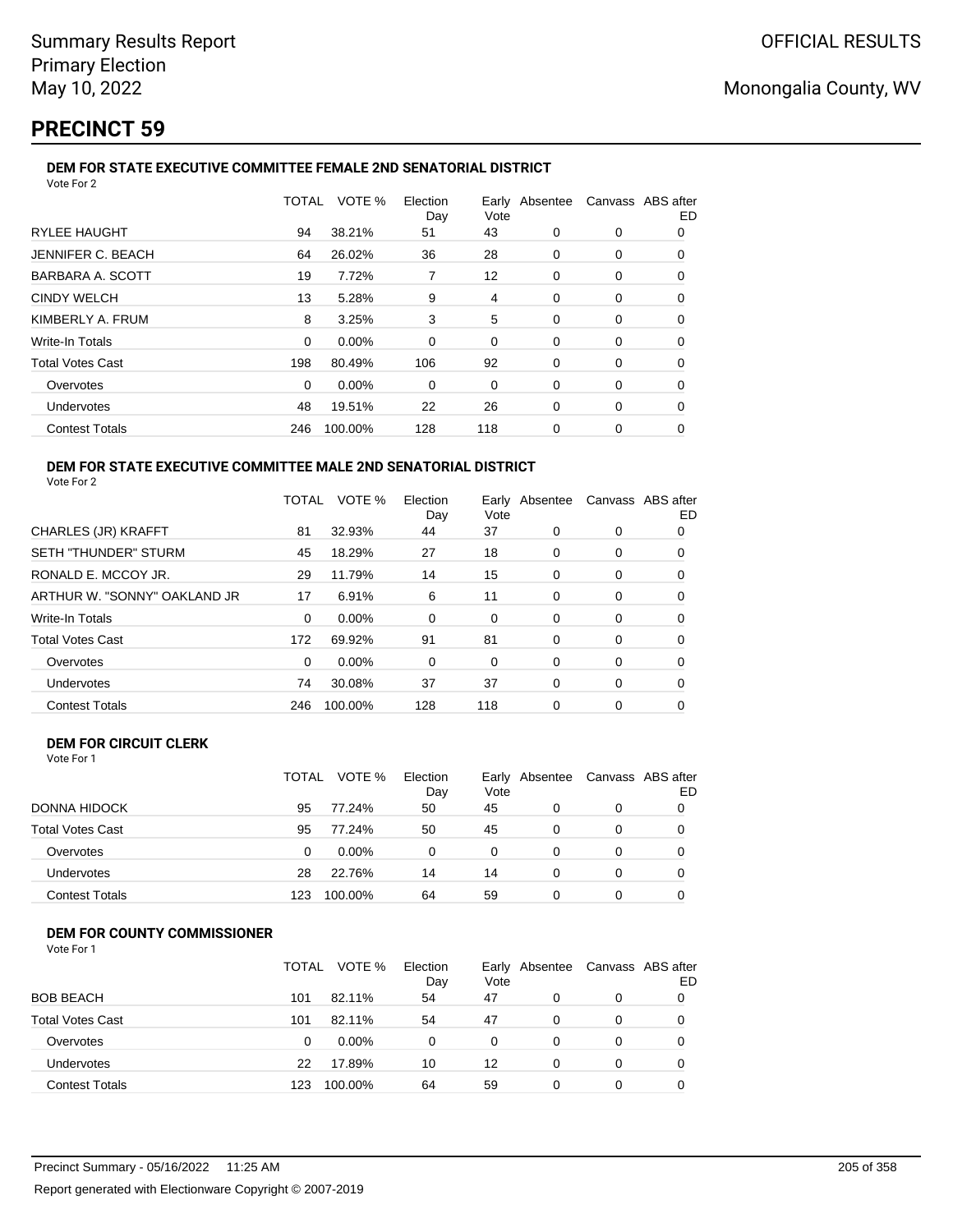|                       | <b>TOTAL</b> | VOTE %   | Election<br>Day | Vote | Early Absentee | Canvass ABS after | ED |
|-----------------------|--------------|----------|-----------------|------|----------------|-------------------|----|
| CARYE L. BLANEY       | 103          | 83.74%   | 55              | 48   |                | 0                 |    |
| Total Votes Cast      | 103          | 83.74%   | 55              | 48   |                | 0                 |    |
| Overvotes             | 0            | $0.00\%$ | 0               | 0    |                | 0                 |    |
| <b>Undervotes</b>     | 20           | 16.26%   | 9               | 11   | 0              | 0                 |    |
| <b>Contest Totals</b> | 123          | 100.00%  | 64              | 59   |                |                   |    |

#### **DEM FOR CONGRESSIONAL DISTRICT EXECUTIVE COMMITTEE DIST 2 FEMALE**

| Vote For 1              |       |          |                 |      |                |   |                         |
|-------------------------|-------|----------|-----------------|------|----------------|---|-------------------------|
|                         | TOTAL | VOTE %   | Election<br>Day | Vote | Early Absentee |   | Canvass ABS after<br>ED |
| <b>RYLEE HAUGHT</b>     | 96    | 78.05%   | 56              | 40   | 0              | 0 |                         |
| Write-In Totals         | 0     | $0.00\%$ | 0               | 0    | 0              | 0 | 0                       |
| <b>Total Votes Cast</b> | 96    | 78.05%   | 56              | 40   | 0              | 0 |                         |
| Overvotes               | 0     | $0.00\%$ | 0               | 0    | 0              | 0 |                         |
| Undervotes              | 27    | 21.95%   | 8               | 19   | 0              | 0 |                         |
| <b>Contest Totals</b>   | 123   | 100.00%  | 64              | 59   | 0              | 0 |                         |

#### **DEM FOR CONGRESSIONAL DISTRICT EXECUTIVE COMMITTEE DIST 2 MALE** Vote For 1

|                         | TOTAL    | VOTE %  | Election<br>Day | Vote     | Early Absentee |          | Canvass ABS after<br>ED |
|-------------------------|----------|---------|-----------------|----------|----------------|----------|-------------------------|
| SHANE ASSADZANDI        | 77       | 62.60%  | 40              | 37       | 0              | 0        | 0                       |
| CHARLES (JR) KRAFFT     | 21       | 17.07%  | 11              | 10       | $\Omega$       | 0        | 0                       |
| Write-In Totals         | 0        | 0.00%   | $\Omega$        | $\Omega$ | $\Omega$       | $\Omega$ | 0                       |
| <b>Total Votes Cast</b> | 98       | 79.67%  | 51              | 47       | 0              | $\Omega$ | 0                       |
| Overvotes               | $\Omega$ | 0.00%   | 0               | $\Omega$ | $\Omega$       | $\Omega$ | 0                       |
| <b>Undervotes</b>       | 25       | 20.33%  | 13              | 12       | $\Omega$       | $\Omega$ | 0                       |
| <b>Contest Totals</b>   | 123      | 100.00% | 64              | 59       | 0              | $\Omega$ |                         |

#### **DEM FOR SENATORIAL EXECUTIVE COMMITTEE FEMALE 2ND SENATORIAL DISTRICT** Vote For 1

|                         | TOTAL | VOTE %   | Election<br>Day | Vote | Early Absentee |   | Canvass ABS after<br>ED |
|-------------------------|-------|----------|-----------------|------|----------------|---|-------------------------|
| RYLEE HAUGHT            | 92    | 74.80%   | 54              | 38   | 0              | 0 | 0                       |
| Write-In Totals         | 0     | $0.00\%$ | 0               | 0    | 0              | 0 | 0                       |
| <b>Total Votes Cast</b> | 92    | 74.80%   | 54              | 38   | 0              | 0 | 0                       |
| Overvotes               | 0     | 0.00%    | 0               | 0    | 0              | 0 | 0                       |
| Undervotes              | 31    | 25.20%   | 10              | 21   | 0              | 0 | 0                       |
| <b>Contest Totals</b>   | 123   | 100.00%  | 64              | 59   | 0              | 0 |                         |

# Monongalia County, WV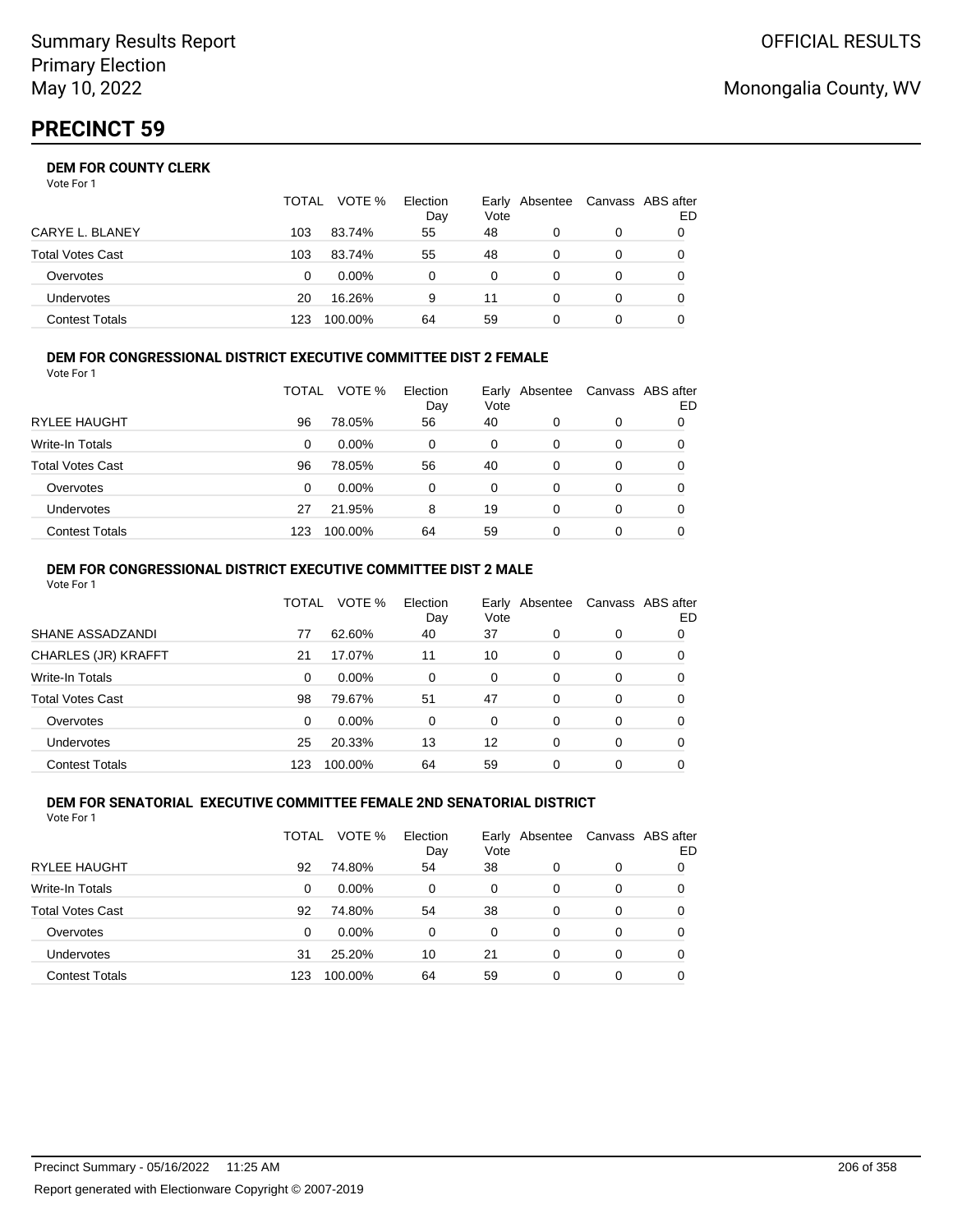# **PRECINCT 59**

#### **DEM FOR SENATORIAL EXECUTIVE COMMITTEE MALE 2ND SENATORIAL DISTRICT** Vote For 1

|                         | TOTAL | VOTE %   | Election<br>Day | Vote | Early Absentee |   | Canvass ABS after<br>ED |
|-------------------------|-------|----------|-----------------|------|----------------|---|-------------------------|
| CHARLES (JR) KRAFFT     | 92    | 74.80%   | 52              | 40   | 0              | 0 |                         |
| Write-In Totals         | 0     | $0.00\%$ | 0               | 0    | 0              | 0 |                         |
| <b>Total Votes Cast</b> | 92    | 74.80%   | 52              | 40   | 0              | 0 |                         |
| Overvotes               | 0     | $0.00\%$ | $\Omega$        | 0    | 0              | 0 |                         |
| Undervotes              | 31    | 25.20%   | 12              | 19   | 0              | 0 |                         |
| <b>Contest Totals</b>   | 123   | 100.00%  | 64              | 59   | 0              | 0 |                         |

## **DEM FOR DELEGATE DISTRICT EXECUTIVE COMMITTEE FEMALE 77TH DELEGATE DISTRICT**

Vote For 1

|                         | TOTAL | VOTE %   | Election<br>Day | Vote | Early Absentee | Canvass ABS after | ED |
|-------------------------|-------|----------|-----------------|------|----------------|-------------------|----|
| NO CANDIDATE(S) FILED   | 0     | $0.00\%$ | 0               | 0    | 0              | 0                 |    |
| Write-In Totals         | 2     | 1.63%    | 0               | 2    | 0              | 0                 |    |
| <b>Total Votes Cast</b> | 2     | 1.63%    | 0               | 2    | 0              | 0                 |    |
| Overvotes               | 0     | $0.00\%$ | 0               | 0    | 0              | 0                 |    |
| <b>Undervotes</b>       | 121   | 98.37%   | 64              | 57   | 0              | 0                 |    |
| <b>Contest Totals</b>   | 123   | 100.00%  | 64              | 59   | 0              | 0                 |    |

### **DEM FOR DELEGATE DISTRICT EXECUTIVE COMMITTEE MALE 77TH DELEGATE DISTRICT**

Vote For 1

|                       | TOTAL    | VOTE %   | Election<br>Day | Vote | Early Absentee |   | Canvass ABS after<br>ED |
|-----------------------|----------|----------|-----------------|------|----------------|---|-------------------------|
| CHARLES (JR) KRAFFT   | 85       | 69.11%   | 48              | 37   | 0              | 0 |                         |
| Write-In Totals       | 0        | $0.00\%$ | 0               | 0    | 0              | 0 | 0                       |
| Total Votes Cast      | 85       | 69.11%   | 48              | 37   | $\Omega$       | 0 | 0                       |
| Overvotes             | $\Omega$ | $0.00\%$ | 0               | 0    | 0              | 0 |                         |
| <b>Undervotes</b>     | 38       | 30.89%   | 16              | 22   | 0              | 0 | 0                       |
| <b>Contest Totals</b> | 123      | 100.00%  | 64              | 59   |                |   |                         |

#### **DEM FOR COUNTY EXECUTIVE COMMITTEE DISTRICT - FEMALE COMMITTEE DISTRICT 10** Vote For 1

|                         | TOTAL | VOTE %   | Election<br>Day | Vote | Early Absentee |   | Canvass ABS after<br>ED |
|-------------------------|-------|----------|-----------------|------|----------------|---|-------------------------|
| <b>BECKY RODD</b>       | 94    | 76.42%   | 52              | 42   | 0              | 0 | 0                       |
| Write-In Totals         | 0     | $0.00\%$ | 0               | 0    | 0              | 0 | 0                       |
| <b>Total Votes Cast</b> | 94    | 76.42%   | 52              | 42   | 0              | 0 | 0                       |
| Overvotes               | 0     | 0.00%    | 0               | 0    | 0              | 0 | 0                       |
| Undervotes              | 29    | 23.58%   | 12              | 17   | 0              | 0 | 0                       |
| <b>Contest Totals</b>   | 123   | 100.00%  | 64              | 59   | 0              | 0 |                         |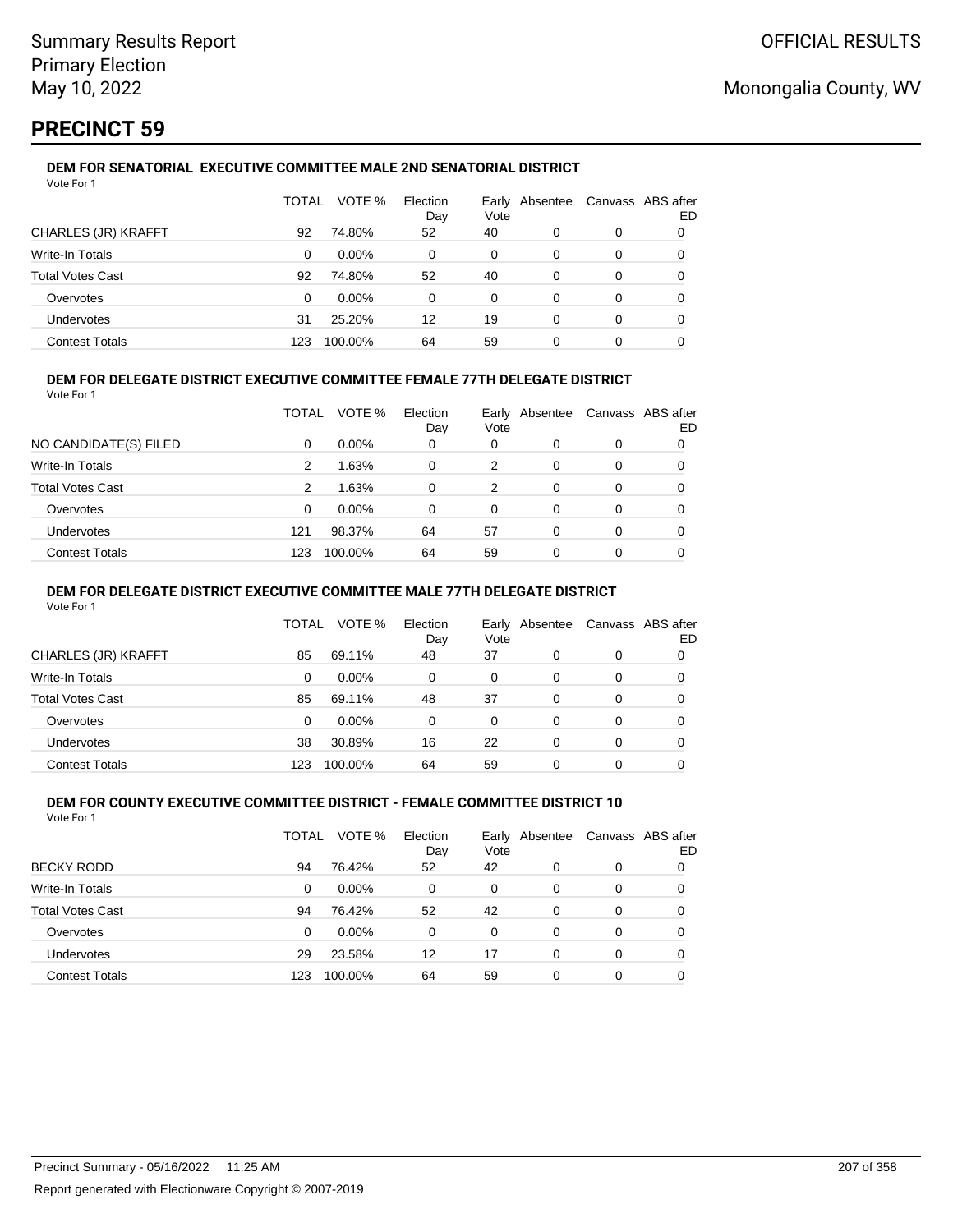# **PRECINCT 59**

#### **DEM FOR COUNTY EXECUTIVE COMMITTEE DISTRICT - MALE COMMITTEE DISTRICT 10** Vote For 1

|                         | TOTAL | VOTE %   | Election<br>Day | Vote | Early Absentee | Canvass ABS after | ED |
|-------------------------|-------|----------|-----------------|------|----------------|-------------------|----|
| NO CANDIDATE(S) FILED   | 0     | $0.00\%$ | 0               | 0    | 0              | 0                 | 0  |
| Write-In Totals         | 2     | 1.63%    | 0               | 2    | 0              | 0                 | 0  |
| <b>Total Votes Cast</b> | 2     | 1.63%    | 0               | 2    | 0              | 0                 | 0  |
| Overvotes               | 0     | $0.00\%$ | 0               | 0    | 0              | 0                 | 0  |
| Undervotes              | 121   | 98.37%   | 64              | 57   | 0              | $\Omega$          |    |
| <b>Contest Totals</b>   | 123   | 100.00%  | 64              | 59   | 0              | 0                 |    |

## **NON-PARTISAN BOARD OF EDUCATION**

Vote For 3

|                         | TOTAL    | VOTE %   | Election<br>Day | Vote | Early Absentee |   | Canvass ABS after<br>ED |
|-------------------------|----------|----------|-----------------|------|----------------|---|-------------------------|
| DANIEL BERRY            | 176      | 23.85%   | 105             | 70   |                | 0 | 0                       |
| <b>JENNIFER HAGERTY</b> | 132      | 17.89%   | 76              | 55   |                | 0 | 0                       |
| <b>MICHAEL KELLY</b>    | 108      | 14.63%   | 64              | 44   | 0              | 0 | 0                       |
| <b>CRISTY MOATS</b>     | 67       | 9.08%    | 43              | 23   |                | 0 | 0                       |
| <b>BRANDON MYERS</b>    | 52       | 7.05%    | 33              | 19   | 0              | 0 | 0                       |
| <b>Write-In Totals</b>  | $\Omega$ | $0.00\%$ | 0               | 0    | $\Omega$       | 0 | 0                       |
| <b>Total Votes Cast</b> | 535      | 72.49%   | 321             | 211  | 3              | 0 | 0                       |
| Overvotes               | $\Omega$ | 0.00%    | 0               | 0    | 0              | 0 | 0                       |
| <b>Undervotes</b>       | 203      | 27.51%   | 123             | 80   | $\Omega$       | 0 | 0                       |
| <b>Contest Totals</b>   | 738      | 100.00%  | 444             | 291  | 3              | 0 | 0                       |

## **FOR CONSERVATION DISTRICT SUPERVISOR**

|                         | TOTAL | VOTE %  | Election<br>Day | Early<br>Vote | Absentee |          | Canvass ABS after<br>ED |
|-------------------------|-------|---------|-----------------|---------------|----------|----------|-------------------------|
| MARK "MR. MARK" MYERS   | 117   | 47.56%  | 69              | 47            |          | 0        | O                       |
| <b>ANDREW PRICE</b>     | 78    | 31.71%  | 48              | 30            | 0        | 0        | O                       |
| Write-In Totals         | 0     | 0.00%   | $\Omega$        | 0             | 0        | 0        | 0                       |
| <b>Total Votes Cast</b> | 195   | 79.27%  | 117             | 77            |          | $\Omega$ | 0                       |
| Overvotes               | 0     | 0.00%   | $\Omega$        | 0             | 0        | 0        | 0                       |
| <b>Undervotes</b>       | 51    | 20.73%  | 31              | 20            | 0        | 0        | 0                       |
| <b>Contest Totals</b>   | 246   | 100.00% | 148             | 97            |          | 0        |                         |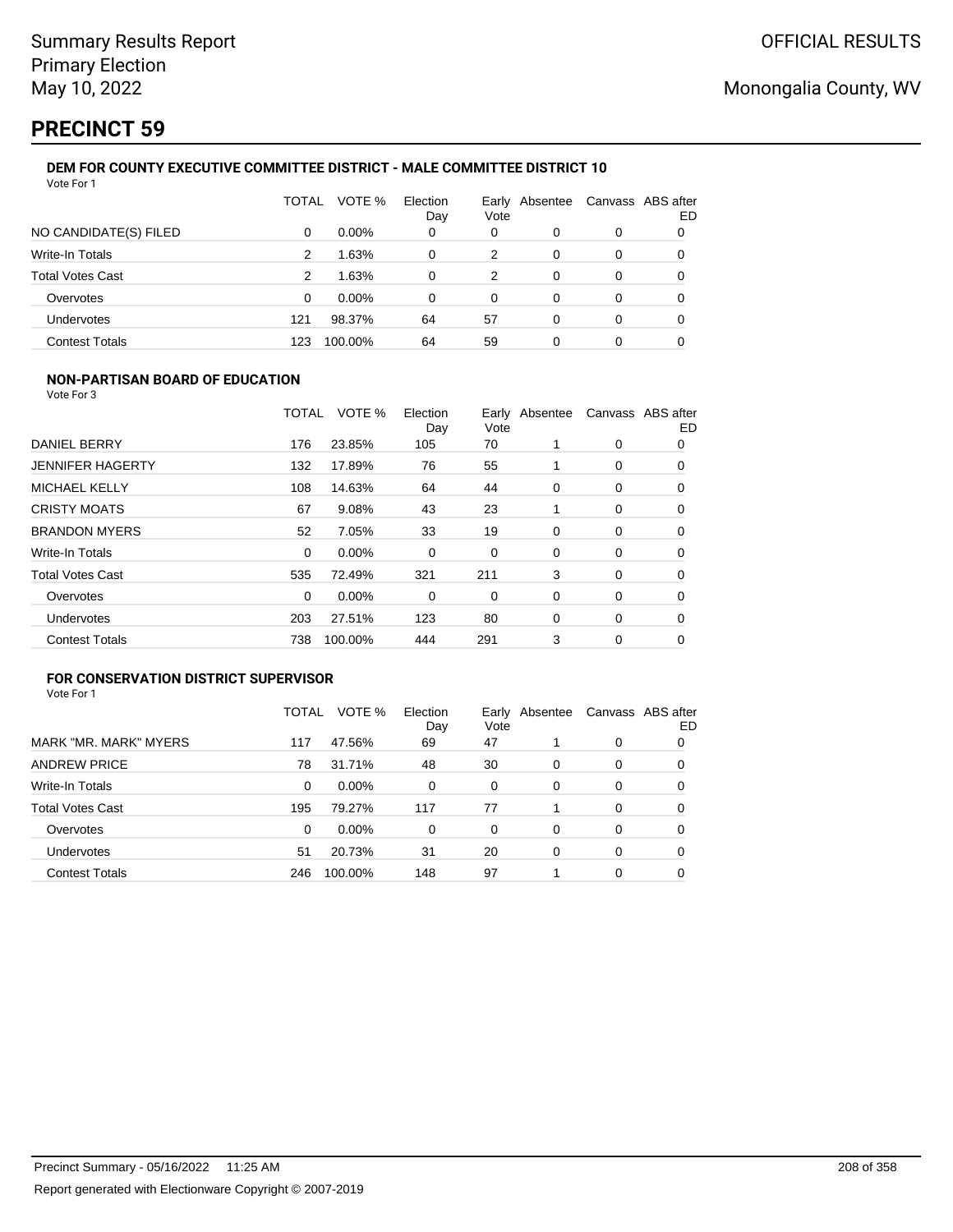# **PRECINCT 61**

| <b>Statistics</b>                     | TOTAL  | Election<br>Day | Vote        | Early Absentee |                | Canvass ABS after<br>ED. |
|---------------------------------------|--------|-----------------|-------------|----------------|----------------|--------------------------|
| Registered Voters - Total             | 3,356  |                 |             |                |                |                          |
| Registered Voters - REPUBLICAN        | 1,325  |                 |             |                |                |                          |
| <b>Registered Voters - DEMOCRATIC</b> | 1,127  |                 |             |                |                |                          |
| Registered Voters - NON-PARTISAN      | 904    |                 |             |                |                |                          |
| <b>Ballots Cast - Total</b>           | 680    | 412             | 254         | 10             | $\mathfrak{p}$ | 2                        |
| Ballots Cast - REPUBLICAN             | 379    | 241             | 131         | 6              | 1              | 0                        |
| <b>Ballots Cast - DEMOCRATIC</b>      | 290    | 161             | 122         | 4              | 1              | 2                        |
| Ballots Cast - NON-PARTISAN           | 11     | 10              | 1           | $\Omega$       | $\Omega$       | $\Omega$                 |
| Ballots Cast - Blank                  | 1      | 1               | $\mathbf 0$ | 0              | 0              | 0                        |
| Voter Turnout - Total                 | 20.26% |                 |             |                |                |                          |
| Voter Turnout - REPUBLICAN            | 28.60% |                 |             |                |                |                          |
| Voter Turnout - DEMOCRATIC            | 25.73% |                 |             |                |                |                          |
| Voter Turnout - NON-PARTISAN          | 1.22%  |                 |             |                |                |                          |

## **REP FOR U.S. HOUSE OF REPRESENTATIVES 2ND DIST**

Vote For 1

|                               | <b>TOTAL</b>  | VOTE %   | Election<br>Day | Early<br>Vote | Absentee |   | Canvass ABS after<br>ED |
|-------------------------------|---------------|----------|-----------------|---------------|----------|---|-------------------------|
| ALEXANDER X. MOONEY           | 191           | 50.40%   | 129             | 58            | 4        | 0 | 0                       |
| DAVID B. MCKINLEY             | 126           | 33.25%   | 79              | 44            | 2        |   | 0                       |
| <b>SUSAN BUCHSER-LOCHOCKI</b> | 46            | 12.14%   | 23              | 23            | 0        | 0 | 0                       |
| <b>MIKE SECKMAN</b>           |               | 1.85%    | 5               | 2             | 0        | 0 | 0                       |
| RHONDA A. HERCULES            | $\mathcal{P}$ | 0.53%    |                 | 1             | 0        | 0 | 0                       |
| <b>Total Votes Cast</b>       | 372           | 98.15%   | 237             | 128           | 6        |   | 0                       |
| Overvotes                     | 0             | $0.00\%$ | 0               | 0             | 0        | 0 | 0                       |
| <b>Undervotes</b>             |               | 1.85%    | 4               | 3             | 0        | 0 | 0                       |
| <b>Contest Totals</b>         | 379           | 100.00%  | 241             | 131           | 6        |   | 0                       |
|                               |               |          |                 |               |          |   |                         |

### **REP FOR STATE SENATOR 13TH SENATORIAL DISTRICT**

|                         | TOTAL | VOTE %   | Election<br>Day | Vote | Early Absentee |   | Canvass ABS after<br>ED |
|-------------------------|-------|----------|-----------------|------|----------------|---|-------------------------|
| MIKE OLIVERIO           | 301   | 79.42%   | 191             | 104  | 6              | 0 | O                       |
| <b>CARLY BRAUN</b>      | 66    | 17.41%   | 42              | 24   | 0              | 0 | O                       |
| <b>Total Votes Cast</b> | 367   | 96.83%   | 233             | 128  | 6              | 0 | O                       |
| Overvotes               | 0     | $0.00\%$ | $\Omega$        | 0    | 0              | 0 | O                       |
| Undervotes              | 12    | 3.17%    | 8               | 3    | 0              |   | 0                       |
| <b>Contest Totals</b>   | 379   | 100.00%  | 241             | 131  | 6              |   | 0                       |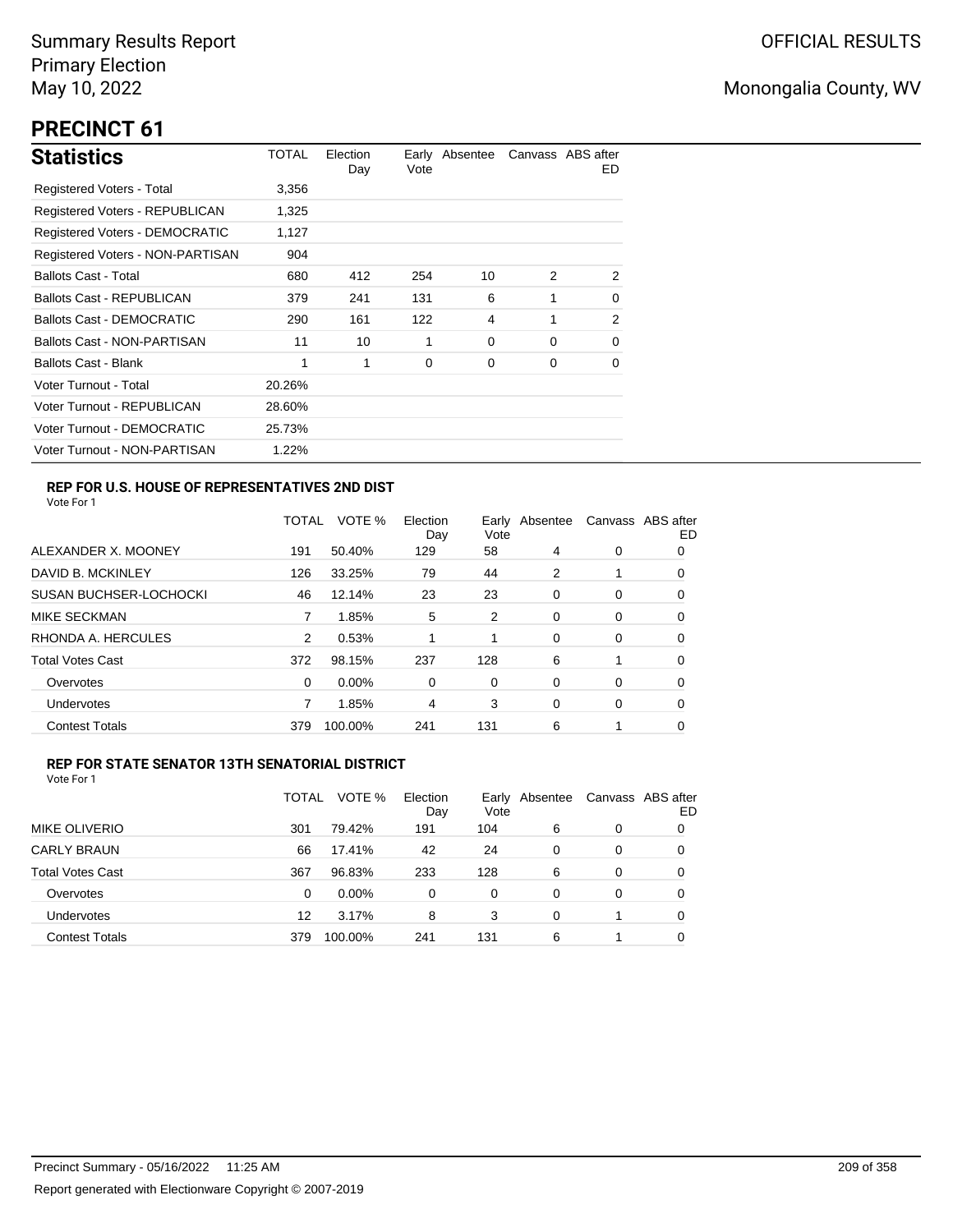# **PRECINCT 61**

## **REP FOR MEMBER OF HOUSE OF DELEGATES 78TH DELEGATE DISTRICT**

| Vote For 1              |       |         |                 |      |                |                   |    |
|-------------------------|-------|---------|-----------------|------|----------------|-------------------|----|
|                         | TOTAL | VOTE %  | Election<br>Day | Vote | Early Absentee | Canvass ABS after | ED |
| <b>SCOTT NALE</b>       | 126   | 33.25%  | 79              | 45   | 2              | 0                 | 0  |
| <b>GENO CHIARELLI</b>   | 117   | 30.87%  | 74              | 41   | 2              | 0                 | 0  |
| TONI DICHIACCHIO        | 97    | 25.59%  | 60              | 37   | $\Omega$       | 0                 | 0  |
| <b>Total Votes Cast</b> | 340   | 89.71%  | 213             | 123  | 4              | 0                 | 0  |
| Overvotes               | 0     | 0.00%   | $\Omega$        | 0    | 0              | 0                 | 0  |
| <b>Undervotes</b>       | 39    | 10.29%  | 28              | 8    | 2              |                   | 0  |
| <b>Contest Totals</b>   | 379   | 100.00% | 241             | 131  | 6              |                   | 0  |

## **REP FOR STATE EXECUTIVE COMMITTEE FEMALE 13TH SENATORIAL DISTRICT**

Vote For 2

| KANDI NUZUM<br>31.93%<br>86<br>242<br>150<br>6<br>0<br>Write-In Totals<br>0.13%<br>0<br>0<br>0<br>Total Votes Cast<br>243<br>32.06%<br>86<br>151<br>6<br>0 | Canvass ABS after<br>ED |
|------------------------------------------------------------------------------------------------------------------------------------------------------------|-------------------------|
|                                                                                                                                                            |                         |
|                                                                                                                                                            |                         |
|                                                                                                                                                            |                         |
| $0.00\%$<br>Overvotes<br>0<br>0<br>0<br>0<br>0                                                                                                             | 0                       |
| Undervotes<br>331<br>176<br>67.94%<br>6<br>2<br>515                                                                                                        | 0                       |
| 262<br><b>Contest Totals</b><br>482<br>100.00%<br>12<br>2<br>758                                                                                           | 0                       |

#### **REP FOR STATE EXECUTIVE COMMITTEE MALE 13TH SENATORIAL DISTRICT**

Vote For 2

|                         | TOTAL | VOTE %   | Election<br>Day | Early<br>Vote | Absentee |   | Canvass ABS after<br>ED |
|-------------------------|-------|----------|-----------------|---------------|----------|---|-------------------------|
| <b>KYLE MCAVOY</b>      | 218   | 28.76%   | 135             | 78            | 5        | 0 | 0                       |
| <b>GUY WARD</b>         | 105   | 13.85%   | 68              | 37            | 0        | 0 | 0                       |
| PHIL MALLOW             | 94    | 12.40%   | 53              | 40            | 1        | 0 | 0                       |
| Write-In Totals         |       | 0.13%    |                 | 0             | 0        | 0 | 0                       |
| <b>Total Votes Cast</b> | 418   | 55.15%   | 257             | 155           | 6        | 0 | 0                       |
| Overvotes               | 0     | $0.00\%$ | 0               | 0             | 0        | 0 | 0                       |
| <b>Undervotes</b>       | 340   | 44.85%   | 225             | 107           | 6        | 2 | 0                       |
| <b>Contest Totals</b>   | 758   | 100.00%  | 482             | 262           | 12       | 2 | 0                       |

#### **REP FOR CIRCUIT CLERK**

|                         | TOTAL | VOTE %   | Election<br>Day | Earlv<br>Vote | Absentee | Canvass ABS after | ED |
|-------------------------|-------|----------|-----------------|---------------|----------|-------------------|----|
| NO CANDIDATE(S) FILED   |       | $0.00\%$ | 0               | 0             | 0        | 0                 |    |
| <b>Total Votes Cast</b> |       | $0.00\%$ | 0               | 0             | 0        | 0                 |    |
| Overvotes               | 0     | $0.00\%$ | 0               | 0             | 0        | 0                 |    |
| Undervotes              | 379   | 100.00%  | 241             | 131           | 6        |                   |    |
| <b>Contest Totals</b>   | 379   | 100.00%  | 241             | 131           | 6        |                   |    |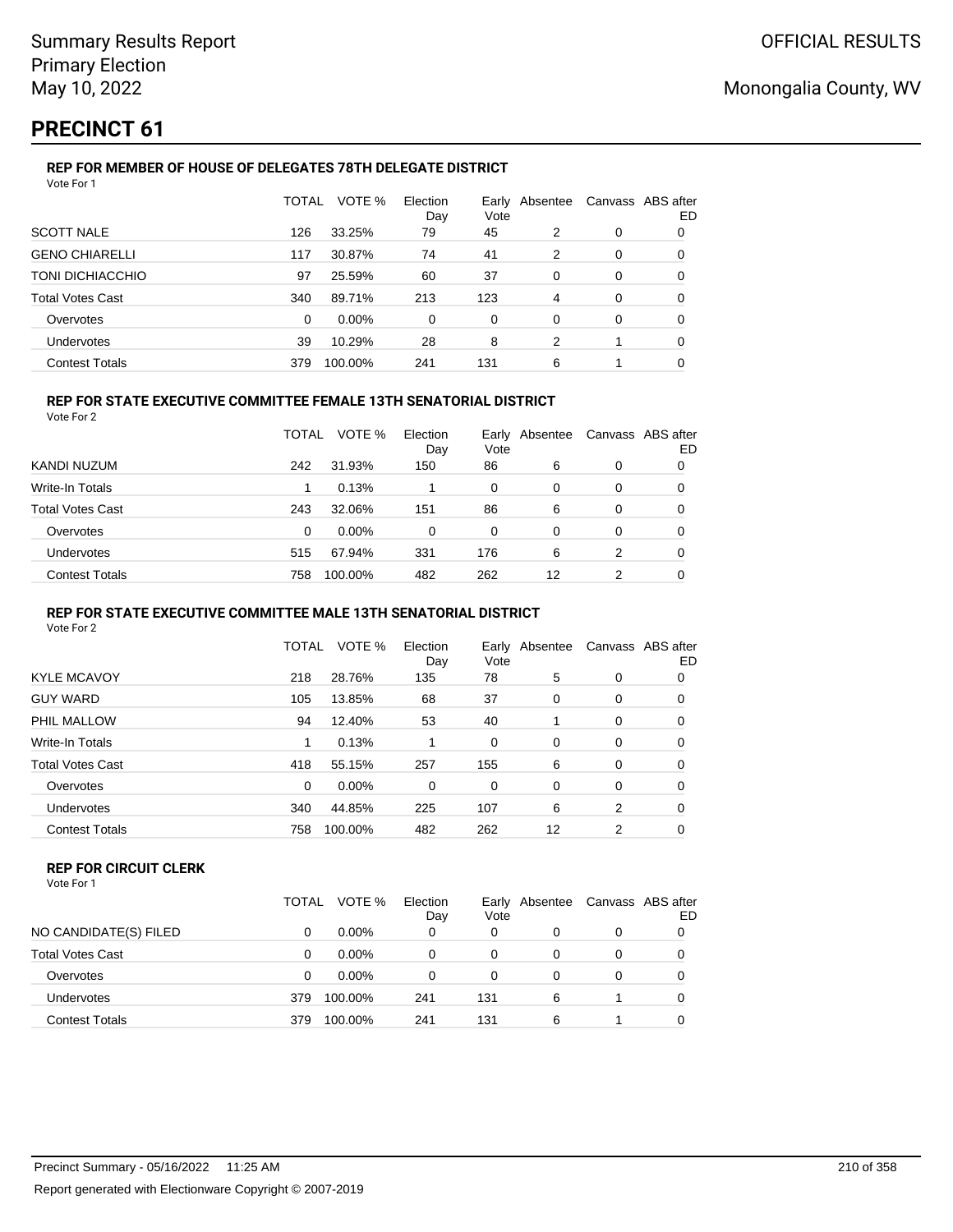# **PRECINCT 61**

## **REP FOR COUNTY COMMISSIONER**

Vote For 1

|                         | TOTAL | VOTE %   | Election<br>Day | Vote | Early Absentee |   | Canvass ABS after<br>ED |
|-------------------------|-------|----------|-----------------|------|----------------|---|-------------------------|
| <b>SEAN P. SIKORA</b>   | 179   | 47.23%   | 111             | 67   |                | 0 |                         |
| CHARLES D. HARTZOG      | 128   | 33.77%   | 84              | 42   | 2              | 0 |                         |
| <b>Total Votes Cast</b> | 307   | 81.00%   | 195             | 109  | 3              | 0 |                         |
| Overvotes               | 0     | $0.00\%$ | 0               | 0    | 0              | 0 |                         |
| Undervotes              | 72    | 19.00%   | 46              | 22   | 3              |   |                         |
| <b>Contest Totals</b>   | 379   | 100.00%  | 241             | 131  | 6              |   |                         |

#### **REP FOR COUNTY CLERK**

Vote For 1

|                       | <b>TOTAL</b> | VOTE %   | Election<br>Day | Vote | Early Absentee | Canvass ABS after<br>ED |
|-----------------------|--------------|----------|-----------------|------|----------------|-------------------------|
| NO CANDIDATE(S) FILED |              | $0.00\%$ | 0               | 0    |                |                         |
| Total Votes Cast      |              | $0.00\%$ |                 |      |                |                         |
| Overvotes             |              | $0.00\%$ |                 | 0    |                |                         |
| Undervotes            | 379          | 100.00%  | 241             | 131  | 6              |                         |
| Contest Totals        | 379          | 100.00%  | 241             | 131  | 6              |                         |

## **REP FOR CONGRESSIONAL DISTRICT EXECUTIVE COMMITTEE DIST 2 FEMALE**

| Vote For 1              |       |          |                 |      |                |   |                         |
|-------------------------|-------|----------|-----------------|------|----------------|---|-------------------------|
|                         | TOTAL | VOTE %   | Election<br>Day | Vote | Early Absentee |   | Canvass ABS after<br>ED |
| VIRGINIA "GINA" BROWN   | 257   | 67.81%   | 165             | 88   | 4              | 0 | 0                       |
| Write-In Totals         | 0     | $0.00\%$ | 0               | 0    | 0              | 0 | 0                       |
| <b>Total Votes Cast</b> | 257   | 67.81%   | 165             | 88   | 4              | 0 | 0                       |
| Overvotes               | 0     | $0.00\%$ | 0               | 0    | 0              | 0 | 0                       |
| Undervotes              | 122   | 32.19%   | 76              | 43   | 2              |   | 0                       |
| <b>Contest Totals</b>   | 379   | 100.00%  | 241             | 131  | 6              |   |                         |

## **REP FOR CONGRESSIONAL DISTRICT EXECUTIVE COMMITTEE DIST 2 MALE**

|                         | TOTAL | VOTE %   | Election<br>Day | Vote | Early Absentee |   | Canvass ABS after<br>ED |
|-------------------------|-------|----------|-----------------|------|----------------|---|-------------------------|
| <b>SAM BROWN</b>        | 195   | 51.45%   | 123             | 71   |                | 0 | 0                       |
| ETHAN MOORE             | 89    | 23.48%   | 58              | 29   | 2              | 0 | 0                       |
| Write-In Totals         | 0     | $0.00\%$ | 0               | 0    | 0              | 0 | 0                       |
| <b>Total Votes Cast</b> | 284   | 74.93%   | 181             | 100  | 3              | 0 | 0                       |
| Overvotes               | 0     | $0.00\%$ | 0               | 0    | $\Omega$       | 0 | 0                       |
| <b>Undervotes</b>       | 95    | 25.07%   | 60              | 31   | 3              | 1 | 0                       |
| <b>Contest Totals</b>   | 379   | 100.00%  | 241             | 131  | 6              |   | 0                       |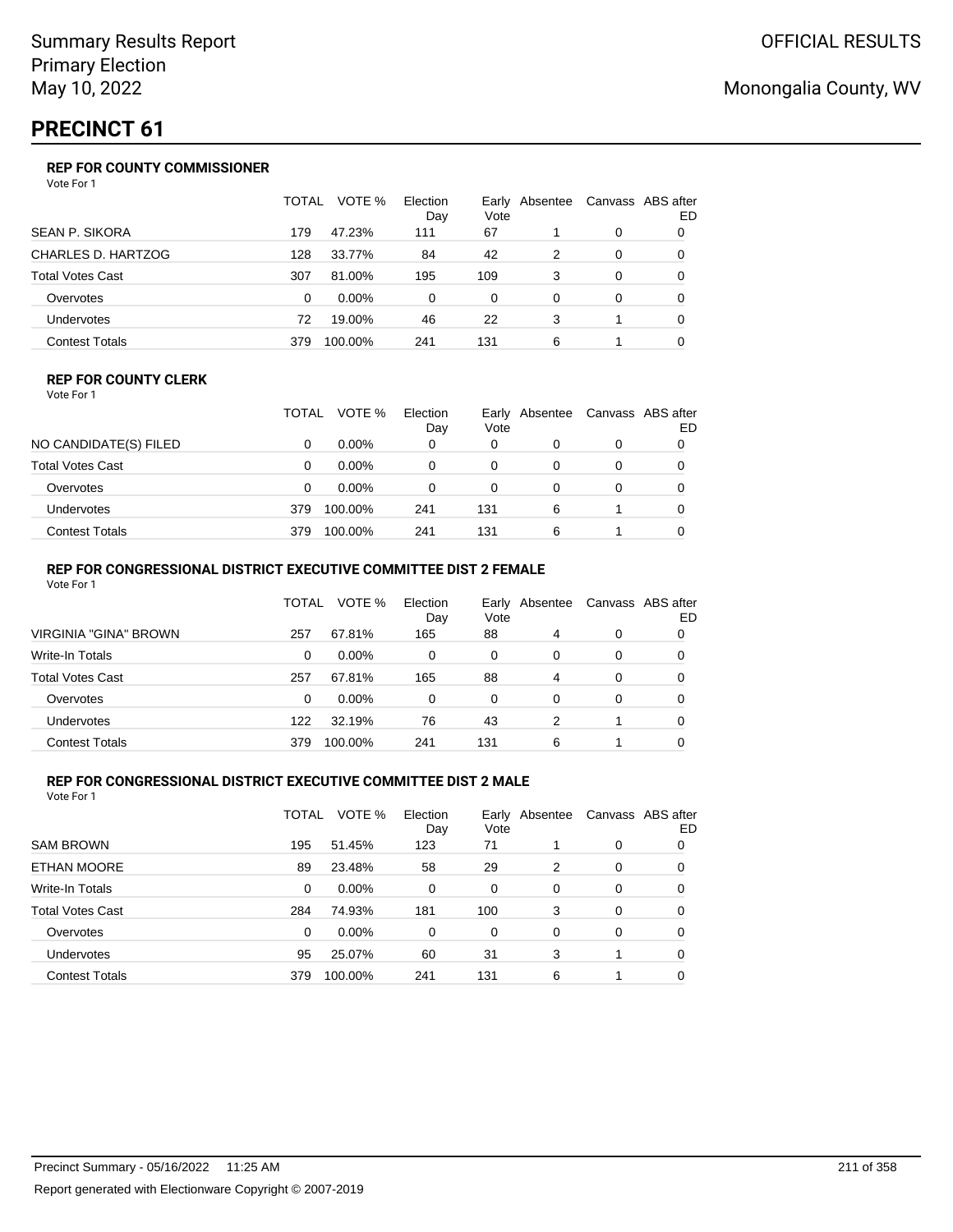# **PRECINCT 61**

#### **REP FOR SENATORIAL EXECUTIVE COMMITTEE FEMALE 13TH SENATORIAL DISTRICT** Vote For 1

|                         | TOTAL | VOTE %   | Election<br>Day | Early<br>Vote | Absentee |   | Canvass ABS after<br>ED |
|-------------------------|-------|----------|-----------------|---------------|----------|---|-------------------------|
| NO CANDIDATE(S) FILED   | 0     | $0.00\%$ | 0               | 0             | 0        | 0 |                         |
| Write-In Totals         | 0     | $0.00\%$ | 0               | 0             | 0        | 0 |                         |
| <b>Total Votes Cast</b> | 0     | $0.00\%$ | 0               | 0             | 0        | 0 |                         |
| Overvotes               | 0     | $0.00\%$ | 0               | 0             | 0        | 0 |                         |
| Undervotes              | 379   | 100.00%  | 241             | 131           | 6        |   | 0                       |
| <b>Contest Totals</b>   | 379   | 100.00%  | 241             | 131           | 6        |   |                         |

## **REP FOR SENATORIAL EXECUTIVE COMMITTEE MALE 13TH SENATORIAL DISTRICT**

Vote For 1

|                       | TOTAL | VOTE %   | Election<br>Day | Vote | Early Absentee | Canvass ABS after | ED |
|-----------------------|-------|----------|-----------------|------|----------------|-------------------|----|
| WES NUGENT            | 258   | 68.07%   | 165             | 88   | 5              | 0                 |    |
| Write-In Totals       | 0     | $0.00\%$ | 0               | 0    | 0              | 0                 | O  |
| Total Votes Cast      | 258   | 68.07%   | 165             | 88   | 5              | 0                 |    |
| Overvotes             | 0     | $0.00\%$ | 0               | 0    | 0              | 0                 |    |
| Undervotes            | 121   | 31.93%   | 76              | 43   |                |                   | 0  |
| <b>Contest Totals</b> | 379   | 100.00%  | 241             | 131  | 6              |                   |    |

### **REP FOR COUNTY EXECUTIVE COMMITTEE DISTRICT - FEMALE COMMITTEE DISTRICT 10**

Vote For 1

|                       | TOTAL | VOTE %   | Election<br>Day | Vote     | Early Absentee |   | Canvass ABS after<br>ED |
|-----------------------|-------|----------|-----------------|----------|----------------|---|-------------------------|
| NO CANDIDATE(S) FILED | 0     | $0.00\%$ | 0               | 0        | 0              | 0 | 0                       |
| Write-In Totals       |       | 0.26%    | 0               |          | 0              | 0 | 0                       |
| Total Votes Cast      |       | 0.26%    | $\Omega$        |          | 0              | 0 | 0                       |
| Overvotes             | 0     | $0.00\%$ | $\Omega$        | $\Omega$ | 0              | 0 | 0                       |
| <b>Undervotes</b>     | 378   | 99.74%   | 241             | 130      | 6              |   | 0                       |
| <b>Contest Totals</b> | 379   | 100.00%  | 241             | 131      | 6              |   |                         |

#### **REP FOR COUNTY EXECUTIVE COMMITTEE DISTRICT - MALE COMMITTEE DISTRICT 10** Vote For 1

|                         | TOTAL | VOTE %   | Election<br>Day | Vote | Early Absentee |   | Canvass ABS after<br>ED |
|-------------------------|-------|----------|-----------------|------|----------------|---|-------------------------|
| <b>JOHN SEDOSKI</b>     | 238   | 62.80%   | 152             | 82   | 4              | 0 |                         |
| Write-In Totals         |       | 0.26%    | 0               |      | 0              | 0 | 0                       |
| <b>Total Votes Cast</b> | 239   | 63.06%   | 152             | 83   | 4              | 0 | 0                       |
| Overvotes               | 0     | $0.00\%$ | 0               | 0    | 0              | 0 | 0                       |
| Undervotes              | 140   | 36.94%   | 89              | 48   | 2              |   | 0                       |
| <b>Contest Totals</b>   | 379   | 100.00%  | 241             | 131  | 6              |   |                         |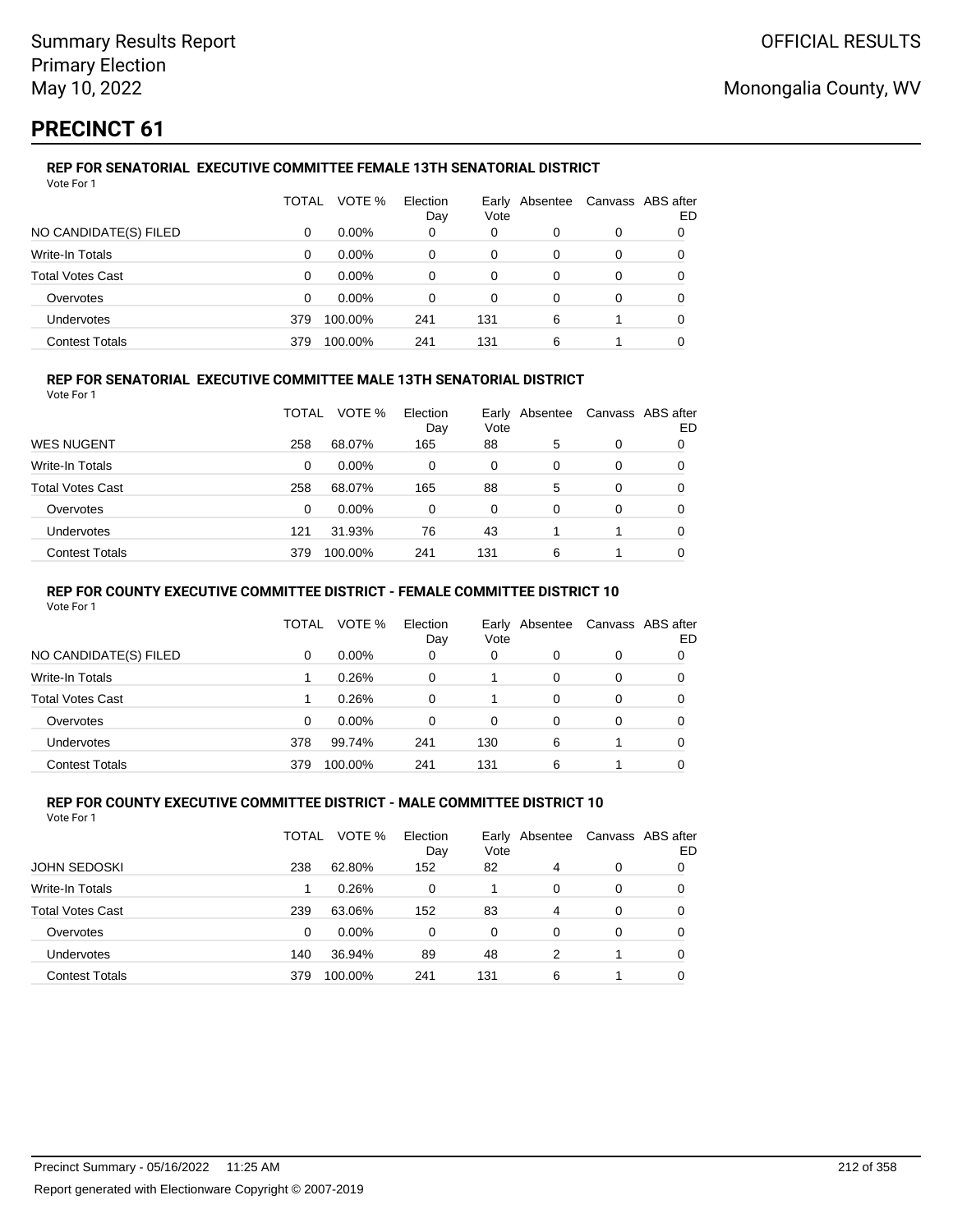# **PRECINCT 61**

## **DEM FOR U.S. HOUSE OF REPRESENTATIVES 2ND DIST**

| Vote For 1 |  |
|------------|--|
|------------|--|

|                          | TOTAL | VOTE %   | Election<br>Day | Early<br>Vote | Absentee |   | Canvass ABS after<br>ED |
|--------------------------|-------|----------|-----------------|---------------|----------|---|-------------------------|
| <b>BARRY LEE WENDELL</b> | 210   | 72.41%   | 110             | 94            | 3        |   | 2                       |
| ANGELA J. DWYER          | 57    | 19.66%   | 40              | 17            | 0        | 0 |                         |
| <b>Total Votes Cast</b>  | 267   | 92.07%   | 150             | 111           | 3        |   | 2                       |
| Overvotes                | 0     | $0.00\%$ | 0               | 0             | 0        | 0 |                         |
| Undervotes               | 23    | 7.93%    | 11              | 11            |          | 0 | O                       |
| <b>Contest Totals</b>    | 290   | 100.00%  | 161             | 122           | 4        |   | ົ                       |

### **DEM FOR STATE SENATOR 13TH SENATORIAL DISTRICT**

Vote For 1

|                           | TOTAL | VOTE %   | Election<br>Day | Vote | Early Absentee | Canvass ABS after | ED |
|---------------------------|-------|----------|-----------------|------|----------------|-------------------|----|
| BARBARA EVANS FLEISCHAUER | 249   | 85.86%   | 138             | 104  | 4              |                   | 2  |
| RICH JACOBS               | 33    | 11.38%   | 16              | 17   | 0              | 0                 |    |
| Total Votes Cast          | 282   | 97.24%   | 154             | 121  | 4              |                   | 2  |
| Overvotes                 | 0     | $0.00\%$ | 0               | 0    | 0              | 0                 |    |
| Undervotes                | 8     | 2.76%    |                 |      | 0              | 0                 |    |
| <b>Contest Totals</b>     | 290   | 100.00%  | 161             | 122  | 4              |                   | ◠  |

### **DEM FOR MEMBER OF HOUSE OF DELEGATES 78TH DELEGATE DISTRICT**

Vote For 1

|                       | TOTAL | VOTE %   | Election<br>Day | Vote | Early Absentee | Canvass ABS after | ED |
|-----------------------|-------|----------|-----------------|------|----------------|-------------------|----|
| JEFFREY A. BUDKEY     | 243   | 83.79%   | 133             | 103  | 4              |                   | 2  |
| Total Votes Cast      | 243   | 83.79%   | 133             | 103  | 4              |                   |    |
| Overvotes             | 0     | $0.00\%$ | 0               | 0    | 0              | 0                 |    |
| Undervotes            | 47    | 16.21%   | 28              | 19   | Ω              | 0                 |    |
| <b>Contest Totals</b> | 290   | 100.00%  | 161             | 122  | 4              |                   |    |

## **DEM FOR STATE EXECUTIVE COMMITTEE FEMALE 13TH SENATORIAL DISTRICT**

| Vote For 2 |  |
|------------|--|
|------------|--|

|                         | TOTAL | VOTE %   | Election<br>Day | Vote | Early Absentee | Canvass ABS after | ED |
|-------------------------|-------|----------|-----------------|------|----------------|-------------------|----|
| DANIELLE WALKER         | 206   | 35.52%   | 123             | 78   | 2              |                   | 2  |
| <b>KELLY PALMER</b>     | 157   | 27.07%   | 71              | 80   | 4              |                   |    |
| <b>CARESSA STOLLER</b>  | 68    | 11.72%   | 38              | 30   | 0              | 0                 | 0  |
| <b>BELINDA BIAFORE</b>  | 48    | 8.28%    | 25              | 21   |                | 0                 |    |
| <b>Write-In Totals</b>  | 1     | 0.17%    | 0               | 1    | 0              | 0                 | 0  |
| <b>Total Votes Cast</b> | 480   | 82.76%   | 257             | 210  |                | 2                 | 4  |
| Overvotes               | 0     | $0.00\%$ | 0               | 0    | 0              | 0                 | 0  |
| Undervotes              | 100   | 17.24%   | 65              | 34   | 1              | 0                 | 0  |
| <b>Contest Totals</b>   | 580   | 100.00%  | 322             | 244  | 8              | 2                 | 4  |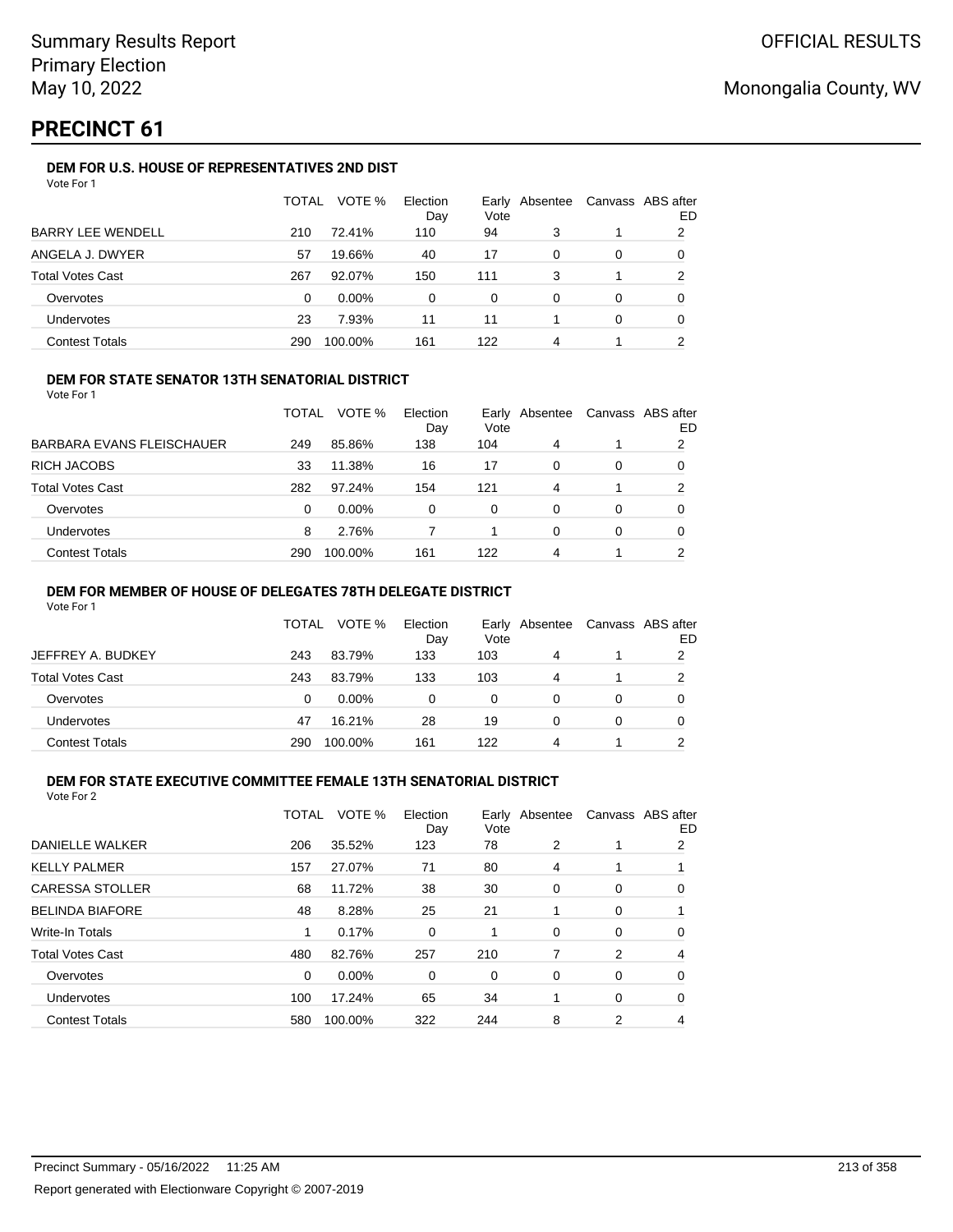# **PRECINCT 61**

#### **DEM FOR STATE EXECUTIVE COMMITTEE MALE 13TH SENATORIAL DISTRICT** Vote For 2

|                         | <b>TOTAL</b> | VOTE %  | Election<br>Day | Vote | Early Absentee | Canvass ABS after | ED |  |  |
|-------------------------|--------------|---------|-----------------|------|----------------|-------------------|----|--|--|
| <b>MARK A. MUSICK</b>   | 220          | 37.93%  | 115             | 98   | 4              |                   | 2  |  |  |
| SHANE ASSADZANDI        | 124          | 21.38%  | 72              | 51   | 0              |                   | 0  |  |  |
| <b>JOEY GARCIA</b>      | 71           | 12.24%  | 39              | 31   | $\Omega$       | 0                 |    |  |  |
| Write-In Totals         | 0            | 0.00%   | 0               | 0    | $\Omega$       | 0                 | 0  |  |  |
| <b>Total Votes Cast</b> | 415          | 71.55%  | 226             | 180  | 4              | 2                 | 3  |  |  |
| Overvotes               | 0            | 0.00%   | 0               | 0    | 0              | 0                 | 0  |  |  |
| Undervotes              | 165          | 28.45%  | 96              | 64   | 4              | 0                 |    |  |  |
| <b>Contest Totals</b>   | 580          | 100.00% | 322             | 244  | 8              | 2                 |    |  |  |
|                         |              |         |                 |      |                |                   |    |  |  |

#### **DEM FOR CIRCUIT CLERK** Vote For 1

|                       | TOTAL | VOTE %   | Election<br>Day | Vote | Early Absentee | Canvass ABS after | ED |
|-----------------------|-------|----------|-----------------|------|----------------|-------------------|----|
| DONNA HIDOCK          | 241   | 83.10%   | 135             | 99   | 4              |                   |    |
| Total Votes Cast      | 241   | 83.10%   | 135             | 99   | 4              |                   |    |
| Overvotes             | 0     | $0.00\%$ | 0               | 0    | 0              | 0                 |    |
| Undervotes            | 49    | 16.90%   | 26              | 23   |                | 0                 |    |
| <b>Contest Totals</b> | 290   | 100.00%  | 161             | 122  | 4              |                   |    |

#### **DEM FOR COUNTY COMMISSIONER**

| Vote For 1 |  |  |
|------------|--|--|
|            |  |  |

|                       | TOTAL | VOTE %   | Election<br>Day | Vote | Early Absentee | Canvass ABS after | ED |
|-----------------------|-------|----------|-----------------|------|----------------|-------------------|----|
| BOB BEACH             | 253   | 87.24%   | 140             | 107  |                |                   | 2  |
| Total Votes Cast      | 253   | 87.24%   | 140             | 107  |                |                   | 2  |
| Overvotes             | 0     | $0.00\%$ | 0               | 0    | 0              | 0                 |    |
| Undervotes            | 37    | 12.76%   | 21              | 15   |                | 0                 |    |
| <b>Contest Totals</b> | 290   | 100.00%  | 161             | 122  | 4              |                   | ◠  |

#### **DEM FOR COUNTY CLERK** Vote For 1

|                         | TOTAL | VOTE %   | Election<br>Day | Vote | Early Absentee | Canvass ABS after | ED |
|-------------------------|-------|----------|-----------------|------|----------------|-------------------|----|
| CARYE L. BLANEY         | 256   | 88.28%   | 140             | 109  | 4              |                   | 2  |
| <b>Total Votes Cast</b> | 256   | 88.28%   | 140             | 109  | 4              |                   | 2  |
| Overvotes               | 0     | $0.00\%$ | 0               | 0    | 0              | 0                 |    |
| <b>Undervotes</b>       | 34    | 11.72%   | 21              | 13   | 0              | 0                 |    |
| <b>Contest Totals</b>   | 290   | 100.00%  | 161             | 122  | 4              |                   | ົ  |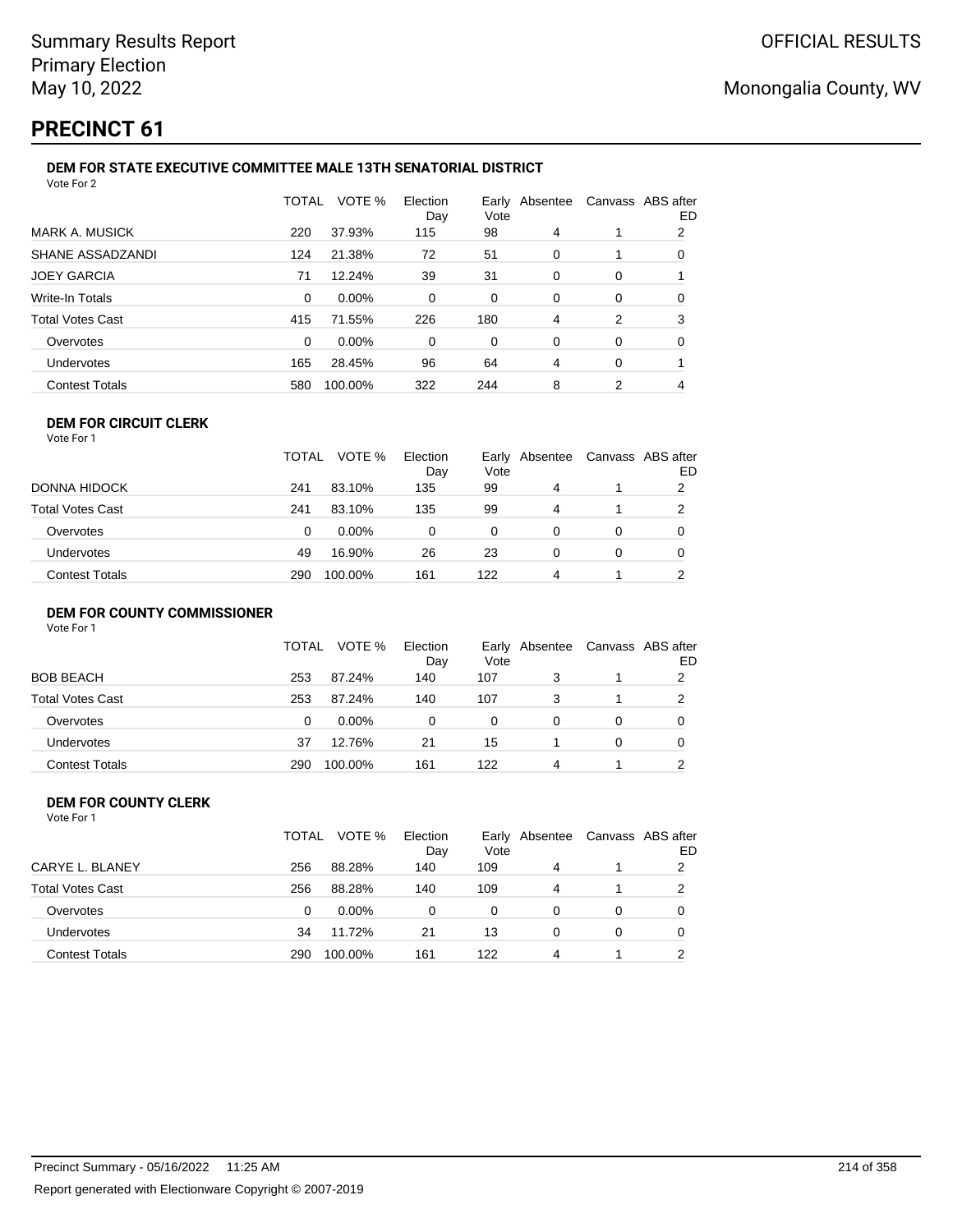# **PRECINCT 61**

#### **DEM FOR CONGRESSIONAL DISTRICT EXECUTIVE COMMITTEE DIST 2 FEMALE** Vote For 1

|                         | TOTAL | VOTE %   | Election<br>Day | Earlv<br>Vote | Absentee |   | Canvass ABS after<br>ED |
|-------------------------|-------|----------|-----------------|---------------|----------|---|-------------------------|
| <b>RYLEE HAUGHT</b>     | 238   | 82.07%   | 137             | 95            | 3        |   | 2                       |
| Write-In Totals         | 0     | $0.00\%$ | 0               | $\Omega$      | 0        | 0 |                         |
| <b>Total Votes Cast</b> | 238   | 82.07%   | 137             | 95            | 3        |   | 2                       |
| Overvotes               | 0     | $0.00\%$ | 0               | $\Omega$      | 0        | 0 | O                       |
| <b>Undervotes</b>       | 52    | 17.93%   | 24              | 27            |          | 0 | 0                       |
| <b>Contest Totals</b>   | 290   | 100.00%  | 161             | 122           | 4        |   | ົ                       |

### **DEM FOR CONGRESSIONAL DISTRICT EXECUTIVE COMMITTEE DIST 2 MALE**

Vote For 1

|                         | TOTAL | VOTE %   | Election<br>Day | Early<br>Vote | Absentee |          | Canvass ABS after<br>ED. |
|-------------------------|-------|----------|-----------------|---------------|----------|----------|--------------------------|
| SHANE ASSADZANDI        | 179   | 61.72%   | 104             | 71            | 2        |          |                          |
| CHARLES (JR) KRAFFT     | 61    | 21.03%   | 27              | 32            |          | $\Omega$ |                          |
| Write-In Totals         | 0     | $0.00\%$ | 0               | $\Omega$      | 0        | $\Omega$ | 0                        |
| <b>Total Votes Cast</b> | 240   | 82.76%   | 131             | 103           | 3        |          | 2                        |
| Overvotes               | 0     | $0.00\%$ | 0               | 0             | 0        | $\Omega$ | 0                        |
| <b>Undervotes</b>       | 50    | 17.24%   | 30              | 19            |          | $\Omega$ | 0                        |
| <b>Contest Totals</b>   | 290   | 100.00%  | 161             | 122           | 4        |          | 2                        |

### **DEM FOR SENATORIAL EXECUTIVE COMMITTEE FEMALE 13TH SENATORIAL DISTRICT**

Vote For 1

|                       | TOTAL | VOTE %   | Election<br>Day | Vote | Early Absentee | Canvass ABS after | ED |
|-----------------------|-------|----------|-----------------|------|----------------|-------------------|----|
| NO CANDIDATE(S) FILED | 0     | $0.00\%$ | 0               | 0    | 0              | 0                 |    |
| Write-In Totals       | 0     | $0.00\%$ | 0               | 0    | 0              | 0                 | O  |
| Total Votes Cast      | 0     | $0.00\%$ | 0               | 0    | 0              | 0                 |    |
| Overvotes             | 0     | $0.00\%$ | 0               | 0    | 0              | 0                 |    |
| <b>Undervotes</b>     | 290   | 100.00%  | 161             | 122  | 4              |                   | າ  |
| <b>Contest Totals</b> | 290   | 100.00%  | 161             | 122  | Δ              |                   | ◠  |

#### **DEM FOR SENATORIAL EXECUTIVE COMMITTEE MALE 13TH SENATORIAL DISTRICT** Vote For 1

| 1 U U U                 |       |          |                 |      |                |   |                         |
|-------------------------|-------|----------|-----------------|------|----------------|---|-------------------------|
|                         | TOTAL | VOTE %   | Election<br>Day | Vote | Early Absentee |   | Canvass ABS after<br>ED |
| SHANE ASSADZANDI        | 215   | 74.14%   | 121             | 89   | 2              |   | 2                       |
| Write-In Totals         | 0     | $0.00\%$ | $\Omega$        | 0    | 0              | 0 | 0                       |
| <b>Total Votes Cast</b> | 215   | 74.14%   | 121             | 89   | 2              |   | 2                       |
| Overvotes               | 0     | $0.00\%$ | 0               | 0    | 0              | 0 | 0                       |
| Undervotes              | 75    | 25.86%   | 40              | 33   | 2              | 0 | 0                       |
| <b>Contest Totals</b>   | 290   | 100.00%  | 161             | 122  | 4              |   | っ                       |
|                         |       |          |                 |      |                |   |                         |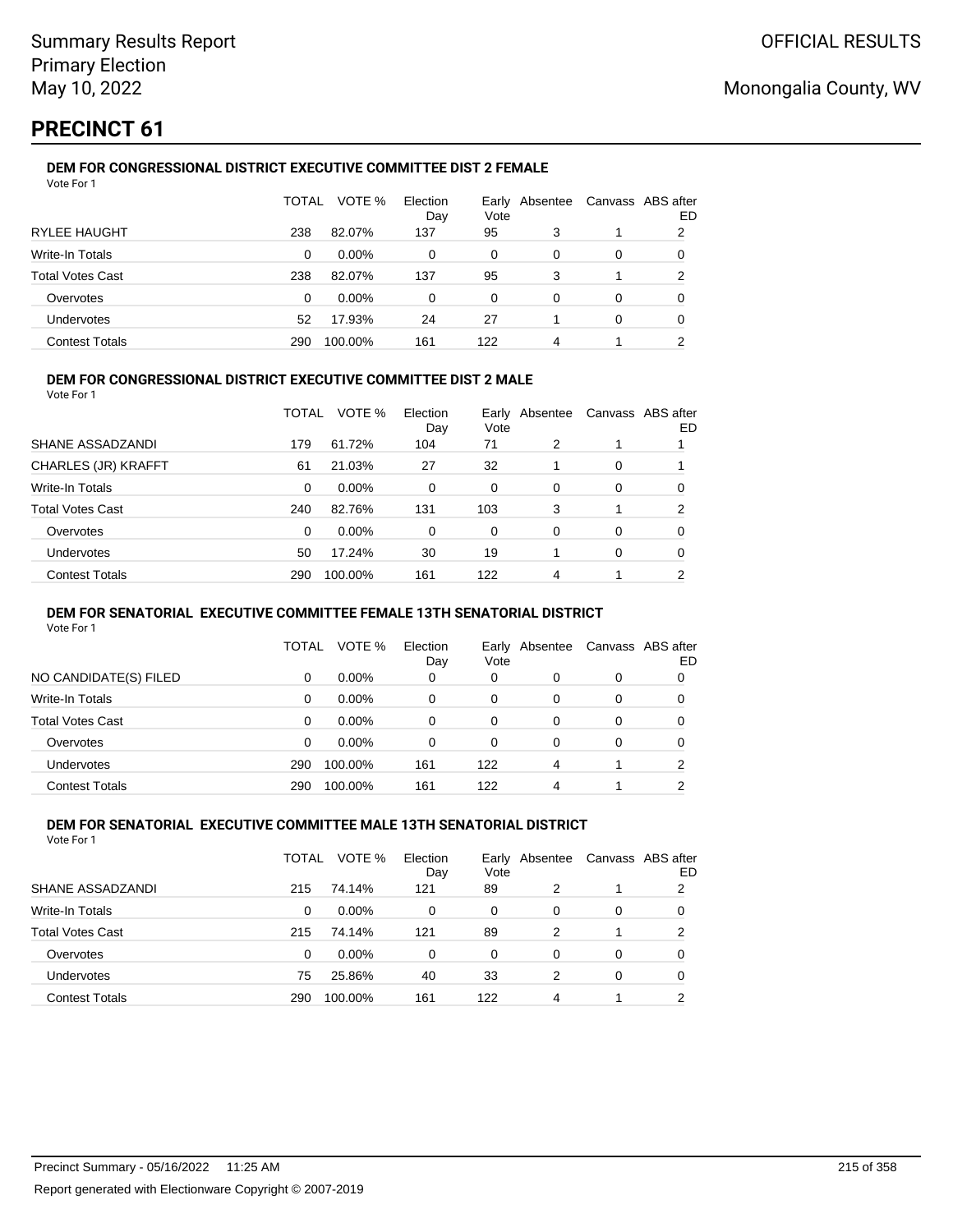# **PRECINCT 61**

#### **DEM FOR COUNTY EXECUTIVE COMMITTEE DISTRICT - FEMALE COMMITTEE DISTRICT 10** Vote For 1

|                         | TOTAL | VOTE %   | Election<br>Day | Vote | Early Absentee | Canvass ABS after | ED |
|-------------------------|-------|----------|-----------------|------|----------------|-------------------|----|
| <b>BECKY RODD</b>       | 237   | 81.72%   | 132             | 100  | 3              |                   |    |
| Write-In Totals         | 0     | $0.00\%$ | 0               | 0    | 0              | 0                 | O  |
| <b>Total Votes Cast</b> | 237   | 81.72%   | 132             | 100  | 3              |                   |    |
| Overvotes               | 0     | $0.00\%$ | 0               | 0    | 0              | 0                 | O  |
| Undervotes              | 53    | 18.28%   | 29              | 22   |                | 0                 |    |
| <b>Contest Totals</b>   | 290   | 100.00%  | 161             | 122  | 4              |                   | ົ  |

## **DEM FOR COUNTY EXECUTIVE COMMITTEE DISTRICT - MALE COMMITTEE DISTRICT 10**

Vote For 1

|                         | TOTAL | VOTE %   | Election<br>Day | Vote | Early Absentee | Canvass ABS after | ED |
|-------------------------|-------|----------|-----------------|------|----------------|-------------------|----|
| NO CANDIDATE(S) FILED   | 0     | $0.00\%$ | 0               | 0    | 0              | 0                 |    |
| Write-In Totals         | 3     | 1.03%    |                 | 2    | 0              | 0                 |    |
| <b>Total Votes Cast</b> | 3     | 1.03%    |                 | 2    | 0              | 0                 | O  |
| Overvotes               | 0     | $0.00\%$ | 0               | 0    | 0              | 0                 |    |
| <b>Undervotes</b>       | 287   | 98.97%   | 160             | 120  | 4              |                   | າ  |
| <b>Contest Totals</b>   | 290   | 100.00%  | 161             | 122  | 4              |                   | ◠  |

### **NON-PARTISAN BOARD OF EDUCATION**

Vote For 3

|                       | TOTAL    | VOTE %   | Election<br>Day | Vote | Early Absentee | Canvass ABS after | ED |
|-----------------------|----------|----------|-----------------|------|----------------|-------------------|----|
| <b>DANIEL BERRY</b>   | 448      | 21.96%   | 265             | 176  | 5              | 0                 | 2  |
| JENNIFER HAGERTY      | 358      | 17.55%   | 218             | 133  | 5              |                   |    |
| MICHAEL KELLY         | 278      | 13.63%   | 164             | 106  | 6              | 0                 | 2  |
| CRISTY MOATS          | 190      | 9.31%    | 123             | 60   | 6              | 0                 |    |
| <b>BRANDON MYERS</b>  | 156      | 7.65%    | 96              | 60   | 0              | 0                 | 0  |
| Write-In Totals       | 0        | $0.00\%$ | 0               | 0    | 0              | 0                 | 0  |
| Total Votes Cast      | 1.430    | 70.10%   | 866             | 535  | 22             | 1                 | 6  |
| Overvotes             | $\Omega$ | 0.00%    | 0               | 0    | 0              | 0                 | 0  |
| Undervotes            | 610      | 29.90%   | 370             | 227  | 8              | 5                 | 0  |
| <b>Contest Totals</b> | 2,040    | 100.00%  | 1,236           | 762  | 30             | 6                 | 6  |
|                       |          |          |                 |      |                |                   |    |

## **FOR CONSERVATION DISTRICT SUPERVISOR**

|                       | TOTAL | VOTE %   | Election<br>Day | Vote | Early Absentee |   | Canvass ABS after<br>ED |
|-----------------------|-------|----------|-----------------|------|----------------|---|-------------------------|
| MARK "MR. MARK" MYERS | 308   | 45.29%   | 194             | 109  | 4              | 0 |                         |
| ANDREW PRICE          | 225   | 33.09%   | 118             | 99   | 6              |   |                         |
| Write-In Totals       | 0     | 0.00%    | 0               | 0    | 0              | 0 | 0                       |
| Total Votes Cast      | 533   | 78.38%   | 312             | 208  | 10             |   | 2                       |
| Overvotes             | 0     | $0.00\%$ | 0               | 0    | 0              | 0 | 0                       |
| Undervotes            | 147   | 21.62%   | 100             | 46   | 0              |   | 0                       |
| <b>Contest Totals</b> | 680   | 100.00%  | 412             | 254  | 10             | 2 | າ                       |
|                       |       |          |                 |      |                |   |                         |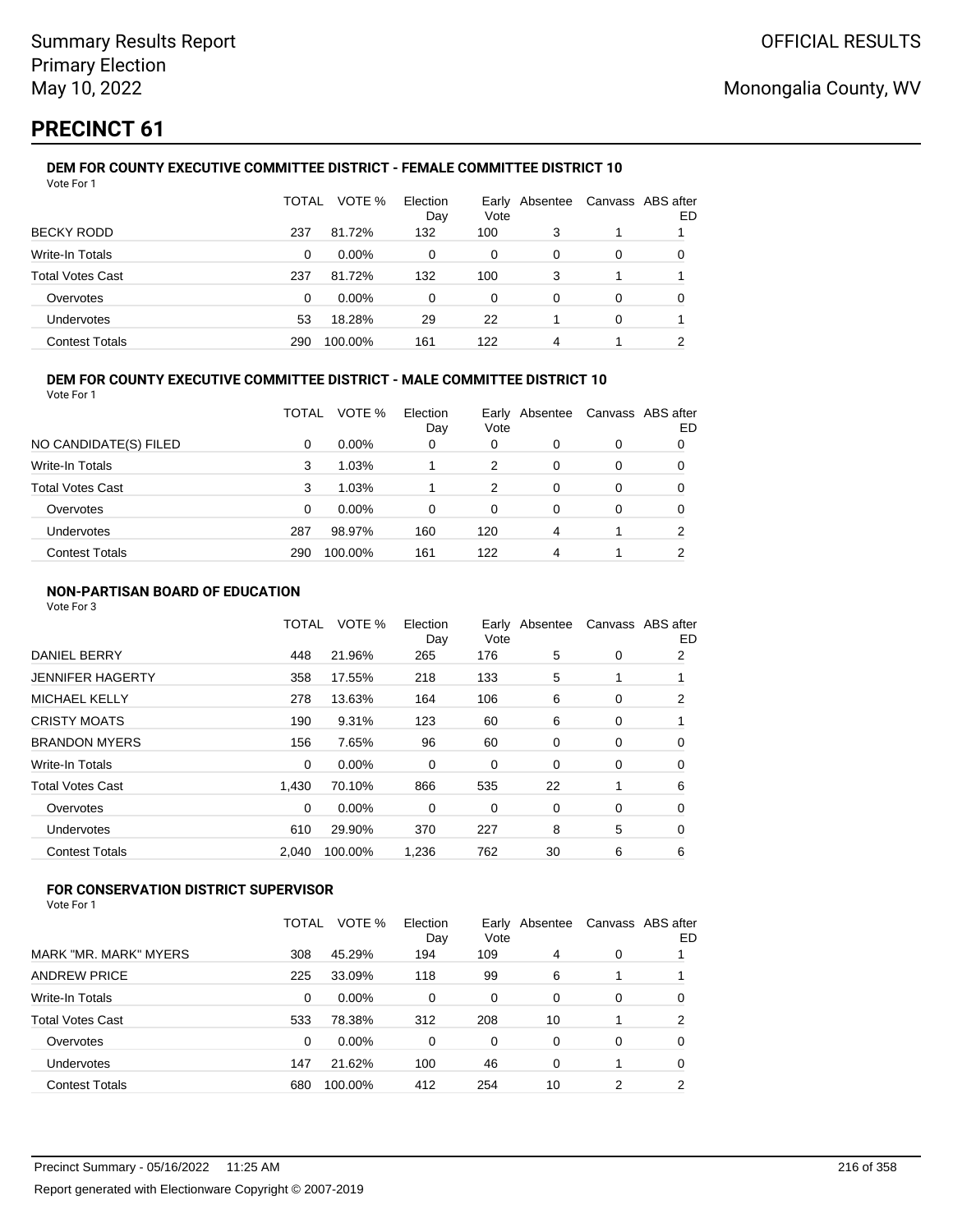# **PRECINCT 62**

| <b>Statistics</b>                     | TOTAL  | Election<br>Day | Vote | Early Absentee |          | Canvass ABS after<br>ED. |
|---------------------------------------|--------|-----------------|------|----------------|----------|--------------------------|
| Registered Voters - Total             | 1,313  |                 |      |                |          |                          |
| <b>Registered Voters - REPUBLICAN</b> | 551    |                 |      |                |          |                          |
| <b>Registered Voters - DEMOCRATIC</b> | 388    |                 |      |                |          |                          |
| Registered Voters - NON-PARTISAN      | 374    |                 |      |                |          |                          |
| <b>Ballots Cast - Total</b>           | 316    | 183             | 128  | 5              | $\Omega$ | $\Omega$                 |
| Ballots Cast - REPUBLICAN             | 178    | 111             | 66   | 1              | $\Omega$ | 0                        |
| Ballots Cast - DEMOCRATIC             | 130    | 65              | 61   | 4              | $\Omega$ | 0                        |
| Ballots Cast - NON-PARTISAN           | 8      | 7               | 1    | 0              | $\Omega$ | 0                        |
| Ballots Cast - Blank                  | 0      | 0               | 0    | 0              | 0        | 0                        |
| Voter Turnout - Total                 | 24.07% |                 |      |                |          |                          |
| Voter Turnout - REPUBLICAN            | 32.30% |                 |      |                |          |                          |
| Voter Turnout - DEMOCRATIC            | 33.51% |                 |      |                |          |                          |
| Voter Turnout - NON-PARTISAN          | 2.14%  |                 |      |                |          |                          |

### **REP FOR U.S. HOUSE OF REPRESENTATIVES 2ND DIST**

Vote For 1

|                               | TOTAL | VOTE %   | Election<br>Day | Earlv<br>Vote | Absentee |          | Canvass ABS after<br>ED |
|-------------------------------|-------|----------|-----------------|---------------|----------|----------|-------------------------|
| ALEXANDER X. MOONEY           | 88    | 49.44%   | 64              | 24            | 0        | 0        | O                       |
| DAVID B. MCKINLEY             | 69    | 38.76%   | 37              | 31            |          | 0        | 0                       |
| <b>SUSAN BUCHSER-LOCHOCKI</b> | 12    | 6.74%    |                 | 5             | 0        | 0        | 0                       |
| <b>MIKE SECKMAN</b>           | 4     | 2.25%    | 2               | 2             | 0        | 0        | 0                       |
| RHONDA A. HERCULES            | 3     | 1.69%    | $\Omega$        | 3             | 0        | $\Omega$ | 0                       |
| <b>Total Votes Cast</b>       | 176   | 98.88%   | 110             | 65            |          | 0        | 0                       |
| Overvotes                     | 0     | $0.00\%$ | 0               | 0             | 0        | 0        | 0                       |
| <b>Undervotes</b>             | 2     | 1.12%    |                 | 1             | 0        | 0        | 0                       |
| <b>Contest Totals</b>         | 178   | 100.00%  | 111             | 66            |          | 0        | 0                       |

### **REP FOR STATE SENATOR 13TH SENATORIAL DISTRICT**

| Vote For 1 |  |  |  |
|------------|--|--|--|
|------------|--|--|--|

|                         | TOTAL | VOTE %   | Election<br>Day | Early Absentee<br>Vote |   | Canvass ABS after | ED |
|-------------------------|-------|----------|-----------------|------------------------|---|-------------------|----|
| <b>MIKE OLIVERIO</b>    | 138   | 77.53%   | 89              | 48                     |   | 0                 |    |
| <b>CARLY BRAUN</b>      | 30    | 16.85%   | 15              | 15                     | 0 | 0                 | O  |
| <b>Total Votes Cast</b> | 168   | 94.38%   | 104             | 63                     |   | 0                 |    |
| Overvotes               | 0     | $0.00\%$ | 0               | 0                      | 0 | 0                 |    |
| Undervotes              | 10    | 5.62%    |                 | 3                      | 0 | 0                 | 0  |
| <b>Contest Totals</b>   | 178   | 100.00%  | 111             | 66                     |   | 0                 |    |

### **REP FOR MEMBER OF HOUSE OF DELEGATES 77TH DELEGATE DISTRICT**

|                         | <b>TOTAL</b> | VOTE %  | Election<br>Day | Early Absentee<br>Vote |   | Canvass ABS after | ED |
|-------------------------|--------------|---------|-----------------|------------------------|---|-------------------|----|
| <b>JOE STATLER</b>      | 147          | 82.58%  | 91              | 55                     |   | $\Omega$          |    |
| <b>Total Votes Cast</b> | 147          | 82.58%  | 91              | 55                     |   | 0                 |    |
| Overvotes               | 0            | 0.00%   | 0               | 0                      | 0 | 0                 |    |
| Undervotes              | 31           | 17.42%  | 20              | 11                     | 0 | 0                 |    |
| <b>Contest Totals</b>   | 178          | 100.00% | 111             | 66                     |   | 0                 |    |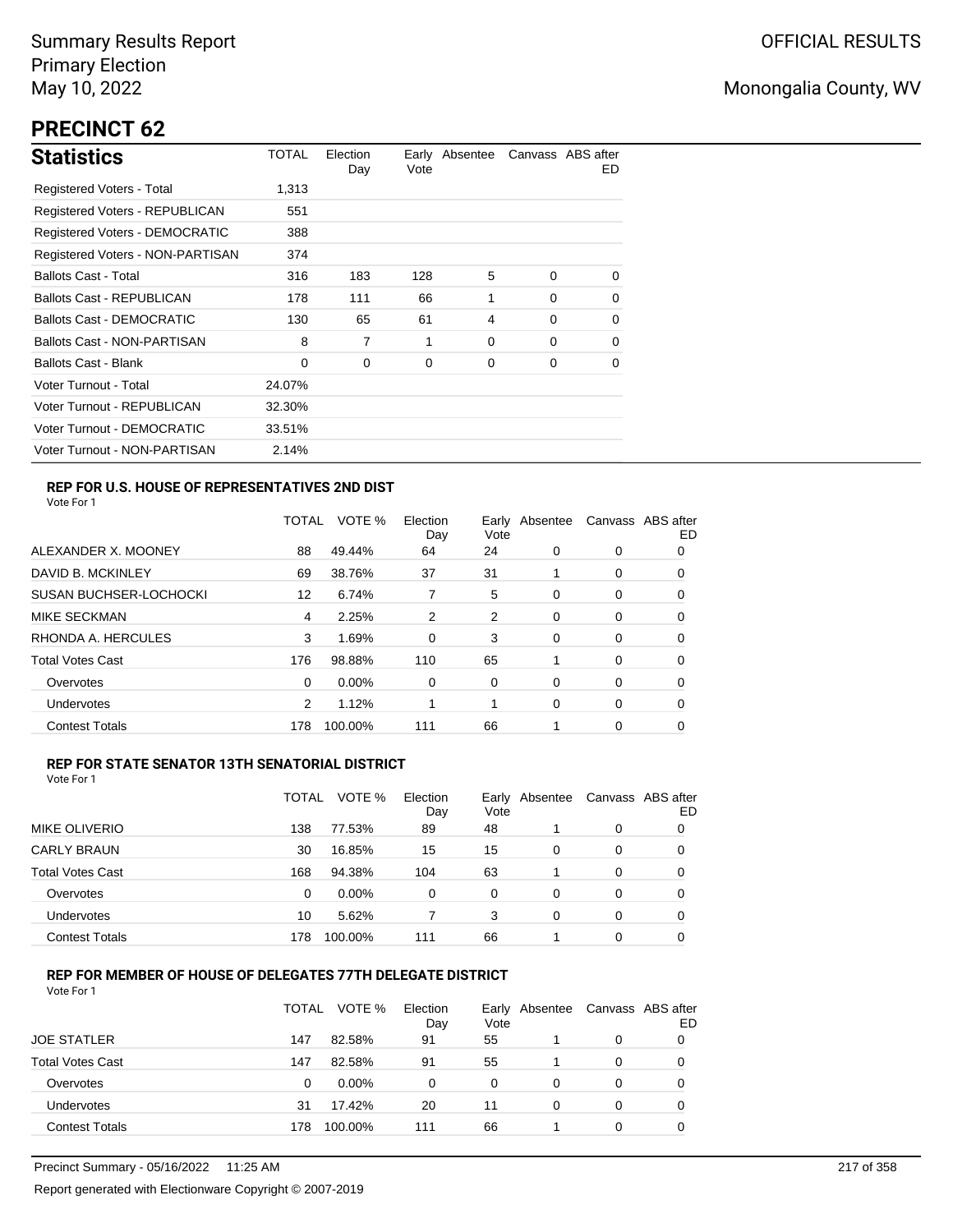# **PRECINCT 62**

#### **REP FOR STATE EXECUTIVE COMMITTEE FEMALE 13TH SENATORIAL DISTRICT** Vote For 2

|                         | TOTAL | VOTE %   | Election<br>Day | Vote | Early Absentee |   | Canvass ABS after<br>ED |
|-------------------------|-------|----------|-----------------|------|----------------|---|-------------------------|
| KANDI NUZUM             | 110   | 30.90%   | 70              | 39   |                | 0 | 0                       |
| Write-In Totals         | 0     | $0.00\%$ | 0               | 0    | 0              | 0 | O                       |
| <b>Total Votes Cast</b> | 110   | 30.90%   | 70              | 39   |                | 0 |                         |
| Overvotes               | 0     | $0.00\%$ | 0               | 0    | 0              | 0 |                         |
| Undervotes              | 246   | 69.10%   | 152             | 93   |                | 0 | 0                       |
| <b>Contest Totals</b>   | 356   | 100.00%  | 222             | 132  | າ              | 0 |                         |

### **REP FOR STATE EXECUTIVE COMMITTEE MALE 13TH SENATORIAL DISTRICT**

Vote For 2

|                         | TOTAL    | VOTE %  | Election<br>Day | Vote | Early Absentee |          | Canvass ABS after<br>ED |
|-------------------------|----------|---------|-----------------|------|----------------|----------|-------------------------|
| <b>KYLE MCAVOY</b>      | 88       | 24.72%  | 54              | 33   |                | 0        | 0                       |
| <b>GUY WARD</b>         | 65       | 18.26%  | 44              | 21   | 0              | 0        | 0                       |
| PHIL MALLOW             | 42       | 11.80%  | 27              | 15   | 0              | 0        | 0                       |
| Write-In Totals         | $\Omega$ | 0.00%   | 0               | 0    | 0              | 0        | 0                       |
| <b>Total Votes Cast</b> | 195      | 54.78%  | 125             | 69   |                | $\Omega$ | 0                       |
| Overvotes               | $\Omega$ | 0.00%   | 0               | 0    | 0              | 0        | 0                       |
| Undervotes              | 161      | 45.22%  | 97              | 63   |                | $\Omega$ | 0                       |
| <b>Contest Totals</b>   | 356      | 100.00% | 222             | 132  | 2              | 0        | 0                       |
|                         |          |         |                 |      |                |          |                         |

### **REP FOR CIRCUIT CLERK**

Vote For 1

|                         | TOTAL | VOTE %   | Election<br>Day | Vote | Early Absentee | Canvass ABS after | ED |
|-------------------------|-------|----------|-----------------|------|----------------|-------------------|----|
| NO CANDIDATE(S) FILED   |       | $0.00\%$ | 0               | 0    |                | 0                 |    |
| <b>Total Votes Cast</b> | 0     | $0.00\%$ | 0               | 0    | 0              | 0                 |    |
| Overvotes               | 0     | $0.00\%$ | 0               | 0    | 0              | 0                 |    |
| <b>Undervotes</b>       | 178   | 100.00%  | 111             | 66   |                | 0                 |    |
| <b>Contest Totals</b>   | 178   | 100.00%  | 111             | 66   |                | 0                 |    |

#### **REP FOR COUNTY COMMISSIONER** Vote For 1

|                         | TOTAL | VOTE %   | Election<br>Day | Vote | Early Absentee |          | Canvass ABS after<br>ED |
|-------------------------|-------|----------|-----------------|------|----------------|----------|-------------------------|
| <b>SEAN P. SIKORA</b>   | 89    | 50.00%   | 51              | 37   |                | 0        | 0                       |
| CHARLES D. HARTZOG      | 53    | 29.78%   | 35              | 18   | 0              | $\Omega$ | 0                       |
| <b>Total Votes Cast</b> | 142   | 79.78%   | 86              | 55   |                | $\Omega$ | 0                       |
| Overvotes               | 0     | $0.00\%$ | 0               | 0    | 0              | $\Omega$ | 0                       |
| Undervotes              | 36    | 20.22%   | 25              | 11   | 0              | $\Omega$ | 0                       |
| <b>Contest Totals</b>   | 178   | 100.00%  | 111             | 66   |                | 0        | 0                       |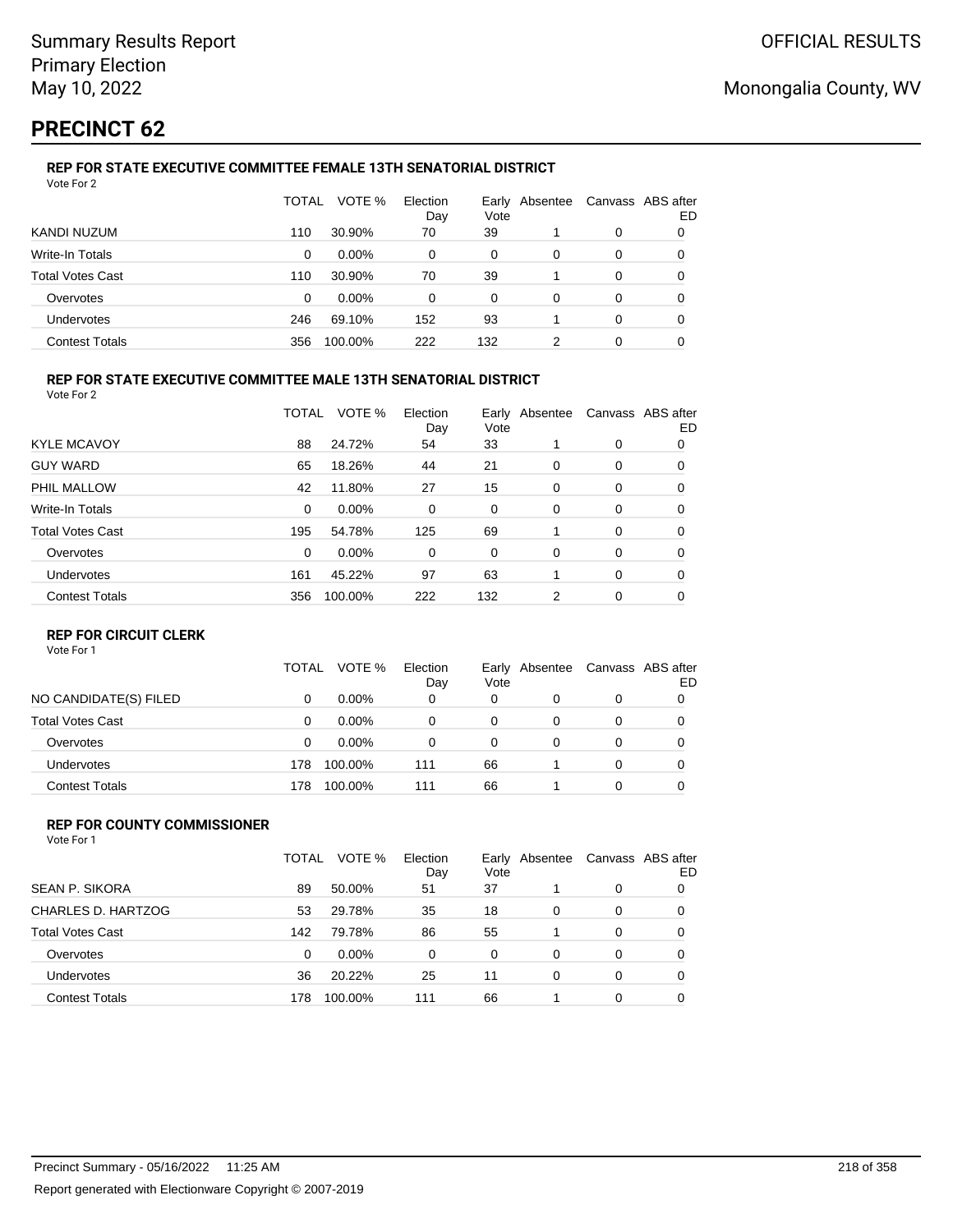|                       | TOTAL | VOTE %   | Election<br>Day | Vote | Early Absentee | Canvass ABS after | ED |
|-----------------------|-------|----------|-----------------|------|----------------|-------------------|----|
| NO CANDIDATE(S) FILED |       | $0.00\%$ | 0               | 0    |                | 0                 |    |
| Total Votes Cast      |       | $0.00\%$ |                 | 0    |                | 0                 |    |
| Overvotes             |       | $0.00\%$ |                 | 0    |                | 0                 |    |
| Undervotes            | 178   | 100.00%  | 111             | 66   |                | 0                 |    |
| Contest Totals        | 178.  | 100.00%  | 111             | 66   |                |                   |    |

#### **REP FOR CONGRESSIONAL DISTRICT EXECUTIVE COMMITTEE DIST 2 FEMALE** Vote For 1

|                         | TOTAL | VOTE %   | Election<br>Day | Early<br>Vote | Absentee | Canvass ABS after | ED |
|-------------------------|-------|----------|-----------------|---------------|----------|-------------------|----|
| VIRGINIA "GINA" BROWN   | 113   | 63.48%   | 71              | 41            |          | 0                 |    |
| Write-In Totals         |       | 0.56%    |                 | 0             | 0        | 0                 |    |
| <b>Total Votes Cast</b> | 114   | 64.04%   | 72              | 41            |          | 0                 | 0  |
| Overvotes               | 0     | $0.00\%$ | 0               | 0             | 0        | 0                 | O  |
| Undervotes              | 64    | 35.96%   | 39              | 25            | 0        | 0                 | 0  |
| <b>Contest Totals</b>   | 178   | 100.00%  | 111             | 66            |          | 0                 |    |

#### **REP FOR CONGRESSIONAL DISTRICT EXECUTIVE COMMITTEE DIST 2 MALE** Vote For 1

|                         | TOTAL | VOTE %  | Election<br>Day | Early<br>Vote | Absentee |   | Canvass ABS after<br>ED |
|-------------------------|-------|---------|-----------------|---------------|----------|---|-------------------------|
| <b>SAM BROWN</b>        | 79    | 44.38%  | 45              | 33            |          | 0 | 0                       |
| <b>ETHAN MOORE</b>      | 46    | 25.84%  | 31              | 15            | 0        | 0 | 0                       |
| Write-In Totals         | 0     | 0.00%   | $\Omega$        | $\Omega$      | 0        | 0 | 0                       |
| <b>Total Votes Cast</b> | 125   | 70.22%  | 76              | 48            |          | 0 | 0                       |
| Overvotes               | 0     | 0.00%   | $\Omega$        | $\Omega$      | 0        | 0 | 0                       |
| Undervotes              | 53    | 29.78%  | 35              | 18            | 0        | 0 | 0                       |
| <b>Contest Totals</b>   | 178   | 100.00% | 111             | 66            |          | 0 | 0                       |

#### **REP FOR SENATORIAL EXECUTIVE COMMITTEE FEMALE 13TH SENATORIAL DISTRICT** Vote For 1

|                         | TOTAL | VOTE %   | Election<br>Day | Early<br>Vote | Absentee |   | Canvass ABS after<br>ED |
|-------------------------|-------|----------|-----------------|---------------|----------|---|-------------------------|
| NO CANDIDATE(S) FILED   | 0     | $0.00\%$ | 0               | 0             | 0        | 0 | 0                       |
| <b>Write-In Totals</b>  |       | 0.56%    |                 | $\Omega$      | 0        | 0 | 0                       |
| <b>Total Votes Cast</b> |       | 0.56%    |                 | $\Omega$      | $\Omega$ | 0 | 0                       |
| Overvotes               | 0     | $0.00\%$ | 0               | $\Omega$      | 0        | 0 | 0                       |
| <b>Undervotes</b>       | 177   | 99.44%   | 110             | 66            |          | 0 | 0                       |
| <b>Contest Totals</b>   | 178   | 100.00%  | 111             | 66            |          | 0 |                         |

## Monongalia County, WV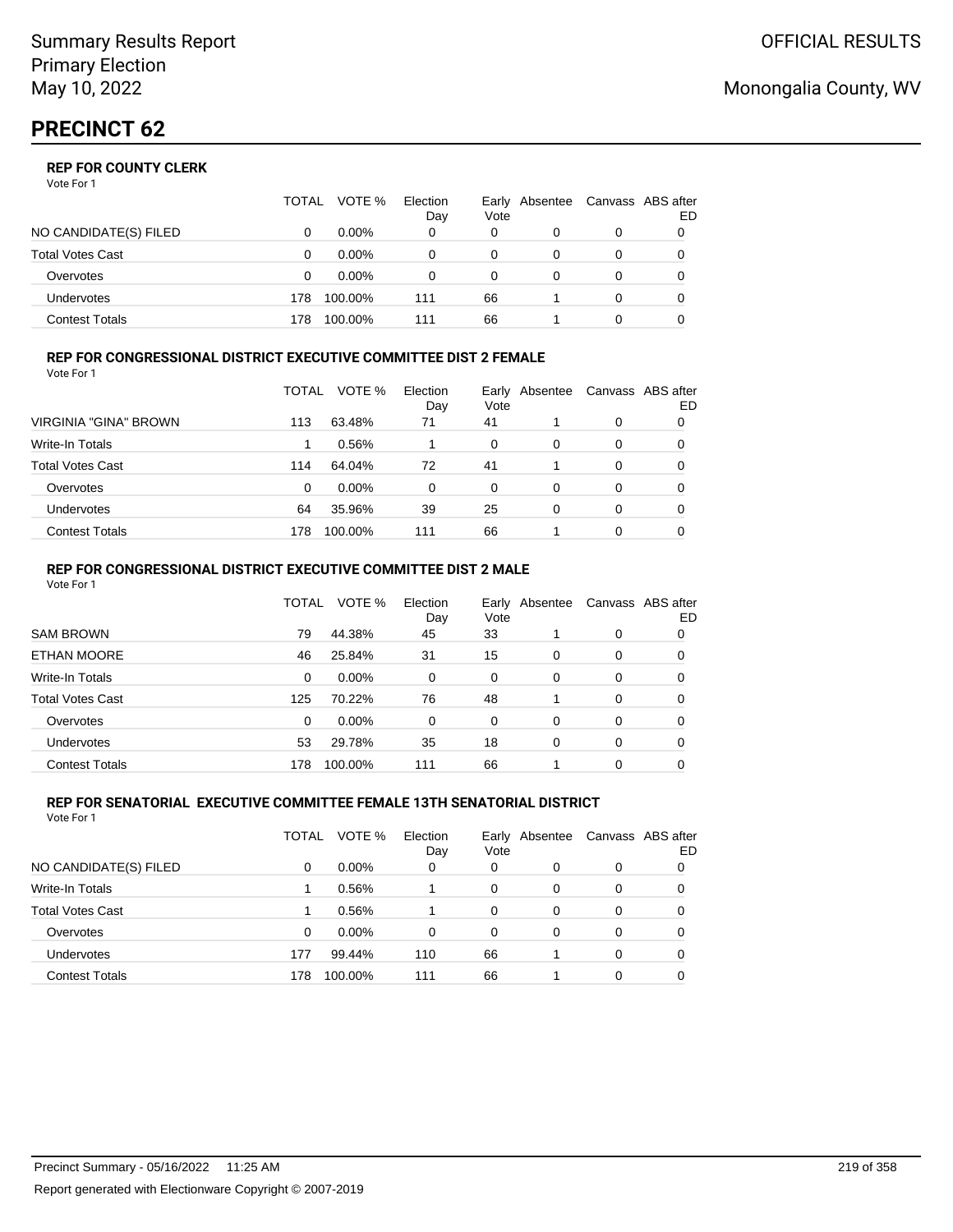# **PRECINCT 62**

#### **REP FOR SENATORIAL EXECUTIVE COMMITTEE MALE 13TH SENATORIAL DISTRICT** Vote For 1

|                         | TOTAL | VOTE %   | Election<br>Day | Vote | Early Absentee |   | Canvass ABS after<br>ED |
|-------------------------|-------|----------|-----------------|------|----------------|---|-------------------------|
| <b>WES NUGENT</b>       | 108   | 60.67%   | 68              | 39   |                | 0 |                         |
| Write-In Totals         |       | 0.56%    |                 | 0    | 0              | 0 |                         |
| <b>Total Votes Cast</b> | 109   | 61.24%   | 69              | 39   |                | 0 |                         |
| Overvotes               | 0     | $0.00\%$ | 0               | 0    | 0              | 0 |                         |
| Undervotes              | 69    | 38.76%   | 42              | 27   | 0              | 0 |                         |
| <b>Contest Totals</b>   | 178   | 100.00%  | 111             | 66   |                | ი |                         |

### **REP FOR DELEGATE DISTRICT EXECUTIVE COMMITTEE FEMALE 77TH DELEGATE DISTRICT**

Vote For 1

|                       | TOTAL | VOTE %   | Election<br>Day | Vote | Early Absentee | Canvass ABS after | ED |
|-----------------------|-------|----------|-----------------|------|----------------|-------------------|----|
| NO CANDIDATE(S) FILED | 0     | $0.00\%$ | 0               | 0    | 0              | 0                 |    |
| Write-In Totals       | 0     | $0.00\%$ | 0               | 0    | 0              | 0                 |    |
| Total Votes Cast      | 0     | $0.00\%$ | 0               | 0    | 0              | 0                 |    |
| Overvotes             | 0     | $0.00\%$ | 0               | 0    | 0              | 0                 |    |
| Undervotes            | 178   | 100.00%  | 111             | 66   |                | 0                 |    |
| <b>Contest Totals</b> | 178   | 100.00%  | 111             | 66   |                | 0                 |    |

### **REP FOR DELEGATE DISTRICT EXECUTIVE COMMITTEE MALE 77TH DELEGATE DISTRICT**

Vote For 1

|                       | TOTAL    | VOTE %   | Election<br>Day | Vote | Early Absentee |          | Canvass ABS after<br>ED |
|-----------------------|----------|----------|-----------------|------|----------------|----------|-------------------------|
| ETHAN MOORE           | 105      | 58.99%   | 66              | 38   |                | 0        | 0                       |
| Write-In Totals       | $\Omega$ | $0.00\%$ | $\Omega$        | 0    | 0              | 0        | 0                       |
| Total Votes Cast      | 105      | 58.99%   | 66              | 38   |                | $\Omega$ | 0                       |
| Overvotes             | 0        | $0.00\%$ | 0               | 0    | 0              | 0        | 0                       |
| <b>Undervotes</b>     | 73       | 41.01%   | 45              | 28   | 0              | 0        | 0                       |
| <b>Contest Totals</b> | 178      | 100.00%  | 111             | 66   |                | 0        |                         |

#### **REP FOR COUNTY EXECUTIVE COMMITTEE DISTRICT - FEMALE COMMITTEE DISTRICT 10** Vote For 1

|                         | TOTAL | VOTE %   | Election<br>Day | Vote | Early Absentee |          | Canvass ABS after<br>ED |
|-------------------------|-------|----------|-----------------|------|----------------|----------|-------------------------|
| NO CANDIDATE(S) FILED   | 0     | $0.00\%$ | 0               | 0    | 0              | 0        |                         |
| <b>Write-In Totals</b>  | 0     | $0.00\%$ | 0               | 0    | 0              | 0        | 0                       |
| <b>Total Votes Cast</b> | 0     | $0.00\%$ | 0               | 0    | 0              | 0        | 0                       |
| Overvotes               | 0     | $0.00\%$ | 0               | 0    | $\Omega$       | $\Omega$ | 0                       |
| Undervotes              | 178   | 100.00%  | 111             | 66   |                | $\Omega$ | 0                       |
| <b>Contest Totals</b>   | 178   | 100.00%  | 111             | 66   |                | 0        |                         |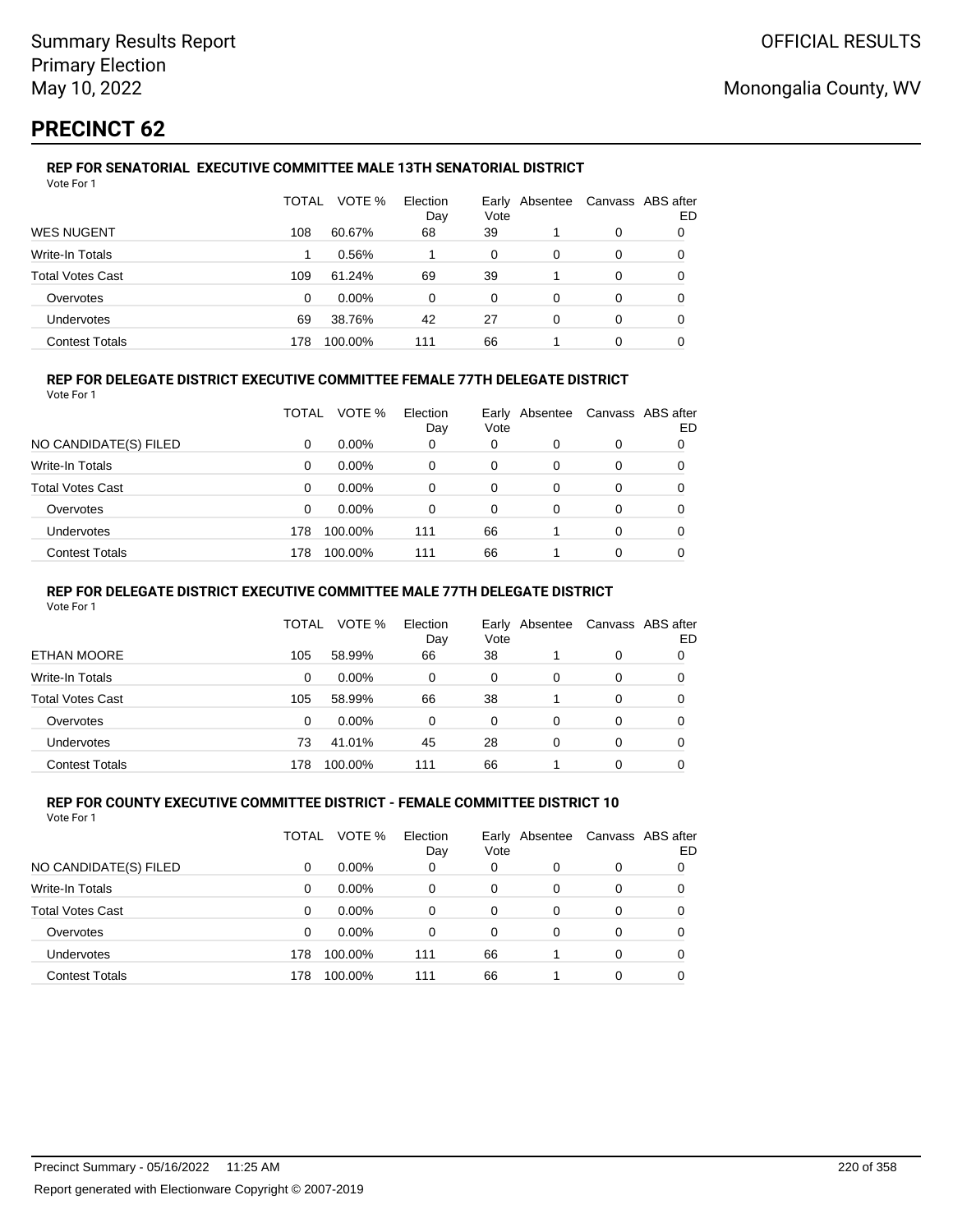# **PRECINCT 62**

Vote For 1

## **REP FOR COUNTY EXECUTIVE COMMITTEE DISTRICT - MALE COMMITTEE DISTRICT 10**

|                         | TOTAL | VOTE %   | Election<br>Day | Vote | Early Absentee | Canvass ABS after | ED |
|-------------------------|-------|----------|-----------------|------|----------------|-------------------|----|
| <b>JOHN SEDOSKI</b>     | 101   | 56.74%   | 60              | 40   |                | 0                 | O  |
| Write-In Totals         | 0     | $0.00\%$ | 0               | 0    | 0              | 0                 | 0  |
| <b>Total Votes Cast</b> | 101   | 56.74%   | 60              | 40   |                | 0                 | 0  |
| Overvotes               | 0     | $0.00\%$ | 0               | 0    | 0              | 0                 | 0  |
| Undervotes              | 77    | 43.26%   | 51              | 26   | 0              | 0                 | 0  |
| <b>Contest Totals</b>   | 178   | 100.00%  | 111             | 66   |                | 0                 |    |

### **DEM FOR U.S. HOUSE OF REPRESENTATIVES 2ND DIST**

Vote For 1

|                          | TOTAL | VOTE %  | Election<br>Day | Vote | Early Absentee | Canvass ABS after | ED |
|--------------------------|-------|---------|-----------------|------|----------------|-------------------|----|
| <b>BARRY LEE WENDELL</b> | 94    | 72.31%  | 43              | 49   | 2              | 0                 |    |
| ANGELA J. DWYER          | 24    | 18.46%  | 15              | 9    | 0              | 0                 |    |
| Total Votes Cast         | 118   | 90.77%  | 58              | 58   | 2              | 0                 |    |
| Overvotes                | 0     | 0.00%   | 0               | 0    | 0              | 0                 |    |
| Undervotes               | 12    | 9.23%   |                 | 3    | 2              | 0                 | O  |
| <b>Contest Totals</b>    | 130   | 100.00% | 65              | 61   | 4              | 0                 |    |

### **DEM FOR STATE SENATOR 13TH SENATORIAL DISTRICT**

Vote For 1

|                           | TOTAL | VOTE %   | Election<br>Day | Early<br>Vote | Absentee |   | Canvass ABS after<br>ED |
|---------------------------|-------|----------|-----------------|---------------|----------|---|-------------------------|
| BARBARA EVANS FLEISCHAUER | 105   | 80.77%   | 51              | 50            | 4        | 0 | 0                       |
| RICH JACOBS               | 22    | 16.92%   | 12              | 10            |          | 0 | 0                       |
| Total Votes Cast          | 127   | 97.69%   | 63              | 60            | 4        | 0 | 0                       |
| Overvotes                 | 0     | $0.00\%$ | 0               | 0             | 0        | 0 | 0                       |
| Undervotes                | 3     | 2.31%    | 2               |               |          |   | 0                       |
| <b>Contest Totals</b>     | 130   | 100.00%  | 65              | 61            | 4        |   |                         |

#### **DEM FOR MEMBER OF HOUSE OF DELEGATES 77TH DELEGATE DISTRICT** Vote For 1

TOTAL VOTE % Election Day Early Vote Absentee Canvass ABS after ED REN SWANSON 104 80.00% 49 53 2 0 0 Total Votes Cast 104 80.00% 49 53 2 0 0 Overvotes 0 0.00% 0 0 0 0 0 Undervotes 26 20.00% 16 8 2 0 0 Contest Totals 130 100.00% 65 61 4 0 0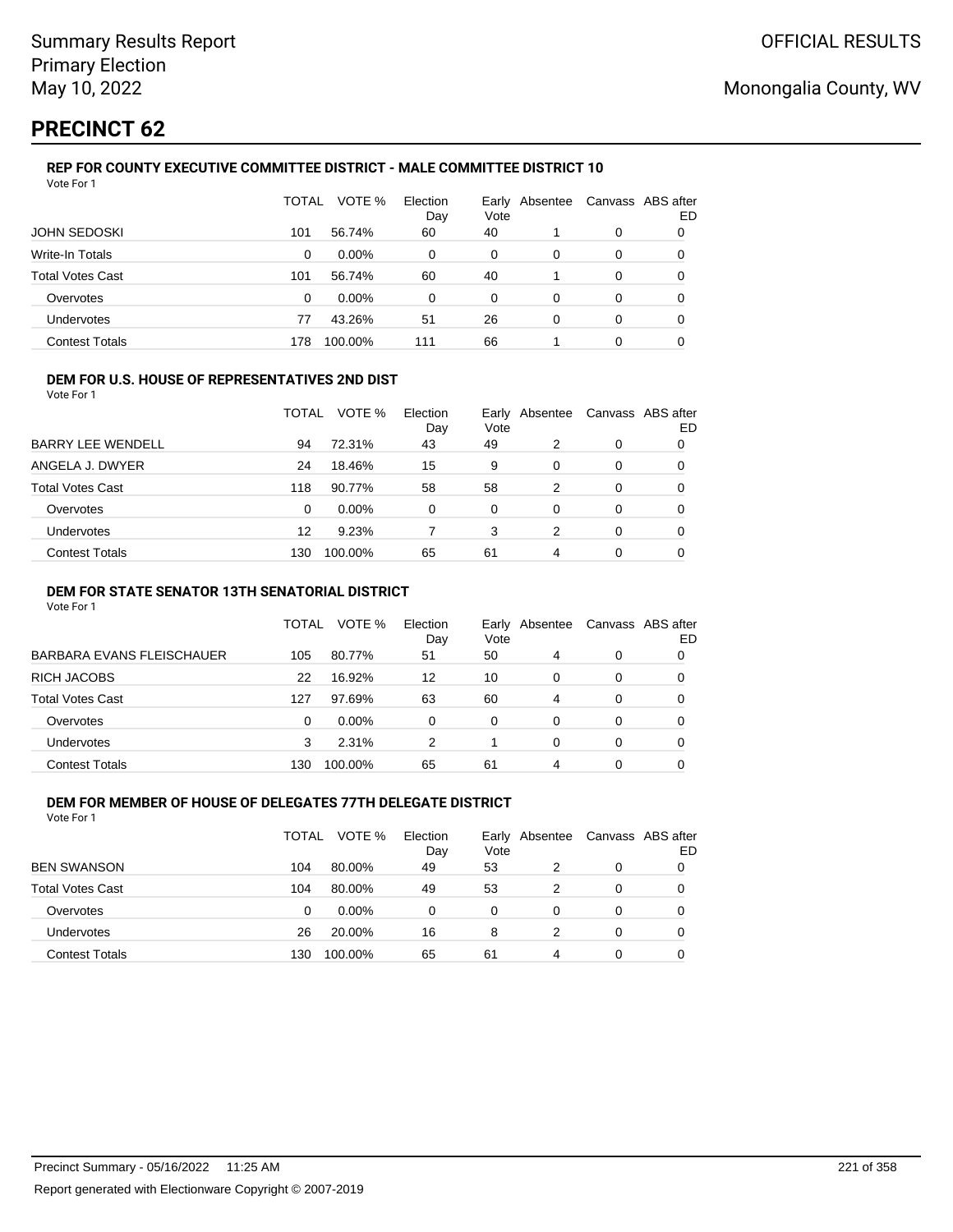# **PRECINCT 62**

#### **DEM FOR STATE EXECUTIVE COMMITTEE FEMALE 13TH SENATORIAL DISTRICT** Vote For 2

|                         | TOTAL | VOTE %  | Election<br>Day | Vote | Early Absentee | Canvass ABS after | ED |  |  |
|-------------------------|-------|---------|-----------------|------|----------------|-------------------|----|--|--|
| DANIELLE WALKER         | 81    | 31.15%  | 39              | 38   | 4              | 0                 | 0  |  |  |
| <b>KELLY PALMER</b>     | 71    | 27.31%  | 31              | 39   |                | 0                 | 0  |  |  |
| <b>CARESSA STOLLER</b>  | 43    | 16.54%  | 21              | 20   | 2              | 0                 | 0  |  |  |
| <b>BELINDA BIAFORE</b>  | 24    | 9.23%   | 14              | 9    |                | 0                 | 0  |  |  |
| Write-In Totals         | 0     | 0.00%   | $\Omega$        | 0    | 0              | 0                 | 0  |  |  |
| <b>Total Votes Cast</b> | 219   | 84.23%  | 105             | 106  | 8              | 0                 | 0  |  |  |
| Overvotes               | 0     | 0.00%   | 0               | 0    | 0              | 0                 | 0  |  |  |
| <b>Undervotes</b>       | 41    | 15.77%  | 25              | 16   | 0              | 0                 | 0  |  |  |
| <b>Contest Totals</b>   | 260   | 100.00% | 130             | 122  | 8              | 0                 | 0  |  |  |
|                         |       |         |                 |      |                |                   |    |  |  |

#### **DEM FOR STATE EXECUTIVE COMMITTEE MALE 13TH SENATORIAL DISTRICT** Vote For 2

|                         | <b>TOTAL</b> | VOTE %   | Election<br>Day | Vote     | Early Absentee |          | Canvass ABS after<br>ED |
|-------------------------|--------------|----------|-----------------|----------|----------------|----------|-------------------------|
| <b>MARK A. MUSICK</b>   | 108          | 41.54%   | 54              | 52       | 2              | 0        | 0                       |
| SHANE ASSADZANDI        | 49           | 18.85%   | 20              | 25       | 4              | 0        | 0                       |
| <b>JOEY GARCIA</b>      | 39           | 15.00%   | 19              | 20       | $\Omega$       | $\Omega$ | 0                       |
| Write-In Totals         | 0            | 0.00%    | 0               | 0        | 0              | 0        | 0                       |
| <b>Total Votes Cast</b> | 196          | 75.38%   | 93              | 97       | 6              | $\Omega$ | 0                       |
| Overvotes               | 0            | $0.00\%$ | $\Omega$        | $\Omega$ | $\Omega$       | $\Omega$ | 0                       |
| Undervotes              | 64           | 24.62%   | 37              | 25       | 2              | 0        | 0                       |
| <b>Contest Totals</b>   | 260          | 100.00%  | 130             | 122      | 8              | $\Omega$ | 0                       |

### **DEM FOR CIRCUIT CLERK**

|                         | <b>TOTAL</b> | VOTE %   | Election<br>Day | Vote | Early Absentee |   | Canvass ABS after<br>ED |
|-------------------------|--------------|----------|-----------------|------|----------------|---|-------------------------|
| DONNA HIDOCK            | 104          | 80.00%   | 54              | 48   | 2              | 0 |                         |
| <b>Total Votes Cast</b> | 104          | 80.00%   | 54              | 48   | 2              |   | 0                       |
| Overvotes               | 0            | $0.00\%$ | 0               | 0    |                | 0 |                         |
| Undervotes              | 26           | 20.00%   | 11              | 13   |                |   |                         |
| <b>Contest Totals</b>   | 130          | 100.00%  | 65              | 61   | 4              |   |                         |

## **DEM FOR COUNTY COMMISSIONER**

|                         | <b>TOTAL</b> | VOTE %   | Election<br>Day | Vote | Early Absentee | Canvass ABS after | ED |
|-------------------------|--------------|----------|-----------------|------|----------------|-------------------|----|
| <b>BOB BEACH</b>        | 113          | 86.92%   | 60              | 51   |                | 0                 |    |
| <b>Total Votes Cast</b> | 113          | 86.92%   | 60              | 51   |                | 0                 |    |
| Overvotes               | 0            | $0.00\%$ | 0               | 0    |                | 0                 |    |
| <b>Undervotes</b>       | 17           | 13.08%   | 5               | 10   |                | 0                 |    |
| <b>Contest Totals</b>   | 130          | 100.00%  | 65              | 61   | 4              | 0                 |    |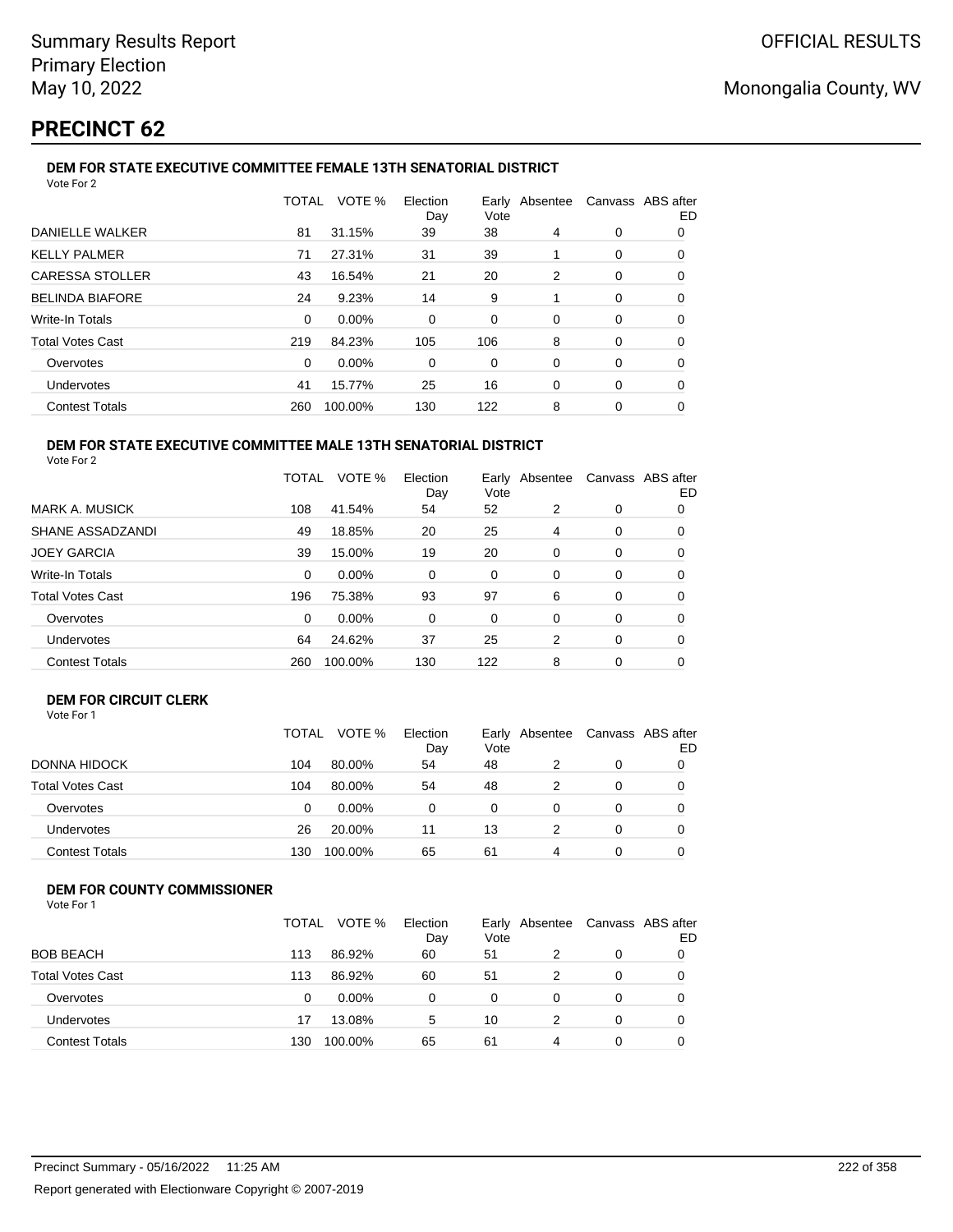## **DEM FOR COUNTY CLERK**

| Vote For 1 |  |
|------------|--|
|------------|--|

|                       | TOTAL | VOTE %   | Election<br>Day | Vote | Early Absentee | Canvass ABS after | ED |
|-----------------------|-------|----------|-----------------|------|----------------|-------------------|----|
| CARYE L. BLANEY       | 114   | 87.69%   | 55              | 56   |                | 0                 |    |
| Total Votes Cast      | 114   | 87.69%   | 55              | 56   |                | 0                 |    |
| Overvotes             | 0     | $0.00\%$ | 0               | 0    |                | 0                 |    |
| Undervotes            | 16    | 12.31%   | 10              | 5    |                | 0                 |    |
| <b>Contest Totals</b> | 130   | 100.00%  | 65              | 61   | 4              |                   |    |

#### **DEM FOR CONGRESSIONAL DISTRICT EXECUTIVE COMMITTEE DIST 2 FEMALE** Vote For 1

|                         | TOTAL | VOTE %   | Election<br>Day | Early<br>Vote | Absentee | Canvass ABS after | ED |
|-------------------------|-------|----------|-----------------|---------------|----------|-------------------|----|
| <b>RYLEE HAUGHT</b>     | 103   | 79.23%   | 53              | 48            | 2        | 0                 | 0  |
| Write-In Totals         | 0     | $0.00\%$ | 0               | 0             | 0        | 0                 | O  |
| <b>Total Votes Cast</b> | 103   | 79.23%   | 53              | 48            | 2        | 0                 | O  |
| Overvotes               | 0     | $0.00\%$ | $\Omega$        | $\Omega$      | 0        | 0                 |    |
| Undervotes              | 27    | 20.77%   | 12              | 13            | 2        | 0                 |    |
| <b>Contest Totals</b>   | 130   | 100.00%  | 65              | 61            | 4        | 0                 |    |

#### **DEM FOR CONGRESSIONAL DISTRICT EXECUTIVE COMMITTEE DIST 2 MALE** Vote For 1

|                         | TOTAL | VOTE %   | Election<br>Day | Early<br>Vote | Absentee |          | Canvass ABS after<br>ED |
|-------------------------|-------|----------|-----------------|---------------|----------|----------|-------------------------|
| SHANE ASSADZANDI        | 68    | 52.31%   | 32              | 32            | 4        | $\Omega$ | 0                       |
| CHARLES (JR) KRAFFT     | 38    | 29.23%   | 21              | 17            | $\Omega$ | $\Omega$ | 0                       |
| Write-In Totals         | 0     | $0.00\%$ | 0               | $\Omega$      | 0        | $\Omega$ | 0                       |
| <b>Total Votes Cast</b> | 106   | 81.54%   | 53              | 49            | 4        | $\Omega$ | 0                       |
| Overvotes               | 0     | 0.00%    | 0               | $\Omega$      | $\Omega$ | $\Omega$ | 0                       |
| <b>Undervotes</b>       | 24    | 18.46%   | 12              | 12            | 0        | $\Omega$ | 0                       |
| <b>Contest Totals</b>   | 130   | 100.00%  | 65              | 61            | 4        | $\Omega$ |                         |

#### **DEM FOR SENATORIAL EXECUTIVE COMMITTEE FEMALE 13TH SENATORIAL DISTRICT** Vote For 1

|                         | TOTAL | VOTE %   | Election<br>Day | Vote | Early Absentee |          | Canvass ABS after<br>ED |
|-------------------------|-------|----------|-----------------|------|----------------|----------|-------------------------|
| NO CANDIDATE(S) FILED   | 0     | $0.00\%$ | 0               | 0    | 0              | 0        |                         |
| <b>Write-In Totals</b>  | 0     | $0.00\%$ | 0               | 0    | 0              | 0        |                         |
| <b>Total Votes Cast</b> | 0     | $0.00\%$ | 0               | 0    | 0              | 0        |                         |
| Overvotes               | 0     | $0.00\%$ | 0               | 0    | 0              | 0        |                         |
| Undervotes              | 130   | 100.00%  | 65              | 61   | 4              | $\Omega$ |                         |
| <b>Contest Totals</b>   | 130   | 100.00%  | 65              | 61   | 4              | 0        |                         |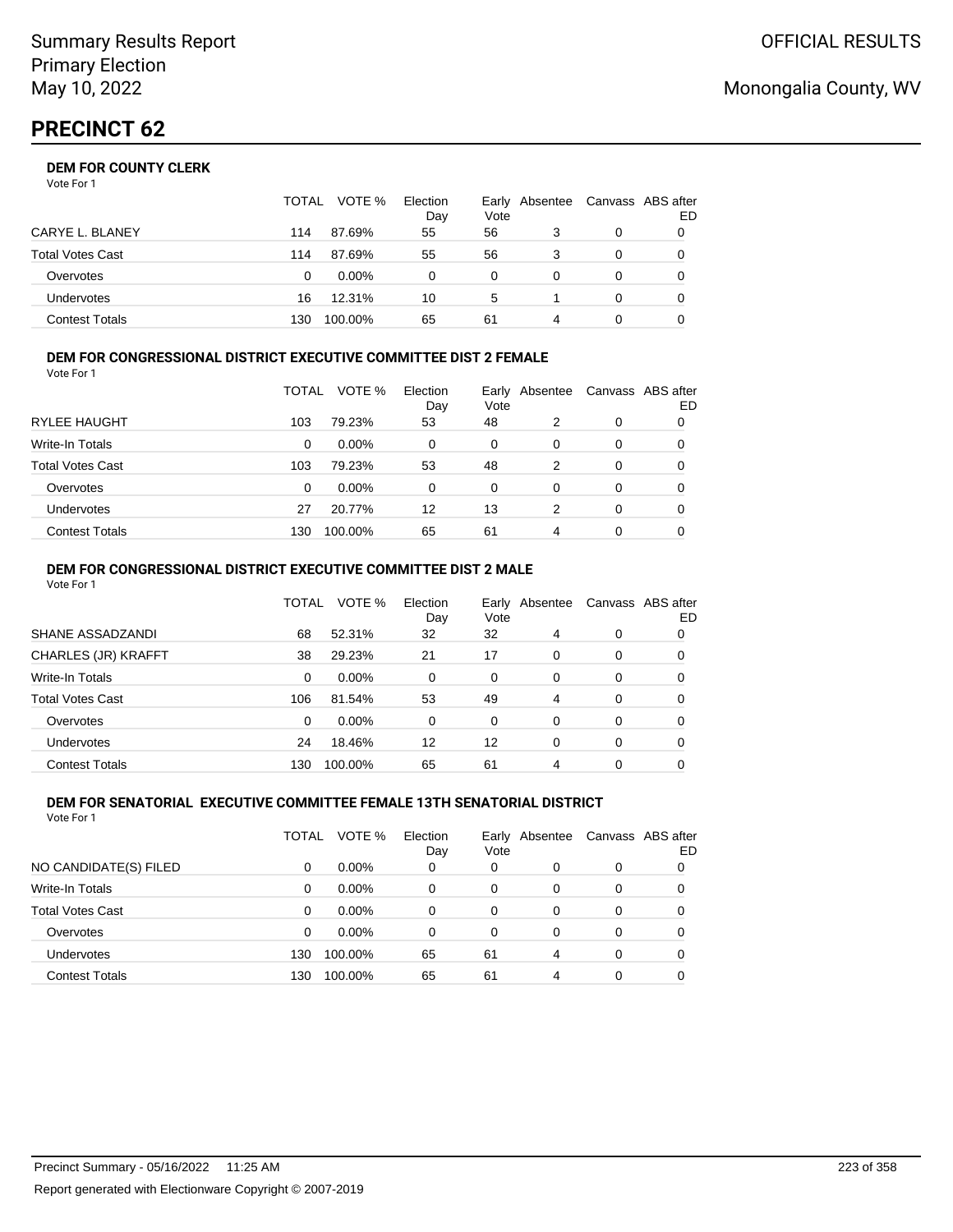# **PRECINCT 62**

#### **DEM FOR SENATORIAL EXECUTIVE COMMITTEE MALE 13TH SENATORIAL DISTRICT** Vote For 1

|                         | TOTAL | VOTE %   | Election<br>Day | Vote | Early Absentee |   | Canvass ABS after<br>ED |
|-------------------------|-------|----------|-----------------|------|----------------|---|-------------------------|
| SHANE ASSADZANDI        | 94    | 72.31%   | 47              | 43   | 4              | 0 |                         |
| Write-In Totals         | 0     | $0.00\%$ | 0               | 0    | 0              | 0 |                         |
| <b>Total Votes Cast</b> | 94    | 72.31%   | 47              | 43   | 4              | 0 |                         |
| Overvotes               | 0     | $0.00\%$ | 0               | 0    | 0              | 0 |                         |
| Undervotes              | 36    | 27.69%   | 18              | 18   | 0              | 0 | 0                       |
| <b>Contest Totals</b>   | 130   | 100.00%  | 65              | 61   | 4              | 0 |                         |

## **DEM FOR DELEGATE DISTRICT EXECUTIVE COMMITTEE FEMALE 77TH DELEGATE DISTRICT**

Vote For 1

|                         | TOTAL | VOTE %   | Election<br>Day | Vote | Early Absentee | Canvass ABS after | ED |
|-------------------------|-------|----------|-----------------|------|----------------|-------------------|----|
| NO CANDIDATE(S) FILED   | 0     | $0.00\%$ | 0               | 0    | 0              | 0                 |    |
| Write-In Totals         |       | 0.77%    | 0               |      | 0              | 0                 |    |
| <b>Total Votes Cast</b> |       | 0.77%    | 0               |      | 0              | 0                 |    |
| Overvotes               | 0     | $0.00\%$ | 0               | 0    | 0              | 0                 |    |
| <b>Undervotes</b>       | 129   | 99.23%   | 65              | 60   | 4              | 0                 |    |
| <b>Contest Totals</b>   | 130   | 100.00%  | 65              | 61   | 4              | 0                 |    |

### **DEM FOR DELEGATE DISTRICT EXECUTIVE COMMITTEE MALE 77TH DELEGATE DISTRICT**

Vote For 1

|                       | TOTAL    | VOTE %   | Election<br>Day | Vote | Early Absentee |   | Canvass ABS after<br>ED |
|-----------------------|----------|----------|-----------------|------|----------------|---|-------------------------|
| CHARLES (JR) KRAFFT   | 88       | 67.69%   | 44              | 43   |                | 0 |                         |
| Write-In Totals       | 0        | $0.00\%$ | $\Omega$        | 0    | 0              | 0 | 0                       |
| Total Votes Cast      | 88       | 67.69%   | 44              | 43   |                | 0 | 0                       |
| Overvotes             | $\Omega$ | $0.00\%$ | 0               | 0    | 0              | 0 |                         |
| <b>Undervotes</b>     | 42       | 32.31%   | 21              | 18   | 3              | 0 |                         |
| <b>Contest Totals</b> | 130      | 100.00%  | 65              | 61   | 4              |   |                         |

#### **DEM FOR COUNTY EXECUTIVE COMMITTEE DISTRICT - FEMALE COMMITTEE DISTRICT 10** Vote For 1

|                         | TOTAL | VOTE %   | Election<br>Day | Vote | Early Absentee |          | Canvass ABS after<br>ED |
|-------------------------|-------|----------|-----------------|------|----------------|----------|-------------------------|
| <b>BECKY RODD</b>       | 95    | 73.08%   | 46              | 47   | 2              | 0        | 0                       |
| <b>Write-In Totals</b>  | 0     | $0.00\%$ | 0               | 0    | 0              | 0        | 0                       |
| <b>Total Votes Cast</b> | 95    | 73.08%   | 46              | 47   | 2              | $\Omega$ | 0                       |
| Overvotes               | 0     | $0.00\%$ | 0               | 0    | $\Omega$       | 0        | 0                       |
| Undervotes              | 35    | 26.92%   | 19              | 14   | 2              | 0        | 0                       |
| <b>Contest Totals</b>   | 130   | 100.00%  | 65              | 61   | 4              | $\Omega$ |                         |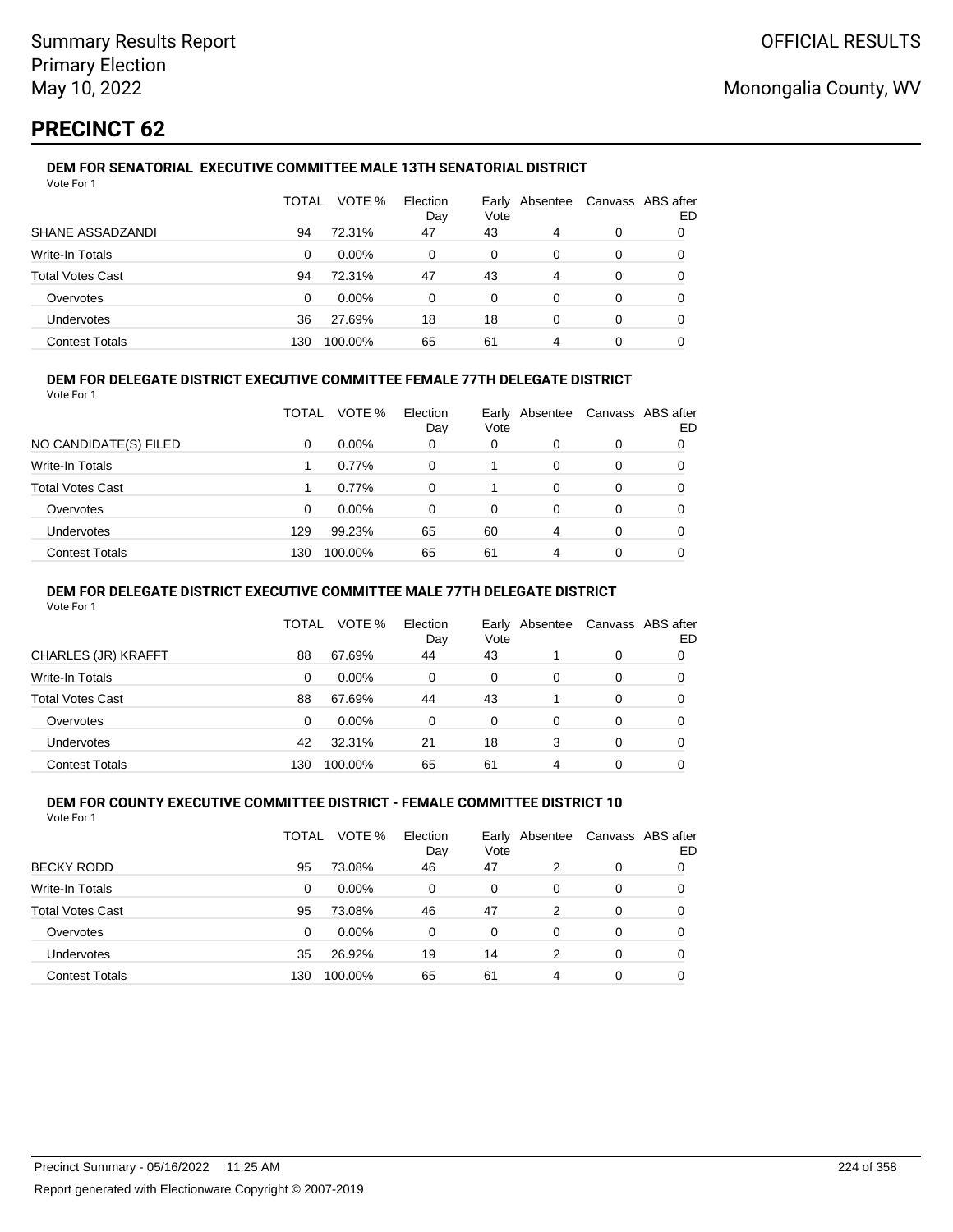# **PRECINCT 62**

#### **DEM FOR COUNTY EXECUTIVE COMMITTEE DISTRICT - MALE COMMITTEE DISTRICT 10** Vote For 1

|                         | TOTAL | VOTE %   | Election<br>Day | Vote | Early Absentee | Canvass ABS after | ED |
|-------------------------|-------|----------|-----------------|------|----------------|-------------------|----|
| NO CANDIDATE(S) FILED   | 0     | $0.00\%$ | 0               | 0    | 0              | 0                 | 0  |
| Write-In Totals         | 0     | $0.00\%$ | 0               | 0    | 0              | 0                 | 0  |
| <b>Total Votes Cast</b> | 0     | $0.00\%$ | 0               | 0    | 0              | 0                 | 0  |
| Overvotes               | 0     | $0.00\%$ | 0               | 0    | 0              | 0                 | 0  |
| Undervotes              | 130   | 100.00%  | 65              | 61   | 4              | 0                 |    |
| <b>Contest Totals</b>   | 130   | 100.00%  | 65              | 61   | 4              | 0                 |    |

### **NON-PARTISAN BOARD OF EDUCATION**

Vote For 3

|                         | TOTAL    | VOTE %   | Election<br>Day | Vote | Early Absentee |             | Canvass ABS after<br>ED |
|-------------------------|----------|----------|-----------------|------|----------------|-------------|-------------------------|
| DANIEL BERRY            | 195      | 20.57%   | 105             | 87   | 3              | 0           | 0                       |
| <b>JENNIFER HAGERTY</b> | 142      | 14.98%   | 73              | 65   | 4              | 0           | 0                       |
| <b>MICHAEL KELLY</b>    | 131      | 13.82%   | 64              | 62   | 5              | 0           | 0                       |
| <b>CRISTY MOATS</b>     | 115      | 12.13%   | 66              | 49   | 0              | 0           | 0                       |
| <b>BRANDON MYERS</b>    | 77       | 8.12%    | 48              | 29   | 0              | 0           | 0                       |
| Write-In Totals         | $\Omega$ | $0.00\%$ | 0               | 0    | $\Omega$       | 0           | 0                       |
| <b>Total Votes Cast</b> | 660      | 69.62%   | 356             | 292  | 12             | 0           | 0                       |
| Overvotes               | 0        | 0.00%    | 0               | 0    | 0              | 0           | 0                       |
| <b>Undervotes</b>       | 288      | 30.38%   | 193             | 92   | 3              | $\mathbf 0$ | 0                       |
| <b>Contest Totals</b>   | 948      | 100.00%  | 549             | 384  | 15             | 0           | 0                       |

## **FOR CONSERVATION DISTRICT SUPERVISOR**

|                         | TOTAL | VOTE %  | Election<br>Day | Vote | Early Absentee |   | Canvass ABS after<br>ED |
|-------------------------|-------|---------|-----------------|------|----------------|---|-------------------------|
| <b>ANDREW PRICE</b>     | 122   | 38.61%  | 71              | 49   | 2              | 0 | 0                       |
| MARK "MR. MARK" MYERS   | 119   | 37.66%  | 61              | 57   |                | 0 | O                       |
| Write-In Totals         | 0     | 0.00%   | $\Omega$        | 0    | $\Omega$       | 0 | 0                       |
| <b>Total Votes Cast</b> | 241   | 76.27%  | 132             | 106  | 3              | 0 | 0                       |
| Overvotes               | 0     | 0.00%   | 0               | 0    | 0              | 0 | 0                       |
| <b>Undervotes</b>       | 75    | 23.73%  | 51              | 22   | 2              | 0 | 0                       |
| <b>Contest Totals</b>   | 316   | 100.00% | 183             | 128  | 5              | 0 | 0                       |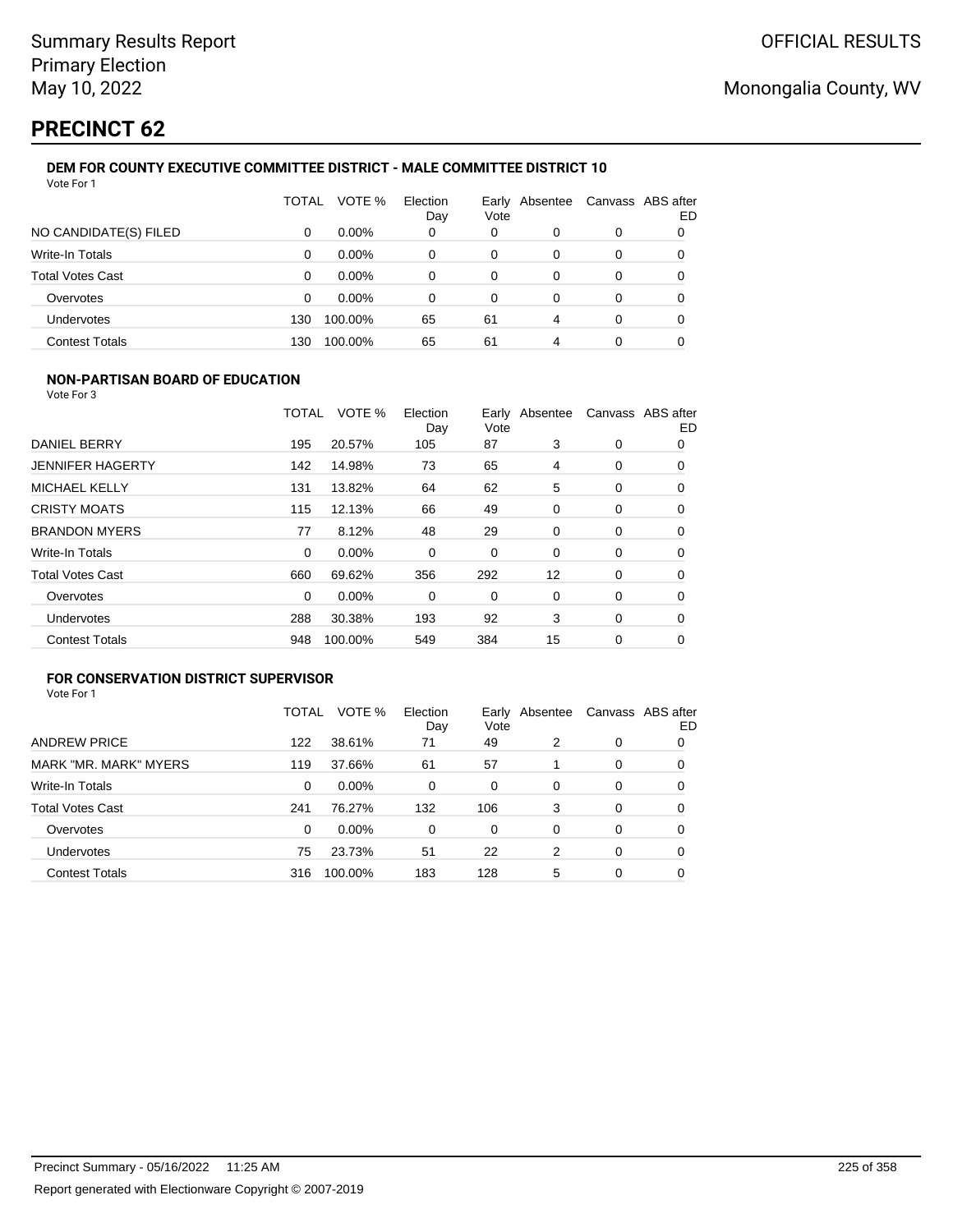# **PRECINCT 63**

| <b>Statistics</b>                     | TOTAL  | Election<br>Day | Vote | Early Absentee |          | Canvass ABS after<br>ED. |
|---------------------------------------|--------|-----------------|------|----------------|----------|--------------------------|
| Registered Voters - Total             | 1,375  |                 |      |                |          |                          |
| Registered Voters - REPUBLICAN        | 603    |                 |      |                |          |                          |
| <b>Registered Voters - DEMOCRATIC</b> | 418    |                 |      |                |          |                          |
| Registered Voters - NON-PARTISAN      | 354    |                 |      |                |          |                          |
| <b>Ballots Cast - Total</b>           | 251    | 140             | 102  | 8              | $\Omega$ |                          |
| Ballots Cast - REPUBLICAN             | 157    | 92              | 62   | 2              | $\Omega$ | 1                        |
| <b>Ballots Cast - DEMOCRATIC</b>      | 92     | 47              | 39   | 6              | $\Omega$ | 0                        |
| Ballots Cast - NON-PARTISAN           | 2      | 1               | 1    | 0              | $\Omega$ | $\Omega$                 |
| <b>Ballots Cast - Blank</b>           | 0      | 0               | 0    | 0              | 0        | 0                        |
| Voter Turnout - Total                 | 18.25% |                 |      |                |          |                          |
| Voter Turnout - REPUBLICAN            | 26.04% |                 |      |                |          |                          |
| Voter Turnout - DEMOCRATIC            | 22.01% |                 |      |                |          |                          |
| Voter Turnout - NON-PARTISAN          | 0.56%  |                 |      |                |          |                          |

## **REP FOR U.S. HOUSE OF REPRESENTATIVES 2ND DIST**

Vote For 1

|                               | TOTAL | VOTE %   | Election<br>Day | Earlv<br>Vote | Absentee |   | Canvass ABS after<br>ED |
|-------------------------------|-------|----------|-----------------|---------------|----------|---|-------------------------|
| ALEXANDER X. MOONEY           | 92    | 58.60%   | 60              | 30            | 2        | 0 | O                       |
| DAVID B. MCKINLEY             | 45    | 28.66%   | 20              | 24            | 0        | 0 |                         |
| <b>SUSAN BUCHSER-LOCHOCKI</b> | 16    | 10.19%   | 11              | 5             | 0        | 0 | 0                       |
| <b>MIKE SECKMAN</b>           | 2     | 1.27%    | 0               | 2             | 0        | 0 | 0                       |
| RHONDA A. HERCULES            |       | 0.64%    | $\Omega$        | 1             | 0        | 0 | 0                       |
| <b>Total Votes Cast</b>       | 156   | 99.36%   | 91              | 62            | 2        | 0 |                         |
| Overvotes                     | 0     | $0.00\%$ | 0               | 0             | 0        | 0 | 0                       |
| <b>Undervotes</b>             |       | 0.64%    |                 | 0             | 0        | 0 | 0                       |
| <b>Contest Totals</b>         | 157   | 100.00%  | 92              | 62            | 2        | 0 |                         |

### **REP FOR STATE SENATOR 13TH SENATORIAL DISTRICT**

|                         | TOTAL | VOTE %   | Election<br>Day | Early<br>Vote | Absentee | Canvass ABS after | ED |
|-------------------------|-------|----------|-----------------|---------------|----------|-------------------|----|
| MIKE OLIVERIO           | 119   | 75.80%   | 71              | 46            | 2        | 0                 | O  |
| <b>CARLY BRAUN</b>      | 30    | 19.11%   | 16              | 13            | 0        | 0                 |    |
| <b>Total Votes Cast</b> | 149   | 94.90%   | 87              | 59            | 2        | 0                 |    |
| Overvotes               | 0     | $0.00\%$ | $\Omega$        | 0             | 0        | 0                 | O  |
| <b>Undervotes</b>       | 8     | 5.10%    | 5               | 3             | 0        | 0                 | O  |
| <b>Contest Totals</b>   | 157   | 100.00%  | 92              | 62            | 2        | 0                 |    |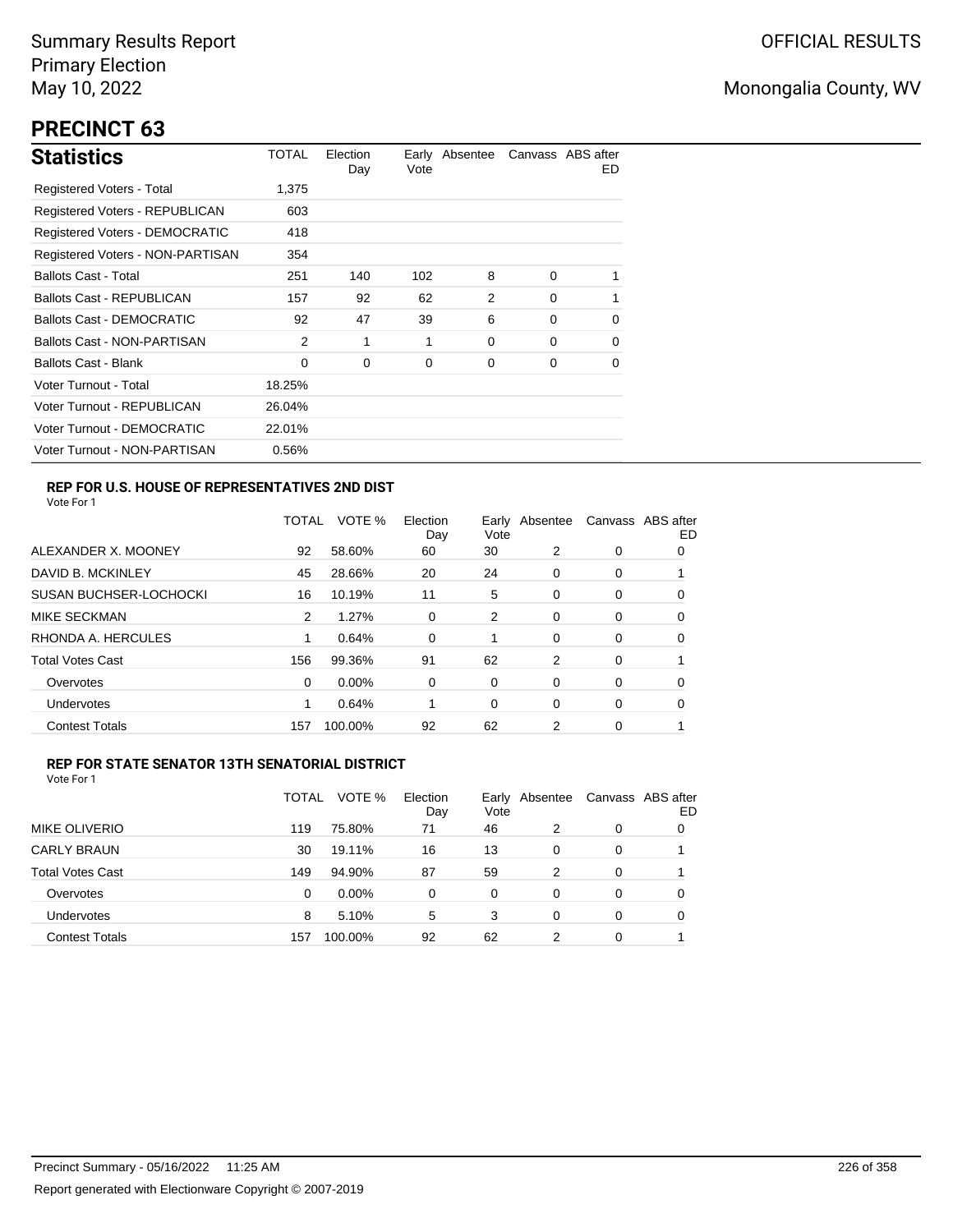# **PRECINCT 63**

#### **REP FOR MEMBER OF HOUSE OF DELEGATES 78TH DELEGATE DISTRICT** Vote For 1

|                         | TOTAL | VOTE %  | Election<br>Day | Vote           | Early Absentee |          | Canvass ABS after<br>ED |
|-------------------------|-------|---------|-----------------|----------------|----------------|----------|-------------------------|
| <b>GENO CHIARELLI</b>   | 54    | 34.39%  | 32              | 22             | 0              | 0        | 0                       |
| <b>SCOTT NALE</b>       | 46    | 29.30%  | 26              | 18             | 2              | $\Omega$ | $\Omega$                |
| TONI DICHIACCHIO        | 43    | 27.39%  | 24              | 18             | $\Omega$       | $\Omega$ |                         |
| <b>Total Votes Cast</b> | 143   | 91.08%  | 82              | 58             | 2              | $\Omega$ |                         |
| Overvotes               | 0     | 0.00%   | $\Omega$        | $\Omega$       | $\Omega$       | $\Omega$ | $\Omega$                |
| <b>Undervotes</b>       | 14    | 8.92%   | 10              | $\overline{4}$ | $\Omega$       | $\Omega$ | 0                       |
| <b>Contest Totals</b>   | 157   | 100.00% | 92              | 62             | 2              | 0        |                         |

## **REP FOR STATE EXECUTIVE COMMITTEE FEMALE 13TH SENATORIAL DISTRICT**

Vote For 2

|                         | <b>TOTAL</b> | VOTE %   | Election<br>Day | Vote | Early Absentee |   | Canvass ABS after<br>ED |
|-------------------------|--------------|----------|-----------------|------|----------------|---|-------------------------|
| KANDI NUZUM             | 96           | 30.57%   | 51              | 42   | 2              | 0 |                         |
| Write-In Totals         | 2            | 0.64%    | 2               | 0    | 0              | 0 |                         |
| <b>Total Votes Cast</b> | 98           | 31.21%   | 53              | 42   | 2              | 0 |                         |
| Overvotes               | 0            | $0.00\%$ | 0               | 0    | 0              | 0 |                         |
| Undervotes              | 216          | 68.79%   | 131             | 82   | 2              | 0 |                         |
| <b>Contest Totals</b>   | 314          | 100.00%  | 184             | 124  | 4              | 0 | ◠                       |

### **REP FOR STATE EXECUTIVE COMMITTEE MALE 13TH SENATORIAL DISTRICT**

Vote For 2

| <b>KYLE MCAVOY</b><br>30.89%<br>97<br>53<br>42<br>0<br><b>GUY WARD</b><br>18<br>49<br>15.61%<br>29<br>2<br>0<br>PHIL MALLOW<br>27<br>8.60%<br>16<br>10<br>0<br>Write-In Totals<br>0.64%<br>2<br>2<br>0<br>0<br>0<br><b>Total Votes Cast</b><br>55.73%<br>70<br>175<br>100<br>0<br>4<br>0.00%<br>Overvotes<br>$\Omega$<br>0<br>0<br>0<br>0 | TOTAL | VOTE % | Election<br>Day | Early Absentee<br>Vote |   |   | Canvass ABS after<br>ED |
|-------------------------------------------------------------------------------------------------------------------------------------------------------------------------------------------------------------------------------------------------------------------------------------------------------------------------------------------|-------|--------|-----------------|------------------------|---|---|-------------------------|
|                                                                                                                                                                                                                                                                                                                                           |       |        |                 |                        |   |   |                         |
|                                                                                                                                                                                                                                                                                                                                           |       |        |                 |                        |   |   | 0                       |
|                                                                                                                                                                                                                                                                                                                                           |       |        |                 |                        |   |   | 0                       |
|                                                                                                                                                                                                                                                                                                                                           |       |        |                 |                        |   |   | 0                       |
|                                                                                                                                                                                                                                                                                                                                           |       |        |                 |                        |   |   |                         |
|                                                                                                                                                                                                                                                                                                                                           |       |        |                 |                        |   |   | 0                       |
| Undervotes                                                                                                                                                                                                                                                                                                                                | 139   | 44.27% | 84              | 54                     | 0 | 0 |                         |
| 124<br><b>Contest Totals</b><br>100.00%<br>184<br>0<br>314<br>4                                                                                                                                                                                                                                                                           |       |        |                 |                        |   |   | 2                       |

#### **REP FOR CIRCUIT CLERK**

|                         | TOTAL | VOTE %   | Election<br>Day | Early<br>Vote | Absentee | Canvass ABS after | ED |
|-------------------------|-------|----------|-----------------|---------------|----------|-------------------|----|
| NO CANDIDATE(S) FILED   |       | $0.00\%$ | 0               | 0             | 0        | 0                 |    |
| <b>Total Votes Cast</b> |       | $0.00\%$ | 0               | 0             | 0        | 0                 |    |
| Overvotes               | 0     | $0.00\%$ | 0               | 0             | $\Omega$ | $\Omega$          |    |
| Undervotes              | 157   | 100.00%  | 92              | 62            |          | 0                 |    |
| <b>Contest Totals</b>   | 157   | 100.00%  | 92              | 62            |          | 0                 |    |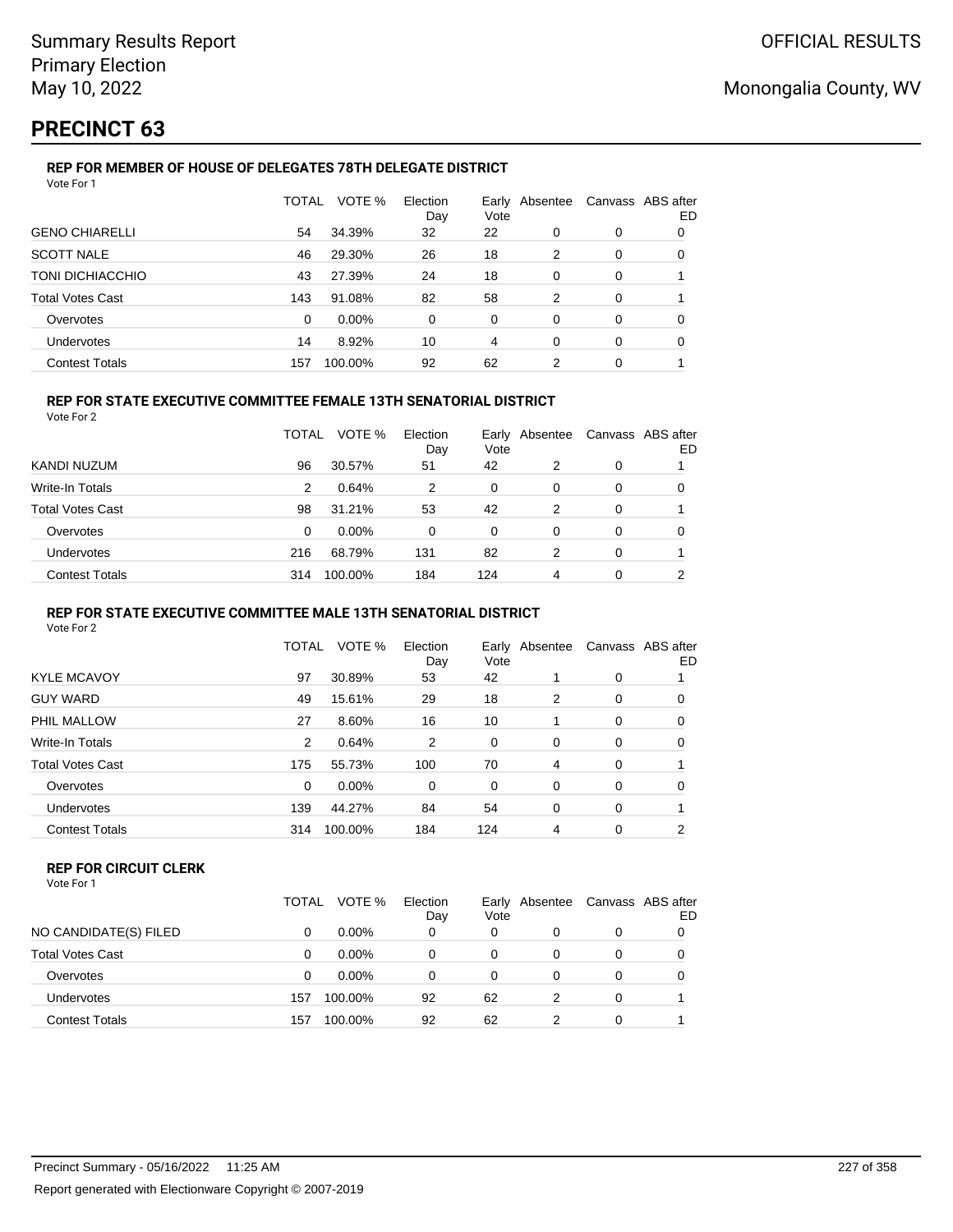# **PRECINCT 63**

## **REP FOR COUNTY COMMISSIONER**

Vote For 1

|                         | TOTAL | VOTE %   | Election<br>Day | Vote | Early Absentee |          | Canvass ABS after<br>ED |
|-------------------------|-------|----------|-----------------|------|----------------|----------|-------------------------|
| <b>SEAN P. SIKORA</b>   | 66    | 42.04%   | 38              | 28   | 0              | 0        | 0                       |
| CHARLES D. HARTZOG      | 60    | 38.22%   | 33              | 24   | 2              | 0        |                         |
| <b>Total Votes Cast</b> | 126   | 80.25%   | 71              | 52   | 2              | 0        |                         |
| Overvotes               | 0     | $0.00\%$ | 0               | 0    | 0              | 0        | 0                       |
| <b>Undervotes</b>       | 31    | 19.75%   | 21              | 10   | $\Omega$       | $\Omega$ | 0                       |
| <b>Contest Totals</b>   | 157   | 100.00%  | 92              | 62   | 2              | 0        |                         |

### **REP FOR COUNTY CLERK**

Vote For 1

|                         | TOTAL | VOTE %   | Election<br>Day | Vote | Early Absentee | Canvass ABS after<br>ED |
|-------------------------|-------|----------|-----------------|------|----------------|-------------------------|
| NO CANDIDATE(S) FILED   |       | $0.00\%$ | 0               | 0    |                |                         |
| <b>Total Votes Cast</b> |       | $0.00\%$ |                 |      |                |                         |
| Overvotes               |       | $0.00\%$ |                 |      |                |                         |
| <b>Undervotes</b>       | 157   | 100.00%  | 92              | 62   |                |                         |
| <b>Contest Totals</b>   | 157   | 100.00%  | 92              | 62   |                |                         |

### **REP FOR CONGRESSIONAL DISTRICT EXECUTIVE COMMITTEE DIST 2 FEMALE**

| Vote For 1              |       |          |                 |          |                |   |                         |
|-------------------------|-------|----------|-----------------|----------|----------------|---|-------------------------|
|                         | TOTAL | VOTE %   | Election<br>Day | Vote     | Early Absentee |   | Canvass ABS after<br>ED |
| VIRGINIA "GINA" BROWN   | 102   | 64.97%   | 58              | 41       | 2              | 0 |                         |
| Write-In Totals         |       | 0.64%    |                 | $\Omega$ | 0              | 0 | 0                       |
| <b>Total Votes Cast</b> | 103   | 65.61%   | 59              | 41       | 2              | 0 |                         |
| Overvotes               | 0     | $0.00\%$ | $\Omega$        | $\Omega$ | 0              | 0 | O                       |
| <b>Undervotes</b>       | 54    | 34.39%   | 33              | 21       | 0              | 0 | 0                       |
| <b>Contest Totals</b>   | 157   | 100.00%  | 92              | 62       | 2              | 0 |                         |

### **REP FOR CONGRESSIONAL DISTRICT EXECUTIVE COMMITTEE DIST 2 MALE**

|                         | TOTAL | VOTE %   | Election<br>Day | Early<br>Vote | Absentee |          | Canvass ABS after<br>ED |
|-------------------------|-------|----------|-----------------|---------------|----------|----------|-------------------------|
| <b>SAM BROWN</b>        | 85    | 54.14%   | 48              | 36            |          | 0        | 0                       |
| ETHAN MOORE             | 31    | 19.75%   | 16              | 13            |          | 0        |                         |
| Write-In Totals         |       | 0.64%    |                 | 0             | 0        | 0        | 0                       |
| <b>Total Votes Cast</b> | 117   | 74.52%   | 65              | 49            | 2        | 0        |                         |
| Overvotes               | 0     | $0.00\%$ | 0               | 0             | $\Omega$ | $\Omega$ | 0                       |
| <b>Undervotes</b>       | 40    | 25.48%   | 27              | 13            | $\Omega$ | 0        | 0                       |
| <b>Contest Totals</b>   | 157   | 100.00%  | 92              | 62            | 2        | 0        |                         |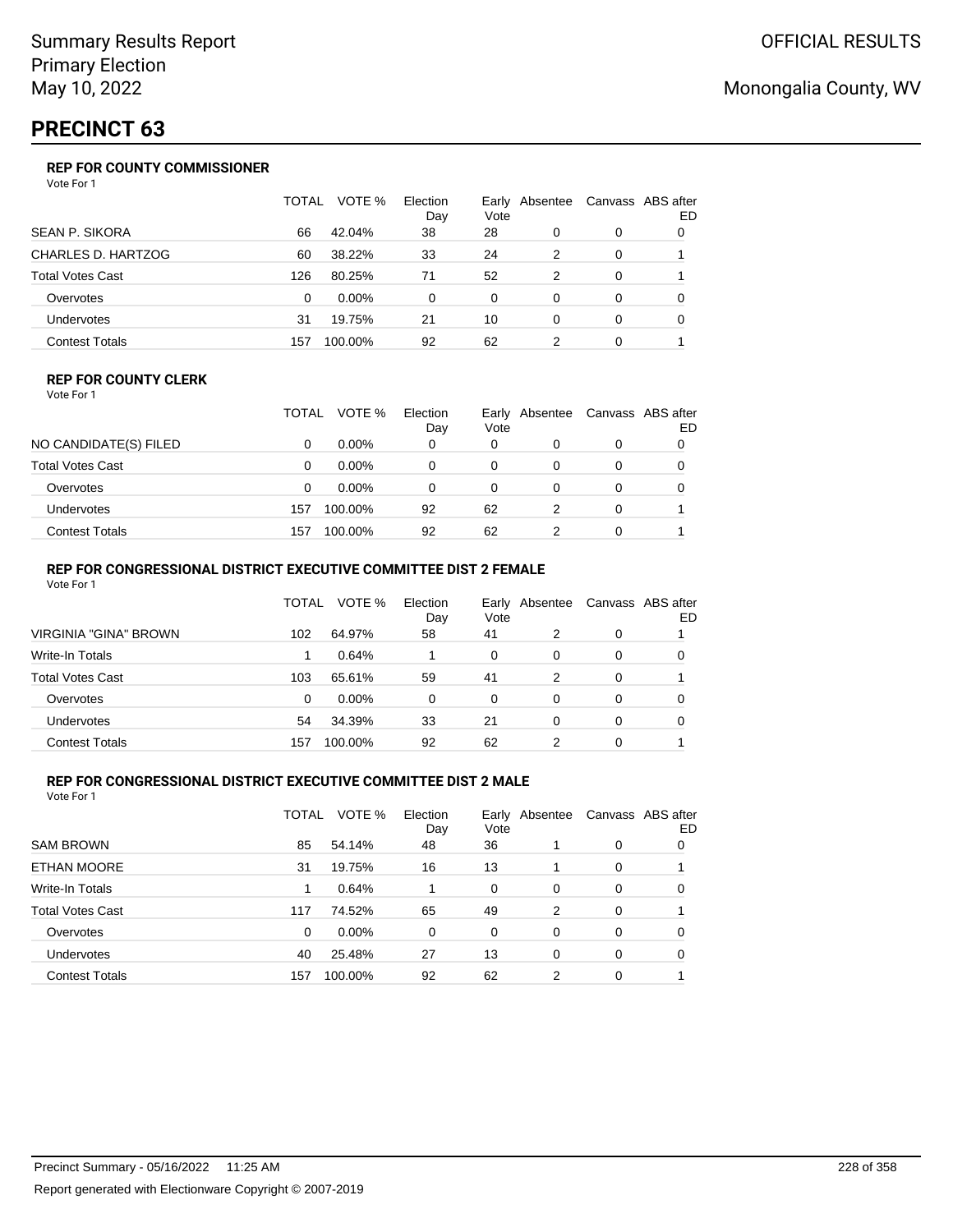# **PRECINCT 63**

## **REP FOR SENATORIAL EXECUTIVE COMMITTEE FEMALE 13TH SENATORIAL DISTRICT**

| Vote For 1              |          |          |                 |      |                |          |                         |
|-------------------------|----------|----------|-----------------|------|----------------|----------|-------------------------|
|                         | TOTAL    | VOTE %   | Election<br>Day | Vote | Early Absentee |          | Canvass ABS after<br>ED |
| NO CANDIDATE(S) FILED   | $\Omega$ | $0.00\%$ | 0               | 0    | 0              | 0        | 0                       |
| Write-In Totals         | 2        | 1.27%    | 2               | 0    | $\Omega$       | 0        | 0                       |
| <b>Total Votes Cast</b> | 2        | 1.27%    | 2               | 0    | 0              | $\Omega$ | 0                       |
| Overvotes               | 0        | 0.00%    | 0               | 0    | 0              | 0        | 0                       |
| <b>Undervotes</b>       | 155      | 98.73%   | 90              | 62   | 2              | $\Omega$ |                         |
| <b>Contest Totals</b>   | 157      | 100.00%  | 92              | 62   | 2              | 0        |                         |

### **REP FOR SENATORIAL EXECUTIVE COMMITTEE MALE 13TH SENATORIAL DISTRICT**

Vote For 1

|                       | TOTAL | VOTE %  | Election<br>Day | Vote | Early Absentee | Canvass ABS after | ED |
|-----------------------|-------|---------|-----------------|------|----------------|-------------------|----|
| WES NUGENT            | 108   | 68.79%  | 57              | 48   | 2              | 0                 |    |
| Write-In Totals       |       | 0.64%   |                 | 0    | 0              | 0                 | O  |
| Total Votes Cast      | 109   | 69.43%  | 58              | 48   | 2              | 0                 |    |
| Overvotes             | 0     | 0.00%   | 0               | 0    | 0              | 0                 | 0  |
| <b>Undervotes</b>     | 48    | 30.57%  | 34              | 14   | 0              | 0                 |    |
| <b>Contest Totals</b> | 157   | 100.00% | 92              | 62   | 2              | 0                 |    |

### **REP FOR COUNTY EXECUTIVE COMMITTEE DISTRICT - FEMALE COMMITTEE DISTRICT 4**

Vote For 1

|                       | TOTAL    | VOTE %   | Election<br>Day | Vote | Early Absentee |          | Canvass ABS after<br>ED |
|-----------------------|----------|----------|-----------------|------|----------------|----------|-------------------------|
| CYNTHIA CHAMBERS      | 96       | 61.15%   | 52              | 41   | 2              | 0        |                         |
| Write-In Totals       |          | 0.64%    |                 | 0    | 0              | 0        | 0                       |
| Total Votes Cast      | 97       | 61.78%   | 53              | 41   | 2              | $\Omega$ |                         |
| Overvotes             | $\Omega$ | $0.00\%$ | 0               | 0    | 0              | 0        |                         |
| Undervotes            | 60       | 38.22%   | 39              | 21   | 0              | 0        | 0                       |
| <b>Contest Totals</b> | 157      | 100.00%  | 92              | 62   |                | 0        |                         |

#### **REP FOR COUNTY EXECUTIVE COMMITTEE DISTRICT - MALE COMMITTEE DISTRICT 4** Vote For 1

|                         | TOTAL | VOTE %   | Election<br>Day | Vote     | Early Absentee |   | Canvass ABS after<br>ED |
|-------------------------|-------|----------|-----------------|----------|----------------|---|-------------------------|
| DALE SPARKS             | 103   | 65.61%   | 53              | 47       | 2              | 0 |                         |
| Write-In Totals         |       | 0.64%    |                 | $\Omega$ | 0              | 0 | 0                       |
| <b>Total Votes Cast</b> | 104   | 66.24%   | 54              | 47       | 2              | 0 |                         |
| Overvotes               | 0     | $0.00\%$ | 0               | 0        | 0              | 0 | 0                       |
| Undervotes              | 53    | 33.76%   | 38              | 15       | 0              | 0 |                         |
| <b>Contest Totals</b>   | 157   | 100.00%  | 92              | 62       | 2              | 0 |                         |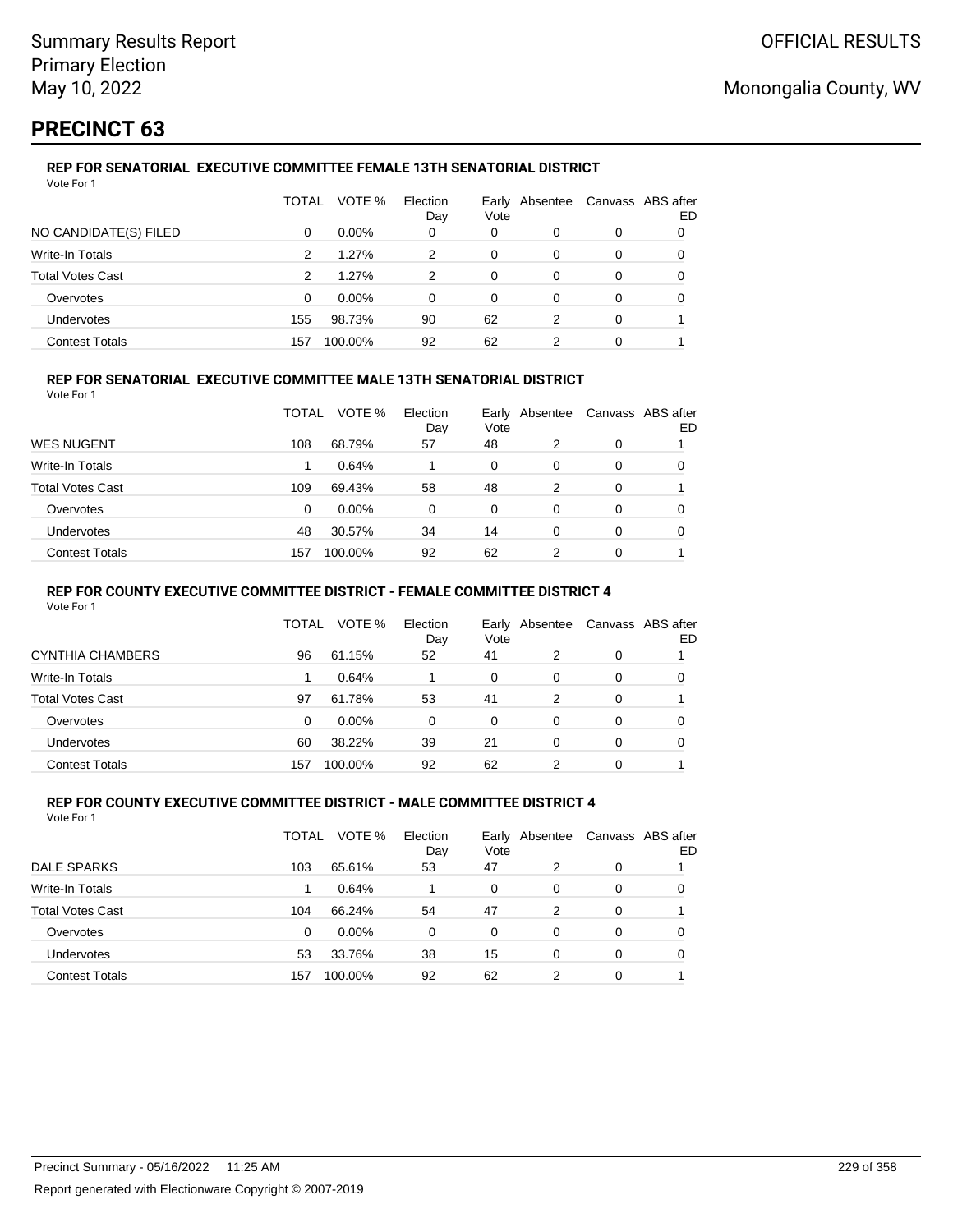# **PRECINCT 63**

### **DEM FOR U.S. HOUSE OF REPRESENTATIVES 2ND DIST**

|                          | TOTAL | VOTE %   | Election<br>Day | Early<br>Vote | Absentee | Canvass ABS after | ED |
|--------------------------|-------|----------|-----------------|---------------|----------|-------------------|----|
| <b>BARRY LEE WENDELL</b> | 67    | 72.83%   | 33              | 30            | 4        | 0                 |    |
| ANGELA J. DWYER          | 15    | 16.30%   | 10              | 5             | 0        | 0                 |    |
| <b>Total Votes Cast</b>  | 82    | 89.13%   | 43              | 35            | 4        | 0                 |    |
| Overvotes                | 0     | $0.00\%$ | $\Omega$        | $\Omega$      | 0        | 0                 |    |
| Undervotes               | 10    | 10.87%   | 4               | 4             |          | 0                 |    |
| <b>Contest Totals</b>    | 92    | 100.00%  | 47              | 39            | 6        | 0                 |    |

### **DEM FOR STATE SENATOR 13TH SENATORIAL DISTRICT**

Vote For 1

|                           | TOTAL | VOTE %   | Election<br>Day | Vote | Early Absentee | Canvass ABS after | ED |
|---------------------------|-------|----------|-----------------|------|----------------|-------------------|----|
| BARBARA EVANS FLEISCHAUER | 75    | 81.52%   | 41              | 28   | 6              | 0                 |    |
| RICH JACOBS               | 15    | 16.30%   | 6               | 9    | 0              | 0                 |    |
| Total Votes Cast          | 90    | 97.83%   | 47              | 37   | 6              | 0                 |    |
| Overvotes                 | 0     | $0.00\%$ | 0               | 0    | 0              | 0                 |    |
| Undervotes                |       | 2.17%    | 0               | 2    | 0              | 0                 |    |
| <b>Contest Totals</b>     | 92    | 100.00%  | 47              | 39   | 6              | 0                 |    |

### **DEM FOR MEMBER OF HOUSE OF DELEGATES 78TH DELEGATE DISTRICT**

Vote For 1

|                   | TOTAL | VOTE %   | Election<br>Day | Vote | Early Absentee | Canvass ABS after | ED |
|-------------------|-------|----------|-----------------|------|----------------|-------------------|----|
| JEFFREY A. BUDKEY | 67    | 72.83%   | 38              | 23   | 6              | 0                 |    |
| Total Votes Cast  | 67    | 72.83%   | 38              | 23   | 6              | 0                 |    |
| Overvotes         | 0     | $0.00\%$ | 0               | 0    | O              | 0                 |    |
| Undervotes        | 25    | 27.17%   | 9               | 16   |                | 0                 |    |
| Contest Totals    | 92    | 100.00%  | 47              | 39   | 6              | 0                 |    |

## **DEM FOR STATE EXECUTIVE COMMITTEE FEMALE 13TH SENATORIAL DISTRICT**

| Vote For 2 |  |  |
|------------|--|--|
|------------|--|--|

|                         | TOTAL | VOTE %   | Election<br>Day | Earlv<br>Vote | Absentee |   | Canvass ABS after<br>ED |
|-------------------------|-------|----------|-----------------|---------------|----------|---|-------------------------|
| DANIELLE WALKER         | 62    | 33.70%   | 36              | 22            | 4        | 0 | 0                       |
| <b>KELLY PALMER</b>     | 47    | 25.54%   | 20              | 21            | 6        | 0 | 0                       |
| <b>CARESSA STOLLER</b>  | 28    | 15.22%   | 16              | 10            | 2        | 0 | 0                       |
| <b>BELINDA BIAFORE</b>  | 14    | 7.61%    | 6               | 8             | 0        | 0 | 0                       |
| <b>Write-In Totals</b>  | 0     | $0.00\%$ | 0               | 0             | 0        | 0 | 0                       |
| <b>Total Votes Cast</b> | 151   | 82.07%   | 78              | 61            | 12       | 0 | 0                       |
| Overvotes               | 0     | $0.00\%$ | 0               | 0             | 0        | 0 | 0                       |
| Undervotes              | 33    | 17.93%   | 16              | 17            | 0        | 0 | 0                       |
| <b>Contest Totals</b>   | 184   | 100.00%  | 94              | 78            | 12       | 0 | 0                       |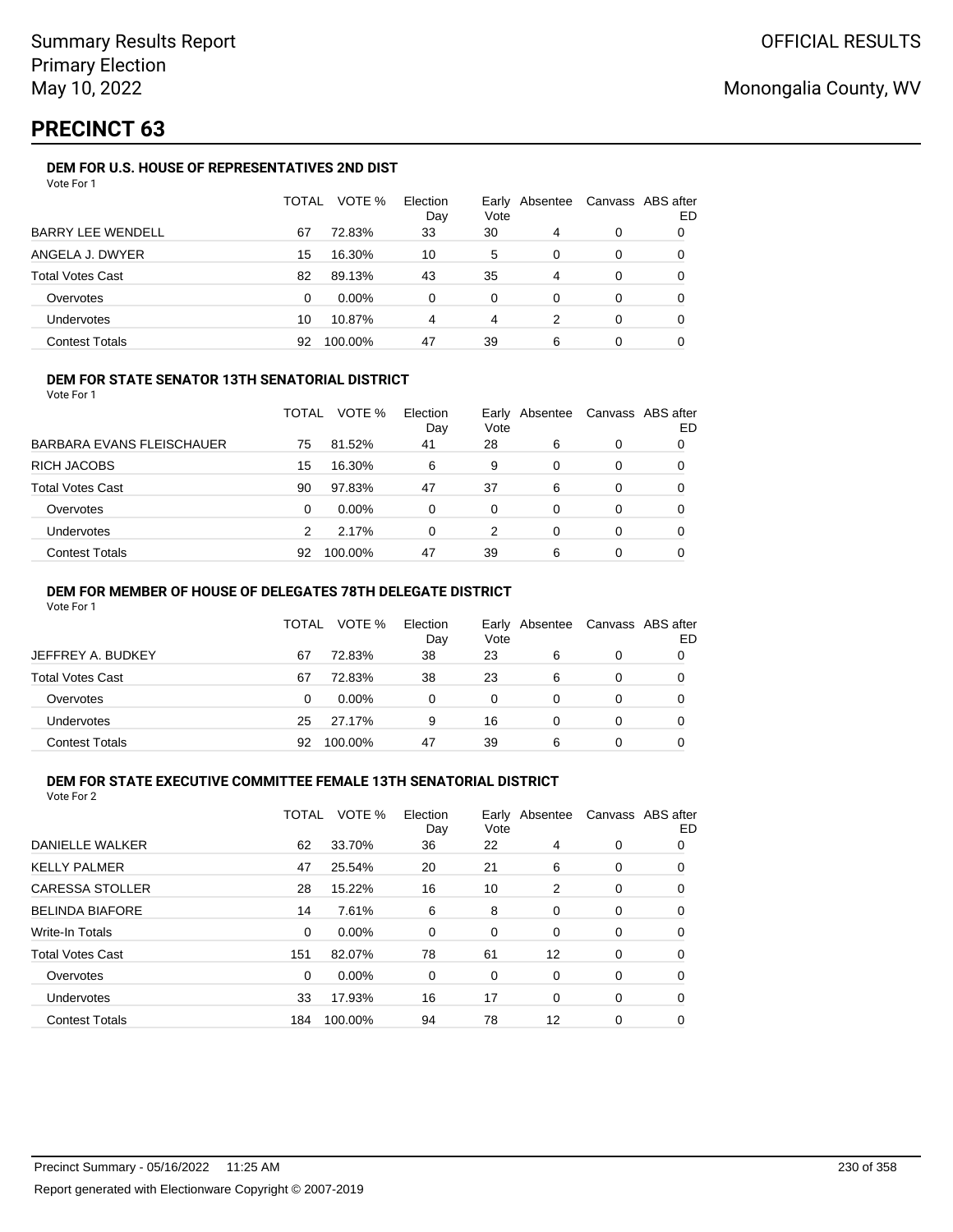# **PRECINCT 63**

#### **DEM FOR STATE EXECUTIVE COMMITTEE MALE 13TH SENATORIAL DISTRICT** Vote For 2

|                         | <b>TOTAL</b> | VOTE %  | Election<br>Day | Vote | Early Absentee | Canvass ABS after | ED |  |  |
|-------------------------|--------------|---------|-----------------|------|----------------|-------------------|----|--|--|
| <b>MARK A. MUSICK</b>   | 69           | 37.50%  | 34              | 30   | 5              | 0                 | 0  |  |  |
| SHANE ASSADZANDI        | 46           | 25.00%  | 28              | 15   | 3              | 0                 | 0  |  |  |
| <b>JOEY GARCIA</b>      | 17           | 9.24%   | 8               | 7    | 2              | 0                 | 0  |  |  |
| Write-In Totals         | 0            | 0.00%   | $\Omega$        | 0    | $\Omega$       | 0                 | 0  |  |  |
| <b>Total Votes Cast</b> | 132          | 71.74%  | 70              | 52   | 10             | 0                 | 0  |  |  |
| Overvotes               | 0            | 0.00%   | $\Omega$        | 0    | 0              | 0                 | 0  |  |  |
| <b>Undervotes</b>       | 52           | 28.26%  | 24              | 26   | 2              | 0                 | 0  |  |  |
| <b>Contest Totals</b>   | 184          | 100.00% | 94              | 78   | 12             | 0                 | 0  |  |  |
|                         |              |         |                 |      |                |                   |    |  |  |

#### **DEM FOR CIRCUIT CLERK** Vote For 1

|                       | <b>TOTAL</b> | VOTE %   | Election<br>Day | Vote | Early Absentee | Canvass ABS after | ED |
|-----------------------|--------------|----------|-----------------|------|----------------|-------------------|----|
| DONNA HIDOCK          | 68           | 73.91%   | 36              | 26   | 6              |                   |    |
| Total Votes Cast      | 68           | 73.91%   | 36              | 26   | 6              |                   |    |
| Overvotes             | 0            | $0.00\%$ | $\Omega$        | 0    |                |                   |    |
| Undervotes            | 24           | 26.09%   | 11              | 13   |                |                   |    |
| <b>Contest Totals</b> | 92           | 100.00%  | 47              | 39   | 6              |                   |    |

### **DEM FOR COUNTY COMMISSIONER**

| Vote For 1 |  |  |
|------------|--|--|
|------------|--|--|

|                       | TOTAL | VOTE %   | Election<br>Day | Vote | Early Absentee | Canvass ABS after | ED |
|-----------------------|-------|----------|-----------------|------|----------------|-------------------|----|
| <b>BOB BEACH</b>      | 75    | 81.52%   | 40              | 29   | 6              | 0                 |    |
| Total Votes Cast      | 75    | 81.52%   | 40              | 29   | 6              | 0                 |    |
| Overvotes             | 0     | $0.00\%$ | 0               | 0    | 0              | 0                 |    |
| Undervotes            | 17    | 18.48%   |                 | 10   | 0              | 0                 |    |
| <b>Contest Totals</b> | 92    | 100.00%  | 47              | 39   | 6              | 0                 |    |

#### **DEM FOR COUNTY CLERK** Vote For 1

|                         | TOTAL | VOTE %   | Election<br>Day | Early Absentee<br>Vote |          | Canvass ABS after | ED |
|-------------------------|-------|----------|-----------------|------------------------|----------|-------------------|----|
| CARYE L. BLANEY         | 71    | 77.17%   | 36              | 29                     | 6        | 0                 |    |
| <b>Total Votes Cast</b> | 71    | 77.17%   | 36              | 29                     | 6        | 0                 |    |
| Overvotes               | 0     | $0.00\%$ | $\Omega$        | 0                      | 0        | 0                 |    |
| Undervotes              | 21    | 22.83%   | 11              | 10                     | $\Omega$ | 0                 |    |
| <b>Contest Totals</b>   | 92    | 100.00%  | 47              | 39                     | 6        | 0                 |    |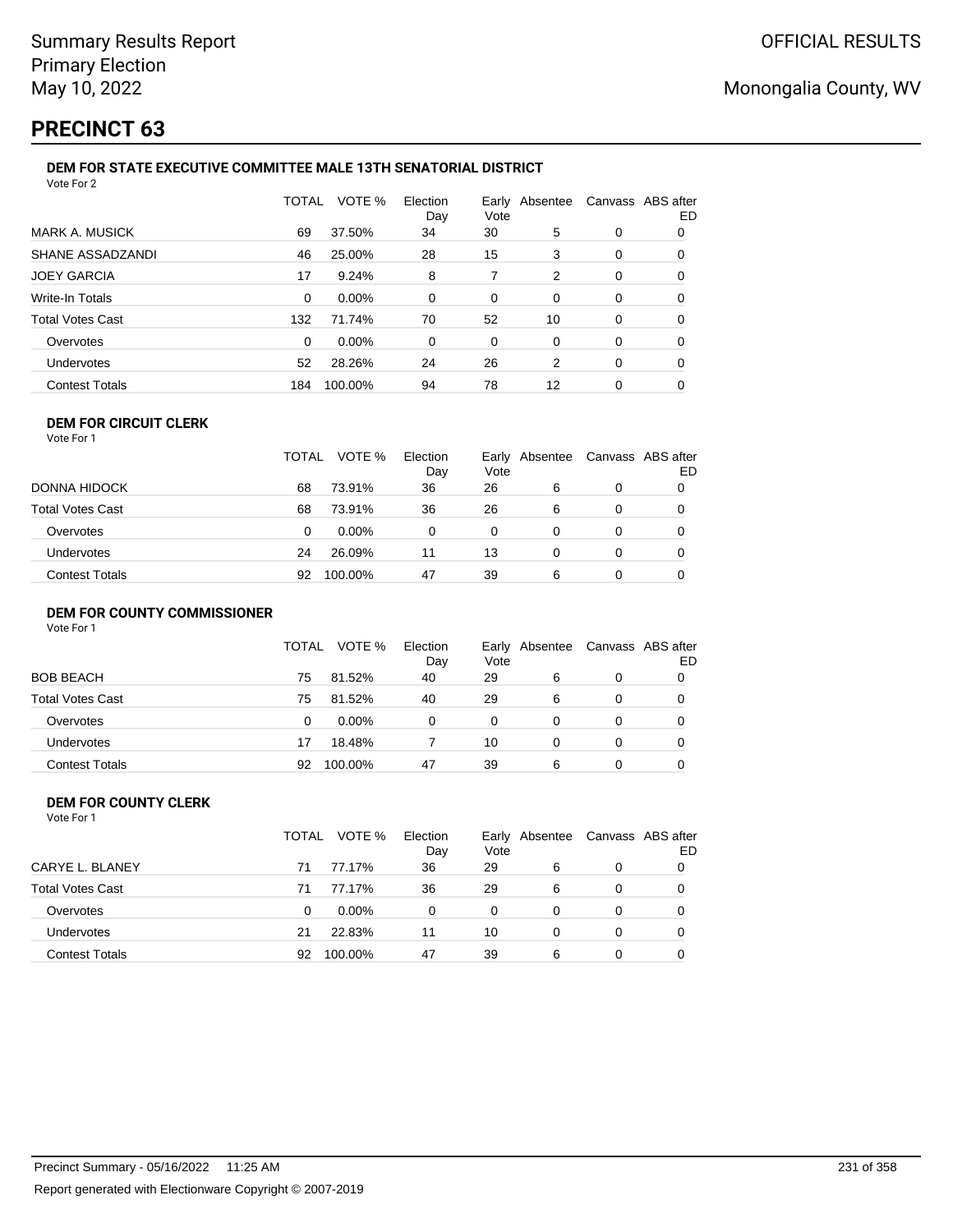# **PRECINCT 63**

#### **DEM FOR CONGRESSIONAL DISTRICT EXECUTIVE COMMITTEE DIST 2 FEMALE** Vote For 1

|                         | TOTAL | VOTE %   | Election<br>Day | Earlv<br>Vote | Absentee |   | Canvass ABS after<br>ED |
|-------------------------|-------|----------|-----------------|---------------|----------|---|-------------------------|
| <b>RYLEE HAUGHT</b>     | 64    | 69.57%   | 35              | 23            | 6        | 0 |                         |
| Write-In Totals         | 0     | $0.00\%$ | 0               | $\Omega$      | 0        | 0 |                         |
| <b>Total Votes Cast</b> | 64    | 69.57%   | 35              | 23            | 6        | 0 |                         |
| Overvotes               | 0     | $0.00\%$ | 0               | $\Omega$      | 0        | 0 | O                       |
| <b>Undervotes</b>       | 28    | 30.43%   | 12              | 16            | 0        | 0 | O                       |
| <b>Contest Totals</b>   | 92    | 100.00%  | 47              | 39            | 6        | 0 |                         |

### **DEM FOR CONGRESSIONAL DISTRICT EXECUTIVE COMMITTEE DIST 2 MALE**

Vote For 1

|                         | TOTAL | VOTE %   | Election<br>Day | Early<br>Vote | Absentee |          | Canvass ABS after<br>ED |
|-------------------------|-------|----------|-----------------|---------------|----------|----------|-------------------------|
| SHANE ASSADZANDI        | 45    | 48.91%   | 29              | 14            | 2        | $\Omega$ | 0                       |
| CHARLES (JR) KRAFFT     | 25    | 27.17%   | 10              | 11            | 4        | $\Omega$ | 0                       |
| Write-In Totals         | 0     | $0.00\%$ | 0               | 0             | $\Omega$ | $\Omega$ | 0                       |
| <b>Total Votes Cast</b> | 70    | 76.09%   | 39              | 25            | 6        | $\Omega$ | 0                       |
| Overvotes               | 0     | 0.00%    | 0               | $\Omega$      | 0        | $\Omega$ | 0                       |
| <b>Undervotes</b>       | 22    | 23.91%   | 8               | 14            | $\Omega$ | 0        | 0                       |
| <b>Contest Totals</b>   | 92    | 100.00%  | 47              | 39            | 6        | 0        | 0                       |

### **DEM FOR SENATORIAL EXECUTIVE COMMITTEE FEMALE 13TH SENATORIAL DISTRICT**

Vote For 1

|                         | TOTAL | VOTE %   | Election<br>Day | Vote | Early Absentee | Canvass ABS after | ED |
|-------------------------|-------|----------|-----------------|------|----------------|-------------------|----|
| NO CANDIDATE(S) FILED   | 0     | $0.00\%$ | 0               | 0    | O              | 0                 |    |
| Write-In Totals         | 2     | 2.17%    |                 |      | 0              | 0                 |    |
| <b>Total Votes Cast</b> | 2     | 2.17%    |                 |      | 0              | 0                 |    |
| Overvotes               | 0     | $0.00\%$ | 0               | 0    | 0              | 0                 |    |
| <b>Undervotes</b>       | 90    | 97.83%   | 46              | 38   | 6              | 0                 |    |
| <b>Contest Totals</b>   | 92    | 100.00%  | 47              | 39   | 6              | 0                 |    |

#### **DEM FOR SENATORIAL EXECUTIVE COMMITTEE MALE 13TH SENATORIAL DISTRICT** Vote For 1

| 1 U U U                 |       |          |                 |      |                |   |                         |
|-------------------------|-------|----------|-----------------|------|----------------|---|-------------------------|
|                         | TOTAL | VOTE %   | Election<br>Day | Vote | Early Absentee |   | Canvass ABS after<br>ED |
| SHANE ASSADZANDI        | 63    | 68.48%   | 36              | 23   | 4              | 0 | O                       |
| Write-In Totals         |       | 1.09%    | 0               |      | 0              | 0 | O                       |
| <b>Total Votes Cast</b> | 64    | 69.57%   | 36              | 24   | 4              | 0 | 0                       |
| Overvotes               | 0     | $0.00\%$ | 0               | 0    | 0              | 0 | 0                       |
| <b>Undervotes</b>       | 28    | 30.43%   | 11              | 15   | 2              | 0 | 0                       |
| <b>Contest Totals</b>   | 92    | 100.00%  | 47              | 39   | 6              | 0 | 0                       |
|                         |       |          |                 |      |                |   |                         |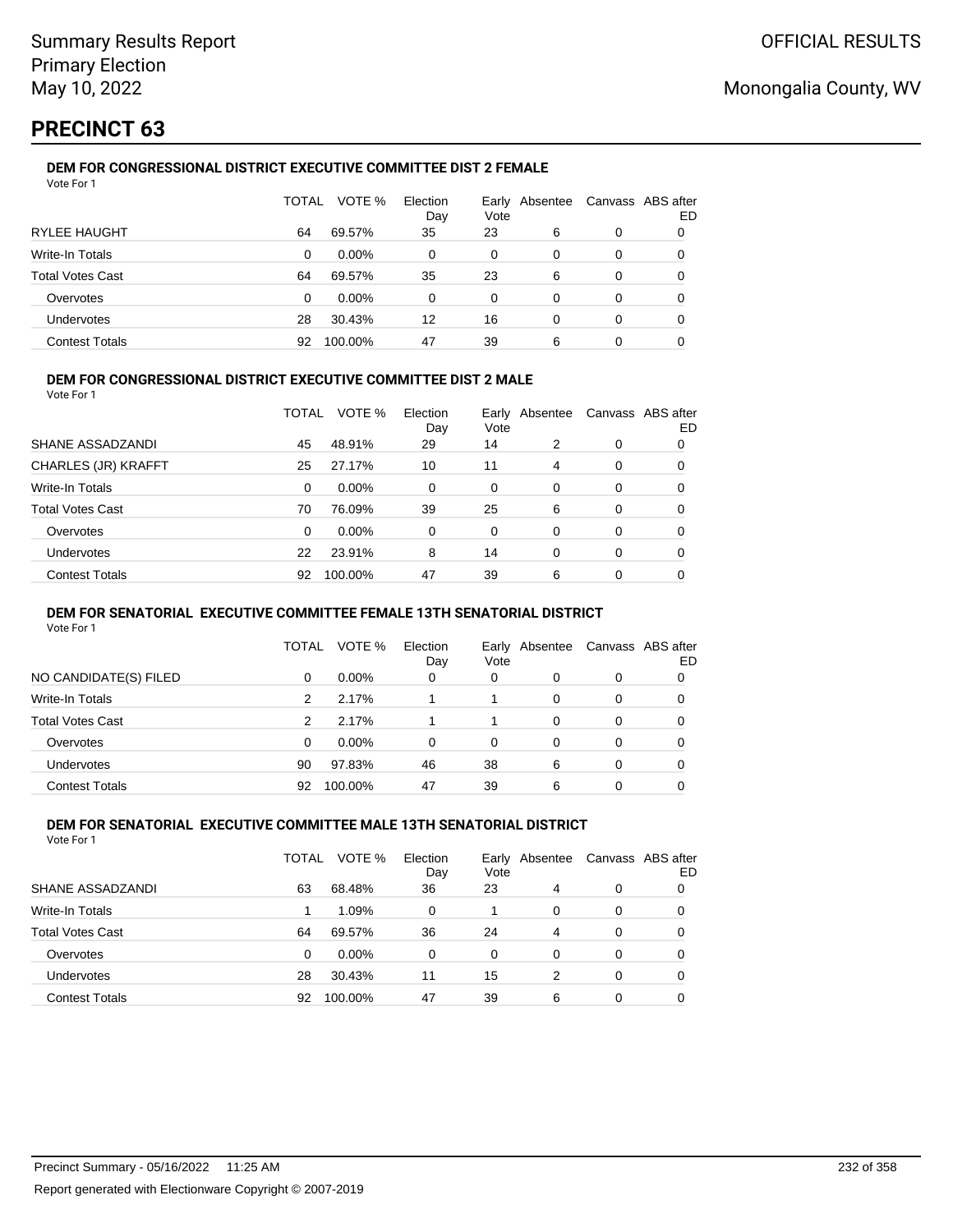# **PRECINCT 63**

#### **DEM FOR COUNTY EXECUTIVE COMMITTEE DISTRICT - FEMALE COMMITTEE DISTRICT 4** Vote For 1

|                         | TOTAL | VOTE %   | Election<br>Day | Vote | Early Absentee |   | Canvass ABS after<br>ED |
|-------------------------|-------|----------|-----------------|------|----------------|---|-------------------------|
| CARESSA STOLLER         | 64    | 69.57%   | 36              | 25   | 3              | 0 |                         |
| Write-In Totals         | 0     | $0.00\%$ | $\Omega$        | 0    | 0              | 0 | O                       |
| <b>Total Votes Cast</b> | 64    | 69.57%   | 36              | 25   | 3              | 0 | O                       |
| Overvotes               | 0     | $0.00\%$ | 0               | 0    | 0              | 0 |                         |
| <b>Undervotes</b>       | 28    | 30.43%   | 11              | 14   | 3              | 0 |                         |
| <b>Contest Totals</b>   | 92    | 100.00%  | 47              | 39   | 6              | 0 |                         |

### **DEM FOR COUNTY EXECUTIVE COMMITTEE DISTRICT - MALE COMMITTEE DISTRICT 4**

Vote For 1

|                         | TOTAL | VOTE %   | Election<br>Day | Early<br>Vote | Absentee | Canvass ABS after | ED |
|-------------------------|-------|----------|-----------------|---------------|----------|-------------------|----|
| CHRISTOPHER J. BENISON  | 60    | 65.22%   | 33              | 22            | 5        | 0                 |    |
| Write-In Totals         |       | 1.09%    |                 | 0             | 0        | 0                 | O  |
| <b>Total Votes Cast</b> | 61    | 66.30%   | 34              | 22            | 5        | 0                 |    |
| Overvotes               | 0     | $0.00\%$ | 0               | $\Omega$      | 0        | 0                 |    |
| <b>Undervotes</b>       | 31    | 33.70%   | 13              | 17            |          | 0                 | O  |
| <b>Contest Totals</b>   | 92    | 100.00%  | 47              | 39            | 6        | 0                 |    |

### **NON-PARTISAN BOARD OF EDUCATION**

Vote For 3

|                       | TOTAL    | VOTE %  | Election<br>Day | Vote | Early Absentee | Canvass ABS after | ED |
|-----------------------|----------|---------|-----------------|------|----------------|-------------------|----|
| <b>DANIEL BERRY</b>   | 157      | 20.85%  | 90              | 60   | 7              | 0                 | 0  |
| JENNIFER HAGERTY      | 103      | 13.68%  | 55              | 47   |                | 0                 | 0  |
| <b>CRISTY MOATS</b>   | 88       | 11.69%  | 44              | 37   | 6              | 0                 |    |
| MICHAEL KELLY         | 86       | 11.42%  | 47              | 35   | 4              | 0                 | 0  |
| <b>BRANDON MYERS</b>  | 80       | 10.62%  | 46              | 30   | 4              | 0                 | 0  |
| Write-In Totals       | 4        | 0.53%   | 4               | 0    | 0              | 0                 | 0  |
| Total Votes Cast      | 518      | 68.79%  | 286             | 209  | 22             | 0                 |    |
| Overvotes             | $\Omega$ | 0.00%   | 0               | 0    | 0              | 0                 | 0  |
| Undervotes            | 235      | 31.21%  | 134             | 97   | 2              | 0                 | 2  |
| <b>Contest Totals</b> | 753      | 100.00% | 420             | 306  | 24             | 0                 | 3  |
|                       |          |         |                 |      |                |                   |    |

## **FOR CONSERVATION DISTRICT SUPERVISOR**

|                         | TOTAL | VOTE %  | Election<br>Day | Vote     | Early Absentee | Canvass ABS after | ED |
|-------------------------|-------|---------|-----------------|----------|----------------|-------------------|----|
| MARK "MR. MARK" MYERS   | 113   | 45.02%  | 64              | 45       | 4              | 0                 | 0  |
| <b>ANDREW PRICE</b>     | 74    | 29.48%  | 37              | 32       | 4              | 0                 |    |
| Write-In Totals         |       | 0.40%   |                 | 0        | 0              | 0                 | 0  |
| <b>Total Votes Cast</b> | 188   | 74.90%  | 102             | 77       | 8              | 0                 |    |
| Overvotes               | 0     | 0.00%   | 0               | $\Omega$ | 0              | 0                 | 0  |
| Undervotes              | 63    | 25.10%  | 38              | 25       | 0              | 0                 | 0  |
| <b>Contest Totals</b>   | 251   | 100.00% | 140             | 102      | 8              | 0                 |    |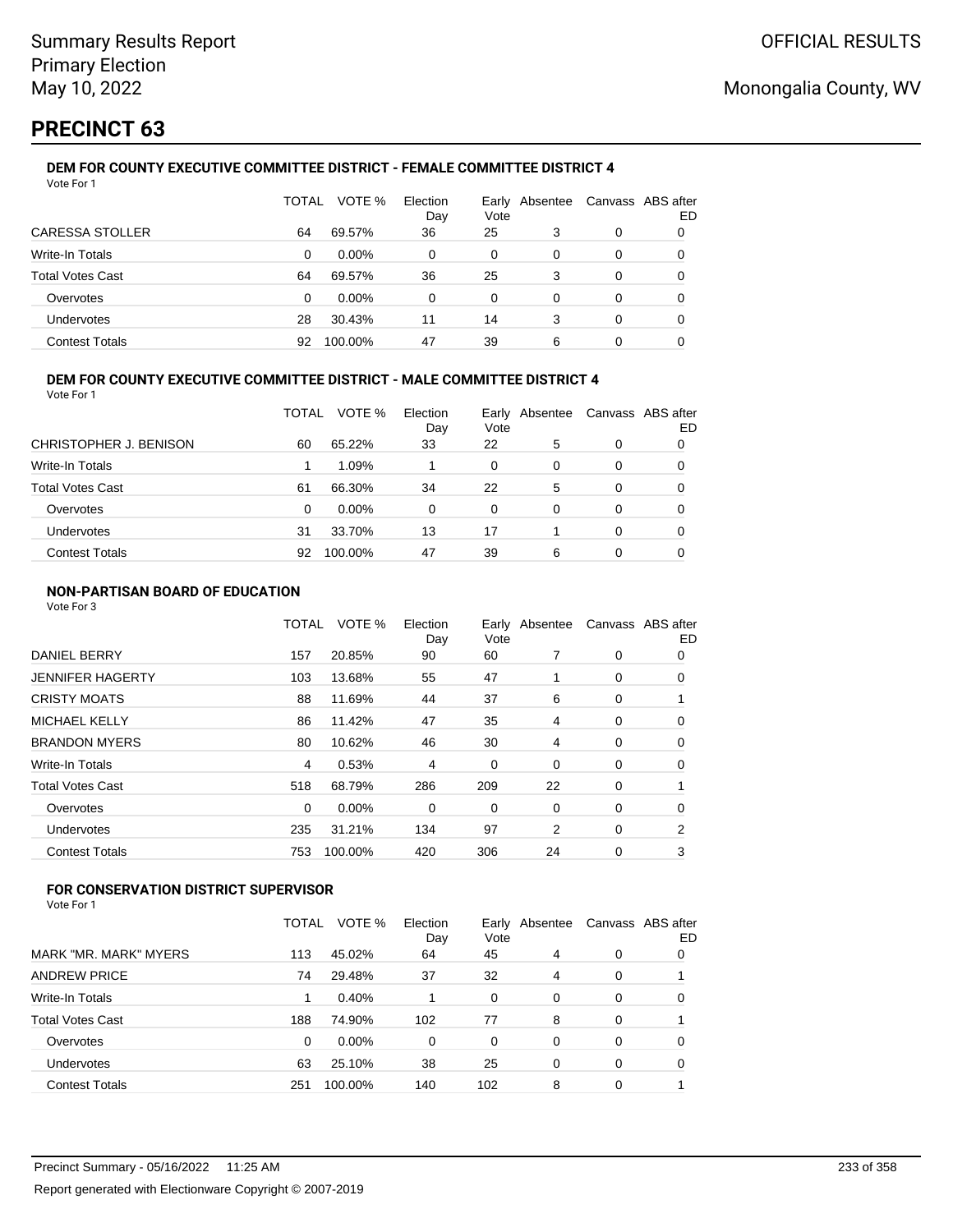# **PRECINCT 64**

| <b>Statistics</b>                     | TOTAL    | Election<br>Day | Vote | Early Absentee |          | Canvass ABS after<br>ED. |
|---------------------------------------|----------|-----------------|------|----------------|----------|--------------------------|
| Registered Voters - Total             | 400      |                 |      |                |          |                          |
| Registered Voters - REPUBLICAN        | 132      |                 |      |                |          |                          |
| <b>Registered Voters - DEMOCRATIC</b> | 157      |                 |      |                |          |                          |
| Registered Voters - NON-PARTISAN      | 111      |                 |      |                |          |                          |
| <b>Ballots Cast - Total</b>           | 67       | 48              | 19   | 0              | $\Omega$ | 0                        |
| Ballots Cast - REPUBLICAN             | 29       | 24              | 5    | 0              | $\Omega$ | 0                        |
| Ballots Cast - DEMOCRATIC             | 38       | 24              | 14   | 0              | $\Omega$ | 0                        |
| Ballots Cast - NON-PARTISAN           | 0        | 0               | 0    | 0              | $\Omega$ | 0                        |
| Ballots Cast - Blank                  | 1        | 1               | 0    | 0              | $\Omega$ | 0                        |
| Voter Turnout - Total                 | 16.75%   |                 |      |                |          |                          |
| Voter Turnout - REPUBLICAN            | 21.97%   |                 |      |                |          |                          |
| Voter Turnout - DEMOCRATIC            | 24.20%   |                 |      |                |          |                          |
| Voter Turnout - NON-PARTISAN          | $0.00\%$ |                 |      |                |          |                          |

### **REP FOR U.S. HOUSE OF REPRESENTATIVES 2ND DIST**

Vote For 1

|                               | TOTAL | VOTE %   | Election<br>Day | Early<br>Vote | Absentee | Canvass ABS after | ED |
|-------------------------------|-------|----------|-----------------|---------------|----------|-------------------|----|
| ALEXANDER X. MOONEY           | 17    | 58.62%   | 15              | 2             | 0        | 0                 | O  |
| DAVID B. MCKINLEY             |       | 24.14%   | 5               | 2             | $\Omega$ | 0                 | O  |
| <b>SUSAN BUCHSER-LOCHOCKI</b> | 3     | 10.34%   | 2               |               | 0        | 0                 | 0  |
| RHONDA A. HERCULES            |       | 3.45%    |                 | 0             | $\Omega$ | 0                 | 0  |
| MIKE SECKMAN                  | 0     | $0.00\%$ | 0               | 0             | $\Omega$ | 0                 | 0  |
| <b>Total Votes Cast</b>       | 28    | 96.55%   | 23              | 5             | 0        | 0                 | 0  |
| Overvotes                     | 0     | $0.00\%$ | 0               | 0             | $\Omega$ | 0                 | 0  |
| <b>Undervotes</b>             |       | 3.45%    |                 | 0             | $\Omega$ | 0                 | 0  |
| <b>Contest Totals</b>         | 29    | 100.00%  | 24              | 5             | 0        | 0                 | 0  |

### **REP FOR STATE SENATOR 13TH SENATORIAL DISTRICT**

| Vote For 1 |  |
|------------|--|
|            |  |

|                         | TOTAL | VOTE %   | Election<br>Day | Vote | Early Absentee |   | Canvass ABS after<br>ED |
|-------------------------|-------|----------|-----------------|------|----------------|---|-------------------------|
| <b>MIKE OLIVERIO</b>    | 20    | 68.97%   | 16              | 4    | 0              | 0 |                         |
| <b>CARLY BRAUN</b>      | 8     | 27.59%   |                 |      | 0              | 0 |                         |
| <b>Total Votes Cast</b> | 28    | 96.55%   | 23              | 5    | 0              | 0 |                         |
| Overvotes               | 0     | $0.00\%$ | 0               | 0    | 0              | 0 |                         |
| Undervotes              |       | 3.45%    |                 | 0    | 0              | 0 |                         |
| <b>Contest Totals</b>   | 29    | 100.00%  | 24              | 5    | $\Omega$       | 0 |                         |

### **REP FOR MEMBER OF HOUSE OF DELEGATES 77TH DELEGATE DISTRICT**

|                         | TOTAL | VOTE %   | Election<br>Day | Vote | Early Absentee | Canvass ABS after | ED |
|-------------------------|-------|----------|-----------------|------|----------------|-------------------|----|
| <b>JOE STATLER</b>      | 22    | 75.86%   | 17              | 5    | 0              | 0                 |    |
| <b>Total Votes Cast</b> | 22    | 75.86%   | 17              | 5    | 0              | 0                 |    |
| Overvotes               | 0     | $0.00\%$ | 0               | 0    | 0              | 0                 |    |
| Undervotes              |       | 24.14%   |                 | 0    | 0              | 0                 |    |
| <b>Contest Totals</b>   | 29    | 100.00%  | 24              | 5    | 0              | 0                 |    |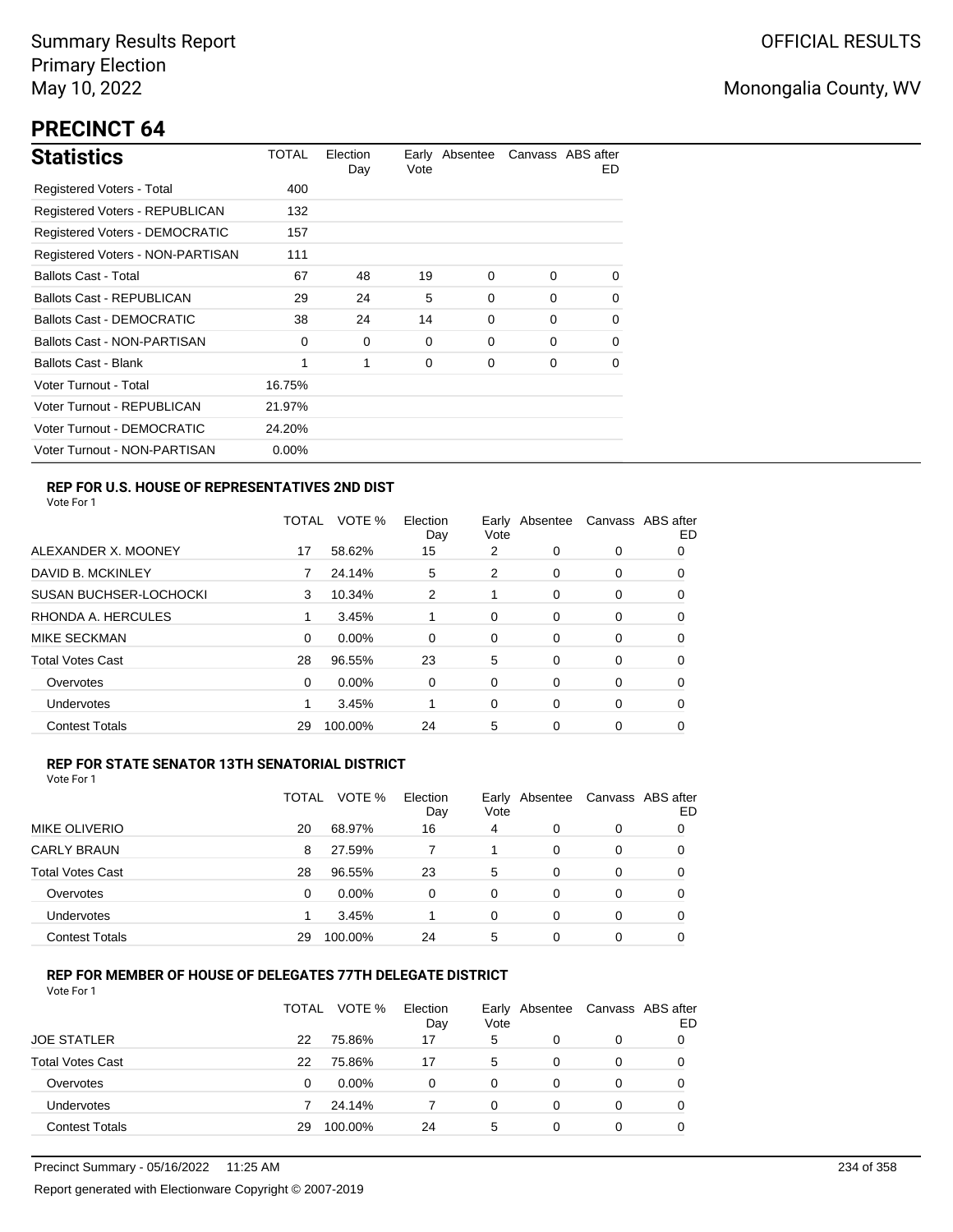# **PRECINCT 64**

## **REP FOR STATE EXECUTIVE COMMITTEE FEMALE 13TH SENATORIAL DISTRICT**

| Vote For 2              |              |          |                 |      |                |   |                         |
|-------------------------|--------------|----------|-----------------|------|----------------|---|-------------------------|
|                         | <b>TOTAL</b> | VOTE %   | Election<br>Day | Vote | Early Absentee |   | Canvass ABS after<br>ED |
| KANDI NUZUM             | 19           | 32.76%   | 16              | 3    | 0              | 0 |                         |
| Write-In Totals         | 0            | 0.00%    | 0               | 0    | 0              | 0 |                         |
| <b>Total Votes Cast</b> | 19           | 32.76%   | 16              | 3    | 0              | 0 |                         |
| Overvotes               | 0            | $0.00\%$ | 0               | 0    | 0              | 0 | 0                       |
| <b>Undervotes</b>       | 39           | 67.24%   | 32              |      | 0              | 0 |                         |
| <b>Contest Totals</b>   | 58           | 100.00%  | 48              | 10   | 0              | 0 |                         |

### **REP FOR STATE EXECUTIVE COMMITTEE MALE 13TH SENATORIAL DISTRICT**

Vote For 2

|                         | TOTAL    | VOTE %   | Election<br>Day | Vote     | Early Absentee |          | Canvass ABS after<br>ED |
|-------------------------|----------|----------|-----------------|----------|----------------|----------|-------------------------|
| <b>KYLE MCAVOY</b>      | 16       | 27.59%   | 14              | 2        | 0              | 0        | 0                       |
| <b>GUY WARD</b>         | 14       | 24.14%   | 11              | 3        | 0              | 0        | 0                       |
| PHIL MALLOW             | 10       | 17.24%   | 9               |          | 0              | 0        | 0                       |
| <b>Write-In Totals</b>  | 0        | $0.00\%$ | 0               | 0        | 0              | 0        | 0                       |
| <b>Total Votes Cast</b> | 40       | 68.97%   | 34              | 6        | $\Omega$       | $\Omega$ | 0                       |
| Overvotes               | $\Omega$ | $0.00\%$ | $\Omega$        | $\Omega$ | $\Omega$       | $\Omega$ | 0                       |
| Undervotes              | 18       | 31.03%   | 14              | 4        | $\Omega$       | 0        | 0                       |
| <b>Contest Totals</b>   | 58       | 100.00%  | 48              | 10       | $\Omega$       | 0        | 0                       |

### **REP FOR CIRCUIT CLERK**

Vote For 1

|                         | TOTAL | VOTE %   | Election<br>Day | Vote | Early Absentee | Canvass ABS after | ED |
|-------------------------|-------|----------|-----------------|------|----------------|-------------------|----|
| NO CANDIDATE(S) FILED   | 0     | $0.00\%$ | 0               | 0    | 0              | 0                 |    |
| <b>Total Votes Cast</b> | 0     | $0.00\%$ | 0               | 0    |                | 0                 |    |
| Overvotes               | 0     | $0.00\%$ | 0               | 0    |                | 0                 |    |
| <b>Undervotes</b>       | 29    | 100.00%  | 24              | 5    |                | 0                 |    |
| <b>Contest Totals</b>   | 29    | 100.00%  | 24              | 5    | ი              | 0                 |    |

#### **REP FOR COUNTY COMMISSIONER** Vote For 1

|                         | TOTAL | VOTE %   | Election<br>Day | Vote     | Early Absentee |          | Canvass ABS after<br>ED |
|-------------------------|-------|----------|-----------------|----------|----------------|----------|-------------------------|
| <b>SEAN P. SIKORA</b>   | 14    | 48.28%   | 11              | 3        | 0              | 0        |                         |
| CHARLES D. HARTZOG      | 12    | 41.38%   | 10              | 2        | 0              | 0        | 0                       |
| <b>Total Votes Cast</b> | 26    | 89.66%   | 21              | 5        | 0              | 0        | 0                       |
| Overvotes               | 0     | $0.00\%$ | 0               | $\Omega$ | 0              | $\Omega$ | 0                       |
| <b>Undervotes</b>       | 3     | 10.34%   | 3               | 0        | 0              | $\Omega$ | 0                       |
| <b>Contest Totals</b>   | 29    | 100.00%  | 24              | 5        | 0              | $\Omega$ |                         |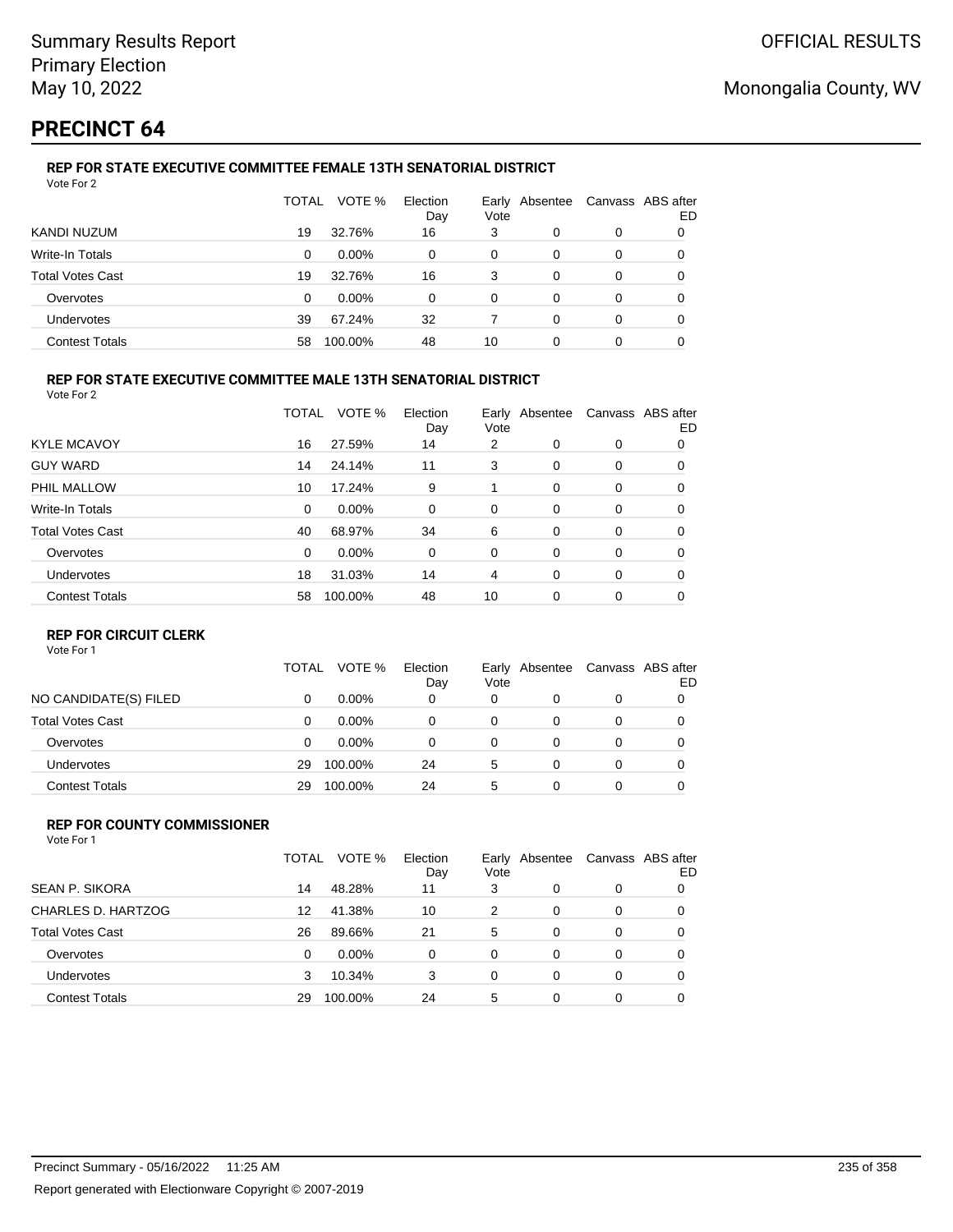|                         | TOTAL | VOTE %   | Election<br>Day | Vote | Early Absentee | Canvass ABS after | ED |
|-------------------------|-------|----------|-----------------|------|----------------|-------------------|----|
| NO CANDIDATE(S) FILED   |       | $0.00\%$ | 0               | 0    |                | 0                 |    |
| <b>Total Votes Cast</b> |       | $0.00\%$ |                 |      |                |                   |    |
| Overvotes               | O     | $0.00\%$ |                 | 0    |                | 0                 |    |
| <b>Undervotes</b>       | 29    | 100.00%  | 24              | 5    | 0              | 0                 |    |
| Contest Totals          | 29    | 100.00%  | 24              | 5    |                |                   |    |

### **REP FOR CONGRESSIONAL DISTRICT EXECUTIVE COMMITTEE DIST 2 FEMALE**

| Vote For 1              |       |          |                 |      |                |   |                         |
|-------------------------|-------|----------|-----------------|------|----------------|---|-------------------------|
|                         | TOTAL | VOTE %   | Election<br>Day | Vote | Early Absentee |   | Canvass ABS after<br>ED |
| VIRGINIA "GINA" BROWN   | 23    | 79.31%   | 19              | 4    | 0              | 0 | 0                       |
| Write-In Totals         | 0     | $0.00\%$ | 0               | 0    | $\Omega$       | 0 | 0                       |
| <b>Total Votes Cast</b> | 23    | 79.31%   | 19              | 4    | $\Omega$       | 0 | 0                       |
| Overvotes               | 0     | $0.00\%$ | 0               | 0    | 0              | 0 | 0                       |
| <b>Undervotes</b>       | 6     | 20.69%   | 5               |      | $\Omega$       | 0 | 0                       |
| <b>Contest Totals</b>   | 29    | 100.00%  | 24              | 5    | 0              | 0 |                         |

### **REP FOR CONGRESSIONAL DISTRICT EXECUTIVE COMMITTEE DIST 2 MALE**

| VOTE %<br>Election<br>Canvass ABS after<br>TOTAL<br>Early Absentee<br>Vote<br>Day<br><b>ETHAN MOORE</b><br>41.38%<br>12<br>10<br>2<br>$\Omega$<br>$\Omega$<br><b>SAM BROWN</b><br>41.38%<br>10<br>12<br>2<br>0<br>$\Omega$<br>Write-In Totals<br>0.00%<br>$\Omega$<br>0<br>0<br>0<br>0<br><b>Total Votes Cast</b><br>82.76%<br>24<br>20<br>4<br>$\Omega$<br>$\Omega$<br>0.00%<br>Overvotes<br>$\Omega$<br>$\Omega$<br>$\Omega$<br>$\Omega$<br>$\Omega$ | Vote For 1 |   |        |   |          |          |    |
|--------------------------------------------------------------------------------------------------------------------------------------------------------------------------------------------------------------------------------------------------------------------------------------------------------------------------------------------------------------------------------------------------------------------------------------------------------|------------|---|--------|---|----------|----------|----|
|                                                                                                                                                                                                                                                                                                                                                                                                                                                        |            |   |        |   |          |          | ED |
|                                                                                                                                                                                                                                                                                                                                                                                                                                                        |            |   |        |   |          |          | 0  |
|                                                                                                                                                                                                                                                                                                                                                                                                                                                        |            |   |        |   |          |          | 0  |
|                                                                                                                                                                                                                                                                                                                                                                                                                                                        |            |   |        |   |          |          | 0  |
|                                                                                                                                                                                                                                                                                                                                                                                                                                                        |            |   |        |   |          |          | 0  |
|                                                                                                                                                                                                                                                                                                                                                                                                                                                        |            |   |        |   |          |          | 0  |
| Undervotes                                                                                                                                                                                                                                                                                                                                                                                                                                             |            | 5 | 17.24% | 4 | $\Omega$ | $\Omega$ | 0  |
| 5<br><b>Contest Totals</b><br>24<br>100.00%<br>29<br>0<br>$\Omega$                                                                                                                                                                                                                                                                                                                                                                                     |            |   |        |   |          |          |    |

#### **REP FOR SENATORIAL EXECUTIVE COMMITTEE FEMALE 13TH SENATORIAL DISTRICT** Vote For 1

|                         | TOTAL | VOTE %   | Election<br>Day | Vote | Early Absentee |   | Canvass ABS after<br>ED |
|-------------------------|-------|----------|-----------------|------|----------------|---|-------------------------|
| NO CANDIDATE(S) FILED   | 0     | $0.00\%$ | 0               | 0    | 0              | 0 |                         |
| <b>Write-In Totals</b>  | 0     | $0.00\%$ | 0               | 0    | 0              | 0 |                         |
| <b>Total Votes Cast</b> | 0     | $0.00\%$ | 0               | 0    | 0              | 0 |                         |
| Overvotes               | 0     | $0.00\%$ | 0               | 0    | 0              | 0 |                         |
| Undervotes              | 29    | 100.00%  | 24              | 5    | $\Omega$       | 0 |                         |
| <b>Contest Totals</b>   | 29    | 100.00%  | 24              | 5    | 0              | 0 |                         |

## Monongalia County, WV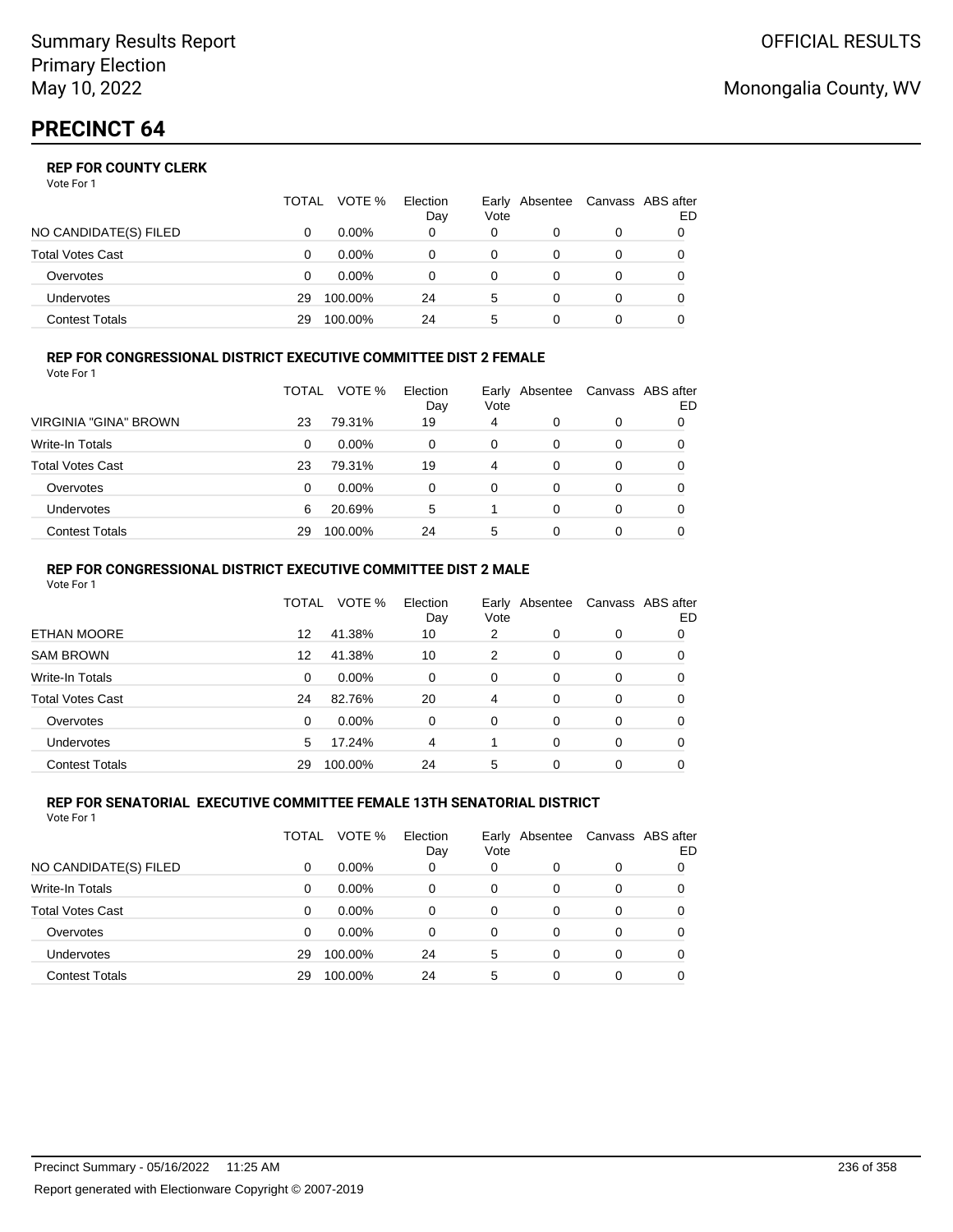# **PRECINCT 64**

#### **REP FOR SENATORIAL EXECUTIVE COMMITTEE MALE 13TH SENATORIAL DISTRICT** Vote For 1

|                         | TOTAL | VOTE %   | Election<br>Day | Vote | Early Absentee |   | Canvass ABS after<br>ED |
|-------------------------|-------|----------|-----------------|------|----------------|---|-------------------------|
| <b>WES NUGENT</b>       | 21    | 72.41%   | 18              | 3    | 0              | 0 |                         |
| Write-In Totals         | 0     | $0.00\%$ | 0               | 0    | 0              | 0 |                         |
| <b>Total Votes Cast</b> | 21    | 72.41%   | 18              | 3    | 0              | 0 |                         |
| Overvotes               | 0     | $0.00\%$ | 0               | 0    | 0              | 0 |                         |
| Undervotes              | 8     | 27.59%   | 6               | 2    | 0              | 0 | 0                       |
| <b>Contest Totals</b>   | 29    | 100.00%  | 24              | 5    | 0              | 0 |                         |

### **REP FOR DELEGATE DISTRICT EXECUTIVE COMMITTEE FEMALE 77TH DELEGATE DISTRICT**

Vote For 1

|                         | TOTAL | VOTE %   | Election<br>Day | Vote | Early Absentee | Canvass ABS after | ED |
|-------------------------|-------|----------|-----------------|------|----------------|-------------------|----|
| NO CANDIDATE(S) FILED   | 0     | $0.00\%$ | 0               | 0    | 0              | 0                 |    |
| Write-In Totals         | 0     | $0.00\%$ | 0               | 0    | O              | 0                 |    |
| <b>Total Votes Cast</b> | 0     | $0.00\%$ | 0               | 0    | 0              | 0                 |    |
| Overvotes               | 0     | $0.00\%$ | 0               | 0    | 0              | 0                 |    |
| <b>Undervotes</b>       | 29    | 100.00%  | 24              | 5    | 0              | 0                 |    |
| <b>Contest Totals</b>   | 29    | 100.00%  | 24              | 5    |                | 0                 |    |

### **REP FOR DELEGATE DISTRICT EXECUTIVE COMMITTEE MALE 77TH DELEGATE DISTRICT**

Vote For 1

|                       | TOTAL | VOTE %   | Election<br>Day | Vote | Early Absentee |   | Canvass ABS after<br>ED |
|-----------------------|-------|----------|-----------------|------|----------------|---|-------------------------|
| ETHAN MOORE           | 22    | 75.86%   | 18              | 4    |                | 0 |                         |
| Write-In Totals       | 0     | $0.00\%$ | 0               | 0    | 0              | 0 | 0                       |
| Total Votes Cast      | 22    | 75.86%   | 18              | 4    | 0              | 0 | 0                       |
| Overvotes             | 0     | $0.00\%$ | $\Omega$        | 0    | 0              | 0 | 0                       |
| Undervotes            |       | 24.14%   | 6               |      | $\Omega$       | 0 | 0                       |
| <b>Contest Totals</b> | 29    | 100.00%  | 24              | 5    |                |   |                         |

#### **REP FOR COUNTY EXECUTIVE COMMITTEE DISTRICT - FEMALE COMMITTEE DISTRICT 11** Vote For 1

|                         | TOTAL    | VOTE %   | Election<br>Day | Vote     | Early Absentee |   | Canvass ABS after<br>ED |
|-------------------------|----------|----------|-----------------|----------|----------------|---|-------------------------|
| NO CANDIDATE(S) FILED   | 0        | $0.00\%$ | 0               | 0        | 0              | 0 |                         |
| Write-In Totals         | 0        | $0.00\%$ | $\Omega$        | 0        | 0              | 0 |                         |
| <b>Total Votes Cast</b> | $\Omega$ | $0.00\%$ | 0               | 0        | $\Omega$       | 0 | 0                       |
| Overvotes               | 0        | $0.00\%$ | 0               | $\Omega$ | $\Omega$       | 0 | 0                       |
| Undervotes              | 29       | 100.00%  | 24              | 5        | $\Omega$       | 0 | 0                       |
| <b>Contest Totals</b>   | 29       | 100.00%  | 24              | 5        | 0              | 0 |                         |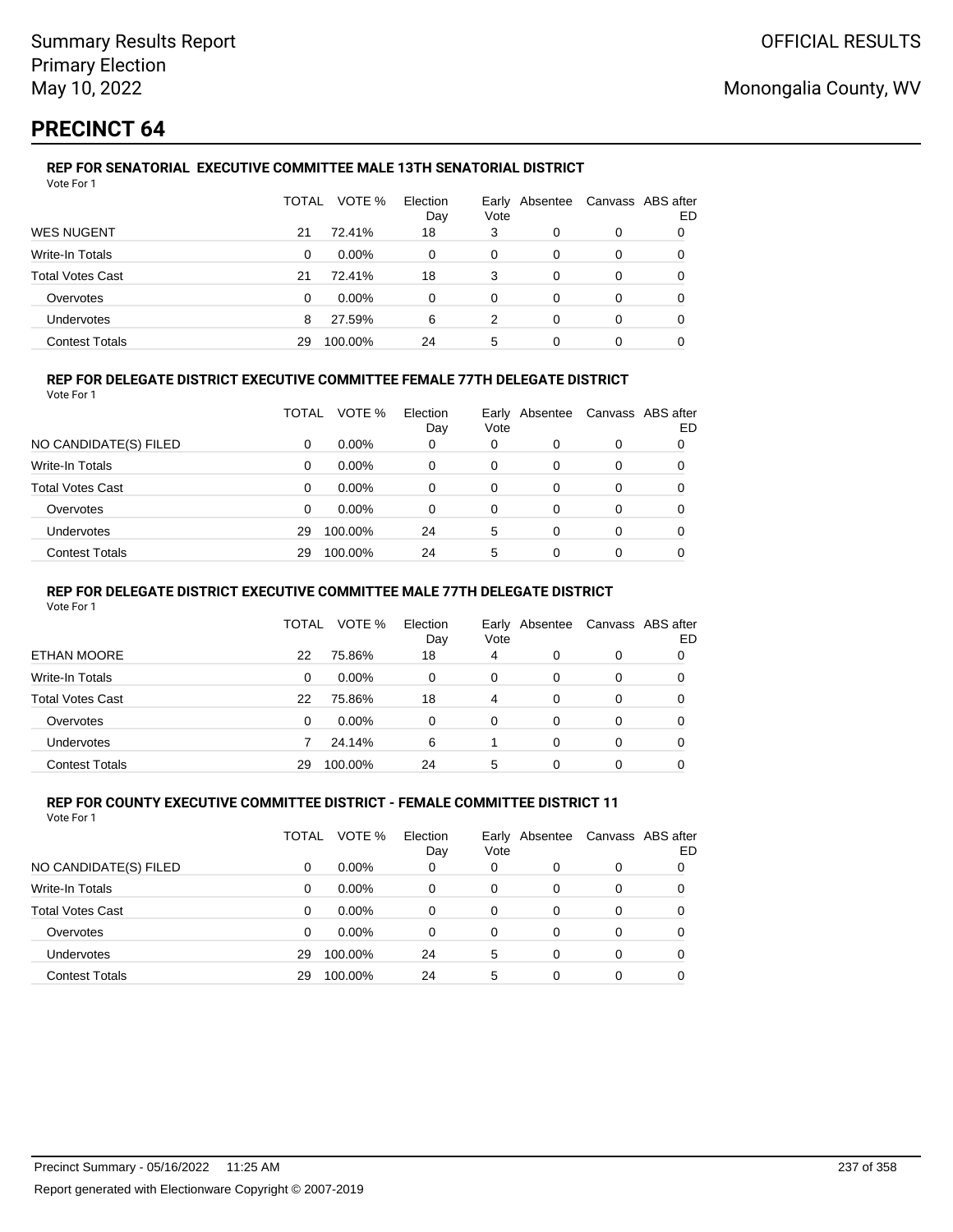# **PRECINCT 64**

Vote For 1

## **REP FOR COUNTY EXECUTIVE COMMITTEE DISTRICT - MALE COMMITTEE DISTRICT 11**

|                              | TOTAL | VOTE %   | Election<br>Day | Vote | Early Absentee | Canvass ABS after | ED |
|------------------------------|-------|----------|-----------------|------|----------------|-------------------|----|
| <b>CHARLES T. KRUSHANSKY</b> | 19    | 65.52%   | 16              | 3    | 0              | 0                 |    |
| Write-In Totals              | 0     | $0.00\%$ | 0               | 0    | 0              | 0                 | 0  |
| <b>Total Votes Cast</b>      | 19    | 65.52%   | 16              | 3    | 0              | 0                 | 0  |
| Overvotes                    | 0     | $0.00\%$ | 0               | 0    | 0              | 0                 | 0  |
| Undervotes                   | 10    | 34.48%   | 8               | 2    | 0              | 0                 |    |
| <b>Contest Totals</b>        | 29    | 100.00%  | 24              | 5    | 0              | 0                 |    |

### **DEM FOR U.S. HOUSE OF REPRESENTATIVES 2ND DIST**

Vote For 1

|                          | TOTAL | VOTE %   | Election<br>Day | Vote | Early Absentee | Canvass ABS after | ED |
|--------------------------|-------|----------|-----------------|------|----------------|-------------------|----|
| <b>BARRY LEE WENDELL</b> | 31    | 81.58%   | 21              | 10   |                | 0                 |    |
| ANGELA J. DWYER          |       | 18.42%   |                 | 4    | 0              | 0                 |    |
| Total Votes Cast         | 38    | 100.00%  | 24              | 14   | 0              | 0                 |    |
| Overvotes                | 0     | 0.00%    | 0               | 0    | 0              | 0                 |    |
| Undervotes               | 0     | $0.00\%$ | 0               | 0    | 0              | 0                 |    |
| <b>Contest Totals</b>    | 38    | 100.00%  | 24              | 14   | 0              | 0                 |    |

### **DEM FOR STATE SENATOR 13TH SENATORIAL DISTRICT**

Vote For 1

|                           | TOTAL | VOTE %   | Election<br>Day | Vote | Early Absentee |   | Canvass ABS after<br>ED |
|---------------------------|-------|----------|-----------------|------|----------------|---|-------------------------|
| BARBARA EVANS FLEISCHAUER | 33    | 86.84%   | 22              | 11   |                | 0 |                         |
| RICH JACOBS               | 5     | 13.16%   | 2               | 3    | 0              | 0 | 0                       |
| Total Votes Cast          | 38    | 100.00%  | 24              | 14   | 0              | 0 |                         |
| Overvotes                 | 0     | $0.00\%$ | 0               | 0    | 0              | 0 | 0                       |
| <b>Undervotes</b>         | 0     | $0.00\%$ | 0               | 0    | 0              | 0 |                         |
| <b>Contest Totals</b>     | 38    | 100.00%  | 24              | 14   |                | 0 |                         |

#### **DEM FOR MEMBER OF HOUSE OF DELEGATES 77TH DELEGATE DISTRICT** Vote For 1

TOTAL VOTE % Election Day Early Absentee Vote Canvass ABS after ED REN SWANSON 33 86.84% 20 13 0 0 0 0 Total Votes Cast 33 86.84% 20 13 0 0 0 Overvotes 0 0.00% 0 0 0 0 0 Undervotes 5 13.16% 4 1 0 0 0 Contest Totals 38 100.00% 24 14 0 0 0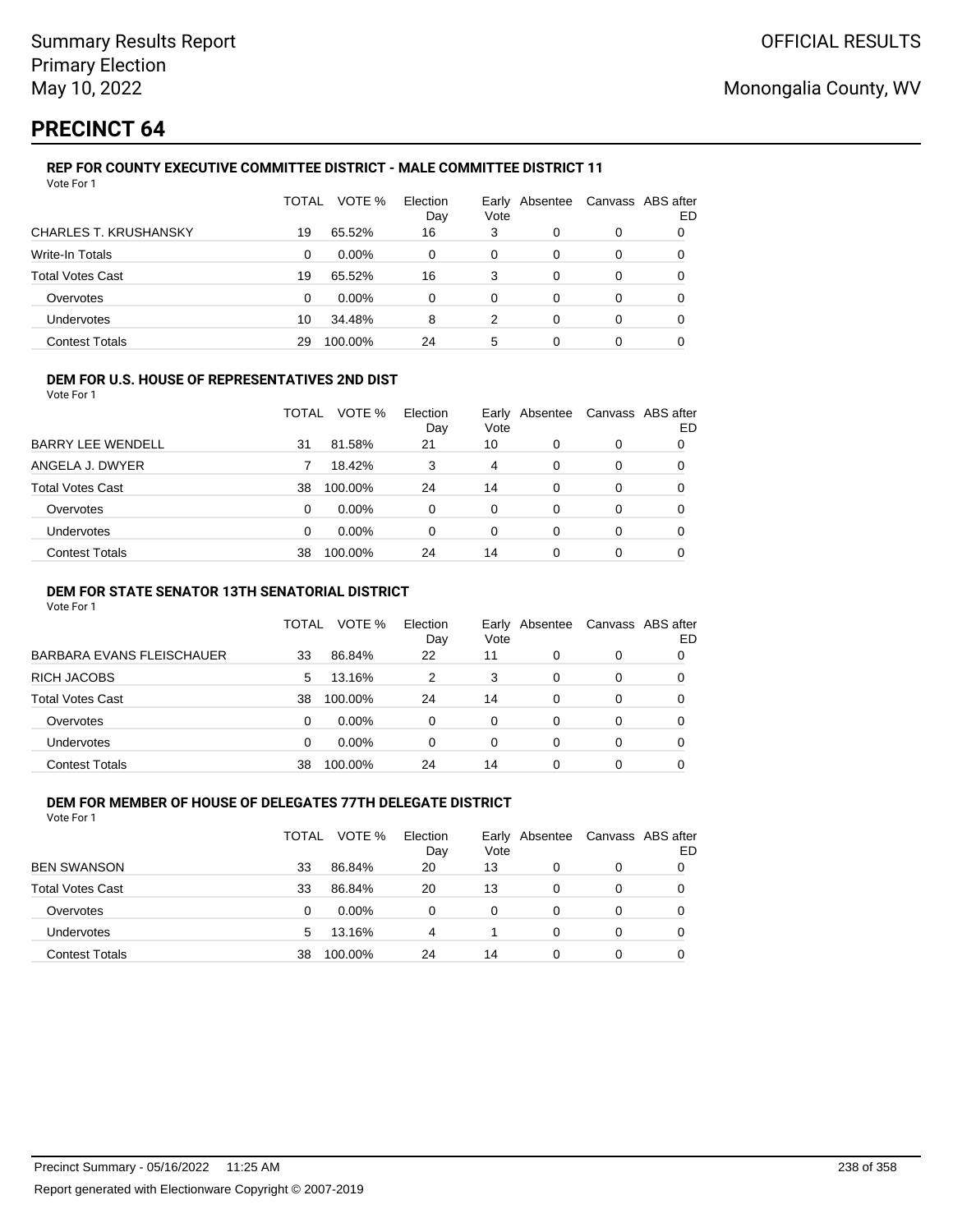# **PRECINCT 64**

#### **DEM FOR STATE EXECUTIVE COMMITTEE FEMALE 13TH SENATORIAL DISTRICT** Vote For 2

|                         | TOTAL    | VOTE %  | Election<br>Day | Vote |          | Early Absentee Canvass ABS after | ED |
|-------------------------|----------|---------|-----------------|------|----------|----------------------------------|----|
| <b>DANIELLE WALKER</b>  | 28       | 36.84%  | 18              | 10   | 0        | 0                                | 0  |
| <b>KELLY PALMER</b>     | 18       | 23.68%  | 12              | 6    | 0        | 0                                | 0  |
| <b>CARESSA STOLLER</b>  | 13       | 17.11%  | 6               | 7    | 0        | 0                                | 0  |
| <b>BELINDA BIAFORE</b>  |          | 9.21%   | 4               | 3    | 0        | 0                                | 0  |
| Write-In Totals         | $\Omega$ | 0.00%   | $\Omega$        | 0    | 0        | 0                                | 0  |
| <b>Total Votes Cast</b> | 66       | 86.84%  | 40              | 26   | 0        | $\Omega$                         | 0  |
| Overvotes               | $\Omega$ | 0.00%   | 0               | 0    | 0        | 0                                | 0  |
| <b>Undervotes</b>       | 10       | 13.16%  | 8               | 2    | $\Omega$ | $\Omega$                         | 0  |
| <b>Contest Totals</b>   | 76       | 100.00% | 48              | 28   | 0        | 0                                | 0  |
|                         |          |         |                 |      |          |                                  |    |

#### **DEM FOR STATE EXECUTIVE COMMITTEE MALE 13TH SENATORIAL DISTRICT** Vote For 2

|                         | TOTAL | VOTE %  | Election<br>Day | Early Absentee<br>Vote |          | Canvass ABS after | ED |
|-------------------------|-------|---------|-----------------|------------------------|----------|-------------------|----|
| <b>MARK A. MUSICK</b>   | 22    | 28.95%  | 14              | 8                      | 0        | 0                 | 0  |
| <b>JOEY GARCIA</b>      | 19    | 25.00%  | 10              | 9                      | 0        | 0                 | 0  |
| SHANE ASSADZANDI        | 18    | 23.68%  | 13              | 5                      | $\Omega$ | 0                 | O  |
| Write-In Totals         | 0     | 0.00%   | $\Omega$        | 0                      | $\Omega$ | 0                 | 0  |
| <b>Total Votes Cast</b> | 59    | 77.63%  | 37              | 22                     | $\Omega$ | 0                 | 0  |
| Overvotes               | 0     | 0.00%   | 0               | 0                      | 0        | 0                 | 0  |
| <b>Undervotes</b>       | 17    | 22.37%  | 11              | 6                      | 0        | 0                 | 0  |
| <b>Contest Totals</b>   | 76    | 100.00% | 48              | 28                     | 0        | 0                 | 0  |

### **DEM FOR CIRCUIT CLERK**

| Vote For 1 |  |
|------------|--|
|------------|--|

|                         | TOTAL | VOTE %   | Election<br>Day | Vote | Early Absentee |   | Canvass ABS after<br>ED |
|-------------------------|-------|----------|-----------------|------|----------------|---|-------------------------|
| DONNA HIDOCK            | 33    | 86.84%   | 20              | 13   |                | 0 |                         |
| <b>Total Votes Cast</b> | 33    | 86.84%   | 20              | 13   |                |   |                         |
| Overvotes               | 0     | $0.00\%$ | 0               | 0    |                | 0 |                         |
| Undervotes              | 5     | 13.16%   | 4               |      |                | 0 |                         |
| <b>Contest Totals</b>   | 38    | 100.00%  | 24              | 14   |                |   |                         |

## **DEM FOR COUNTY COMMISSIONER**

|                         | TOTAL | VOTE %   | Election<br>Day | Vote | Early Absentee | Canvass ABS after | ED |
|-------------------------|-------|----------|-----------------|------|----------------|-------------------|----|
| <b>BOB BEACH</b>        | 34    | 89.47%   | 21              | 13   |                | 0                 |    |
| <b>Total Votes Cast</b> | 34    | 89.47%   | 21              | 13   | 0              | 0                 |    |
| Overvotes               | 0     | $0.00\%$ | 0               | 0    | 0              | $\Omega$          |    |
| Undervotes              |       | 10.53%   | 3               |      |                | 0                 |    |
| <b>Contest Totals</b>   | 38    | 100.00%  | 24              | 14   |                | 0                 |    |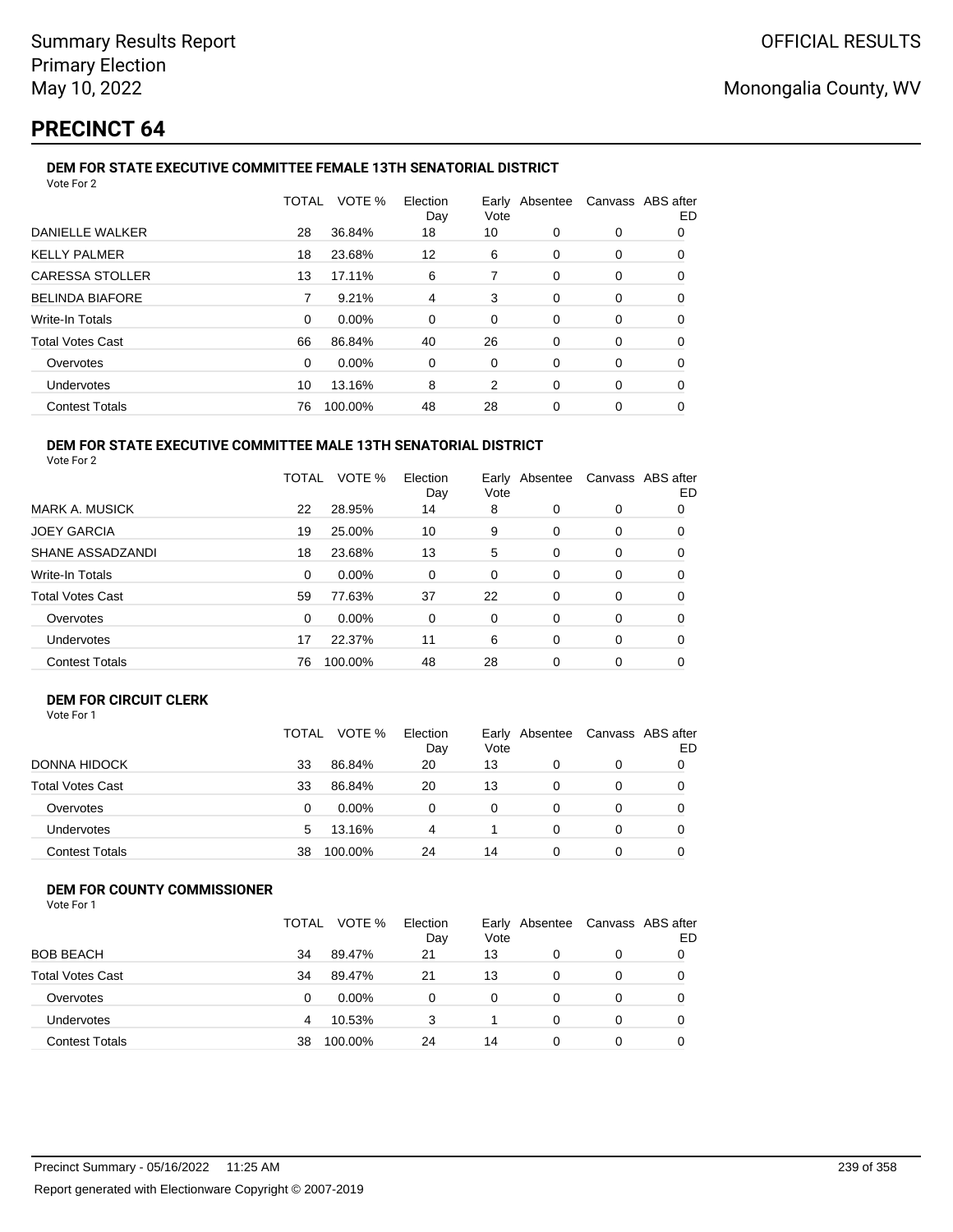# **PRECINCT 64**

## **DEM FOR COUNTY CLERK**

| Vote For 1 |  |
|------------|--|
|------------|--|

|                         | <b>TOTAL</b> | VOTE %   | Election<br>Day | Vote | Early Absentee | Canvass ABS after | ED |
|-------------------------|--------------|----------|-----------------|------|----------------|-------------------|----|
| CARYE L. BLANEY         | 32           | 84.21%   | 19              | 13   |                | 0                 |    |
| <b>Total Votes Cast</b> | 32           | 84.21%   | 19              | 13   |                | 0                 |    |
| Overvotes               | 0            | $0.00\%$ | 0               | 0    |                | 0                 |    |
| <b>Undervotes</b>       | 6            | 15.79%   | 5               |      | 0              | 0                 |    |
| <b>Contest Totals</b>   | 38           | 100.00%  | 24              | 14   |                |                   |    |

#### **DEM FOR CONGRESSIONAL DISTRICT EXECUTIVE COMMITTEE DIST 2 FEMALE** Vote For 1

|                         | TOTAL | VOTE %   | Election<br>Day | Early<br>Vote | Absentee | Canvass ABS after | ED |
|-------------------------|-------|----------|-----------------|---------------|----------|-------------------|----|
| <b>RYLEE HAUGHT</b>     | 32    | 84.21%   | 19              | 13            | 0        | 0                 | 0  |
| Write-In Totals         | 0     | $0.00\%$ | 0               | 0             | 0        | 0                 | O  |
| <b>Total Votes Cast</b> | 32    | 84.21%   | 19              | 13            | 0        | 0                 | O  |
| Overvotes               | 0     | $0.00\%$ | 0               | $\Omega$      | 0        | 0                 |    |
| <b>Undervotes</b>       | 6     | 15.79%   | 5               |               | 0        | 0                 |    |
| <b>Contest Totals</b>   | 38    | 100.00%  | 24              | 14            | 0        | 0                 |    |

#### **DEM FOR CONGRESSIONAL DISTRICT EXECUTIVE COMMITTEE DIST 2 MALE** Vote For 1

|                         | TOTAL | VOTE %   | Election<br>Day | Vote     | Early Absentee |          | Canvass ABS after<br>ED |
|-------------------------|-------|----------|-----------------|----------|----------------|----------|-------------------------|
| SHANE ASSADZANDI        | 29    | 76.32%   | 17              | 12       | 0              | 0        | 0                       |
| CHARLES (JR) KRAFFT     | 5     | 13.16%   | 4               |          | 0              | 0        | 0                       |
| Write-In Totals         | 0     | $0.00\%$ | $\Omega$        | $\Omega$ | $\Omega$       | $\Omega$ | 0                       |
| <b>Total Votes Cast</b> | 34    | 89.47%   | 21              | 13       | 0              | $\Omega$ | 0                       |
| Overvotes               | 0     | 0.00%    | $\Omega$        | $\Omega$ | $\Omega$       | $\Omega$ | 0                       |
| <b>Undervotes</b>       | 4     | 10.53%   | 3               |          | $\Omega$       | $\Omega$ | 0                       |
| <b>Contest Totals</b>   | 38    | 100.00%  | 24              | 14       | 0              | 0        |                         |

#### **DEM FOR SENATORIAL EXECUTIVE COMMITTEE FEMALE 13TH SENATORIAL DISTRICT** Vote For 1

|                         | TOTAL | VOTE %   | Election<br>Day | Vote     | Early Absentee |   | Canvass ABS after<br>ED |
|-------------------------|-------|----------|-----------------|----------|----------------|---|-------------------------|
| NO CANDIDATE(S) FILED   | 0     | $0.00\%$ | 0               | 0        | 0              | 0 |                         |
| Write-In Totals         | 0     | $0.00\%$ | 0               | 0        | 0              | 0 |                         |
| <b>Total Votes Cast</b> | 0     | $0.00\%$ | 0               | 0        | 0              | 0 |                         |
| Overvotes               | 0     | $0.00\%$ | 0               | $\Omega$ | 0              | 0 |                         |
| Undervotes              | 38    | 100.00%  | 24              | 14       | 0              | 0 |                         |
| <b>Contest Totals</b>   | 38    | 100.00%  | 24              | 14       | 0              | 0 |                         |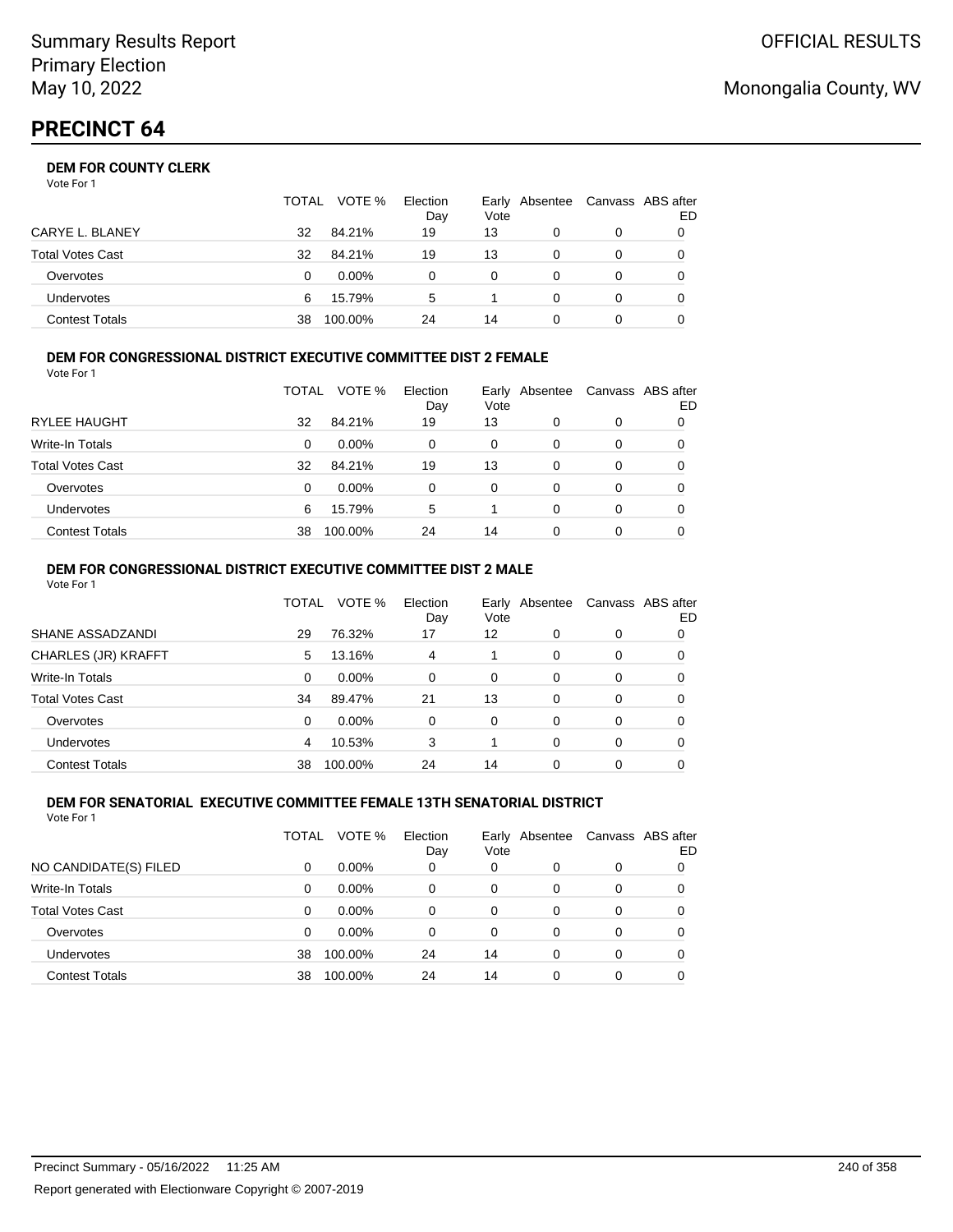# **PRECINCT 64**

#### **DEM FOR SENATORIAL EXECUTIVE COMMITTEE MALE 13TH SENATORIAL DISTRICT** Vote For 1

|                         | TOTAL | VOTE %   | Election<br>Day | Vote | Early Absentee |   | Canvass ABS after<br>ED |
|-------------------------|-------|----------|-----------------|------|----------------|---|-------------------------|
| SHANE ASSADZANDI        | 31    | 81.58%   | 19              | 12   | 0              | 0 |                         |
| Write-In Totals         | 0     | $0.00\%$ | 0               | 0    | 0              | 0 |                         |
| <b>Total Votes Cast</b> | 31    | 81.58%   | 19              | 12   | 0              | 0 |                         |
| Overvotes               | 0     | $0.00\%$ | 0               | 0    | 0              | 0 |                         |
| Undervotes              |       | 18.42%   | 5               | 2    | 0              | 0 |                         |
| <b>Contest Totals</b>   | 38    | 100.00%  | 24              | 14   | 0              | 0 |                         |

## **DEM FOR DELEGATE DISTRICT EXECUTIVE COMMITTEE FEMALE 77TH DELEGATE DISTRICT**

Vote For 1

|                       | TOTAL | VOTE %   | Election<br>Day | Vote | Early Absentee | Canvass ABS after | ED |
|-----------------------|-------|----------|-----------------|------|----------------|-------------------|----|
| NO CANDIDATE(S) FILED | 0     | $0.00\%$ | 0               | 0    | 0              | 0                 |    |
| Write-In Totals       | 0     | $0.00\%$ | 0               | 0    | O              | 0                 |    |
| Total Votes Cast      | 0     | $0.00\%$ | 0               | 0    | 0              | 0                 |    |
| Overvotes             | 0     | $0.00\%$ | 0               | 0    | 0              | 0                 |    |
| Undervotes            | 38    | 100.00%  | 24              | 14   | 0              | 0                 |    |
| <b>Contest Totals</b> | 38    | 100.00%  | 24              | 14   |                | 0                 |    |

### **DEM FOR DELEGATE DISTRICT EXECUTIVE COMMITTEE MALE 77TH DELEGATE DISTRICT**

Vote For 1

|                       | TOTAL | VOTE %   | Election<br>Day | Vote | Early Absentee |   | Canvass ABS after<br>ED |
|-----------------------|-------|----------|-----------------|------|----------------|---|-------------------------|
| CHARLES (JR) KRAFFT   | 30    | 78.95%   | 18              | 12   |                | 0 |                         |
| Write-In Totals       | 0     | $0.00\%$ | 0               | 0    | 0              | 0 | 0                       |
| Total Votes Cast      | 30    | 78.95%   | 18              | 12   | $\Omega$       | 0 | 0                       |
| Overvotes             | 0     | $0.00\%$ | 0               | 0    | 0              | 0 |                         |
| Undervotes            | 8     | 21.05%   | 6               | 2    | 0              | 0 |                         |
| <b>Contest Totals</b> | 38    | 100.00%  | 24              | 14   |                |   |                         |

#### **DEM FOR COUNTY EXECUTIVE COMMITTEE DISTRICT - FEMALE COMMITTEE DISTRICT 11** Vote For 1

|                         | TOTAL | VOTE %   | Election<br>Day | Vote     | Early Absentee |   | Canvass ABS after<br>ED |
|-------------------------|-------|----------|-----------------|----------|----------------|---|-------------------------|
| NO CANDIDATE(S) FILED   | 0     | $0.00\%$ | 0               | 0        | 0              | 0 |                         |
| Write-In Totals         | 0     | $0.00\%$ | 0               | 0        | 0              | 0 |                         |
| <b>Total Votes Cast</b> | 0     | $0.00\%$ | 0               | $\Omega$ | 0              | 0 |                         |
| Overvotes               | 0     | $0.00\%$ | 0               | $\Omega$ | 0              | 0 |                         |
| <b>Undervotes</b>       | 38    | 100.00%  | 24              | 14       | 0              | 0 |                         |
| <b>Contest Totals</b>   | 38    | 100.00%  | 24              | 14       | 0              | 0 |                         |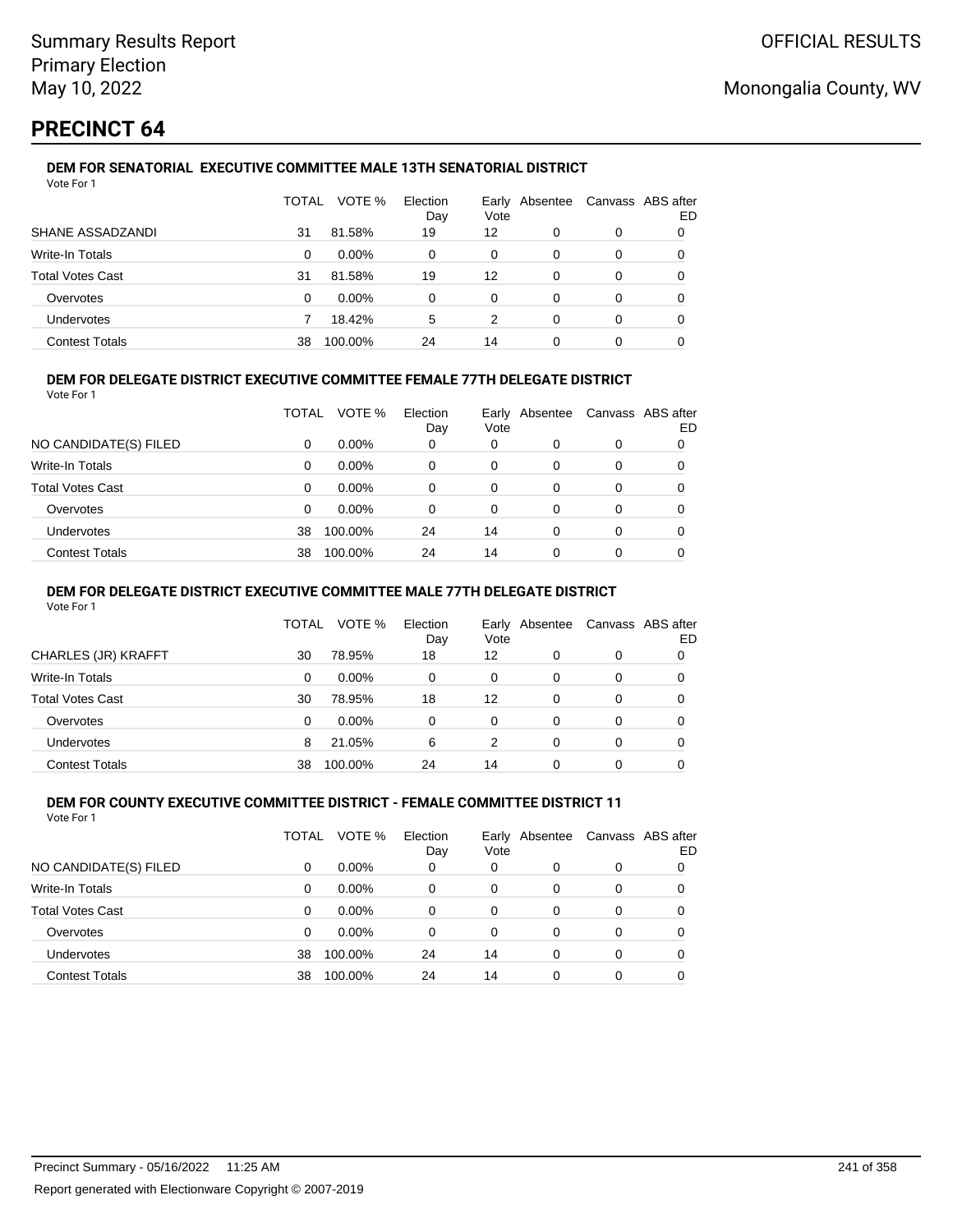# **PRECINCT 64**

#### **DEM FOR COUNTY EXECUTIVE COMMITTEE DISTRICT - MALE COMMITTEE DISTRICT 11** Vote For 1

|                         | TOTAL | VOTE %   | Election<br>Day | Early<br>Vote | Absentee | Canvass ABS after | ED |
|-------------------------|-------|----------|-----------------|---------------|----------|-------------------|----|
| NO CANDIDATE(S) FILED   | 0     | $0.00\%$ | 0               | 0             | 0        | 0                 |    |
| Write-In Totals         | 0     | $0.00\%$ | 0               | 0             | 0        | 0                 |    |
| <b>Total Votes Cast</b> | 0     | $0.00\%$ | 0               | 0             | 0        | 0                 |    |
| Overvotes               | 0     | $0.00\%$ | 0               | 0             | 0        | 0                 |    |
| Undervotes              | 38    | 100.00%  | 24              | 14            | 0        | 0                 | 0  |
| <b>Contest Totals</b>   | 38    | 100.00%  | 24              | 14            | 0        | 0                 |    |

### **NON-PARTISAN BOARD OF EDUCATION**

Vote For 3

|                         | <b>TOTAL</b> | VOTE %  | Election<br>Day | Vote | Early Absentee |   | Canvass ABS after<br>ED |
|-------------------------|--------------|---------|-----------------|------|----------------|---|-------------------------|
| MICHAEL KELLY           | 45           | 22.39%  | 31              | 14   | $\Omega$       | 0 | 0                       |
| <b>DANIEL BERRY</b>     | 41           | 20.40%  | 28              | 13   | 0              | 0 | 0                       |
| <b>JENNIFER HAGERTY</b> | 37           | 18.41%  | 27              | 10   | $\Omega$       | 0 | 0                       |
| <b>CRISTY MOATS</b>     | 18           | 8.96%   | 12              | 6    | 0              | 0 | 0                       |
| <b>BRANDON MYERS</b>    | 17           | 8.46%   | 11              | 6    | $\Omega$       | 0 | 0                       |
| <b>Write-In Totals</b>  | 0            | 0.00%   | 0               | 0    | 0              | 0 | 0                       |
| <b>Total Votes Cast</b> | 158          | 78.61%  | 109             | 49   | 0              | 0 | 0                       |
| Overvotes               | $\Omega$     | 0.00%   | 0               | 0    | 0              | 0 | 0                       |
| Undervotes              | 43           | 21.39%  | 35              | 8    | 0              | 0 | 0                       |
| <b>Contest Totals</b>   | 201          | 100.00% | 144             | 57   | 0              | 0 | 0                       |

## **FOR CONSERVATION DISTRICT SUPERVISOR**

|                         | TOTAL | VOTE %  | Election<br>Day | Vote | Early Absentee |   | Canvass ABS after<br>ED |
|-------------------------|-------|---------|-----------------|------|----------------|---|-------------------------|
| MARK "MR. MARK" MYERS   | 32    | 47.76%  | 21              | 11   | 0              | 0 | 0                       |
| <b>ANDREW PRICE</b>     | 22    | 32.84%  | 15              |      | 0              | 0 | O                       |
| Write-In Totals         | 0     | 0.00%   | $\Omega$        | 0    | 0              | 0 | 0                       |
| <b>Total Votes Cast</b> | 54    | 80.60%  | 36              | 18   | $\Omega$       | 0 | O                       |
| Overvotes               | 0     | 0.00%   | $\Omega$        | 0    | 0              | 0 | 0                       |
| <b>Undervotes</b>       | 13    | 19.40%  | 12              |      | $\Omega$       | 0 | 0                       |
| <b>Contest Totals</b>   | 67    | 100.00% | 48              | 19   | 0              | 0 |                         |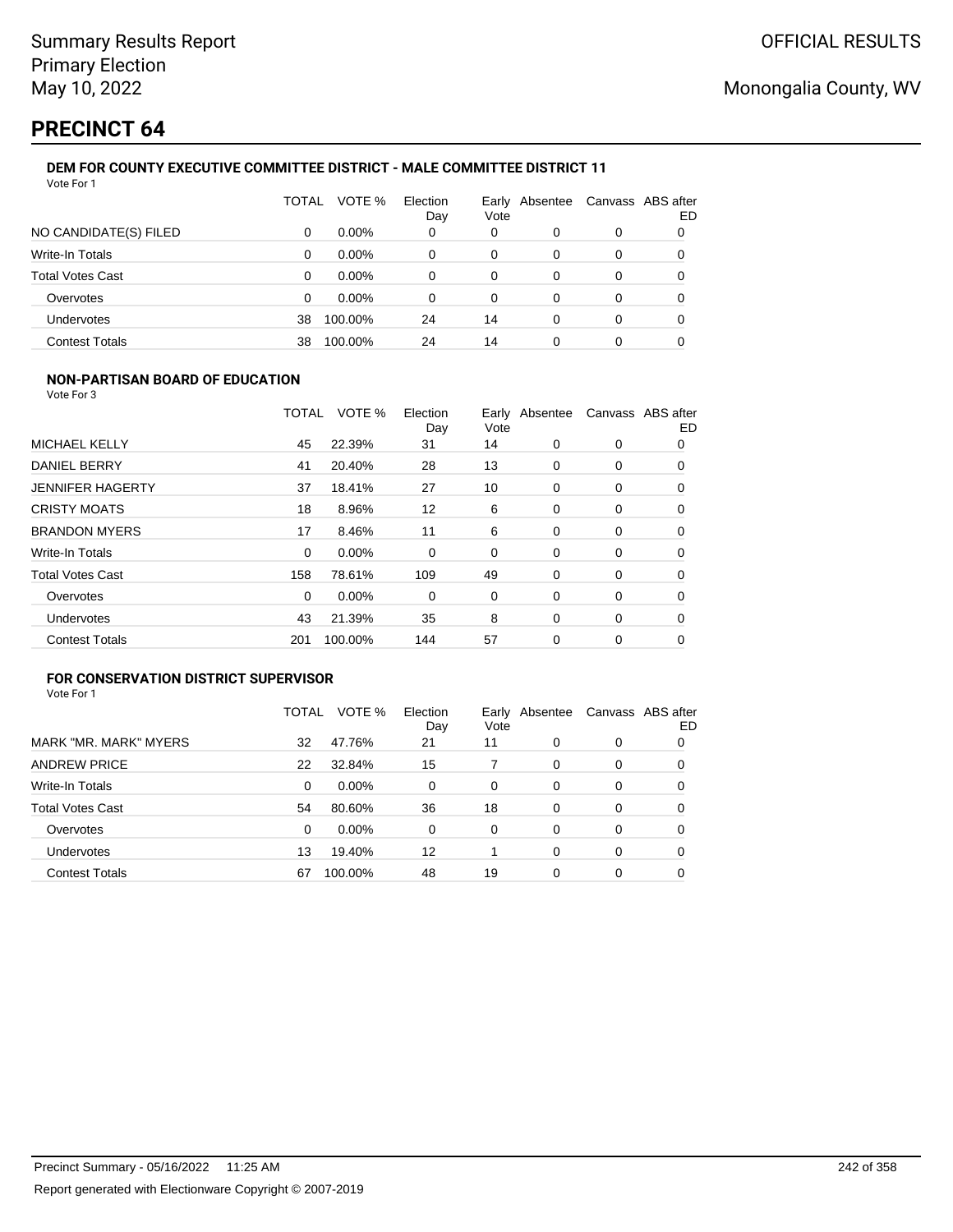# **PRECINCT 67**

| <b>Statistics</b>                     | TOTAL  | Election<br>Day | Vote | Early Absentee |          | Canvass ABS after<br>ED. |
|---------------------------------------|--------|-----------------|------|----------------|----------|--------------------------|
| Registered Voters - Total             | 997    |                 |      |                |          |                          |
| Registered Voters - REPUBLICAN        | 375    |                 |      |                |          |                          |
| <b>Registered Voters - DEMOCRATIC</b> | 336    |                 |      |                |          |                          |
| Registered Voters - NON-PARTISAN      | 286    |                 |      |                |          |                          |
| <b>Ballots Cast - Total</b>           | 195    | 135             | 56   | 3              | 1        | $\Omega$                 |
| <b>Ballots Cast - REPUBLICAN</b>      | 99     | 73              | 23   | 2              |          | 0                        |
| Ballots Cast - DEMOCRATIC             | 91     | 58              | 32   | 1              | $\Omega$ | $\Omega$                 |
| Ballots Cast - NON-PARTISAN           | 5      | 4               | 1    | 0              | $\Omega$ | $\Omega$                 |
| <b>Ballots Cast - Blank</b>           | 0      | 0               | 0    | 0              | 0        | 0                        |
| Voter Turnout - Total                 | 19.56% |                 |      |                |          |                          |
| Voter Turnout - REPUBLICAN            | 26.40% |                 |      |                |          |                          |
| Voter Turnout - DEMOCRATIC            | 27.08% |                 |      |                |          |                          |
| Voter Turnout - NON-PARTISAN          | 1.75%  |                 |      |                |          |                          |

## **REP FOR U.S. HOUSE OF REPRESENTATIVES 2ND DIST**

Vote For 1

|                               | TOTAL | VOTE %   | Election<br>Day | Earlv<br>Vote | Absentee | Canvass ABS after | ED |
|-------------------------------|-------|----------|-----------------|---------------|----------|-------------------|----|
| ALEXANDER X. MOONEY           | 47    | 47.47%   | 37              | 10            | 0        | 0                 | O  |
| DAVID B. MCKINLEY             | 36    | 36.36%   | 26              | 7             | 2        |                   | 0  |
| <b>SUSAN BUCHSER-LOCHOCKI</b> | 10    | 10.10%   |                 | 3             | 0        | 0                 | 0  |
| <b>MIKE SECKMAN</b>           | 3     | 3.03%    |                 | 2             | 0        | 0                 | 0  |
| RHONDA A. HERCULES            | 2     | 2.02%    |                 | 1             | 0        | 0                 | 0  |
| <b>Total Votes Cast</b>       | 98    | 98.99%   | 72              | 23            | 2        |                   | 0  |
| Overvotes                     | 0     | $0.00\%$ | 0               | 0             | 0        | 0                 | 0  |
| Undervotes                    |       | 1.01%    |                 | 0             | 0        | 0                 | 0  |
| <b>Contest Totals</b>         | 99    | 100.00%  | 73              | 23            | 2        |                   | 0  |

### **REP FOR STATE SENATOR 2ND SENATORIAL DISTRICT**

Vote For 1

|                         | TOTAL | VOTE %   | Election<br>Day | Vote | Early Absentee | Canvass ABS after | ED |
|-------------------------|-------|----------|-----------------|------|----------------|-------------------|----|
| <b>CHARLES CLEMENTS</b> | 62    | 62.63%   | 47              | 14   |                | 0                 |    |
| <b>Total Votes Cast</b> | 62    | 62.63%   | 47              | 14   |                | 0                 |    |
| Overvotes               | 0     | $0.00\%$ | 0               | 0    | 0              | 0                 |    |
| Undervotes              | 37    | 37.37%   | 26              | 9    |                |                   | 0  |
| <b>Contest Totals</b>   | 99    | 100.00%  | 73              | 23   |                |                   |    |

### **REP FOR MEMBER OF HOUSE OF DELEGATES 77TH DELEGATE DISTRICT**

|                         | TOTAL | VOTE %   | Election<br>Day | Vote | Early Absentee | Canvass ABS after | ED |
|-------------------------|-------|----------|-----------------|------|----------------|-------------------|----|
| <b>JOE STATLER</b>      | 89    | 89.90%   | 65              | 21   | 2              |                   |    |
| <b>Total Votes Cast</b> | 89    | 89.90%   | 65              | 21   | 2              |                   | O  |
| Overvotes               | 0     | $0.00\%$ | 0               | 0    | 0              | 0                 |    |
| <b>Undervotes</b>       | 10    | 10.10%   | 8               | 2    | 0              | $\Omega$          |    |
| <b>Contest Totals</b>   | 99    | 100.00%  | 73              | 23   |                |                   |    |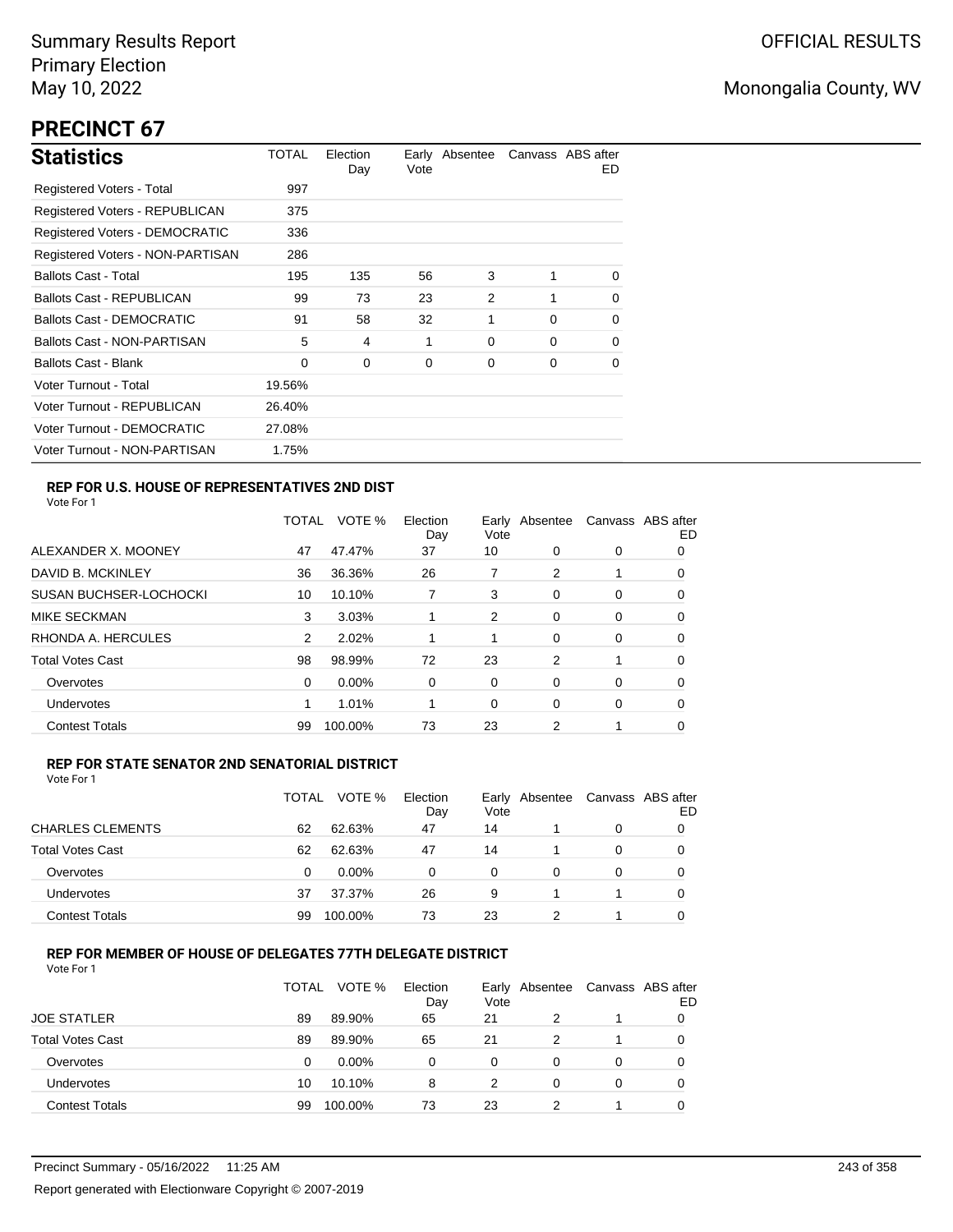# **PRECINCT 67**

## **REP FOR STATE EXECUTIVE COMMITTEE FEMALE 2ND SENATORIAL DISTRICT**

|          | VOTE %  | Election<br>Day | Vote |   |                | ED                |
|----------|---------|-----------------|------|---|----------------|-------------------|
| 61       | 30.81%  | 45              | 15   |   | 0              | 0                 |
| 37       | 18.69%  | 31              | 5    | 0 |                | 0                 |
| 27       | 13.64%  | 17              | 10   | 0 | 0              | 0                 |
| $\Omega$ | 0.00%   | 0               | 0    | 0 | 0              | 0                 |
| 125      | 63.13%  | 93              | 30   |   |                | 0                 |
| $\Omega$ | 0.00%   | 0               | 0    | 0 | 0              | 0                 |
| 73       | 36.87%  | 53              | 16   | 3 | 1              | 0                 |
| 198      | 100.00% | 146             | 46   | 4 | 2              | 0                 |
|          |         | <b>TOTAL</b>    |      |   | Early Absentee | Canvass ABS after |

#### **REP FOR STATE EXECUTIVE COMMITTEE MALE 2ND SENATORIAL DISTRICT** Vote For 2

|                         | TOTAL | VOTE %   | Election<br>Day | Earlv<br>Vote | Absentee |          | Canvass ABS after<br>ED |
|-------------------------|-------|----------|-----------------|---------------|----------|----------|-------------------------|
| <b>ELIJAH DEAN</b>      | 47    | 23.74%   | 36              | 11            | $\Omega$ | 0        | 0                       |
| STEVEN T. NAPIER        | 44    | 22.22%   | 31              | 13            | 0        | 0        | 0                       |
| <b>BRIAN S. LONG</b>    | 29    | 14.65%   | 23              | 5             |          | 0        | 0                       |
| <b>Write-In Totals</b>  | 1     | 0.51%    |                 | 0             | 0        | 0        | 0                       |
| <b>Total Votes Cast</b> | 121   | 61.11%   | 91              | 29            |          | $\Omega$ | 0                       |
| Overvotes               | 0     | $0.00\%$ | 0               | 0             | $\Omega$ | 0        | 0                       |
| <b>Undervotes</b>       | 77    | 38.89%   | 55              | 17            | 3        | 2        | 0                       |
| <b>Contest Totals</b>   | 198   | 100.00%  | 146             | 46            | 4        | 2        | 0                       |

## **REP FOR CIRCUIT CLERK**

|                         | TOTAL | VOTE %   | Election<br>Day | Early<br>Vote | Absentee | Canvass ABS after | ED |
|-------------------------|-------|----------|-----------------|---------------|----------|-------------------|----|
| NO CANDIDATE(S) FILED   | 0     | $0.00\%$ | 0               | 0             |          | 0                 |    |
| <b>Total Votes Cast</b> | 0     | $0.00\%$ | 0               | 0             |          | 0                 |    |
| Overvotes               | 0     | $0.00\%$ | 0               | 0             |          | 0                 |    |
| Undervotes              | 99    | 100.00%  | 73              | 23            |          |                   |    |
| <b>Contest Totals</b>   | 99    | 100.00%  | 73              | 23            |          |                   |    |

### **REP FOR COUNTY COMMISSIONER**

|                         | TOTAL | VOTE %   | Election<br>Day | Early<br>Vote | Absentee |   | Canvass ABS after<br>ED |
|-------------------------|-------|----------|-----------------|---------------|----------|---|-------------------------|
| CHARLES D. HARTZOG      | 41    | 41.41%   | 32              | 9             | 0        | 0 |                         |
| <b>SEAN P. SIKORA</b>   | 39    | 39.39%   | 26              | 11            |          | 1 | 0                       |
| <b>Total Votes Cast</b> | 80    | 80.81%   | 58              | 20            |          |   | 0                       |
| Overvotes               | 0     | $0.00\%$ | 0               | 0             | 0        | 0 | O                       |
| Undervotes              | 19    | 19.19%   | 15              | 3             |          | 0 |                         |
| <b>Contest Totals</b>   | 99    | 100.00%  | 73              | 23            |          |   |                         |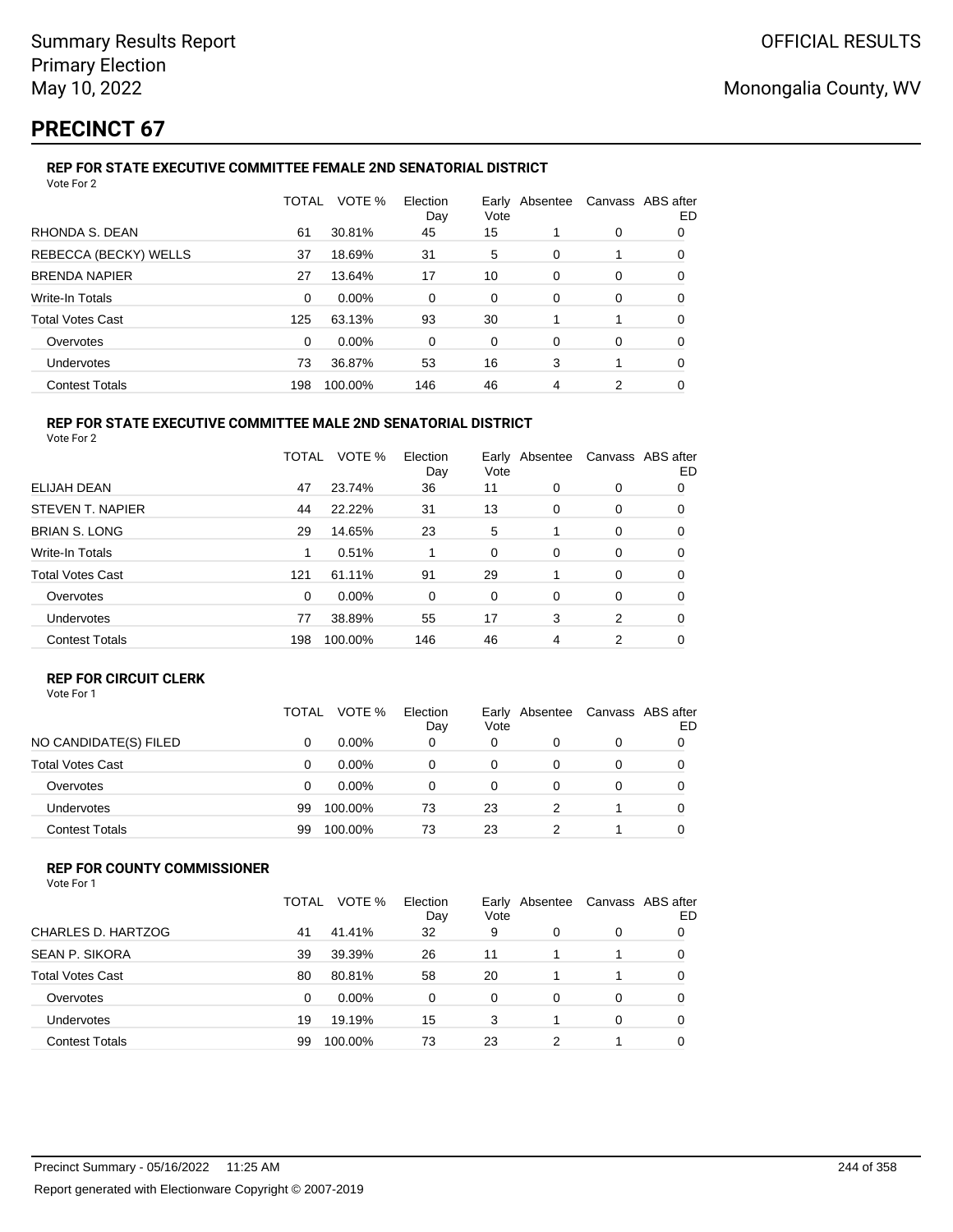Vote For 1

|                       | TOTAL | VOTE %   | Election<br>Day | Vote | Early Absentee | Canvass ABS after | ED |
|-----------------------|-------|----------|-----------------|------|----------------|-------------------|----|
| NO CANDIDATE(S) FILED |       | $0.00\%$ | 0               | 0    |                | 0                 |    |
| Total Votes Cast      |       | $0.00\%$ |                 | 0    |                | 0                 |    |
| Overvotes             |       | $0.00\%$ |                 | 0    |                | 0                 |    |
| Undervotes            | 99    | 100.00%  | 73              | 23   |                |                   |    |
| Contest Totals        | 99    | 100.00%  | 73              | 23   |                |                   |    |

### **REP FOR CONGRESSIONAL DISTRICT EXECUTIVE COMMITTEE DIST 2 FEMALE**

| Vote For 1              |       |          |                 |      |                |   |                         |
|-------------------------|-------|----------|-----------------|------|----------------|---|-------------------------|
|                         | TOTAL | VOTE %   | Election<br>Day | Vote | Early Absentee |   | Canvass ABS after<br>ED |
| VIRGINIA "GINA" BROWN   | 76    | 76.77%   | 56              | 20   | 0              | 0 | O                       |
| Write-In Totals         | 0     | $0.00\%$ | 0               | 0    | 0              | 0 | 0                       |
| <b>Total Votes Cast</b> | 76    | 76.77%   | 56              | 20   | 0              | 0 | O                       |
| Overvotes               | 0     | $0.00\%$ | 0               | 0    | $\Omega$       | 0 | 0                       |
| Undervotes              | 23    | 23.23%   | 17              | 3    | 2              |   | O                       |
| <b>Contest Totals</b>   | 99    | 100.00%  | 73              | 23   | າ              |   |                         |

#### **REP FOR CONGRESSIONAL DISTRICT EXECUTIVE COMMITTEE DIST 2 MALE** Vote For 1

|                         | TOTAL    | VOTE %   | Election<br>Day | Early<br>Vote | Absentee |          | Canvass ABS after<br>ED |
|-------------------------|----------|----------|-----------------|---------------|----------|----------|-------------------------|
| <b>SAM BROWN</b>        | 41       | 41.41%   | 30              | 10            |          | 0        | 0                       |
| ETHAN MOORE             | 38       | 38.38%   | 27              | 11            | $\Omega$ | $\Omega$ | 0                       |
| Write-In Totals         | $\Omega$ | $0.00\%$ | $\Omega$        | $\Omega$      | 0        | 0        | 0                       |
| <b>Total Votes Cast</b> | 79       | 79.80%   | 57              | 21            |          | $\Omega$ | 0                       |
| Overvotes               | $\Omega$ | $0.00\%$ | $\Omega$        | $\Omega$      | 0        | 0        | 0                       |
| Undervotes              | 20       | 20.20%   | 16              | 2             |          |          | 0                       |
| <b>Contest Totals</b>   | 99       | 100.00%  | 73              | 23            | 2        |          | 0                       |

#### **REP FOR SENATORIAL EXECUTIVE COMMITTEE FEMALE 2ND SENATORIAL DISTRICT** Vote For 1

|                         | TOTAL | VOTE %   | Election<br>Day | Vote | Early Absentee |   | Canvass ABS after<br>ED |
|-------------------------|-------|----------|-----------------|------|----------------|---|-------------------------|
| VIRGINIA "GINA" BROWN   | 68    | 68.69%   | 49              | 18   |                | 0 |                         |
| <b>Write-In Totals</b>  | 0     | $0.00\%$ | 0               | 0    | 0              | 0 |                         |
| <b>Total Votes Cast</b> | 68    | 68.69%   | 49              | 18   |                | 0 | 0                       |
| Overvotes               | 0     | $0.00\%$ | 0               | 0    | 0              | 0 | 0                       |
| Undervotes              | 31    | 31.31%   | 24              | 5    |                |   | 0                       |
| <b>Contest Totals</b>   | 99    | 100.00%  | 73              | 23   |                |   |                         |

## Monongalia County, WV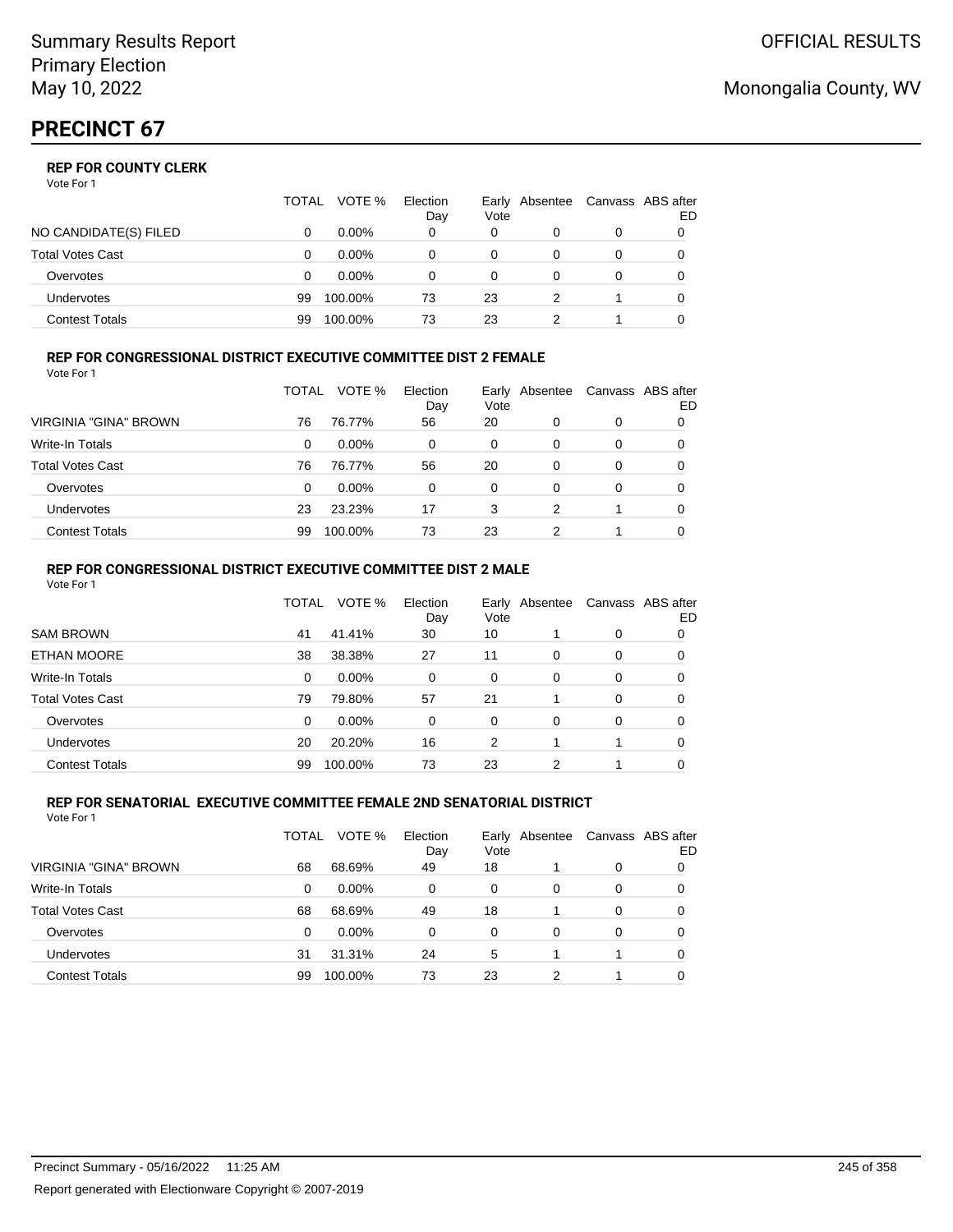# **PRECINCT 67**

#### **REP FOR SENATORIAL EXECUTIVE COMMITTEE MALE 2ND SENATORIAL DISTRICT** Vote For 1

|                         | TOTAL    | VOTE %   | Election<br>Day | Vote | Early Absentee | Canvass ABS after | ED |
|-------------------------|----------|----------|-----------------|------|----------------|-------------------|----|
| ETHAN MOORE             | 42       | 42.42%   | 30              | 12   | 0              | 0                 | 0  |
| <b>SAM BROWN</b>        | 33       | 33.33%   | 24              | 8    |                | 0                 | 0  |
| Write-In Totals         | 0        | $0.00\%$ | $\Omega$        | 0    | $\Omega$       | 0                 | 0  |
| <b>Total Votes Cast</b> | 75       | 75.76%   | 54              | 20   |                | 0                 | 0  |
| Overvotes               | $\Omega$ | 0.00%    | $\Omega$        | 0    | $\Omega$       | 0                 | 0  |
| <b>Undervotes</b>       | 24       | 24.24%   | 19              | 3    |                |                   | 0  |
| <b>Contest Totals</b>   | 99       | 100.00%  | 73              | 23   | 2              |                   | 0  |

### **REP FOR DELEGATE DISTRICT EXECUTIVE COMMITTEE FEMALE 77TH DELEGATE DISTRICT**

|                       | TOTAL    | VOTE %   | Election<br>Day | Earlv<br>Vote | Absentee |          | Canvass ABS after<br>ED |
|-----------------------|----------|----------|-----------------|---------------|----------|----------|-------------------------|
| NO CANDIDATE(S) FILED | 0        | $0.00\%$ | 0               | 0             |          | 0        |                         |
| Write-In Totals       | $\Omega$ | $0.00\%$ | 0               | 0             | $\Omega$ | $\Omega$ | 0                       |
| Total Votes Cast      | 0        | $0.00\%$ | 0               | 0             |          | 0        | 0                       |
| Overvotes             | 0        | $0.00\%$ | 0               | 0             | 0        | 0        | 0                       |
| <b>Undervotes</b>     | 99       | 100.00%  | 73              | 23            | 2        |          | 0                       |
| <b>Contest Totals</b> | 99       | 100.00%  | 73              | 23            | 2        |          | 0                       |
|                       |          |          |                 |               |          |          |                         |

### **REP FOR DELEGATE DISTRICT EXECUTIVE COMMITTEE MALE 77TH DELEGATE DISTRICT**

Vote For 1

|                       | TOTAL | VOTE %   | Election<br>Day | Vote | Early Absentee | Canvass ABS after | ED |
|-----------------------|-------|----------|-----------------|------|----------------|-------------------|----|
| ETHAN MOORE           | 63    | 63.64%   | 44              | 19   | 0              | 0                 | 0  |
| Write-In Totals       | 0     | $0.00\%$ | 0               | 0    | 0              | 0                 | 0  |
| Total Votes Cast      | 63    | 63.64%   | 44              | 19   | 0              | 0                 |    |
| Overvotes             | 0     | $0.00\%$ | 0               | 0    | 0              | 0                 |    |
| Undervotes            | 36    | 36.36%   | 29              | 4    | 2              |                   |    |
| <b>Contest Totals</b> | 99    | 100.00%  | 73              | 23   |                |                   |    |

#### **REP FOR COUNTY EXECUTIVE COMMITTEE DISTRICT - FEMALE COMMITTEE DISTRICT 11** Vote For 1

|                         | TOTAL | VOTE %   | Election<br>Day | Vote | Early Absentee | Canvass ABS after | ED |
|-------------------------|-------|----------|-----------------|------|----------------|-------------------|----|
| NO CANDIDATE(S) FILED   | 0     | $0.00\%$ | 0               | 0    | 0              | 0                 |    |
| Write-In Totals         | 0     | 0.00%    | 0               | 0    | 0              | 0                 | 0  |
| <b>Total Votes Cast</b> | 0     | $0.00\%$ | 0               | 0    | 0              | 0                 | 0  |
| Overvotes               | 0     | 0.00%    | 0               | 0    | 0              | 0                 | 0  |
| Undervotes              | 99    | 100.00%  | 73              | 23   | 2              |                   | 0  |
| <b>Contest Totals</b>   | 99    | 100.00%  | 73              | 23   | 2              | 1                 |    |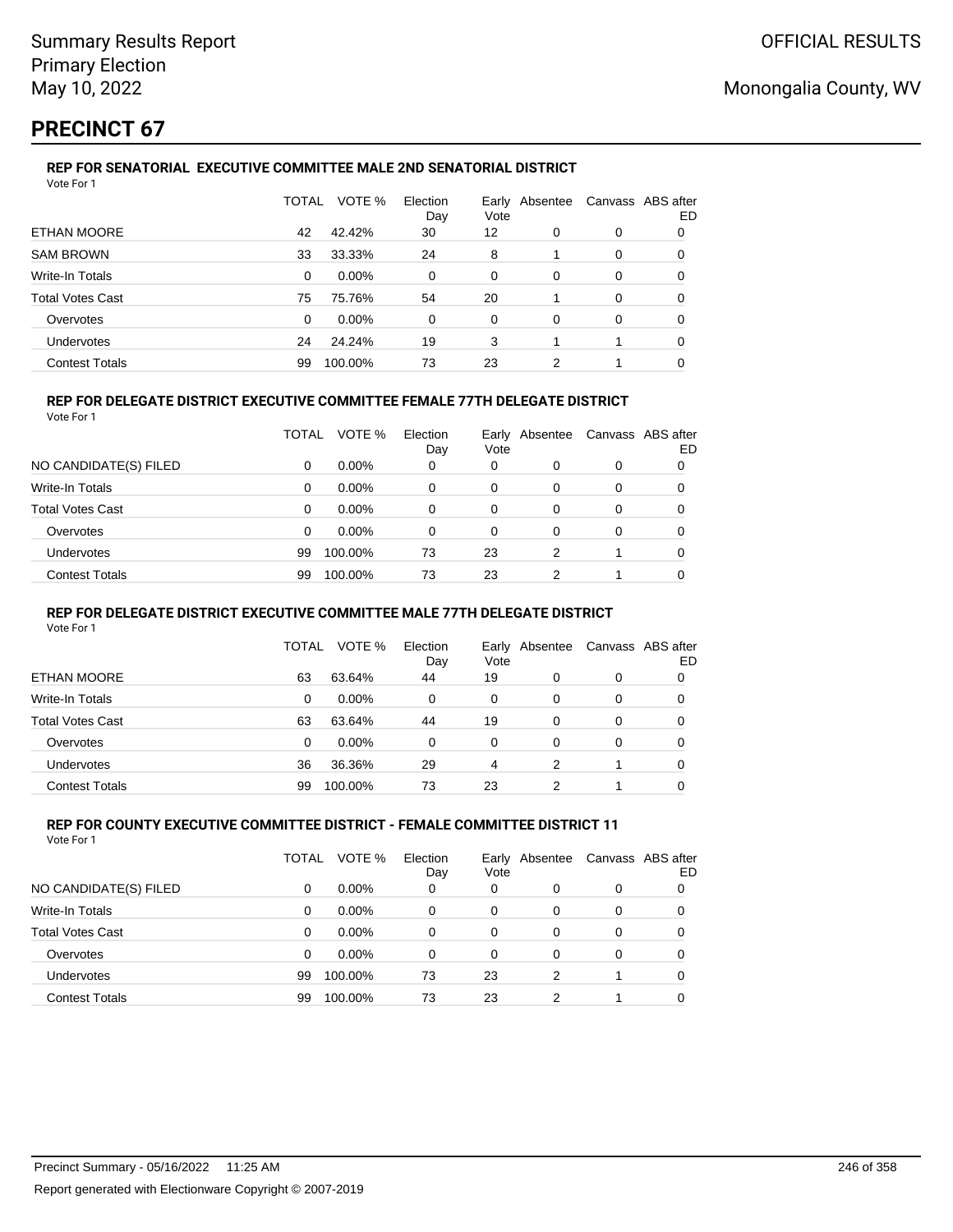# **PRECINCT 67**

#### **REP FOR COUNTY EXECUTIVE COMMITTEE DISTRICT - MALE COMMITTEE DISTRICT 11** Vote For 1

|                              | TOTAL | VOTE %   | Election<br>Day | Vote | Early Absentee | Canvass ABS after | ED |
|------------------------------|-------|----------|-----------------|------|----------------|-------------------|----|
| <b>CHARLES T. KRUSHANSKY</b> | 64    | 64.65%   | 46              | 16   | 2              | 0                 | 0  |
| Write-In Totals              | 0     | $0.00\%$ | 0               | 0    | 0              | 0                 | 0  |
| <b>Total Votes Cast</b>      | 64    | 64.65%   | 46              | 16   | 2              | 0                 | 0  |
| Overvotes                    | 0     | $0.00\%$ | 0               | 0    | 0              | 0                 | 0  |
| Undervotes                   | 35    | 35.35%   | 27              |      | $\Omega$       |                   | 0  |
| <b>Contest Totals</b>        | 99    | 100.00%  | 73              | 23   |                |                   |    |

### **DEM FOR U.S. HOUSE OF REPRESENTATIVES 2ND DIST**

Vote For 1

|                          | TOTAL | VOTE %   | Election<br>Day | Vote | Early Absentee | Canvass ABS after | ED |
|--------------------------|-------|----------|-----------------|------|----------------|-------------------|----|
| <b>BARRY LEE WENDELL</b> | 67    | 73.63%   | 38              | 28   |                | 0                 |    |
| ANGELA J. DWYER          | 11    | 12.09%   | 9               | 2    | 0              | 0                 |    |
| <b>Total Votes Cast</b>  | 78    | 85.71%   | 47              | 30   |                | 0                 |    |
| Overvotes                | 0     | $0.00\%$ | 0               | 0    | 0              | 0                 |    |
| <b>Undervotes</b>        | 13    | 14.29%   | 11              | 2    | 0              | 0                 |    |
| <b>Contest Totals</b>    | 91    | 100.00%  | 58              | 32   |                | ი                 |    |

### **DEM FOR STATE SENATOR 2ND SENATORIAL DISTRICT**

Vote For 1

|                         | <b>TOTAL</b> | VOTE %   | Election<br>Day | Vote | Early Absentee |   | Canvass ABS after<br>ED |
|-------------------------|--------------|----------|-----------------|------|----------------|---|-------------------------|
| <b>ERIC M. HAYHURST</b> | 66           | 72.53%   | 39              | 26   |                | 0 |                         |
| Total Votes Cast        | 66           | 72.53%   | 39              | 26   |                | 0 |                         |
| Overvotes               | 0            | $0.00\%$ | 0               | 0    |                |   |                         |
| Undervotes              | 25           | 27.47%   | 19              | 6    |                | 0 |                         |
| <b>Contest Totals</b>   | 91           | 100.00%  | 58              | 32   |                |   |                         |

#### **DEM FOR MEMBER OF HOUSE OF DELEGATES 77TH DELEGATE DISTRICT** Vote For 1

|                         | <b>TOTAL</b> | VOTE %   | Election<br>Day | Early Absentee<br>Vote |   | Canvass ABS after<br>ED |
|-------------------------|--------------|----------|-----------------|------------------------|---|-------------------------|
| <b>BEN SWANSON</b>      | 63           | 69.23%   | 38              | 24                     | 0 |                         |
| <b>Total Votes Cast</b> | 63           | 69.23%   | 38              | 24                     | 0 |                         |
| Overvotes               | 0            | $0.00\%$ | 0               | 0                      | 0 |                         |
| <b>Undervotes</b>       | 28           | 30.77%   | 20              | 8                      | 0 |                         |
| <b>Contest Totals</b>   | 91           | 100.00%  | 58              | 32                     | o |                         |
|                         |              |          |                 |                        |   |                         |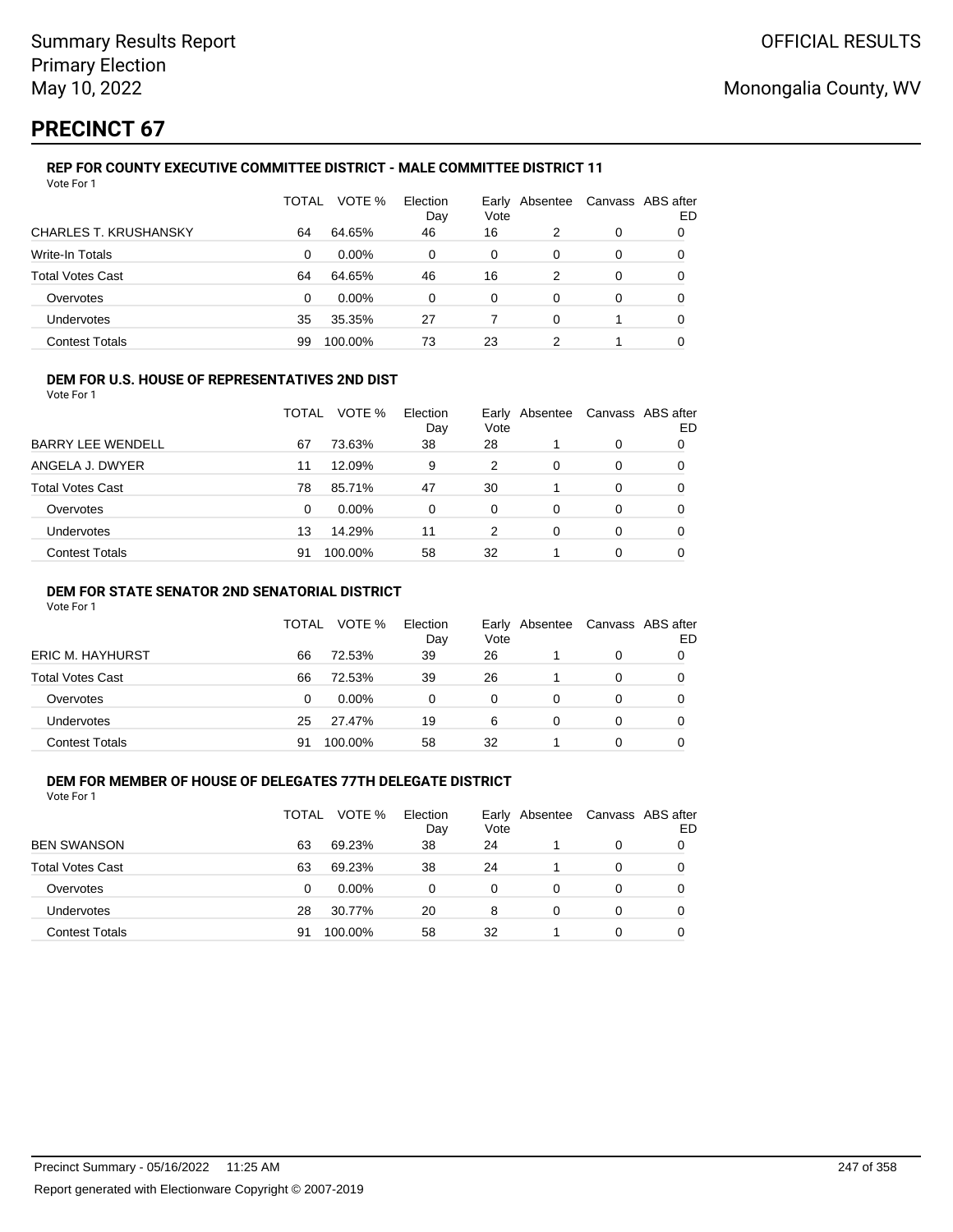# **PRECINCT 67**

### **DEM FOR STATE EXECUTIVE COMMITTEE FEMALE 2ND SENATORIAL DISTRICT**

|     | VOTE %   | Election<br>Day | Vote |   |   | Canvass ABS after<br>ED |
|-----|----------|-----------------|------|---|---|-------------------------|
| 62  | 34.07%   | 39              | 22   | 1 | 0 | 0                       |
| 38  | 20.88%   | 18              | 19   |   | 0 | 0                       |
| 20  | 10.99%   | 15              | 5    | 0 | 0 | 0                       |
| 10  | 5.49%    | 5               | 5    | 0 | 0 | 0                       |
| 9   | 4.95%    | 7               | 2    | 0 | 0 | 0                       |
| 0   | 0.00%    | 0               | 0    | 0 | 0 | 0                       |
| 139 | 76.37%   | 84              | 53   | 2 | 0 | 0                       |
| 0   | $0.00\%$ | 0               | 0    | 0 | 0 | 0                       |
| 43  | 23.63%   | 32              | 11   | 0 | 0 | 0                       |
| 182 | 100.00%  | 116             | 64   | 2 | 0 | 0                       |
|     |          | TOTAL           |      |   |   | Early Absentee          |

#### **DEM FOR STATE EXECUTIVE COMMITTEE MALE 2ND SENATORIAL DISTRICT** Vote For 2

|                              | TOTAL | VOTE %   | Election<br>Day | Vote | Early Absentee | Canvass ABS after | ED |
|------------------------------|-------|----------|-----------------|------|----------------|-------------------|----|
| <b>CHARLES (JR) KRAFFT</b>   | 57    | 31.32%   | 34              | 22   |                | 0                 | 0  |
| <b>SETH "THUNDER" STURM</b>  | 29    | 15.93%   | 19              | 9    |                | 0                 | 0  |
| RONALD E. MCCOY JR.          | 25    | 13.74%   | 9               | 16   | $\Omega$       | 0                 | 0  |
| ARTHUR W. "SONNY" OAKLAND JR | 11    | 6.04%    | 8               | 3    | 0              | 0                 | 0  |
| <b>Write-In Totals</b>       | 0     | $0.00\%$ | 0               | 0    | $\Omega$       | 0                 | O  |
| <b>Total Votes Cast</b>      | 122   | 67.03%   | 70              | 50   | 2              | 0                 | 0  |
| Overvotes                    | 0     | $0.00\%$ | 0               | 0    | 0              | 0                 | 0  |
| Undervotes                   | 60    | 32.97%   | 46              | 14   | $\Omega$       | 0                 | 0  |
| <b>Contest Totals</b>        | 182   | 100.00%  | 116             | 64   | 2              | 0                 | 0  |

### **DEM FOR CIRCUIT CLERK**

| Vote For 1              |              |         |                 |      |                                |   |   |
|-------------------------|--------------|---------|-----------------|------|--------------------------------|---|---|
|                         | <b>TOTAL</b> | VOTE %  | Election<br>Day | Vote | Early Absentee Canvass ABS aft |   |   |
| DONNA HIDOCK            | 61           | 67.03%  | 38              | 22   |                                | 0 | 0 |
| <b>Total Votes Cast</b> | 61           | 67.03%  | 38              | 22   |                                | 0 | 0 |
| Overvotes               | 0            | 0.00%   | 0               | 0    |                                |   | 0 |
| Undervotes              | 30           | 32.97%  | 20              | 10   | 0                              |   | 0 |
| <b>Contest Totals</b>   | 91           | 100.00% | 58              | 32   |                                |   | 0 |

## **DEM FOR COUNTY COMMISSIONER**

|                         | TOTAL | VOTE %   | Election<br>Day | Vote | Early Absentee | Canvass ABS after | ED |
|-------------------------|-------|----------|-----------------|------|----------------|-------------------|----|
| <b>BOB BEACH</b>        | 68    | 74.73%   | 39              | 28   |                | 0                 |    |
| <b>Total Votes Cast</b> | 68    | 74.73%   | 39              | 28   |                | 0                 |    |
| Overvotes               | 0     | $0.00\%$ | 0               | 0    | 0              | 0                 |    |
| Undervotes              | 23    | 25.27%   | 19              | 4    | 0              | 0                 |    |
| <b>Contest Totals</b>   | 91    | 100.00%  | 58              | 32   |                | $\Omega$          |    |

after ED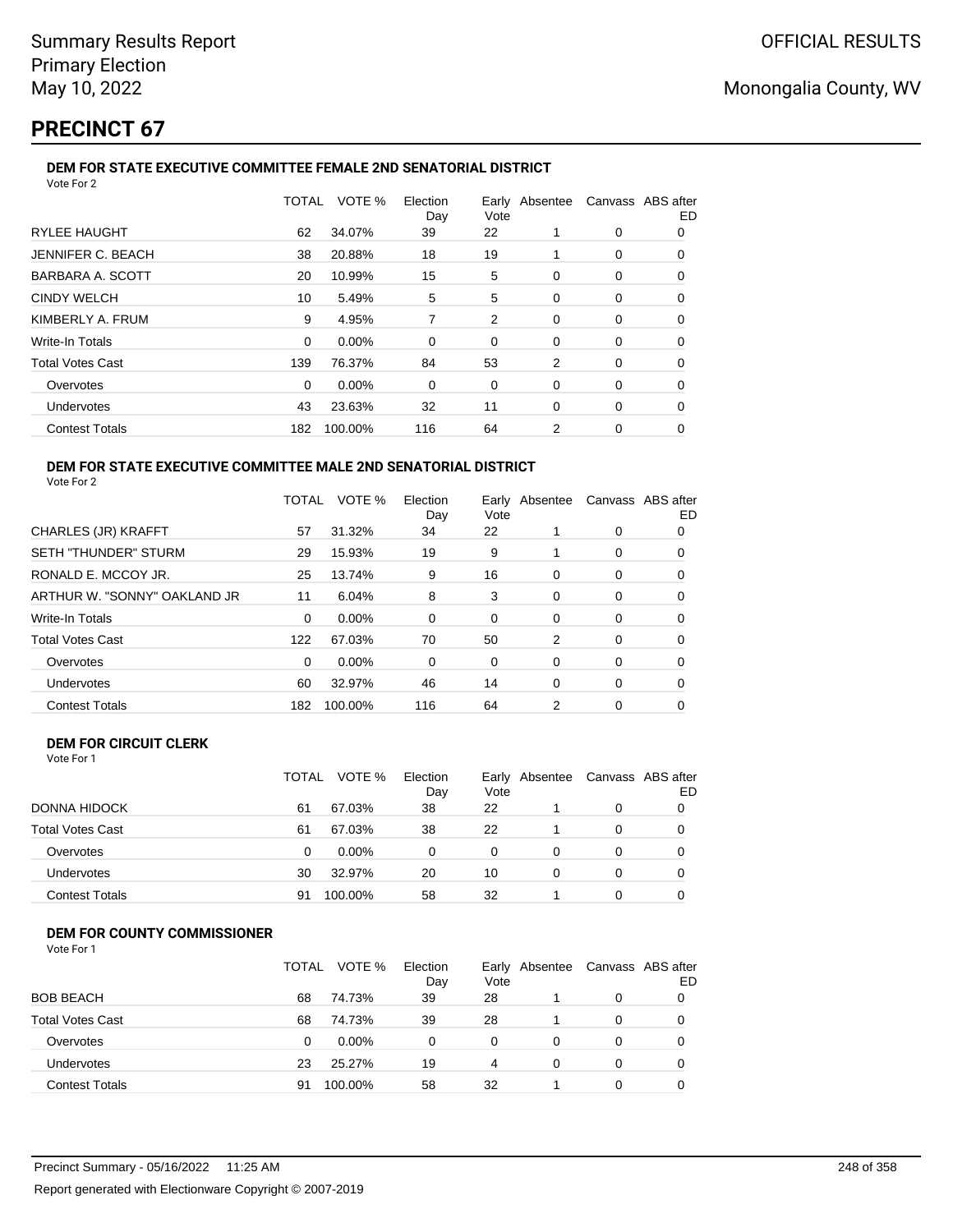Vote For 1

|                       | <b>TOTAL</b> | VOTE %   | Election<br>Day | Vote | Early Absentee | Canvass ABS after | ED |
|-----------------------|--------------|----------|-----------------|------|----------------|-------------------|----|
| CARYE L. BLANEY       | 72           | 79.12%   | 42              | 29   |                | 0                 |    |
| Total Votes Cast      | 72           | 79.12%   | 42              | 29   |                | 0                 |    |
| Overvotes             | 0            | $0.00\%$ | 0               | 0    |                | 0                 |    |
| <b>Undervotes</b>     | 19           | 20.88%   | 16              |      | O              | 0                 |    |
| <b>Contest Totals</b> | 91           | 100.00%  | 58              | 32   |                |                   |    |

#### **DEM FOR CONGRESSIONAL DISTRICT EXECUTIVE COMMITTEE DIST 2 FEMALE** Vote For 1

|                         | TOTAL | VOTE %   | Election<br>Day | Early<br>Vote | Absentee | Canvass ABS after | ED |
|-------------------------|-------|----------|-----------------|---------------|----------|-------------------|----|
| RYLEE HAUGHT            | 62    | 68.13%   | 34              | 27            |          | 0                 |    |
| Write-In Totals         | 0     | $0.00\%$ | 0               | 0             | 0        | 0                 | O  |
| <b>Total Votes Cast</b> | 62    | 68.13%   | 34              | 27            |          | 0                 | 0  |
| Overvotes               | 0     | $0.00\%$ | 0               | 0             | 0        | 0                 |    |
| <b>Undervotes</b>       | 29    | 31.87%   | 24              | 5             | 0        | 0                 | 0  |
| <b>Contest Totals</b>   | 91    | 100.00%  | 58              | 32            |          | 0                 |    |

#### **DEM FOR CONGRESSIONAL DISTRICT EXECUTIVE COMMITTEE DIST 2 MALE** Vote For 1

|                         | TOTAL | VOTE %   | Election<br>Day | Early<br>Vote | Absentee |          | Canvass ABS after<br>ED |
|-------------------------|-------|----------|-----------------|---------------|----------|----------|-------------------------|
| SHANE ASSADZANDI        | 45    | 49.45%   | 29              | 16            | 0        | 0        | 0                       |
| CHARLES (JR) KRAFFT     | 22    | 24.18%   | 9               | 12            |          | $\Omega$ | 0                       |
| <b>Write-In Totals</b>  | 0     | $0.00\%$ | $\Omega$        | $\Omega$      | 0        | 0        | 0                       |
| <b>Total Votes Cast</b> | 67    | 73.63%   | 38              | 28            |          | $\Omega$ | 0                       |
| Overvotes               | 0     | $0.00\%$ | $\Omega$        | $\Omega$      | 0        | 0        | 0                       |
| Undervotes              | 24    | 26.37%   | 20              | 4             | 0        | 0        | 0                       |
| <b>Contest Totals</b>   | 91    | 100.00%  | 58              | 32            |          | 0        | 0                       |

#### **DEM FOR SENATORIAL EXECUTIVE COMMITTEE FEMALE 2ND SENATORIAL DISTRICT** Vote For 1

|                         | TOTAL | VOTE %   | Election<br>Day | Vote | Early Absentee |   | Canvass ABS after<br>ED |
|-------------------------|-------|----------|-----------------|------|----------------|---|-------------------------|
| RYLEE HAUGHT            | 60    | 65.93%   | 33              | 26   |                | 0 | 0                       |
| Write-In Totals         | 0     | 0.00%    | 0               | 0    | 0              | 0 | 0                       |
| <b>Total Votes Cast</b> | 60    | 65.93%   | 33              | 26   |                | 0 | 0                       |
| Overvotes               | 0     | $0.00\%$ | 0               | 0    | 0              | 0 | 0                       |
| Undervotes              | 31    | 34.07%   | 25              | 6    | 0              | 0 | 0                       |
| <b>Contest Totals</b>   | 91    | 100.00%  | 58              | 32   |                | 0 |                         |

## Monongalia County, WV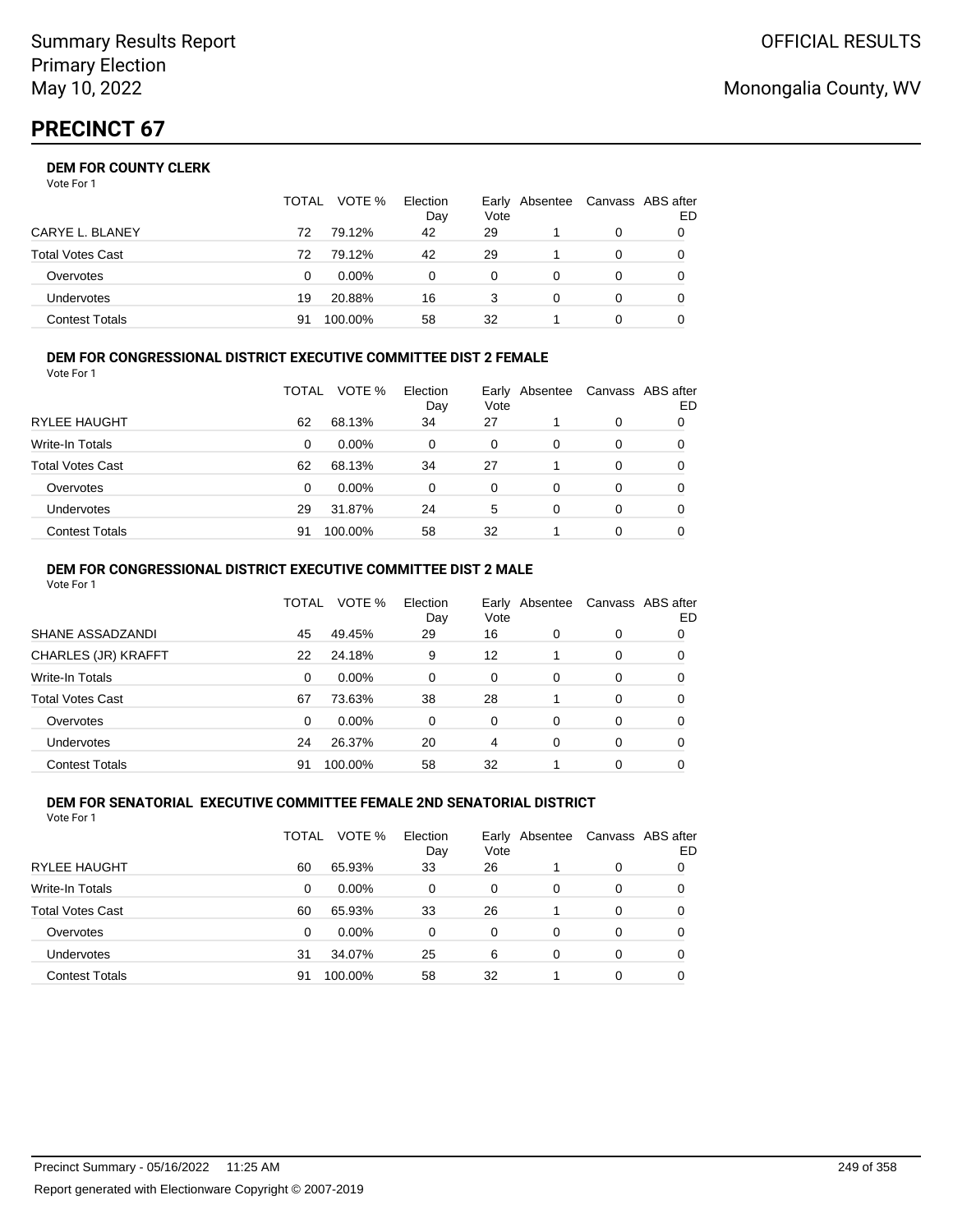# **PRECINCT 67**

#### **DEM FOR SENATORIAL EXECUTIVE COMMITTEE MALE 2ND SENATORIAL DISTRICT** Vote For 1

|                         | TOTAL | VOTE %   | Election<br>Day | Vote | Early Absentee |   | Canvass ABS after<br>ED |
|-------------------------|-------|----------|-----------------|------|----------------|---|-------------------------|
| CHARLES (JR) KRAFFT     | 60    | 65.93%   | 33              | 26   |                | 0 |                         |
| Write-In Totals         | 0     | $0.00\%$ | 0               | 0    | 0              | 0 |                         |
| <b>Total Votes Cast</b> | 60    | 65.93%   | 33              | 26   |                | 0 |                         |
| Overvotes               | 0     | $0.00\%$ | $\Omega$        | 0    | 0              | 0 |                         |
| Undervotes              | 31    | 34.07%   | 25              | 6    | 0              | 0 |                         |
| <b>Contest Totals</b>   | 91    | 100.00%  | 58              | 32   |                | 0 |                         |

## **DEM FOR DELEGATE DISTRICT EXECUTIVE COMMITTEE FEMALE 77TH DELEGATE DISTRICT**

Vote For 1

|                       | TOTAL | VOTE %   | Election<br>Day | Vote | Early Absentee | Canvass ABS after | ED |
|-----------------------|-------|----------|-----------------|------|----------------|-------------------|----|
| NO CANDIDATE(S) FILED | 0     | $0.00\%$ | 0               | 0    | 0              | 0                 |    |
| Write-In Totals       | 0     | $0.00\%$ | 0               | 0    | 0              | 0                 |    |
| Total Votes Cast      | 0     | $0.00\%$ | 0               | 0    | 0              | 0                 |    |
| Overvotes             | 0     | $0.00\%$ | 0               | 0    | 0              | 0                 |    |
| <b>Undervotes</b>     | 91    | 100.00%  | 58              | 32   |                | 0                 |    |
| <b>Contest Totals</b> | 91    | 100.00%  | 58              | 32   |                | 0                 |    |

### **DEM FOR DELEGATE DISTRICT EXECUTIVE COMMITTEE MALE 77TH DELEGATE DISTRICT**

Vote For 1

|                       | TOTAL    | VOTE %   | Election<br>Day | Vote | Early Absentee |   | Canvass ABS after<br>ED |
|-----------------------|----------|----------|-----------------|------|----------------|---|-------------------------|
| CHARLES (JR) KRAFFT   | 59       | 64.84%   | 33              | 25   |                | 0 |                         |
| Write-In Totals       | $\Omega$ | $0.00\%$ | $\Omega$        | 0    | 0              | 0 | 0                       |
| Total Votes Cast      | 59       | 64.84%   | 33              | 25   |                | 0 | 0                       |
| Overvotes             | 0        | $0.00\%$ | 0               | 0    | 0              | 0 |                         |
| <b>Undervotes</b>     | 32       | 35.16%   | 25              |      | 0              | 0 | 0                       |
| <b>Contest Totals</b> | 91       | 100.00%  | 58              | 32   |                |   |                         |

#### **DEM FOR COUNTY EXECUTIVE COMMITTEE DISTRICT - FEMALE COMMITTEE DISTRICT 11** Vote For 1

|                         | TOTAL    | VOTE %   | Election<br>Day | Vote     | Early Absentee |          | Canvass ABS after<br>ED |
|-------------------------|----------|----------|-----------------|----------|----------------|----------|-------------------------|
| NO CANDIDATE(S) FILED   | 0        | $0.00\%$ | 0               | 0        | 0              | 0        |                         |
| Write-In Totals         | 0        | $0.00\%$ | 0               | 0        | $\Omega$       | 0        | 0                       |
| <b>Total Votes Cast</b> | $\Omega$ | $0.00\%$ | $\Omega$        | 0        | 0              | 0        | 0                       |
| Overvotes               | $\Omega$ | $0.00\%$ | 0               | $\Omega$ | 0              | 0        | 0                       |
| Undervotes              | 91       | 100.00%  | 58              | 32       |                | $\Omega$ | 0                       |
| <b>Contest Totals</b>   | 91       | 100.00%  | 58              | 32       |                | 0        |                         |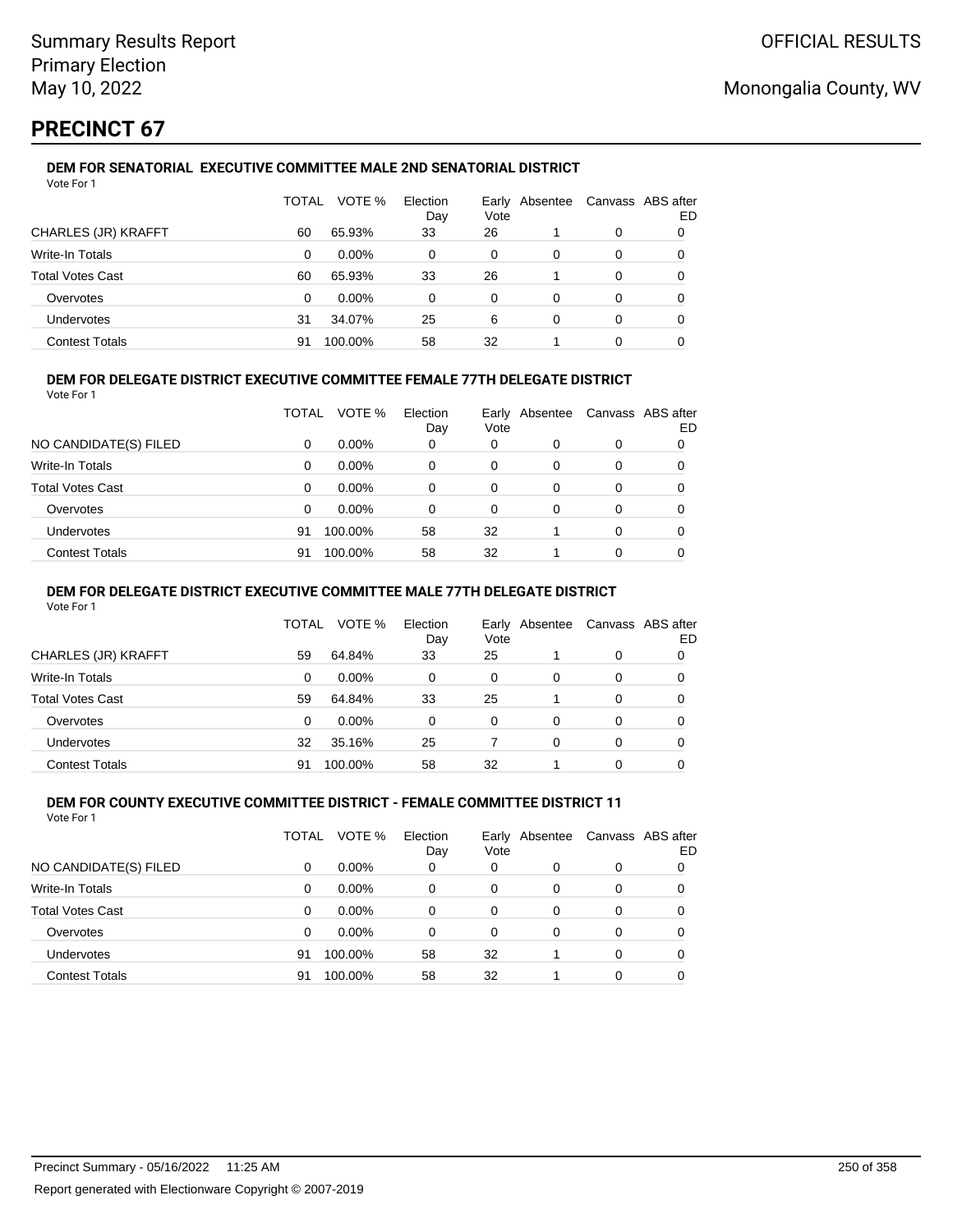# **PRECINCT 67**

#### **DEM FOR COUNTY EXECUTIVE COMMITTEE DISTRICT - MALE COMMITTEE DISTRICT 11** Vote For 1

|                         | TOTAL | VOTE %   | Election<br>Day | Vote | Early Absentee |          | Canvass ABS after<br>ED |
|-------------------------|-------|----------|-----------------|------|----------------|----------|-------------------------|
| NO CANDIDATE(S) FILED   | 0     | $0.00\%$ | 0               | 0    | 0              | 0        | 0                       |
| Write-In Totals         | 0     | $0.00\%$ | 0               | 0    | 0              | 0        | 0                       |
| <b>Total Votes Cast</b> | 0     | $0.00\%$ | 0               | 0    | 0              | 0        | 0                       |
| Overvotes               | 0     | $0.00\%$ | 0               | 0    | 0              | 0        | 0                       |
| Undervotes              | 91    | 100.00%  | 58              | 32   |                | $\Omega$ |                         |
| <b>Contest Totals</b>   | 91    | 100.00%  | 58              | 32   |                | 0        |                         |

### **NON-PARTISAN BOARD OF EDUCATION**

Vote For 3

|                         | TOTAL | VOTE %  | Election<br>Day | Vote | Early Absentee |             | Canvass ABS after<br>ED |
|-------------------------|-------|---------|-----------------|------|----------------|-------------|-------------------------|
| DANIEL BERRY            | 117   | 20.00%  | 81              | 35   | 0              |             | 0                       |
| <b>MICHAEL KELLY</b>    | 96    | 16.41%  | 65              | 29   |                |             | 0                       |
| <b>JENNIFER HAGERTY</b> | 88    | 15.04%  | 55              | 31   |                |             | 0                       |
| <b>CRISTY MOATS</b>     | 74    | 12.65%  | 54              | 19   |                | 0           | $\Omega$                |
| <b>BRANDON MYERS</b>    | 52    | 8.89%   | 36              | 15   |                | $\mathbf 0$ | 0                       |
| Write-In Totals         | 1     | 0.17%   | 0               | 0    |                | 0           | 0                       |
| <b>Total Votes Cast</b> | 428   | 73.16%  | 291             | 129  | 5              | 3           | 0                       |
| Overvotes               | 0     | 0.00%   | 0               | 0    | 0              | 0           | 0                       |
| Undervotes              | 157   | 26.84%  | 114             | 39   | 4              | $\mathbf 0$ | 0                       |
| <b>Contest Totals</b>   | 585   | 100.00% | 405             | 168  | 9              | 3           | 0                       |

## **FOR CONSERVATION DISTRICT SUPERVISOR**

| Vote For 1 |  |
|------------|--|
|------------|--|

|                         | TOTAL | VOTE %  | Election<br>Day | Early<br>Vote | Absentee |   | Canvass ABS after<br>ED |
|-------------------------|-------|---------|-----------------|---------------|----------|---|-------------------------|
| <b>ANDREW PRICE</b>     | 91    | 46.67%  | 68              | 23            | 0        | 0 | O                       |
| MARK "MR. MARK" MYERS   | 61    | 31.28%  | 31              | 28            | 2        | 0 | O                       |
| Write-In Totals         | 0     | 0.00%   | 0               | 0             | $\Omega$ | 0 | 0                       |
| <b>Total Votes Cast</b> | 152   | 77.95%  | 99              | 51            | 2        | 0 | 0                       |
| Overvotes               | 0     | 0.00%   | 0               | 0             | $\Omega$ | 0 | 0                       |
| Undervotes              | 43    | 22.05%  | 36              | 5             |          |   | 0                       |
| <b>Contest Totals</b>   | 195   | 100.00% | 135             | 56            | 3        |   |                         |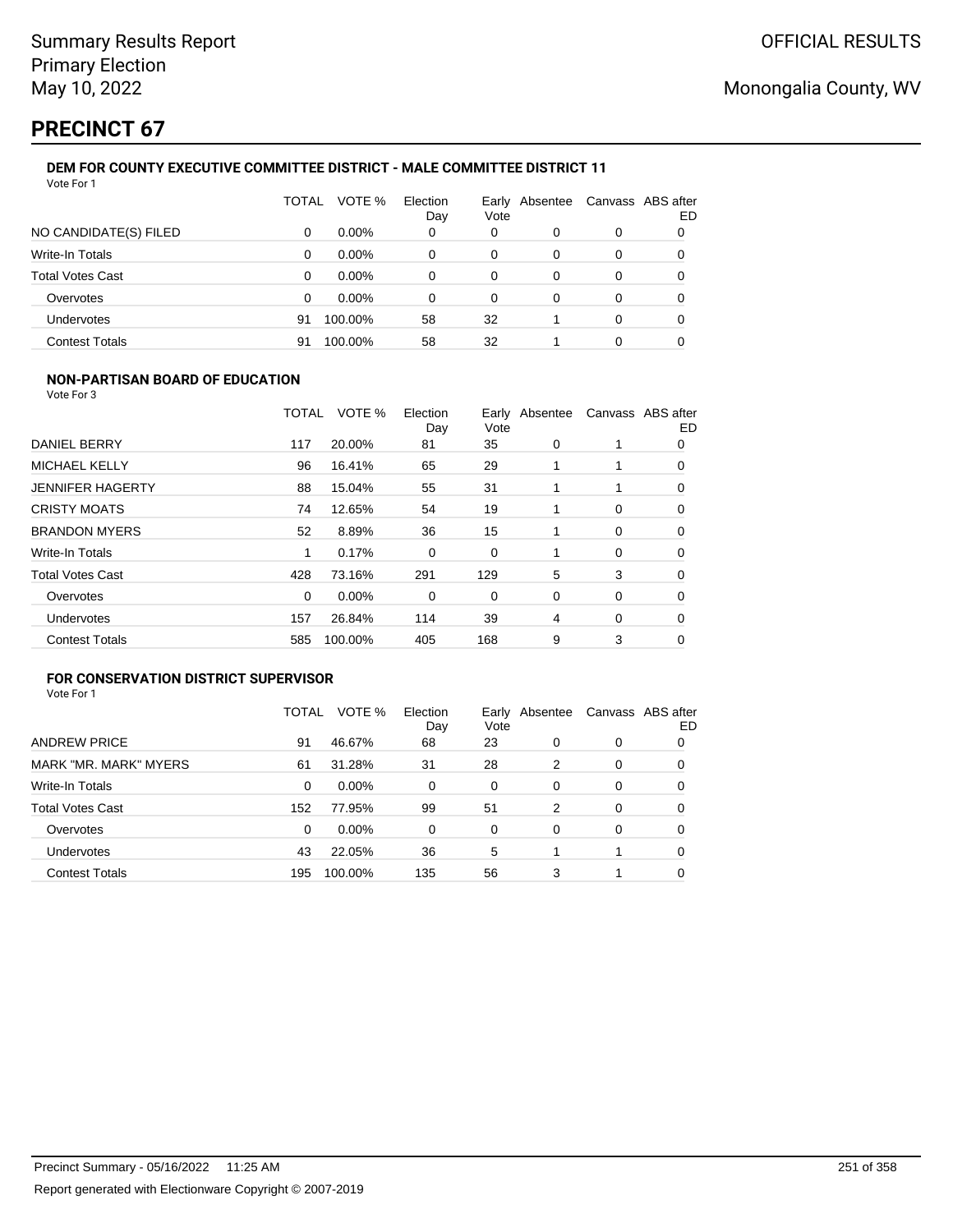# **PRECINCT 68**

| <b>Statistics</b>                | TOTAL    | Election<br>Day | Vote | Early Absentee |          | Canvass ABS after<br>ED. |
|----------------------------------|----------|-----------------|------|----------------|----------|--------------------------|
| Registered Voters - Total        | 348      |                 |      |                |          |                          |
| Registered Voters - REPUBLICAN   | 127      |                 |      |                |          |                          |
| Registered Voters - DEMOCRATIC   | 127      |                 |      |                |          |                          |
| Registered Voters - NON-PARTISAN | 94       |                 |      |                |          |                          |
| <b>Ballots Cast - Total</b>      | 63       | 31              | 32   | 0              | $\Omega$ | $\Omega$                 |
| <b>Ballots Cast - REPUBLICAN</b> | 38       | 25              | 13   | 0              | 0        | $\mathbf 0$              |
| Ballots Cast - DEMOCRATIC        | 25       | 6               | 19   | $\Omega$       | $\Omega$ | 0                        |
| Ballots Cast - NON-PARTISAN      | $\Omega$ | $\Omega$        | 0    | 0              | $\Omega$ | 0                        |
| <b>Ballots Cast - Blank</b>      | $\Omega$ | 0               | 0    | 0              | $\Omega$ | 0                        |
| Voter Turnout - Total            | 18.10%   |                 |      |                |          |                          |
| Voter Turnout - REPUBLICAN       | 29.92%   |                 |      |                |          |                          |
| Voter Turnout - DEMOCRATIC       | 19.68%   |                 |      |                |          |                          |
| Voter Turnout - NON-PARTISAN     | $0.00\%$ |                 |      |                |          |                          |

### **REP FOR U.S. HOUSE OF REPRESENTATIVES 2ND DIST**

Vote For 1

|                               | TOTAL | VOTE %   | Election<br>Day | Earlv<br>Vote | Absentee | Canvass ABS after | ED |
|-------------------------------|-------|----------|-----------------|---------------|----------|-------------------|----|
| ALEXANDER X. MOONEY           | 22    | 57.89%   | 15              |               | 0        | 0                 | 0  |
| DAVID B. MCKINLEY             | 11    | 28.95%   | 5               | 6             | $\Omega$ | 0                 | O  |
| <b>SUSAN BUCHSER-LOCHOCKI</b> | 3     | 7.89%    | 3               | 0             | 0        | 0                 | 0  |
| <b>MIKE SECKMAN</b>           |       | 2.63%    |                 | 0             | $\Omega$ | 0                 | 0  |
| RHONDA A. HERCULES            | 0     | 0.00%    | $\Omega$        | 0             | 0        | 0                 | 0  |
| <b>Total Votes Cast</b>       | 37    | 97.37%   | 24              | 13            | $\Omega$ | 0                 | 0  |
| Overvotes                     | 0     | $0.00\%$ | 0               | 0             | 0        | 0                 | 0  |
| Undervotes                    |       | 2.63%    |                 | 0             | 0        | 0                 | 0  |
| <b>Contest Totals</b>         | 38    | 100.00%  | 25              | 13            | 0        | 0                 | O  |

### **REP FOR STATE SENATOR 13TH SENATORIAL DISTRICT**

| Vote For 1 |  |
|------------|--|
|            |  |

|                         | TOTAL | VOTE %   | Election<br>Day | Early Absentee<br>Vote |          |   | Canvass ABS after<br>ED |
|-------------------------|-------|----------|-----------------|------------------------|----------|---|-------------------------|
| <b>MIKE OLIVERIO</b>    | 32    | 84.21%   | 21              | 11                     | 0        | 0 |                         |
| <b>CARLY BRAUN</b>      | 5     | 13.16%   | 3               | 2                      | 0        | 0 |                         |
| <b>Total Votes Cast</b> | 37    | 97.37%   | 24              | 13                     | 0        | 0 |                         |
| Overvotes               | 0     | $0.00\%$ | 0               | 0                      | 0        | 0 | 0                       |
| Undervotes              |       | 2.63%    |                 | 0                      | 0        | 0 | O                       |
| <b>Contest Totals</b>   | 38    | 100.00%  | 25              | 13                     | $\Omega$ | 0 |                         |

### **REP FOR MEMBER OF HOUSE OF DELEGATES 77TH DELEGATE DISTRICT**

|                         | TOTAL | VOTE %  | Election<br>Day | Vote | Early Absentee | Canvass ABS after | ED |
|-------------------------|-------|---------|-----------------|------|----------------|-------------------|----|
| <b>JOE STATLER</b>      | 33    | 86.84%  | 21              | 12   | 0              | 0                 |    |
| <b>Total Votes Cast</b> | 33    | 86.84%  | 21              | 12   | 0              | 0                 |    |
| Overvotes               | 0     | 0.00%   | 0               | 0    | 0              | 0                 |    |
| Undervotes              | 5     | 13.16%  | 4               |      | 0              | 0                 | 0  |
| <b>Contest Totals</b>   | 38    | 100.00% | 25              | 13   | 0              | 0                 |    |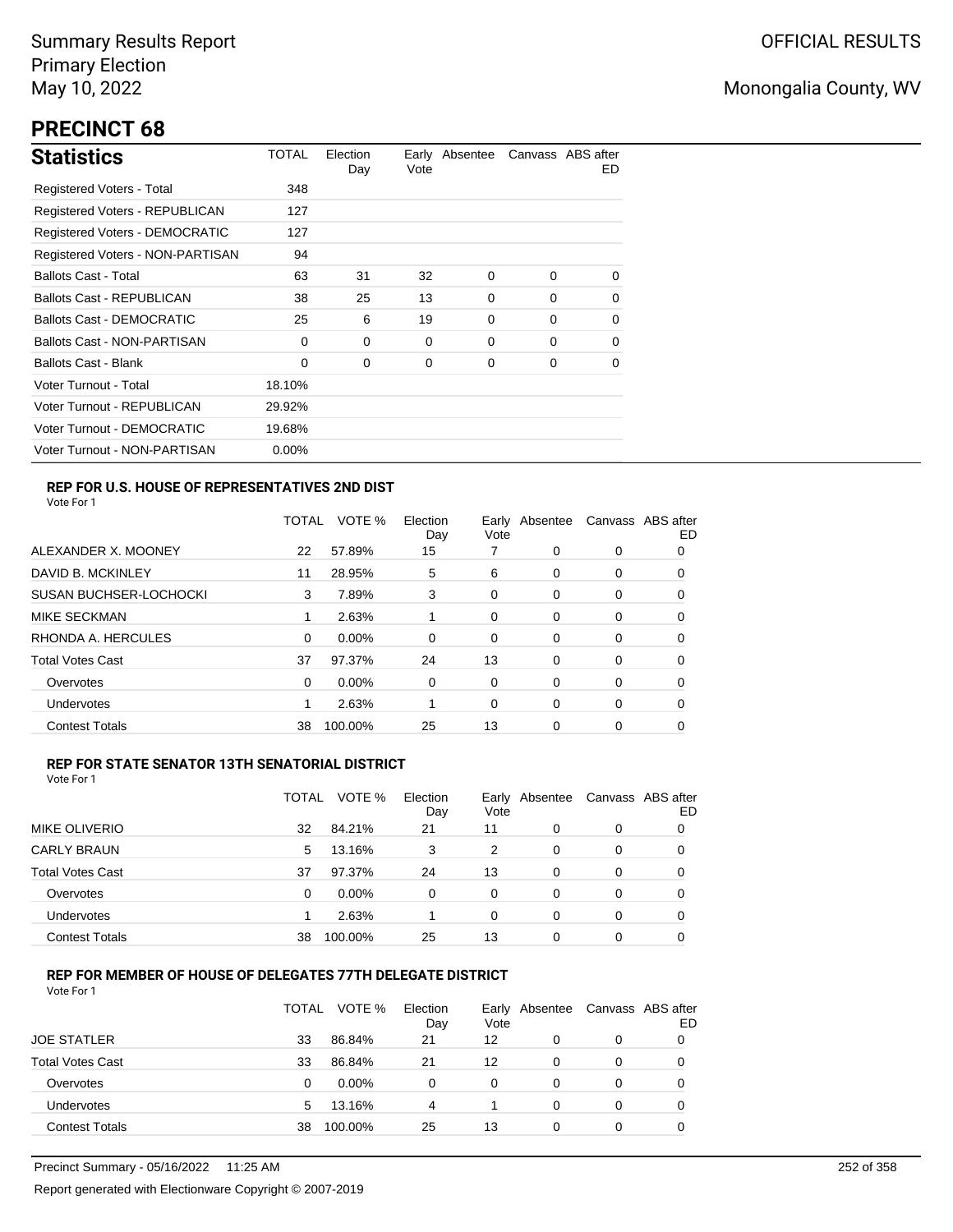# **PRECINCT 68**

### **REP FOR STATE EXECUTIVE COMMITTEE FEMALE 13TH SENATORIAL DISTRICT** Vote For 2

|                         | TOTAL | VOTE %   | Election<br>Day | Vote | Early Absentee | Canvass ABS after | ED |
|-------------------------|-------|----------|-----------------|------|----------------|-------------------|----|
| KANDI NUZUM             | 28    | 36.84%   | 15              | 13   | 0              | 0                 |    |
| Write-In Totals         | 2     | 2.63%    |                 |      | 0              | 0                 |    |
| <b>Total Votes Cast</b> | 30    | 39.47%   | 16              | 14   | 0              | 0                 |    |
| Overvotes               | 0     | $0.00\%$ | 0               | 0    | 0              | 0                 |    |
| Undervotes              | 46    | 60.53%   | 34              | 12   | 0              | 0                 | 0  |
| <b>Contest Totals</b>   | 76    | 100.00%  | 50              | 26   | 0              | 0                 |    |

### **REP FOR STATE EXECUTIVE COMMITTEE MALE 13TH SENATORIAL DISTRICT**

Vote For 2

|                         | TOTAL    | VOTE %   | Election<br>Day | Vote | Early Absentee |          | Canvass ABS after<br>ED |
|-------------------------|----------|----------|-----------------|------|----------------|----------|-------------------------|
| <b>KYLE MCAVOY</b>      | 23       | 30.26%   | 13              | 10   | $\Omega$       | 0        | 0                       |
| <b>GUY WARD</b>         | 15       | 19.74%   | 9               | 6    | 0              | 0        | 0                       |
| PHIL MALLOW             | 9        | 11.84%   | 4               | 5    | 0              | 0        | 0                       |
| <b>Write-In Totals</b>  | 2        | 2.63%    | 2               | 0    | 0              | 0        | 0                       |
| <b>Total Votes Cast</b> | 49       | 64.47%   | 28              | 21   | $\Omega$       | 0        | 0                       |
| Overvotes               | $\Omega$ | $0.00\%$ | 0               | 0    | 0              | 0        | 0                       |
| Undervotes              | 27       | 35.53%   | 22              | 5    | $\Omega$       | $\Omega$ | 0                       |
| <b>Contest Totals</b>   | 76       | 100.00%  | 50              | 26   | $\Omega$       | 0        | 0                       |

### **REP FOR CIRCUIT CLERK**

Vote For 1

|                         | TOTAL | VOTE %   | Election<br>Day | Vote | Early Absentee | Canvass ABS after | ED |
|-------------------------|-------|----------|-----------------|------|----------------|-------------------|----|
| NO CANDIDATE(S) FILED   | 0     | $0.00\%$ | 0               | 0    | 0              | 0                 |    |
| <b>Total Votes Cast</b> | 0     | $0.00\%$ | 0               | 0    |                | 0                 |    |
| Overvotes               | 0     | $0.00\%$ | 0               | 0    |                | 0                 |    |
| <b>Undervotes</b>       | 38    | 100.00%  | 25              | 13   |                | 0                 |    |
| <b>Contest Totals</b>   | 38    | 100.00%  | 25              | 13   |                | 0                 |    |

#### **REP FOR COUNTY COMMISSIONER** Vote For 1

|                         | TOTAL | VOTE %   | Election<br>Day | Vote     | Early Absentee |          | Canvass ABS after<br>ED |
|-------------------------|-------|----------|-----------------|----------|----------------|----------|-------------------------|
| <b>SEAN P. SIKORA</b>   | 19    | 50.00%   | 12              |          | 0              | 0        |                         |
| CHARLES D. HARTZOG      | 15    | 39.47%   | 10              | 5        | 0              | 0        | 0                       |
| <b>Total Votes Cast</b> | 34    | 89.47%   | 22              | 12       | 0              | 0        | 0                       |
| Overvotes               | 0     | $0.00\%$ | $\Omega$        | $\Omega$ | 0              | 0        | 0                       |
| Undervotes              | 4     | 10.53%   | 3               |          | 0              | $\Omega$ | 0                       |
| <b>Contest Totals</b>   | 38    | 100.00%  | 25              | 13       | 0              | 0        | 0                       |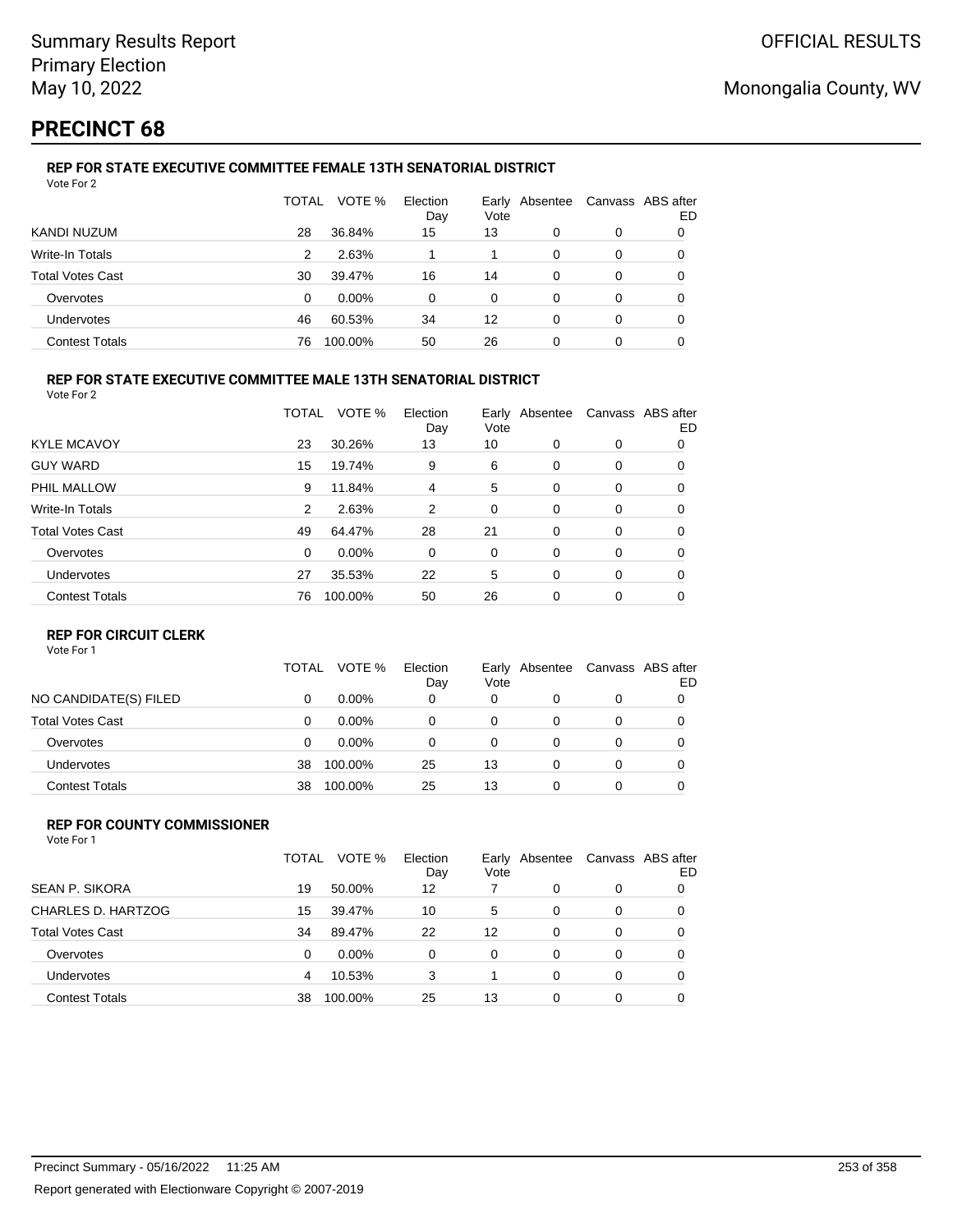## **REP FOR COUNTY CLERK**

Vote For 1

|                         | <b>TOTAL</b> | VOTE %   | Election<br>Day | Vote | Early Absentee | Canvass ABS after | ED |
|-------------------------|--------------|----------|-----------------|------|----------------|-------------------|----|
| NO CANDIDATE(S) FILED   |              | $0.00\%$ | 0               | 0    |                | 0                 |    |
| <b>Total Votes Cast</b> |              | $0.00\%$ |                 |      |                |                   |    |
| Overvotes               |              | $0.00\%$ | 0               | 0    |                | 0                 |    |
| <b>Undervotes</b>       | 38           | 100.00%  | 25              | 13   |                | 0                 |    |
| <b>Contest Totals</b>   | 38           | 100.00%  | 25              | 13   |                |                   |    |

#### **REP FOR CONGRESSIONAL DISTRICT EXECUTIVE COMMITTEE DIST 2 FEMALE** Vote For 1

|                         | TOTAL | VOTE %   | Election<br>Day | Vote | Early Absentee | Canvass ABS after | ED |
|-------------------------|-------|----------|-----------------|------|----------------|-------------------|----|
| VIRGINIA "GINA" BROWN   | 26    | 68.42%   | 14              | 12   | 0              | 0                 | 0  |
| <b>Write-In Totals</b>  |       | 2.63%    |                 | 0    | 0              | 0                 | O  |
| <b>Total Votes Cast</b> | 27    | 71.05%   | 15              | 12   | 0              | 0                 | 0  |
| Overvotes               | 0     | $0.00\%$ | 0               | 0    | 0              | 0                 |    |
| Undervotes              | 11    | 28.95%   | 10              |      | 0              | 0                 |    |
| <b>Contest Totals</b>   | 38    | 100.00%  | 25              | 13   | 0              | 0                 |    |

#### **REP FOR CONGRESSIONAL DISTRICT EXECUTIVE COMMITTEE DIST 2 MALE** Vote For 1

|                         | TOTAL | VOTE %  | Election<br>Day | Early<br>Vote | Absentee |   | Canvass ABS after<br>ED |
|-------------------------|-------|---------|-----------------|---------------|----------|---|-------------------------|
| <b>SAM BROWN</b>        | 23    | 60.53%  | 16              |               | 0        | 0 | 0                       |
| <b>ETHAN MOORE</b>      | 8     | 21.05%  | 3               | 5             | 0        | 0 | 0                       |
| Write-In Totals         | 0     | 0.00%   | $\Omega$        | $\Omega$      | 0        | 0 | 0                       |
| <b>Total Votes Cast</b> | 31    | 81.58%  | 19              | 12            | 0        | 0 | 0                       |
| Overvotes               | 0     | 0.00%   | $\Omega$        | $\Omega$      | 0        | 0 | 0                       |
| Undervotes              | 7     | 18.42%  | 6               |               | 0        | 0 | 0                       |
| <b>Contest Totals</b>   | 38    | 100.00% | 25              | 13            | $\Omega$ | 0 | 0                       |

#### **REP FOR SENATORIAL EXECUTIVE COMMITTEE FEMALE 13TH SENATORIAL DISTRICT** Vote For 1

|                         | TOTAL | VOTE %   | Election<br>Day | Early<br>Vote | Absentee |   | Canvass ABS after<br>ED |
|-------------------------|-------|----------|-----------------|---------------|----------|---|-------------------------|
| NO CANDIDATE(S) FILED   | 0     | $0.00\%$ | 0               | 0             | 0        | 0 | 0                       |
| Write-In Totals         | 2     | 5.26%    |                 |               | $\Omega$ | 0 | 0                       |
| <b>Total Votes Cast</b> | 2     | 5.26%    |                 |               | $\Omega$ | 0 | 0                       |
| Overvotes               | 0     | $0.00\%$ | $\Omega$        | $\Omega$      | 0        | 0 | 0                       |
| <b>Undervotes</b>       | 36    | 94.74%   | 24              | 12            | 0        | 0 | 0                       |
| <b>Contest Totals</b>   | 38    | 100.00%  | 25              | 13            | 0        | 0 |                         |

## Monongalia County, WV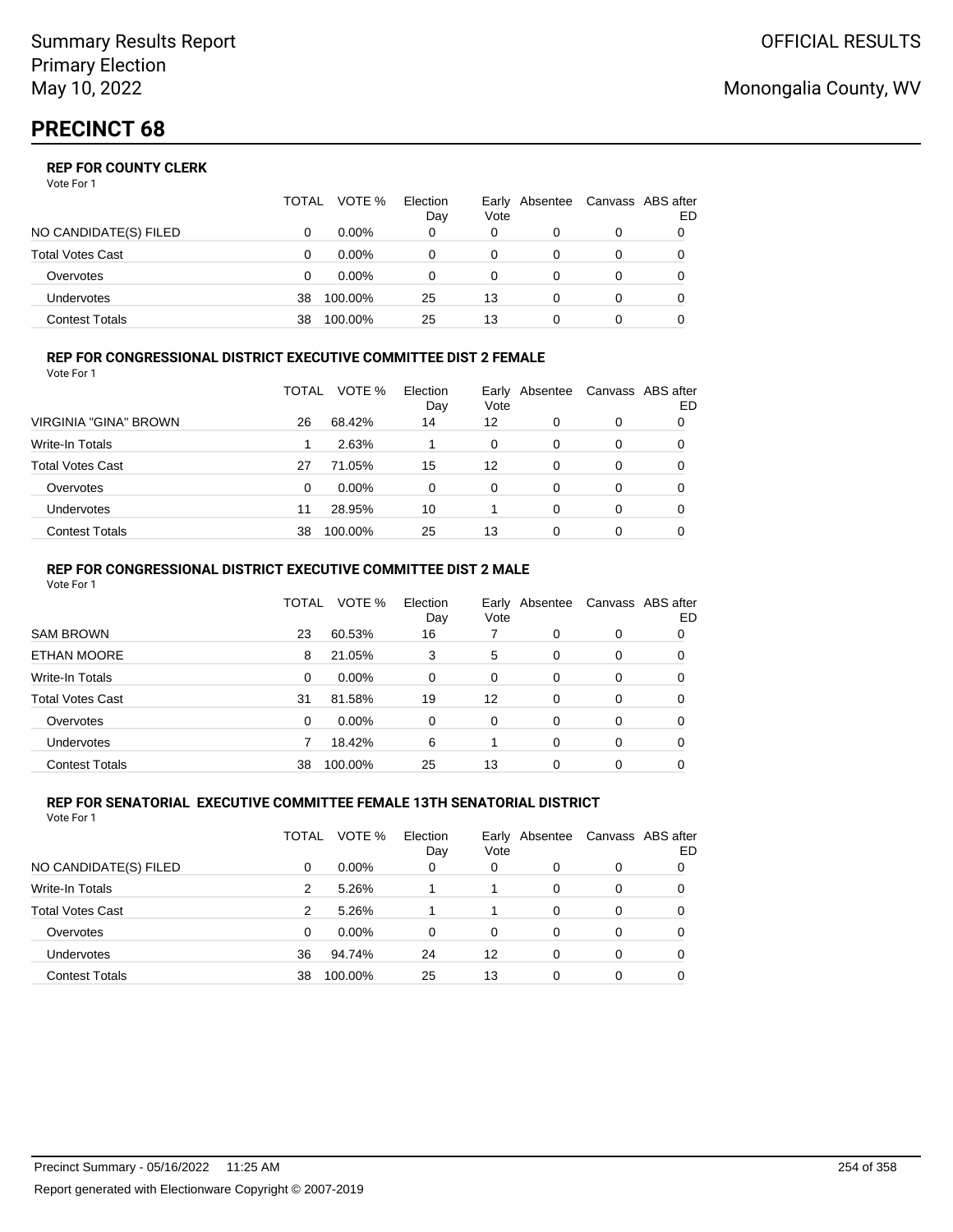# **PRECINCT 68**

### **REP FOR SENATORIAL EXECUTIVE COMMITTEE MALE 13TH SENATORIAL DISTRICT** Vote For 1

|                         | TOTAL | VOTE %   | Election<br>Day | Vote | Early Absentee |   | Canvass ABS after<br>ED |
|-------------------------|-------|----------|-----------------|------|----------------|---|-------------------------|
| <b>WES NUGENT</b>       | 28    | 73.68%   | 16              | 12   | 0              | 0 |                         |
| Write-In Totals         | 0     | $0.00\%$ | 0               | 0    | 0              | 0 |                         |
| <b>Total Votes Cast</b> | 28    | 73.68%   | 16              | 12   | 0              | 0 |                         |
| Overvotes               | 0     | $0.00\%$ | 0               | 0    | 0              | 0 |                         |
| Undervotes              | 10    | 26.32%   | 9               |      | 0              | 0 | 0                       |
| <b>Contest Totals</b>   | 38    | 100.00%  | 25              | 13   | 0              | 0 |                         |

### **REP FOR DELEGATE DISTRICT EXECUTIVE COMMITTEE FEMALE 77TH DELEGATE DISTRICT**

Vote For 1

|                         | TOTAL | VOTE %   | Election<br>Day | Vote | Early Absentee | Canvass ABS after | ED |
|-------------------------|-------|----------|-----------------|------|----------------|-------------------|----|
| NO CANDIDATE(S) FILED   | 0     | $0.00\%$ | 0               | 0    | 0              | 0                 |    |
| Write-In Totals         | 2     | 5.26%    |                 |      | 0              | 0                 |    |
| <b>Total Votes Cast</b> | 2     | 5.26%    |                 |      | 0              | 0                 |    |
| Overvotes               | 0     | $0.00\%$ | 0               | 0    | 0              | 0                 |    |
| <b>Undervotes</b>       | 36    | 94.74%   | 24              | 12   | 0              | 0                 |    |
| <b>Contest Totals</b>   | 38    | 100.00%  | 25              | 13   |                | 0                 |    |

### **REP FOR DELEGATE DISTRICT EXECUTIVE COMMITTEE MALE 77TH DELEGATE DISTRICT**

Vote For 1

|                       | <b>TOTAL</b> | VOTE %   | Election<br>Day | Vote | Early Absentee |   | Canvass ABS after<br>ED |
|-----------------------|--------------|----------|-----------------|------|----------------|---|-------------------------|
| ETHAN MOORE           | 27           | 71.05%   | 15              | 12   |                | 0 |                         |
| Write-In Totals       |              | 2.63%    |                 | 0    | 0              | 0 | 0                       |
| Total Votes Cast      | 28           | 73.68%   | 16              | 12   | 0              | 0 | 0                       |
| Overvotes             | 0            | $0.00\%$ | 0               | 0    | 0              | 0 |                         |
| <b>Undervotes</b>     | 10           | 26.32%   | 9               |      | 0              | 0 |                         |
| <b>Contest Totals</b> | 38           | 100.00%  | 25              | 13   |                |   |                         |

#### **REP FOR COUNTY EXECUTIVE COMMITTEE DISTRICT - FEMALE COMMITTEE DISTRICT 11** Vote For 1

|                         | TOTAL | VOTE %   | Election<br>Day | Vote     | Early Absentee |   | Canvass ABS after<br>ED |
|-------------------------|-------|----------|-----------------|----------|----------------|---|-------------------------|
| NO CANDIDATE(S) FILED   | 0     | $0.00\%$ | 0               | 0        | 0              | 0 |                         |
| Write-In Totals         | 2     | 5.26%    |                 |          | 0              | 0 |                         |
| <b>Total Votes Cast</b> | 2     | 5.26%    |                 |          | 0              | 0 | 0                       |
| Overvotes               | 0     | $0.00\%$ | $\Omega$        | $\Omega$ | 0              | 0 | 0                       |
| Undervotes              | 36    | 94.74%   | 24              | 12       | 0              | 0 | 0                       |
| <b>Contest Totals</b>   | 38    | 100.00%  | 25              | 13       | 0              | 0 |                         |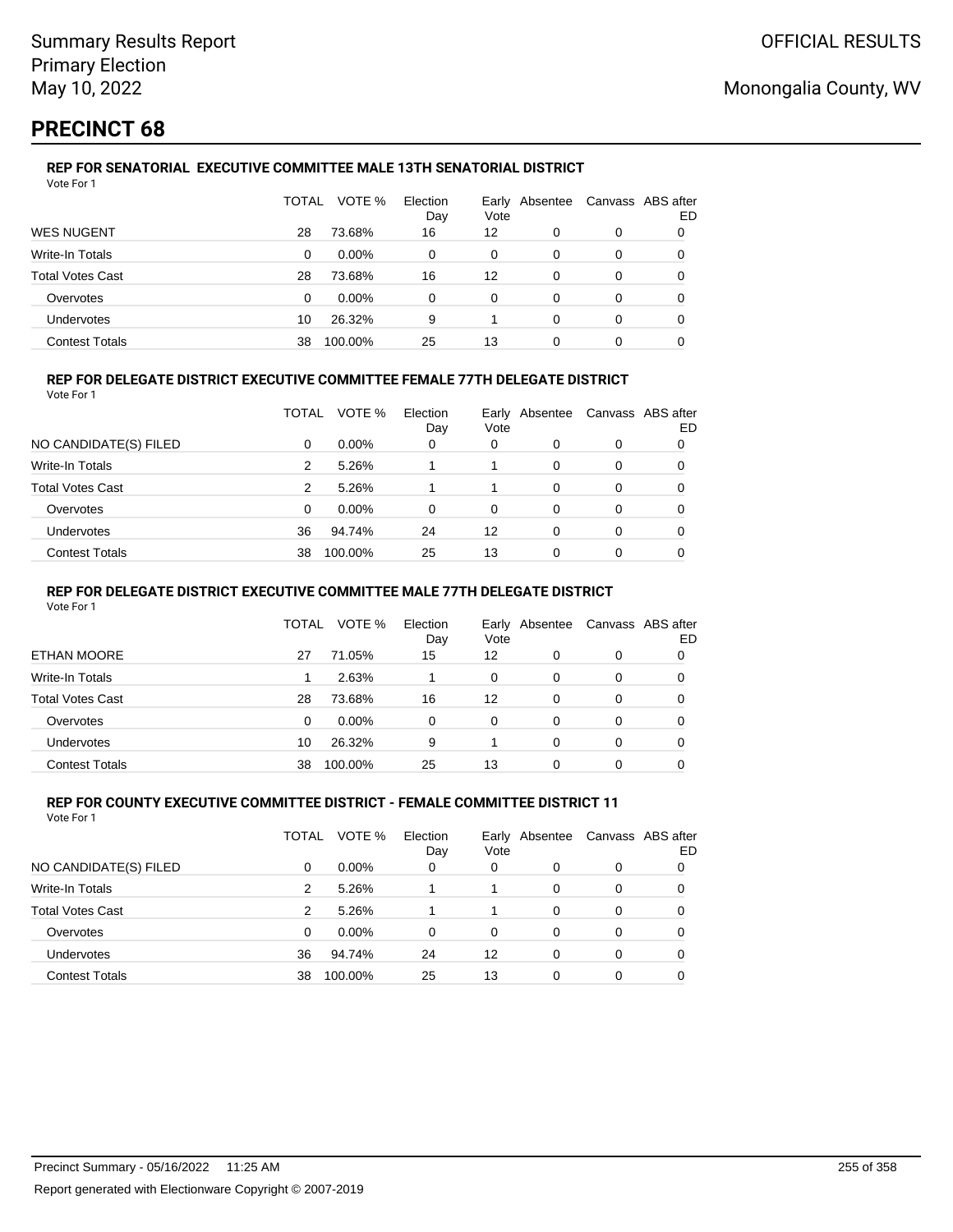## **PRECINCT 68**

Vote For 1

## **REP FOR COUNTY EXECUTIVE COMMITTEE DISTRICT - MALE COMMITTEE DISTRICT 11**

|                              | TOTAL | VOTE %   | Election<br>Day | Early<br>Vote | Absentee |   | Canvass ABS after<br>ED |
|------------------------------|-------|----------|-----------------|---------------|----------|---|-------------------------|
| <b>CHARLES T. KRUSHANSKY</b> | 27    | 71.05%   | 15              | 12            | 0        | 0 |                         |
| <b>Write-In Totals</b>       |       | 2.63%    |                 | 0             | 0        | 0 | 0                       |
| <b>Total Votes Cast</b>      | 28    | 73.68%   | 16              | 12            | 0        | 0 | 0                       |
| Overvotes                    | 0     | $0.00\%$ | 0               | 0             | 0        | 0 | 0                       |
| Undervotes                   | 10    | 26.32%   | 9               |               | $\Omega$ | 0 |                         |
| <b>Contest Totals</b>        | 38    | 100.00%  | 25              | 13            | 0        | 0 |                         |

### **DEM FOR U.S. HOUSE OF REPRESENTATIVES 2ND DIST**

Vote For 1

|                          | TOTAL | VOTE %   | Election<br>Day | Vote | Early Absentee | Canvass ABS after | ED |
|--------------------------|-------|----------|-----------------|------|----------------|-------------------|----|
| <b>BARRY LEE WENDELL</b> | 17    | 68.00%   | 4               | 13   |                | 0                 |    |
| ANGELA J. DWYER          | 5     | 20.00%   | 2               | 3    | 0              | 0                 |    |
| <b>Total Votes Cast</b>  | 22    | 88.00%   | 6               | 16   | 0              | 0                 |    |
| Overvotes                | 0     | $0.00\%$ | 0               | 0    | 0              | 0                 |    |
| <b>Undervotes</b>        |       | 12.00%   | 0               | 3    | 0              | 0                 |    |
| <b>Contest Totals</b>    | 25    | 100.00%  | 6               | 19   | 0              |                   |    |

### **DEM FOR STATE SENATOR 13TH SENATORIAL DISTRICT**

Vote For 1

|                           | TOTAL    | VOTE %   | Election<br>Day | Vote | Early Absentee |          | Canvass ABS after<br>ED |
|---------------------------|----------|----------|-----------------|------|----------------|----------|-------------------------|
| BARBARA EVANS FLEISCHAUER | 21       | 84.00%   | 4               | 17   | 0              | 0        |                         |
| RICH JACOBS               | 4        | 16.00%   | 2               | 2    | 0              | 0        |                         |
| Total Votes Cast          | 25       | 100.00%  | 6               | 19   | 0              | 0        |                         |
| Overvotes                 | $\Omega$ | $0.00\%$ | $\Omega$        | 0    | $\Omega$       | $\Omega$ | 0                       |
| <b>Undervotes</b>         | $\Omega$ | $0.00\%$ | 0               | 0    | 0              | 0        |                         |
| <b>Contest Totals</b>     | 25       | 100.00%  | 6               | 19   |                |          |                         |

#### **DEM FOR MEMBER OF HOUSE OF DELEGATES 77TH DELEGATE DISTRICT** Vote For 1

TOTAL VOTE % Election Day Early Vote Absentee Canvass ABS after ED BEN SWANSON 21 84.00% 6 15 0 0 0 Total Votes Cast 21 84.00% 6 15 0 0 0 Overvotes 0 0.00% 0 0 0 0 0 Undervotes 4 16.00% 0 4 0 0 0 Contest Totals 25 100.00% 6 19 0 0 0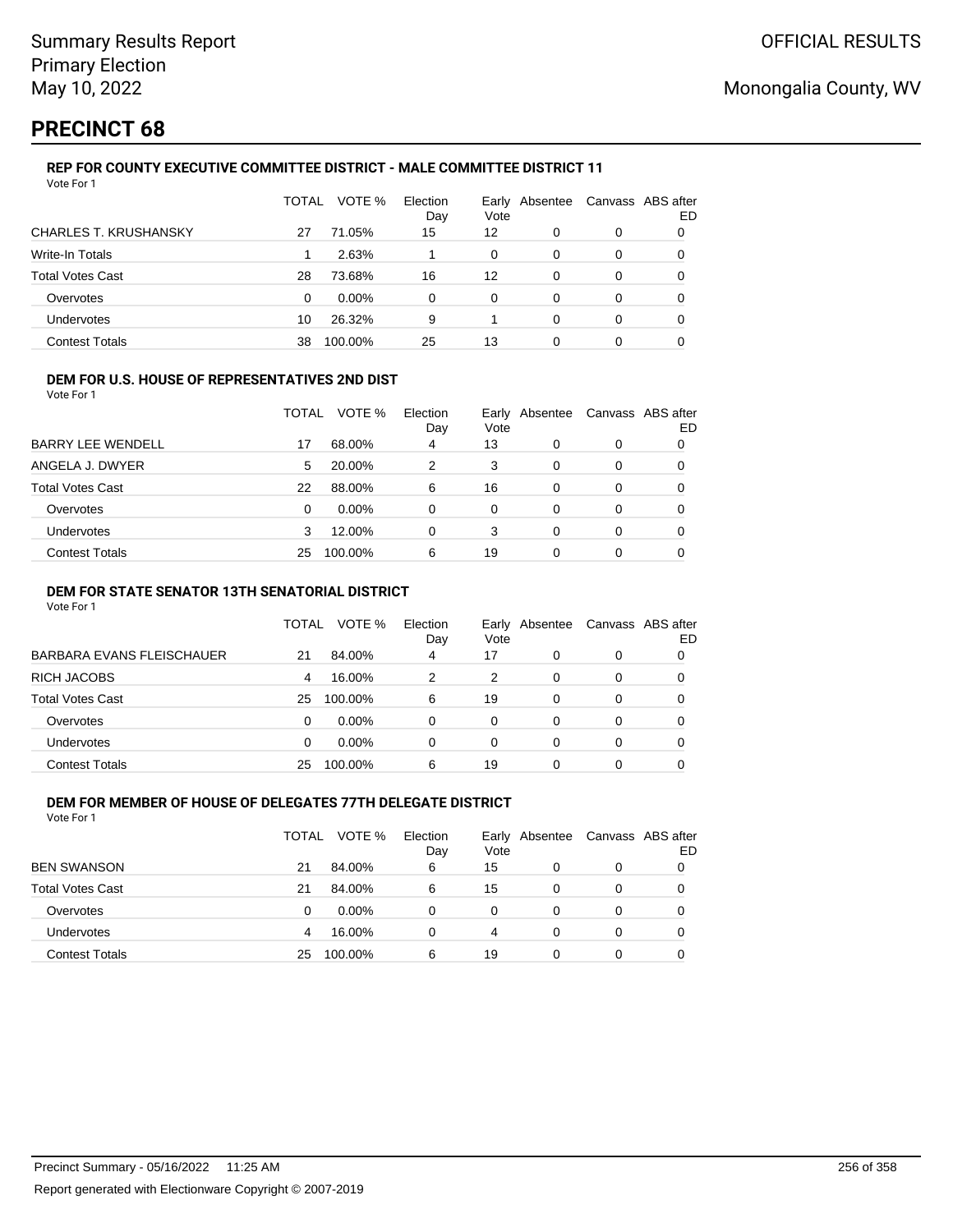# **PRECINCT 68**

#### **DEM FOR STATE EXECUTIVE COMMITTEE FEMALE 13TH SENATORIAL DISTRICT** Vote For 2

|                         | TOTAL    | VOTE %  | Election<br>Day | Vote |          | Early Absentee Canvass ABS after | ED |
|-------------------------|----------|---------|-----------------|------|----------|----------------------------------|----|
| <b>KELLY PALMER</b>     | 16       | 32.00%  | 5               | 11   | 0        | 0                                | 0  |
| <b>DANIELLE WALKER</b>  | 15       | 30.00%  |                 | 14   | 0        | 0                                | 0  |
| <b>CARESSA STOLLER</b>  | 9        | 18.00%  | 4               | 5    | 0        | 0                                | 0  |
| <b>BELINDA BIAFORE</b>  | 4        | 8.00%   |                 | 3    | 0        | 0                                | 0  |
| <b>Write-In Totals</b>  | $\Omega$ | 0.00%   | $\Omega$        | 0    | 0        | 0                                | 0  |
| <b>Total Votes Cast</b> | 44       | 88.00%  | 11              | 33   | $\Omega$ | $\Omega$                         | 0  |
| Overvotes               | $\Omega$ | 0.00%   | 0               | 0    | 0        | 0                                | 0  |
| <b>Undervotes</b>       | 6        | 12.00%  |                 | 5    | 0        | 0                                | 0  |
| <b>Contest Totals</b>   | 50       | 100.00% | 12              | 38   | 0        | 0                                | 0  |
|                         |          |         |                 |      |          |                                  |    |

#### **DEM FOR STATE EXECUTIVE COMMITTEE MALE 13TH SENATORIAL DISTRICT** Vote For 2

|                         | TOTAL    | VOTE %  | Election<br>Day | Early<br>Vote | Absentee |          | Canvass ABS after<br>ED |
|-------------------------|----------|---------|-----------------|---------------|----------|----------|-------------------------|
| <b>MARK A. MUSICK</b>   | 23       | 46.00%  | 6               | 17            | $\Omega$ | 0        | 0                       |
| SHANE ASSADZANDI        | 14       | 28.00%  | 5               | 9             | $\Omega$ | $\Omega$ | 0                       |
| <b>JOEY GARCIA</b>      | 4        | 8.00%   | $\Omega$        | 4             | 0        | $\Omega$ | 0                       |
| Write-In Totals         | $\Omega$ | 0.00%   | $\Omega$        | 0             | 0        | $\Omega$ | 0                       |
| <b>Total Votes Cast</b> | 41       | 82.00%  | 11              | 30            | 0        | $\Omega$ | 0                       |
| Overvotes               | $\Omega$ | 0.00%   | $\Omega$        | $\Omega$      | $\Omega$ | $\Omega$ | 0                       |
| <b>Undervotes</b>       | 9        | 18.00%  |                 | 8             | $\Omega$ | $\Omega$ | 0                       |
| <b>Contest Totals</b>   | 50       | 100.00% | 12              | 38            | 0        | $\Omega$ |                         |

### **DEM FOR CIRCUIT CLERK**

| Vote For 1 |  |
|------------|--|
|------------|--|

|                         | <b>TOTAL</b> | VOTE %   | Election<br>Day | Vote | Early Absentee | Canvass ABS after | ED |
|-------------------------|--------------|----------|-----------------|------|----------------|-------------------|----|
| <b>DONNA HIDOCK</b>     | 21           | 84.00%   | 5               | 16   |                | 0                 |    |
| <b>Total Votes Cast</b> | 21           | 84.00%   | 5               | 16   |                |                   | 0  |
| Overvotes               | 0            | $0.00\%$ | 0               | 0    |                | 0                 |    |
| Undervotes              | 4            | 16.00%   |                 | 3    |                | 0                 |    |
| <b>Contest Totals</b>   | 25           | 100.00%  | 6               | 19   |                |                   |    |

## **DEM FOR COUNTY COMMISSIONER**

|                         | TOTAL | VOTE %   | Election<br>Day | Vote | Early Absentee | Canvass ABS after | ED |
|-------------------------|-------|----------|-----------------|------|----------------|-------------------|----|
| <b>BOB BEACH</b>        | 23    | 92.00%   | 4               | 19   |                | 0                 |    |
| <b>Total Votes Cast</b> | 23    | 92.00%   | 4               | 19   | 0              | 0                 |    |
| Overvotes               | 0     | $0.00\%$ | 0               | 0    |                | 0                 |    |
| <b>Undervotes</b>       |       | 8.00%    | 2               | 0    |                | 0                 |    |
| <b>Contest Totals</b>   | 25    | 100.00%  | 6               | 19   |                | 0                 |    |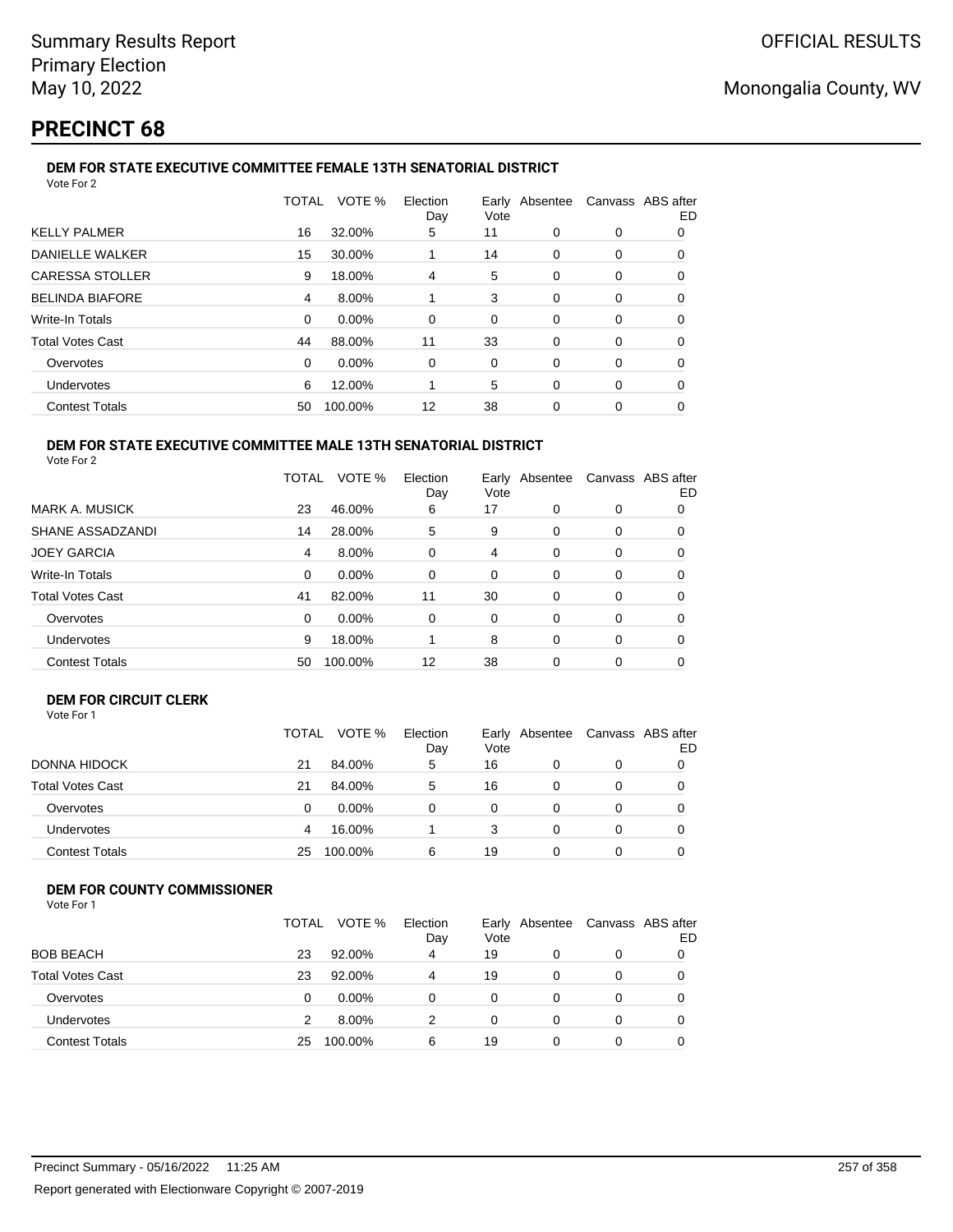# **PRECINCT 68**

## **DEM FOR COUNTY CLERK**

Vote For 1

|                         | <b>TOTAL</b> | VOTE %   | Election<br>Day | Vote     | Early Absentee | Canvass ABS after<br>ED |
|-------------------------|--------------|----------|-----------------|----------|----------------|-------------------------|
| CARYE L. BLANEY         | 23           | 92.00%   | 5               | 18       |                |                         |
| <b>Total Votes Cast</b> | 23           | 92.00%   | 5               | 18       |                |                         |
| Overvotes               |              | $0.00\%$ |                 | $\Omega$ |                |                         |
| Undervotes              |              | 8.00%    |                 |          |                |                         |
| <b>Contest Totals</b>   | 25           | 100.00%  | 6               | 19       |                |                         |

#### **DEM FOR CONGRESSIONAL DISTRICT EXECUTIVE COMMITTEE DIST 2 FEMALE** Vote For 1

| 1 IU JU                 |       |          |                 |      |                |   |                         |
|-------------------------|-------|----------|-----------------|------|----------------|---|-------------------------|
|                         | TOTAL | VOTE %   | Election<br>Day | Vote | Early Absentee |   | Canvass ABS after<br>ED |
| <b>RYLEE HAUGHT</b>     | 19    | 76.00%   | 5               | 14   | 0              | 0 |                         |
| Write-In Totals         | 0     | $0.00\%$ | 0               | 0    | 0              | 0 |                         |
| <b>Total Votes Cast</b> | 19    | 76.00%   | 5               | 14   | 0              | 0 |                         |
| Overvotes               | 0     | 0.00%    | 0               | 0    | 0              | 0 |                         |
| <b>Undervotes</b>       | 6     | 24.00%   |                 | 5    | 0              | 0 |                         |
| <b>Contest Totals</b>   | 25    | 100.00%  | 6               | 19   | 0              | 0 |                         |

#### **DEM FOR CONGRESSIONAL DISTRICT EXECUTIVE COMMITTEE DIST 2 MALE** Vote For 1

|                         | TOTAL | VOTE %  | Election<br>Day | Vote     | Early Absentee |          | Canvass ABS after<br>ED |
|-------------------------|-------|---------|-----------------|----------|----------------|----------|-------------------------|
| SHANE ASSADZANDI        | 12    | 48.00%  | 3               | 9        | $\Omega$       | $\Omega$ | 0                       |
| CHARLES (JR) KRAFFT     | 9     | 36.00%  | 3               | 6        | 0              | $\Omega$ | 0                       |
| Write-In Totals         | 0     | 0.00%   | 0               | $\Omega$ | $\Omega$       | $\Omega$ | 0                       |
| <b>Total Votes Cast</b> | 21    | 84.00%  | 6               | 15       | $\Omega$       | 0        | 0                       |
| Overvotes               | 0     | 0.00%   | 0               | $\Omega$ | 0              | $\Omega$ | 0                       |
| <b>Undervotes</b>       | 4     | 16.00%  | 0               | 4        | 0              | $\Omega$ | 0                       |
| <b>Contest Totals</b>   | 25    | 100.00% | 6               | 19       | 0              | 0        |                         |
|                         |       |         |                 |          |                |          |                         |

#### **DEM FOR SENATORIAL EXECUTIVE COMMITTEE FEMALE 13TH SENATORIAL DISTRICT** Vote For 1

|                         | TOTAL | VOTE %   | Election<br>Day | Vote | Early Absentee |   | Canvass ABS after<br>ED |
|-------------------------|-------|----------|-----------------|------|----------------|---|-------------------------|
| NO CANDIDATE(S) FILED   | 0     | $0.00\%$ | 0               | 0    | 0              | 0 |                         |
| <b>Write-In Totals</b>  | 0     | $0.00\%$ | $\Omega$        | 0    | 0              | 0 |                         |
| <b>Total Votes Cast</b> | 0     | $0.00\%$ | 0               | 0    | 0              | 0 |                         |
| Overvotes               | 0     | $0.00\%$ | 0               | 0    | 0              | 0 |                         |
| <b>Undervotes</b>       | 25    | 100.00%  | 6               | 19   | 0              | 0 |                         |
| <b>Contest Totals</b>   | 25    | 100.00%  | 6               | 19   | 0              | 0 |                         |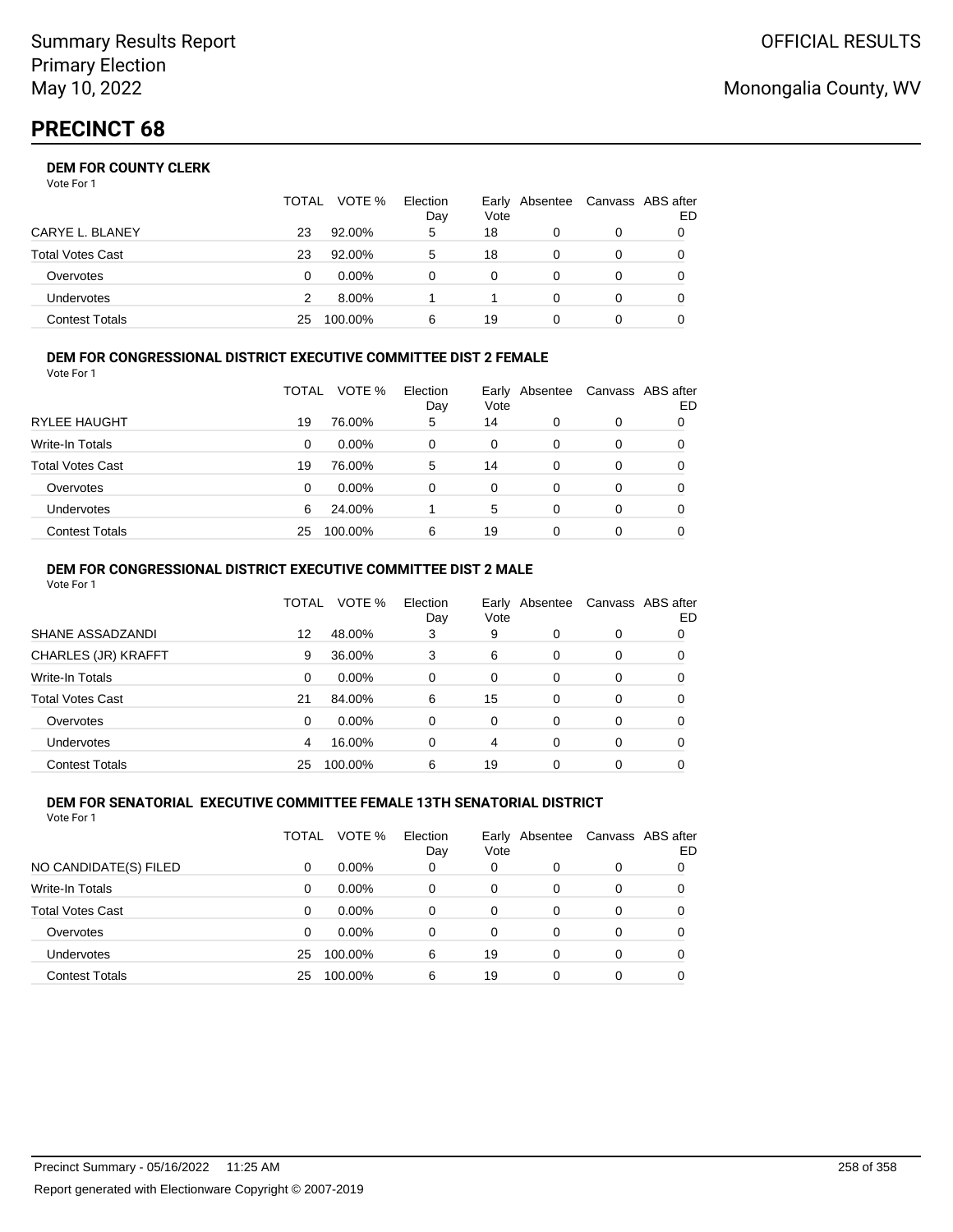# **PRECINCT 68**

### **DEM FOR SENATORIAL EXECUTIVE COMMITTEE MALE 13TH SENATORIAL DISTRICT** Vote For 1

|                         | TOTAL | VOTE %   | Election<br>Day | Vote | Early Absentee |   | Canvass ABS after<br>ED |
|-------------------------|-------|----------|-----------------|------|----------------|---|-------------------------|
| SHANE ASSADZANDI        | 17    | 68.00%   | 5               | 12   | 0              | 0 |                         |
| Write-In Totals         | 0     | $0.00\%$ | 0               | 0    | 0              | 0 |                         |
| <b>Total Votes Cast</b> | 17    | 68.00%   | 5               | 12   | 0              | 0 |                         |
| Overvotes               | 0     | $0.00\%$ | 0               | 0    | $\Omega$       | 0 |                         |
| Undervotes              | 8     | 32.00%   |                 |      | 0              | 0 |                         |
| <b>Contest Totals</b>   | 25    | 100.00%  | 6               | 19   | 0              | 0 |                         |

## **DEM FOR DELEGATE DISTRICT EXECUTIVE COMMITTEE FEMALE 77TH DELEGATE DISTRICT**

Vote For 1

|                       | TOTAL | VOTE %   | Election<br>Day | Vote | Early Absentee | Canvass ABS after | ED |
|-----------------------|-------|----------|-----------------|------|----------------|-------------------|----|
| NO CANDIDATE(S) FILED | 0     | $0.00\%$ | 0               | 0    | O              | 0                 |    |
| Write-In Totals       | 0     | $0.00\%$ | 0               | 0    | 0              | 0                 |    |
| Total Votes Cast      | 0     | $0.00\%$ | 0               | 0    | 0              | 0                 |    |
| Overvotes             | 0     | 0.00%    | 0               | 0    | O              | 0                 |    |
| <b>Undervotes</b>     | 25    | 100.00%  | 6               | 19   | 0              | 0                 |    |
| <b>Contest Totals</b> | 25    | 100.00%  | 6               | 19   |                | 0                 |    |

### **DEM FOR DELEGATE DISTRICT EXECUTIVE COMMITTEE MALE 77TH DELEGATE DISTRICT**

Vote For 1

|                       | <b>TOTAL</b> | VOTE %   | Election<br>Day | Vote | Early Absentee |   | Canvass ABS after<br>ED |
|-----------------------|--------------|----------|-----------------|------|----------------|---|-------------------------|
| CHARLES (JR) KRAFFT   | 21           | 84.00%   | 6               | 15   |                | 0 |                         |
| Write-In Totals       | 0            | $0.00\%$ | 0               | 0    | 0              | 0 | 0                       |
| Total Votes Cast      | 21           | 84.00%   | 6               | 15   | $\Omega$       | 0 | 0                       |
| Overvotes             | 0            | $0.00\%$ | 0               | 0    | 0              | 0 |                         |
| <b>Undervotes</b>     | 4            | 16.00%   | 0               | 4    | 0              | 0 |                         |
| <b>Contest Totals</b> | 25           | 100.00%  | 6               | 19   |                |   |                         |

#### **DEM FOR COUNTY EXECUTIVE COMMITTEE DISTRICT - FEMALE COMMITTEE DISTRICT 11** Vote For 1

|                         | TOTAL | VOTE %   | Election<br>Day | Vote | Early Absentee |   | Canvass ABS after<br>ED |
|-------------------------|-------|----------|-----------------|------|----------------|---|-------------------------|
| NO CANDIDATE(S) FILED   | 0     | $0.00\%$ | 0               | 0    | 0              | 0 |                         |
| <b>Write-In Totals</b>  | 0     | $0.00\%$ | 0               | 0    | 0              | 0 |                         |
| <b>Total Votes Cast</b> | 0     | $0.00\%$ | 0               | 0    | 0              | 0 |                         |
| Overvotes               | 0     | $0.00\%$ | 0               | 0    | $\Omega$       | 0 | 0                       |
| <b>Undervotes</b>       | 25    | 100.00%  | 6               | 19   | 0              | 0 | 0                       |
| <b>Contest Totals</b>   | 25    | 100.00%  | 6               | 19   | 0              | 0 |                         |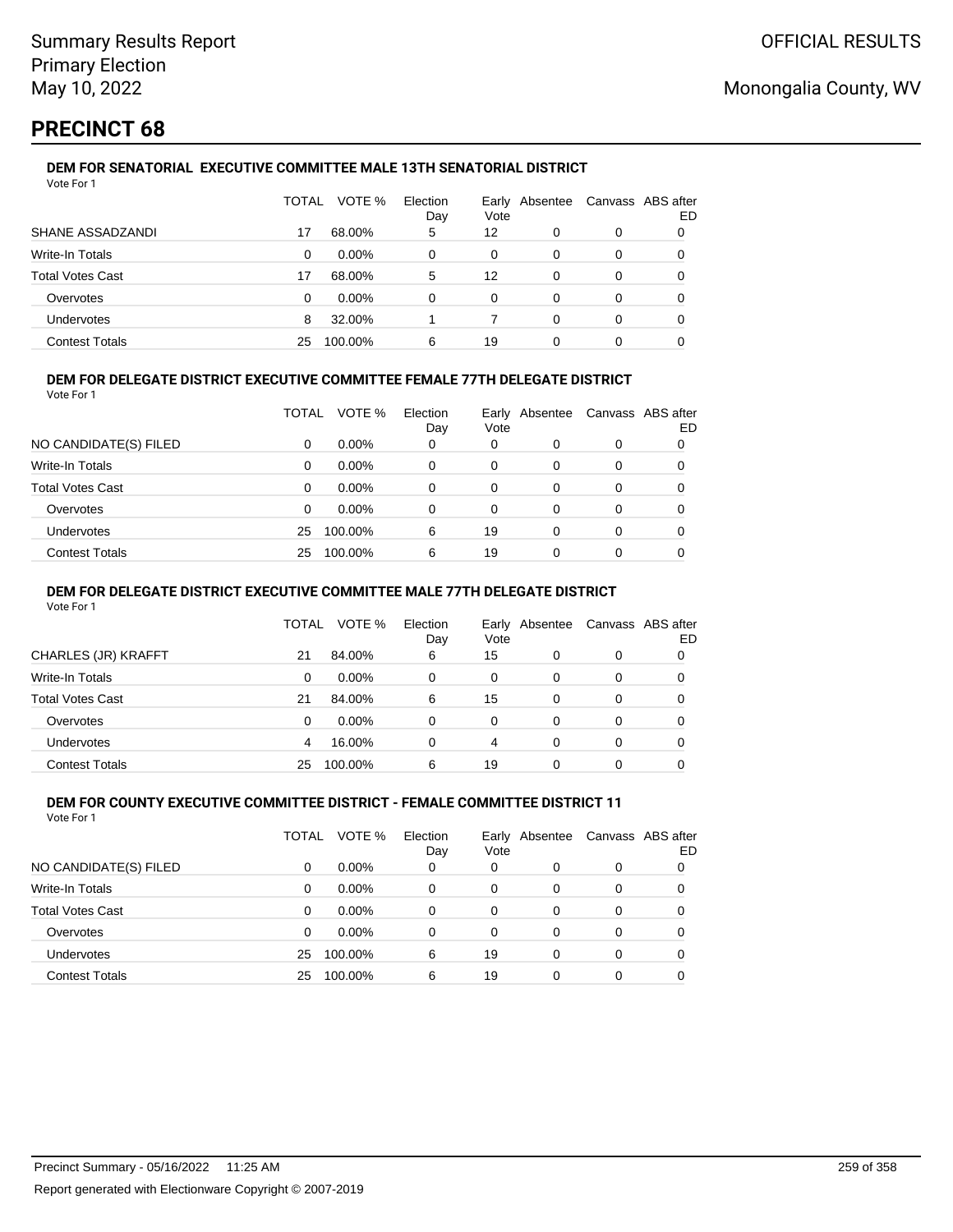# **PRECINCT 68**

### **DEM FOR COUNTY EXECUTIVE COMMITTEE DISTRICT - MALE COMMITTEE DISTRICT 11** Vote For 1

|                         | TOTAL | VOTE %   | Election<br>Day | Vote | Early Absentee | Canvass ABS after | ED |
|-------------------------|-------|----------|-----------------|------|----------------|-------------------|----|
| NO CANDIDATE(S) FILED   | 0     | $0.00\%$ | 0               | 0    | 0              | 0                 | 0  |
| Write-In Totals         | 0     | $0.00\%$ | 0               | 0    | 0              | 0                 |    |
| <b>Total Votes Cast</b> | 0     | $0.00\%$ | 0               | 0    | 0              | 0                 |    |
| Overvotes               | 0     | $0.00\%$ | 0               | 0    | 0              | 0                 |    |
| Undervotes              | 25    | 100.00%  | 6               | 19   | 0              | 0                 |    |
| <b>Contest Totals</b>   | 25    | 100.00%  | 6               | 19   | 0              | 0                 |    |

### **NON-PARTISAN BOARD OF EDUCATION**

Vote For 3

|                         | TOTAL    | VOTE %  | Election<br>Day | Vote | Early Absentee |          | Canvass ABS after<br>ED |
|-------------------------|----------|---------|-----------------|------|----------------|----------|-------------------------|
| DANIEL BERRY            | 49       | 25.93%  | 25              | 24   | 0              | 0        | 0                       |
| MICHAEL KELLY           | 34       | 17.99%  | 18              | 16   | $\Omega$       | 0        | $\Omega$                |
| <b>JENNIFER HAGERTY</b> | 26       | 13.76%  | 9               | 17   | $\Omega$       | 0        | 0                       |
| <b>BRANDON MYERS</b>    | 18       | 9.52%   | 8               | 10   | 0              | 0        | 0                       |
| <b>CRISTY MOATS</b>     | 18       | 9.52%   | 7               | 11   | $\Omega$       | 0        | 0                       |
| <b>Write-In Totals</b>  | 2        | 1.06%   | 2               | 0    | $\Omega$       | 0        | 0                       |
| <b>Total Votes Cast</b> | 147      | 77.78%  | 69              | 78   | 0              | 0        | 0                       |
| Overvotes               | $\Omega$ | 0.00%   | 0               | 0    | $\Omega$       | 0        | $\Omega$                |
| Undervotes              | 42       | 22.22%  | 24              | 18   | $\Omega$       | $\Omega$ | 0                       |
| <b>Contest Totals</b>   | 189      | 100.00% | 93              | 96   | 0              | 0        | 0                       |

## **FOR CONSERVATION DISTRICT SUPERVISOR**

| Vote For 1 |  |
|------------|--|
|------------|--|

|                         | TOTAL | VOTE %   | Election<br>Day | Early<br>Vote | Absentee | Canvass ABS after | ED |
|-------------------------|-------|----------|-----------------|---------------|----------|-------------------|----|
| <b>ANDREW PRICE</b>     | 28    | 44.44%   | 11              | 17            | 0        | 0                 |    |
| MARK "MR. MARK" MYERS   | 24    | 38.10%   | 13              | 11            | 0        | 0                 | O  |
| Write-In Totals         |       | 1.59%    |                 | 0             | $\Omega$ | 0                 | 0  |
| <b>Total Votes Cast</b> | 53    | 84.13%   | 25              | 28            | $\Omega$ | $\Omega$          | 0  |
| Overvotes               | 0     | $0.00\%$ | 0               | 0             | $\Omega$ | 0                 | 0  |
| <b>Undervotes</b>       | 10    | 15.87%   | 6               | 4             | 0        | 0                 | 0  |
| <b>Contest Totals</b>   | 63    | 100.00%  | 31              | 32            | 0        | 0                 |    |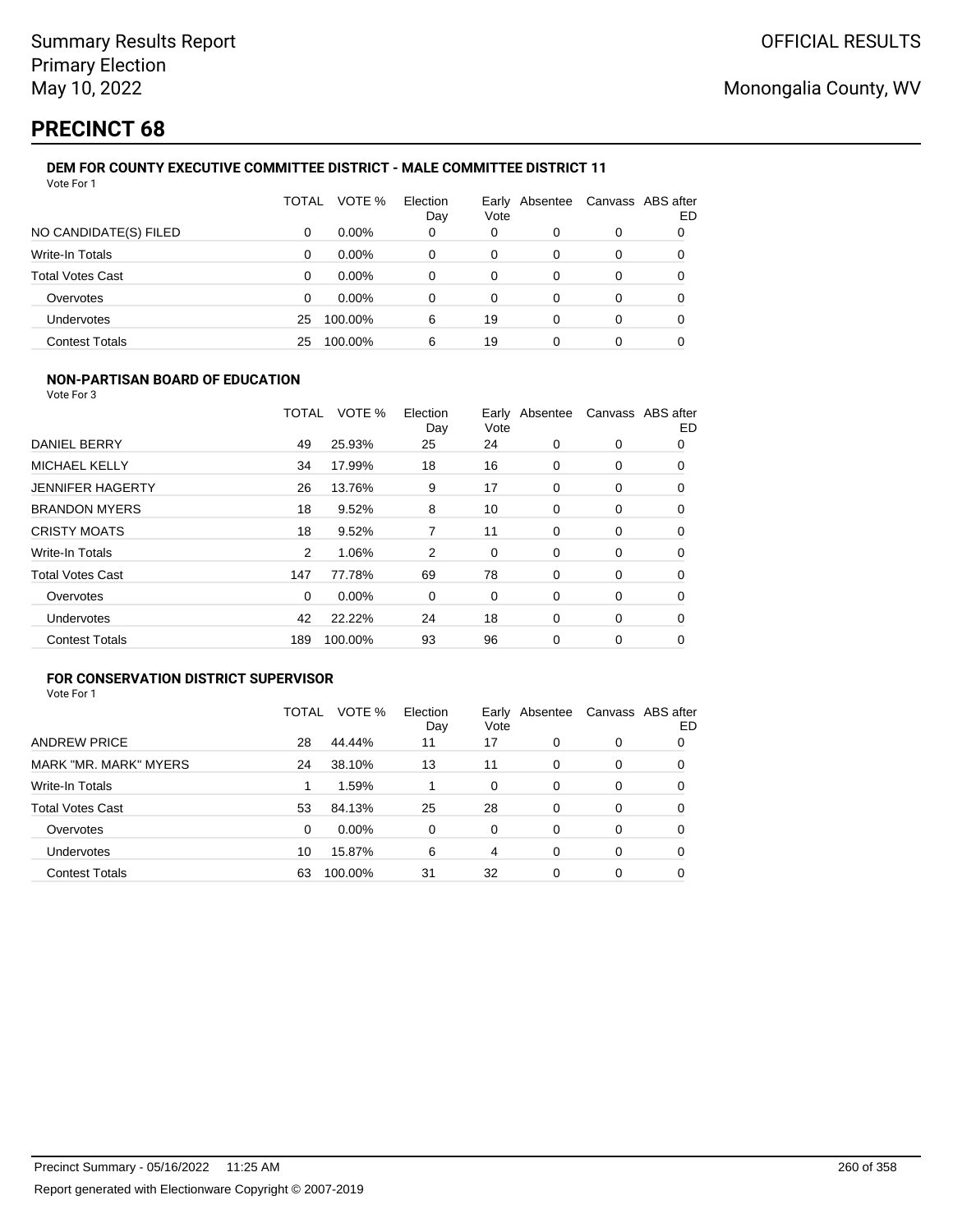# **PRECINCT 71**

| <b>Statistics</b>                     | TOTAL  | Election<br>Day | Vote | Early Absentee |          | Canvass ABS after<br>ED. |
|---------------------------------------|--------|-----------------|------|----------------|----------|--------------------------|
| Registered Voters - Total             | 2,542  |                 |      |                |          |                          |
| <b>Registered Voters - REPUBLICAN</b> | 685    |                 |      |                |          |                          |
| <b>Registered Voters - DEMOCRATIC</b> | 1,128  |                 |      |                |          |                          |
| Registered Voters - NON-PARTISAN      | 729    |                 |      |                |          |                          |
| <b>Ballots Cast - Total</b>           | 503    | 257             | 240  | 6              | $\Omega$ | $\Omega$                 |
| Ballots Cast - REPUBLICAN             | 199    | 102             | 94   | 3              | $\Omega$ | 0                        |
| Ballots Cast - DEMOCRATIC             | 292    | 146             | 143  | 3              | $\Omega$ | 0                        |
| Ballots Cast - NON-PARTISAN           | 12     | 9               | 3    | 0              | $\Omega$ | 0                        |
| Ballots Cast - Blank                  | 0      | 0               | 0    | 0              | 0        | 0                        |
| Voter Turnout - Total                 | 19.79% |                 |      |                |          |                          |
| Voter Turnout - REPUBLICAN            | 29.05% |                 |      |                |          |                          |
| Voter Turnout - DEMOCRATIC            | 25.89% |                 |      |                |          |                          |
| Voter Turnout - NON-PARTISAN          | 1.65%  |                 |      |                |          |                          |

### **REP FOR U.S. HOUSE OF REPRESENTATIVES 2ND DIST**

Vote For 1

|                               | TOTAL | VOTE %   | Election<br>Day | Earlv<br>Vote | Absentee |          | Canvass ABS after<br>ED |
|-------------------------------|-------|----------|-----------------|---------------|----------|----------|-------------------------|
| ALEXANDER X. MOONEY           | 87    | 43.72%   | 41              | 46            | 0        | 0        | O                       |
| DAVID B. MCKINLEY             | 84    | 42.21%   | 45              | 36            | 3        | 0        | 0                       |
| <b>SUSAN BUCHSER-LOCHOCKI</b> | 22    | 11.06%   | 14              | 8             | 0        | 0        | 0                       |
| RHONDA A. HERCULES            | 3     | 1.51%    |                 | 2             | 0        | 0        | 0                       |
| MIKE SECKMAN                  | 0     | $0.00\%$ | $\Omega$        | 0             | $\Omega$ | $\Omega$ | 0                       |
| <b>Total Votes Cast</b>       | 196   | 98.49%   | 101             | 92            | 3        | 0        | 0                       |
| Overvotes                     | 0     | $0.00\%$ | 0               | 0             | 0        | 0        | 0                       |
| Undervotes                    | 3     | 1.51%    |                 | 2             | 0        | 0        | 0                       |
| <b>Contest Totals</b>         | 199   | 100.00%  | 102             | 94            | 3        | 0        | 0                       |

### **REP FOR STATE SENATOR 13TH SENATORIAL DISTRICT**

| Vote For 1 |  |
|------------|--|
|            |  |

|                         | <b>TOTAL</b> | VOTE %   | Election<br>Day | Early<br>Vote | Absentee | Canvass ABS after | ED |
|-------------------------|--------------|----------|-----------------|---------------|----------|-------------------|----|
| <b>MIKE OLIVERIO</b>    | 150          | 75.38%   | 79              | 68            | 3        | 0                 |    |
| <b>CARLY BRAUN</b>      | 40           | 20.10%   | 20              | 20            | 0        | 0                 | O  |
| <b>Total Votes Cast</b> | 190          | 95.48%   | 99              | 88            | 3        | 0                 |    |
| Overvotes               | 0            | $0.00\%$ | 0               | 0             | 0        | 0                 |    |
| Undervotes              | 9            | 4.52%    | 3               | 6             | 0        | 0                 | O  |
| <b>Contest Totals</b>   | 199          | 100.00%  | 102             | 94            | 3        | 0                 |    |

### **REP FOR MEMBER OF HOUSE OF DELEGATES 80TH DELEGATE DISTRICT**

|                         | TOTAL | VOTE %   | Election<br>Day | Vote | Early Absentee | Canvass ABS after | ED |
|-------------------------|-------|----------|-----------------|------|----------------|-------------------|----|
| <b>JUSTIN WHITE</b>     | 153   | 76.88%   | 83              | 68   |                | 0                 |    |
| <b>Total Votes Cast</b> | 153   | 76.88%   | 83              | 68   |                | 0                 |    |
| Overvotes               | 0     | $0.00\%$ | 0               | 0    | 0              | 0                 |    |
| Undervotes              | 46    | 23.12%   | 19              | 26   |                | 0                 | O  |
| <b>Contest Totals</b>   | 199   | 100.00%  | 102             | 94   | 3              | $\Omega$          |    |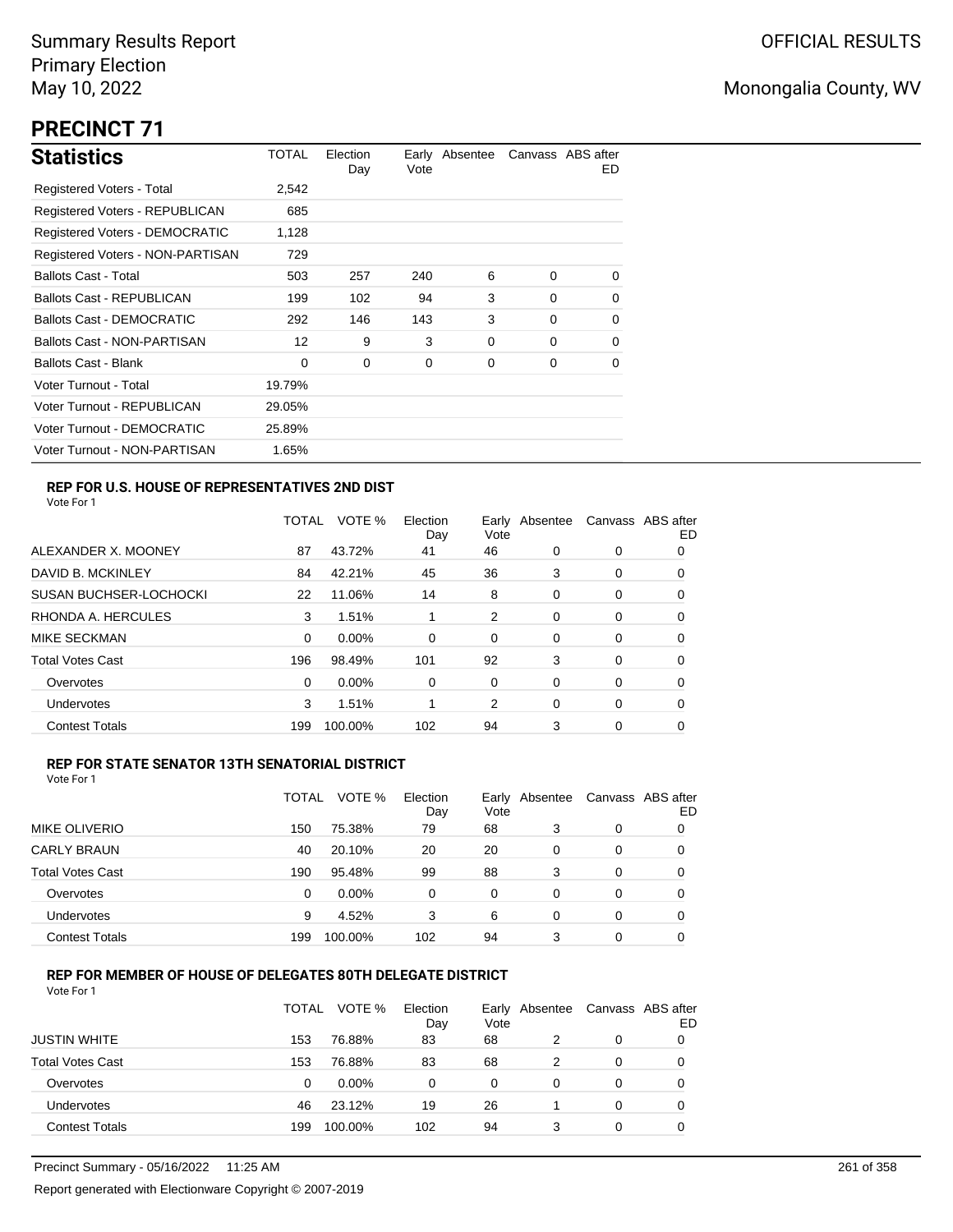# **PRECINCT 71**

### **REP FOR STATE EXECUTIVE COMMITTEE FEMALE 13TH SENATORIAL DISTRICT** Vote For 2

|                         | TOTAL | VOTE %   | Election<br>Day | Vote | Early Absentee |   | Canvass ABS after<br>ED |
|-------------------------|-------|----------|-----------------|------|----------------|---|-------------------------|
| KANDI NUZUM             | 125   | 31.41%   | 65              | 58   | 2              | 0 | 0                       |
| Write-In Totals         |       | 0.25%    |                 | 0    | 0              | 0 | O                       |
| <b>Total Votes Cast</b> | 126   | 31.66%   | 66              | 58   | 2              | 0 |                         |
| Overvotes               | 0     | $0.00\%$ | 0               | 0    | 0              | 0 |                         |
| Undervotes              | 272   | 68.34%   | 138             | 130  | 4              | 0 | 0                       |
| <b>Contest Totals</b>   | 398   | 100.00%  | 204             | 188  | 6              | 0 |                         |

### **REP FOR STATE EXECUTIVE COMMITTEE MALE 13TH SENATORIAL DISTRICT**

Vote For 2

|                         | TOTAL    | VOTE %   | Election<br>Day | Vote | Early Absentee |          | Canvass ABS after<br>ED |
|-------------------------|----------|----------|-----------------|------|----------------|----------|-------------------------|
| <b>KYLE MCAVOY</b>      | 127      | 31.91%   | 62              | 62   | 3              | 0        | 0                       |
| <b>GUY WARD</b>         | 46       | 11.56%   | 21              | 23   | 2              | 0        | 0                       |
| PHIL MALLOW             | 45       | 11.31%   | 21              | 24   | 0              | 0        | 0                       |
| Write-In Totals         | $\Omega$ | $0.00\%$ | 0               | 0    | 0              | 0        | 0                       |
| <b>Total Votes Cast</b> | 218      | 54.77%   | 104             | 109  | 5              | 0        | 0                       |
| Overvotes               | $\Omega$ | 0.00%    | 0               | 0    | 0              | 0        | 0                       |
| Undervotes              | 180      | 45.23%   | 100             | 79   |                | $\Omega$ | 0                       |
| <b>Contest Totals</b>   | 398      | 100.00%  | 204             | 188  | 6              | 0        | 0                       |
|                         |          |          |                 |      |                |          |                         |

### **REP FOR CIRCUIT CLERK**

Vote For 1

|                       | TOTAL | VOTE %   | Election<br>Day | Early Absentee<br>Vote | Canvass ABS after | ED |
|-----------------------|-------|----------|-----------------|------------------------|-------------------|----|
| NO CANDIDATE(S) FILED |       | $0.00\%$ | 0               | 0                      | 0                 |    |
| Total Votes Cast      | 0     | $0.00\%$ |                 | 0                      | 0                 |    |
| Overvotes             | 0     | $0.00\%$ |                 | 0                      | 0                 |    |
| Undervotes            | 199   | 100.00%  | 102             | 94                     | 0                 |    |
| <b>Contest Totals</b> | 199   | 100.00%  | 102             | 94                     | 0                 |    |

#### **REP FOR COUNTY COMMISSIONER** Vote For 1

|                         | TOTAL | VOTE %   | Election<br>Day | Vote     | Early Absentee |          | Canvass ABS after<br>ED |
|-------------------------|-------|----------|-----------------|----------|----------------|----------|-------------------------|
| <b>SEAN P. SIKORA</b>   | 92    | 46.23%   | 51              | 40       |                | 0        | 0                       |
| CHARLES D. HARTZOG      | 71    | 35.68%   | 33              | 36       | 2              | 0        | 0                       |
| <b>Total Votes Cast</b> | 163   | 81.91%   | 84              | 76       | 3              | 0        | 0                       |
| Overvotes               | 0     | $0.00\%$ | $\Omega$        | $\Omega$ | 0              | 0        | 0                       |
| <b>Undervotes</b>       | 36    | 18.09%   | 18              | 18       | 0              | $\Omega$ | 0                       |
| <b>Contest Totals</b>   | 199   | 100.00%  | 102             | 94       | 3              | 0        | 0                       |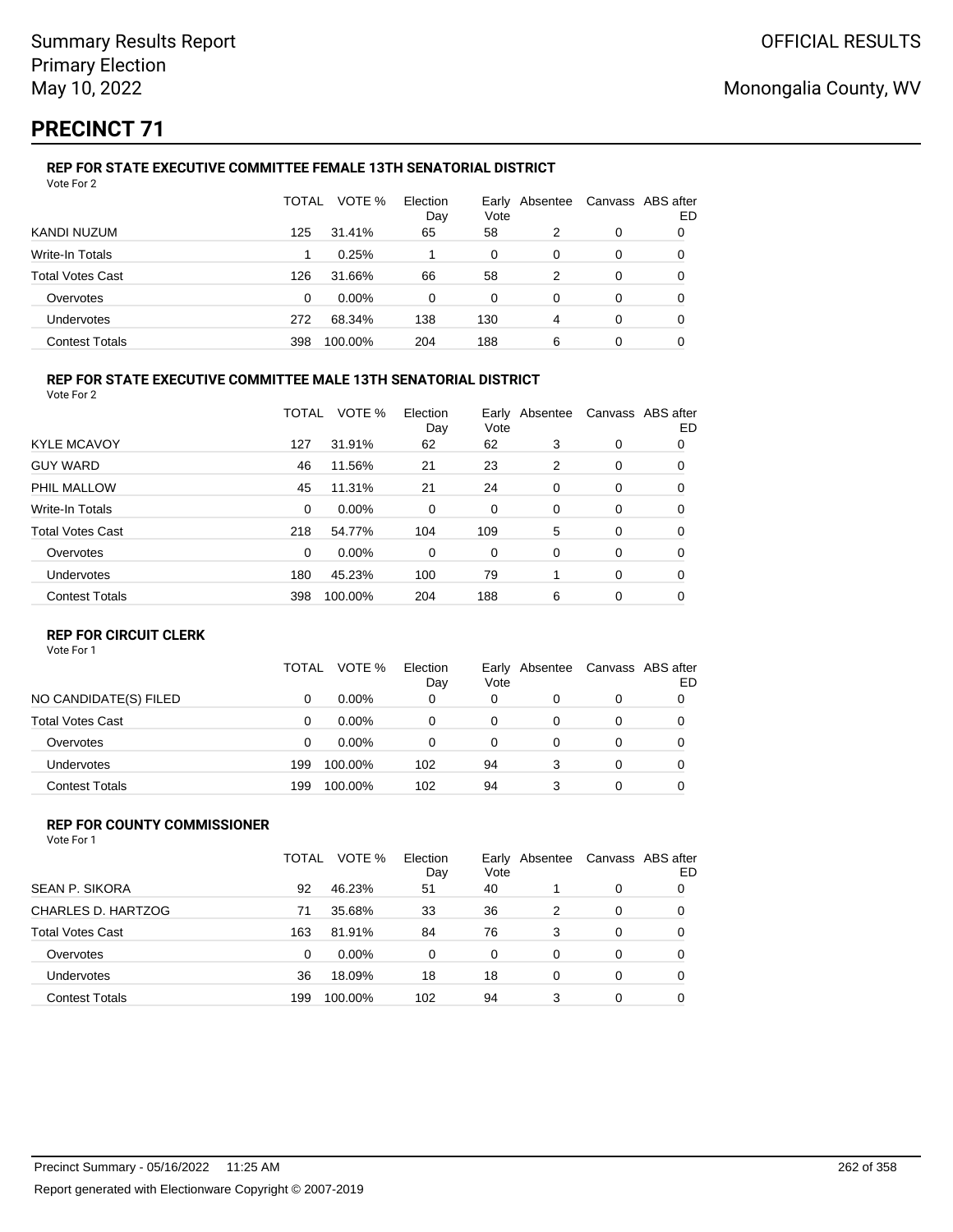Vote For 1

|                       | <b>TOTAL</b> | VOTE %   | Election<br>Day | Vote | Early Absentee | Canvass ABS after | ED |
|-----------------------|--------------|----------|-----------------|------|----------------|-------------------|----|
| NO CANDIDATE(S) FILED |              | $0.00\%$ | 0               | 0    |                | 0                 |    |
| Total Votes Cast      |              | $0.00\%$ |                 | 0    |                | 0                 |    |
| Overvotes             |              | $0.00\%$ |                 | 0    |                | 0                 |    |
| Undervotes            | 199          | 100.00%  | 102             | 94   |                | 0                 |    |
| Contest Totals        | 199          | 100.00%  | 102             | 94   |                |                   |    |

#### **REP FOR CONGRESSIONAL DISTRICT EXECUTIVE COMMITTEE DIST 2 FEMALE** Vote For 1

|                         | TOTAL | VOTE %   | Election<br>Day | Early<br>Vote | Absentee | Canvass ABS after | ED |
|-------------------------|-------|----------|-----------------|---------------|----------|-------------------|----|
| VIRGINIA "GINA" BROWN   | 131   | 65.83%   | 68              | 60            | 3        | 0                 |    |
| Write-In Totals         | 0     | $0.00\%$ | 0               | 0             | 0        | 0                 | O  |
| <b>Total Votes Cast</b> | 131   | 65.83%   | 68              | 60            | 3        | 0                 | O  |
| Overvotes               | 0     | $0.00\%$ | 0               | 0             | 0        | 0                 |    |
| Undervotes              | 68    | 34.17%   | 34              | 34            | 0        | 0                 |    |
| <b>Contest Totals</b>   | 199   | 100.00%  | 102             | 94            | 3        | 0                 |    |

#### **REP FOR CONGRESSIONAL DISTRICT EXECUTIVE COMMITTEE DIST 2 MALE** Vote For 1

|                         | TOTAL | VOTE %  | Election<br>Day | Vote     | Early Absentee |          | Canvass ABS after<br>ED. |
|-------------------------|-------|---------|-----------------|----------|----------------|----------|--------------------------|
| <b>SAM BROWN</b>        | 105   | 52.76%  | 50              | 52       | 3              | 0        | 0                        |
| <b>ETHAN MOORE</b>      | 42    | 21.11%  | 26              | 16       | $\Omega$       | 0        | 0                        |
| Write-In Totals         | 0     | 0.00%   | $\Omega$        | $\Omega$ | $\Omega$       | 0        | 0                        |
| <b>Total Votes Cast</b> | 147   | 73.87%  | 76              | 68       | 3              | 0        | 0                        |
| Overvotes               | 0     | 0.00%   | $\Omega$        | $\Omega$ | $\Omega$       | $\Omega$ | 0                        |
| Undervotes              | 52    | 26.13%  | 26              | 26       | $\Omega$       | $\Omega$ | 0                        |
| <b>Contest Totals</b>   | 199   | 100.00% | 102             | 94       | 3              | $\Omega$ | 0                        |

#### **REP FOR SENATORIAL EXECUTIVE COMMITTEE FEMALE 13TH SENATORIAL DISTRICT** Vote For 1

|                         | TOTAL | VOTE %   | Election<br>Day | Vote | Early Absentee |   | Canvass ABS after<br>ED |
|-------------------------|-------|----------|-----------------|------|----------------|---|-------------------------|
| NO CANDIDATE(S) FILED   | 0     | $0.00\%$ | 0               | 0    | 0              | 0 |                         |
| <b>Write-In Totals</b>  |       | 0.50%    |                 | 0    | 0              | 0 | 0                       |
| <b>Total Votes Cast</b> |       | 0.50%    |                 | 0    | 0              | 0 | 0                       |
| Overvotes               | 0     | $0.00\%$ | $\Omega$        | 0    | 0              | 0 | 0                       |
| <b>Undervotes</b>       | 198   | 99.50%   | 101             | 94   | 3              | 0 | 0                       |
| <b>Contest Totals</b>   | 199   | 100.00%  | 102             | 94   | 3              | 0 |                         |

## Monongalia County, WV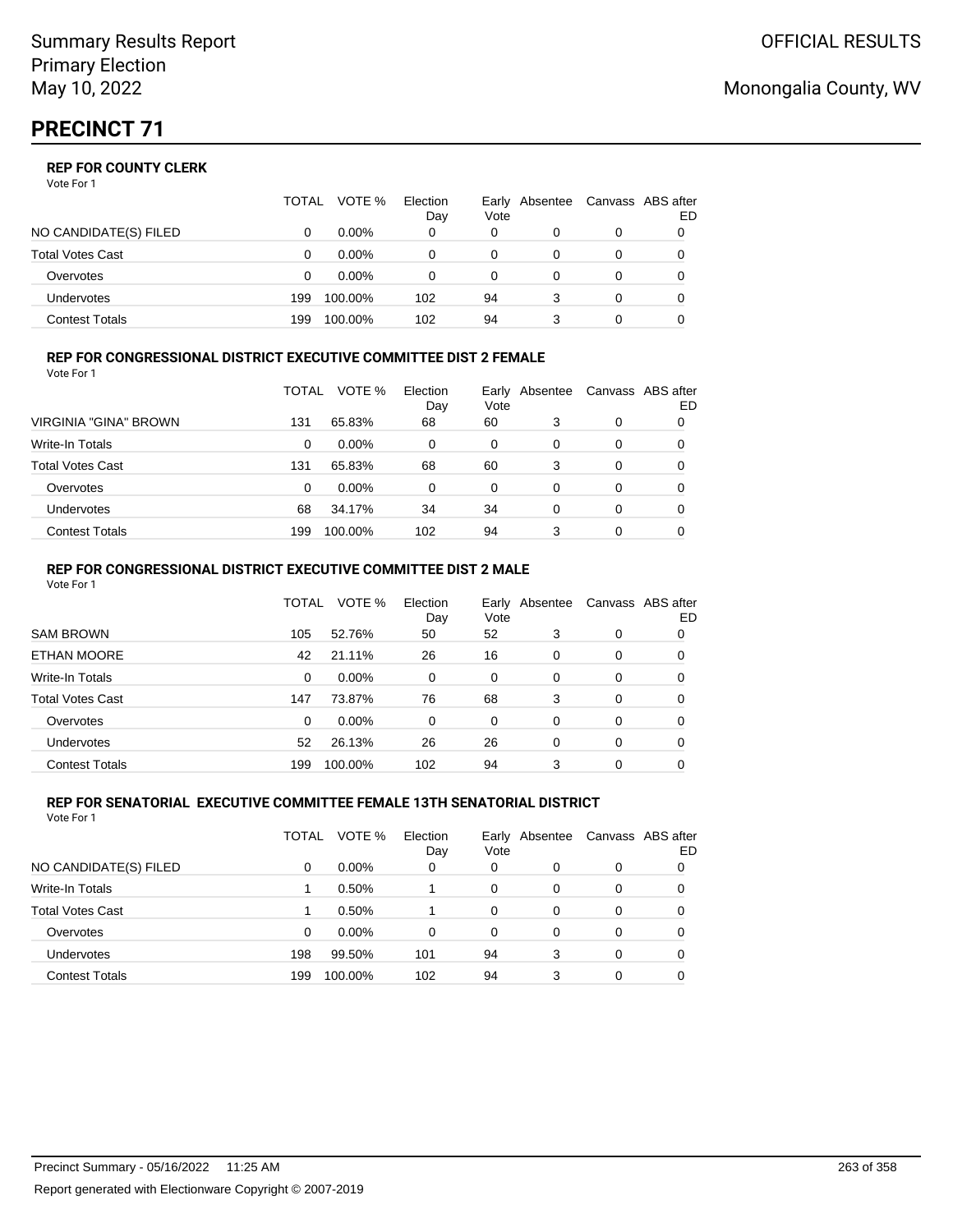# **PRECINCT 71**

### **REP FOR SENATORIAL EXECUTIVE COMMITTEE MALE 13TH SENATORIAL DISTRICT** Vote For 1

|                         | TOTAL | VOTE %   | Election<br>Day | Vote | Early Absentee |   | Canvass ABS after<br>ED |
|-------------------------|-------|----------|-----------------|------|----------------|---|-------------------------|
| <b>WES NUGENT</b>       | 138   | 69.35%   | 73              | 62   | 3              | 0 |                         |
| Write-In Totals         | 0     | $0.00\%$ | 0               | 0    | 0              | 0 | O                       |
| <b>Total Votes Cast</b> | 138   | 69.35%   | 73              | 62   | 3              | 0 | 0                       |
| Overvotes               | 0     | $0.00\%$ | 0               | 0    | 0              | 0 |                         |
| <b>Undervotes</b>       | 61    | 30.65%   | 29              | 32   | 0              | 0 | 0                       |
| <b>Contest Totals</b>   | 199   | 100.00%  | 102             | 94   | 3              | 0 |                         |

### **REP FOR COUNTY EXECUTIVE COMMITTEE DISTRICT - FEMALE COMMITTEE DISTRICT 11**

Vote For 1

|                       | TOTAL | VOTE %   | Election<br>Day | Vote | Early Absentee | Canvass ABS after | ED |
|-----------------------|-------|----------|-----------------|------|----------------|-------------------|----|
| NO CANDIDATE(S) FILED | 0     | $0.00\%$ | 0               | 0    | 0              | 0                 |    |
| Write-In Totals       |       | 0.50%    |                 | 0    | 0              | 0                 |    |
| Total Votes Cast      |       | 0.50%    |                 | 0    | 0              | 0                 |    |
| Overvotes             | 0     | $0.00\%$ | 0               | 0    | 0              | 0                 |    |
| Undervotes            | 198   | 99.50%   | 101             | 94   | 3              | 0                 |    |
| <b>Contest Totals</b> | 199   | 100.00%  | 102             | 94   | 3              | 0                 |    |

### **REP FOR COUNTY EXECUTIVE COMMITTEE DISTRICT - MALE COMMITTEE DISTRICT 11**

Vote For 1

|                              | TOTAL    | VOTE %  | Election<br>Day | Vote     | Early Absentee |   | Canvass ABS after<br>ED |
|------------------------------|----------|---------|-----------------|----------|----------------|---|-------------------------|
| <b>CHARLES T. KRUSHANSKY</b> | 134      | 67.34%  | 67              | 65       | 2              | 0 |                         |
| Write-In Totals              |          | 0.50%   | 0               | 0        |                | 0 |                         |
| Total Votes Cast             | 135      | 67.84%  | 67              | 65       | 3              | 0 |                         |
| Overvotes                    | $\Omega$ | 0.00%   | $\Omega$        | $\Omega$ | 0              | 0 |                         |
| <b>Undervotes</b>            | 64       | 32.16%  | 35              | 29       | 0              | 0 |                         |
| <b>Contest Totals</b>        | 199      | 100.00% | 102             | 94       | 3              | 0 |                         |

#### **DEM FOR U.S. HOUSE OF REPRESENTATIVES 2ND DIST** Vote For 1

|                          | TOTAL    | VOTE %   | Election<br>Day | Vote     | Early Absentee |          | Canvass ABS after<br>ED |
|--------------------------|----------|----------|-----------------|----------|----------------|----------|-------------------------|
| <b>BARRY LEE WENDELL</b> | 214      | 73.29%   | 104             | 107      | 3              | 0        | 0                       |
| ANGELA J. DWYER          | 45       | 15.41%   | 27              | 18       | $\Omega$       | $\Omega$ | 0                       |
| <b>Total Votes Cast</b>  | 259      | 88.70%   | 131             | 125      | 3              | $\Omega$ | 0                       |
| Overvotes                | $\Omega$ | $0.00\%$ | 0               | $\Omega$ | 0              | $\Omega$ | 0                       |
| Undervotes               | 33       | 11.30%   | 15              | 18       | $\Omega$       | $\Omega$ | 0                       |
| <b>Contest Totals</b>    | 292      | 100.00%  | 146             | 143      | 3              | 0        | 0                       |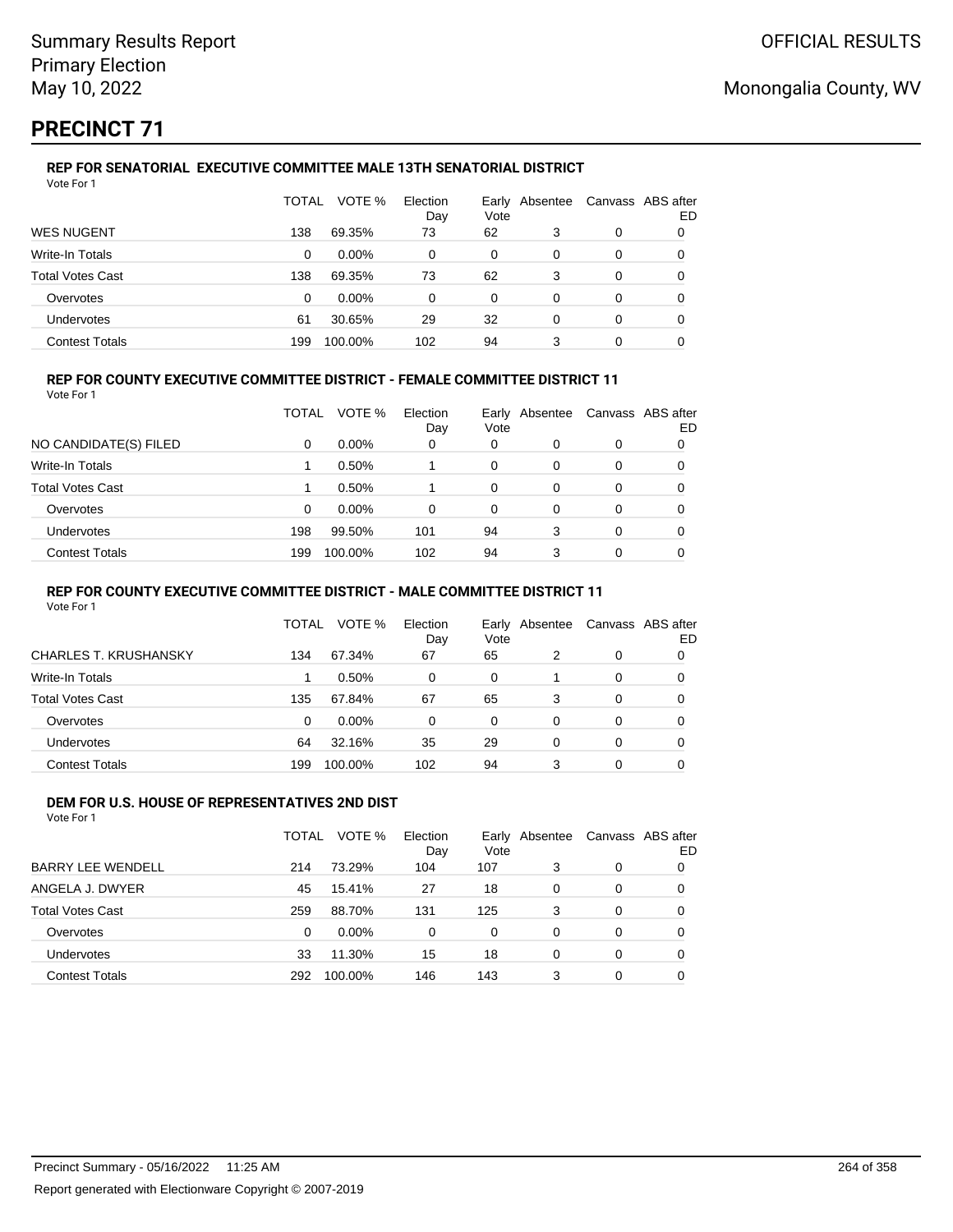# **PRECINCT 71**

## **DEM FOR STATE SENATOR 13TH SENATORIAL DISTRICT**

|                                  | TOTAL | VOTE %  | Election<br>Day | Vote | Early Absentee | Canvass ABS after | ED |
|----------------------------------|-------|---------|-----------------|------|----------------|-------------------|----|
| <b>BARBARA EVANS FLEISCHAUER</b> | 248   | 84.93%  | 121             | 124  | 3              | 0                 |    |
| RICH JACOBS                      | 33    | 11.30%  | 18              | 15   | 0              | 0                 |    |
| <b>Total Votes Cast</b>          | 281   | 96.23%  | 139             | 139  | 3              | 0                 |    |
| Overvotes                        | 0     | 0.00%   | 0               | 0    | 0              | 0                 |    |
| <b>Undervotes</b>                | 11    | 3.77%   |                 | 4    | 0              | 0                 |    |
| <b>Contest Totals</b>            | 292   | 100.00% | 146             | 143  |                | 0                 |    |

### **DEM FOR MEMBER OF HOUSE OF DELEGATES 80TH DELEGATE DISTRICT**

Vote For 1

|                         | <b>TOTAL</b> | VOTE %   | Election<br>Day | Vote | Early Absentee |   | Canvass ABS after<br>ED |
|-------------------------|--------------|----------|-----------------|------|----------------|---|-------------------------|
| <b>JOHN WILLIAMS</b>    | 261          | 89.38%   | 132             | 127  |                | 0 |                         |
| <b>Total Votes Cast</b> | 261          | 89.38%   | 132             | 127  |                |   |                         |
| Overvotes               | 0            | $0.00\%$ | 0               | 0    |                |   |                         |
| <b>Undervotes</b>       | 31           | 10.62%   | 14              | 16   |                |   |                         |
| <b>Contest Totals</b>   | 292          | 100.00%  | 146             | 143  |                |   |                         |

### **DEM FOR STATE EXECUTIVE COMMITTEE FEMALE 13TH SENATORIAL DISTRICT**

| Vote For 2              |              |         |                 |      |                |             |                         |
|-------------------------|--------------|---------|-----------------|------|----------------|-------------|-------------------------|
|                         | <b>TOTAL</b> | VOTE %  | Election<br>Day | Vote | Early Absentee |             | Canvass ABS after<br>ED |
| DANIELLE WALKER         | 194          | 33.22%  | 108             | 84   | 2              | 0           | 0                       |
| <b>KELLY PALMER</b>     | 161          | 27.57%  | 71              | 88   | 2              | 0           | 0                       |
| <b>CARESSA STOLLER</b>  | 70           | 11.99%  | 36              | 34   | 0              | 0           | 0                       |
| <b>BELINDA BIAFORE</b>  | 41           | 7.02%   | 17              | 22   | $\overline{2}$ | 0           | 0                       |
| Write-In Totals         | 2            | 0.34%   | 0               | 2    | 0              | 0           | 0                       |
| <b>Total Votes Cast</b> | 468          | 80.14%  | 232             | 230  | 6              | 0           | 0                       |
| Overvotes               | 0            | 0.00%   | 0               | 0    | 0              | 0           | 0                       |
| <b>Undervotes</b>       | 116          | 19.86%  | 60              | 56   | 0              | 0           | 0                       |
| <b>Contest Totals</b>   | 584          | 100.00% | 292             | 286  | 6              | $\mathbf 0$ | 0                       |

### **DEM FOR STATE EXECUTIVE COMMITTEE MALE 13TH SENATORIAL DISTRICT**

|                         | TOTAL    | VOTE %  | Election<br>Day | Vote     | Early Absentee |          | Canvass ABS after<br>ED |
|-------------------------|----------|---------|-----------------|----------|----------------|----------|-------------------------|
| <b>MARK A. MUSICK</b>   | 224      | 38.36%  | 116             | 107      |                | 0        | 0                       |
| SHANE ASSADZANDI        | 127      | 21.75%  | 62              | 63       | 2              | 0        | 0                       |
| <b>JOEY GARCIA</b>      | 61       | 10.45%  | 25              | 34       | 2              | 0        | 0                       |
| Write-In Totals         | 3        | 0.51%   | 2               |          | $\Omega$       | 0        | 0                       |
| <b>Total Votes Cast</b> | 415      | 71.06%  | 205             | 205      | 5              | $\Omega$ | 0                       |
| Overvotes               | $\Omega$ | 0.00%   | $\Omega$        | $\Omega$ | $\Omega$       | $\Omega$ | 0                       |
| Undervotes              | 169      | 28.94%  | 87              | 81       |                | $\Omega$ | 0                       |
| <b>Contest Totals</b>   | 584      | 100.00% | 292             | 286      | 6              | 0        | 0                       |
|                         |          |         |                 |          |                |          |                         |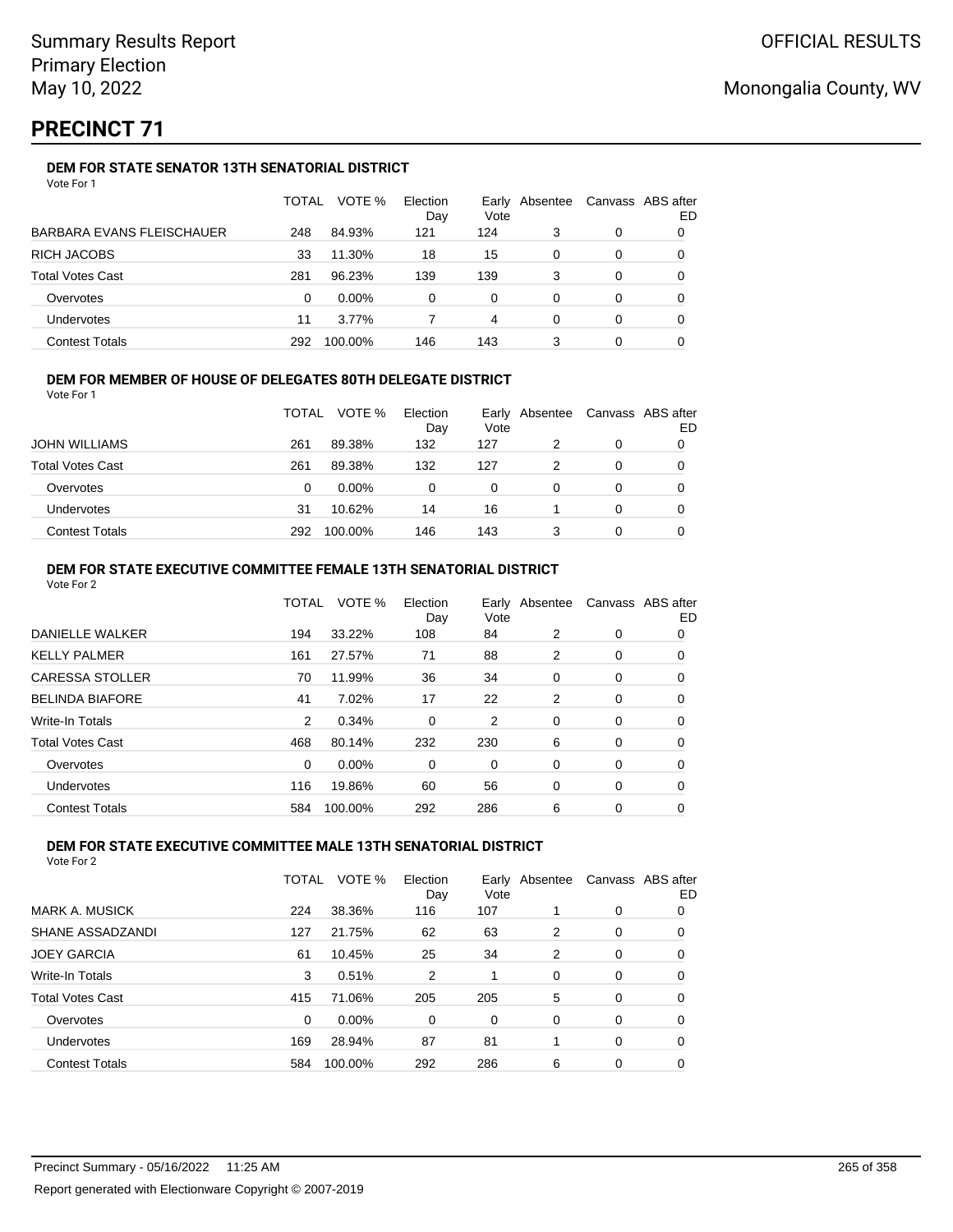# **PRECINCT 71**

## **DEM FOR CIRCUIT CLERK**

| Vote For 1 |  |  |
|------------|--|--|
|            |  |  |

|                       | TOTAL | VOTE %   | Election<br>Day | Vote     | Early Absentee |          | Canvass ABS after<br>ED |
|-----------------------|-------|----------|-----------------|----------|----------------|----------|-------------------------|
| DONNA HIDOCK          | 230   | 78.77%   | 115             | 114      |                |          |                         |
| Total Votes Cast      | 230   | 78.77%   | 115             | 114      |                |          |                         |
| Overvotes             | 0     | $0.00\%$ |                 | $\Omega$ |                |          |                         |
| <b>Undervotes</b>     | 62    | 21.23%   | 31              | 29       |                | $\Omega$ |                         |
| <b>Contest Totals</b> | 292   | 100.00%  | 146             | 143      |                |          |                         |

#### **DEM FOR COUNTY COMMISSIONER** Vote For 1

|                         | TOTAL | VOTE %   | Election<br>Day | Vote | Early Absentee | Canvass ABS after | ED |
|-------------------------|-------|----------|-----------------|------|----------------|-------------------|----|
| <b>BOB BEACH</b>        | 245   | 83.90%   | 126             | 117  | 2              | 0                 |    |
| <b>Total Votes Cast</b> | 245   | 83.90%   | 126             | 117  |                | 0                 |    |
| Overvotes               | 0     | $0.00\%$ | 0               | 0    | $\Omega$       | $\Omega$          |    |
| <b>Undervotes</b>       | 47    | 16.10%   | 20              | 26   |                | 0                 |    |
| <b>Contest Totals</b>   | 292   | 100.00%  | 146             | 143  |                | $\Omega$          |    |

## **DEM FOR COUNTY CLERK**

|                         | <b>TOTAL</b> | VOTE %   | Election<br>Day | Vote | Early Absentee | Canvass ABS after | ED |
|-------------------------|--------------|----------|-----------------|------|----------------|-------------------|----|
| CARYE L. BLANEY         | 250          | 85.62%   | 125             | 123  |                | 0                 |    |
| <b>Total Votes Cast</b> | 250          | 85.62%   | 125             | 123  |                | 0                 |    |
| Overvotes               | 0            | $0.00\%$ | 0               | 0    | Ω              | 0                 |    |
| <b>Undervotes</b>       | 42           | 14.38%   | 21              | 20   |                | 0                 |    |
| <b>Contest Totals</b>   | 292          | 100.00%  | 146             | 143  |                | 0                 |    |

### **DEM FOR CONGRESSIONAL DISTRICT EXECUTIVE COMMITTEE DIST 2 FEMALE**

Vote For 1

|                         | TOTAL | VOTE %   | Election<br>Day | Early<br>Vote | Absentee | Canvass ABS after | ED |
|-------------------------|-------|----------|-----------------|---------------|----------|-------------------|----|
| <b>RYLEE HAUGHT</b>     | 214   | 73.29%   | 111             | 102           |          | 0                 | O  |
| Write-In Totals         |       | 0.34%    | $\Omega$        |               | 0        | 0                 | O  |
| <b>Total Votes Cast</b> | 215   | 73.63%   | 111             | 103           |          | 0                 | O  |
| Overvotes               | 0     | $0.00\%$ | $\Omega$        | 0             | 0        | 0                 | 0  |
| Undervotes              | 77    | 26.37%   | 35              | 40            | 2        | 0                 | 0  |
| <b>Contest Totals</b>   | 292   | 100.00%  | 146             | 143           | 3        | 0                 |    |

# Monongalia County, WV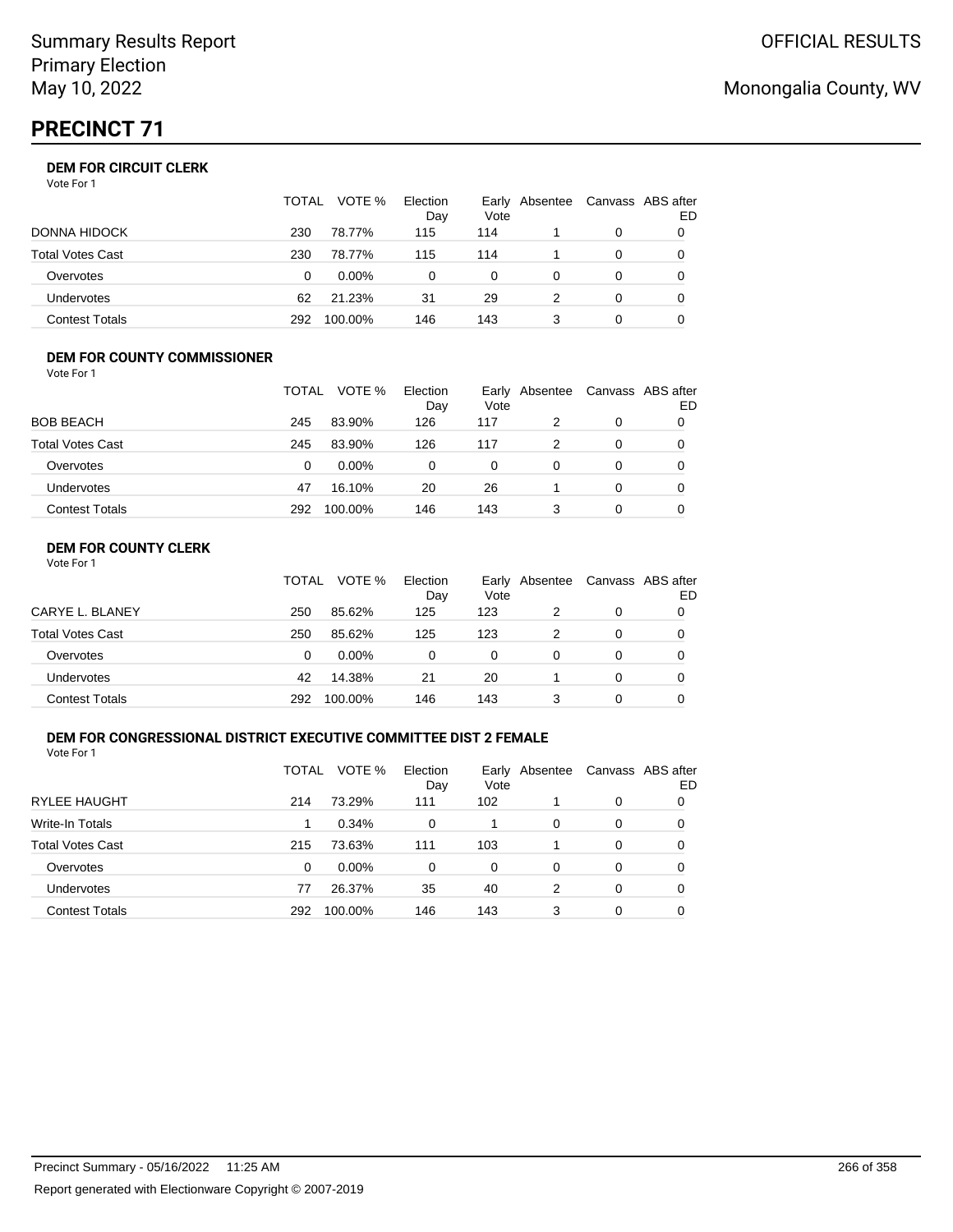# **PRECINCT 71**

#### **DEM FOR CONGRESSIONAL DISTRICT EXECUTIVE COMMITTEE DIST 2 MALE** Vote For 1

|                            | TOTAL    | VOTE %   | Election<br>Day | Early<br>Vote | Absentee |          | Canvass ABS after<br>ED |
|----------------------------|----------|----------|-----------------|---------------|----------|----------|-------------------------|
| SHANE ASSADZANDI           | 171      | 58.56%   | 92              | 78            |          | $\Omega$ | 0                       |
| <b>CHARLES (JR) KRAFFT</b> | 64       | 21.92%   | 26              | 37            |          | $\Omega$ | 0                       |
| Write-In Totals            |          | 0.34%    | $\Omega$        |               | $\Omega$ | $\Omega$ | 0                       |
| <b>Total Votes Cast</b>    | 236      | 80.82%   | 118             | 116           | 2        | 0        | 0                       |
| Overvotes                  | $\Omega$ | $0.00\%$ | $\Omega$        | $\Omega$      | $\Omega$ | $\Omega$ | 0                       |
| Undervotes                 | 56       | 19.18%   | 28              | 27            |          | $\Omega$ | 0                       |
| <b>Contest Totals</b>      | 292      | 100.00%  | 146             | 143           | 3        | $\Omega$ | 0                       |

### **DEM FOR SENATORIAL EXECUTIVE COMMITTEE FEMALE 13TH SENATORIAL DISTRICT**

Vote For 1

|                         | TOTAL | VOTE %   | Election<br>Day | Vote     | Early Absentee |          | Canvass ABS after<br>ED |
|-------------------------|-------|----------|-----------------|----------|----------------|----------|-------------------------|
| NO CANDIDATE(S) FILED   | 0     | $0.00\%$ | 0               | 0        |                | 0        |                         |
| Write-In Totals         | 6     | 2.05%    | 4               | 2        | 0              | $\Omega$ | 0                       |
| <b>Total Votes Cast</b> | 6     | 2.05%    | 4               | 2        | 0              | 0        |                         |
| Overvotes               | 0     | $0.00\%$ | $\Omega$        | $\Omega$ | 0              | $\Omega$ | 0                       |
| <b>Undervotes</b>       | 286   | 97.95%   | 142             | 141      | 3              | $\Omega$ | 0                       |
| <b>Contest Totals</b>   | 292   | 100.00%  | 146             | 143      | 3              |          |                         |

### **DEM FOR SENATORIAL EXECUTIVE COMMITTEE MALE 13TH SENATORIAL DISTRICT**

Vote For 1

|                         | TOTAL | VOTE %   | Election<br>Day | Vote | Early Absentee | Canvass ABS after | ED |
|-------------------------|-------|----------|-----------------|------|----------------|-------------------|----|
| SHANE ASSADZANDI        | 205   | 70.21%   | 106             | 97   | 2              | 0                 |    |
| <b>Write-In Totals</b>  | 2     | 0.68%    |                 |      | 0              | 0                 | O  |
| <b>Total Votes Cast</b> | 207   | 70.89%   | 107             | 98   | 2              | 0                 |    |
| Overvotes               | 0     | $0.00\%$ | 0               | 0    | 0              | 0                 |    |
| Undervotes              | 85    | 29.11%   | 39              | 45   |                | 0                 |    |
| <b>Contest Totals</b>   | 292   | 100.00%  | 146             | 143  |                | 0                 |    |

#### **DEM FOR COUNTY EXECUTIVE COMMITTEE DISTRICT - FEMALE COMMITTEE DISTRICT 11** Vote For 1

|                         | TOTAL | VOTE %   | Election<br>Day | Vote | Early Absentee |   | Canvass ABS after<br>ED |
|-------------------------|-------|----------|-----------------|------|----------------|---|-------------------------|
| NO CANDIDATE(S) FILED   | 0     | $0.00\%$ | 0               | 0    | 0              | 0 |                         |
| Write-In Totals         | 2     | 0.68%    |                 | 1    | 0              | 0 |                         |
| <b>Total Votes Cast</b> | 2     | 0.68%    |                 |      | 0              | 0 |                         |
| Overvotes               | 0     | 0.00%    | $\Omega$        | 0    | 0              | 0 |                         |
| Undervotes              | 290   | 99.32%   | 145             | 142  | 3              | 0 |                         |
| <b>Contest Totals</b>   | 292   | 100.00%  | 146             | 143  | 3              | 0 |                         |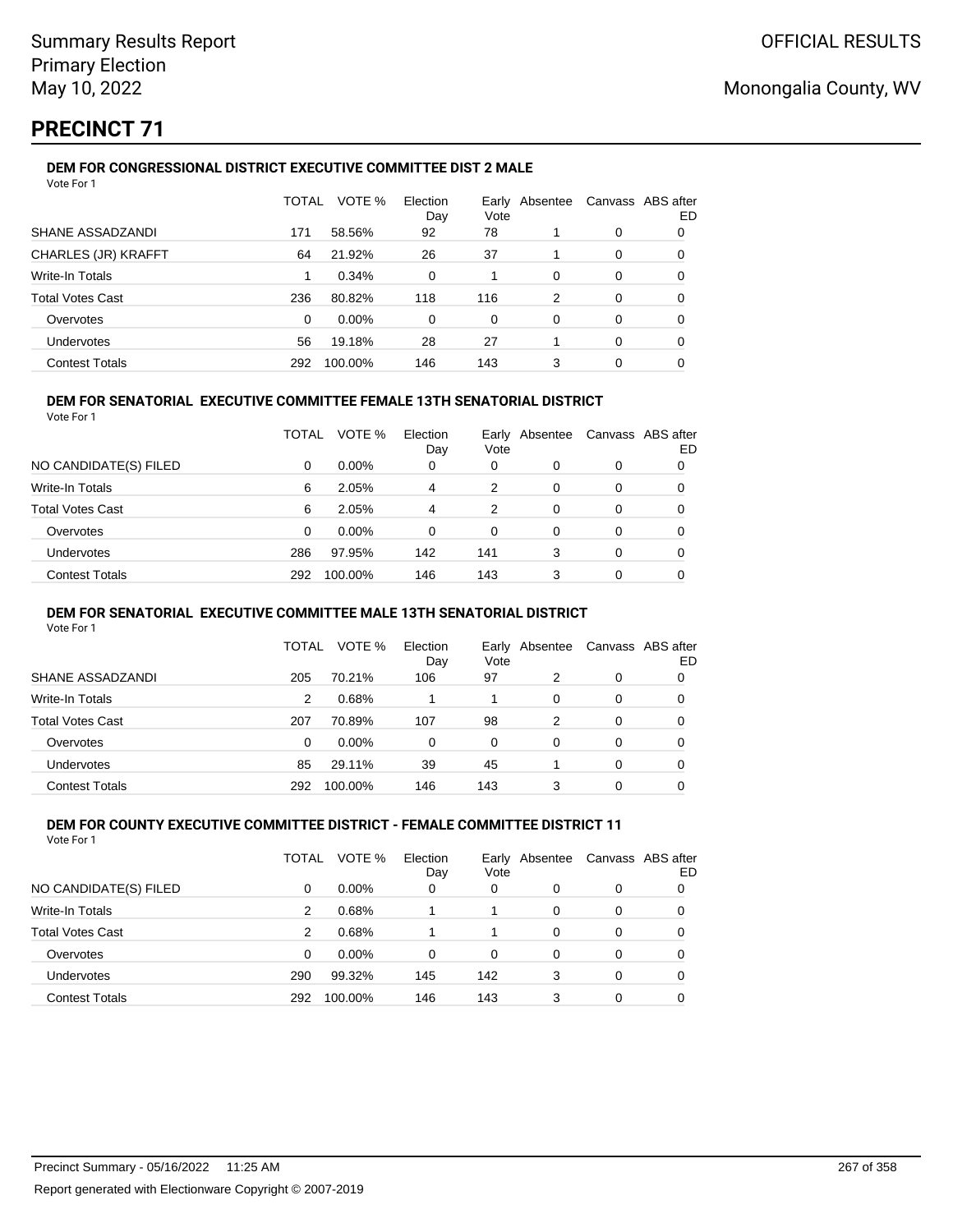# **PRECINCT 71**

### **DEM FOR COUNTY EXECUTIVE COMMITTEE DISTRICT - MALE COMMITTEE DISTRICT 11** Vote For 1

|                         | TOTAL | VOTE %   | Election<br>Day | Early<br>Vote | Absentee | Canvass ABS after | ED |
|-------------------------|-------|----------|-----------------|---------------|----------|-------------------|----|
| NO CANDIDATE(S) FILED   | 0     | $0.00\%$ | 0               | 0             | 0        | 0                 |    |
| Write-In Totals         | 5     | 1.71%    | 3               | 2             | 0        | 0                 |    |
| <b>Total Votes Cast</b> | 5     | 1.71%    | 3               | 2             | 0        | 0                 | 0  |
| Overvotes               | 0     | $0.00\%$ | 0               | 0             | 0        | 0                 |    |
| Undervotes              | 287   | 98.29%   | 143             | 141           | 3        | 0                 | 0  |
| <b>Contest Totals</b>   | 292   | 100.00%  | 146             | 143           | 3        | 0                 |    |

### **NON-PARTISAN BOARD OF EDUCATION**

Vote For 3

|                         | TOTAL | VOTE %  | Election<br>Day | Vote | Early Absentee |   | Canvass ABS after<br>ED |
|-------------------------|-------|---------|-----------------|------|----------------|---|-------------------------|
| DANIEL BERRY            | 357   | 23.66%  | 179             | 174  | 4              | 0 | 0                       |
| <b>MICHAEL KELLY</b>    | 337   | 22.33%  | 154             | 178  | 5              | 0 | 0                       |
| <b>JENNIFER HAGERTY</b> | 218   | 14.45%  | 113             | 101  | 4              | 0 | 0                       |
| <b>CRISTY MOATS</b>     | 129   | 8.55%   | 64              | 63   | 2              | 0 | 0                       |
| <b>BRANDON MYERS</b>    | 96    | 6.36%   | 51              | 45   | 0              | 0 | 0                       |
| <b>Write-In Totals</b>  | 1     | 0.07%   |                 | 0    | $\Omega$       | 0 | 0                       |
| <b>Total Votes Cast</b> | 1,138 | 75.41%  | 562             | 561  | 15             | 0 | 0                       |
| Overvotes               | 0     | 0.00%   | 0               | 0    | 0              | 0 | 0                       |
| Undervotes              | 371   | 24.59%  | 209             | 159  | 3              | 0 | 0                       |
| <b>Contest Totals</b>   | 1,509 | 100.00% | 771             | 720  | 18             | 0 | 0                       |

## **FOR CONSERVATION DISTRICT SUPERVISOR**

|                         | TOTAL | VOTE %  | Election<br>Day | Early<br>Vote | Absentee |   | Canvass ABS after<br>ED |
|-------------------------|-------|---------|-----------------|---------------|----------|---|-------------------------|
| MARK "MR. MARK" MYERS   | 228   | 45.33%  | 115             | 110           | 3        | 0 | 0                       |
| <b>ANDREW PRICE</b>     | 164   | 32.60%  | 81              | 80            | 3        | 0 | 0                       |
| Write-In Totals         |       | 0.20%   |                 | $\Omega$      | $\Omega$ | 0 | O                       |
| <b>Total Votes Cast</b> | 393   | 78.13%  | 197             | 190           | 6        | 0 | 0                       |
| Overvotes               | 0     | 0.00%   | $\Omega$        | 0             | 0        | 0 | 0                       |
| <b>Undervotes</b>       | 110   | 21.87%  | 60              | 50            | 0        | 0 | 0                       |
| <b>Contest Totals</b>   | 503   | 100.00% | 257             | 240           | 6        | 0 |                         |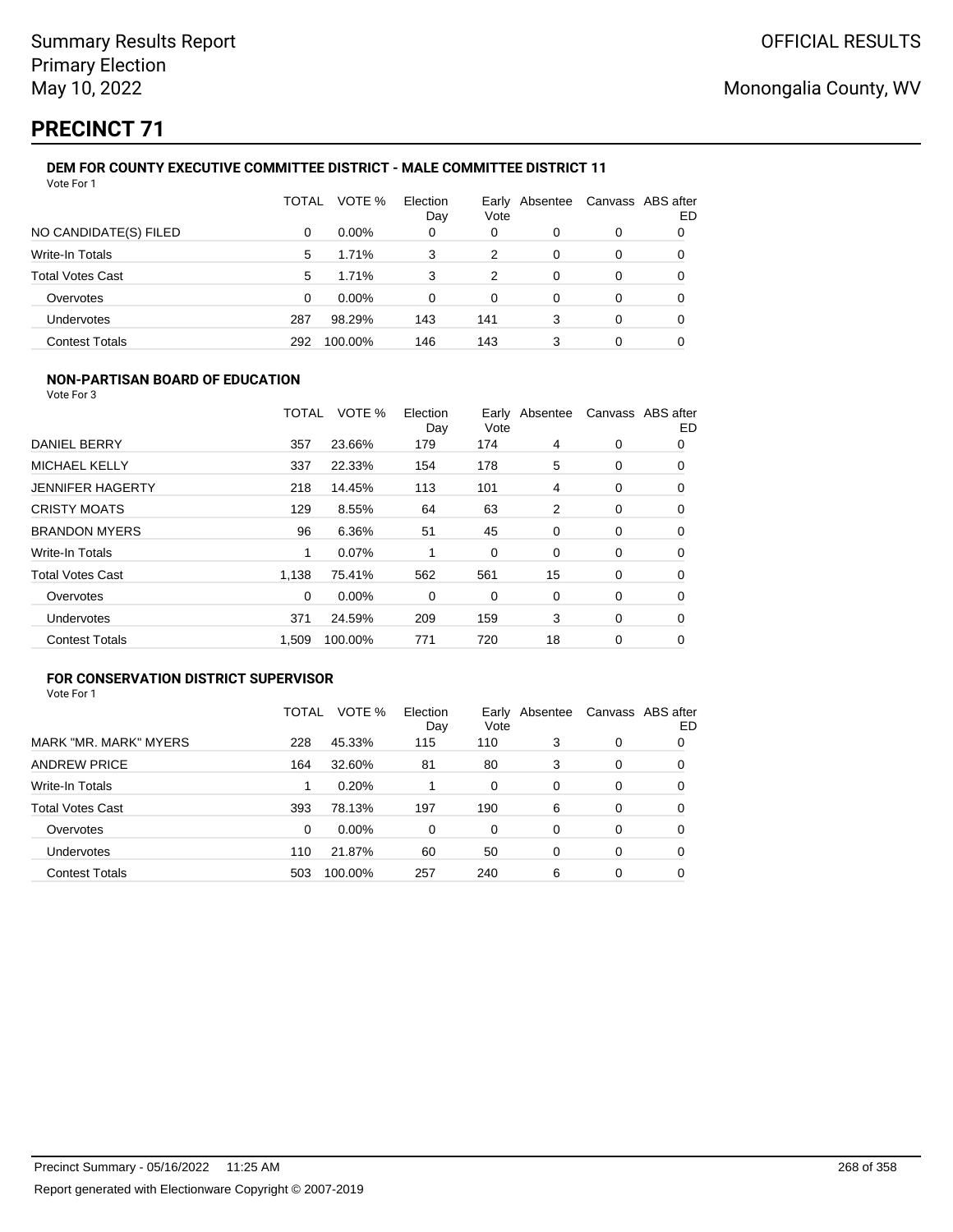# **PRECINCT 72**

| <b>Statistics</b>                     | TOTAL    | Election<br>Day | Vote | Early Absentee |          | Canvass ABS after<br>ED. |
|---------------------------------------|----------|-----------------|------|----------------|----------|--------------------------|
| Registered Voters - Total             | 9        |                 |      |                |          |                          |
| Registered Voters - REPUBLICAN        | 4        |                 |      |                |          |                          |
| <b>Registered Voters - DEMOCRATIC</b> | 3        |                 |      |                |          |                          |
| Registered Voters - NON-PARTISAN      | 2        |                 |      |                |          |                          |
| <b>Ballots Cast - Total</b>           | 0        | 0               | 0    | 0              | $\Omega$ | $\Omega$                 |
| <b>Ballots Cast - REPUBLICAN</b>      | 0        | 0               | 0    | 0              | $\Omega$ | $\Omega$                 |
| Ballots Cast - DEMOCRATIC             | $\Omega$ | $\Omega$        | 0    | 0              | $\Omega$ | 0                        |
| Ballots Cast - NON-PARTISAN           | 0        | $\Omega$        | 0    | 0              | $\Omega$ | 0                        |
| <b>Ballots Cast - Blank</b>           | 0        | $\Omega$        | 0    | 0              | $\Omega$ | 0                        |
| Voter Turnout - Total                 | $0.00\%$ |                 |      |                |          |                          |
| Voter Turnout - REPUBLICAN            | $0.00\%$ |                 |      |                |          |                          |
| Voter Turnout - DEMOCRATIC            | $0.00\%$ |                 |      |                |          |                          |
| Voter Turnout - NON-PARTISAN          | $0.00\%$ |                 |      |                |          |                          |

## **REP FOR U.S. HOUSE OF REPRESENTATIVES 2ND DIST**

Vote For 1

|                               | VOTE %<br>TOTAL | Election<br>Day | Vote | Early Absentee Canvass ABS after |   | ED |
|-------------------------------|-----------------|-----------------|------|----------------------------------|---|----|
| MIKE SECKMAN                  |                 | 0               | 0    |                                  |   |    |
| RHONDA A. HERCULES            | 0               | 0               | 0    | 0                                | 0 |    |
| DAVID B. MCKINLEY             | 0               | 0               | 0    | 0                                | 0 |    |
| ALEXANDER X. MOONEY           | ი               | 0               | 0    | 0                                | 0 |    |
| <b>SUSAN BUCHSER-LOCHOCKI</b> | ი               | 0               | 0    | 0                                | 0 |    |
| <b>Total Votes Cast</b>       | ი               | 0               | 0    | 0                                | 0 |    |
| Overvotes                     | 0               | 0               | 0    | 0                                | 0 |    |
| Undervotes                    | 0               | 0               | 0    | 0                                | 0 |    |
| <b>Contest Totals</b>         |                 |                 | O    |                                  |   |    |

### **REP FOR STATE SENATOR 13TH SENATORIAL DISTRICT** Vote For 1

|                         | VOTE %<br>TOTAL | Election<br>Day | Vote | Early Absentee Canvass ABS after | ED |
|-------------------------|-----------------|-----------------|------|----------------------------------|----|
| <b>MIKE OLIVERIO</b>    |                 |                 | 0    | 0                                |    |
| <b>CARLY BRAUN</b>      |                 |                 |      |                                  |    |
| <b>Total Votes Cast</b> |                 |                 |      | O                                |    |
| Overvotes               |                 | n               |      |                                  |    |
| <b>Undervotes</b>       |                 |                 |      |                                  |    |
| <b>Contest Totals</b>   |                 |                 |      |                                  |    |

### **REP FOR MEMBER OF HOUSE OF DELEGATES 77TH DELEGATE DISTRICT**

|                         | TOTAL VOTE % | Election<br>Day | Vote |          | Early Absentee Canvass ABS after | ED |
|-------------------------|--------------|-----------------|------|----------|----------------------------------|----|
| <b>JOE STATLER</b>      |              |                 | 0    | $\Omega$ | 0                                |    |
| <b>Total Votes Cast</b> |              |                 | 0    | O        |                                  |    |
| Overvotes               |              |                 | O    |          |                                  |    |
| <b>Undervotes</b>       |              |                 | 0    | 0        | 0                                |    |
| <b>Contest Totals</b>   |              |                 | ი    | 0        |                                  |    |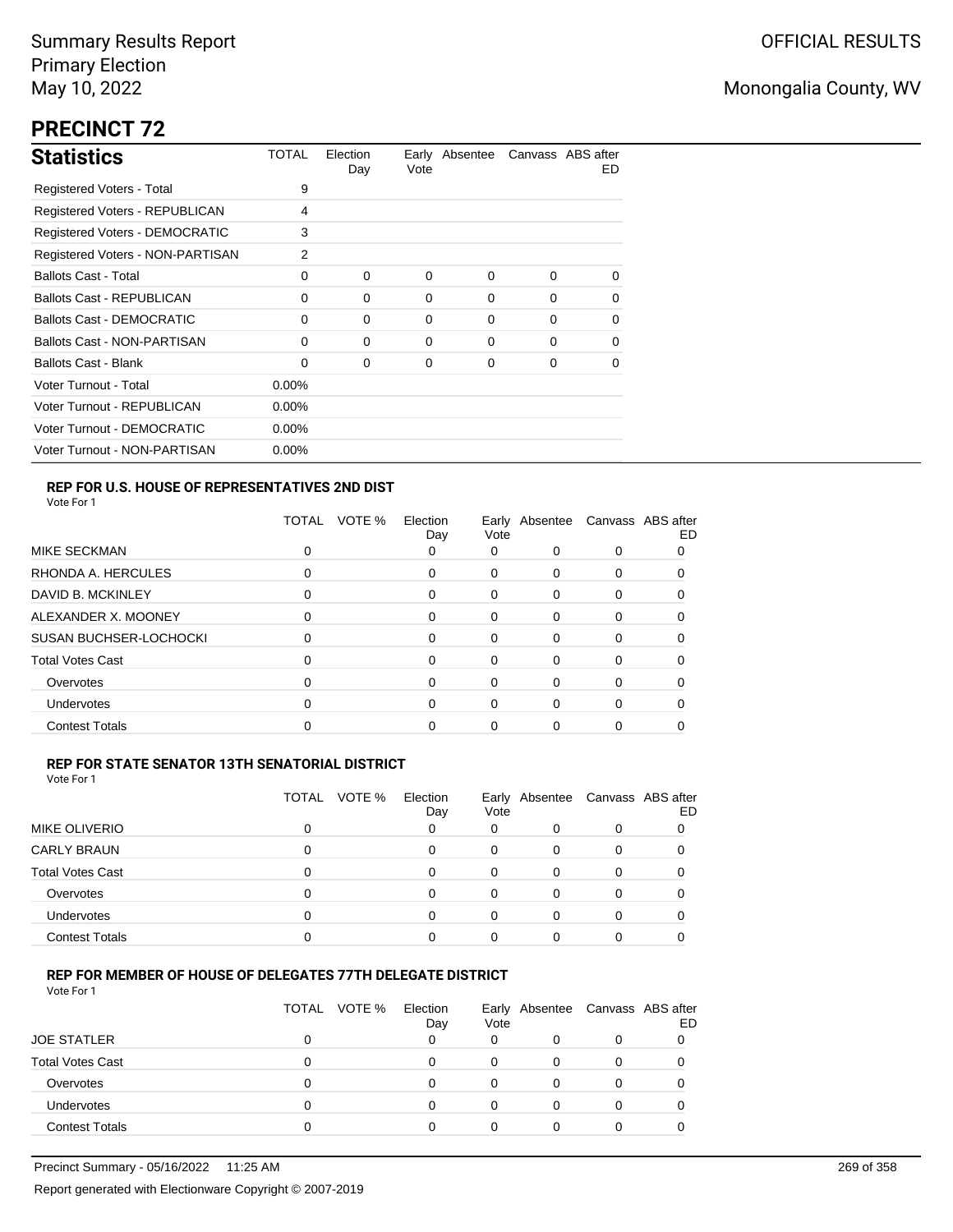# **PRECINCT 72**

#### **REP FOR STATE EXECUTIVE COMMITTEE FEMALE 13TH SENATORIAL DISTRICT** Vote For 2

| 1 U U U L               |                 |                 |          |                                  |     |
|-------------------------|-----------------|-----------------|----------|----------------------------------|-----|
|                         | VOTE %<br>TOTAL | Election<br>Day | Vote     | Early Absentee Canvass ABS after | ED. |
| KANDI NUZUM             |                 |                 | 0        | 0                                |     |
| Write-In Totals         | O               |                 | $\Omega$ |                                  |     |
| <b>Total Votes Cast</b> |                 | U               | $\Omega$ |                                  |     |
| Overvotes               |                 |                 | $\Omega$ |                                  |     |
| <b>Undervotes</b>       |                 |                 | 0        |                                  |     |
| <b>Contest Totals</b>   |                 |                 |          |                                  |     |

### **REP FOR STATE EXECUTIVE COMMITTEE MALE 13TH SENATORIAL DISTRICT**

Vote For 2

|                         | VOTE %<br><b>TOTAL</b> | Election<br>Day | Vote         | Early Absentee | Canvass ABS after | ED |
|-------------------------|------------------------|-----------------|--------------|----------------|-------------------|----|
| PHIL MALLOW             | 0                      | 0               | 0            | $\Omega$       | 0                 |    |
| <b>GUY WARD</b>         | 0                      | 0               | $\Omega$     | 0              | 0                 |    |
| <b>KYLE MCAVOY</b>      | 0                      | $\Omega$        | $\Omega$     | $\Omega$       | $\Omega$          | 0  |
| Write-In Totals         | 0                      | $\Omega$        | $\Omega$     | $\Omega$       | $\Omega$          | 0  |
| <b>Total Votes Cast</b> |                        | $\Omega$        | $\Omega$     | $\Omega$       | $\Omega$          |    |
| Overvotes               |                        | $\Omega$        | $\Omega$     | $\Omega$       | $\Omega$          |    |
| Undervotes              |                        | $\Omega$        | 0            | $\Omega$       | $\Omega$          |    |
| <b>Contest Totals</b>   |                        |                 | <sup>0</sup> | $\Omega$       |                   |    |
|                         |                        |                 |              |                |                   |    |

### **REP FOR CIRCUIT CLERK**

Vote For 1

|                         | VOTE %<br>TOTAL | Election<br>Day | Vote | Early Absentee Canvass ABS after | ED |
|-------------------------|-----------------|-----------------|------|----------------------------------|----|
| NO CANDIDATE(S) FILED   |                 |                 | 0    | 0                                |    |
| <b>Total Votes Cast</b> |                 |                 | 0    | 0                                |    |
| Overvotes               |                 | 0               | 0    |                                  |    |
| <b>Undervotes</b>       |                 | 0               | 0    | 0                                |    |
| <b>Contest Totals</b>   |                 |                 |      |                                  |    |

#### **REP FOR COUNTY COMMISSIONER** Vote For 1

|                         | TOTAL | VOTE % | Election<br>Day | Vote | Early Absentee |   | Canvass ABS after<br>ED |
|-------------------------|-------|--------|-----------------|------|----------------|---|-------------------------|
| CHARLES D. HARTZOG      |       |        |                 | 0    | 0              | 0 |                         |
| <b>SEAN P. SIKORA</b>   |       |        | 0               | 0    | 0              | 0 |                         |
| <b>Total Votes Cast</b> |       |        | 0               | 0    | $\Omega$       | 0 |                         |
| Overvotes               |       |        | $\Omega$        | 0    | 0              | 0 |                         |
| <b>Undervotes</b>       |       |        | 0               | 0    | 0              | 0 |                         |
| <b>Contest Totals</b>   |       |        |                 |      |                | 0 |                         |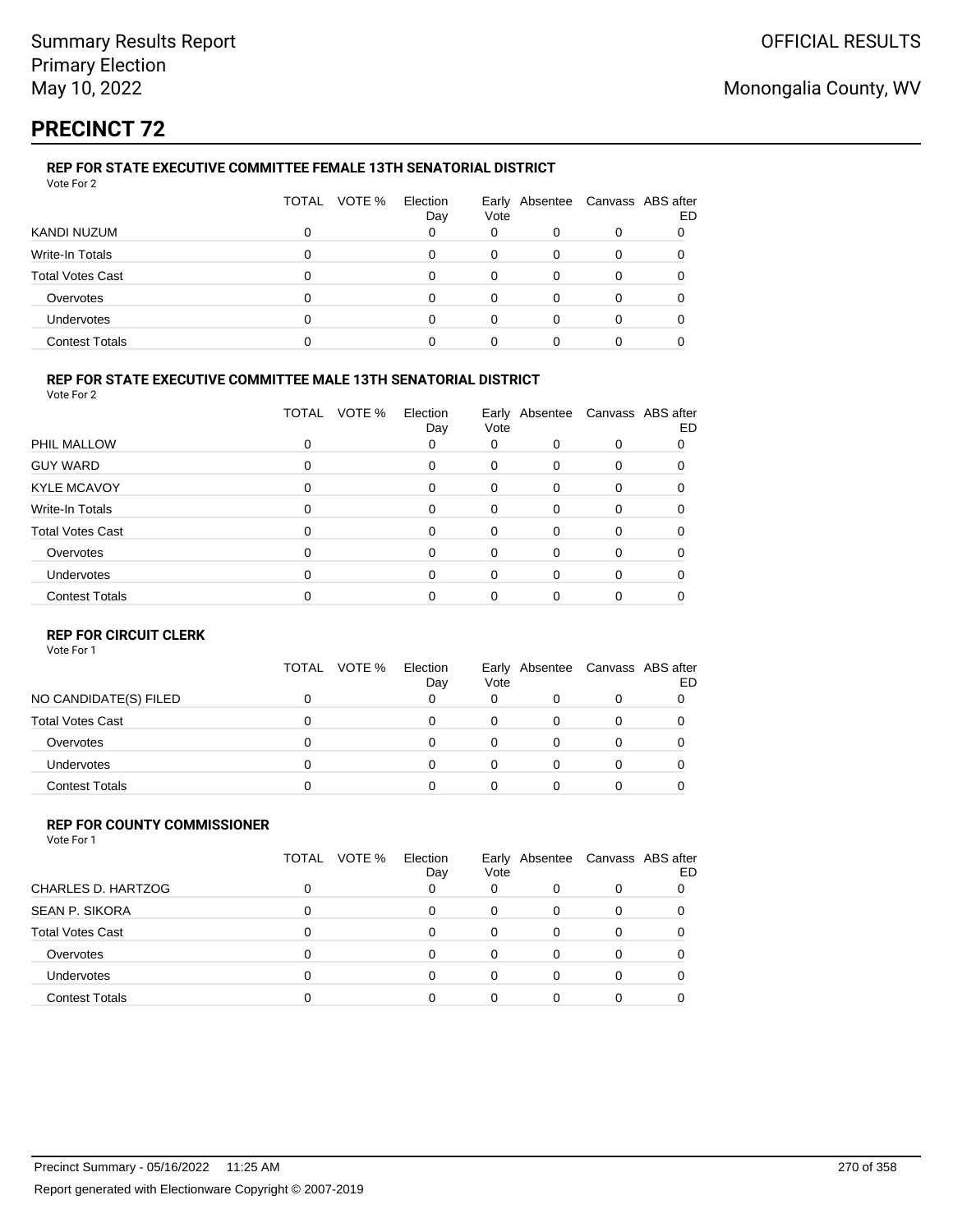# **PRECINCT 72**

## **REP FOR COUNTY CLERK**

Vote For 1

|                         | TOTAL<br>VOTE % | Election<br>Day | Vote | Early Absentee Canvass ABS after | ED |
|-------------------------|-----------------|-----------------|------|----------------------------------|----|
| NO CANDIDATE(S) FILED   |                 |                 |      |                                  |    |
| <b>Total Votes Cast</b> |                 |                 |      |                                  |    |
| Overvotes               |                 |                 |      |                                  |    |
| <b>Undervotes</b>       |                 |                 |      | O                                |    |
| <b>Contest Totals</b>   |                 |                 |      |                                  |    |

### **REP FOR CONGRESSIONAL DISTRICT EXECUTIVE COMMITTEE DIST 2 FEMALE**

Vote For 1

|                              | TOTAL<br>VOTE % | Election<br>Day | Vote | Early Absentee Canvass ABS after | ED |
|------------------------------|-----------------|-----------------|------|----------------------------------|----|
| <b>VIRGINIA "GINA" BROWN</b> |                 |                 |      |                                  |    |
| Write-In Totals              |                 |                 |      |                                  |    |
| <b>Total Votes Cast</b>      |                 |                 |      |                                  |    |
| Overvotes                    |                 |                 |      |                                  |    |
| Undervotes                   |                 |                 |      |                                  |    |
| <b>Contest Totals</b>        |                 |                 |      |                                  |    |

#### **REP FOR CONGRESSIONAL DISTRICT EXECUTIVE COMMITTEE DIST 2 MALE** Vote For 1

|                         | VOTE %<br><b>TOTAL</b> | Election<br>Day | Vote     |          |          | Early Absentee Canvass ABS after<br>ED |  |
|-------------------------|------------------------|-----------------|----------|----------|----------|----------------------------------------|--|
| ETHAN MOORE             |                        | 0               | 0        | 0        | 0        | 0                                      |  |
| <b>SAM BROWN</b>        |                        | $\Omega$        | $\Omega$ | 0        | 0        | 0                                      |  |
| Write-In Totals         |                        | $\Omega$        | $\Omega$ | 0        | 0        | 0                                      |  |
| <b>Total Votes Cast</b> |                        | $\Omega$        | $\Omega$ | 0        | 0        | 0                                      |  |
| Overvotes               |                        | $\Omega$        | $\Omega$ | $\Omega$ | $\Omega$ | 0                                      |  |
| <b>Undervotes</b>       |                        | $\Omega$        | $\Omega$ | 0        | 0        | 0                                      |  |
| <b>Contest Totals</b>   |                        |                 |          |          |          |                                        |  |
|                         |                        |                 |          |          |          |                                        |  |

#### **REP FOR SENATORIAL EXECUTIVE COMMITTEE FEMALE 13TH SENATORIAL DISTRICT** Vote For 1

|                         | VOTE %<br>TOTAL | Election<br>Day | Vote | Early Absentee | Canvass ABS after | ED |
|-------------------------|-----------------|-----------------|------|----------------|-------------------|----|
| NO CANDIDATE(S) FILED   |                 |                 | 0    |                |                   |    |
| Write-In Totals         | ი               |                 | 0    |                |                   |    |
| <b>Total Votes Cast</b> | ი               |                 | 0    | 0              |                   |    |
| Overvotes               | ი               |                 | 0    | 0              |                   |    |
| <b>Undervotes</b>       | ი               |                 | 0    |                |                   |    |
| <b>Contest Totals</b>   |                 |                 |      |                |                   |    |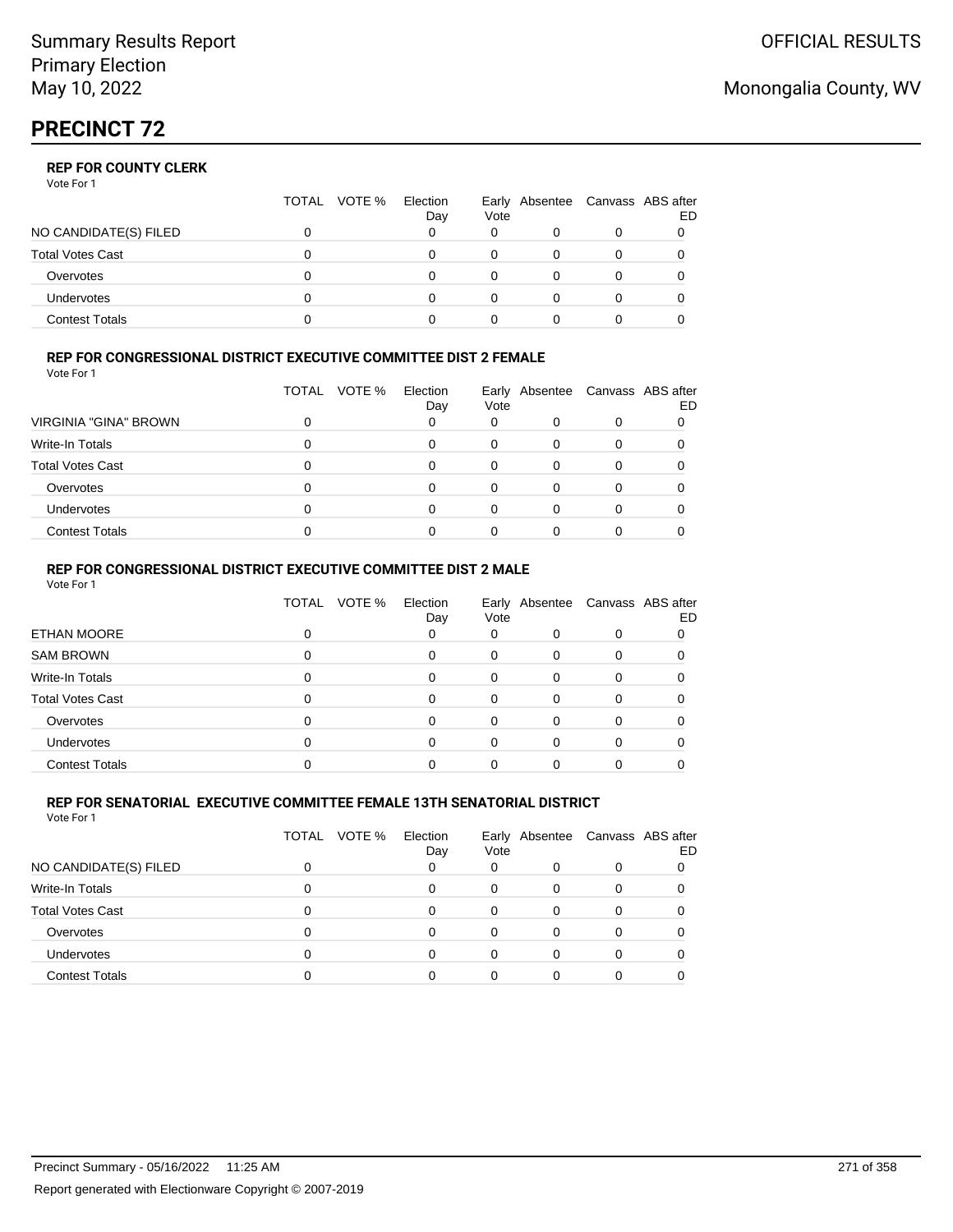# **PRECINCT 72**

## **REP FOR SENATORIAL EXECUTIVE COMMITTEE MALE 13TH SENATORIAL DISTRICT**

| Vote For 1              |                 |                 |      |                                  |   |    |
|-------------------------|-----------------|-----------------|------|----------------------------------|---|----|
|                         | VOTE %<br>TOTAL | Election<br>Day | Vote | Early Absentee Canvass ABS after |   | ED |
| <b>WES NUGENT</b>       |                 | 0               | 0    | 0                                | 0 |    |
| Write-In Totals         |                 | 0               | 0    | $\Omega$                         |   |    |
| <b>Total Votes Cast</b> |                 | 0               | 0    | $\Omega$                         | 0 |    |
| Overvotes               |                 | 0               | 0    | 0                                | 0 |    |
| <b>Undervotes</b>       |                 | 0               | 0    | 0                                |   |    |
| <b>Contest Totals</b>   |                 | ი               | 0    |                                  |   |    |

## **REP FOR DELEGATE DISTRICT EXECUTIVE COMMITTEE FEMALE 77TH DELEGATE DISTRICT**

Vote For 1

|                         | <b>TOTAL</b><br>VOTE % | Election<br>Day | Vote | Early Absentee Canvass ABS after |   | ED |
|-------------------------|------------------------|-----------------|------|----------------------------------|---|----|
| NO CANDIDATE(S) FILED   |                        |                 | 0    |                                  |   |    |
| Write-In Totals         |                        |                 | 0    |                                  | 0 |    |
| <b>Total Votes Cast</b> |                        |                 |      |                                  |   |    |
| Overvotes               |                        |                 |      |                                  |   |    |
| <b>Undervotes</b>       |                        |                 |      |                                  |   |    |
| <b>Contest Totals</b>   |                        |                 |      |                                  |   |    |

### **REP FOR DELEGATE DISTRICT EXECUTIVE COMMITTEE MALE 77TH DELEGATE DISTRICT**

Vote For 1

|                       | TOTAL | VOTE % | Election<br>Day | Vote     | Early Absentee Canvass ABS after |   | ED |
|-----------------------|-------|--------|-----------------|----------|----------------------------------|---|----|
| <b>ETHAN MOORE</b>    |       |        |                 | 0        |                                  | 0 |    |
| Write-In Totals       |       |        |                 | 0        |                                  |   |    |
| Total Votes Cast      |       |        |                 | 0        | 0                                | 0 |    |
| Overvotes             |       |        | ∩               | $\Omega$ | 0                                | 0 |    |
| <b>Undervotes</b>     |       |        | $\Omega$        | $\Omega$ | 0                                | 0 |    |
| <b>Contest Totals</b> |       |        |                 |          |                                  |   |    |

#### **REP FOR COUNTY EXECUTIVE COMMITTEE DISTRICT - FEMALE COMMITTEE DISTRICT 11** Vote For 1

|                         | TOTAL | VOTE % | Election<br>Day | Vote | Early Absentee Canvass ABS after |   | ED |
|-------------------------|-------|--------|-----------------|------|----------------------------------|---|----|
| NO CANDIDATE(S) FILED   |       |        |                 | 0    |                                  | 0 |    |
| Write-In Totals         |       |        | 0               | 0    | 0                                |   |    |
| <b>Total Votes Cast</b> |       |        | 0               | 0    | 0                                |   |    |
| Overvotes               |       |        | 0               | 0    | 0                                | 0 |    |
| <b>Undervotes</b>       |       |        |                 |      | O                                |   |    |
| <b>Contest Totals</b>   |       |        |                 |      |                                  |   |    |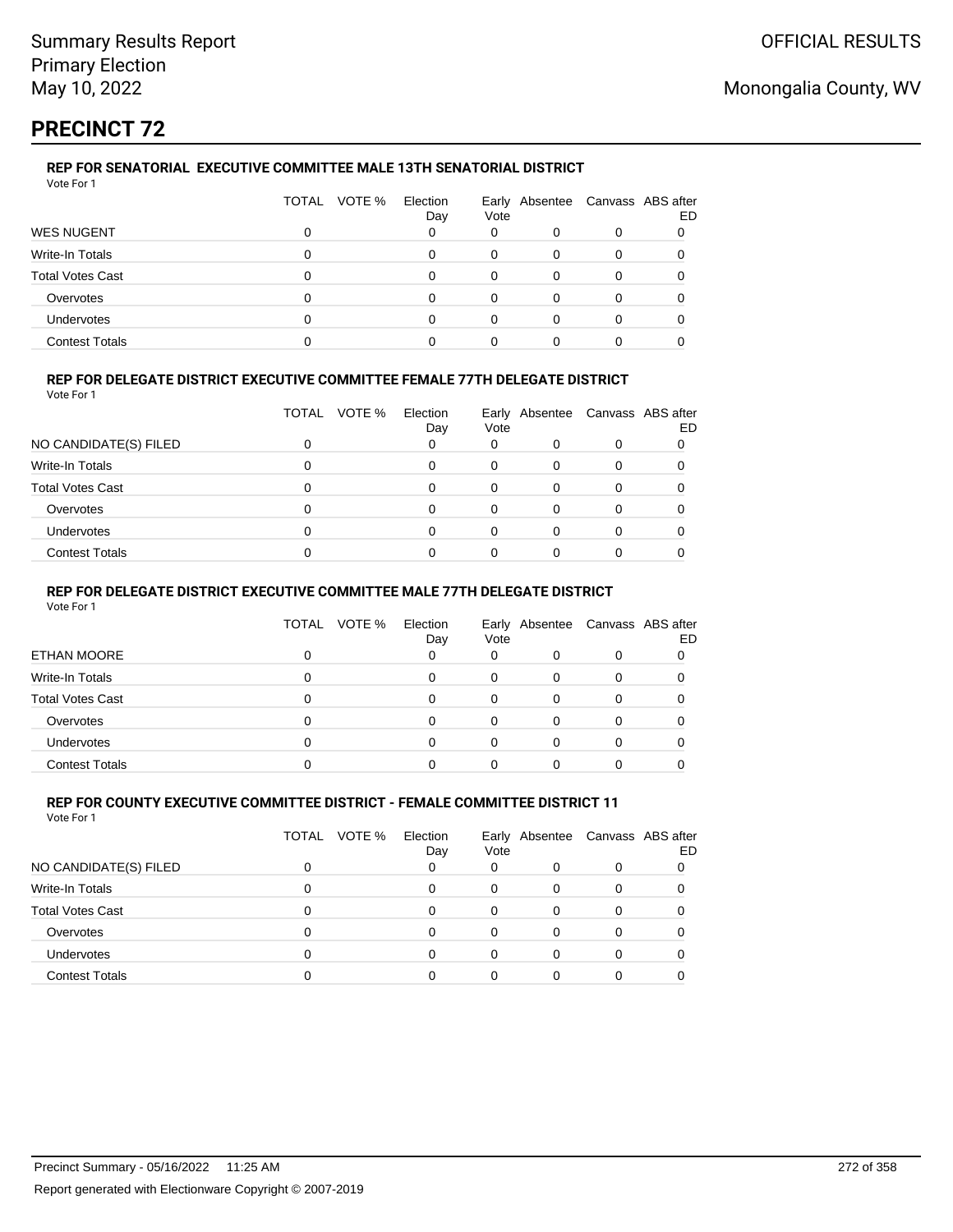# **PRECINCT 72**

#### **REP FOR COUNTY EXECUTIVE COMMITTEE DISTRICT - MALE COMMITTEE DISTRICT 11** Vote For 1

| <u>vuurivii</u>              |                 |                 |      |   |                                  |    |
|------------------------------|-----------------|-----------------|------|---|----------------------------------|----|
|                              | VOTE %<br>TOTAL | Election<br>Day | Vote |   | Early Absentee Canvass ABS after | ED |
| <b>CHARLES T. KRUSHANSKY</b> |                 |                 | 0    | 0 |                                  |    |
| Write-In Totals              | n               | 0               | 0    | 0 |                                  |    |
| <b>Total Votes Cast</b>      |                 | 0               | 0    | 0 |                                  |    |
| Overvotes                    |                 | 0               | 0    | 0 |                                  |    |
| <b>Undervotes</b>            |                 |                 |      | 0 |                                  |    |
| <b>Contest Totals</b>        |                 |                 |      |   |                                  |    |
|                              |                 |                 |      |   |                                  |    |

### **DEM FOR U.S. HOUSE OF REPRESENTATIVES 2ND DIST**

Vote For 1

|                          | VOTE %<br>TOTAL | Election<br>Day | Vote | Early Absentee Canvass ABS after | ED |
|--------------------------|-----------------|-----------------|------|----------------------------------|----|
| <b>BARRY LEE WENDELL</b> |                 |                 | 0    |                                  |    |
| ANGELA J. DWYER          |                 |                 |      |                                  |    |
| <b>Total Votes Cast</b>  |                 |                 |      |                                  |    |
| Overvotes                |                 |                 |      |                                  |    |
| Undervotes               |                 |                 |      |                                  |    |
| <b>Contest Totals</b>    |                 |                 |      |                                  |    |

### **DEM FOR STATE SENATOR 13TH SENATORIAL DISTRICT**

Vote For 1

|                           | TOTAL<br>VOTE % | Election<br>Day | Vote | Early Absentee | Canvass ABS after | ED |
|---------------------------|-----------------|-----------------|------|----------------|-------------------|----|
| BARBARA EVANS FLEISCHAUER |                 |                 | 0    |                |                   |    |
| RICH JACOBS               |                 |                 |      |                |                   |    |
| Total Votes Cast          |                 |                 |      |                |                   |    |
| Overvotes                 |                 |                 |      |                |                   |    |
| <b>Undervotes</b>         |                 |                 |      |                |                   |    |
| <b>Contest Totals</b>     |                 |                 |      |                |                   |    |

### **DEM FOR MEMBER OF HOUSE OF DELEGATES 77TH DELEGATE DISTRICT**

|                         | <b>TOTAL</b><br>VOTE % | Election<br>Day | Vote | Early Absentee Canvass ABS after | ED |
|-------------------------|------------------------|-----------------|------|----------------------------------|----|
| <b>BEN SWANSON</b>      |                        |                 | 0    |                                  |    |
| <b>Total Votes Cast</b> |                        |                 |      |                                  |    |
| Overvotes               |                        |                 |      |                                  |    |
| <b>Undervotes</b>       |                        |                 |      |                                  |    |
| <b>Contest Totals</b>   |                        |                 |      |                                  |    |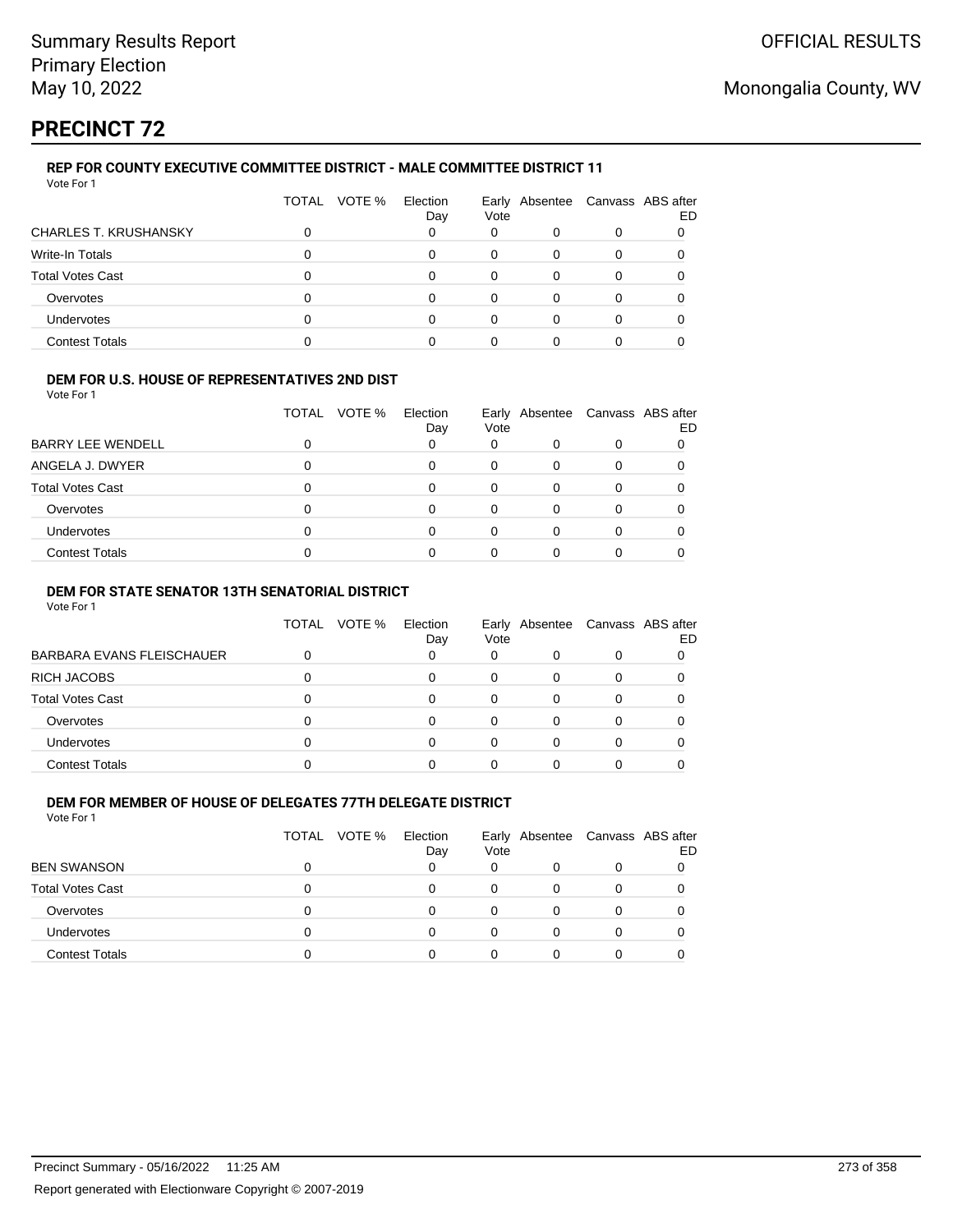# **PRECINCT 72**

#### **DEM FOR STATE EXECUTIVE COMMITTEE FEMALE 13TH SENATORIAL DISTRICT** Vote For 2

|                         | VOTE %<br><b>TOTAL</b> | Election<br>Day | Vote     | Early Absentee | Canvass ABS after | ED |
|-------------------------|------------------------|-----------------|----------|----------------|-------------------|----|
| CARESSA STOLLER         | 0                      | 0               | 0        | 0              | 0                 |    |
| <b>BELINDA BIAFORE</b>  | 0                      | 0               | 0        | $\Omega$       | $\Omega$          | 0  |
| <b>DANIELLE WALKER</b>  | 0                      | 0               | 0        | $\Omega$       | $\Omega$          | 0  |
| <b>KELLY PALMER</b>     | 0                      | $\Omega$        | 0        | $\Omega$       | $\Omega$          |    |
| Write-In Totals         | 0                      | 0               | 0        | $\Omega$       | $\Omega$          |    |
| <b>Total Votes Cast</b> | 0                      | $\Omega$        | 0        | $\Omega$       | $\Omega$          | 0  |
| Overvotes               | 0                      | 0               | 0        | $\Omega$       | $\Omega$          | 0  |
| <b>Undervotes</b>       | 0                      | $\Omega$        | $\Omega$ | $\Omega$       | $\Omega$          | 0  |
| <b>Contest Totals</b>   | 0                      |                 | 0        |                | 0                 |    |
|                         |                        |                 |          |                |                   |    |

#### **DEM FOR STATE EXECUTIVE COMMITTEE MALE 13TH SENATORIAL DISTRICT** Vote For 2

|                         | VOTE %<br>TOTAL | Election<br>Day | Early Absentee<br>Vote |          | Canvass ABS after | ED |
|-------------------------|-----------------|-----------------|------------------------|----------|-------------------|----|
| <b>JOEY GARCIA</b>      | 0               | 0               | 0                      | 0        | 0                 |    |
| <b>MARK A. MUSICK</b>   | 0               | 0               | 0                      | 0        | 0                 |    |
| SHANE ASSADZANDI        | 0               | 0               | 0                      | 0        | 0                 |    |
| Write-In Totals         | 0               | 0               | 0                      | 0        | 0                 |    |
| <b>Total Votes Cast</b> | 0               | $\Omega$        | $\Omega$               | $\Omega$ | 0                 |    |
| Overvotes               | 0               | 0               | 0                      | 0        | 0                 |    |
| <b>Undervotes</b>       | 0               | 0               | 0                      | 0        | 0                 |    |
| <b>Contest Totals</b>   |                 |                 |                        |          |                   |    |

### **DEM FOR CIRCUIT CLERK**

| Vote For 1 |  |
|------------|--|
|------------|--|

|                         | TOTAL<br>VOTE % | Election<br>Day | Vote | Early Absentee |   | Canvass ABS after<br>ED |
|-------------------------|-----------------|-----------------|------|----------------|---|-------------------------|
| DONNA HIDOCK            | 0               |                 | 0    |                | 0 |                         |
| <b>Total Votes Cast</b> | 0               | 0               | 0    |                |   |                         |
| Overvotes               | 0               |                 | 0    |                | 0 |                         |
| <b>Undervotes</b>       |                 |                 | 0    |                |   |                         |
| <b>Contest Totals</b>   |                 |                 |      |                |   |                         |

### **DEM FOR COUNTY COMMISSIONER**

|                         | TOTAL VOTE % | Election<br>Day | Vote | Early Absentee Canvass ABS after | ED |
|-------------------------|--------------|-----------------|------|----------------------------------|----|
| <b>BOB BEACH</b>        |              |                 | 0    | 0                                |    |
| <b>Total Votes Cast</b> |              | 0               | 0    |                                  |    |
| Overvotes               |              | 0               | 0    | 0                                |    |
| <b>Undervotes</b>       |              | n               | 0    | 0                                |    |
| <b>Contest Totals</b>   |              |                 | 0    |                                  |    |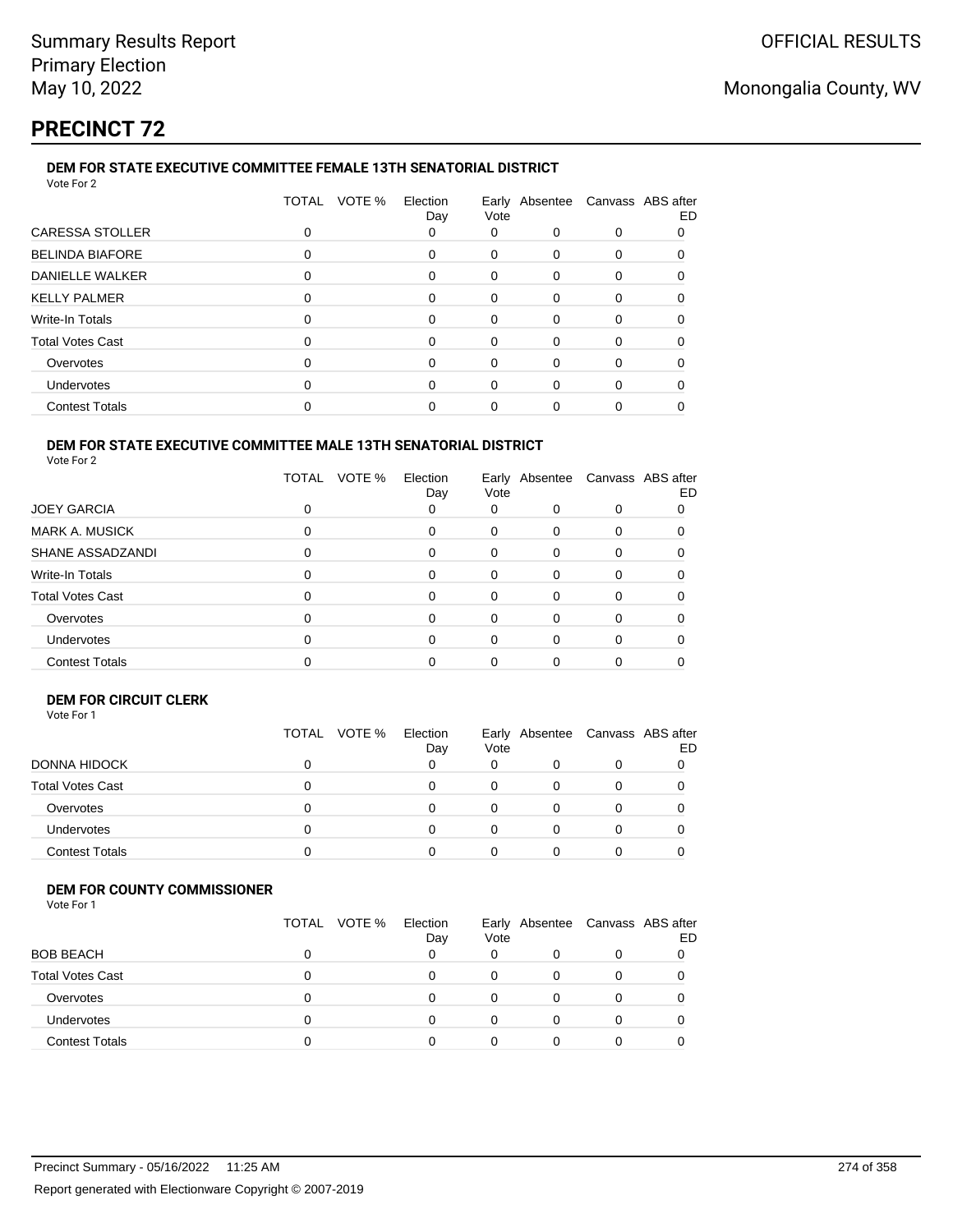# **PRECINCT 72**

## **DEM FOR COUNTY CLERK**

Vote For 1

|                         | TOTAL<br>VOTE % | Election<br>Day | Vote | Early Absentee Canvass ABS after | ED |
|-------------------------|-----------------|-----------------|------|----------------------------------|----|
| CARYE L. BLANEY         |                 |                 |      |                                  |    |
| <b>Total Votes Cast</b> |                 |                 |      |                                  |    |
| Overvotes               |                 |                 |      |                                  |    |
| <b>Undervotes</b>       |                 |                 |      | O                                |    |
| <b>Contest Totals</b>   |                 |                 |      |                                  |    |

### **DEM FOR CONGRESSIONAL DISTRICT EXECUTIVE COMMITTEE DIST 2 FEMALE**

Vote For 1

|                       | TOTAL<br>VOTE % | Election<br>Day | Vote | Early Absentee Canvass ABS after | ED |
|-----------------------|-----------------|-----------------|------|----------------------------------|----|
| RYLEE HAUGHT          |                 |                 | 0    |                                  |    |
| Write-In Totals       |                 |                 | 0    |                                  |    |
| Total Votes Cast      |                 |                 | 0    | 0                                |    |
| Overvotes             |                 |                 |      |                                  |    |
| Undervotes            |                 |                 |      |                                  |    |
| <b>Contest Totals</b> |                 |                 |      |                                  |    |

### **DEM FOR CONGRESSIONAL DISTRICT EXECUTIVE COMMITTEE DIST 2 MALE** Vote For 1

|                         | <b>TOTAL</b> | VOTE % | Election<br>Day | Vote | Early Absentee | Canvass ABS after | ED |
|-------------------------|--------------|--------|-----------------|------|----------------|-------------------|----|
| SHANE ASSADZANDI        |              |        | 0               | 0    |                | $\Omega$          |    |
| CHARLES (JR) KRAFFT     |              |        | 0               | 0    | 0              |                   |    |
| Write-In Totals         |              |        | 0               | 0    | $\Omega$       | 0                 |    |
| <b>Total Votes Cast</b> | 0            |        | 0               | 0    | $\Omega$       | O                 |    |
| Overvotes               |              |        | 0               | 0    | $\Omega$       | 0                 |    |
| <b>Undervotes</b>       |              |        | 0               | 0    | n              | O                 |    |
| <b>Contest Totals</b>   |              |        |                 |      |                |                   |    |

#### **DEM FOR SENATORIAL EXECUTIVE COMMITTEE FEMALE 13TH SENATORIAL DISTRICT** Vote For 1

|                         | TOTAL | VOTE %<br>Election<br>Day | Vote | Early Absentee Canvass ABS after | ED |
|-------------------------|-------|---------------------------|------|----------------------------------|----|
| NO CANDIDATE(S) FILED   |       |                           | 0    |                                  |    |
| Write-In Totals         | ი     |                           | 0    |                                  |    |
| <b>Total Votes Cast</b> | n     | 0                         | 0    |                                  |    |
| Overvotes               | n     | 0                         | 0    |                                  |    |
| <b>Undervotes</b>       | ი     |                           |      |                                  |    |
| <b>Contest Totals</b>   |       |                           |      |                                  |    |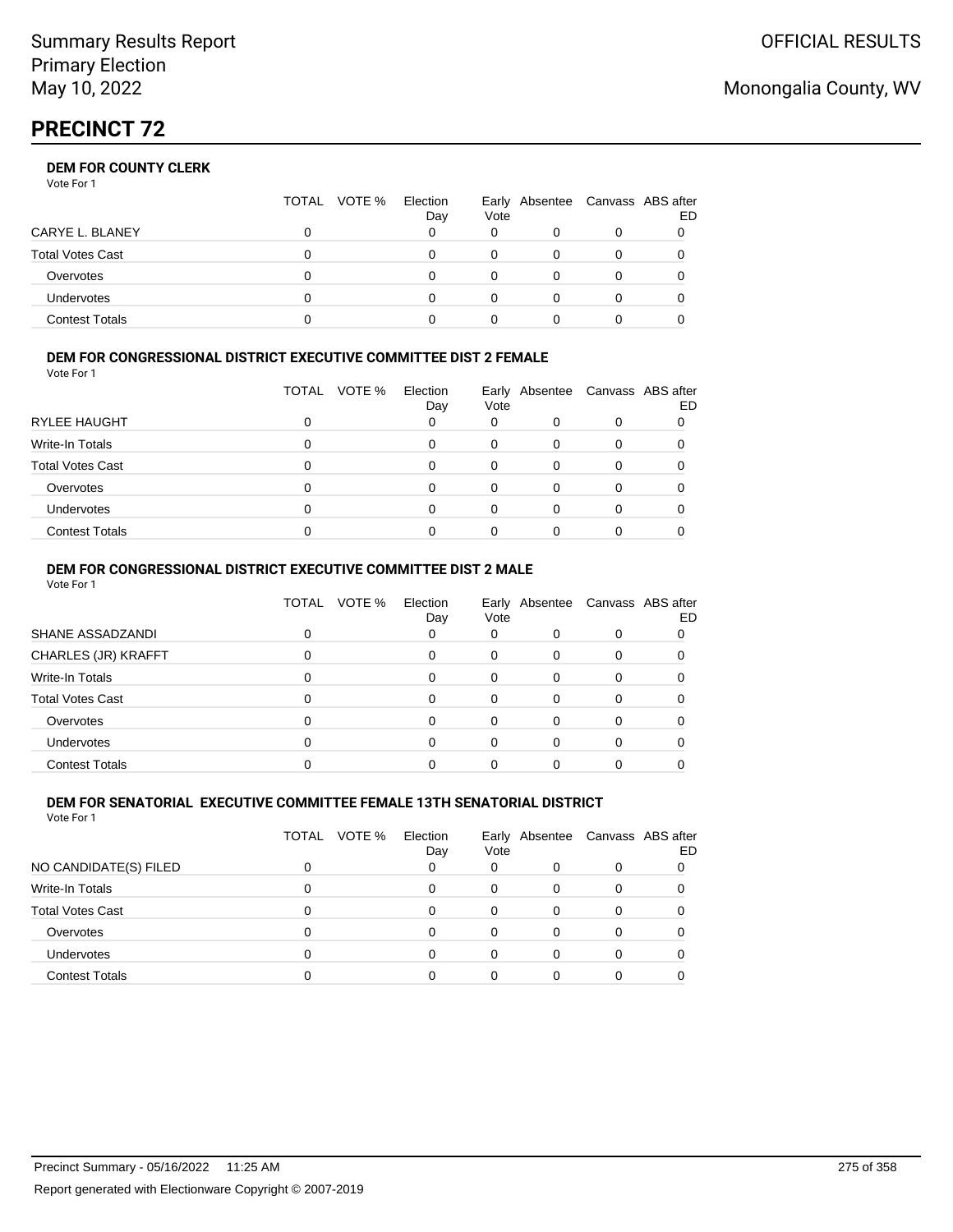# **PRECINCT 72**

## **DEM FOR SENATORIAL EXECUTIVE COMMITTEE MALE 13TH SENATORIAL DISTRICT**

| Vote For 1              |              |                           |      |                                  |   |    |
|-------------------------|--------------|---------------------------|------|----------------------------------|---|----|
|                         | <b>TOTAL</b> | VOTE %<br>Election<br>Day | Vote | Early Absentee Canvass ABS after |   | ED |
| SHANE ASSADZANDI        |              |                           | 0    | 0                                | 0 |    |
| Write-In Totals         | O            | 0                         |      | 0                                |   |    |
| <b>Total Votes Cast</b> |              | 0                         |      | 0                                |   |    |
| Overvotes               |              | 0                         |      | 0                                |   |    |
| <b>Undervotes</b>       | 0            | $\Omega$                  |      | 0                                |   |    |
| <b>Contest Totals</b>   |              |                           |      |                                  |   |    |
|                         |              |                           |      |                                  |   |    |

## **DEM FOR DELEGATE DISTRICT EXECUTIVE COMMITTEE FEMALE 77TH DELEGATE DISTRICT**

Vote For 1

|                         | TOTAL | VOTE % | Election<br>Day | Vote | Early Absentee Canvass ABS after | ED |
|-------------------------|-------|--------|-----------------|------|----------------------------------|----|
| NO CANDIDATE(S) FILED   |       |        |                 | 0    |                                  |    |
| Write-In Totals         |       |        |                 | 0    |                                  |    |
| <b>Total Votes Cast</b> |       |        | U               |      |                                  |    |
| Overvotes               |       |        |                 |      |                                  |    |
| Undervotes              |       |        |                 |      |                                  |    |
| <b>Contest Totals</b>   |       |        |                 |      |                                  |    |

### **DEM FOR DELEGATE DISTRICT EXECUTIVE COMMITTEE MALE 77TH DELEGATE DISTRICT**

Vote For 1

|                       | <b>TOTAL</b> | VOTE % | Election<br>Day | Vote     | Early Absentee | Canvass ABS after | ED |
|-----------------------|--------------|--------|-----------------|----------|----------------|-------------------|----|
| CHARLES (JR) KRAFFT   |              |        |                 | 0        |                | 0                 |    |
| Write-In Totals       |              |        |                 | 0        |                |                   |    |
| Total Votes Cast      |              |        |                 | 0        | 0              | 0                 |    |
| Overvotes             |              |        |                 | $\Omega$ | 0              | 0                 |    |
| <b>Undervotes</b>     |              |        | $\Omega$        | 0        | 0              | 0                 |    |
| <b>Contest Totals</b> |              |        |                 |          |                |                   |    |

#### **DEM FOR COUNTY EXECUTIVE COMMITTEE DISTRICT - FEMALE COMMITTEE DISTRICT 11** Vote For 1

|                         | VOTE %<br>TOTAL | Election<br>Day | Vote | Early Absentee |   | Canvass ABS after<br>ED |
|-------------------------|-----------------|-----------------|------|----------------|---|-------------------------|
| NO CANDIDATE(S) FILED   |                 |                 | 0    |                | 0 |                         |
| Write-In Totals         | O               | 0               | 0    | 0              | 0 |                         |
| <b>Total Votes Cast</b> |                 | 0               |      | 0              | 0 |                         |
| Overvotes               | ∩               | 0               | 0    | 0              | 0 |                         |
| <b>Undervotes</b>       |                 |                 |      |                |   |                         |
| <b>Contest Totals</b>   |                 |                 |      |                |   |                         |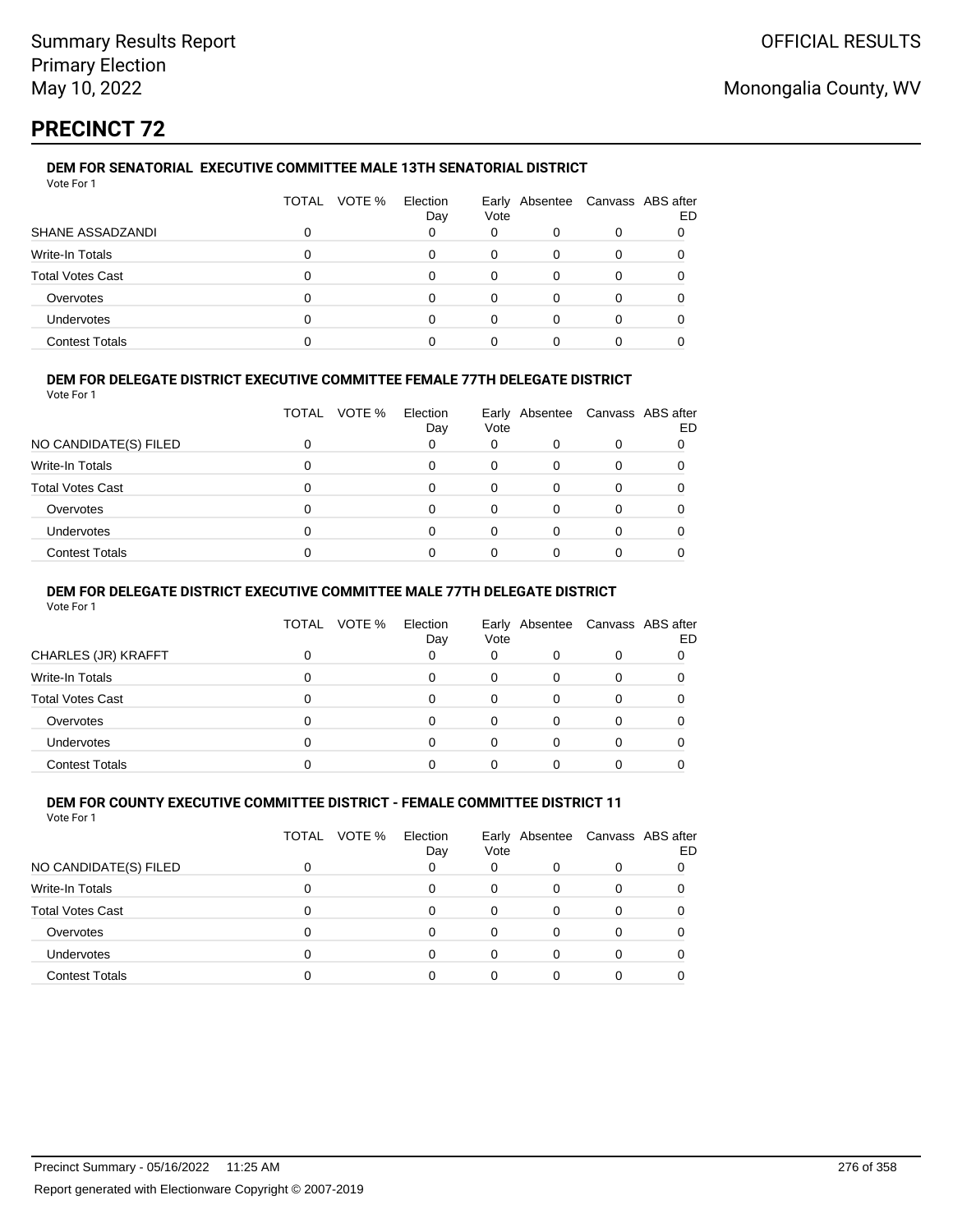# **PRECINCT 72**

#### **DEM FOR COUNTY EXECUTIVE COMMITTEE DISTRICT - MALE COMMITTEE DISTRICT 11** Vote For 1

|                         | TOTAL VOTE % | Election<br>Day | Vote |   |  | Early Absentee Canvass ABS after<br>ED |  |
|-------------------------|--------------|-----------------|------|---|--|----------------------------------------|--|
| NO CANDIDATE(S) FILED   |              | 0               | 0    |   |  |                                        |  |
| Write-In Totals         | ი            | 0               | 0    | 0 |  |                                        |  |
| <b>Total Votes Cast</b> |              | 0               | 0    | 0 |  |                                        |  |
| Overvotes               |              | 0               | 0    | 0 |  |                                        |  |
| <b>Undervotes</b>       |              | 0               | 0    | 0 |  |                                        |  |
| <b>Contest Totals</b>   |              | n               | 0    |   |  |                                        |  |
|                         |              |                 |      |   |  |                                        |  |

### **NON-PARTISAN BOARD OF EDUCATION**

Vote For 3

|                         | VOTE %<br>TOTAL | Election<br>Day | Vote |          | Early Absentee Canvass ABS after | ED |
|-------------------------|-----------------|-----------------|------|----------|----------------------------------|----|
| <b>DANIEL BERRY</b>     | 0               | 0               | 0    | $\Omega$ | 0                                |    |
| <b>JENNIFER HAGERTY</b> | 0               | 0               | 0    | 0        | 0                                |    |
| <b>BRANDON MYERS</b>    | 0               | 0               | 0    | $\Omega$ | $\Omega$                         |    |
| <b>CRISTY MOATS</b>     | 0               | 0               | 0    | 0        | $\Omega$                         |    |
| <b>MICHAEL KELLY</b>    | 0               | 0               | 0    | $\Omega$ | $\Omega$                         |    |
| Write-In Totals         | 0               | 0               | 0    | $\Omega$ | $\Omega$                         |    |
| <b>Total Votes Cast</b> | 0               | 0               | 0    | $\Omega$ | $\Omega$                         |    |
| Overvotes               | 0               | 0               | 0    | $\Omega$ | $\Omega$                         |    |
| <b>Undervotes</b>       | 0               | 0               | 0    | $\Omega$ | $\Omega$                         | 0  |
| <b>Contest Totals</b>   | 0               | ი               | 0    | 0        | 0                                |    |

## **FOR CONSERVATION DISTRICT SUPERVISOR**

|                         | VOTE %<br>TOTAL | Election<br>Day | Vote |          | Early Absentee Canvass ABS after | ED |
|-------------------------|-----------------|-----------------|------|----------|----------------------------------|----|
| <b>ANDREW PRICE</b>     |                 |                 | 0    | 0        | 0                                |    |
| MARK "MR. MARK" MYERS   |                 | 0               | 0    | 0        | 0                                |    |
| Write-In Totals         |                 | 0               | 0    | $\Omega$ |                                  |    |
| <b>Total Votes Cast</b> |                 | 0               | 0    | 0        | 0                                |    |
| Overvotes               |                 | 0               | 0    | 0        |                                  |    |
| <b>Undervotes</b>       |                 | U               | 0    | 0        |                                  |    |
| <b>Contest Totals</b>   |                 |                 | ი    |          |                                  |    |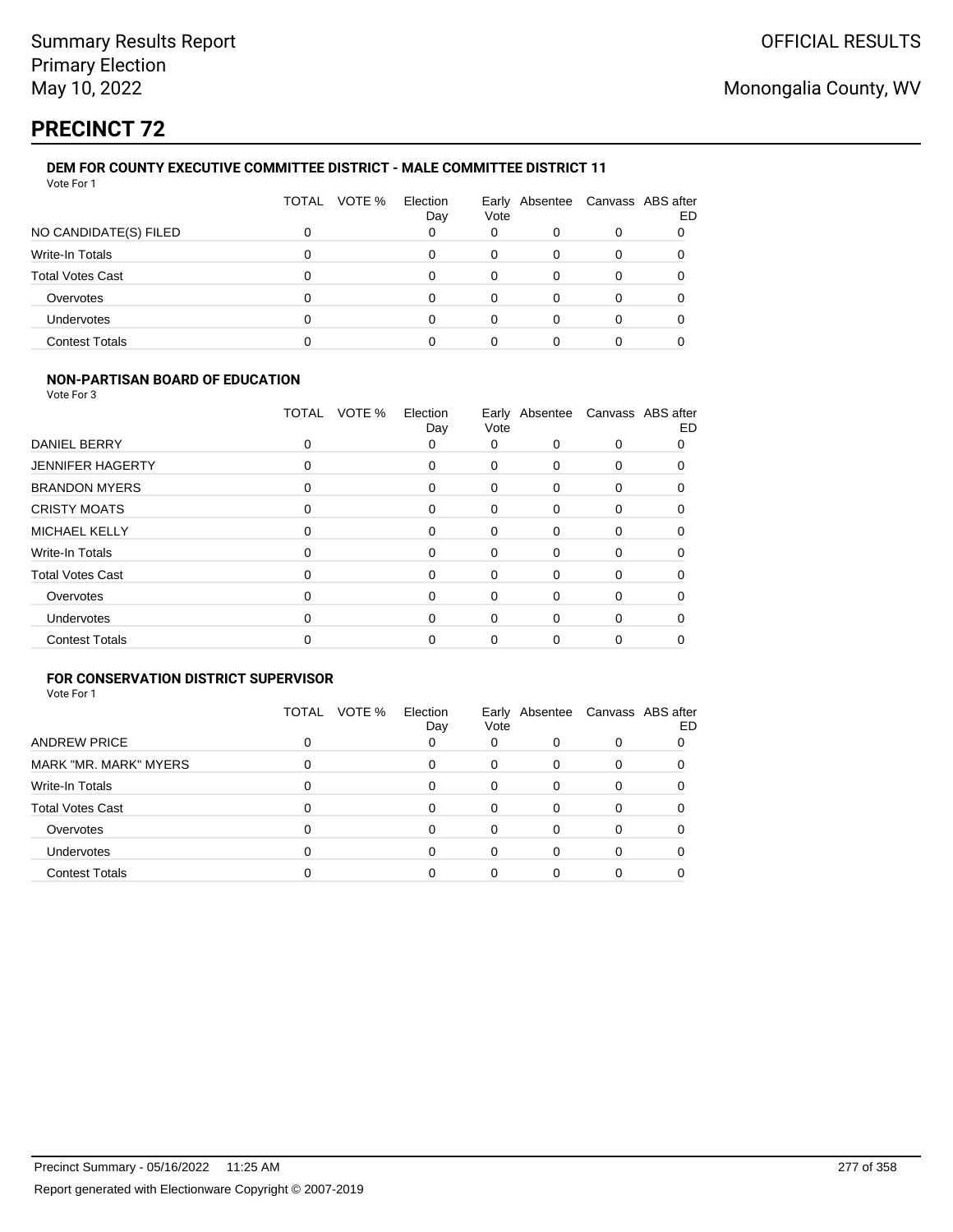# **PRECINCT 73**

| <b>Statistics</b>                     | TOTAL    | Election<br>Day | Vote     | Early Absentee |          | Canvass ABS after<br>ED. |
|---------------------------------------|----------|-----------------|----------|----------------|----------|--------------------------|
| <b>Registered Voters - Total</b>      | 55       |                 |          |                |          |                          |
| Registered Voters - REPUBLICAN        | 28       |                 |          |                |          |                          |
| <b>Registered Voters - DEMOCRATIC</b> | 15       |                 |          |                |          |                          |
| Registered Voters - NON-PARTISAN      | 12       |                 |          |                |          |                          |
| <b>Ballots Cast - Total</b>           | 6        | 5               | $\Omega$ | 0              | 1        | $\Omega$                 |
| <b>Ballots Cast - REPUBLICAN</b>      | 4        | 3               | 0        | 0              |          | 0                        |
| Ballots Cast - DEMOCRATIC             | 2        | 2               | 0        | 0              | $\Omega$ | 0                        |
| Ballots Cast - NON-PARTISAN           | 0        | 0               | 0        | 0              | $\Omega$ | 0                        |
| <b>Ballots Cast - Blank</b>           | 0        | 0               | 0        | 0              | 0        | 0                        |
| Voter Turnout - Total                 | 10.91%   |                 |          |                |          |                          |
| Voter Turnout - REPUBLICAN            | 14.29%   |                 |          |                |          |                          |
| Voter Turnout - DEMOCRATIC            | 13.33%   |                 |          |                |          |                          |
| Voter Turnout - NON-PARTISAN          | $0.00\%$ |                 |          |                |          |                          |

### **REP FOR U.S. HOUSE OF REPRESENTATIVES 2ND DIST**

Vote For 1

|                               | TOTAL | VOTE %   | Election<br>Day | Earlv<br>Vote | Absentee | Canvass ABS after | ED |
|-------------------------------|-------|----------|-----------------|---------------|----------|-------------------|----|
| DAVID B. MCKINLEY             | 3     | 75.00%   | 3               | 0             | 0        | 0                 | 0  |
| ALEXANDER X. MOONEY           |       | 25.00%   | 0               | 0             | 0        |                   | O  |
| <b>MIKE SECKMAN</b>           | 0     | 0.00%    | 0               | 0             | 0        | 0                 | 0  |
| RHONDA A. HERCULES            | 0     | 0.00%    | 0               | 0             | 0        | 0                 | 0  |
| <b>SUSAN BUCHSER-LOCHOCKI</b> | 0     | 0.00%    | 0               | 0             | 0        | 0                 | O  |
| <b>Total Votes Cast</b>       | 4     | 100.00%  | 3               | 0             | 0        |                   | 0  |
| Overvotes                     | 0     | $0.00\%$ | 0               | 0             | 0        | 0                 | O  |
| <b>Undervotes</b>             | 0     | $0.00\%$ | 0               | 0             | 0        | 0                 | 0  |
| <b>Contest Totals</b>         | 4     | 100.00%  | 3               | 0             | 0        |                   | O  |

### **REP FOR STATE SENATOR 2ND SENATORIAL DISTRICT**

| Vote For 1 |  |
|------------|--|
|            |  |

|                         | TOTAL | VOTE %   | Election<br>Day | Vote | Early Absentee | Canvass ABS after | ED |
|-------------------------|-------|----------|-----------------|------|----------------|-------------------|----|
| <b>CHARLES CLEMENTS</b> |       | 75.00%   | 2               | 0    |                |                   |    |
| <b>Total Votes Cast</b> |       | 75.00%   |                 | 0    | 0              |                   |    |
| Overvotes               | 0     | $0.00\%$ | $\Omega$        | 0    |                | 0                 |    |
| <b>Undervotes</b>       |       | 25.00%   |                 | 0    |                | 0                 |    |
| <b>Contest Totals</b>   |       | 100.00%  | 3               | 0    | 0              |                   |    |

### **REP FOR MEMBER OF HOUSE OF DELEGATES 77TH DELEGATE DISTRICT**

|                         | TOTAL | VOTE %   | Election<br>Day | Vote | Early Absentee | Canvass ABS after | ED |
|-------------------------|-------|----------|-----------------|------|----------------|-------------------|----|
| <b>JOE STATLER</b>      | 3     | 75.00%   | 2               | 0    | 0              |                   |    |
| <b>Total Votes Cast</b> | з     | 75.00%   | 2               | 0    | 0              |                   |    |
| Overvotes               | 0     | $0.00\%$ | 0               | 0    | 0              | 0                 |    |
| Undervotes              |       | 25.00%   |                 | 0    | $\Omega$       | 0                 |    |
| <b>Contest Totals</b>   |       | 100.00%  | 3               | 0    | $\Omega$       |                   |    |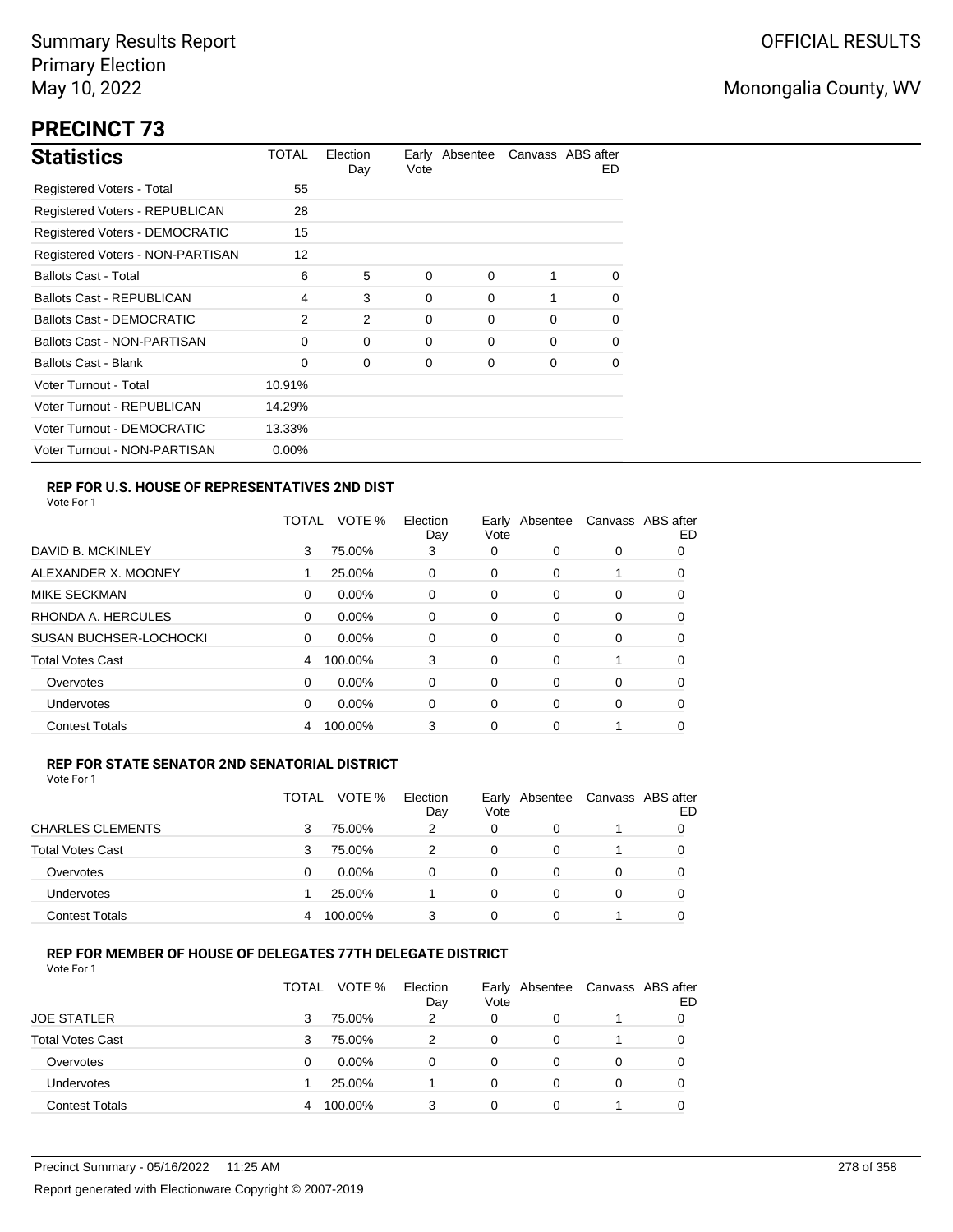# **PRECINCT 73**

## **REP FOR STATE EXECUTIVE COMMITTEE FEMALE 2ND SENATORIAL DISTRICT**

| Vote For 2              |          |         |                 |      |                |                   |    |
|-------------------------|----------|---------|-----------------|------|----------------|-------------------|----|
|                         | TOTAL    | VOTE %  | Election<br>Day | Vote | Early Absentee | Canvass ABS after | ED |
| RHONDA S. DEAN          | 3        | 37.50%  | 2               | 0    | 0              |                   | 0  |
| REBECCA (BECKY) WELLS   |          | 12.50%  |                 | 0    | 0              | 0                 | 0  |
| <b>BRENDA NAPIER</b>    |          | 12.50%  |                 | 0    | 0              | 0                 | 0  |
| <b>Write-In Totals</b>  | $\Omega$ | 0.00%   | 0               | 0    | 0              | 0                 | 0  |
| <b>Total Votes Cast</b> | 5        | 62.50%  | 4               | 0    | $\Omega$       |                   | 0  |
| Overvotes               | 0        | 0.00%   | 0               | 0    | 0              | 0                 | 0  |
| <b>Undervotes</b>       | 3        | 37.50%  | 2               | 0    | 0              |                   | 0  |
| <b>Contest Totals</b>   | 8        | 100.00% | 6               | 0    | 0              | 2                 |    |
|                         |          |         |                 |      |                |                   |    |

#### **REP FOR STATE EXECUTIVE COMMITTEE MALE 2ND SENATORIAL DISTRICT** Vote For 2

|                         | TOTAL | VOTE %   | Election<br>Day | Vote | Early Absentee | Canvass ABS after | ED |
|-------------------------|-------|----------|-----------------|------|----------------|-------------------|----|
| STEVEN T. NAPIER        | 2     | 25.00%   | 2               | 0    | $\Omega$       | 0                 | 0  |
| <b>BRIAN S. LONG</b>    | 2     | 25.00%   | 2               | 0    | 0              | 0                 | 0  |
| ELIJAH DEAN             |       | 12.50%   | 0               | 0    | $\Omega$       | 1                 | 0  |
| <b>Write-In Totals</b>  | 0     | $0.00\%$ | 0               | 0    | $\Omega$       | 0                 | 0  |
| <b>Total Votes Cast</b> | 5     | 62.50%   | 4               | 0    | $\Omega$       | 1                 | 0  |
| Overvotes               | 0     | 0.00%    | 0               | 0    | $\Omega$       | 0                 | 0  |
| <b>Undervotes</b>       | 3     | 37.50%   | 2               | 0    | $\Omega$       | 1                 | 0  |
| <b>Contest Totals</b>   | 8     | 100.00%  | 6               | 0    | $\Omega$       | 2                 | 0  |

## **REP FOR CIRCUIT CLERK**

|                         | TOTAL | VOTE %   | Election<br>Day | Vote | Early Absentee | Canvass ABS after | ED |
|-------------------------|-------|----------|-----------------|------|----------------|-------------------|----|
| NO CANDIDATE(S) FILED   | 0     | $0.00\%$ | 0               | 0    |                | 0                 |    |
| <b>Total Votes Cast</b> | 0     | $0.00\%$ | 0               | 0    |                | 0                 |    |
| Overvotes               | Ω     | $0.00\%$ | 0               |      |                | 0                 |    |
| <b>Undervotes</b>       |       | 100.00%  |                 | 0    |                |                   |    |
| <b>Contest Totals</b>   |       | 100.00%  |                 | 0    |                |                   |    |

### **REP FOR COUNTY COMMISSIONER**

|                         | TOTAL | VOTE %   | Election<br>Day | Early<br>Vote | Absentee | Canvass ABS after | ED |
|-------------------------|-------|----------|-----------------|---------------|----------|-------------------|----|
| CHARLES D. HARTZOG      |       | 25.00%   |                 | 0             | 0        | 0                 |    |
| <b>SEAN P. SIKORA</b>   |       | 25.00%   | 0               | 0             | 0        |                   |    |
| <b>Total Votes Cast</b> | 2     | 50.00%   |                 | 0             | 0        |                   |    |
| Overvotes               | 0     | $0.00\%$ | 0               | 0             | 0        | 0                 | 0  |
| Undervotes              | 2     | 50.00%   | 2               | 0             | 0        | 0                 |    |
| <b>Contest Totals</b>   |       | 100.00%  | 3               | 0             |          |                   |    |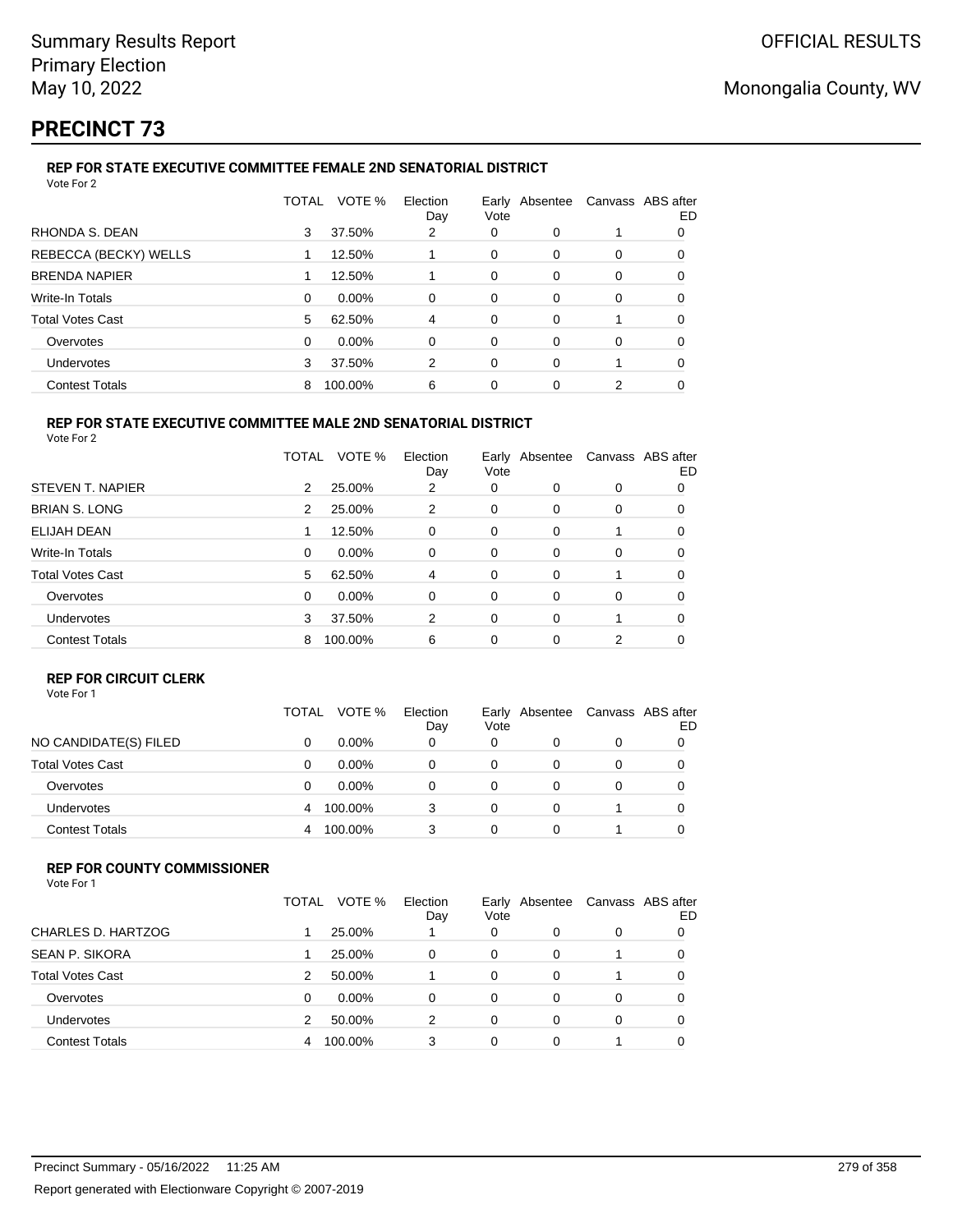Vote For 1

|                       | TOTAL | VOTE %   | Election<br>Day | Early Absentee<br>Vote | Canvass ABS after | ED |
|-----------------------|-------|----------|-----------------|------------------------|-------------------|----|
| NO CANDIDATE(S) FILED |       | $0.00\%$ |                 | 0                      | 0                 |    |
| Total Votes Cast      |       | $0.00\%$ |                 |                        |                   |    |
| Overvotes             |       | $0.00\%$ |                 |                        | 0                 |    |
| Undervotes            | 4     | 100.00%  |                 | 0                      |                   |    |
| Contest Totals        |       | 100.00%  |                 |                        |                   |    |

#### **REP FOR CONGRESSIONAL DISTRICT EXECUTIVE COMMITTEE DIST 2 FEMALE** Vote For 1

|                              | TOTAL | VOTE %   | Election | Vote | Early Absentee | Canvass ABS after | ED |
|------------------------------|-------|----------|----------|------|----------------|-------------------|----|
| <b>VIRGINIA "GINA" BROWN</b> | 2     | 50.00%   | Day      | 0    | 0              |                   |    |
| Write-In Totals              | 0     | $0.00\%$ | 0        | 0    | 0              | 0                 | 0  |
| <b>Total Votes Cast</b>      | 2     | 50.00%   |          | 0    | 0              | 1                 | 0  |
| Overvotes                    | 0     | $0.00\%$ | 0        | 0    | 0              | 0                 |    |
| <b>Undervotes</b>            | 2     | 50.00%   | 2        | 0    | 0              | 0                 |    |
| <b>Contest Totals</b>        |       | 100.00%  | 3        | 0    | 0              |                   |    |

## **REP FOR CONGRESSIONAL DISTRICT EXECUTIVE COMMITTEE DIST 2 MALE**

| Vote For 1              |       |         |                 |          |                                  |          |     |
|-------------------------|-------|---------|-----------------|----------|----------------------------------|----------|-----|
|                         | TOTAL | VOTE %  | Election<br>Day | Vote     | Early Absentee Canvass ABS after |          | ED. |
| <b>ETHAN MOORE</b>      |       | 25.00%  |                 | 0        | 0                                | 0        | 0   |
| <b>SAM BROWN</b>        |       | 25.00%  | $\Omega$        | $\Omega$ | 0                                |          | 0   |
| Write-In Totals         | 0     | 0.00%   | $\Omega$        | $\Omega$ | $\Omega$                         | $\Omega$ | 0   |
| <b>Total Votes Cast</b> | 2     | 50.00%  |                 | $\Omega$ | $\Omega$                         |          | 0   |
| Overvotes               | 0     | 0.00%   | $\Omega$        | $\Omega$ | 0                                | $\Omega$ | 0   |
| <b>Undervotes</b>       | 2     | 50.00%  | 2               | $\Omega$ | 0                                | $\Omega$ | 0   |
| <b>Contest Totals</b>   | 4     | 100.00% | 3               | 0        | $\Omega$                         |          | 0   |
|                         |       |         |                 |          |                                  |          |     |

#### **REP FOR SENATORIAL EXECUTIVE COMMITTEE FEMALE 2ND SENATORIAL DISTRICT** Vote For 1

|                         | TOTAL | VOTE %   | Election<br>Day | Vote | Early Absentee |          | Canvass ABS after<br>ED. |
|-------------------------|-------|----------|-----------------|------|----------------|----------|--------------------------|
| VIRGINIA "GINA" BROWN   | 2     | 50.00%   |                 | 0    | 0              |          | 0                        |
| <b>Write-In Totals</b>  | 0     | $0.00\%$ | 0               | 0    | 0              | 0        | 0                        |
| <b>Total Votes Cast</b> | 2     | 50.00%   |                 | 0    | 0              |          | 0                        |
| Overvotes               | 0     | $0.00\%$ | 0               | 0    | 0              | 0        | 0                        |
| Undervotes              | 2     | 50.00%   | 2               | 0    | 0              | $\Omega$ | 0                        |
| <b>Contest Totals</b>   | 4     | 100.00%  | 3               | 0    | 0              |          |                          |

## Monongalia County, WV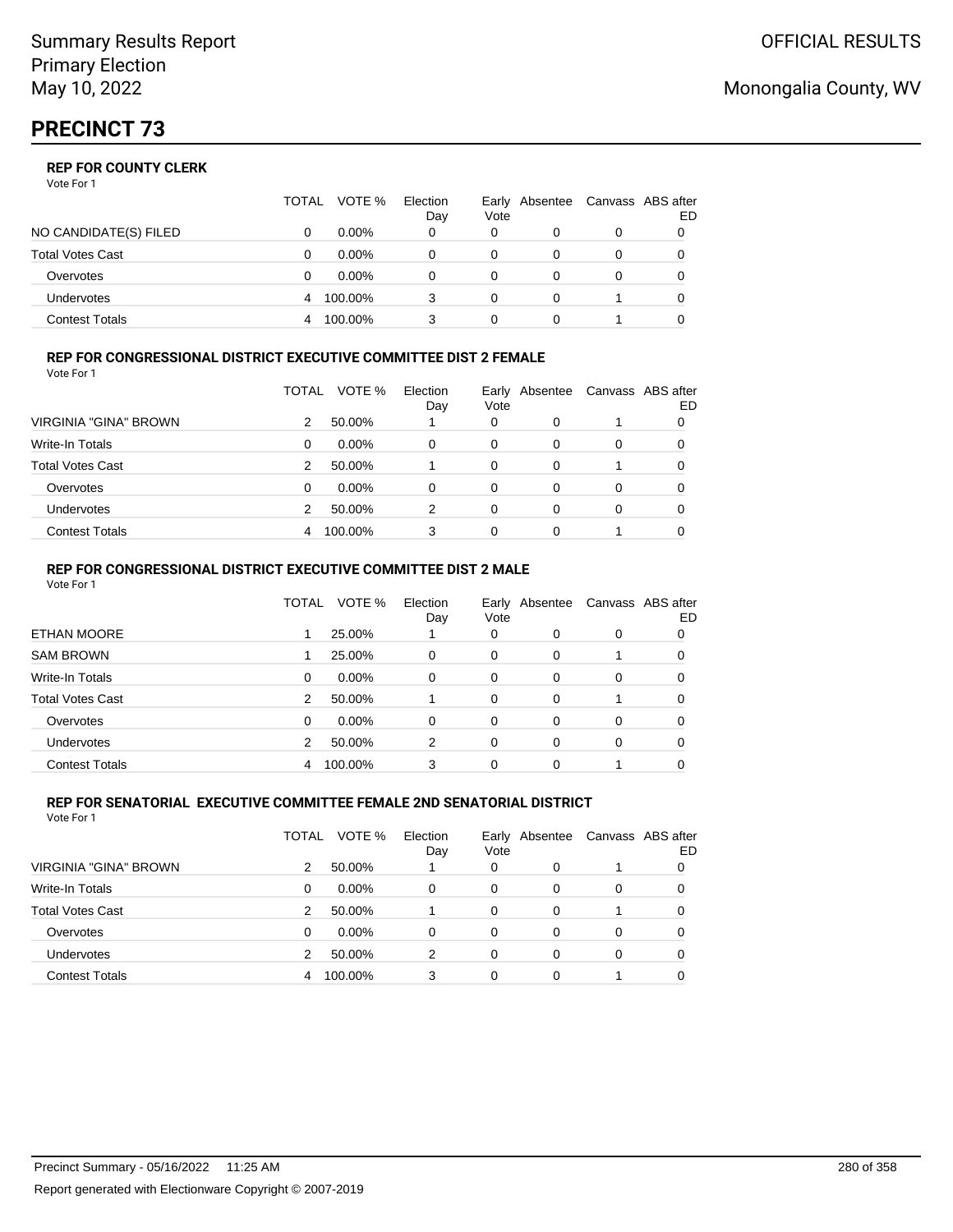# **PRECINCT 73**

### **REP FOR SENATORIAL EXECUTIVE COMMITTEE MALE 2ND SENATORIAL DISTRICT** Vote For 1

|                         | TOTAL         | VOTE %   | Election<br>Day | Vote | Early Absentee | Canvass ABS after | ED |
|-------------------------|---------------|----------|-----------------|------|----------------|-------------------|----|
| <b>SAM BROWN</b>        | 2             | 50.00%   |                 | 0    | 0              |                   | 0  |
| ETHAN MOORE             | 0             | $0.00\%$ | 0               | 0    | 0              | 0                 | 0  |
| Write-In Totals         | 0             | $0.00\%$ | 0               | 0    | 0              | 0                 | 0  |
| <b>Total Votes Cast</b> | 2             | 50.00%   |                 | 0    | 0              |                   | O  |
| Overvotes               | $\Omega$      | 0.00%    | $\Omega$        | 0    | $\Omega$       | 0                 | 0  |
| <b>Undervotes</b>       | $\mathcal{P}$ | 50.00%   | 2               | 0    | 0              | 0                 | O  |
| <b>Contest Totals</b>   | 4             | 100.00%  | 3               | 0    | $\Omega$       |                   |    |

### **REP FOR DELEGATE DISTRICT EXECUTIVE COMMITTEE FEMALE 77TH DELEGATE DISTRICT**

Vote For 1

|                         | TOTAL    | VOTE %   | Election<br>Day | Vote     | Early Absentee |          | Canvass ABS after<br>ED |
|-------------------------|----------|----------|-----------------|----------|----------------|----------|-------------------------|
| NO CANDIDATE(S) FILED   | 0        | $0.00\%$ | 0               | 0        | 0              | 0        |                         |
| Write-In Totals         | 0        | $0.00\%$ | 0               | 0        |                |          |                         |
| <b>Total Votes Cast</b> | $\Omega$ | $0.00\%$ | $\Omega$        | 0        | $\Omega$       | $\Omega$ | 0                       |
| Overvotes               | 0        | $0.00\%$ | 0               | 0        | 0              | 0        | 0                       |
| <b>Undervotes</b>       | 4        | 100.00%  | 3               | 0        | 0              |          | 0                       |
| <b>Contest Totals</b>   | 4        | 100.00%  | 3               | $\Omega$ | 0              |          |                         |

### **REP FOR DELEGATE DISTRICT EXECUTIVE COMMITTEE MALE 77TH DELEGATE DISTRICT**

Vote For 1

|                         | TOTAL | VOTE %   | Election<br>Day | Vote | Early Absentee | Canvass ABS after | ED |
|-------------------------|-------|----------|-----------------|------|----------------|-------------------|----|
| ETHAN MOORE             | 2     | 50.00%   |                 | 0    | 0              |                   |    |
| Write-In Totals         | 0     | $0.00\%$ | 0               | 0    | 0              | $\Omega$          |    |
| <b>Total Votes Cast</b> | 2     | 50.00%   |                 | 0    | $\Omega$       |                   | 0  |
| Overvotes               | 0     | $0.00\%$ | 0               | 0    | 0              | 0                 |    |
| <b>Undervotes</b>       |       | 50.00%   | 2               | 0    | 0              | 0                 |    |
| <b>Contest Totals</b>   | 4     | 100.00%  | 3               | ი    |                |                   |    |

#### **REP FOR COUNTY EXECUTIVE COMMITTEE DISTRICT - FEMALE COMMITTEE DISTRICT 11** Vote For 1

|                         | TOTAL | VOTE %   | Election<br>Day | Vote     | Early Absentee | Canvass ABS after | ED |
|-------------------------|-------|----------|-----------------|----------|----------------|-------------------|----|
| NO CANDIDATE(S) FILED   | 0     | $0.00\%$ | 0               | 0        | 0              | 0                 |    |
| Write-In Totals         | 0     | $0.00\%$ | 0               | 0        | $\Omega$       | 0                 |    |
| <b>Total Votes Cast</b> | 0     | $0.00\%$ | 0               | 0        | 0              | 0                 |    |
| Overvotes               | 0     | $0.00\%$ | 0               | $\Omega$ | $\Omega$       | 0                 |    |
| Undervotes              | 4     | 100.00%  | 3               | $\Omega$ | 0              |                   |    |
| <b>Contest Totals</b>   | 4     | 100.00%  | 3               | $\Omega$ | 0              |                   |    |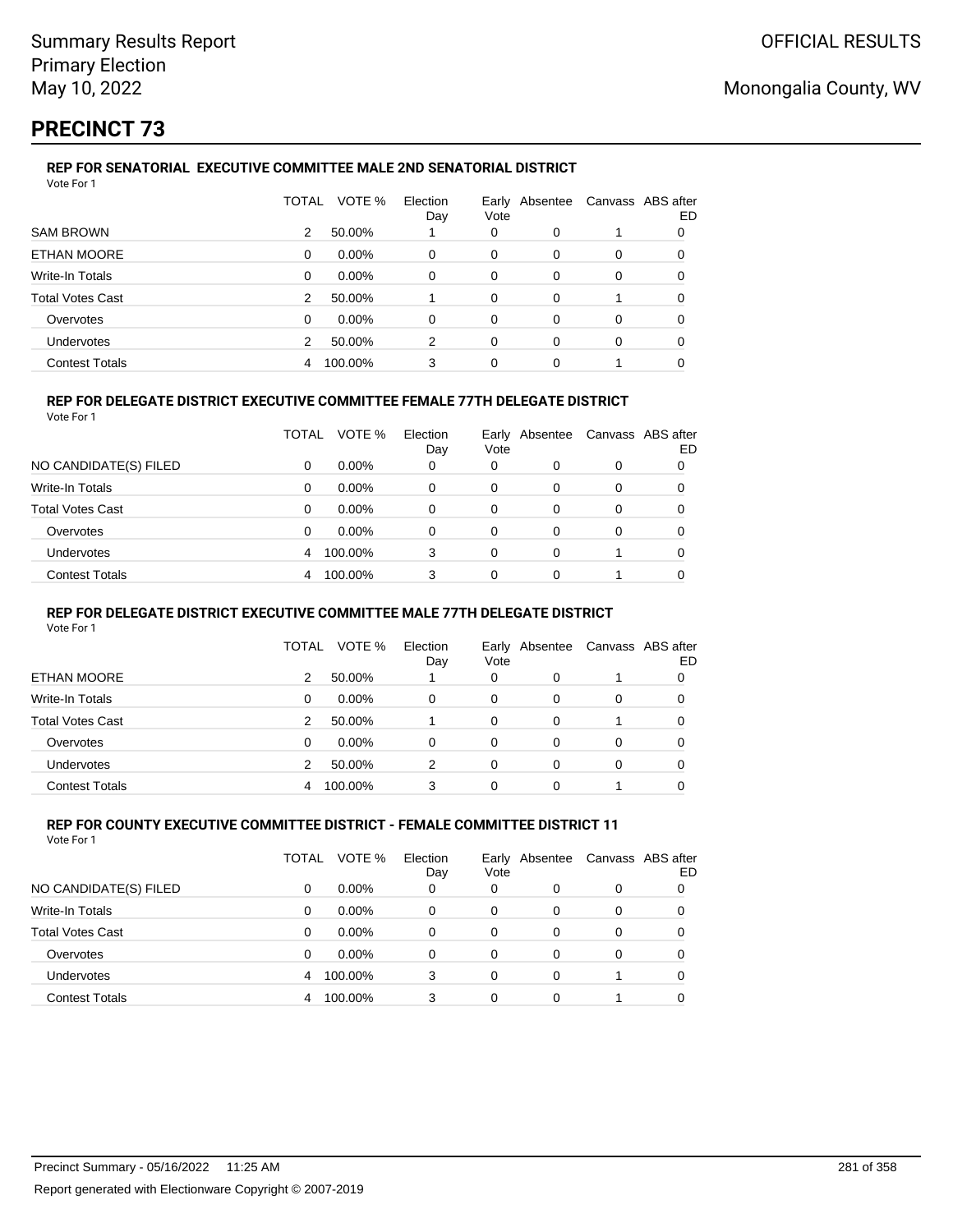# **PRECINCT 73**

### **REP FOR COUNTY EXECUTIVE COMMITTEE DISTRICT - MALE COMMITTEE DISTRICT 11** Vote For 1

|                              | TOTAL | VOTE %   | Election<br>Day | Early<br>Vote | Absentee |   | Canvass ABS after<br>ED |
|------------------------------|-------|----------|-----------------|---------------|----------|---|-------------------------|
| <b>CHARLES T. KRUSHANSKY</b> | 2     | 50.00%   |                 | 0             | 0        |   |                         |
| <b>Write-In Totals</b>       | 0     | $0.00\%$ | 0               | 0             | 0        | 0 | 0                       |
| <b>Total Votes Cast</b>      | 2     | 50.00%   |                 | 0             | 0        |   |                         |
| Overvotes                    | 0     | $0.00\%$ | 0               | 0             | 0        | 0 | 0                       |
| Undervotes                   | 2     | 50.00%   | 2               | 0             | 0        | 0 |                         |
| <b>Contest Totals</b>        |       | 100.00%  | 3               | 0             | 0        |   |                         |

### **DEM FOR U.S. HOUSE OF REPRESENTATIVES 2ND DIST**

Vote For 1

|                          | TOTAL | VOTE %   | Election<br>Day | Early<br>Vote | Absentee |          | Canvass ABS after<br>ED |
|--------------------------|-------|----------|-----------------|---------------|----------|----------|-------------------------|
| <b>BARRY LEE WENDELL</b> | 2     | 100.00%  | 2               | 0             |          | $\Omega$ |                         |
| ANGELA J. DWYER          | 0     | $0.00\%$ | 0               | 0             | 0        | 0        | 0                       |
| <b>Total Votes Cast</b>  | 2     | 100.00%  | $\mathcal{P}$   | 0             | 0        | 0        |                         |
| Overvotes                | 0     | $0.00\%$ | $\Omega$        | $\Omega$      | $\Omega$ | $\Omega$ | 0                       |
| <b>Undervotes</b>        | 0     | $0.00\%$ | 0               | 0             | 0        | $\Omega$ | 0                       |
| <b>Contest Totals</b>    |       | 100.00%  | 2               | 0             |          |          |                         |

### **DEM FOR STATE SENATOR 2ND SENATORIAL DISTRICT**

Vote For 1

|                       | <b>TOTAL</b> | VOTE %   | Election<br>Day | Vote | Early Absentee | Canvass ABS after | ED |
|-----------------------|--------------|----------|-----------------|------|----------------|-------------------|----|
| ERIC M. HAYHURST      |              | 50.00%   |                 | 0    |                | 0                 |    |
| Total Votes Cast      |              | 50.00%   |                 | 0    |                | 0                 |    |
| Overvotes             |              | $0.00\%$ |                 | 0    |                | 0                 |    |
| <b>Undervotes</b>     |              | 50.00%   |                 | 0    |                | 0                 |    |
| <b>Contest Totals</b> |              | 100.00%  |                 |      |                |                   |    |

## **DEM FOR MEMBER OF HOUSE OF DELEGATES 77TH DELEGATE DISTRICT**

|                         | TOTAL | VOTE %   | Election<br>Day | Early<br>Vote | Absentee |   | Canvass ABS after<br>ED |
|-------------------------|-------|----------|-----------------|---------------|----------|---|-------------------------|
| <b>BEN SWANSON</b>      | 2     | 100.00%  | 2               | 0             | 0        | 0 | 0                       |
| <b>Total Votes Cast</b> | 2     | 100.00%  | 2               | 0             | 0        | 0 | 0                       |
| Overvotes               | 0     | 0.00%    | 0               | 0             | 0        | 0 | 0                       |
| <b>Undervotes</b>       | 0     | $0.00\%$ | 0               | 0             | 0        | 0 | 0                       |
| <b>Contest Totals</b>   |       | 100.00%  | 2               | 0             |          | 0 |                         |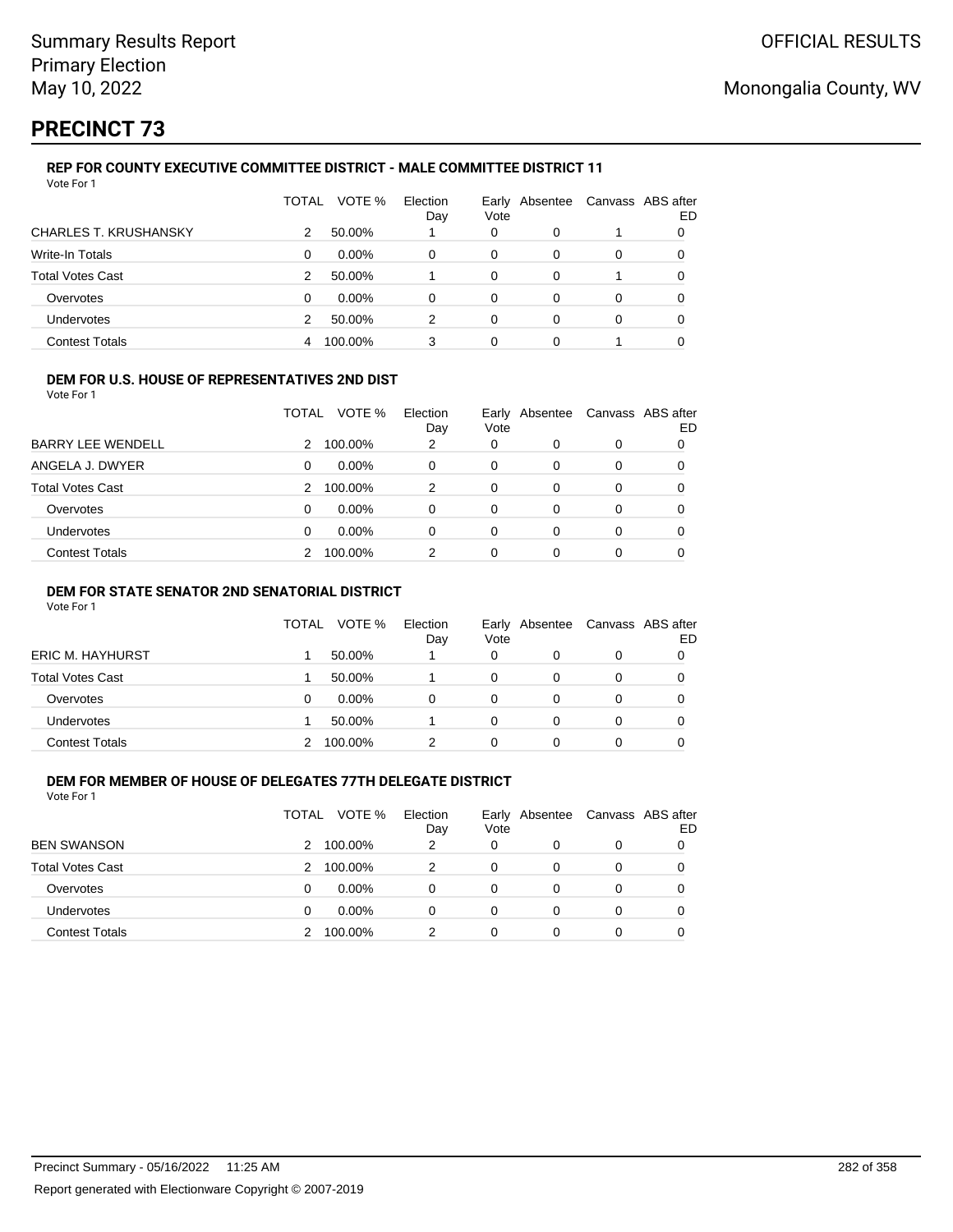# **PRECINCT 73**

#### **DEM FOR STATE EXECUTIVE COMMITTEE FEMALE 2ND SENATORIAL DISTRICT** Vote For 2

|                         | TOTAL | VOTE %  | Election<br>Day | Vote     | Early Absentee Canvass ABS after |          | ED |
|-------------------------|-------|---------|-----------------|----------|----------------------------------|----------|----|
| <b>RYLEE HAUGHT</b>     |       | 25.00%  |                 | 0        | 0                                | 0        | 0  |
| BARBARA A. SCOTT        |       | 25.00%  |                 | 0        | $\Omega$                         | $\Omega$ | O  |
| JENNIFER C. BEACH       |       | 25.00%  |                 | 0        | 0                                | 0        | 0  |
| KIMBERLY A. FRUM        | 0     | 0.00%   | 0               | 0        | $\Omega$                         | 0        | 0  |
| <b>CINDY WELCH</b>      | 0     | 0.00%   | 0               | 0        | 0                                | 0        | 0  |
| Write-In Totals         | 0     | 0.00%   | 0               | $\Omega$ | $\Omega$                         | 0        | 0  |
| <b>Total Votes Cast</b> | 3     | 75.00%  | 3               | 0        | 0                                | 0        | 0  |
| Overvotes               | 0     | 0.00%   | 0               | 0        | $\Omega$                         | 0        | 0  |
| Undervotes              |       | 25.00%  |                 | 0        | $\Omega$                         | 0        | Ω  |
| <b>Contest Totals</b>   | 4     | 100.00% | 4               | 0        | 0                                | 0        |    |
|                         |       |         |                 |          |                                  |          |    |

### **DEM FOR STATE EXECUTIVE COMMITTEE MALE 2ND SENATORIAL DISTRICT** Vote For 2

|                              | TOTAL | VOTE %   | Election<br>Day | Early Absentee<br>Vote |          | Canvass ABS after | ED |
|------------------------------|-------|----------|-----------------|------------------------|----------|-------------------|----|
| CHARLES (JR) KRAFFT          | 2     | 50.00%   | 2               | 0                      | 0        | 0                 |    |
| RONALD E. MCCOY JR.          | 2     | 50.00%   | 2               | 0                      | 0        | 0                 | 0  |
| <b>SETH "THUNDER" STURM</b>  | 0     | 0.00%    | $\Omega$        | 0                      | 0        | 0                 |    |
| ARTHUR W. "SONNY" OAKLAND JR | 0     | 0.00%    | 0               | 0                      | 0        | 0                 |    |
| <b>Write-In Totals</b>       | 0     | $0.00\%$ | 0               | 0                      | 0        | 0                 | 0  |
| <b>Total Votes Cast</b>      | 4     | 100.00%  | 4               | 0                      | $\Omega$ | 0                 |    |
| Overvotes                    | 0     | 0.00%    | 0               | 0                      | 0        | 0                 | 0  |
| Undervotes                   | 0     | 0.00%    | $\Omega$        | 0                      | $\Omega$ | 0                 |    |
| <b>Contest Totals</b>        | 4     | 100.00%  | 4               | 0                      | 0        | 0                 |    |

### **DEM FOR CIRCUIT CLERK** Vote For 1

|                         | <b>TOTAL</b> | VOTE %   | Election<br>Day | Vote | Early Absentee | Canvass ABS after<br>ED |
|-------------------------|--------------|----------|-----------------|------|----------------|-------------------------|
| DONNA HIDOCK            |              | 50.00%   |                 | 0    |                |                         |
| <b>Total Votes Cast</b> |              | 50.00%   |                 | 0    | 0              |                         |
| Overvotes               |              | $0.00\%$ |                 | 0    |                |                         |
| <b>Undervotes</b>       |              | 50.00%   |                 | 0    |                |                         |
| <b>Contest Totals</b>   |              | 100.00%  |                 |      |                |                         |

## **DEM FOR COUNTY COMMISSIONER**

| Vote For 1 |  |
|------------|--|
|------------|--|

|                         | <b>TOTAL</b> | VOTE %   | Election<br>Day | Vote | Early Absentee | Canvass ABS after | ED |
|-------------------------|--------------|----------|-----------------|------|----------------|-------------------|----|
| <b>BOB BEACH</b>        | 2            | 100.00%  | 2               | 0    | 0              | 0                 |    |
| <b>Total Votes Cast</b> | 2            | 100.00%  | 2               | 0    | 0              | 0                 |    |
| Overvotes               | 0            | $0.00\%$ | 0               | 0    | 0              | $\Omega$          |    |
| Undervotes              | 0            | 0.00%    | 0               | 0    | 0              | 0                 |    |
| <b>Contest Totals</b>   |              | 100.00%  | 2               | 0    | 0              | 0                 |    |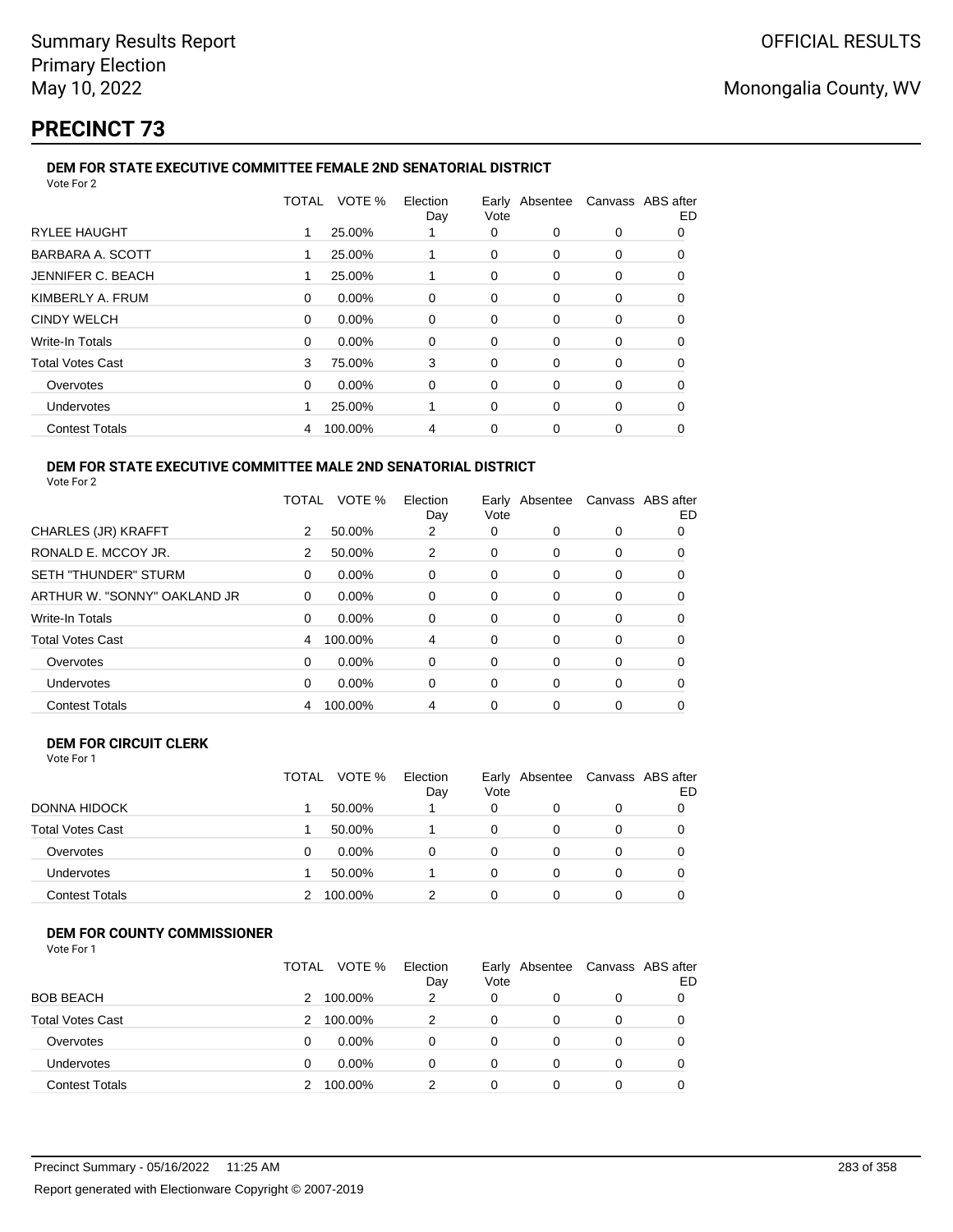# **PRECINCT 73**

## **DEM FOR COUNTY CLERK**

Vote For 1

|                         | TOTAL | VOTE %   | Election<br>Day | Vote | Early Absentee | Canvass ABS after | ED |
|-------------------------|-------|----------|-----------------|------|----------------|-------------------|----|
| CARYE L. BLANEY         | 2.    | 100.00%  | 2               | 0    |                | 0                 |    |
| <b>Total Votes Cast</b> |       | 100.00%  |                 | 0    |                | 0                 |    |
| Overvotes               |       | $0.00\%$ |                 | 0    |                | 0                 |    |
| <b>Undervotes</b>       |       | $0.00\%$ | 0               | 0    |                | 0                 |    |
| <b>Contest Totals</b>   |       | 100.00%  |                 |      |                |                   |    |

#### **DEM FOR CONGRESSIONAL DISTRICT EXECUTIVE COMMITTEE DIST 2 FEMALE** Vote For 1

|                         | TOTAL | VOTE %   | Election<br>Day | Early Absentee<br>Vote |          | Canvass ABS after | ED |
|-------------------------|-------|----------|-----------------|------------------------|----------|-------------------|----|
| <b>RYLEE HAUGHT</b>     | 2     | 100.00%  | 2               | 0                      | 0        | 0                 |    |
| Write-In Totals         | 0     | $0.00\%$ | 0               | 0                      | 0        | 0                 | O  |
| <b>Total Votes Cast</b> | 2     | 100.00%  | 2               | 0                      | 0        | 0                 |    |
| Overvotes               | 0     | $0.00\%$ | $\Omega$        | 0                      | 0        | 0                 |    |
| <b>Undervotes</b>       | 0     | $0.00\%$ | $\Omega$        | 0                      | 0        | 0                 |    |
| <b>Contest Totals</b>   |       | 100.00%  | 2               | 0                      | $\Omega$ | 0                 |    |

#### **DEM FOR CONGRESSIONAL DISTRICT EXECUTIVE COMMITTEE DIST 2 MALE** Vote For 1

|                         | TOTAL | VOTE %   | Election<br>Day | Vote     | Early Absentee |          | Canvass ABS after<br>ED |
|-------------------------|-------|----------|-----------------|----------|----------------|----------|-------------------------|
| SHANE ASSADZANDI        |       | 50.00%   |                 | 0        | 0              | $\Omega$ | 0                       |
| CHARLES (JR) KRAFFT     |       | 50.00%   |                 | $\Omega$ | 0              | $\Omega$ | $\Omega$                |
| Write-In Totals         | 0     | 0.00%    | 0               | $\Omega$ | $\Omega$       | $\Omega$ | 0                       |
| <b>Total Votes Cast</b> | 2     | 100.00%  | 2               | $\Omega$ | $\Omega$       | $\Omega$ | 0                       |
| Overvotes               | 0     | $0.00\%$ | 0               | $\Omega$ | $\Omega$       | $\Omega$ | 0                       |
| <b>Undervotes</b>       | 0     | $0.00\%$ | 0               | 0        | $\Omega$       | $\Omega$ | 0                       |
| <b>Contest Totals</b>   |       | 100.00%  | 2               | 0        | 0              | 0        |                         |
|                         |       |          |                 |          |                |          |                         |

#### **DEM FOR SENATORIAL EXECUTIVE COMMITTEE FEMALE 2ND SENATORIAL DISTRICT** Vote For 1

|                         | TOTAL | VOTE %   | Election<br>Day | Early Absentee<br>Vote |   | Canvass ABS after | ED |
|-------------------------|-------|----------|-----------------|------------------------|---|-------------------|----|
| RYLEE HAUGHT            | 2     | 100.00%  | 2               | 0                      | 0 | 0                 |    |
| Write-In Totals         | 0     | $0.00\%$ | 0               | 0                      | 0 | 0                 |    |
| <b>Total Votes Cast</b> | 2     | 100.00%  | 2               | 0                      | 0 | 0                 |    |
| Overvotes               | 0     | $0.00\%$ | 0               | 0                      | 0 | 0                 |    |
| Undervotes              | 0     | $0.00\%$ | 0               | 0                      | 0 | 0                 |    |
| <b>Contest Totals</b>   |       | 100.00%  | 2               | 0                      | 0 | 0                 |    |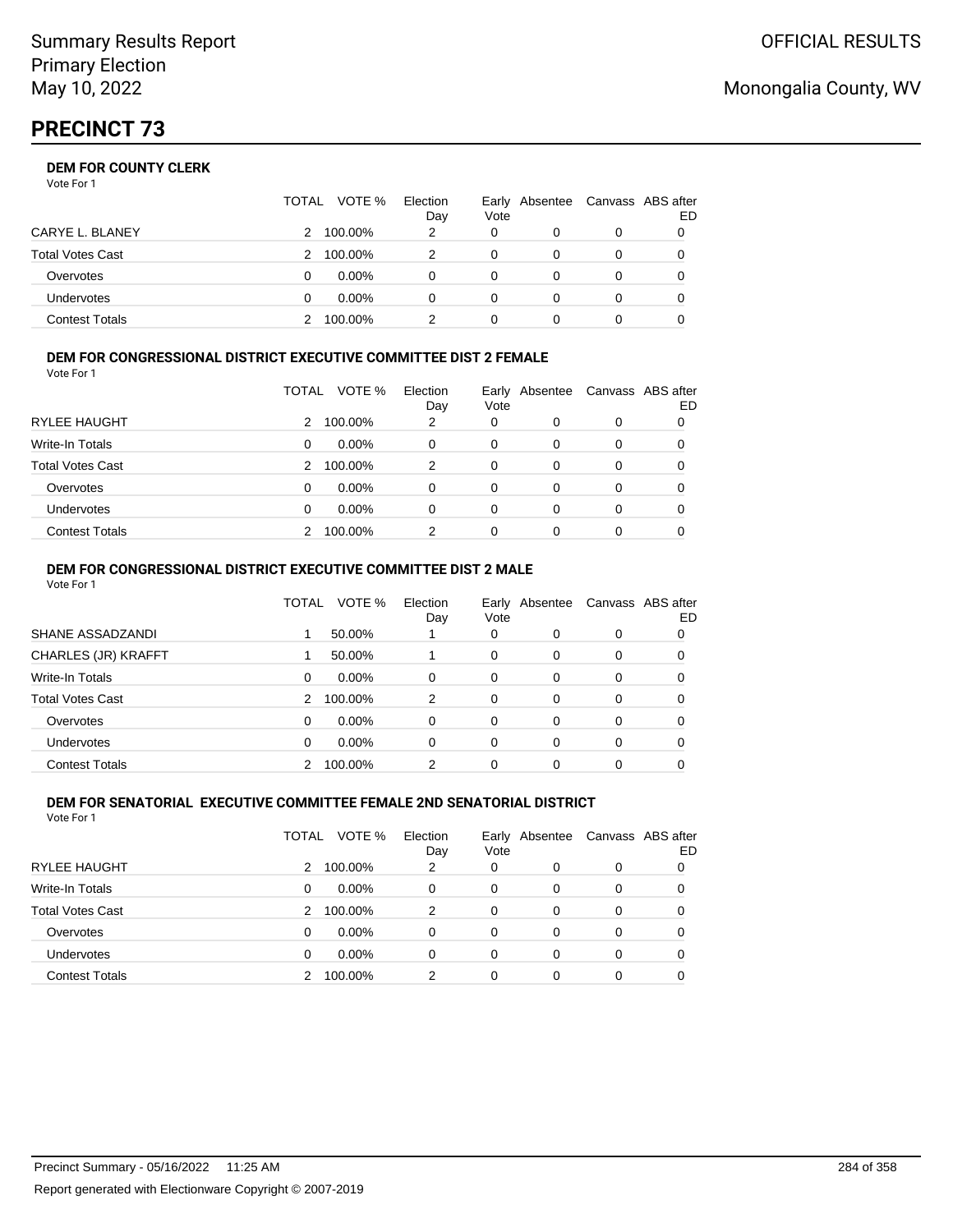# **PRECINCT 73**

### **DEM FOR SENATORIAL EXECUTIVE COMMITTEE MALE 2ND SENATORIAL DISTRICT** Vote For 1

|                         | TOTAL | VOTE %   | Election<br>Day | Vote | Early Absentee | Canvass ABS after | ED |
|-------------------------|-------|----------|-----------------|------|----------------|-------------------|----|
| CHARLES (JR) KRAFFT     |       | 100.00%  | 2               | 0    | 0              | 0                 |    |
| Write-In Totals         | 0     | $0.00\%$ | 0               | 0    |                | 0                 |    |
| <b>Total Votes Cast</b> | 2     | 100.00%  | 2               | 0    | $\Omega$       | 0                 |    |
| Overvotes               | 0     | $0.00\%$ | 0               | 0    | 0              | 0                 | 0  |
| <b>Undervotes</b>       | 0     | $0.00\%$ | 0               | 0    | 0              | 0                 |    |
| <b>Contest Totals</b>   |       | 100.00%  | 2               | 0    |                | 0                 |    |

## **DEM FOR DELEGATE DISTRICT EXECUTIVE COMMITTEE FEMALE 77TH DELEGATE DISTRICT**

Vote For 1

|                         | TOTAL | VOTE %   | Election<br>Day | Vote | Early Absentee | Canvass ABS after | ED |
|-------------------------|-------|----------|-----------------|------|----------------|-------------------|----|
| NO CANDIDATE(S) FILED   | 0     | $0.00\%$ | 0               | 0    | 0              | 0                 |    |
| Write-In Totals         | 0     | $0.00\%$ | 0               | 0    | 0              | 0                 |    |
| <b>Total Votes Cast</b> | 0     | $0.00\%$ | 0               | 0    | 0              | 0                 |    |
| Overvotes               | 0     | $0.00\%$ | 0               | 0    | 0              | 0                 |    |
| <b>Undervotes</b>       | 2     | 100.00%  | 2               | 0    | 0              | 0                 |    |
| <b>Contest Totals</b>   |       | 100.00%  | 2               | 0    | ი              | 0                 |    |

### **DEM FOR DELEGATE DISTRICT EXECUTIVE COMMITTEE MALE 77TH DELEGATE DISTRICT**

Vote For 1

|                       | TOTAL | VOTE %   | Election<br>Day | Vote     | Early Absentee |          | Canvass ABS after<br>ED |
|-----------------------|-------|----------|-----------------|----------|----------------|----------|-------------------------|
| CHARLES (JR) KRAFFT   | 2     | 100.00%  | 2               | 0        |                | 0        | 0                       |
| Write-In Totals       | 0     | $0.00\%$ | 0               | 0        | 0              | 0        | 0                       |
| Total Votes Cast      | 2     | 100.00%  | 2               | $\Omega$ | 0              | $\Omega$ | 0                       |
| Overvotes             | 0     | $0.00\%$ | $\Omega$        | 0        | 0              | 0        | 0                       |
| Undervotes            | 0     | $0.00\%$ | 0               | 0        | 0              | 0        | 0                       |
| <b>Contest Totals</b> |       | 100.00%  | 2               | 0        |                |          |                         |

#### **DEM FOR COUNTY EXECUTIVE COMMITTEE DISTRICT - FEMALE COMMITTEE DISTRICT 11** Vote For 1

|                         | TOTAL | VOTE %   | Election<br>Day | Vote | Early Absentee |   | Canvass ABS after<br>ED |
|-------------------------|-------|----------|-----------------|------|----------------|---|-------------------------|
| NO CANDIDATE(S) FILED   | 0     | $0.00\%$ | 0               | 0    | 0              | 0 |                         |
| Write-In Totals         | 0     | $0.00\%$ | $\Omega$        | 0    | 0              | 0 |                         |
| <b>Total Votes Cast</b> | 0     | $0.00\%$ | 0               | 0    | 0              | 0 |                         |
| Overvotes               | 0     | $0.00\%$ | 0               | 0    | $\Omega$       | 0 | 0                       |
| Undervotes              | 2     | 100.00%  | 2               | 0    | 0              | 0 | 0                       |
| <b>Contest Totals</b>   |       | 100.00%  | 2               | 0    | 0              | 0 |                         |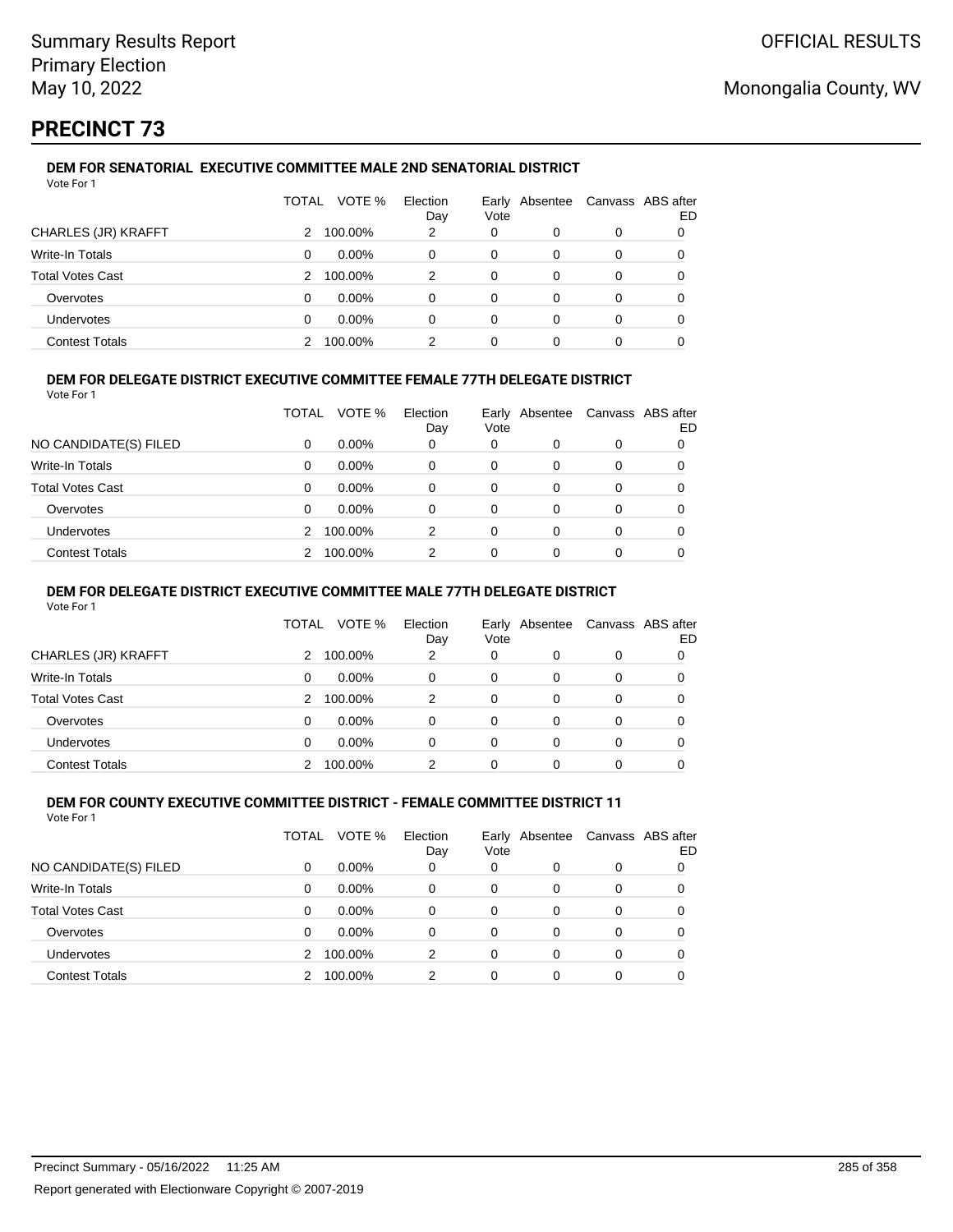# **PRECINCT 73**

### **DEM FOR COUNTY EXECUTIVE COMMITTEE DISTRICT - MALE COMMITTEE DISTRICT 11** Vote For 1

|                         | TOTAL | VOTE %   | Election<br>Day | Vote | Early Absentee | Canvass ABS after | ED |
|-------------------------|-------|----------|-----------------|------|----------------|-------------------|----|
| NO CANDIDATE(S) FILED   | 0     | $0.00\%$ | 0               | 0    | 0              | 0                 | 0  |
| Write-In Totals         | 0     | $0.00\%$ | 0               | 0    | 0              | 0                 |    |
| <b>Total Votes Cast</b> | 0     | $0.00\%$ | 0               | 0    | 0              | 0                 |    |
| Overvotes               | 0     | $0.00\%$ | 0               | 0    | 0              | 0                 |    |
| Undervotes              | 2     | 100.00%  | 2               | 0    | 0              | 0                 |    |
| <b>Contest Totals</b>   |       | 100.00%  | 2               | 0    | 0              | 0                 |    |

### **NON-PARTISAN BOARD OF EDUCATION**

Vote For 3

|                         | TOTAL    | VOTE %  | Election<br>Day | Vote     | Early Absentee |          | Canvass ABS after<br>ED |
|-------------------------|----------|---------|-----------------|----------|----------------|----------|-------------------------|
| DANIEL BERRY            | 4        | 22.22%  | 3               | 0        | $\Omega$       |          | 0                       |
| <b>MICHAEL KELLY</b>    | 3        | 16.67%  | 2               | 0        | $\Omega$       |          | 0                       |
| <b>JENNIFER HAGERTY</b> | 2        | 11.11%  | 2               | 0        | 0              | 0        | 0                       |
| <b>CRISTY MOATS</b>     |          | 5.56%   |                 | $\Omega$ | 0              | 0        | 0                       |
| <b>BRANDON MYERS</b>    | $\Omega$ | 0.00%   | 0               | $\Omega$ | $\Omega$       | $\Omega$ | 0                       |
| Write-In Totals         | 0        | 0.00%   | $\mathbf 0$     | 0        | $\Omega$       | 0        | 0                       |
| <b>Total Votes Cast</b> | 10       | 55.56%  | 8               | 0        | $\Omega$       | 2        | 0                       |
| Overvotes               | $\Omega$ | 0.00%   | 0               | 0        | $\Omega$       | 0        | 0                       |
| Undervotes              | 8        | 44.44%  | 7               | $\Omega$ | $\Omega$       |          | 0                       |
| <b>Contest Totals</b>   | 18       | 100.00% | 15              | 0        | 0              | 3        | 0                       |

## **FOR CONSERVATION DISTRICT SUPERVISOR**

|                         | TOTAL | VOTE %   | Election<br>Day | Vote | Early Absentee |   | Canvass ABS after<br>ED |
|-------------------------|-------|----------|-----------------|------|----------------|---|-------------------------|
| MARK "MR. MARK" MYERS   | 3     | 50.00%   | 3               | 0    | 0              | 0 |                         |
| <b>ANDREW PRICE</b>     |       | 16.67%   | $\Omega$        | 0    | 0              |   | O                       |
| Write-In Totals         | 0     | $0.00\%$ | 0               | 0    | 0              | 0 | 0                       |
| <b>Total Votes Cast</b> | 4     | 66.67%   | 3               | 0    | $\Omega$       |   | 0                       |
| Overvotes               | 0     | $0.00\%$ | $\Omega$        | 0    | 0              | 0 | O                       |
| <b>Undervotes</b>       | 2     | 33.33%   | 2               | 0    | $\Omega$       | 0 |                         |
| <b>Contest Totals</b>   | 6     | 100.00%  | 5               | 0    | 0              |   |                         |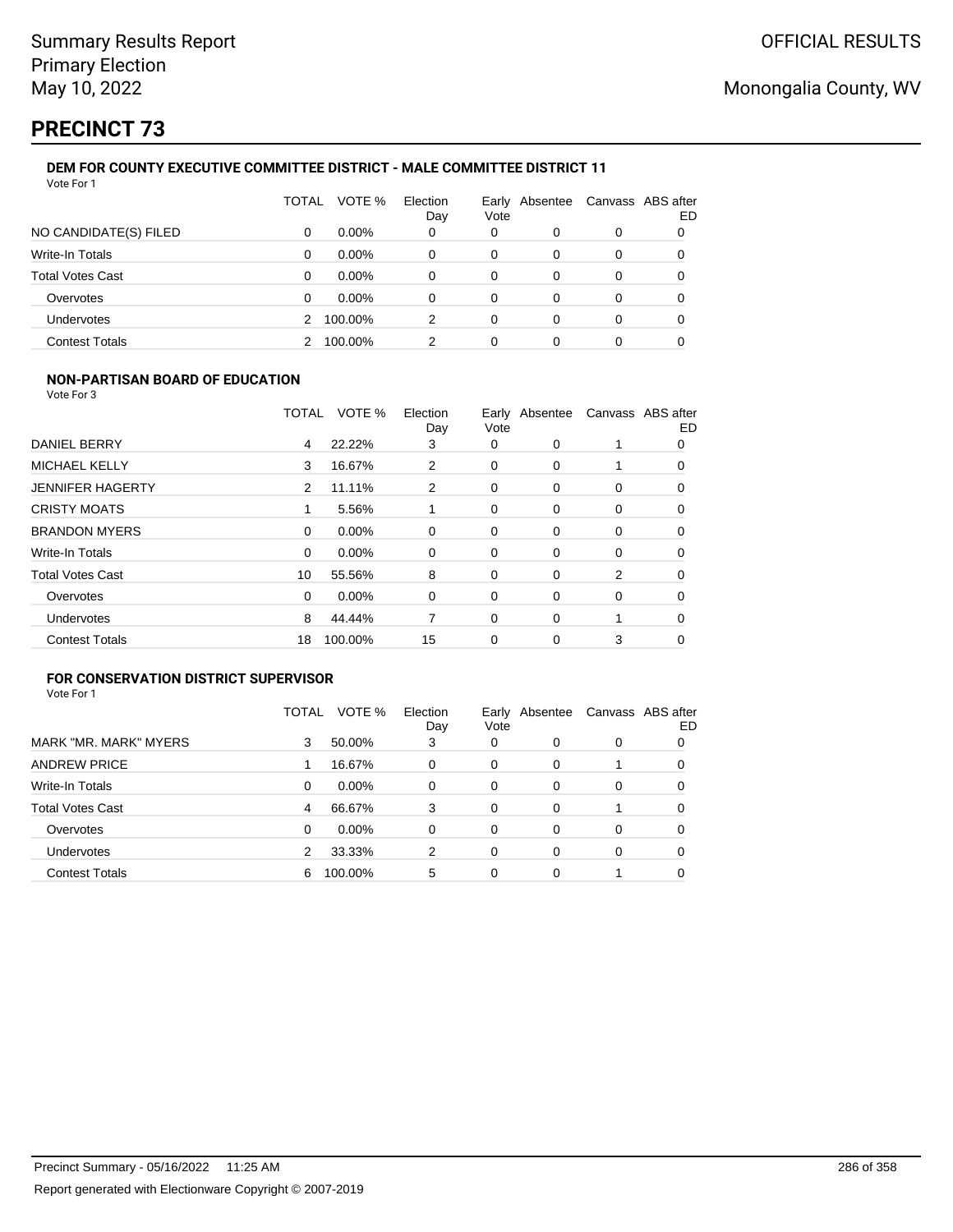# **PRECINCT 74**

| <b>Statistics</b>                     | TOTAL  | Election<br>Day | Vote | Early Absentee |          | Canvass ABS after<br>ED. |
|---------------------------------------|--------|-----------------|------|----------------|----------|--------------------------|
| Registered Voters - Total             | 604    |                 |      |                |          |                          |
| Registered Voters - REPUBLICAN        | 150    |                 |      |                |          |                          |
| <b>Registered Voters - DEMOCRATIC</b> | 252    |                 |      |                |          |                          |
| Registered Voters - NON-PARTISAN      | 202    |                 |      |                |          |                          |
| <b>Ballots Cast - Total</b>           | 74     | 60              | 13   | 1              | $\Omega$ | 0                        |
| <b>Ballots Cast - REPUBLICAN</b>      | 34     | 29              | 5    | 0              | $\Omega$ | 0                        |
| Ballots Cast - DEMOCRATIC             | 38     | 30              | 7    | 1              | $\Omega$ | 0                        |
| Ballots Cast - NON-PARTISAN           | 2      | 1               | 1    | $\Omega$       | $\Omega$ | 0                        |
| <b>Ballots Cast - Blank</b>           | 0      | 0               | 0    | 0              | 0        | 0                        |
| Voter Turnout - Total                 | 12.25% |                 |      |                |          |                          |
| Voter Turnout - REPUBLICAN            | 22.67% |                 |      |                |          |                          |
| Voter Turnout - DEMOCRATIC            | 15.08% |                 |      |                |          |                          |
| Voter Turnout - NON-PARTISAN          | 0.99%  |                 |      |                |          |                          |

### **REP FOR U.S. HOUSE OF REPRESENTATIVES 2ND DIST**

Vote For 1

|                               | <b>TOTAL</b> | VOTE %   | Election<br>Day | Early<br>Vote | Absentee |   | Canvass ABS after<br>ED |
|-------------------------------|--------------|----------|-----------------|---------------|----------|---|-------------------------|
| ALEXANDER X. MOONEY           | 16           | 47.06%   | 14              | 2             | 0        | 0 | O                       |
| DAVID B. MCKINLEY             | 10           | 29.41%   | 8               | 2             | $\Omega$ | 0 | O                       |
| <b>SUSAN BUCHSER-LOCHOCKI</b> | 5            | 14.71%   | 4               |               | 0        | 0 | 0                       |
| <b>MIKE SECKMAN</b>           |              | 2.94%    |                 | 0             | $\Omega$ | 0 | 0                       |
| RHONDA A. HERCULES            |              | 2.94%    |                 | 0             | $\Omega$ | 0 | 0                       |
| <b>Total Votes Cast</b>       | 33           | 97.06%   | 28              | 5             | 0        | 0 | 0                       |
| Overvotes                     | 0            | $0.00\%$ | 0               | 0             | $\Omega$ | 0 | 0                       |
| <b>Undervotes</b>             |              | 2.94%    |                 | 0             | $\Omega$ | 0 | 0                       |
| <b>Contest Totals</b>         | 34           | 100.00%  | 29              | 5             | 0        | 0 | 0                       |

### **REP FOR STATE SENATOR 13TH SENATORIAL DISTRICT**

| Vote For 1 |  |
|------------|--|
|            |  |

|                         | TOTAL | VOTE %   | Election<br>Day | Early Absentee<br>Vote |   |   | Canvass ABS after<br>ED |
|-------------------------|-------|----------|-----------------|------------------------|---|---|-------------------------|
| <b>MIKE OLIVERIO</b>    | 25    | 73.53%   | 22              | 3                      | 0 | 0 |                         |
| <b>CARLY BRAUN</b>      | 6     | 17.65%   | 4               | 2                      | 0 | 0 |                         |
| <b>Total Votes Cast</b> | 31    | 91.18%   | 26              | 5                      | 0 | 0 |                         |
| Overvotes               | 0     | $0.00\%$ | 0               | 0                      | 0 | 0 |                         |
| Undervotes              | 3     | 8.82%    | 3               | 0                      | 0 | 0 |                         |
| <b>Contest Totals</b>   | 34    | 100.00%  | 29              | 5                      | 0 | 0 |                         |

### **REP FOR MEMBER OF HOUSE OF DELEGATES 80TH DELEGATE DISTRICT**

|                         | <b>TOTAL</b> | VOTE %  | Election<br>Day | Vote | Early Absentee | Canvass ABS after | ED |
|-------------------------|--------------|---------|-----------------|------|----------------|-------------------|----|
| <b>JUSTIN WHITE</b>     | 24           | 70.59%  | 21              | 3    | 0              | $\Omega$          |    |
| <b>Total Votes Cast</b> | 24           | 70.59%  | 21              | 3    | 0              | 0                 |    |
| Overvotes               | 0            | 0.00%   | 0               | 0    | 0              | 0                 |    |
| Undervotes              | 10           | 29.41%  | 8               | 2    | 0              | 0                 |    |
| <b>Contest Totals</b>   | 34           | 100.00% | 29              | 5    | 0              | 0                 |    |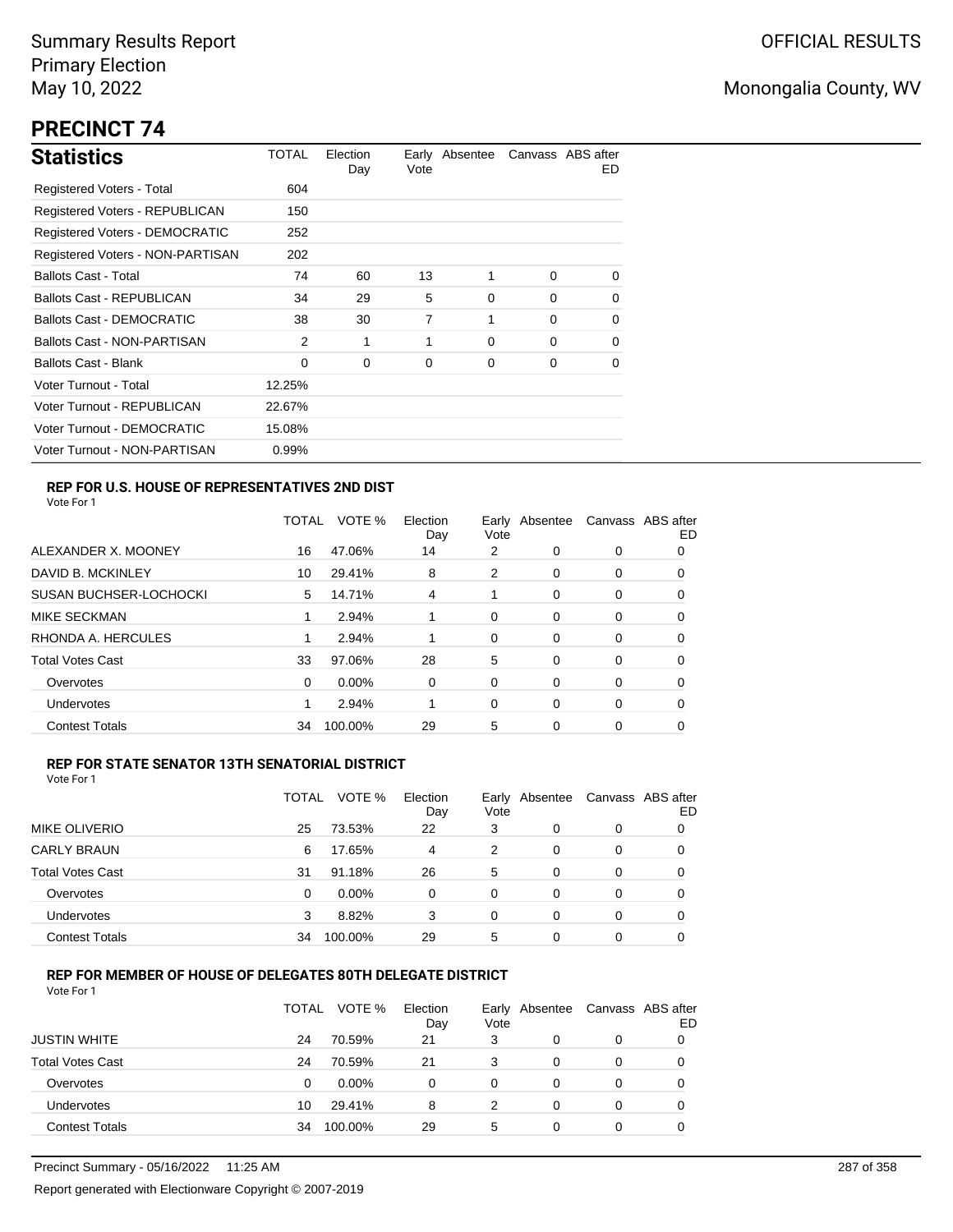# **PRECINCT 74**

### **REP FOR STATE EXECUTIVE COMMITTEE FEMALE 13TH SENATORIAL DISTRICT** Vote For 2

|                         | TOTAL | VOTE %   | Election<br>Day | Vote | Early Absentee | Canvass ABS after | ED |
|-------------------------|-------|----------|-----------------|------|----------------|-------------------|----|
| KANDI NUZUM             | 21    | 30.88%   | 19              | 2    | 0              | 0                 |    |
| Write-In Totals         | 0     | $0.00\%$ | 0               | 0    | 0              | 0                 |    |
| <b>Total Votes Cast</b> | 21    | 30.88%   | 19              | 2    | 0              | 0                 |    |
| Overvotes               | 0     | $0.00\%$ | 0               | 0    | 0              | 0                 |    |
| Undervotes              | 47    | 69.12%   | 39              | 8    | 0              | 0                 |    |
| <b>Contest Totals</b>   | 68    | 100.00%  | 58              | 10   | 0              | 0                 |    |

### **REP FOR STATE EXECUTIVE COMMITTEE MALE 13TH SENATORIAL DISTRICT**

Vote For 2

|                         | TOTAL    | VOTE %   | Election<br>Day | Vote | Early Absentee |          | Canvass ABS after<br>ED |
|-------------------------|----------|----------|-----------------|------|----------------|----------|-------------------------|
| <b>KYLE MCAVOY</b>      | 20       | 29.41%   | 17              | 3    | 0              | 0        | 0                       |
| <b>GUY WARD</b>         | 8        | 11.76%   | 6               | 2    | 0              | 0        | 0                       |
| PHIL MALLOW             | 7        | 10.29%   | 6               |      | $\Omega$       | 0        | 0                       |
| Write-In Totals         | $\Omega$ | $0.00\%$ | 0               | 0    | 0              | 0        | 0                       |
| <b>Total Votes Cast</b> | 35       | 51.47%   | 29              | 6    | 0              | 0        | 0                       |
| Overvotes               | $\Omega$ | $0.00\%$ | 0               | 0    | 0              | 0        | 0                       |
| Undervotes              | 33       | 48.53%   | 29              | 4    | 0              | $\Omega$ | 0                       |
| <b>Contest Totals</b>   | 68       | 100.00%  | 58              | 10   | $\Omega$       | 0        | 0                       |

### **REP FOR CIRCUIT CLERK**

Vote For 1

|                         | TOTAL | VOTE %   | Election<br>Day | Vote | Early Absentee | Canvass ABS after | ED |
|-------------------------|-------|----------|-----------------|------|----------------|-------------------|----|
| NO CANDIDATE(S) FILED   | 0     | $0.00\%$ | 0               | 0    | 0              | 0                 |    |
| <b>Total Votes Cast</b> | 0     | $0.00\%$ | 0               | 0    |                | 0                 |    |
| Overvotes               | 0     | $0.00\%$ | 0               | 0    |                | 0                 |    |
| <b>Undervotes</b>       | 34    | 100.00%  | 29              | 5    |                | 0                 |    |
| <b>Contest Totals</b>   | 34    | 100.00%  | 29              | 5    | ი              | 0                 |    |

#### **REP FOR COUNTY COMMISSIONER** Vote For 1

|                         | TOTAL | VOTE %   | Election<br>Day | Vote     | Early Absentee |          | Canvass ABS after<br>ED |
|-------------------------|-------|----------|-----------------|----------|----------------|----------|-------------------------|
| CHARLES D. HARTZOG      | 15    | 44.12%   | 14              |          | 0              | 0        |                         |
| <b>SEAN P. SIKORA</b>   | 14    | 41.18%   | 11              | 3        | 0              | 0        | 0                       |
| <b>Total Votes Cast</b> | 29    | 85.29%   | 25              | 4        | 0              | 0        | 0                       |
| Overvotes               | 0     | $0.00\%$ | $\Omega$        | $\Omega$ | 0              | $\Omega$ | 0                       |
| Undervotes              | 5     | 14.71%   | 4               |          | 0              | $\Omega$ | 0                       |
| <b>Contest Totals</b>   | 34    | 100.00%  | 29              | 5        | 0              | $\Omega$ |                         |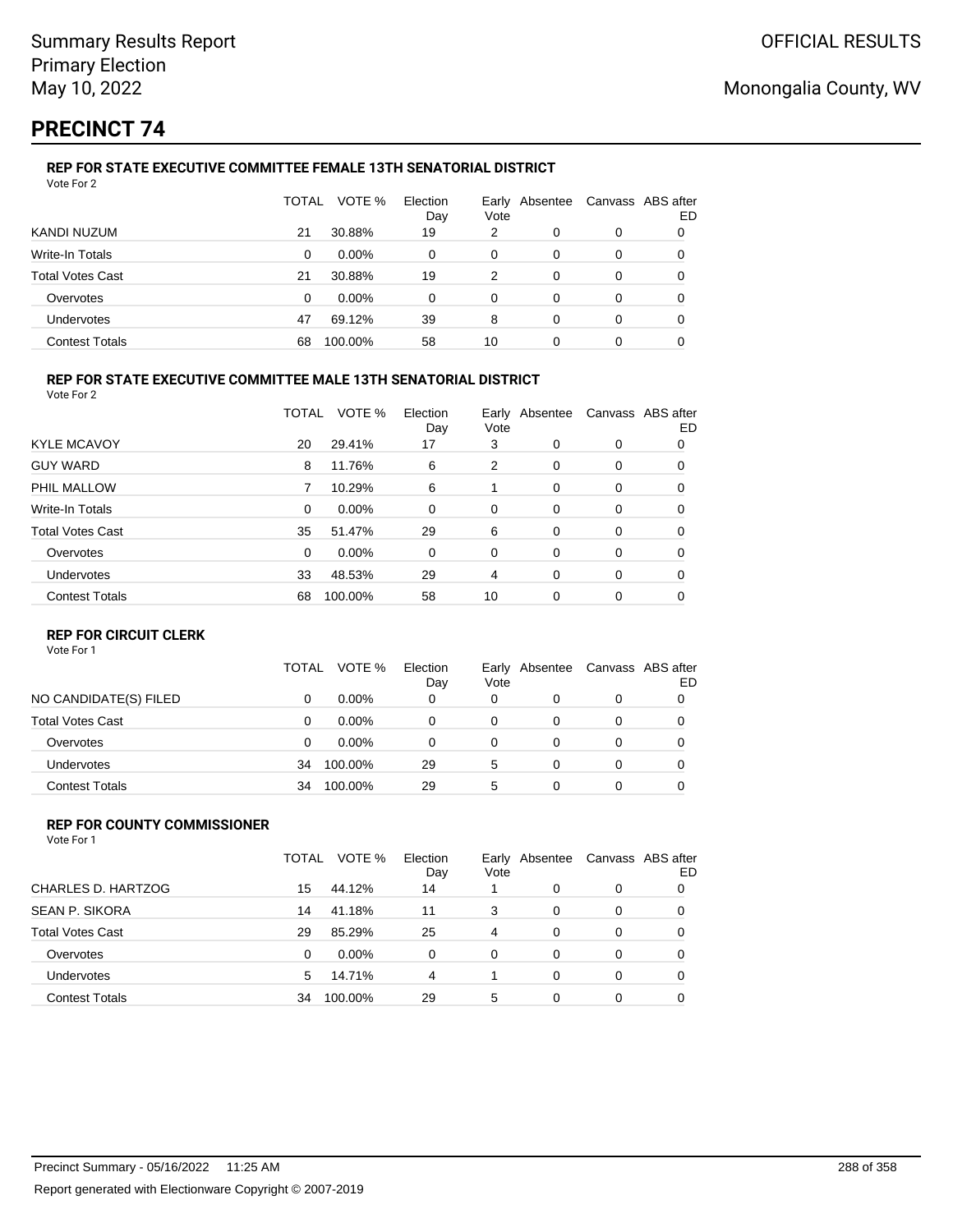|                       | <b>TOTAL</b> | VOTE %   | Election<br>Day | Vote | Early Absentee |   | Canvass ABS after<br>ED |
|-----------------------|--------------|----------|-----------------|------|----------------|---|-------------------------|
| NO CANDIDATE(S) FILED |              | $0.00\%$ | 0               | 0    |                | 0 |                         |
| Total Votes Cast      |              | $0.00\%$ |                 | 0    |                | 0 |                         |
| Overvotes             |              | $0.00\%$ |                 | 0    |                | 0 |                         |
| <b>Undervotes</b>     | 34           | 100.00%  | 29              | 5    |                |   |                         |
| Contest Totals        | 34           | 100.00%  | 29              | 5    |                |   |                         |

#### **REP FOR CONGRESSIONAL DISTRICT EXECUTIVE COMMITTEE DIST 2 FEMALE** Vote For 1

|                         | TOTAL | VOTE %   | Election<br>Day | Vote | Early Absentee | Canvass ABS after | ED |
|-------------------------|-------|----------|-----------------|------|----------------|-------------------|----|
| VIRGINIA "GINA" BROWN   | 23    | 67.65%   | 21              | 2    | $\Omega$       | 0                 |    |
| <b>Write-In Totals</b>  | 0     | $0.00\%$ | 0               | 0    | 0              | 0                 | 0  |
| <b>Total Votes Cast</b> | 23    | 67.65%   | 21              | 2    | 0              | 0                 |    |
| Overvotes               | 0     | $0.00\%$ | 0               | 0    | 0              | 0                 |    |
| Undervotes              | 11    | 32.35%   | 8               | 3    | 0              | 0                 |    |
| <b>Contest Totals</b>   | 34    | 100.00%  | 29              | 5    | 0              | 0                 |    |

### **REP FOR CONGRESSIONAL DISTRICT EXECUTIVE COMMITTEE DIST 2 MALE**

| Vote For 1              |              |         |                 |                |                |          |                         |
|-------------------------|--------------|---------|-----------------|----------------|----------------|----------|-------------------------|
|                         | <b>TOTAL</b> | VOTE %  | Election<br>Day | Vote           | Early Absentee |          | Canvass ABS after<br>ED |
| <b>SAM BROWN</b>        | 17           | 50.00%  | 14              | 3              | 0              | 0        | 0                       |
| <b>ETHAN MOORE</b>      | 9            | 26.47%  | 8               |                | $\Omega$       | $\Omega$ | 0                       |
| Write-In Totals         | 0            | 0.00%   | $\Omega$        | 0              | 0              | 0        | 0                       |
| <b>Total Votes Cast</b> | 26           | 76.47%  | 22              | $\overline{4}$ | $\Omega$       | $\Omega$ | 0                       |
| Overvotes               | 0            | 0.00%   | 0               | $\Omega$       | $\Omega$       | $\Omega$ | 0                       |
| <b>Undervotes</b>       | 8            | 23.53%  |                 |                | $\Omega$       | $\Omega$ | 0                       |
| <b>Contest Totals</b>   | 34           | 100.00% | 29              | 5              | $\Omega$       | $\Omega$ |                         |
|                         |              |         |                 |                |                |          |                         |

#### **REP FOR SENATORIAL EXECUTIVE COMMITTEE FEMALE 13TH SENATORIAL DISTRICT** Vote For 1

|                         | TOTAL | VOTE %   | Election<br>Day | Vote | Early Absentee |   | Canvass ABS after<br>ED |
|-------------------------|-------|----------|-----------------|------|----------------|---|-------------------------|
| NO CANDIDATE(S) FILED   | 0     | $0.00\%$ | 0               | 0    | O              | 0 |                         |
| <b>Write-In Totals</b>  | 0     | $0.00\%$ | 0               | 0    | 0              | 0 |                         |
| <b>Total Votes Cast</b> | 0     | $0.00\%$ | 0               | 0    | 0              | 0 |                         |
| Overvotes               | 0     | $0.00\%$ | 0               | 0    | 0              | 0 |                         |
| Undervotes              | 34    | 100.00%  | 29              | 5    | 0              | 0 |                         |
| <b>Contest Totals</b>   | 34    | 100.00%  | 29              | 5    | 0              | 0 |                         |

## Monongalia County, WV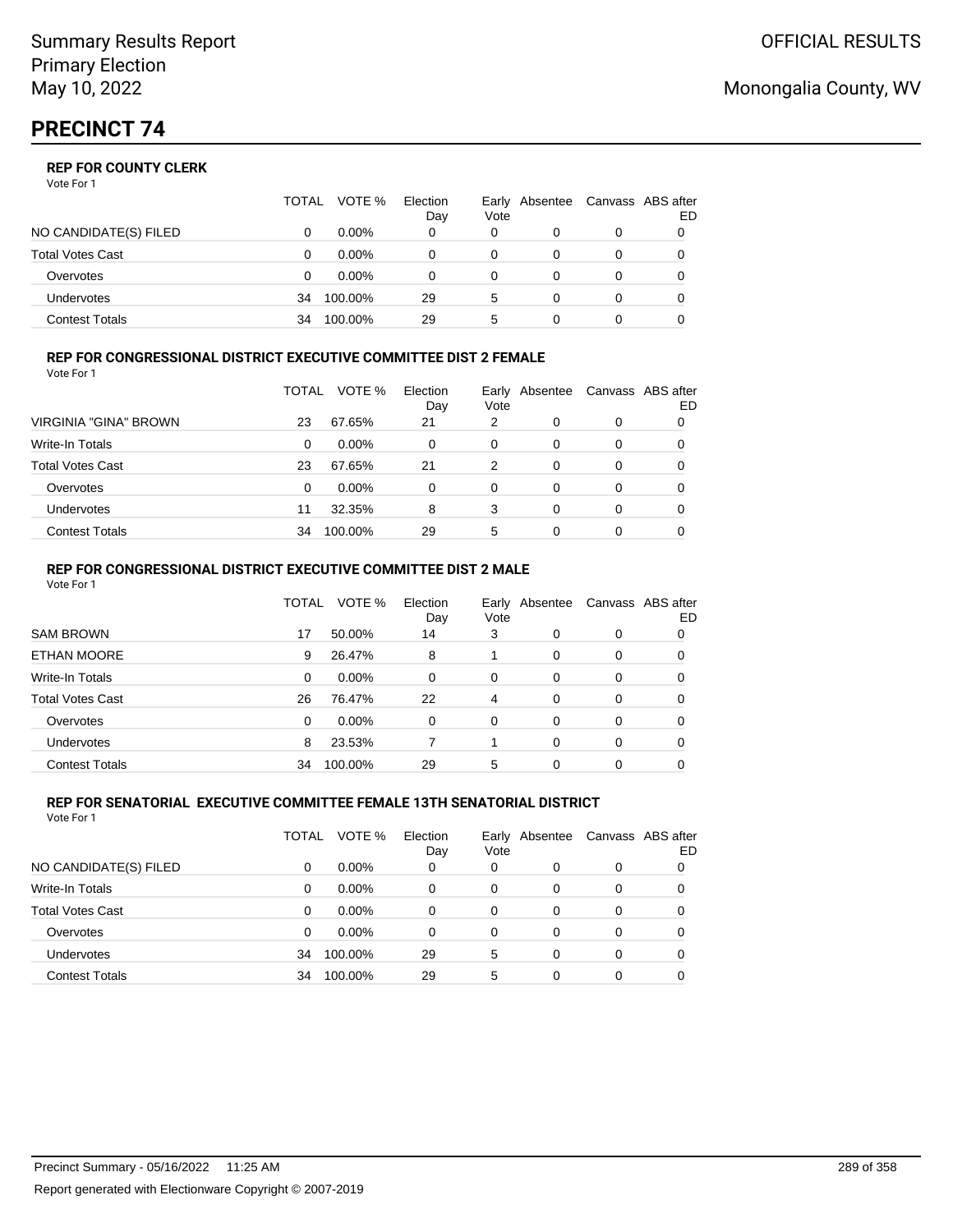# **PRECINCT 74**

#### **REP FOR SENATORIAL EXECUTIVE COMMITTEE MALE 13TH SENATORIAL DISTRICT** Vote For 1

|                         | TOTAL | VOTE %   | Election<br>Day | Vote | Early Absentee |   | Canvass ABS after<br>ED |
|-------------------------|-------|----------|-----------------|------|----------------|---|-------------------------|
| <b>WES NUGENT</b>       | 24    | 70.59%   | 21              | 3    | 0              | 0 |                         |
| Write-In Totals         | 0     | $0.00\%$ | 0               | 0    | 0              | 0 |                         |
| <b>Total Votes Cast</b> | 24    | 70.59%   | 21              | 3    | 0              | 0 |                         |
| Overvotes               | 0     | $0.00\%$ | 0               | 0    | 0              | 0 |                         |
| Undervotes              | 10    | 29.41%   | 8               | 2    | 0              | 0 |                         |
| <b>Contest Totals</b>   | 34    | 100.00%  | 29              | 5    | 0              |   |                         |

### **REP FOR COUNTY EXECUTIVE COMMITTEE DISTRICT - FEMALE COMMITTEE DISTRICT 3**

Vote For 1

|                         | TOTAL | VOTE %   | Election<br>Day | Vote | Early Absentee | Canvass ABS after | ED |
|-------------------------|-------|----------|-----------------|------|----------------|-------------------|----|
| NO CANDIDATE(S) FILED   | 0     | $0.00\%$ | 0               | 0    | 0              | 0                 |    |
| Write-In Totals         | 0     | $0.00\%$ | 0               | 0    | 0              | 0                 |    |
| <b>Total Votes Cast</b> | 0     | $0.00\%$ | 0               | 0    | 0              | 0                 |    |
| Overvotes               | 0     | $0.00\%$ | 0               | 0    | 0              | 0                 |    |
| <b>Undervotes</b>       | 34    | 100.00%  | 29              | 5    | 0              | 0                 |    |
| <b>Contest Totals</b>   | 34    | 100.00%  | 29              | 5    |                |                   |    |

### **REP FOR COUNTY EXECUTIVE COMMITTEE DISTRICT - MALE COMMITTEE DISTRICT 3**

Vote For 1

|                       | TOTAL    | VOTE %   | Election<br>Day | Vote | Early Absentee |   | Canvass ABS after<br>ED |
|-----------------------|----------|----------|-----------------|------|----------------|---|-------------------------|
| NO CANDIDATE(S) FILED | 0        | $0.00\%$ | 0               | 0    |                | 0 |                         |
| Write-In Totals       | $\Omega$ | $0.00\%$ | $\Omega$        | 0    | 0              | 0 | 0                       |
| Total Votes Cast      | 0        | $0.00\%$ | 0               | 0    | 0              | 0 |                         |
| Overvotes             | $\Omega$ | $0.00\%$ | $\Omega$        | 0    | 0              | 0 |                         |
| <b>Undervotes</b>     | 34       | 100.00%  | 29              | 5    | $\Omega$       | 0 | 0                       |
| <b>Contest Totals</b> | 34       | 100.00%  | 29              | 5    | 0              | 0 |                         |

#### **DEM FOR U.S. HOUSE OF REPRESENTATIVES 2ND DIST** Vote For 1

|                          | TOTAL | VOTE %   | Election<br>Day | Early<br>Vote | Absentee |   | Canvass ABS after<br>ED |
|--------------------------|-------|----------|-----------------|---------------|----------|---|-------------------------|
| <b>BARRY LEE WENDELL</b> | 28    | 73.68%   | 20              | 7             |          | 0 | 0                       |
| ANGELA J. DWYER          |       | 18.42%   |                 | 0             | 0        | 0 | 0                       |
| <b>Total Votes Cast</b>  | 35    | 92.11%   | 27              |               |          | 0 | 0                       |
| Overvotes                | 0     | $0.00\%$ | 0               | 0             | 0        | 0 | 0                       |
| Undervotes               | 3     | 7.89%    | 3               | 0             | 0        | 0 | 0                       |
| <b>Contest Totals</b>    | 38    | 100.00%  | 30              |               |          | 0 |                         |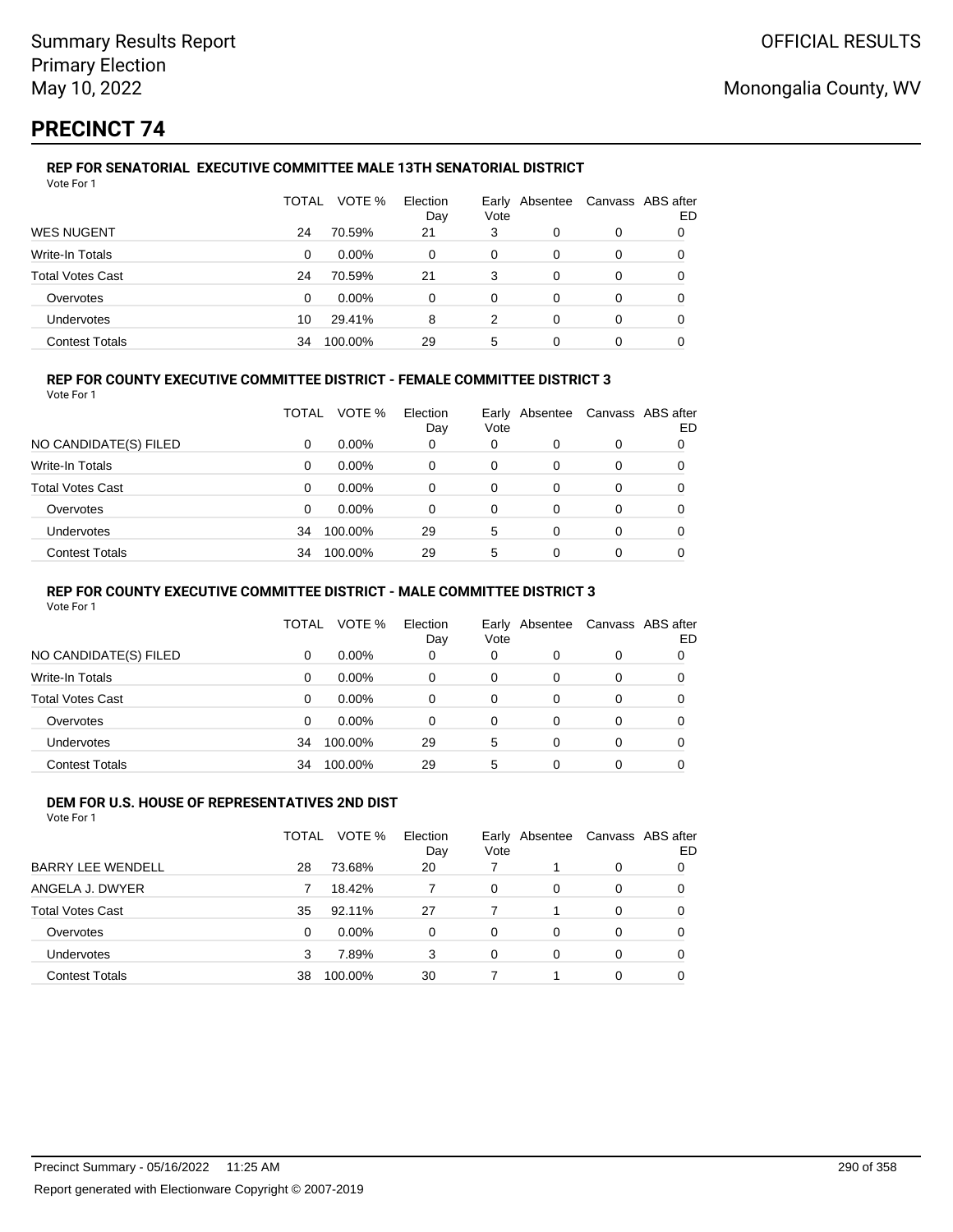# **PRECINCT 74**

## **DEM FOR STATE SENATOR 13TH SENATORIAL DISTRICT**

| Vote For 1 |  |
|------------|--|
|------------|--|

|                                  | <b>TOTAL</b> | VOTE %   | Election<br>Day | Vote | Early Absentee | Canvass ABS after | ED |
|----------------------------------|--------------|----------|-----------------|------|----------------|-------------------|----|
| <b>BARBARA EVANS FLEISCHAUER</b> | 25           | 65.79%   | 21              | 3    |                | 0                 |    |
| <b>RICH JACOBS</b>               | 10           | 26.32%   |                 | 3    | 0              | 0                 |    |
| <b>Total Votes Cast</b>          | 35           | 92.11%   | 28              | 6    |                | 0                 |    |
| Overvotes                        | 0            | $0.00\%$ | 0               | 0    | 0              | 0                 |    |
| Undervotes                       | 3            | 7.89%    | 2               |      | 0              | 0                 |    |
| <b>Contest Totals</b>            | 38           | 100.00%  | 30              |      |                | 0                 |    |

### **DEM FOR MEMBER OF HOUSE OF DELEGATES 80TH DELEGATE DISTRICT**

Vote For 1

|                         | <b>TOTAL</b> | VOTE %   | Election<br>Day | Vote | Early Absentee | Canvass ABS after<br>ED |
|-------------------------|--------------|----------|-----------------|------|----------------|-------------------------|
| <b>JOHN WILLIAMS</b>    | 29           | 76.32%   | 23              | 5    |                |                         |
| <b>Total Votes Cast</b> | 29           | 76.32%   | 23              | 5    |                |                         |
| Overvotes               | 0            | $0.00\%$ | n               | 0    |                |                         |
| <b>Undervotes</b>       | 9            | 23.68%   |                 |      |                |                         |
| <b>Contest Totals</b>   | 38           | 100.00%  | 30              |      |                |                         |

### **DEM FOR STATE EXECUTIVE COMMITTEE FEMALE 13TH SENATORIAL DISTRICT**

| Vote For 2              |              |          |                 |      |                |                   |    |
|-------------------------|--------------|----------|-----------------|------|----------------|-------------------|----|
|                         | <b>TOTAL</b> | VOTE %   | Election<br>Day | Vote | Early Absentee | Canvass ABS after | ED |
| <b>KELLY PALMER</b>     | 21           | 27.63%   | 17              | 4    | 0              | 0                 | 0  |
| <b>CARESSA STOLLER</b>  | 16           | 21.05%   | 13              | 3    | 0              | 0                 | 0  |
| DANIELLE WALKER         | 14           | 18.42%   | 12              |      |                | 0                 | 0  |
| <b>BELINDA BIAFORE</b>  |              | 9.21%    | 4               | 3    | 0              | 0                 | 0  |
| Write-In Totals         | 0            | $0.00\%$ | 0               | 0    | 0              | 0                 | 0  |
| <b>Total Votes Cast</b> | 58           | 76.32%   | 46              | 11   | 1              | 0                 | 0  |
| Overvotes               | 0            | 0.00%    | 0               | 0    | 0              | 0                 | 0  |
| Undervotes              | 18           | 23.68%   | 14              | 3    |                | 0                 | 0  |
| <b>Contest Totals</b>   | 76           | 100.00%  | 60              | 14   | 2              | 0                 | 0  |

#### **DEM FOR STATE EXECUTIVE COMMITTEE MALE 13TH SENATORIAL DISTRICT**

|                         | TOTAL | VOTE %   | Election<br>Day | Vote     | Early Absentee |          | Canvass ABS after<br>ED |
|-------------------------|-------|----------|-----------------|----------|----------------|----------|-------------------------|
| <b>MARK A. MUSICK</b>   | 32    | 42.11%   | 26              | 5        |                | $\Omega$ | 0                       |
| SHANE ASSADZANDI        | 12    | 15.79%   | 12              | $\Omega$ | $\Omega$       | 0        | 0                       |
| <b>JOEY GARCIA</b>      |       | 9.21%    | 4               | 3        | $\Omega$       | $\Omega$ | 0                       |
| Write-In Totals         | 0     | $0.00\%$ | $\Omega$        | 0        | 0              | 0        | 0                       |
| <b>Total Votes Cast</b> | 51    | 67.11%   | 42              | 8        |                | $\Omega$ | 0                       |
| Overvotes               | 0     | $0.00\%$ | 0               | $\Omega$ | $\Omega$       | $\Omega$ | 0                       |
| Undervotes              | 25    | 32.89%   | 18              | 6        |                | $\Omega$ | 0                       |
| <b>Contest Totals</b>   | 76    | 100.00%  | 60              | 14       | 2              | 0        | 0                       |
|                         |       |          |                 |          |                |          |                         |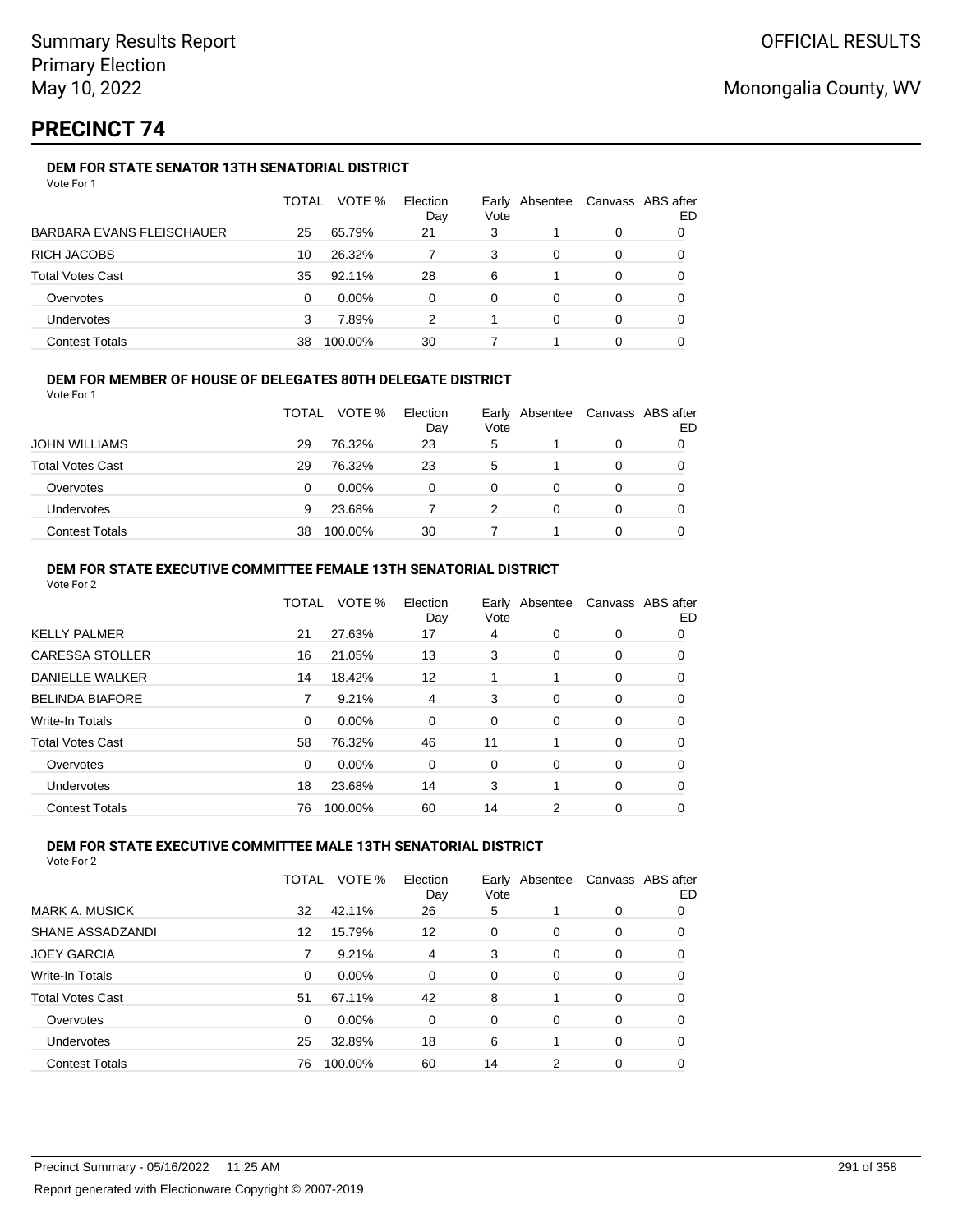# **PRECINCT 74**

## **DEM FOR CIRCUIT CLERK**

Vote For 1

|                         | TOTAL | VOTE %   | Election<br>Day | Vote | Early Absentee | Canvass ABS after | ED |
|-------------------------|-------|----------|-----------------|------|----------------|-------------------|----|
| <b>DONNA HIDOCK</b>     | 29    | 76.32%   | 24              | 4    |                |                   |    |
| <b>Total Votes Cast</b> | 29    | 76.32%   | 24              | 4    |                |                   |    |
| Overvotes               |       | $0.00\%$ |                 | 0    |                |                   |    |
| <b>Undervotes</b>       | 9     | 23.68%   | 6               | 3    |                |                   |    |
| <b>Contest Totals</b>   | 38    | 100.00%  | 30              |      |                |                   |    |

#### **DEM FOR COUNTY COMMISSIONER**

| Vote For 1              |              |          |                 |      |                |                   |    |
|-------------------------|--------------|----------|-----------------|------|----------------|-------------------|----|
|                         | <b>TOTAL</b> | VOTE %   | Election<br>Day | Vote | Early Absentee | Canvass ABS after | ED |
| <b>BOB BEACH</b>        | 32           | 84.21%   | 27              | 4    |                | 0                 |    |
| <b>Total Votes Cast</b> | 32           | 84.21%   | 27              | 4    |                | 0                 | 0  |
| Overvotes               | 0            | $0.00\%$ | 0               | 0    | 0              | 0                 |    |
| <b>Undervotes</b>       | 6            | 15.79%   | 3               | 3    | 0              | 0                 | 0  |
| <b>Contest Totals</b>   | 38           | 100.00%  | 30              |      |                | 0                 |    |

## **DEM FOR COUNTY CLERK**

|                         | <b>TOTAL</b> | VOTE %   | Election<br>Day | Vote | Early Absentee | Canvass ABS after | ED |
|-------------------------|--------------|----------|-----------------|------|----------------|-------------------|----|
| CARYE L. BLANEY         | 34           | 89.47%   | 29              | 4    |                | 0                 |    |
| <b>Total Votes Cast</b> | 34           | 89.47%   | 29              | 4    |                | 0                 |    |
| Overvotes               | 0            | $0.00\%$ | 0               | 0    |                | 0                 |    |
| <b>Undervotes</b>       | 4            | 10.53%   |                 | 3    | 0              | $\Omega$          |    |
| <b>Contest Totals</b>   | 38           | 100.00%  | 30              |      |                | 0                 |    |

### **DEM FOR CONGRESSIONAL DISTRICT EXECUTIVE COMMITTEE DIST 2 FEMALE**

Vote For 1

|                         | TOTAL | VOTE %   | Election<br>Day | Vote | Early Absentee | Canvass ABS after | ED |
|-------------------------|-------|----------|-----------------|------|----------------|-------------------|----|
| <b>RYLEE HAUGHT</b>     | 28    | 73.68%   | 25              | 2    |                | 0                 | 0  |
| Write-In Totals         | 0     | $0.00\%$ | 0               | 0    | 0              | 0                 |    |
| <b>Total Votes Cast</b> | 28    | 73.68%   | 25              | 2    |                | 0                 |    |
| Overvotes               | 0     | $0.00\%$ | 0               | 0    | 0              | 0                 |    |
| <b>Undervotes</b>       | 10    | 26.32%   | 5               | 5    | 0              | 0                 |    |
| <b>Contest Totals</b>   | 38    | 100.00%  | 30              |      |                | 0                 |    |

# Monongalia County, WV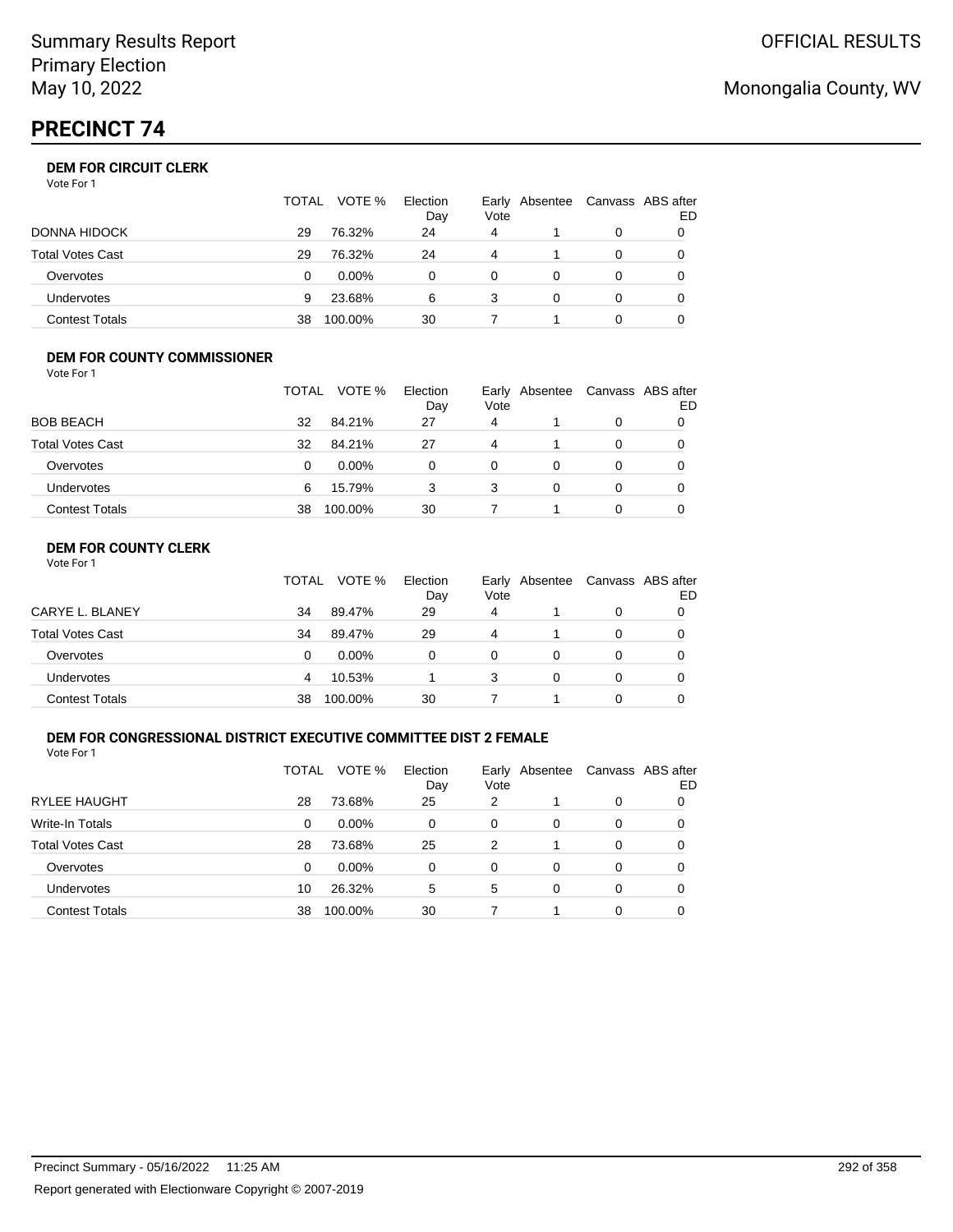# **PRECINCT 74**

#### **DEM FOR CONGRESSIONAL DISTRICT EXECUTIVE COMMITTEE DIST 2 MALE** Vote For 1

| VOTE %<br>Election<br><b>TOTAL</b><br>Canvass ABS after<br>Early Absentee<br>Vote<br>Day<br>SHANE ASSADZANDI<br>15<br>39.47%<br>13<br>0<br><b>CHARLES (JR) KRAFFT</b><br>36.84%<br>12<br>2<br>14<br>0<br>0<br>Write-In Totals<br>$0.00\%$<br>0<br>0<br>0<br>$\Omega$<br>0 |    |
|---------------------------------------------------------------------------------------------------------------------------------------------------------------------------------------------------------------------------------------------------------------------------|----|
|                                                                                                                                                                                                                                                                           | ED |
|                                                                                                                                                                                                                                                                           | 0  |
|                                                                                                                                                                                                                                                                           | 0  |
|                                                                                                                                                                                                                                                                           | 0  |
| <b>Total Votes Cast</b><br>76.32%<br>25<br>3<br>29<br>0                                                                                                                                                                                                                   | 0  |
| 0.00%<br>0<br>0<br>Overvotes<br>0<br>$\Omega$<br>$\Omega$                                                                                                                                                                                                                 | 0  |
| 23.68%<br>5<br><b>Undervotes</b><br>4<br>0<br>0<br>9                                                                                                                                                                                                                      | 0  |
| <b>Contest Totals</b><br>30<br>100.00%<br>0<br>38                                                                                                                                                                                                                         | 0  |

### **DEM FOR SENATORIAL EXECUTIVE COMMITTEE FEMALE 13TH SENATORIAL DISTRICT**

Vote For 1

|                         | TOTAL | VOTE %   | Election<br>Day | Vote | Early Absentee |          | Canvass ABS after<br>ED |
|-------------------------|-------|----------|-----------------|------|----------------|----------|-------------------------|
| NO CANDIDATE(S) FILED   | 0     | $0.00\%$ | 0               | 0    | 0              | 0        |                         |
| <b>Write-In Totals</b>  |       | 2.63%    |                 | 0    | 0              | $\Omega$ | 0                       |
| <b>Total Votes Cast</b> |       | 2.63%    |                 | 0    | 0              | 0        |                         |
| Overvotes               | 0     | $0.00\%$ | 0               | 0    | 0              | 0        |                         |
| <b>Undervotes</b>       | 37    | 97.37%   | 29              |      |                | $\Omega$ | 0                       |
| <b>Contest Totals</b>   | 38    | 100.00%  | 30              |      |                | 0        |                         |

#### **DEM FOR SENATORIAL EXECUTIVE COMMITTEE MALE 13TH SENATORIAL DISTRICT**

Vote For 1

|                         | TOTAL | VOTE %   | Election<br>Day | Vote | Early Absentee | Canvass ABS after | ED |
|-------------------------|-------|----------|-----------------|------|----------------|-------------------|----|
| SHANE ASSADZANDI        | 23    | 60.53%   | 20              | 2    |                | 0                 |    |
| Write-In Totals         | 0     | $0.00\%$ | 0               | 0    | 0              | 0                 |    |
| <b>Total Votes Cast</b> | 23    | 60.53%   | 20              | 2    |                | 0                 |    |
| Overvotes               | 0     | $0.00\%$ | 0               | 0    | 0              | 0                 |    |
| Undervotes              | 15    | 39.47%   | 10              | 5    | 0              | 0                 |    |
| <b>Contest Totals</b>   | 38    | 100.00%  | 30              |      |                | 0                 |    |

#### **DEM FOR COUNTY EXECUTIVE COMMITTEE DISTRICT - FEMALE COMMITTEE DISTRICT 3** Vote For 1

|                            | TOTAL | VOTE %   | Election<br>Day | Early<br>Vote | Absentee | Canvass ABS after | ED |
|----------------------------|-------|----------|-----------------|---------------|----------|-------------------|----|
| BARBARA MILTENBERGER GREEN | 28    | 73.68%   | 25              | 2             |          | 0                 |    |
| Write-In Totals            | 0     | $0.00\%$ | 0               | 0             | 0        | 0                 | 0  |
| <b>Total Votes Cast</b>    | 28    | 73.68%   | 25              | 2             |          | 0                 |    |
| Overvotes                  | 0     | $0.00\%$ | 0               | 0             | 0        | 0                 |    |
| <b>Undervotes</b>          | 10    | 26.32%   | 5               | 5             | 0        | 0                 |    |
| <b>Contest Totals</b>      | 38    | 100.00%  | 30              |               |          | 0                 |    |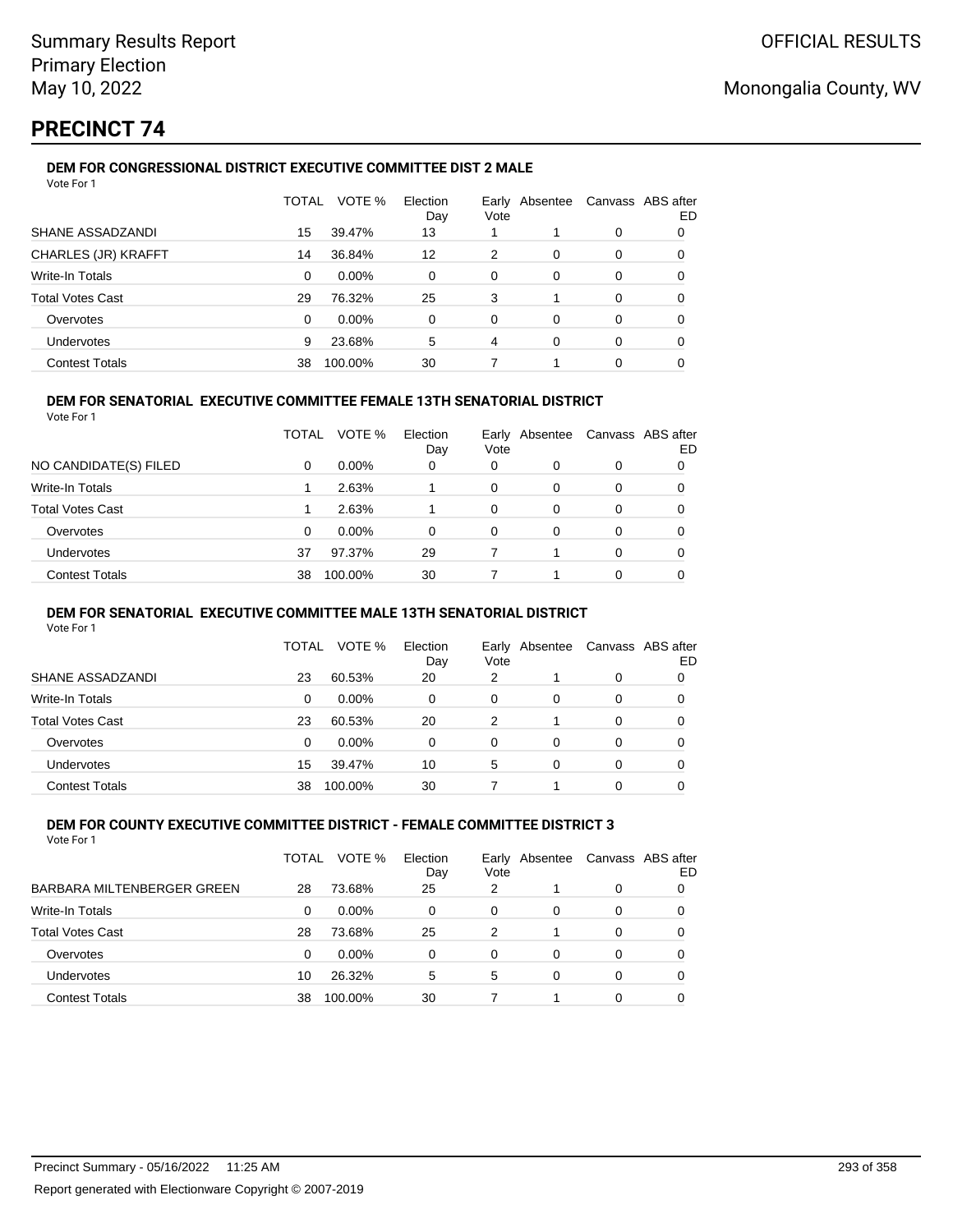# **PRECINCT 74**

#### **DEM FOR COUNTY EXECUTIVE COMMITTEE DISTRICT - MALE COMMITTEE DISTRICT 3** Vote For 1

|                         | TOTAL | VOTE %   | Election<br>Day | Vote | Early Absentee | Canvass ABS after | ED |
|-------------------------|-------|----------|-----------------|------|----------------|-------------------|----|
| DADY DADYBURJOR         | 26    | 68.42%   | 23              | 2    |                | 0                 | 0  |
| Write-In Totals         | 0     | $0.00\%$ | 0               | 0    | 0              | 0                 |    |
| <b>Total Votes Cast</b> | 26    | 68.42%   | 23              | 2    |                | 0                 |    |
| Overvotes               | 0     | $0.00\%$ | 0               | 0    | 0              | 0                 |    |
| Undervotes              | 12    | 31.58%   |                 | 5    | $\Omega$       | 0                 |    |
| <b>Contest Totals</b>   | 38    | 100.00%  | 30              |      |                | 0                 |    |

### **NON-PARTISAN BOARD OF EDUCATION**

Vote For 3

|                         | TOTAL    | VOTE %  | Election<br>Day | Vote | Early Absentee |             | Canvass ABS after<br>ED |
|-------------------------|----------|---------|-----------------|------|----------------|-------------|-------------------------|
| MICHAEL KELLY           | 48       | 21.62%  | 38              | 9    |                | 0           | 0                       |
| <b>DANIEL BERRY</b>     | 41       | 18.47%  | 30              | 10   |                | 0           | 0                       |
| <b>CRISTY MOATS</b>     | 26       | 11.71%  | 23              | 3    | 0              | 0           | 0                       |
| <b>JENNIFER HAGERTY</b> | 25       | 11.26%  | 22              | 2    |                | $\mathbf 0$ | 0                       |
| <b>BRANDON MYERS</b>    | 15       | 6.76%   | 13              | 2    | 0              | 0           | 0                       |
| Write-In Totals         | 0        | 0.00%   | 0               | 0    | 0              | 0           | 0                       |
| <b>Total Votes Cast</b> | 155      | 69.82%  | 126             | 26   | 3              | 0           | 0                       |
| Overvotes               | $\Omega$ | 0.00%   | 0               | 0    | 0              | 0           | 0                       |
| <b>Undervotes</b>       | 67       | 30.18%  | 54              | 13   | $\Omega$       | 0           | 0                       |
| <b>Contest Totals</b>   | 222      | 100.00% | 180             | 39   | 3              | 0           | 0                       |

## **FOR CONSERVATION DISTRICT SUPERVISOR**

| Vote For 1 |  |
|------------|--|
|------------|--|

|                         | TOTAL | VOTE %   | Election<br>Day | Early<br>Vote | Absentee | Canvass ABS after | ED |
|-------------------------|-------|----------|-----------------|---------------|----------|-------------------|----|
| <b>ANDREW PRICE</b>     | 34    | 45.95%   | 27              | 7             | 0        | 0                 |    |
| MARK "MR. MARK" MYERS   | 30    | 40.54%   | 26              | 3             |          | 0                 | O  |
| Write-In Totals         | 0     | $0.00\%$ | 0               | 0             | $\Omega$ | 0                 | 0  |
| <b>Total Votes Cast</b> | 64    | 86.49%   | 53              | 10            |          | 0                 | 0  |
| Overvotes               | 0     | $0.00\%$ | 0               | 0             | $\Omega$ | 0                 | 0  |
| <b>Undervotes</b>       | 10    | 13.51%   |                 | 3             | 0        | 0                 | 0  |
| <b>Contest Totals</b>   | 74    | 100.00%  | 60              | 13            |          | 0                 |    |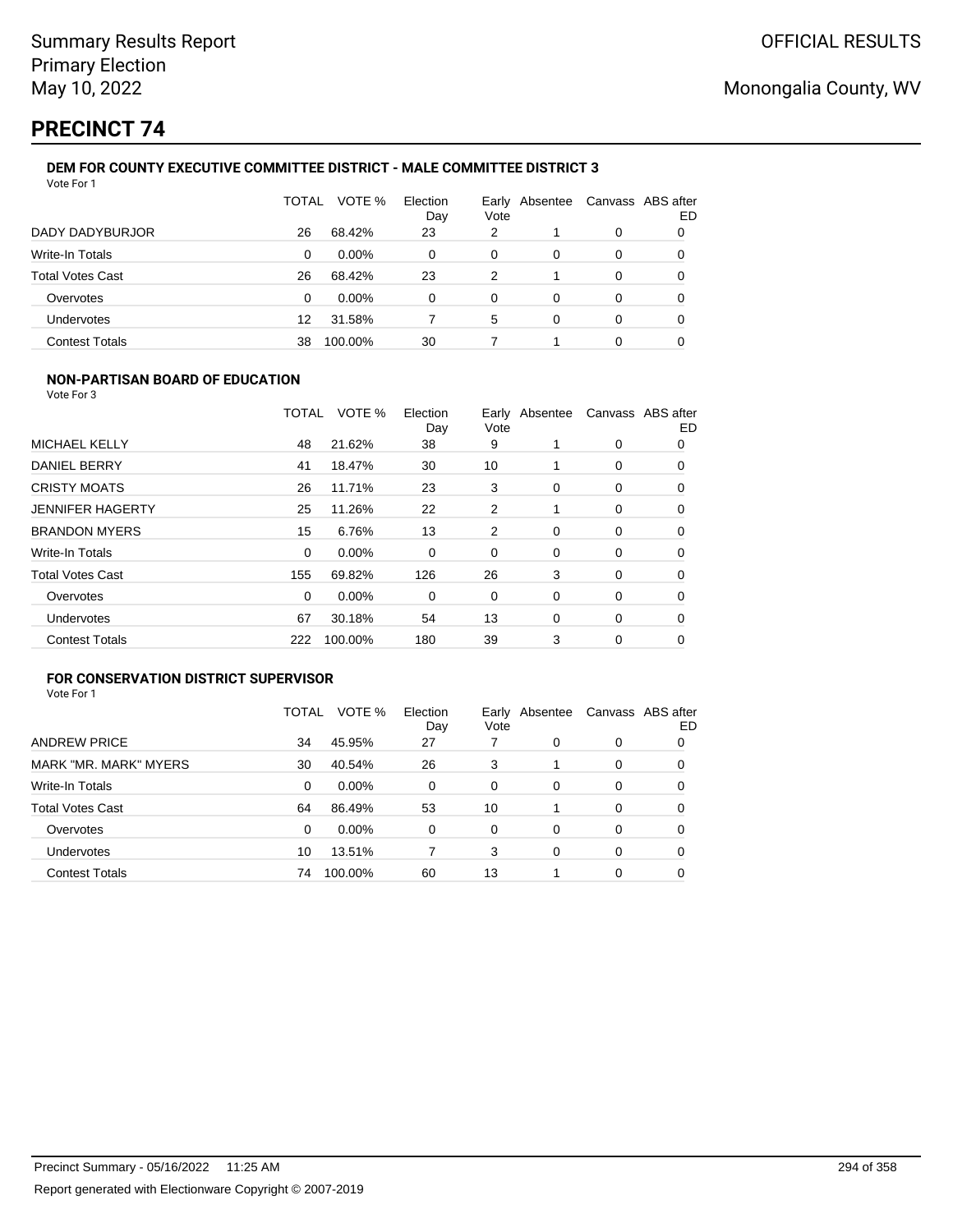# **PRECINCT 75**

| <b>Statistics</b>                | TOTAL  | Election<br>Day | Vote | Early Absentee |          | Canvass ABS after<br>ED. |
|----------------------------------|--------|-----------------|------|----------------|----------|--------------------------|
| Registered Voters - Total        | 265    |                 |      |                |          |                          |
| Registered Voters - REPUBLICAN   | 83     |                 |      |                |          |                          |
| Registered Voters - DEMOCRATIC   | 110    |                 |      |                |          |                          |
| Registered Voters - NON-PARTISAN | 72     |                 |      |                |          |                          |
| <b>Ballots Cast - Total</b>      | 61     | 27              | 32   | 2              | $\Omega$ | $\Omega$                 |
| <b>Ballots Cast - REPUBLICAN</b> | 36     | 19              | 17   | $\Omega$       | $\Omega$ | $\Omega$                 |
| Ballots Cast - DEMOCRATIC        | 22     | 6               | 14   | 2              | $\Omega$ | 0                        |
| Ballots Cast - NON-PARTISAN      | 3      | 2               | 1    | 0              | $\Omega$ | 0                        |
| <b>Ballots Cast - Blank</b>      | 0      | 0               | 0    | 0              | 0        | 0                        |
| Voter Turnout - Total            | 23.02% |                 |      |                |          |                          |
| Voter Turnout - REPUBLICAN       | 43.37% |                 |      |                |          |                          |
| Voter Turnout - DEMOCRATIC       | 20.00% |                 |      |                |          |                          |
| Voter Turnout - NON-PARTISAN     | 4.17%  |                 |      |                |          |                          |

### **REP FOR U.S. HOUSE OF REPRESENTATIVES 2ND DIST**

Vote For 1

|                               | TOTAL | VOTE %   | Election<br>Day | Earlv<br>Vote | Absentee | Canvass ABS after | ED |
|-------------------------------|-------|----------|-----------------|---------------|----------|-------------------|----|
| DAVID B. MCKINLEY             | 19    | 52.78%   | 6               | 13            | 0        | 0                 | 0  |
| ALEXANDER X. MOONEY           | 12    | 33.33%   | 10              | 2             | 0        | 0                 | O  |
| <b>SUSAN BUCHSER-LOCHOCKI</b> | 2     | 5.56%    | 2               | 0             | 0        | 0                 | 0  |
| <b>MIKE SECKMAN</b>           | 0     | $0.00\%$ | 0               | 0             | $\Omega$ | 0                 | 0  |
| RHONDA A. HERCULES            | 0     | 0.00%    | $\Omega$        | 0             | 0        | 0                 | 0  |
| <b>Total Votes Cast</b>       | 33    | 91.67%   | 18              | 15            | 0        | 0                 | 0  |
| Overvotes                     | 0     | $0.00\%$ | 0               | 0             | $\Omega$ | 0                 | 0  |
| <b>Undervotes</b>             | 3     | 8.33%    |                 | 2             | $\Omega$ | 0                 | 0  |
| <b>Contest Totals</b>         | 36    | 100.00%  | 19              | 17            | $\Omega$ | 0                 | O  |

### **REP FOR STATE SENATOR 13TH SENATORIAL DISTRICT**

| Vote For 1 |  |  |  |
|------------|--|--|--|
|------------|--|--|--|

|                         | TOTAL | VOTE %   | Election<br>Day | Early Absentee<br>Vote |   |   | Canvass ABS after<br>ED |
|-------------------------|-------|----------|-----------------|------------------------|---|---|-------------------------|
| <b>MIKE OLIVERIO</b>    | 34    | 94.44%   | 17              | 17                     | 0 | 0 |                         |
| <b>CARLY BRAUN</b>      | 2     | 5.56%    | 2               | 0                      | 0 | 0 |                         |
| <b>Total Votes Cast</b> | 36    | 100.00%  | 19              | 17                     | 0 | 0 |                         |
| Overvotes               | 0     | $0.00\%$ | 0               | 0                      | 0 | 0 | 0                       |
| Undervotes              | 0     | $0.00\%$ | $\Omega$        | 0                      | 0 | 0 | O                       |
| <b>Contest Totals</b>   | 36    | 100.00%  | 19              | 17                     | 0 | 0 |                         |

### **REP FOR MEMBER OF HOUSE OF DELEGATES 80TH DELEGATE DISTRICT**

|                         | <b>TOTAL</b> | VOTE %  | Election<br>Day | Early Absentee<br>Vote |   | Canvass ABS after | ED |
|-------------------------|--------------|---------|-----------------|------------------------|---|-------------------|----|
| <b>JUSTIN WHITE</b>     | 24           | 66.67%  | 13              | 11                     | 0 | 0                 |    |
| <b>Total Votes Cast</b> | 24           | 66.67%  | 13              | 11                     | 0 | 0                 |    |
| Overvotes               | 0            | 0.00%   | 0               | 0                      | 0 | 0                 |    |
| Undervotes              | 12           | 33.33%  | 6               | 6                      | 0 | 0                 |    |
| <b>Contest Totals</b>   | 36           | 100.00% | 19              | 17                     | 0 | 0                 |    |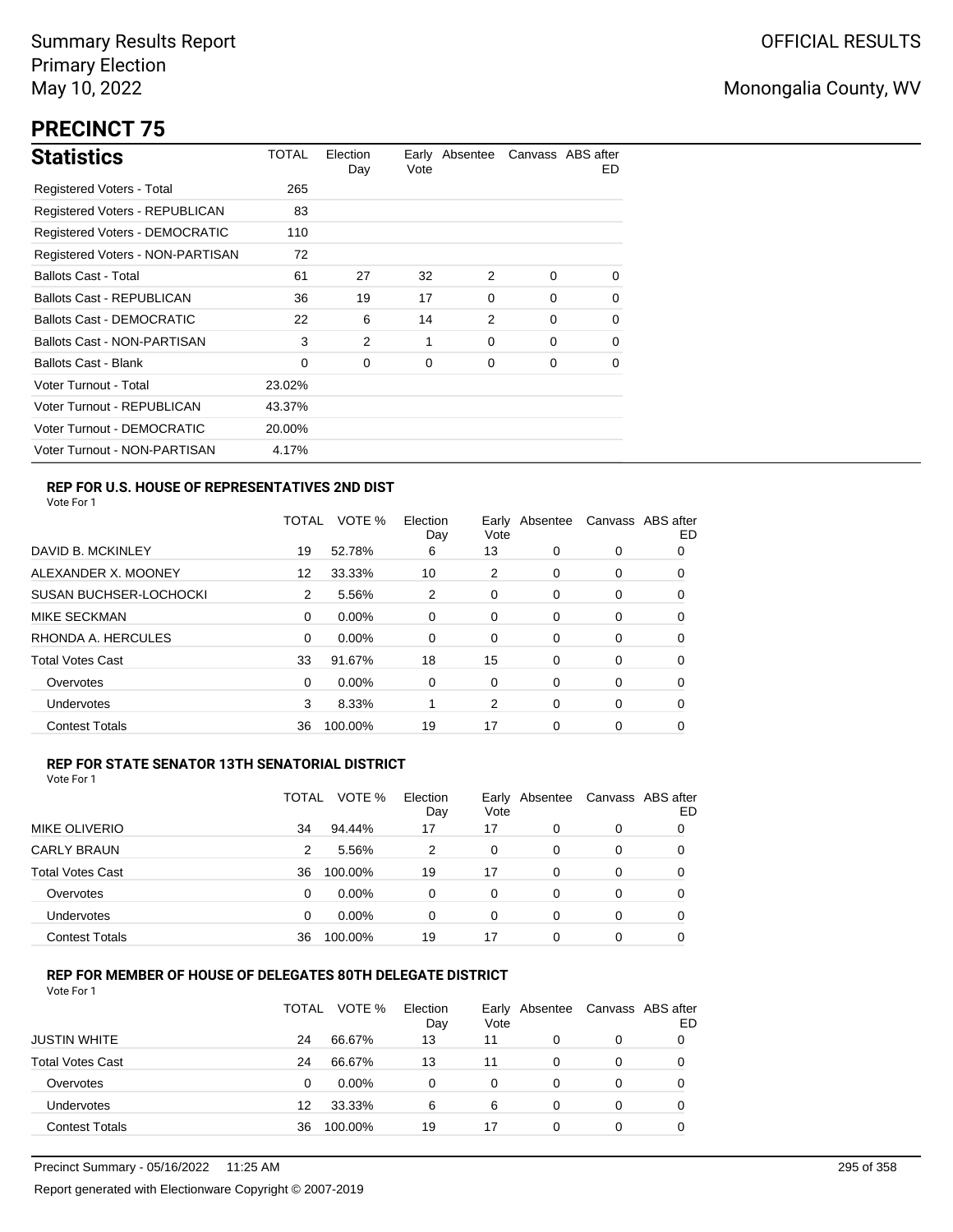# **PRECINCT 75**

#### **REP FOR STATE EXECUTIVE COMMITTEE FEMALE 13TH SENATORIAL DISTRICT** Vote For 2

|                         | TOTAL | VOTE %   | Election<br>Day | Vote | Early Absentee | Canvass ABS after | ED |
|-------------------------|-------|----------|-----------------|------|----------------|-------------------|----|
| KANDI NUZUM             | 21    | 29.17%   | 10              | 11   | 0              | 0                 |    |
| Write-In Totals         |       | 1.39%    |                 | 0    | 0              | 0                 |    |
| <b>Total Votes Cast</b> | 22    | 30.56%   | 11              | 11   | 0              | 0                 |    |
| Overvotes               | 0     | $0.00\%$ | 0               | 0    | 0              | 0                 |    |
| Undervotes              | 50    | 69.44%   | 27              | 23   | 0              | 0                 | 0  |
| <b>Contest Totals</b>   | 72    | 100.00%  | 38              | 34   | 0              | 0                 |    |

### **REP FOR STATE EXECUTIVE COMMITTEE MALE 13TH SENATORIAL DISTRICT**

Vote For 2

|                         | TOTAL    | VOTE %   | Election<br>Day | Vote | Early Absentee |          | Canvass ABS after<br>ED |
|-------------------------|----------|----------|-----------------|------|----------------|----------|-------------------------|
| <b>KYLE MCAVOY</b>      | 23       | 31.94%   | 12              | 11   | $\Omega$       | 0        | 0                       |
| <b>GUY WARD</b>         | 6        | 8.33%    |                 | 5    | 0              | 0        | 0                       |
| PHIL MALLOW             |          | 1.39%    | 0               |      | 0              | 0        | 0                       |
| Write-In Totals         | $\Omega$ | $0.00\%$ | 0               | 0    | 0              | 0        | 0                       |
| <b>Total Votes Cast</b> | 30       | 41.67%   | 13              | 17   | $\Omega$       | 0        | 0                       |
| Overvotes               | $\Omega$ | $0.00\%$ | 0               | 0    | 0              | 0        | 0                       |
| Undervotes              | 42       | 58.33%   | 25              | 17   | $\Omega$       | $\Omega$ | 0                       |
| <b>Contest Totals</b>   | 72       | 100.00%  | 38              | 34   | $\Omega$       | 0        | 0                       |

#### **REP FOR CIRCUIT CLERK**

Vote For 1

|                         | TOTAL | VOTE %   | Election<br>Day | Vote | Early Absentee | Canvass ABS after | ED |
|-------------------------|-------|----------|-----------------|------|----------------|-------------------|----|
| NO CANDIDATE(S) FILED   |       | $0.00\%$ | 0               | 0    |                | 0                 |    |
| <b>Total Votes Cast</b> | 0     | $0.00\%$ | 0               | 0    |                | 0                 |    |
| Overvotes               | 0     | $0.00\%$ | 0               | 0    |                | 0                 |    |
| <b>Undervotes</b>       | 36    | 100.00%  | 19              | 17   | 0              | 0                 |    |
| <b>Contest Totals</b>   | 36    | 100.00%  | 19              | 17   |                | 0                 |    |

#### **REP FOR COUNTY COMMISSIONER** Vote For 1

|                         | TOTAL | VOTE %   | Election<br>Day | Vote     | Early Absentee |          | Canvass ABS after<br>ED |
|-------------------------|-------|----------|-----------------|----------|----------------|----------|-------------------------|
| <b>SEAN P. SIKORA</b>   | 23    | 63.89%   | 9               | 14       | 0              | 0        |                         |
| CHARLES D. HARTZOG      |       | 19.44%   | 5               | 2        | 0              | 0        | 0                       |
| <b>Total Votes Cast</b> | 30    | 83.33%   | 14              | 16       | 0              | 0        | 0                       |
| Overvotes               | 0     | $0.00\%$ | 0               | $\Omega$ | 0              | $\Omega$ | 0                       |
| <b>Undervotes</b>       | 6     | 16.67%   | 5               |          | 0              | $\Omega$ | 0                       |
| <b>Contest Totals</b>   | 36    | 100.00%  | 19              | 17       | 0              | $\Omega$ |                         |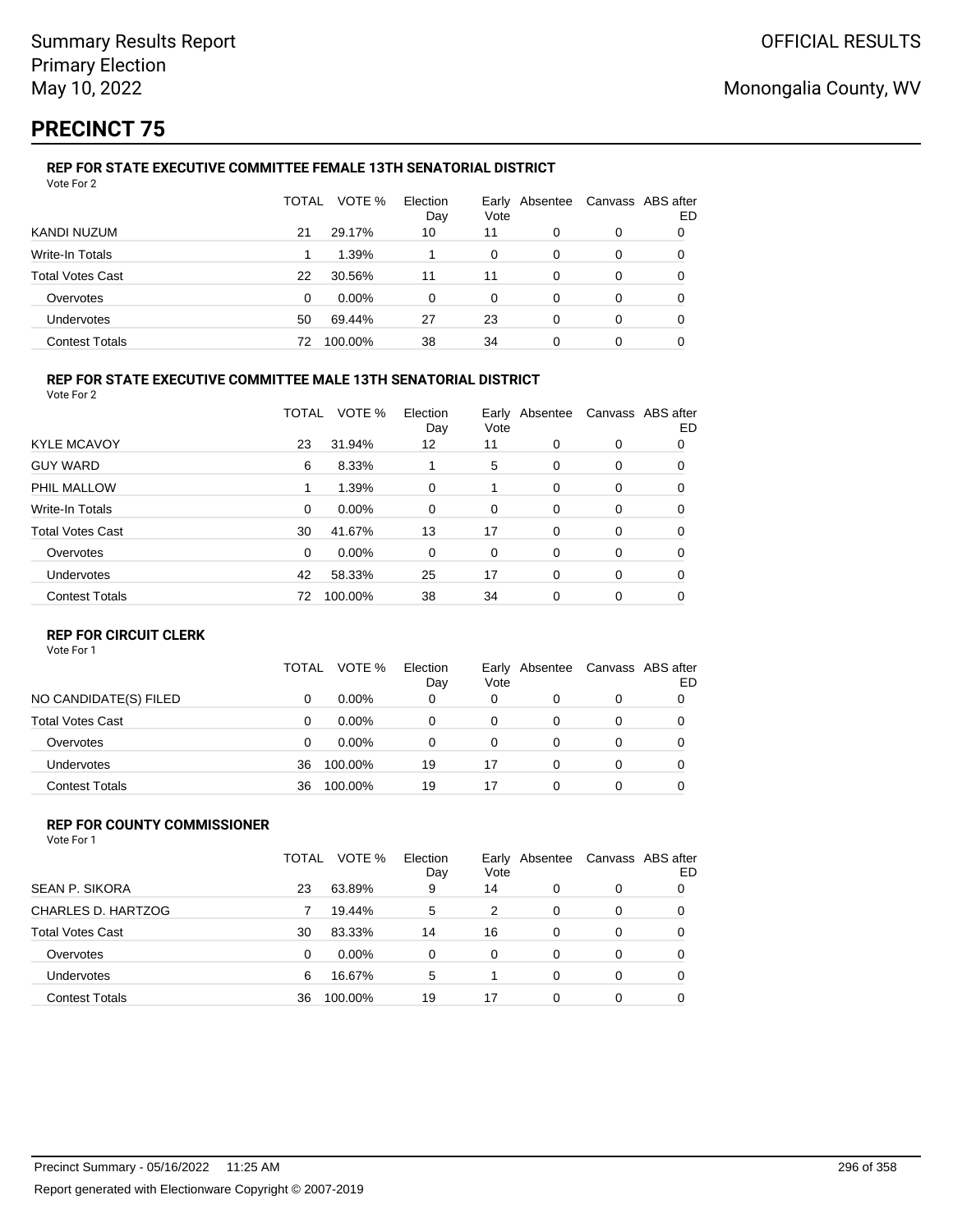|                       | TOTAL | VOTE %   | Election<br>Day | Vote | Early Absentee | Canvass ABS after | ED |
|-----------------------|-------|----------|-----------------|------|----------------|-------------------|----|
| NO CANDIDATE(S) FILED |       | $0.00\%$ | 0               | 0    |                | 0                 |    |
| Total Votes Cast      |       | $0.00\%$ |                 |      |                |                   |    |
| Overvotes             | 0     | $0.00\%$ | 0               | 0    |                | 0                 |    |
| Undervotes            | 36    | 100.00%  | 19              | 17   |                | 0                 |    |
| Contest Totals        | 36    | 100.00%  | 19              |      |                |                   |    |

#### **REP FOR CONGRESSIONAL DISTRICT EXECUTIVE COMMITTEE DIST 2 FEMALE** Vote For 1

|                         | TOTAL | VOTE %   | Election<br>Day | Vote | Early Absentee | Canvass ABS after | ED |
|-------------------------|-------|----------|-----------------|------|----------------|-------------------|----|
| VIRGINIA "GINA" BROWN   | 20    | 55.56%   | 10              | 10   | 0              | 0                 | O  |
| <b>Write-In Totals</b>  | 0     | $0.00\%$ | 0               | 0    | 0              | 0                 | 0  |
| <b>Total Votes Cast</b> | 20    | 55.56%   | 10              | 10   | 0              | 0                 | 0  |
| Overvotes               | 0     | $0.00\%$ | 0               | 0    | 0              | 0                 |    |
| Undervotes              | 16    | 44.44%   | 9               |      | 0              | 0                 |    |
| <b>Contest Totals</b>   | 36    | 100.00%  | 19              | 17   | 0              | 0                 |    |

#### **REP FOR CONGRESSIONAL DISTRICT EXECUTIVE COMMITTEE DIST 2 MALE** Vote For 1

|                         | TOTAL | VOTE %  | Election<br>Day | Early<br>Vote | Absentee |   | Canvass ABS after<br>ED |
|-------------------------|-------|---------|-----------------|---------------|----------|---|-------------------------|
| <b>SAM BROWN</b>        | 22    | 61.11%  | 10              | 12            | 0        | 0 | 0                       |
| <b>ETHAN MOORE</b>      | 5     | 13.89%  | 4               |               | 0        | 0 | 0                       |
| Write-In Totals         | 0     | 0.00%   | $\Omega$        | $\Omega$      | 0        | 0 | 0                       |
| <b>Total Votes Cast</b> | 27    | 75.00%  | 14              | 13            | 0        | 0 | 0                       |
| Overvotes               | 0     | 0.00%   | $\Omega$        | $\Omega$      | 0        | 0 | 0                       |
| Undervotes              | 9     | 25.00%  | 5               | 4             | 0        | 0 | 0                       |
| <b>Contest Totals</b>   | 36    | 100.00% | 19              | 17            | $\Omega$ | 0 | 0                       |

#### **REP FOR SENATORIAL EXECUTIVE COMMITTEE FEMALE 13TH SENATORIAL DISTRICT** Vote For 1

|                         | TOTAL | VOTE %   | Election<br>Day | Early<br>Vote | Absentee |   | Canvass ABS after<br>ED |
|-------------------------|-------|----------|-----------------|---------------|----------|---|-------------------------|
| NO CANDIDATE(S) FILED   | 0     | $0.00\%$ | 0               | 0             | 0        | 0 | 0                       |
| <b>Write-In Totals</b>  | 0     | $0.00\%$ | $\Omega$        | 0             | 0        | 0 | 0                       |
| <b>Total Votes Cast</b> | 0     | $0.00\%$ | $\Omega$        | $\Omega$      | $\Omega$ | 0 | 0                       |
| Overvotes               | 0     | $0.00\%$ | 0               | $\Omega$      | 0        | 0 | 0                       |
| <b>Undervotes</b>       | 36    | 100.00%  | 19              | 17            | $\Omega$ | 0 | 0                       |
| <b>Contest Totals</b>   | 36    | 100.00%  | 19              | 17            | 0        | 0 |                         |

## Monongalia County, WV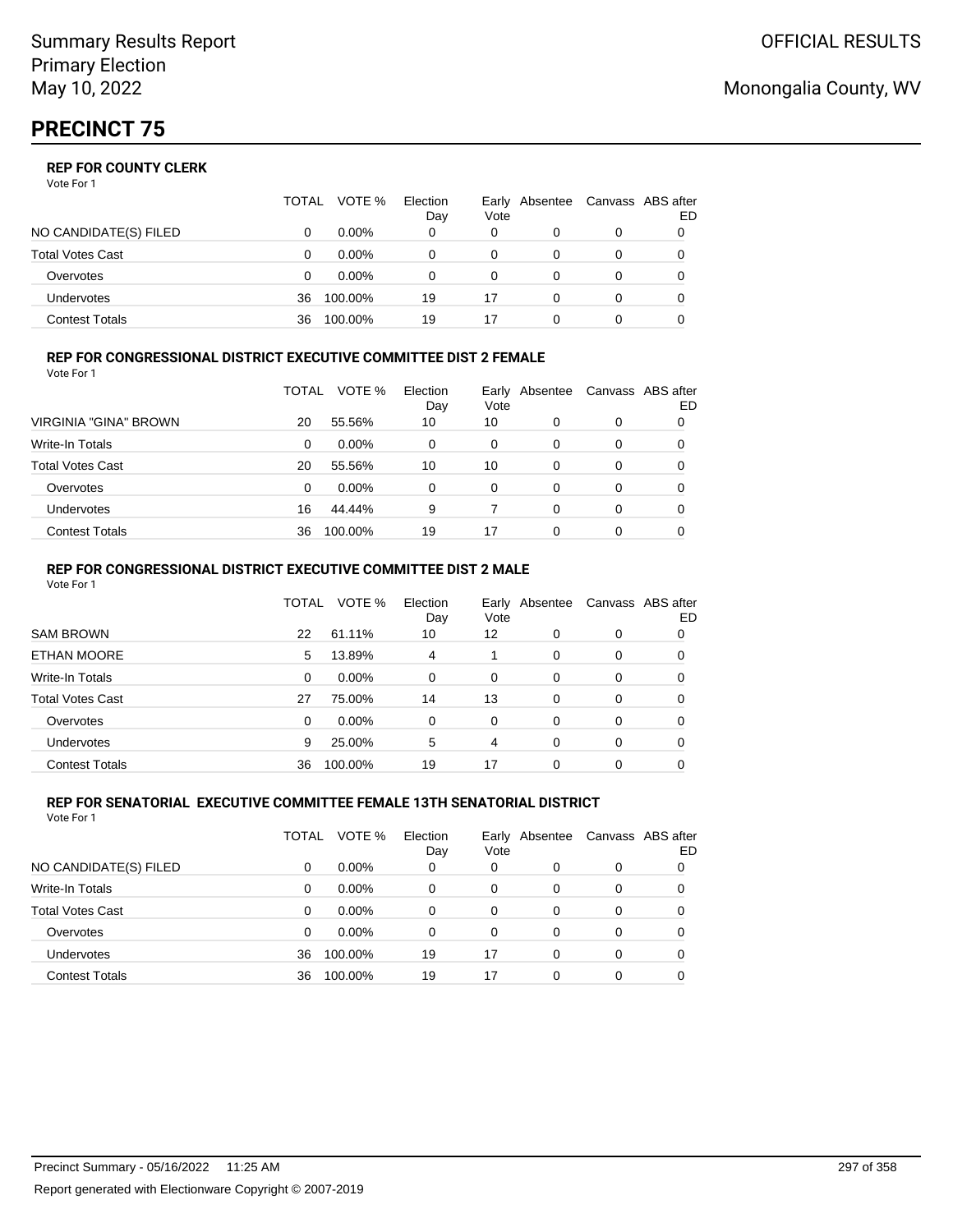# **PRECINCT 75**

#### **REP FOR SENATORIAL EXECUTIVE COMMITTEE MALE 13TH SENATORIAL DISTRICT** Vote For 1

|                         | TOTAL | VOTE %   | Election<br>Day | Vote | Early Absentee |   | Canvass ABS after<br>ED |
|-------------------------|-------|----------|-----------------|------|----------------|---|-------------------------|
| <b>WES NUGENT</b>       | 24    | 66.67%   | 12              | 12   | 0              | 0 |                         |
| Write-In Totals         | 0     | $0.00\%$ | 0               | 0    | 0              | 0 |                         |
| <b>Total Votes Cast</b> | 24    | 66.67%   | 12              | 12   | 0              | 0 |                         |
| Overvotes               | 0     | $0.00\%$ | 0               | 0    | 0              | 0 |                         |
| Undervotes              | 12    | 33.33%   |                 | 5    | 0              | 0 |                         |
| <b>Contest Totals</b>   | 36    | 100.00%  | 19              | 17   | ი              | 0 |                         |

### **REP FOR COUNTY EXECUTIVE COMMITTEE DISTRICT - FEMALE COMMITTEE DISTRICT 11**

Vote For 1

|                       | TOTAL | VOTE %   | Election<br>Day | Vote | Early Absentee | Canvass ABS after | ED |
|-----------------------|-------|----------|-----------------|------|----------------|-------------------|----|
| NO CANDIDATE(S) FILED | 0     | $0.00\%$ | 0               | 0    |                | 0                 |    |
| Write-In Totals       | 0     | $0.00\%$ | 0               | 0    | 0              | 0                 |    |
| Total Votes Cast      | 0     | $0.00\%$ | 0               | 0    | 0              | 0                 |    |
| Overvotes             | 0     | $0.00\%$ | 0               | 0    | 0              | 0                 |    |
| Undervotes            | 36    | 100.00%  | 19              | 17   | 0              | 0                 |    |
| <b>Contest Totals</b> | 36    | 100.00%  | 19              | 17   | ŋ              | 0                 |    |

### **REP FOR COUNTY EXECUTIVE COMMITTEE DISTRICT - MALE COMMITTEE DISTRICT 11**

Vote For 1

|                              | TOTAL | VOTE %   | Election<br>Day | Early<br>Vote | Absentee |   | Canvass ABS after<br>ED |
|------------------------------|-------|----------|-----------------|---------------|----------|---|-------------------------|
| <b>CHARLES T. KRUSHANSKY</b> | 25    | 69.44%   | 13              | 12            | 0        | 0 | 0                       |
| Write-In Totals              | 0     | $0.00\%$ | 0               | 0             | 0        | 0 |                         |
| Total Votes Cast             | 25    | 69.44%   | 13              | 12            | 0        | 0 | 0                       |
| Overvotes                    | 0     | $0.00\%$ | $\Omega$        | 0             | 0        | 0 | 0                       |
| Undervotes                   | 11    | 30.56%   | 6               | 5             | 0        | 0 | 0                       |
| <b>Contest Totals</b>        | 36    | 100.00%  | 19              | 17            | 0        |   |                         |

#### **DEM FOR U.S. HOUSE OF REPRESENTATIVES 2ND DIST** Vote For 1

|                          | TOTAL | VOTE %   | Election<br>Day | Vote     | Early Absentee |          | Canvass ABS after<br>ED |
|--------------------------|-------|----------|-----------------|----------|----------------|----------|-------------------------|
| <b>BARRY LEE WENDELL</b> | 16    | 72.73%   | 5               | 11       | 0              | 0        |                         |
| ANGELA J. DWYER          | 3     | 13.64%   | $\Omega$        | 2        |                | $\Omega$ | 0                       |
| <b>Total Votes Cast</b>  | 19    | 86.36%   | 5               | 13       |                | $\Omega$ | 0                       |
| Overvotes                | 0     | $0.00\%$ | $\Omega$        | $\Omega$ | 0              | $\Omega$ | 0                       |
| Undervotes               | 3     | 13.64%   |                 |          |                | $\Omega$ | 0                       |
| <b>Contest Totals</b>    | 22    | 100.00%  | 6               | 14       | 2              | $\Omega$ |                         |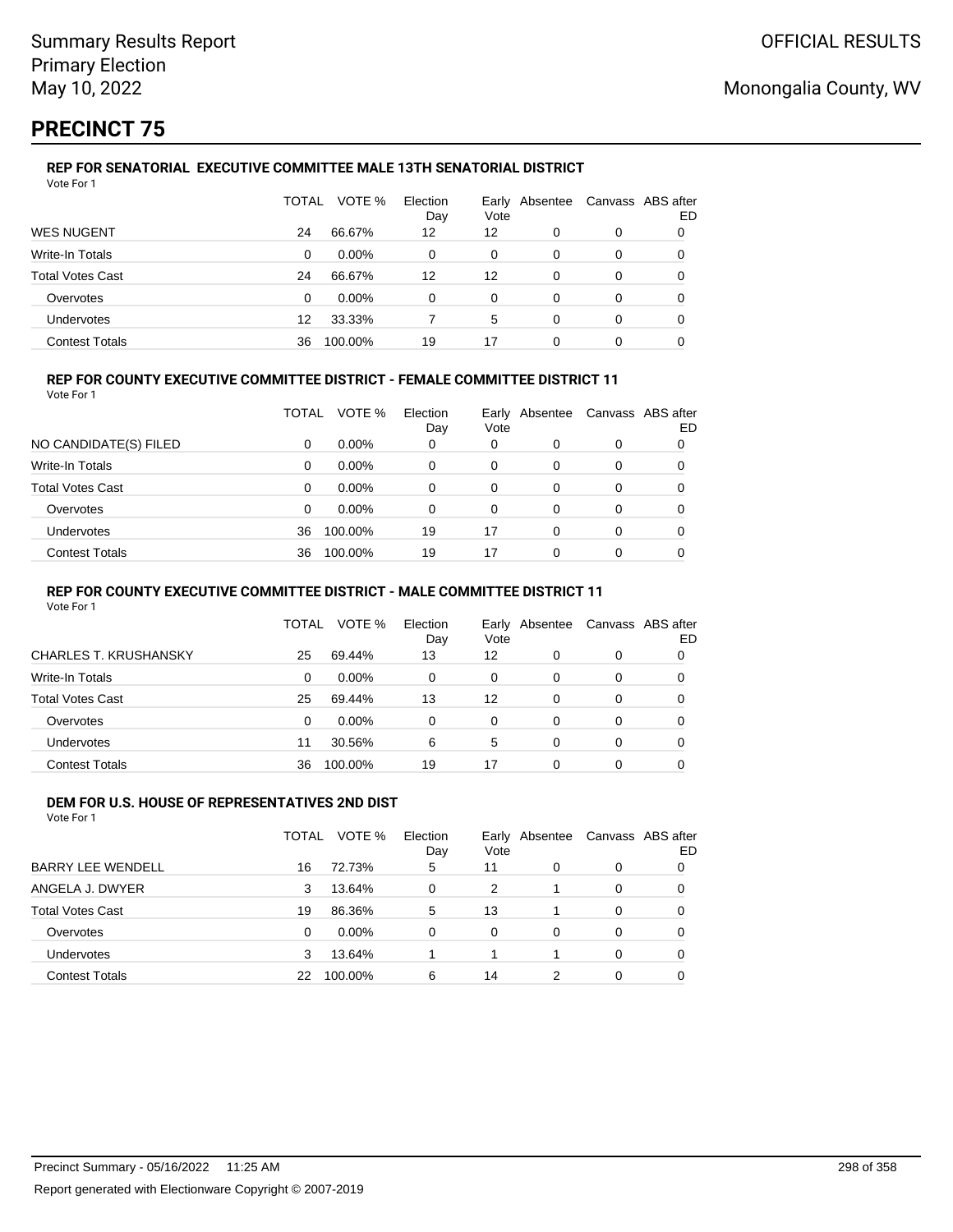# **PRECINCT 75**

## **DEM FOR STATE SENATOR 13TH SENATORIAL DISTRICT**

| Vote For 1 |  |
|------------|--|
|------------|--|

|                                  | TOTAL | VOTE %   | Election<br>Day | Early<br>Vote | Absentee | Canvass ABS after | ED |
|----------------------------------|-------|----------|-----------------|---------------|----------|-------------------|----|
| <b>BARBARA EVANS FLEISCHAUER</b> | 11    | 50.00%   | 3               | 8             | 0        | 0                 |    |
| <b>RICH JACOBS</b>               | 9     | 40.91%   | 3               | 6             | 0        | 0                 |    |
| <b>Total Votes Cast</b>          | 20    | 90.91%   | 6               | 14            | 0        | 0                 |    |
| Overvotes                        | 0     | $0.00\%$ | 0               | 0             | 0        | 0                 |    |
| <b>Undervotes</b>                | 2     | 9.09%    | 0               | 0             | 2        | 0                 |    |
| <b>Contest Totals</b>            | 22    | 100.00%  | 6               | 14            |          | 0                 |    |

### **DEM FOR MEMBER OF HOUSE OF DELEGATES 80TH DELEGATE DISTRICT**

Vote For 1

|                         | <b>TOTAL</b> | VOTE %   | Election<br>Day | Vote | Early Absentee | Canvass ABS after | ED |
|-------------------------|--------------|----------|-----------------|------|----------------|-------------------|----|
| <b>JOHN WILLIAMS</b>    | 20           | 90.91%   | 6               | 12   |                |                   |    |
| <b>Total Votes Cast</b> | 20           | 90.91%   | 6               | 12   |                |                   |    |
| Overvotes               | 0            | $0.00\%$ |                 | 0    |                |                   |    |
| <b>Undervotes</b>       |              | 9.09%    |                 |      |                |                   |    |
| <b>Contest Totals</b>   | 22           | 100.00%  | 6               | 14   |                |                   |    |

### **DEM FOR STATE EXECUTIVE COMMITTEE FEMALE 13TH SENATORIAL DISTRICT**

| Vote For 2              |              |         |                 |      |                |                   |    |
|-------------------------|--------------|---------|-----------------|------|----------------|-------------------|----|
|                         | <b>TOTAL</b> | VOTE %  | Election<br>Day | Vote | Early Absentee | Canvass ABS after | ED |
| <b>KELLY PALMER</b>     | 13           | 29.55%  | 5               | 8    | 0              | 0                 | 0  |
| <b>DANIELLE WALKER</b>  | 12           | 27.27%  | 4               | 6    | 2              | 0                 | 0  |
| <b>CARESSA STOLLER</b>  | 6            | 13.64%  |                 | 5    | 0              | 0                 | 0  |
| <b>BELINDA BIAFORE</b>  | 3            | 6.82%   | 0               | 2    |                | 0                 | 0  |
| Write-In Totals         | 0            | 0.00%   | 0               | 0    | 0              | 0                 | 0  |
| <b>Total Votes Cast</b> | 34           | 77.27%  | 10              | 21   | 3              | 0                 | 0  |
| Overvotes               | 0            | 0.00%   | 0               | 0    | 0              | 0                 | 0  |
| <b>Undervotes</b>       | 10           | 22.73%  | 2               | 7    |                | 0                 | 0  |
| <b>Contest Totals</b>   | 44           | 100.00% | 12              | 28   | 4              | $\Omega$          | 0  |

#### **DEM FOR STATE EXECUTIVE COMMITTEE MALE 13TH SENATORIAL DISTRICT**

|                         | <b>TOTAL</b> | VOTE %   | Election<br>Day | Vote     | Early Absentee |          | Canvass ABS after<br>ED |
|-------------------------|--------------|----------|-----------------|----------|----------------|----------|-------------------------|
| <b>MARK A. MUSICK</b>   | 19           | 43.18%   | 5               | 12       | 2              | 0        | 0                       |
| SHANE ASSADZANDI        | 9            | 20.45%   | 2               |          | $\Omega$       | 0        | 0                       |
| <b>JOEY GARCIA</b>      | 2            | 4.55%    | $\Omega$        | 2        | 0              | 0        | 0                       |
| Write-In Totals         |              | 2.27%    | $\Omega$        |          | $\Omega$       | $\Omega$ | 0                       |
| <b>Total Votes Cast</b> | 31           | 70.45%   | 7               | 22       | 2              | $\Omega$ | 0                       |
| Overvotes               | $\Omega$     | $0.00\%$ | $\Omega$        | $\Omega$ | $\Omega$       | $\Omega$ | 0                       |
| Undervotes              | 13           | 29.55%   | 5               | 6        | 2              | $\Omega$ | 0                       |
| <b>Contest Totals</b>   | 44           | 100.00%  | 12              | 28       | 4              | 0        | 0                       |
|                         |              |          |                 |          |                |          |                         |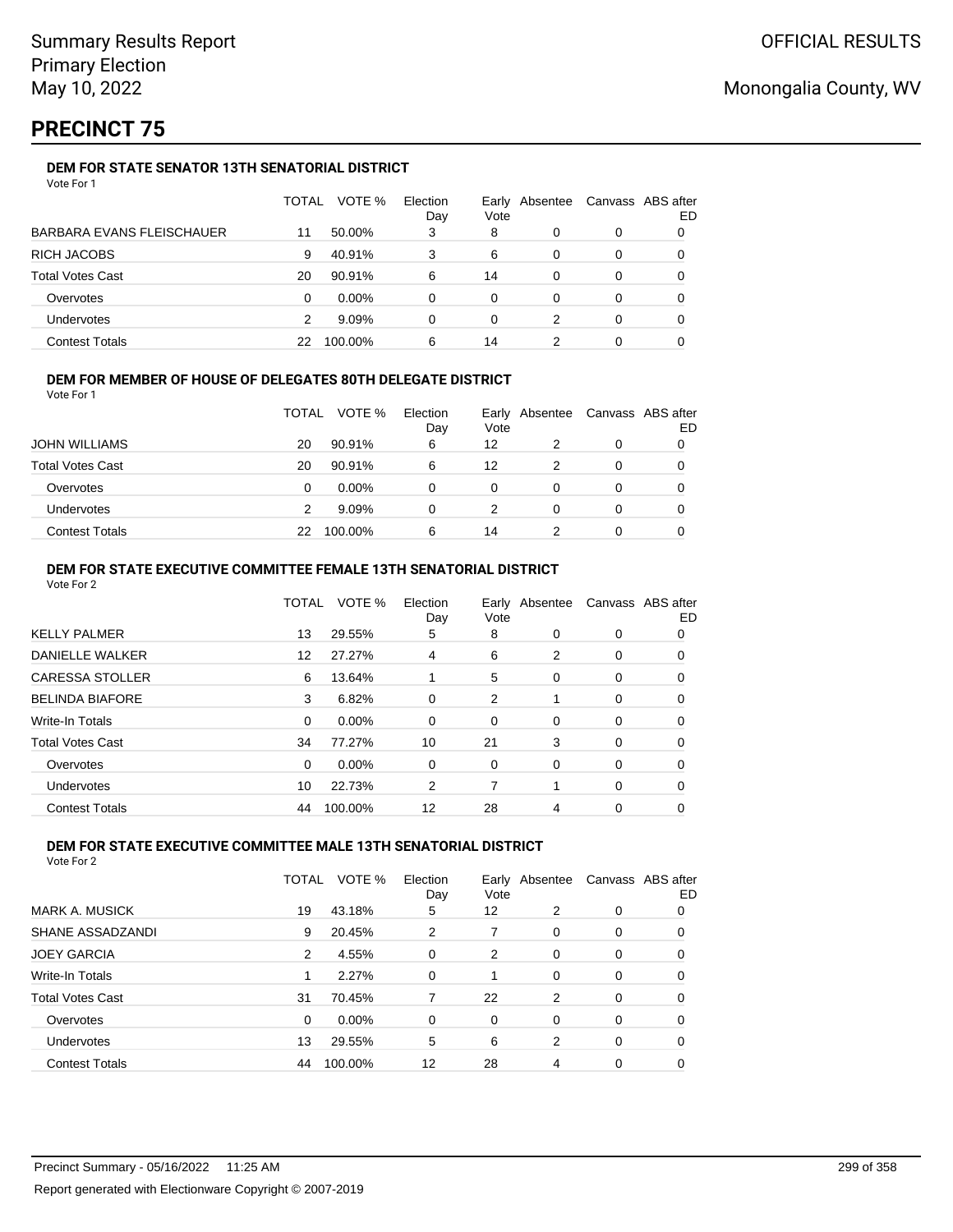# **PRECINCT 75**

## **DEM FOR CIRCUIT CLERK**

Vote For 1

|                         | <b>TOTAL</b> | VOTE %   | Election<br>Day | Vote | Early Absentee | Canvass ABS after | ED |
|-------------------------|--------------|----------|-----------------|------|----------------|-------------------|----|
| <b>DONNA HIDOCK</b>     | 18           | 81.82%   | 3               | 13   |                |                   |    |
| <b>Total Votes Cast</b> | 18           | 81.82%   | 3               | 13   |                |                   |    |
| Overvotes               |              | $0.00\%$ | 0               |      |                |                   |    |
| <b>Undervotes</b>       | 4            | 18.18%   | 3               |      |                |                   |    |
| <b>Contest Totals</b>   | 22           | 100.00%  | 6               | 14   |                |                   |    |

#### **DEM FOR COUNTY COMMISSIONER**

| Vote For 1              |       |          |                 |      |                |                   |    |
|-------------------------|-------|----------|-----------------|------|----------------|-------------------|----|
|                         | TOTAL | VOTE %   | Election<br>Day | Vote | Early Absentee | Canvass ABS after | ED |
| <b>BOB BEACH</b>        | 15    | 68.18%   | 4               | 11   | 0              | 0                 |    |
| <b>Total Votes Cast</b> | 15    | 68.18%   | 4               | 11   | $\Omega$       | 0                 | 0  |
| Overvotes               | 0     | $0.00\%$ | 0               | 0    | 0              | 0                 |    |
| <b>Undervotes</b>       |       | 31.82%   | 2               | 3    | 2              | 0                 | 0  |
| <b>Contest Totals</b>   | 22    | 100.00%  | 6               | 14   |                | 0                 |    |

## **DEM FOR COUNTY CLERK**

|                         | TOTAL | VOTE %   | Election<br>Day | Vote | Early Absentee | Canvass ABS after | ED |
|-------------------------|-------|----------|-----------------|------|----------------|-------------------|----|
| CARYE L. BLANEY         | 16    | 72.73%   | 4               | 12   |                | 0                 |    |
| <b>Total Votes Cast</b> | 16    | 72.73%   | 4               | 12   | 0              | 0                 |    |
| Overvotes               | 0     | $0.00\%$ | 0               | 0    |                | 0                 |    |
| <b>Undervotes</b>       | 6     | 27.27%   |                 |      |                | 0                 |    |
| <b>Contest Totals</b>   | 22    | 100.00%  | 6               | 14   |                | 0                 |    |

### **DEM FOR CONGRESSIONAL DISTRICT EXECUTIVE COMMITTEE DIST 2 FEMALE**

Vote For 1

|                         | TOTAL | VOTE %   | Election<br>Day | Vote | Early Absentee |   | Canvass ABS after<br>ED |
|-------------------------|-------|----------|-----------------|------|----------------|---|-------------------------|
| <b>RYLEE HAUGHT</b>     | 15    | 68.18%   | 3               | 12   | 0              | 0 | 0                       |
| Write-In Totals         | 0     | $0.00\%$ | 0               | 0    | 0              | 0 | O                       |
| <b>Total Votes Cast</b> | 15    | 68.18%   | 3               | 12   | 0              | 0 | O                       |
| Overvotes               | 0     | $0.00\%$ | 0               | 0    | 0              | 0 | O                       |
| <b>Undervotes</b>       |       | 31.82%   | 3               | 2    | 2              | 0 | O                       |
| <b>Contest Totals</b>   | 22    | 100.00%  | 6               | 14   | 2              | 0 |                         |

# Monongalia County, WV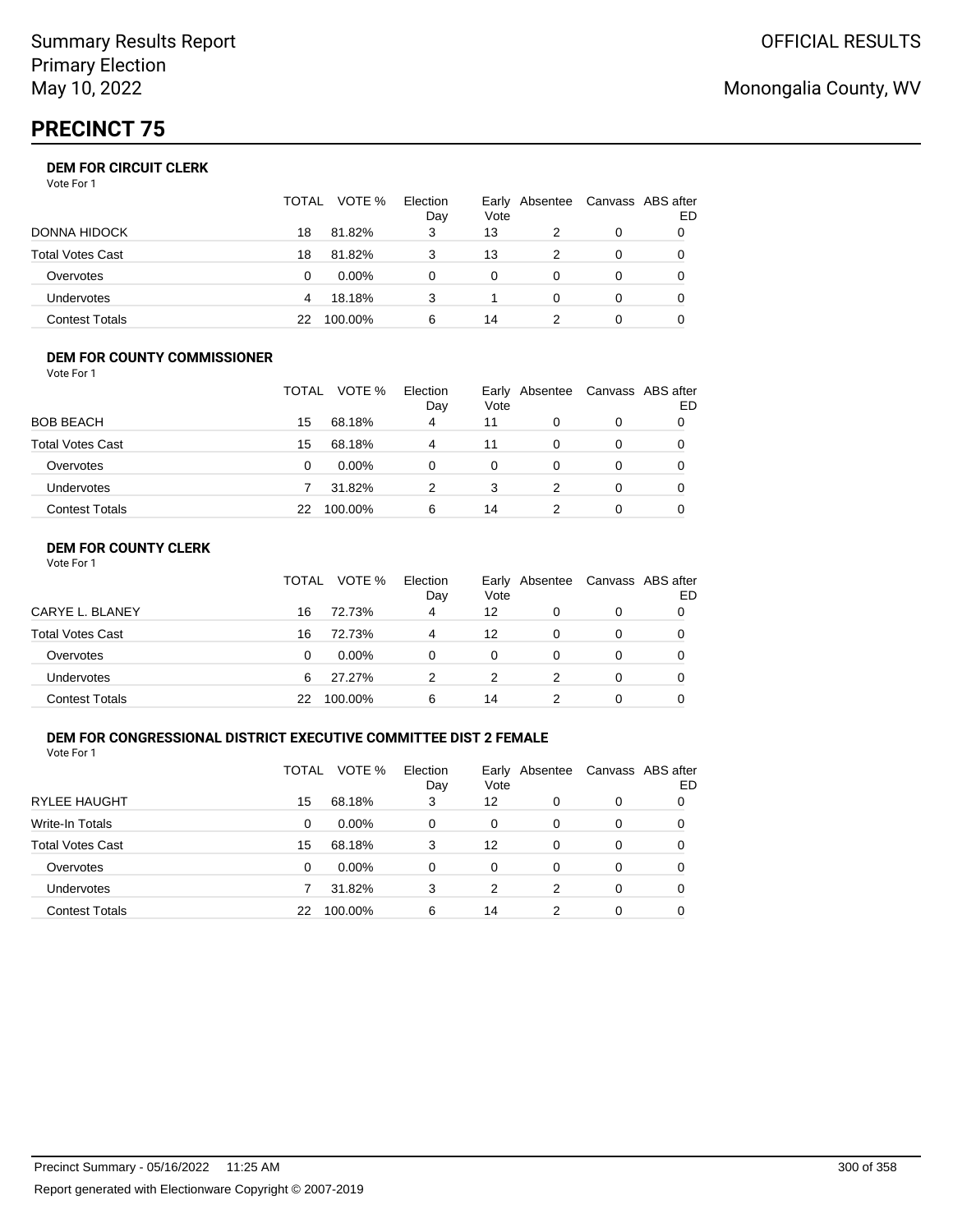# **PRECINCT 75**

## **DEM FOR CONGRESSIONAL DISTRICT EXECUTIVE COMMITTEE DIST 2 MALE**

| Vote For 1                 |          |         |                 |               |          |   |                         |
|----------------------------|----------|---------|-----------------|---------------|----------|---|-------------------------|
|                            | TOTAL    | VOTE %  | Election<br>Day | Earlv<br>Vote | Absentee |   | Canvass ABS after<br>ED |
| SHANE ASSADZANDI           | 12       | 54.55%  | 2               | 10            | 0        | 0 | 0                       |
| <b>CHARLES (JR) KRAFFT</b> | 3        | 13.64%  |                 | 2             | 0        | 0 | 0                       |
| Write-In Totals            | 0        | 0.00%   | $\Omega$        | 0             | 0        | 0 | 0                       |
| <b>Total Votes Cast</b>    | 15       | 68.18%  | 3               | 12            | 0        | 0 | 0                       |
| Overvotes                  | $\Omega$ | 0.00%   | $\Omega$        | $\Omega$      | 0        | 0 | 0                       |
| Undervotes                 |          | 31.82%  | 3               | 2             | 2        | 0 | 0                       |
| <b>Contest Totals</b>      | 22       | 100.00% | 6               | 14            | 2        | 0 | 0                       |

### **DEM FOR SENATORIAL EXECUTIVE COMMITTEE FEMALE 13TH SENATORIAL DISTRICT**

Vote For 1

|                         | TOTAL    | VOTE %   | Election<br>Day | Vote | Early Absentee |          | Canvass ABS after<br>ED |
|-------------------------|----------|----------|-----------------|------|----------------|----------|-------------------------|
| NO CANDIDATE(S) FILED   | 0        | $0.00\%$ | 0               | 0    | 0              | 0        |                         |
| Write-In Totals         | $\Omega$ | $0.00\%$ | $\Omega$        | 0    | 0              |          | 0                       |
| <b>Total Votes Cast</b> | 0        | $0.00\%$ | 0               | 0    | 0              | $\Omega$ | 0                       |
| Overvotes               | 0        | $0.00\%$ | 0               | 0    | 0              | 0        | 0                       |
| <b>Undervotes</b>       | 22       | 100.00%  | 6               | 14   | 2              | $\Omega$ | 0                       |
| <b>Contest Totals</b>   | 22       | 100.00%  | 6               | 14   | 2              | $\Omega$ | 0                       |

#### **DEM FOR SENATORIAL EXECUTIVE COMMITTEE MALE 13TH SENATORIAL DISTRICT**

Vote For 1

|                         | TOTAL | VOTE %   | Election<br>Day | Vote | Early Absentee | Canvass ABS after | ED |
|-------------------------|-------|----------|-----------------|------|----------------|-------------------|----|
| SHANE ASSADZANDI        | 12    | 54.55%   | 3               | 9    | 0              | 0                 |    |
| Write-In Totals         | 0     | $0.00\%$ | 0               | 0    | 0              | 0                 |    |
| <b>Total Votes Cast</b> | 12    | 54.55%   | 3               | 9    | 0              | 0                 |    |
| Overvotes               | 0     | $0.00\%$ | 0               | 0    | 0              | 0                 |    |
| <b>Undervotes</b>       | 10    | 45.45%   | 3               | 5    | 2              | 0                 |    |
| <b>Contest Totals</b>   | 22    | 100.00%  | 6               | 14   | າ              | 0                 |    |

#### **DEM FOR COUNTY EXECUTIVE COMMITTEE DISTRICT - FEMALE COMMITTEE DISTRICT 11** Vote For 1

|                         | TOTAL | VOTE %   | Election<br>Day | Early<br>Vote | Absentee | Canvass ABS after | ED |
|-------------------------|-------|----------|-----------------|---------------|----------|-------------------|----|
| NO CANDIDATE(S) FILED   | 0     | $0.00\%$ | 0               | 0             | 0        | 0                 |    |
| Write-In Totals         | 0     | 0.00%    | 0               | 0             | 0        | 0                 |    |
| <b>Total Votes Cast</b> | 0     | $0.00\%$ | 0               | 0             | 0        | 0                 |    |
| Overvotes               | 0     | 0.00%    | 0               | 0             | 0        | 0                 |    |
| Undervotes              | 22    | 100.00%  | 6               | 14            | 2        | 0                 |    |
| <b>Contest Totals</b>   | 22    | 100.00%  | 6               | 14            | 2        | 0                 |    |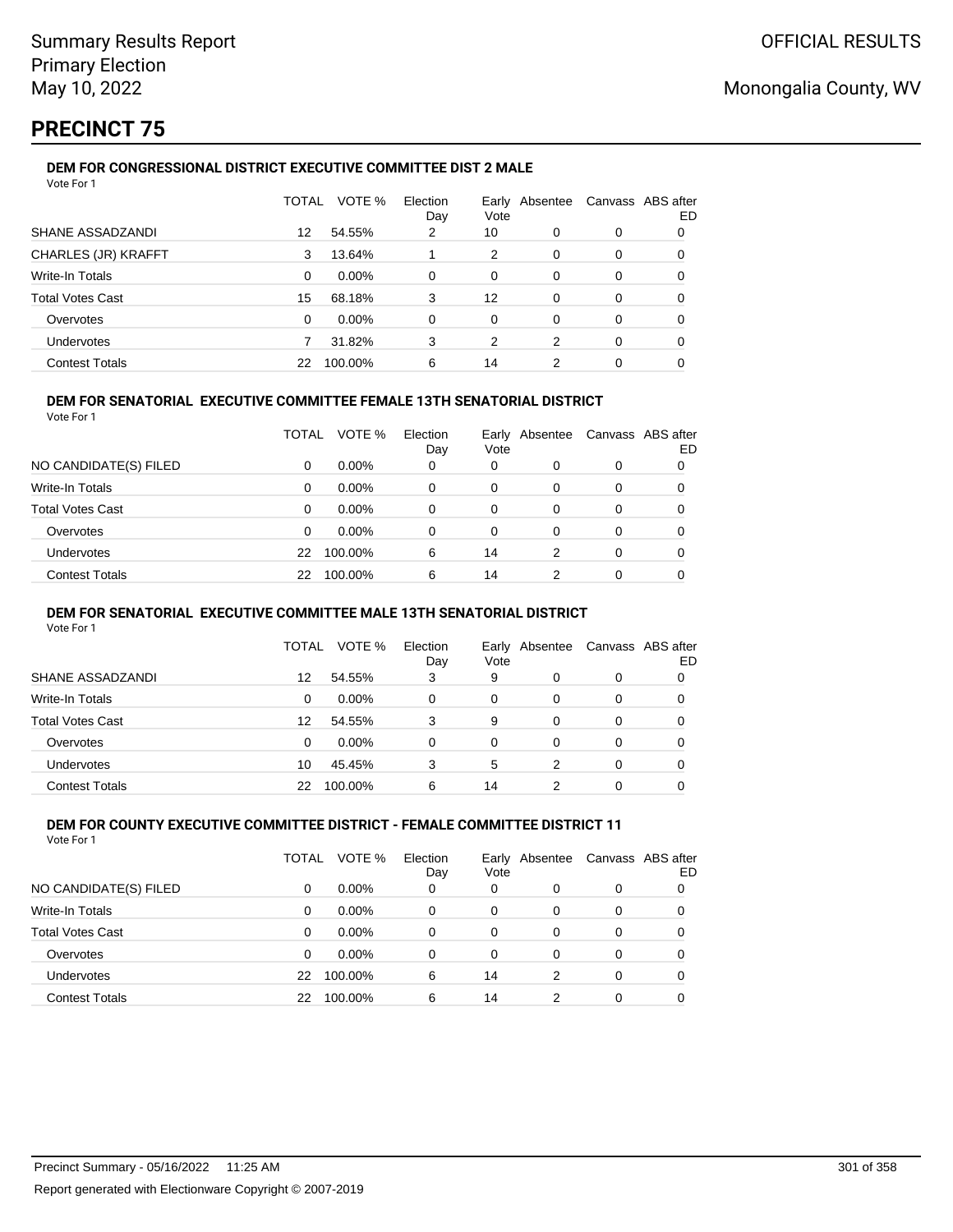# **PRECINCT 75**

#### **DEM FOR COUNTY EXECUTIVE COMMITTEE DISTRICT - MALE COMMITTEE DISTRICT 11** Vote For 1

|                         | TOTAL | VOTE %   | Election<br>Day | Vote | Early Absentee | Canvass ABS after | ED |
|-------------------------|-------|----------|-----------------|------|----------------|-------------------|----|
| NO CANDIDATE(S) FILED   | 0     | $0.00\%$ | 0               | 0    | 0              | 0                 |    |
| Write-In Totals         | 0     | $0.00\%$ | 0               | 0    | 0              | 0                 |    |
| <b>Total Votes Cast</b> | 0     | $0.00\%$ | 0               | 0    | 0              | 0                 |    |
| Overvotes               | 0     | $0.00\%$ | 0               | 0    | 0              | 0                 |    |
| Undervotes              | 22    | 100.00%  | 6               | 14   | 2              | 0                 |    |
| <b>Contest Totals</b>   | 22    | 100.00%  | 6               | 14   |                | 0                 |    |

### **NON-PARTISAN BOARD OF EDUCATION**

Vote For 3

|                         | TOTAL | VOTE %  | Election<br>Day | Vote | Early Absentee |   | Canvass ABS after<br>ED |
|-------------------------|-------|---------|-----------------|------|----------------|---|-------------------------|
| DANIEL BERRY            | 43    | 23.50%  | 18              | 23   | 2              | 0 | 0                       |
| <b>MICHAEL KELLY</b>    | 38    | 20.76%  | 14              | 23   |                | 0 | 0                       |
| <b>JENNIFER HAGERTY</b> | 19    | 10.38%  | 9               | 9    |                | 0 | 0                       |
| <b>BRANDON MYERS</b>    | 15    | 8.20%   | 5               | 10   | 0              | 0 | 0                       |
| <b>CRISTY MOATS</b>     | 14    | 7.65%   | 6               | 7    |                | 0 | 0                       |
| <b>Write-In Totals</b>  | 2     | 1.09%   | $\Omega$        | 2    | $\Omega$       | 0 | 0                       |
| <b>Total Votes Cast</b> | 131   | 71.58%  | 52              | 74   | 5              | 0 | 0                       |
| Overvotes               | 0     | 0.00%   | 0               | 0    | 0              | 0 | 0                       |
| <b>Undervotes</b>       | 52    | 28.42%  | 29              | 22   |                | 0 | 0                       |
| <b>Contest Totals</b>   | 183   | 100.00% | 81              | 96   | 6              | 0 | 0                       |

## **FOR CONSERVATION DISTRICT SUPERVISOR**

|                         | TOTAL | VOTE %  | Election<br>Day | Vote | Early Absentee |          | Canvass ABS after<br>ED |
|-------------------------|-------|---------|-----------------|------|----------------|----------|-------------------------|
| MARK "MR. MARK" MYERS   | 29    | 47.54%  | 10              | 19   | 0              | 0        |                         |
| <b>ANDREW PRICE</b>     | 15    | 24.59%  | 8               | 6    |                | 0        | O                       |
| Write-In Totals         |       | 1.64%   | $\Omega$        |      | $\Omega$       | $\Omega$ | 0                       |
| <b>Total Votes Cast</b> | 45    | 73.77%  | 18              | 26   |                | 0        | 0                       |
| Overvotes               | 0     | 0.00%   | $\Omega$        | 0    | 0              | 0        | O                       |
| <b>Undervotes</b>       | 16    | 26.23%  | 9               | 6    |                | 0        | 0                       |
| <b>Contest Totals</b>   | 61    | 100.00% | 27              | 32   | 2              | 0        |                         |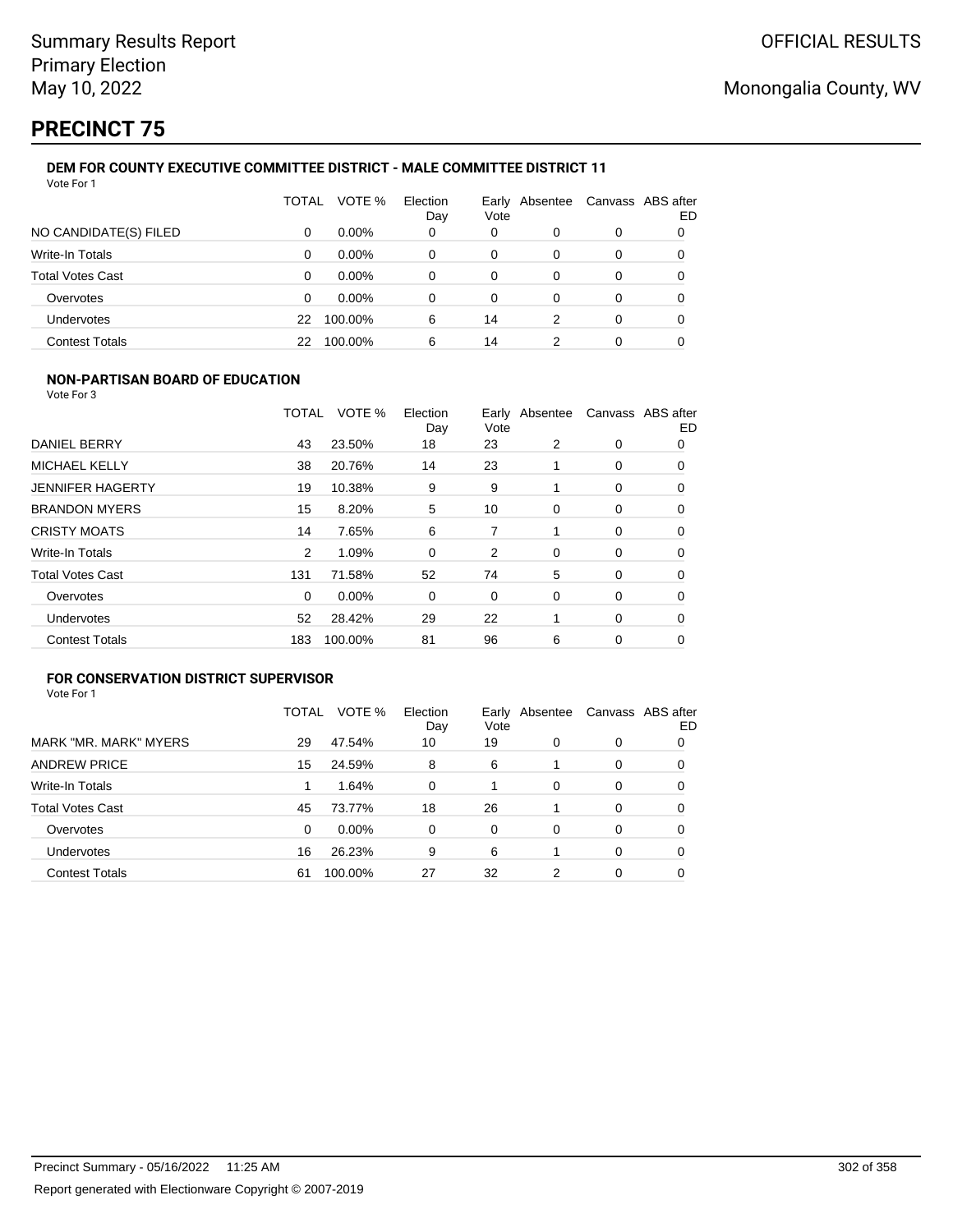# **PRECINCT 77**

| <b>Statistics</b>                | TOTAL  | Election<br>Day | Vote | Early Absentee |          | Canvass ABS after<br>ED. |
|----------------------------------|--------|-----------------|------|----------------|----------|--------------------------|
| Registered Voters - Total        | 2,217  |                 |      |                |          |                          |
| Registered Voters - REPUBLICAN   | 865    |                 |      |                |          |                          |
| Registered Voters - DEMOCRATIC   | 716    |                 |      |                |          |                          |
| Registered Voters - NON-PARTISAN | 636    |                 |      |                |          |                          |
| <b>Ballots Cast - Total</b>      | 443    | 239             | 201  | 3              | $\Omega$ | $\Omega$                 |
| <b>Ballots Cast - REPUBLICAN</b> | 277    | 152             | 123  | 2              | $\Omega$ | 0                        |
| <b>Ballots Cast - DEMOCRATIC</b> | 156    | 80              | 75   | 1              | $\Omega$ | 0                        |
| Ballots Cast - NON-PARTISAN      | 10     | 7               | 3    | $\Omega$       | $\Omega$ | 0                        |
| <b>Ballots Cast - Blank</b>      | 1      | 1               | 0    | 0              | 0        | 0                        |
| Voter Turnout - Total            | 19.98% |                 |      |                |          |                          |
| Voter Turnout - REPUBLICAN       | 32.02% |                 |      |                |          |                          |
| Voter Turnout - DEMOCRATIC       | 21.79% |                 |      |                |          |                          |
| Voter Turnout - NON-PARTISAN     | 1.57%  |                 |      |                |          |                          |

## **REP FOR U.S. HOUSE OF REPRESENTATIVES 2ND DIST**

Vote For 1

|                               | <b>TOTAL</b> | VOTE %  | Election<br>Day | Early<br>Vote | Absentee |   | Canvass ABS after<br>ED |
|-------------------------------|--------------|---------|-----------------|---------------|----------|---|-------------------------|
| DAVID B. MCKINLEY             | 122          | 44.04%  | 51              | 71            | 0        | 0 | O                       |
| ALEXANDER X. MOONEY           | 122          | 44.04%  | 75              | 45            | 2        | 0 | 0                       |
| <b>SUSAN BUCHSER-LOCHOCKI</b> | 24           | 8.66%   | 18              | 6             | 0        | 0 | 0                       |
| <b>MIKE SECKMAN</b>           | 4            | 1.44%   | 3               | 1             | 0        | 0 | 0                       |
| RHONDA A. HERCULES            | 2            | 0.72%   | 2               | 0             | $\Omega$ | 0 | 0                       |
| <b>Total Votes Cast</b>       | 274          | 98.92%  | 149             | 123           | 2        | 0 | 0                       |
| Overvotes                     | 0            | 0.00%   | 0               | 0             | 0        | 0 | 0                       |
| <b>Undervotes</b>             | 3            | 1.08%   | 3               | 0             | $\Omega$ | 0 | 0                       |
| <b>Contest Totals</b>         | 277          | 100.00% | 152             | 123           | 2        | 0 | 0                       |
|                               |              |         |                 |               |          |   |                         |

### **REP FOR STATE SENATOR 2ND SENATORIAL DISTRICT**

|                         | TOTAL | VOTE %   | Election<br>Day | Early Absentee<br>Vote |   | Canvass ABS after | ED |
|-------------------------|-------|----------|-----------------|------------------------|---|-------------------|----|
| <b>CHARLES CLEMENTS</b> | 189   | 68.23%   | 100             | 87                     |   | 0                 |    |
| <b>Total Votes Cast</b> | 189   | 68.23%   | 100             | 87                     | 2 | 0                 |    |
| Overvotes               | 0     | $0.00\%$ | $\Omega$        | 0                      | 0 | 0                 |    |
| <b>Undervotes</b>       | 88    | 31.77%   | 52              | 36                     | 0 | 0                 |    |
| <b>Contest Totals</b>   | 277   | 100.00%  | 152             | 123                    |   | 0                 |    |
|                         |       |          |                 |                        |   |                   |    |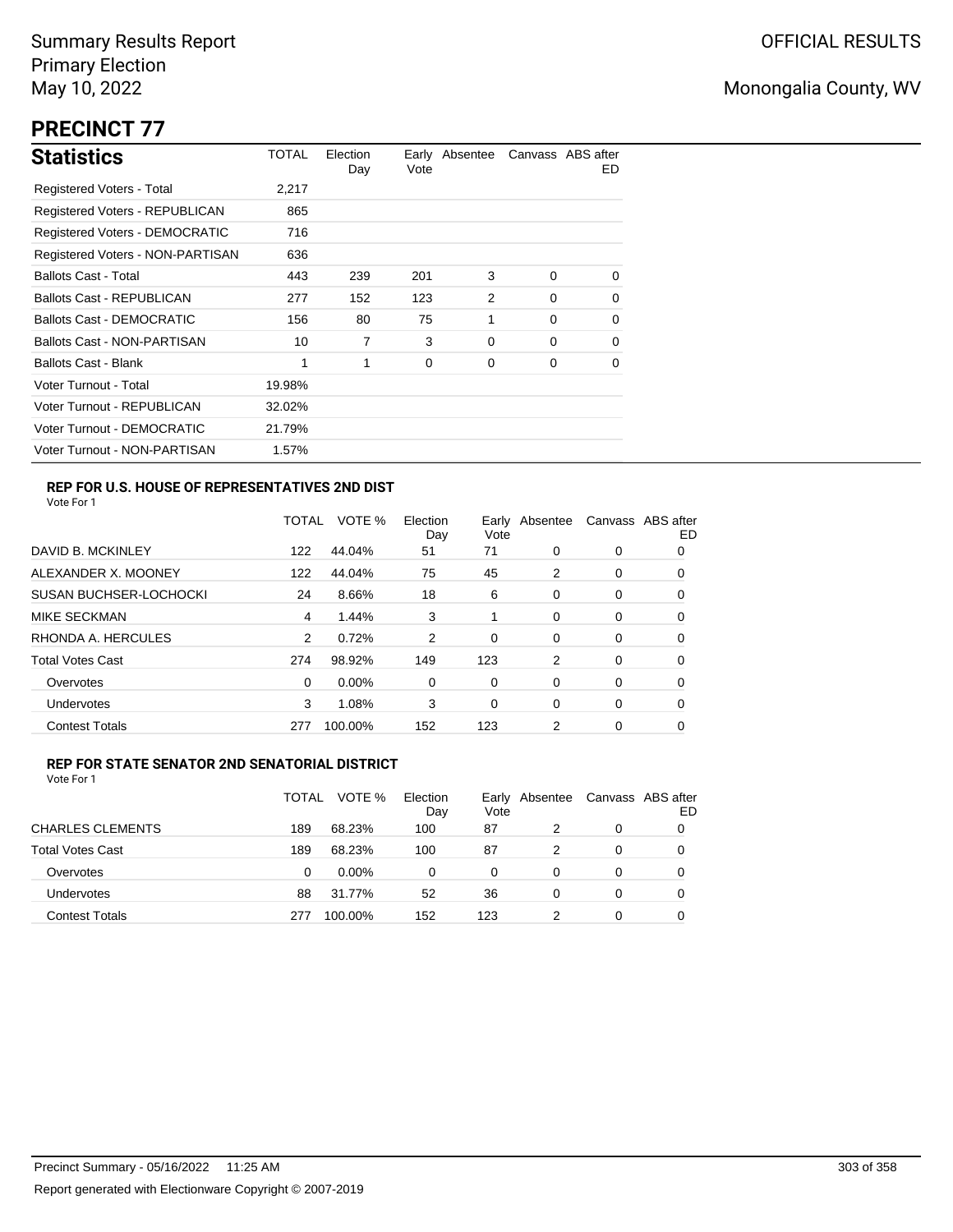# **PRECINCT 77**

#### **REP FOR MEMBER OF HOUSE OF DELEGATES 78TH DELEGATE DISTRICT** Vote For 1

| VOTE %<br>TOTAL<br>Election<br>Early Absentee<br>Vote<br>Day<br>38<br>92<br>33.21%<br>53 |   | Canvass ABS after |
|------------------------------------------------------------------------------------------|---|-------------------|
| <b>GENO CHIARELLI</b>                                                                    |   | ED                |
|                                                                                          | 0 | 0                 |
| TONI DICHIACCHIO<br>43<br>43<br>31.41%<br>87                                             | 0 | 0                 |
| <b>SCOTT NALE</b><br>37<br>23<br>60<br>21.66%<br>0                                       | 0 | 0                 |
| <b>Total Votes Cast</b><br>239<br>133<br>86.28%<br>104<br>2                              | 0 | 0                 |
| 0.00%<br>$\Omega$<br>Overvotes<br>0<br>$\Omega$<br>0                                     | 0 | 0                 |
| <b>Undervotes</b><br>13.72%<br>19<br>19<br>38<br>0                                       | 0 | 0                 |
| <b>Contest Totals</b><br>152<br>100.00%<br>123<br>2<br>277                               | 0 | 0                 |

## **REP FOR STATE EXECUTIVE COMMITTEE FEMALE 2ND SENATORIAL DISTRICT**

Vote For 2

|                         | TOTAL    | VOTE %   | Election<br>Day | Vote | Early Absentee |   | Canvass ABS after<br>ED |
|-------------------------|----------|----------|-----------------|------|----------------|---|-------------------------|
| RHONDA S. DEAN          | 104      | 18.77%   | 52              | 50   | 2              | 0 | 0                       |
| REBECCA (BECKY) WELLS   | 99       | 17.87%   | 55              | 42   | 2              | 0 | 0                       |
| <b>BRENDA NAPIER</b>    | 79       | 14.26%   | 42              | 37   | 0              | 0 | 0                       |
| Write-In Totals         | $\Omega$ | 0.00%    | 0               | 0    | 0              | 0 | 0                       |
| <b>Total Votes Cast</b> | 282      | 50.90%   | 149             | 129  | 4              | 0 | 0                       |
| Overvotes               | $\Omega$ | $0.00\%$ | 0               | 0    | 0              | 0 | 0                       |
| <b>Undervotes</b>       | 272      | 49.10%   | 155             | 117  | 0              | 0 | 0                       |
| <b>Contest Totals</b>   | 554      | 100.00%  | 304             | 246  | 4              | 0 | 0                       |

#### **REP FOR STATE EXECUTIVE COMMITTEE MALE 2ND SENATORIAL DISTRICT** Vote For 2

|                         | TOTAL    | VOTE %   | Election<br>Day | Early<br>Vote | Absentee |          | Canvass ABS after<br>ED |
|-------------------------|----------|----------|-----------------|---------------|----------|----------|-------------------------|
| <b>BRIAN S. LONG</b>    | 95       | 17.15%   | 51              | 44            | $\Omega$ | 0        | 0                       |
| STEVEN T. NAPIER        | 93       | 16.79%   | 48              | 44            |          | 0        | 0                       |
| <b>ELIJAH DEAN</b>      | 92       | 16.61%   | 52              | 39            |          | 0        | 0                       |
| Write-In Totals         |          | 0.18%    |                 | 0             | $\Omega$ | $\Omega$ | 0                       |
| <b>Total Votes Cast</b> | 281      | 50.72%   | 152             | 127           | 2        | 0        | 0                       |
| Overvotes               | $\Omega$ | $0.00\%$ | 0               | 0             | $\Omega$ | $\Omega$ | 0                       |
| Undervotes              | 273      | 49.28%   | 152             | 119           | 2        | $\Omega$ | 0                       |
| <b>Contest Totals</b>   | 554      | 100.00%  | 304             | 246           | 4        | $\Omega$ | 0                       |

### **REP FOR CIRCUIT CLERK**

| Vote For 1 |  |  |
|------------|--|--|
|------------|--|--|

|                         | TOTAL | VOTE %   | Election<br>Day | Vote | Early Absentee |   | Canvass ABS after<br>ED |
|-------------------------|-------|----------|-----------------|------|----------------|---|-------------------------|
| NO CANDIDATE(S) FILED   | 0     | $0.00\%$ | 0               | 0    |                | 0 |                         |
| <b>Total Votes Cast</b> | 0     | $0.00\%$ | 0               | 0    |                | 0 |                         |
| Overvotes               | 0     | $0.00\%$ | 0               | 0    |                | 0 |                         |
| Undervotes              | 277   | 100.00%  | 152             | 123  |                | 0 |                         |
| <b>Contest Totals</b>   | 277   | 100.00%  | 152             | 123  |                | 0 |                         |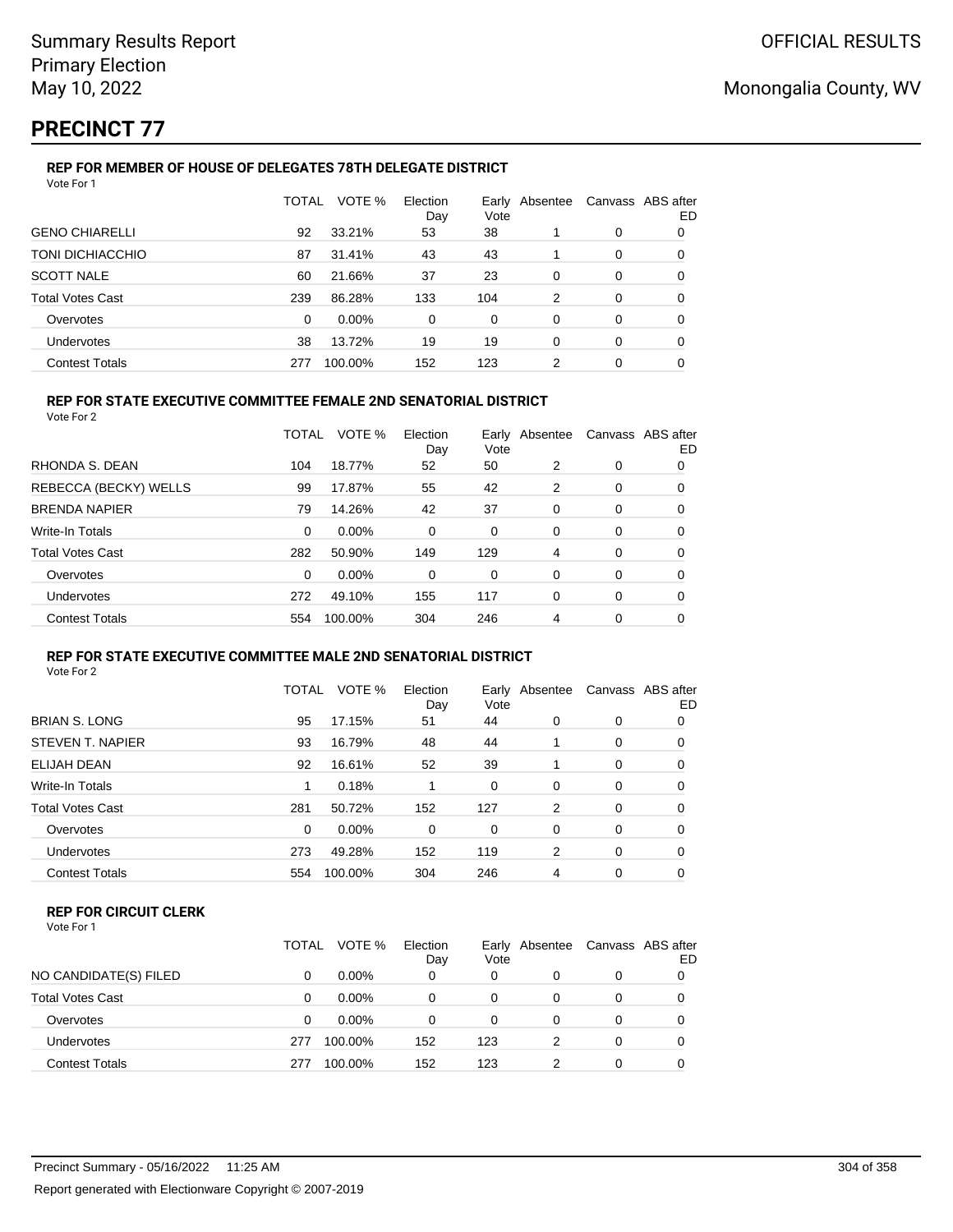# **PRECINCT 77**

## **REP FOR COUNTY COMMISSIONER**

Vote For 1

|                           | TOTAL | VOTE %   | Election<br>Day | Vote | Early Absentee |          | Canvass ABS after<br>ED |
|---------------------------|-------|----------|-----------------|------|----------------|----------|-------------------------|
| <b>SEAN P. SIKORA</b>     | 140   | 50.54%   | 72              | 68   | 0              | 0        |                         |
| <b>CHARLES D. HARTZOG</b> | 85    | 30.69%   | 45              | 38   | 2              | 0        | $\Omega$                |
| <b>Total Votes Cast</b>   | 225   | 81.23%   | 117             | 106  | 2              | 0        | 0                       |
| Overvotes                 | 0     | $0.00\%$ | 0               | 0    | 0              | 0        | $\Omega$                |
| Undervotes                | 52    | 18.77%   | 35              | 17   | 0              | $\Omega$ | 0                       |
| <b>Contest Totals</b>     | 277   | 100.00%  | 152             | 123  |                | 0        |                         |

#### **REP FOR COUNTY CLERK**

Vote For 1

|                       | TOTAL | VOTE %   | Election<br>Day | Vote | Early Absentee | Canvass ABS after<br>ED |
|-----------------------|-------|----------|-----------------|------|----------------|-------------------------|
| NO CANDIDATE(S) FILED |       | $0.00\%$ | 0               | 0    |                |                         |
| Total Votes Cast      |       | $0.00\%$ |                 | 0    |                |                         |
| Overvotes             |       | $0.00\%$ |                 | 0    |                |                         |
| Undervotes            | 277   | 100.00%  | 152             | 123  |                |                         |
| Contest Totals        | 277   | 100.00%  | 152             | 123  |                |                         |

#### **REP FOR CONGRESSIONAL DISTRICT EXECUTIVE COMMITTEE DIST 2 FEMALE** Vote For 1

| 1 J J J J J J           |       |          |                 |      |                |   |                         |
|-------------------------|-------|----------|-----------------|------|----------------|---|-------------------------|
|                         | TOTAL | VOTE %   | Election<br>Day | Vote | Early Absentee |   | Canvass ABS after<br>ED |
| VIRGINIA "GINA" BROWN   | 180   | 64.98%   | 102             | 76   | 2              | 0 |                         |
| Write-In Totals         | 0     | $0.00\%$ | 0               | 0    | 0              | 0 | 0                       |
| <b>Total Votes Cast</b> | 180   | 64.98%   | 102             | 76   | 2              | 0 | 0                       |
| Overvotes               | 0     | $0.00\%$ | 0               | 0    | 0              | 0 | 0                       |
| Undervotes              | 97    | 35.02%   | 50              | 47   | 0              | 0 | 0                       |
| <b>Contest Totals</b>   | 277   | 100.00%  | 152             | 123  |                | 0 |                         |
|                         |       |          |                 |      |                |   |                         |

### **REP FOR CONGRESSIONAL DISTRICT EXECUTIVE COMMITTEE DIST 2 MALE**

|                         | TOTAL | VOTE %  | Election<br>Day | Vote     | Early Absentee |          | Canvass ABS after<br>ED |
|-------------------------|-------|---------|-----------------|----------|----------------|----------|-------------------------|
| <b>SAM BROWN</b>        | 149   | 53.79%  | 79              | 69       |                | 0        | O                       |
| ETHAN MOORE             | 50    | 18.05%  | 29              | 21       | 0              | 0        | O                       |
| Write-In Totals         | 0     | 0.00%   | $\Omega$        | $\Omega$ | $\Omega$       | $\Omega$ | 0                       |
| <b>Total Votes Cast</b> | 199   | 71.84%  | 108             | 90       |                | 0        | 0                       |
| Overvotes               | 0     | 0.00%   | $\Omega$        | 0        | 0              | $\Omega$ | 0                       |
| <b>Undervotes</b>       | 78    | 28.16%  | 44              | 33       |                | 0        | 0                       |
| <b>Contest Totals</b>   | 277   | 100.00% | 152             | 123      | 2              | 0        | 0                       |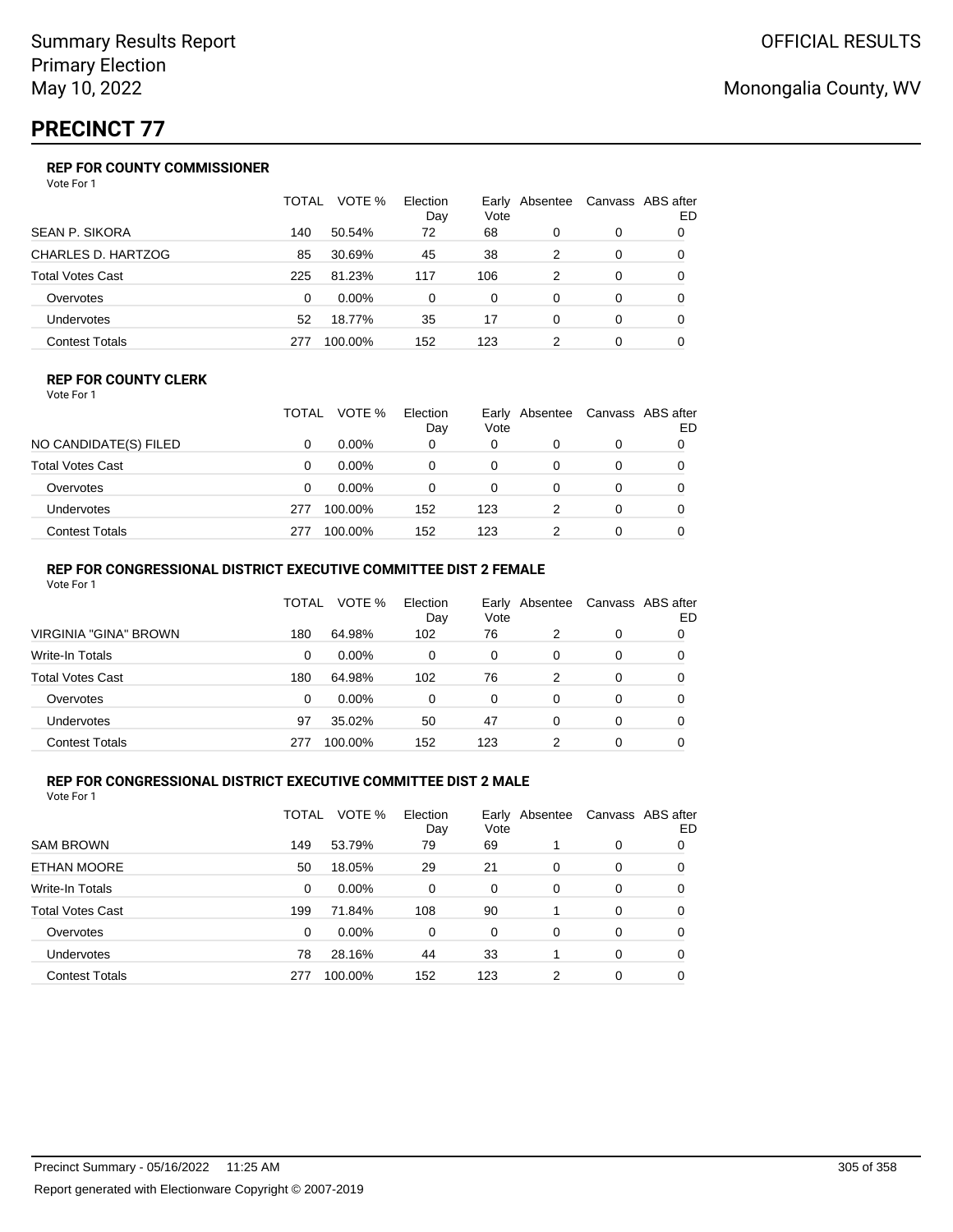# **PRECINCT 77**

#### **REP FOR SENATORIAL EXECUTIVE COMMITTEE FEMALE 2ND SENATORIAL DISTRICT** Vote For 1

|                         | TOTAL | VOTE %   | Election<br>Day | Early<br>Vote | Absentee |   | Canvass ABS after<br>ED |
|-------------------------|-------|----------|-----------------|---------------|----------|---|-------------------------|
| VIRGINIA "GINA" BROWN   | 176   | 63.54%   | 98              | 76            | 2        | 0 | 0                       |
| Write-In Totals         | 0     | $0.00\%$ | 0               | 0             | 0        | 0 |                         |
| <b>Total Votes Cast</b> | 176   | 63.54%   | 98              | 76            | 2        | 0 |                         |
| Overvotes               | 0     | $0.00\%$ | 0               | 0             | 0        | 0 |                         |
| Undervotes              | 101   | 36.46%   | 54              | 47            | 0        | 0 | O                       |
| <b>Contest Totals</b>   | 277   | 100.00%  | 152             | 123           | 2        | 0 |                         |

## **REP FOR SENATORIAL EXECUTIVE COMMITTEE MALE 2ND SENATORIAL DISTRICT**

Vote For 1

|                         | TOTAL | VOTE %   | Election<br>Day | Early<br>Vote | Absentee |          | Canvass ABS after<br>ED |
|-------------------------|-------|----------|-----------------|---------------|----------|----------|-------------------------|
| <b>SAM BROWN</b>        | 135   | 48.74%   | 75              | 59            |          | 0        | 0                       |
| ETHAN MOORE             | 54    | 19.49%   | 30              | 24            | $\Omega$ | $\Omega$ | 0                       |
| Write-In Totals         | 0     | $0.00\%$ | 0               | 0             | $\Omega$ | $\Omega$ | 0                       |
| <b>Total Votes Cast</b> | 189   | 68.23%   | 105             | 83            |          | $\Omega$ | 0                       |
| Overvotes               | 0     | 0.00%    | 0               | $\Omega$      | $\Omega$ | $\Omega$ | 0                       |
| <b>Undervotes</b>       | 88    | 31.77%   | 47              | 40            |          | $\Omega$ | 0                       |
| <b>Contest Totals</b>   | 277   | 100.00%  | 152             | 123           | 2        | 0        | 0                       |

#### **REP FOR COUNTY EXECUTIVE COMMITTEE DISTRICT - FEMALE COMMITTEE DISTRICT 9**

Vote For 1

|                         | TOTAL | VOTE %   | Election<br>Day | Vote | Early Absentee | Canvass ABS after | ED |
|-------------------------|-------|----------|-----------------|------|----------------|-------------------|----|
| PAULA MARTINELLI        | 196   | 70.76%   | 110             | 84   | 2              | 0                 | 0  |
| Write-In Totals         | 0     | $0.00\%$ | 0               | 0    | 0              | 0                 | O  |
| <b>Total Votes Cast</b> | 196   | 70.76%   | 110             | 84   | 2              | 0                 |    |
| Overvotes               | 0     | $0.00\%$ | 0               | 0    | 0              | 0                 | 0  |
| <b>Undervotes</b>       | 81    | 29.24%   | 42              | 39   | 0              | 0                 |    |
| <b>Contest Totals</b>   | 277   | 100.00%  | 152             | 123  |                | 0                 |    |

#### **REP FOR COUNTY EXECUTIVE COMMITTEE DISTRICT - MALE COMMITTEE DISTRICT 9** Vote For 1

|                         | TOTAL | VOTE %   | Election<br>Day | Vote | Early Absentee |   | Canvass ABS after<br>ED |
|-------------------------|-------|----------|-----------------|------|----------------|---|-------------------------|
| <b>DREW TALBOTT</b>     | 176   | 63.54%   | 99              | 75   | 2              | 0 |                         |
| Write-In Totals         |       | 0.36%    | 0               |      | 0              | 0 |                         |
| <b>Total Votes Cast</b> | 177   | 63.90%   | 99              | 76   | 2              | 0 | 0                       |
| Overvotes               | 0     | $0.00\%$ | 0               | 0    | 0              | 0 |                         |
| Undervotes              | 100   | 36.10%   | 53              | 47   | 0              | 0 | 0                       |
| <b>Contest Totals</b>   | 277   | 100.00%  | 152             | 123  | 2              | 0 |                         |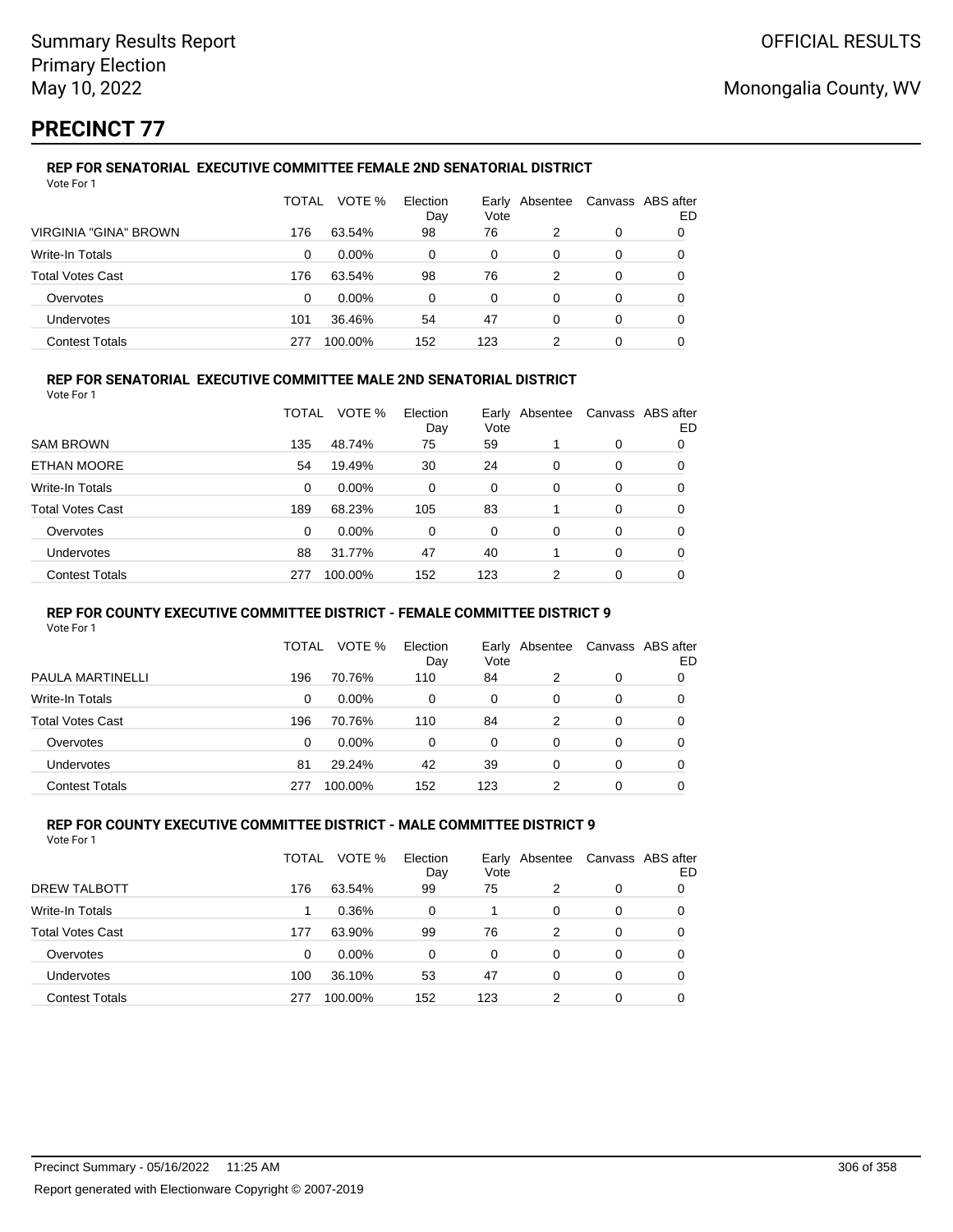# **PRECINCT 77**

### **DEM FOR U.S. HOUSE OF REPRESENTATIVES 2ND DIST**

|                          | TOTAL | VOTE %   | Election<br>Day | Vote | Early Absentee | Canvass ABS after | ED |
|--------------------------|-------|----------|-----------------|------|----------------|-------------------|----|
| <b>BARRY LEE WENDELL</b> | 117   | 75.00%   | 54              | 62   |                | 0                 |    |
| ANGELA J. DWYER          | 31    | 19.87%   | 20              | 11   | 0              | 0                 |    |
| <b>Total Votes Cast</b>  | 148   | 94.87%   | 74              | 73   |                | 0                 |    |
| Overvotes                | 0     | $0.00\%$ | 0               | 0    | 0              | 0                 |    |
| Undervotes               | 8     | 5.13%    | 6               | 2    | 0              | 0                 |    |
| <b>Contest Totals</b>    | 156   | 100.00%  | 80              | 75   |                | 0                 |    |

### **DEM FOR STATE SENATOR 2ND SENATORIAL DISTRICT**

Vote For 1

|                         | TOTAL | VOTE %   | Election<br>Day | Vote | Early Absentee | Canvass ABS after<br>ED |
|-------------------------|-------|----------|-----------------|------|----------------|-------------------------|
| <b>ERIC M. HAYHURST</b> | 132   | 84.62%   | 66              | 65   |                |                         |
| <b>Total Votes Cast</b> | 132   | 84.62%   | 66              | 65   |                |                         |
| Overvotes               | 0     | $0.00\%$ | 0               | 0    |                |                         |
| <b>Undervotes</b>       | 24    | 15.38%   | 14              | 10   |                |                         |
| <b>Contest Totals</b>   | 156   | 100.00%  | 80              | 75   |                |                         |

#### **DEM FOR MEMBER OF HOUSE OF DELEGATES 78TH DELEGATE DISTRICT** Vote For 1

|                         | TOTAL | VOTE %   | Election<br>Day | Vote | Early Absentee | Canvass ABS after | ED |
|-------------------------|-------|----------|-----------------|------|----------------|-------------------|----|
| JEFFREY A. BUDKEY       | 115   | 73.72%   | 61              | 53   |                | 0                 |    |
| <b>Total Votes Cast</b> | 115   | 73.72%   | 61              | 53   |                | 0                 |    |
| Overvotes               | 0     | $0.00\%$ | 0               | 0    | 0              | 0                 |    |
| <b>Undervotes</b>       | 41    | 26.28%   | 19              | 22   | 0              | 0                 |    |
| <b>Contest Totals</b>   | 156   | 100.00%  | 80              | 75   |                | ი                 |    |

#### **DEM FOR STATE EXECUTIVE COMMITTEE FEMALE 2ND SENATORIAL DISTRICT** Vote For 2

|                          | TOTAL | VOTE %   | Election<br>Day | Early<br>Vote | Absentee |   | Canvass ABS after<br>ED |
|--------------------------|-------|----------|-----------------|---------------|----------|---|-------------------------|
| <b>RYLEE HAUGHT</b>      | 118   | 37.82%   | 60              | 57            |          | 0 | 0                       |
| <b>JENNIFER C. BEACH</b> | 44    | 14.10%   | 23              | 21            | 0        | 0 | 0                       |
| BARBARA A. SCOTT         | 24    | 7.69%    | 9               | 15            | 0        | 0 | 0                       |
| KIMBERLY A. FRUM         | 22    | 7.05%    | 13              | 9             | 0        | 0 | 0                       |
| <b>CINDY WELCH</b>       | 18    | 5.77%    | 11              | 7             | 0        | 0 | 0                       |
| <b>Write-In Totals</b>   | 0     | $0.00\%$ | 0               | 0             | 0        | 0 | 0                       |
| <b>Total Votes Cast</b>  | 226   | 72.44%   | 116             | 109           | 1        | 0 | 0                       |
| Overvotes                | 0     | $0.00\%$ | 0               | 0             | 0        | 0 | 0                       |
| <b>Undervotes</b>        | 86    | 27.56%   | 44              | 41            | 1        | 0 | 0                       |
| <b>Contest Totals</b>    | 312   | 100.00%  | 160             | 150           | 2        | 0 | 0                       |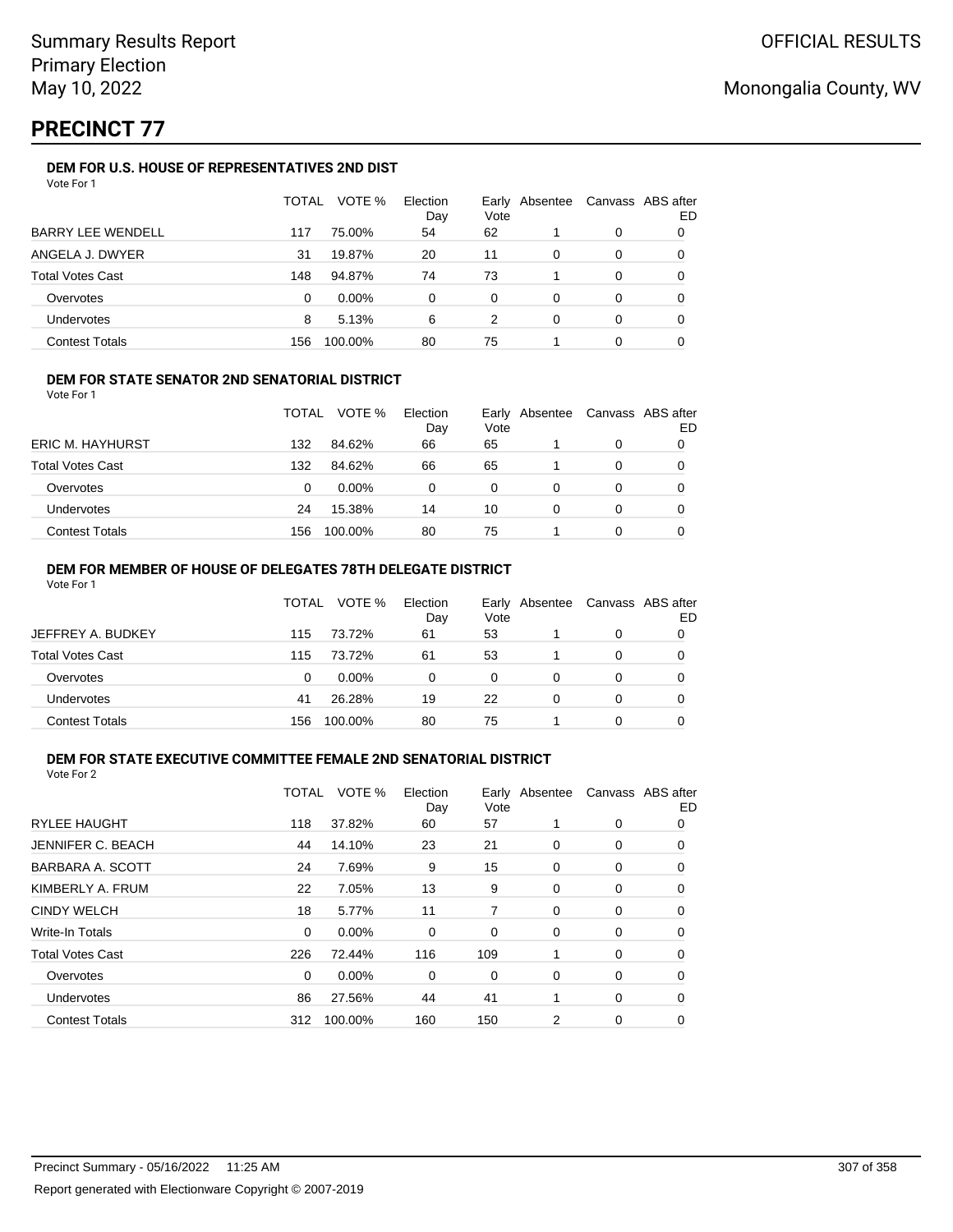# **PRECINCT 77**

|                              | TOTAL    | VOTE %   | Election<br>Day | Vote | Early Absentee Canvass ABS after |   | ED |
|------------------------------|----------|----------|-----------------|------|----------------------------------|---|----|
| CHARLES (JR) KRAFFT          | 99       | 31.73%   | 50              | 49   | 0                                | 0 | 0  |
| <b>SETH "THUNDER" STURM</b>  | 35       | 11.22%   | 17              | 18   | 0                                | 0 | 0  |
| RONALD E. MCCOY JR.          | 31       | 9.94%    | 15              | 16   | 0                                | 0 | 0  |
| ARTHUR W. "SONNY" OAKLAND JR | 24       | 7.69%    | 14              | 10   | 0                                | 0 | 0  |
| <b>Write-In Totals</b>       | $\Omega$ | $0.00\%$ | $\Omega$        | 0    | 0                                | 0 | 0  |
| <b>Total Votes Cast</b>      | 189      | 60.58%   | 96              | 93   | 0                                | 0 | 0  |
| Overvotes                    | 0        | $0.00\%$ | $\Omega$        | 0    | 0                                | 0 | 0  |
| Undervotes                   | 123      | 39.42%   | 64              | 57   | 2                                | 0 | 0  |
| <b>Contest Totals</b>        | 312      | 100.00%  | 160             | 150  | 2                                | 0 | 0  |

#### **DEM FOR CIRCUIT CLERK** Vote For 1

|                   | <b>TOTAL</b> | VOTE %   | Election<br>Day | Vote | Early Absentee | Canvass ABS after | ED |
|-------------------|--------------|----------|-----------------|------|----------------|-------------------|----|
| DONNA HIDOCK      | 125          | 80.13%   | 64              | 60   |                | 0                 |    |
| Total Votes Cast  | 125          | 80.13%   | 64              | 60   |                |                   |    |
| Overvotes         | 0            | $0.00\%$ | 0               | 0    |                |                   |    |
| <b>Undervotes</b> | 31           | 19.87%   | 16              | 15   |                |                   | 0  |
| Contest Totals    | 156          | 100.00%  | 80              | 75   |                |                   | 0  |

## **DEM FOR COUNTY COMMISSIONER**

Vote For 1

|                       | TOTAL | VOTE %   | Election<br>Day | Vote | Early Absentee | Canvass ABS after | ED |
|-----------------------|-------|----------|-----------------|------|----------------|-------------------|----|
| BOB BEACH             | 129   | 82.69%   | 63              | 65   |                | 0                 |    |
| Total Votes Cast      | 129   | 82.69%   | 63              | 65   |                | 0                 |    |
| Overvotes             | 0     | $0.00\%$ | 0               | 0    |                | 0                 |    |
| Undervotes            | 27    | 17.31%   | 17              | 10   | 0              | 0                 |    |
| <b>Contest Totals</b> | 156   | 100.00%  | 80              | 75   |                | 0                 |    |

#### **DEM FOR COUNTY CLERK** Vote For 1

|                         | TOTAL | VOTE %   | Election<br>Day | Vote     | Early Absentee |   | Canvass ABS after<br>ED |
|-------------------------|-------|----------|-----------------|----------|----------------|---|-------------------------|
| CARYE L. BLANEY         | 138   | 88.46%   | 69              | 68       |                | 0 |                         |
| <b>Total Votes Cast</b> | 138   | 88.46%   | 69              | 68       |                | 0 |                         |
| Overvotes               | 0     | $0.00\%$ | 0               | $\Omega$ | 0              | 0 |                         |
| Undervotes              | 18    | 11.54%   | 11              |          | 0              | 0 |                         |
| <b>Contest Totals</b>   | 156   | 100.00%  | 80              | 75       |                | 0 |                         |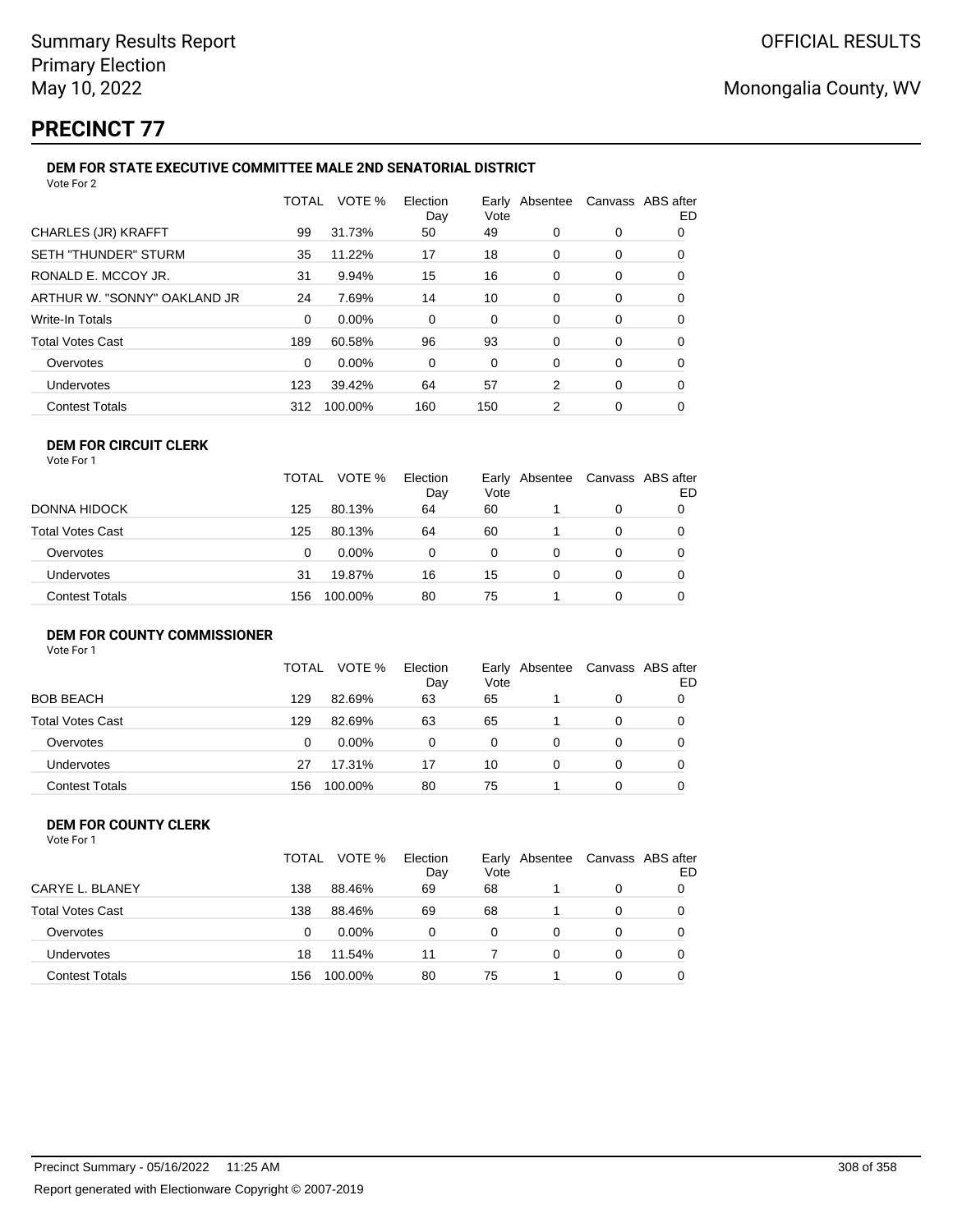# **PRECINCT 77**

#### **DEM FOR CONGRESSIONAL DISTRICT EXECUTIVE COMMITTEE DIST 2 FEMALE** Vote For 1

|                         | TOTAL | VOTE %   | Election<br>Day | Early<br>Vote | Absentee |   | Canvass ABS after<br>ED |
|-------------------------|-------|----------|-----------------|---------------|----------|---|-------------------------|
| <b>RYLEE HAUGHT</b>     | 120   | 76.92%   | 62              | 57            |          | 0 |                         |
| Write-In Totals         | 0     | $0.00\%$ | 0               | 0             | 0        | 0 |                         |
| <b>Total Votes Cast</b> | 120   | 76.92%   | 62              | 57            |          | 0 |                         |
| Overvotes               | 0     | $0.00\%$ | 0               | 0             | 0        | 0 |                         |
| Undervotes              | 36    | 23.08%   | 18              | 18            | 0        | 0 | O                       |
| <b>Contest Totals</b>   | 156   | 100.00%  | 80              | 75            |          | 0 |                         |

### **DEM FOR CONGRESSIONAL DISTRICT EXECUTIVE COMMITTEE DIST 2 MALE**

Vote For 1

|                         | TOTAL | VOTE %   | Election<br>Day | Early<br>Vote | Absentee |          | Canvass ABS after<br>ED |
|-------------------------|-------|----------|-----------------|---------------|----------|----------|-------------------------|
| SHANE ASSADZANDI        | 82    | 52.56%   | 43              | 38            |          | $\Omega$ | 0                       |
| CHARLES (JR) KRAFFT     | 41    | 26.28%   | 21              | 20            | $\Omega$ | $\Omega$ | 0                       |
| Write-In Totals         | 0     | $0.00\%$ | 0               | $\Omega$      | $\Omega$ | $\Omega$ | 0                       |
| <b>Total Votes Cast</b> | 123   | 78.85%   | 64              | 58            |          | $\Omega$ | 0                       |
| Overvotes               | 0     | 0.00%    | 0               | $\Omega$      | 0        | $\Omega$ | 0                       |
| <b>Undervotes</b>       | 33    | 21.15%   | 16              | 17            | $\Omega$ | $\Omega$ | 0                       |
| <b>Contest Totals</b>   | 156   | 100.00%  | 80              | 75            |          | $\Omega$ | 0                       |

#### **DEM FOR SENATORIAL EXECUTIVE COMMITTEE FEMALE 2ND SENATORIAL DISTRICT**

Vote For 1

|                         | TOTAL | VOTE %   | Election<br>Day | Vote | Early Absentee | Canvass ABS after | ED |
|-------------------------|-------|----------|-----------------|------|----------------|-------------------|----|
| <b>RYLEE HAUGHT</b>     | 118   | 75.64%   | 61              | 56   |                | 0                 | 0  |
| Write-In Totals         | 0     | $0.00\%$ | 0               | 0    | 0              | 0                 | O  |
| <b>Total Votes Cast</b> | 118   | 75.64%   | 61              | 56   |                | 0                 |    |
| Overvotes               | 0     | $0.00\%$ | 0               | 0    | 0              | 0                 |    |
| Undervotes              | 38    | 24.36%   | 19              | 19   | 0              | 0                 | O  |
| <b>Contest Totals</b>   | 156   | 100.00%  | 80              | 75   |                | 0                 |    |

#### **DEM FOR SENATORIAL EXECUTIVE COMMITTEE MALE 2ND SENATORIAL DISTRICT** Vote For 1

| 1 J J J J J J           |       |          |                 |      |                |   |                         |
|-------------------------|-------|----------|-----------------|------|----------------|---|-------------------------|
|                         | TOTAL | VOTE %   | Election<br>Day | Vote | Early Absentee |   | Canvass ABS after<br>ED |
| CHARLES (JR) KRAFFT     | 105   | 67.31%   | 55              | 49   |                | 0 |                         |
| Write-In Totals         | 0     | $0.00\%$ | 0               | 0    | 0              | 0 |                         |
| <b>Total Votes Cast</b> | 105   | 67.31%   | 55              | 49   |                | 0 |                         |
| Overvotes               | 0     | $0.00\%$ | $\Omega$        | 0    | 0              | 0 |                         |
| <b>Undervotes</b>       | 51    | 32.69%   | 25              | 26   | 0              | 0 |                         |
| <b>Contest Totals</b>   | 156   | 100.00%  | 80              | 75   |                | 0 |                         |
|                         |       |          |                 |      |                |   |                         |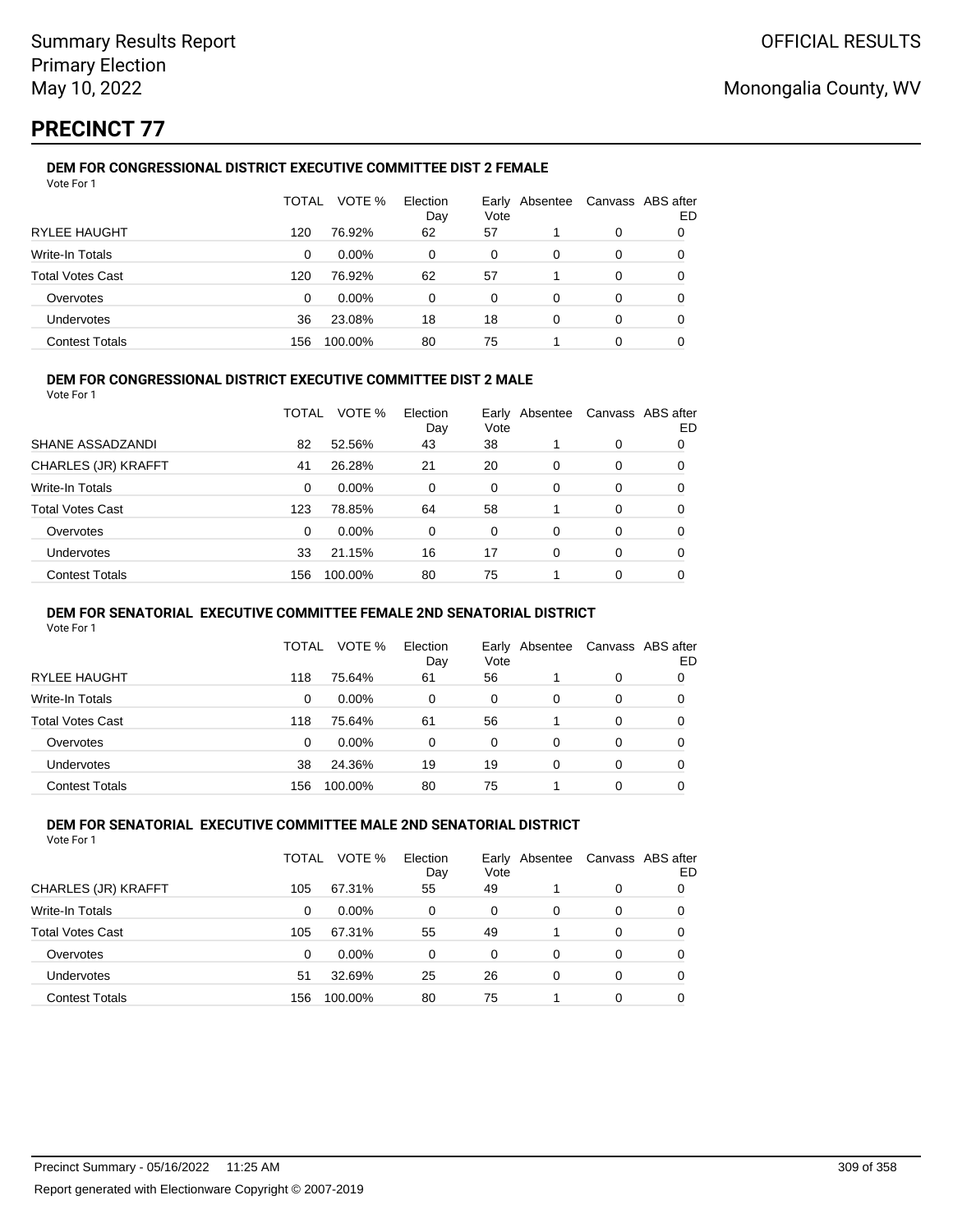# **PRECINCT 77**

#### **DEM FOR COUNTY EXECUTIVE COMMITTEE DISTRICT - FEMALE COMMITTEE DISTRICT 9** Vote For 1

|                         | TOTAL | VOTE %   | Election<br>Day | Vote     | Early Absentee |   | Canvass ABS after<br>ED |
|-------------------------|-------|----------|-----------------|----------|----------------|---|-------------------------|
| <b>MINDY SALANGO</b>    | 113   | 72.44%   | 58              | 54       |                | 0 |                         |
| Write-In Totals         |       | 0.64%    |                 | 0        | 0              | 0 | O                       |
| <b>Total Votes Cast</b> | 114   | 73.08%   | 59              | 54       |                | 0 | O                       |
| Overvotes               | 0     | $0.00\%$ | 0               | $\Omega$ | 0              | 0 |                         |
| <b>Undervotes</b>       | 42    | 26.92%   | 21              | 21       | 0              | 0 | 0                       |
| <b>Contest Totals</b>   | 156   | 100.00%  | 80              | 75       |                | 0 |                         |

## **DEM FOR COUNTY EXECUTIVE COMMITTEE DISTRICT - MALE COMMITTEE DISTRICT 9**

Vote For 1

|                         | TOTAL | VOTE %   | Election<br>Day | Vote | Early Absentee | Canvass ABS after | ED |
|-------------------------|-------|----------|-----------------|------|----------------|-------------------|----|
| PAUL HOLCOMB            | 112   | 71.79%   | 58              | 53   |                | 0                 |    |
| <b>Write-In Totals</b>  |       | 0.64%    |                 | 0    | 0              | 0                 | O  |
| <b>Total Votes Cast</b> | 113   | 72.44%   | 59              | 53   |                | 0                 | 0  |
| Overvotes               | 0     | $0.00\%$ | 0               | 0    | 0              | 0                 |    |
| Undervotes              | 43    | 27.56%   | 21              | 22   | 0              | 0                 |    |
| <b>Contest Totals</b>   | 156   | 100.00%  | 80              | 75   |                | 0                 |    |

### **NON-PARTISAN BOARD OF EDUCATION**

Vote For 3

|                       | TOTAL    | VOTE %  | Election<br>Day | Vote | Early Absentee | Canvass ABS after | ED |
|-----------------------|----------|---------|-----------------|------|----------------|-------------------|----|
| <b>DANIEL BERRY</b>   | 282      | 21.22%  | 136             | 143  | 3              | 0                 | 0  |
| JENNIFER HAGERTY      | 231      | 17.38%  | 121             | 107  | 3              | 0                 | 0  |
| <b>MICHAEL KELLY</b>  | 186      | 14.00%  | 91              | 95   | 0              | 0                 | 0  |
| CRISTY MOATS          | 134      | 10.08%  | 82              | 52   | 0              | 0                 | 0  |
| <b>BRANDON MYERS</b>  | 133      | 10.01%  | 71              | 59   | 3              | 0                 | 0  |
| Write-In Totals       | $\Omega$ | 0.00%   | 0               | 0    | 0              | 0                 | 0  |
| Total Votes Cast      | 966      | 72.69%  | 501             | 456  | 9              | 0                 | 0  |
| Overvotes             | $\Omega$ | 0.00%   | 0               | 0    | 0              | 0                 | 0  |
| Undervotes            | 363      | 27.31%  | 216             | 147  | 0              | 0                 | 0  |
| <b>Contest Totals</b> | 1.329    | 100.00% | 717             | 603  | 9              | 0                 | 0  |
|                       |          |         |                 |      |                |                   |    |

## **FOR CONSERVATION DISTRICT SUPERVISOR**

|                         | TOTAL | VOTE %   | Election<br>Day | Vote | Early Absentee | Canvass ABS after | ED |
|-------------------------|-------|----------|-----------------|------|----------------|-------------------|----|
| MARK "MR. MARK" MYERS   | 211   | 47.63%   | 113             | 97   |                | 0                 | 0  |
| <b>ANDREW PRICE</b>     | 124   | 27.99%   | 71              | 51   | 2              | 0                 | 0  |
| Write-In Totals         | 0     | 0.00%    | 0               | 0    | 0              | 0                 | 0  |
| <b>Total Votes Cast</b> | 335   | 75.62%   | 184             | 148  | 3              | 0                 | 0  |
| Overvotes               | 0     | $0.00\%$ | 0               | 0    | 0              | 0                 | 0  |
| Undervotes              | 108   | 24.38%   | 55              | 53   | 0              | 0                 | 0  |
| <b>Contest Totals</b>   | 443   | 100.00%  | 239             | 201  | 3              | 0                 | 0  |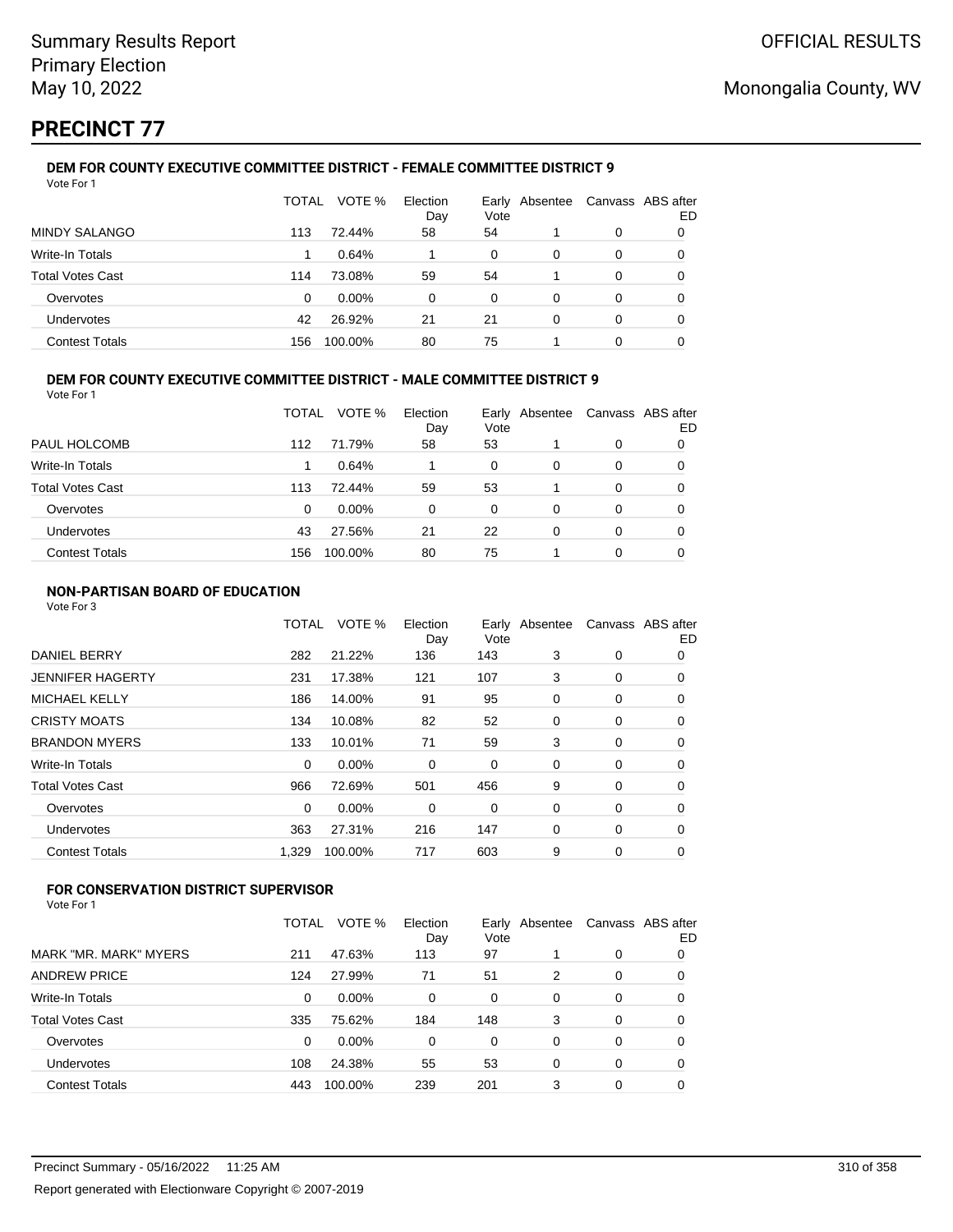# **PRECINCT 78**

| <b>Statistics</b>                | TOTAL  | Election<br>Day | Vote | Early Absentee |          | Canvass ABS after<br>ED. |
|----------------------------------|--------|-----------------|------|----------------|----------|--------------------------|
| Registered Voters - Total        | 2,193  |                 |      |                |          |                          |
| Registered Voters - REPUBLICAN   | 843    |                 |      |                |          |                          |
| Registered Voters - DEMOCRATIC   | 765    |                 |      |                |          |                          |
| Registered Voters - NON-PARTISAN | 585    |                 |      |                |          |                          |
| <b>Ballots Cast - Total</b>      | 431    | 235             | 183  | 10             | 2        |                          |
| Ballots Cast - REPUBLICAN        | 228    | 113             | 108  | 6              | $\Omega$ | 1                        |
| <b>Ballots Cast - DEMOCRATIC</b> | 186    | 109             | 71   | 4              | 2        | 0                        |
| Ballots Cast - NON-PARTISAN      | 17     | 13              | 4    | 0              | $\Omega$ | 0                        |
| <b>Ballots Cast - Blank</b>      | 0      | 0               | 0    | 0              | 0        | 0                        |
| Voter Turnout - Total            | 19.65% |                 |      |                |          |                          |
| Voter Turnout - REPUBLICAN       | 27.05% |                 |      |                |          |                          |
| Voter Turnout - DEMOCRATIC       | 24.31% |                 |      |                |          |                          |
| Voter Turnout - NON-PARTISAN     | 2.91%  |                 |      |                |          |                          |

## **REP FOR U.S. HOUSE OF REPRESENTATIVES 2ND DIST**

Vote For 1

|                               | TOTAL | VOTE %   | Election<br>Day | Earlv<br>Vote | Absentee |          | Canvass ABS after<br>ED |
|-------------------------------|-------|----------|-----------------|---------------|----------|----------|-------------------------|
| DAVID B. MCKINLEY             | 118   | 51.75%   | 53              | 62            | 3        | 0        | O                       |
| ALEXANDER X. MOONEY           | 81    | 35.53%   | 40              | 39            | 2        | 0        | 0                       |
| <b>SUSAN BUCHSER-LOCHOCKI</b> | 25    | 10.96%   | 18              | 5             |          | 0        |                         |
| RHONDA A. HERCULES            | 1     | 0.44%    |                 | 0             | 0        | 0        | 0                       |
| MIKE SECKMAN                  | 0     | $0.00\%$ | $\Omega$        | 0             | 0        | $\Omega$ | 0                       |
| <b>Total Votes Cast</b>       | 225   | 98.68%   | 112             | 106           | 6        | 0        |                         |
| Overvotes                     | 0     | $0.00\%$ | 0               | 0             | 0        | 0        | 0                       |
| <b>Undervotes</b>             | 3     | 1.32%    |                 | 2             | 0        | 0        | 0                       |
| <b>Contest Totals</b>         | 228   | 100.00%  | 113             | 108           | 6        | 0        |                         |

### **REP FOR STATE SENATOR 2ND SENATORIAL DISTRICT**

|                         | TOTAL | VOTE %   | Election<br>Day | Early<br>Vote | Absentee | Canvass ABS after | ED |
|-------------------------|-------|----------|-----------------|---------------|----------|-------------------|----|
| <b>CHARLES CLEMENTS</b> | 138   | 60.53%   | 73              | 60            | 4        | 0                 |    |
| <b>Total Votes Cast</b> | 138   | 60.53%   | 73              | 60            | 4        | 0                 |    |
| Overvotes               | 0     | $0.00\%$ | 0               | 0             | $\Omega$ | 0                 |    |
| Undervotes              | 90    | 39.47%   | 40              | 48            |          | $\Omega$          |    |
| <b>Contest Totals</b>   | 228   | 100.00%  | 113             | 108           | 6        | 0                 |    |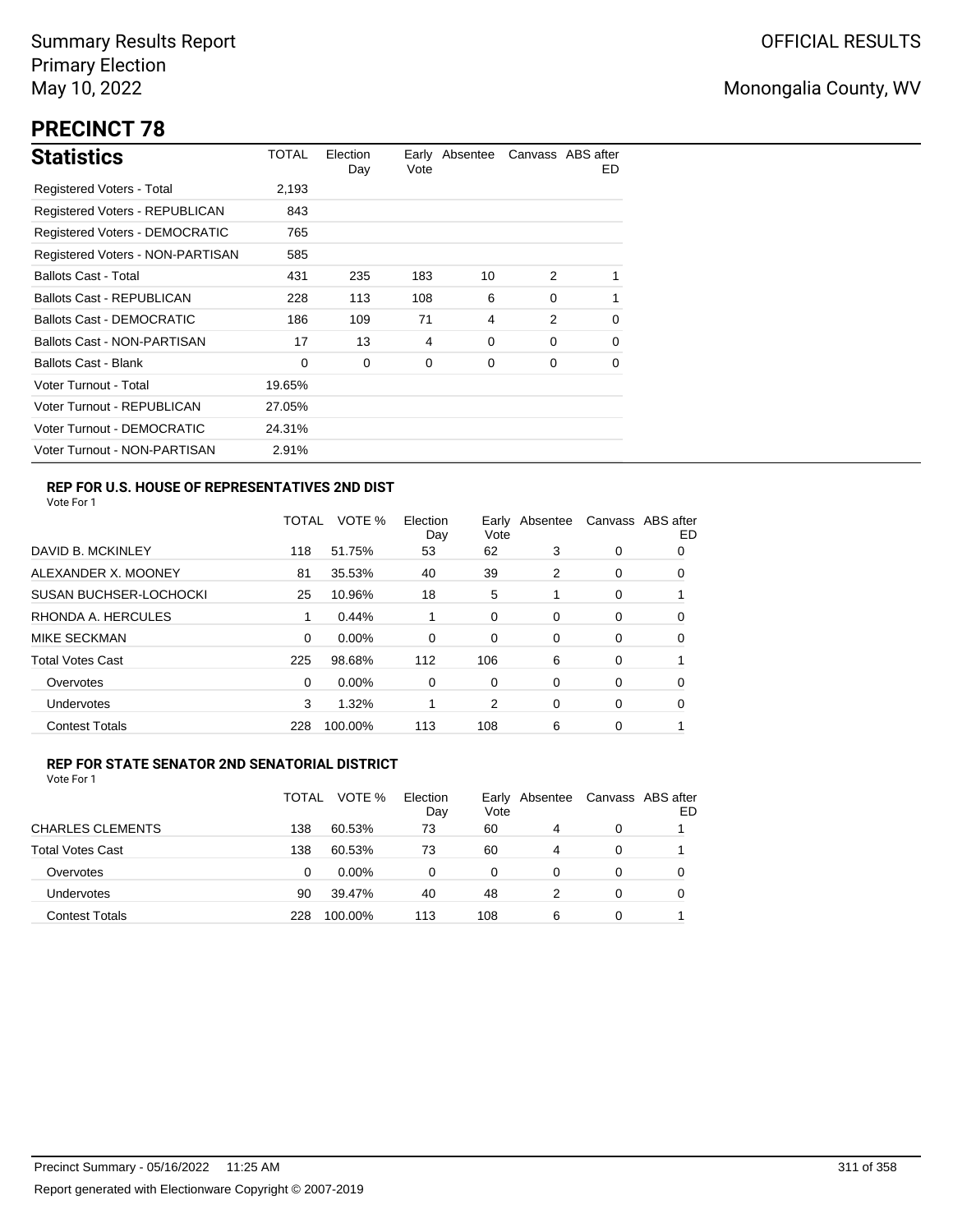# **PRECINCT 78**

#### **REP FOR MEMBER OF HOUSE OF DELEGATES 82ND DELEGATE DISTRICT** Vote For 1

|                         | <b>TOTAL</b> | VOTE %  | Election<br>Day | Vote     | Early Absentee | Canvass ABS after | ED |
|-------------------------|--------------|---------|-----------------|----------|----------------|-------------------|----|
| <b>DEBBIE WARNER</b>    | 115          | 50.44%  | 57              | 56       | 2              | 0                 | 0  |
| <b>CINDY FRICH</b>      | 76           | 33.33%  | 37              | 35       | 3              | 0                 |    |
| DREW TALBOTT            | 24           | 10.53%  | 15              | 8        |                | 0                 | 0  |
| <b>Total Votes Cast</b> | 215          | 94.30%  | 109             | 99       | 6              | 0                 |    |
| Overvotes               | 0            | 0.00%   | 0               | $\Omega$ | 0              | $\Omega$          | 0  |
| <b>Undervotes</b>       | 13           | 5.70%   | 4               | 9        | 0              | 0                 | 0  |
| <b>Contest Totals</b>   | 228          | 100.00% | 113             | 108      | 6              | 0                 |    |

## **REP FOR STATE EXECUTIVE COMMITTEE FEMALE 2ND SENATORIAL DISTRICT**

Vote For 2

|                         | TOTAL    | VOTE %   | Election<br>Day | Vote | Early Absentee | Canvass ABS after | ED |
|-------------------------|----------|----------|-----------------|------|----------------|-------------------|----|
| RHONDA S. DEAN          | 115      | 25.22%   | 62              | 48   | 4              | 0                 |    |
| REBECCA (BECKY) WELLS   | 86       | 18.86%   | 45              | 38   | 3              | 0                 | 0  |
| <b>BRENDA NAPIER</b>    | 66       | 14.47%   | 37              | 26   | 3              | 0                 | 0  |
| Write-In Totals         | 1        | 0.22%    |                 | 0    | 0              | 0                 | 0  |
| <b>Total Votes Cast</b> | 268      | 58.77%   | 145             | 112  | 10             | 0                 |    |
| Overvotes               | $\Omega$ | $0.00\%$ | 0               | 0    | 0              | 0                 | 0  |
| <b>Undervotes</b>       | 188      | 41.23%   | 81              | 104  | 2              | 0                 |    |
| <b>Contest Totals</b>   | 456      | 100.00%  | 226             | 216  | 12             | 0                 | 2  |

#### **REP FOR STATE EXECUTIVE COMMITTEE MALE 2ND SENATORIAL DISTRICT** Vote For 2

|                       | TOTAL    | VOTE %   | Election<br>Day | Early<br>Vote | Absentee |          | Canvass ABS after<br>ED |  |
|-----------------------|----------|----------|-----------------|---------------|----------|----------|-------------------------|--|
| ELIJAH DEAN           | 103      | 22.59%   | 53              | 47            | 3        | 0        | 0                       |  |
| BRIAN S. LONG         | 85       | 18.64%   | 45              | 34            | 5        | 0        |                         |  |
| STEVEN T. NAPIER      | 67       | 14.69%   | 34              | 31            | 2        | 0        | 0                       |  |
| Write-In Totals       | $\Omega$ | 0.00%    | $\Omega$        | $\Omega$      | $\Omega$ | $\Omega$ | 0                       |  |
| Total Votes Cast      | 255      | 55.92%   | 132             | 112           | 10       | $\Omega$ |                         |  |
| Overvotes             | $\Omega$ | $0.00\%$ | 0               | $\Omega$      | 0        | $\Omega$ | 0                       |  |
| <b>Undervotes</b>     | 201      | 44.08%   | 94              | 104           | 2        | $\Omega$ |                         |  |
| <b>Contest Totals</b> | 456      | 100.00%  | 226             | 216           | 12       | $\Omega$ | 2                       |  |
|                       |          |          |                 |               |          |          |                         |  |

### **REP FOR CIRCUIT CLERK**

|                         | TOTAL | VOTE %   | Election<br>Day | Vote | Early Absentee |   | Canvass ABS after<br>ED |
|-------------------------|-------|----------|-----------------|------|----------------|---|-------------------------|
| NO CANDIDATE(S) FILED   | 0     | $0.00\%$ | 0               | 0    |                | 0 |                         |
| <b>Total Votes Cast</b> | 0     | $0.00\%$ | 0               | 0    |                | 0 |                         |
| Overvotes               | 0     | $0.00\%$ | ი               | 0    |                | 0 |                         |
| <b>Undervotes</b>       | 228   | 100.00%  | 113             | 108  | 6              | 0 |                         |
| <b>Contest Totals</b>   | 228   | 100.00%  | 113             | 108  | 6              |   |                         |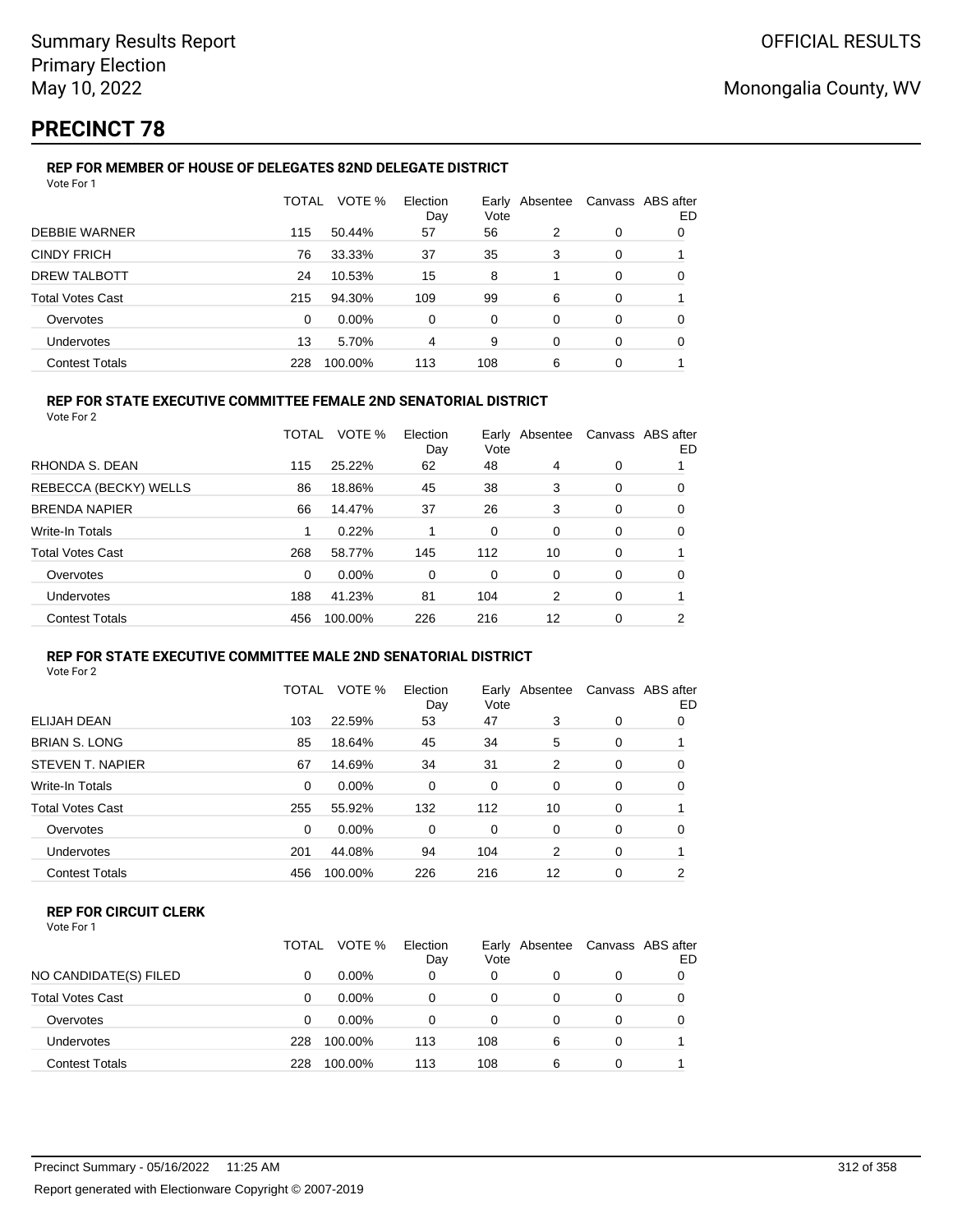# **PRECINCT 78**

## **REP FOR COUNTY COMMISSIONER**

Vote For 1

|                           | TOTAL | VOTE %  | Election<br>Day | Vote | Early Absentee |   | Canvass ABS after<br>ED |
|---------------------------|-------|---------|-----------------|------|----------------|---|-------------------------|
| <b>SEAN P. SIKORA</b>     | 119   | 52.19%  | 55              | 59   | 5              | 0 |                         |
| <b>CHARLES D. HARTZOG</b> | 76    | 33.33%  | 48              | 26   |                | 0 |                         |
| <b>Total Votes Cast</b>   | 195   | 85.53%  | 103             | 85   | 6              | 0 |                         |
| Overvotes                 | 0     | 0.00%   | $\Omega$        | 0    | 0              | 0 | 0                       |
| Undervotes                | 33    | 14.47%  | 10              | 23   | 0              | 0 | 0                       |
| <b>Contest Totals</b>     | 228   | 100.00% | 113             | 108  | 6              |   |                         |

#### **REP FOR COUNTY CLERK**

Vote For 1

|                       | TOTAL | VOTE %   | Election<br>Day | Vote | Early Absentee | Canvass ABS after<br>ED |
|-----------------------|-------|----------|-----------------|------|----------------|-------------------------|
| NO CANDIDATE(S) FILED |       | $0.00\%$ |                 | 0    |                |                         |
| Total Votes Cast      |       | $0.00\%$ | 0               | 0    |                |                         |
| Overvotes             |       | $0.00\%$ | 0               | 0    |                |                         |
| <b>Undervotes</b>     | 228   | 100.00%  | 113             | 108  | 6              |                         |
| Contest Totals        | 228   | 100.00%  | 113             | 108  | 6              |                         |

### **REP FOR CONGRESSIONAL DISTRICT EXECUTIVE COMMITTEE DIST 2 FEMALE**

| Vote For 1              |       |          |                 |      |                |          |                         |
|-------------------------|-------|----------|-----------------|------|----------------|----------|-------------------------|
|                         | TOTAL | VOTE %   | Election<br>Day | Vote | Early Absentee |          | Canvass ABS after<br>ED |
| VIRGINIA "GINA" BROWN   | 164   | 71.93%   | 86              | 72   | 5              | 0        |                         |
| Write-In Totals         | 0     | $0.00\%$ | 0               | 0    | 0              | 0        | 0                       |
| <b>Total Votes Cast</b> | 164   | 71.93%   | 86              | 72   | 5              | 0        |                         |
| Overvotes               | 0     | $0.00\%$ | 0               | 0    | 0              | $\Omega$ | 0                       |
| <b>Undervotes</b>       | 64    | 28.07%   | 27              | 36   |                | 0        | 0                       |
| <b>Contest Totals</b>   | 228   | 100.00%  | 113             | 108  | 6              | 0        |                         |

### **REP FOR CONGRESSIONAL DISTRICT EXECUTIVE COMMITTEE DIST 2 MALE**

|                         | TOTAL | VOTE %   | Election<br>Day | Vote | Early Absentee |          | Canvass ABS after<br>ED |
|-------------------------|-------|----------|-----------------|------|----------------|----------|-------------------------|
| <b>SAM BROWN</b>        | 137   | 60.09%   | 71              | 60   | 5              | 0        |                         |
| ETHAN MOORE             | 33    | 14.47%   | 19              | 14   | 0              | 0        | 0                       |
| Write-In Totals         | 0     | $0.00\%$ | 0               | 0    | $\Omega$       | $\Omega$ | 0                       |
| <b>Total Votes Cast</b> | 170   | 74.56%   | 90              | 74   | 5              | 0        |                         |
| Overvotes               | 0     | $0.00\%$ | 0               | 0    | 0              | 0        | 0                       |
| <b>Undervotes</b>       | 58    | 25.44%   | 23              | 34   |                | 0        | 0                       |
| <b>Contest Totals</b>   | 228   | 100.00%  | 113             | 108  | 6              | 0        |                         |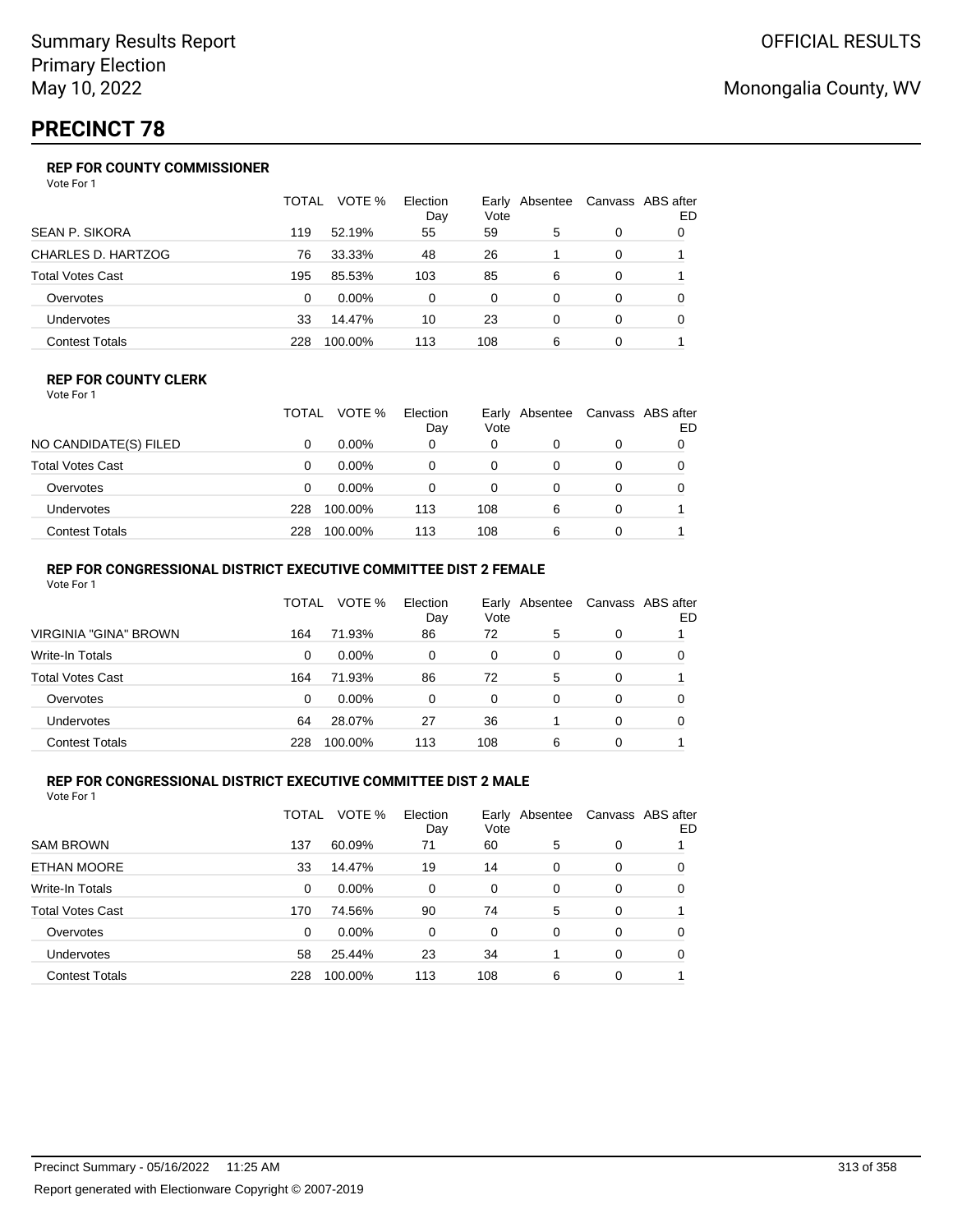# **PRECINCT 78**

#### **REP FOR SENATORIAL EXECUTIVE COMMITTEE FEMALE 2ND SENATORIAL DISTRICT** Vote For 1

|                         | TOTAL | VOTE %   | Election<br>Day | Vote | Early Absentee |   | Canvass ABS after<br>ED |
|-------------------------|-------|----------|-----------------|------|----------------|---|-------------------------|
| VIRGINIA "GINA" BROWN   | 152   | 66.67%   | 81              | 65   | 5              | 0 |                         |
| Write-In Totals         | 0     | $0.00\%$ | 0               | 0    | 0              | 0 | O                       |
| <b>Total Votes Cast</b> | 152   | 66.67%   | 81              | 65   | 5              | 0 |                         |
| Overvotes               | 0     | $0.00\%$ | 0               | 0    | 0              | 0 |                         |
| Undervotes              | 76    | 33.33%   | 32              | 43   |                | 0 | Ω                       |
| <b>Contest Totals</b>   | 228   | 100.00%  | 113             | 108  | 6              | 0 |                         |

### **REP FOR SENATORIAL EXECUTIVE COMMITTEE MALE 2ND SENATORIAL DISTRICT**

Vote For 1

|                         | TOTAL | VOTE %   | Election<br>Day | Vote     | Early Absentee |          | Canvass ABS after<br>ED |
|-------------------------|-------|----------|-----------------|----------|----------------|----------|-------------------------|
| <b>SAM BROWN</b>        | 120   | 52.63%   | 62              | 53       | 4              | 0        |                         |
| ETHAN MOORE             | 48    | 21.05%   | 25              | 22       |                | $\Omega$ | 0                       |
| Write-In Totals         | 0     | $0.00\%$ | 0               | 0        | 0              | $\Omega$ | 0                       |
| <b>Total Votes Cast</b> | 168   | 73.68%   | 87              | 75       | 5              | 0        |                         |
| Overvotes               | 0     | $0.00\%$ | 0               | $\Omega$ | $\Omega$       | $\Omega$ | 0                       |
| <b>Undervotes</b>       | 60    | 26.32%   | 26              | 33       |                | $\Omega$ | 0                       |
| <b>Contest Totals</b>   | 228   | 100.00%  | 113             | 108      | 6              | 0        |                         |

#### **REP FOR COUNTY EXECUTIVE COMMITTEE DISTRICT - FEMALE COMMITTEE DISTRICT 9**

Vote For 1

|                       | TOTAL    | VOTE %   | Election<br>Day | Vote | Early Absentee | Canvass ABS after | ED |
|-----------------------|----------|----------|-----------------|------|----------------|-------------------|----|
| PAULA MARTINELLI      | 163      | 71.49%   | 87              | 70   | 5              | 0                 |    |
| Write-In Totals       | $\Omega$ | $0.00\%$ | 0               | 0    | 0              | 0                 | 0  |
| Total Votes Cast      | 163      | 71.49%   | 87              | 70   | 5              | 0                 |    |
| Overvotes             | 0        | 0.00%    | 0               | 0    | 0              | 0                 |    |
| <b>Undervotes</b>     | 65       | 28.51%   | 26              | 38   |                | 0                 |    |
| <b>Contest Totals</b> | 228      | 100.00%  | 113             | 108  | 6              | 0                 |    |

#### **REP FOR COUNTY EXECUTIVE COMMITTEE DISTRICT - MALE COMMITTEE DISTRICT 9** Vote For 1

|                         | TOTAL | VOTE %   | Election<br>Day | Early<br>Vote | Absentee | Canvass ABS after | ED |
|-------------------------|-------|----------|-----------------|---------------|----------|-------------------|----|
| DREW TALBOTT            | 159   | 69.74%   | 84              | 69            | 5        | 0                 |    |
| Write-In Totals         | 0     | $0.00\%$ | 0               | 0             | 0        | 0                 |    |
| <b>Total Votes Cast</b> | 159   | 69.74%   | 84              | 69            | 5        | 0                 |    |
| Overvotes               | 0     | $0.00\%$ | 0               | 0             | 0        | 0                 |    |
| Undervotes              | 69    | 30.26%   | 29              | 39            |          | 0                 |    |
| <b>Contest Totals</b>   | 228   | 100.00%  | 113             | 108           | 6        | 0                 |    |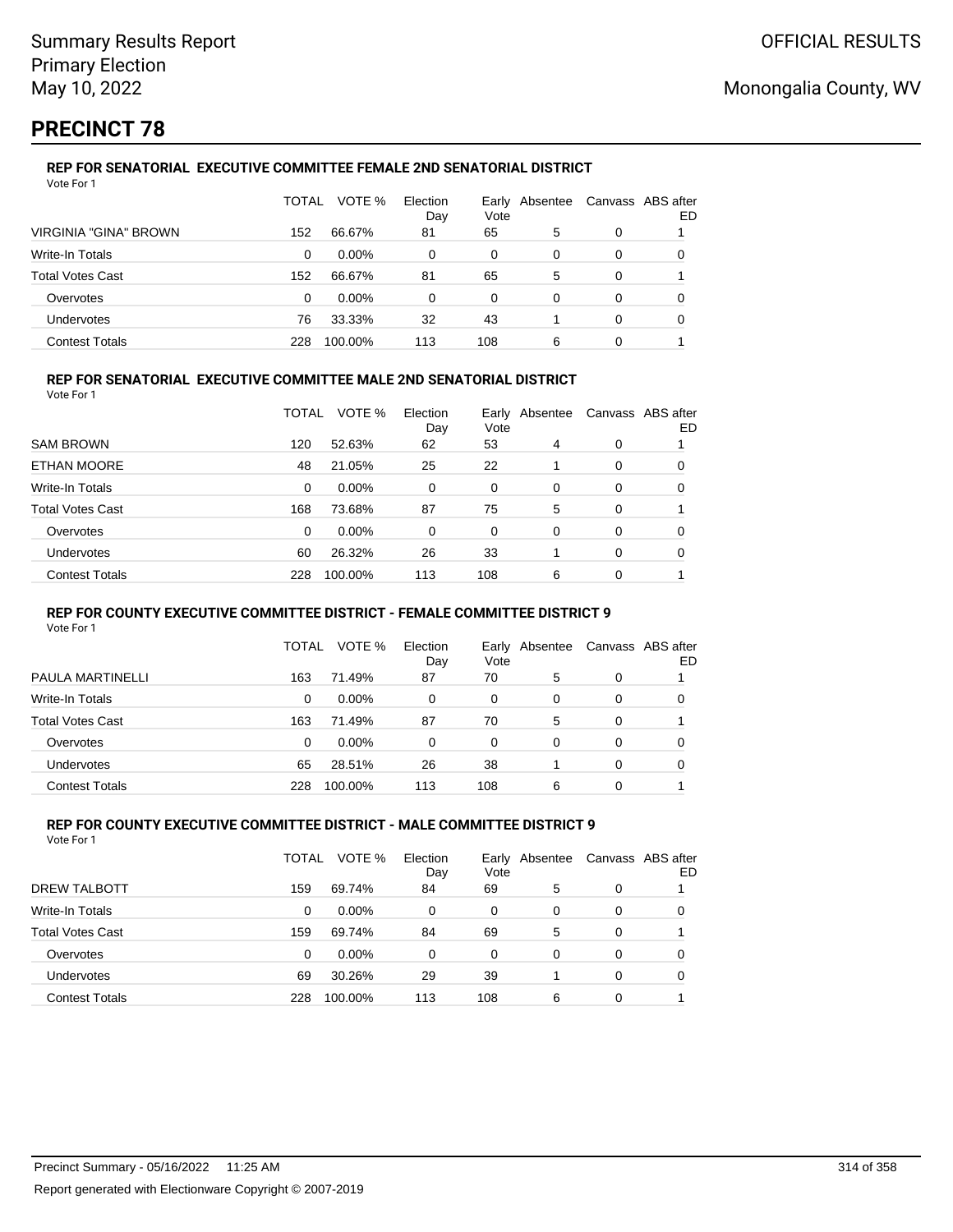# **PRECINCT 78**

### **DEM FOR U.S. HOUSE OF REPRESENTATIVES 2ND DIST**

|                          | <b>TOTAL</b> | VOTE %   | Election<br>Day | Early<br>Vote | Absentee |   | Canvass ABS after<br>ED |
|--------------------------|--------------|----------|-----------------|---------------|----------|---|-------------------------|
| <b>BARRY LEE WENDELL</b> | 141          | 75.81%   | 83              | 55            |          | 2 | 0                       |
| ANGELA J. DWYER          | 32           | 17.20%   | 18              | 12            | 2        | 0 |                         |
| <b>Total Votes Cast</b>  | 173          | 93.01%   | 101             | 67            | 3        | 2 |                         |
| Overvotes                | 0            | $0.00\%$ | 0               | 0             | 0        | 0 |                         |
| <b>Undervotes</b>        | 13           | 6.99%    | 8               | 4             |          | 0 |                         |
| <b>Contest Totals</b>    | 186          | 100.00%  | 109             | 71            | 4        |   |                         |

### **DEM FOR STATE SENATOR 2ND SENATORIAL DISTRICT**

Vote For 1

|                         | TOTAL | VOTE %   | Election<br>Day | Vote     | Early Absentee | Canvass ABS after<br>ED |
|-------------------------|-------|----------|-----------------|----------|----------------|-------------------------|
| <b>ERIC M. HAYHURST</b> | 155   | 83.33%   | 89              | 61       |                |                         |
| <b>Total Votes Cast</b> | 155   | 83.33%   | 89              | 61       |                |                         |
| Overvotes               | 0     | $0.00\%$ | 0               | $\Omega$ |                |                         |
| <b>Undervotes</b>       | 31    | 16.67%   | 20              | 10       |                |                         |
| <b>Contest Totals</b>   | 186   | 100.00%  | 109             | 71       | 4              |                         |

#### **DEM FOR MEMBER OF HOUSE OF DELEGATES 82ND DELEGATE DISTRICT** Vote For 1

|                         | TOTAL | VOTE %   | Election<br>Day | Early Absentee<br>Vote |   | Canvass ABS after | ED |
|-------------------------|-------|----------|-----------------|------------------------|---|-------------------|----|
| <b>KATIE FALLON</b>     | 163   | 87.63%   | 96              | 62                     | 3 | 2                 |    |
| <b>Total Votes Cast</b> | 163   | 87.63%   | 96              | 62                     | 3 | 2                 |    |
| Overvotes               | 0     | $0.00\%$ | 0               | 0                      | 0 | 0                 |    |
| Undervotes              | 23    | 12.37%   | 13              | 9                      |   | 0                 |    |
| <b>Contest Totals</b>   | 186   | 100.00%  | 109             | 71                     | 4 |                   |    |

#### **DEM FOR STATE EXECUTIVE COMMITTEE FEMALE 2ND SENATORIAL DISTRICT** Vote For 2

|                          | TOTAL | VOTE %   | Election<br>Day | Early<br>Vote | Absentee |   | Canvass ABS after<br>ED |
|--------------------------|-------|----------|-----------------|---------------|----------|---|-------------------------|
| <b>RYLEE HAUGHT</b>      | 133   | 35.75%   | 76              | 53            | 3        |   | 0                       |
| <b>JENNIFER C. BEACH</b> | 71    | 19.09%   | 41              | 28            | 1        | 1 | 0                       |
| <b>CINDY WELCH</b>       | 24    | 6.45%    | 16              | 8             | 0        | 0 | 0                       |
| KIMBERLY A. FRUM         | 22    | 5.91%    | 13              | 8             | 0        |   | 0                       |
| BARBARA A. SCOTT         | 22    | 5.91%    | 16              | 6             | 0        | 0 | 0                       |
| <b>Write-In Totals</b>   |       | 0.27%    |                 | 0             | 0        | 0 | 0                       |
| <b>Total Votes Cast</b>  | 273   | 73.39%   | 163             | 103           | 4        | 3 | 0                       |
| Overvotes                | 0     | $0.00\%$ | 0               | 0             | 0        | 0 | 0                       |
| <b>Undervotes</b>        | 99    | 26.61%   | 55              | 39            | 4        | 1 | 0                       |
| <b>Contest Totals</b>    | 372   | 100.00%  | 218             | 142           | 8        | 4 | 0                       |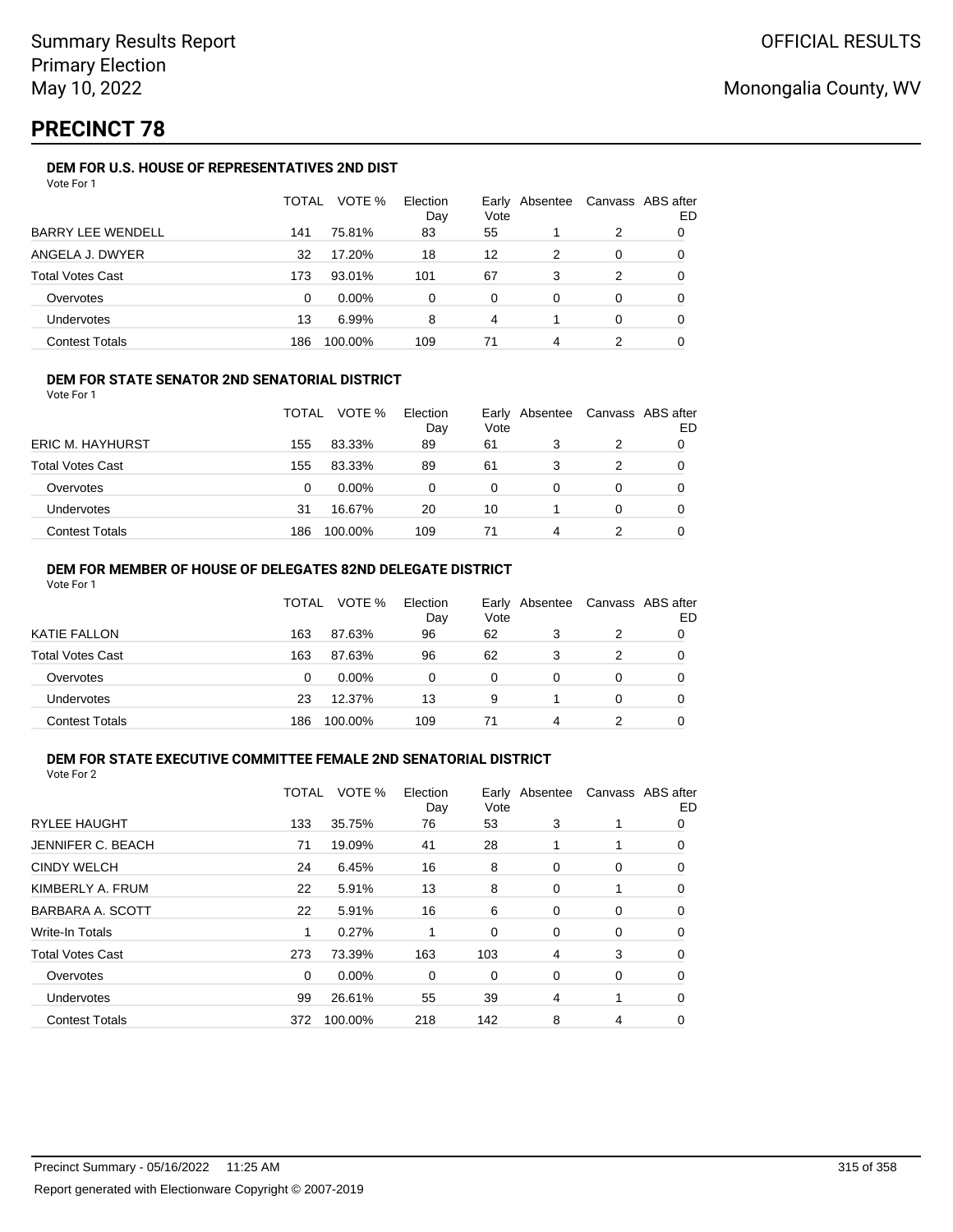# **PRECINCT 78**

#### **DEM FOR STATE EXECUTIVE COMMITTEE MALE 2ND SENATORIAL DISTRICT** Vote For 2

| 1 U U U L                    |       |         |                 |                        |   |                   |    |
|------------------------------|-------|---------|-----------------|------------------------|---|-------------------|----|
|                              | TOTAL | VOTE %  | Election<br>Day | Early Absentee<br>Vote |   | Canvass ABS after | ED |
| CHARLES (JR) KRAFFT          | 115   | 30.91%  | 65              | 48                     |   |                   | 0  |
| SETH "THUNDER" STURM         | 44    | 11.83%  | 27              | 15                     | 0 | 2                 | 0  |
| RONALD E. MCCOY JR.          | 43    | 11.56%  | 23              | 17                     | 3 | 0                 | 0  |
| ARTHUR W. "SONNY" OAKLAND JR | 19    | 5.11%   | 10              | 8                      |   | 0                 | 0  |
| Write-In Totals              | 0     | 0.00%   | 0               | 0                      | 0 | 0                 | 0  |
| Total Votes Cast             | 221   | 59.41%  | 125             | 88                     | 5 | 3                 | 0  |
| Overvotes                    | 0     | 0.00%   | 0               | 0                      | 0 | 0                 | 0  |
| Undervotes                   | 151   | 40.59%  | 93              | 54                     | 3 | 1                 | 0  |
| <b>Contest Totals</b>        | 372   | 100.00% | 218             | 142                    | 8 | 4                 | 0  |
|                              |       |         |                 |                        |   |                   |    |

#### **DEM FOR CIRCUIT CLERK** Vote For 1

|                   | <b>TOTAL</b> | VOTE %   | Election<br>Day | Vote | Early Absentee |   | Canvass ABS after<br>ED |
|-------------------|--------------|----------|-----------------|------|----------------|---|-------------------------|
| DONNA HIDOCK      | 150          | 80.65%   | 86              | 58   | 4              | 2 |                         |
| Total Votes Cast  | 150          | 80.65%   | 86              | 58   | 4              |   | 0                       |
| Overvotes         |              | $0.00\%$ |                 | 0    |                |   |                         |
| <b>Undervotes</b> | 36           | 19.35%   | 23              | 13   |                | 0 | 0                       |
| Contest Totals    | 186          | 100.00%  | 109             | 71   | 4              |   | 0                       |

## **DEM FOR COUNTY COMMISSIONER**

Vote For 1

|                         | <b>TOTAL</b> | VOTE %   | Election<br>Day | Vote | Early Absentee | Canvass ABS after | ED |
|-------------------------|--------------|----------|-----------------|------|----------------|-------------------|----|
| <b>BOB BEACH</b>        | 167          | 89.78%   | 97              | 64   | 4              | 2                 |    |
| <b>Total Votes Cast</b> | 167          | 89.78%   | 97              | 64   | 4              | 2                 |    |
| Overvotes               | 0            | $0.00\%$ | 0               | 0    |                | 0                 |    |
| Undervotes              | 19           | 10.22%   | 12              |      | 0              | 0                 |    |
| <b>Contest Totals</b>   | 186          | 100.00%  | 109             | 71   | 4              |                   |    |

#### **DEM FOR COUNTY CLERK** Vote For 1

|                         | TOTAL | VOTE %   | Election<br>Day | Vote | Early Absentee |               | Canvass ABS after<br>ED |
|-------------------------|-------|----------|-----------------|------|----------------|---------------|-------------------------|
| CARYE L. BLANEY         | 164   | 88.17%   | 93              | 65   | 4              | $\mathcal{P}$ |                         |
| <b>Total Votes Cast</b> | 164   | 88.17%   | 93              | 65   | 4              | $\mathcal{P}$ | 0                       |
| Overvotes               | 0     | $0.00\%$ | 0               | 0    | 0              | 0             | 0                       |
| Undervotes              | 22    | 11.83%   | 16              | 6    | 0              | 0             |                         |
| <b>Contest Totals</b>   | 186   | 100.00%  | 109             | 71   | 4              |               |                         |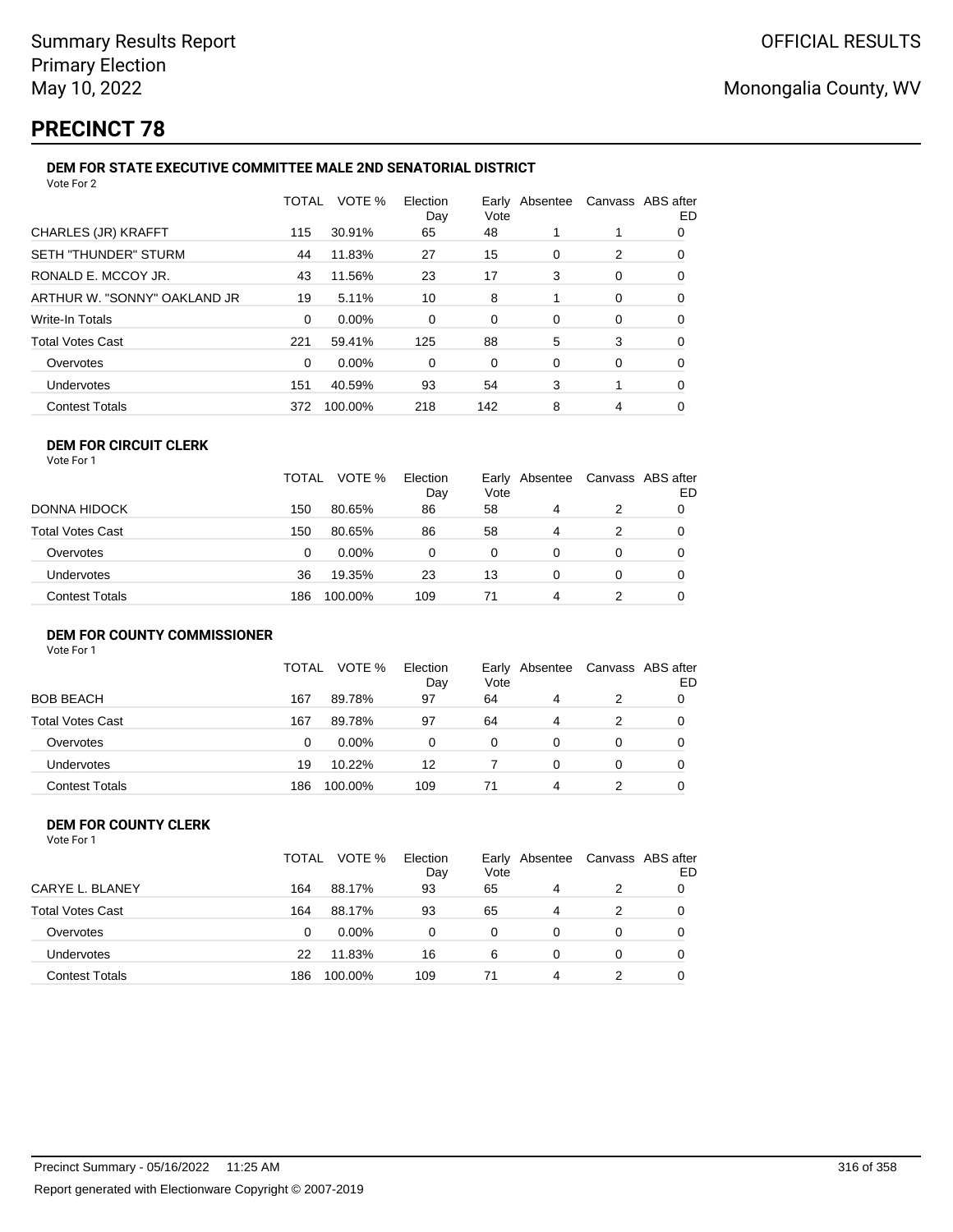# **PRECINCT 78**

#### **DEM FOR CONGRESSIONAL DISTRICT EXECUTIVE COMMITTEE DIST 2 FEMALE** Vote For 1

|                         | TOTAL | VOTE %   | Election<br>Day | Vote | Early Absentee |   | Canvass ABS after<br>ED |
|-------------------------|-------|----------|-----------------|------|----------------|---|-------------------------|
| <b>RYLEE HAUGHT</b>     | 146   | 78.49%   | 85              | 56   | 3              | 2 | 0                       |
| Write-In Totals         |       | 0.54%    |                 | 0    | 0              | 0 |                         |
| <b>Total Votes Cast</b> | 147   | 79.03%   | 86              | 56   | 3              | 2 | O                       |
| Overvotes               | 0     | $0.00\%$ | $\Omega$        | 0    | 0              | 0 | O                       |
| Undervotes              | 39    | 20.97%   | 23              | 15   |                | 0 | O                       |
| <b>Contest Totals</b>   | 186   | 100.00%  | 109             | 71   | 4              | 2 |                         |

### **DEM FOR CONGRESSIONAL DISTRICT EXECUTIVE COMMITTEE DIST 2 MALE**

Vote For 1

|                         | TOTAL | VOTE %   | Election<br>Day | Early<br>Vote | Absentee |          | Canvass ABS after<br>ED |
|-------------------------|-------|----------|-----------------|---------------|----------|----------|-------------------------|
| SHANE ASSADZANDI        | 118   | 63.44%   | 71              | 43            | 2        | 2        | 0                       |
| CHARLES (JR) KRAFFT     | 23    | 12.37%   | 11              | 11            |          | $\Omega$ | 0                       |
| Write-In Totals         | 0     | 0.00%    | 0               | $\Omega$      | 0        | $\Omega$ | 0                       |
| <b>Total Votes Cast</b> | 141   | 75.81%   | 82              | 54            | 3        | 2        | 0                       |
| Overvotes               | 0     | $0.00\%$ | 0               | $\Omega$      | 0        | $\Omega$ | 0                       |
| <b>Undervotes</b>       | 45    | 24.19%   | 27              | 17            |          | $\Omega$ | 0                       |
| <b>Contest Totals</b>   | 186   | 100.00%  | 109             | 71            | 4        | 2        | 0                       |

#### **DEM FOR SENATORIAL EXECUTIVE COMMITTEE FEMALE 2ND SENATORIAL DISTRICT**

Vote For 1

|                         | TOTAL | VOTE %   | Election<br>Day | Vote | Early Absentee | Canvass ABS after | ED |
|-------------------------|-------|----------|-----------------|------|----------------|-------------------|----|
| RYLEE HAUGHT            | 144   | 77.42%   | 83              | 56   | 3              | 2                 |    |
| Write-In Totals         |       | 0.54%    |                 | 0    | 0              | 0                 | O  |
| <b>Total Votes Cast</b> | 145   | 77.96%   | 84              | 56   | 3              | 2                 | 0  |
| Overvotes               | 0     | $0.00\%$ | 0               | 0    | 0              | 0                 |    |
| Undervotes              | 41    | 22.04%   | 25              | 15   |                | 0                 |    |
| <b>Contest Totals</b>   | 186   | 100.00%  | 109             | 71   | 4              | 2                 |    |

#### **DEM FOR SENATORIAL EXECUTIVE COMMITTEE MALE 2ND SENATORIAL DISTRICT** Vote For 1

|                         | TOTAL | VOTE %  | Election<br>Day | Early Absentee<br>Vote |          | Canvass ABS after | ED |
|-------------------------|-------|---------|-----------------|------------------------|----------|-------------------|----|
| CHARLES (JR) KRAFFT     | 130   | 69.89%  | 74              | 51                     | 3        | 2                 |    |
| Write-In Totals         |       | 0.54%   |                 | 0                      | 0        | 0                 | 0  |
| <b>Total Votes Cast</b> | 131   | 70.43%  | 75              | 51                     | 3        | 2                 |    |
| Overvotes               | 0     | 0.00%   | $\Omega$        | $\Omega$               | $\Omega$ | 0                 |    |
| <b>Undervotes</b>       | 55    | 29.57%  | 34              | 20                     |          | 0                 |    |
| <b>Contest Totals</b>   | 186   | 100.00% | 109             | 71                     | 4        | 2                 |    |
|                         |       |         |                 |                        |          |                   |    |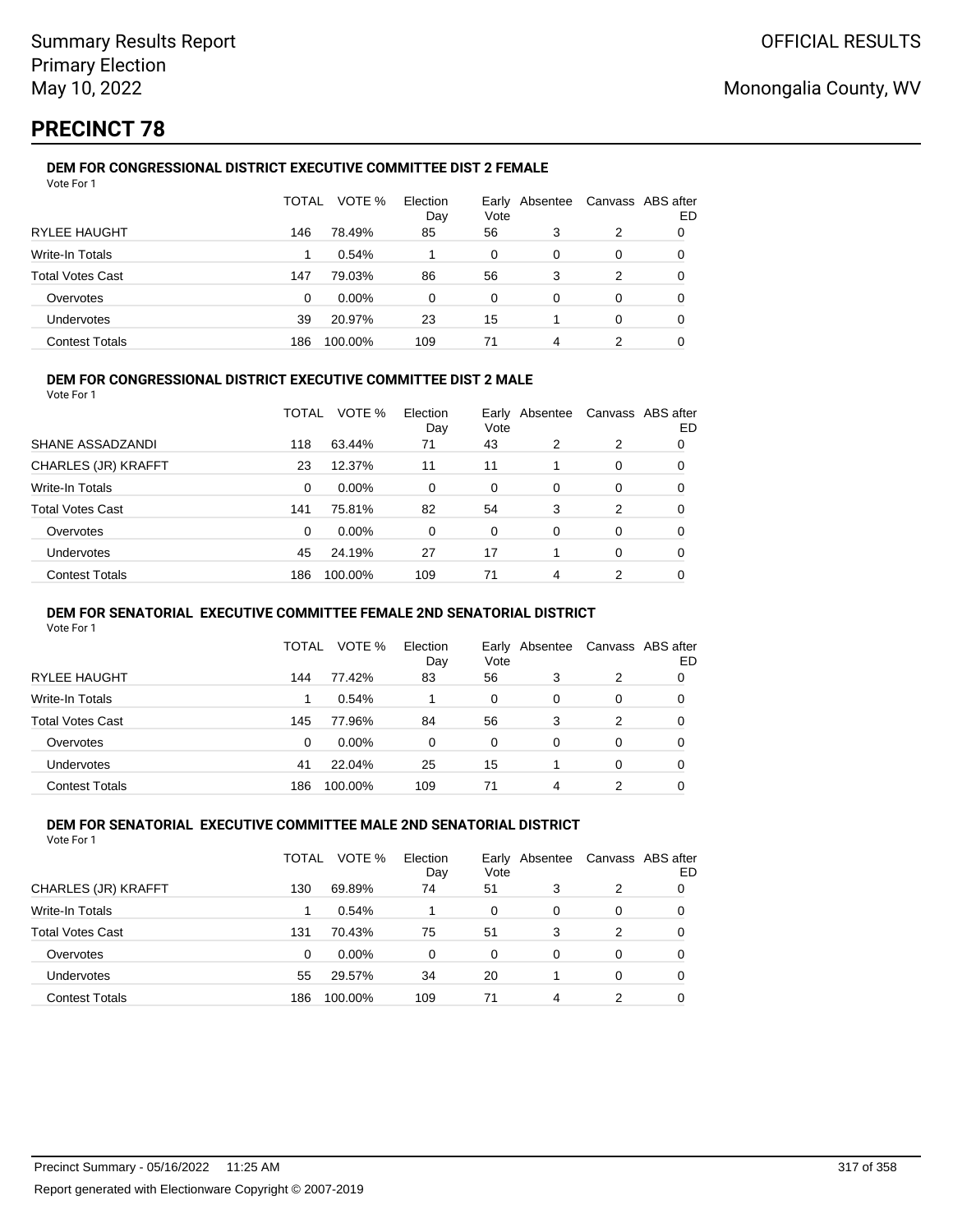# **PRECINCT 78**

#### **DEM FOR COUNTY EXECUTIVE COMMITTEE DISTRICT - FEMALE COMMITTEE DISTRICT 9** Vote For 1

|                         | TOTAL | VOTE %   | Election<br>Day | Vote | Early Absentee |   | Canvass ABS after<br>ED |
|-------------------------|-------|----------|-----------------|------|----------------|---|-------------------------|
| <b>MINDY SALANGO</b>    | 148   | 79.57%   | 89              | 54   | 3              | 2 | O                       |
| Write-In Totals         | 0     | $0.00\%$ | 0               | 0    | 0              | 0 | O                       |
| <b>Total Votes Cast</b> | 148   | 79.57%   | 89              | 54   | 3              | 2 |                         |
| Overvotes               | 0     | $0.00\%$ | $\Omega$        | 0    | 0              | 0 |                         |
| Undervotes              | 38    | 20.43%   | 20              | 17   |                | 0 | 0                       |
| <b>Contest Totals</b>   | 186   | 100.00%  | 109             | 71   | 4              |   |                         |

### **DEM FOR COUNTY EXECUTIVE COMMITTEE DISTRICT - MALE COMMITTEE DISTRICT 9**

Vote For 1

|                         | TOTAL    | VOTE %   | Election<br>Day | Vote | Early Absentee | Canvass ABS after | ED |
|-------------------------|----------|----------|-----------------|------|----------------|-------------------|----|
| PAUL HOLCOMB            | 139      | 74.73%   | 83              | 51   | 3              | 2                 |    |
| Write-In Totals         | $\Omega$ | $0.00\%$ | 0               | 0    | 0              | 0                 |    |
| <b>Total Votes Cast</b> | 139      | 74.73%   | 83              | 51   | 3              | 2                 | O  |
| Overvotes               | 0        | $0.00\%$ | 0               | 0    | 0              | 0                 |    |
| <b>Undervotes</b>       | 47       | 25.27%   | 26              | 20   |                | 0                 | O  |
| <b>Contest Totals</b>   | 186      | 100.00%  | 109             | 71   | 4              | 2                 | 0  |

### **NON-PARTISAN BOARD OF EDUCATION**

Vote For 3

|                       | TOTAL | VOTE %  | Election<br>Day | Vote | Early Absentee |             | Canvass ABS after<br>ED |
|-----------------------|-------|---------|-----------------|------|----------------|-------------|-------------------------|
| <b>DANIEL BERRY</b>   | 287   | 22.20%  | 159             | 120  | 6              | 2           | 0                       |
| JENNIFER HAGERTY      | 236   | 18.25%  | 135             | 91   | 7              | 2           |                         |
| <b>MICHAEL KELLY</b>  | 201   | 15.55%  | 117             | 79   | 5              | 0           | 0                       |
| <b>BRANDON MYERS</b>  | 115   | 8.89%   | 61              | 48   | 4              | 2           | 0                       |
| <b>CRISTY MOATS</b>   | 111   | 8.58%   | 61              | 48   | 2              | $\mathbf 0$ | 0                       |
| Write-In Totals       | 3     | 0.23%   | 3               | 0    | 0              | 0           | 0                       |
| Total Votes Cast      | 953   | 73.70%  | 536             | 386  | 24             | 6           |                         |
| Overvotes             | 0     | 0.00%   | 0               | 0    | 0              | 0           | 0                       |
| Undervotes            | 340   | 26.30%  | 169             | 163  | 6              | 0           | 2                       |
| <b>Contest Totals</b> | 1,293 | 100.00% | 705             | 549  | 30             | 6           | 3                       |
|                       |       |         |                 |      |                |             |                         |

## **FOR CONSERVATION DISTRICT SUPERVISOR**

|                       | TOTAL | VOTE %   | Election<br>Day | Vote | Early Absentee |   | Canvass ABS after<br>ED |
|-----------------------|-------|----------|-----------------|------|----------------|---|-------------------------|
| MARK "MR. MARK" MYERS | 231   | 53.60%   | 124             | 102  | 3              |   |                         |
| ANDREW PRICE          | 110   | 25.52%   | 65              | 39   | 5              |   | 0                       |
| Write-In Totals       |       | 0.23%    |                 | 0    | 0              | 0 | 0                       |
| Total Votes Cast      | 342   | 79.35%   | 190             | 141  | 8              | 2 |                         |
| Overvotes             | 0     | $0.00\%$ | 0               | 0    | 0              | 0 | 0                       |
| Undervotes            | 89    | 20.65%   | 45              | 42   | 2              | 0 | 0                       |
| <b>Contest Totals</b> | 431   | 100.00%  | 235             | 183  | 10             | 2 |                         |
|                       |       |          |                 |      |                |   |                         |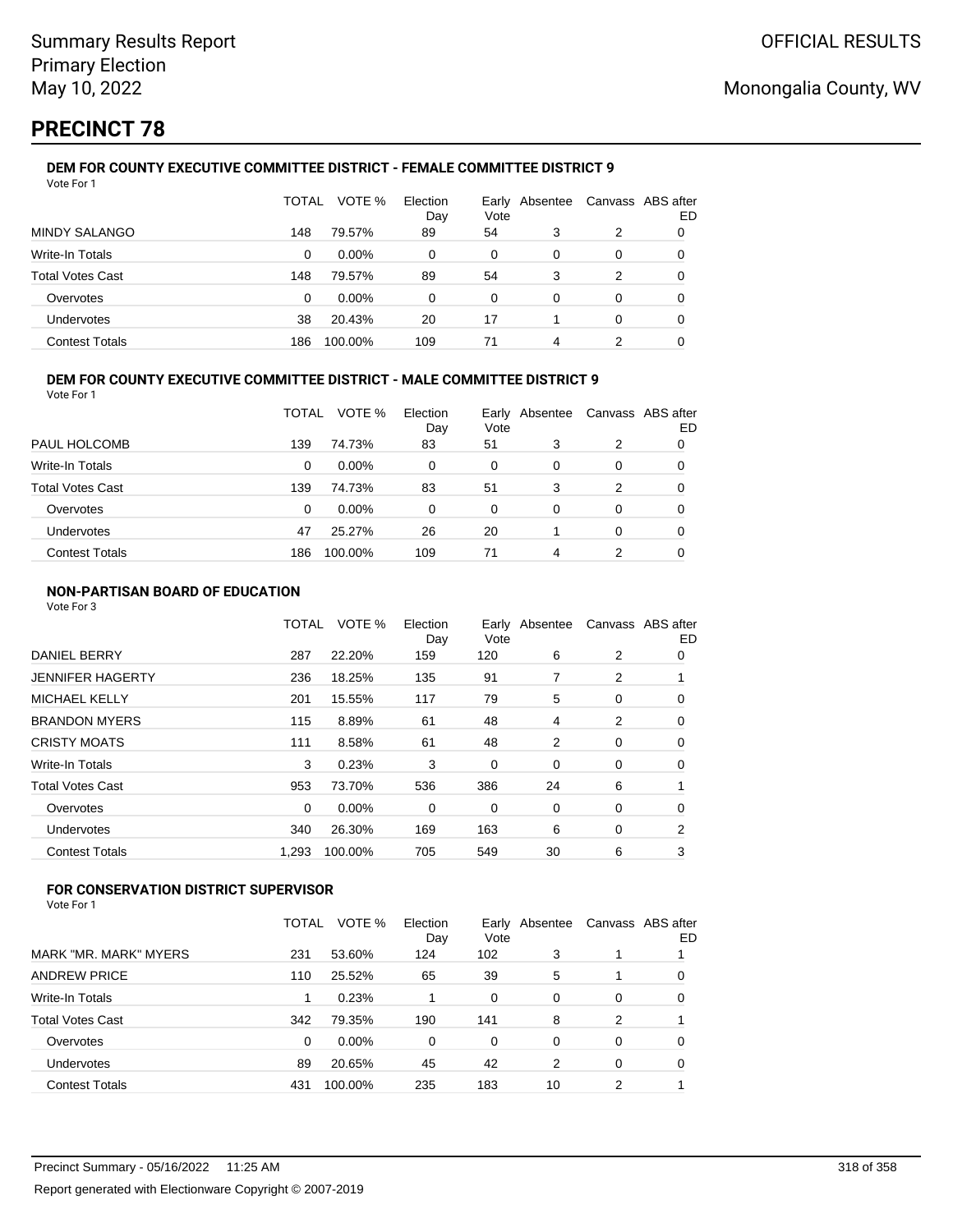# **PRECINCT 79**

| <b>Statistics</b>                     | TOTAL  | Election<br>Day | Vote | Early Absentee |          | Canvass ABS after<br>ED. |
|---------------------------------------|--------|-----------------|------|----------------|----------|--------------------------|
| Registered Voters - Total             | 2,121  |                 |      |                |          |                          |
| Registered Voters - REPUBLICAN        | 909    |                 |      |                |          |                          |
| <b>Registered Voters - DEMOCRATIC</b> | 646    |                 |      |                |          |                          |
| Registered Voters - NON-PARTISAN      | 566    |                 |      |                |          |                          |
| <b>Ballots Cast - Total</b>           | 384    | 248             | 129  | 7              | $\Omega$ | 0                        |
| Ballots Cast - REPUBLICAN             | 244    | 170             | 70   | 4              | $\Omega$ | 0                        |
| <b>Ballots Cast - DEMOCRATIC</b>      | 137    | 77              | 57   | 3              | $\Omega$ | 0                        |
| Ballots Cast - NON-PARTISAN           | 3      | 1               | 2    | 0              | $\Omega$ | $\Omega$                 |
| <b>Ballots Cast - Blank</b>           | 0      | 0               | 0    | 0              | 0        | 0                        |
| Voter Turnout - Total                 | 18.10% |                 |      |                |          |                          |
| Voter Turnout - REPUBLICAN            | 26.84% |                 |      |                |          |                          |
| Voter Turnout - DEMOCRATIC            | 21.21% |                 |      |                |          |                          |
| Voter Turnout - NON-PARTISAN          | 0.53%  |                 |      |                |          |                          |

## **REP FOR U.S. HOUSE OF REPRESENTATIVES 2ND DIST**

Vote For 1

|                               | <b>TOTAL</b> | VOTE %  | Election<br>Day | Early<br>Vote | Absentee |          | Canvass ABS after<br>ED |
|-------------------------------|--------------|---------|-----------------|---------------|----------|----------|-------------------------|
| ALEXANDER X. MOONEY           | 112          | 45.90%  | 84              | 26            | 2        | 0        | O                       |
| DAVID B. MCKINLEY             | 109          | 44.67%  | 77              | 31            |          | 0        | 0                       |
| <b>SUSAN BUCHSER-LOCHOCKI</b> | 16           | 6.56%   |                 | 9             | 0        | 0        | 0                       |
| RHONDA A. HERCULES            | 3            | 1.23%   | 1               | 2             | $\Omega$ | 0        | 0                       |
| MIKE SECKMAN                  | 0            | 0.00%   | $\Omega$        | 0             | 0        | $\Omega$ | 0                       |
| <b>Total Votes Cast</b>       | 240          | 98.36%  | 169             | 68            | 3        | 0        | 0                       |
| Overvotes                     | 0            | 0.00%   | 0               | 0             | 0        | 0        | 0                       |
| <b>Undervotes</b>             | 4            | 1.64%   |                 | 2             |          | 0        | 0                       |
| <b>Contest Totals</b>         | 244          | 100.00% | 170             | 70            | 4        | 0        | 0                       |

#### **REP FOR STATE SENATOR 2ND SENATORIAL DISTRICT**

|                         | TOTAL | VOTE %   | Election<br>Day | Early<br>Vote | Absentee | Canvass ABS after | ED |
|-------------------------|-------|----------|-----------------|---------------|----------|-------------------|----|
| <b>CHARLES CLEMENTS</b> | 148   | 60.66%   | 97              | 49            |          | 0                 |    |
| <b>Total Votes Cast</b> | 148   | 60.66%   | 97              | 49            | 2        | 0                 |    |
| Overvotes               | 0     | $0.00\%$ | 0               | 0             | 0        | 0                 |    |
| Undervotes              | 96    | 39.34%   | 73              | 21            | 2        | 0                 |    |
| <b>Contest Totals</b>   | 244   | 100.00%  | 170             | 70            | 4        | 0                 |    |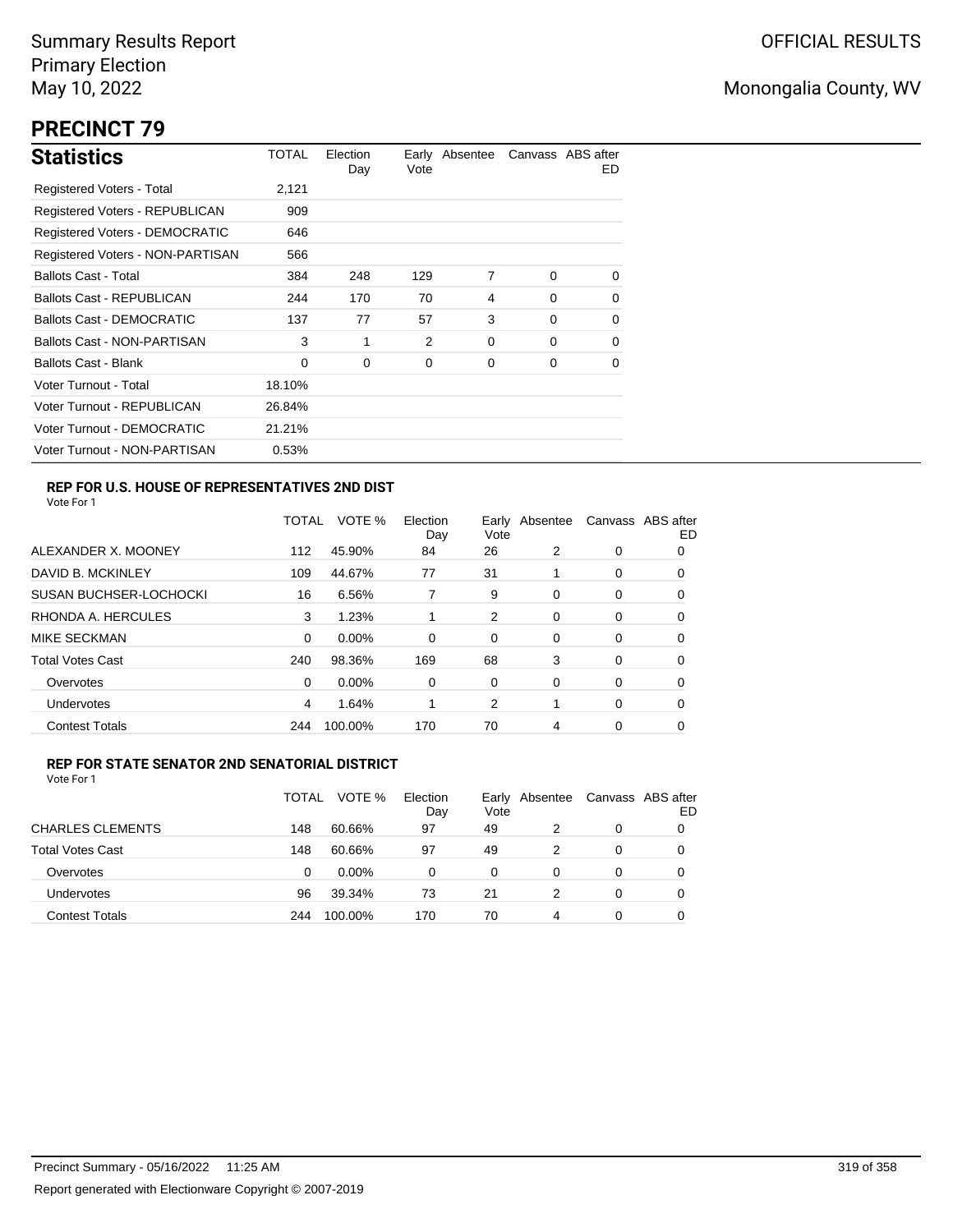# **PRECINCT 79**

#### **REP FOR MEMBER OF HOUSE OF DELEGATES 82ND DELEGATE DISTRICT** Vote For 1

|                         | TOTAL | VOTE %  | Election<br>Day | Vote     | Early Absentee | Canvass ABS after | ED |
|-------------------------|-------|---------|-----------------|----------|----------------|-------------------|----|
| <b>DEBBIE WARNER</b>    | 148   | 60.66%  | 98              | 46       | 4              | 0                 | 0  |
| <b>CINDY FRICH</b>      | 63    | 25.82%  | 47              | 16       | 0              | 0                 | 0  |
| <b>DREW TALBOTT</b>     | 21    | 8.61%   | 16              | 5        | 0              | 0                 | 0  |
| <b>Total Votes Cast</b> | 232   | 95.08%  | 161             | 67       | 4              | 0                 | 0  |
| Overvotes               | 0     | 0.00%   | 0               | $\Omega$ | 0              | 0                 | 0  |
| Undervotes              | 12    | 4.92%   | 9               | 3        | 0              | 0                 | 0  |
| <b>Contest Totals</b>   | 244   | 100.00% | 170             | 70       | 4              | 0                 | 0  |

## **REP FOR STATE EXECUTIVE COMMITTEE FEMALE 2ND SENATORIAL DISTRICT**

Vote For 2

|                       | TOTAL    | VOTE %   | Election<br>Day | Early Absentee<br>Vote |          | Canvass ABS after | ED |
|-----------------------|----------|----------|-----------------|------------------------|----------|-------------------|----|
| RHONDA S. DEAN        | 114      | 23.36%   | 77              | 36                     |          | 0                 | 0  |
| <b>BRENDA NAPIER</b>  | 71       | 14.55%   | 49              | 21                     |          | 0                 | 0  |
| REBECCA (BECKY) WELLS | 63       | 12.91%   | 38              | 25                     | 0        | 0                 | 0  |
| Write-In Totals       | $\Omega$ | 0.00%    | 0               | 0                      | 0        | 0                 | 0  |
| Total Votes Cast      | 248      | 50.82%   | 164             | 82                     | 2        | 0                 | 0  |
| Overvotes             | $\Omega$ | $0.00\%$ | $\Omega$        | 0                      | $\Omega$ | 0                 | 0  |
| Undervotes            | 240      | 49.18%   | 176             | 58                     | 6        | 0                 | 0  |
| <b>Contest Totals</b> | 488      | 100.00%  | 340             | 140                    | 8        | 0                 | 0  |
|                       |          |          |                 |                        |          |                   |    |

#### **REP FOR STATE EXECUTIVE COMMITTEE MALE 2ND SENATORIAL DISTRICT** Vote For 2

|                         | TOTAL    | VOTE %   | Election<br>Day | Vote     | Early Absentee |          | Canvass ABS after<br>ED |
|-------------------------|----------|----------|-----------------|----------|----------------|----------|-------------------------|
| <b>BRIAN S. LONG</b>    | 88       | 18.03%   | 60              | 28       | $\Omega$       | 0        | 0                       |
| <b>ELIJAH DEAN</b>      | 79       | 16.19%   | 55              | 23       |                | 0        | 0                       |
| STEVEN T. NAPIER        | 72       | 14.75%   | 45              | 26       |                | $\Omega$ | 0                       |
| Write-In Totals         | $\Omega$ | $0.00\%$ | $\Omega$        | 0        | $\Omega$       | $\Omega$ | 0                       |
| <b>Total Votes Cast</b> | 239      | 48.98%   | 160             | 77       | 2              | $\Omega$ | 0                       |
| Overvotes               | $\Omega$ | $0.00\%$ | $\Omega$        | $\Omega$ | $\Omega$       | $\Omega$ | 0                       |
| Undervotes              | 249      | 51.02%   | 180             | 63       | 6              | $\Omega$ | 0                       |
| <b>Contest Totals</b>   | 488      | 100.00%  | 340             | 140      | 8              | $\Omega$ | 0                       |
|                         |          |          |                 |          |                |          |                         |

### **REP FOR CIRCUIT CLERK**

| Vote For 1 |  |  |
|------------|--|--|
|------------|--|--|

|                         | TOTAL | VOTE %   | Election<br>Day | Vote | Early Absentee |   | Canvass ABS after<br>ED |
|-------------------------|-------|----------|-----------------|------|----------------|---|-------------------------|
| NO CANDIDATE(S) FILED   | 0     | $0.00\%$ | 0               | 0    |                | 0 |                         |
| <b>Total Votes Cast</b> | 0     | $0.00\%$ | 0               | 0    |                | 0 |                         |
| Overvotes               | 0     | $0.00\%$ | 0               | 0    |                | 0 |                         |
| Undervotes              | 244   | 100.00%  | 170             | 70   | 4              | 0 |                         |
| <b>Contest Totals</b>   | 244   | 100.00%  | 170             | 70   | 4              | 0 |                         |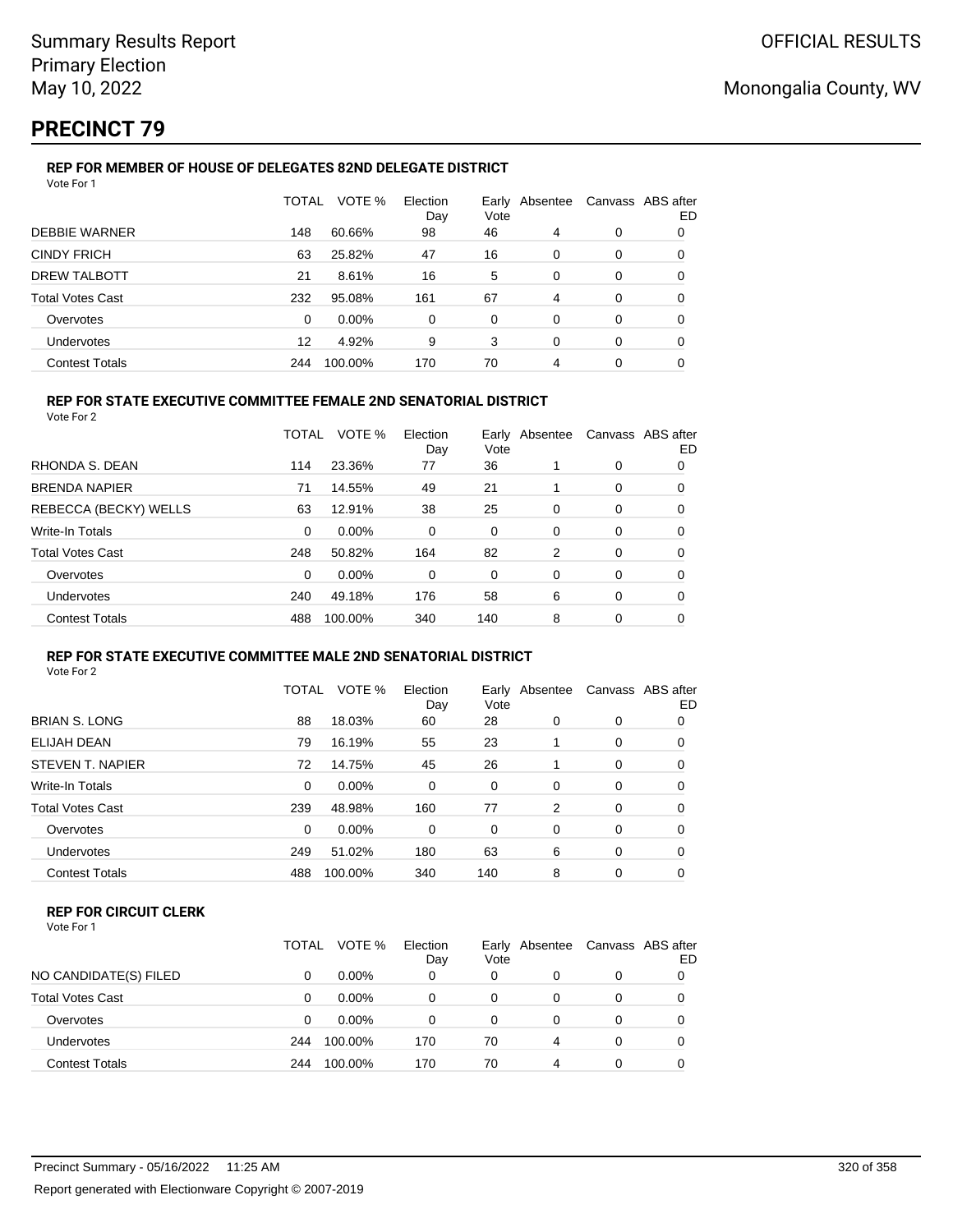# **PRECINCT 79**

## **REP FOR COUNTY COMMISSIONER**

Vote For 1

|                         | TOTAL | VOTE %   | Election<br>Day | Early<br>Vote | Absentee |          | Canvass ABS after<br>ED |
|-------------------------|-------|----------|-----------------|---------------|----------|----------|-------------------------|
| <b>SEAN P. SIKORA</b>   | 129   | 52.87%   | 88              | 37            | 4        | 0        |                         |
| CHARLES D. HARTZOG      | 62    | 25.41%   | 42              | 20            | 0        | 0        | 0                       |
| <b>Total Votes Cast</b> | 191   | 78.28%   | 130             | 57            | 4        | 0        | 0                       |
| Overvotes               | 0     | $0.00\%$ | 0               | 0             | 0        | 0        | 0                       |
| Undervotes              | 53    | 21.72%   | 40              | 13            | 0        | $\Omega$ | 0                       |
| <b>Contest Totals</b>   | 244   | 100.00%  | 170             | 70            | 4        | 0        |                         |

#### **REP FOR COUNTY CLERK**

Vote For 1

|                       | TOTAL | VOTE %   | Election<br>Day | Early<br>Vote | Absentee |          | Canvass ABS after<br>ED |
|-----------------------|-------|----------|-----------------|---------------|----------|----------|-------------------------|
| NO CANDIDATE(S) FILED |       | $0.00\%$ | 0               | 0             |          |          |                         |
| Total Votes Cast      |       | $0.00\%$ |                 | 0             |          |          |                         |
| Overvotes             |       | $0.00\%$ |                 | 0             |          |          |                         |
| Undervotes            | 244   | 100.00%  | 170             | 70            | 4        | $\Omega$ |                         |
| <b>Contest Totals</b> | 244   | 100.00%  | 170             | 70            | 4        |          |                         |

## **REP FOR CONGRESSIONAL DISTRICT EXECUTIVE COMMITTEE DIST 2 FEMALE**

| Vote For 1              |       |          |                 |          |                |   |                         |
|-------------------------|-------|----------|-----------------|----------|----------------|---|-------------------------|
|                         | TOTAL | VOTE %   | Election<br>Day | Vote     | Early Absentee |   | Canvass ABS after<br>ED |
| VIRGINIA "GINA" BROWN   | 154   | 63.11%   | 105             | 47       | 2              | 0 | O                       |
| Write-In Totals         | 0     | $0.00\%$ | 0               | 0        | 0              | 0 | 0                       |
| <b>Total Votes Cast</b> | 154   | 63.11%   | 105             | 47       | 2              | 0 | 0                       |
| Overvotes               | 0     | $0.00\%$ | $\Omega$        | $\Omega$ | 0              | 0 | O                       |
| <b>Undervotes</b>       | 90    | 36.89%   | 65              | 23       | 2              | 0 | 0                       |
| <b>Contest Totals</b>   | 244   | 100.00%  | 170             | 70       | 4              | 0 |                         |

### **REP FOR CONGRESSIONAL DISTRICT EXECUTIVE COMMITTEE DIST 2 MALE**

|                         | TOTAL | VOTE %  | Election<br>Day | Vote | Early Absentee |          | Canvass ABS after<br>ED |
|-------------------------|-------|---------|-----------------|------|----------------|----------|-------------------------|
| <b>SAM BROWN</b>        | 129   | 52.87%  | 88              | 40   |                | 0        | 0                       |
| ETHAN MOORE             | 46    | 18.85%  | 32              | 14   | 0              | 0        | O                       |
| Write-In Totals         | 0     | 0.00%   | $\Omega$        | 0    | $\Omega$       | $\Omega$ | 0                       |
| <b>Total Votes Cast</b> | 175   | 71.72%  | 120             | 54   |                | 0        | 0                       |
| Overvotes               | 0     | 0.00%   | $\Omega$        | 0    | 0              | 0        | 0                       |
| Undervotes              | 69    | 28.28%  | 50              | 16   | 3              | 0        | 0                       |
| <b>Contest Totals</b>   | 244   | 100.00% | 170             | 70   | 4              | 0        |                         |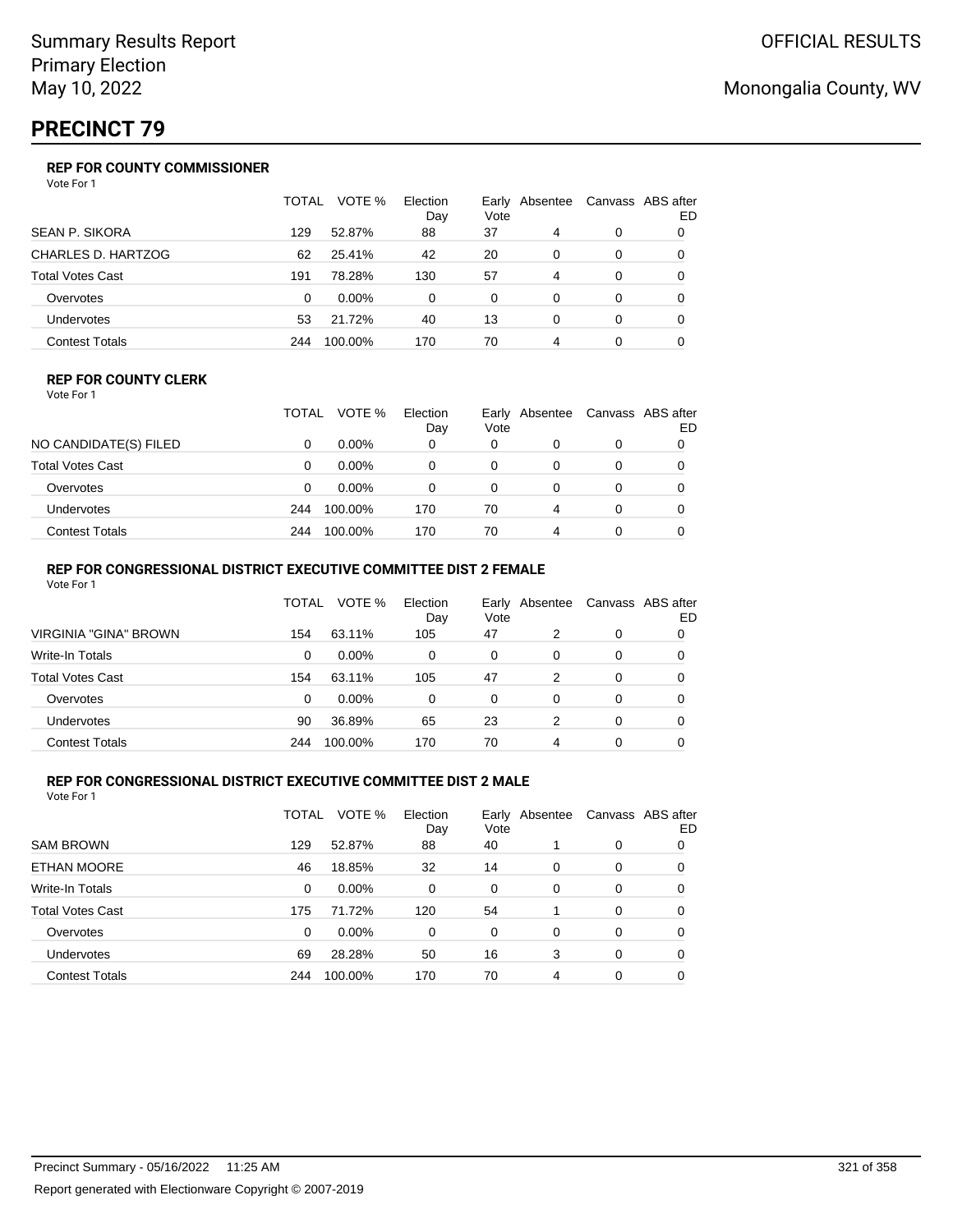# **PRECINCT 79**

#### **REP FOR SENATORIAL EXECUTIVE COMMITTEE FEMALE 2ND SENATORIAL DISTRICT** Vote For 1

|                              | TOTAL | VOTE %   | Election<br>Day | Vote | Early Absentee |   | Canvass ABS after<br>ED |
|------------------------------|-------|----------|-----------------|------|----------------|---|-------------------------|
| <b>VIRGINIA "GINA" BROWN</b> | 152   | 62.30%   | 104             | 46   | 2              | 0 |                         |
| Write-In Totals              | 0     | $0.00\%$ | 0               | 0    | 0              | 0 |                         |
| <b>Total Votes Cast</b>      | 152   | 62.30%   | 104             | 46   | 2              | 0 |                         |
| Overvotes                    | 0     | $0.00\%$ | 0               | 0    | 0              | 0 |                         |
| Undervotes                   | 92    | 37.70%   | 66              | 24   | 2              | 0 | 0                       |
| <b>Contest Totals</b>        | 244   | 100.00%  | 170             | 70   | 4              | 0 |                         |

### **REP FOR SENATORIAL EXECUTIVE COMMITTEE MALE 2ND SENATORIAL DISTRICT**

Vote For 1

|                         | TOTAL | VOTE %   | Election<br>Day | Early<br>Vote | Absentee |          | Canvass ABS after<br>ED |
|-------------------------|-------|----------|-----------------|---------------|----------|----------|-------------------------|
| <b>SAM BROWN</b>        | 125   | 51.23%   | 84              | 40            |          | 0        | 0                       |
| ETHAN MOORE             | 43    | 17.62%   | 30              | 13            | $\Omega$ | $\Omega$ | 0                       |
| Write-In Totals         | 0     | $0.00\%$ | $\Omega$        | 0             | $\Omega$ | $\Omega$ | 0                       |
| <b>Total Votes Cast</b> | 168   | 68.85%   | 114             | 53            |          | $\Omega$ | 0                       |
| Overvotes               | 0     | 0.00%    | 0               | $\Omega$      | $\Omega$ | $\Omega$ | 0                       |
| <b>Undervotes</b>       | 76    | 31.15%   | 56              | 17            | 3        | $\Omega$ | 0                       |
| <b>Contest Totals</b>   | 244   | 100.00%  | 170             | 70            | 4        | 0        | 0                       |

#### **REP FOR COUNTY EXECUTIVE COMMITTEE DISTRICT - FEMALE COMMITTEE DISTRICT 7**

Vote For 1

|                         | TOTAL | VOTE %   | Election<br>Day | Vote | Early Absentee | Canvass ABS after | ED |
|-------------------------|-------|----------|-----------------|------|----------------|-------------------|----|
| NO CANDIDATE(S) FILED   | 0     | $0.00\%$ | 0               | 0    | 0              | 0                 |    |
| Write-In Totals         |       | 0.41%    |                 | 0    | 0              | 0                 |    |
| <b>Total Votes Cast</b> |       | 0.41%    |                 | 0    | 0              | 0                 |    |
| Overvotes               | 0     | $0.00\%$ | 0               | 0    | 0              | 0                 |    |
| <b>Undervotes</b>       | 243   | 99.59%   | 169             | 70   | 4              | 0                 |    |
| <b>Contest Totals</b>   | 244   | 100.00%  | 170             | 70   | 4              | 0                 |    |

#### **REP FOR COUNTY EXECUTIVE COMMITTEE DISTRICT - MALE COMMITTEE DISTRICT 7** Vote For 1

|                         | TOTAL | VOTE %   | Election<br>Day | Early<br>Vote | Absentee | Canvass ABS after | ED |
|-------------------------|-------|----------|-----------------|---------------|----------|-------------------|----|
| NO CANDIDATE(S) FILED   | 0     | $0.00\%$ | 0               | 0             | 0        | 0                 |    |
| Write-In Totals         |       | 0.41%    |                 | 0             | 0        | 0                 |    |
| <b>Total Votes Cast</b> |       | 0.41%    |                 | 0             | 0        | 0                 | 0  |
| Overvotes               | 0     | 0.00%    | 0               | 0             | 0        | 0                 |    |
| Undervotes              | 243   | 99.59%   | 169             | 70            | 4        | 0                 |    |
| <b>Contest Totals</b>   | 244   | 100.00%  | 170             | 70            | 4        | 0                 |    |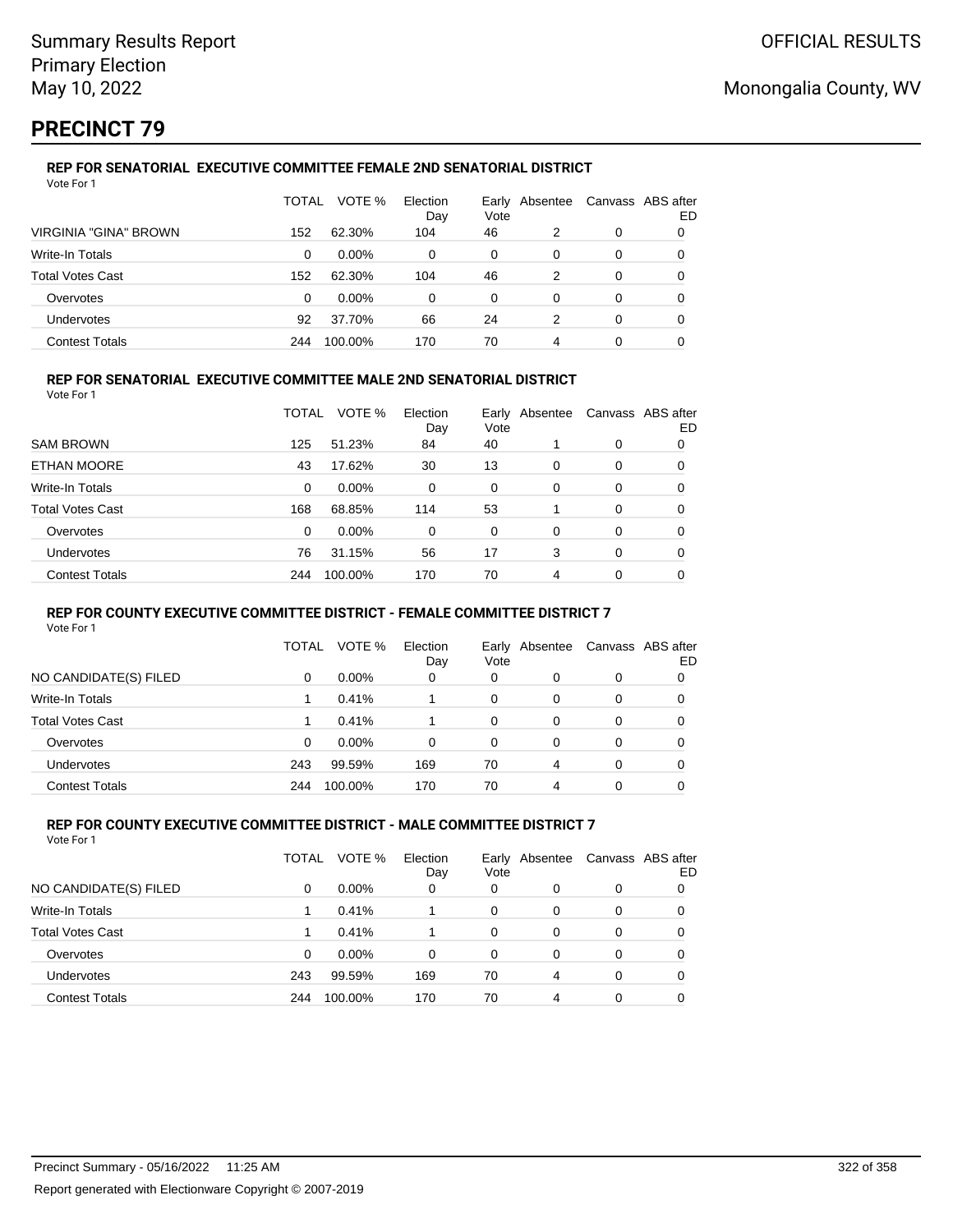# **PRECINCT 79**

### **DEM FOR U.S. HOUSE OF REPRESENTATIVES 2ND DIST**

|                          | TOTAL | VOTE %   | Election<br>Day | Vote | Early Absentee | Canvass ABS after | ED |
|--------------------------|-------|----------|-----------------|------|----------------|-------------------|----|
| <b>BARRY LEE WENDELL</b> | 102   | 74.45%   | 53              | 47   | 2              | 0                 |    |
| ANGELA J. DWYER          | 27    | 19.71%   | 19              | 8    | 0              | 0                 |    |
| <b>Total Votes Cast</b>  | 129   | 94.16%   | 72              | 55   | 2              | $\Omega$          |    |
| Overvotes                | 0     | $0.00\%$ | 0               | 0    | 0              | 0                 |    |
| Undervotes               | 8     | 5.84%    | 5               | 2    |                | 0                 |    |
| <b>Contest Totals</b>    | 137   | 100.00%  | 77              | 57   |                | 0                 |    |

### **DEM FOR STATE SENATOR 2ND SENATORIAL DISTRICT**

Vote For 1

|                         | <b>TOTAL</b> | VOTE %   | Election<br>Day | Vote | Early Absentee | Canvass ABS after<br>ED |
|-------------------------|--------------|----------|-----------------|------|----------------|-------------------------|
| <b>ERIC M. HAYHURST</b> | 118          | 86.13%   | 66              | 49   |                |                         |
| <b>Total Votes Cast</b> | 118          | 86.13%   | 66              | 49   | 3              |                         |
| Overvotes               | 0            | $0.00\%$ | 0               | 0    |                |                         |
| <b>Undervotes</b>       | 19           | 13.87%   | 11              | 8    |                |                         |
| <b>Contest Totals</b>   | 137          | 100.00%  | 77              | 57   |                |                         |

#### **DEM FOR MEMBER OF HOUSE OF DELEGATES 82ND DELEGATE DISTRICT** Vote For 1

|                         | TOTAL | VOTE %   | Election<br>Day | Vote | Early Absentee | Canvass ABS after | ED |
|-------------------------|-------|----------|-----------------|------|----------------|-------------------|----|
| KATIE FALLON            | 127   | 92.70%   | 71              | 54   | 2              | 0                 |    |
| <b>Total Votes Cast</b> | 127   | 92.70%   | 71              | 54   | 2              | 0                 |    |
| Overvotes               | 0     | $0.00\%$ | 0               | 0    | 0              | 0                 |    |
| Undervotes              | 10    | 7.30%    | 6               | 3    |                | 0                 |    |
| <b>Contest Totals</b>   | 137   | 100.00%  |                 | 57   |                | ი                 |    |

#### **DEM FOR STATE EXECUTIVE COMMITTEE FEMALE 2ND SENATORIAL DISTRICT** Vote For 2

|                          | TOTAL | VOTE %  | Election<br>Day | Vote | Early Absentee |          | Canvass ABS after<br>ED |
|--------------------------|-------|---------|-----------------|------|----------------|----------|-------------------------|
| <b>RYLEE HAUGHT</b>      | 112   | 40.88%  | 60              | 50   | 2              | 0        | 0                       |
| <b>JENNIFER C. BEACH</b> | 56    | 20.44%  | 26              | 29   |                | 0        | 0                       |
| <b>CINDY WELCH</b>       | 22    | 8.03%   | 15              | 7    | 0              | 0        | 0                       |
| BARBARA A. SCOTT         | 19    | 6.93%   | 11              | 8    | 0              | 0        | 0                       |
| KIMBERLY A. FRUM         | 17    | 6.20%   | 13              | 3    |                | 0        | 0                       |
| <b>Write-In Totals</b>   | 0     | 0.00%   | 0               | 0    | 0              | 0        | $\Omega$                |
| <b>Total Votes Cast</b>  | 226   | 82.48%  | 125             | 97   | 4              | $\Omega$ | $\Omega$                |
| Overvotes                | 0     | 0.00%   | 0               | 0    | 0              | 0        | 0                       |
| <b>Undervotes</b>        | 48    | 17.52%  | 29              | 17   | 2              | 0        | 0                       |
| <b>Contest Totals</b>    | 274   | 100.00% | 154             | 114  | 6              | 0        | 0                       |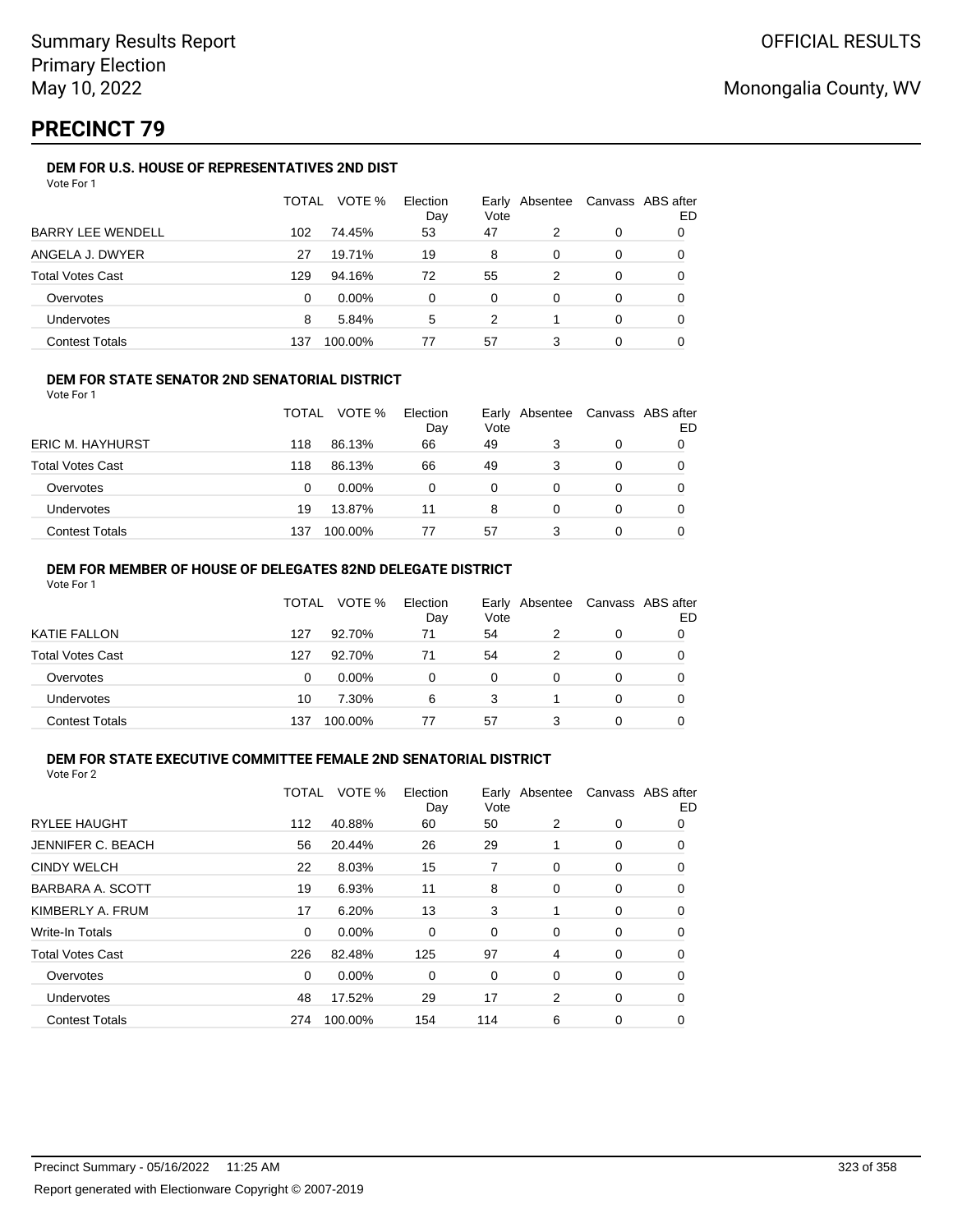after ED

# **PRECINCT 79**

## **DEM FOR STATE EXECUTIVE COMMITTEE MALE 2ND SENATORIAL DISTRICT**

| Vote For 2                   |          |         |                 |      |   |                                  |    |
|------------------------------|----------|---------|-----------------|------|---|----------------------------------|----|
|                              | TOTAL    | VOTE %  | Election<br>Day | Vote |   | Early Absentee Canvass ABS after | ED |
| CHARLES (JR) KRAFFT          | 99       | 36.13%  | 51              | 46   | 2 | 0                                | 0  |
| SETH "THUNDER" STURM         | 49       | 17.88%  | 27              | 21   |   | 0                                | 0  |
| RONALD E. MCCOY JR.          | 25       | 9.12%   | 12              | 12   |   | 0                                | 0  |
| ARTHUR W. "SONNY" OAKLAND JR | 12       | 4.38%   | 10              | 2    | 0 | 0                                | 0  |
| Write-In Totals              | $\Omega$ | 0.00%   | 0               | 0    | 0 | 0                                | 0  |
| <b>Total Votes Cast</b>      | 185      | 67.52%  | 100             | 81   | 4 | 0                                | 0  |
| Overvotes                    | $\Omega$ | 0.00%   | $\Omega$        | 0    | 0 | 0                                | 0  |
| Undervotes                   | 89       | 32.48%  | 54              | 33   | 2 | 0                                | 0  |
| <b>Contest Totals</b>        | 274      | 100.00% | 154             | 114  | 6 | 0                                | 0  |
|                              |          |         |                 |      |   |                                  |    |

#### **DEM FOR CIRCUIT CLERK** Vote For 1

|                         | <b>TOTAL</b> | VOTE %   | Election<br>Day | Vote | Early Absentee Canvass ABS aft |   |   |
|-------------------------|--------------|----------|-----------------|------|--------------------------------|---|---|
| DONNA HIDOCK            | 121          | 88.32%   | 65              | 54   | 2                              |   | 0 |
| <b>Total Votes Cast</b> | 121          | 88.32%   | 65              | 54   |                                | 0 |   |
| Overvotes               | 0            | $0.00\%$ | 0               | 0    | 0                              |   |   |
| <b>Undervotes</b>       | 16           | 11.68%   | 12              | 3    |                                | 0 |   |
| <b>Contest Totals</b>   | 137          | 100.00%  | 77              | 57   | 3                              | 0 |   |

## **DEM FOR COUNTY COMMISSIONER**

Vote For 1

|                       | <b>TOTAL</b> | VOTE %   | Election<br>Day | Vote | Early Absentee | Canvass ABS after | ED |
|-----------------------|--------------|----------|-----------------|------|----------------|-------------------|----|
| BOB BEACH             | 126          | 91.97%   | 71              | 52   |                | 0                 |    |
| Total Votes Cast      | 126          | 91.97%   | 71              | 52   |                | 0                 |    |
| Overvotes             | 0            | $0.00\%$ | 0               | 0    |                | 0                 |    |
| Undervotes            | 11           | 8.03%    | 6               | 5    | 0              | 0                 |    |
| <b>Contest Totals</b> | 137          | 100.00%  | 77              | 57   |                | 0                 |    |

#### **DEM FOR COUNTY CLERK** Vote For 1

|                         | TOTAL | VOTE %   | Election<br>Day | Vote | Early Absentee |   | Canvass ABS after<br>ED |
|-------------------------|-------|----------|-----------------|------|----------------|---|-------------------------|
| CARYE L. BLANEY         | 127   | 92.70%   | 71              | 54   |                | 0 |                         |
| <b>Total Votes Cast</b> | 127   | 92.70%   | 71              | 54   | 2              | 0 |                         |
| Overvotes               | 0     | $0.00\%$ | 0               | 0    | 0              | 0 | 0                       |
| Undervotes              | 10    | 7.30%    | 6               | 3    |                | 0 |                         |
| <b>Contest Totals</b>   | 137   | 100.00%  | 77              | 57   | 3              | 0 |                         |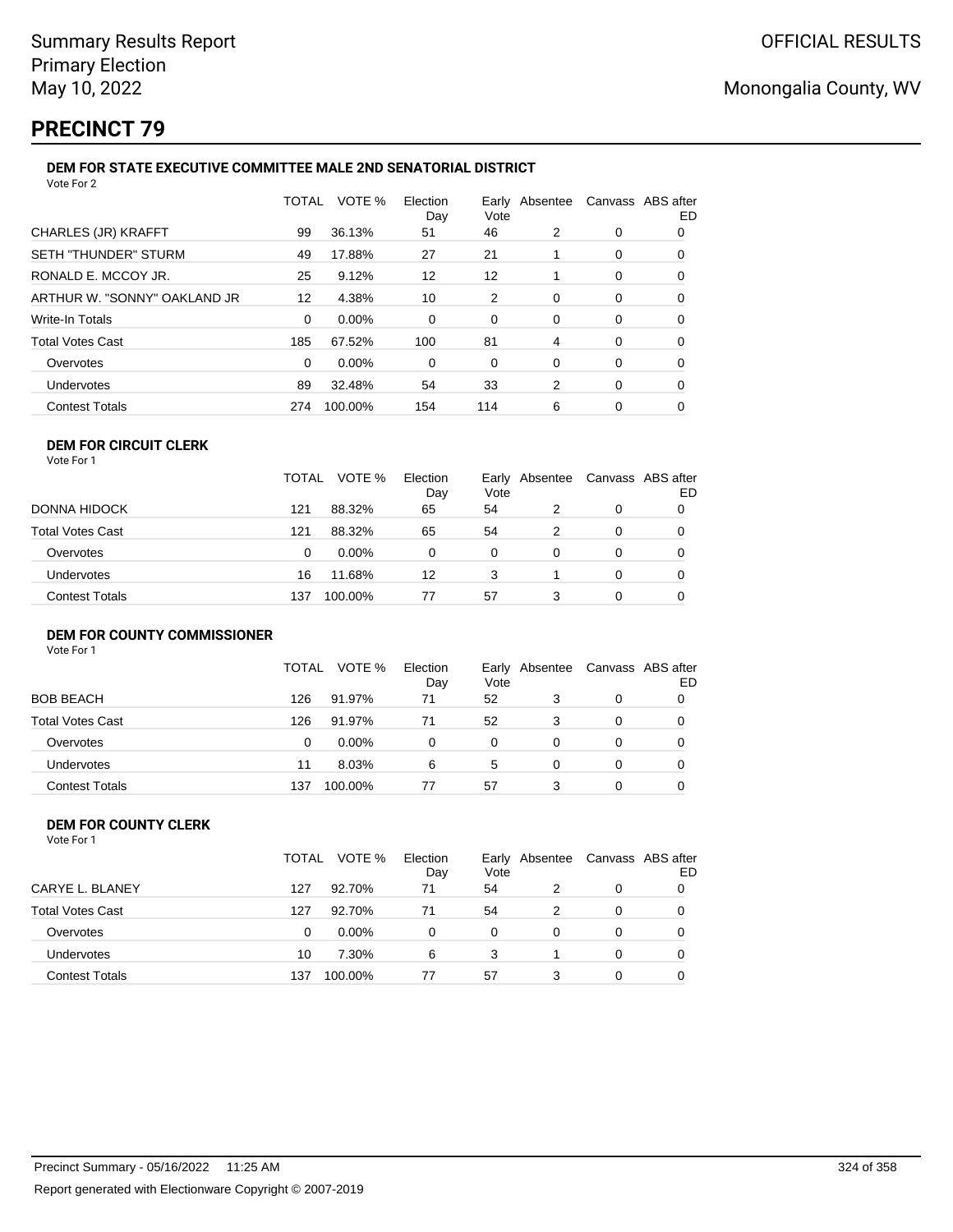## **PRECINCT 79**

#### **DEM FOR CONGRESSIONAL DISTRICT EXECUTIVE COMMITTEE DIST 2 FEMALE** Vote For 1

|                         | TOTAL | VOTE %   | Election<br>Day | Vote | Early Absentee |   | Canvass ABS after<br>ED |
|-------------------------|-------|----------|-----------------|------|----------------|---|-------------------------|
| <b>RYLEE HAUGHT</b>     | 121   | 88.32%   | 68              | 51   | 2              | 0 |                         |
| Write-In Totals         | 0     | $0.00\%$ | 0               | 0    | 0              | 0 |                         |
| <b>Total Votes Cast</b> | 121   | 88.32%   | 68              | 51   | 2              | 0 |                         |
| Overvotes               | 0     | $0.00\%$ | $\Omega$        | 0    | 0              | 0 | O                       |
| Undervotes              | 16    | 11.68%   | 9               | 6    |                | 0 | O                       |
| <b>Contest Totals</b>   | 137   | 100.00%  | 77              | 57   | 3              | 0 |                         |

### **DEM FOR CONGRESSIONAL DISTRICT EXECUTIVE COMMITTEE DIST 2 MALE**

Vote For 1

|                         | TOTAL | VOTE %   | Election<br>Day | Early<br>Vote | Absentee |          | Canvass ABS after<br>ED |
|-------------------------|-------|----------|-----------------|---------------|----------|----------|-------------------------|
| SHANE ASSADZANDI        | 90    | 65.69%   | 50              | 38            | 2        | 0        | 0                       |
| CHARLES (JR) KRAFFT     | 27    | 19.71%   | 17              | 10            | $\Omega$ | $\Omega$ | 0                       |
| Write-In Totals         | 0     | $0.00\%$ | 0               | $\Omega$      | $\Omega$ | $\Omega$ | 0                       |
| <b>Total Votes Cast</b> | 117   | 85.40%   | 67              | 48            | 2        | $\Omega$ | 0                       |
| Overvotes               | 0     | 0.00%    | 0               | $\Omega$      | 0        | $\Omega$ | 0                       |
| <b>Undervotes</b>       | 20    | 14.60%   | 10              | 9             |          | $\Omega$ | 0                       |
| <b>Contest Totals</b>   | 137   | 100.00%  | 77              | 57            | 3        | 0        | 0                       |

#### **DEM FOR SENATORIAL EXECUTIVE COMMITTEE FEMALE 2ND SENATORIAL DISTRICT**

Vote For 1

|                         | TOTAL | VOTE %   | Election<br>Day | Vote | Early Absentee | Canvass ABS after | ED |
|-------------------------|-------|----------|-----------------|------|----------------|-------------------|----|
| <b>RYLEE HAUGHT</b>     | 115   | 83.94%   | 65              | 48   | 2              | 0                 | 0  |
| Write-In Totals         | 0     | $0.00\%$ | 0               | 0    | 0              | 0                 | O  |
| <b>Total Votes Cast</b> | 115   | 83.94%   | 65              | 48   | 2              | 0                 |    |
| Overvotes               | 0     | $0.00\%$ | 0               | 0    | 0              | 0                 |    |
| Undervotes              | 22    | 16.06%   | 12              | 9    |                | 0                 | O  |
| <b>Contest Totals</b>   | 137   | 100.00%  | 77              | 57   | 3              | 0                 |    |

#### **DEM FOR SENATORIAL EXECUTIVE COMMITTEE MALE 2ND SENATORIAL DISTRICT** Vote For 1

|                         | TOTAL | VOTE %   | Election<br>Day | Early Absentee<br>Vote |   | Canvass ABS after | ED |
|-------------------------|-------|----------|-----------------|------------------------|---|-------------------|----|
| CHARLES (JR) KRAFFT     | 106   | 77.37%   | 58              | 46                     | 2 | 0                 |    |
| <b>Write-In Totals</b>  | 0     | $0.00\%$ | 0               | 0                      | 0 | 0                 | 0  |
| <b>Total Votes Cast</b> | 106   | 77.37%   | 58              | 46                     | 2 | 0                 |    |
| Overvotes               | 0     | 0.00%    | 0               | 0                      | 0 | 0                 |    |
| Undervotes              | 31    | 22.63%   | 19              | 11                     |   | 0                 |    |
| <b>Contest Totals</b>   | 137   | 100.00%  | 77              | 57                     | 3 | 0                 |    |
|                         |       |          |                 |                        |   |                   |    |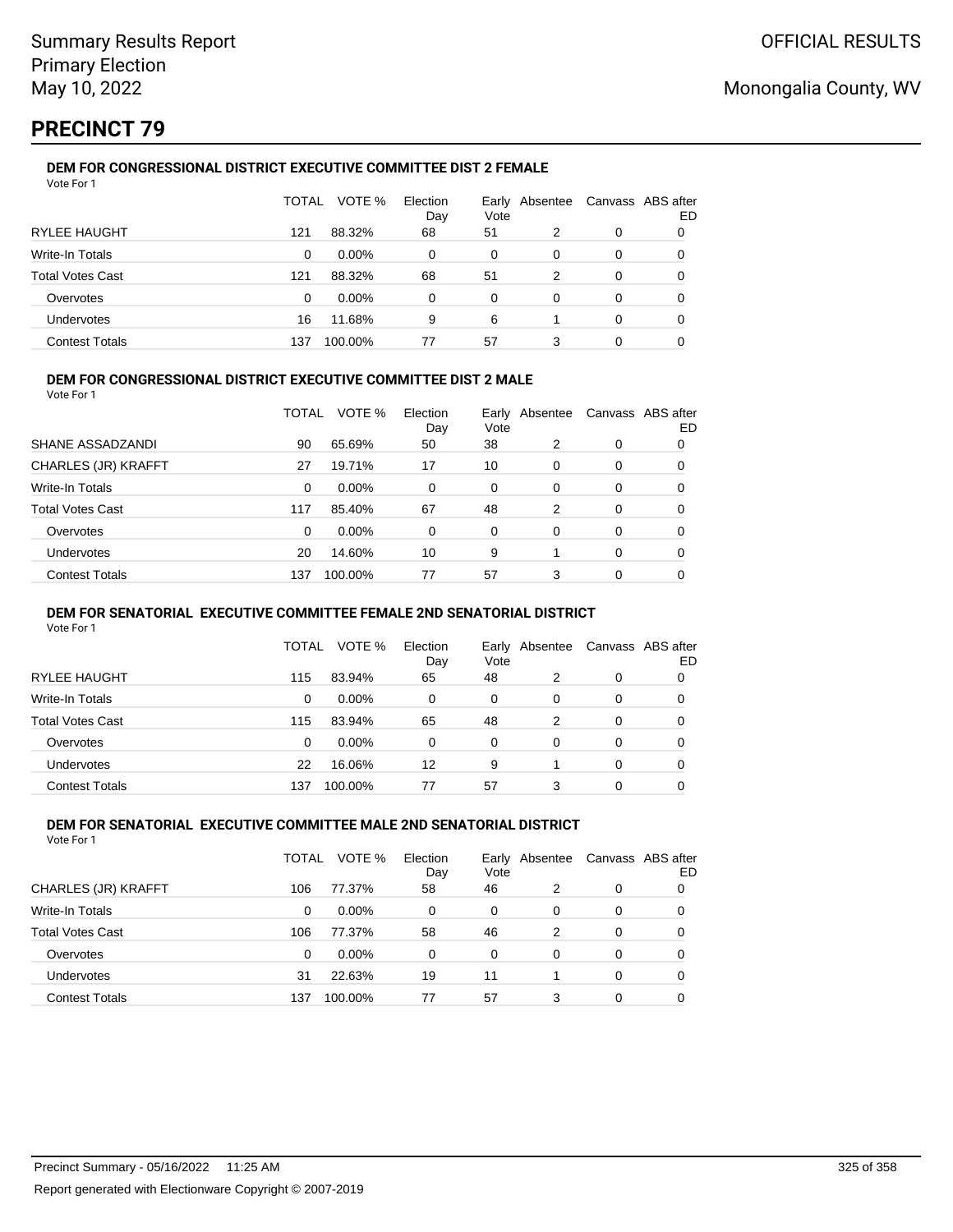## **PRECINCT 79**

#### **DEM FOR COUNTY EXECUTIVE COMMITTEE DISTRICT - FEMALE COMMITTEE DISTRICT 7** Vote For 1

|                         | TOTAL | VOTE %   | Election<br>Day | Vote     | Early Absentee |   | Canvass ABS after<br>ED |
|-------------------------|-------|----------|-----------------|----------|----------------|---|-------------------------|
| LYNDA GOLDBERG          | 119   | 86.86%   | 67              | 50       | 2              | 0 |                         |
| Write-In Totals         | 0     | $0.00\%$ | 0               | 0        | 0              | 0 | O                       |
| <b>Total Votes Cast</b> | 119   | 86.86%   | 67              | 50       | 2              | 0 | O                       |
| Overvotes               | 0     | $0.00\%$ | 0               | $\Omega$ | 0              | 0 |                         |
| <b>Undervotes</b>       | 18    | 13.14%   | 10              |          |                | 0 | 0                       |
| <b>Contest Totals</b>   | 137   | 100.00%  | 77              | 57       | 3              | 0 |                         |

### **DEM FOR COUNTY EXECUTIVE COMMITTEE DISTRICT - MALE COMMITTEE DISTRICT 7**

Vote For 1

|                         | TOTAL | VOTE %   | Election<br>Day | Vote | Early Absentee | Canvass ABS after | ED |
|-------------------------|-------|----------|-----------------|------|----------------|-------------------|----|
| NO CANDIDATE(S) FILED   | 0     | $0.00\%$ | 0               | 0    | 0              | 0                 |    |
| Write-In Totals         | 2     | 1.46%    | 2               | 0    | 0              | 0                 |    |
| <b>Total Votes Cast</b> | 2     | 1.46%    | 2               | 0    | 0              | 0                 |    |
| Overvotes               | 0     | $0.00\%$ | 0               | 0    | 0              | 0                 |    |
| Undervotes              | 135   | 98.54%   | 75              | 57   | 3              | 0                 |    |
| <b>Contest Totals</b>   | 137   | 100.00%  | 77              | 57   | 3              | 0                 |    |

### **NON-PARTISAN BOARD OF EDUCATION**

Vote For 3

|                       | TOTAL    | VOTE %  | Election<br>Day | Vote | Early Absentee | Canvass ABS after | ED |
|-----------------------|----------|---------|-----------------|------|----------------|-------------------|----|
| <b>DANIEL BERRY</b>   | 213      | 18.49%  | 123             | 84   | 6              | 0                 | 0  |
| JENNIFER HAGERTY      | 191      | 16.58%  | 114             | 75   | 2              | 0                 | 0  |
| <b>MICHAEL KELLY</b>  | 176      | 15.28%  | 106             | 67   | 3              | 0                 | 0  |
| <b>BRANDON MYERS</b>  | 114      | 9.90%   | 75              | 39   | 0              | 0                 | 0  |
| <b>CRISTY MOATS</b>   | 104      | 9.03%   | 76              | 28   | 0              | 0                 | 0  |
| Write-In Totals       | 1        | 0.09%   |                 | 0    | 0              | 0                 | 0  |
| Total Votes Cast      | 799      | 69.36%  | 495             | 293  | 11             | 0                 | 0  |
| Overvotes             | $\Omega$ | 0.00%   | 0               | 0    | 0              | 0                 | 0  |
| Undervotes            | 353      | 30.64%  | 249             | 94   | 10             | 0                 | 0  |
| <b>Contest Totals</b> | 1,152    | 100.00% | 744             | 387  | 21             | 0                 | 0  |
|                       |          |         |                 |      |                |                   |    |

## **FOR CONSERVATION DISTRICT SUPERVISOR**

| MARK "MR. MARK" MYERS<br>196<br>124<br>51.04%<br>70<br>2<br>0    | 0 |
|------------------------------------------------------------------|---|
|                                                                  |   |
| <b>ANDREW PRICE</b><br>24.22%<br>60<br>31<br>93<br>2<br>0        | 0 |
| Write-In Totals<br>0.00%<br>0<br>0<br>0<br>0<br>0                | 0 |
| <b>Total Votes Cast</b><br>289<br>75.26%<br>184<br>101<br>4<br>0 | 0 |
| 0.00%<br>$\Omega$<br>Overvotes<br>0<br>0<br>0<br>0               | 0 |
| 24.74%<br>64<br>28<br>Undervotes<br>95<br>3<br>0                 | 0 |
| 248<br>129<br><b>Contest Totals</b><br>100.00%<br>0<br>384       |   |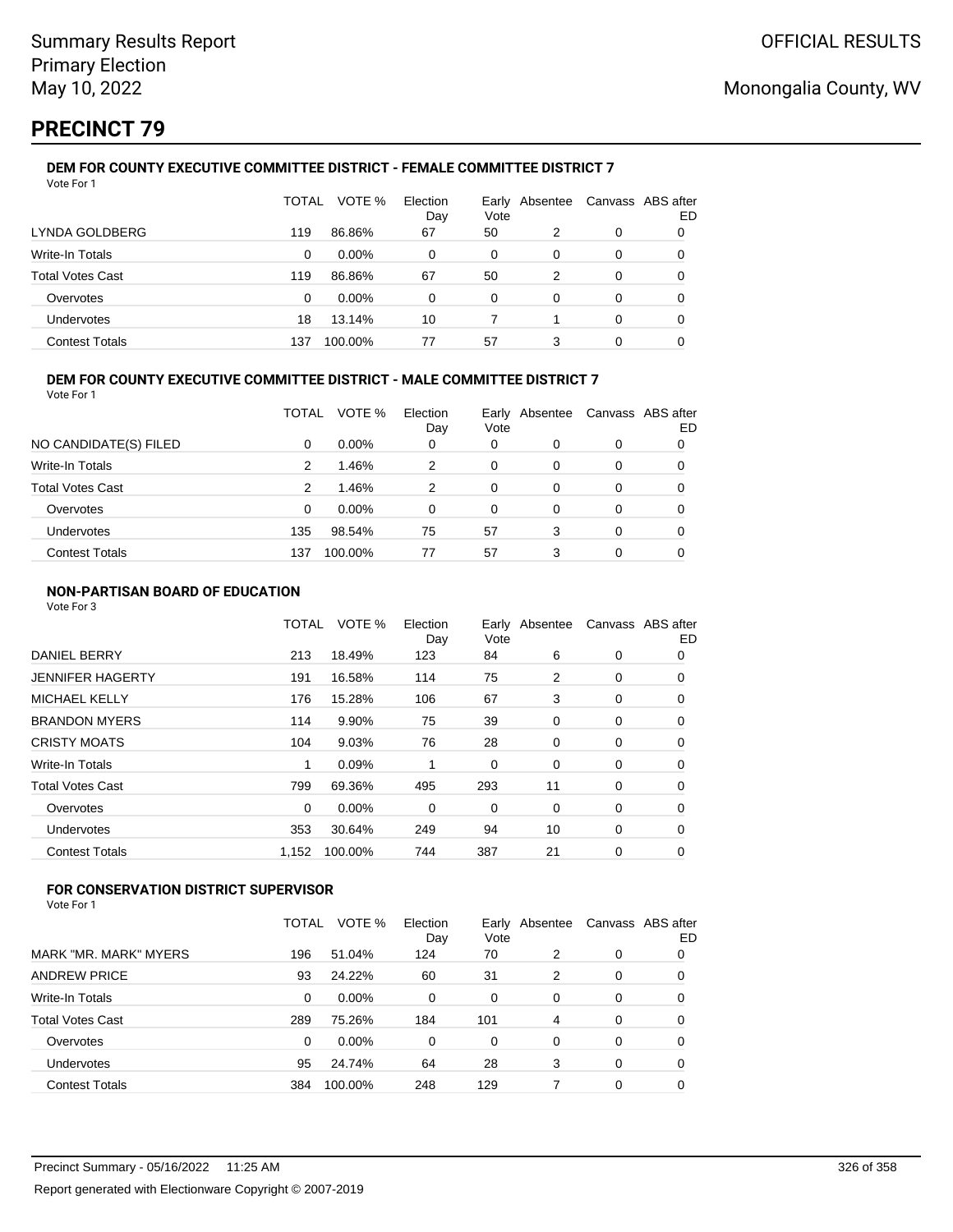## **PRECINCT 81**

| <b>Statistics</b>                     | TOTAL  | Election<br>Day | Vote | Early Absentee |          | Canvass ABS after<br>ED. |
|---------------------------------------|--------|-----------------|------|----------------|----------|--------------------------|
| Registered Voters - Total             | 3,199  |                 |      |                |          |                          |
| Registered Voters - REPUBLICAN        | 971    |                 |      |                |          |                          |
| <b>Registered Voters - DEMOCRATIC</b> | 1,220  |                 |      |                |          |                          |
| Registered Voters - NON-PARTISAN      | 1,008  |                 |      |                |          |                          |
| <b>Ballots Cast - Total</b>           | 433    | 277             | 145  | 7              | $\Omega$ | 4                        |
| Ballots Cast - REPUBLICAN             | 212    | 136             | 70   | 3              | $\Omega$ | 3                        |
| <b>Ballots Cast - DEMOCRATIC</b>      | 206    | 127             | 74   | 4              | $\Omega$ | 1                        |
| Ballots Cast - NON-PARTISAN           | 15     | 14              | 1    | 0              | $\Omega$ | $\Omega$                 |
| <b>Ballots Cast - Blank</b>           | 1      | 1               | 0    | 0              | 0        | 0                        |
| Voter Turnout - Total                 | 13.54% |                 |      |                |          |                          |
| Voter Turnout - REPUBLICAN            | 21.83% |                 |      |                |          |                          |
| Voter Turnout - DEMOCRATIC            | 16.89% |                 |      |                |          |                          |
| Voter Turnout - NON-PARTISAN          | 1.49%  |                 |      |                |          |                          |

### **REP FOR U.S. HOUSE OF REPRESENTATIVES 2ND DIST**

Vote For 1

|                               | <b>TOTAL</b> | VOTE %   | Election<br>Day | Early<br>Vote | Absentee |   | Canvass ABS after<br>ED |
|-------------------------------|--------------|----------|-----------------|---------------|----------|---|-------------------------|
| DAVID B. MCKINLEY             | 110          | 51.89%   | 73              | 36            | 0        | 0 |                         |
| ALEXANDER X. MOONEY           | 82           | 38.68%   | 50              | 29            | 3        | 0 | 0                       |
| <b>SUSAN BUCHSER-LOCHOCKI</b> | 14           | 6.60%    | 10              | 4             | 0        | 0 | 0                       |
| <b>MIKE SECKMAN</b>           | 3            | 1.42%    | 2               | 1             | 0        | 0 | 0                       |
| RHONDA A. HERCULES            | 3            | 1.42%    |                 | 0             | $\Omega$ | 0 | 2                       |
| <b>Total Votes Cast</b>       | 212          | 100.00%  | 136             | 70            | 3        | 0 | 3                       |
| Overvotes                     | 0            | 0.00%    | 0               | 0             | 0        | 0 | 0                       |
| Undervotes                    | 0            | $0.00\%$ | 0               | 0             | $\Omega$ | 0 | 0                       |
| <b>Contest Totals</b>         | 212          | 100.00%  | 136             | 70            | 3        | 0 | 3                       |

### **REP FOR STATE SENATOR 2ND SENATORIAL DISTRICT**

|                         | TOTAL | VOTE %   | Election<br>Day | Vote | Early Absentee | Canvass ABS after | ED |
|-------------------------|-------|----------|-----------------|------|----------------|-------------------|----|
| <b>CHARLES CLEMENTS</b> | 139   | 65.57%   | 92              | 41   |                | 0                 | 3  |
| <b>Total Votes Cast</b> | 139   | 65.57%   | 92              | 41   |                | 0                 | 3  |
| Overvotes               | 0     | $0.00\%$ | $\Omega$        | 0    | 0              | 0                 |    |
| Undervotes              | 73    | 34.43%   | 44              | 29   | 0              | $\Omega$          |    |
| <b>Contest Totals</b>   | 212   | 100.00%  | 136             | 70   |                | 0                 |    |
|                         |       |          |                 |      |                |                   |    |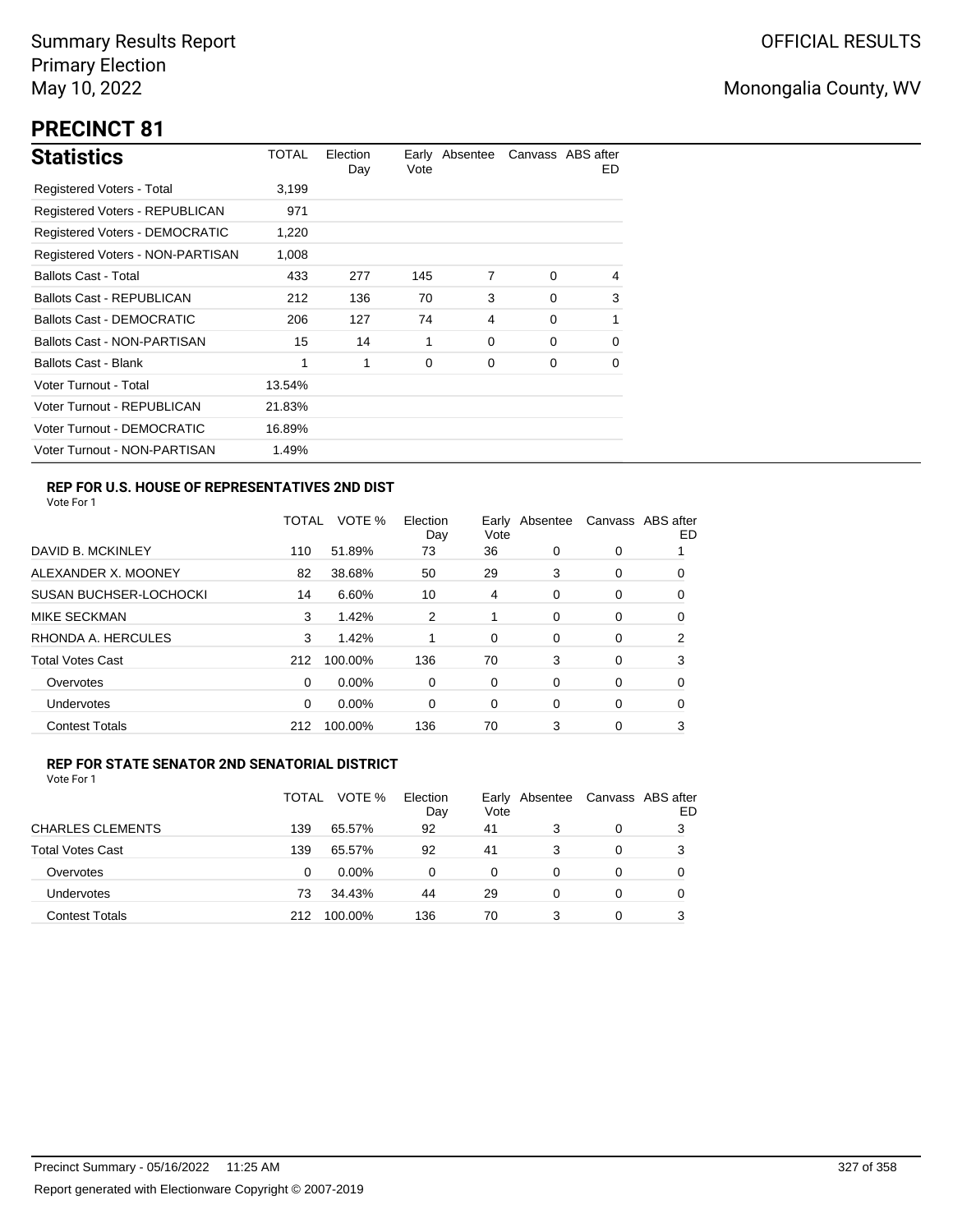## **PRECINCT 81**

## **REP FOR MEMBER OF HOUSE OF DELEGATES 82ND DELEGATE DISTRICT**

| Vote For 1              |          |          |                 |               |          |   |                         |
|-------------------------|----------|----------|-----------------|---------------|----------|---|-------------------------|
|                         | TOTAL    | VOTE %   | Election<br>Day | Early<br>Vote | Absentee |   | Canvass ABS after<br>ED |
| <b>DEBBIE WARNER</b>    | 89       | 41.98%   | 50              | 36            | 0        | 0 | 3                       |
| <b>CINDY FRICH</b>      | 83       | 39.15%   | 60              | 20            | 3        | 0 | 0                       |
| <b>DREW TALBOTT</b>     | 27       | 12.74%   | 16              | 11            | 0        | 0 | 0                       |
| <b>Total Votes Cast</b> | 199      | 93.87%   | 126             | 67            | 3        | 0 | 3                       |
| Overvotes               | $\Omega$ | $0.00\%$ | 0               | 0             | 0        | 0 | 0                       |
| Undervotes              | 13       | 6.13%    | 10              | 3             | 0        | 0 | 0                       |
| <b>Contest Totals</b>   | 212      | 100.00%  | 136             | 70            | 3        | 0 | 3                       |

## **REP FOR STATE EXECUTIVE COMMITTEE FEMALE 2ND SENATORIAL DISTRICT**

Vote For 2

|                         | TOTAL | VOTE %  | Election<br>Day | Vote | Early Absentee | Canvass ABS after | ED |
|-------------------------|-------|---------|-----------------|------|----------------|-------------------|----|
| RHONDA S. DEAN          | 88    | 20.75%  | 56              | 28   | 3              | 0                 |    |
| REBECCA (BECKY) WELLS   | 69    | 16.27%  | 45              | 22   |                | 0                 |    |
| <b>BRENDA NAPIER</b>    | 50    | 11.79%  | 31              | 15   | 2              | 0                 | 2  |
| Write-In Totals         | 3     | 0.71%   | 3               | 0    | 0              | 0                 | 0  |
| <b>Total Votes Cast</b> | 210   | 49.53%  | 135             | 65   | 6              | 0                 | 4  |
| Overvotes               | 0     | 0.00%   | 0               | 0    | $\Omega$       | 0                 | 0  |
| Undervotes              | 214   | 50.47%  | 137             | 75   | $\Omega$       | 0                 | 2  |
| <b>Contest Totals</b>   | 424   | 100.00% | 272             | 140  | 6              | 0                 | 6  |

#### **REP FOR STATE EXECUTIVE COMMITTEE MALE 2ND SENATORIAL DISTRICT** Vote For 2

|                         | TOTAL    | VOTE %  | Election<br>Day | Vote | Early Absentee |          | Canvass ABS after<br>ED |
|-------------------------|----------|---------|-----------------|------|----------------|----------|-------------------------|
| ELIJAH DEAN             | 79       | 18.63%  | 49              | 26   | 2              | 0        | 2                       |
| <b>BRIAN S. LONG</b>    | 67       | 15.80%  | 46              | 18   | 2              | 0        |                         |
| STEVEN T. NAPIER        | 56       | 13.21%  | 34              | 19   | 2              | 0        |                         |
| Write-In Totals         |          | 0.24%   | $\Omega$        |      | $\Omega$       | 0        | 0                       |
| <b>Total Votes Cast</b> | 203      | 47.88%  | 129             | 64   | 6              | $\Omega$ | 4                       |
| Overvotes               | $\Omega$ | 0.00%   | 0               | 0    | 0              | $\Omega$ | 0                       |
| Undervotes              | 221      | 52.12%  | 143             | 76   | $\Omega$       | $\Omega$ | 2                       |
| <b>Contest Totals</b>   | 424      | 100.00% | 272             | 140  | 6              | $\Omega$ | 6                       |

### **REP FOR CIRCUIT CLERK**

| Vote For 1 |  |
|------------|--|
|------------|--|

|                         | TOTAL | VOTE %   | Election<br>Day | Vote | Early Absentee |   | Canvass ABS after<br>ED |
|-------------------------|-------|----------|-----------------|------|----------------|---|-------------------------|
| NO CANDIDATE(S) FILED   | 0     | $0.00\%$ | 0               | 0    |                | 0 |                         |
| <b>Total Votes Cast</b> | 0     | $0.00\%$ | 0               | 0    |                | 0 |                         |
| Overvotes               | 0     | $0.00\%$ | ი               | 0    |                | 0 |                         |
| <b>Undervotes</b>       | 212   | 100.00%  | 136             | 70   | 3              | 0 |                         |
| <b>Contest Totals</b>   | 212   | 100.00%  | 136             | 70   | 3              |   |                         |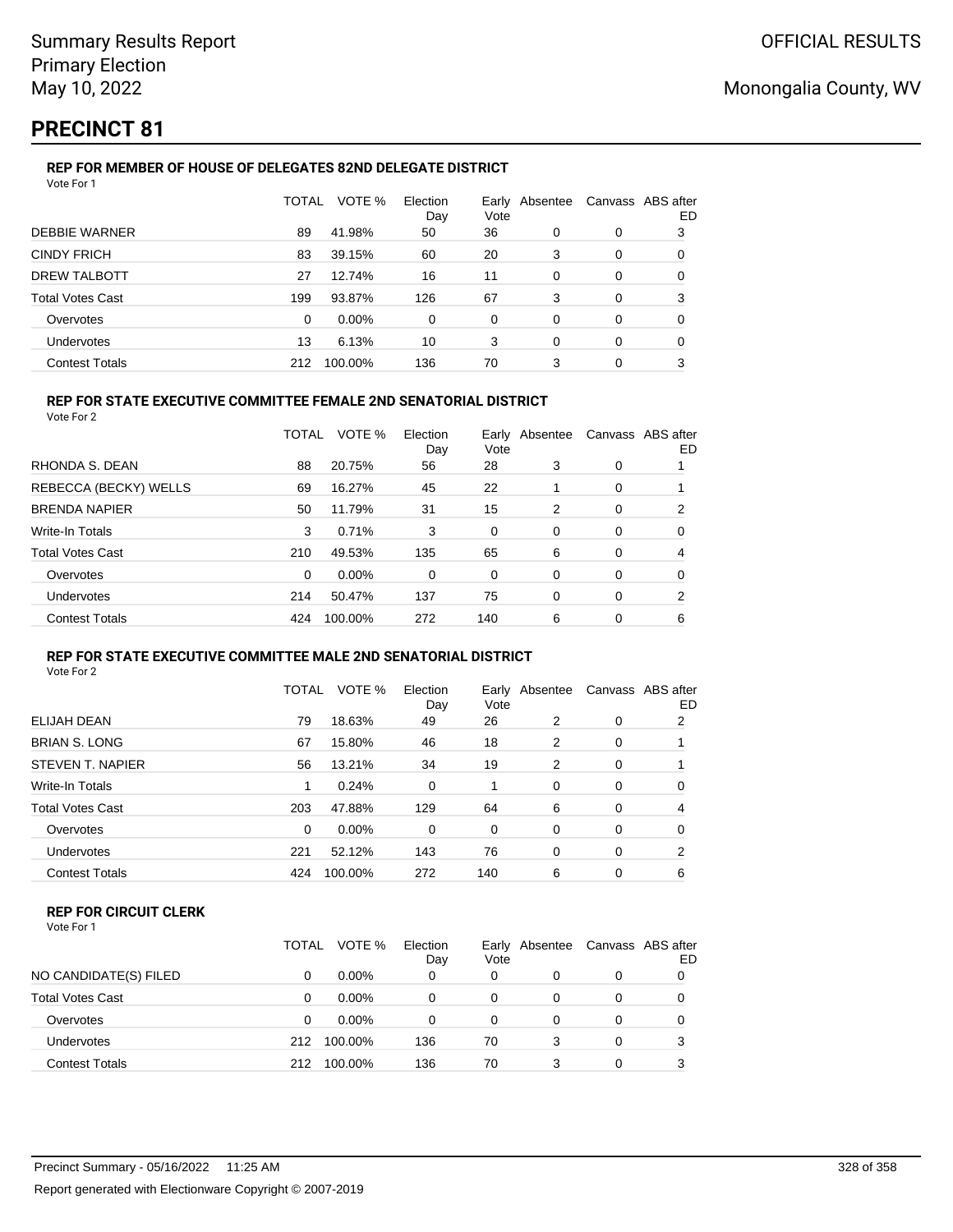## **PRECINCT 81**

## **REP FOR COUNTY COMMISSIONER**

Vote For 1

|                         | TOTAL | VOTE %   | Election<br>Day | Vote | Early Absentee |          | Canvass ABS after<br>ED |
|-------------------------|-------|----------|-----------------|------|----------------|----------|-------------------------|
| <b>SEAN P. SIKORA</b>   | 116   | 54.72%   | 77              | 37   |                | 0        |                         |
| CHARLES D. HARTZOG      | 62    | 29.25%   | 39              | 19   | 2              | 0        | 2                       |
| <b>Total Votes Cast</b> | 178   | 83.96%   | 116             | 56   | 3              | 0        | 3                       |
| Overvotes               | 0     | $0.00\%$ | 0               | 0    | 0              | 0        | 0                       |
| Undervotes              | 34    | 16.04%   | 20              | 14   | 0              | $\Omega$ | 0                       |
| <b>Contest Totals</b>   | 212   | 100.00%  | 136             | 70   | 3              | 0        | 3                       |

#### **REP FOR COUNTY CLERK**

Vote For 1

|                         | TOTAL | VOTE %   | Election<br>Day | Early<br>Vote | Absentee | Canvass ABS after<br>ED |
|-------------------------|-------|----------|-----------------|---------------|----------|-------------------------|
| NO CANDIDATE(S) FILED   |       | $0.00\%$ | 0               | 0             |          |                         |
| <b>Total Votes Cast</b> |       | $0.00\%$ |                 | 0             |          |                         |
| Overvotes               |       | $0.00\%$ | 0               | $\Omega$      |          |                         |
| Undervotes              | 212   | 100.00%  | 136             | 70            |          |                         |
| <b>Contest Totals</b>   | 212   | 100.00%  | 136             | 70            |          |                         |

### **REP FOR CONGRESSIONAL DISTRICT EXECUTIVE COMMITTEE DIST 2 FEMALE**

| Vote For 1              |       |          |                 |          |                |   |                         |
|-------------------------|-------|----------|-----------------|----------|----------------|---|-------------------------|
|                         | TOTAL | VOTE %   | Election<br>Day | Vote     | Early Absentee |   | Canvass ABS after<br>ED |
| VIRGINIA "GINA" BROWN   | 141   | 66.51%   | 93              | 43       | 3              | 0 | 2                       |
| Write-In Totals         | 0     | $0.00\%$ | 0               | 0        | 0              | 0 | 0                       |
| <b>Total Votes Cast</b> | 141   | 66.51%   | 93              | 43       | 3              | 0 | 2                       |
| Overvotes               | 0     | $0.00\%$ | $\Omega$        | $\Omega$ | 0              | 0 | O                       |
| <b>Undervotes</b>       | 71    | 33.49%   | 43              | 27       | 0              | 0 |                         |
| <b>Contest Totals</b>   | 212   | 100.00%  | 136             | 70       | 3              | 0 | 3                       |

### **REP FOR CONGRESSIONAL DISTRICT EXECUTIVE COMMITTEE DIST 2 MALE**

|                         | TOTAL | VOTE %  | Election<br>Day | Vote     | Early Absentee | Canvass ABS after | ED |
|-------------------------|-------|---------|-----------------|----------|----------------|-------------------|----|
| <b>SAM BROWN</b>        | 114   | 53.77%  | 71              | 40       | 2              | 0                 |    |
| ETHAN MOORE             | 35    | 16.51%  | 23              | 10       |                | 0                 |    |
| Write-In Totals         | 0     | 0.00%   | $\Omega$        | $\Omega$ | $\Omega$       | $\Omega$          | 0  |
| <b>Total Votes Cast</b> | 149   | 70.28%  | 94              | 50       | 3              | 0                 | 2  |
| Overvotes               | 0     | 0.00%   | $\Omega$        | 0        | 0              | $\Omega$          | 0  |
| <b>Undervotes</b>       | 63    | 29.72%  | 42              | 20       | 0              | 0                 |    |
| <b>Contest Totals</b>   | 212   | 100.00% | 136             | 70       | 3              | 0                 | 3  |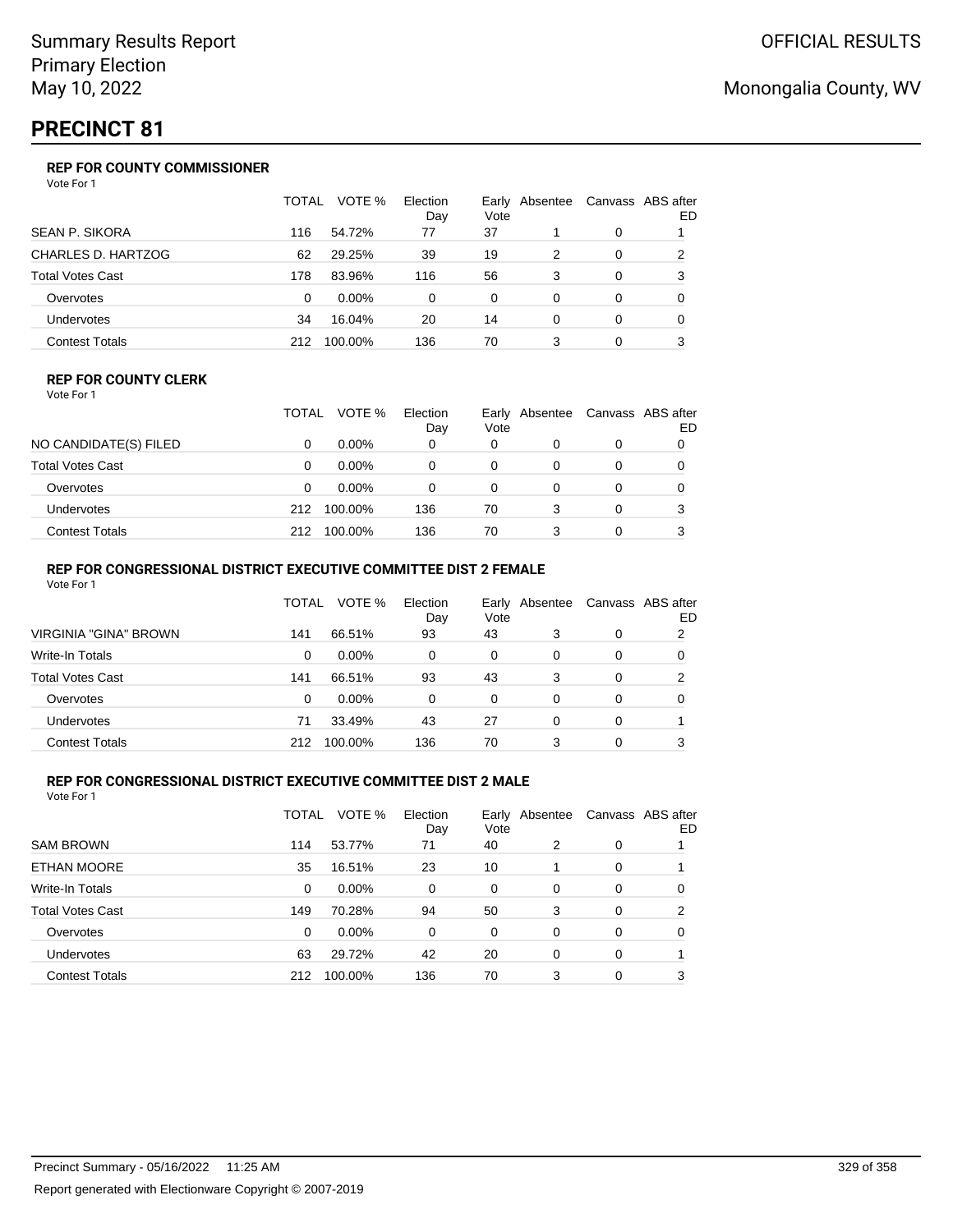## **PRECINCT 81**

#### **REP FOR SENATORIAL EXECUTIVE COMMITTEE FEMALE 2ND SENATORIAL DISTRICT** Vote For 1

|                              | TOTAL    | VOTE %   | Election<br>Day | Early Absentee<br>Vote |   | Canvass ABS after | ED |
|------------------------------|----------|----------|-----------------|------------------------|---|-------------------|----|
| <b>VIRGINIA "GINA" BROWN</b> | 132      | 62.26%   | 85              | 42                     | 3 | 0                 | 2  |
| Write-In Totals              | $\Omega$ | $0.00\%$ | 0               | 0                      | 0 | 0                 |    |
| <b>Total Votes Cast</b>      | 132      | 62.26%   | 85              | 42                     | 3 | 0                 | າ  |
| Overvotes                    | 0        | $0.00\%$ | 0               | 0                      | 0 | 0                 |    |
| Undervotes                   | 80       | 37.74%   | 51              | 28                     | 0 | 0                 |    |
| <b>Contest Totals</b>        | 212      | 100.00%  | 136             | 70                     | 3 | 0                 |    |

### **REP FOR SENATORIAL EXECUTIVE COMMITTEE MALE 2ND SENATORIAL DISTRICT**

Vote For 1

|                         | TOTAL | VOTE %  | Election<br>Day | Early<br>Vote | Absentee |          | Canvass ABS after<br>ED |
|-------------------------|-------|---------|-----------------|---------------|----------|----------|-------------------------|
| <b>SAM BROWN</b>        | 94    | 44.34%  | 59              | 31            | 2        | 0        | 2                       |
| ETHAN MOORE             | 48    | 22.64%  | 31              | 16            |          | $\Omega$ | 0                       |
| Write-In Totals         | 0     | 0.00%   | 0               | 0             | $\Omega$ | $\Omega$ | 0                       |
| <b>Total Votes Cast</b> | 142   | 66.98%  | 90              | 47            | 3        | $\Omega$ | 2                       |
| Overvotes               | 0     | 0.00%   | 0               | 0             | $\Omega$ | $\Omega$ | 0                       |
| <b>Undervotes</b>       | 70    | 33.02%  | 46              | 23            | $\Omega$ | $\Omega$ |                         |
| <b>Contest Totals</b>   | 212   | 100.00% | 136             | 70            | 3        | 0        | 3                       |

#### **REP FOR COUNTY EXECUTIVE COMMITTEE DISTRICT - FEMALE COMMITTEE DISTRICT 9**

Vote For 1

|                       | TOTAL | VOTE %   | Election<br>Day | Vote | Early Absentee | Canvass ABS after | ED |
|-----------------------|-------|----------|-----------------|------|----------------|-------------------|----|
| PAULA MARTINELLI      | 133   | 62.74%   | 86              | 43   | 2              | 0                 | 2  |
| Write-In Totals       | 0     | $0.00\%$ | 0               | 0    | 0              | 0                 | 0  |
| Total Votes Cast      | 133   | 62.74%   | 86              | 43   | 2              | 0                 | 2  |
| Overvotes             | 0     | 0.00%    | 0               | 0    | 0              | 0                 | O  |
| Undervotes            | 79    | 37.26%   | 50              | 27   |                | 0                 |    |
| <b>Contest Totals</b> | 212   | 100.00%  | 136             | 70   | 3              | 0                 | 3  |

#### **REP FOR COUNTY EXECUTIVE COMMITTEE DISTRICT - MALE COMMITTEE DISTRICT 9** Vote For 1

|                         | TOTAL | VOTE %   | Election<br>Day | Vote | Early Absentee | Canvass ABS after | ED |
|-------------------------|-------|----------|-----------------|------|----------------|-------------------|----|
| DREW TALBOTT            | 132   | 62.26%   | 84              | 44   | 2              | 0                 | 2  |
| <b>Write-In Totals</b>  | 0     | $0.00\%$ | 0               | 0    | 0              | 0                 | O  |
| <b>Total Votes Cast</b> | 132   | 62.26%   | 84              | 44   | 2              | 0                 | 2  |
| Overvotes               | 0     | $0.00\%$ | 0               | 0    | 0              | 0                 | O  |
| Undervotes              | 80    | 37.74%   | 52              | 26   |                | 0                 |    |
| <b>Contest Totals</b>   | 212   | 100.00%  | 136             | 70   | 3              | 0                 | 3  |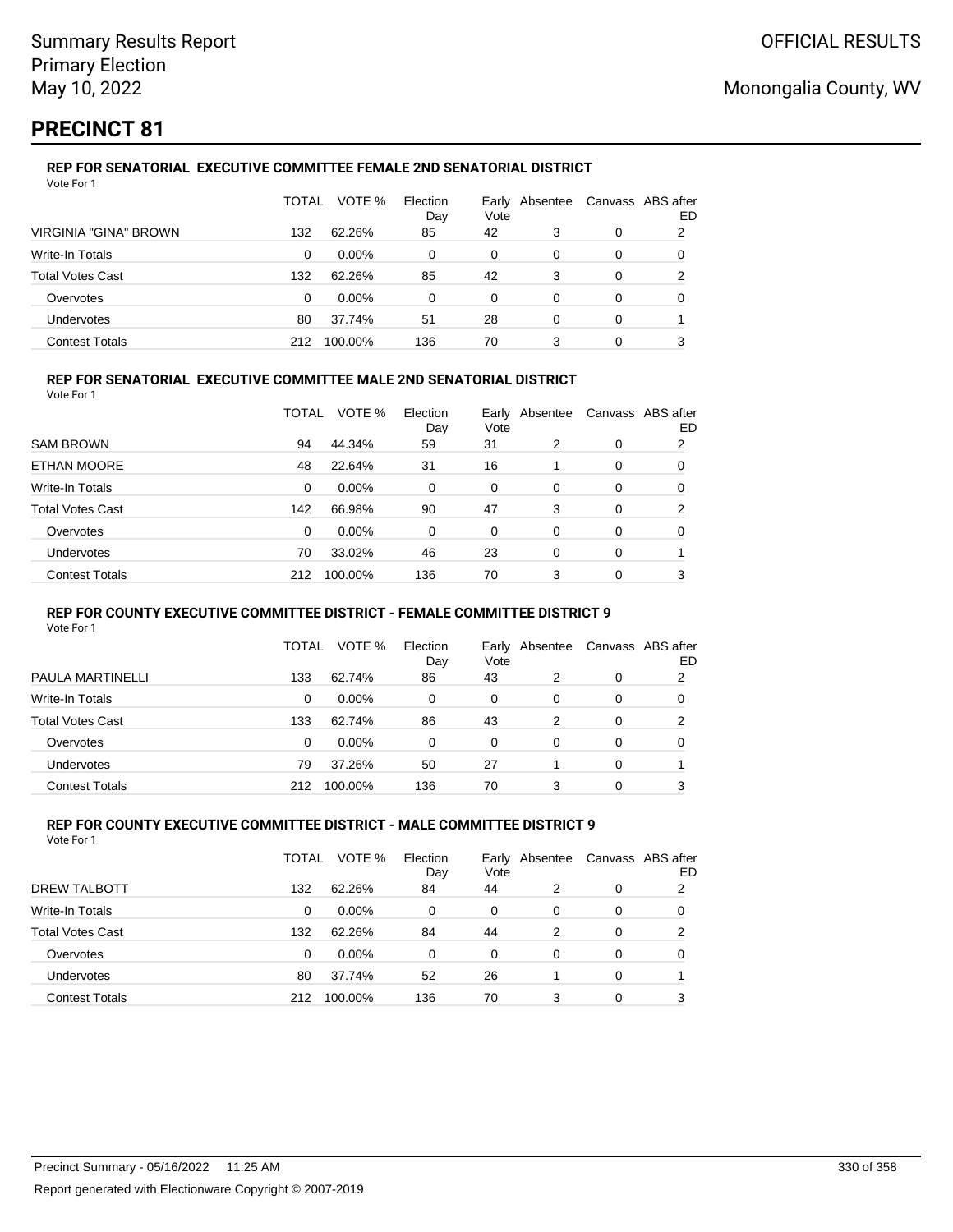## **PRECINCT 81**

### **DEM FOR U.S. HOUSE OF REPRESENTATIVES 2ND DIST**

|                          | TOTAL | VOTE %   | Election<br>Day | Early<br>Vote | Absentee |   | Canvass ABS after<br>ED |
|--------------------------|-------|----------|-----------------|---------------|----------|---|-------------------------|
| <b>BARRY LEE WENDELL</b> | 145   | 70.39%   | 91              | 51            | 2        | 0 |                         |
| ANGELA J. DWYER          | 43    | 20.87%   | 26              | 17            | $\Omega$ | 0 |                         |
| <b>Total Votes Cast</b>  | 188   | 91.26%   | 117             | 68            | 2        | 0 |                         |
| Overvotes                | 0     | $0.00\%$ | $\Omega$        | 0             | 0        | 0 | O                       |
| Undervotes               | 18    | 8.74%    | 10              | 6             | 2        | 0 |                         |
| <b>Contest Totals</b>    | 206   | 100.00%  | 127             | 74            | 4        | 0 |                         |

### **DEM FOR STATE SENATOR 2ND SENATORIAL DISTRICT**

Vote For 1

|                         | <b>TOTAL</b> | VOTE %   | Election<br>Day | Vote | Early Absentee | Canvass ABS after<br>ED |
|-------------------------|--------------|----------|-----------------|------|----------------|-------------------------|
| <b>ERIC M. HAYHURST</b> | 176          | 85.44%   | 111             | 64   |                |                         |
| <b>Total Votes Cast</b> | 176          | 85.44%   | 111             | 64   |                |                         |
| Overvotes               | 0            | $0.00\%$ | 0               | 0    |                |                         |
| <b>Undervotes</b>       | 30           | 14.56%   | 16              | 10   |                |                         |
| <b>Contest Totals</b>   | 206          | 100.00%  | 127             | 74   | 4              |                         |

#### **DEM FOR MEMBER OF HOUSE OF DELEGATES 82ND DELEGATE DISTRICT** Vote For 1

|                         | TOTAL | VOTE %   | Election<br>Day | Vote | Early Absentee | Canvass ABS after | ED |
|-------------------------|-------|----------|-----------------|------|----------------|-------------------|----|
| KATIE FALLON            | 178   | 86.41%   | 116             | 61   |                | 0                 |    |
| <b>Total Votes Cast</b> | 178   | 86.41%   | 116             | 61   |                | 0                 |    |
| Overvotes               | 0     | $0.00\%$ | 0               | 0    | 0              | 0                 |    |
| <b>Undervotes</b>       | 28    | 13.59%   | 11              | 13   | 3              | 0                 |    |
| <b>Contest Totals</b>   | 206   | 100.00%  | 127             | 74   | 4              | 0                 |    |

#### **DEM FOR STATE EXECUTIVE COMMITTEE FEMALE 2ND SENATORIAL DISTRICT** Vote For 2

|                         | TOTAL | VOTE %   | Election<br>Day | Vote | Early Absentee |   | Canvass ABS after<br>ED |
|-------------------------|-------|----------|-----------------|------|----------------|---|-------------------------|
| <b>RYLEE HAUGHT</b>     | 155   | 37.62%   | 95              | 59   | 0              | 0 |                         |
| JENNIFER C. BEACH       | 67    | 16.26%   | 40              | 27   | 0              | 0 | 0                       |
| BARBARA A. SCOTT        | 38    | 9.22%    | 22              | 15   | 1              | 0 | 0                       |
| <b>CINDY WELCH</b>      | 30    | 7.28%    | 18              | 9    | 2              | 0 |                         |
| KIMBERLY A. FRUM        | 16    | 3.88%    | 9               | 6    | 1              | 0 | 0                       |
| <b>Write-In Totals</b>  | 3     | 0.73%    | 3               | 0    | 0              | 0 | 0                       |
| <b>Total Votes Cast</b> | 309   | 75.00%   | 187             | 116  | 4              | 0 | 2                       |
| Overvotes               | 0     | $0.00\%$ | 0               | 0    | 0              | 0 | 0                       |
| Undervotes              | 103   | 25.00%   | 67              | 32   | 4              | 0 | 0                       |
| <b>Contest Totals</b>   | 412   | 100.00%  | 254             | 148  | 8              | 0 | 2                       |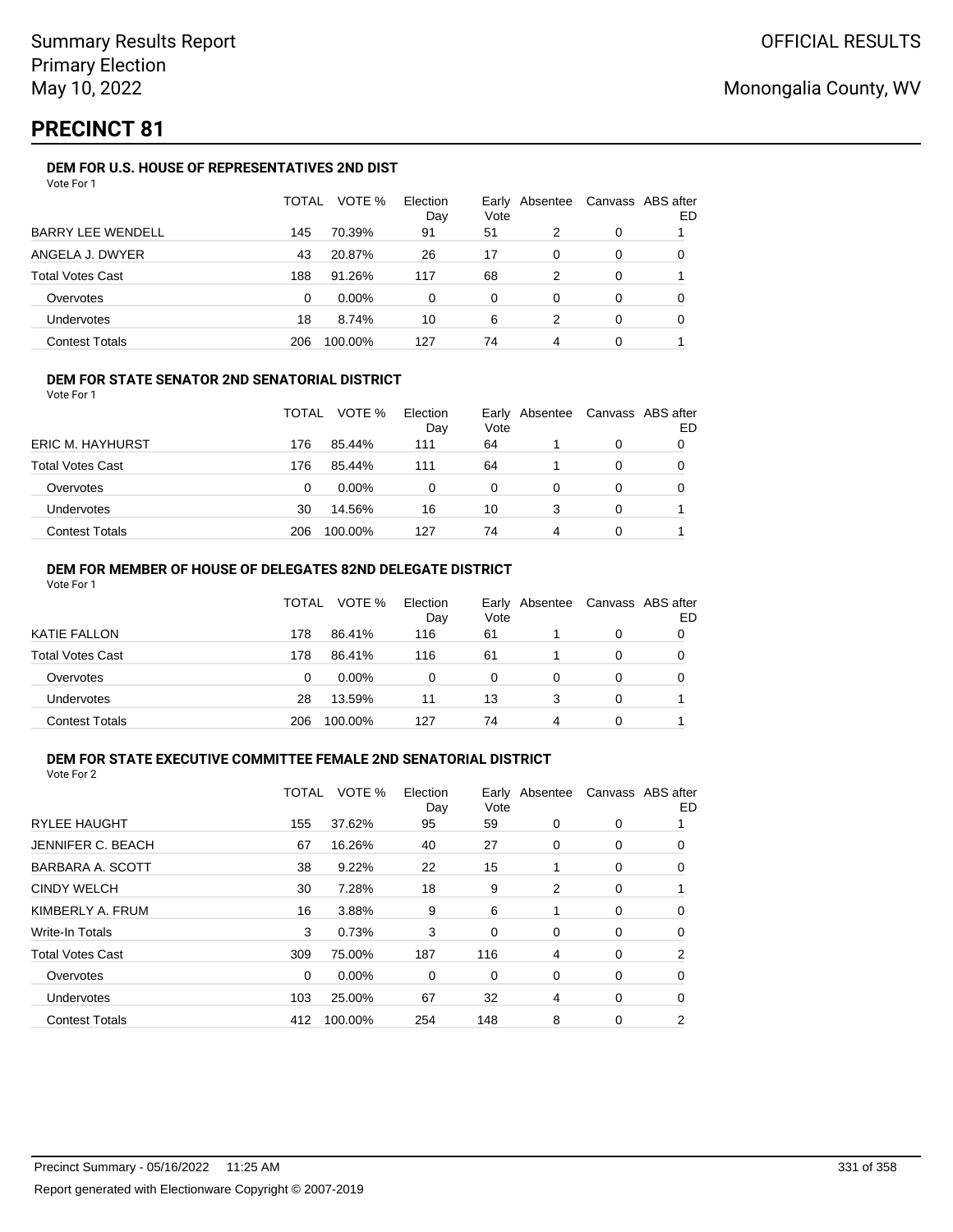## **PRECINCT 81**

#### **DEM FOR STATE EXECUTIVE COMMITTEE MALE 2ND SENATORIAL DISTRICT** Vote For 2

|                              | TOTAL    | VOTE %  | Election<br>Day | Early Absentee<br>Vote |   |   | Canvass ABS after<br>ED |
|------------------------------|----------|---------|-----------------|------------------------|---|---|-------------------------|
| CHARLES (JR) KRAFFT          | 132      | 32.04%  | 80              | 51                     | 0 | 0 |                         |
| SETH "THUNDER" STURM         | 61       | 14.81%  | 37              | 23                     |   | 0 | 0                       |
| RONALD E. MCCOY JR.          | 39       | 9.47%   | 19              | 19                     |   | 0 | 0                       |
| ARTHUR W. "SONNY" OAKLAND JR | 30       | 7.28%   | 18              | 9                      | 2 | 0 |                         |
| Write-In Totals              | $\Omega$ | 0.00%   | 0               | 0                      | 0 | 0 | 0                       |
| Total Votes Cast             | 262      | 63.59%  | 154             | 102                    | 4 | 0 | 2                       |
| Overvotes                    | $\Omega$ | 0.00%   | 0               | 0                      | 0 | 0 | 0                       |
| Undervotes                   | 150      | 36.41%  | 100             | 46                     | 4 | 0 | 0                       |
| <b>Contest Totals</b>        | 412      | 100.00% | 254             | 148                    | 8 | 0 | 2                       |
|                              |          |         |                 |                        |   |   |                         |

## **DEM FOR CIRCUIT CLERK**

| Vote For |  |
|----------|--|
|----------|--|

|                       | TOTAL | VOTE %  | Election<br>Day | Early<br>Vote | Absentee |   | Canvass ABS after<br>ED |
|-----------------------|-------|---------|-----------------|---------------|----------|---|-------------------------|
| DONNA HIDOCK          | 163   | 79.13%  | 104             | 58            |          | 0 | 0                       |
| Total Votes Cast      | 163   | 79.13%  | 104             | 58            |          | 0 | 0                       |
| Overvotes             | 0     | 0.00%   | 0               | 0             | 0        | 0 | 0                       |
| Undervotes            | 43    | 20.87%  | 23              | 16            | 3        | 0 |                         |
| <b>Contest Totals</b> | 206   | 100.00% | 127             | 74            | 4        | 0 |                         |

## **DEM FOR COUNTY COMMISSIONER**

Vote For 1

|                       | TOTAL | VOTE %   | Election<br>Day | Early Absentee<br>Vote |   | Canvass ABS after | ED |
|-----------------------|-------|----------|-----------------|------------------------|---|-------------------|----|
| <b>BOB BEACH</b>      | 167   | 81.07%   | 110             | 56                     |   | 0                 |    |
| Total Votes Cast      | 167   | 81.07%   | 110             | 56                     |   | 0                 |    |
| Overvotes             | 0     | $0.00\%$ | 0               | 0                      |   | 0                 |    |
| Undervotes            | 39    | 18.93%   | 17              | 18                     |   | 0                 |    |
| <b>Contest Totals</b> | 206   | 100.00%  | 127             | 74                     | 4 | 0                 |    |

#### **DEM FOR COUNTY CLERK** Vote For 1

|                         | TOTAL | VOTE %   | Election<br>Day | Early Absentee<br>Vote |   |   | Canvass ABS after<br>ED |
|-------------------------|-------|----------|-----------------|------------------------|---|---|-------------------------|
| CARYE L. BLANEY         | 179   | 86.89%   | 112             | 63                     | 4 | 0 |                         |
| <b>Total Votes Cast</b> | 179   | 86.89%   | 112             | 63                     | 4 | 0 |                         |
| Overvotes               | 0     | $0.00\%$ | 0               | 0                      | 0 | 0 |                         |
| <b>Undervotes</b>       | 27    | 13.11%   | 15              | 11                     | 0 | 0 |                         |
| <b>Contest Totals</b>   | 206   | 100.00%  | 127             | 74                     | 4 |   |                         |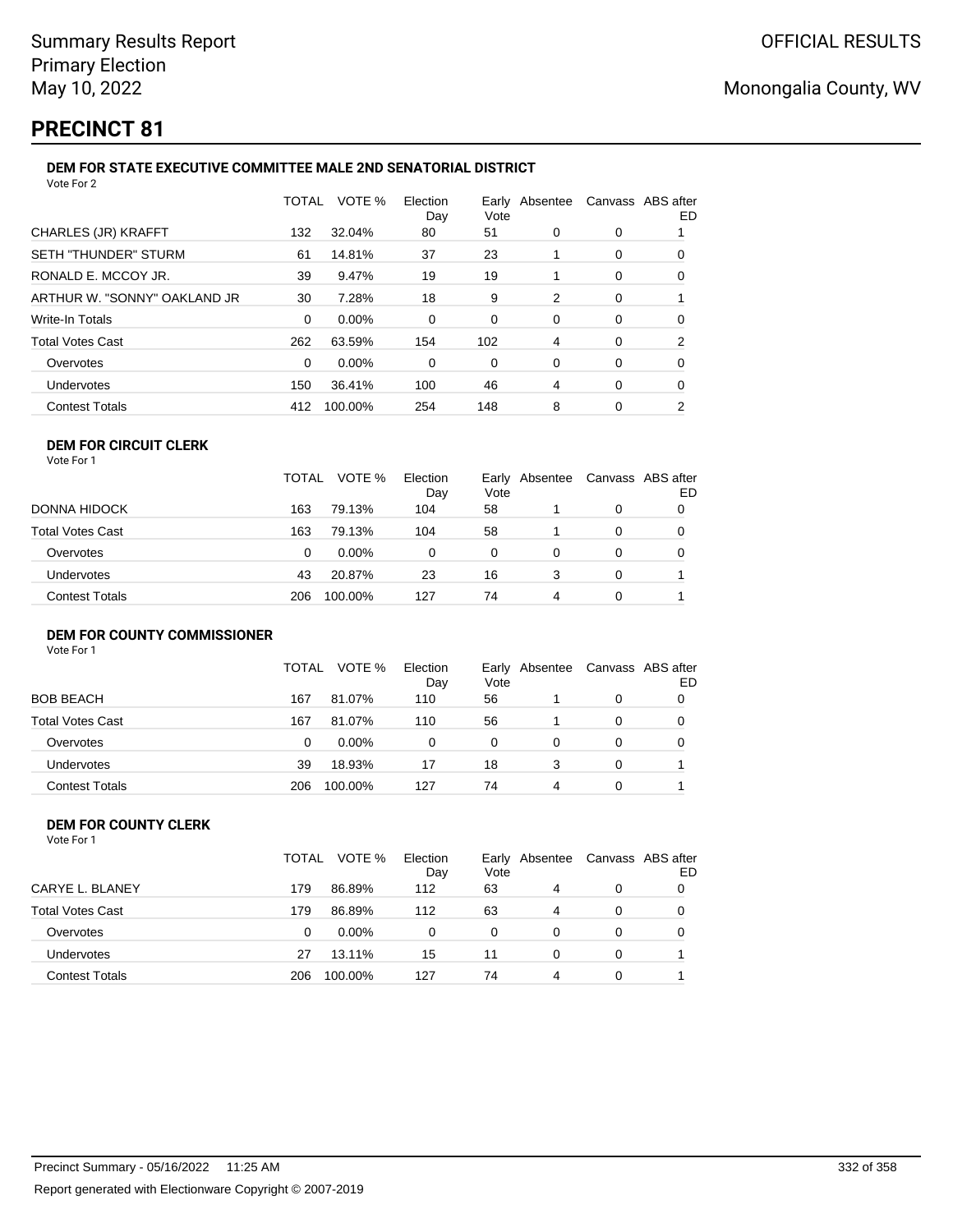## **PRECINCT 81**

#### **DEM FOR CONGRESSIONAL DISTRICT EXECUTIVE COMMITTEE DIST 2 FEMALE** Vote For 1

|                         | TOTAL | VOTE %   | Election<br>Day | Early<br>Vote | Absentee |   | Canvass ABS after<br>ED |
|-------------------------|-------|----------|-----------------|---------------|----------|---|-------------------------|
| <b>RYLEE HAUGHT</b>     | 161   | 78.16%   | 99              | 60            | 2        | 0 |                         |
| Write-In Totals         | 0     | $0.00\%$ | 0               | 0             | 0        | 0 |                         |
| <b>Total Votes Cast</b> | 161   | 78.16%   | 99              | 60            | 2        | 0 | 0                       |
| Overvotes               | 0     | $0.00\%$ | 0               | 0             | 0        | 0 | O                       |
| <b>Undervotes</b>       | 45    | 21.84%   | 28              | 14            | 2        | 0 |                         |
| <b>Contest Totals</b>   | 206   | 100.00%  | 127             | 74            | 4        | 0 |                         |

### **DEM FOR CONGRESSIONAL DISTRICT EXECUTIVE COMMITTEE DIST 2 MALE**

Vote For 1

|                         | TOTAL | VOTE %   | Election<br>Day | Early<br>Vote | Absentee |          | Canvass ABS after<br>ED |
|-------------------------|-------|----------|-----------------|---------------|----------|----------|-------------------------|
| SHANE ASSADZANDI        | 123   | 59.71%   | 77              | 45            |          | $\Omega$ | 0                       |
| CHARLES (JR) KRAFFT     | 41    | 19.90%   | 23              | 16            |          | $\Omega$ |                         |
| Write-In Totals         | 0     | $0.00\%$ | 0               | $\Omega$      | 0        | $\Omega$ | 0                       |
| <b>Total Votes Cast</b> | 164   | 79.61%   | 100             | 61            | 2        | $\Omega$ |                         |
| Overvotes               | 0     | $0.00\%$ | 0               | $\Omega$      | 0        | $\Omega$ | 0                       |
| <b>Undervotes</b>       | 42    | 20.39%   | 27              | 13            | 2        | $\Omega$ | 0                       |
| <b>Contest Totals</b>   | 206   | 100.00%  | 127             | 74            | 4        | 0        |                         |

#### **DEM FOR SENATORIAL EXECUTIVE COMMITTEE FEMALE 2ND SENATORIAL DISTRICT**

Vote For 1

|                         | TOTAL | VOTE %   | Election<br>Day | Vote | Early Absentee | Canvass ABS after | ED |
|-------------------------|-------|----------|-----------------|------|----------------|-------------------|----|
| RYLEE HAUGHT            | 156   | 75.73%   | 97              | 58   |                | 0                 |    |
| Write-In Totals         | 0     | $0.00\%$ | 0               | 0    | 0              | 0                 |    |
| <b>Total Votes Cast</b> | 156   | 75.73%   | 97              | 58   |                | 0                 | O  |
| Overvotes               | 0     | $0.00\%$ | 0               | 0    | 0              | 0                 |    |
| Undervotes              | 50    | 24.27%   | 30              | 16   | 3              | 0                 |    |
| <b>Contest Totals</b>   | 206   | 100.00%  | 127             | 74   | 4              | 0                 |    |

#### **DEM FOR SENATORIAL EXECUTIVE COMMITTEE MALE 2ND SENATORIAL DISTRICT** Vote For 1

|                         | TOTAL | VOTE %   | Election<br>Day | Vote | Early Absentee | Canvass ABS after | ED |
|-------------------------|-------|----------|-----------------|------|----------------|-------------------|----|
| CHARLES (JR) KRAFFT     | 146   | 70.87%   | 88              | 56   | 2              | 0                 | O  |
| Write-In Totals         | 0     | $0.00\%$ | 0               | 0    | 0              | 0                 | O  |
| <b>Total Votes Cast</b> | 146   | 70.87%   | 88              | 56   | 2              | 0                 | 0  |
| Overvotes               | 0     | $0.00\%$ | 0               | 0    | 0              | 0                 | 0  |
| Undervotes              | 60    | 29.13%   | 39              | 18   | 2              | 0                 |    |
| <b>Contest Totals</b>   | 206   | 100.00%  | 127             | 74   | 4              | 0                 |    |
|                         |       |          |                 |      |                |                   |    |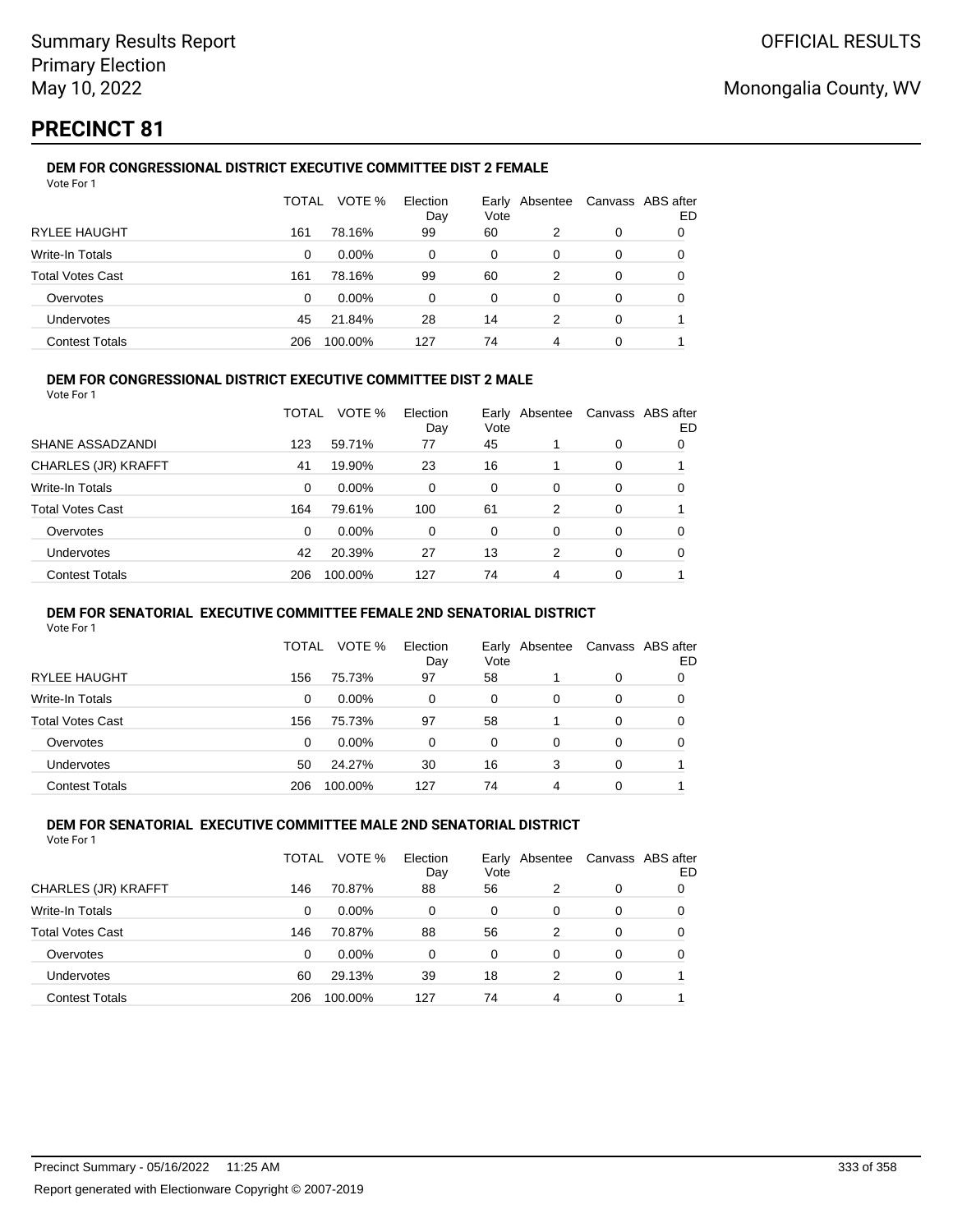## **PRECINCT 81**

#### **DEM FOR COUNTY EXECUTIVE COMMITTEE DISTRICT - FEMALE COMMITTEE DISTRICT 9** Vote For 1

|                         | TOTAL | VOTE %   | Election<br>Day | Vote     | Early Absentee |   | Canvass ABS after<br>ED |
|-------------------------|-------|----------|-----------------|----------|----------------|---|-------------------------|
| <b>MINDY SALANGO</b>    | 168   | 81.55%   | 105             | 62       |                | 0 |                         |
| Write-In Totals         | 0     | $0.00\%$ | 0               | 0        | 0              | 0 | O                       |
| <b>Total Votes Cast</b> | 168   | 81.55%   | 105             | 62       |                | 0 | O                       |
| Overvotes               | 0     | $0.00\%$ | 0               | $\Omega$ | 0              | 0 |                         |
| Undervotes              | 38    | 18.45%   | 22              | 12       | 3              | 0 |                         |
| <b>Contest Totals</b>   | 206   | 100.00%  | 127             | 74       | 4              | 0 |                         |

### **DEM FOR COUNTY EXECUTIVE COMMITTEE DISTRICT - MALE COMMITTEE DISTRICT 9**

Vote For 1

|                         | TOTAL | VOTE %   | Election<br>Day | Vote | Early Absentee | Canvass ABS after | ED |
|-------------------------|-------|----------|-----------------|------|----------------|-------------------|----|
| PAUL HOLCOMB            | 163   | 79.13%   | 101             | 61   |                | 0                 | 0  |
| Write-In Totals         | 0     | $0.00\%$ | 0               | 0    | 0              | 0                 | O  |
| <b>Total Votes Cast</b> | 163   | 79.13%   | 101             | 61   |                | 0                 |    |
| Overvotes               | 0     | $0.00\%$ | 0               | 0    | 0              | 0                 | O  |
| <b>Undervotes</b>       | 43    | 20.87%   | 26              | 13   | 3              | 0                 |    |
| <b>Contest Totals</b>   | 206   | 100.00%  | 127             | 74   | 4              | 0                 |    |

### **NON-PARTISAN BOARD OF EDUCATION**

Vote For 3

|                       | TOTAL    | VOTE %  | Election<br>Day | Vote | Early Absentee | Canvass ABS after | ED |
|-----------------------|----------|---------|-----------------|------|----------------|-------------------|----|
| <b>DANIEL BERRY</b>   | 274      | 21.09%  | 172             | 94   | 5              | 0                 | 3  |
| JENNIFER HAGERTY      | 234      | 18.01%  | 163             | 67   | 2              | 0                 | 2  |
| <b>MICHAEL KELLY</b>  | 198      | 15.24%  | 129             | 64   | $\overline{2}$ | 0                 | 3  |
| CRISTY MOATS          | 115      | 8.85%   | 69              | 41   | 4              | 0                 |    |
| <b>BRANDON MYERS</b>  | 113      | 8.70%   | 70              | 41   | 2              | 0                 | 0  |
| Write-In Totals       | 1        | 0.08%   |                 | 0    | 0              | 0                 | 0  |
| Total Votes Cast      | 935      | 71.98%  | 604             | 307  | 15             | 0                 | 9  |
| Overvotes             | $\Omega$ | 0.00%   | 0               | 0    | 0              | 0                 | 0  |
| Undervotes            | 364      | 28.02%  | 227             | 128  | 6              | 0                 | 3  |
| <b>Contest Totals</b> | 1,299    | 100.00% | 831             | 435  | 21             | 0                 | 12 |
|                       |          |         |                 |      |                |                   |    |

## **FOR CONSERVATION DISTRICT SUPERVISOR**

| MARK "MR. MARK" MYERS<br>203<br>66<br>46.88%<br>135<br>2<br>0<br><b>ANDREW PRICE</b><br>27.48%<br>69<br>43<br>119<br>3<br>0<br>Write-In Totals<br>0.00%<br>0<br>0<br>0<br>0<br>0<br><b>Total Votes Cast</b><br>74.36%<br>204<br>109<br>322<br>5<br>0 |   |
|------------------------------------------------------------------------------------------------------------------------------------------------------------------------------------------------------------------------------------------------------|---|
|                                                                                                                                                                                                                                                      | 0 |
|                                                                                                                                                                                                                                                      | 4 |
|                                                                                                                                                                                                                                                      | 0 |
|                                                                                                                                                                                                                                                      | 4 |
| $0.00\%$<br>Overvotes<br>0<br>0<br>0<br>0<br>0                                                                                                                                                                                                       | 0 |
| 73<br>36<br>Undervotes<br>25.64%<br>2<br>0<br>111                                                                                                                                                                                                    | 0 |
| <b>Contest Totals</b><br>277<br>145<br>100.00%<br>433<br>0                                                                                                                                                                                           | 4 |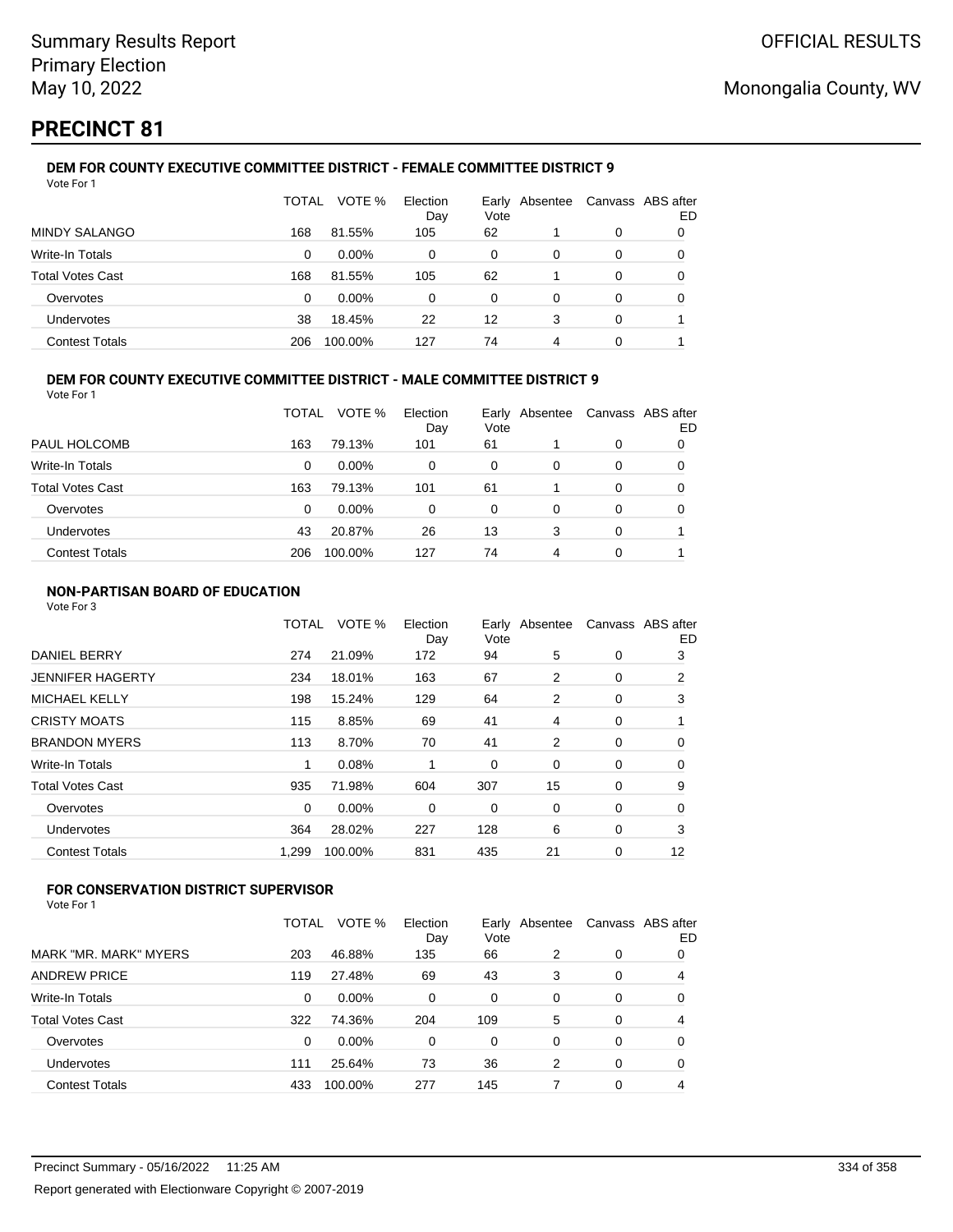# **PRECINCT 82**

| <b>Statistics</b>                     | TOTAL  | Election<br>Day | Vote | Early Absentee |          | Canvass ABS after<br>ED. |
|---------------------------------------|--------|-----------------|------|----------------|----------|--------------------------|
| Registered Voters - Total             | 1,355  |                 |      |                |          |                          |
| Registered Voters - REPUBLICAN        | 550    |                 |      |                |          |                          |
| <b>Registered Voters - DEMOCRATIC</b> | 457    |                 |      |                |          |                          |
| Registered Voters - NON-PARTISAN      | 348    |                 |      |                |          |                          |
| <b>Ballots Cast - Total</b>           | 261    | 160             | 95   | 6              | $\Omega$ | $\Omega$                 |
| <b>Ballots Cast - REPUBLICAN</b>      | 152    | 95              | 52   | 5              | $\Omega$ | 0                        |
| <b>Ballots Cast - DEMOCRATIC</b>      | 104    | 63              | 40   | 1              | $\Omega$ | 0                        |
| Ballots Cast - NON-PARTISAN           | 5      | 2               | 3    | 0              | $\Omega$ | 0                        |
| Ballots Cast - Blank                  | 0      | 0               | 0    | 0              | $\Omega$ | 0                        |
| Voter Turnout - Total                 | 19.26% |                 |      |                |          |                          |
| Voter Turnout - REPUBLICAN            | 27.64% |                 |      |                |          |                          |
| Voter Turnout - DEMOCRATIC            | 22.76% |                 |      |                |          |                          |
| Voter Turnout - NON-PARTISAN          | 1.44%  |                 |      |                |          |                          |

## **REP FOR U.S. HOUSE OF REPRESENTATIVES 2ND DIST**

Vote For 1

|                               | TOTAL | VOTE %   | Election<br>Day | Earlv<br>Vote | Absentee |          | Canvass ABS after<br>ED |
|-------------------------------|-------|----------|-----------------|---------------|----------|----------|-------------------------|
| ALEXANDER X. MOONEY           | 80    | 52.63%   | 51              | 28            |          | 0        | O                       |
| DAVID B. MCKINLEY             | 55    | 36.18%   | 35              | 18            | 2        | 0        | O                       |
| <b>SUSAN BUCHSER-LOCHOCKI</b> | 11    | 7.24%    | 5               | 5             |          | 0        | 0                       |
| <b>MIKE SECKMAN</b>           | 3     | 1.97%    | 2               | 0             | 1        | 0        | 0                       |
| RHONDA A. HERCULES            | 3     | 1.97%    | 2               |               | 0        | $\Omega$ | 0                       |
| <b>Total Votes Cast</b>       | 152   | 100.00%  | 95              | 52            | 5        | 0        | 0                       |
| Overvotes                     | 0     | $0.00\%$ | 0               | 0             | 0        | 0        | 0                       |
| <b>Undervotes</b>             | 0     | $0.00\%$ | 0               | 0             | 0        | 0        | 0                       |
| <b>Contest Totals</b>         | 152   | 100.00%  | 95              | 52            | 5        | 0        | 0                       |

#### **REP FOR STATE SENATOR 2ND SENATORIAL DISTRICT**

|                         | TOTAL | VOTE %   | Election<br>Day | Early<br>Vote | Absentee | Canvass ABS after | ED |
|-------------------------|-------|----------|-----------------|---------------|----------|-------------------|----|
| <b>CHARLES CLEMENTS</b> | 93    | 61.18%   | 56              | 35            |          | 0                 |    |
| <b>Total Votes Cast</b> | 93    | 61.18%   | 56              | 35            |          | 0                 |    |
| Overvotes               | 0     | $0.00\%$ | 0               | 0             | $\Omega$ | 0                 |    |
| <b>Undervotes</b>       | 59    | 38.82%   | 39              | 17            | 3        | 0                 |    |
| <b>Contest Totals</b>   | 152   | 100.00%  | 95              | 52            | 5        | 0                 |    |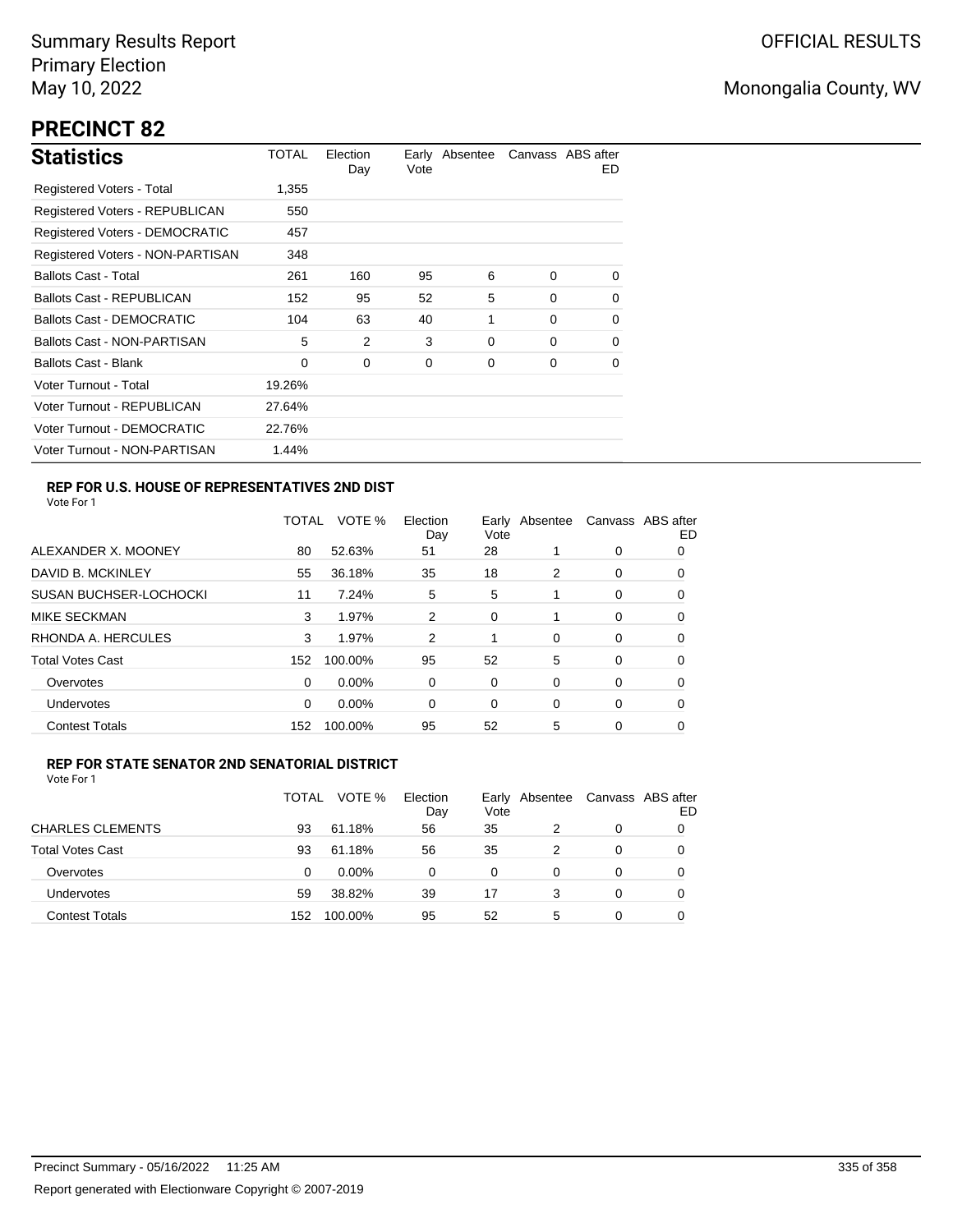## **PRECINCT 82**

## **REP FOR MEMBER OF HOUSE OF DELEGATES 82ND DELEGATE DISTRICT**

| Vote For 1              |          |         |                 |      |                |                   |    |
|-------------------------|----------|---------|-----------------|------|----------------|-------------------|----|
|                         | TOTAL    | VOTE %  | Election<br>Day | Vote | Early Absentee | Canvass ABS after | ED |
| <b>DEBBIE WARNER</b>    | 80       | 52.63%  | 48              | 29   | 3              | 0                 | 0  |
| <b>CINDY FRICH</b>      | 51       | 33.55%  | 28              | 21   | 2              | 0                 | 0  |
| <b>DREW TALBOTT</b>     | 15       | 9.87%   | 14              |      | 0              | 0                 | 0  |
| <b>Total Votes Cast</b> | 146      | 96.05%  | 90              | 51   | 5              | 0                 | 0  |
| Overvotes               | $\Omega$ | 0.00%   | $\Omega$        | 0    | 0              | 0                 | 0  |
| <b>Undervotes</b>       | 6        | 3.95%   | 5               |      | 0              | 0                 | 0  |
| <b>Contest Totals</b>   | 152      | 100.00% | 95              | 52   | 5              | 0                 | 0  |

## **REP FOR STATE EXECUTIVE COMMITTEE FEMALE 2ND SENATORIAL DISTRICT**

Vote For 2

|                         | TOTAL    | VOTE %   | Election<br>Day | Vote | Early Absentee | Canvass ABS after | ED |
|-------------------------|----------|----------|-----------------|------|----------------|-------------------|----|
| RHONDA S. DEAN          | 66       | 21.71%   | 39              | 25   | 2              | 0                 | 0  |
| REBECCA (BECKY) WELLS   | 65       | 21.38%   | 40              | 25   | 0              | 0                 | 0  |
| <b>BRENDA NAPIER</b>    | 45       | 14.80%   | 26              | 19   | 0              | 0                 | 0  |
| Write-In Totals         | $\Omega$ | $0.00\%$ | 0               | 0    | 0              | 0                 | 0  |
| <b>Total Votes Cast</b> | 176      | 57.89%   | 105             | 69   | 2              | 0                 | 0  |
| Overvotes               | $\Omega$ | $0.00\%$ | 0               | 0    | $\Omega$       | 0                 | 0  |
| <b>Undervotes</b>       | 128      | 42.11%   | 85              | 35   | 8              | 0                 | 0  |
| <b>Contest Totals</b>   | 304      | 100.00%  | 190             | 104  | 10             | 0                 | 0  |

#### **REP FOR STATE EXECUTIVE COMMITTEE MALE 2ND SENATORIAL DISTRICT** Vote For 2

|                       | TOTAL    | VOTE %   | Election<br>Day | Vote     | Early Absentee |          | Canvass ABS after<br>ED |
|-----------------------|----------|----------|-----------------|----------|----------------|----------|-------------------------|
| STEVEN T. NAPIER      | 60       | 19.74%   | 36              | 24       | 0              | 0        | 0                       |
| ELIJAH DEAN           | 59       | 19.41%   | 38              | 18       | 3              | 0        | 0                       |
| BRIAN S. LONG         | 45       | 14.80%   | 28              | 17       | $\Omega$       | 0        | 0                       |
| Write-In Totals       | $\Omega$ | $0.00\%$ | $\Omega$        | $\Omega$ | $\Omega$       | $\Omega$ | 0                       |
| Total Votes Cast      | 164      | 53.95%   | 102             | 59       | 3              | 0        | $\Omega$                |
| Overvotes             | $\Omega$ | $0.00\%$ | $\Omega$        | $\Omega$ | $\Omega$       | 0        | $\Omega$                |
| <b>Undervotes</b>     | 140      | 46.05%   | 88              | 45       |                | $\Omega$ | 0                       |
| <b>Contest Totals</b> | 304      | 100.00%  | 190             | 104      | 10             | 0        | 0                       |
|                       |          |          |                 |          |                |          |                         |

### **REP FOR CIRCUIT CLERK**

|                         | TOTAL | VOTE %   | Election<br>Day | Early<br>Vote | Absentee |   | Canvass ABS after<br>ED |
|-------------------------|-------|----------|-----------------|---------------|----------|---|-------------------------|
| NO CANDIDATE(S) FILED   | 0     | $0.00\%$ | 0               | 0             |          |   |                         |
| <b>Total Votes Cast</b> | 0     | $0.00\%$ | 0               | 0             |          |   |                         |
| Overvotes               | 0     | $0.00\%$ | 0               | 0             |          |   |                         |
| Undervotes              | 152   | 100.00%  | 95              | 52            | 5        | 0 |                         |
| <b>Contest Totals</b>   | 152   | 100.00%  | 95              | 52            | 5        | 0 |                         |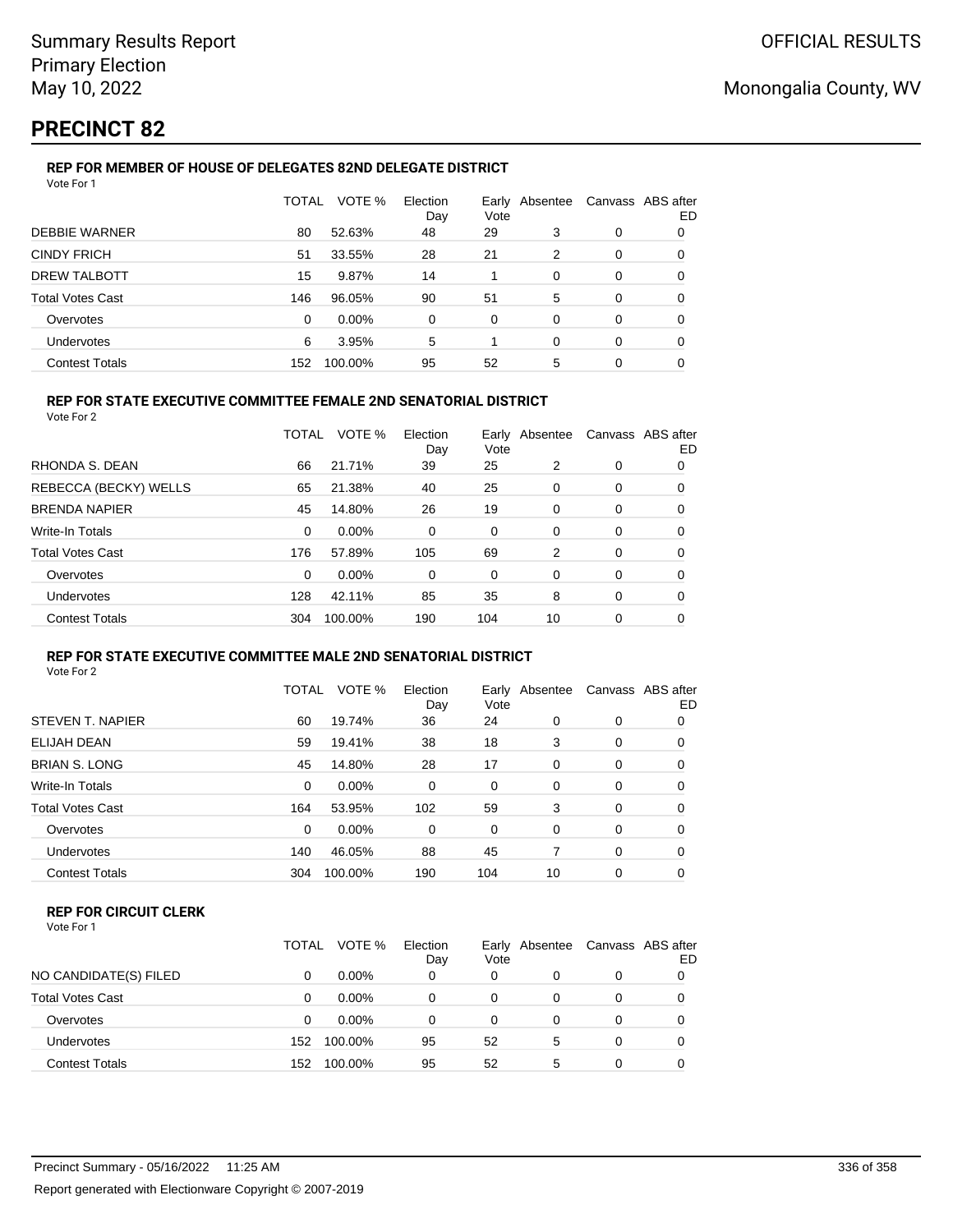## **PRECINCT 82**

## **REP FOR COUNTY COMMISSIONER**

Vote For 1

|                         | TOTAL    | VOTE %   | Election<br>Day | Vote | Early Absentee |          | Canvass ABS after<br>ED |
|-------------------------|----------|----------|-----------------|------|----------------|----------|-------------------------|
| <b>SEAN P. SIKORA</b>   | 77       | 50.66%   | 52              | 21   | 4              | 0        |                         |
| CHARLES D. HARTZOG      | 50       | 32.89%   | 24              | 26   | $\Omega$       | 0        | 0                       |
| <b>Total Votes Cast</b> | 127      | 83.55%   | 76              | 47   | 4              | 0        | 0                       |
| Overvotes               | $\Omega$ | $0.00\%$ | 0               | 0    | 0              | 0        | 0                       |
| Undervotes              | 25       | 16.45%   | 19              | 5    |                | $\Omega$ | 0                       |
| <b>Contest Totals</b>   | 152      | 100.00%  | 95              | 52   | 5              | 0        |                         |

#### **REP FOR COUNTY CLERK**

Vote For 1

|                         | TOTAL | VOTE %   | Election<br>Day | Early<br>Vote | Absentee | Canvass ABS after<br>ED |
|-------------------------|-------|----------|-----------------|---------------|----------|-------------------------|
| NO CANDIDATE(S) FILED   |       | $0.00\%$ | 0               | 0             |          |                         |
| <b>Total Votes Cast</b> |       | $0.00\%$ |                 | 0             |          |                         |
| Overvotes               |       | $0.00\%$ |                 | $\Omega$      |          |                         |
| Undervotes              | 152   | 100.00%  | 95              | 52            | 5        |                         |
| <b>Contest Totals</b>   | 152   | 100.00%  | 95              | 52            | 5        |                         |

#### **REP FOR CONGRESSIONAL DISTRICT EXECUTIVE COMMITTEE DIST 2 FEMALE** Vote For 1

| <u>vuurivii</u>         |       |          |                 |                        |   |          |                         |
|-------------------------|-------|----------|-----------------|------------------------|---|----------|-------------------------|
|                         | TOTAL | VOTE %   | Election<br>Day | Early Absentee<br>Vote |   |          | Canvass ABS after<br>ED |
| VIRGINIA "GINA" BROWN   | 110   | 72.37%   | 66              | 41                     | 3 | 0        | 0                       |
| Write-In Totals         | 0     | $0.00\%$ | 0               | 0                      | 0 | 0        |                         |
| <b>Total Votes Cast</b> | 110   | 72.37%   | 66              | 41                     | 3 | $\Omega$ |                         |
| Overvotes               | 0     | $0.00\%$ | 0               | 0                      | 0 | $\Omega$ |                         |
| <b>Undervotes</b>       | 42    | 27.63%   | 29              | 11                     | 2 | $\Omega$ |                         |
| <b>Contest Totals</b>   | 152   | 100.00%  | 95              | 52                     | 5 | 0        |                         |

### **REP FOR CONGRESSIONAL DISTRICT EXECUTIVE COMMITTEE DIST 2 MALE**

|                         | TOTAL | VOTE %   | Election<br>Day | Vote | Early Absentee |   | Canvass ABS after<br>ED |
|-------------------------|-------|----------|-----------------|------|----------------|---|-------------------------|
| <b>SAM BROWN</b>        | 88    | 57.89%   | 54              | 32   | 2              | 0 | 0                       |
| ETHAN MOORE             | 27    | 17.76%   | 16              | 10   |                | 0 | 0                       |
| Write-In Totals         | 0     | $0.00\%$ | 0               | 0    | 0              | 0 | 0                       |
| <b>Total Votes Cast</b> | 115   | 75.66%   | 70              | 42   | 3              | 0 | 0                       |
| Overvotes               | 0     | $0.00\%$ | 0               | 0    | $\Omega$       | 0 | 0                       |
| <b>Undervotes</b>       | 37    | 24.34%   | 25              | 10   | 2              | 0 | 0                       |
| <b>Contest Totals</b>   | 152   | 100.00%  | 95              | 52   | 5              | 0 | 0                       |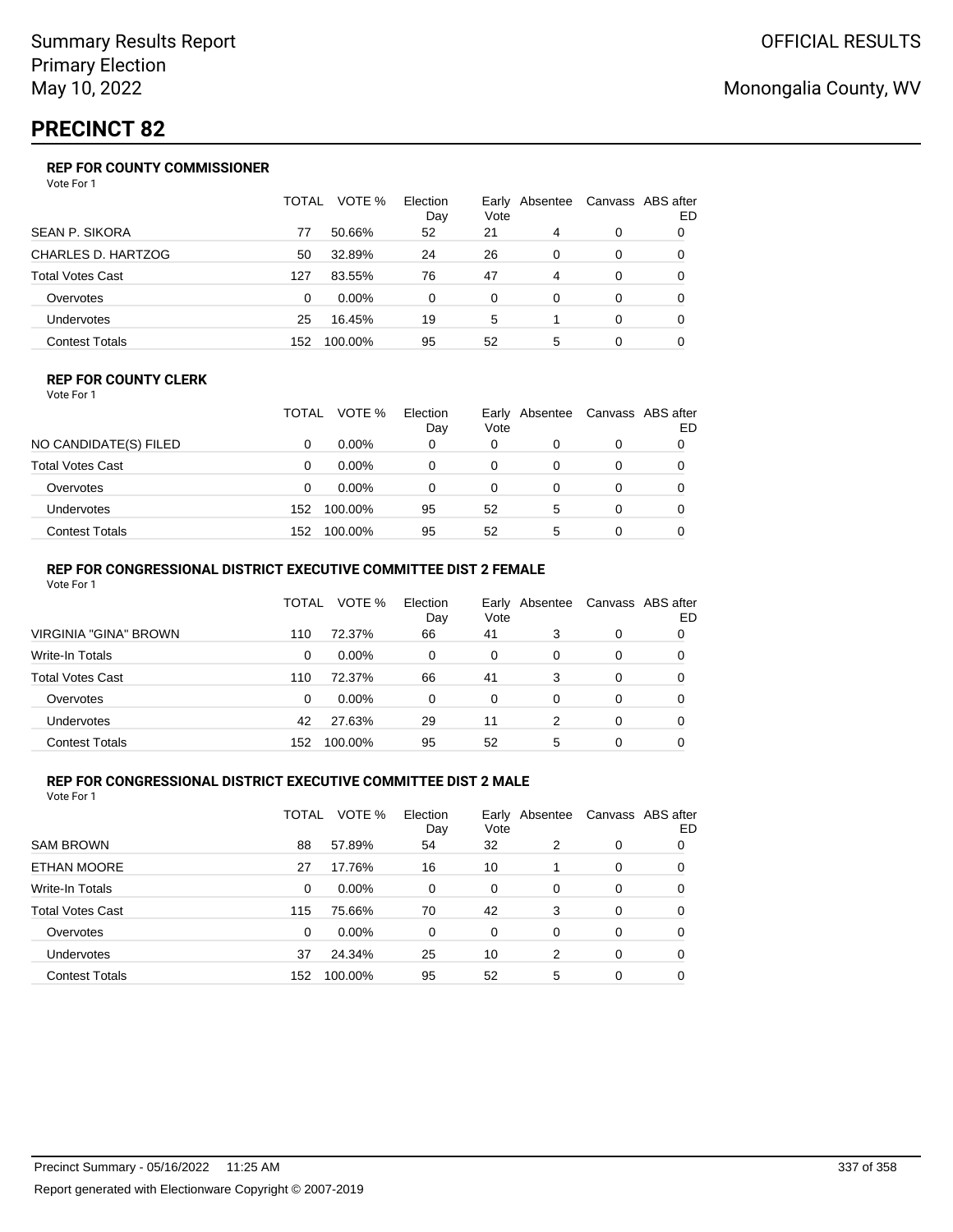## **PRECINCT 82**

#### **REP FOR SENATORIAL EXECUTIVE COMMITTEE FEMALE 2ND SENATORIAL DISTRICT** Vote For 1

|                              | TOTAL | VOTE %   | Election<br>Day | Vote | Early Absentee |   | Canvass ABS after<br>ED |
|------------------------------|-------|----------|-----------------|------|----------------|---|-------------------------|
| <b>VIRGINIA "GINA" BROWN</b> | 101   | 66.45%   | 62              | 37   | 2              | 0 |                         |
| Write-In Totals              | 0     | $0.00\%$ | 0               | 0    | 0              | 0 |                         |
| <b>Total Votes Cast</b>      | 101   | 66.45%   | 62              | 37   | 2              | 0 |                         |
| Overvotes                    | 0     | $0.00\%$ | 0               | 0    | 0              | 0 |                         |
| Undervotes                   | 51    | 33.55%   | 33              | 15   | 3              | 0 | O                       |
| <b>Contest Totals</b>        | 152   | 100.00%  | 95              | 52   | 5              | 0 |                         |

### **REP FOR SENATORIAL EXECUTIVE COMMITTEE MALE 2ND SENATORIAL DISTRICT**

Vote For 1

|                         | TOTAL | VOTE %   | Election<br>Day | Vote     | Early Absentee |          | Canvass ABS after<br>ED |
|-------------------------|-------|----------|-----------------|----------|----------------|----------|-------------------------|
| <b>SAM BROWN</b>        | 80    | 52.63%   | 48              | 29       | 3              | 0        | 0                       |
| ETHAN MOORE             | 28    | 18.42%   | 18              | 10       | 0              | 0        | 0                       |
| Write-In Totals         | 0     | $0.00\%$ | 0               | 0        | $\Omega$       | $\Omega$ | 0                       |
| <b>Total Votes Cast</b> | 108   | 71.05%   | 66              | 39       | 3              | 0        | 0                       |
| Overvotes               | 0     | 0.00%    | 0               | $\Omega$ | $\Omega$       | $\Omega$ | 0                       |
| <b>Undervotes</b>       | 44    | 28.95%   | 29              | 13       | 2              | $\Omega$ | 0                       |
| <b>Contest Totals</b>   | 152   | 100.00%  | 95              | 52       | 5              | 0        | 0                       |

#### **REP FOR COUNTY EXECUTIVE COMMITTEE DISTRICT - FEMALE COMMITTEE DISTRICT 7**

Vote For 1

|                       | TOTAL | VOTE %   | Election<br>Day | Vote | Early Absentee | Canvass ABS after | ED |
|-----------------------|-------|----------|-----------------|------|----------------|-------------------|----|
| NO CANDIDATE(S) FILED | 0     | $0.00\%$ | 0               | 0    | 0              | 0                 |    |
| Write-In Totals       |       | 0.66%    |                 | 0    | 0              | 0                 |    |
| Total Votes Cast      |       | 0.66%    |                 | 0    | 0              | 0                 |    |
| Overvotes             | 0     | $0.00\%$ | 0               | 0    | 0              | 0                 |    |
| <b>Undervotes</b>     | 151   | 99.34%   | 94              | 52   | 5              | 0                 |    |
| <b>Contest Totals</b> | 152   | 100.00%  | 95              | 52   | 5              | 0                 |    |

#### **REP FOR COUNTY EXECUTIVE COMMITTEE DISTRICT - MALE COMMITTEE DISTRICT 7** Vote For 1

|                         | TOTAL | VOTE %   | Election<br>Day | Early<br>Vote | Absentee | Canvass ABS after | ED |
|-------------------------|-------|----------|-----------------|---------------|----------|-------------------|----|
| NO CANDIDATE(S) FILED   | 0     | $0.00\%$ | 0               | 0             | 0        | 0                 |    |
| Write-In Totals         |       | 0.66%    |                 | 0             | 0        | 0                 |    |
| <b>Total Votes Cast</b> |       | 0.66%    |                 | 0             | 0        | 0                 |    |
| Overvotes               | 0     | 0.00%    | 0               | 0             | 0        | 0                 |    |
| <b>Undervotes</b>       | 151   | 99.34%   | 94              | 52            | 5        | 0                 |    |
| <b>Contest Totals</b>   | 152   | 100.00%  | 95              | 52            | 5        | 0                 |    |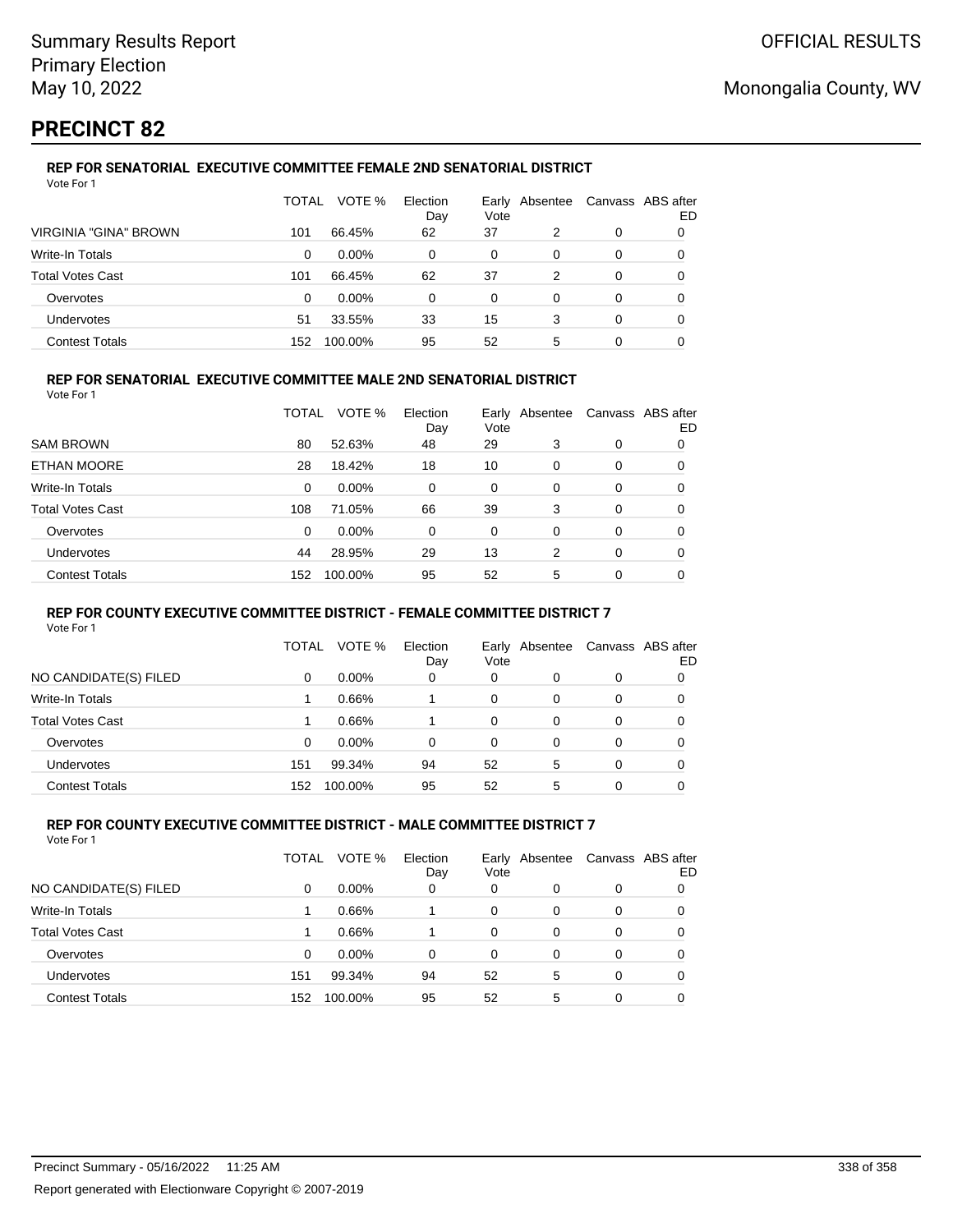## **PRECINCT 82**

### **DEM FOR U.S. HOUSE OF REPRESENTATIVES 2ND DIST**

|                          | TOTAL | VOTE %   | Election<br>Day | Early<br>Vote | Absentee |   | Canvass ABS after<br>ED |
|--------------------------|-------|----------|-----------------|---------------|----------|---|-------------------------|
| <b>BARRY LEE WENDELL</b> | 79    | 75.96%   | 43              | 35            |          | 0 |                         |
| ANGELA J. DWYER          | 16    | 15.38%   | 13              | 3             | 0        | 0 |                         |
| <b>Total Votes Cast</b>  | 95    | 91.35%   | 56              | 38            |          | 0 |                         |
| Overvotes                | 0     | $0.00\%$ | $\Omega$        | $\Omega$      | 0        | 0 |                         |
| Undervotes               | 9     | 8.65%    |                 | 2             | 0        | 0 |                         |
| <b>Contest Totals</b>    | 104   | 100.00%  | 63              | 40            |          | 0 |                         |

### **DEM FOR STATE SENATOR 2ND SENATORIAL DISTRICT**

Vote For 1

|                         | <b>TOTAL</b> | VOTE %   | Election<br>Day | Vote | Early Absentee | Canvass ABS after<br>ED |
|-------------------------|--------------|----------|-----------------|------|----------------|-------------------------|
| <b>ERIC M. HAYHURST</b> | 81           | 77.88%   | 50              | 30   |                |                         |
| <b>Total Votes Cast</b> | 81           | 77.88%   | 50              | 30   |                |                         |
| Overvotes               | 0            | $0.00\%$ |                 | 0    |                |                         |
| <b>Undervotes</b>       | 23           | 22.12%   | 13              | 10   |                |                         |
| <b>Contest Totals</b>   | 104          | 100.00%  | 63              | 40   |                |                         |

#### **DEM FOR MEMBER OF HOUSE OF DELEGATES 82ND DELEGATE DISTRICT** Vote For 1

|                         | TOTAL | VOTE %   | Election<br>Day | Vote | Early Absentee | Canvass ABS after | ED |
|-------------------------|-------|----------|-----------------|------|----------------|-------------------|----|
| <b>KATIE FALLON</b>     | 83    | 79.81%   | 48              | 34   |                | 0                 |    |
| <b>Total Votes Cast</b> | 83    | 79.81%   | 48              | 34   |                | 0                 |    |
| Overvotes               | 0     | $0.00\%$ | 0               | 0    | 0              | 0                 |    |
| Undervotes              | 21    | 20.19%   | 15              | 6    | $\Omega$       | 0                 |    |
| <b>Contest Totals</b>   | 104   | 100.00%  | 63              | 40   |                | 0                 |    |

#### **DEM FOR STATE EXECUTIVE COMMITTEE FEMALE 2ND SENATORIAL DISTRICT** Vote For 2

|                         | TOTAL | VOTE %   | Election<br>Day | Early<br>Vote | Absentee |   | Canvass ABS after<br>ED |
|-------------------------|-------|----------|-----------------|---------------|----------|---|-------------------------|
| <b>RYLEE HAUGHT</b>     | 74    | 35.58%   | 42              | 31            |          | 0 | 0                       |
| JENNIFER C. BEACH       | 45    | 21.63%   | 27              | 17            | 1        | 0 | 0                       |
| BARBARA A. SCOTT        | 16    | 7.69%    | 6               | 10            | 0        | 0 | 0                       |
| <b>CINDY WELCH</b>      | 9     | 4.33%    | 4               | 5             | 0        | 0 | 0                       |
| KIMBERLY A. FRUM        | 7     | 3.37%    | 5               | 2             | 0        | 0 | 0                       |
| <b>Write-In Totals</b>  | 0     | $0.00\%$ | 0               | 0             | 0        | 0 | 0                       |
| <b>Total Votes Cast</b> | 151   | 72.60%   | 84              | 65            | 2        | 0 | 0                       |
| Overvotes               | 0     | $0.00\%$ | 0               | 0             | 0        | 0 | 0                       |
| <b>Undervotes</b>       | 57    | 27.40%   | 42              | 15            | 0        | 0 | 0                       |
| <b>Contest Totals</b>   | 208   | 100.00%  | 126             | 80            | 2        | 0 | 0                       |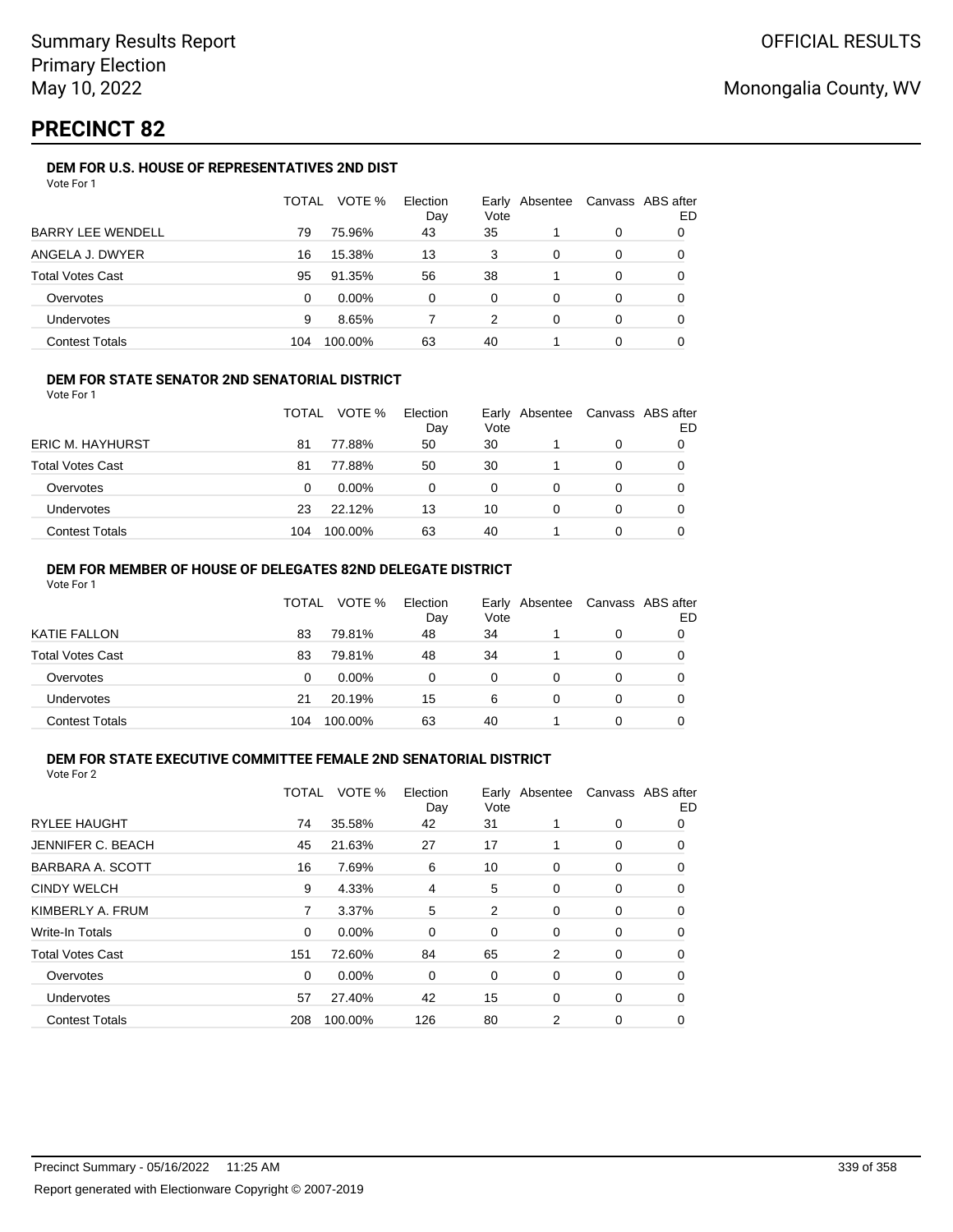## **PRECINCT 82**

#### **DEM FOR STATE EXECUTIVE COMMITTEE MALE 2ND SENATORIAL DISTRICT** Vote For 2

| 1 U U U L                    |          |         |                 |                        |          |                   |    |
|------------------------------|----------|---------|-----------------|------------------------|----------|-------------------|----|
|                              | TOTAL    | VOTE %  | Election<br>Day | Early Absentee<br>Vote |          | Canvass ABS after | ED |
| CHARLES (JR) KRAFFT          | 56       | 26.92%  | 29              | 26                     |          | 0                 | 0  |
| SETH "THUNDER" STURM         | 22       | 10.58%  | 11              | 11                     | 0        | 0                 | 0  |
| RONALD E. MCCOY JR.          | 21       | 10.10%  | 10              | 11                     | 0        | 0                 | 0  |
| ARTHUR W. "SONNY" OAKLAND JR | 11       | 5.29%   | 4               | 6                      |          | 0                 | 0  |
| Write-In Totals              | $\Omega$ | 0.00%   | $\Omega$        | 0                      | 0        | 0                 | 0  |
| Total Votes Cast             | 110      | 52.88%  | 54              | 54                     | 2        | 0                 | 0  |
| Overvotes                    | $\Omega$ | 0.00%   | 0               | 0                      | 0        | 0                 | 0  |
| Undervotes                   | 98       | 47.12%  | 72              | 26                     | $\Omega$ | 0                 | 0  |
| <b>Contest Totals</b>        | 208      | 100.00% | 126             | 80                     | 2        | 0                 | 0  |
|                              |          |         |                 |                        |          |                   |    |

#### **DEM FOR CIRCUIT CLERK** Vote For 1

|                       | <b>TOTAL</b> | VOTE %   | Election<br>Day | Vote | Early Absentee | Canvass ABS after | ED |
|-----------------------|--------------|----------|-----------------|------|----------------|-------------------|----|
| DONNA HIDOCK          | 82           | 78.85%   | 47              | 34   |                |                   |    |
| Total Votes Cast      | 82           | 78.85%   | 47              | 34   |                |                   | 0  |
| Overvotes             | 0            | $0.00\%$ | 0               | 0    |                |                   | 0  |
| <b>Undervotes</b>     | 22           | 21.15%   | 16              | 6    |                |                   | 0  |
| <b>Contest Totals</b> | 104          | 100.00%  | 63              | 40   |                |                   |    |

## **DEM FOR COUNTY COMMISSIONER**

Vote For 1

|                         | <b>TOTAL</b> | VOTE %   | Election<br>Day | Vote | Early Absentee | Canvass ABS after | ED |
|-------------------------|--------------|----------|-----------------|------|----------------|-------------------|----|
| <b>BOB BEACH</b>        | 82           | 78.85%   | 48              | 33   |                | 0                 |    |
| <b>Total Votes Cast</b> | 82           | 78.85%   | 48              | 33   |                | 0                 |    |
| Overvotes               | 0            | $0.00\%$ | 0               | 0    |                | 0                 |    |
| <b>Undervotes</b>       | 22           | 21.15%   | 15              |      | 0              | 0                 |    |
| <b>Contest Totals</b>   | 104          | 100.00%  | 63              | 40   |                | 0                 |    |

#### **DEM FOR COUNTY CLERK** Vote For 1

|                         | TOTAL | VOTE %   | Election<br>Day | Vote     | Early Absentee |   | Canvass ABS after<br>ED |
|-------------------------|-------|----------|-----------------|----------|----------------|---|-------------------------|
| CARYE L. BLANEY         | 91    | 87.50%   | 54              | 36       |                | 0 |                         |
| <b>Total Votes Cast</b> | 91    | 87.50%   | 54              | 36       |                | 0 |                         |
| Overvotes               | 0     | $0.00\%$ | 0               | $\Omega$ |                | 0 |                         |
| Undervotes              | 13    | 12.50%   | 9               | 4        |                | 0 |                         |
| <b>Contest Totals</b>   | 104   | 100.00%  | 63              | 40       |                | 0 |                         |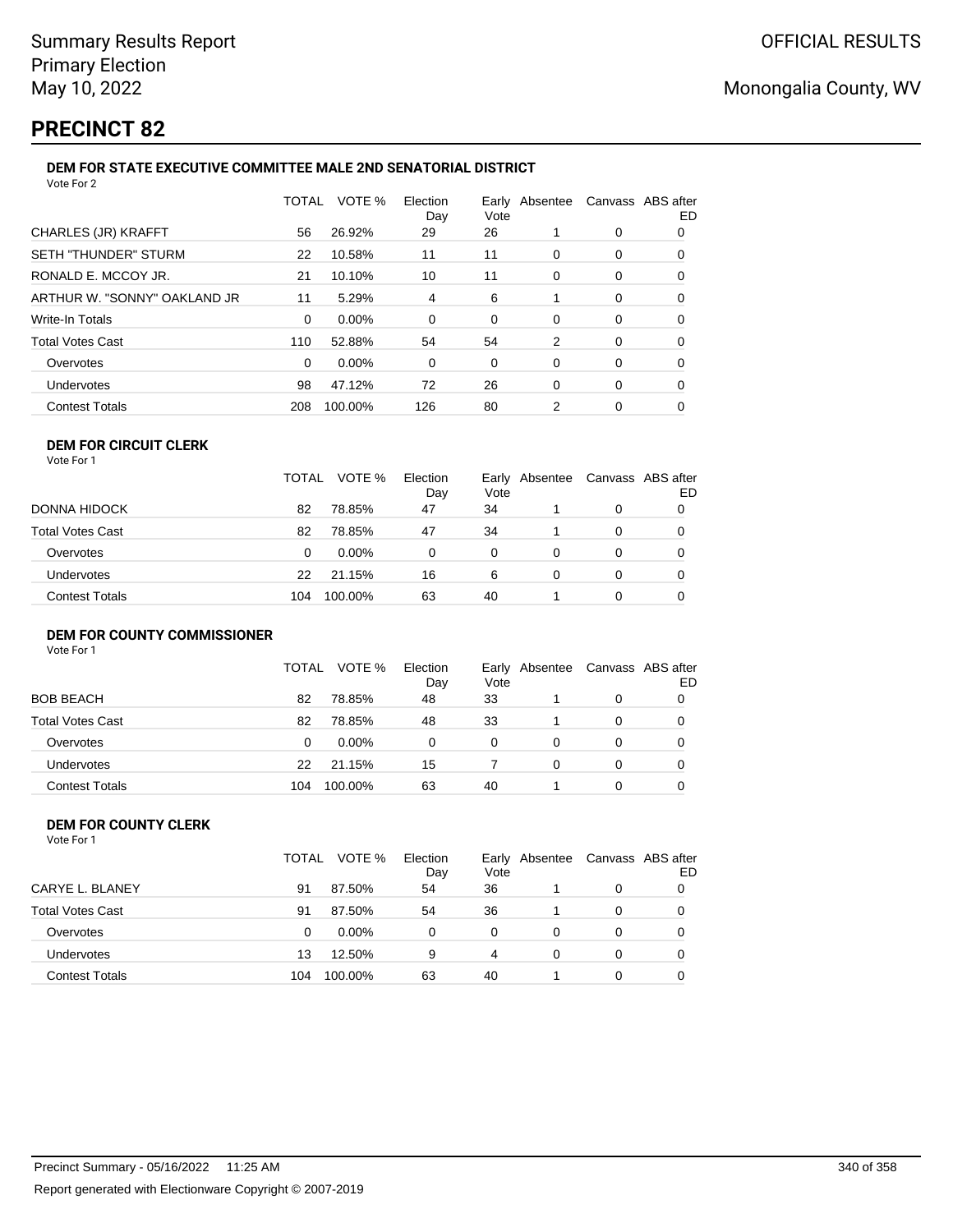## **PRECINCT 82**

#### **DEM FOR CONGRESSIONAL DISTRICT EXECUTIVE COMMITTEE DIST 2 FEMALE** Vote For 1

|                         | TOTAL | VOTE %   | Election<br>Day | Vote | Early Absentee |   | Canvass ABS after<br>ED |
|-------------------------|-------|----------|-----------------|------|----------------|---|-------------------------|
| <b>RYLEE HAUGHT</b>     | 74    | 71.15%   | 43              | 30   |                | 0 |                         |
| Write-In Totals         | 0     | $0.00\%$ | 0               | 0    | 0              | 0 |                         |
| <b>Total Votes Cast</b> | 74    | 71.15%   | 43              | 30   |                | 0 |                         |
| Overvotes               | 0     | $0.00\%$ | 0               | 0    | 0              | 0 |                         |
| Undervotes              | 30    | 28.85%   | 20              | 10   | 0              | 0 | O                       |
| <b>Contest Totals</b>   | 104   | 100.00%  | 63              | 40   |                | 0 |                         |

### **DEM FOR CONGRESSIONAL DISTRICT EXECUTIVE COMMITTEE DIST 2 MALE**

Vote For 1

|                         | TOTAL | VOTE %   | Election<br>Day | Early<br>Vote | Absentee |          | Canvass ABS after<br>ED |
|-------------------------|-------|----------|-----------------|---------------|----------|----------|-------------------------|
| SHANE ASSADZANDI        | 61    | 58.65%   | 41              | 19            |          | $\Omega$ | 0                       |
| CHARLES (JR) KRAFFT     | 19    | 18.27%   | 5               | 14            | $\Omega$ | $\Omega$ | 0                       |
| Write-In Totals         | 0     | $0.00\%$ | 0               | $\Omega$      | $\Omega$ | $\Omega$ | 0                       |
| <b>Total Votes Cast</b> | 80    | 76.92%   | 46              | 33            |          | $\Omega$ | 0                       |
| Overvotes               | 0     | 0.00%    | 0               | $\Omega$      | 0        | $\Omega$ | 0                       |
| <b>Undervotes</b>       | 24    | 23.08%   | 17              |               | $\Omega$ | $\Omega$ | 0                       |
| <b>Contest Totals</b>   | 104   | 100.00%  | 63              | 40            |          | $\Omega$ | 0                       |

#### **DEM FOR SENATORIAL EXECUTIVE COMMITTEE FEMALE 2ND SENATORIAL DISTRICT**

Vote For 1

|                         | TOTAL | VOTE %   | Election<br>Day | Vote | Early Absentee | Canvass ABS after | ED |
|-------------------------|-------|----------|-----------------|------|----------------|-------------------|----|
| RYLEE HAUGHT            | 75    | 72.12%   | 42              | 32   |                | 0                 | 0  |
| Write-In Totals         | 0     | $0.00\%$ | 0               | 0    | 0              | 0                 |    |
| <b>Total Votes Cast</b> | 75    | 72.12%   | 42              | 32   |                | 0                 |    |
| Overvotes               | 0     | $0.00\%$ | 0               | 0    | 0              | 0                 |    |
| <b>Undervotes</b>       | 29    | 27.88%   | 21              | 8    | 0              | 0                 |    |
| <b>Contest Totals</b>   | 104   | 100.00%  | 63              | 40   |                | 0                 |    |

#### **DEM FOR SENATORIAL EXECUTIVE COMMITTEE MALE 2ND SENATORIAL DISTRICT** Vote For 1

| 1 J J J J J J           |       |          |                 |      |                |                   |    |
|-------------------------|-------|----------|-----------------|------|----------------|-------------------|----|
|                         | TOTAL | VOTE %   | Election<br>Day | Vote | Early Absentee | Canvass ABS after | ED |
| CHARLES (JR) KRAFFT     | 59    | 56.73%   | 28              | 30   |                | 0                 |    |
| Write-In Totals         | 0     | $0.00\%$ | 0               | 0    | 0              | 0                 |    |
| <b>Total Votes Cast</b> | 59    | 56.73%   | 28              | 30   |                | 0                 |    |
| Overvotes               | 0     | 0.00%    | 0               | 0    | 0              | 0                 |    |
| <b>Undervotes</b>       | 45    | 43.27%   | 35              | 10   | 0              | 0                 |    |
| <b>Contest Totals</b>   | 104   | 100.00%  | 63              | 40   |                | 0                 |    |
|                         |       |          |                 |      |                |                   |    |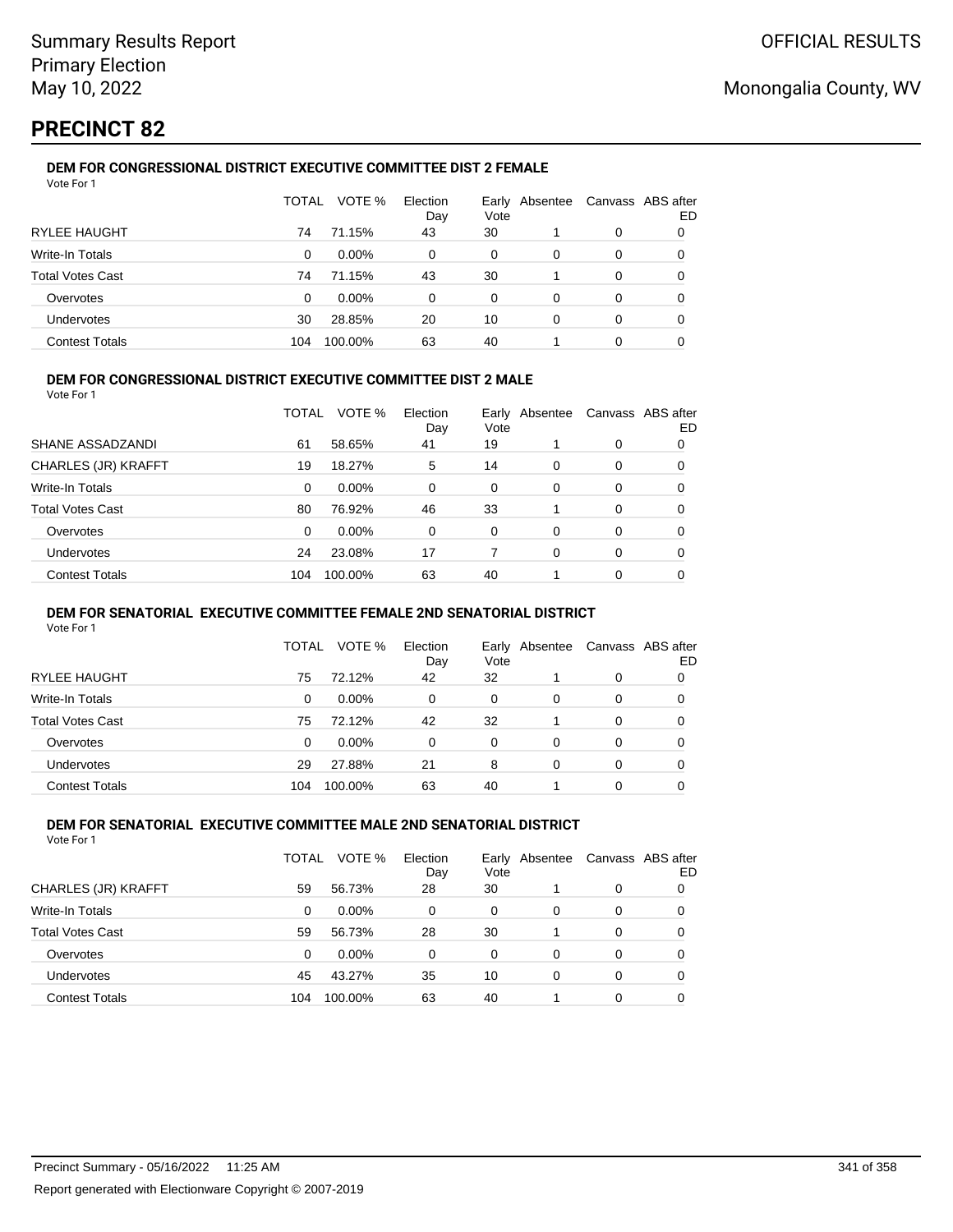## **PRECINCT 82**

#### **DEM FOR COUNTY EXECUTIVE COMMITTEE DISTRICT - FEMALE COMMITTEE DISTRICT 7** Vote For 1

|                         | TOTAL | VOTE %   | Election<br>Day | Early<br>Vote | Absentee | Canvass ABS after | ED |
|-------------------------|-------|----------|-----------------|---------------|----------|-------------------|----|
| LYNDA GOLDBERG          | 70    | 67.31%   | 40              | 29            |          | 0                 |    |
| <b>Write-In Totals</b>  | 0     | $0.00\%$ | 0               | 0             | 0        | 0                 | O  |
| <b>Total Votes Cast</b> | 70    | 67.31%   | 40              | 29            |          | 0                 | O  |
| Overvotes               | 0     | $0.00\%$ | 0               | 0             | 0        | 0                 |    |
| Undervotes              | 34    | 32.69%   | 23              | 11            | 0        | 0                 |    |
| <b>Contest Totals</b>   | 104   | 100.00%  | 63              | 40            |          | 0                 |    |

### **DEM FOR COUNTY EXECUTIVE COMMITTEE DISTRICT - MALE COMMITTEE DISTRICT 7**

Vote For 1

|                         | TOTAL | VOTE %   | Election<br>Day | Vote | Early Absentee | Canvass ABS after | ED |
|-------------------------|-------|----------|-----------------|------|----------------|-------------------|----|
| NO CANDIDATE(S) FILED   | 0     | $0.00\%$ | 0               | 0    | O              | 0                 |    |
| Write-In Totals         |       | 0.96%    |                 | 0    | O              | 0                 | O  |
| <b>Total Votes Cast</b> |       | 0.96%    |                 | 0    | 0              | 0                 |    |
| Overvotes               | 0     | $0.00\%$ | $\Omega$        | 0    | 0              | 0                 |    |
| Undervotes              | 103   | 99.04%   | 62              | 40   |                | 0                 |    |
| <b>Contest Totals</b>   | 104   | 100.00%  | 63              | 40   |                | 0                 |    |

### **NON-PARTISAN BOARD OF EDUCATION**

Vote For 3

|                       | TOTAL    | VOTE %  | Election<br>Day | Vote | Early Absentee | Canvass ABS after | ED |
|-----------------------|----------|---------|-----------------|------|----------------|-------------------|----|
| <b>DANIEL BERRY</b>   | 158      | 20.18%  | 94              | 62   | 2              | 0                 | 0  |
| JENNIFER HAGERTY      | 132      | 16.86%  | 71              | 57   | 4              | 0                 | 0  |
| <b>MICHAEL KELLY</b>  | 110      | 14.05%  | 62              | 45   | 3              | 0                 | 0  |
| <b>BRANDON MYERS</b>  | 76       | 9.71%   | 46              | 30   | 0              | 0                 | 0  |
| <b>CRISTY MOATS</b>   | 65       | 8.30%   | 42              | 21   | 2              | 0                 | 0  |
| Write-In Totals       | 0        | 0.00%   | 0               | 0    | 0              | 0                 | 0  |
| Total Votes Cast      | 541      | 69.09%  | 315             | 215  | 11             | 0                 | 0  |
| Overvotes             | $\Omega$ | 0.00%   | 0               | 0    | 0              | 0                 | 0  |
| Undervotes            | 242      | 30.91%  | 165             | 70   | 7              | 0                 | 0  |
| <b>Contest Totals</b> | 783      | 100.00% | 480             | 285  | 18             | 0                 | 0  |
|                       |          |         |                 |      |                |                   |    |

## **FOR CONSERVATION DISTRICT SUPERVISOR**

|                         | TOTAL | VOTE %   | Election<br>Day | Vote | Early Absentee |   | Canvass ABS after<br>ED |
|-------------------------|-------|----------|-----------------|------|----------------|---|-------------------------|
| MARK "MR. MARK" MYERS   | 125   | 47.89%   | 74              | 49   | 2              | 0 | 0                       |
| <b>ANDREW PRICE</b>     | 74    | 28.35%   | 43              | 29   | 2              | 0 | 0                       |
| Write-In Totals         | 0     | 0.00%    | 0               | 0    | 0              | 0 | 0                       |
| <b>Total Votes Cast</b> | 199   | 76.25%   | 117             | 78   | 4              | 0 | 0                       |
| Overvotes               | 0     | $0.00\%$ | 0               | 0    | 0              | 0 | 0                       |
| Undervotes              | 62    | 23.75%   | 43              | 17   | 2              | 0 | 0                       |
| <b>Contest Totals</b>   | 261   | 100.00%  | 160             | 95   | 6              | 0 | 0                       |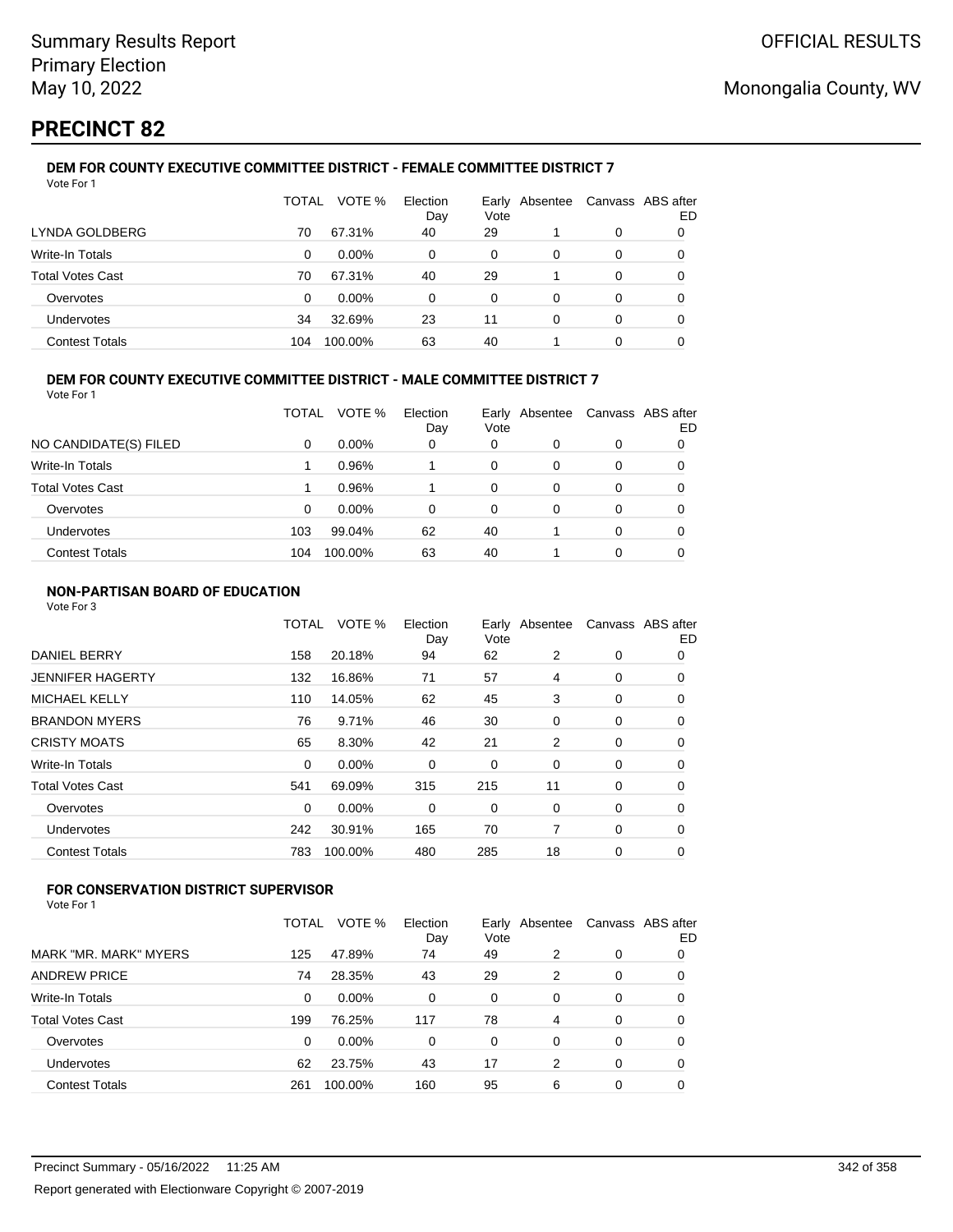# **PRECINCT 83**

| <b>Statistics</b>                     | TOTAL  | Election<br>Day | Vote | Early Absentee |          | Canvass ABS after<br>ED. |
|---------------------------------------|--------|-----------------|------|----------------|----------|--------------------------|
| Registered Voters - Total             | 2,064  |                 |      |                |          |                          |
| Registered Voters - REPUBLICAN        | 780    |                 |      |                |          |                          |
| <b>Registered Voters - DEMOCRATIC</b> | 718    |                 |      |                |          |                          |
| Registered Voters - NON-PARTISAN      | 566    |                 |      |                |          |                          |
| <b>Ballots Cast - Total</b>           | 275    | 152             | 116  | 6              |          | 0                        |
| Ballots Cast - REPUBLICAN             | 166    | 92              | 70   | 3              |          | $\Omega$                 |
| <b>Ballots Cast - DEMOCRATIC</b>      | 100    | 52              | 45   | 3              | $\Omega$ | 0                        |
| Ballots Cast - NON-PARTISAN           | 9      | 8               | 1    | 0              | $\Omega$ | 0                        |
| <b>Ballots Cast - Blank</b>           | 0      | 0               | 0    | 0              | 0        | 0                        |
| Voter Turnout - Total                 | 13.32% |                 |      |                |          |                          |
| Voter Turnout - REPUBLICAN            | 21.28% |                 |      |                |          |                          |
| Voter Turnout - DEMOCRATIC            | 13.93% |                 |      |                |          |                          |
| Voter Turnout - NON-PARTISAN          | 1.59%  |                 |      |                |          |                          |

## **REP FOR U.S. HOUSE OF REPRESENTATIVES 2ND DIST**

Vote For 1

|                               | TOTAL | VOTE %   | Election<br>Day | Earlv<br>Vote | Absentee |   | Canvass ABS after<br>ED |
|-------------------------------|-------|----------|-----------------|---------------|----------|---|-------------------------|
| DAVID B. MCKINLEY             | 72    | 43.37%   | 31              | 38            | 3        | 0 | O                       |
| ALEXANDER X. MOONEY           | 72    | 43.37%   | 48              | 23            | 0        |   | 0                       |
| <b>SUSAN BUCHSER-LOCHOCKI</b> | 17    | 10.24%   | 11              | 6             | 0        | 0 | 0                       |
| <b>MIKE SECKMAN</b>           | 2     | 1.20%    | 0               | 2             | $\Omega$ | 0 | 0                       |
| RHONDA A. HERCULES            | 0     | $0.00\%$ | $\Omega$        | 0             | 0        | 0 | 0                       |
| <b>Total Votes Cast</b>       | 163   | 98.19%   | 90              | 69            | 3        |   | 0                       |
| Overvotes                     | 0     | $0.00\%$ | 0               | 0             | $\Omega$ | 0 | 0                       |
| <b>Undervotes</b>             | 3     | 1.81%    | 2               | 1             | $\Omega$ | 0 | 0                       |
| <b>Contest Totals</b>         | 166   | 100.00%  | 92              | 70            | 3        |   | 0                       |

### **REP FOR STATE SENATOR 2ND SENATORIAL DISTRICT**

|                         | TOTAL | VOTE %   | Election<br>Day | Vote | Early Absentee | Canvass ABS after | ED |
|-------------------------|-------|----------|-----------------|------|----------------|-------------------|----|
| <b>CHARLES CLEMENTS</b> | 124   | 74.70%   | 66              | 55   |                | 0                 |    |
| <b>Total Votes Cast</b> | 124   | 74.70%   | 66              | 55   | 3              | 0                 |    |
| Overvotes               | 0     | $0.00\%$ | 0               | 0    | 0              | 0                 |    |
| Undervotes              | 42    | 25.30%   | 26              | 15   | 0              |                   | 0  |
| <b>Contest Totals</b>   | 166   | 100.00%  | 92              | 70   |                |                   |    |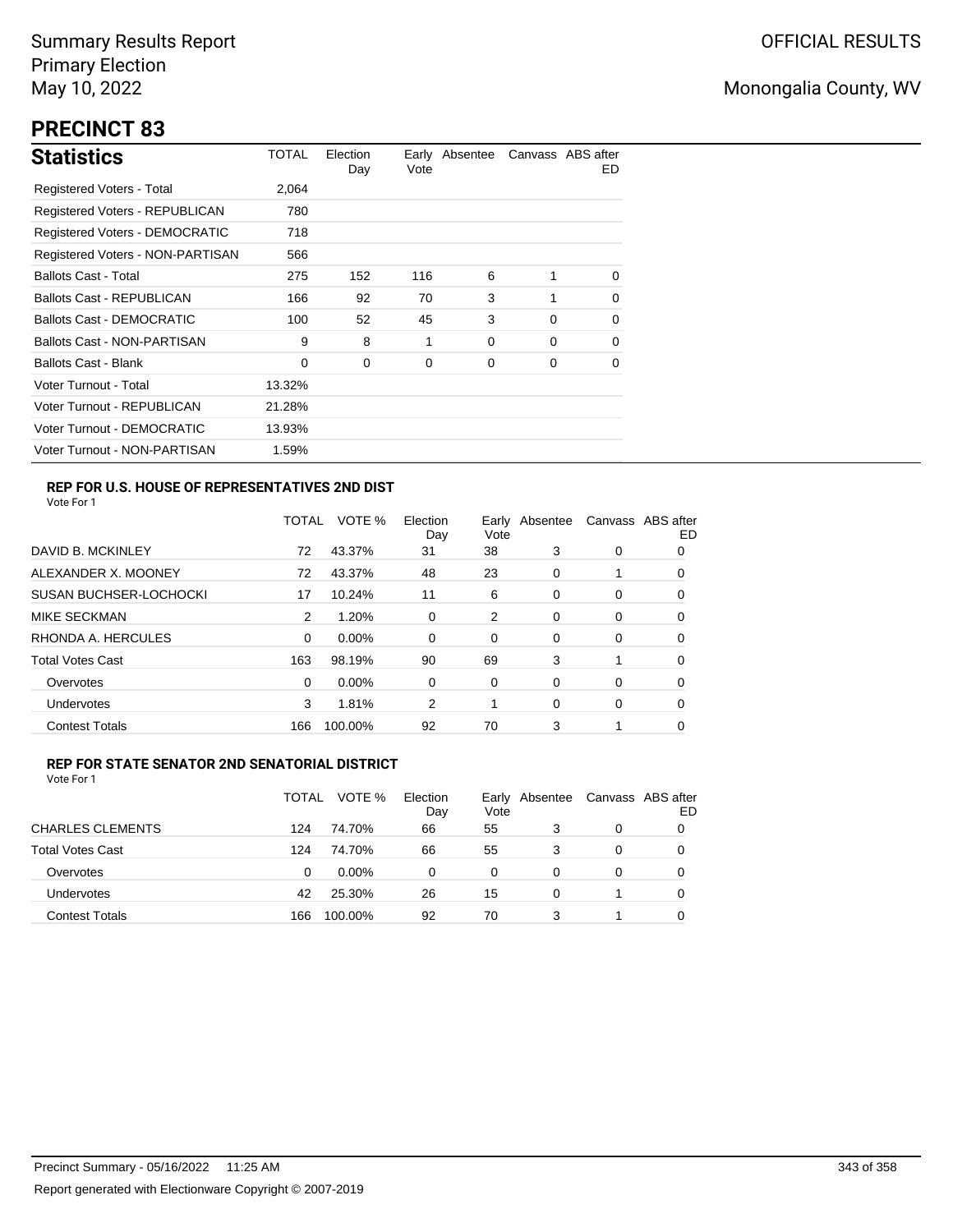## **PRECINCT 83**

## **REP FOR MEMBER OF HOUSE OF DELEGATES 82ND DELEGATE DISTRICT**

| Vote For 1              |              |         |                 |      |                |          |                         |
|-------------------------|--------------|---------|-----------------|------|----------------|----------|-------------------------|
|                         | <b>TOTAL</b> | VOTE %  | Election<br>Day | Vote | Early Absentee |          | Canvass ABS after<br>ED |
| <b>DEBBIE WARNER</b>    | 83           | 50.00%  | 39              | 41   | 2              |          | 0                       |
| <b>CINDY FRICH</b>      | 50           | 30.12%  | 36              | 13   |                | $\Omega$ | 0                       |
| <b>DREW TALBOTT</b>     | 25           | 15.06%  | 12              | 13   | $\Omega$       | $\Omega$ | 0                       |
| <b>Total Votes Cast</b> | 158          | 95.18%  | 87              | 67   | 3              |          | 0                       |
| Overvotes               | 0            | 0.00%   | $\Omega$        | 0    | $\Omega$       | $\Omega$ | 0                       |
| Undervotes              | 8            | 4.82%   | 5               | 3    | $\Omega$       | $\Omega$ | 0                       |
| <b>Contest Totals</b>   | 166          | 100.00% | 92              | 70   | 3              |          |                         |

## **REP FOR STATE EXECUTIVE COMMITTEE FEMALE 2ND SENATORIAL DISTRICT**

Vote For 2

|                         | TOTAL    | VOTE %   | Election<br>Day | Vote | Early Absentee | Canvass ABS after | ED |
|-------------------------|----------|----------|-----------------|------|----------------|-------------------|----|
| RHONDA S. DEAN          | 65       | 19.58%   | 31              | 31   | 2              |                   | 0  |
| REBECCA (BECKY) WELLS   | 62       | 18.67%   | 32              | 30   | 0              | 0                 | 0  |
| <b>BRENDA NAPIER</b>    | 57       | 17.17%   | 28              | 28   |                | 0                 | 0  |
| Write-In Totals         | $\Omega$ | $0.00\%$ | 0               | 0    | $\Omega$       | 0                 | 0  |
| <b>Total Votes Cast</b> | 184      | 55.42%   | 91              | 89   | 3              |                   | 0  |
| Overvotes               | $\Omega$ | $0.00\%$ | $\Omega$        | 0    | $\Omega$       | 0                 | 0  |
| <b>Undervotes</b>       | 148      | 44.58%   | 93              | 51   | 3              | 1                 | 0  |
| <b>Contest Totals</b>   | 332      | 100.00%  | 184             | 140  | 6              | 2                 | 0  |

#### **REP FOR STATE EXECUTIVE COMMITTEE MALE 2ND SENATORIAL DISTRICT** Vote For 2

|                       | TOTAL    | VOTE %   | Election<br>Day | Vote     | Early Absentee |          | Canvass ABS after<br>ED |
|-----------------------|----------|----------|-----------------|----------|----------------|----------|-------------------------|
| BRIAN S. LONG         | 65       | 19.58%   | 36              | 27       |                |          | 0                       |
| ELIJAH DEAN           | 56       | 16.87%   | 29              | 25       | 2              | 0        | 0                       |
| STEVEN T. NAPIER      | 55       | 16.57%   | 22              | 33       | 0              | 0        | 0                       |
| Write-In Totals       | 2        | 0.60%    | 2               | 0        | $\Omega$       | 0        | 0                       |
| Total Votes Cast      | 178      | 53.61%   | 89              | 85       | 3              |          | 0                       |
| Overvotes             | $\Omega$ | $0.00\%$ | 0               | $\Omega$ | $\Omega$       | $\Omega$ | 0                       |
| <b>Undervotes</b>     | 154      | 46.39%   | 95              | 55       | 3              |          | 0                       |
| <b>Contest Totals</b> | 332      | 100.00%  | 184             | 140      | 6              | 2        | 0                       |
|                       |          |          |                 |          |                |          |                         |

### **REP FOR CIRCUIT CLERK**

| Vote For 1 |  |  |
|------------|--|--|
|------------|--|--|

|                         | TOTAL | VOTE %   | Election<br>Day | Vote | Early Absentee |   | Canvass ABS after<br>ED |
|-------------------------|-------|----------|-----------------|------|----------------|---|-------------------------|
| NO CANDIDATE(S) FILED   | 0     | $0.00\%$ | 0               | 0    |                | 0 |                         |
| <b>Total Votes Cast</b> | 0     | $0.00\%$ | 0               | 0    |                | 0 |                         |
| Overvotes               | 0     | $0.00\%$ | 0               | 0    |                | 0 |                         |
| Undervotes              | 166   | 100.00%  | 92              | 70   | 3              |   |                         |
| <b>Contest Totals</b>   | 166   | 100.00%  | 92              | 70   | 3              |   |                         |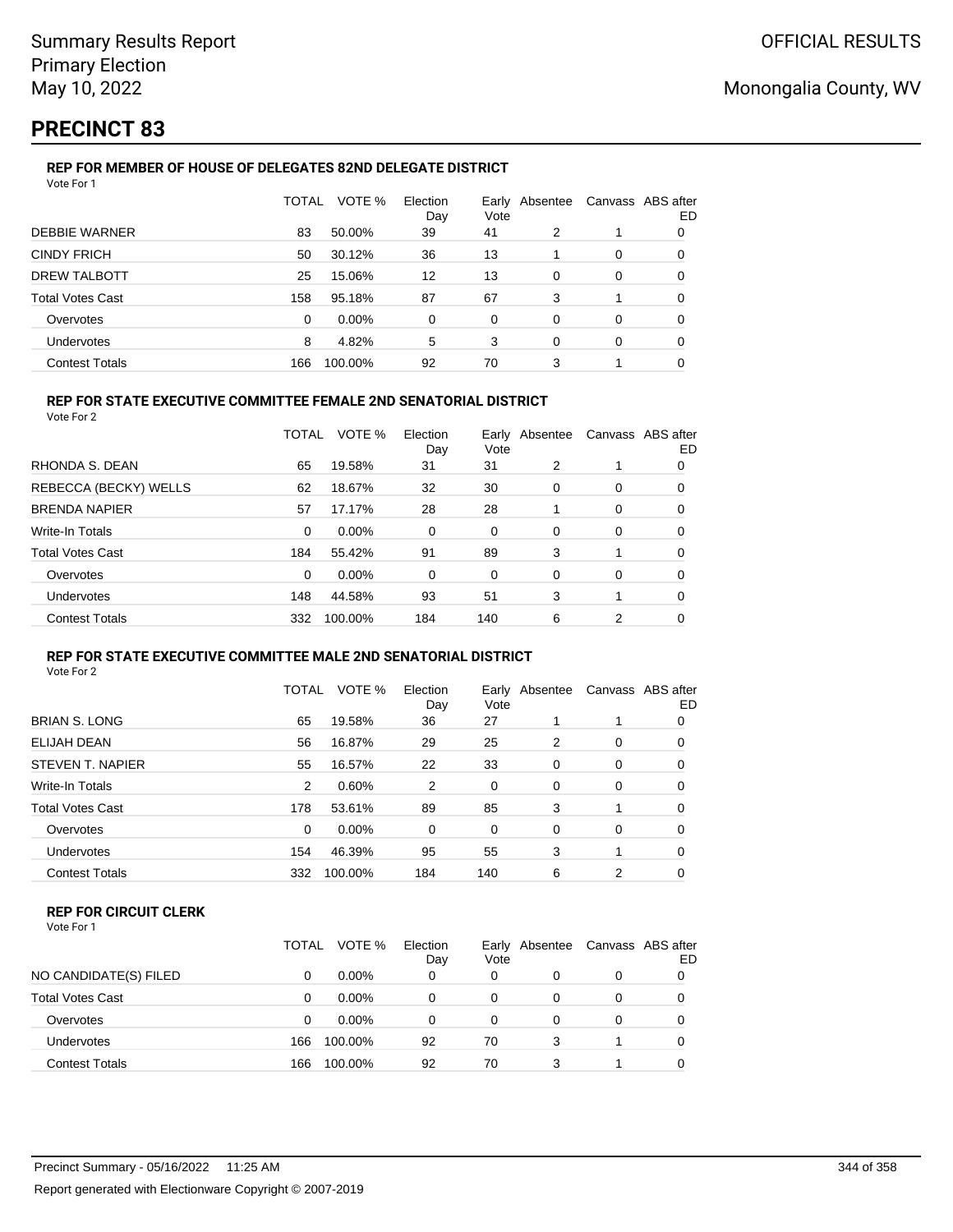## **PRECINCT 83**

## **REP FOR COUNTY COMMISSIONER**

Vote For 1

|                           | TOTAL | VOTE %   | Election<br>Day | Vote | Early Absentee |          | Canvass ABS after<br>ED |
|---------------------------|-------|----------|-----------------|------|----------------|----------|-------------------------|
| <b>CHARLES D. HARTZOG</b> | 72    | 43.37%   | 39              | 32   | 0              |          |                         |
| <b>SEAN P. SIKORA</b>     | 70    | 42.17%   | 40              | 28   | 2              | $\Omega$ | 0                       |
| <b>Total Votes Cast</b>   | 142   | 85.54%   | 79              | 60   | 2              |          | 0                       |
| Overvotes                 | 0     | $0.00\%$ | $\Omega$        | 0    | $\Omega$       | $\Omega$ | 0                       |
| <b>Undervotes</b>         | 24    | 14.46%   | 13              | 10   |                | $\Omega$ | 0                       |
| <b>Contest Totals</b>     | 166   | 100.00%  | 92              | 70   | 3              |          |                         |

### **REP FOR COUNTY CLERK**

Vote For 1

|                       | TOTAL | VOTE %   | Election<br>Day | Vote | Early Absentee |   | Canvass ABS after<br>ED |
|-----------------------|-------|----------|-----------------|------|----------------|---|-------------------------|
| NO CANDIDATE(S) FILED |       | $0.00\%$ | 0               | 0    |                | 0 |                         |
| Total Votes Cast      |       | $0.00\%$ |                 |      |                |   |                         |
| Overvotes             |       | $0.00\%$ |                 | 0    |                |   |                         |
| <b>Undervotes</b>     | 166   | 100.00%  | 92              | 70   | 3              |   |                         |
| <b>Contest Totals</b> | 166   | 100.00%  | 92              | 70   |                |   |                         |

## **REP FOR CONGRESSIONAL DISTRICT EXECUTIVE COMMITTEE DIST 2 FEMALE**

| Vote For 1              |       |          |                 |      |                |          |                         |
|-------------------------|-------|----------|-----------------|------|----------------|----------|-------------------------|
|                         | TOTAL | VOTE %   | Election<br>Day | Vote | Early Absentee |          | Canvass ABS after<br>ED |
| VIRGINIA "GINA" BROWN   | 118   | 71.08%   | 63              | 52   | 2              |          | 0                       |
| Write-In Totals         | 0     | $0.00\%$ | 0               | 0    | 0              | 0        | 0                       |
| <b>Total Votes Cast</b> | 118   | 71.08%   | 63              | 52   | 2              |          | 0                       |
| Overvotes               | 0     | $0.00\%$ | 0               | 0    | 0              | $\Omega$ | 0                       |
| <b>Undervotes</b>       | 48    | 28.92%   | 29              | 18   |                | 0        | 0                       |
| <b>Contest Totals</b>   | 166   | 100.00%  | 92              | 70   | 3              |          |                         |

### **REP FOR CONGRESSIONAL DISTRICT EXECUTIVE COMMITTEE DIST 2 MALE**

|                         | TOTAL | VOTE %   | Election<br>Day | Vote | Early Absentee |          | Canvass ABS after<br>ED |
|-------------------------|-------|----------|-----------------|------|----------------|----------|-------------------------|
| <b>SAM BROWN</b>        | 89    | 53.61%   | 42              | 44   | 2              |          | 0                       |
| ETHAN MOORE             | 38    | 22.89%   | 22              | 15   |                | 0        | 0                       |
| Write-In Totals         | 0     | $0.00\%$ | 0               | 0    | $\Omega$       | $\Omega$ | 0                       |
| <b>Total Votes Cast</b> | 127   | 76.51%   | 64              | 59   | 3              |          | 0                       |
| Overvotes               | 0     | $0.00\%$ | 0               | 0    | 0              | 0        | 0                       |
| <b>Undervotes</b>       | 39    | 23.49%   | 28              | 11   | $\Omega$       | 0        | 0                       |
| <b>Contest Totals</b>   | 166   | 100.00%  | 92              | 70   | 3              |          | 0                       |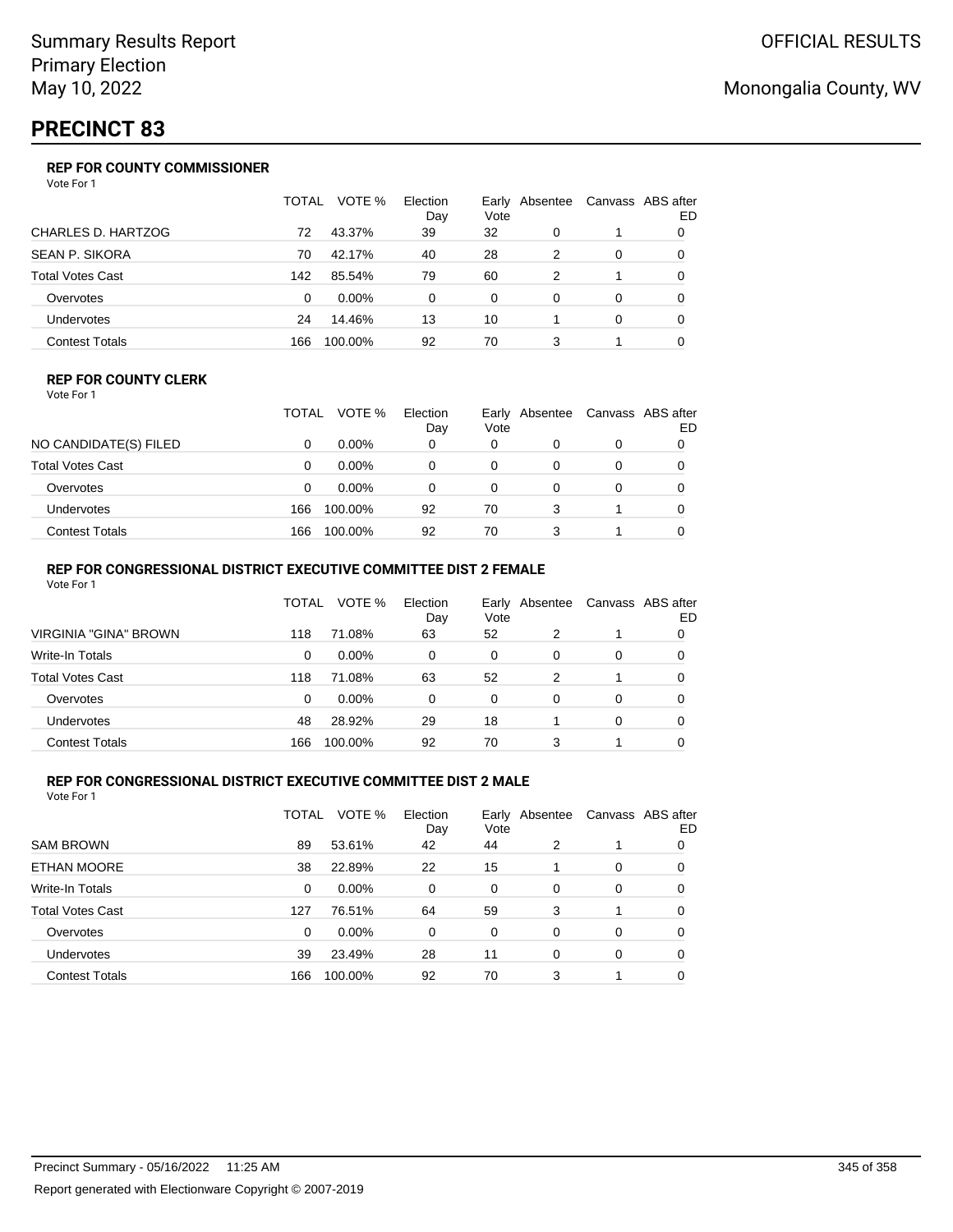## **PRECINCT 83**

#### **REP FOR SENATORIAL EXECUTIVE COMMITTEE FEMALE 2ND SENATORIAL DISTRICT** Vote For 1

|                              | TOTAL | VOTE %   | Election<br>Day | Vote | Early Absentee | Canvass ABS after | ED |
|------------------------------|-------|----------|-----------------|------|----------------|-------------------|----|
| <b>VIRGINIA "GINA" BROWN</b> | 115   | 69.28%   | 60              | 51   | 3              |                   |    |
| Write-In Totals              |       | 0.60%    |                 | 0    | 0              | 0                 |    |
| <b>Total Votes Cast</b>      | 116   | 69.88%   | 61              | 51   | 3              |                   |    |
| Overvotes                    | 0     | $0.00\%$ | 0               | 0    | 0              | 0                 |    |
| Undervotes                   | 50    | 30.12%   | 31              | 19   | 0              | 0                 | O  |
| <b>Contest Totals</b>        | 166   | 100.00%  | 92              | 70   | 3              |                   |    |

### **REP FOR SENATORIAL EXECUTIVE COMMITTEE MALE 2ND SENATORIAL DISTRICT**

Vote For 1

|                         | TOTAL | VOTE %  | Election<br>Day | Vote     | Early Absentee |          | Canvass ABS after<br>ED |
|-------------------------|-------|---------|-----------------|----------|----------------|----------|-------------------------|
| <b>SAM BROWN</b>        | 73    | 43.98%  | 33              | 36       | 3              |          | 0                       |
| ETHAN MOORE             | 43    | 25.90%  | 25              | 18       | $\Omega$       | $\Omega$ | 0                       |
| Write-In Totals         |       | 0.60%   |                 | $\Omega$ | $\Omega$       | $\Omega$ | 0                       |
| <b>Total Votes Cast</b> | 117   | 70.48%  | 59              | 54       | 3              |          | 0                       |
| Overvotes               | 0     | 0.00%   | 0               | 0        | $\Omega$       | $\Omega$ | 0                       |
| <b>Undervotes</b>       | 49    | 29.52%  | 33              | 16       | $\Omega$       | $\Omega$ | 0                       |
| <b>Contest Totals</b>   | 166   | 100.00% | 92              | 70       | 3              |          | 0                       |

#### **REP FOR COUNTY EXECUTIVE COMMITTEE DISTRICT - FEMALE COMMITTEE DISTRICT 9**

Vote For 1

|                         | TOTAL | VOTE %   | Election<br>Day | Vote     | Early Absentee | Canvass ABS after | ED |
|-------------------------|-------|----------|-----------------|----------|----------------|-------------------|----|
| PAULA MARTINELLI        | 121   | 72.89%   | 63              | 55       | 2              | 1                 | 0  |
| Write-In Totals         |       | 0.60%    |                 | $\Omega$ | 0              | 0                 | O  |
| <b>Total Votes Cast</b> | 122   | 73.49%   | 64              | 55       | 2              |                   | 0  |
| Overvotes               | 0     | $0.00\%$ | 0               | 0        | 0              | 0                 |    |
| <b>Undervotes</b>       | 44    | 26.51%   | 28              | 15       |                | 0                 |    |
| <b>Contest Totals</b>   | 166   | 100.00%  | 92              | 70       | 3              |                   |    |

#### **REP FOR COUNTY EXECUTIVE COMMITTEE DISTRICT - MALE COMMITTEE DISTRICT 9** Vote For 1

|                         | <b>TOTAL</b> | VOTE %   | Election<br>Day | Early<br>Vote | Absentee | Canvass ABS after | ED |
|-------------------------|--------------|----------|-----------------|---------------|----------|-------------------|----|
| DREW TALBOTT            | 117          | 70.48%   | 61              | 53            | 2        |                   | O  |
| Write-In Totals         |              | 0.60%    |                 | 0             | 0        | 0                 | 0  |
| <b>Total Votes Cast</b> | 118          | 71.08%   | 62              | 53            | 2        | 1                 | 0  |
| Overvotes               | 0            | $0.00\%$ | 0               | 0             | 0        | 0                 | 0  |
| Undervotes              | 48           | 28.92%   | 30              | 17            |          | 0                 | 0  |
| <b>Contest Totals</b>   | 166          | 100.00%  | 92              | 70            | 3        | 1                 |    |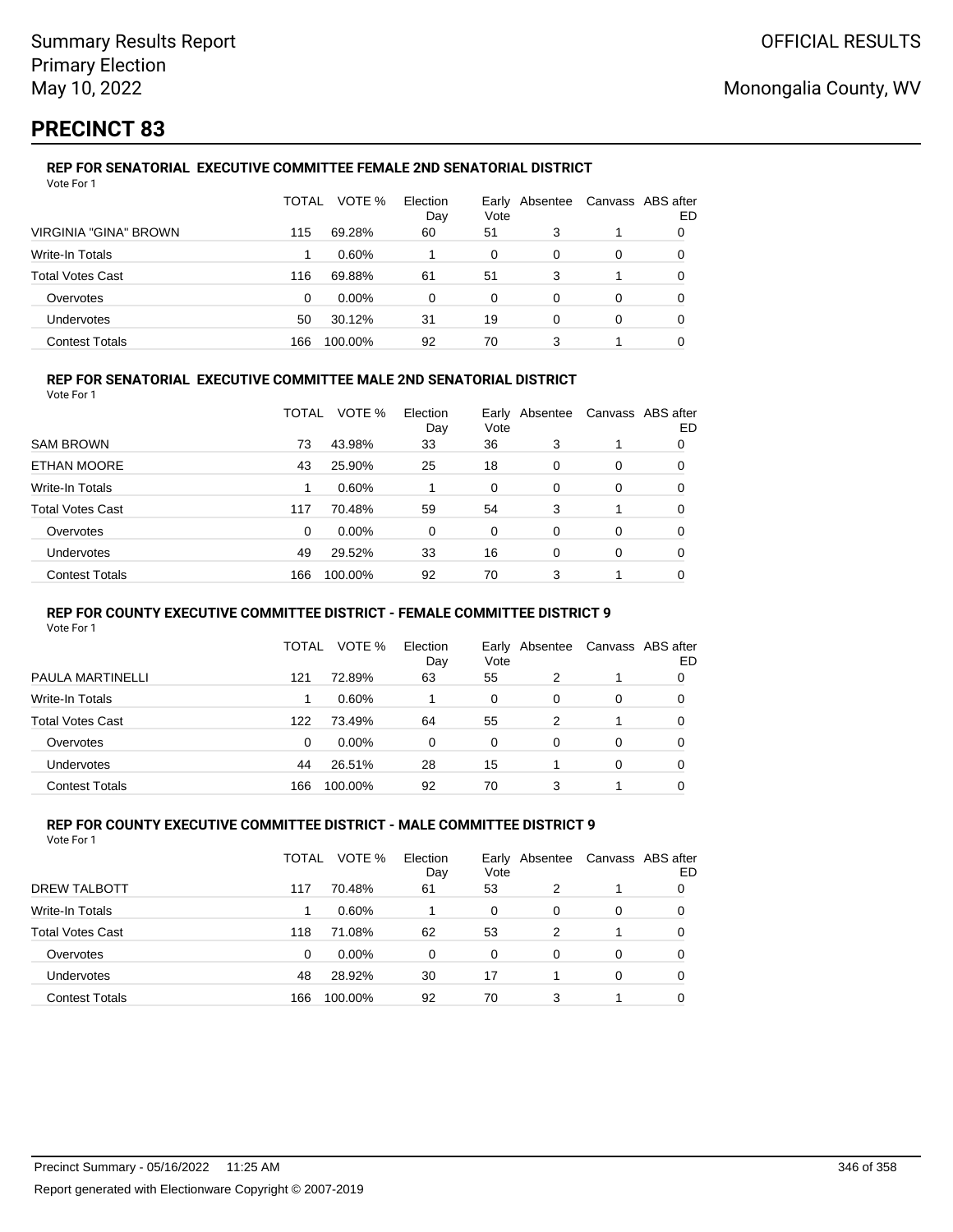## **PRECINCT 83**

### **DEM FOR U.S. HOUSE OF REPRESENTATIVES 2ND DIST**

|                          | TOTAL | VOTE %   | Election<br>Day | Vote | Early Absentee |   | Canvass ABS after<br>ED |
|--------------------------|-------|----------|-----------------|------|----------------|---|-------------------------|
| <b>BARRY LEE WENDELL</b> | 71    | 71.00%   | 36              | 34   |                | 0 |                         |
| ANGELA J. DWYER          | 23    | 23.00%   | 13              | 8    | 2              | 0 |                         |
| <b>Total Votes Cast</b>  | 94    | 94.00%   | 49              | 42   | 3              | 0 |                         |
| Overvotes                | 0     | $0.00\%$ | 0               | 0    | 0              | 0 |                         |
| Undervotes               | 6     | 6.00%    | 3               | 3    | 0              | 0 |                         |
| <b>Contest Totals</b>    | 100   | 100.00%  | 52              | 45   |                | 0 |                         |

### **DEM FOR STATE SENATOR 2ND SENATORIAL DISTRICT**

Vote For 1

|                         | TOTAL | VOTE %   | Election<br>Day | Vote | Early Absentee | Canvass ABS after<br>ED |
|-------------------------|-------|----------|-----------------|------|----------------|-------------------------|
| <b>ERIC M. HAYHURST</b> | 89    | 89.00%   | 47              | 39   |                |                         |
| <b>Total Votes Cast</b> | 89    | 89.00%   | 47              | 39   | 3              |                         |
| Overvotes               | 0     | $0.00\%$ |                 | 0    |                |                         |
| <b>Undervotes</b>       | 11    | 11.00%   | 5               | 6    |                |                         |
| <b>Contest Totals</b>   | 100   | 100.00%  | 52              | 45   |                |                         |

#### **DEM FOR MEMBER OF HOUSE OF DELEGATES 82ND DELEGATE DISTRICT** Vote For 1

|                         | TOTAL | VOTE %   | Election<br>Day | Vote | Early Absentee | Canvass ABS after | ED |
|-------------------------|-------|----------|-----------------|------|----------------|-------------------|----|
| <b>KATIE FALLON</b>     | 89    | 89.00%   | 49              | 37   | 3              | 0                 |    |
| <b>Total Votes Cast</b> | 89    | 89.00%   | 49              | 37   | 3              | 0                 |    |
| Overvotes               | 0     | $0.00\%$ | 0               | 0    | 0              | 0                 |    |
| <b>Undervotes</b>       | 11    | 11.00%   | 3               | 8    | 0              | $\Omega$          |    |
| <b>Contest Totals</b>   | 100   | 100.00%  | 52              | 45   |                | 0                 |    |

#### **DEM FOR STATE EXECUTIVE COMMITTEE FEMALE 2ND SENATORIAL DISTRICT** Vote For 2

|                          | TOTAL | VOTE %  | Election<br>Day | Vote | Early Absentee |   | Canvass ABS after<br>ED |
|--------------------------|-------|---------|-----------------|------|----------------|---|-------------------------|
| <b>RYLEE HAUGHT</b>      | 85    | 42.50%  | 43              | 39   | 3              | 0 | 0                       |
| <b>JENNIFER C. BEACH</b> | 41    | 20.50%  | 17              | 24   | 0              | 0 | 0                       |
| BARBARA A. SCOTT         | 17    | 8.50%   | 12              | 4    |                | 0 | 0                       |
| <b>CINDY WELCH</b>       | 12    | 6.00%   | 7               | 3    | 2              | 0 | $\Omega$                |
| KIMBERLY A. FRUM         | 5     | 2.50%   | 3               | 2    | $\Omega$       | 0 | 0                       |
| Write-In Totals          | 2     | 1.00%   | 2               | 0    | 0              | 0 | 0                       |
| <b>Total Votes Cast</b>  | 162   | 81.00%  | 84              | 72   | 6              | 0 | 0                       |
| Overvotes                | 0     | 0.00%   | 0               | 0    | $\Omega$       | 0 | 0                       |
| Undervotes               | 38    | 19.00%  | 20              | 18   | $\Omega$       | 0 | 0                       |
| <b>Contest Totals</b>    | 200   | 100.00% | 104             | 90   | 6              | 0 | 0                       |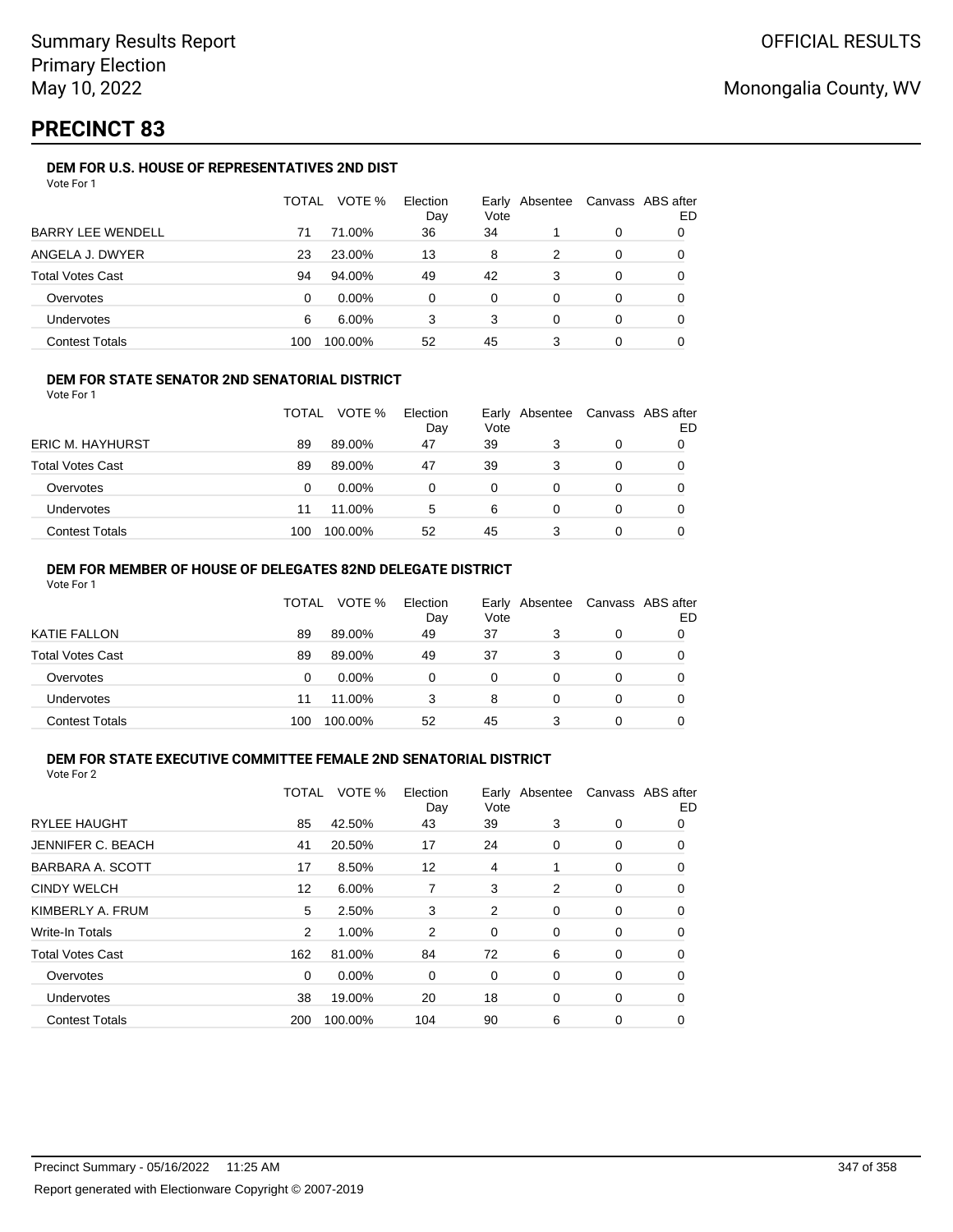## **PRECINCT 83**

#### **DEM FOR STATE EXECUTIVE COMMITTEE MALE 2ND SENATORIAL DISTRICT** Vote For 2

| 1 U U U L                    |          |         |                 |                        |   |                   |    |
|------------------------------|----------|---------|-----------------|------------------------|---|-------------------|----|
|                              | TOTAL    | VOTE %  | Election<br>Day | Early Absentee<br>Vote |   | Canvass ABS after | ED |
| CHARLES (JR) KRAFFT          | 74       | 37.00%  | 37              | 34                     | 3 | 0                 | 0  |
| SETH "THUNDER" STURM         | 27       | 13.50%  | 17              | 10                     | 0 | 0                 | 0  |
| RONALD E. MCCOY JR.          | 23       | 11.50%  | 8               | 14                     |   | 0                 | 0  |
| ARTHUR W. "SONNY" OAKLAND JR | 16       | 8.00%   | 13              | 3                      | 0 | 0                 | 0  |
| Write-In Totals              |          | 0.50%   |                 | 0                      | 0 | 0                 | 0  |
| Total Votes Cast             | 141      | 70.50%  | 76              | 61                     | 4 | 0                 | 0  |
| Overvotes                    | $\Omega$ | 0.00%   | 0               | 0                      | 0 | 0                 | 0  |
| Undervotes                   | 59       | 29.50%  | 28              | 29                     | 2 | 0                 | 0  |
| <b>Contest Totals</b>        | 200      | 100.00% | 104             | 90                     | 6 | 0                 | 0  |
|                              |          |         |                 |                        |   |                   |    |

#### **DEM FOR CIRCUIT CLERK** Vote For 1

|                   | <b>TOTAL</b> | VOTE %   | Election<br>Day | Vote | Early Absentee |   | Canvass ABS after<br>ED |
|-------------------|--------------|----------|-----------------|------|----------------|---|-------------------------|
| DONNA HIDOCK      | 83           | 83.00%   | 44              | 36   | 3              | 0 |                         |
| Total Votes Cast  | 83           | 83.00%   | 44              | 36   | 3              | 0 |                         |
| Overvotes         | 0            | $0.00\%$ |                 | 0    |                |   |                         |
| <b>Undervotes</b> | 17           | 17.00%   | 8               | 9    |                |   | 0                       |
| Contest Totals    | 100          | 100.00%  | 52              | 45   |                |   | 0                       |

## **DEM FOR COUNTY COMMISSIONER**

Vote For 1

|                       | TOTAL | VOTE %   | Election<br>Day | Vote | Early Absentee | Canvass ABS after | ED |
|-----------------------|-------|----------|-----------------|------|----------------|-------------------|----|
| BOB BEACH             | 88    | 88.00%   | 50              | 36   |                | 0                 |    |
| Total Votes Cast      | 88    | 88.00%   | 50              | 36   |                | 0                 |    |
| Overvotes             | 0     | $0.00\%$ |                 | 0    |                | 0                 |    |
| Undervotes            | 12    | 12.00%   | 2               | 9    |                | 0                 |    |
| <b>Contest Totals</b> | 100   | 100.00%  | 52              | 45   |                | 0                 |    |

#### **DEM FOR COUNTY CLERK** Vote For 1

|                         | TOTAL | VOTE %   | Election<br>Day | Vote | Early Absentee |          | Canvass ABS after<br>ED |
|-------------------------|-------|----------|-----------------|------|----------------|----------|-------------------------|
| CARYE L. BLANEY         | 86    | 86.00%   | 45              | 38   | 3              | 0        |                         |
| <b>Total Votes Cast</b> | 86    | 86.00%   | 45              | 38   | 3              | 0        |                         |
| Overvotes               | 0     | $0.00\%$ | 0               | 0    | 0              | 0        |                         |
| Undervotes              | 14    | 14.00%   |                 |      | 0              | $\Omega$ |                         |
| <b>Contest Totals</b>   | 100   | 100.00%  | 52              | 45   | 3              |          |                         |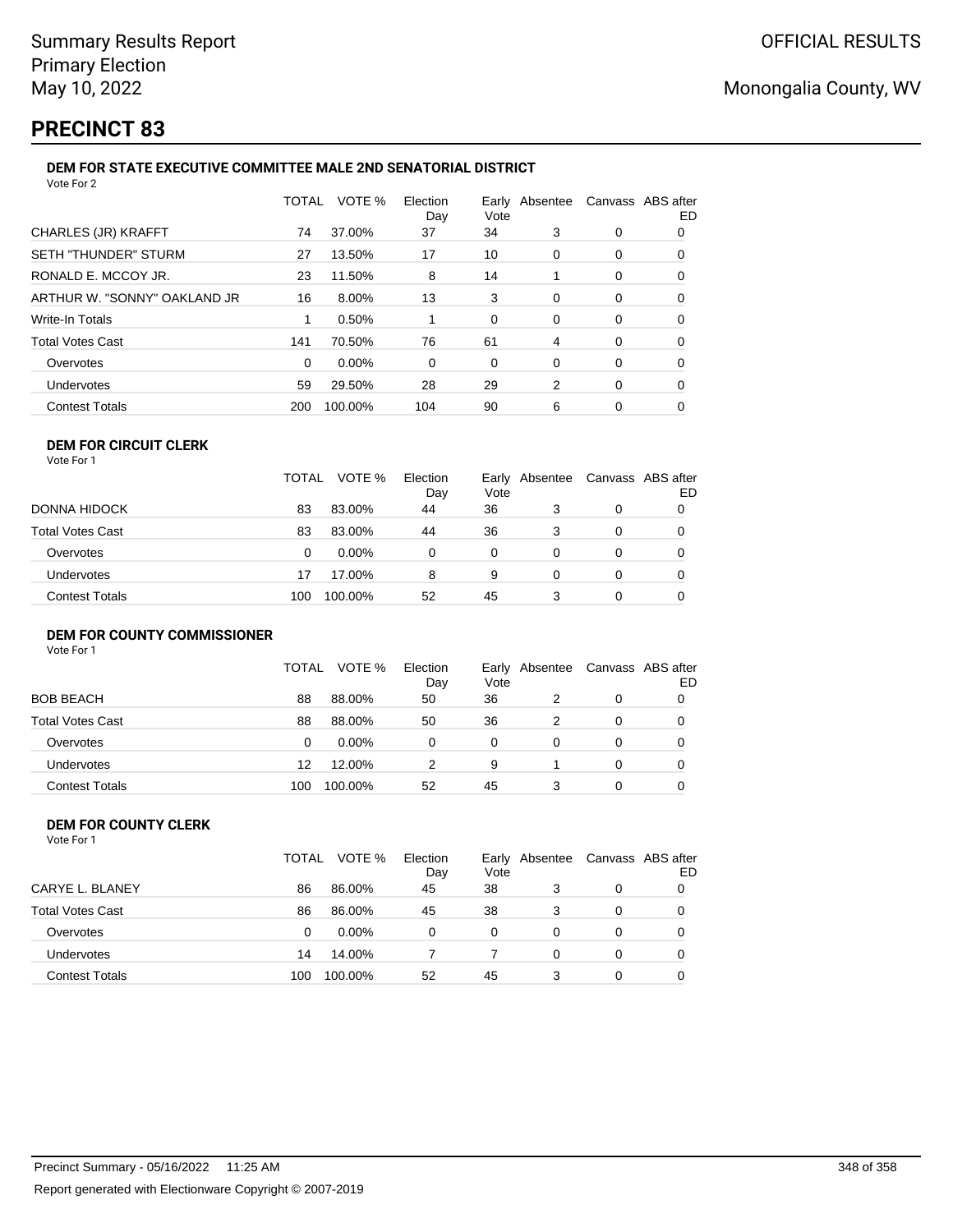## **PRECINCT 83**

#### **DEM FOR CONGRESSIONAL DISTRICT EXECUTIVE COMMITTEE DIST 2 FEMALE** Vote For 1

|                         | TOTAL | VOTE %   | Election<br>Day | Vote | Early Absentee |   | Canvass ABS after<br>ED |
|-------------------------|-------|----------|-----------------|------|----------------|---|-------------------------|
| <b>RYLEE HAUGHT</b>     | 82    | 82.00%   | 44              | 35   | 3              | 0 |                         |
| Write-In Totals         |       | 1.00%    |                 | 0    | $\Omega$       | 0 |                         |
| <b>Total Votes Cast</b> | 83    | 83.00%   | 45              | 35   | 3              | 0 |                         |
| Overvotes               | 0     | $0.00\%$ | $\Omega$        | 0    | 0              | 0 | O                       |
| Undervotes              | 17    | 17.00%   |                 | 10   | 0              | 0 | O                       |
| <b>Contest Totals</b>   | 100   | 100.00%  | 52              | 45   | 3              | 0 |                         |

### **DEM FOR CONGRESSIONAL DISTRICT EXECUTIVE COMMITTEE DIST 2 MALE**

Vote For 1

|                         | TOTAL | VOTE %   | Election<br>Day | Early<br>Vote | Absentee |          | Canvass ABS after<br>ED |
|-------------------------|-------|----------|-----------------|---------------|----------|----------|-------------------------|
| SHANE ASSADZANDI        | 64    | 64.00%   | 34              | 28            | 2        | 0        | 0                       |
| CHARLES (JR) KRAFFT     | 20    | 20.00%   | 11              | 8             |          | $\Omega$ | 0                       |
| Write-In Totals         | 0     | $0.00\%$ | 0               | $\Omega$      | $\Omega$ | $\Omega$ | 0                       |
| <b>Total Votes Cast</b> | 84    | 84.00%   | 45              | 36            | 3        | $\Omega$ | 0                       |
| Overvotes               | 0     | 0.00%    | 0               | $\Omega$      | 0        | $\Omega$ | 0                       |
| <b>Undervotes</b>       | 16    | 16.00%   |                 | 9             | $\Omega$ | $\Omega$ | 0                       |
| <b>Contest Totals</b>   | 100   | 100.00%  | 52              | 45            | 3        | $\Omega$ | 0                       |

#### **DEM FOR SENATORIAL EXECUTIVE COMMITTEE FEMALE 2ND SENATORIAL DISTRICT**

Vote For 1

|                         | TOTAL | VOTE %   | Election<br>Day | Vote | Early Absentee | Canvass ABS after | ED |
|-------------------------|-------|----------|-----------------|------|----------------|-------------------|----|
| RYLEE HAUGHT            | 83    | 83.00%   | 45              | 35   | 3              | 0                 |    |
| Write-In Totals         |       | $1.00\%$ |                 | 0    | 0              | 0                 |    |
| <b>Total Votes Cast</b> | 84    | 84.00%   | 46              | 35   | 3              | 0                 |    |
| Overvotes               | 0     | $0.00\%$ | 0               | 0    | 0              | 0                 |    |
| <b>Undervotes</b>       | 16    | 16.00%   | 6               | 10   | 0              | 0                 |    |
| <b>Contest Totals</b>   | 100   | 100.00%  | 52              | 45   | 3              | 0                 |    |

#### **DEM FOR SENATORIAL EXECUTIVE COMMITTEE MALE 2ND SENATORIAL DISTRICT** Vote For 1

| 1 J J J J J J           |       |          |                 |      |                |                   |    |
|-------------------------|-------|----------|-----------------|------|----------------|-------------------|----|
|                         | TOTAL | VOTE %   | Election<br>Day | Vote | Early Absentee | Canvass ABS after | ED |
| CHARLES (JR) KRAFFT     | 74    | 74.00%   | 40              | 31   | 3              | 0                 | O  |
| Write-In Totals         |       | 1.00%    |                 | 0    | 0              | 0                 | O  |
| <b>Total Votes Cast</b> | 75    | 75.00%   | 41              | 31   | 3              | 0                 | 0  |
| Overvotes               | 0     | $0.00\%$ | 0               | 0    | 0              | 0                 | 0  |
| <b>Undervotes</b>       | 25    | 25.00%   | 11              | 14   | 0              | 0                 | 0  |
| <b>Contest Totals</b>   | 100   | 100.00%  | 52              | 45   | 3              | 0                 |    |
|                         |       |          |                 |      |                |                   |    |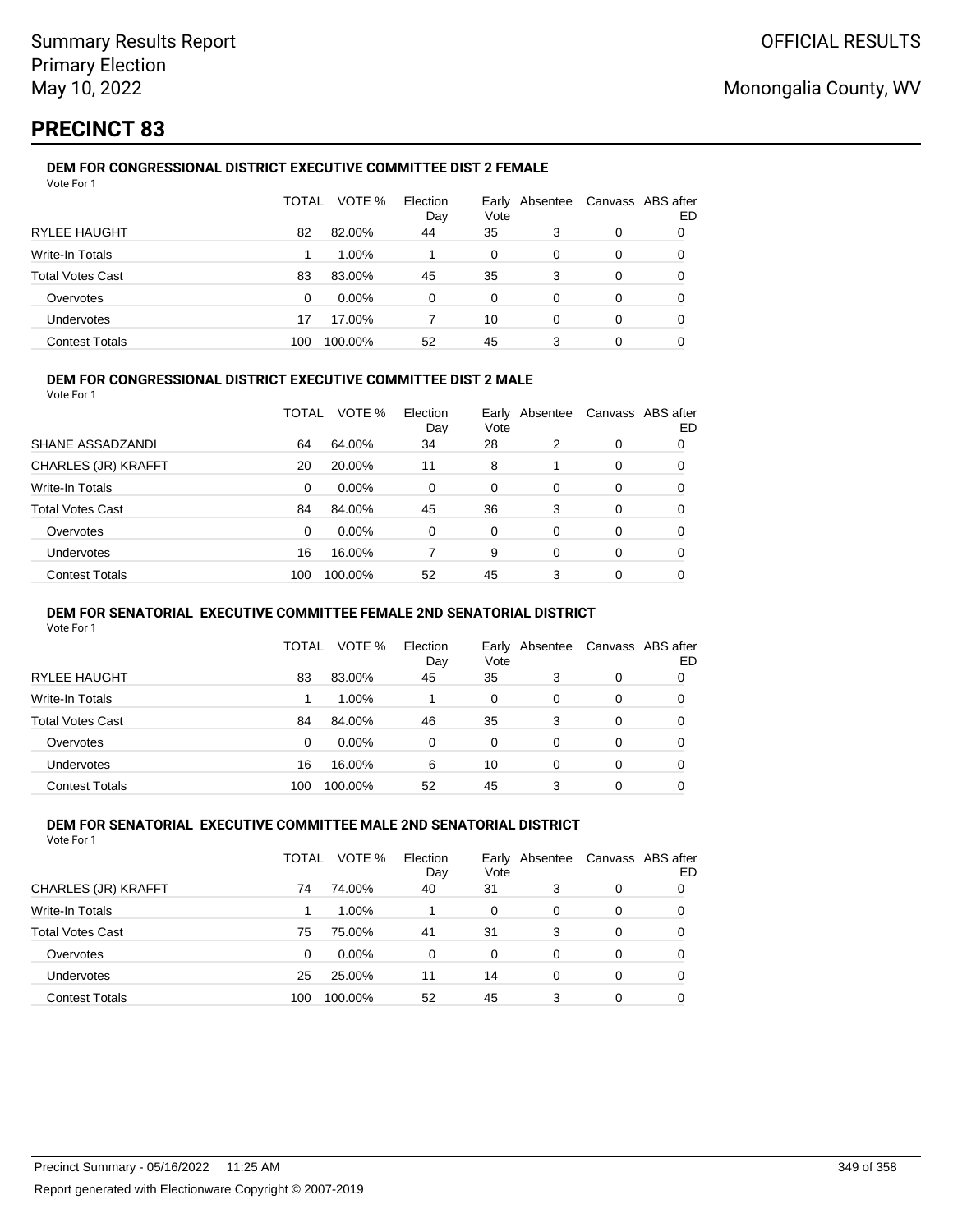## **PRECINCT 83**

#### **DEM FOR COUNTY EXECUTIVE COMMITTEE DISTRICT - FEMALE COMMITTEE DISTRICT 9** Vote For 1

|                         | TOTAL | VOTE %   | Election<br>Day | Vote | Early Absentee | Canvass ABS after | ED |
|-------------------------|-------|----------|-----------------|------|----------------|-------------------|----|
| <b>MINDY SALANGO</b>    | 82    | 82.00%   | 42              | 37   | 3              | 0                 |    |
| Write-In Totals         |       | 1.00%    |                 | 0    | 0              | 0                 |    |
| <b>Total Votes Cast</b> | 83    | 83.00%   | 43              | 37   | 3              | 0                 |    |
| Overvotes               | 0     | $0.00\%$ | $\Omega$        | 0    | 0              | 0                 |    |
| Undervotes              | 17    | 17.00%   | 9               | 8    | 0              | 0                 |    |
| <b>Contest Totals</b>   | 100   | 100.00%  | 52              | 45   |                | 0                 |    |

### **DEM FOR COUNTY EXECUTIVE COMMITTEE DISTRICT - MALE COMMITTEE DISTRICT 9**

Vote For 1

|                         | TOTAL | VOTE %   | Election<br>Day | Vote     | Early Absentee | Canvass ABS after | ED |
|-------------------------|-------|----------|-----------------|----------|----------------|-------------------|----|
| PAUL HOLCOMB            | 82    | 82.00%   | 44              | 35       | 3              | 0                 |    |
| Write-In Totals         |       | $1.00\%$ |                 | 0        | 0              | 0                 | O  |
| <b>Total Votes Cast</b> | 83    | 83.00%   | 45              | 35       | 3              | 0                 |    |
| Overvotes               | 0     | $0.00\%$ | 0               | $\Omega$ | 0              | 0                 |    |
| <b>Undervotes</b>       | 17    | 17.00%   |                 | 10       | 0              | 0                 | O  |
| <b>Contest Totals</b>   | 100   | 100.00%  | 52              | 45       | 3              | 0                 |    |

### **NON-PARTISAN BOARD OF EDUCATION**

Vote For 3

|                       | TOTAL    | VOTE %  | Election<br>Day | Vote | Early Absentee | Canvass ABS after | ED |
|-----------------------|----------|---------|-----------------|------|----------------|-------------------|----|
| <b>DANIEL BERRY</b>   | 172      | 20.85%  | 86              | 81   | 4              |                   | 0  |
| JENNIFER HAGERTY      | 145      | 17.58%  | 77              | 64   | 4              | 0                 | 0  |
| <b>MICHAEL KELLY</b>  | 109      | 13.21%  | 56              | 52   |                | 0                 | 0  |
| CRISTY MOATS          | 88       | 10.67%  | 48              | 40   | 0              | 0                 | 0  |
| <b>BRANDON MYERS</b>  | 81       | 9.82%   | 44              | 36   |                | 0                 | 0  |
| Write-In Totals       | $\Omega$ | 0.00%   | 0               | 0    | 0              | 0                 | 0  |
| Total Votes Cast      | 595      | 72.12%  | 311             | 273  | 10             | 1                 | 0  |
| Overvotes             | 3        | 0.36%   | 0               | 0    | 3              | 0                 | 0  |
| Undervotes            | 227      | 27.52%  | 145             | 75   | 5              | 2                 | 0  |
| <b>Contest Totals</b> | 825      | 100.00% | 456             | 348  | 18             | 3                 | 0  |
|                       |          |         |                 |      |                |                   |    |

## **FOR CONSERVATION DISTRICT SUPERVISOR**

|                         | TOTAL | VOTE %   | Election<br>Day | Vote | Early Absentee |   | Canvass ABS after<br>ED |
|-------------------------|-------|----------|-----------------|------|----------------|---|-------------------------|
| MARK "MR. MARK" MYERS   | 138   | 50.18%   | 75              | 58   | 5              | 0 | 0                       |
| <b>ANDREW PRICE</b>     | 81    | 29.45%   | 37              | 43   | 0              |   | 0                       |
| Write-In Totals         |       | 0.36%    |                 | 0    | 0              | 0 | 0                       |
| <b>Total Votes Cast</b> | 220   | 80.00%   | 113             | 101  | 5              |   | 0                       |
| Overvotes               | 0     | $0.00\%$ | 0               | 0    | 0              | 0 | 0                       |
| Undervotes              | 55    | 20.00%   | 39              | 15   |                | 0 | 0                       |
| <b>Contest Totals</b>   | 275   | 100.00%  | 152             | 116  | 6              |   | 0                       |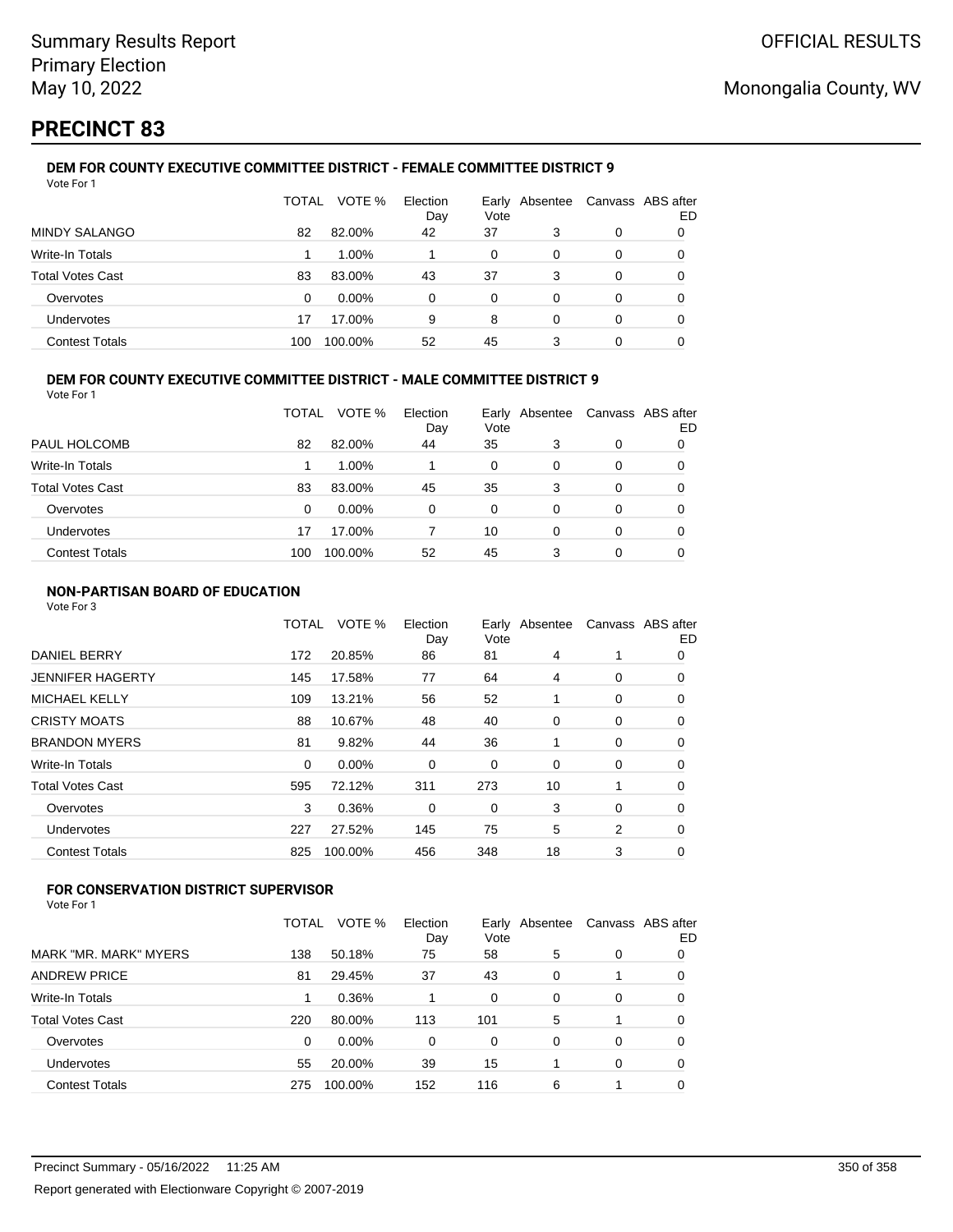## **PRECINCT 86**

| <b>Statistics</b>                | TOTAL  | Election<br>Day | Vote | Early Absentee |          | Canvass ABS after<br>ED. |
|----------------------------------|--------|-----------------|------|----------------|----------|--------------------------|
| Registered Voters - Total        | 1,631  |                 |      |                |          |                          |
| Registered Voters - REPUBLICAN   | 407    |                 |      |                |          |                          |
| Registered Voters - DEMOCRATIC   | 693    |                 |      |                |          |                          |
| Registered Voters - NON-PARTISAN | 531    |                 |      |                |          |                          |
| <b>Ballots Cast - Total</b>      | 267    | 136             | 86   | 44             | $\Omega$ | 1                        |
| <b>Ballots Cast - REPUBLICAN</b> | 112    | 58              | 38   | 16             | $\Omega$ | 0                        |
| Ballots Cast - DEMOCRATIC        | 151    | 74              | 48   | 28             | $\Omega$ | 1                        |
| Ballots Cast - NON-PARTISAN      | 4      | 4               | 0    | $\Omega$       | $\Omega$ | 0                        |
| Ballots Cast - Blank             | 0      | 0               | 0    | 0              | 0        | 0                        |
| Voter Turnout - Total            | 16.37% |                 |      |                |          |                          |
| Voter Turnout - REPUBLICAN       | 27.52% |                 |      |                |          |                          |
| Voter Turnout - DEMOCRATIC       | 21.79% |                 |      |                |          |                          |
| Voter Turnout - NON-PARTISAN     | 0.75%  |                 |      |                |          |                          |

## **REP FOR U.S. HOUSE OF REPRESENTATIVES 2ND DIST**

Vote For 1

|                               | TOTAL | VOTE %   | Election<br>Day | Earlv<br>Vote | Absentee |   | Canvass ABS after<br>ED |
|-------------------------------|-------|----------|-----------------|---------------|----------|---|-------------------------|
| DAVID B. MCKINLEY             | 60    | 53.57%   | 31              | 18            | 11       | 0 | O                       |
| ALEXANDER X. MOONEY           | 42    | 37.50%   | 20              | 19            | 3        | 0 | 0                       |
| <b>SUSAN BUCHSER-LOCHOCKI</b> |       | 6.25%    | 4               | 1             | 2        | 0 | 0                       |
| RHONDA A. HERCULES            | 3     | 2.68%    | 3               | 0             | 0        | 0 | 0                       |
| MIKE SECKMAN                  | 0     | $0.00\%$ | $\Omega$        | 0             | 0        | 0 | 0                       |
| <b>Total Votes Cast</b>       | 112   | 100.00%  | 58              | 38            | 16       | 0 | 0                       |
| Overvotes                     | 0     | $0.00\%$ | 0               | 0             | 0        | 0 | 0                       |
| <b>Undervotes</b>             | 0     | $0.00\%$ | 0               | 0             | 0        | 0 | 0                       |
| <b>Contest Totals</b>         | 112   | 100.00%  | 58              | 38            | 16       | 0 | 0                       |

### **REP FOR STATE SENATOR 13TH SENATORIAL DISTRICT**

| Vote For 1 |  |
|------------|--|
|            |  |

|                         | TOTAL | VOTE %   | Election<br>Day | Vote | Early Absentee |   | Canvass ABS after<br>ED |
|-------------------------|-------|----------|-----------------|------|----------------|---|-------------------------|
| MIKE OLIVERIO           | 95    | 84.82%   | 47              | 33   | 15             | 0 | 0                       |
| <b>CARLY BRAUN</b>      | 15    | 13.39%   | 10              | 4    |                | 0 | O                       |
| <b>Total Votes Cast</b> | 110   | 98.21%   | 57              | 37   | 16             | 0 |                         |
| Overvotes               | 0     | $0.00\%$ | 0               | 0    | 0              | 0 |                         |
| Undervotes              | 2     | 1.79%    |                 |      | 0              | 0 | O                       |
| <b>Contest Totals</b>   | 112   | 100.00%  | 58              | 38   | 16             | 0 |                         |

### **REP FOR MEMBER OF HOUSE OF DELEGATES 81ST DELEGATE DISTRICT**

|                         | <b>TOTAL</b> | VOTE %  | Election<br>Day | Vote | Early Absentee | Canvass ABS after | ED |
|-------------------------|--------------|---------|-----------------|------|----------------|-------------------|----|
| <b>STEVEN HARRIS</b>    | 80           | 71.43%  | 43              | 24   | 13             | 0                 |    |
| <b>Total Votes Cast</b> | 80           | 71.43%  | 43              | 24   | 13             | 0                 |    |
| Overvotes               | 0            | 0.00%   | 0               | 0    | 0              | 0                 |    |
| Undervotes              | 32           | 28.57%  | 15              | 14   | 3              | 0                 |    |
| <b>Contest Totals</b>   | 112          | 100.00% | 58              | 38   | 16             | 0                 |    |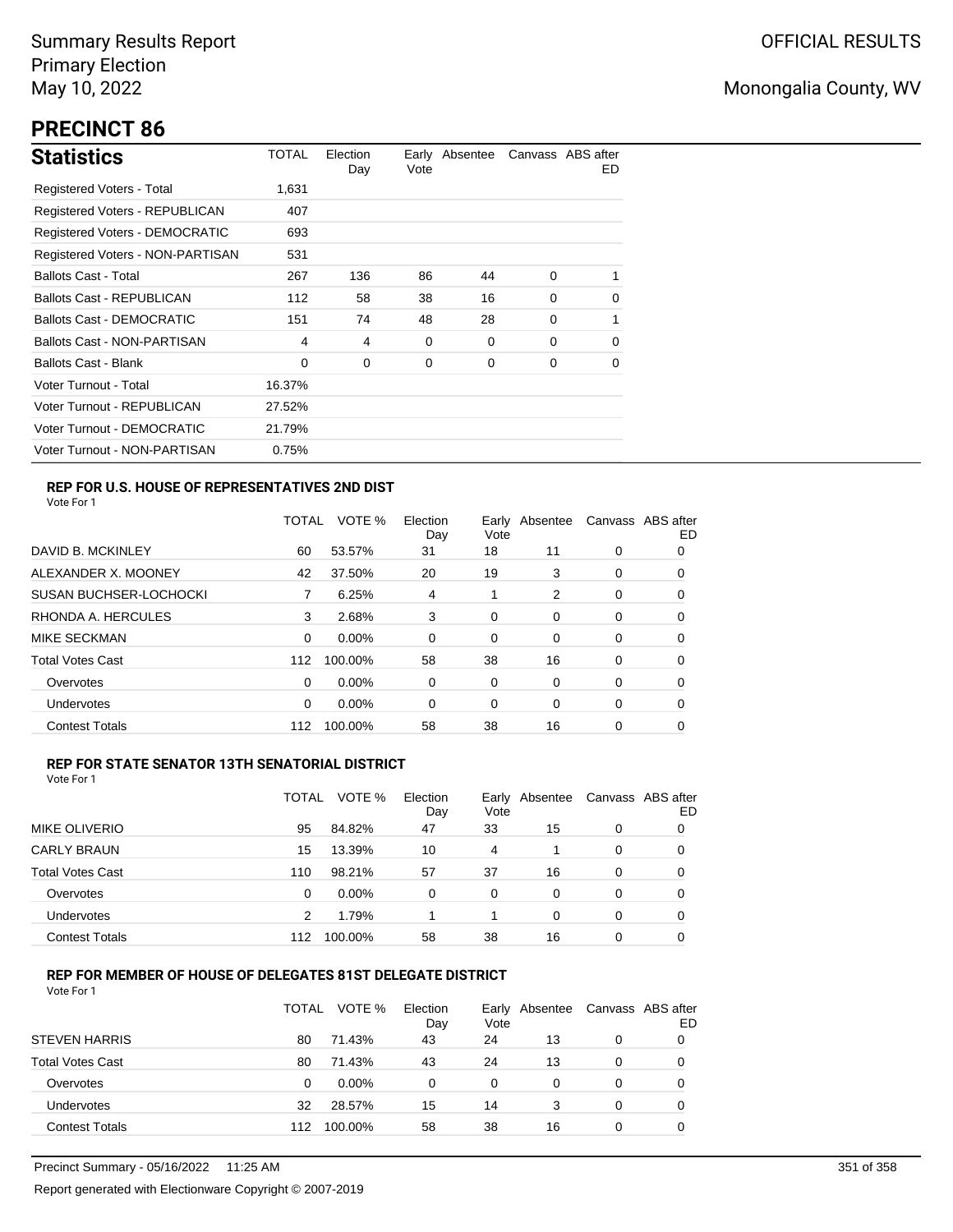## **PRECINCT 86**

#### **REP FOR STATE EXECUTIVE COMMITTEE FEMALE 13TH SENATORIAL DISTRICT** Vote For 2

|                         | TOTAL | VOTE %   | Election<br>Day | Vote | Early Absentee |   | Canvass ABS after<br>ED |
|-------------------------|-------|----------|-----------------|------|----------------|---|-------------------------|
| KANDI NUZUM             | 65    | 29.02%   | 36              | 19   | 10             | 0 |                         |
| Write-In Totals         | 0     | $0.00\%$ | 0               | 0    | 0              | 0 | O                       |
| <b>Total Votes Cast</b> | 65    | 29.02%   | 36              | 19   | 10             | 0 |                         |
| Overvotes               | 0     | $0.00\%$ | 0               | 0    | 0              | 0 |                         |
| Undervotes              | 159   | 70.98%   | 80              | 57   | 22             | 0 | O                       |
| <b>Contest Totals</b>   | 224   | 100.00%  | 116             | 76   | 32             | 0 |                         |

### **REP FOR STATE EXECUTIVE COMMITTEE MALE 13TH SENATORIAL DISTRICT**

Vote For 2

|                         | TOTAL    | VOTE %   | Election<br>Day | Vote | Early Absentee |   | Canvass ABS after<br>ED |
|-------------------------|----------|----------|-----------------|------|----------------|---|-------------------------|
| <b>KYLE MCAVOY</b>      | 63       | 28.12%   | 36              | 18   | 9              | 0 | 0                       |
| <b>GUY WARD</b>         | 27       | 12.05%   | 16              | 6    | 5              | 0 | 0                       |
| PHIL MALLOW             | 24       | 10.71%   | 12              | 9    | 3              | 0 | 0                       |
| <b>Write-In Totals</b>  | $\Omega$ | $0.00\%$ | 0               | 0    | 0              | 0 | 0                       |
| <b>Total Votes Cast</b> | 114      | 50.89%   | 64              | 33   | 17             | 0 | 0                       |
| Overvotes               | 0        | $0.00\%$ | 0               | 0    | 0              | 0 | 0                       |
| Undervotes              | 110      | 49.11%   | 52              | 43   | 15             | 0 | 0                       |
| <b>Contest Totals</b>   | 224      | 100.00%  | 116             | 76   | 32             | 0 | 0                       |

### **REP FOR CIRCUIT CLERK**

Vote For 1

|                         | TOTAL | VOTE %   | Election<br>Day | Vote | Early Absentee | Canvass ABS after | ED |
|-------------------------|-------|----------|-----------------|------|----------------|-------------------|----|
| NO CANDIDATE(S) FILED   |       | $0.00\%$ | 0               | 0    |                | 0                 |    |
| <b>Total Votes Cast</b> | 0     | $0.00\%$ | 0               | 0    | Ω              | 0                 |    |
| Overvotes               | 0     | $0.00\%$ | 0               | 0    | Ω              | 0                 |    |
| <b>Undervotes</b>       | 112   | 100.00%  | 58              | 38   | 16             | 0                 |    |
| <b>Contest Totals</b>   | 112   | 100.00%  | 58              | 38   | 16             | 0                 |    |

#### **REP FOR COUNTY COMMISSIONER** Vote For 1

|                         | TOTAL | VOTE %   | Election<br>Day | Vote     | Early Absentee |          | Canvass ABS after<br>ED |
|-------------------------|-------|----------|-----------------|----------|----------------|----------|-------------------------|
| <b>SEAN P. SIKORA</b>   | 62    | 55.36%   | 28              | 24       | 10             | 0        |                         |
| CHARLES D. HARTZOG      | 24    | 21.43%   | 16              | 6        | 2              | 0        | 0                       |
| <b>Total Votes Cast</b> | 86    | 76.79%   | 44              | 30       | 12             | 0        | 0                       |
| Overvotes               | 0     | $0.00\%$ | 0               | $\Omega$ | 0              | $\Omega$ | 0                       |
| <b>Undervotes</b>       | 26    | 23.21%   | 14              | 8        | 4              | $\Omega$ | 0                       |
| <b>Contest Totals</b>   | 112   | 100.00%  | 58              | 38       | 16             | $\Omega$ | 0                       |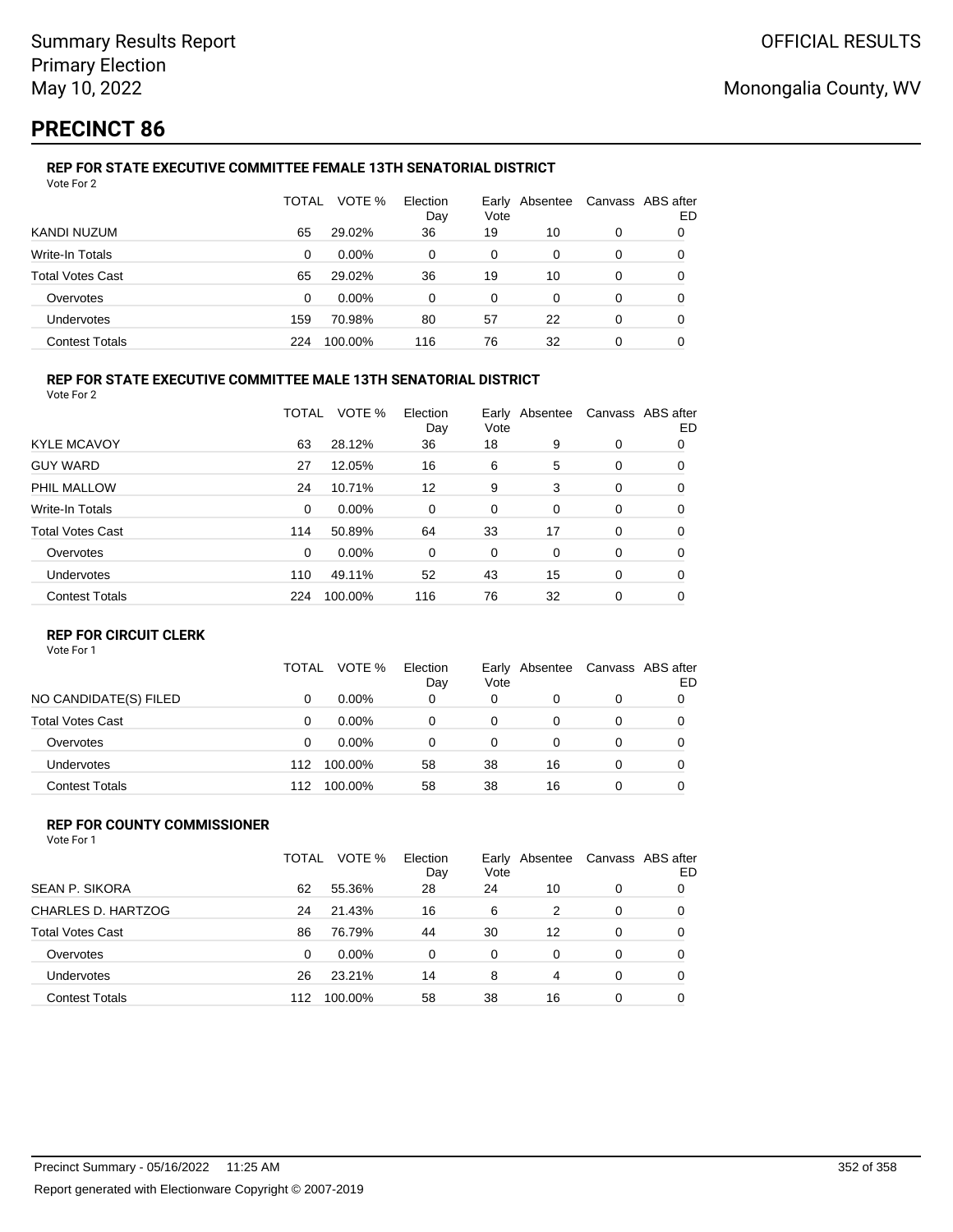# **PRECINCT 86**

## **REP FOR COUNTY CLERK**

Vote For 1

|                         | TOTAL | VOTE %   | Election<br>Day | Vote | Early Absentee | Canvass ABS after | ED |
|-------------------------|-------|----------|-----------------|------|----------------|-------------------|----|
| NO CANDIDATE(S) FILED   |       | $0.00\%$ | 0               | 0    |                | 0                 |    |
| <b>Total Votes Cast</b> |       | $0.00\%$ |                 | 0    |                | 0                 |    |
| Overvotes               |       | $0.00\%$ | 0               | 0    |                | 0                 |    |
| Undervotes              | 112   | 100.00%  | 58              | 38   | 16             | 0                 |    |
| <b>Contest Totals</b>   | 112   | 100.00%  | 58              | 38   | 16             |                   |    |

#### **REP FOR CONGRESSIONAL DISTRICT EXECUTIVE COMMITTEE DIST 2 FEMALE** Vote For 1

|                         | TOTAL | VOTE %   | Election<br>Day | Early<br>Vote | Absentee | Canvass ABS after | ED |
|-------------------------|-------|----------|-----------------|---------------|----------|-------------------|----|
| VIRGINIA "GINA" BROWN   | 72    | 64.29%   | 40              | 21            | 11       | 0                 | 0  |
| <b>Write-In Totals</b>  | 0     | $0.00\%$ | 0               | 0             | 0        | 0                 | O  |
| <b>Total Votes Cast</b> | 72    | 64.29%   | 40              | 21            | 11       | 0                 | O  |
| Overvotes               | 0     | $0.00\%$ | 0               | $\Omega$      | 0        | 0                 |    |
| <b>Undervotes</b>       | 40    | 35.71%   | 18              | 17            | 5        | 0                 |    |
| <b>Contest Totals</b>   | 112   | 100.00%  | 58              | 38            | 16       | 0                 |    |

#### **REP FOR CONGRESSIONAL DISTRICT EXECUTIVE COMMITTEE DIST 2 MALE** Vote For 1

|                         | TOTAL | VOTE %  | Election<br>Day | Vote     | Early Absentee |          | Canvass ABS after<br>ED |
|-------------------------|-------|---------|-----------------|----------|----------------|----------|-------------------------|
| <b>SAM BROWN</b>        | 56    | 50.00%  | 32              | 17       |                | $\Omega$ | 0                       |
| <b>ETHAN MOORE</b>      | 22    | 19.64%  | 10              | 8        | 4              | $\Omega$ | 0                       |
| Write-In Totals         | 0     | 0.00%   | $\Omega$        | 0        | $\Omega$       | $\Omega$ | 0                       |
| <b>Total Votes Cast</b> | 78    | 69.64%  | 42              | 25       | 11             | $\Omega$ | 0                       |
| Overvotes               | 0     | 0.00%   | 0               | $\Omega$ | $\Omega$       | $\Omega$ | 0                       |
| <b>Undervotes</b>       | 34    | 30.36%  | 16              | 13       | 5              | $\Omega$ | 0                       |
| <b>Contest Totals</b>   | 112   | 100.00% | 58              | 38       | 16             | $\Omega$ | 0                       |

#### **REP FOR SENATORIAL EXECUTIVE COMMITTEE FEMALE 13TH SENATORIAL DISTRICT** Vote For 1

|                         | TOTAL | VOTE %   | Election<br>Day | Vote     | Early Absentee |          | Canvass ABS after<br>ED |
|-------------------------|-------|----------|-----------------|----------|----------------|----------|-------------------------|
| NO CANDIDATE(S) FILED   | 0     | $0.00\%$ | 0               | 0        | 0              | 0        |                         |
| <b>Write-In Totals</b>  | 0     | $0.00\%$ | 0               | $\Omega$ | 0              | 0        |                         |
| <b>Total Votes Cast</b> | 0     | $0.00\%$ | 0               | 0        | 0              | 0        |                         |
| Overvotes               | 0     | $0.00\%$ | 0               | $\Omega$ | 0              | 0        |                         |
| Undervotes              | 112   | 100.00%  | 58              | 38       | 16             | $\Omega$ |                         |
| <b>Contest Totals</b>   | 112   | 100.00%  | 58              | 38       | 16             | 0        |                         |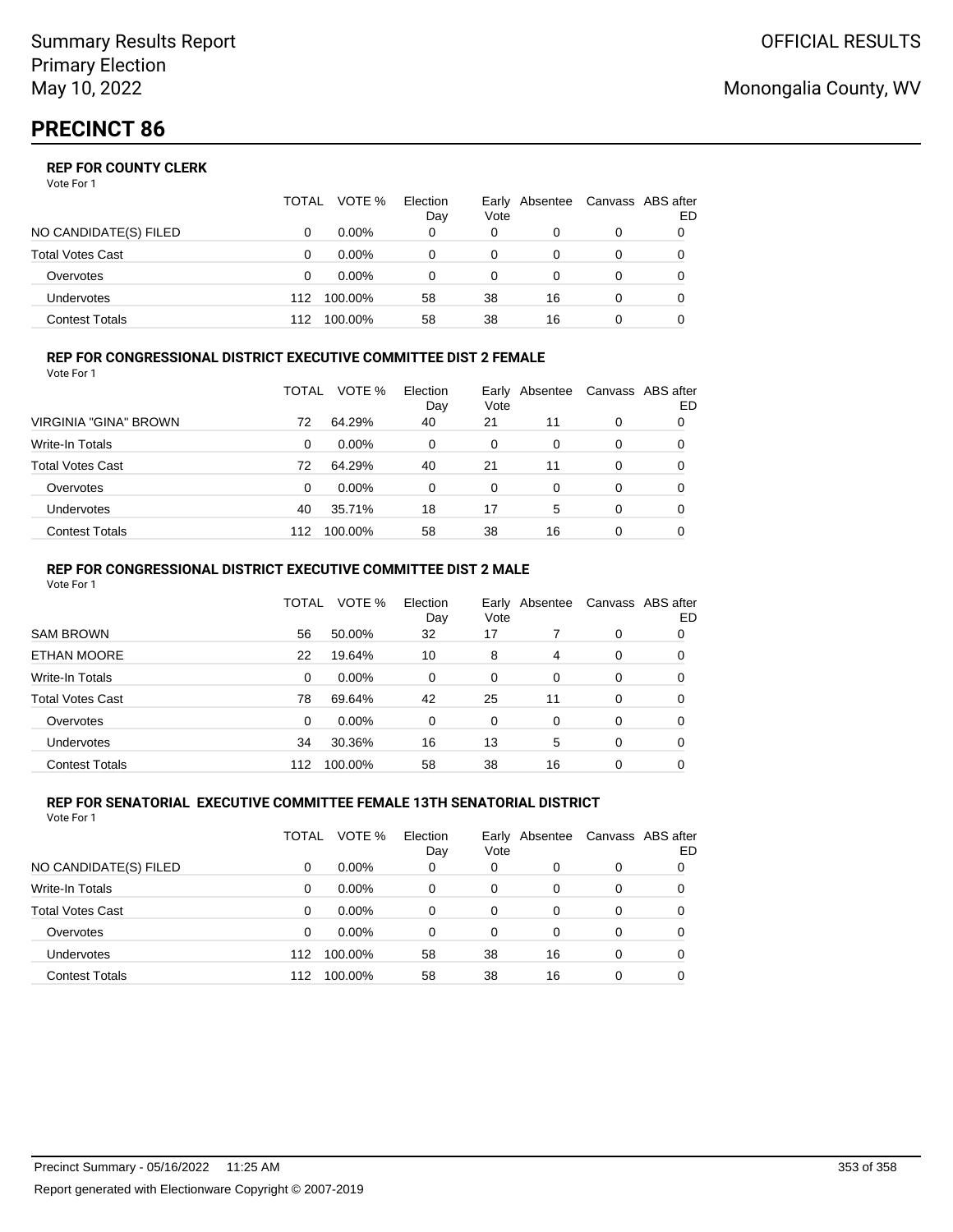## **PRECINCT 86**

#### **REP FOR SENATORIAL EXECUTIVE COMMITTEE MALE 13TH SENATORIAL DISTRICT** Vote For 1

|                         | TOTAL | VOTE %   | Election<br>Day | Vote | Early Absentee | Canvass ABS after | ED |
|-------------------------|-------|----------|-----------------|------|----------------|-------------------|----|
| <b>WES NUGENT</b>       | 68    | 60.71%   | 41              | 18   | 9              | 0                 | O  |
| Write-In Totals         | 0     | $0.00\%$ | 0               | 0    | 0              | 0                 |    |
| <b>Total Votes Cast</b> | 68    | 60.71%   | 41              | 18   | 9              | 0                 | 0  |
| Overvotes               | 0     | $0.00\%$ | 0               | 0    | 0              | 0                 |    |
| Undervotes              | 44    | 39.29%   | 17              | 20   |                | $\Omega$          | 0  |
| <b>Contest Totals</b>   | 112   | 100.00%  | 58              | 38   | 16             | 0                 |    |

### **REP FOR COUNTY EXECUTIVE COMMITTEE DISTRICT - FEMALE COMMITTEE DISTRICT 5**

Vote For 1

|                       | TOTAL | VOTE %   | Election<br>Day | Vote | Early Absentee | Canvass ABS after | ED |
|-----------------------|-------|----------|-----------------|------|----------------|-------------------|----|
| NO CANDIDATE(S) FILED | 0     | $0.00\%$ | 0               | 0    | 0              | 0                 |    |
| Write-In Totals       | 0     | $0.00\%$ | 0               | 0    | 0              | 0                 |    |
| Total Votes Cast      | 0     | $0.00\%$ | 0               | 0    | 0              | 0                 |    |
| Overvotes             | 0     | $0.00\%$ | 0               | 0    | 0              | 0                 |    |
| Undervotes            | 112   | 100.00%  | 58              | 38   | 16             | 0                 |    |
| <b>Contest Totals</b> | 112   | 100.00%  | 58              | 38   | 16             | 0                 |    |

### **REP FOR COUNTY EXECUTIVE COMMITTEE DISTRICT - MALE COMMITTEE DISTRICT 5**

Vote For 1

|                       | TOTAL    | VOTE %   | Election<br>Day | Vote | Early Absentee |          | Canvass ABS after<br>ED |
|-----------------------|----------|----------|-----------------|------|----------------|----------|-------------------------|
| NO CANDIDATE(S) FILED | 0        | $0.00\%$ | 0               | 0    | 0              | 0        | 0                       |
| Write-In Totals       | $\Omega$ | $0.00\%$ | 0               | 0    | 0              | 0        | 0                       |
| Total Votes Cast      | 0        | $0.00\%$ | 0               | 0    | 0              | 0        | 0                       |
| Overvotes             | $\Omega$ | $0.00\%$ | 0               | 0    | 0              | 0        | 0                       |
| <b>Undervotes</b>     | 112      | 100.00%  | 58              | 38   | 16             | $\Omega$ | 0                       |
| <b>Contest Totals</b> | 112      | 100.00%  | 58              | 38   | 16             | 0        |                         |

#### **DEM FOR U.S. HOUSE OF REPRESENTATIVES 2ND DIST** Vote For 1

|                          | TOTAL    | VOTE %   | Election<br>Day | Vote     | Early Absentee |          | Canvass ABS after<br>ED |
|--------------------------|----------|----------|-----------------|----------|----------------|----------|-------------------------|
| <b>BARRY LEE WENDELL</b> | 115      | 76.16%   | 56              | 34       | 24             | 0        |                         |
| ANGELA J. DWYER          | 27       | 17.88%   | 16              | 9        | 2              | $\Omega$ | 0                       |
| <b>Total Votes Cast</b>  | 142      | 94.04%   | 72              | 43       | 26             | $\Omega$ |                         |
| Overvotes                | $\Omega$ | $0.00\%$ | 0               | $\Omega$ | 0              | $\Omega$ | 0                       |
| Undervotes               | 9        | 5.96%    | 2               | 5        | $\mathcal{P}$  | $\Omega$ | 0                       |
| <b>Contest Totals</b>    | 151      | 100.00%  | 74              | 48       | 28             | 0        |                         |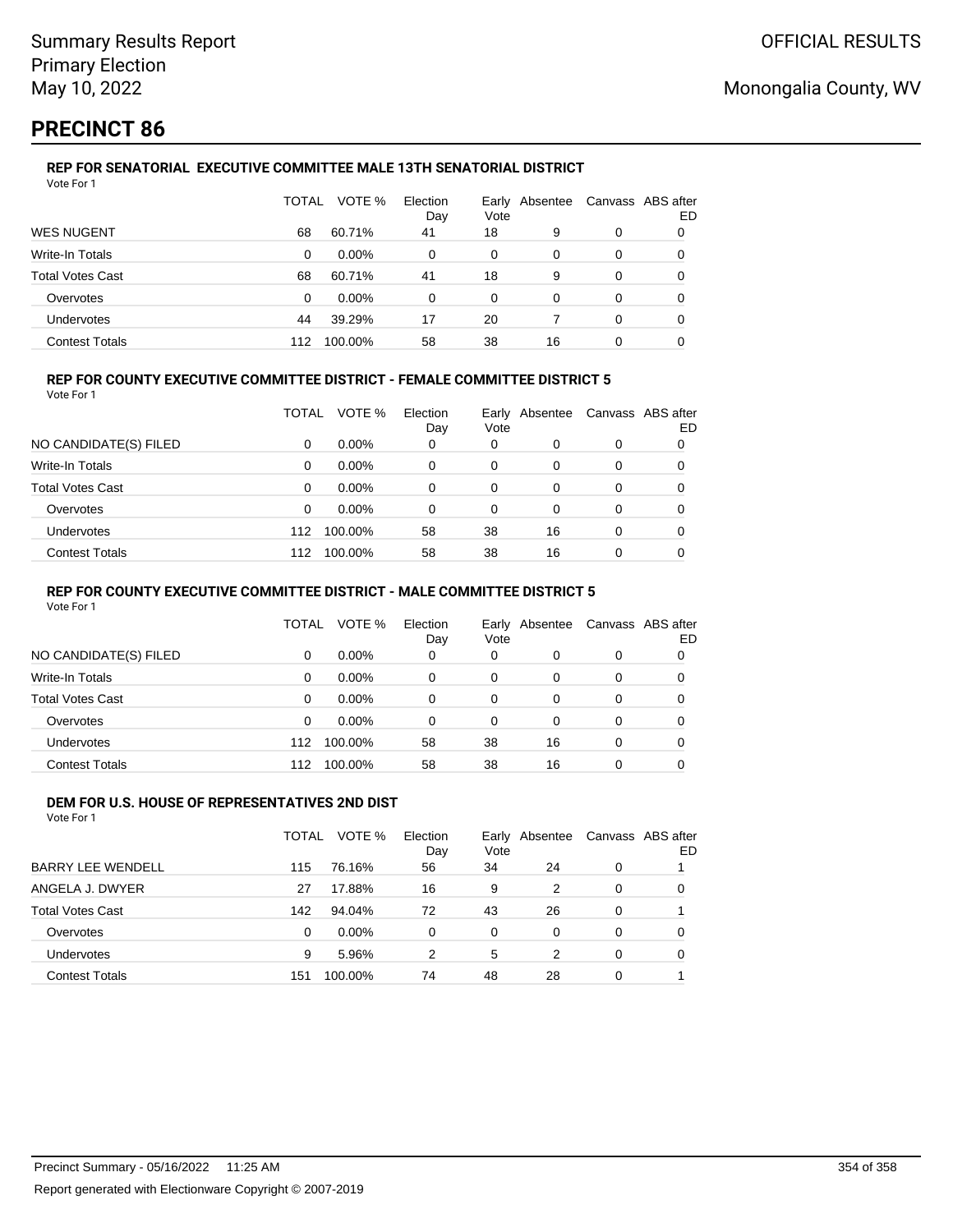## **PRECINCT 86**

## **DEM FOR STATE SENATOR 13TH SENATORIAL DISTRICT**

|                           | TOTAL | VOTE %   | Election<br>Day | Vote | Early Absentee |   | Canvass ABS after<br>ED |
|---------------------------|-------|----------|-----------------|------|----------------|---|-------------------------|
| BARBARA EVANS FLEISCHAUER | 125   | 82.78%   | 61              | 40   | 23             | 0 |                         |
| RICH JACOBS               | 22    | 14.57%   | 11              | 6    | 5              | 0 |                         |
| Total Votes Cast          | 147   | 97.35%   | 72              | 46   | 28             | 0 |                         |
| Overvotes                 | 0     | $0.00\%$ | 0               | 0    | 0              | 0 |                         |
| Undervotes                | 4     | 2.65%    | 2               | 2    | 0              | 0 | 0                       |
| <b>Contest Totals</b>     | 151   | 100.00%  | 74              | 48   | 28             | 0 |                         |

### **DEM FOR MEMBER OF HOUSE OF DELEGATES 81ST DELEGATE DISTRICT**

Vote For 1

|                         | <b>TOTAL</b> | VOTE %   | Election<br>Day | Vote | Early Absentee | Canvass ABS after<br>ED |
|-------------------------|--------------|----------|-----------------|------|----------------|-------------------------|
| DANIELLE WALKER         | 130          | 86.09%   | 66              | 38   | 25             |                         |
| <b>Total Votes Cast</b> | 130          | 86.09%   | 66              | 38   | 25             |                         |
| Overvotes               | 0            | $0.00\%$ |                 | 0    |                |                         |
| <b>Undervotes</b>       | 21           | 13.91%   | 8               | 10   | 3              |                         |
| <b>Contest Totals</b>   | 151          | 100.00%  | 74              | 48   | 28             |                         |

#### **DEM FOR STATE EXECUTIVE COMMITTEE FEMALE 13TH SENATORIAL DISTRICT** Vote For 2

| <b>VULE FUL Z</b>       |          |         |                 |      |                |   |                         |
|-------------------------|----------|---------|-----------------|------|----------------|---|-------------------------|
|                         | TOTAL    | VOTE %  | Election<br>Day | Vote | Early Absentee |   | Canvass ABS after<br>ED |
| DANIELLE WALKER         | 101      | 33.44%  | 52              | 30   | 18             | 0 |                         |
| <b>KELLY PALMER</b>     | 67       | 22.19%  | 34              | 23   | 9              | 0 |                         |
| <b>CARESSA STOLLER</b>  | 49       | 16.23%  | 25              | 19   | 5              | 0 | 0                       |
| <b>BELINDA BIAFORE</b>  | 32       | 10.60%  | 11              | 7    | 14             | 0 | 0                       |
| Write-In Totals         | 2        | 0.66%   | 2               | 0    | 0              | 0 | 0                       |
| <b>Total Votes Cast</b> | 251      | 83.11%  | 124             | 79   | 46             | 0 | 2                       |
| Overvotes               | $\Omega$ | 0.00%   | 0               | 0    | 0              | 0 | 0                       |
| <b>Undervotes</b>       | 51       | 16.89%  | 24              | 17   | 10             | 0 | 0                       |
| <b>Contest Totals</b>   | 302      | 100.00% | 148             | 96   | 56             | 0 | 2                       |
|                         |          |         |                 |      |                |   |                         |

### **DEM FOR STATE EXECUTIVE COMMITTEE MALE 13TH SENATORIAL DISTRICT**

|                         | TOTAL | VOTE %   | Election<br>Day | Vote | Early Absentee |          | Canvass ABS after<br>ED |
|-------------------------|-------|----------|-----------------|------|----------------|----------|-------------------------|
| MARK A. MUSICK          | 107   | 35.43%   | 60              | 33   | 13             | 0        |                         |
| SHANE ASSADZANDI        | 80    | 26.49%   | 36              | 28   | 15             | 0        |                         |
| <b>JOEY GARCIA</b>      | 51    | 16.89%   | 22              | 15   | 14             | 0        | 0                       |
| Write-In Totals         |       | 0.33%    |                 | 0    | $\Omega$       | 0        | 0                       |
| <b>Total Votes Cast</b> | 239   | 79.14%   | 119             | 76   | 42             | $\Omega$ | 2                       |
| Overvotes               | 0     | $0.00\%$ | $\Omega$        | 0    | $\Omega$       | $\Omega$ | 0                       |
| Undervotes              | 63    | 20.86%   | 29              | 20   | 14             | $\Omega$ | 0                       |
| <b>Contest Totals</b>   | 302   | 100.00%  | 148             | 96   | 56             | 0        | 2                       |
|                         |       |          |                 |      |                |          |                         |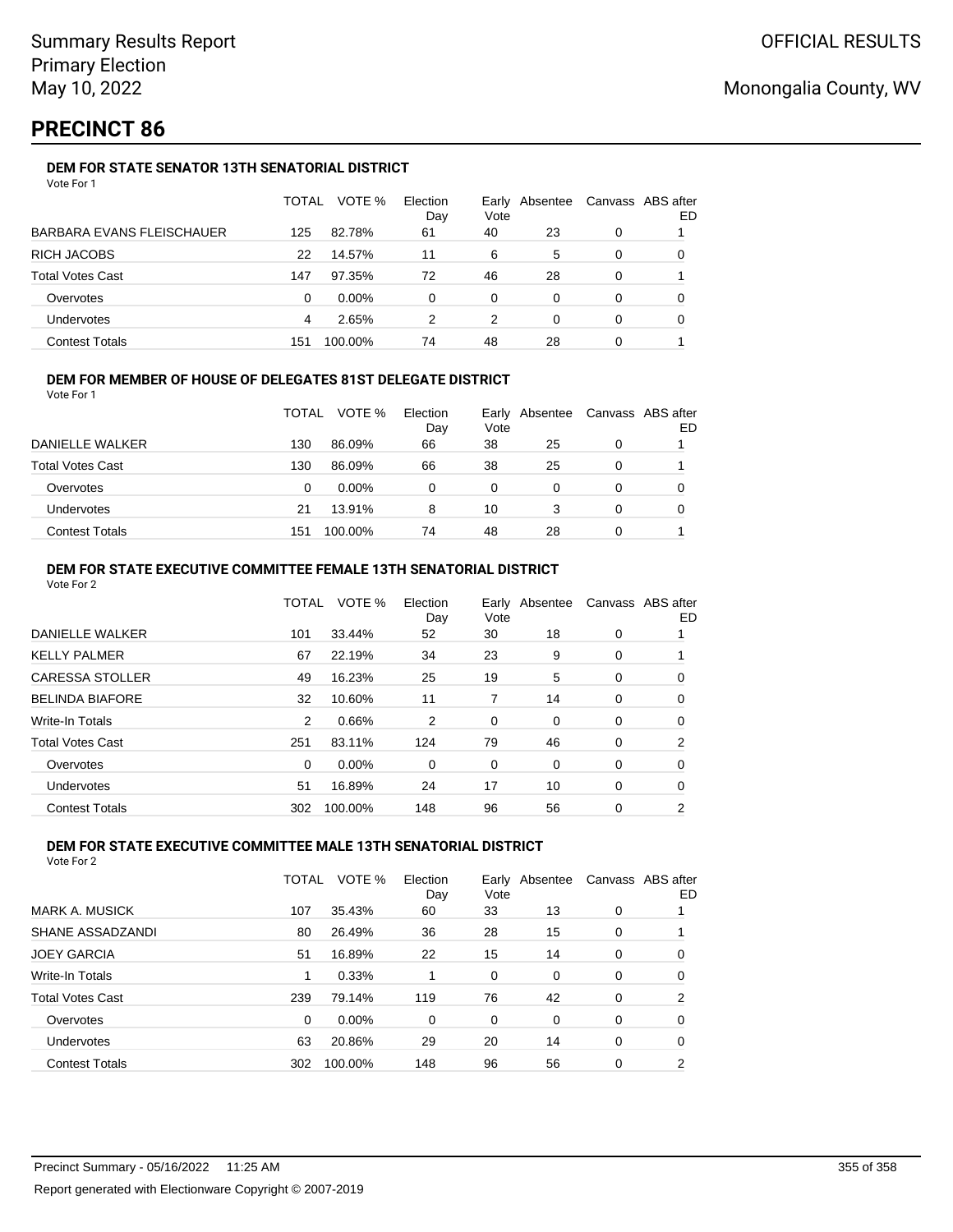## **PRECINCT 86**

## **DEM FOR CIRCUIT CLERK**

| Vote For 1 |  |
|------------|--|
|------------|--|

|                       | <b>TOTAL</b> | VOTE %   | Election<br>Day | Vote | Early Absentee | Canvass ABS after | ED |
|-----------------------|--------------|----------|-----------------|------|----------------|-------------------|----|
| DONNA HIDOCK          | 126          | 83.44%   | 66              | 39   | 20             | 0                 |    |
| Total Votes Cast      | 126          | 83.44%   | 66              | 39   | 20             |                   |    |
| Overvotes             | 0            | $0.00\%$ | 0               | 0    |                |                   |    |
| <b>Undervotes</b>     | 25           | 16.56%   | 8               | 9    | 8              |                   |    |
| <b>Contest Totals</b> | 151          | 100.00%  | 74              | 48   | 28             |                   |    |

#### **DEM FOR COUNTY COMMISSIONER** Vote For 1

|                         | TOTAL | VOTE %  | Election<br>Day | Vote | Early Absentee | Canvass ABS after | ED |
|-------------------------|-------|---------|-----------------|------|----------------|-------------------|----|
| <b>BOB BEACH</b>        | 129   | 85.43%  | 66              | 41   | 21             | $\Omega$          |    |
| <b>Total Votes Cast</b> | 129   | 85.43%  | 66              | 41   | 21             | 0                 |    |
| Overvotes               | 0     | 0.00%   | 0               | 0    | 0              | 0                 |    |
| <b>Undervotes</b>       | 22    | 14.57%  | 8               |      |                | $\Omega$          |    |
| <b>Contest Totals</b>   | 151   | 100.00% | 74              | 48   | 28             | 0                 |    |

## **DEM FOR COUNTY CLERK**

|                         | TOTAL | VOTE %   | Election<br>Day | Vote | Early Absentee | Canvass ABS after | ED |
|-------------------------|-------|----------|-----------------|------|----------------|-------------------|----|
| CARYE L. BLANEY         | 131   | 86.76%   | 67              | 42   | 21             | 0                 |    |
| <b>Total Votes Cast</b> | 131   | 86.76%   | 67              | 42   | 21             | 0                 |    |
| Overvotes               | 0     | $0.00\%$ | 0               | 0    | 0              | 0                 |    |
| Undervotes              | 20    | 13.24%   |                 | 6    |                | 0                 |    |
| <b>Contest Totals</b>   | 151   | 100.00%  | 74              | 48   | 28             | 0                 |    |

### **DEM FOR CONGRESSIONAL DISTRICT EXECUTIVE COMMITTEE DIST 2 FEMALE**

Vote For 1

|                         | TOTAL | VOTE %   | Election<br>Day | Early<br>Vote | Absentee | Canvass ABS after | ED |
|-------------------------|-------|----------|-----------------|---------------|----------|-------------------|----|
| <b>RYLEE HAUGHT</b>     | 117   | 77.48%   | 64              | 33            | 19       | 0                 |    |
| Write-In Totals         |       | 0.66%    |                 | 0             | 0        | 0                 | O  |
| <b>Total Votes Cast</b> | 118   | 78.15%   | 65              | 33            | 19       | 0                 |    |
| Overvotes               | 0     | $0.00\%$ | $\Omega$        | 0             | 0        | 0                 | 0  |
| Undervotes              | 33    | 21.85%   | 9               | 15            | 9        | 0                 | 0  |
| <b>Contest Totals</b>   | 151   | 100.00%  | 74              | 48            | 28       | 0                 |    |

## Monongalia County, WV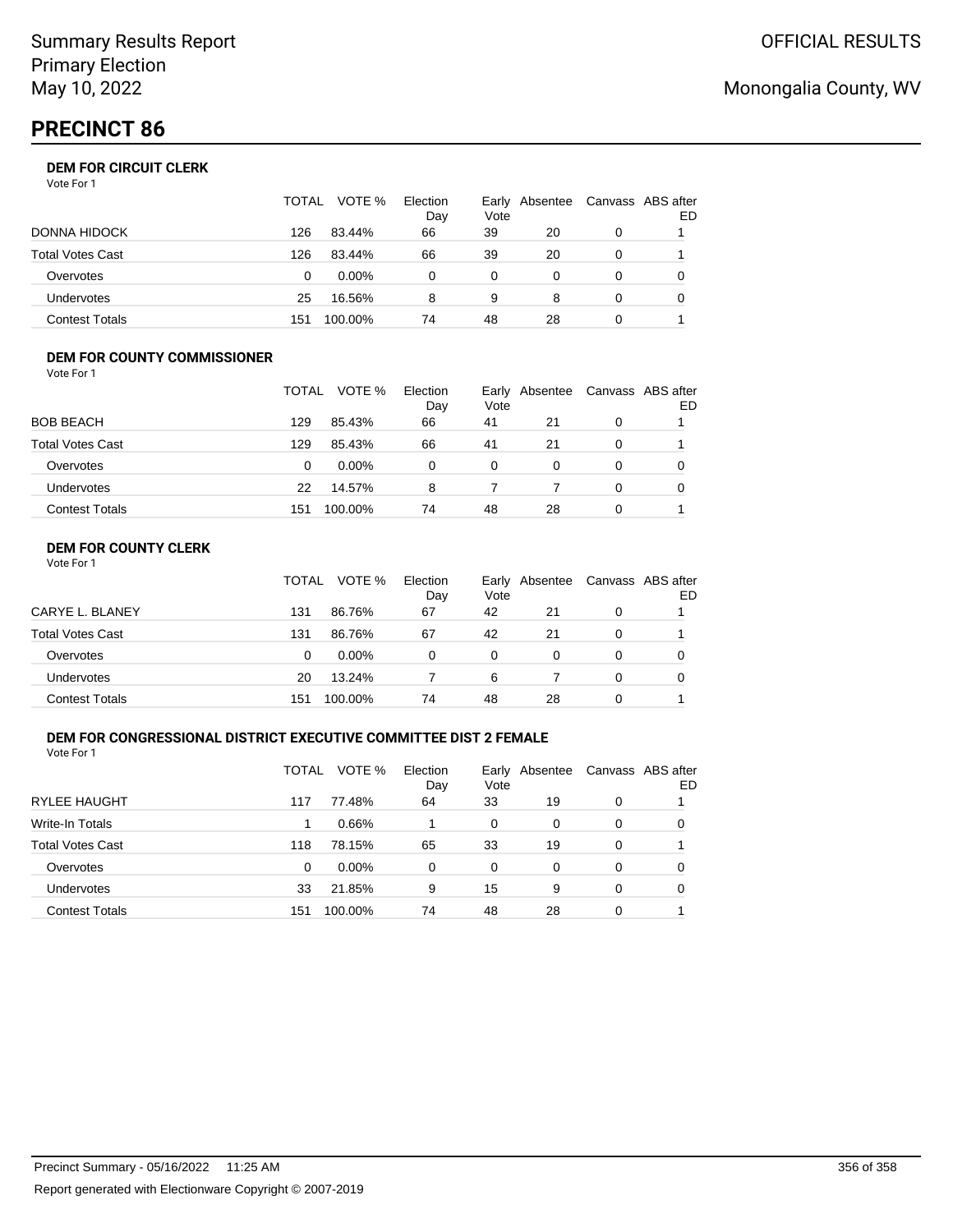## **PRECINCT 86**

#### **DEM FOR CONGRESSIONAL DISTRICT EXECUTIVE COMMITTEE DIST 2 MALE** Vote For 1

|                         | TOTAL | VOTE %  | Election<br>Day | Vote     | Early Absentee |          | Canvass ABS after<br>ED |
|-------------------------|-------|---------|-----------------|----------|----------------|----------|-------------------------|
| SHANE ASSADZANDI        | 100   | 66.23%  | 48              | 33       | 18             | 0        |                         |
| CHARLES (JR) KRAFFT     | 30    | 19.87%  | 18              | 6        | 6              | $\Omega$ | $\Omega$                |
| Write-In Totals         | 0     | 0.00%   | 0               | 0        | $\Omega$       | $\Omega$ | 0                       |
| <b>Total Votes Cast</b> | 130   | 86.09%  | 66              | 39       | 24             | 0        |                         |
| Overvotes               | 0     | 0.00%   | 0               | $\Omega$ | $\Omega$       | $\Omega$ | 0                       |
| <b>Undervotes</b>       | 21    | 13.91%  | 8               | 9        | 4              | $\Omega$ | 0                       |
| <b>Contest Totals</b>   | 151   | 100.00% | 74              | 48       | 28             | $\Omega$ |                         |

### **DEM FOR SENATORIAL EXECUTIVE COMMITTEE FEMALE 13TH SENATORIAL DISTRICT**

Vote For 1

|                         | TOTAL | VOTE %   | Election<br>Day | Vote | Early Absentee |          | Canvass ABS after<br>ED |
|-------------------------|-------|----------|-----------------|------|----------------|----------|-------------------------|
| NO CANDIDATE(S) FILED   | 0     | $0.00\%$ | 0               | 0    | 0              | 0        |                         |
| <b>Write-In Totals</b>  | 2     | 1.32%    | 2               | 0    | 0              |          | 0                       |
| <b>Total Votes Cast</b> | 2     | 1.32%    | 2               | 0    | 0              | 0        | 0                       |
| Overvotes               | 0     | $0.00\%$ | 0               | 0    | 0              | 0        |                         |
| Undervotes              | 149   | 98.68%   | 72              | 48   | 28             | $\Omega$ |                         |
| <b>Contest Totals</b>   | 151   | 100.00%  | 74              | 48   | 28             | 0        |                         |

#### **DEM FOR SENATORIAL EXECUTIVE COMMITTEE MALE 13TH SENATORIAL DISTRICT**

Vote For 1

|                         | TOTAL | VOTE %   | Election<br>Day | Vote | Early Absentee |   | Canvass ABS after<br>ED |
|-------------------------|-------|----------|-----------------|------|----------------|---|-------------------------|
| SHANE ASSADZANDI        | 113   | 74.83%   | 57              | 35   | 20             | 0 |                         |
| <b>Write-In Totals</b>  | 0     | $0.00\%$ | 0               | 0    | 0              | 0 |                         |
| <b>Total Votes Cast</b> | 113   | 74.83%   | 57              | 35   | 20             | 0 |                         |
| Overvotes               | 0     | $0.00\%$ | 0               | 0    | 0              | 0 |                         |
| Undervotes              | 38    | 25.17%   | 17              | 13   | 8              | 0 |                         |
| <b>Contest Totals</b>   | 151   | 100.00%  | 74              | 48   | 28             | 0 |                         |

#### **DEM FOR COUNTY EXECUTIVE COMMITTEE DISTRICT - FEMALE COMMITTEE DISTRICT 5** Vote For 1

|                         | TOTAL | VOTE %   | Election<br>Day | Earlv<br>Vote | Absentee | Canvass ABS after | ED |
|-------------------------|-------|----------|-----------------|---------------|----------|-------------------|----|
| NO CANDIDATE(S) FILED   | 0     | $0.00\%$ | 0               | 0             | 0        | 0                 |    |
| Write-In Totals         |       | 0.66%    |                 | 0             | 0        | 0                 |    |
| <b>Total Votes Cast</b> |       | 0.66%    |                 | 0             | 0        | 0                 |    |
| Overvotes               | 0     | $0.00\%$ | $\Omega$        | 0             | 0        | 0                 |    |
| Undervotes              | 150   | 99.34%   | 73              | 48            | 28       | 0                 |    |
| <b>Contest Totals</b>   | 151   | 100.00%  | 74              | 48            | 28       | 0                 |    |